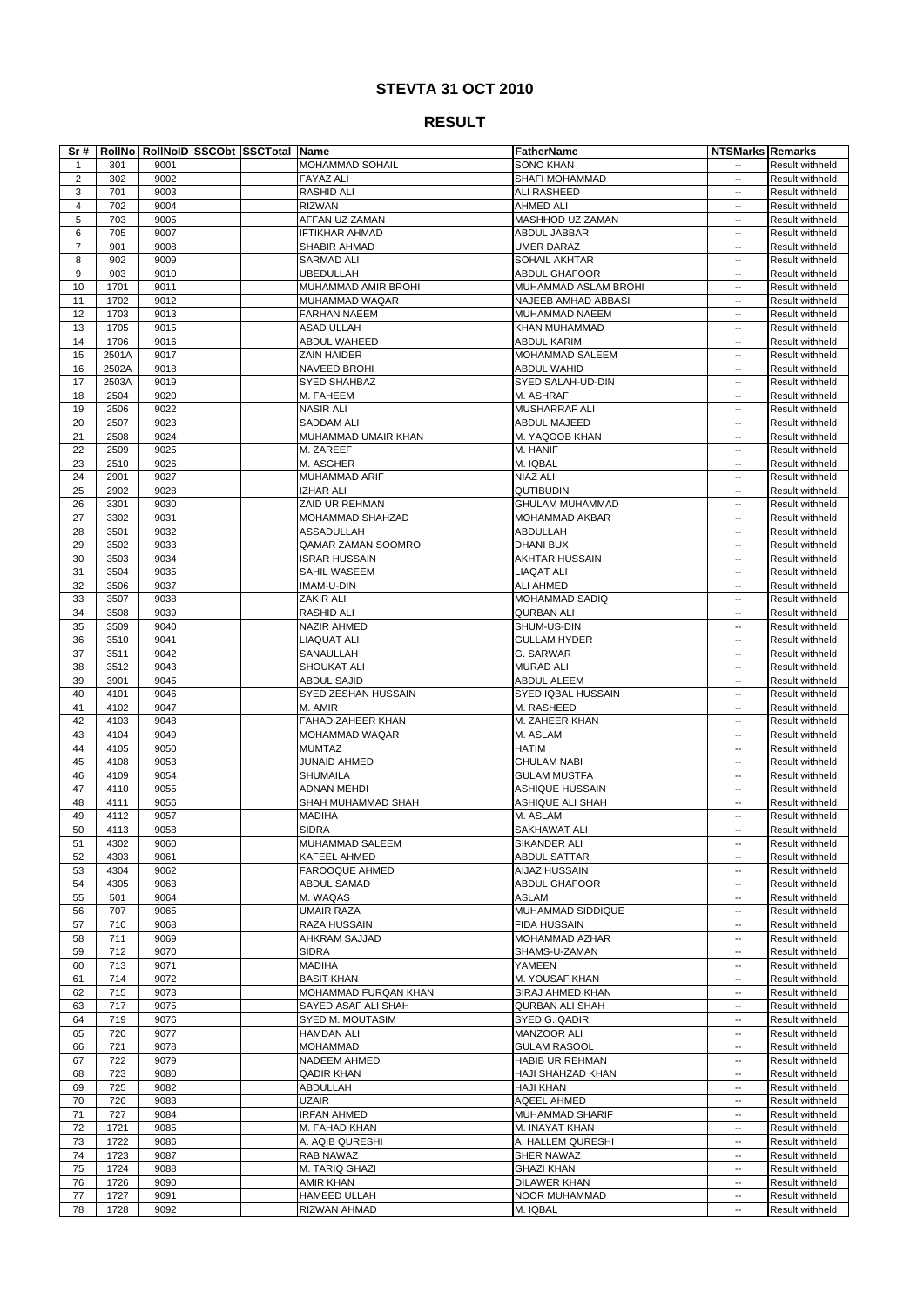| 79  |        |        |     |                                |                             |                                               |                        |
|-----|--------|--------|-----|--------------------------------|-----------------------------|-----------------------------------------------|------------------------|
|     | 1729   | 9093   |     | M. AQIB                        | <b>SULTAN AHMED</b>         | ۰.                                            | Result withheld        |
| 80  | 1730   | 9094   |     | <b>MUJTABA</b>                 | <b>GHULLAM RASOOL</b>       | ۰.                                            | Result withheld        |
| 81  | 1731   | 9095   |     | <b>MUMTAZ HUSSAIN</b>          | <b>GHULAM SARWAR</b>        | --                                            | Result withheld        |
|     |        |        |     |                                |                             |                                               |                        |
| 82  | 2502B  | 9097   |     | <b>M. FAISAL ARIF</b>          | M. ARIF                     | --                                            | Result withheld        |
| 83  | 2503B  | 9098   |     | FURQAN AHMED KHAN              | <b>NASIR AHMED KHAN</b>     | $\overline{\phantom{a}}$                      | Result withheld        |
| 84  | 2910   | 9099   |     | <b>WAQAR HUSSAIN</b>           | <b>QADIR BUX</b>            | --                                            | Result withheld        |
|     |        |        |     |                                |                             |                                               |                        |
| 85  | 2911   | 9100   |     | <b>SHER MUHEMED</b>            | YER MUHEED                  | --                                            | Result withheld        |
| 86  | 2912   | 9101   |     | <b>ABDUL BASIT</b>             | MANZOOR AHMED               | --                                            | Result withheld        |
| 87  | 2913   | 9102   |     | <b>SYED KARAM ALI SHAH</b>     | SYED HUSSNAIN MUSTAFA SHAH  | --                                            | Result withheld        |
|     |        |        |     |                                |                             |                                               |                        |
| 88  | 2914   | 9103   |     | TARIQUE AHMED                  | MUHAMMAD YAQOOB             | ۰.                                            | Result withheld        |
| 89  | 3101   | 9105   |     | SHAFQAT HUSSAIN                | PERVEZ AHMED SHEIKH         | ۰.                                            | Result withheld        |
| 90  | 3102   | 9106   |     | <b>MUKHTIAR ALI</b>            | <b>HAKIM ALI</b>            | ۰.                                            | <b>Result withheld</b> |
|     | 3103   | 9107   |     |                                | <b>KHADAIM HUSSAIN</b>      |                                               |                        |
| 91  |        |        |     | SAJJAD HUSSAIN                 |                             | ۰.                                            | <b>Result withheld</b> |
| 92  | 3104   | 9108   |     | SOHAIL AHMED                   | ABDULLAH                    | ÷                                             | <b>Result withheld</b> |
| 93  | 3105   | 9109   |     | <b>MUDASIR ALI</b>             | <b>ABDUL GHAFFAR</b>        | --                                            | <b>Result withheld</b> |
| 94  | 3107   | 9110   |     | <b>MAJEED UR</b>               | <b>HEFIZ FAROQ</b>          | --                                            | <b>Result withheld</b> |
|     |        |        |     |                                |                             |                                               |                        |
| 95  | 3109   | 9112   |     | <b>SHOAIB ALI</b>              | <b>QURBAN ALI</b>           | --                                            | Result withheld        |
| 96  | 3110   | 9113   |     | <b>ALAM KHAN</b>               | <b>ZAMEER HUSSAIN</b>       | ۰.                                            | Result withheld        |
| 97  | 3112   | 9114   |     | <b>SAEED AHMED</b>             |                             |                                               | Result withheld        |
|     |        |        |     |                                |                             | ۰.                                            |                        |
| 98  | 3113   | 9115   |     | <b>PERVEZ ALI DAHAN</b>        | ABDUL MANAN KHAN            | --                                            | Result withheld        |
| 99  | 261522 | 104289 | 590 | 850 SAJJAD ALI                 | MUHAMMAD ASLAM              | --                                            | Result withheld        |
| 100 | 201141 | 104412 | 510 | 850 AHMED ALI                  | MUHAMMAD IQBAL ARAIN        | --                                            | <b>Result withheld</b> |
|     |        |        |     |                                |                             |                                               |                        |
| 101 | 162373 | 104754 | 623 | 850 MASROOR AHMED              | MANZOOR AHMED               | --                                            | Result withheld        |
| 102 | 201758 | 107505 | 500 | 850 NAWAZ ALI                  | <b>BASHIR AHMED</b>         | --                                            | Result withheld        |
| 103 | 201633 | 107737 | 515 | 850 MOHAMMAD SALEEM            | ALLAH BACHAYO KHASKHELI     |                                               | Result withheld        |
|     |        |        |     |                                |                             | --                                            |                        |
| 104 | 141052 | 110420 | 607 | 850 AHMED ALI                  | MUHAMMAD IQBAL ARAIN        | ۰.                                            | Result withheld        |
| 105 | 281393 | 112139 | 602 | 850 MUHAMMAD SALEEM KHASKHELI  | ALLAH BACHAYO KASHKHELI     | $\mathord{\hspace{1pt}\text{--}\hspace{1pt}}$ | Result withheld        |
|     |        |        | 565 | 850 MASROOR AHMED              |                             |                                               |                        |
| 106 | 221534 | 113519 |     |                                | MANZOOR AHMED               | ۰.                                            | Result withheld        |
| 107 | 412737 | 115108 | 651 | 950 SAJJAD ALI                 | MUHAMMAD ASLAM ARAIN        | ۰.                                            | Result withheld        |
| 108 | 161032 | 108184 | 688 | 850 NAWAZ ALI                  | <b>BASHEER AHMED</b>        | --                                            | <b>Result withheld</b> |
|     |        |        |     |                                |                             |                                               |                        |
| 109 | 3514   | 9044   |     | <b>ALLAH DITO</b>              | <b>HAJI IMAM BUX</b>        | ۰.                                            | <b>Result withheld</b> |
| 110 | 708    | 9066   |     | KALEEM RAZA                    | M. SIDDIQUE                 | --                                            | <b>Result withheld</b> |
| 111 | 2505   | 9021   |     | M. NAVEED                      | M. HUSSAIN                  | --                                            | <b>Result withheld</b> |
|     |        |        |     |                                |                             |                                               |                        |
| 112 | 2915   | 9104   |     | <b>DAIM HUSSAIN BHUTTO</b>     | A. RAZAQUE BHUTTO           | ۰.                                            | Result withheld        |
| 113 | 4301   | 9059   |     | <b>ALI RAZA</b>                | <b>KHADIM HUSSAIN</b>       | ۰.                                            | Result withheld        |
| 114 | 724    | 9081   |     | <b>AHSAN BAIG</b>              | <b>MUZAMMIL BAIG</b>        | ۰.                                            | <b>Result withheld</b> |
|     |        |        |     |                                |                             |                                               |                        |
| 115 | 1704   | 9014   |     | <b>HASHMAT ALI</b>             | <b>NOSHAD ALI</b>           | $-$                                           | <b>Result withheld</b> |
| 116 | 3505   | 9036   |     | MUHAMMAD HANEEF                | <b>BUX ALI</b>              | $-$                                           | Result withheld        |
| 117 | 4107   | 9052   |     | SHOAIB AHMAD                   | <b>IRSHAD AHMED MANGI</b>   | $-$                                           | <b>Result withheld</b> |
|     |        |        |     |                                |                             |                                               |                        |
| 118 | 716    | 9074   |     | <b>FARRUKH</b>                 | M. SHARIF                   |                                               | <b>Result withheld</b> |
| 119 | 2501B  | 9096   |     | M. HASAN JAWED                 | M. JAWED AKHTER             | $-$                                           | Result withheld        |
| 120 | 2903   | 9029   |     | <b>ABDUL HAKEEM</b>            | AZIZULLAH                   | --                                            | Result withheld        |
|     |        |        |     |                                |                             |                                               |                        |
| 121 | 4106   | 9051   |     | KIRAN M. ASLAM                 | MUHAMMAD ASLAM              | ۰.                                            | Result withheld        |
| 122 | 704    | 9006   |     | <b>MUHAMMAD BASIR</b>          | SHEIKH M. HASSAN            | ۰.                                            | Result withheld        |
| 123 | 709    | 9067   |     | <b>JAHANZAIB</b>               | <b>MOULA BUX</b>            | $\overline{\phantom{a}}$                      | Result withheld        |
|     |        |        |     |                                |                             |                                               |                        |
|     |        |        |     |                                |                             |                                               |                        |
| 124 | 1725   | 9089   |     | M. UMAIR SIKANDER              | M. ASLAM                    | ۰.                                            | <b>Result withheld</b> |
| 125 | 3108   | 9111   |     | <b>ABDUL HAFEEZ</b>            | ABDUL GHANI THAHEEM         | ÷                                             | <b>Result withheld</b> |
|     |        |        |     |                                |                             |                                               |                        |
| 126 | 411728 | 109179 | 719 | 850 M ATEEB SHAIKH             | <b>SHAH AFZAL</b>           | 41                                            |                        |
| 127 | 413144 | 110206 | 703 | 850 WAQAS JAWAID KHAN          | JAWAID ASLAM KHAN           | 41                                            |                        |
| 128 | 184831 | 100805 | 438 | 850 MUHAMMAD UMER              | MUHAMMAD YOUNUS             | 40                                            |                        |
|     |        |        |     |                                |                             |                                               |                        |
| 129 | 162664 | 109281 | 728 | 850 MUHAMMAD AWAIS             | ZULFIQAR ALI ARAIN          | 39                                            |                        |
| 130 | 412605 | 110492 | 692 | 850 OSAMA AHMED KHAN           | KHALID AHMED KHAN           | 39                                            |                        |
| 131 | 413200 | 114856 | 741 | 850 ZAIN UL ABEDIN             | MUHAMMED SHARIF             | 39                                            |                        |
|     |        |        |     |                                |                             |                                               |                        |
| 132 | 185020 | 100348 | 726 | 850 MUNAWWAR HUSSAIN           | <b>MEHMOOD ALAM</b>         | 38                                            |                        |
| 133 | 184677 | 116895 | 692 | 850 MUHAMMAD SHAHBAZ AHSAN     | MUHAMMAD SHAMS UZ ZAMAN     | 38                                            |                        |
| 134 | 411176 | 108247 | 670 | 850 ALI RAZA KHOKHAR           | ASGHAR ALI KHOKHAR          | 37                                            |                        |
|     |        |        |     |                                |                             |                                               |                        |
| 135 | 413195 | 113550 | 742 | 850 ZAID YOUSUF                | MUHAMMAD YOUSUF             | 37                                            |                        |
| 136 | 185916 | 100986 | 680 | 850 SHEIKH MUHAMMAD HARIS AZAM | SHEIKH MUHAMMAD FAREED AZAM | 36                                            |                        |
| 137 | 184025 | 101300 | 748 | 850 MUHAMMAD AWAIS RASHEED     | ABDUL RASHEED               | 36                                            |                        |
| 138 | 181703 | 107819 | 631 | 850 AHMED IFTIKHAR             | <b>IFTIKHAR AHMED KHAN</b>  | 36                                            |                        |
|     |        |        |     |                                |                             |                                               |                        |
| 139 | 184249 | 101673 | 569 | 850 MUHAMMAD HASSAN KHAN       | NUSRAT SAMAD                | 35                                            |                        |
| 140 | 186718 | 107384 | 598 | 850 WAQAS MAJEED               | ABDUL MAJEED                | 35                                            |                        |
| 141 | 183492 | 108707 | 711 | 850 MAZHAR ALI                 | <b>MUNAWAR ALI</b>          | 35                                            |                        |
|     |        |        |     |                                |                             |                                               |                        |
| 142 | 186226 | 110041 | 680 | 850 SYED MUHAMMAD ALI          | SYED MUZAFFAR ALI           | 35                                            |                        |
| 143 | 412509 | 110128 | 755 | 850 MUSAB RASHID               | <b>RASHID NASIM</b>         | 35                                            |                        |
| 144 | 281232 | 112116 | 561 | 850 IMRAN KHAN                 | <b>QURBAN ALI MANGI</b>     | 35                                            |                        |
|     |        |        |     |                                |                             |                                               |                        |
| 145 | 411528 | 114316 | 605 | 850 HAMID AZIZ                 | <b>SHAHID HUSSAIN</b>       | 35                                            |                        |
| 146 | 411654 | 115424 | 692 | 850 JIBRAN SHAKEEL             | SHAKEEL AHMAD               | 35                                            |                        |
|     |        |        |     | 850 AAFAQUE AHMED              |                             |                                               |                        |
| 147 | 281007 | 115452 | 562 |                                | AFTAB AHMED MEMON           | 35                                            |                        |
| 148 | 281495 | 116719 | 614 | 850 SAEED AHMED                | <b>KHAMISO KHAN</b>         | 35                                            |                        |
| 149 | 186406 | 109546 | 645 | 850 SYED ZEESHAN HAIDER JAFRY  | SYED NAZIR HUSSAIN JAFRY    | 35                                            |                        |
|     |        |        | 510 | 850 M. JAHANGEER SHAIKH        | M. JAWAID SHAIKH            | 34                                            |                        |
| 150 | 162315 | 103653 |     |                                |                             |                                               |                        |
| 151 | 281502 | 104467 | 638 | 850 SAIF ULLAH MEMON           | <b>MOHAMMAD HAYAT MEMON</b> | 34                                            |                        |
| 152 | 185675 | 106163 | 619 | 850 SAQIB RAZA                 | <b>MUHAMMAD FAROOQ</b>      | 34                                            |                        |
|     |        |        |     |                                |                             |                                               |                        |
| 153 | 186707 | 107173 | 0   | 813 WAQAS ASLAM                | MUHAMMAD ASLAM              | 34                                            |                        |
| 154 | 184369 | 108550 | 484 | 850 MUHAMMAD KASHAN            | ABDUL RASHEED               | 34                                            |                        |
| 155 | 185246 | 109703 | 0   | 0 OSAMA AHMED QURESHI          | AHMED LATIF QURESHI         | 34                                            |                        |
|     |        |        |     |                                |                             |                                               |                        |
| 156 | 161410 | 110194 | 639 | 850 ALI RAZA MUGHAL            | MUHAMMAD ASGHAR MUGHAL      | 34                                            |                        |
| 157 | 411537 | 110205 | 720 | 850 HAMZA BILAL FARIDI         | ABDUL AHAD FARIDI           | 34                                            |                        |
| 158 | 401365 | 110423 | 640 | 850 WALEED                     | MOHAMMED NAWAZ KHERO        | 34                                            |                        |
|     |        |        |     |                                |                             |                                               |                        |
| 159 | 183842 | 113393 | 676 | 850 MUHAMMAD AFZAL HUSSAIN     | MUHAMMAD MUZAMMIL           | 34                                            |                        |
| 160 | 162737 | 113582 | 663 | 850 MUHAMMAD HAMID             | MUHAMMAD ZARIF KHAN         | 34                                            |                        |
| 161 | 182903 | 113996 | 669 | 850 JAHNAZAIB AHMED            | MAQSOOD AHMED               | 34                                            |                        |
| 162 | 161336 | 114102 | 682 | 850 AIZAZ ALI SIDDIQUI         | MUHAMMAD USMAN SIDDIQUI     | 34                                            |                        |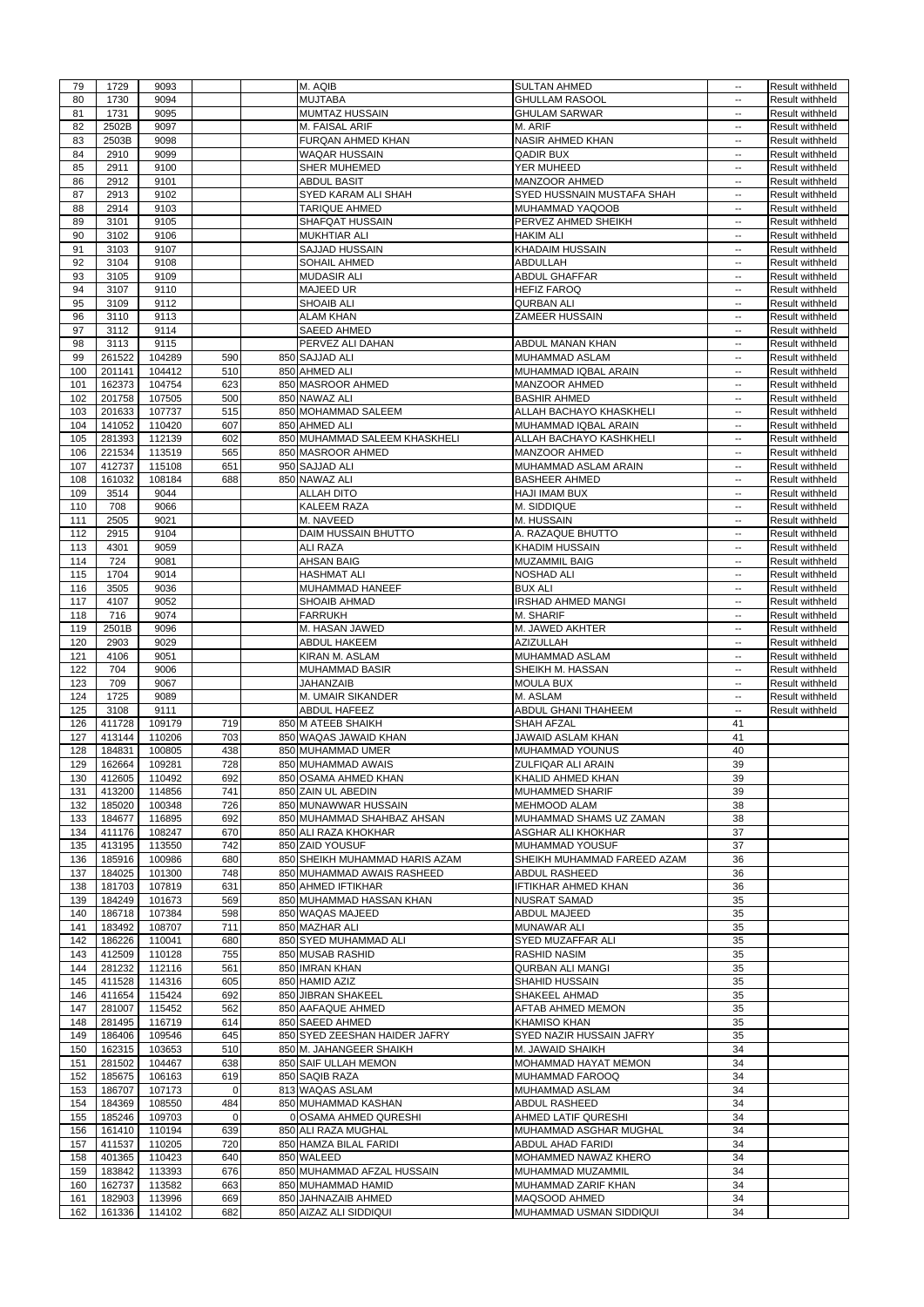| 163        | 412364           | 114159           | 632        | 850 MUHAMMAD SIDDIQ                               | <b>MUHAMMAD ATIQ</b>                     | 34       |  |
|------------|------------------|------------------|------------|---------------------------------------------------|------------------------------------------|----------|--|
|            |                  |                  |            |                                                   |                                          |          |  |
| 164        | 201496           | 115665           | 654        | 850 JAHANGIR HUSAIN                               | <b>MANZOOR AHMED</b>                     | 34       |  |
| 165        | 185814           | 115815           | 624        | 850 SHAHZAIB HUSSAIN                              | <b>ABDUL YAMEEN</b>                      | 34       |  |
| 166        | 281455           | 116727           | 655        | 850 PARVAIZ AKHTAR KOONDHAR                       | ABDUL SHAKOOR KOONDHAR                   | 34       |  |
| 167        | 18258            | 118094           |            | <b>HASEEB AHMED</b>                               | <b>NASEER</b>                            | 34       |  |
|            |                  |                  |            |                                                   |                                          |          |  |
| 168        | 281353           | 104553           | 686        | 850 MUDASIR SAEED                                 | MUHAMMAD SAEED ARAIN                     | 34       |  |
| 169        | 412393           | 109930           | 708        | 850 MUHAMMAD TAYYAB                               | <b>MUHAMMAD ARSHAD</b>                   | 34       |  |
| 170        | 185766           | 100275           | 619        | 850 SHAHID SAEED                                  | <b>MALIK SAEED AHMED</b>                 | 33       |  |
| 171        | 186482           | 100276           | 680        | 850 TARIQ NASEER                                  | <b>CHOUDHARY NASEER VIRK</b>             | 33       |  |
|            |                  |                  |            |                                                   |                                          |          |  |
| 172        | 183072           | 100452           | 541        | 850 KIFAYAT ALI                                   | <b>GHULAM ALI</b>                        | 33       |  |
| 173        | 201257           | 102077           | 652        | 850 AWAIS RAZA                                    | <b>MUHAMMAD IDREES</b>                   | 33       |  |
| 174        | 163046           | 102320           | 720        | 850 MUHAMMAD YASIR QURESHI                        | MUHAMMAD QAISAR QURESHI                  | 33       |  |
| 175        | 163869           | 104166           | 605        | 850 TANVEER AHMED SOOMRO                          | MUHAMMAD MOOSA                           | 33       |  |
| 176        | 281501           | 104549           | 554        | 850 SAIF ULLAH BOHIO                              | <b>ATTA HUSSAIN BOHIO</b>                | 33       |  |
|            |                  |                  |            |                                                   |                                          |          |  |
| 177        | 161133           | 104653           | 651        | 850 ABDUL JABBAR ABRO                             | <b>HAFIZ LOUNG KHAN</b>                  | 33       |  |
| 178        | 182941           | 106548           | 508        | 850 JIBRAN LIAQUAT                                | <b>MUHAMMED LIAQUAT</b>                  | 33       |  |
| 179        | 201839           | 107564           | 569        | 850 SABAHUDDIN                                    | <b>ABDUL FATTAH SHAIKH</b>               | 33       |  |
| 180        | 184284           | 108565           | 859        | 1500 MUHAMMAD IMRAN KHAN                          | HAFIZ MUHAMMAD ABDULLAH                  | 33       |  |
| 181        | 183037           | 108940           | 731        | 850 KHADIM HUSSAIN                                | MUHAMMAD ALAM KHAN CHANDIO               | 33       |  |
|            |                  |                  |            |                                                   |                                          |          |  |
| 182        | 183468           | 108966           | 613        | 850 MANSOOR AHMED SOOMRO                          | SHAFI MOHAMMAD SOOMRO                    | 33       |  |
| 183        | 281040           | 108994           | 667        | 850 ABDUL TAUQEER SAHITO                          | <b>ABDUL HADEE</b>                       | 33       |  |
| 184        | 412047           | 111059           | 554        | 850 MUHAMMAD EHSAN KHAN                           | MUHAMMAD ILYAS KHAN                      | 33       |  |
| 185        | 281251           | 112127           | 644        | 850 ISHFAQUE ALI                                  | ANWAR ALI BHAN                           | 33       |  |
|            |                  |                  |            |                                                   |                                          |          |  |
| 186        | 281380           | 112145           | 648        | 850 MUHAMMAD ISMAIL                               | MUHAMMAD YAMIN                           | 33       |  |
| 187        | 412620           | 112337           | 713        | 850 QADEER SALMAN                                 | MUHAMMAD SHAMSUDDIN                      | 33       |  |
| 188        | 184065           | 112630           | 663        | 850 MUHAMMAD BILAL FAROOQUI                       | <b>MUHAMMAD TARIQ</b>                    | 33       |  |
| 189        | 221864           | 113635           | 692        | 850 SHAHBAZ ALI PANHWAR                           | NISAR AHMED PANHWAR                      | 33       |  |
| 190        | 413030           | 114401           | 748        | 850 TALHA PERVAIZ                                 | PERVAIZ AHMED SIDDIQUI                   | 33       |  |
|            |                  |                  |            |                                                   |                                          |          |  |
| 191        | 412105           | 101130           | 547        | 850 MUHAMMAD HASSAN                               | <b>GHULAM HUSSAIN</b>                    | 33       |  |
| 192        | 163707           | 106801           | 515        | 850 SOHAIL                                        | MOHAMMAD SALEH KIRMANI                   | 33       |  |
| 193        | 181608           | 112246           | 625        | 850 ADEEL AHMED                                   | <b>SHAMIM AHMED</b>                      | 33       |  |
| 194        | 185824           | 112524           | 562        | 850 SHAIKH ANWARUL ISLAM                          | <b>SHAIKH ASADULLAH</b>                  | 33       |  |
|            |                  |                  |            |                                                   |                                          |          |  |
| 195        | 281601           | 101999           | 638        | 850 UZAIR ABBAS MEMON                             | MOHAMMAD MAROOF MEMON                    | 32       |  |
| 196        | 161259           | 104353           | 629        | 850 ADNAN NAZIR                                   | NAZIR AHMED SOOMRO                       | 32       |  |
| 197        | 281249           | 105474           | 531        | 850 IRSHAD ALI                                    | <b>ROSHAN ALI</b>                        | 32       |  |
| 198        | 412698           | 105890           | 641        | 850 SAAD AHMED SIDDIQUI                           | <b>WAQAR AHMED SIDDIQUI</b>              | 32       |  |
| 199        | 184098           | 107212           | 695        | 850 MUHAMMAD DUA HASSAN PASHA                     | MUHAMMAD ANWARULLAH                      | 32       |  |
| 200        | 185950           | 108123           | 651        | 850 SHIRAZ ZAFAR`                                 | <b>M ASHRAF ZAFAR</b>                    | 32       |  |
|            |                  |                  |            |                                                   |                                          |          |  |
| 201        | 184064           | 108234           | 478        | 850 MUHAMMAD BILAL AZIZ                           | ABDUL AZIZ MUGHAL                        | 32       |  |
| 202        | 221665           | 108737           | 723        | 850 MUSBAH ABRO                                   | NOORUDDIN ABRO                           | 32       |  |
| 203        | 186210           | 109815           | 685        | 850 SYED MOHAMMAD USAMA NASEEM                    | <b>SYED MOHAMMAD NASEEM</b>              | 32       |  |
| 204        | 412138           | 110069           | 701        | 850 MUHAMMAD IRFAN                                | MUHAMMAD AYYUB                           | 32       |  |
| 205        | 412810           | 112406           | 627        | 850 SHAHID NADEEM                                 | <b>MUHAMMAD YOUNUS</b>                   | 32       |  |
|            |                  |                  |            |                                                   |                                          |          |  |
| 206        | 182127           | 112490           | 680        | 850 AZIM IQBAL                                    | <b>SALEEM IQBAL</b>                      | 32       |  |
| 207        | 412720           | 112615           | 723        | 850 SAFWAN HABIB                                  | <b>ZAKIR HABIB</b>                       | 32       |  |
| 208        | 413216           | 112844           | 513        | 850 ZEESHAN ANSARI                                | RAFIQ UDDIN ANSARI                       | 32       |  |
| 209        | 221685           | 113263           | 681        | 850 NADIR ALI TUNIO                               | <b>DILDAR ALI TUNIO</b>                  | 32       |  |
| 210        | 181792           | 115011           | 681        | 850 ALI ASGHAR                                    | MUHAMMAD RAZZAQUE                        | 32       |  |
|            |                  |                  |            |                                                   |                                          |          |  |
| 211        | 183563           | 115174           | 663        | 850 MOHAMMAD AHSAN ALI                            | MOHAMMAD MIAN KHAN                       | 32       |  |
| 212        | 413024           | 115212           | 518        | 850 TAIMOOR KHAN                                  | <b>KHAN BAHADUR</b>                      | 32       |  |
| 213        | 412573           | 115597           | 570        | 850 NISAR AHMED                                   | <b>MOHAMMAD ASLAM</b>                    | 32       |  |
| 214        | 412951           | 116853           | 503        | 850 SYED MUHAMMAD ALI                             | <b>SYED RIASAT ALI</b>                   | 32       |  |
| 215        | 412006           | 117093           | 672        | 850 MUHAMMAD ASIM KHAN                            | <b>MUZAMMIL AHMED KHAN</b>               | 32       |  |
|            | 164146           |                  |            |                                                   |                                          |          |  |
| 216        |                  | 103636           | 633        | 850 ZUBAIR AHMED                                  | <b>SAIN BUX</b>                          | 32       |  |
| 217        | 163558           | 104981           | 707        | 1100 SHAHBAZ ALI                                  | <b>ZULFIQAR ALI</b>                      | 32       |  |
| 218        | 183029           | 108403           | 715        | 850 KASHIF SAAD ALI                               | <b>NAEEM ALI</b>                         | 32       |  |
| 219        | 412052           | 109756           | 666        | 850 MUHAMMAD FAHAD                                | MUHAMMAD ASHIQ ALI                       | 32       |  |
| 220        | 161725           | 111419           | 609        | 850 DIYANAND                                      | <b>MOROO</b>                             | 32       |  |
|            |                  |                  | 817        | 1150 S.M ZAID BIN YOUSAF                          | S.YOUSAF AZIZ                            | 32       |  |
| 221        | 412693           | 111727           |            |                                                   |                                          |          |  |
| 222        | 411496           | 100277           | 706        | 850 HAFIZ MUHAMMAD ALI MEMON                      | ABDUL HAMEED MEMON                       | 31       |  |
| 223        | 186675           | 100402           | 681        | 850 WAQAR HAIDER                                  | <b>MUHAMMAD AKHTER</b>                   | 31       |  |
| 224        | 182592           | 100931           | 590        | 850 HAFIZ MALIK MUHAMMAD WAQAS ASLAM              | <b>MALIK MUHAMMAD ASLAM</b>              | 31       |  |
| 225        | 184763           | 101051           | 638        | 850 MUHAMMAD SUMAIR                               | <b>MUHAMMAD SAFDER</b>                   | 31       |  |
|            |                  |                  | 587        | 850 ZAIN UL AREFAIN                               | MUHAMMAD SHAKIR ANSARI                   | 31       |  |
| 226        | 186838           | 101466           |            |                                                   |                                          |          |  |
| 227        | 164093           | 102427           | 654        | 850 ZAIN MUSTAFA MEMON                            | <b>GHULAM MUSTAFA MEMON</b>              | 31       |  |
| 228        | 221626           | 102798           | $\Omega$   | 0 MUHAMMAD SHAFIQUE                               | AHMED ALI SOOMRO                         | 31       |  |
| 229        | 221373           | 104990           |            |                                                   |                                          | 31       |  |
| 230        |                  |                  | 666        | 850 HAMID ALI                                     | DOST MOHAMMAD CHANNA                     |          |  |
|            |                  |                  |            |                                                   |                                          |          |  |
|            | 411650           | 105487           | 670        | 850 JEHAN ZAIB KHAN                               | MAQSOOD ANWER                            | 31       |  |
| 231        | 201028           | 105624           | 656        | 850 AASIF AHMED                                   | MOHAMMAD PANJAL UJJAN                    | 31       |  |
| 232        | 183897           | 106114           | 584        | 850 MUHAMMAD ALI RAZA KHAN                        | MUHAMMAD SHAHID KHAN                     | 31       |  |
| 233        | 202003           | 109097           | $\Omega$   | 0 SULTAN ALI                                      | <b>LAL DINO</b>                          | 31       |  |
| 234        | 281511           | 109119           | 572        | 850 SAJID ALI RIND                                | MASHOOQUE ALI                            | 31       |  |
|            |                  |                  |            |                                                   |                                          |          |  |
| 235        |                  | 412607 110491    | 670        | 850 OSAMA JAWEED                                  | JAWEED ASLAM                             | 31       |  |
| 236        | 221495           | 110729           | 483        | 850 KHURSHEED AHMED MALIK                         | <b>ABDUL GHAFOOR MALIK</b>               | 31       |  |
| 237        | 163175           | 111174           | 462        | 850 NAVEED                                        | <b>BASHIR AHMED</b>                      | 31       |  |
| 238        | 186371           | 111520           | 602        | 850 SYED UMAIR AHMED HASHMI                       | SYED MERAJ AHMED HASHMI                  | 31       |  |
| 239        | 412855           | 111846           | 622        | 850 SHEIKH MUHAMMAD SUMAIR                        | <b>SHEIKH NOOR MUHAMMAD</b>              | 31       |  |
| 240        | 412785           |                  | 677        | 850 SHABBIR HUSSAIN                               | <b>MOHAMMAD HANIF</b>                    | 31       |  |
|            |                  | 113198           |            |                                                   |                                          |          |  |
| 241        | 281356           | 113932           | 470        | 850 MUHAMMAD AHSAN AMIN                           | MUHAMMAD YAMEEN RAJPUT                   | 31       |  |
| 242        | 163498           | 114598           | 595        | 850 SAQIB ABBASI                                  | ABDUL KHALIQ ABBASI                      | 31       |  |
| 243        | 184610           | 114642           | $\Omega$   | 0 MUHAMMAD SAEED                                  | MUHAMMAD AZAM                            | 31       |  |
| 244        | 281270           | 114791           | 564        | 850 JUNAID AHMED SOOMRO                           | <b>MUHAMMAD KHAN</b>                     | 31       |  |
|            |                  |                  |            |                                                   |                                          |          |  |
| 245<br>246 | 185944<br>184365 | 115056<br>115305 | 653<br>553 | 850 SHERJEEL ALI KHAN<br>850 MUHAMMAD KAMRAN NOOR | LIAQAT ALI KHAN<br>MUHAMMAD NOOR HUSSAIN | 31<br>31 |  |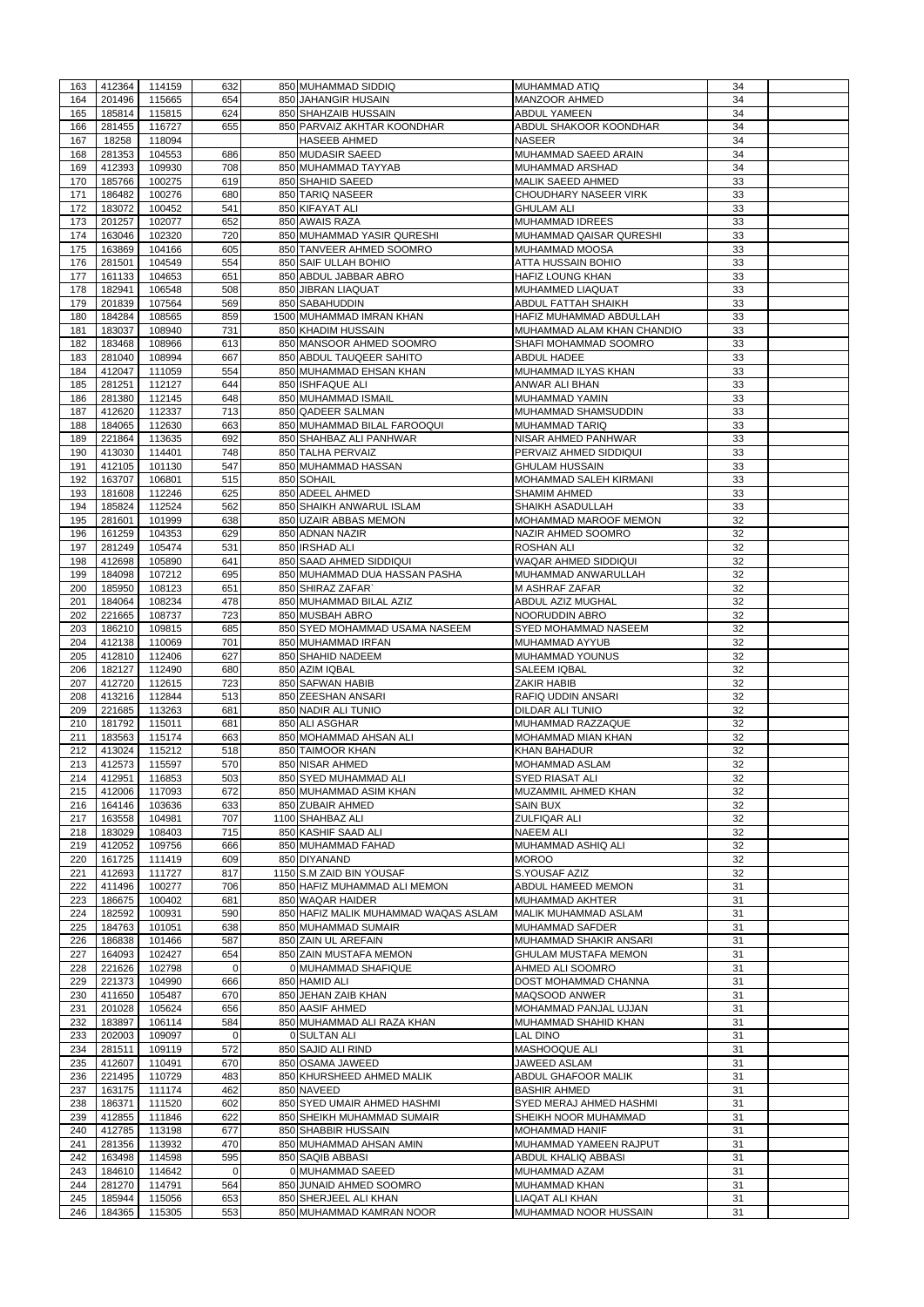| 247        | 201475           | 116350           | 636            | 850 IRFAN IMDAD                                | <b>IMDAD ALI</b>               | 31       |  |
|------------|------------------|------------------|----------------|------------------------------------------------|--------------------------------|----------|--|
|            |                  |                  |                |                                                |                                |          |  |
| 248        | 185706           | 116816           | 532            | 850 SHABBIR                                    | <b>KAKI JAN</b>                | 31       |  |
| 249        | 164010           | 116887           | 618            | 850 WAQAS AHMED                                | MUHAMMAD ASLAM                 | 31       |  |
| 250        | 22111            | 116940           | 680            | 1050 MUHAMMAD IQBAL                            | <b>KHAMISA KHAN</b>            | 31       |  |
| 251        | 183168           | 100409           | 627            | 850 M HASSAN SHAREEF                           | <b>NASIR SHAREEF</b>           | 31       |  |
| 252        | 184149           | 100703           | 615            | 850 MUHAMMAD FAIZAN QURESHI                    | MUHAMMAD FURQAN QURESHI        | 31       |  |
|            | 164106           | 107726           | 542            |                                                |                                | 31       |  |
| 253        |                  |                  |                | 850 ZAKIR HUSSAIN                              | <b>MUHAMMAD RAFIQUE</b>        |          |  |
| 254        | 186315           | 108402           | 680            | 850 SYED RASHID ALI                            | <b>SYED MUJAHID ALI</b>        | 31       |  |
| 255        | 411681           | 100366           | 641            | 850 KANWAR MUHAMMAD ZARAR                      | KANWAR JAMIL UR REHMAN         | 30       |  |
| 256        | 183408           | 100458           | 694            | 850 M.RIAZ                                     | <b>MUHAMMAD AKHTER</b>         | 30       |  |
| 257        | 412920           | 101239           | 623            | 850 SYED EHSAN HASHMI                          | <b>SYED NASIR HASHMI</b>       | 30       |  |
|            |                  |                  |                |                                                |                                |          |  |
| 258        | 186548           | 101298           | 736            | 1050 UMAIR KHALIQ                              | <b>ABDUL KHALIQ</b>            | 30       |  |
| 259        | 401356           | 103380           | 610            | 850 TARIQUE NAZIR                              | <b>NAZIR AHMAD</b>             | 30       |  |
| 260        | 163357           | 103643           | 721            | 850 RAZI AHMED QAZI                            | <b>NAEEM AHMED QAZI</b>        | 30       |  |
| 261        | 111143           | 103947           | 595            | 850 RAZA                                       | <b>ABDUL KARIM</b>             | 30       |  |
| 262        | 201808           | 104459           | 637            | 850 RAJA KHAN                                  | <b>MIR KHAN</b>                | 30       |  |
|            |                  |                  |                |                                                |                                |          |  |
| 263        | 184534           | 104872           | 745            | 850 MUHAMMAD RAFAY                             | <b>MUHAMMAD IDREES</b>         | 30       |  |
| 264        | 161916           | 105566           | 609            | 850 GHULAM NABI KAKA                           | DIN MOHAMMAD KAKA              | 30       |  |
| 265        | 201148           | 105671           | 536            | 850 AIJAZ AHMED                                | <b>TAJ MOHAMMAD</b>            | 30       |  |
| 266        | 281493           | 106520           | 624            | 850 SADAQAT ALI                                | <b>ZULFIQAR ALI SAHITO</b>     | 30       |  |
| 267        | 183345           | 106762           | 499            | 850 M. IMRAN                                   | <b>ABDUL GHAFOOR</b>           | 30       |  |
|            |                  |                  |                |                                                |                                |          |  |
| 268        | 281191           | 106807           | 657            | 850 GHULAM ALI                                 | <b>MUHAMMED LUQMAN</b>         | 30       |  |
| 269        | 186316           | 106942           | 457            | 850 SYED RAZA ABBAS RIZVI                      | SYED WAJIH UL HASAN RIZVI      | 30       |  |
| 270        | 185830           | 107346           | 611            | 850 SHAIKH MUBASHIR ALI SADDIQUI               | <b>MUAZZAM ALI</b>             | 30       |  |
| 271        | 401290           | 107601           | 662            | 850 RASHID ALI TAGAR                           | ROSHAN ALI TAGAR               | 30       |  |
|            |                  |                  |                |                                                |                                |          |  |
| 272        | 185529           | 108651           | 524            | 850 SADAM SOOMRO                               | <b>GHULAM MUSTAFA SOOMRO</b>   | 30       |  |
| 273        | 161717           | 109241           | 494            | 850 DILAWAR KHAN KHILJI                        | <b>ADAM KHAN</b>               | 30       |  |
| 274        | 162831           | 109247           | 512            | 850 MUHAMMAD MOOSA KHAN KHILJY                 | <b>ADAM KHAN</b>               | 30       |  |
| 275        | 161584           | 109536           | 680            | 850 AWAIS                                      | <b>ABDUL KHALIQUE</b>          | 30       |  |
| 276        | 411994           | 110033           | 696            | 850 MUHAMMAD ASHFAQUE NADEEM                   | MUHAMMAD NADEEM                | 30       |  |
|            |                  |                  |                |                                                |                                |          |  |
| 277        | 411865           | 111909           | 695            | 850 MOHAMMAD SHAHZAIB KHAN                     | MOHAMMAD ASLAM KHAN            | 30       |  |
| 278        | 186165           | 111914           | 680            | 850 SYED HUNAIN MURTAZA                        | <b>SYED MURTAZA HUSSAIN</b>    | 30       |  |
| 279        | 183983           | 112695           | 639            | 850 MUHAMMAD ASHRAF ALI                        | <b>SYED MEHMOOD ALI</b>        | 30       |  |
| 280        | 186391           | 113064           | $\overline{0}$ | 0 SYED WAQAR UL HAQUE                          | <b>SYED MAZAHIR UL HAQUE</b>   | 30       |  |
| 281        | 185899           | 113417           | 638            | 850 SHEHROZ ASHFAQ                             | <b>ASHFAQ AHMED</b>            | 30       |  |
|            |                  |                  |                |                                                |                                |          |  |
| 282        | 161646           | 113717           | 706            | 850 BASIT HUSSAIN CHANNAR                      | <b>SHOUKAT HUSSAIN CHANNAR</b> | 30       |  |
| 283        | 162041           | 114344           | 704            | 850 HUSSAIN                                    | <b>ASGHAR ALI</b>              | 30       |  |
| 284        | 411038           | 115175           | 651            | 850 ABDUL MANAN                                | SHER MUHAMMAD KHAN             | 30       |  |
| 285        | 186217           | 115187           | 604            | 850 SYED MOIN HUSSAIN                          | <b>SYED SHAKIL HUSSAIN</b>     | 30       |  |
|            | 412833           |                  | 682            | 850 SHAIKH NASIR NIZAMI                        |                                |          |  |
| 286        |                  | 115820           |                |                                                | <b>SHAIKH TAHIR NIZAMI</b>     | 30       |  |
| 287        | 186155           | 116198           | 756            | 850 SYED HARIS HASSAN                          | SYED IFTIKHAR UL HASSAN        | 30       |  |
| 288        | 161858           | 116212           | 708            | 850 FAWAZ BEHRANI                              | FATEH MUHAMMAD BEHRANI         | 30       |  |
| 289        | 412337           | 116388           | 632            | 850 MUHAMMAD SHAHERYAR ALI                     | <b>ZAKIR HUSSAIN</b>           | 30       |  |
| 290        | 184725           | 116401           | 577            | 850 MUHAMMAD SHOAIB                            | MUHAMMAD RAFIQ                 | 30       |  |
|            |                  |                  |                |                                                |                                |          |  |
| 291        | 184653           | 113863           | 631            | 850 MUHAMMAD SAMI ULLAH                        | MUHAMMAD NADEEM ULLAH          | 30       |  |
| 292        | 261538           | 114811           | 756            | 850 SHAHZAD ALI                                | <b>MOHAMMAD AMIN</b>           | 30       |  |
| 293        | 163009           | 115616           | 595            | 850 MUHAMMAD USMAN                             | <b>MUHAMMAD UMER</b>           | 30       |  |
| 294        | 163359           | 103808           | 613            | 850 REHAN                                      | <b>UMARDEEN</b>                | 30       |  |
| 295        | 401150           | 105078           | 700            | 850 IHSAN ALI                                  | ZULFIQUAR ALI SOOMRO           | 30       |  |
|            |                  |                  |                |                                                |                                |          |  |
| 296        | 412192           | 105756           | 707            | 850 MUHAMMAD MAJID                             | <b>BASHEER AHMED</b>           | 30       |  |
| 297        | 183032           | 106162           | 478            | 850 KAZIM AHMED SIDDIQUI                       | <b>TARIQ AHMED SIDDIQUI</b>    | 30       |  |
| 298        | 411699           | 111953           | 629            | 850 KHALID MEHMOOD                             | <b>SHER ZAMAN</b>              | 30       |  |
| 299        | 184575           | 112540           | 511            | 850 MUHAMMAD REHMAN AKBAR                      | MUHAMMAD AKBAR ALI             | 30       |  |
| 300        | 186115           | 100280           | 630            | 850 SYED BILAL AHMED                           | <b>SYED MANSOOR AHMED</b>      | 29       |  |
|            |                  |                  |                |                                                |                                |          |  |
| 301        | 185642           | 100533           | 532            | 850 SAMEER ALI                                 | <b>NOOR MUHAMMAD</b>           | 29       |  |
| 302        | 181352           | 101426           | 626            | 850 ZOOFISHAN KHAN                             | <b>MOHAMMAD QASIM KHAN</b>     | 29       |  |
| 303        | 183243           | 101576           | 696            | 850 M SAMI UL HAQ                              | MUHAMMAD WAHAJ UL HAQ          | 29       |  |
| 304        | 18151            | 101609           | 722            | 850 MUHAMMAD FAIZAN ABBASI                     | MUHAMMAD USMAN ABBASI          | 29       |  |
|            |                  |                  | 596            | 850 ZAIN ALI                                   |                                | 29       |  |
| 305        | 164091           | 102249           |                |                                                | <b>MUHAMMAD UMER</b>           |          |  |
| 306        | 161345           | 102268           | 648            | 850 AKBAR ALI                                  | MUSHTAQUE AHMED MEMON          | 29       |  |
| 307        | 161450           | 102382           | 683            | 850 ANS                                        | <b>MUHAMMAD AQUEEL</b>         | 29       |  |
| 308        | 162603           | 102557           | 730            | 850 MUHAMMAD ALI                               | <b>ABDUL SATTAR</b>            | 29       |  |
| 309        | 163508           | 102572           | 655            | 850 SARFRAZ GHANI SHAIKH                       | <b>USMAN GHANI SHAIKH</b>      | 29       |  |
|            | 161203           |                  | 565            | 850 ABDUL WAHAB NIZAMANI                       | NIZAM UDDIN NIZAMANI           | 29       |  |
| 310        |                  | 102587           |                |                                                |                                |          |  |
| 311        | 162039           | 102890           | 667            | 850 HUSNAIN BABER                              | <b>ABDUL SALEEM</b>            | 29       |  |
| 312        | 164078           | 103836           | 701            | 850 ZAHID                                      | <b>NIAMAT ALI</b>              | 29       |  |
| 313        | 164100           | 105356           | 654            | 850 ZAIN UL HAQ                                | ANWAR UL HAQ                   | 29       |  |
| 314        | 311267           | 105392           | 488            | 850 SHAHZAD WAHEED                             | <b>ABDUL WAHEED</b>            | 29       |  |
|            |                  |                  |                |                                                |                                |          |  |
| 315        | 201150           | 105684           | 642            | 850 AIJAZ ALI                                  | <b>GHULAM HYDER KHASKHELI</b>  | 29       |  |
| 316        | 185117           | 106007           | 441            | 850 NASEER HAYAT SATTI                         | MUHAMMAD HAYAT SATTI           | 29       |  |
| 317        | 281286           | 106274           | 598            | 850 KHALID AHMED                               | <b>ALI MURAD SAHITO</b>        | 29       |  |
| 318        | 185643           | 106407           | 693            | 850 SAMI ULLAH                                 | <b>RIAZ UDDIN</b>              | 29       |  |
| 319        |                  |                  |                | 850 SAJJAD AHMED                               | MUHAMMAD QASIM                 | 29       |  |
|            |                  |                  |                |                                                |                                |          |  |
| 320        | 281513           | 106634           | 526            |                                                |                                |          |  |
|            | 201883           | 106874           | 556            | 850 SAJJAD ALI JAT                             | <b>FARYAD HUSSAIN</b>          | 29       |  |
| 321        | 164105           | 106968           | 0              | 0 ZAKIR ALI CHANDIO                            | <b>JEANDO KHAN CHANDIO</b>     | 29       |  |
| 322        | 281252           | 107175           | 596            | 850 ISHTIAQUE AHMED                            | MUHAMMAD ILYAS ARAIN           | 29       |  |
|            | 412579           |                  |                |                                                | MUHAMMAD AMEER ALI             |          |  |
| 323        |                  | 107198           | 690            | 850 NOMAN AMEER ALI                            |                                | 29       |  |
| 324        | 163772           | 107231           | 680            | 850 SYED JAZIB ALI SHAH                        | <b>MOHAMMED WASEEM</b>         | 29       |  |
| 325        | 401355           | 107783           | 642            | 850 TARIQUE HUSSAIN                            | <b>DEEDAR HUSSAIN</b>          | 29       |  |
| 326        | 201555           | 107960           | 618            | 850 MANSOOR ALI                                | MEHAR ALI PHULPOTO             | 29       |  |
| 327        | 181566           |                  |                | 850 ABDULLAH AHMED                             |                                | 29       |  |
|            |                  | 108171           | 589            |                                                | <b>ANIS AHMED</b>              |          |  |
| 328        | 163496           | 108605           | 603            | 850 SAQIB                                      | <b>ABDUL KHALIQUE</b>          | 29       |  |
| 329<br>330 | 162343<br>412516 | 109188<br>109425 | 647<br>551     | 850 MAKHDOOM SAJID ALI ABBASI<br>850 MUSTANSAR | AHMED KHAN ABBASI<br>M. ASHRAF | 29<br>29 |  |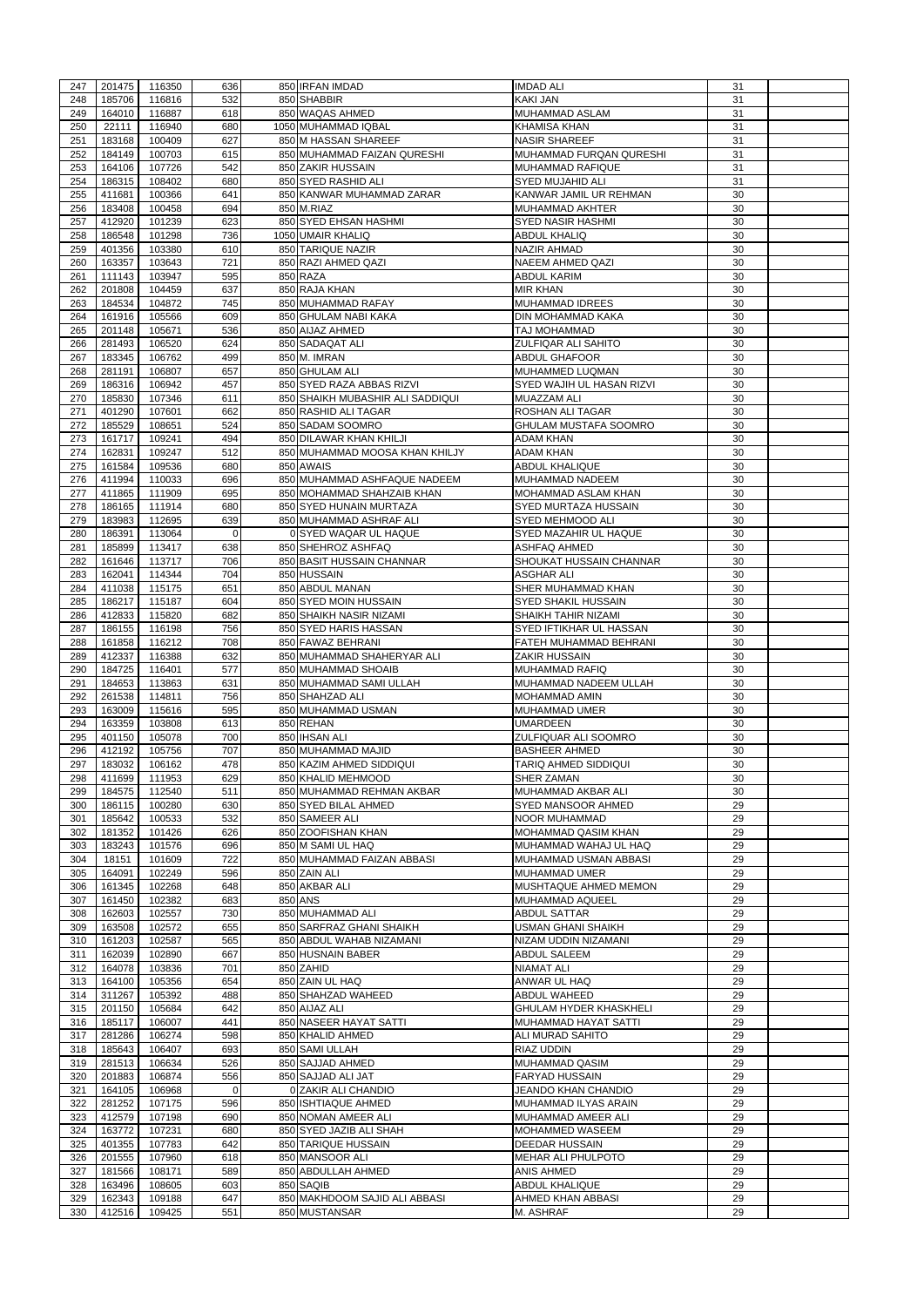| 331 | 412764 | 109573 | 592            | 1050 SAMIULLAH                        | <b>BAQIBILLAH</b>                              | 29       |  |
|-----|--------|--------|----------------|---------------------------------------|------------------------------------------------|----------|--|
|     | 412848 |        | 575            | 850 SHAZAD AHMED                      |                                                |          |  |
| 332 |        | 109753 |                |                                       | MUHAMMAD AFZAL                                 | 29       |  |
| 333 | 164024 | 109879 | 550            | 850 WAQAS UDDIN SHAIKH                | <b>MOHI UDDIN SHAIKH</b>                       | 29       |  |
| 334 | 163980 | 109888 | 680            | 850 WAQAR AHMED                       | <b>NAZIR AHMED</b>                             | 29       |  |
| 335 | 186483 | 109897 | 620            | 850 TARIQ NAZAR                       | MUHAMMAD NAZAR BALOCH                          | 29       |  |
| 336 | 411216 | 110054 | 595            | 850 ARIF KHAN                         | <b>FAZAL MALIK</b>                             | 29       |  |
| 337 | 412794 | 110228 | 521            | 850 SHAH NAWAZ                        | <b>MOHAMMAD KHALIL</b>                         | 29       |  |
| 338 | 412391 | 110383 | 646            | 850 MUHAMMAD TAUSE                    | MAQBOOL ALAM                                   | 29       |  |
| 339 | 413202 | 110466 | 606            | 850 ZAIN UL ABIDIN                    | <b>MUHAMMAD RAFIQ</b>                          | 29       |  |
| 340 | 161027 | 110547 | $\mathbf 0$    | 0 MUHAMMAD OSAMA KHAN                 | MUHAMMAD IDREES KHAN                           | 29       |  |
| 341 | 281011 | 110748 | 643            | 850 AAMIR HUSSAIN                     | KHABAR KHAN RAJPER                             | 29       |  |
|     |        |        |                |                                       |                                                |          |  |
| 342 | 181526 | 110829 | 562            | 850 ABDUL U RAHIM KHAN                | MOULANA KHAIR UDDIN                            | 29       |  |
| 343 | 412128 | 111561 | 690            | 850 MUHAMMAD IMRAN                    | <b>MUHAMMAD YOUNUS</b>                         | 29       |  |
| 344 | 413243 | 111629 | 554            | 850 ZULQARNAIN                        | M. ASHRAF                                      | 29       |  |
| 345 | 41121  | 111673 | 520            | 850 RIZWAN KHAN                       | <b>SAJID HUSSAIN</b>                           | 29       |  |
| 346 | 281373 | 112091 | $\Omega$       | 0 MUHAMMAD HASSAN                     | <b>DILSHAD AHMED</b>                           | 29       |  |
| 347 | 412818 | 112897 | 529            | 850 SHAHZAD AMIN                      | <b>MUHAMMAD AMIN</b>                           | 29       |  |
| 348 | 185274 | 113192 | 466            | 850 PARTAB PARTAP                     | PARKASH KHOKHAR                                | 29       |  |
| 349 | 161093 | 113741 | 664            | 850 ABDUL AHAD                        | <b>ARSHAD ALI</b>                              | 29       |  |
|     |        |        |                |                                       |                                                |          |  |
| 350 | 161969 | 113853 | 665            | 850 HAFIZ ZUHAIR AHMED                | MUHAMMAD ZAHEER UDDIN SIDDIQUI                 | 29       |  |
| 351 | 201681 | 114644 | $\mathbf 0$    | 0 MUHAMMAD NADEEM                     | <b>MUHAMMAD SHAREEF</b>                        | 29       |  |
| 352 | 163986 | 114798 | 627            | 850 WAQAR ALI                         | <b>ABDUL HAMEED</b>                            | 29       |  |
| 353 | 181108 | 115470 | 728            | 850 IQRA SHAHID                       | <b>MOHAMMAD SHAHID</b>                         | 29       |  |
| 354 | 281248 | 115745 | 599            | 850 IRSHAD AHMED KHUSHKI              | MUSHTAQUE AHMED KHUSHIK                        | 29       |  |
| 355 | 221607 | 115828 | 675            | 850 MUHAMMAD JAWAD AHMED              | <b>JUNAID AHMED</b>                            | 29       |  |
| 356 | 183876 | 116086 | 622            | 850 MUHAMMAD AKIF                     | RIAZ AHMED MALIK                               | 29       |  |
| 357 | 412727 | 116409 | 573            | 850 SAJID HASAN                       | MUHAMMAD ASLAM                                 | 29       |  |
|     |        |        |                |                                       |                                                |          |  |
| 358 | 164025 | 116535 | 595            | 850 WAQAS UMAR                        | <b>UMAR KHATTAB</b>                            | 29       |  |
| 359 | 18321  | 118125 |                | MUHAMMAD USMAN                        | <b>ABDUL MAJEED</b>                            | 29       |  |
| 360 | 22121  | 118309 |                | ABDUL QAYOOM                          | <b>ABDUL REHMAN</b>                            | 29       |  |
| 361 | 185678 | 114864 | 473            | 850 SAQIB SATTAR                      | <b>ABDUL SATTAR</b>                            | 29       |  |
| 362 | 185664 | 100837 | 564            | 850 SAQIB ALI ARAIN                   | LIAQUAT ALI ARAIN                              | 29       |  |
| 363 | 182795 | 101259 | 615            | 850 IMRAN AHMED                       | <b>HAFIZ AHMED YAR</b>                         | 29       |  |
| 364 | 162897 | 102462 | 741            | 850 MUHAMMAD REHAN KHAN               | UMER DARAZ KHAN                                | 29       |  |
|     |        |        |                |                                       |                                                |          |  |
| 365 | 401272 | 105108 | 632            | 850 NOMAN MEER                        | <b>MEER MOHAMMAD</b>                           | 29       |  |
| 366 | 184954 | 106192 | 681            | 850 MUHAMMAD ZAIB ZAHEER              | MUHAMMAD ZAHEER                                | 29       |  |
| 367 | 412493 | 109960 | 510            | 850 MUJAHID ALI                       | <b>SULTAN MAHMOOD</b>                          | 29       |  |
| 368 | 163181 | 111389 | 647            | 850 NAVEED AKHTAR                     | <b>AKHTAR AHMED</b>                            | 29       |  |
| 369 | 186639 | 112104 | 647            | 850 WAJID ABBASS                      | <b>ZULFIQAR HUSSAIN</b>                        | 29       |  |
| 370 | 20118  | 118262 |                | <b>ALI RAZA</b>                       | MAZHAR ALI MIRJAT                              | 29       |  |
| 371 | 186302 | 100135 | 722            | 850 SYED NOMAN ALAM                   | MUHAMMAD SAEED AHMED                           | 28       |  |
| 372 | 184532 | 100193 | 741            | 850 MUHAMMAD QASIM ASHRAF             | MUHAMMAD ASHRAF                                | 28       |  |
| 373 | 186877 | 100568 | 629            | 850 ZEESHAN RASHEED                   | RASHEED AHMED                                  | 28       |  |
|     |        |        |                |                                       |                                                |          |  |
| 374 | 182121 | 101666 | 620            | 850 AZHAR BAIG                        | <b>SAFDAR BAIG</b>                             | 28       |  |
| 375 | 164094 | 102434 | 508            | 850 ZAIN U ZAHEER                     | MUHAMMAD ZAHEER LASHRI                         | 28       |  |
| 376 | 163168 | 102563 | 512            | 850 NASIR JAMIL                       | MUHAMMAD ASHRAF                                | 28       |  |
| 377 | 163010 | 103217 | 639            | 850 MUHAMMAD USMAN                    | <b>NAJAM UD DIN</b>                            | 28       |  |
| 378 | 163065 | 103566 | 518            | 850 MUHAMMAD ZOHAIB IQBAL             | MUHAMMAD IQBAL MEMON                           | 28       |  |
| 379 | 163401 | 103721 | 689            | 850 SACHAL ABBAS                      | LAL BUX                                        | 28       |  |
| 380 | 161991 | 103822 | 553            | 850 HAMZA MUKHTAR SHAIKH              | MUKHTAR AHMED SHAIKH                           | 28       |  |
| 381 | 311003 | 103992 | 722            | 850 BILAL AHMED MEMON                 | MUSHTAQUE AHMED MEMON                          | 28       |  |
| 382 | 201041 | 104161 | 554            | 850 ABDUL GHAFFAR                     | <b>AZIZULLAH SHAIKH</b>                        | 28       |  |
|     |        |        |                |                                       |                                                |          |  |
| 383 | 281195 | 104546 | 624            | 850 GHULAM MUJTABA                    | <b>GHULAM MUSTAFA MALLAH</b>                   | 28       |  |
| 384 | 185547 | 104740 | $\overline{0}$ | 0 SAFE ULLAH                          | <b>MUHAMMAD HABIB</b>                          | 28       |  |
| 385 | 186931 | 106137 | 572            | 850 ZULNORAIN HAIDER                  | <b>GHULAM HAIDER</b>                           | 28       |  |
| 386 | 184159 | 106393 | 740            | 850 MUHAMMAD FAREED ALI               | KHURSHEED ALAM                                 | 28       |  |
| 387 | 185641 | 106426 | 411            | 850 SAMEEL UMAR SARFARAZ              | SARFARAZ UDDIN AHMED SIDDIQI                   | 28       |  |
| 388 | 281279 | 106810 | 605            | 850 KASHIF ALI                        | MUMTAZ ALI SOLANGI                             | 28       |  |
| 389 | 412155 | 107199 | 669            | 850 MUHAMMAD JAWAD QURESHI            | MUHAMMAD MASOOD QURESHI                        | 28       |  |
| 390 | 185971 | 109451 | 569            | 850 SHOUKAT ALI                       | <b>MUHAMMAD TAHIR</b>                          | 28       |  |
| 391 | 201104 | 109865 | 671            | 850 ABDUL SAMEEU                      | <b>ATTA MUHAMMAD</b>                           | 28       |  |
| 392 | 413114 | 110211 | 541            | 850 WAQAR AHMAD                       | <b>FIAZ AHMAD</b>                              | 28       |  |
|     |        |        |                |                                       |                                                |          |  |
| 393 | 163554 | 110349 | 688            | 850 SHAHAD SHAIKH                     | SHAKEEL AHMED SHAIKH                           | 28       |  |
| 394 | 182632 | 110578 | 750            | 850 HAFIZ MUNIB UR REHMAN             | ABDUL MAJEED ARIF                              | 28       |  |
| 395 | 221900 | 110730 | 472            | 850 SHOAIB AHMED AWAN                 | NAZEER AHMED AWAN                              | 28       |  |
| 396 | 413057 | 110897 | 562            | 850 TUNZEEL UR REHMAN                 | <b>ALTAF AHMED</b>                             | 28       |  |
| 397 | 413097 | 110911 | 565            | 850 WAHAB AHMED HASHMI                | MOHAMMAD SIDDIQUE HASHMI                       | 28       |  |
| 398 | 186711 | 111578 | 580            | 850 WAQAS CHOHAN                      | <b>SHAFQAT CHOHAN</b>                          | 28       |  |
| 399 | 163741 | 111596 | 446            | 850 SYED AKHTAR SHAH                  | <b>SYED HAJI ANWER SHAH</b>                    | 28       |  |
| 400 | 281200 | 112147 | 510            | 850 GHULAM SAJJAD                     | <b>MUKHTIAR HUSSAIN</b>                        | 28       |  |
| 401 | 281540 | 112160 | 620            | 850 SHAH NAWAZ                        | <b>MOHAMMED BUX SOOMRO</b>                     | 28       |  |
|     |        |        | 567            | 850 AHSAN UDDIN                       |                                                |          |  |
| 402 | 411152 | 112405 |                |                                       | NAZAM UDDIN                                    | 28       |  |
| 403 | 412046 | 112917 | 669            | 850 MUHAMMAD EHSAAN                   | <b>MUHAMMAD HUSSAIN</b>                        | 28       |  |
| 404 | 184555 | 113018 | 658            | 850 MUHAMMAD RASHID                   | <b>AIJAZ AHMED</b>                             | 28       |  |
| 405 | 181124 | 113024 | 0              | 0 KIRAN MEHFOOZ                       | <b>SYED MEHFOOZ HUSSAIN</b>                    | 28       |  |
| 406 | 186539 | 113121 | 476            | 850 UMAIR ASLAM KHAN GHOURI           | MUHAMMAD ASLAM KHAN GHOURI                     | 28       |  |
| 407 |        | 113508 | 581            | 850 HAFIZ RIZWAN AHMED                | AMAN ULLAH TARIQ                               | 28       |  |
|     | 411513 |        |                | 850 FAIZAN JAMIL                      | <b>JAMIL AHMED</b>                             | 28       |  |
| 408 |        |        |                |                                       |                                                |          |  |
|     | 411406 | 113683 | 597            |                                       |                                                |          |  |
| 409 | 183436 | 114867 | 452            | 850 MAJID ALI                         | <b>QURBAN ALI</b>                              | 28       |  |
| 410 | 186041 | 115415 | 662            | 850 SYED ABBAS ALI NAQVI              | SYED SAEED AHMED NAQVI                         | 28       |  |
| 411 | 141198 | 115692 | 586            | 850 MEER MUHAMMAD                     | <b>DIL MURAD</b>                               | 28       |  |
| 412 | 411431 | 116374 | 681            | 850 FARHAN ULLAH KHAN SURI            | ZEESHAN ULLAH KHAN SURI                        | 28       |  |
| 413 | 186673 | 116666 | $\Omega$       | 0 WAQAR ASIF<br><b>SYED NOMAN ALI</b> | <b>ASIF ABDULLAH</b><br><b>SYED JAFFAR ALI</b> | 28<br>28 |  |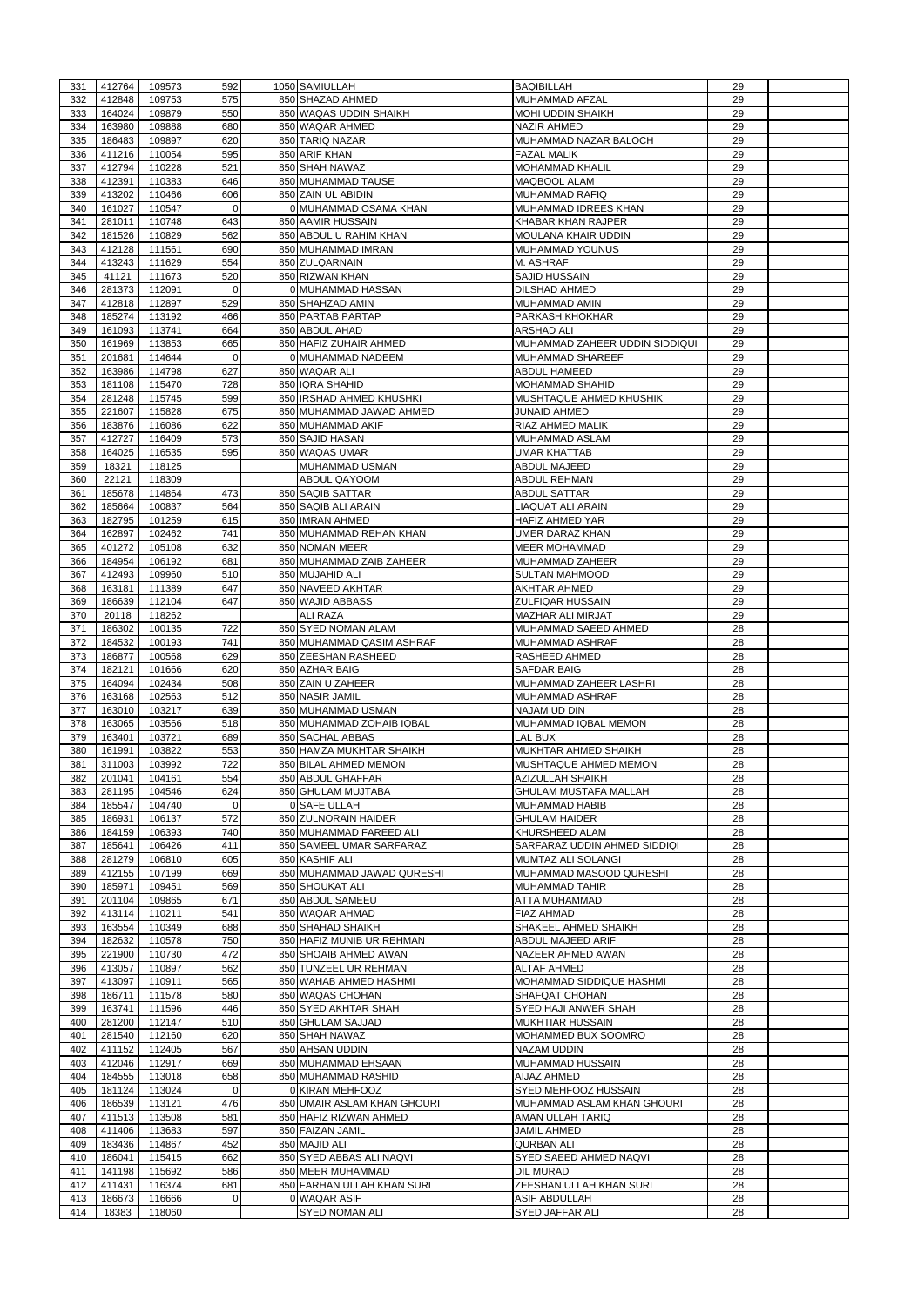| 415 | 18353  | 118076        |             | <b>SAIMA HAMEED</b>                 | <b>ABDUL HAMEED</b>           | 28 |  |
|-----|--------|---------------|-------------|-------------------------------------|-------------------------------|----|--|
|     |        |               |             |                                     |                               |    |  |
| 416 | 163296 | 115382        | 758         | 850 RAHEEL KHAN JARWAR              | MUHAMMAD KHAN JARWAR          | 28 |  |
| 417 | 401332 | 115930        | 503         | 850 SHAFIQUE RAHMAN                 | <b>ABDUL RAHMAN</b>           | 28 |  |
| 418 | 18166  | 117216        | 642         | 850 MURTAZA                         | <b>MAZHER HUSAIN</b>          | 28 |  |
| 419 | 185182 | 100146        | 581         | 850 NOMAN                           | ASHIQ HUSSAIN NADEEM          | 28 |  |
| 420 | 185565 | 100846        | 832         | 1050 SAIF UR REHMAN                 | <b>GUL ZAMAN</b>              | 28 |  |
|     |        |               | $\mathbf 0$ | 0 YASIR ALI                         |                               | 28 |  |
| 421 | 222000 | 105636        |             |                                     | HAJI MAHMOOD BHUTTO           |    |  |
| 422 | 281030 | 107411        | 543         | 850 ABDUL REHMAN                    | AIJAZ ALI                     | 28 |  |
| 423 | 411054 | 107869        | 669         | 850 ABDUL REHMAN TARIQ              | <b>MUHAMMAD BASHIR</b>        | 28 |  |
| 424 | 161754 | 109878        | 680         | 850 FAHAD QURESHI                   | ABDUL WAHEED                  | 28 |  |
| 425 | 186424 | 112231        | 633         | 850 TAHA NAVEED                     | <b>NAVEED SAMI</b>            | 28 |  |
|     |        |               |             |                                     |                               |    |  |
| 426 | 412281 | 112336        | 587         | 850 MUHAMMAD RASIQUE                | <b>MUHAMMAD HANIF</b>         | 28 |  |
| 427 | 184091 | 100195        | 671         | 850 MUHAMMAD DANIYAL KHAN           | MUHAMMAD SHABBIR KHAN         | 27 |  |
| 428 | 18155  | 100775        | 595         | 850 MUHAMMAD OWAIS RAZA QADRI       | <b>MANZOOR AHMED</b>          | 27 |  |
| 429 | 184946 | 101099        | 603         | 850 MUHAMMAD ZAHEEB                 | <b>MUHAMMAD IQBAL</b>         | 27 |  |
| 430 | 184453 | 101242        | 701         | 850 MUHAMMAD MUZAMMIL               | <b>MUHAMMAD SALEEM</b>        | 27 |  |
|     |        |               | 510         | 850 MUHAMMAD FAWWAD                 |                               |    |  |
| 431 | 184193 | 101338        |             |                                     | <b>MUHAMMAD AKRAM</b>         | 27 |  |
| 432 | 185553 | 101440        | 537         | 850 SAGHIR AHMED                    | MUHAMMAD JAWED                | 27 |  |
| 433 | 281611 | 102110        | 548         | 850 WAQAR ALI MEMON                 | <b>BARKAT ALI</b>             | 27 |  |
| 434 | 164064 | 102478        | 648         | 850 ZAFAR IQBAL                     | <b>VALAYAT KHAN</b>           | 27 |  |
| 435 | 162988 | 102540        | 657         | 850 MUHAMMAD TALHA QAMAR            | QAMAR UD DIN SIDDIQUI         | 27 |  |
| 436 | 281421 | 103059        | 449         | 850 MUZAFAR HUSSAIN BULLER          | <b>MUHAMMAD YOUSIF BULLER</b> | 27 |  |
|     |        |               |             |                                     |                               |    |  |
| 437 | 163093 | 103608        | 651         | 850 MUKHTIYAR AHMED HINGORJO        | MUHIB U RAHMAN HINGORJO       | 27 |  |
| 438 | 164096 | 103702        | 510         | 0 ZAIN UL ABDIN                     | <b>SYED MUHAMMAD NAEEM</b>    | 27 |  |
| 439 | 163390 | 103714        | 558         | 850 RUKHSAR AHMED CHANDIO           | SHAFI MOHAMMAD CHANDIO        | 27 |  |
| 440 | 16116  | 103723        | 577         | 850 JEHANGIR                        | <b>MUHAMMAD HANIF</b>         | 27 |  |
| 441 | 164085 | 103735        | 535         | 850 ZAHID HUSSAIN                   | MUHAMMAD HUSSAIN              | 27 |  |
|     |        |               |             |                                     |                               |    |  |
| 442 | 291338 | 103935        | 739         | 1050 SIRAJ MUNEER                   | <b>MUNEER AHMED</b>           | 27 |  |
| 443 | 281364 | 104080        | 513         | 850 MUHAMMAD ASLAM                  | <b>GHULAM HUSSAIN MASHORI</b> | 27 |  |
| 444 | 201728 | 104143        | 511         | 850 NAEEM AHMED                     | <b>MUHAMMAD AYOUB</b>         | 27 |  |
| 445 | 401074 | 104159        | 603         | 850 ASADULLAH                       | <b>MOHAMMAD SALEH</b>         | 27 |  |
| 446 | 201607 | 104259        | 637         | 850 MOHAMMAD IRFAN                  | <b>ALTAF HUSSAIN</b>          | 27 |  |
|     |        |               |             |                                     |                               |    |  |
| 447 | 182423 | 104642        | 524         | 850 FARAZ BARI                      | <b>KHALID BARI</b>            | 27 |  |
| 448 | 185099 | 104707        | 680         | 850 NAFEES UR REHMAN                | <b>NOOR MUHAMMAD</b>          | 27 |  |
| 449 | 186503 | 104728        | 687         | 850 TOUQEER AHMED                   | <b>FAIZ AHMED</b>             | 27 |  |
| 450 | 163530 | 104795        | 689         | 850 SHAFIQUE AHMED                  | <b>HAJI MUHAMMAD ISMIAL</b>   | 27 |  |
|     |        |               |             |                                     |                               |    |  |
| 451 | 184746 | 104905        | 440         | 850 MUHAMMAD SIDDIQUE               | <b>ABDUL LATTIF</b>           | 27 |  |
| 452 | 261046 | 105031        | 536         | 680 AHMED KHAN                      | <b>FATEH MUHAMMAD</b>         | 27 |  |
| 453 | 162689 | 105403        | 571         | 850 MUHAMMAD DANISH                 | ABDUL JABBAR                  | 27 |  |
| 454 | 184274 | 105856        | 647         | 850 MUHAMMAD IMRAN                  | <b>ALLAH BACHAYA</b>          | 27 |  |
| 455 | 281186 | 105924        | 515         | 850 FIDA HUSSAIN                    | <b>M HANIF</b>                | 27 |  |
|     |        |               |             |                                     |                               |    |  |
| 456 | 261337 | 105946        | 616         | 850 MUHAMMAD ARSLAN                 | <b>AKHTER ALI</b>             | 27 |  |
| 457 | 183522 | 106029        | 599         | 850 MIR MUHAMMAD HAMZA SAFVI        | <b>SYED HYDER ABBAS SAFVI</b> | 27 |  |
| 458 | 141218 | 106217        | 583         | 850 MUDASSER                        | <b>M SABIR</b>                | 27 |  |
| 459 | 182561 | 106360        | 628         | 850 H. SALMAN ALI                   | <b>SHABBIR AHMED</b>          | 27 |  |
|     | 186859 |               | 636         | 850 ZEESHAN AKMAL                   |                               | 27 |  |
| 460 |        | 106465        |             |                                     | <b>AKMAL HUSSAIN</b>          |    |  |
| 461 | 161025 | 106721        | 611         | 850 MOOMAL                          | <b>SABIR SULTAN</b>           | 27 |  |
| 462 | 261469 | 106781        | 718         | 850 PIRKASH RAI                     | <b>ALAM CHAND</b>             | 27 |  |
| 463 | 281604 | 106783        | 544         | 850 WAJID ALI                       | <b>KHAMISO KHAN</b>           | 27 |  |
| 464 | 163804 | 106908        | 608         | 850 SYED PERVAIZ ALI SHAH           | SYED SIKANDER ALI SHAH        | 27 |  |
|     |        |               |             |                                     |                               |    |  |
| 465 | 185008 | 107325        | 614         | 850 MUJTUBA SHAHID                  | <b>SHAHID MAHMOOD</b>         | 27 |  |
| 466 | 163506 | 107424        | 591         | 850 SARFRAZ                         | FAIZ MUHAMMAD BAJARI          | 27 |  |
| 467 | 401066 | 107611        | 619         | 850 AMJAD ALI                       | <b>JARO KHAN</b>              | 27 |  |
| 468 | 186208 | 108023        | 474         | 850 SYED MOHAMMAD SADQAIN RIZVI     | SYED ALI NADEEM RIZVI         | 27 |  |
| 469 | 412938 | 108119        | 538         | 850 SYED INZAMAM UL HAQUE           | <b>SYED ABRAR HAQUE</b>       | 27 |  |
|     |        |               |             |                                     |                               |    |  |
| 470 | 412756 | 108535        | 614         | 850 SALMAN SOHAIL                   | SOHAIL KHURSHID HASSAN        | 27 |  |
| 471 | 185995 | 108677        | 547         | 850 SOHAIB AHMED                    | <b>NADEEM AHMED</b>           | 27 |  |
| 472 | 186349 | 108710        | 595         | 850 SYED SHARJEEL ALI SHAH          | SYED AMJAD ALI SHAH           | 27 |  |
| 473 | 181195 | 109172        | 574         | 800 NOOR UL HUDA                    | <b>SAIFUDDIN</b>              | 27 |  |
| 474 | 163449 | 110125        | 578         | 850 SAJID LATIF                     | <b>ABDUL LATIF</b>            | 27 |  |
|     |        |               |             |                                     |                               |    |  |
| 475 | 161330 | 110439        | 564         | 850 AIJAZ ALI MOORO                 | <b>GHULAM ABBAS MOORO</b>     | 27 |  |
| 476 | 163054 | 110526        | 680         | 850 MUHAMMAD ZAIN UL ABIDEEN        | <b>SHEHZADA</b>               | 27 |  |
| 477 | 185249 | 110602        | 670         | 850 OSAMA JAVEED                    | JAVEED ASLAM                  | 27 |  |
| 478 | 141210 | 110638        | 701         | 850 MOHAMMAD SIDDIQE NOONARI        | <b>GHULAM SARWAR NOONARI</b>  | 27 |  |
| 479 | 163854 | 110776        | 425         | 850 TAJ MUHAMMAD                    | <b>NAIK MUHAMMAD</b>          | 27 |  |
|     |        |               |             |                                     |                               |    |  |
| 480 | 163545 | 110942        | 645         | 850 SHAH RUKH                       | MUHAMMAD FARIDUDDIN           | 27 |  |
| 481 | 412816 | 111097        | 480         | 850 SHAHZAD                         | <b>ALI AKBAR</b>              | 27 |  |
| 482 | 161810 | 111507        | 692         | 850 FARAZ                           | <b>MUHAMMAD SAGHEER</b>       | 27 |  |
| 483 | 281564 | 111783        | 619         | 850 SHUHAB U DIN SOLANGI            | <b>NIZAMUDDIN</b>             | 27 |  |
| 484 | 182733 | 111866        | 462         | 850 HASSAN ILYAS                    | <b>DILAWAR ILYAS</b>          | 27 |  |
|     |        |               |             |                                     |                               |    |  |
| 485 | 412728 | 111868        | 652         | 850 SAJID HASSAN                    | <b>MAZHAR HUSSAIN</b>         | 27 |  |
| 486 | 186376 | 112015        | 628         | 850 SYED USMAN ALI ANUERY           | SYED SALIM ARIF ALI ANUERY    | 27 |  |
| 487 |        | 183475 112218 | 624         | 850 MASHOOD AHMED KHAN              | MANSOOR AHMED KHAN            | 27 |  |
| 488 | 183020 | 112224        | 737         | 850 KASHIF KAMRAN SIDDIQUE          | <b>MOHAMMAD YOUNUS</b>        | 27 |  |
| 489 | 185752 | 112270        | 609         | 850 SHAHBAZ HUSSAIN                 | <b>JAVEED HUSSAIN</b>         | 27 |  |
|     |        |               |             |                                     |                               |    |  |
| 490 | 185500 | 112594        | 547         | 850 S.M. ADEEL                      | S.M. MUSHTAQ                  | 27 |  |
| 491 | 18149  | 112791        | 563         | 850 MUHAMMAD FAIQUE                 | <b>ASIF BAIG</b>              | 27 |  |
| 492 | 186536 | 113026        | 574         | 850 UMAIR ALI                       | <b>AHMED ALI</b>              | 27 |  |
| 493 | 401259 | 113530        | 661         | 850 NASEEM AHMED                    | <b>MAQSOOD AHMED ABBASI</b>   | 27 |  |
| 494 | 401364 | 113612        | 592         | 850 WAHID ALI                       | <b>RAJHAN</b>                 | 27 |  |
|     |        |               |             |                                     |                               |    |  |
| 495 | 163838 | 113939        | 561         | 850 SYED WAQAS SHAH                 | <b>SYED FEROZ SHAH</b>        | 27 |  |
| 496 | 412090 | 114160        | 706         | 850 MUHAMMAD HAFEEZ BIN ALEEM AHMED | <b>ALEEM AHMED</b>            | 27 |  |
| 497 | 401160 | 114182        | 498         | 850 IMTIAZ ALI                      | <b>BASHIR AHMED LASHARI</b>   | 27 |  |
|     | 162166 | 114202        | 574         | 850 JALEES UR REHMAN                | SHAMIM UR REHMAN              | 27 |  |
| 498 |        |               |             |                                     |                               |    |  |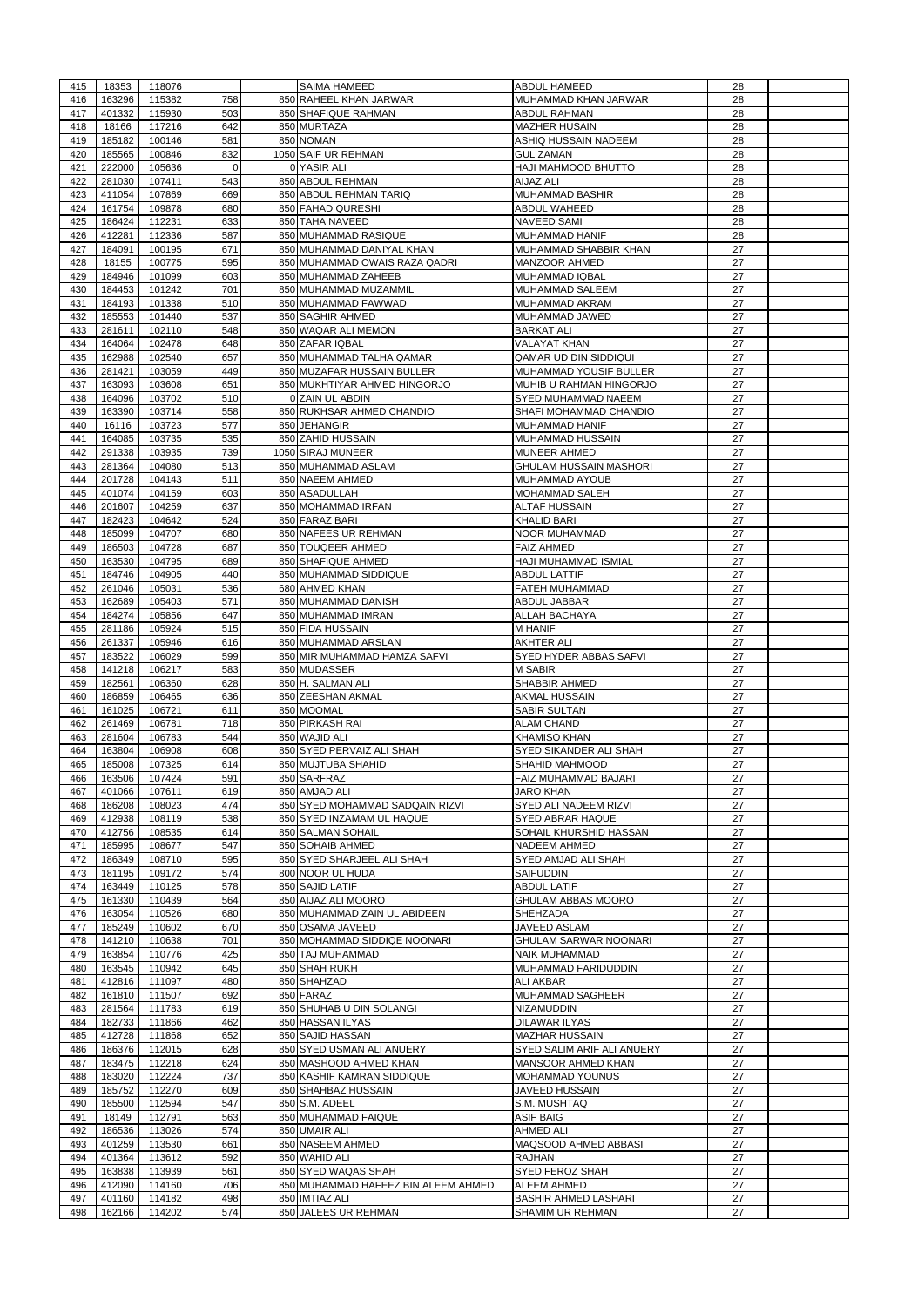| 499        | 201601           | 114211 | 616 | 850 MOHAMMAD HANEEF         | <b>HUSSAIN BUX</b>              | 27 |  |
|------------|------------------|--------|-----|-----------------------------|---------------------------------|----|--|
|            |                  |        |     |                             |                                 |    |  |
| 500        | 184329           | 114379 | 565 | 850 MUHAMMAD JAMIL SHAHZAD  | <b>MUHAMMAD MISKEEN</b>         | 27 |  |
| 501        | 184030           | 114549 | 645 | 850 MUHAMMAD AYAZ KHAN      | <b>SIRAJ UDDIN KHAN</b>         | 27 |  |
| 502        | 413157           | 115049 | 520 | 850 WASEEM IQBAL            | MUHAMMAD IQBAL                  | 27 |  |
| 503        | 184141           | 115079 | 569 | 850 MUHAMMAD FAIZAN         | <b>ANWAR AHMED</b>              | 27 |  |
| 504        | 413108           | 115158 | 595 | 850 WALEED BIN UROOJ        | <b>SYED UROOJ IQBAL TIRMIZI</b> | 27 |  |
| 505        | 161674           | 115761 | 525 | 850 BILAWAL                 | <b>MOHAMMAD SIDDIQUE</b>        | 27 |  |
| 506        | 184434           | 116016 | 565 | 850 MUHAMMAD MUGHEERA       | <b>M USMAN GHANI</b>            | 27 |  |
| 507        | 111113           | 116174 | 698 | 850 MUHAMMAD FARAZ KHAN     | ABDUL MAJEED KHAN               | 27 |  |
| 508        | 201125           | 116633 | 660 | 850 ABRAR AHMED             | <b>ALI MUHAMMAD</b>             | 27 |  |
| 509        | 163282           | 116641 | 605 | 850 QAZI MUHAMMAD ANAS      | <b>QAZI ABDUL RAUF</b>          | 27 |  |
|            |                  |        |     |                             |                                 |    |  |
| 510        | 162981           | 116972 | 684 | 830 MUHAMMAD TAHIR          | MUHAMMAD ANWAR                  | 27 |  |
| 511        | 161726           | 117068 | 475 | 0 DOST ALI                  | <b>SAMOON KHAN</b>              | 27 |  |
| 512        | 184533           | 117094 | 484 | 850 MUHAMMAD RAEES KHAN     | <b>MUHAMMAD SHARIF</b>          | 27 |  |
| 513        | 18104            | 117240 | 641 | 850 KHIZAR HASSAN           | SYED MUHAMMAD ZIA UL HASSAN     | 27 |  |
| 514        | 18184            | 117265 | 510 | 850 SHAHBAZ KHAN            | <b>AFTAB AHMED KHAN</b>         | 27 |  |
| 515        | 18246            | 118072 |     | <b>FAIZ MUHAMMAD</b>        | <b>SHER MUHAMMAD</b>            | 27 |  |
|            |                  |        |     |                             |                                 |    |  |
| 516        | 18384            | 118106 |     | <b>SYED OSAMA</b>           | <b>SYED MASOOD ALI</b>          | 27 |  |
| 517        | 185338           | 100583 | 655 | 850 RAJA TAIMOOR AHSAN      | RAJA HABIB UR REHMAN            | 27 |  |
| 518        | 183552           | 101221 | 720 | 850 MOEEZ KARIM             | <b>ABDUL KARIM</b>              | 27 |  |
| 519        | 401203           | 102085 | 668 | 850 MAHRAN ALI              | <b>ALI MOHAMMAD</b>             | 27 |  |
| 520        | 162604           | 102221 | 481 | 850 MUHAMMAD ALI            | <b>SHAHAB UDDIN</b>             | 27 |  |
| 521        | 164092           | 102371 | 595 | 850 ZAIN IQBAL              | <b>MUHAMMAD TARIQ</b>           | 27 |  |
| 522        | 163224           | 103642 | 726 | 850 NOMAN MASOOD            | MASOOD AHMED ABBASI             | 27 |  |
|            |                  |        |     |                             |                                 |    |  |
| 523        | 201077           | 104003 | 620 | 850 ABDUL QAYOOM KHASKHELI  | <b>MOHAMMAD SHARIF</b>          | 27 |  |
| 524        | 162692           | 104123 | 587 | 850 MUHAMMAD ESSA CHANNA    | ABDUL RAHIM CHANNA              | 27 |  |
| 525        | 163187           | 106560 | 632 | 850 NAVEED RAHIM ABBASI     | <b>MOHAMMAD RAHIM</b>           | 27 |  |
| 526        | 162433           | 107057 | 623 | 850 MOHAMMAD ALI NIZAMANI   | MOHAMMAD SIDDIQUE               | 27 |  |
| 527        | 181749           | 107591 | 709 | 850 AHSAN RAZA KHAN         | MUHAMMAD KAMRAN KHAN            | 27 |  |
| 528        | 16135            | 107650 | 695 | 850 ZEESHAN ALI             | <b>MUMTAZ ALI ABRO</b>          | 27 |  |
| 529        | 186697           | 107704 | 680 | 850 WAQAS AHMED KHAN        | <b>ABRAR AHMED</b>              | 27 |  |
|            |                  |        |     |                             |                                 |    |  |
| 530        | 186122           | 108417 | 339 | 369 SYED DANIYAL HUSSAIN    | <b>SYED ADIL HUSSAIN</b>        | 27 |  |
| 531        | 182510           | 108787 | 618 | 850 GHALIB FAROOQ           | <b>MUHAMMED FAROOQ</b>          | 27 |  |
| 532        | 181881           | 109502 | 637 | 850 ANAS DILSHAD            | <b>DILSHAD AHMAD</b>            | 27 |  |
| 533        | 281285           | 110222 | 588 | 850 KHALEEL AHMED           | <b>HAZOOR BUX HALEPOTO</b>      | 27 |  |
| 534        | 281355           | 110990 | 581 | 850 MUHAMMAD ADIL           | <b>ALI NAWAZ</b>                | 27 |  |
| 535        | 281538           | 111788 | 545 | 850 SHAH NAWAZ              | <b>ALI NAWAZ</b>                | 27 |  |
|            |                  |        |     |                             |                                 |    |  |
| 536        | 281142           | 112178 | 574 | 850 BABER MUSHTAQUE         | MUSHTAQUE AHMED SIYAL           | 27 |  |
| 537        | 412024           | 112321 | 514 | 850 MUHAMMAD AZEEM AWAN     | MUHAMMAD SALEEM AWAN            | 27 |  |
| 538        | 18334            | 118089 |     | NAVEED ARZOO                | MUHAMMAD MIUNSIF ALI            | 27 |  |
| 539        | 183926           | 100073 | 580 | 850 MUHAMMAD ANNAS          | MUHAMMAD ISMAIL QURASHI         | 26 |  |
| 540        | 184562           | 100258 | 545 | 850 MUHAMMAD RAZA KHAN      | MUHAMMAD SHARIF KHAN            | 26 |  |
| 541        | 18131            | 100565 | 598 | 850 JUNAID FAYYAZ           | <b>FAYYAZ HUSSAIN</b>           | 26 |  |
| 542        | 186372           | 100880 | 420 | 850 SYED UMAIR ALI          | <b>SYED MAZHAR ALI</b>          | 26 |  |
|            |                  |        |     |                             |                                 |    |  |
| 543        | 181065           | 101107 | 596 | 850 FARZANA                 | <b>SYED HAROON</b>              | 26 |  |
| 544        | 186781           | 101265 | 637 | 850 YASIR NAWAB             | <b>NAWAB NASIR</b>              | 26 |  |
| 545        | 185286           | 101581 | 499 | 850 QAMER JAMIL             | <b>JAMIL AHMED</b>              | 26 |  |
| 546        | 185109           | 101718 | 683 | 850 NAQASH ALI              | <b>MUMTAZ ALI</b>               | 26 |  |
| 547        | 281269           | 102046 | 600 | 850 JUNAID AHMED KALHORO    | <b>MUMTAZ AHMED</b>             | 26 |  |
| 548        | 162278           | 102179 | 647 | 850 KISHORE CHAND           | <b>PIRBHO</b>                   | 26 |  |
|            | 163495           | 102303 | 687 |                             |                                 |    |  |
| 549        |                  |        |     | 850 SANTOSH KUMAR           | <b>SOOFAN MAL</b>               | 26 |  |
| 550        | 162602           | 102426 | 507 | 850 MUHAMMAD ALI            | <b>GHULAM HAIDER MALIK</b>      | 26 |  |
| 551        | 161008           | 102443 | 681 | 850 AYAZ AHMED SHAIKH       | <b>NAJEEB AHMED SHAIKH</b>      | 26 |  |
| 552        | 163079           | 102479 | 608 | 850 MUHAMMED USAMA SIDDIQUI | MUHAMMED SHAHID SIDDIQUI        | 26 |  |
| 553        | 221570           | 102818 | 478 | 850 MUBASHIR HASSAN BROHI   | <b>BASHIR AHMED BROHI</b>       | 26 |  |
| 554        | 221851           | 102828 | 606 | 850 SHAFIQUE AHMED SANGI    | <b>AZIZ AHMED SANGI</b>         | 26 |  |
| 555        | 351186           | 102910 | 667 | 850 ISSAC SAMUEL            | <b>SAMUEL MASIH</b>             | 26 |  |
|            |                  |        |     |                             |                                 |    |  |
| 556        | 261345           | 103293 | 713 | 850 MUHAMMAD BILAL          | <b>KHALID PERVAIZ</b>           | 26 |  |
| 557        | 141007           | 103412 | 462 | 850 ABDUL FATAH SOOMRO      | NOOR AHMED SOOMRO               | 26 |  |
| 558        | 281610           | 103539 | 523 | 850 WAQAR ALI MANGI         | <b>AHMED NAWAZ</b>              | 26 |  |
| 559        | 261336           | 103599 | 583 | 850 MUHAMMAD ANSE           | <b>MUHAMMAD AKBER</b>           | 26 |  |
| 560        | 162703           | 103641 | 727 | 850 MUHAMMAD FAISAL         | MUHAMMAD EHTISHAM               | 26 |  |
| 561        | 281603           | 104269 | 541 | 850 WAJID ALI               | MUHAMMAD PINJIAL                | 26 |  |
| 562        | 201686           | 104411 | 587 | 850 MUHAMMAD SADDAM SHAH    | <b>SYED GHAYAS UDDIN SHAH</b>   | 26 |  |
|            |                  |        |     | 1150 S RAHEEM UDDIN QADRI   |                                 |    |  |
| 563        | 185477           | 104647 | 859 |                             | SYED MUHAMMAD MOHI UDDIN QADRI  | 26 |  |
| 564        | 185999           | 104649 | 700 | 1050 SOHAIB JAMIL           | MUHAMMAD JAMIL                  | 26 |  |
| 565        | 182342           | 104835 | 629 | 850 FAISAL HABIB            | <b>HABIB AHMED</b>              | 26 |  |
| 566        | 185210           | 104913 | 636 | 850 NOMAN NASIR             | <b>NASIR ALI</b>                | 26 |  |
| 567        | 261415           | 105005 | 693 | 850 MUZZAMMIL               | LIAQUAT ALI KHAN                | 26 |  |
| 568        | 201324           | 105163 | 632 | 850 FARAZ AHMED             | FAZAL MOHAMMAD MOJAI            | 26 |  |
| 569        | 281357           | 105273 | 538 | 850 MUHAMMAD ALAMGIR        | <b>SALAM DIN</b>                | 26 |  |
|            |                  |        |     |                             | <b>MANZOOR ALI QURESHI</b>      |    |  |
| 570        | 281278           | 105303 | 572 | 850 KASHIF ALI              |                                 | 26 |  |
| 571        | 202066           | 105686 | 651 | 850 USMAN MUNEEB            | MUHAMMAD MUNEER ARAIN           | 26 |  |
| 572        | 184719           | 105755 | 642 | 850 MUHAMMAD SHARJIL        | <b>BASHIR AHMAD</b>             | 26 |  |
| 573        | 281069           | 105850 | 582 | 850 ALI AKBAR               | <b>GHULAM ASGHAR</b>            | 26 |  |
| 574        | 111024           | 105870 | 718 | 850 AFZAL HANIF             | <b>MUHAMMAD HANIF</b>           | 26 |  |
| 575        | 181529           | 105888 | 576 | 850 ABDUL WAHAB             | <b>ABDUL QADIR</b>              | 26 |  |
| 576        | 351275           | 106043 | 575 | 850 MUHAMMAD SALMAN TIPU    | <b>AKMAL PERVAIZ</b>            | 26 |  |
|            |                  |        |     |                             |                                 |    |  |
| 577        | 111156           | 106150 | 579 | 850 SHAH NAWAZ              | <b>MOHAMMAD HASHIM</b>          | 26 |  |
| 578        | 184715           | 106229 | 629 | 850 MUHAMMAD SHARIF         | <b>MOHAMMAD TAJ</b>             | 26 |  |
| 579        | 183147           | 106268 | 692 | 850 M EJAZ KHAN             | <b>M AFZAL KHAN</b>             | 26 |  |
| 580        | 221645           | 106592 | 568 | 850 MUJEEB UR RAHMAN        | ABDUL RASHEED CHANNA            | 26 |  |
|            |                  | 106739 | 480 | 850 MUHAMMAD MUBASHIR       | MUHAMMAD AFZAL                  | 26 |  |
|            |                  |        |     |                             |                                 |    |  |
| 581<br>582 | 184427<br>412596 | 106866 | 590 | 1050 NOUMAN AFZAL           | <b>MUHAMMAD AFZAL</b>           | 26 |  |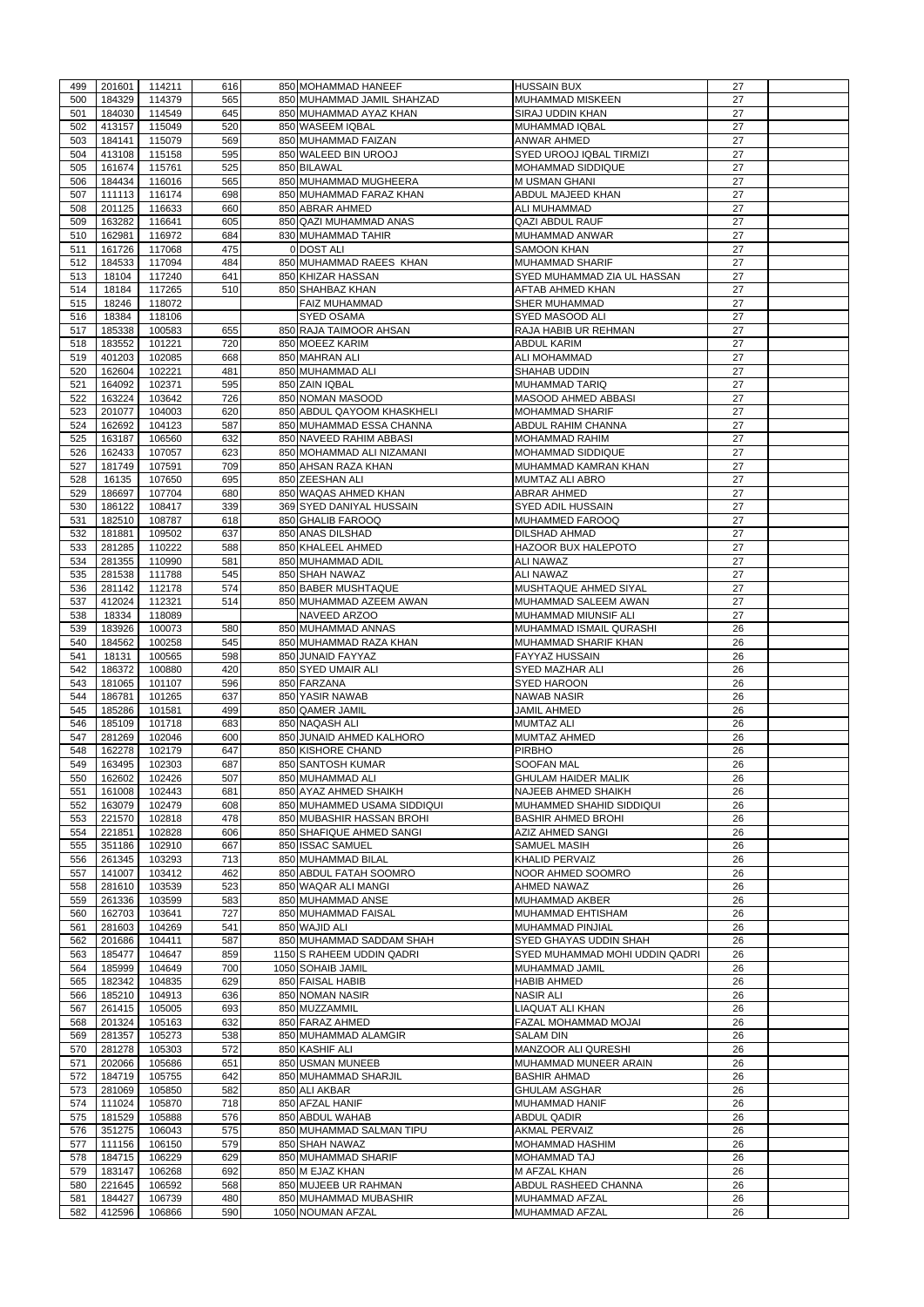| 583 | 163710 | 107492 | 692            | 850 SOHAIL HUSSAIN                   | <b>FIDA HUSSAIN</b>                                            | 26 |  |
|-----|--------|--------|----------------|--------------------------------------|----------------------------------------------------------------|----|--|
|     |        |        | 636            | 850 RIAZ ALI                         |                                                                |    |  |
| 584 | 201830 | 107740 | 686            | 850 SYED MUHAMMAD FAZIL RIZVI        | <b>ALLAH DINO NAREJO</b><br><b>SYED HUSSAIN MUHAMMAD RIZVI</b> | 26 |  |
| 585 | 412961 | 107917 |                |                                      |                                                                | 26 |  |
| 586 | 201706 | 108194 | 684            | 850 MUMTAZ ALI                       | <b>ALI GOHAR NAICH</b>                                         | 26 |  |
| 587 | 184275 | 108202 | 833            | 1150 MUHAMMAD IMRAN                  | <b>USMAN GHANI</b>                                             | 26 |  |
| 588 | 163885 | 108324 | 612            | 850 TAYYAB QURESHI                   | <b>ASHRAF QURESHI</b>                                          | 26 |  |
| 589 | 163363 | 108823 | 623            | 850 REHAN KHAN                       | <b>WALI ULLAH</b>                                              | 26 |  |
| 590 | 261051 | 109036 | 758            | 850 AHSAN ULLAH                      | <b>ATTA ULLAH</b>                                              | 26 |  |
| 591 | 411867 | 109483 | 595            | 850 MOHAMMAD SHOAIB                  | <b>SHAKEEL AHMED</b>                                           | 26 |  |
| 592 | 413123 | 109682 | 621            | 850 WAQAR QADRI                      | <b>NADEEM QADRI</b>                                            | 26 |  |
| 593 | 412410 | 109750 | 643            | 850 MUHAMMAD UMER FAROOQ             | <b>MUHAMMAD KHAN</b>                                           | 26 |  |
| 594 | 412957 | 110187 | 527            | 850 SYED MUHAMMAD DANIYAL MUNEEB     | <b>SYED ZAFFAR HUSSAIN</b>                                     | 26 |  |
| 595 | 185796 | 110369 | 617            | 850 SHAHZAD HUSSAIN                  | MUHAMMAD ALI HUSSAIN                                           | 26 |  |
| 596 | 185579 | 110474 | 567            | 850 SAJID MUSTAFA                    | <b>GHULAM MUSTAFA</b>                                          | 26 |  |
| 597 | 281312 | 110529 | 595            | 850 MANZAR HUSSAIN                   | <b>KHADIM HUSSAIN</b>                                          | 26 |  |
| 598 | 162004 | 110573 | 602            | 850 HASEEB AHMED                     | SHAHID AHMED                                                   | 26 |  |
| 599 | 412716 | 110658 | 611            | 850 SAEED ULLAH                      | MUHAMMAD SHAFAT ULLAH                                          | 26 |  |
| 600 | 412488 | 110673 | 492            | 850 MUHAMMED ZUBAIR                  | <b>MUHAMMED BASHIR</b>                                         | 26 |  |
| 601 | 221743 | 110951 | 664            | 850 RAJA ZUHAIB ALI                  | <b>MANZOOR ALI LARIK</b>                                       | 26 |  |
|     |        |        |                |                                      |                                                                |    |  |
| 602 | 412921 | 111094 | 510            | 850 SYED FAIEZ HUSSAIN               | <b>SYED MAZHAR HUSSAIN</b>                                     | 26 |  |
| 603 | 412974 | 111158 | 636            | 850 SYED MUHAMMAD UMER HASAN         | <b>SYED AFTAB HASAN</b>                                        | 26 |  |
| 604 | 413028 | 111291 | 612            | 850 TALHA KHAN                       | QAMAR UZ ZAMAN KHAN                                            | 26 |  |
| 605 | 184162 | 111813 | 546            | 850 MUHAMMAD FARHAN                  | MUHAMMAD SHAFIQUE KHAN                                         | 26 |  |
| 606 | 186602 | 111891 | 550            | 850 UZAIR AHMED                      | <b>FAYYAZ AHMED</b>                                            | 26 |  |
| 607 | 184332 | 111913 | 435            | 850 MUHAMMAD JANDAL KHAN             | MUHAMMAD AKRAM KHAN                                            | 26 |  |
| 608 | 182019 | 112121 | 601            | 850 ASHHAD ALI                       | M.SHAHID                                                       | 26 |  |
| 609 | 412796 | 112328 | 595            | 850 SHAHAB UMER                      | <b>UMER KHITAB</b>                                             | 26 |  |
| 610 | 412358 | 112378 | 623            | 850 MUHAMMAD SHOAIB                  | MUHAMMAD JAWAID                                                | 26 |  |
| 611 | 412700 | 112432 | 480            | 850 SAAD HASSAN                      | MUHAMMAD RAMZAN                                                | 26 |  |
| 612 | 184991 | 112565 | 582            | 850 MUHAMMAD ZULQARNAIN KHAWAR       | MUHAMMAD JAVAID AKHTER                                         | 26 |  |
| 613 | 184510 | 112965 | 710            | 850 MUHAMMAD OWAIS                   | <b>ABDUL SALAM</b>                                             | 26 |  |
| 614 | 184078 | 113340 | 340            | 0 MUHAMMAD DANISH                    | MAQSOOD AHMED                                                  | 26 |  |
| 615 | 184013 | 113815 | 473            | 850 MUHAMMAD ASSAD WAHEED            | <b>ABDUL WAHEED KHAN</b>                                       | 26 |  |
|     |        | 114060 |                |                                      |                                                                |    |  |
| 616 | 181353 |        | 682            | 850 ZOYA ANSARI                      | <b>ABDUL SATTAR ANSARI</b>                                     | 26 |  |
| 617 | 281458 | 114561 | 623            | 850 QASID ALI                        | <b>NAZIR AHMED KHUSHI</b>                                      | 26 |  |
| 618 | 186387 | 114984 | 543            | 850 SYED WAJIH ABBAS RIZVI           | <b>SYED MOHSIN ABBAS RIZVI</b>                                 | 26 |  |
| 619 | 411291 | 115068 | 553            | 850 ATTA UR RAHMAN                   | <b>RIAZ AHMAD</b>                                              | 26 |  |
| 620 | 162451 | 115345 | 443            | 850 MOHAMMAD FAHEEM                  | <b>SYED ASHIQUE ALI</b>                                        | 26 |  |
| 621 | 162986 | 115498 | 691            | 850 MUHAMMAD TALHA KHAN              | <b>KHALID KHAN</b>                                             | 26 |  |
| 622 | 186785 | 115548 | 437            | 850 YASRAB HUSSAIN                   | <b>MUHAMMAD SAGHIR</b>                                         | 26 |  |
| 623 | 201400 | 115678 | 449            | 850 GULZAR ALI                       | <b>KHAN MUHAMMAD</b>                                           | 26 |  |
| 624 | 182636 | 115955 | 914            | 1150 HAFIZ QAZI MUHAMMAD ARIFUDIN    | QAZI MUHAMMAD AZHAR UDIN                                       | 26 |  |
| 625 | 162115 | 116020 | 575            | 850 IQTIDAR RASOOL                   | <b>FATEH MOHD BEHRANI</b>                                      | 26 |  |
| 626 | 182015 | 116069 | 693            | 850 ASHAR KAMAL                      | <b>AHMED KAMAL</b>                                             | 26 |  |
| 627 | 184771 | 116170 | 607            | 850 MUHAMMAD TAHA RIAZ               | MUHAMMAD RIAZ UD DIN                                           | 26 |  |
| 628 | 162429 | 116257 | 574            | 1050 MOHAMMAD ABDULLAH               | NIAZ AHMED                                                     | 26 |  |
| 629 | 184818 | 116618 | 524            | 850 MUHAMMAD UMAIR SIDDIQUI          | <b>MOIN UDDIN SIDDIQUI</b>                                     | 26 |  |
|     |        |        |                |                                      |                                                                |    |  |
| 630 | 141346 | 116621 | 606            | 850 SHAFIQUE AHMED                   | <b>SHAH MUHAMMAD</b>                                           | 26 |  |
| 631 | 111015 | 116685 | 646            | 850 ABDUL SUBHAN                     | <b>ABDUL RAZAQUE</b>                                           | 26 |  |
| 632 | 201553 | 116738 | 623            | 850 MAMTAZ ALI                       | <b>HAJI KHAN</b>                                               | 26 |  |
| 633 | 281226 | 117005 | 512            | 850 IMRAN ALI                        | ALI NAWAZ KHASHIK                                              | 26 |  |
| 634 | 401347 | 117053 | 616            | 850 SHEERAZ KHAN                     | <b>MUHAMMAD ISMAIL</b>                                         | 26 |  |
| 635 | 186340 | 117091 | 602            | 850 SYED SHAH HAMID MOHI UDDIN QADRI | SYED SHAH FAZAL ULLAH QADRI                                    | 26 |  |
| 636 | 18330  | 118053 |                | MUHAMMAD ZUBAIR SHAHAB               | <b>MUHAMMAD SHAHAB</b>                                         | 26 |  |
| 637 | 22118  | 118291 |                | <b>AAMIR NAZIR SHAIKH</b>            | NAZIR AHMED SKIAKH                                             |    |  |
| 638 | 412999 | 113501 | 647            | 850 SYED SHOUKAT ALI                 |                                                                | 26 |  |
| 639 | 401065 | 114638 |                |                                      | <b>SYED SAJID ALI</b>                                          | 26 |  |
| 640 | 413106 |        | 508            | 850 AMEER BUX                        | HAZOOR BUX CHANNA                                              | 26 |  |
| 641 |        | 114675 | 530            | 850 WALEED AHMED                     | JAMEEL AHMED                                                   | 26 |  |
| 642 | 22110  | 116103 | 617            | 850 MAJID ALTAF                      | <b>ALTAF HUSSAIN</b>                                           | 26 |  |
|     |        |        |                |                                      |                                                                |    |  |
|     | 182073 | 101560 | 669            | 850 ATIQ IRSHAD                      | <b>MUHAMMAD IRSHAD</b>                                         | 26 |  |
| 643 | 161651 | 102491 | 595            | 850 BHARAT KUMAR                     | <b>MAHRO</b>                                                   | 26 |  |
| 644 | 281572 | 104026 | 585            | 850 SYED ALI RAZA SHAH               | <b>DAMAN ALI SHAH</b>                                          | 26 |  |
| 645 | 413013 | 104966 | 682            | 850 SYED ZAFAR ABBAS                 | <b>SYED MOHAMMAD MATEEN</b>                                    | 26 |  |
| 646 | 281188 | 105304 | $\mathbf 0$    | 0 FIDA HUSSAIN SOOMRO                | MUREED AHMED SOOMRO                                            | 26 |  |
| 647 | 185100 | 106756 | 689            | 850 NAIK MOHAMMAD                    | <b>MOHAMMAD RAHEEM</b>                                         | 26 |  |
| 648 | 161310 | 108387 | 685            | 850 AHSAN KHALIL                     | <b>KHALIL AKHTAR</b>                                           | 26 |  |
| 649 | 412167 | 108561 | 513            | 850 MUHAMMAD KAMIL SHAREEF           | <b>NASIR SHAREEF</b>                                           | 26 |  |
| 650 | 412399 | 109786 | 537            | 850 MUHAMMAD UMAIR                   | MUHAMMAD AYYAZ                                                 | 26 |  |
| 651 | 412832 | 110365 | 595            | 850 SHAIKH MUHAMMAD ZUBAIR HUSSAIN   | SHAIKH MUHAMMAD AMIR HUSSAIN                                   | 26 |  |
| 652 | 281181 | 110727 | 621            | 850 FARYAD ALI                       | MUHAMMAD ALI                                                   | 26 |  |
| 653 | 281539 | 112163 | $\overline{0}$ | 0 SHAH NAWAZ                         | <b>GHULAM NABI</b>                                             | 26 |  |
| 654 | 184444 | 112922 | 489            | 850 MUHAMMAD MURSHID AYUBI           | <b>IMRAN UL HUSSANI AYUBI</b>                                  | 26 |  |
|     |        |        |                |                                      |                                                                |    |  |
| 655 | 412827 | 112967 | 481            | 850 SHAIKH FAIZAN                    | SHAIKH AMANAT ULLAH                                            | 26 |  |
| 656 | 181078 | 100001 | 575            | 850 HADIA NAZ                        | <b>M TARIQ</b>                                                 | 25 |  |
| 657 | 183355 | 100350 | 599            | 850 M. KHALID                        | TAJ MOHAMMAD                                                   | 25 |  |
| 658 | 411200 | 100367 | 564            | 850 ANAS SAMI KHAN                   | <b>SAMI AHMED KHAN</b>                                         | 25 |  |
| 659 | 181864 | 100426 | 671            | 850 AMJAD                            | <b>SHAHZADA</b>                                                | 25 |  |
| 660 | 186754 | 100562 | 446            | 850 WASI AHMED                       | CHOUDHRY MUHAMMAD FAROOQ                                       | 25 |  |
| 661 | 186550 | 100708 | 436            | 850 UMAIR NAEEM                      | <b>NAEEM AHMED</b>                                             | 25 |  |
| 662 | 184003 | 100731 | 522            | 850 MUHAMMAD ASIM                    | MUHAMMAD QASIM CHANDIO                                         | 25 |  |
| 663 | 186640 | 100763 | 644            | 850 WAJID ALI                        | <b>MUHAMMAD WALI</b>                                           | 25 |  |
| 664 | 182738 | 100840 | 559            | 850 HASSAN MURTAZA                   | <b>GHULAM MURTAZA</b>                                          | 25 |  |
| 665 | 186773 | 100851 | 707            | 850 YASIR ALI                        | <b>ZAHEER AHMED</b>                                            | 25 |  |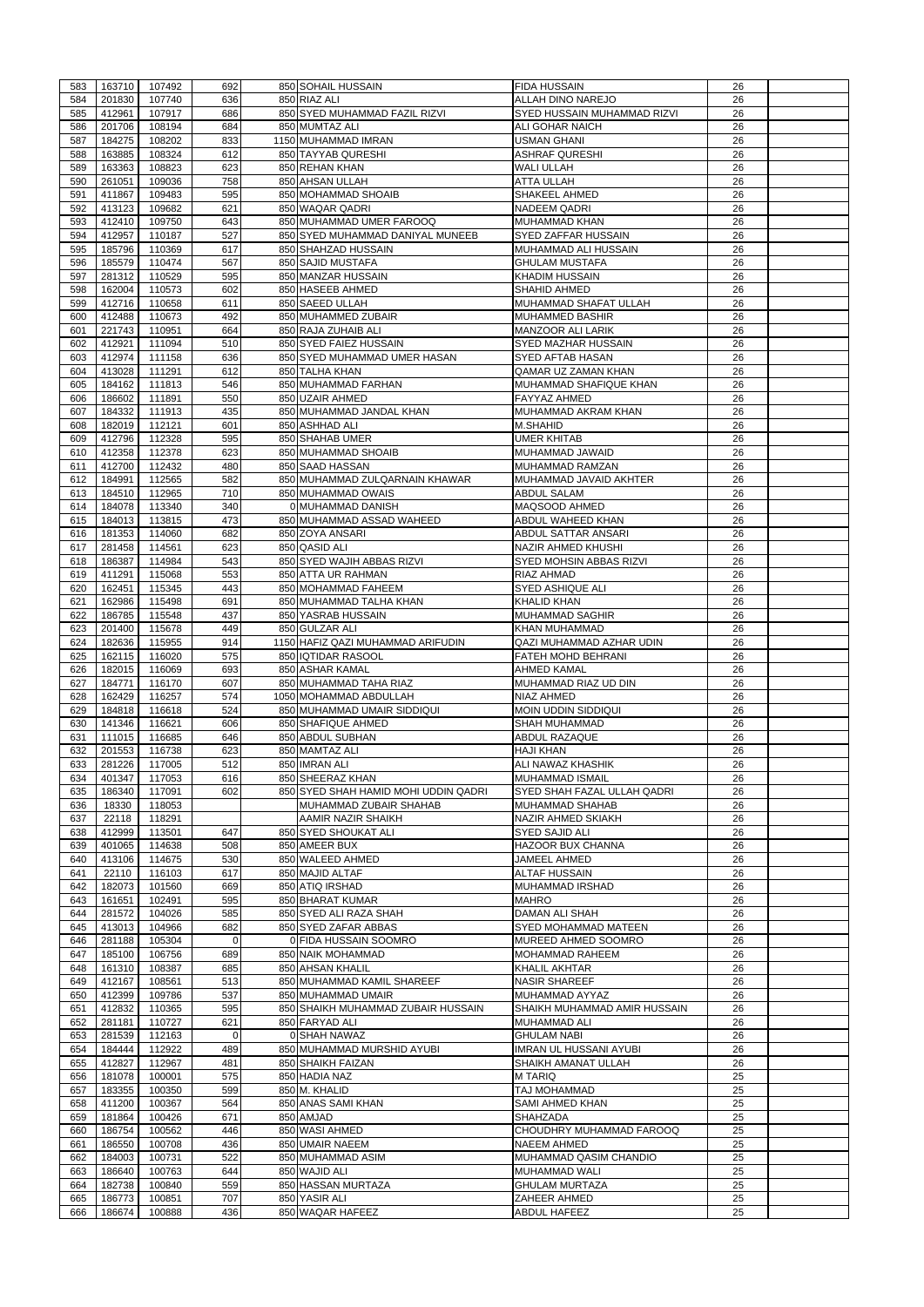| 667        | 186252           | 100970           | 667        | 850 SYED MUHAMMAD MURTAZA ZAIDI                       | <b>SYED ZAFARYAB HASNAIN ZAIDI</b>                 | 25       |  |
|------------|------------------|------------------|------------|-------------------------------------------------------|----------------------------------------------------|----------|--|
|            | 186159           |                  | 485        | 850 SYED HASSAN BILAL                                 | <b>SYED MUHAMMAD AHMED SHAH</b>                    |          |  |
| 668        |                  | 101032           |            |                                                       |                                                    | 25       |  |
| 669        | 186333           | 101410           | 633        | 850 SYED SAMIULLAH HUSSAINI                           | <b>SYED AZMATULLAH HUSSAINI</b>                    | 25       |  |
| 670        | 185508           | 101619           | 516        | 850 SAAD BIN SAEED                                    | <b>MUHAMMAD SAEED</b>                              | 25       |  |
| 671        | 184967           | 101681           | 651        | 850 MUHAMMAD ZEESHAN UL HAQ                           | ABDUL HAQ QURESHI                                  | 25       |  |
| 672        | 185861           | 101726           | 595        | 850 SHAMROZ SULTAN                                    | <b>RAFIQ SULTAN</b>                                | 25       |  |
| 673        | 185538           | 101734           | 687        | 850 SADDAM HUSSAIN                                    | <b>RAHIM BUKSH</b>                                 | 25       |  |
| 674        | 185674           | 101746           | 491        | 850 SAQIB RASHEED                                     | MUHAMMAD RASHEED                                   | 25       |  |
| 675        | 184707           | 101876           | 697        | 850 MUHAMMAD SHAKIR                                   | MUHAMMAD YOUNAS                                    | 25       |  |
| 676        | 401274           | 101995           | 662        | 850 QURBAN                                            | <b>SAHBAGO</b>                                     | 25       |  |
| 677        | 164077           | 102332           | 688        | 950 ZAHEER HUSSAIN SHAH                               | <b>SIKANDER ALI SHAH</b>                           | 25       |  |
| 678        | 161612           | 102460           | 713        | 850 AYAZ ALI QURESHI                                  | <b>ANWAR ALI QURESHI</b>                           | 25       |  |
| 679        | 162850           | 102562           | 684        | 850 MUHAMMAD NAEEM                                    | MUHAMMAD AKRAM                                     | 25       |  |
| 680        | 221135           | 102879           | 688        | 850 AGHA ZEESHAN ALI                                  | <b>SIKANDER ALI</b>                                | 25       |  |
| 681        | 351189           | 102903           | 544        | 850 JAHANGIR HUSSAIN CHACHAR                          | <b>NOOR HASSAN CHACHAR</b>                         | 25       |  |
| 682        | 161958           | 103037           | 569        | 850 HAFIZ GHULAM MUSTAFA                              | <b>ABDUS SALAM</b>                                 | 25       |  |
| 683        | 291262           | 103368           | 626        | 850 NIZAM U DIN                                       | <b>MUHAMMAD UMAR</b>                               | 25       |  |
| 684        | 161258           | 103578           | 563        | 850 ADNAN MEMON                                       | ABDUL RAHMAN MEMON                                 | 25       |  |
| 685        | 163354           | 103693           | 635        | 850 RAZA HUSSAIN KHAN                                 | <b>ALI AKHTAR KHAN</b>                             | 25       |  |
| 686        | 163792           | 103846           | 642        | 850 SYED MUHAMMAD FAIZAN                              | <b>SYED QADEER MUHAMMAD</b>                        | 25       |  |
| 687        | 163646           | 103849           | 557        | 850 SHEERAZ BABAR                                     | <b>ABDUL JABBAR</b>                                | 25       |  |
| 688        | 201341           | 104032           | 580        | 850 FAYAZ ALI                                         | <b>MOHSAN ALI SHAR</b>                             | 25       |  |
| 689        | 141231           | 104068           | 575        | 850 MUHAMMAD IDREES / NAHEED                          | <b>JAMALUDDIN DAYO</b>                             | 25       |  |
|            |                  |                  |            |                                                       |                                                    |          |  |
| 690        | 201660           | 104097           | 469        | 850 MUHAMMAD ABID BURIRO                              | <b>ALLAH DINO BURIRO</b>                           | 25       |  |
| 691        | 401162           | 104149           | 621        | 850 INSAF ALI                                         | IMAM ALI                                           | 25       |  |
| 692        | 261482           | 104276           | 690        | 850 RAJ KUMAR                                         | KHOUSH HAL DAS                                     | 25       |  |
| 693        | 281462           | 104309           | 542        | 850 RAHEEL KHALIFA MEMON                              | FAIZ MUHAMMAD KHALIFA MEMON                        | 25       |  |
| 694        | 281210           | 104556           | 511        | 850 GULZAR ALI                                        | <b>DOST MUHAMMAD</b>                               | 25       |  |
| 695        | 163641           | 104655           | 585        | 850 SHAROOZ                                           | <b>NASEEM BAIG</b>                                 | 25       |  |
| 696        | 182581           | 104833           | 656        | 850 HAFIZ AZEEM KHAN                                  | <b>AZIZ KHAN</b>                                   | 25       |  |
| 697        | 186615           | 104841           | 635        | 850 UZAIR SHERA                                       | <b>TAHIR SHERA</b>                                 | 25       |  |
| 698        | 186291           | 105388           | 669        | 850 SYED NABEEL HASAN                                 | SYED IBN E HASAN                                   | 25       |  |
| 699        | 182118           | 105758           | 581        | 850 AZHAR AHMED KHAN                                  | <b>ZAHEER AHMED KHAN</b>                           | 25       |  |
| 700        | 163747           | 105988           | 629        | 850 SYED AMMAD ALI                                    | <b>SYED GHALIB ALI</b>                             | 25       |  |
| 701        | 185749           | 106328           | 571        | 850 SHAHBAZ ALI                                       | <b>SHER ALI</b>                                    | 25       |  |
| 702        | 185074           | 106392           | 712        | 850 NADEEM AHMED                                      | <b>SAGHEER AHMED</b>                               | 25       |  |
| 703        | 411046           | 106429           | 707        | 850 ABDUL REHMAN                                      | <b>SHERBAZ</b>                                     | 25       |  |
| 704        | 261438           | 106509           | 673        | 850 NAVEED UR REHMAN                                  | MUHAMMAD RAMZAN                                    | 25       |  |
| 705        | 162668           | 106900           | 642        | 850 MUHAMMAD AZAM                                     | TAJ MUHAMMAD BURDI                                 | 25       |  |
| 706        | 163186           | 107075           | 617        | 850 NAVEED HUSSAIN BHATTI                             | KHALID HUSSAIN BHATTI                              | 25       |  |
|            |                  |                  |            |                                                       |                                                    |          |  |
| 707        | 182583           | 107132           | 626        | 850 HAFIZ FARRUKH AKRAM KHAN                          | AKRAM PERVEZ KHAN                                  | 25       |  |
| 708        | 201762           | 107143           | 525        | 850 NIAMAT ULLAH SHAR                                 | <b>FAIZ ALI SHAR</b>                               | 25       |  |
| 709        | 413222           | 107537           | 481        | 850 ZEESHAN MUJEEB                                    | MUHAMMAD MUJEEB                                    | 25       |  |
| 710        | 163645           | 107629           | 425        | 0 SHEERAZ ALI                                         | MUHAMMED JURIAL KHAN                               | 25       |  |
| 711        | 161266           | 107690           | 703        | 850 AFAQUE UL HASSAN QURESHI                          | MAHMOOD UL HASSAN QURESHI                          | 25       |  |
| 712        | 185872           | 107956           | 514        | 850 SHARIQ AHMED FAROOQI                              | AHMED SHUJA FAROOQI                                | 25       |  |
| 713        | 201720           | 108204           | 500        | 850 NABI BUX                                          | <b>KHUDA BUX</b>                                   | 25       |  |
| 714        | 163469           | 108443           | 630        | 850 SALAHUDDIN QURESHI                                | <b>RAFIQUE QURESHI</b>                             | 25       |  |
| 715        | 181317           | 108526           |            | 850 SYEDA MUNAZZAH ALI                                | <b>SYED MOHAMMAD ALI</b>                           |          |  |
| 716        |                  |                  | 529        |                                                       |                                                    | 25       |  |
|            | 202152           | 108843           | 674        | 850 ZEESHAN AHMED                                     | MOHAMMAD RAMZAN                                    | 25       |  |
| 717        | 163297           | 108899           | 537        | 850 RAHIB ALI                                         | <b>ALI SHER</b>                                    | 25       |  |
| 718        | 162188           | 109024           | 682        | 850 JEETESH KUMAR                                     | <b>BHERU LAL</b>                                   | 25       |  |
| 719        | 163793           | 109204           | 567        | 850 SYED MUHAMMAD FAIZAN                              | <b>SYED MUHAMMAD MOHEED</b>                        | 25       |  |
| 720        | 281445           | 109264           | 498        | 850 NIAZ ALI JOKHIO                                   | RAFIQUE AHMED                                      | 25       |  |
| 721        | 412520           |                  | 640        | 850 MUZAMMIL INAM                                     | <b>INAM UR REHMAN</b>                              | 25       |  |
|            |                  | 109379           |            |                                                       |                                                    |          |  |
| 722        | 412388           | 109436           | 632        | 850 MUHAMMAD TARIQ                                    | <b>ALI KHAN</b>                                    | 25       |  |
| 723        | 411972           | 109437           | 634        | 850 MUHAMMAD ANWAR ALAM                               | MUHAMMAD ISRAIL ASHRAFI                            | 25       |  |
| 724        | 163154           | 109598           | 582        | 850 NAQASH AKHTAR                                     | <b>AKHTAR KHAN</b>                                 | 25       |  |
| 725        | 163466           | 109707           | 554        | 850 SAKEEB                                            | <b>SYED SABIR HUSSAIN</b>                          | 25       |  |
| 726        | 184024           | 109760           | 470        | 850 MUHAMMAD AWAIS ALI                                | MUHAMMAD YOUSUF                                    | 25       |  |
| 727        | 164070           | 110347           | 557        | 850 ZAHEER AHMED                                      | <b>HOAT KHAN GADHI</b>                             | 25       |  |
| 728        | 41105            | 110429           | 489        | 850 DANISH ASLAM                                      | MUHAMMAD ASLAM                                     | 25       |  |
| 729        | 183605           | 110475           | 486        | 850 MOHAMMAD FAIZAN                                   | <b>MOHAMMAD FAHIM</b>                              | 25       |  |
| 730        | 163317           | 110520           | 634        | 850 RAMEEZ AHMED                                      | MIR MUHAMMAD SOOMRO                                | 25       |  |
| 731        | 413105           | 110603           | 403        | 850 WALEED                                            | <b>DA KHUDA</b>                                    | 25       |  |
| 732        | 411028           | 110620           | 429        | 850 ABDUL HAMEED QURESHI                              | MUHAMMAD FAREED QURESHI                            | 25       |  |
| 733        | 221496           | 110641           | 610        | 850 KHURSHEED AHMED PIRZADO                           | NISAR AHMED PIRZADO                                | 25       |  |
| 734        | 291272           | 110760           | 435        | 850 RAHEEL AYOUB                                      | MUHAMMAD AYOUB ZARDARI                             | 25       |  |
| 735        | 163814           | 110778           | 501        | 850 SYED SAAD AHMED QAZI                              | SYED BADAR UD DIN QAZI                             | 25       |  |
| 736        | 412752           | 110889           | 483        | 850 SALMAN KHAN                                       | <b>ABDUL RAUF</b>                                  | 25       |  |
| 737        | 281595           | 110980           | 555        | 850 TOUQEER TARIQ                                     | <b>MUHAMMAD TARIQ</b>                              | 25       |  |
| 738        | 164069           | 111386           | 557        | 850 ZAHEER AHMED                                      | <b>HOAT KHAN GADHI</b>                             | 25       |  |
| 739        | 161906           | 111421           | 552        | 850 GHULAM MURTAZA KHOSO                              | MUHAMMAD HASHIM KHOSO                              | 25       |  |
| 740        | 182435           | 111521           | 626        | 850 FAREED AHMAD                                      | <b>MUHAMMAD TANVEER</b>                            | 25       |  |
| 741        | 185501           |                  | 619        | 850 S.M. ALI SHAH                                     | <b>MUKHTAR SHAH</b>                                | 25       |  |
|            |                  | 111572           |            |                                                       |                                                    |          |  |
| 742        | 185795           | 111639           | 624        | 850 SHAHZAD ALI SHAIKH                                | <b>MUZAFFAR ALI SHAIKH</b>                         | 25       |  |
| 743        | 162968           | 111715           | 534        | 850 MUHAMMAD SOHAIL                                   | <b>MUHAMMAD SHAFI</b>                              | 25       |  |
| 744        | 182862           | 111736           | 485        | 850 IRFAN RASHEED                                     | <b>ABDUL RASHEED</b>                               | 25       |  |
| 745        | 412930           | 111817           | 574        | 850 SYED HASSAN MAHMOOD                               | <b>SYED ZAHID MAHMOOD</b>                          | 25       |  |
| 746        | 281454           | 112087           | 527        | 850 OSHAQUE ALI                                       | <b>SANWA KHAS KHELI</b>                            | 25       |  |
| 747        | 186381           | 112229           | 523        | 850 SYED WAHEED ALI                                   | SYED AFROZ ALI SHAH                                | 25       |  |
| 748        | 184524           | 112498           | 572        | 850 MUHAMMAD OWAIS SADIQ                              | SADIQ YAR KHAN                                     | 25       |  |
| 749<br>750 | 412428<br>411783 | 112551<br>112610 | 702<br>447 | 850 MUHAMMAD WALID ASLAM<br>850 MALIK UBAID UR REHMAN | MUHAMMAD NASIM ASLAM<br><b>MALIK MOHAMMED AZAM</b> | 25<br>25 |  |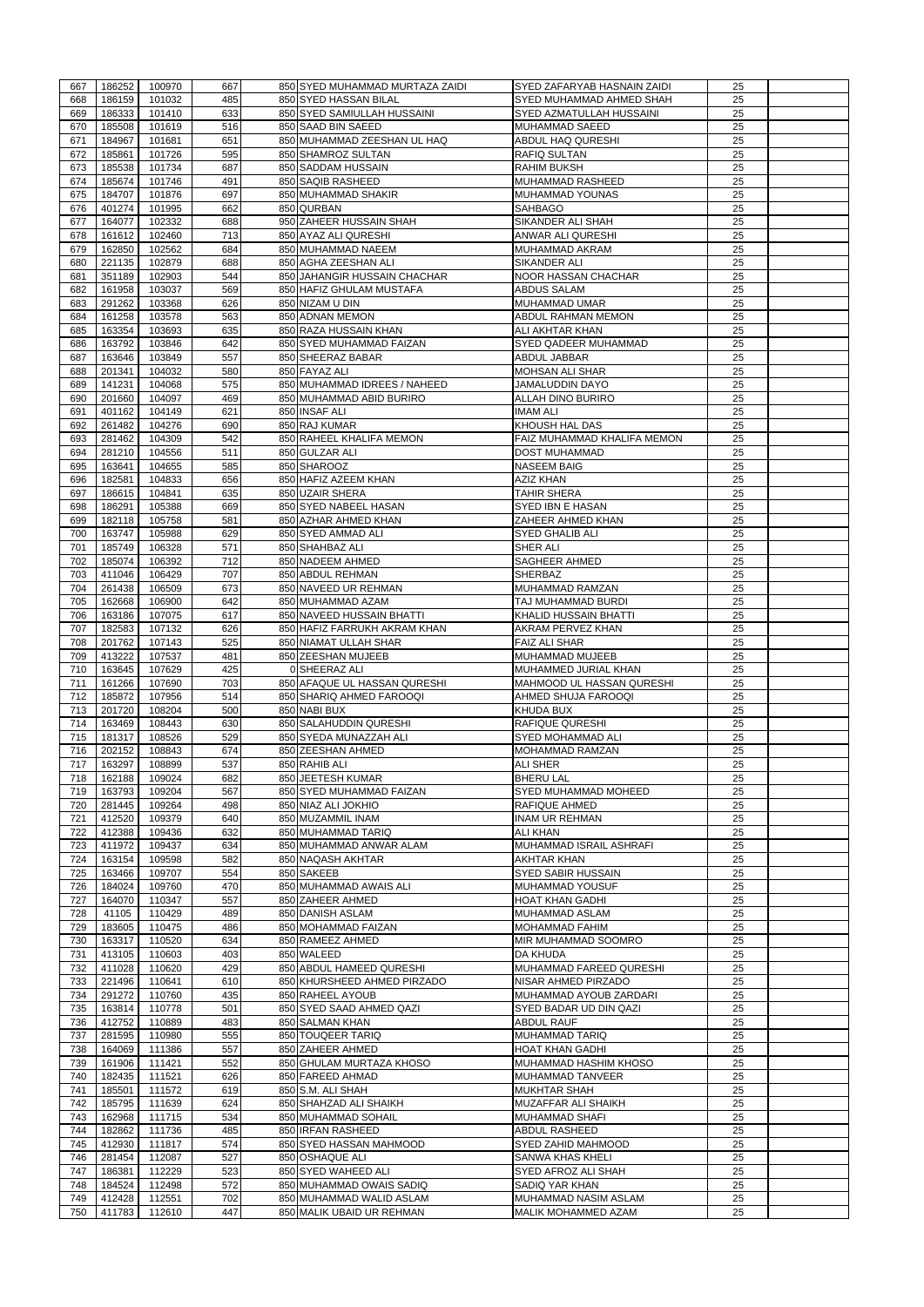| 751<br>752 | 185046           | 112654           | 444         | 850 MUZAMIL AHMED SIDDIQUE              | KHURSHEED AHMED SIDDIQUI         | 25       |  |
|------------|------------------|------------------|-------------|-----------------------------------------|----------------------------------|----------|--|
|            |                  |                  |             |                                         |                                  |          |  |
|            | 186229           | 112671           | 850         | 394 SYED MUHAMMAD AMIR KHURSHID         | <b>KHURSHID ALAM</b>             | 25       |  |
| 753        | 186192           | 112703           | 716         | 1100 SYED M KUMAIL RIZVI                | SYED NASEEM AHMED RIZVI          | 25       |  |
| 754        | 186339           | 112780           | 558         | 850 SYED SHAH DANISH IMAM               | SYED SHAH SIKANDAR IMAM          | 25       |  |
| 755        | 412285           | 112992           | 625         | 850 MUHAMMAD REHAN KHAN                 | MUHAMMAD ISHAQUE                 | 25       |  |
| 756        | 162985           | 113012           | 722         | 850 MUHAMMAD TALHA JAVAID               | <b>JAVAID AHMED</b>              | 25       |  |
| 757        | 186403           | 113386           | 545         | 850 SYED ZAKIR HUSSAIN SHAH             | SYED BACHAL SHAH HUSSAINI        | 25       |  |
|            |                  |                  | 634         |                                         |                                  |          |  |
| 758        | 221176           | 113435           |             | 850 ALLAH BUX FAHEEM                    | HAFEEZULLAH LARIK                | 25       |  |
| 759        | 163759           | 113523           | 606         | 850 SYED DANIYAL SHAH                   | SYED FEROZ SHAH                  | 25       |  |
| 760        | 163116           | 113581           | 560         | 850 MUSSADIQ ALI SHAH                   | MAZHER UDIN SHAH                 | 25       |  |
| 761        | 185275           | 113786           | 605         | 850 PAWAHA RAUF                         | <b>ABDUL RAUF</b>                | 25       |  |
| 762        | 201733           | 114078           | 637         | 850 NAFEES NAWAZ                        | NAWAZ ALI KUMBHER                | 25       |  |
| 763        | 186227           | 114109           | 562         | 850 SYED MUHAMMAD ALI                   | <b>SYED SUBHAN ALI</b>           | 25       |  |
| 764        | 411973           | 114162           | 825         | 1050 MUHAMMAD AQEEL SHAKOOR             | <b>ABDUL SHAKOOR</b>             | 25       |  |
|            |                  |                  |             |                                         |                                  |          |  |
| 765        | 164039           | 114180           | 498         | 850 WASIM SHAHZAD                       | ABDUL JABBAR KHAN                | 25       |  |
| 766        | 161381           | 114188           | 683         | 850 ALI KHAN                            | ALLAH BACHYO                     | 25       |  |
| 767        | 184646           | 114321           | 606         | 850 MUHAMMAD SAMEER                     | MUHAMMAD NAZIR                   | 25       |  |
| 768        | 184739           | 114334           | 634         | 850 MUHAMMAD SHOAIB KHAN                | AKHTAR KAMAL KHAN                | 25       |  |
| 769        | 281549           | 114575           | 427         | 850 SHAHID QURESHI                      | <b>ABDUL RAHIM</b>               | 25       |  |
| 770        | 281189           | 114753           | 484         | 850 GADA HUSSAIN ALIAS MEHRAN ALI       | MUMTAZ ALI SAHITO                | 25       |  |
|            |                  |                  |             |                                         |                                  |          |  |
| 771        | 412856           | 115123           | 715         | 850 SHEIKH MUNAWAR JAMIL                | SHEIKH JAMIL AKHTER              | 25       |  |
| 772        | 281289           | 115263           | 686         | 800 KHALIL ULLAH CHANNAR                | MOHAMMAD USMAN CHANNAR           | 25       |  |
| 773        | 221486           | 115290           | $\mathbf 0$ | 0 KHALID HUSSAIN                        | <b>BASHIR AHMED</b>              | 25       |  |
| 774        | 411023           | 115304           | 510         | 850 ABDUL BASIT                         | PEER MUHAMMAD                    | 25       |  |
| 775        | 412965           | 115398           | 680         | 850 SYED MUHAMMAD KAMRAN ZAIDI          | MUHAMMAD SOHAIL                  | 25       |  |
| 776        | 184940           | 115907           | 546         | 850 MUHAMMAD YOUSUF                     | <b>BILAWAL</b>                   | 25       |  |
|            |                  |                  |             |                                         |                                  |          |  |
| 777        | 221011           | 115977           | 610         | 850 AAMIR RAZA                          | MOHAMMAD ABBAS                   | 25       |  |
| 778        | 281548           | 115979           | 541         | 850 SHAHID HUSSAIN                      | MOHAMMAD AYOOB SOLANGI           | 25       |  |
| 779        | 185581           | 116040           | 605         | 850 SAJID SHARIF                        | MUHAMMAD SHARIF                  | 25       |  |
| 780        | 111019           | 116339           | 720         | 850 ABID ALI                            | <b>GHULAM HUSSAIN DAYO</b>       | 25       |  |
| 781        | 412915           | 116894           | 647         | 850 SYED ASGHAR ALI                     | SYED HASHMAT ALI SHAH            | 25       |  |
| 782        | 411987           | 116909           | 757         | 850 MUHAMMAD ARSHAD                     | <b>MUHAMMAD ASHRAF</b>           | 25       |  |
| 783        | 163510           | 117076           | 495         | 850 SARMAD                              | ABDUL GHAFOOR PALIJO             | 25       |  |
|            |                  |                  |             |                                         |                                  |          |  |
| 784        | 18191            | 117258           | 455         | 850 SYED ABDUL RAUF                     | SYED MUHAMMAD SHAFI              | 25       |  |
| 785        | 18281            | 118056           |             | <b>MOHAMMAD ATIF</b>                    | MOHAMMAD AKHTAR                  | 25       |  |
| 786        | 18290            | 118120           |             | MUHAMMAD ARSALAN FAHAD                  | MUHAMMAD SHAKEEL KHAN            | 25       |  |
| 787        | 18324            | 118147           |             | MUHAMMAD WALEED                         | <b>MUHAMMAD IRFAN</b>            | 25       |  |
| 788        | 22126            | 118293           |             | <b>AZHAR ALI</b>                        | FATAH MUHAMMAD                   | 25       |  |
| 789        | 412865           | 113870           | 421         | 850 SHOAIB HABIB                        | <b>HABIB AHMED</b>               | 25       |  |
|            |                  |                  |             |                                         |                                  |          |  |
| 790        | 412754           | 114298           | 708         | 850 SALMAN KHAN                         | PERVEZ KHAN                      | 25       |  |
| 791        | 411065           | 115224           | 613         | 850 ABDUL WADOOD                        | MUHAMMAD ASHRAF                  | 25       |  |
| 792        | 186107           | 115404           | 651         | 850 SYED AYAZ UL HAQUE                  | SYED SHAFI UL HAQUE              | 25       |  |
| 793        | 186913           | 116751           | 595         | 850 ZUBAIR AHMED                        | <b>IFTIKHAR AHMED</b>            | 25       |  |
| 794        | 281575           | 117006           | 651         | 850 SYED JAMSHAIR ALI SHAH              | SYED SHAMSULDDIN SHAH            | 25       |  |
| 795        | 186251           | 100048           | 668         | 850 SYED MUHAMMAD MUNIR ABBAS           | <b>SYED SAGHIR HAIDER</b>        | 25       |  |
|            |                  |                  |             |                                         |                                  |          |  |
| 796        | 186714           | 100371           | 530         | 850 WAQAS HUSSAIN                       | <b>ANWAR HUSSAIN</b>             | 25       |  |
| 797        | 184068           | 100642           | 680         | 850 MUHAMMAD BILAL KHAN                 | MUHAMMAD MURTAZA KHAN            | 25       |  |
| 798        | 182784           | 100664           | 646         | 850 IKRAM UL HAQ                        | <b>HAJI HAQ NAWAZ</b>            | 25       |  |
| 799        | 184599           | 101312           |             | 850 MUHAMMAD SAAD SIDDIQUI              | SIBT E ASGHAR                    |          |  |
|            |                  |                  | 447         |                                         |                                  | 25       |  |
|            |                  |                  |             |                                         |                                  |          |  |
| 800        | 186320           | 101545           | 485         | 850 SYED RIZWAN HUSSAIN                 | SYED WAJID HUSSAIN               | 25       |  |
| 801        | 183007           | 101657           | 597         | 850 KASHIF                              | <b>SHER AKBAR</b>                | 25       |  |
| 802        | 161580           | 102582           | 443         | 850 AUN SAJJAD                          | SYED SAJJAD HUSSAIN SHAH BOKHARI | 25       |  |
| 803        | 221026           | 102808           | 0           | 850 ABDUL GHANI                         | <b>RAJIB ALI</b>                 | 25       |  |
| 804        | 163884           | 103725           | 560         | 850 TAYYAB ALAM KHAN                    | <b>IQBAL ALAM KHAN</b>           | 25       |  |
| 805        | 161698           | 103838           | 663         | 850 DANISH KHAN                         | MUHAMMAD SULEMAN                 | 25       |  |
| 806        | 261414           | 104252           | 649         | 850 MUZAFFAR AHMED                      | AHMED KHAN                       | 25       |  |
|            |                  |                  | 605         |                                         |                                  |          |  |
| 807        | 281568           | 105583           |             | 850 SUHAIL AHMED                        | <b>ATTUR KHAN</b>                | 25       |  |
| 808        | 181882           | 105742           | 548         | 850 ANAS KHAN                           | <b>NADEEM KHAN</b>               | 25       |  |
| 809        | 182786           | 106372           | 491         | 850 IKRAM ULLAH                         | <b>MUNAWAR KHAN</b>              | 25       |  |
| 810        | 184899           | 106478           | 659         | 850 MUHAMMAD WAQAS ABBASI               | RAFAQAT ABBASI                   | 25       |  |
| 811        | 181752           | 107914           | 680         | 850 AHSAN UL HAQ                        | MUHAMMAD ASHRAF                  | 25       |  |
| 812        | 281598           | 108952           | $\Omega$    | 0 TUFAIL AHMED MAKHDOOM                 | MUHRAM DIN MAKHDOOM              | 25       |  |
| 813        | 186465           | 108967           | 567         | 850 TANVEER AHMED                       | LAL MOAHAMMED                    | 25       |  |
|            |                  |                  |             |                                         | ZAHEER AHMED                     |          |  |
| 814        | 181126           | 109155           | 527         | 850 KIRAN NAZNEEN                       |                                  | 25       |  |
| 815        | 163815           | 109516           | 561         | 850 SYED SAADAT ALI                     | ABDUL RASHEED                    | 25       |  |
| 816        | 184191           | 109591           | 499         | 850 MUHAMMAD FASIH UL HAQ               | MUHAMMAD FAZAL UL HAQ            | 25       |  |
| 817        | 161695           | 110133           | 680         | 850 DANISH KALEEM                       | MUHAMMAD MANZAR KALEEM           | 25       |  |
| 818        | 181006           | 110854           | 656         | 850 AINEEZA FATIMA                      | SHAUKAT ALI                      | 25       |  |
| 819        | 164103           | 111238           | 536         | 850 ZAKI UDDIN SHAIKH                   | <b>BASHIR UD DIN SHAIKH</b>      | 25       |  |
| 820        | 163654           | 111487           | 479         | 850 SHEIKH SHAHBAZ ULLAH                | SHAIKH KAREEM KHAN               | 25       |  |
|            |                  |                  |             |                                         |                                  |          |  |
| 821        | 163312           | 111494           | 649         | 850 RAJESH KUMAR                        | KASTOOR CHAND                    | 25       |  |
| 822        | 184131           | 112554           | 556         | 850 MUHAMMAD FAISAL SHAREEF             | MUHAMMAD SHARIF                  | 25       |  |
| 823        | 184537           | 113104           | 560         | 850 MUHAMMAD RAFAY RASHID               | RASHID ULLAH KHAN                | 25       |  |
| 824        | 183271           | 100065           | 595         | 850 M SUBHAN UR REHMAN                  | <b>M NASEER SAMAD</b>            | 24       |  |
| 825        | 183995           | 100130           | 363         | 850 MUHAMMAD ASIF                       | <b>MUHAMMAD YOUSIF</b>           | 24       |  |
| 826        | 186547           | 100137           | 833         | 1175 UMAIR ISHTIAQUE                    | MUHAMMAD ISHTIAQUE               | 24       |  |
| 827        | 186605           | 100184           | 532         | 850 UZAIR AHMED KHAN                    | ANWAR AHMED KHAN                 | 24       |  |
|            |                  |                  |             |                                         |                                  |          |  |
| 828        | 183996           | 100238           | 571         | 850 MUHAMMAD ASIF                       | MUHAMMAD MUSHTAQUE               | 24       |  |
| 829        | 182865           | 100268           | 620         | 850 IRFAN ULLAH                         | <b>SHAMAN GUL</b>                | 24       |  |
| 830        | 184794           | 100448           | 512         | 850 MUHAMMAD TARIQUE AZHAR              | MUHAMMAD AZIZ                    | 24       |  |
| 831        | 185717           | 100451           | 663         | 850 SHAFIQ UR REHMAN                    | <b>M.SHARIF KHAN</b>             | 24       |  |
| 832        | 181423           | 100493           | 483         | 850 ABDUL HARIS KHAN                    | ABDUL QUDDUS KHAN                | 24       |  |
|            |                  |                  |             |                                         |                                  |          |  |
| 833<br>834 | 185353<br>185326 | 100548<br>100803 | 709<br>635  | 850 RAMEEZ RAJA<br>850 RAHEEL RAZA ALAM | RAJA ZOQ AKHTAR<br>AFTAB ALAM    | 24<br>24 |  |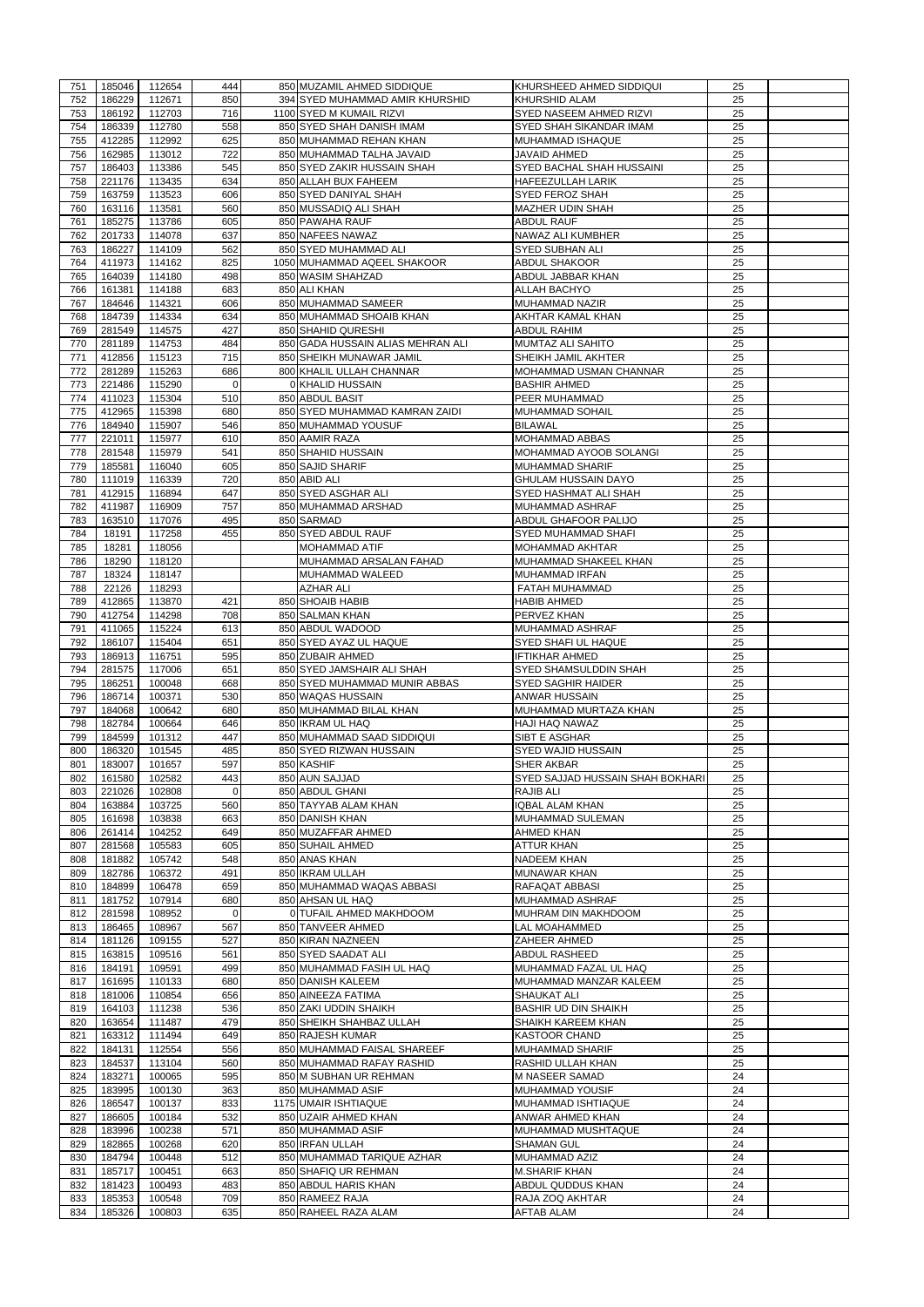| 835        | 183184           | 100928           | 715        | 850 M JUNAID IQBAL               | M IQBAL ZAHID               | 24 |  |
|------------|------------------|------------------|------------|----------------------------------|-----------------------------|----|--|
| 836        | 185400           | 101014           | 372        | 850 REHAN AHMAD                  | <b>INAM</b>                 | 24 |  |
| 837        | 185194           | 101127           | 562        | 850 NOMAN AMIN                   | MUHAMMAD AMIN UDDIN         | 24 |  |
| 838        | 186205           | 101261           | 501        | 850 SYED MOHAMMAD IRTIZA HUSSAIN | SYED SARFARAZ HUSSAIN       | 24 |  |
| 839        | 181137           | 101429           | 662        | 850 MADIHA MASOOD                | MUHAMMAD MASOOD             | 24 |  |
| 840        | 185481           | 101463           | 596        | 850 S SAJJAD ALI RIZVI           | S DILSHAD HUSSAIN RIZVI     | 24 |  |
| 841        | 186005           | 101493           | 602        | 850 SOHAIL AHMED                 | AZIZ AHMED                  | 24 |  |
| 842        | 184133           | 101772           | 747        | 850 MUHAMMAD FAIZAN              | MUHAMMAD ASLAM SIDDIQUI     | 24 |  |
| 843        | 181924           | 101773           | 502        | 850 ARMAN HASAN KHAN             | ABRAR HASAN ANSARI          | 24 |  |
| 844        | 185518           | 101937           | 482        | 850 SAAD SHAHID                  | <b>SHAHID HUSSAIN</b>       | 24 |  |
| 845        | 401159           | 101991           | 595        | 850 IMTIAZ ALI                   | ABDULLAH MALLAH             | 24 |  |
| 846        | 201774           | 102022           | 657        | 850 NOMAN RAZA                   | <b>ZAMEER HUSSAIN</b>       | 24 |  |
| 847        | 183019           | 102105           | 430        | 850 KASHIF HUSSAIN               | MUHAMMAD YAQOOB             | 24 |  |
| 848        | 281578           | 102112           | 582        | 850 SYED RAHMAN ALI SHAH         | SYED DEEDAR HUSSAIN SHAH    | 24 |  |
| 849        | 162979           | 102163           | 582        | 850 MUHAMMAD TAHIR               | <b>SHAMIM AHMED</b>         | 24 |  |
| 850        | 163088           | 102204           | 647        | 850 MUJEEB UR REHMAN             | <b>ABDUL WAHID</b>          | 24 |  |
| 851        | 164038           | 102279           | 595        | 850 WASIM MAJEED                 | <b>ABDUL MAJEED</b>         | 24 |  |
| 852        | 162399           | 102348           | 425        | 850 MEHTAB ALI                   | <b>ABDUL RASHEED</b>        | 24 |  |
| 853        | 162982           | 102419           | 542        | 850 MUHAMMAD TAHIR AGRO          | MUHAMMAD ASLAM AGRO         | 24 |  |
| 854        | 163896           | 102440           | 697        | 850 TUFAIL HUSSAIN MAGSI         | <b>GHULAM HUSSAIN MAGSI</b> | 24 |  |
| 855        | 261207           | 102699           | 690        | 850 HARESH KUMAR                 | <b>RANO</b>                 | 24 |  |
| 856        | 261063           | 102710           | 701        | 850 ALI HAMMAD                   | <b>GULZAR AHMED</b>         | 24 |  |
| 857        | 261355           | 102720           | 537        | 850 MUHAMMAD KALEEM AHSAN        | MUHAMMAD SALEEM             | 24 |  |
| 858        | 221417           | 102821           | 659        | 850 INAM ULLAH SARIO             | ALI AKBAR SARIO             | 24 |  |
| 859        | 221866           | 102998           | 644        | 850 SHAHERYAR AHMED JUNEJO       | BARKAT ULLAH JUNEJO         | 24 |  |
| 860        | 22108            | 103023           | 652        | 850 IFTIKHAR HUSSAIN             | HUSSAIN ALI ZUHRANI         | 24 |  |
| 861        | 163156           | 103031           | 595        | 850 NAQEEB AKHTAR                | AKHTAR HUSSAIN              | 24 |  |
| 862        | 161954           | 103038           | 648        | 850 HAFIZ ABDUL SAMI             | MUHAMMAD NOMAN              | 24 |  |
| 863        | 351452           | 103080           | 510        | 0 YOUNIS                         | MUHAMMAD YOUSIF             | 24 |  |
| 864        | 201090           | 103251           | 642        | 850 ABDUL REHMAN                 | <b>ALI MURDAN</b>           | 24 |  |
| 865        | 401134           | 103391           | 545        | 850 GHULAM HUSSAIN               | M. HAROON                   | 24 |  |
| 866        | 162128           | 103767           | 603        | 850 IRFAN ALI SHAH               | <b>DADDAN SHAH</b>          | 24 |  |
| 867        | 161737           | 103782           | 688        | 850 FAHAD ABBASI                 | ABDUL HAFEEZ ABBASI         | 24 |  |
| 868        | 141199           | 103916           | 502        | 850 MEHTAB AHMED                 | <b>ABDUL GHAFOOR</b>        | 24 |  |
| 869        | 201060           | 104004           | 0          | 0 ABDUL KARIM                    | <b>ALLAH DINO</b>           | 24 |  |
| 870        | 201717           | 104006           | 569        | 850 MUZAMIL HUSSAIN SHAR         | <b>AMIR ALI SHAR</b>        | 24 |  |
| 871        | 161537           | 104111           | 621        | 850 ASIF ALI                     | <b>LOUNG</b>                | 24 |  |
| 872        | 401291           | 104148           | 594        | 850 RASOOL BUX                   | HAJI ABDUL QADIR DERO       | 24 |  |
| 873        | 202029           | 104180           | 692        | 850 TAHIR AHMED                  | MUNEER AHMED JUMANI         | 24 |  |
| 874        | 281016           | 104308           | 646        | 850 ABDUL GHANI PIRZADO          | <b>QUTIB UDDIN</b>          | 24 |  |
| 875        | 202031           | 104389           | 582        | 850 TAHIR KHAN                   | SIRAJ MUHAMMAD              | 24 |  |
| 876        | 401026           | 104527           | 679        | 850 ABDUL SAMI-UL-MARAJ          | KHALID UR REHMAN            | 24 |  |
| 877        | 201857           | 104582           | 557        | 850 SADDAM HUSSAIN               | <b>GUL MOHAMMAD KEERIO</b>  | 24 |  |
| 878        | 183993           | 104829           | 608        | 850 MUHAMMAD ASIF                | <b>GHULAM FAREED</b>        | 24 |  |
| 879        | 163477           | 104890           | 458        | 850 SALMAN                       | <b>SHOUKAT ALI</b>          | 24 |  |
| 880        | 164040           | 105001           | 623        | 850 WAZIR AHMED                  | MUHAMMAD ISMAIL BARCH       | 24 |  |
| 881        | 222006           | 105065           | 607        | 850 ZAFAR ULLAH BOZDAR           | ARIZ MUHAMMAD BOZDAR        | 24 |  |
| 882        | 401187           | 105118           | 667        | 850 JUNAID ALI KALHORO           | KHALIQUE DINO KALHORO       | 24 |  |
| 883        | 311186           | 105128           | 510        | 850 MUHAMMAD KHASKHALY           | MUHAMMAD SIDDIQUE           | 24 |  |
| 884        | 401276           | 105242           | 626        | 850 RAHEEL                       | <b>DHANI BUX</b>            | 24 |  |
| 885        | 401215           | 105256           | 657        | 0 MASROOR AHMED                  | <b>GHULAM NABI</b>          | 24 |  |
| 886        | 281274           | 105277           | 512        | 850 KAMRAN AHMED                 | AIJAZ AHMED                 | 24 |  |
| 887        | 201960           | 105287           | 579        | 850 SHAKEEL AHMED                | <b>GHULAM SHABIR</b>        | 24 |  |
| 888        | 281337           | 105351           | 621        | 850 MOHAMMAD JUWAN               | HAJI GHULAM RASOOL          | 24 |  |
| 889        | 163015           | 105358           | 516        | 850 MUHAMMAD USMAN SHAIKH        | MUHAMMAD ASHIQ SHAIKH       | 24 |  |
| 890        | 281597           | 105445           | 480        | 850 TUFAIL AHMED                 | NASEEM AHMED KHAN           | 24 |  |
| 891        | 281253           | 105545           | 472        | 850 ISHTIAQUE ALI                | SADAR U DDIN NANGORE RAJPER | 24 |  |
| 892        | 163813           | 105565           | 644        | 850 SYED RIZWAN ALI              | SYED ABID ALI               | 24 |  |
| 893        | 201658           | 105622           | 599        | 850 MUHAMMAD AAMIR JUMANI        | MUHAMMAD USMAN JUMANI       | 24 |  |
| 894        | 186542           | 105707           | 522        | 850 UMAIR BIN SAMAD              | ABDUL SAMAD KHAN            | 24 |  |
| 895        | 281192           | 105954           | 629        | 850 GHULAM FAREED SOOMRO         | ALI BUX SOOMRO              | 24 |  |
| 896        | 281491           | 105979           | 513        | 850 SADAM HUSSAIN MANGI          | <b>KHALID HUSSAIN</b>       | 24 |  |
| 897        | 182511           | 106098           | 527        | 850 GHAYAS UD DIN                | ZAHEER UD DIN               | 24 |  |
| 898        | 182499           | 106157           | 628        | 850 FURQAN                       | MUHAMMAD IQBAL              | 24 |  |
| 899        | 184659           | 106281           | 658        | 850 MUHAMMAD SAQIB ALAM          | MUHAMMAD SHAKIR ALAM        | 24 |  |
| 900        | 183227           | 106406           | 521        | 850 M RASHID MAQSOOD             | <b>MAQSOOD AHMED</b>        | 24 |  |
| 901        | 18196            | 106507           | 894        | 1150 SYED SAEED UDDIN            | SYED IMRAM UD DIN           | 24 |  |
| 902        | 186867           | 106623           | 637        | 850 ZEESHAN IRSHAD               | <b>IRSHAD HUSSAIN</b>       | 24 |  |
| 903        | 163932           | 106777           | 617        | 850 USAMA                        | <b>TARIQ</b>                | 24 |  |
| 904        | 281062           | 106784           | 621        | 850 AHSANULLAH HISBANI           | NASRULLAH HISBANI           | 24 |  |
| 905        |                  | 106788           | 494        | 850 AZMAT ALI                    | <b>ASMAT UL ALLAH</b>       | 24 |  |
|            | 281140<br>281576 |                  |            | 850 SYED KASHIF ALI              | <b>SYED KAMIL SHAH</b>      |    |  |
| 906<br>907 | 281478           | 106790<br>106791 | 623<br>598 | 850 RIZWAN ALI                   | MUHAMMAD IBRAHEEM           | 24 |  |
|            |                  |                  |            |                                  |                             | 24 |  |
| 908        | 281209           | 106809           | 577        | 850 GULZAR ALI                   | <b>BASHIR AHMED</b>         | 24 |  |
| 909        | 161084           | 106999           | 683        | 850 AAMIR RAZA CHANNA            | RAGHIB HUSSAIN CHANNA       | 24 |  |
| 910        | 164058           | 107032           | 618        | 850 YAWAR AHMED                  | RASHEED AHMED               | 24 |  |
| 911        | 186166           | 107121           | 511        | 850 SYED IMRAN ABBAS             | SYED ALIM HUSSAIN NAQVI     | 24 |  |
| 912        | 184598           | 107128           | 534        | 850 MUHAMMAD SAAD SHARIF         | MUHAMMAD SALMAN SHARIF      | 24 |  |
| 913        | 183741           | 107381           | 559        | 850 MOHSIN TARIQ                 | <b>M TARIO KHAN</b>         | 24 |  |
| 914        | 401185           | 107554           | 656        | 850 JUNAID AKOUND                | SHAFIQUE ZAMAN AKHOUND      | 24 |  |
| 915        | 281453           | 107555           | 469        | 850 ORANGZEB                     | MOHAMMAD AZAM KORAI         | 24 |  |
| 916        | 161697           | 107668           | 669        | 850 DANISH KHAN                  | <b>FAREED KHAN</b>          | 24 |  |
| 917        | 184266           | 107919           | 901        | 1150 MUHAMMAD IDREES             | <b>GULZAR YAQOOB</b>        | 24 |  |
| 918        | 185054           | 107992           | 419        | 850 MUZAMMIL UDDIN               | SALAH UDDIN                 | 24 |  |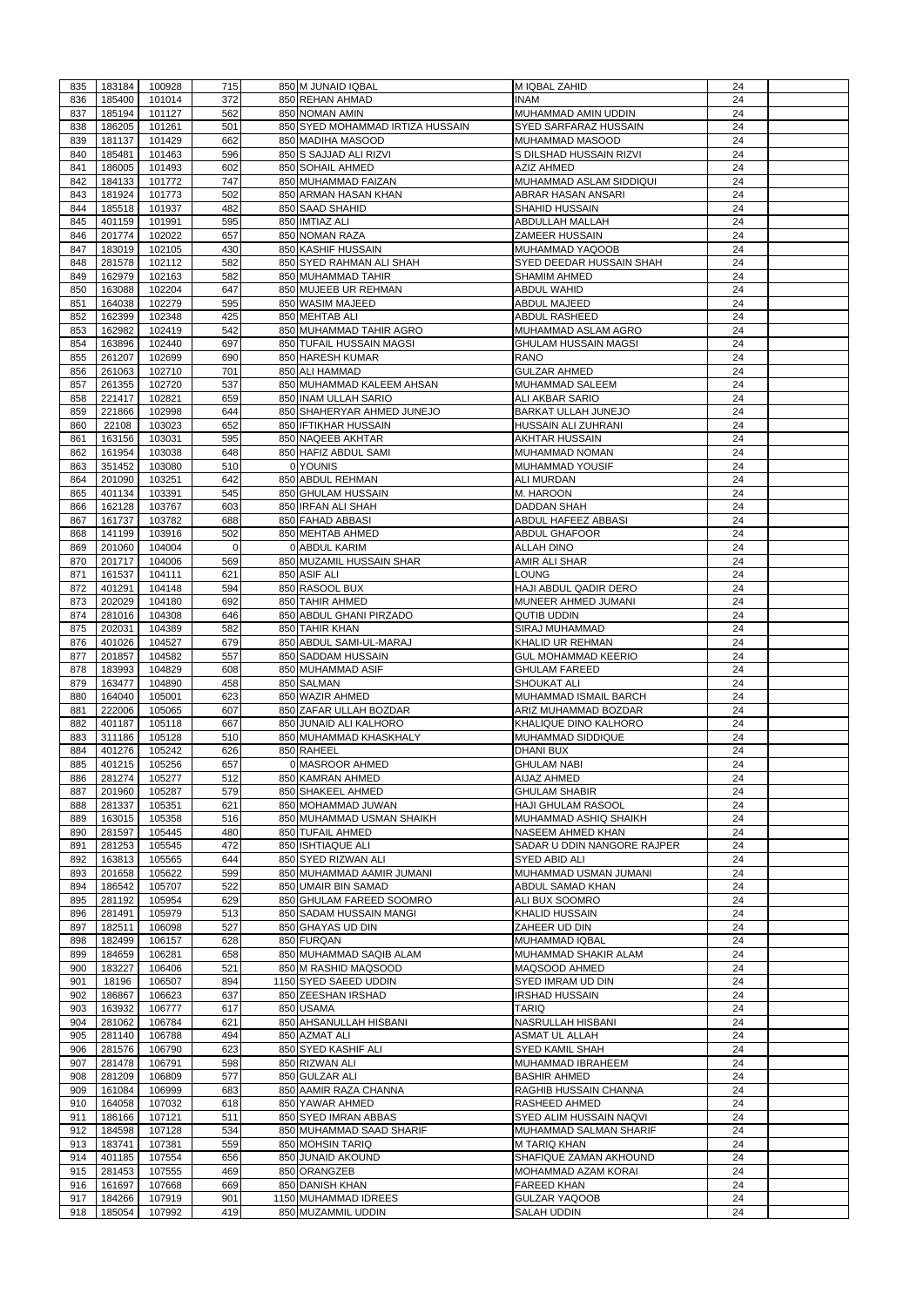| 919          | 185279           | 107998           | 411             | 850 PIRZADAH SYED WALI AHMED BUKHARI          | PIRZADAH SYED AFTAB AHMED BUKHAF                 | 24       |  |
|--------------|------------------|------------------|-----------------|-----------------------------------------------|--------------------------------------------------|----------|--|
| 920          | 185441           | 108172           | 655             | 850 RIZWAN UL HAQ                             | <b>SERAJ UL HAQ KHAN</b>                         | 24       |  |
| 921          | 161285           | 108310           | 718             | 850 AHMED                                     | <b>MOHAMMAD IBRAHIM</b>                          | 24       |  |
| 922          | 201152           | 108344           | 489             | 850 AIJAZ ALI CHANG                           | LAL FAQEER                                       | 24       |  |
| 923          | 201642           | 108347           | 689             | 850 MOHAMMAD USMAN                            | <b>HUSSAIN BAKHSH</b>                            | 24       |  |
| 924          | 162904           | 108473           | 596             | 850 MUHAMMAD RIZWAN SHEIKH                    | MUHAMMAD ISMAIL SHEIKH                           | 24       |  |
| 925          | 184805           | 108594           | 528             | 850 MUHAMMAD UBAID USMANI                     | MUHAMMAD ZUBAIR USMANI                           | 24       |  |
| 926          | 186248           | 108648           | 502             | 850 SYED MUHAMMAD JAHANZAIB ARSHAD            | SYED MUHAMMAD ARSHAD RAZA                        | 24       |  |
| 927          | 184854           | 108668           | 503<br>539      | 850 MUHAMMAD USMAN                            | <b>SAEED AHMED</b><br><b>MOHAMMAD JALIL KHAN</b> | 24<br>24 |  |
| 928<br>929   | 183556<br>413142 | 108670<br>108804 | 595             | 850 MOHAMMAD ABDULLAH KHAN<br>850 WAQAS ALI   | <b>RUSTAM ALI</b>                                | 24       |  |
| 930          | 281470           | 108906           | 531             | 850 RAZAQUE HUSSAIN                           | <b>GHULLAM SARWAR GABOL</b>                      | 24       |  |
| 931          | 401068           | 109040           | 555             | 850 ARSHAD ALI                                | <b>JARO KHAN</b>                                 | 24       |  |
| 932          | 141029           | 109047           | 626             | 850 ABDUL RAUF                                | <b>ALI HASSAN</b>                                | 24       |  |
| 933          | 412858           | 109069           | 691             | 850 SHER ZAMAN                                | <b>ISMAIL</b>                                    | 24       |  |
| 934          | 281559           | 109126           | 483             | 850 SHEHZADO RASHID ALI                       | MUHAMMAD BUX                                     | 24       |  |
| 935          | 411488           | 109143           | 520             | 850 HAFIZ AHSAN MAHMOOD                       | <b>MAHMOOD ALAM</b>                              | 24       |  |
| 936          | 111017           | 109218           | 673             | 850 ABDUL WAHID                               | MUHAMMAD KHAN KHOSO                              | 24       |  |
| 937          | 163517           | 109348           | 521             | 0 SAUD KHAN                                   | JAMEEL AHMED                                     | 24       |  |
| 938          | 186825           | 109370           | 537             | 850 ZAID BIN SAEED KHAN                       | ABDUL SAEED KHAN                                 | 24       |  |
| 939          | 181212           | 109465           | 510             | 850 REETA                                     | <b>ZAHOOR MASIH</b>                              | 24       |  |
| 940          | 163648           | 109626           | 698             | 850 SHEERAZ JAHANGEER MEMON                   | <b>M.USMAN MEMON</b>                             | 24       |  |
| 941          | 163812           | 109706           | 595             | 850 SYED RIAZ AHMED QAZI                      | <b>QAZI BADARUDDIN</b>                           | 24       |  |
| 942          | 162615           | 109841           | 600             | 850 MUHAMMAD AMAAN                            | MUHAMMAD RAMZAN                                  | 24       |  |
| 943          | 186164           | 109842           | 585             | 850 SYED HISAM UDDIN                          | <b>SYED MOIZ UDDIN</b>                           | 24       |  |
| 944          | 186236           | 109966           | 598             | 850 SYED MUHAMMAD DANIYAL                     | <b>SYED MUHAMMAD NAEEM</b>                       | 24       |  |
| 945          | 184712           | 109981           | 588             | 850 MUHAMMAD SHAMROZ                          | <b>MUHAMMAD ISHAQUE</b>                          | 24       |  |
| 946          | 411524           | 110159           | 505             | 850 HAIDER ALI                                | <b>MANSOOR AHMED</b>                             | 24       |  |
| 947          | 184765           | 110202           | 566             | 850 MUHAMMAD SUROSH US SAAD                   | MUHAMMAD WADOOD UL SALEKEEN                      | 24       |  |
| 948          | 412701           | 110204           | 636             | 850 SABIH UDDIN AHMED SIDDIQUI                | <b>FASIEH UDDIN AHMED SIDDIQUI</b>               | 24       |  |
| 949          | 411624           | 110210           | 499             | 850 IRSHAD KHAN                               | <b>ABDUL QADIR</b>                               | 24       |  |
| 950          | 221760           | 110240           | 594             | 850 RIAZ HUSSAIN                              | RASOOL BUX JUNEJO                                | 24       |  |
| 951          | 161708           | 110454           | 551             | 850 DARYA KHAN CHANDIO                        | <b>AZIZ AHMED</b>                                | 24       |  |
| 952          | 163774           | 110589           | 724             | 0 SYED KASHIF ALI HASHMI                      | SYED ASGHAR ALI HASHMI                           | 24       |  |
| 953          | 201373           | 110612           | 534             | 850 GHULAM JAFFAR                             | <b>GHULAM SARWAR</b>                             | 24       |  |
| 954          | 183122           | 110645           | 660             | 850 M ASIF MEHMOOD                            | <b>MALIK MUHAMMAD ASHRAF</b>                     | 24       |  |
| 955          | 186137           | 110654           | 710             | 850 SYED FARHAN ALI                           | <b>SYED SUBHAN ALI</b>                           | 24       |  |
| 956          | 185066           | 110878           | $\Omega$        | 0 NABEEL HUSSAIN                              | <b>TAFAZZUL HUSSAIN SIDDIQUI</b>                 | 24       |  |
| 957          | 183759           | 110879           | 553             | 850 MUBASHIR AHMED KHAN                       | <b>ISHAQ KHAN</b>                                | 24       |  |
| 958          | 184432           | 110893           | 576             | 850 MUHAMMAD MUDASSIR JAWAID                  | <b>JAWAID RASHEED QURESHI</b>                    | 24       |  |
| 959          | 141034           | 110928           | 549             | 850 ABDUL SATTAR                              | <b>ABDUL QADIR</b>                               | 24       |  |
| 960          | 221987           | 110986           | 673             | 850 WAQAS                                     | <b>ABDUL QADIR MEO</b>                           | 24       |  |
| 961          | 281450           | 111070           | 609             | 850 NOAMAN AHMED                              | <b>ABDUL LATIF MEMON</b>                         | 24       |  |
| 962          | 163613           | 111121           | 718             | 850 SHAHZAR KAKA                              | <b>ALLAH DINO KAKA</b>                           | 24       |  |
|              |                  |                  |                 |                                               |                                                  |          |  |
| 963          | 164036           | 111191           | 573             | 850 WASEEM UR REHMAN SOOMRO                   | <b>ABDUL REHMAN SOOMRO</b>                       | 24       |  |
| 964          | 412758           | 111278           | 554             | 850 SAMAD HAMEED                              | <b>ABDUL HAMEED</b>                              | 24       |  |
| 965          | 185497           | 111285           | 523             | 850 S. ZAKIR ALI                              | S. ZARGHAM HUSSAIN                               | 24       |  |
| 966          | 185068           | 111287           | 614             | 850 NABEEL QAMAR KHAN                         | QAMAR UZ ZAMAN KHAN                              | 24       |  |
| 967          | 182474           | 111306           | 580             | 850 FASIH UDDIN QURESHI                       | <b>NAIM UDDIN QURESHI</b>                        | 24       |  |
| 968          | 291082           | 111371           | 635             | 850 BABAR HUSSAIN QAZI                        | <b>GHULAM ASGHAR QAZI</b>                        | 24       |  |
| 969          | 161501           | 111456           | $\Omega$        | 0 ASAD ALI BALOUCH                            | <b>BAHADUR ALI BALOUCH</b>                       | 24       |  |
| 970          | 163274           | 111505           | 580             | 850 PIR BUX / SUNNY                           | M. SIDDIQUE ABBASI                               | 24       |  |
| 971          | 184114           | 111511           | 531             | 850 MUHAMMAD FAHAR                            | <b>MUHAMMAD SHAHID</b>                           | 24       |  |
| 972          | 184145           | 111634           | 514             | 850 MUHAMMAD FAIZAN HUSSAIN                   | MUHAMMAD GHULAM HUSSAIN                          | 24       |  |
| 973          | 181686           | 111731           | 850             | 514 AHANAF NAJAM                              | NAJAM UL HASSAN                                  | 24       |  |
| 974          | 185723           | 111941           | 595             | 850 SHAH MUHAMMAD ARSALAN                     | <b>MUHAMMAD USMAN</b>                            | 24       |  |
| 975          | 41106            | 111957           | 617             | 850 FARAZ AHMED                               | <b>AKHLAQ AHMED</b>                              | 24       |  |
| 976          | 183063           | 111966           | 507             | 850 KHURRAM BAIG                              | <b>AYAZ BAIG</b>                                 | 24       |  |
| 977          | 281593           | 112050           | 455             | 850 TOFIQUE AHMED SOOMRO                      | HAJI MUMTAZ SOOMRO                               | 24       |  |
| 978          | 281431           | 112153           | 539             | 850 NAEEM AKHTAR DAHRI                        | <b>ALI SHER DAHRI</b>                            | 24       |  |
| 979          | 281606           | 112176           | 560             | 850 WAQAR AHMED                               | <b>ABDUL KAREEM</b>                              | 24       |  |
| 980          | 181767<br>411427 | 112267           | 558             | 850 AIZAZ UL HAQ ANSARI                       | HAMEED UL HAQ ANSARI                             | 24       |  |
| 981<br>982   | 184128           | 112388           | 651<br>$\Omega$ | 850 FARHAN RASHEED                            | <b>CHAND RASHEED</b>                             | 24       |  |
| 983          | 412598           | 112710<br>112891 | 585             | 0 MUHAMMAD FAISAL HUSSAIN<br>850 NOUMAN KHAN  | MUHAMMAD KOUSAR HUSSAIN<br><b>MIAN SULTAN</b>    | 24<br>24 |  |
| 984          | 186266           | 113069           | 645             | 850 SYED MUHAMMAD TALHA                       | SYED MUHAMMAD WASEEM                             | 24       |  |
| 985          | 184660           | 113219           | $\mathbf 0$     | 850 MUHAMMAD SAQIB KHAN                       | MUHAMMAD NADEEM KHAN                             | 24       |  |
| 986          | 186864           | 113252           | 600             | 850 ZEESHAN AZAM                              | <b>MUHAMMAD SABIR</b>                            | 24       |  |
| 987          | 22109            | 113368           | 626             | 850 JUNAID AHMED                              | MANZOOR AHMED SOOMRO                             | 24       |  |
| 988          | 186900           | 113408           | 585             | 850 ZOHAIB KHAN                               | MUHAMMAD NISAR KHAN                              | 24       |  |
| 989          | 221730           | 113421           | 609             | 850 PERVEZ ALI SARKI                          | <b>AKBAR ALI SARKI</b>                           | 24       |  |
| 990          | 163155           | 113483           | 635             | 850 NAQASH ALI                                | <b>MUHAMMAD BACHAL</b>                           | 24       |  |
| 991          |                  | 221494 113520    | 456             | 850 KHUDAE RAHAM                              | <b>JAMAL KHAN</b>                                | 24       |  |
| 992          | 221219           | 113638           | 497             | 850 ASGHAR ALI                                | <b>SIKANDAR ALI KALAL</b>                        | 24       |  |
| 993          | 221025           | 113671           | 722             | 850 ABDUL GHAFFAR BHATTI                      | MUHAMMAD USMAN                                   | 24       |  |
| 994          | 401021           | 113718           | 619             | 850 ABDUL RAHIM                               | <b>ABDUL HAMID VAINS</b>                         | 24       |  |
| 995          | 186693           | 113966           | 602             | 850 WAQAS AHMED                               | JAMEEL AHMED                                     | 24       |  |
| 996          | 185383           | 114041           | 537             | 850 RASHID BASHEER                            | <b>BASHEER AHMED</b>                             | 24       |  |
| 997          | 186346           | 114056           | 609             | 850 SYED SHAHRUKH SHAKIL                      | <b>SYED SHAKIL AHMED</b>                         | 24       |  |
| 998          | 163598           | 114105           | 667             | 850 SHAHZAD AHMED                             | <b>ALI MURAD</b>                                 | 24       |  |
| 999          | 186827           | 114117           | 0               | 0 ZAIN ANSARI                                 | <b>ABDUL SATTAR ANSARI</b>                       | 24       |  |
| 1000         | 163644           | 114124           | 680             | 850 SHEERAZ                                   | MUHAMMAD IQBAL                                   | 24       |  |
| 1001<br>1002 | 184530<br>161955 | 114144<br>114227 | 403<br>583      | 850 MUHAMMAD QASIM<br>850 HAFIZ ASAD UL ISLAM | <b>HAKEEM SALAHUDDIN AHMAD</b><br>ANWAR UL ISLAM | 24<br>24 |  |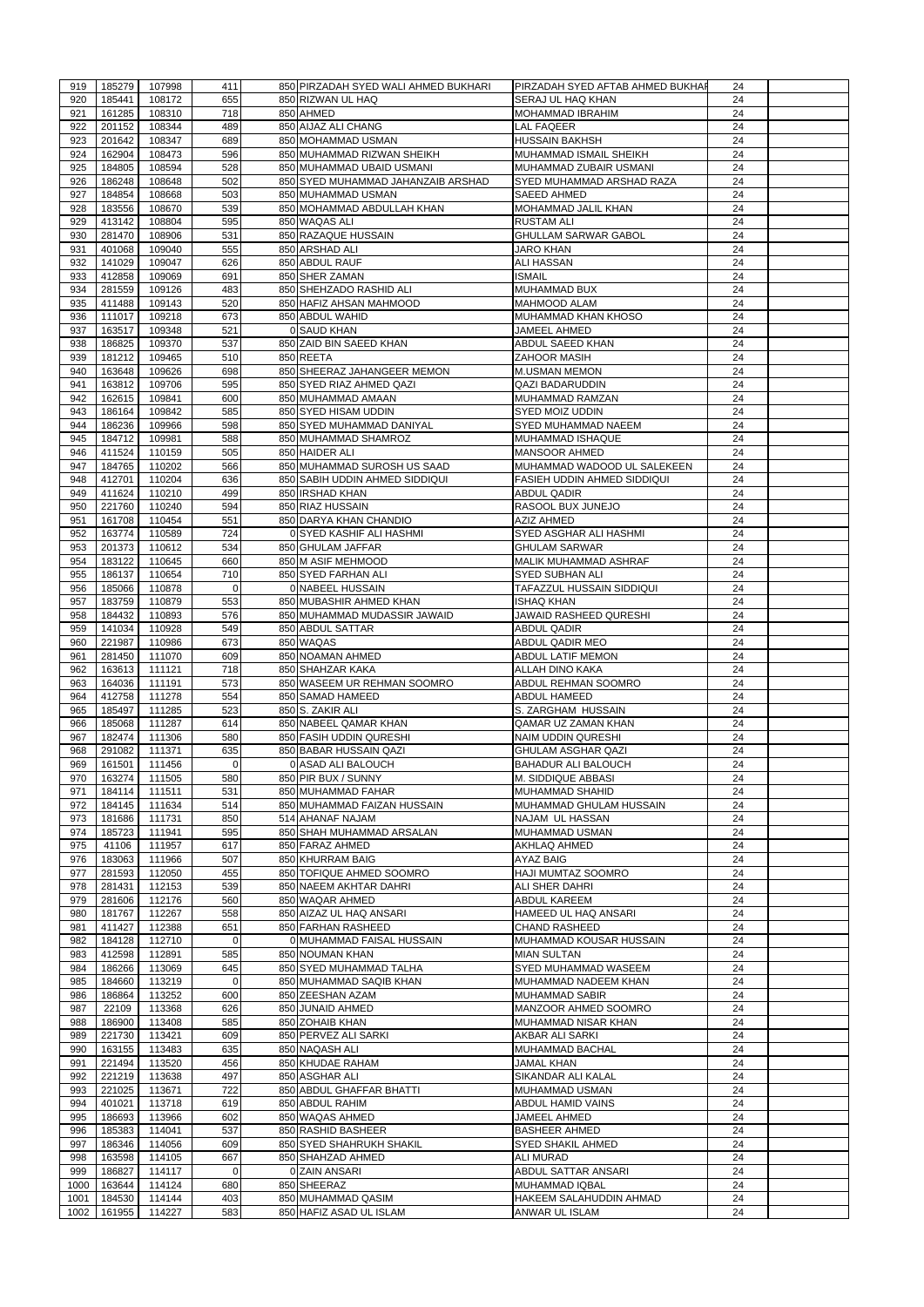| 1003 | 221418      | 114287 | 618            | 850 INAYATULLAH             | <b>UBEDULLAH</b>                 | 24 |  |
|------|-------------|--------|----------------|-----------------------------|----------------------------------|----|--|
| 1004 | 163422      | 114407 | 580            | 850 SAEED AHMED             | <b>ABDUL GHANI</b>               | 24 |  |
| 1005 | 181687      | 114485 | $\overline{0}$ | <b>OLAHFAZ AHMED</b>        | <b>ABUZAR AHMED FARIDI</b>       | 24 |  |
|      |             |        |                |                             |                                  |    |  |
| 1006 | 162990      | 114574 | 610            | 850 MUHAMMAD TARIQUE SHEIKH | MUHAMMAD ISHAQUE SHEIKH          | 24 |  |
| 1007 | 401289      | 114606 | 549            | 850 RASHID ALI SAINCH       | MOHAMMAD RAMZAN SAINCH           | 24 |  |
| 1008 | 183550      | 114693 | 539            | 850 MOEED BIN SAEED         | SAEED BIN WAHEED                 | 24 |  |
| 1009 | 185986      | 114703 | 563            | 850 SIKANDER SALEEM         | MUHAMMAD SALEEM                  | 24 |  |
| 1010 | 162552      | 114794 | 684            | 850 MOTABER SHAIKH          | <b>USMAN ALI SHAIKH</b>          | 24 |  |
| 1011 | 221749      | 114933 | 491            | 850 RASHID ALI              | <b>NADIR ALI SHAIKH</b>          | 24 |  |
| 1012 | 413190      | 114975 | 556            | 850 ZAHOOR AHMAD            | <b>NAZIR AHMAD</b>               | 24 |  |
| 1013 | 186858      | 114980 | 472            | 850 ZEESHAN AKBAR           | <b>AKBAR SIDDIQUE</b>            | 24 |  |
| 1014 | 185884      | 115095 | 626            | 850 SHARYAR GHANI           | <b>ABDUL GHANI</b>               | 24 |  |
| 1015 | 182512      | 115100 | $\mathbf 0$    | 0 GHAYAS UD DIN             | <b>NASEER UD DIN</b>             | 24 |  |
|      |             |        |                |                             |                                  |    |  |
| 1016 | 181545      | 115173 | 422            | 850 ABDUL WAHID ABBASI      | MUHAMMAD HUSSAIN ABBASI          | 24 |  |
| 1017 | 281479      | 115282 | 489            | 850 RIZWAN ALI              | MUHAMMAD HASSAN BHAN             | 24 |  |
| 1018 | 412560      | 115346 | 514            | 850 NAVEED ASHRAF           | <b>MUHAMMAD ASHRAF</b>           | 24 |  |
| 1019 | 201927      | 115357 | $\Omega$       | 0 SARMAD RATTAR             | MUHAMMAD BAKHSH RATTAR           | 24 |  |
| 1020 | 186535      | 115372 | 520            | 850 UMAIR ALI               | MUHAMMAD RAFFIQUE                | 24 |  |
| 1021 | 413093      | 115479 | $\Omega$       | 0 USMAN GHANI               | <b>NOOR REHMAN</b>               | 24 |  |
| 1022 | 161457      | 115572 | 563            | 850 ANWAR KHALID SOOMRO     | NAZIR AHMED SOOMRO               | 24 |  |
| 1023 | 311001      | 115706 | 639            | 850 ABDUL HASEEB SHAH       | AIJAZ HUSSAIN SHAH               | 24 |  |
| 1024 | 281250      | 115744 | 622            | 850 IRSHAD ALI DEHRAJ       | <b>ALLAH BUX</b>                 | 24 |  |
|      |             |        |                |                             |                                  |    |  |
| 1025 | 281510      | 115748 | 634            | 850 SAJID ALI KHOSO         | <b>RUSTAM ALI KHOSO</b>          | 24 |  |
| 1026 | 184833      | 115797 | 551            | 850 MUHAMMAD UMER ABBASI    | <b>ABID HUSSAIN</b>              | 24 |  |
| 1027 | 186175      | 115800 | 411            | 850 SYED ISBAH HAIDER KAZMI | <b>SYED SHAKIL ANWAR KAZMI</b>   | 24 |  |
| 1028 | 186014      | 115926 | 791            | 1050 SOHAIL REHMAN          | <b>BASHIR UR REHMAN</b>          | 24 |  |
| 1029 | 186928      | 115938 | 397            | 850 ZUHAIB HASSAN           | <b>SHOAIB HASSAN</b>             | 24 |  |
| 1030 | 182412      | 116032 | 549            | 850 FAIZAN YOUSUF           | MUHAMMAD YOUSAF                  | 24 |  |
| 1031 | 201354      | 116130 | 614            | 850 GHULAM ABBAS            | MOHAMMAD MITHAL CHANNA           | 24 |  |
|      |             |        |                |                             |                                  |    |  |
| 1032 | 401148      | 116132 | 680            | 850 HYDER ALI               | <b>QAMMER UDDIN JAMALI</b>       | 24 |  |
| 1033 | 184906      | 116156 | 527            | 850 MUHAMMAD WAQAS UDDIN    | MUHAMMAD ALEEM UDDIN             | 24 |  |
| 1034 | 186318      | 116166 | 540            | 850 SYED REHAN RAZA RIZVI   | MOHAMMAD IQBAL RAZA RIZVI        | 24 |  |
| 1035 | 412851      | 116272 | 674            | 850 SHEHROZ JAVED           | MUHAMMAD JAVED IQBAL             | 24 |  |
| 1036 | 412302      | 116313 | 681            | 850 MUHAMMAD SAAD SIDDIQUI  | MUHAMMAD ASIF SIDDIQUI           | 24 |  |
| 1037 | 186160      | 116408 | 720            | 850 SYED HASSAN MEHDI ZAIDI | <b>SYED NAJAMUL HASSAN ZAIDI</b> | 24 |  |
|      |             |        |                |                             |                                  |    |  |
| 1038 | 412351      | 116554 | 600            | 850 MUHAMMAD SHEERAZ KHAN   | <b>GHULAM QADIR KHAN</b>         | 24 |  |
| 1039 | 201280      | 116617 | 686            | 850 BABAR ALI KHUWAJA       | AMANULLAH KHUWAJA                | 24 |  |
| 1040 | 411744      | 116657 | 519            | 850 M MINHAJ UR REHMAN      | <b>AURANGZEB QURESHI</b>         | 24 |  |
| 1041 | 201252      | 116730 | 673            | 850 ATHAR HUSSAIN           | <b>DEEDAR HUSSAIN CHANDIO</b>    | 24 |  |
| 1042 | 311201      | 116882 | 559            | 850 MUHAMMAD WAHEED         | MUHAMMAD SARWAR                  | 24 |  |
| 1043 | 182548      | 116902 | 680            | 850 GUL HASSAN SHAIKH       | <b>MOHAMMAD HANIF SHAIKH</b>     | 24 |  |
| 1044 | 411053      | 116906 | 604            | 850 ABDUL REHMAN            | MUHAMMAD SALEEM                  | 24 |  |
|      |             |        |                |                             |                                  |    |  |
| 1045 | 182082      | 117131 | 719            | 850 ATTA UR REHMAN          | <b>BURHAN UD DIN</b>             | 24 |  |
| 1046 | 18325       | 118088 |                | MUHAMMAD WAQAS              | <b>MUHAMMAD SALEEM</b>           | 24 |  |
| 1047 | 18212       | 118110 |                | ABBAS AHMED                 | MUHAMMAD RIAZ QADEER             | 24 |  |
| 1048 | 18391       | 118184 |                | <b>TARIQ SAEED</b>          | <b>MUHAMMAD SAEED</b>            | 24 |  |
| 1049 | 22131       | 118316 |                | <b>GHULAM ABBAS</b>         | ANWAE ALI ARIJO                  | 24 |  |
| 1050 | 184130      | 113547 | 442            | 850 MUHAMMAD FAISAL RAZA    | <b>NASEER AHMED MUGHAL</b>       | 24 |  |
| 1051 | 412736      | 113810 | 564            | 0 SAJJAD AKHTAR             | <b>HASSAN AKHTAR</b>             | 24 |  |
|      |             |        |                |                             |                                  |    |  |
| 1052 | 221021      | 114283 | 648            | 850 ABDUL AZIZ BAKHRANI     | <b>MOHAMMAD HAKEEM</b>           | 24 |  |
| 1053 | 412401      | 114901 | 589            | 850 MUHAMMAD UMAIR          | <b>ABDUL GHAFFAR</b>             | 24 |  |
| 1054 | 161573      | 114991 | 0              | 0 ATIF NAVEED               | <b>GHULAM FAROOQ</b>             | 24 |  |
| 1055 | 281018      | 115021 | 607            | 850 ABDUL HAKEEM KHOSO      | <b>KAMAL KHAN</b>                | 24 |  |
| 1056 | 281497      | 115434 | 492            | 850 SAFDAR ALI RAJPUT       | ABDUL GHAFOOR RAJPUT             | 24 |  |
| 1057 | 412011      | 116262 | 663            | 850 MUHAMMAD ATHER HUSSAIN  | MUHAMMAD SHAHID HUSSAIN          | 24 |  |
| 1058 | 412295      | 116412 | 620            | 850 MUHAMMAD RIZWAN         | <b>REHMAT ULLAH</b>              | 24 |  |
| 1059 | 201259      | 116736 | $\Omega$       | 0 AYAZ AHMED                | MUHAMMAD YAQOOB CHANNA           | 24 |  |
|      |             |        |                |                             |                                  |    |  |
| 1060 | 184872      | 101139 | 451            | 850 MUHAMMAD WAJAHAT REHAN  | <b>SYED ANWAR REHAN ZAIDI</b>    | 24 |  |
| 1061 | 185900      | 101461 | 601            | 850 SHEHROZ FAYYAZ          | <b>FAYYAZ HUSSAIN</b>            | 24 |  |
| 1062 | 181261      | 101829 | 732            | 850 SANIYA MUGHAL           | MOHAMMAD ALI MUGHAL              | 24 |  |
| 1063 | 161807      | 102191 | 515            | 850 FAIZULLAH LAKHO         | <b>LAL BUX LAKHO</b>             | 24 |  |
| 1064 | 162202      | 102446 | 712            | 850 JUNAID AHMED            | <b>MEERAL TUNIO</b>              | 24 |  |
| 1065 | 162754      | 102591 | 382            | 850 MUHAMMAD HASNAIN        | <b>IQBAL AHMED</b>               | 24 |  |
| 1066 | 281535      | 104560 | 444            | 850 SHAFIQUE AHMED CHANNA   | HAJI MUHAMMAD AZAM               | 24 |  |
| 1067 | 401247      | 104688 | 617            | 850 MUNAWAR ALI GAHO        | <b>MOHAMMAD ARIF</b>             | 24 |  |
|      |             |        |                |                             |                                  |    |  |
| 1068 | 401273      | 105282 | 663            | 850 QADEER AHMED            | NAZEER AHMED                     | 24 |  |
| 1069 | 162614      | 105425 | 565            | 850 MUHAMMAD ALI UL HAQUE   | AMIN UL HAQUE                    | 24 |  |
| 1070 | 201312      | 105507 | 505            | 850 FAHEEM AHMED            | MUHAMMAD SUKHYAL                 | 24 |  |
| 1071 | 411287      | 105824 | 681            | 850 ATIF WAQAS              | <b>HASHMAT KHAN</b>              | 24 |  |
| 1072 | 411868      | 106207 | 552            | 850 MOHAMMAD SHOAIB SALMAN  | <b>MOHAMMAD SALEEM</b>           | 24 |  |
| 1073 | 182275      | 106455 | 542            | 1050 EHSAN UL HAQ           | ALI HAIDER                       | 24 |  |
| 1074 |             |        |                | 850 KAMRAN                  | <b>AMEER ALI</b>                 | 24 |  |
|      | 281273      | 107794 | 634            |                             |                                  |    |  |
|      | 1075 163127 | 108809 | 364            | 850 MUZAMMIL SHARIF         | MUHAMMAD SHARIF                  | 24 |  |
| 1076 | 411946      | 109170 | 621            | 850 MUHAMMAD AKRAM          | <b>BAZER SAEED</b>               | 24 |  |
| 1077 | 412434      | 109945 | 465            | 850 MUHAMMAD WASEEM         | <b>DILDAR KHAN</b>               | 24 |  |
| 1078 | 413080      | 110395 | 486            | 850 UMER FAROOQ             | <b>GHULAM NABI</b>               | 24 |  |
| 1079 | 221067      | 110674 | 552            | 850 ABDUL RAHMAN            | <b>NAZIR AHMED KHOSO</b>         | 24 |  |
| 1080 | 281476      | 110719 | 465            | 850 RIZWAN AHMED            | <b>MIR HASSAN SHER</b>           | 24 |  |
|      |             |        |                |                             |                                  |    |  |
| 1081 | 311202      | 110749 | 626            | 850 MUHAMMAD WALEED         | <b>ZAHID MEHMOOD</b>             | 24 |  |
| 1082 | 411012      | 111215 | 737            | 850 AAMIR NAWAZ ABBASI      | MUHAMMAD NAWAZ ABBASI            | 24 |  |
| 1083 | 281477      | 112133 | 510            | 850 RIZWAN ALI              | <b>ROSHAN ALI SIYAL</b>          | 24 |  |
| 1084 | 184870      | 100072 | 525            | 850 MUHAMMAD WAJAHAT        | <b>MUHAMMAD ASHFAQ</b>           | 23 |  |
| 1085 | 183203      | 100148 | 570            | 850 M MOHSIN SAEED          | M SAEED                          | 23 |  |
| 1086 | 183547      | 100212 | 638            | 850 MIRZA TARIQ BAIG        | <b>MIRZA SHAMIM BAIG</b>         | 23 |  |
|      |             |        |                |                             |                                  |    |  |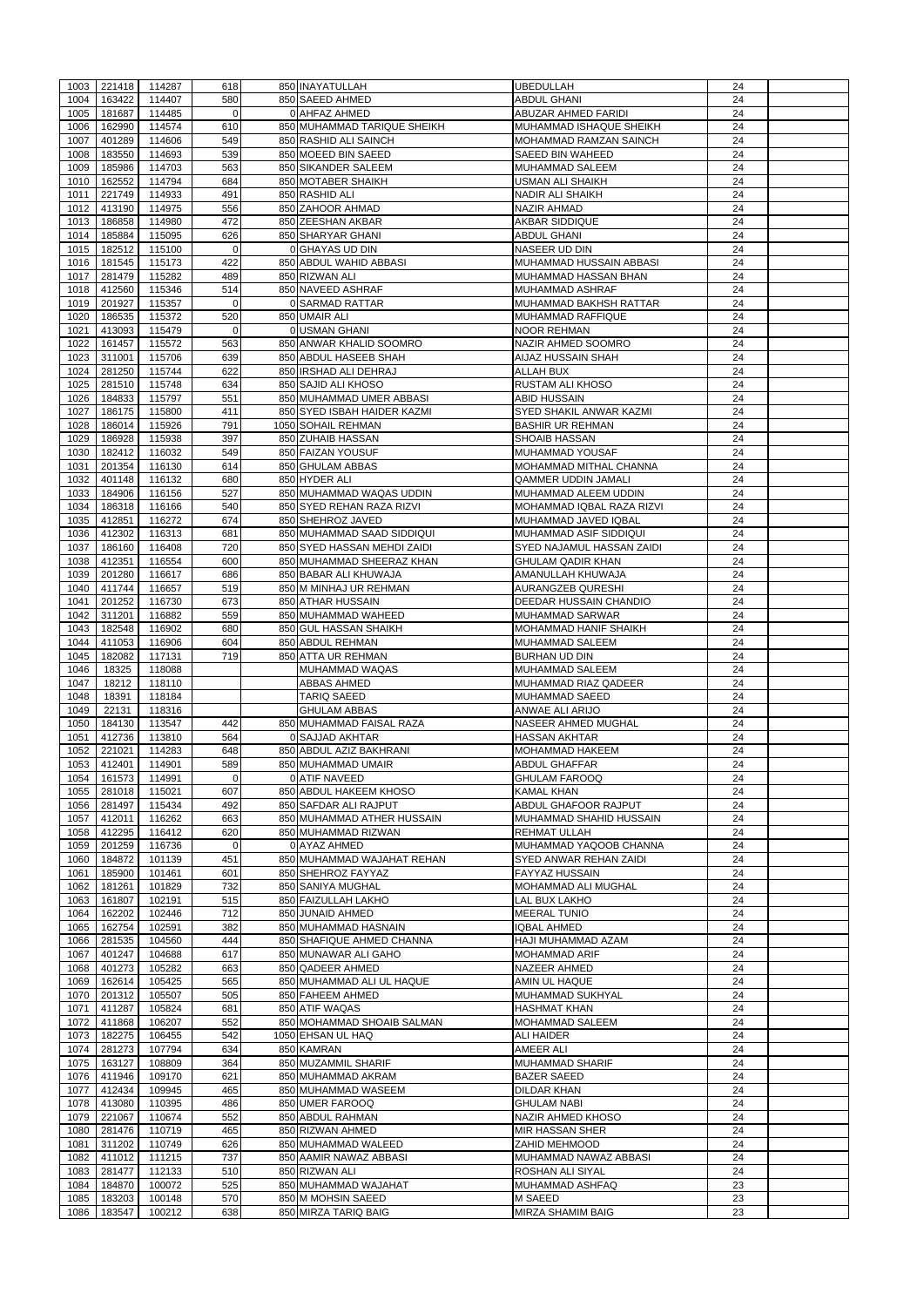| 1087         | 185047           | 100241           | 640                   | 850 MUZAMIL AZIZ                   | <b>HAJI AZIZULLAH</b>                          | 23       |  |
|--------------|------------------|------------------|-----------------------|------------------------------------|------------------------------------------------|----------|--|
|              |                  |                  |                       |                                    |                                                |          |  |
| 1088         | 184070           | 100252           | 575                   | 850 MUHAMMAD BILAL RAZA QADRI      | MUHAMMAD AFZAL QADRI                           | 23       |  |
| 1089         | 185684           | 100256           | 522                   | 850 SARFARAZ AHMED                 | <b>FAYYAZ AHMED</b>                            | 23       |  |
| 1090         | 186454           | 100360           | 664                   | 850 TALHA SAEED                    | SAEED AHMED KHAN                               | 23       |  |
| 1091         | 182763           | 100376           | 470                   | 850 HUSNAIN AHMED                  | <b>SAEED AHMED</b>                             | 23       |  |
| 1092         | 185679           | 100432           | 444                   | 850 SAQIB SHAFIQUE                 | <b>MUHAMMAD SHAFIQUE</b>                       | 23       |  |
| 1093         | 182459           | 100456           | 595                   | 850 FARMAN ALI SHAH                | <b>MALIK SHAH</b>                              | 23       |  |
| 1094         | 181319           | 100531           | 515                   | 850 TABASSUM ANSARI                | ABDUL HANAN ANSARI                             | 23       |  |
|              |                  |                  |                       |                                    |                                                |          |  |
| 1095         | 185846           | 100593           | 672                   | 850 SHAIKH WAHAJ AHMED             | <b>SHAIKH ABDUL QADIR</b>                      | 23       |  |
| 1096         | 182970           | 100599           | 521                   | 850 KAMRAN                         | <b>SHAHZAD ALAM</b>                            | 23       |  |
| 1097         | 183204           | 100610           | 518                   | 850 M MUDDASIR                     | <b>MUZAFFAR KHAN</b>                           | 23       |  |
| 1098         | 185751           | 100635           | 691                   | 850 SHAHBAZ BABAR                  | <b>BADAR MUNEER</b>                            | 23       |  |
| 1099         | 184702           | 100721           | 652                   | 850 MUHAMMAD SHAKAIB               | MUHAMMAD NASEER UDDIN                          | 23       |  |
| 1100         | 182319           | 100873           | 626                   | 850 FAHAD NAZEER                   | <b>NAZEER HUSSAIN</b>                          | 23       |  |
| 1101         | 182419           | 100940           | 470                   | 850 FARAZ AHMED                    | <b>AFTAB AHMED</b>                             | 23       |  |
|              |                  |                  |                       |                                    |                                                |          |  |
| 1102         | 185559           | 100994           | 545                   | 850 SAIF UDDIN MINHAS              | ABDUL MAJEED MINHAS                            | 23       |  |
| 1103         | 183174           | 101042           | 651                   | 850 M IMRAN                        | <b>M SULEMAN</b>                               | 23       |  |
| 1104         | 181031           | 101227           | 540                   | 850 ASMA MALIK                     | <b>ABDUL MAALIK MALIK</b>                      | 23       |  |
| 1105         | 186228           | 101317           | 343                   | 850 SYED MUHAMMAD ALI              | SYED JAMIL AKHTAR ZAIDI                        | 23       |  |
| 1106         | 185792           | 101339           | 476                   | 850 SHAHZAD ALI                    | <b>SHAMSHAD ALI</b>                            | 23       |  |
| 1107         | 185187           | 101344           | 595                   | 850 NOMAN AHMED                    | MUSHTAQ AHMED QURESHI                          | 23       |  |
| 1108         | 184988           | 101376           | 571                   | 850 MUHAMMAD ZUHAIB KHAN           | MUHAMMAD AFZAL                                 | 23       |  |
|              |                  |                  |                       |                                    |                                                |          |  |
| 1109         | 182074           | 101382           | 491                   | 850 ATIQ SAYYAD                    | MUHAMMAD SAYYAD ABBASI                         | 23       |  |
| 1110         | 184871           | 101384           | 372                   | 755 MUHAMMAD WAJAHAT               | <b>JAWEED IQBAL</b>                            | 23       |  |
| 1111         | 183244           | 101412           | 517                   | 850 M SAQIB                        | <b>GHULAM QADIR</b>                            | 23       |  |
| 1112         | 183225           | 101478           | 634                   | 850 M RAHEEL SALEEM                | <b>MOHAMMAD SALEEM</b>                         | 23       |  |
| 1113         | 181209           | 101525           | 587                   | 850 RAMSHA WAQAS                   | M ABI WAQAS                                    | 23       |  |
| 1114         | 181764           | 101531           | 485                   | 850 AISAR AHMAD                    | MUHAMMAD JAWAID                                | 23       |  |
| 1115         | 184615           | 101538           | 688                   | 850 MUHAMMAD SAJID                 | <b>ABDUL ZAMAN</b>                             | 23       |  |
|              |                  |                  |                       |                                    |                                                |          |  |
| 1116         | 181273           | 101595           | 575                   | 850 SHAMSA SADAF                   | <b>MALIK SHOUKAT ALI</b>                       | 23       |  |
| 1117         | 186546           | 101662           | 824                   | 1150 UMAIR IRFAN                   | <b>IRFAN AHMED</b>                             | 23       |  |
| 1118         | 184480           | 101691           | 625                   | 850 MUHAMMAD NAVEED AKBAR          | <b>MUHAMMAD AKBAR</b>                          | 23       |  |
| 1119         | 183155           | 101776           | 736                   | 850 M FAISAL                       | <b>HAMZA</b>                                   | 23       |  |
| 1120         | 184752           | 101790           | 613                   | 850 MUHAMMAD SOHAIB                | MUHAMMAD SALEEM UDDIN                          | 23       |  |
| 1121         | 291126           | 101964           | 639                   | 850 HASNAIN RAZA KHANZADA          | SHAHID AYOOB KHANZADA                          | 23       |  |
| 1122         | 311211           | 102009           | 665                   | 850 MUSHTAQ AHMED                  | <b>MUHAMMAD YOUSIF</b>                         | 23       |  |
|              |                  |                  |                       |                                    |                                                |          |  |
| 1123         | 401268           | 102081           | 613                   | 850 NISAR ALI                      | <b>ZULFIQAR ALI</b>                            | 23       |  |
| 1124         | 201292           | 102148           | 528                   | 850 BILAWAL HUSSAIN BHUTTO         | <b>AKHTAR HUSSAIN</b>                          | 23       |  |
| 1125         | 161312           | 102210           | 620                   | 850 AHSAN MUMTAZ                   | MUMTAZ AHMED                                   | 23       |  |
| 1126         | 162849           | 102336           | 476                   | 850 MUHAMMAD NADEEM ASHRAF         | <b>MUHAMMAD ASHRAF</b>                         | 23       |  |
| 1127         | 163943           | 102365           | $\mathbf 0$           | 0 VIJESH KUMAR                     | <b>MUNESH KUMAR</b>                            | 23       |  |
| 1128         | 163602           | 102513           | 461                   | 850 SHAHZAD ALI                    | ABDUL RAZAQUE                                  | 23       |  |
| 1129         | 163501           | 102630           | 600                   | 850 SAQIB ALI                      | <b>ABDUL HAMEED</b>                            | 23       |  |
|              | 221627           |                  |                       |                                    |                                                |          |  |
|              |                  | 102802           | 631                   | 850 MUHAMMAD SHAZEB                | <b>ISHTIAQUE AHMED</b>                         | 23       |  |
| 1130         |                  |                  |                       |                                    |                                                |          |  |
| 1131         | 221147           | 102817           | 674                   | 850 AIJAZ ALI UNAR                 | <b>HAJI MEHBOOB ALI</b>                        | 23       |  |
| 1132         | 221629           | 102991           | 571                   | 850 MUHAMMAD SULEMAN               | <b>GULZAR HUSSAIN</b>                          | 23       |  |
| 1133         | 162863           | 103047           | 531                   | 850 MUHAMMAD NAVEED                | RAO MUHAMMAD SAEED                             | 23       |  |
|              |                  |                  |                       |                                    |                                                |          |  |
| 1134         | 281520           | 103181           | 598                   | 850 SALEEM AKHTAR                  | <b>ABDUL HADI BHUTTO</b>                       | 23       |  |
| 1135         | 141036           | 103254           | 541                   | 850 ABDUL SHAKOOR                  | <b>MASOO KHAN</b>                              | 23       |  |
| 1136         | 163429           | 103571           | 542                   | 850 SAGAR KUMAR                    | <b>KIRSHAN</b>                                 | 23       |  |
| 1137         | 162823           | 103700           | 564                   | 850 MUHAMMAD MISBAH UL ISLAM       | MUHAMMAD AZAM JAVED                            | 23       |  |
| 1138         | 164109           | 103730           | 510                   | 850 ZAMIN ALI NANGREJO             | KHALIQUE DINO NANGREJO                         | 23       |  |
| 1139         | 163239           | 103781           | 564                   | 850 NORAIZ FAROOQUE                | MUHAMMAD FAROOQUE                              | 23       |  |
| 1140         | 161634           | 103795           | 683                   | 850 BABAR HUSSAIN                  | <b>GHULAM HUSSAIN</b>                          | 23       |  |
| 1141         | 163455           | 103886           | 690                   | 850 SAJJAD AKHTAR QURESHI          | <b>GHULAM MUHAMMAD QURESHI</b>                 | 23       |  |
| 1142         | 164115           |                  | 510                   | 850 ZEESHAN                        | <b>KARIM BUKHSH</b>                            | 23       |  |
|              |                  | 103887           |                       |                                    |                                                |          |  |
| 1143         | 221718           | 103939           | 705                   | 850 NISAR ALI                      | MUHAMMAD SHARIF                                | 23       |  |
| 1144         | 221945           | 104075           | 714                   | 850 TARIQ AZIZ                     | <b>ABDUL AZIZ</b>                              | 23       |  |
| 1145         | 281449           | 104082           | 457                   | 850 NIZAMUDDIN ABRO                | <b>GHULAM SARWAR</b>                           | 23       |  |
| 1146         | 401239           | 104098           | 0                     | 850 MUHAMMAD MUZAMIL               | MUHAMMAD YAQOOB                                | 23       |  |
| 1147         | 401320           | 104103           | 654                   | 850 SAJJAD HYDERI                  | <b>MALANG ALI</b>                              | 23       |  |
| 1148         | 401305           | 104105           | 581                   | 850 SAGAR ALI                      | FIDA HUSSAIN JANWERY                           | 23       |  |
| 1149         | 401008           | 104183           | 682                   | 850 ABDUL FATAH                    | <b>INAYATULLAH BABAR</b>                       | 23       |  |
| 1150         | 201484           | 104266           | 605                   | 850 ISHFAQUE ALI                   | <b>ARBAB ALI ABBASI</b>                        | 23       |  |
|              |                  |                  |                       |                                    |                                                |          |  |
| 1151         | 181445           | 104625           | 728                   | 850 ABDUL MANAN BUGHIO             | <b>ABDUL GHANI BUGHIO</b>                      | 23       |  |
| 1152         | 185403           | 104836           | 570                   | 850 REHAN AHMED                    | <b>FAREED AHMED</b>                            | 23       |  |
| 1153         | 412582           | 104840           | 554                   | 850 NOMAN JAVED                    | MUHAMMAD JAVED                                 | 23       |  |
| 1154         | 161964           | 104848           | 546                   | 850 HAFIZ MUHAMMAD MOHSIN          | <b>MASOOM ALI</b>                              | 23       |  |
| 1155         | 184885           | 104911           | 839                   | 1150 MUHAMMAD WAQAR JAWAID         | JAWAID AHMED                                   | 23       |  |
| 1156         | 182718           | 104917           | 363                   | 850 HASSAN AHMED                   | SHEIKH SAEED AHMED                             | 23       |  |
| 1157         | 163860           | 104939           | 623                   | 850 TALHA YOUSUF RAJPUT            | MUHAMMAD YOUSUF RAJPUT                         | 23       |  |
|              |                  |                  |                       |                                    |                                                |          |  |
| 1158         | 181299           | 104984           | 461                   | 850 SUMAIRA JAVED                  | M JAVED                                        | 23       |  |
|              | 1159 221707      | 104993           | 571                   | 850 NAVEED AHMED                   | <b>ILLAHI BUX SHAIKH</b>                       | 23       |  |
| 1160         | 201342           | 105014           | 572                   | 850 FAYAZ ALI MEMON                | <b>HALEEM ULLAH MEMON</b>                      | 23       |  |
| 1161         | 401265           | 105077           | 643                   | 850 NAVEED AHMED MANGRIO           | ABDUL RAZAQUE MANGRIO                          | 23       |  |
| 1162         | 311008           | 105136           | 608                   | 850 ABDUL GHANI                    | DHAN BUX                                       | 23       |  |
| 1163         | 201234           | 105164           | 659                   | 850 ASIF ALI                       | <b>GHULAM RASOOL</b>                           | 23       |  |
| 1164         | 141037           | 105226           | 637                   | 850 ABDUL SHAKOOR                  | <b>MUHAMMAD ISMAIL</b>                         | 23       |  |
| 1165         | 401362           | 105247           | 585                   | 850 VINESH KUMAR                   | <b>RAMESH KUMAR</b>                            | 23       |  |
|              |                  |                  |                       |                                    |                                                |          |  |
| 1166         | 162398           | 105248           | 680                   | 850 MEHRAN ALI                     | <b>ALI NAWAZ</b>                               | 23       |  |
| 1167         | 401005           | 105368           | 632                   | 850 AAMIR NAWAB                    | <b>NAWAB UDDIN</b>                             | 23       |  |
| 1168         | 311204           | 105391           | 671                   | 850 MUHAMMAD YASEEN                | <b>MOULA BUX MAHAR</b>                         | 23       |  |
| 1169<br>1170 | 411467<br>141023 | 105488<br>105549 | 681<br>$\overline{0}$ | 850 GHULAM ISHAQ<br>0 ABDUL QAYOOM | <b>FAZAL UR REHMAN</b><br><b>SHER MUHAMMAD</b> | 23<br>23 |  |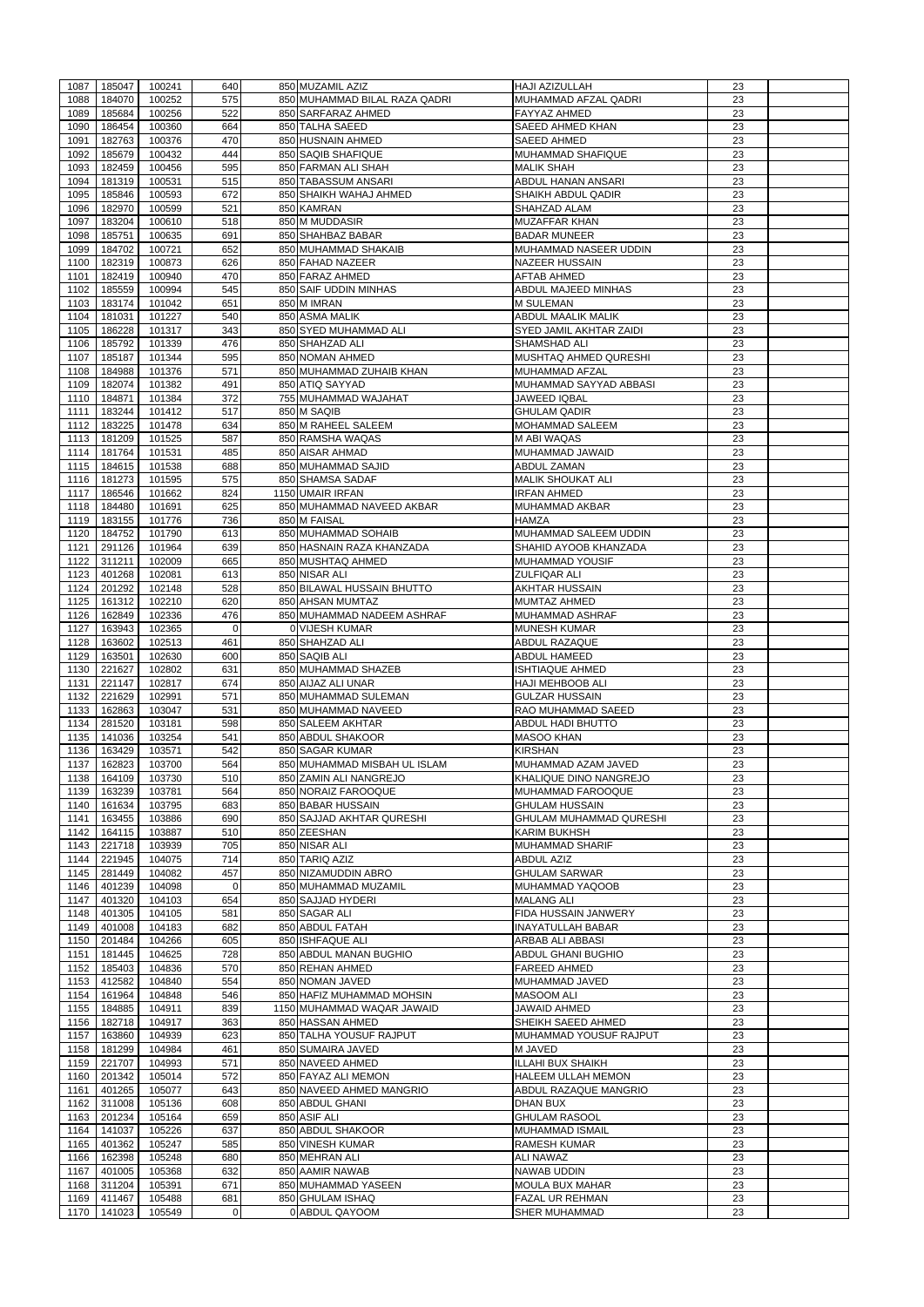| 1171         | 163092           | 105587             |             | 850 MUKHTIAR AHMED DARS             | <b>BAHADUR KHAN DARS</b>      | 23       |  |
|--------------|------------------|--------------------|-------------|-------------------------------------|-------------------------------|----------|--|
|              |                  |                    | 550         |                                     |                               |          |  |
| 1172         | 163039           | 105635             | 616         | 850 MUHAMMAD WASEEM SOOMRO          | MUHAMMAD YASEEN SOOMRO        | 23       |  |
| 1173         | 163432           | 105724             | 654         | 850 SAGHEER AHMED                   | <b>ABDUL LATIF JAMALI</b>     | 23       |  |
| 1174         | 281119           | 105814             | 633         | 850 ASHIQUE ALI JAN                 | MUHAMMAD HASSAN MANGI         | 23       |  |
| 1175         | 181865           | 105885             | 548         | 850 AMJAD ALI                       | <b>ASLAM PERVAIZ</b>          | 23       |  |
|              |                  |                    |             |                                     |                               |          |  |
| 1176         | 412830           | 105893             | 606         | 850 SHAIKH MUHAMMAD SUAARRIM QUTUB  | <b>SHAIKH MUHAMMAD GHAZI</b>  | 23       |  |
| 1177         | 141261           | 105908             | 497         | 850 MUKHTIAR ALI MUKHTAR ALI        | <b>QURBAN ALI</b>             | 23       |  |
| 1178         | 281029           | 105923             | 723         | 850 ABDUL RAZZAQUE                  | RIAZ HUSSAIN KHASHELI         | 23       |  |
| 1179         | 161565           | 105942             | 603         | 850 ATHAR ALI MANGI                 | <b>SHAMUS UDDIN MANGI</b>     | 23       |  |
|              |                  |                    |             |                                     |                               |          |  |
| 1180         | 161026           | 105976             | 377         | 850 MUHAMMAD AWAIS MUBARAK          | MUHAMMAD BEHRAM MOHSIN        | 23       |  |
| 1181         | 311185           | 106037             | 649         | 850 MUHAMMAD KHALID                 | <b>USMAN GHANI</b>            | 23       |  |
| 1182         | 182856           | 106088             | 560         | 850 IRFAN ALI                       | <b>QURBAN ALI</b>             | 23       |  |
| 1183         | 184945           | 106134             | 548         | 850 MUHAMMAD ZAHAB ZAHEER           | <b>MUHAMMAD ZAHEER</b>        | 23       |  |
| 1184         | 183548           | 106221             | 580         | 850 MIRZA UZAIR BAIG                | <b>MIRZA IDREES BAIG</b>      | 23       |  |
|              |                  |                    |             |                                     |                               |          |  |
| 1185         | 182052           | 106298             | 548         | 850 ASIM SHABBIR                    | <b>SHABBIR HUSSAIN</b>        | 23       |  |
| 1186         | 186451           | 106326             | 911         | 1150 TALHA JAVED                    | <b>JAVED IQBAL</b>            | 23       |  |
| 1187         | 181240           | 106442             | 682         | 850 SAIRAH SUMBUL                   | <b>MUKHTAR AHMED</b>          | 23       |  |
| 1188         | 185009           | 106513             | 630         | 850 MUKAMAL SHAH                    | <b>GUL BAD SHAH</b>           | 23       |  |
|              |                  |                    |             |                                     |                               |          |  |
| 1189         | 221621           | 106531             | 680         | 850 MUHAMMAD RAMZAN                 | <b>LIAQUAT HUSSAIN</b>        | 23       |  |
| 1190         | 183191           | 106541             | 684         | 850 M KASHIF                        | <b>MOHAMMAD ASHIQ HUSSAIN</b> | 23       |  |
| 1191         | 221605           | 106700             | 629         | 850 MUHAMMAD ISHAQUE                | <b>LAL DINO GOPANG</b>        | 23       |  |
| 1192         | 281499           | 106794             | 638         | 850 SAFDAR RAZA SHAIKH              | MUHAMMAD RAMZAN               | 23       |  |
|              |                  |                    |             |                                     | LIAQUAT ALI UJJAN             | 23       |  |
| 1193         | 281480           | 106797             | $\mathbf 0$ | 0 RIZWAN ALI UJJAN                  |                               |          |  |
| 1194         | 183160           | 106893             | 624         | 850 M FARAZ                         | <b>SHAH ZAMAN</b>             | 23       |  |
| 1195         | 183035           | 106894             | 657         | 850 KHADIM HUSSAIN                  | <b>MUHAMMAD ASHRAF</b>        | 23       |  |
| 1196         | 184891           | 107211             | 595         | 850 MUHAMMAD WAQAS                  | <b>MOIN UL HAQUE</b>          | 23       |  |
| 1197         | 413150           | 107213             | 669         | 850 WAQAS SATTAR                    | <b>ABDUL SATTAR</b>           | 23       |  |
|              |                  |                    | 617         |                                     | <b>AIJAZ AHMED</b>            | 23       |  |
| 1198         | 161600           | 107300             |             | 850 AYAZ AHMED                      |                               |          |  |
| 1199         | 184754           | 107316             | 625         | 850 MUHAMMAD SOHAIL                 | MUHAMMAD AFTAB KHAN           | 23       |  |
| 1200         | 281579           | 107405             | 559         | 850 SYED WASEEM HYDER SHAH          | <b>IMAM ALI SHAH</b>          | 23       |  |
| 1201         | 185857           | 107534             | 650         | 850 SHAMIM AHMED                    | <b>AASHIR AHMED</b>           | 23       |  |
| 1202         | 261532           | 107652             | 625         | 850 SAROOP CHAND                    | <b>JAIRAM DAS</b>             | 23       |  |
|              |                  |                    |             |                                     |                               |          |  |
| 1203         | 186327           | 107983             | 599         | 850 SYED SAJID ALI ZAIDI            | SYED IJAZ ASGHAR ZAIDI        | 23       |  |
| 1204         | 311256           | 108017             | 604         | 850 SARFARAZ                        | <b>ABDUL MAJEED</b>           | 23       |  |
| 1205         | 141192           | 108095             | 532         | 0 MAQSOOD ALI MAHTAM                | <b>MURAD ALI MAHTAM</b>       | 23       |  |
| 1206         | 161585           | 108136             | 484         | 0 AWAIS                             | MAQSOOD ALI                   | 23       |  |
| 1207         | 161315           | 108163             | 599         | 850 AHSAN RAZA MEMON                | MUJEEB UR REHMAN MEMON        |          |  |
|              |                  |                    |             |                                     |                               | 23       |  |
| 1208         | 161613           | 108325             | 674         | 850 AYAZ GUL                        | <b>WAHID DINO</b>             | 23       |  |
| 1209         | 185325           | 108349             | 558         | 850 RAHEEL RAMZAN                   | <b>RAMZAN ALI</b>             | 23       |  |
| 1210         | 184054           | 108412             | 523         | 850 MUHAMMAD BASIT                  | AHMAD KHAN                    | 23       |  |
| 1211         | 261019           | 108437             | 663         | 850 ABDUL JABBAR RAHIMOON           | <b>QAZI RAHIMOON</b>          | 23       |  |
|              |                  |                    |             |                                     |                               |          |  |
| 1212         | 161603           | 108458             | 603         | 850 AYAZ ALI                        | <b>ABDUL SATTAR</b>           | 23       |  |
| 1213         | 163698           | 108523             | 711         | 850 SIKANDER                        | <b>MUHAMMAD USMAN</b>         | 23       |  |
| 1214         | 186099           | 108570             | 409         | 850 SYED ASHAR HASAN                | <b>ABID HASAN</b>             | 23       |  |
| 1215         | 185671           | 108671             | 630         | 850 SAQIB MUNEER                    | <b>MUNEER AHMED</b>           | 23       |  |
| 1216         | 185337           | 108681             | 466         | 850 RAJA MUHAMMAD IMRAN TARIQ KIANI | RAJA MUHAMMAD TARIQ KIANI     | 23       |  |
|              | 186324           | 108701             | 462         | 850 SYED SAFDAR ABBAS NAQVI         | SYED HASSAN ABBAS NAQVI       | 23       |  |
| 1217         |                  |                    |             |                                     |                               |          |  |
| 1218         | 185312           | 108768             | 390         | 850 RAHAT KHAN                      | ABDUL SALEEM KHAN             | 23       |  |
| 1219         | 185147           | 108972             | 471         | 850 NAVEED AHMED                    | <b>NISAR AHMED</b>            | 23       |  |
| 1220         | 311255           | 109117             |             | 850 SAQIB ALI                       | M. SALEEM                     | 23       |  |
| 1221         | 184213           |                    |             | 850 MUHAMMAD HAMMAD NASEER          | <b>NASEER AHMED</b>           |          |  |
|              |                  |                    | 532         |                                     |                               |          |  |
|              |                  | 109121             | 375         |                                     |                               | 23       |  |
| 1222         | 281451           | 109265             | 581         | 850 NOMAN ALI KHOKHAR               | MUHAMMAD PARYAL               | 23       |  |
| 1223         | 181096           | 109416             | 528         | 850 HIRA NAZ                        | M. AHMED KHAN                 | 23       |  |
| 1224         | 281419           | 109495             | 657         | 850 MUSWAR ABBAS                    | <b>MUNEER AHMED</b>           | 23       |  |
| 1225         | 412132           | 109583             | 527         | 850 MUHAMMAD IMRAN                  | <b>BAKHT JAMAL</b>            | 23       |  |
|              |                  |                    |             |                                     |                               |          |  |
| 1226         | 186419           | 109623             | 595         | 850 TAHA AHMED                      | <b>ISHTIAQ AHMED</b>          | 23       |  |
| 1227         | 411902           | 109695             | 581         | 850 MUDDASER ALI                    | MUHAMMAD ARSHAD               | 23       |  |
| 1228         | 412558           | 109754             | 612         | 850 NAVEED AHMED                    | <b>ABDUL WAHEED</b>           | 23       |  |
| 1229         | 412902           | 109807             | 609         | 850 SYED ABDUL WAHAB                | SYED MUHAMMAD IZHAR UL HAQQ   | 23       |  |
|              |                  |                    |             |                                     |                               |          |  |
| 1230         | 183670           | 109961             | 487         | 850 MOHAMMAD SAEED                  | <b>MUHAMMAD RAFIQUE</b>       | 23       |  |
| 1231         | 185527           | 109973             | 543         | 850 SADAM HUSSAIN JATIO             | <b>SIKANDAR ALI</b>           | 23       |  |
| 1232         | 291290           | 109985             | 729         | 850 SADAM HUSSAIN                   | <b>GHULAM MUSTAFA RIND</b>    | 23       |  |
| 1233         | 185110           | 110021             | 635         | 850 NAQASH SALEEM                   | <b>SALEEM JAMAL</b>           | 23       |  |
| 1234         | 184855           | 110105             | 850         | 527 MUHAMMAD USMAN                  | MUHAMMAD AAMIR HASAN          | 23       |  |
|              |                  |                    |             |                                     |                               |          |  |
| 1235         | 412073           | 110213             | 672         | 850 MUHAMMAD FAIZAN SALEEM          | <b>SALEEM AHMAD SHAMSI</b>    | 23       |  |
| 1236         | 412970           | 110230             | 546         | 850 SYED MUHAMMAD SHAHROZE          | SYED MUHAMMAD IFTEKHAR        | 23       |  |
| 1237         | 186586           | 110307             | 433         | 850 USAMA SHAKOOR                   | <b>ABDUL SHAKOOR</b>          | 23       |  |
| 1238         | 411344           | 110378             | 687         | 850 DAMIEN                          | <b>DAVID</b>                  | 23       |  |
|              | 261566           |                    | 721         |                                     |                               |          |  |
| 1239         |                  | 110414             |             | 850 SURESH KUMAR                    | <b>HERCHAND</b>               | 23       |  |
| 1240         | 413167           | 110477             | 666         | 850 YASIR KHAN                      | <b>AMEEN ULLAH</b>            | 23       |  |
| 1241         | 412027           | 110480             | 548         | 1050 MUHAMMAD BABER                 | <b>MUHAMMAD SARWAR</b>        | 23       |  |
| 1242         | 181854           | 110493             | 433         | 850 AMIR KHAN                       | <b>MAHFOOZ HASAN KHAN</b>     | 23       |  |
|              |                  | 1243 281027 110532 | 599         |                                     |                               | 23       |  |
|              |                  |                    |             | 850 ABDUL RAHMAN                    | <b>TAYAB MAHMOOD</b>          |          |  |
| 1244         | 164110           | 110544             | 519         | 850 ZAWAR ALI                       | <b>MANZOOR HUSSAIN</b>        | 23       |  |
| 1245         | 201297           | 110631             | 573         | 850 DANISH SHABIR                   | <b>GHULAM SHABIR</b>          | 23       |  |
| 1246         | 413043           | 110695             | 562         | 850 TARIQ ULLAH                     | <b>HAYAT ULLAH</b>            | 23       |  |
| 1247         | 413223           | 110702             | 609         | 850 ZEESHAN SATTAR                  | <b>ABDUL SATTAR</b>           | 23       |  |
| 1248         | 182054           | 110898             | 572         | 850 ASRAN SHARIQ                    | <b>ZAHID ALI</b>              | 23       |  |
|              |                  |                    |             |                                     |                               |          |  |
| 1249         | 412809           | 111092             | 568         | 850 SHAHID MASOOD                   | <b>HAZIQ MASOOD</b>           | 23       |  |
| 1250         | 261474           | 111142             | $\Omega$    | 0 QEEMAT RAI                        | <b>PIRBHU LAL</b>             | 23       |  |
| 1251         | 163630           | 111164             | 680         | 850 SHAKIR ALI                      | <b>ABDUL QADIR</b>            | 23       |  |
| 1252         | 221913           | 111212             | 646         | 850 SIRAJ AHMED                     | SHABIR AHMED HAJANO           | 23       |  |
|              |                  |                    |             | 1050 IBTISAM UL HASSAN              | <b>HASSAN MEHMOOD</b>         |          |  |
| 1253<br>1254 | 182775<br>163494 | 111346<br>111418   | 853<br>598  | 850 SANTOSH KUMAR                   | <b>KIRSHAN LAL</b>            | 23<br>23 |  |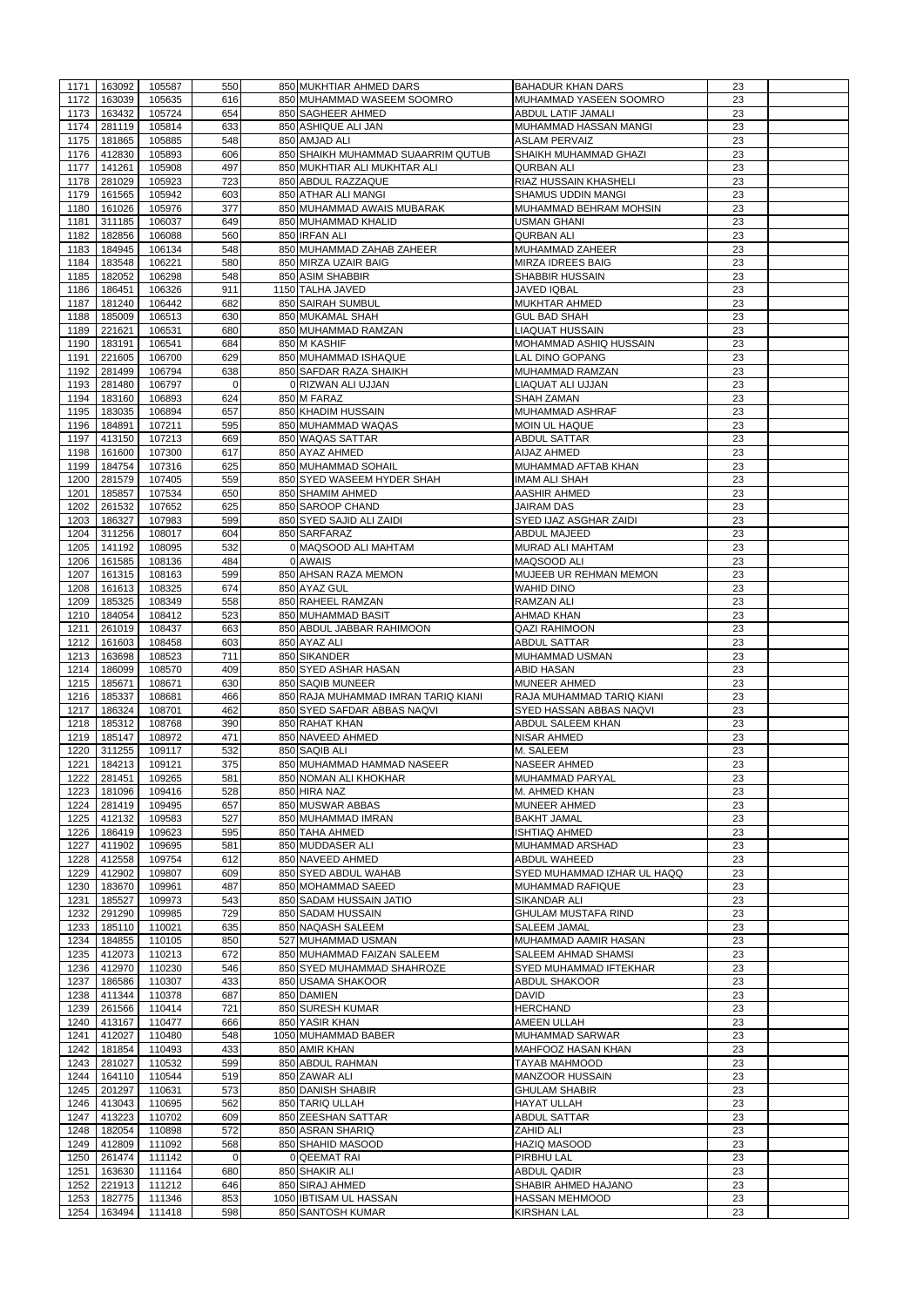| 1255         | 141369           | 111476             | 523        | 850 SIJAD ALI                                         | <b>GHULAM MUHAMMAD</b>                               | 23       |  |
|--------------|------------------|--------------------|------------|-------------------------------------------------------|------------------------------------------------------|----------|--|
|              |                  |                    | 611        |                                                       |                                                      |          |  |
| 1256         | 161050           | 111483             |            | 850 SHARMEEN KANWAL                                   | MOHAMMAD YASEEN KHAN                                 | 23       |  |
| 1257         | 163298           | 111693             | 552        | 850 RAHIL KHAN                                        | <b>ANWER KALEEM KHAN</b>                             | 23       |  |
| 1258         | 411131           | 111842             | 599        | 850 AHMAD UD DIN                                      | <b>GHIAS UD DIN</b>                                  | 23       |  |
| 1259         | 281008           | 112022             | 537        | 850 AAMIR ALI                                         | <b>IQBAL AHMED</b>                                   | 23       |  |
| 1260         | 281083           | 112031             | 533        | 850 ALI RAZA RAJPUT                                   | <b>MUHAMMAD RAFIQUE RAJPUT</b>                       | 23       |  |
|              |                  |                    | 626        |                                                       |                                                      | 23       |  |
| 1261         | 281628           | 112042             |            | 850 ZAHEER ALI                                        | <b>KHAN MOHAMMAD</b>                                 |          |  |
| 1262         | 281615           | 112061             | 680        | 850 WAQAS QAZI                                        | <b>MOHAMMAD ALI QAZI</b>                             | 23       |  |
| 1263         | 181951           | 112197             | 537        | 850 ARSALAN RAZA ZAIDI                                | MUNAWAR HUSSAIN ZAIDI                                | 23       |  |
| 1264         | 184430           | 112198             | 499        | 850 MUHAMMAD MUBASIT ABDUL SALAM                      | <b>ABDUL SALAM SIDDIQUI</b>                          | 23       |  |
| 1265         | 183125           | 112252             | 690        | 850 M ASIM SIDDIQUI                                   | M MUSLIM SIDDIQUI                                    | 23       |  |
|              |                  |                    |            |                                                       |                                                      |          |  |
| 1266         | 413054           | 112308             | 523        | 850 TOUQEER AHMED                                     | <b>SYED TAHIR SHAHZAD</b>                            | 23       |  |
| 1267         | 412875           | 112414             | 487        | 850 SIKANDAER YOUSUF                                  | <b>MOHAMMAD YOUSUF</b>                               | 23       |  |
| 1268         | 186812           | 112488             | 441        | 850 ZAHID ALI                                         | <b>AHMED ALI</b>                                     | 23       |  |
| 1269         | 185456           | 112491             | 371        | 850 RUSTAM ALI KHAN                                   | MUHAMMAD GHAFFAR KHAN                                | 23       |  |
| 1270         | 183420           | 112508             | 348        | 850 MAAZ AZIZ                                         | <b>ABDUL AZIZ</b>                                    | 23       |  |
|              |                  |                    |            |                                                       |                                                      |          |  |
| 1271         | 181549           | 112574             | 602        | 1150 ABDUL WAJID KHAN                                 | <b>ABDUL ZAHID KHAN</b>                              | 23       |  |
| 1272         | 185184           | 112669             | 680        | 850 NOMAN ADIL                                        | <b>HAKIM KHAN</b>                                    | 23       |  |
| 1273         | 413086           | 112721             | 760        | 1150 USAMA AHMED QAZI                                 | <b>AYAZ AHMED QAZI</b>                               | 23       |  |
| 1274         | 412203           | 112723             | 635        | 850 MUHAMMAD MOEEZ                                    | <b>AZMAT ULLAH</b>                                   | 23       |  |
| 1275         | 412814           | 112782             | 560        | 850 SHAHRUKH KHAN                                     | <b>ALTAF HUSSAIN KHAN</b>                            | 23       |  |
| 1276         | 221346           | 112803             | 616        | 850 GHULAM MUHAMMAD                                   | <b>MUSHTAQUE AHMED</b>                               | 23       |  |
|              |                  |                    |            |                                                       |                                                      |          |  |
| 1277         | 412859           | 112850             | 344        | 850 SHERAZ                                            | <b>KHAN BAHADUR</b>                                  | 23       |  |
| 1278         | 186425           | 112904             | 589        | 850 TAHA YASEEN                                       | MUHAMMAD YASEEN KHAN                                 | 23       |  |
| 1279         | 182124           | 112932             | 703        | 1050 AZHAR IQBAL                                      | <b>DOST MUHAMMAD</b>                                 | 23       |  |
| 1280         | 184496           | 113035             | 535        | 850 MUHAMMAD NOMAN ISRAR                              | MUHAMMAD ISRAR ISHAQ                                 | 23       |  |
|              |                  |                    |            |                                                       |                                                      |          |  |
| 1281         | 281241           | 113077             | 551        | 850 IRFAN ALI ARAIN                                   | <b>MOHAMMAD AKRAM</b>                                | 23       |  |
| 1282         | 161488           | 113235             | 604        | 850 ARSALAN SABIR                                     | <b>SABIR HUSSAIN</b>                                 | 23       |  |
| 1283         | 184960           | 113323             | 599        | 850 MUHAMMAD ZEESHAN                                  | <b>MUHAMMAD RAFIQ</b>                                | 23       |  |
| 1284         | 412749           | 113488             | 623        | 850 SALIK SALEEM                                      | <b>M SALEEM</b>                                      | 23       |  |
| 1285         | 412166           | 113505             | 663        | 850 MUHAMMAD JUNAID SHAH                              | <b>ABDUL LATIF SHAH</b>                              | 23       |  |
|              |                  |                    |            |                                                       | <b>MALIK MUHAMMAD RIAZ</b>                           |          |  |
| 1286         | 411780           | 113535             | 701        | 850 MALIK MUHAMMAD JUNAID SARDAR                      |                                                      | 23       |  |
| 1287         | 412122           | 113664             | 513        | 850 MUHAMMAD ILYAS                                    | MUHAMMAD SHARE KHAN                                  | 23       |  |
| 1288         | 411608           | 113797             | 560        | 850 IRFAN ALI                                         | <b>WARYAM KHAN</b>                                   | 23       |  |
| 1289         | 184688           | 113814             | 588        | 850 MUHAMMAD SHAHROZ                                  | MUHAMMAD SHARIF                                      | 23       |  |
| 1290         | 413084           | 113927             | 638        | 1050 UMMAL ALI                                        | <b>BASHARAT ALI</b>                                  | 23       |  |
|              |                  |                    |            |                                                       |                                                      |          |  |
| 1291         | 181596           | 113957             | 657        | 850 ABRAR SAEED KHAN                                  | <b>ASGHAR SAEED KHAN</b>                             | 23       |  |
| 1292         | 411548           | 113964             | 655        | 850 HASSAM                                            | <b>IMAM BUKSH</b>                                    | 23       |  |
| 1293         | 351119           | 114046             | 549        | 850 DANISH ALI BHUTTO                                 | ASADULLAH BHUTTO                                     | 23       |  |
| 1294         | 201159           | 114077             | 621        | 850 AKEEL AHMED RID                                   | <b>HUSSAIN BAKHSH RID</b>                            | 23       |  |
|              |                  |                    | 595        | 850 MOHAMMAD IRFAN                                    |                                                      | 23       |  |
| 1295         | 201608           | 114128             |            |                                                       | <b>MOHAMMAD YASEEN MALIK</b>                         |          |  |
| 1296         | 161864           | 114135             | 605        | 850 FAZAL MEER                                        | MEER MUHAMMAD NAEEM                                  | 23       |  |
| 1297         | 184856           | 114146             | 534        | 850 MUHAMMAD USMAN MAJEED                             | <b>ABDUL MAJEED</b>                                  | 23       |  |
| 1298         | 412462           | 114158             | 530        | 850 MUHAMMAD ZEESHAN                                  | MUHAMMAD JAWED                                       | 23       |  |
| 1299         | 184000           | 114177             | 476        | 850 MUHAMMAD ASIF KHAN                                | MUHAMMAD SARWAR KHAN                                 | 23       |  |
|              |                  |                    |            |                                                       |                                                      |          |  |
| 1300         | 281627           | 114221             | 597        | 850 ZAFAR MEHBOOB CHANDIO                             | MEHBOOB ALI CHANDIO                                  | 23       |  |
| 1301         | 183435           | 114304             | 590        | 1050 MAJID ALI                                        | <b>RIASAT ALI</b>                                    | 23       |  |
| 1302         | 185532           | 114307             | 378        | 850 SADDAM ALI                                        | <b>SARDAR ALI</b>                                    | 23       |  |
| 1303         | 163749           | 114362             | 510        | 850 SYED ARIF ALI                                     | <b>SYED AZAM ALI</b>                                 | 23       |  |
| 1304         | 163868           | 114453             | 584        | 850 TANVEER AHMED                                     | <b>ABDUL REHMAN</b>                                  | 23       |  |
|              |                  |                    |            |                                                       |                                                      |          |  |
| 1305         | 181789           | 114486             |            | 850 ALI AHMED                                         | MAQSOOD AHMED                                        | 23       |  |
|              |                  |                    | 425        |                                                       |                                                      |          |  |
| 1306         | 185303           | 114517             | 727        | 850 RAEES KHAN                                        | <b>AMANULLAH KHAN</b>                                | 23       |  |
| 1307         | 221236           | 114617             | 619        | 850 ATTA ULLAH                                        | <b>ABDUL RAHMAN</b>                                  | 23       |  |
|              |                  |                    |            |                                                       |                                                      |          |  |
| 1308         | 221535           | 114764             | 583        | 850 MASROOR AHMED                                     | <b>MANZOOR AHMED</b>                                 | 23       |  |
| 1309         | 401327           | 114809             | 820        | 1150 SARING HUSSAIN                                   | <b>MUHAMMAD ISMAIL</b>                               | 23       |  |
| 1310         | 221571           | 115012             | 628        | 850 MUDASAR AIJAZ                                     | <b>AIJAZ AHMED BHUTTO</b>                            | 23       |  |
| 1311         | 281638           | 115020             | 645        | 850 ZUBAIR AHMED MEMON                                | PERVEZ AHMED                                         | 23       |  |
| 1312         | 183613           | 115034             | 602        | 850 MOHAMMAD HASEEB                                   | <b>MOHAMMAD AMIR</b>                                 | 23       |  |
|              |                  |                    |            |                                                       |                                                      |          |  |
| 1313         | 411151           | 115092             | 647        | 850 AHSAN RAZA                                        | MUHAMMAD AKRAM                                       | 23       |  |
| 1314         | 183654           | 115373             | 550        | 850 MOHAMMAD OKASHA SIDDIQUI                          | MOHAMMAD JAMIL SIDDIQUI                              | 23       |  |
| 1315         | 186608           | 115378             | 685        | 850 UZAIR JAVED CHOUDHRY                              | JAVED IQBAL CHOUDHRY                                 | 23       |  |
| 1316         | 141028           | 115698             | 514        | 850 ABDUL RAUF                                        | <b>TILAN LAKHAN</b>                                  | 23       |  |
| 1317         | 281359           | 115749             | 597        | 850 MUHAMMAD AMEEN                                    | <b>MUHAMMAD AYOOB</b>                                | 23       |  |
|              |                  |                    |            |                                                       |                                                      |          |  |
| 1318         | 141017           | 115832             | 666        | 850 ABDUL HAMEED SHAIKH                               | MUHAMMAD NAWAZ SHAIKH                                | 23       |  |
| 1319         | 221424           | 115844             | 625        | 850 IRFAN ALI                                         | <b>MUKHTIAR AHMED</b>                                | 23       |  |
| 1320         | 186914           | 115948             | 495        | 495 ZUBAIR AHMED                                      | <b>AHMED HUSSAIN</b>                                 | 23       |  |
| 1321         | 184079           | 116317             | 623        | 850 MUHAMMAD DANISH                                   | <b>GULFAM AHMED</b>                                  | 23       |  |
| 1322         | 201822           | 116336             | 622        | 850 RASHID ALI MOJAI                                  | <b>ARIZ MOHAMMAD</b>                                 | 23       |  |
|              |                  |                    |            |                                                       |                                                      |          |  |
| 1323         | 186907           | 116372             | 606        | 850 ZOHAIR SALEEM ZUBERI                              | <b>SALEEM ZUBERI</b>                                 | 23       |  |
| 1324         | 291356           | 116443             | $\Omega$   | 0 TALLHA YASIR MINHAS                                 | <b>HAMEED AHMED MINHAS</b>                           | 23       |  |
| 1325         | 201347           | 116606             | 535        | 850 FEROZ AHMED                                       | <b>MEHMOOD HUSSAIN</b>                               | 23       |  |
| 1326         | 141249           | 116625             | 681        | 1050 MUHAMMAD SHAHAB IQBAL                            | MUHAMMAD IQBAL KHAN                                  | 23       |  |
|              |                  |                    |            |                                                       |                                                      |          |  |
|              |                  | 1327 261564 116650 | 751        | 850 SUNNY BABU                                        | <b>SURESH KUMAR</b>                                  | 23       |  |
| 1328         | 222021           | 116712             | 691        | 850 ZAHID ALI BURIRO                                  | <b>SABHAGO BURIRO</b>                                | 23       |  |
| 1329         | 401217           | 116992             | 564        | 850 MEHRAB ALI                                        | <b>GHULAM RASOOL</b>                                 | 23       |  |
| 1330         | 411009           | 117095             | 529        | 850 AAMIR ALI KHAN                                    | <b>AKHTER ALI KHAN</b>                               | 23       |  |
| 1331         | 41111            | 117243             | 621        | 850 MOHSIN KHAN                                       | FEROZE MAJID KHAN                                    | 23       |  |
|              |                  |                    |            |                                                       |                                                      |          |  |
| 1332         | 40104            | 117262             | 690        | 850 MUKHTIAR ALI                                      | <b>HABIB ULLAH</b>                                   | 23       |  |
| 1333         | 161138           | 113945             | 680        | 850 ABDUL KARIM                                       | <b>KHAMISO KHAN</b>                                  | 23       |  |
| 1334         | 221436           | 113953             | 607        | 850 IZHAR UL HAQUE                                    | NAWAZ ALI MUGHERI                                    | 23       |  |
| 1335         | 181232           | 114314             | 654        | 850 SADAF NAZ                                         | <b>SAMI AHMED</b>                                    | 23       |  |
| 1336         | 164102           | 114615             | 573        | 850 ZAKA ULLAH KHAN                                   | <b>BARKAT ULLAH KHAN</b>                             | 23       |  |
|              |                  |                    |            |                                                       |                                                      |          |  |
| 1337<br>1338 | 411688<br>201740 | 114728<br>114938   | 463<br>626 | 850 KASHIF SHAMSAD AHMED<br>850 NAJEEB UR REHMAN PHAL | <b>SHAMSHAD AHMED SHAD</b><br><b>BAKHSH ALI PHAL</b> | 23<br>23 |  |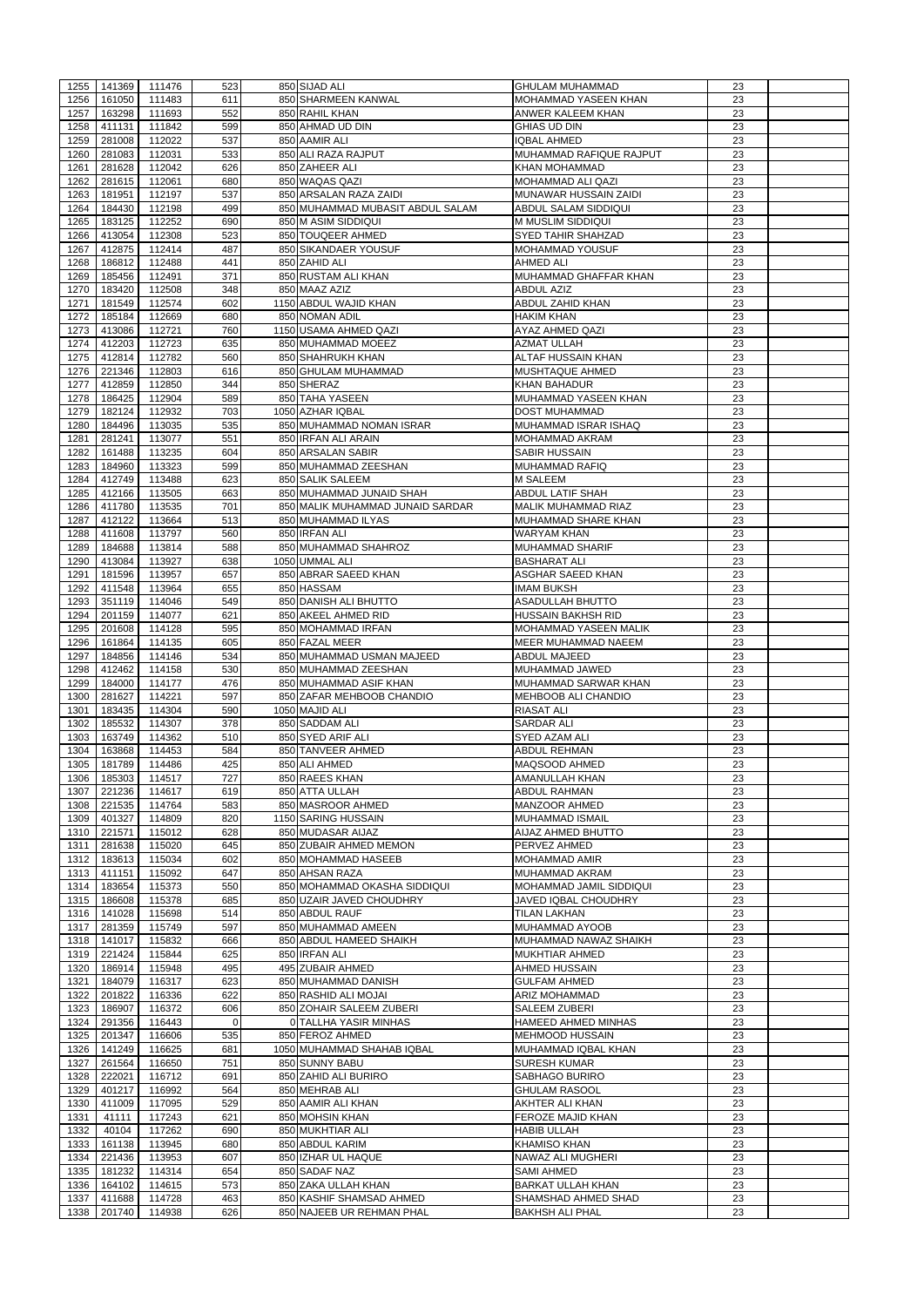| 1339<br>1340 | 412973             | 115397           | 651            | 850 SYED MUHAMMAD UMAIR ZAIDI          | <b>SYED MUHAMMAD SHOAIB</b>               | 23       |  |
|--------------|--------------------|------------------|----------------|----------------------------------------|-------------------------------------------|----------|--|
|              |                    |                  |                |                                        |                                           |          |  |
|              | 411638             | 115804           | 358            | 850 JAMROZE KHAN                       | <b>SAEED MUHAMMAD</b>                     | 23       |  |
| 1341         | 183332             | 115855           | 525            | 850 M. ATEEQ UDDIN                     | MUHAMMAD MOIN UD DIN                      | 23       |  |
| 1342         | 163122             | 116435           | 566            | 850 MUZAMIL AHMED BHATTI               | <b>ALTAF AHMED BHATTI</b>                 | 23       |  |
| 1343         | 163888             | 116442           | 595            | 850 TOFIQ ALI                          | <b>SHARAFUDDIN</b>                        | 23       |  |
| 1344         | 182116             | 116494           | 520            | 850 AZEEM SHAH                         | MUHAMMAD NAZIM                            | 23       |  |
|              |                    |                  |                |                                        |                                           |          |  |
| 1345         | 184628             | 117088           | 453            | 850 MUHAMMAD SALEEM                    | SAID AKBER KHAN                           | 23       |  |
| 1346         | 183817             | 100094           | 518            | 850 MUHAMMAD ADEEL OBAID               | <b>OBAID ULLAH</b>                        | 23       |  |
| 1347         | 183259             | 100410           | 561            | 850 M SHAHZAD ASIM                     | MUHAMMAD AKRAM                            | 23       |  |
| 1348         | 186632             | 101319           | 476            | 850 WAJAHAT HAIDER JAFREE              | <b>MUSAWWER HUSSAIN</b>                   | 23       |  |
|              |                    |                  |                |                                        |                                           |          |  |
| 1349         | 281037             | 102160           | 642            | 850 ABDUL SAMI ALMANI                  | MUHAMMAD YAQOOB ALMANI                    | 23       |  |
| 1350         | 261172             | 102726           | 639            | 850 FAZAL UR REHMAN                    | <b>MUNEER AHMED</b>                       | 23       |  |
| 1351         | 221161             | 103244           | 723            | 850 ALI HASSAN                         | ANWAR HASSAN                              | 23       |  |
| 1352         | 164108             | 103552           | 682            | 850 ZAMEER ALI SHAH                    | <b>ALLAH DINO SHAH</b>                    | 23       |  |
| 1353         | 401080             | 103597           | 520            | 850 ASHIQUE HUSSAIN                    | <b>GHULM MUSTAFA</b>                      | 23       |  |
|              |                    |                  |                |                                        |                                           |          |  |
| 1354         | 163636             | 103695           | 462            | 850 SHARFU DDIN BHATTI                 | <b>NISAR HUSSAIN BHATTI</b>               | 23       |  |
| 1355         | 291203             | 103958           | 549            | 850 MUHAMMAD ASIF                      | <b>MUHAMMAD USMAN</b>                     | 23       |  |
| 1356         | 201317             | 104033           | 618            | 850 FAHEEM ULLAH ABRO                  | AMANULLAH                                 | 23       |  |
| 1357         | 281612             | 104538           | 680            | 850 WAQAR ALI SHAH                     | <b>ABDULLAH SHAH</b>                      | 23       |  |
|              | 185451             |                  | 577            |                                        |                                           |          |  |
| 1358         |                    | 104921           |                | 850 ROUWAID AYAZ                       | <b>AYAZ AHMED</b>                         | 23       |  |
| 1359         | 401382             | 105237           | 587            | 850 ZAMEER AHMED                       | ALI NAWAZ                                 | 23       |  |
| 1360         | 261109             | 105568           | 750            | 850 ASSADULLH                          | MUHAMMAD HANIF                            | 23       |  |
| 1361         | 181066             | 105786           | 655            | 850 FATIMA AHMED                       | AMEER AHMED                               | 23       |  |
|              |                    |                  | 526            | 850 FARHAN ALI                         |                                           | 23       |  |
| 1362         | 201327             | 105854           |                |                                        | NOOR MOHAMMAD KHOSO                       |          |  |
| 1363         | 182966             | 106291           | 543            | 850 KAMAL AHMED                        | M NAZIR AHMED                             | 23       |  |
| 1364         | 411140             | 106726           | 499            | 850 AHMED RAZA                         | <b>SYED ZAHID ALI</b>                     | 23       |  |
| 1365         | 181550             | 107372           | 543            | 850 ABDUL WALI                         | <b>WAZIR KHAN</b>                         | 23       |  |
| 1366         | 163914             | 107598           | 612            | 850 UMAIR MAJID                        | <b>SYED MAJID ALI</b>                     | 23       |  |
|              |                    |                  |                |                                        |                                           |          |  |
| 1367         | 18159              | 107884           | 513            | 850 MUHAMMAD SHEHERYAR                 | MUHAMMAD TAHSEEN                          | 23       |  |
| 1368         | 201714             | 108839           | 566            | 850 MUZAFAR ALI                        | <b>DIN MUHAMMAD</b>                       | 23       |  |
| 1369         | 281607             | 108908           | 548            | 850 WAQAR AHMED GABOL                  | <b>IQBAL AHMED</b>                        | 23       |  |
|              |                    |                  |                |                                        | MUHAMMAD AKRAM KHANZADA RAJPUT            | 23       |  |
| 1370         | 281602             | 108953           | 635            | 850 UZAIR AHMED                        |                                           |          |  |
| 1371         | 184124             | 108968           | 479            | 850 MUHAMMAD FAISAL                    | <b>AHMED YAR</b>                          | 23       |  |
| 1372         | 411105             | 109442           | 624            | 850 ADIL SHAHZAD AWAN                  | JAMIL AHMED AWAN                          | 23       |  |
| 1373         | 411819             | 109719           | 680            | 850 MOHAMMAD AAMIR                     | <b>MOHAMMAD ABUL HASHIM</b>               | 23       |  |
|              |                    |                  | $\overline{0}$ |                                        |                                           | 23       |  |
| 1374         | 221664             | 109780           |                | 0 MUSAWAR ALI QAZI                     | <b>ABDUL MAJEED</b>                       |          |  |
|              | 1375 412215        | 109847           | 641            | 850 MUHAMMAD MUSTAFA KHAN              | YOUSAF ALI KHAN                           | 23       |  |
| 1376         | 281229             | 109869           | 511            | 850 IMRAN ALI QURESHI                  | <b>AYAZ ALI QURESHI</b>                   | 23       |  |
| 1377         | 291210             | 109998           | 611            | 850 MUHAMMAD FAIZAN                    | MUHAMMAD YOUSAF                           | 23       |  |
|              | 163883             |                  | 479            | 850 TAUSIF HUSSAIN                     | <b>SYED ZAHID HUSSAIN ZAIDI</b>           | 23       |  |
| 1378         |                    | 110238           |                |                                        |                                           |          |  |
| 1379         | 163807             | 110374           | 543            | 850 SYED QAMBER RAZA JAFRI             | <b>SYED ATHAR ABBAS JAFRI</b>             | 23       |  |
| 1380         | 141250             | 111351           | 617            | 850 MUHAMMAD SHARIF                    | <b>ALI SHER</b>                           | 23       |  |
| 1381         | 164098             | 111780           | 444            | 950 ZAIN UL ABIDEEN SHAH               | AIJAZ ALI SHAH                            | 23       |  |
| 1382         | 413049             | 111886           | 554            | 850 TAYYAB TANVEER                     | TANVEER AHMED CHEEMA                      | 23       |  |
|              |                    |                  |                |                                        |                                           |          |  |
| 1383         | 411648             | 112878           | 996            | 1150 JAWWAD ALI                        | <b>LIAQUAT ALI</b>                        | 23       |  |
| 1384         | 18219              | 118134           |                | <b>AHFAZ ALI</b>                       | <b>AKHTAR ALI</b>                         | 23       |  |
| 1385         | 412604             | 100076           | 553            | 850 OSAMA AHMAD SHAREEF                | MUSSAWIR AHMAD SHAREEF                    | 22       |  |
| 1386         | 181058             | 100156           | 627            | 850 FARAH                              | <b>MOHAMMAD ISHAQUE</b>                   | 22       |  |
|              | 185250             |                  | 513            |                                        |                                           |          |  |
| 1387         |                    | 100358           |                | 850 OSAMA NAEEM                        | <b>NAEEM UD DIN</b>                       | 22       |  |
|              |                    |                  |                | 1150 ALI MUHAMMAD                      | M. RASHID ALI                             | 22       |  |
| 1388         | 411169             | 100368           | 860            |                                        |                                           |          |  |
| 1389         | 186505             | 100396           | 698            | 850 TOUQEER ZIA                        | <b>ZIA ULLAH</b>                          | 22       |  |
|              |                    |                  |                |                                        |                                           |          |  |
| 1390         | 181407             | 100476           | 422            | 850 ABDUL DAYYAN                       | <b>ABDUL SHAKOOR</b>                      | 22       |  |
| 1391         | 182517             | 100479           | 595            | 850 GHOSE ALI                          | <b>BASIT ALI KHAN</b>                     | 22       |  |
| 1392         | 185837             | 100481           | 577            | 850 SHAIKH MUHAMMAD KHAWAJA            | <b>SHAIKH NANNAY</b>                      | 22       |  |
| 1393         | 184341             | 100581           | 645            | 850 MUHAMMAD JUNAID                    | <b>SHAHSUDDIN</b>                         | 22       |  |
| 1394         | 221634             | 100617           | 542            | 850 MUHAMMAD ZAIN UL ABIDEEN BHATTI    | MUHAMMAD IQBAL BHATTI                     | 22       |  |
|              |                    |                  |                |                                        |                                           |          |  |
| 1395         | 182039             | 100714           | 644            | 850 ASIF JAWAID                        | MUHAMMAD FARAZ                            | 22       |  |
| 1396         | 185961             | 100719           | 608            | 850 SHOAIB MUMTAZ                      | <b>MUMTAZ KHAN</b>                        | 22       |  |
| 1397         | 182713             | 100796           | 499            | 850 HASNAIN ANSARI                     | RAFIQ AHMED                               | 22       |  |
| 1398         | 185259             | 100821           | 500            | 850 OWAIS AHMED                        | <b>NASEEM AHMED</b>                       | 22       |  |
| 1399         | 411135             | 100969           | 518            | 850 AHMED FARAZ AKBAR                  | MUHAMMAD SHAKIL AKHTER                    | 22       |  |
|              |                    |                  |                |                                        |                                           |          |  |
| 1400         | 411530             | 100999           | 551            | 900 HAMID NASIR                        | <b>GUL DIAZ KHAN</b>                      | 22       |  |
| 1401         | 184502             | 101071           | 391            | 850 MUHAMMAD OBAID                     | <b>ZAIN UL ABIDEEN</b>                    | 22       |  |
| 1402         | 182250             | 101156           | 690            | 850 DANIYAL KHAN                       | <b>KHUSHHAL KHAN</b>                      | 22       |  |
| 1403         | 186880             | 101173           | 619            | 850 ZEESHAN UR REHMAN                  | <b>GULL REHMAN</b>                        | 22       |  |
| 1404         | 182649             | 101198           | 608            | 850 HAIDER ALI                         | <b>ZAFAR ALI</b>                          | 22       |  |
|              |                    |                  |                |                                        |                                           |          |  |
| 1405         | 184157             | 101230           | 556            | 850 MUHAMMAD FARAZ SHARIF              | MUHAMMAD SHARIF KHAN                      | 22       |  |
| 1406         | 185797             | 101299           | 520            | 850 SHAHZAD HUSSAIN                    | <b>IMAM BUX</b>                           | 22       |  |
| 1407         | 185382             | 101323           | 655            | 850 RASHID ALI                         | <b>AZIZ UR REHMAN</b>                     | 22       |  |
| 1408         | 186234             | 101419           | $\Omega$       | 0 SYED MUHAMMAD BAQAR HUSSAIN ZAIDI    | <b>SYED MUHAMMAD HUSSAIN</b>              | 22       |  |
|              |                    |                  |                |                                        |                                           |          |  |
| 1409         | 413210             | 101430           | 413            | 850 ZEESHAN AHMED BURNEY               | <b>SALEEM AHMED BURNEY</b>                | 22       |  |
| 1410         | 412689             | 101494           | 499            | 800 S AHMED RAZA                       | S ZAHID ALI                               | 22       |  |
|              | 1411 185687 101508 |                  | 486            | 850 SARFRAZ AHMED                      | <b>ABDUL NISAR</b>                        | 22       |  |
| 1412         | 182448             | 101621           | 537            | 850 FARHAN ALI MAGSI                   | <b>QURBAN ALI MAGSI</b>                   | 22       |  |
|              |                    |                  |                |                                        |                                           |          |  |
| 1413         | 185472             | 101628           | 491            | 850 S M USMAN ASIF                     | <b>SYED ASIF ALI</b>                      | 22       |  |
| 1414         | 184129             | 101640           | 393            | 850 MUHAMMAD FAISAL RAEES              | <b>RAEES AHMED</b>                        | 22       |  |
| 1415         | 183487             | 101671           | 610            | 850 MAZHAR ABBAS                       | <b>HAJI KHAN MUHAMMAD</b>                 | 22       |  |
| 1416         | 182506             | 101728           | 689            | 850 FURQAN UL HAQ                      | <b>SERAJ UL HAQUE</b>                     | 22       |  |
|              |                    |                  |                |                                        |                                           |          |  |
| 1417         | 311269             | 102061           | 674            | 850 SHAHZEB                            | MUHAMMAD ASHRAF                           | 22       |  |
| 1418         | 163913             | 102186           | 598            | 850 UMAIR KHAN                         | IMUHAMMAD GHULAM MUSTAFA KHAN             | 22       |  |
| 1419         | 162492             | 102205           | 580            | 850 MOHAMMAD REHMAN SHORO              | <b>MOHAMMAD KAKO SHORO</b>                | 22       |  |
| 1420         | 162055             | 102345           | 416            | 416 <b>IBRAHIM HASHIM</b>              | MUHAMMAD HASHIM                           | 22       |  |
|              |                    |                  |                |                                        |                                           |          |  |
| 1421<br>1422 | 163159<br>162496   | 102352<br>102360 | 680<br>659     | 850 NASAR AHMED<br>850 MOHAMMAD SALEEM | <b>NOOR ALAM</b><br><b>MOHAMMAD HANIF</b> | 22<br>22 |  |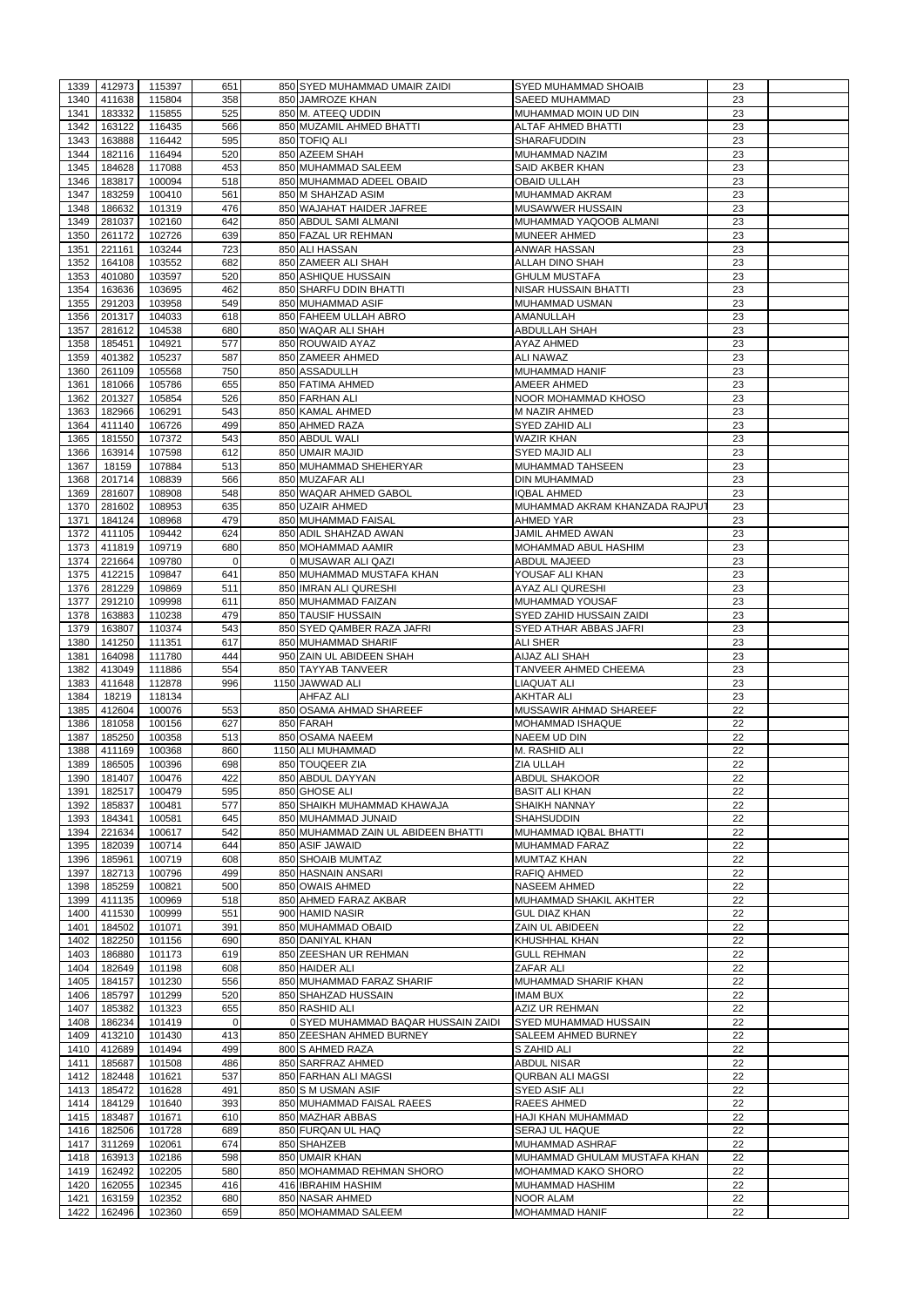| 1423         | 163538           | 102502           | 559         | 850 SHAH JAHAN PANHWAR             | <b>ABDUL JABBAR</b>                           | 22       |  |
|--------------|------------------|------------------|-------------|------------------------------------|-----------------------------------------------|----------|--|
|              |                  |                  |             |                                    |                                               |          |  |
| 1424         | 163886           | 102527           | 685         | 850 TEEKAM                         | <b>KIRSHAN LAL</b>                            | 22       |  |
| 1425         | 163766           | 102553           | 614         | 850 SYED HAMZA ALI                 | <b>SYED SALEEM AKHTAR</b>                     | 22       |  |
| 1426         | 162418           | 102609           | 466         | 850 MIRZA RAHEEM BAIG              | MIRZA AZIZ BAIG                               | 22       |  |
| 1427         | 162057           | 102618           | 680         | 850 IBRAR UL HAQ ABBASI            | <b>HAJI ABDUL HAQ ABBASI</b>                  | 22       |  |
| 1428         | 261316           | 102790           | 725         | 850 MOHAMMAD HARIS KHAN            | <b>MOHAMMAD AYUB</b>                          | 22       |  |
| 1429         | 351468           | 102902           | 602         | 850 ZEESHAN ASLAM                  | <b>MUHAMMAD ASLAM</b>                         | 22       |  |
|              |                  |                  |             |                                    |                                               |          |  |
| 1430         | 221785           | 103015           | 605         | 850 SADAQUAT ALI                   | <b>BARKAT ALI ZANGEJO</b>                     | 22       |  |
| 1431         | 351211           | 103073           | 661         | 850 KHALIL AHMED ABBASI            | <b>DIN MUHAMMAD ABBASI</b>                    | 22       |  |
| 1432         | 351401           | 103112           | 437         | 850 SIKANAR ALI SOOMRO             | <b>BAHADUR ALI SOOMRO</b>                     | 22       |  |
| 1433         | 401380           | 103177           | 672         | 850 ZAINULABDIN                    | <b>GHULAM SHABIR</b>                          | 22       |  |
| 1434         | 281504           | 103329           | 657         | 850 SAJAD HUSSAIN                  | <b>AZIZ ULLAH</b>                             | 22       |  |
| 1435         | 281571           | 103392           | $\mathbf 0$ | 0 SULTAN KHAN UJJAN                | <b>GHULAM ABBAS UJJAN</b>                     | 22       |  |
|              |                  |                  |             |                                    |                                               |          |  |
| 1436         | 401010           | 103426           | 688         | 850 ABDUL GHAFFAR                  | MOHAMMAD MOOSA PANHWAR                        | 22       |  |
| 1437         | 281629           | 103443           | 490         | 850 ZAHEER HUSSAIN VISTRO          | <b>QAMAUDDIN VISTRO</b>                       | 22       |  |
| 1438         | 201013           | 103501           | 598         | 850 ZUBAIR ALI                     | <b>MUHARAM ALI ABRO</b>                       | 22       |  |
| 1439         | 261610           | 103549           | 668         | 850 WAQAR ALI JUNEJO               | ZULIFQAR ALI JUNEJO                           | 22       |  |
| 1440         | 162096           | 103623           | 687         | 850 IMRAN MEMON                    | <b>AMANULLAH</b>                              | 22       |  |
| 1441         | 163942           | 103637           | 589         | 850 VIJAY KUMAR                    | <b>RAM CHAND</b>                              | 22       |  |
|              |                  |                  |             |                                    |                                               |          |  |
| 1442         | 162870           | 103792           | 510         | 850 MUHAMMAD NAWAZ AWAN            | <b>GHULAM QADIR</b>                           | 22       |  |
| 1443         | 163562           | 103797           | 589         | 850 SHAHBAZ KHAN                   | SHAHZAD KHAN                                  | 22       |  |
| 1444         | 281465           | 103906           | $\mathbf 0$ | 0 RANJHO KHAN                      | <b>ALI BUX</b>                                | 22       |  |
| 1445         | 201843           | 103975           | 597         | 850 SADAM HUSSAIN                  | <b>SHAFI MOHAMMAD</b>                         | 22       |  |
| 1446         | 281187           | 104047           | 615         | 850 FIDA HUSSAIN MAGSI             | <b>ASHIQUE HUSSAIN MAGSI</b>                  | 22       |  |
|              |                  |                  | 690         |                                    |                                               | 22       |  |
| 1447         | 111002           | 104074           |             | 850 A SAMAD MEMON                  | <b>MUHAMMAD IDREES</b>                        |          |  |
| 1448         | 201290           | 104096           | 405         | 850 BILAWAL AHMED BROHI            | NAZEER AHMED BROHI                            | 22       |  |
| 1449         | 401366           | 104216           | 643         | 850 WALI MOHAMMAD                  | <b>GUL MOHAMMAD KAIHORO</b>                   | 22       |  |
| 1450         | 221683           | 104291           | 682         | 850 NADIR ALI                      | LAL DIN                                       | 22       |  |
| 1451         | 141112           | 104349           | 606         | 850 FARMAN ALI BURIRO              | <b>MOHAMMAD DIN BURIRO</b>                    | 22       |  |
| 1452         | 311149           | 104441           | 605         | 850 MAQSOOD AHMED QURESHI          | <b>QARAR HUSSAIN QURESHI</b>                  | 22       |  |
|              |                  |                  |             |                                    |                                               |          |  |
| 1453         | 281060           | 104471           | 610         | 850 AHSAN ALI SOOMRO               | MUKHTIAR ALI SOOMRO                           | 22       |  |
| 1454         | 161496           | 104636           | 646         | 850 ASAD ALI                       | <b>MEHBOOB ALI</b>                            | 22       |  |
| 1455         | 184194           | 104676           | 529         | 850 MUHAMMAD FAWWAD MANZOOR        | <b>MANZOOR ELLAHI</b>                         | 22       |  |
| 1456         | 186507           | 104780           | 653         | 850 TOUSEEF AHMED                  | <b>KALEEM AHMED</b>                           | 22       |  |
| 1457         | 163752           | 104859           | 586         | 850 SYED ATHAR                     | <b>MUHAMMAD ASGHAR</b>                        | 22       |  |
|              |                  |                  |             |                                    |                                               |          |  |
| 1458         | 184550           | 104900           | 530         | 850 MUHAMMAD RAMZAN                | <b>MUHAMMAD ASLAM</b>                         | 22       |  |
| 1459         | 401361           | 104977           | 664         | 850 VIKASH KUMAR                   | <b>TARACHAND</b>                              | 22       |  |
| 1460         | 401110           | 105073           | 503         | 850 FAHEEM ALI                     | <b>LIAQUAT ALI</b>                            | 22       |  |
| 1461         | 291182           | 105200           | 707         | 850 MOHAMMAD ILYAS                 | <b>MOHAMMAD URS</b>                           | 22       |  |
| 1462         | 261247           | 105216           | 626         | 850 JEETESH KUMAR                  | <b>ASHOKE KUMAR</b>                           | 22       |  |
| 1463         | 221240           | 105234           | 574         | 850 AWAIS AHMED ASHFAQUE           | AGHA RAHIM DAD KHAN TAREEN PATHA              | 22       |  |
|              |                  |                  |             |                                    |                                               |          |  |
| 1464         | 401376           | 105250           | 661         | 850 ZAHID HUSSAIN                  | HABIBULLAH BIRHAMANI                          | 22       |  |
| 1465         | 401149           | 105257           | 500         | 850 IFTIKHAR AHMED                 | <b>NAZIR AHMED</b>                            | 22       |  |
| 1466         | 201667           | 105322           | 582         | 850 MUHAMMAD ASLAM                 | <b>JAN MUHAMMAD</b>                           | 22       |  |
|              |                  |                  |             | 850 SHAHID AHMED                   | <b>SHAMSHAD AHMED</b>                         | 22       |  |
|              |                  |                  |             |                                    |                                               |          |  |
| 1467         | 163565           | 105333           | 535         |                                    |                                               |          |  |
| 1468         | 162056           | 105354           | 623         | 850 IBRAR AHMED                    | <b>MUNIR AHMED</b>                            | 22       |  |
| 1469         | 163546           | 105362           | 638         | 850 SHAH RUKH KHAN                 | <b>SHABAB KHAN</b>                            | 22       |  |
| 1470         | 201399           | 105411           | 559         | 850 GULZAR ALI                     | <b>AIJAZ ALI</b>                              | 22       |  |
| 1471         | 18163            | 105448           | 569         | 1050 MUHAMMAD ZEESHAN              | MUHAMMAD MISKEEN                              | 22       |  |
| 1472         | 181271           | 105466           | 560         | 850 SHAISTA                        | MUHAMMAD NAWAZ                                | 22       |  |
|              |                  |                  |             |                                    |                                               |          |  |
| 1473         | 261070           | 105510           | 664         | 850 ALI RAZA                       | HAFIZ ABDUL REHMAN                            | 22       |  |
| 1474         | 185077           | 105512           | 563         | 850 NADEEM BAIG                    | <b>NAEEM BAIG</b>                             | 22       |  |
| 1475         | 141032           | 105548           | 543         | 880 ABDUL SALAM KHATIAN            | <b>RAB NAWAZ KHATIAN</b>                      | 22       |  |
| 1476         | 16128            | 105605           | 492         | 850 SAEED KHAN                     | <b>MUHAMMAD IBRAHIM</b>                       | 22       |  |
| 1477         | 18138            | 105745           | 607         | 850 MEHMOOD ALI                    | MAQSOOD ALI                                   | 22       |  |
| 1478         | 183884           | 105858           | 600         | 850 MUHAMMAD ALI                   | <b>SAJID HUSSAIN</b>                          | 22       |  |
| 1479         | 221027           | 105913           | 500         | 850 ABDUL HADI MASHORI             | <b>SHAFI MOHAMMAD</b>                         | 22       |  |
|              |                  |                  |             |                                    |                                               |          |  |
| 1480         | 281532           | 105920           | 637         | 850 SAYED SARFRAZ ALI SHAH         | <b>SAYED JUMAN SHAH</b>                       | 22       |  |
| 1481         | 351086           | 105958           | 584         | 850 ARSHAD AHMED MEMON             | <b>MALIK DINO MEMON</b>                       | 22       |  |
| 1482         | 202028           | 105983           | 613         | 0 SYED ZOHAIB ALI SHAH             | <b>MOHAMMAD NASEEM SHAH</b>                   | 22       |  |
| 1483         | 163769           | 105996           | 603         | 850 SYED HYDER ABBAS NAQVI         | SYED TEHZEEB UL HASSAN NAQVI                  | 22       |  |
| 1484         | 163668           | 105998           | 511         | 850 SHOAIB AHMED                   | <b>SAEED AHMED</b>                            | 22       |  |
| 1485         | 163643           | 106011           | 603         | 850 SHAYON AHMED                   | <b>BASHIR AHMED</b>                           | 22       |  |
|              |                  |                  |             | 850 SHOAIB                         |                                               |          |  |
| 1486         | 163661           | 106062           | 563         |                                    | <b>ABDULLAH MALIK</b>                         | 22       |  |
| 1487         | 185199           | 106165           | 554         | 850 NOMAN JAVED                    | MUHAMMAD JAVED                                | 22       |  |
| 1488         | 163117           | 106257           | 629         | 850 MUSTAQEEM AHMED                | <b>GHULAM MUSTAFA</b>                         | 22       |  |
| 1489         | 184753           | 106300           | 552         | 850 MUHAMMAD SOHAIB FAQIH GONDAL   | MUHAMMAD ARSHAD AMEEN                         | 22       |  |
| 1490         | 201951           | 106319           | 516         | 850 SHAHNAWAZ KHAN                 | <b>HAJI KHADIM ALI</b>                        | 22       |  |
| 1491         | 181990           | 106329           | 985         | 1100 ASAD KHAN                     | <b>HAMID KHAN</b>                             | 22       |  |
|              |                  |                  |             |                                    |                                               |          |  |
| 1492         | 183318           | 106373           | 690         | 850 M. ADEEL FAROOQ                | <b>FAROOQ AZAM</b>                            | 22       |  |
| 1493         | 183158           | 106539           | $\Omega$    | 0 M FAIZAN                         | M KALAM                                       | 22       |  |
| 1494         | 181225           | 106585           | 562         | 850 SABA NAYYER                    | <b>NAYYER HUSSAIN</b>                         | 22       |  |
|              | 1495 281443      | 106632           | 598         | 850 NAWEED ALI HALEPOTO            | <b>ALLAH WARAYO</b>                           | 22       |  |
| 1496         | 141157           | 106667           | 542         | 850 JAHANGEER                      | <b>GHULAM AKBAR</b>                           | 22       |  |
| 1497         | 281446           |                  |             | 850 NIAZ HUSSAIN                   | ABDUL KAREEM SHAR                             |          |  |
|              |                  | 106863           | 561         |                                    |                                               | 22       |  |
| 1498         | 163974           | 107024           | 535         | 850 WALI MUHAMMAD                  | HABIB ULLAH VIGHIO                            | 22       |  |
| 1499         | 163840           | 107034           | 628         | 850 SYED ZUHAIR ALI                | <b>SYED ZAHID ALI</b>                         | 22       |  |
| 1500         | 163735           | 107081           | 527         | 850 SYED AHMED ABBAS KAZMI ZIA     | SYD MUKHTAR HASAN KAZMI                       | 22       |  |
| 1501         | 163891           | 107219           | 650         | 850 TOUQEER AHMED                  | JAFFAR KHAN PANHWAR                           | 22       |  |
| 1502         | 181742           | 107315           | 672         | 850 AHSAN MUMTAZ                   | <b>MUMTAZ HUSSAIN</b>                         | 22       |  |
| 1503         | 184857           |                  |             | 850 MUHAMMAD USMAN MAKKI           | <b>RAFAT MAKKI</b>                            | 22       |  |
|              |                  | 107333           | 570         |                                    |                                               |          |  |
| 1504         | 186809           | 107383           | $\Omega$    | 0 ZAHID AHMED                      | <b>AHMED KHAN BHATTI</b>                      | 22       |  |
| 1505<br>1506 | 163709<br>163285 | 107416<br>107430 | 654<br>436  | 850 SOHAIL AHMED<br>850 QURBAN ALI | MUHAMMAD BUX MALLAH<br><b>GHULAM SIDDIQUE</b> | 22<br>22 |  |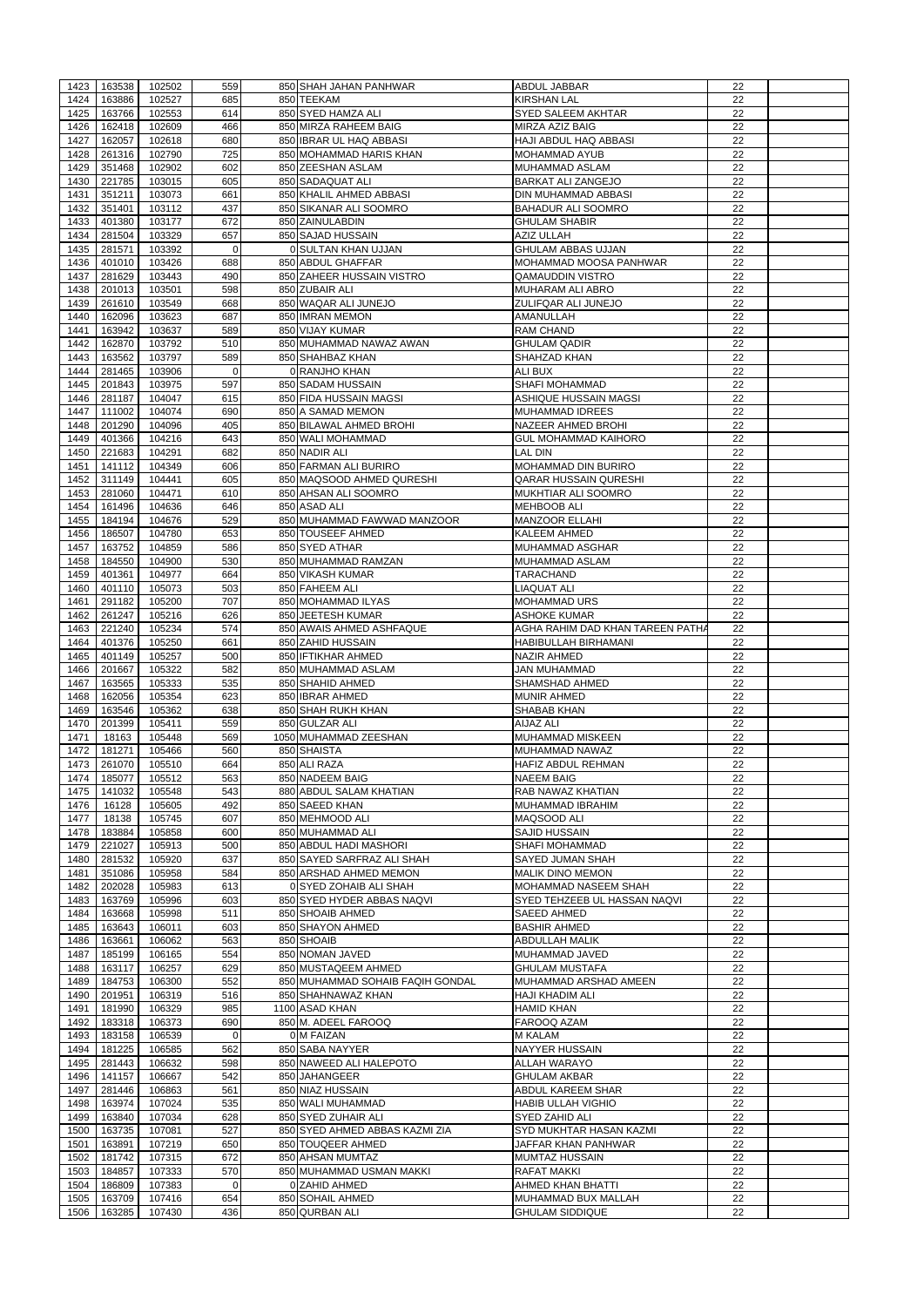| 1507         | 351128           | 107465           | 588         | 850 FAIZAN AHMED SHAIKH              | <b>ABDUL GHANI SHAIKH</b>                   | 22       |  |
|--------------|------------------|------------------|-------------|--------------------------------------|---------------------------------------------|----------|--|
|              |                  |                  |             |                                      |                                             |          |  |
| 1508         | 141246           | 107467           | 576         | 850 MUHAMMAD SALEEM                  | MUHAMMAD LUQMAN PITAFI                      | 22       |  |
| 1509         | 141087           | 107482           | 520         | 850 ASSAD ULLAH                      | <b>GHOUS BUX</b>                            | 22       |  |
| 1510         | 185073           | 107533           | 756         | 1150 NADEEM AHMED                    | <b>MUSHTAQ AHMED</b>                        | 22       |  |
| 1511         | 185957           | 107577           | 584         | 850 SHOAIB AZHER                     | <b>AZHER MAHMOOD</b>                        | 22       |  |
| 1512         | 184219           | 107579           | 522         | 850 MUHAMMAD HARIS                   | <b>GHULAM MUHAMMAD</b>                      | 22       |  |
|              |                  |                  |             |                                      |                                             |          |  |
| 1513         | 186102           | 107582           | 554         | 850 SYED ASIF ALI                    | ASHRAF ALI                                  | 22       |  |
| 1514         | 163003           | 107713           | 543         | 850 MUHAMMAD UMAIR SHAIKH            | MUHAMMAD ANWAR SHAIKH                       | 22       |  |
| 1515         | 221745           | 107757           | 642         | 850 RAJENDAR KUMAR                   | <b>RAM CHAND</b>                            | 22       |  |
| 1516         | 401145           | 107787           | 683         | 850 HAFEEZ ULLAH                     | <b>SHAFI ULLAH</b>                          | 22       |  |
|              | 184822           |                  | 433         |                                      |                                             |          |  |
| 1517         |                  | 107867           |             | 575 MUHAMMAD UMAR FARAZ              | <b>MUHAMMAD YOUNUS</b>                      | 22       |  |
| 1518         | 185709           | 107921           | 645         | 0 SHABIR AHMAD                       | <b>RAIS AHMAD</b>                           | 22       |  |
| 1519         | 185951           | 107947           | 460         | 850 SHOAIB                           | <b>MUHAMMAD SADIQ</b>                       | 22       |  |
| 1520         | 181713           | 108046           | 521         | 850 AHMED RAZA                       | MUHAMMAD SHAMIM UL HASAN                    | 22       |  |
| 1521         | 201592           | 108054           | 579         | 850 MOHAMMAD ALI                     | MOHAMMAD ESSA JALBANI                       | 22       |  |
|              |                  |                  |             |                                      |                                             |          |  |
| 1522         | 185366           | 108073           | 818         | 1150 RANA MUHAMMAD MUBASHIR          | RANA MUHAMMAD TOUHEED                       | 22       |  |
| 1523         | 184296           | 108101           | 532         | 850 MUHAMMAD IRFAN                   | <b>TAYYAB</b>                               | 22       |  |
| 1524         | 185764           | 108128           | 508         | 850 SHAHID MUMTAZ                    | MUHAMMAD MUMTAZ                             | 22       |  |
| 1525         | 183255           | 108180           | 559         | 850 M SHAHJAHAN                      | <b>SAJAWAL KHAN</b>                         | 22       |  |
| 1526         | 185860           | 108272           | 684         | 850 SHAMROZ ALAM                     | MANAZIR ALAM BARI                           | 22       |  |
|              |                  |                  |             |                                      |                                             |          |  |
| 1527         | 311077           | 108397           | 604         | 850 FAIZAN AJMAL                     | MUHAMMAD AJMAL                              | 22       |  |
| 1528         | 411889           | 108409           | 515         | 850 MOIZ AHMED                       | ZAIN UL ABIDEEN                             | 22       |  |
| 1529         | 184817           | 108411           | 535         | 850 MUHAMMAD UMAIR SIDDIQUI          | ZAFAR UL ISLAM                              | 22       |  |
| 1530         | 162018           | 108470           | 639         | 850 HASSAN ALI                       | <b>FATEH MUHAMMED</b>                       | 22       |  |
|              |                  |                  | 566         |                                      |                                             | 22       |  |
| 1531         | 183702           | 108551           |             | 850 MOHAMMAD WALEED QAMER            | <b>QAMER HANEEF</b>                         |          |  |
| 1532         | 183353           | 108564           | 528         | 850 M. KASHIF                        | M. ABDULLAH                                 | 22       |  |
| 1533         | 183367           | 108583           | 492         | 850 M. SAQIB JAVAID                  | <b>JAVED IQBAL</b>                          | 22       |  |
| 1534         | 164090           | 108618           | 518         | 850 ZAID AHMED                       | <b>SAEED AHMED</b>                          | 22       |  |
| 1535         | 141357           | 108717           | 637         | 850 SHAHID HUSSAIN                   | <b>ABDUL HAKEEM LAGHARI</b>                 | 22       |  |
|              |                  |                  |             |                                      |                                             |          |  |
| 1536         | 221144           | 108736           | 658         | 850 AHSAN UL HAQUE                   | <b>ASHRAF ALI</b>                           | 22       |  |
| 1537         | 186890           | 108771           | 407         | 850 ZOHAIB AHMED                     | <b>JAMIL AHMED</b>                          | 22       |  |
| 1538         | 141056           | 108799           | 553         | 850 AKBAR ALI                        | <b>ANWAR ALI</b>                            | 22       |  |
| 1539         | 201242           | 108842           | 544         | 850 ASIF ALI JALBANI                 | <b>HAJI ALLAH DINO</b>                      | 22       |  |
| 1540         | 411436           | 108970           | 539         | 850 FARRUKH                          | <b>AMJAD ALI</b>                            | 22       |  |
|              |                  |                  |             |                                      |                                             |          |  |
| 1541         | 183505           | 108979           | 680         | 850 MEHBOOB KHAN                     | <b>MUHAMMAD AYOUB</b>                       | 22       |  |
|              | 1542 311193      | 109116           | 623         | 850 MUHAMMAD SHEHARYAR               | <b>NISAR AHMED</b>                          | 22       |  |
| 1543         | 161992           | 109316           | $\Omega$    | 0 HAMZA TAHIR                        | <b>TAHIR MATEEN</b>                         | 22       |  |
| 1544         | 186140           | 109383           | 541         | 850 SYED FARRUKH HUSSAIN CHISHTY     | <b>SYED SAKHAWAT HUSSAIN CHISHTY</b>        | 22       |  |
| 1545         | 413237           | 109443           | 510         | 850 ZUBAIR UDDIN                     | SHAHAB UDDIN                                | 22       |  |
|              |                  |                  |             |                                      |                                             |          |  |
| 1546         | 221786           | 109500           | 622         | 850 SADAR UDDIN                      | <b>MOHAMMAD RASHEED</b>                     | 22       |  |
| 1547         | 185828           | 109510           | 524         | 850 SHAIKH MOHAMMAD GHAYOUR          | SHAIKH MOHAMMAD EJAZ                        | 22       |  |
| 1548         | 412707           | 109687           | 732         | 850 SADAM UL HAQ                     | <b>ALIMAN KHAN</b>                          | 22       |  |
| 1549         | 185267           | 109694           | 573         | 850 OWAIS JAVED                      | MUHAMMAD JAVED                              | 22       |  |
|              | 413179           | 109742           | 492         | 850 ZAHID AKHTAR                     | <b>AKHTAR HUSSAIN</b>                       | 22       |  |
| 1550         |                  |                  |             |                                      |                                             |          |  |
| 1551         | 413211           | 109755           | 612         | 850 ZEESHAN AHMED MEER               | <b>ABDUL RAZZAK</b>                         | 22       |  |
| 1552         | 281483           | 109774           | 588         | 850 SADAM HUSSAIN                    | <b>KHADIM HUSSAIN</b>                       | 22       |  |
| 1553         | 411106           | 109800           | 568         | 850 ADIL ZAMAN                       | <b>AMAL KHAN</b>                            | 22       |  |
| 1554         | 182622           | 109922           | 419         | 850 HAFIZ MUHAMMAD UMAR ALI          | <b>ALI GOHAR</b>                            | 22       |  |
|              |                  |                  |             |                                      |                                             |          |  |
| 1555         | 185604           | 110000           | 441         | 850 SALEH REHMAN                     | <b>ABDUL DIAN</b>                           | 22       |  |
| 1556         | 412979           | 110077           | 682         | 850 SYED NOMAN SHAKEEL               | SYED MUHAMMAD SHAKEEL ALAM                  | 22       |  |
| 1557         | 412712           | 110112           | 393         | 850 SADDAM HUSSAIN SHAH              | <b>NAZAKAT SHAH</b>                         | 22       |  |
| 1558         | 185341           | 110250           | 514         | 850 RAJI MUHAMMAD                    | YAQEEN SHAH                                 | 22       |  |
| 1559         | 412995           | 110256           | 619         | 850 SYED SHAFIQ AHMED                | <b>RAFIQ AHMED</b>                          | 22       |  |
|              |                  |                  |             |                                      |                                             |          |  |
| 1560         | 163651           | 110418           | $\mathbf 0$ | 0SHEHROZ                             | <b>MUHAMMAD SHARIF</b>                      | 22       |  |
| 1561         | 401006           | 110424           | 639         | 850 ABDUL ALEEM                      | <b>GHULAM RASOOL JAMALI</b>                 | 22       |  |
| 1562         | 412925           | 110481           | 662         | 850 SYED HABIB ULLAH                 | SYED ABDUS SALAM                            | 22       |  |
| 1563         | 163492           | 110536           | 371         | 850 SANAULLAH RIND BALOCH            | AMANULLAH RIND BALOCH                       | 22       |  |
| 1564         | 164032           | 110559           | 475         | 850 WASEEM RAJA                      | <b>MOHAMMAD QASIM</b>                       | 22       |  |
|              |                  |                  |             |                                      |                                             |          |  |
| 1565         | 18171            | 110600           | 723         | 850 OWAIS YOUSFI                     | M. JAMIL JAVEED                             | 22       |  |
| 1566         | 221103           | 110669           | 554         | 850 ABDULLAH BAHALKANI               | <b>ABDUL HADI</b>                           | 22       |  |
| 1567         | 291062           | 110831           | 515         | 850 ASAD ULLAH                       | <b>HAJI SABAN UNAR</b>                      | 22       |  |
| 1568         | 291354           | 110846           | 639         | 850 TAHIR AHMED PITAFI               | <b>ABDUL KARIM</b>                          | 22       |  |
| 1569         | 412757           | 110902           | 608         | 850 SAMAD AHMED                      | <b>SARSHAD AHMED</b>                        | 22       |  |
|              |                  |                  |             |                                      |                                             |          |  |
| 1570         | 412713           | 110923           | 557         | 850 SAEED ABDULLAH                   | <b>ABDULLAH BAHOT</b>                       | 22       |  |
| 1571         |                  |                  |             |                                      |                                             |          |  |
| 1572         | 163050           | 110943           | 709         | 850 MUHAMMAD YOUSIF                  | <b>ALLAH DINO</b>                           | 22       |  |
|              | 111141           | 110948           | 548         | 850 RASHID                           | AI AKBAR                                    | 22       |  |
|              |                  |                  |             |                                      |                                             |          |  |
| 1573         | 221150           | 110956           | 708         | 850 AKHLAQUE AHMED                   | <b>BASHIR AHMED CHANDIO</b>                 | 22       |  |
| 1574         | 351444           | 110964           | 610         | 850 WAQAR MUSHTAQ                    | <b>MUSHTAQ AHMED</b>                        | 22       |  |
| 1575         | 163761           | 111251           | 584         | 850 SYED FAISAL ALI                  | <b>SYED GHAZANFAR ALI</b>                   | 22       |  |
| 1576         | 161227           | 111341           | 551         | 850 ABID ALI                         | MUHAMMAD MUNIR                              | 22       |  |
|              |                  |                  | 635         |                                      | MUHAMMAD ANWER                              | 22       |  |
| 1577         | 163206           | 111342           |             | 850 NISAR AHMED                      |                                             |          |  |
| 1578         | 164101           | 111362           | 603         | 850 ZAINULABIDEEN                    | MUHAMMAD NAEEM RAZZAQUE                     | 22       |  |
|              | 1579 163048      | 111452           | 521         | 850 MUHAMMAD YOUNIS                  | MUHAMMAD YOUSUF                             | 22       |  |
| 1580         | 163161           | 111466           | 577         | 850 NASEER AHMED                     | <b>HOAT KHAN GADHI</b>                      | 22       |  |
| 1581         | 261166           | 111473           | $\mathbf 0$ | 0 FAIZ MUHAMMAD                      | <b>MUHAMMED UMER</b>                        | 22       |  |
| 1582         | 161832           |                  | 597         | 850 FARHAN AKBER PALIJO              | <b>GHULAM AKBER PALIJO</b>                  | 22       |  |
|              |                  | 111488           |             |                                      |                                             |          |  |
| 1583         | 221787           | 111490           | 551         | 850 SADDAM HUSSAIN                   | ALLAH DINO SOOMRO                           | 22       |  |
| 1584         | 186669           | 111674           | 835         | 1100 WAQAR AHMED SHEIKH              | <b>NASEEM AHMED SHEIKH</b>                  | 22       |  |
| 1585         | 413119           | 111739           | 479         | 850 WAQAR DAWOOD                     | MUHAMMAD DAWOOD                             | 22       |  |
| 1586         | 281640           | 111755           | 492         | 850 ZULFIQAR AHMED BHURT             | AFTAB AHMED BHURT                           | 22       |  |
|              |                  |                  |             |                                      |                                             |          |  |
| 1587         | 411021           | 111758           | 418         | 850 ABDUL BAIS                       | <b>ABDUL SALAM ARIF</b>                     | 22       |  |
| 1588         | 281600           | 111786           | 546         | 850 UMAIR AHMED                      | <b>NAZIR AHMED</b>                          | 22       |  |
| 1589<br>1590 | 182369<br>412489 | 111814<br>111820 | 426<br>447  | 850 FAISAL YAQUB<br>850 MUHEEB ULLAH | <b>MOHAMMAD YAQUB</b><br><b>UBAID ULLAH</b> | 22<br>22 |  |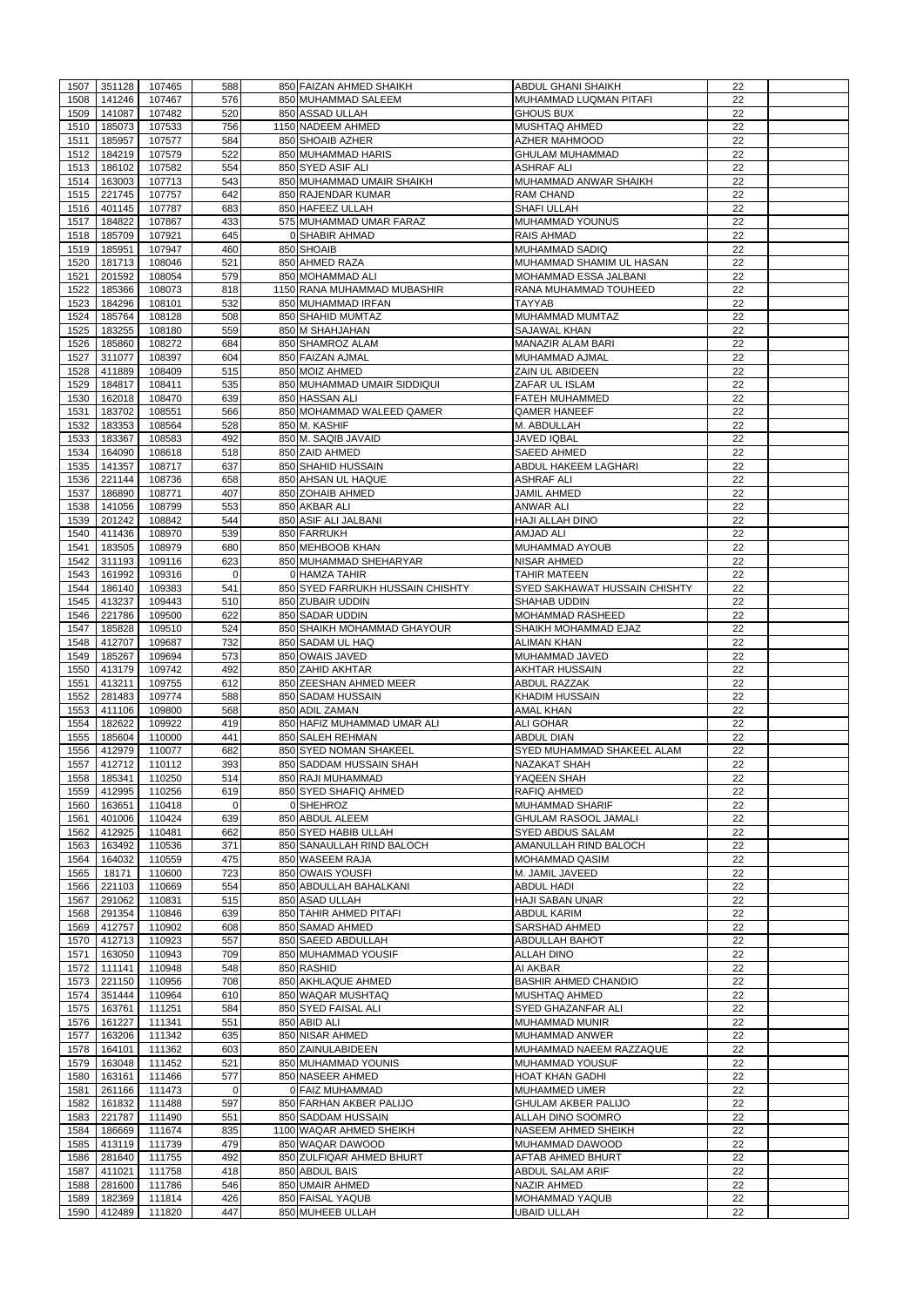| 1591 | 413102      | 111823 | 683         | 850 WAJAHAT ISLAM               | <b>MUJAHID ISLAM</b>             | 22 |  |
|------|-------------|--------|-------------|---------------------------------|----------------------------------|----|--|
| 1592 | 413214      |        | 599         | 850 ZEESHAN ALI HAIDER          |                                  |    |  |
|      | 411822      | 111844 |             |                                 | <b>SHAUKAT HUSSAIN</b>           | 22 |  |
| 1593 |             | 111853 | 443         | 850 MOHAMMAD ADNAN BABO ZAI     | <b>AJMAEEN KHAN</b>              | 22 |  |
| 1594 | 184877      | 111881 | 525         | 850 MUHAMMAD WALEED PERVEZ KHAN | <b>PERVEZ KHAN</b>               | 22 |  |
| 1595 | 411284      | 111894 | 607         | 850 ATA UR REHMAN               | <b>ABDUL GHAFOOR</b>             | 22 |  |
| 1596 | 411545      | 111906 | 610         | 850 HASAN RAZA                  | <b>ABDUL RASHEED</b>             | 22 |  |
| 1597 | 162597      | 111928 | 688         | 850 MUHAMMAD AKBAR              | HAJI HABIB ULLAH DURANI          | 22 |  |
| 1598 | 281580      | 112019 | 551         | 850 SYED ZUBAIR ALI SHAH        | <b>SYED BAQR HUSSAIN SHAH</b>    | 22 |  |
| 1599 | 281257      | 112021 | 474         | 850 IZHAR AHMED                 | <b>ISHFAQUE AHMED</b>            | 22 |  |
| 1600 | 163470      | 112037 | 603         | 850 SALAHUDIN BROHI             | <b>ALLAHULDIN BORHI</b>          | 22 |  |
| 1601 | 281287      | 112044 | 475         | 850 KHALID HABIB                | <b>HABIB ULLAH</b>               | 22 |  |
| 1602 | 281512      | 112060 | 523         | 850 SAJID HUSSAIN               | <b>UBEDULLAH</b>                 | 22 |  |
| 1603 | 401292      | 112170 | 457         | 850 RAZA ALI                    | <b>DILAWAR PANHWAR</b>           | 22 |  |
| 1604 | 182137      | 112242 | 672         | 850 BABAR ALI                   | MUHAMMAD ANWAR                   | 22 |  |
| 1605 | 186727      | 112266 | 454         | 850 WAQAS WAHEED                | <b>ABDUL WAHEED</b>              | 22 |  |
| 1606 | 412494      | 112284 | 596         | 850 MUJAHID MUHAMMAD            | <b>FAIZ MUHAMMAD</b>             | 22 |  |
| 1607 | 412290      | 112302 | 666         | 850 MUHAMMAD RIZWAN             | <b>MUHAMMAD YOUNUS</b>           | 22 |  |
| 1608 | 412212      | 112303 | 493         | 850 MUHAMMAD MUNEEB             | <b>MUHAMMAD DABEER</b>           | 22 |  |
|      |             |        |             |                                 |                                  |    |  |
| 1609 | 412975      | 112415 | 513         | 850 SYED MUHAMMAD USAMA SHAHID  | <b>SYED SHAHID NASIM</b>         | 22 |  |
| 1610 | 185277      | 112521 | 505         | 0 PERWAIZ                       | <b>MUKHTAR</b>                   | 22 |  |
| 1611 | 181688      | 112537 | 595         | 850 AHMAD ALI                   | <b>ALLAH UDDIN</b>               | 22 |  |
| 1612 | 411906      | 112547 | 962         | 1150 MUHAMMAD AAMIR SHEHZAD     | <b>KHALID MEHMOOD</b>            | 22 |  |
| 1613 | 411610      | 112647 | 484         | 850 IRFAN IQBAL                 | <b>MUHAMMAD IQBAL</b>            | 22 |  |
| 1614 | 411676      | 112687 | 441         | 850 KAMRAN BABAR                | ALLAH RAKHA BABAR                | 22 |  |
| 1615 | 181083      | 112696 | 628         | 850 HIBA FAROOQUI               | KHALID FASIH FAROOQUI            | 22 |  |
| 1616 | 412981      | 112744 | 660         | 850 SYED QAMAR ABBAS            | SYED FIDA HUSSAIN SHAH           | 22 |  |
| 1617 | 221954      | 112799 | 639         | 850 TOQUEER HUSSAIN             | <b>GHULAM MUSTAFA AGHAM</b>      | 22 |  |
| 1618 | 412917      | 112821 | 627         | 850 SYED BAQIR HUSAIN JAFRI     | SYED MASOOD KAZIM JAFRI          | 22 |  |
| 1619 | 41112       | 112919 | 359         | 850 MUHAMMAD HASEEB             | MUHAMMAD HANIF                   | 22 |  |
| 1620 | 412908      | 113023 | 619         | 850 SYED ALAMDAR SHAH BUKHARI   | MUHAMMAD IQBAL SHAH              | 22 |  |
| 1621 | 185053      | 113031 | 487         | 850 MUZAMMIL NISAR              | <b>NISAR AHMED</b>               | 22 |  |
| 1622 | 184363      | 113334 | 621         | 850 MUHAMMAD KAMRAN KHAN        | MUHAMMAD SHAMSHER KHAN           | 22 |  |
|      |             |        |             |                                 |                                  |    |  |
| 1623 | 401316      | 113439 | 600         | 850 SAJJAD ALI                  | <b>MUHAMMAD SALEH</b>            | 22 |  |
| 1624 | 182001      | 113498 | 510         | 850 ASAD ULLAH KHAN             | ABDUL MANNAN KHAN                | 22 |  |
| 1625 | 412711      | 113573 | 612         | 850 SADDAM HUSSAIN              | <b>SHABBIR AHMED</b>             | 22 |  |
| 1626 | 184016      | 113782 | 551         | 850 MUHAMMAD ATIF ASLAM         | MUHAMMAD ASLAM                   | 22 |  |
| 1627 | 181630      | 113804 | 487         | 850 ADIL KAMAL                  | <b>AHMED KAMAL</b>               | 22 |  |
| 1628 | 411561      | 113821 | 452         | 850 HIDAYAT UR RAHMAN           | <b>JANAT KHAN</b>                | 22 |  |
| 1629 | 182093      | 113822 | 565         | 850 AWAIS UR REHMAN             | <b>WAJID UR REHMAN</b>           | 22 |  |
| 1630 | 221794      | 113956 | 683         | 850 SAEED AHMED                 | <b>GHULAM MUSTAFA</b>            | 22 |  |
| 1631 | 183859      | 113969 | 557         | 850 MUHAMMAD AHSAN              | <b>MAZHAR HUSSAIN</b>            | 22 |  |
| 1632 | 411655      | 113970 | 513         | 850 JUNAID                      | <b>MURAD BUKSH</b>               | 22 |  |
| 1633 | 281243      | 114113 | 600         | 850 IRFAN ALI SAHITO            | SHAHZAD ALI                      | 22 |  |
| 1634 | 185943      | 114157 | 613         | 850 SHERAZ NOOR                 | <b>NOOR AHMED</b>                | 22 |  |
| 1635 | 185007      | 114170 | 493         | 850 MUJTUBA HUSSAIN             | <b>MUKHTAR HUSSAIN</b>           | 22 |  |
| 1636 | 412338      | 114192 | 510         | 850 MUHAMMAD SHAHID             | <b>MUHAMMAD SHARIF</b>           | 22 |  |
|      |             |        |             |                                 |                                  |    |  |
| 1637 | 186242      | 114215 | 467         | 850 SYED MUHAMMAD IMRAN         | <b>SYED ZAFAR ALI</b>            | 22 |  |
| 1638 | 181081      | 114343 | 539         | 850 HAFIZA ANMA HAFEEZ          | <b>ABDUL HAFEEZ</b>              | 22 |  |
| 1639 | 163875      | 114372 | 430         | 850 TARIQ IQBAL                 | M IQBAL QURESHI                  | 22 |  |
| 1640 | 181730      | 114430 | 640         | 850 AHSAN ALI                   | MUHAMMAD RAMZAN                  | 22 |  |
| 1641 | 411274      | 114489 | $\mathbf 0$ | 0 ASIF SARWAR                   | <b>GHULAM SARWAR</b>             | 22 |  |
| 1642 | 412350      | 114500 | 639         | 850 MUHAMMAD SHARJEL SHAHBAZ    | MUHAMMAD SHAHBAZ                 | 22 |  |
| 1643 | 412672      | 114569 | 619         | 850 RIYASAT ALI                 | <b>KHURSHEED ALI</b>             | 22 |  |
| 1644 | 281481      | 114576 | 531         | 850 ROSHAN ALI                  | <b>PIRAL KHAN</b>                | 22 |  |
| 1645 | 164120      | 114582 | 708         | 1073 ZEESHAN ALI                | <b>ABDUL HAKEEM</b>              | 22 |  |
| 1646 | 221630      | 114627 | 317         | 636 MUHAMMAD TARIQUE            | AHMED ALI PATHAN                 | 22 |  |
| 1647 | 186321      | 114670 | 415         | 850 SYED SAAD ALI               | SYED MAQSOD ALI                  | 22 |  |
| 1648 | 186317      | 114726 | 391         | 850 SYED RAZI AHMED             | <b>SYED WASI AHMED</b>           | 22 |  |
| 1649 | 401288      | 114941 | 464         | 850 RASHID ALI                  | <b>MOHAMMAD RAMZAN</b>           | 22 |  |
| 1650 | 201465      | 114997 | 602         | 850 IRFAN AHMED ABBASI          | ALLAH WADHAYO ABBASI             | 22 |  |
| 1651 | 185740      | 115097 | 483         | 850 SHAHARYAR HUSSAIN           | MUBARAK MUHAMMAD HUSSAIN         | 22 |  |
| 1652 | 185191      | 115109 | 481         | 850 NOMAN ALI                   | <b>HASHMAT ALI</b>               | 22 |  |
|      | 411531      | 115178 | 569         | 850 HAMMAAD NADEEM              |                                  | 22 |  |
| 1653 |             |        |             |                                 | MUHAMMAD NADEEM                  |    |  |
| 1654 | 186411      | 115185 | 513         | 850 SYED ZUHAIR HUSSAIN NAQVI   | SYED IRFAN HUSSAIN NAQVI         | 22 |  |
|      |             |        |             |                                 |                                  |    |  |
| 1655 | 201805      | 115324 | 575         | 850 RAHMAT ULLAH                | <b>GHULAM SARWAR SHER BALOCH</b> | 22 |  |
| 1656 | 111122      | 115334 | 578         | 850 MUHAMMAD WAQAS              | <b>SHER MUHAMMAD</b>             | 22 |  |
| 1657 | 163040      | 115335 | 705         | 850 MUHAMMAD YAKOOB AGHEEM      | WALI MUHAMMAD AGHEEM             | 22 |  |
| 1658 | 184140      | 115377 | 623         | 850 MUHAMMAD FAIZAN             | MUHAMMAD FAROOQ                  | 22 |  |
| 1659 | 184767      | 115381 | 595         | 800 MUHAMMAD TAHA               | <b>SHAHABUDDIN</b>               | 22 |  |
| 1660 | 185551      | 115387 | 552         | 850 SAFWAN AHMED KHAN           | SIDDIQUE AHMED KHAN              | 22 |  |
| 1661 | 185269      | 115408 | 595         | 850 OWAIS MANZOOR               | <b>MANZOOR HUSSAIN</b>           | 22 |  |
| 1662 | 161221      | 115437 | 472         | 850 ABDULLAH KHAN MAHERI        | <b>ALLAH BACHYO MAHERI</b>       | 22 |  |
|      | 1663 184256 | 115590 |             | 850 MUHAMMAD HUSSAIN            | <b>ASLAM PERVEZ</b>              | 22 |  |
|      |             |        | 595<br>0    |                                 | WAHEED AHMED                     |    |  |
| 1664 | 351404      | 115850 |             | 0 SIRAJ AHMED                   |                                  | 22 |  |
| 1665 | 141292      | 115853 | 623         | 850 QUWWAT ALI SHAH             | <b>SANAULLAH SHAH</b>            | 22 |  |
| 1666 | 281379      | 115959 | 550         | 850 MUHAMMAD IMRAN              | <b>GHULAM RASOOL BHATTI</b>      | 22 |  |
| 1667 | 162598      | 115971 | 490         | 850 MUHAMMAD AKRAM              | M. AYUB MANJHAS                  | 22 |  |
| 1668 | 401266      | 115980 | 620         | 850 NAWAB ZADA RASHID           | ZULFIQAR ALI                     | 22 |  |
| 1669 | 222019      | 116137 | 462         | 850 ZAHID ALI                   | <b>MUBARAK</b>                   | 22 |  |
| 1670 | 185786      | 116167 | 401         | 850 SHAHRUKH KHAN               | <b>JAWED IQBAL</b>               | 22 |  |
| 1671 | 181305      | 116199 | 630         | 850 SUSAN KHAN                  | AFZAL AHMED KHAN                 | 22 |  |
| 1672 | 186808      | 116218 | $\Omega$    | 850 ZAHID                       | <b>YOUSUF</b>                    | 22 |  |
| 1673 | 351156      | 116421 | 604         | 850 HABIB ULLAH                 | <b>ALLAH DAD</b>                 | 22 |  |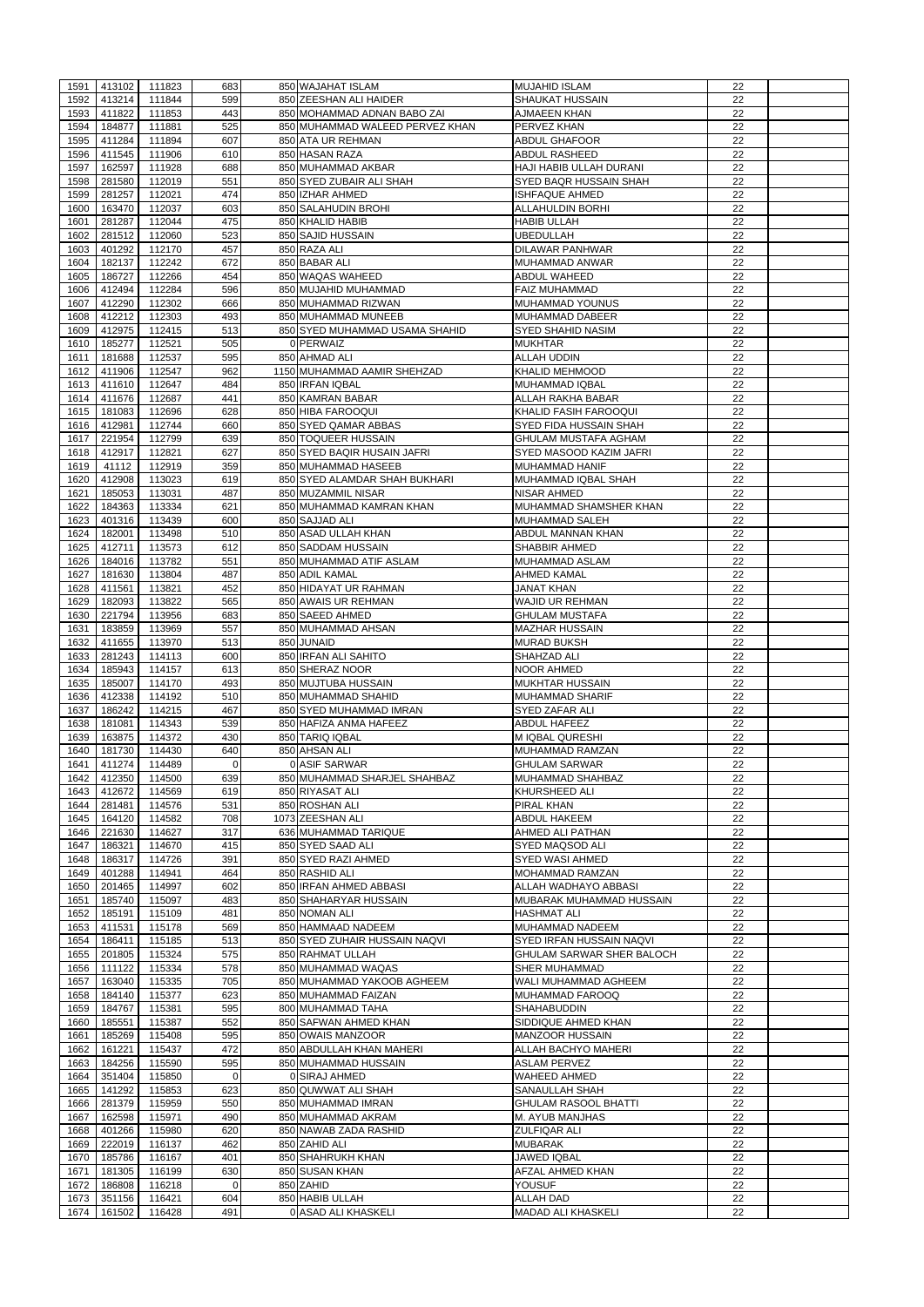| 1675         | 161517           | 116647             | 701         | 850 ASADULLAH SHAIKH                            | <b>AMANULLAH SHAIKH</b>                            | 22       |  |
|--------------|------------------|--------------------|-------------|-------------------------------------------------|----------------------------------------------------|----------|--|
| 1676         | 221540           | 116696             | 524         | 850 MEHMOOD AHMED                               | NASEER AHMED                                       | 22       |  |
| 1677         | 412247           | 116823             | 537         | 850 MUHAMMAD NAVEEL ASLAM                       | MUHAMMAD ASLAM                                     | 22       |  |
| 1678         | 181116           | 116911             | 530         | 850 KAINAT MEHMOOD                              | <b>MUHAMMAD MEHMOOD</b>                            | 22       |  |
| 1679         | 161170           | 117142             | 485         | 850 ABDUL RAUF                                  | MUHAMMAD FAZIL MEMON                               | 22       |  |
| 1680         | 18201            | 117204             | $\mathbf 0$ | 0 UMAIR UL HASSAN KHAN                          | MATI UL HASSAN KHAN                                | 22       |  |
| 1681         | 18145            | 117266             | 550         | 850 MUHAMMAD AMIR ALI KHAN                      | MUHAMMAD NASIR ALI KHAN                            | 22       |  |
| 1682         | 18235            | 118061             |             | <b>ARSALAN RAHIM</b>                            | RAHIM UD DIN                                       | 22       |  |
| 1683<br>1684 | 18374<br>18312   | 118077<br>118139   |             | SUMAIYA BINTE AMIN<br>MUHAMMAD NOMAN SHAH       | <b>AMIN UDDIN</b><br><b>ABDUL KALAM</b>            | 22<br>22 |  |
| 1685         | 18313            | 118151             |             | MUHAMMAD OYAIS HUSSAIN KHAM                     | MUHAMMAD IQBAL HUSSAIN KHAN                        | 22       |  |
| 1686         | 35167            | 118231             |             | <b>WARDAH SHAFAQ</b>                            | MUHAMMAD SHAKEEL AHMED                             | 22       |  |
| 1687         | 22129            | 118297             |             | <b>BARKAT ALI</b>                               | MUHAMMAD MURAD                                     | 22       |  |
| 1688         | 18323            | 118304             |             | MUHAMMAD UZAIR SULAIMAN                         | MUHAMMAD ASLAM SULAIMAN                            | 22       |  |
| 1689         | 14108            | 118365             |             | <b>HAFIZ AHMED ASSAM</b>                        | <b>MANZOOR UL HUSSAN</b>                           | 22       |  |
| 1690         | 401127           | 113532             | 659         | 850 FAYAZ ALI                                   | <b>RAB NAWAZ</b>                                   | 22       |  |
| 1691         | 261274           | 113675             | 655         | 850 KUNDAN KARMANI                              | <b>TANU MAL</b>                                    | 22       |  |
| 1692         | 281196           | 113742             | 419         | 850 GHULAM MUJTABA VEENJHAR                     | MUHAMMAD SULEMAN VEENJHAR                          | 22       |  |
| 1693         | 351420           | 114095             | 607         | 850 TAHIR MEHMOOD                               | NAZEER AHMED                                       | 22       |  |
| 1694         | 185998           | 114427             | 417         | 850 SOHAIB BIN SHAKIL                           | <b>SH SHAKIL AHMED</b>                             | 22       |  |
| 1695         | 412976           | 115473             | 573         | 850 SYED MUNEEB HASSAN                          | <b>SYED LIAQUAT HASSAN</b>                         | 22       |  |
| 1696         | 186863           | 116366             | 526         | 850 ZEESHAN ALI                                 | <b>ABDUL SAMAD PASHA</b>                           | 22       |  |
| 1697         | 163720           | 116585             | 585         | 850 SULTAN AHMED                                | <b>ALI MUHAMMAD</b>                                | 22       |  |
| 1698         | 413233           | 117104             | 623         | 850 ZUBAIR AHMED RAZZAQUI                       | NAYYER RAZZAQUI                                    | 22       |  |
| 1699         | 183002           | 100394             | 582         | 850 KASHAN                                      | MUHAMMAD AFZAL                                     | 22       |  |
| 1700         | 412339           | 100567             | 667         | 850 MUHAMMAD SHAHRUKH KHAN                      | MUHAMMAD ZAHEER UD DIN                             | 22       |  |
| 1701         | 181304           | 100965             | 609         | 850 SUNDAS MUHAMMAD IQBAL                       | MUHAMMAD IQBAL                                     | 22       |  |
| 1702         | 185051           | 101650             | 545         | 850 MUZAMMIL ALI SABRI                          | <b>ZULFIQAR ALI SABRI</b>                          | 22       |  |
| 1703         | 186328           | 101898             | 629         | 850 SYED SAJID HASSAN RIZVI                     | SYED MUHAMMAD AQIL RIZVI                           | 22       |  |
| 1704         | 163642           | 102168             | 632         | 850 SHARUKH KHAN                                | <b>RIAS KHAN</b>                                   | 22       |  |
| 1705         | 164124           | 102378             | 635         | 850 ZEESHAN KAMRAN                              | <b>SALEEM MEMON</b>                                | 22       |  |
| 1706         | 163405           | 102606             | 613         | 850 SADAM HUSSAIN                               | <b>ABDUL REHMAN</b>                                | 22       |  |
| 1707         | 221633           | 103004             | 581         | 850 MUHAMMAD YASIR ABBASI                       | <b>NASEER AHMED</b>                                | 22       |  |
| 1708         | 221746           | 103320             | 653         | 850 RAMESH KUMAR                                | <b>MOTI LAL</b>                                    | 22       |  |
| 1709         | 141055           | 103418             | 452         | 850 AJAB GUL                                    | <b>ABDUL GHAFOOR</b>                               | 22       |  |
|              | 1710 161409      | 103770             | 551         | 850 ALI RAZA MANGRIO                            | <b>ALLAH DINO MANGRIO</b>                          | 22       |  |
|              | 1711 201100      | 104386             | 560         | 850 ABDUL SAMAD                                 | MUHAMMAD DAUD                                      | 22       |  |
| 1712         | 401317           | 104484             | 626         | 850 SAJJAD ALI PANHWAR                          | <b>GHULAM SARWAR</b>                               | 22       |  |
| 1713         | 184032           | 104673             | 540         | 850 MUHAMMAD AZBAR AKHLAQ                       | <b>AKHLAQ AHMED</b>                                | 22       |  |
| 1714         | 281566           | 105816             | 560         | 850 SIKANDAR ALI                                | <b>ABDUL MAJEED</b>                                | 22       |  |
| 1715         | 185158           | 106237             | 419<br>807  | 850 NAVEED RASHEED                              | RASHEED AHMED                                      | 22<br>22 |  |
| 1716<br>1717 | 182362<br>182618 | 106260<br>106336   | 599         | 1150 FAISAL REHMAN<br>850 HAFIZ MUHAMMAD SHAHID | NAZEER UD DIN<br>MUHAMMAD NAWAZ                    | 22       |  |
| 1718         | 411993           | 106757             | 803         | 1150 MUHAMMAD ASHFAQ                            | MUHAMMAD ASLAM                                     | 22       |  |
| 1719         | 291171           | 107448             | 565         | 850 MAQBOOL AHMED KHASKHELI                     | <b>BAHADUR ALI</b>                                 | 22       |  |
| 1720         | 185013           | 107929             | 638         | 850 MUMTAZ ALAM                                 | MUHAMMAD ALAM                                      | 22       |  |
| 1721         | 413239           | 108026             | 583         | 850 ZULFIQAR AHMED                              | <b>MUKHTAR AHMED</b>                               | 22       |  |
| 1722         | 184683           | 108034             | 624         | 850 MUHAMMAD SHAHID                             | MOIN UD DIN                                        | 22       |  |
| 1723         | 163067           | 108071             | 595         | 850 MUHAMMAD ZUBAIR KHAN                        | <b>PEER MUHAMMAD</b>                               | 22       |  |
| 1724         | 411432           | 108260             | 700         | 850 FARMAN ALI                                  | <b>TAJ NAZER</b>                                   | 22       |  |
| 1725         | 412761           | 109065             | 638         | 850 SAMI ULLAH                                  | <b>SERAJ AHMED</b>                                 | 22       |  |
| 1726         | 413148           | 110050             | 517         | 850 WAQAS RASHID                                | <b>MUHAMMAD RASHID</b>                             | 22       |  |
| 1727         | 185299           | 110186             | 595         | 850 QUTUB UD DIN MUHAMMAD KAMRAN                | <b>ABDUL RASHEED</b>                               | 22       |  |
| 1728         | 185663           | 110892             | 598         | 850 SAQIB ALI                                   | <b>ABDUL WAHAB</b>                                 | 22       |  |
| 1729         | 185392           | 111155             | 621         | 850 RAZA HUSSAIN                                | <b>ALI GOHAR LAKHO</b>                             | 22       |  |
| 1730         | 182798           | 112261             | 736         | 850 IMRAN AHMED                                 | <b>NOOR UL ISLAM</b>                               | 22       |  |
| 1731         | 412769           | 112329             | 574         | 850 SAQIB ALI                                   | <b>MUHAMMAD ZAKIR</b>                              | 22       |  |
| 1732         | 186100           | 112704             | 280         | 580 SYED ASHRAF HUSSAIN                         | <b>SYED MAHMOOD HUSSAIN</b>                        | 22       |  |
| 1733         | 412718           | 112908             | 522         | 850 SAEED UR REHMAN                             | <b>HABIB UR REHMAN</b>                             | 22       |  |
| 1734         | 401343           | 113074             | 647         | 850 SHAHZAD AHMED                               | <b>GHULAM MUSTAFA</b>                              |          |  |
| 1735         | 183998           |                    |             |                                                 |                                                    | 22       |  |
| 1736         |                  | 113141             | 586         | 850 MUHAMMAD ASIF ALI                           | <b>ABDUL REHMAN</b>                                | 22       |  |
|              | 22117            | 118315             |             | <b>AAMIR HUSSAIN</b>                            | <b>ABID HUSSAIN</b>                                | 22       |  |
| 1737         | 411514           | 100028             | 692         | 850 HAFIZ SABIH QAMARUL ISLAM                   | <b>MERAJ KHALID</b>                                | 21       |  |
| 1738         | 185817           | 100129             | 557         | 850 SHAHZAIB KHAN                               | <b>ZARIDAD KHAN</b>                                | 21       |  |
| 1739         | 186189           | 100185             | 371         | 850 SYED KASHIF                                 | <b>SYED AKHTAR HUSSAIN</b>                         | 21       |  |
| 1740         | 184189           | 100196             | 575         | 850 MUHAMMAD FARRUKH ALVI                       | MUHAMMAD SHAHID ALVI                               | 21       |  |
| 1741         | 182859           | 100217             | 637         | 850 IRFAN KHAN                                  | M. AKBAR KHAN                                      | 21       |  |
| 1742         | 184907           | 100262             | 454         | 850 MUHAMMAD WAQS ANSARI                        | MUHAMMAD IDRIESS ANSARI                            | 21       |  |
| 1743         | 185244           | 100293             | 497         | 850 OSAMA AHMED                                 | ABDUL MUQEET AHMAED                                | 21       |  |
| 1744         | 186245           | 100318             | 611         | 850 SYED MUHAMMAD IMRAN ZAIDI                   | <b>SYED SAMAR ABBAS ZAHID</b>                      | 21       |  |
| 1745         | 186439           | 100382             | 850         | 674 TAJ MUHAMMAD                                | <b>NARY KHAN</b>                                   | 21       |  |
| 1746         | 181587           | 100390             | 547         | 850 ABID HUSSAIN                                | <b>MUKHTIAR HUSSAIN</b>                            | 21       |  |
|              |                  | 1747 186479 100391 | 531         | 850 TARIQ HUSSAIN SOOMRO                        | <b>MUREED HUSSAIN SOOMRO</b>                       | 21       |  |
| 1748         | 185423           | 100403             | 560         | 850 RIZWAN                                      | <b>ABDUL REHMAN</b>                                | 21       |  |
| 1749         | 186322           | 100408             | 568         | 850 SYED SABIH UZ ZAMAN                         | <b>SYED FAKHRUZZAMAN</b>                           | 21       |  |
| 1750         | 181980           | 100414             | 521         | 850 ASAD ALI                                    | ABDUL HAKEEM                                       | 21       |  |
| 1751         | 183782           | 100449             | 548         | 850 MUDASSAR HUSSAIN<br>850 KAZIM ULLAH KHAN    | MUNAWAR HUSSAIN                                    | 21       |  |
| 1752<br>1753 | 183034           | 100464<br>100502   | 514         |                                                 | <b>SAID ULLAH KHAN</b><br><b>SYED MAIRAJ AHMED</b> | 21       |  |
| 1754         | 186246<br>181029 | 100524             | 436<br>696  | 850 SYED MUHAMMAD IRFAN<br>850 ASMA JAMIL       | MOHAMMAD JAMIL                                     | 21<br>21 |  |
| 1755         | 186837           | 100538             | 387         | 850 ZAIN UL ABIDIN                              | <b>MOHAMMAD AYUB KHAN</b>                          | 21       |  |
| 1756         | 184118           | 100561             | 585         | 850 MUHAMMAD FAHEEM KHAN                        | <b>HUMAYUN KHAN</b>                                | 21       |  |
| 1757         | 185414           | 100563             | 562         | 1050 REHMAT ULLAH                               | <b>MOHAMMAD ASHRAF</b>                             | 21       |  |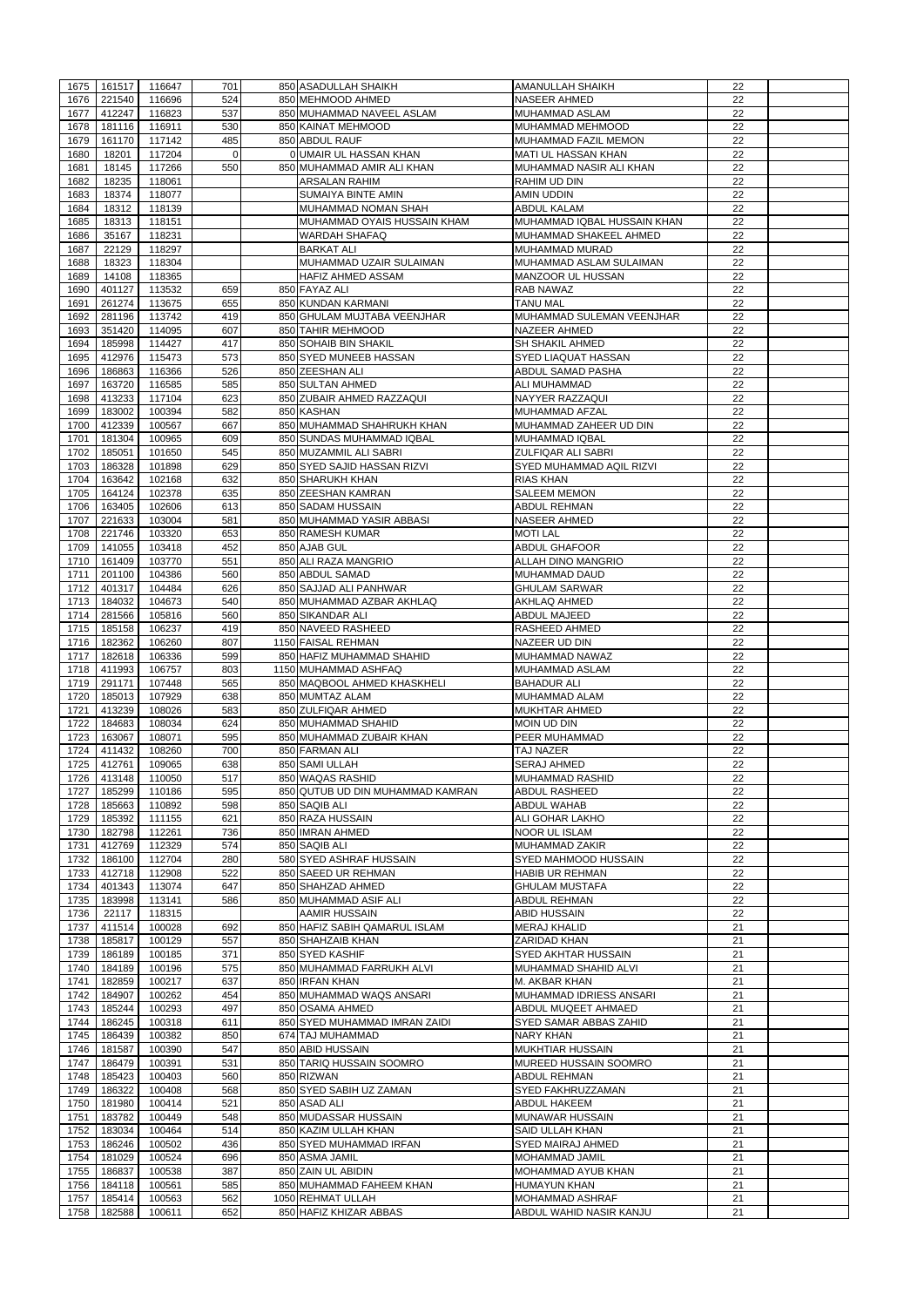| 1759         | 184090           | 100670           | 520         | 850 MUHAMMAD DANIYAL KHAN                   | <b>MUHAMMAD IQBAL</b>                             | 21       |  |
|--------------|------------------|------------------|-------------|---------------------------------------------|---------------------------------------------------|----------|--|
| 1760         | 181514           | 100729           | 597         | 850 ABDUL SAMAD                             | <b>MUNIR AHMED</b>                                | 21       |  |
|              |                  |                  |             |                                             |                                                   |          |  |
| 1761         | 184522           | 100760           | 628         | 850 MUHAMMAD OWAIS RAFI                     | <b>MUHAMMAD RAFI</b>                              | 21       |  |
| 1762         | 185381           | 100789           | 373         | 850 RASHID ALI                              | <b>MUHAMMAD ASHRAF</b>                            | 21       |  |
| 1763         | 186334           | 100824           | 502         | 850 SYED SANA ULLAH                         | <b>SYED AMEER ULLAH</b>                           | 21       |  |
| 1764         | 186032           | 100864           | 631         | 850 SULTAN NIZAM UDDIN                      | <b>SULTAN GHOUS UDDIN</b>                         | 21       |  |
| 1765         | 186631           | 100886           | $\mathbf 0$ | 0 WAJAHAT HAFEEZ                            | <b>ABDUL HAFEEZ</b>                               | 21       |  |
| 1766         | 184263           | 100898           | 553         | 850 MUHAMMAD IBRAHIM                        | <b>KHAWAR MASOOD</b>                              | 21       |  |
| 1767         | 184277           | 100929           | 778         | 1150 MUHAMMAD IMRAN                         | <b>NOOR MUHAMMAD</b>                              | 21       |  |
| 1768         | 181254           | 100949           | 631         | 850 SANA FAKHAR                             | <b>FAKHAR RASHEED</b>                             | 21       |  |
| 1769         | 186314           | 101122           | 548         | 850 SYED RAHEEL ALI                         | <b>SYED SABIR ALI</b>                             | 21       |  |
|              |                  |                  |             |                                             |                                                   |          |  |
| 1770         | 185625           | 101155           | 595         | 850 SALMAN LAIQ                             | <b>HAKIM JAN</b>                                  | 21       |  |
| 1771         | 185362           | 101177           | 571         | 850 RANA ARSLAN AHMED                       | <b>RANA SHOUKAT ALI</b>                           | 21       |  |
| 1772         | 183228           | 101181           | 646         | 850 M REHAN FAROOQUI                        | MUHAMMAD MAKARRAM FAROOQUI                        | 21       |  |
| 1773         | 184154           | 101188           | 595         | 850 MUHAMMAD FARAZ ARSHAD                   | MUHAMMAD ARSHAD                                   | 21       |  |
| 1774         | 181898           | 101193           | 614         | 850 ANWAR ZEB KHAN                          | MUHAMMAD SALEEM KHAN                              | 21       |  |
| 1775         | 181047           | 101231           | 396         | 850 BISMA FATIMA ARIF                       | <b>SYED ARIF MASOOD</b>                           | 21       |  |
| 1776         | 185469           | 101260           | 413         | 850 S M HASSAN ASKARI                       | S RIAZ UL HASSAN                                  | 21       |  |
| 1777         | 186354           | 101263           | 442         | 850 SYED SHUJA ALI                          | <b>SYED SABIR ALI</b>                             | 21       |  |
|              |                  |                  |             |                                             |                                                   |          |  |
| 1778         | 185344           | 101340           | 546         | 850 RAMEEZ                                  | <b>ABDUL QAYYUM</b>                               | 21       |  |
| 1779         | 185370           | 101365           | 525         | 850 RANA ZAHID ABDUL WADOOD                 | <b>ZULFIQAR ALI</b>                               | 21       |  |
| 1780         | 182944           | 101368           | 513         | 850 JUNAID                                  | ZARRAR NAYYAR BUTT                                | 21       |  |
| 1781         | 413098           | 101381           | 505         | 1050 WAHEED GUL                             | <b>SHARIF GUL</b>                                 | 21       |  |
| 1782         | 186139           | 101434           | 543         | 850 SYED FARQUE AHMED RIZVI                 | SYED ZUBAIR AHMED RIZVI                           | 21       |  |
| 1783         | 183460           | 101457           | 560         | 850 MALIK NAEEM                             | <b>MALIK IQBAL</b>                                | 21       |  |
| 1784         | 181039           | 101495           | 510         | 850 AYISHA SHEIKH                           | SHEIKH MUHAMMAD RAEES ALAM                        | 21       |  |
| 1785         | 183495           | 101514           | 549         | 850 MAZHAR HUSSAIN                          | <b>IRSHAD ALI</b>                                 | 21       |  |
|              |                  |                  |             |                                             |                                                   |          |  |
| 1786         | 186476           | 101684           | 690         | 850 TARIQ AZIZ KHAN                         | <b>ABDUL AZIZ KHAN</b>                            | 21       |  |
| 1787         | 181523           | 101727           | 546         | 850 ABDUL SHAKOOR                           | <b>ABDUL KABEER</b>                               | 21       |  |
| 1788         | 185280           | 101757           | 655         | 850 QADEER KHAN                             | <b>MUKHTAR AHMED</b>                              | 21       |  |
| 1789         | 182976           | 101764           | 629         | 850 KAMRAN ALI                              | MUHAMMAD ALI                                      | 21       |  |
| 1790         | 185626           | 101822           | 698         | 850 SALMAN MEHMOOD                          | <b>MEHMOOD AKHTER</b>                             | 21       |  |
| 1791         | 186066           | 101939           | 485         | 850 SYED AHSAN ALI SHAH                     | <b>SYED ABRAR HUSSAIN SHAH</b>                    | 21       |  |
| 1792         | 291371           | 101993           | 572         | 850 WAQAR AZEEM                             | <b>MOHAMMAD AKBAR</b>                             | 21       |  |
| 1793         | 111103           | 102039           | 479         | 850 MUHAMMAD ABBASS                         | <b>MUHAMMED UMER</b>                              | 21       |  |
|              |                  |                  |             | 850 SHAKEEL AKBAR                           |                                                   |          |  |
| 1794         | 201963           | 102075           | 558         |                                             | <b>GHULAM AKBAR</b>                               | 21       |  |
| 1795         | 261236           | 102083           | 669         | 850 JAI KUMAR                               | KIRSHAN LAL HARANI                                | 21       |  |
| 1796         | 201042           | 102089           | 544         | 850 ABDUL GHAFFAR                           | <b>KARIM BUX</b>                                  | 21       |  |
| 1797         | 281630           | 102117           | 580         | 850 ZAHID ALI                               | MOHAMMAD ZAMIR DEHRAJ                             | 21       |  |
| 1798         | 201428           | 102139           | 622         | 850 HIMATH ALI BHANBHRO                     | <b>KHAN MUHAMMAD</b>                              | 21       |  |
| 1799         | 163263           | 102156           | 635         | 850 PARDEEP KUMAR                           | <b>ESSAR</b>                                      | 21       |  |
| 1800         | 162148           | 102317           | 623         | 850 JAHAN ZAIB                              | <b>FREM GUL</b>                                   | 21       |  |
|              | 162852           | 102350           | 565         | 1050 MUHAMMAD NAEEM KHAN                    | SHAHADAT ALI KHAN                                 | 21       |  |
|              |                  |                  |             |                                             |                                                   |          |  |
| 1801         |                  |                  |             |                                             |                                                   |          |  |
| 1802         | 163729           | 102366           | 595         | 850 SURESH KUMAR                            | <b>VIKIO MAL</b>                                  | 21       |  |
| 1803         | 161814           | 102417           | 637         | 850 FARAZ AHMED KHAN                        | <b>AHMED KHAN</b>                                 | 21       |  |
| 1804         | 163872           | 102493           | 744         | 850 TAQDEES AHMED KHAN                      | NAUSHAD ALI KHAN                                  | 21       |  |
| 1805         | 163478           | 102498           | 649         | 850 SALMAN                                  | NIZAM UDDIN MEMON                                 | 21       |  |
| 1806         | 161320           | 102512           | 611         | 850 AHSAN UL HAQUE BAJEER                   | ALI AKBAR BAJEER                                  | 21       |  |
| 1807         | 163967           | 102549           | 510         | 850 WALEED                                  | <b>SHAHZOOR ANWER</b>                             | 21       |  |
| 1808         | 162974           | 102640           | 680         |                                             | <b>SHAMSUDDIN KHOKHAR</b>                         | 21       |  |
|              |                  |                  |             | 850 MUHAMMAD SULTAN KHOKHAR                 |                                                   |          |  |
| 1809         | 261620           | 102715           | 589         | 850 ZAIN ALI                                | <b>ZAHID HUSSAIN</b>                              | 21       |  |
| 1810         | 261334           | 102735           | 582         | 850 MUDDASSIR RASHEED                       | <b>ABDUL RASHEED</b>                              | 21       |  |
| 1811         | 221870           | 102804           | 570         | 850 SHAHJAHAN JAGIRANI                      | AZHAR ALI JAGIRANI                                | 21       |  |
| 1812         | 221795           | 102850           | 637         | 850 SAEED AHMED                             | <b>ALI MURAD</b>                                  | 21       |  |
| 1813         | 221305           | 102919           | 545         | 850 FAIZ MUHAMMAD                           | <b>HAJI KHAN MIRANI</b>                           | 21       |  |
| 1814         | 221043           | 102920           | 663         | 850 ABDUL JABBAR DAYO                       | MUHAMMAD YASEEN                                   | 21       |  |
| 1815         | 221891           | 102934           | 639         | 850 SHAYAN PERWAIZ                          | PERWAIZ HUSSAIN SOLANGI                           | 21       |  |
| 1816         | 401126           | 103180           | 660         | 850 FAYAZ AHMED                             | NIAZ AHMED PANHWER                                | 21       |  |
| 1817         | 281626           | 103183           | 654         | 850 YASIR YAQOOB ALMANI                     | MUHAMMAD YAQOOB ALMANI                            | 21       |  |
| 1818         | 111049           | 103261           | 615         | <b>OIFAHED</b>                              | FAYAZ AHMED KHAN                                  | 21       |  |
| 1819         | 401078           | 103350           | 582         |                                             | <b>ABDUL NABI</b>                                 | 21       |  |
|              |                  |                  |             | 850 ASHIQUE ALI<br>850 ADIL ALI             |                                                   |          |  |
| 1820         | 401040           | 103438           | 629         |                                             | <b>NOOR MOHAMMAD</b>                              | 21       |  |
| 1821         | 31105            | 103476           | 682         | 850 MUHAMMAD AWAIS                          | MUHAMMAD ASHFAQUE                                 | 21       |  |
| 1822         | 141267           | 103497           | 521         | 850 MUZZAMIL HUSSAIN                        | <b>MUMTAZ ALI</b>                                 | 21       |  |
| 1823         | 401119           | 103498           | 661         | 850 FAROOQ HYDER                            | <b>ALI HYDER</b>                                  | 21       |  |
| 1824         | 261495           | 103533           | 641         | 850 RAMEEZ HYDER                            | <b>ZULFIQAR ALI</b>                               | 21       |  |
| 1825         | 163160           | 103551           | 589         | 850 NASEER AHMED                            | <b>GHULAM HUSSAIN</b>                             | 21       |  |
| 1826         | 161487           | 103556           | 648         | 850 ARSALAN QURESHI                         | KAMAL UDDIN QURESHI                               | 21       |  |
| 1827         | 163901           | 103576           | 543         | 850 UBAID ULLAH ZAHEER                      | <b>ZAHEER AHMED</b>                               | 21       |  |
| 1828         | 161321           | 103577           | 657         | 850 AHSANULLAH CHANNA                       |                                                   | 21       |  |
|              |                  |                  |             |                                             | MUHAMMAD MOOSA CHANNA                             |          |  |
| 1829         | 162854           | 103684           | 595         | 850 MUHAMMAD NASIR                          | <b>MUHAMMAD RAIS</b>                              | 21       |  |
| 1830         | 161369           | 103722           | 639         | 850 ALI AZLAN                               | <b>MOHAMMAD ASLAM SOLANGI</b>                     | 21       |  |
|              | 1831 162640      | 103789           | 516         | 1050 MUHAMMAD ARSHAD                        | MUHAMMAD RASOOL                                   | 21       |  |
| 1832         | 163476           | 103900           | 511         | 850 SALMAN                                  | <b>ASLAM</b>                                      | 21       |  |
| 1833         | 164033           | 104019           | 602         | 850 WASEEM RAZA UNAR                        | <b>GHULAM RAZA UNAR</b>                           | 21       |  |
| 1834         | 401133           | 104055           | 596         | 850 GHULAM DASTAGEER                        | <b>MAHRAM KHAN</b>                                | 21       |  |
| 1835         | 261144           | 104244           | 694         | 850 DAYENDHAR KUMAR                         | VIKRAM KUMAR                                      | 21       |  |
| 1836         | 201846           | 104257           | 631         | 850 SADAM HUSSAIN                           | <b>HADI BUX</b>                                   | 21       |  |
|              |                  |                  |             |                                             |                                                   |          |  |
| 1837         | 201999           | 104330           | 629         | 850 SUFYAN                                  | <b>IRSHAD ALI</b>                                 | 21       |  |
| 1838         | 201094           | 104388           | 666         | 850 ABDUL SALEEM                            | ABDUL RAHEEM UNAR                                 | 21       |  |
| 1839         | 221488           | 104516           | 565         | 850 KHALID HUSSAIN                          | <b>ABDUL MAJEED BROHI</b>                         | 21       |  |
| 1840         | 401023           | 104521           | 631         | 850 ABDUL RASHEED                           | MUHAMMAD YOUSIF                                   | 21       |  |
| 1841<br>1842 | 281411<br>164018 | 104543<br>104602 | 651<br>396  | 850 MUKHTIAR ALI SOLANGI<br>850 WAQAS SAQIB | <b>GHULAM SHABIR SOLANGI</b><br>HAJI QAMAR UD DIN | 21<br>21 |  |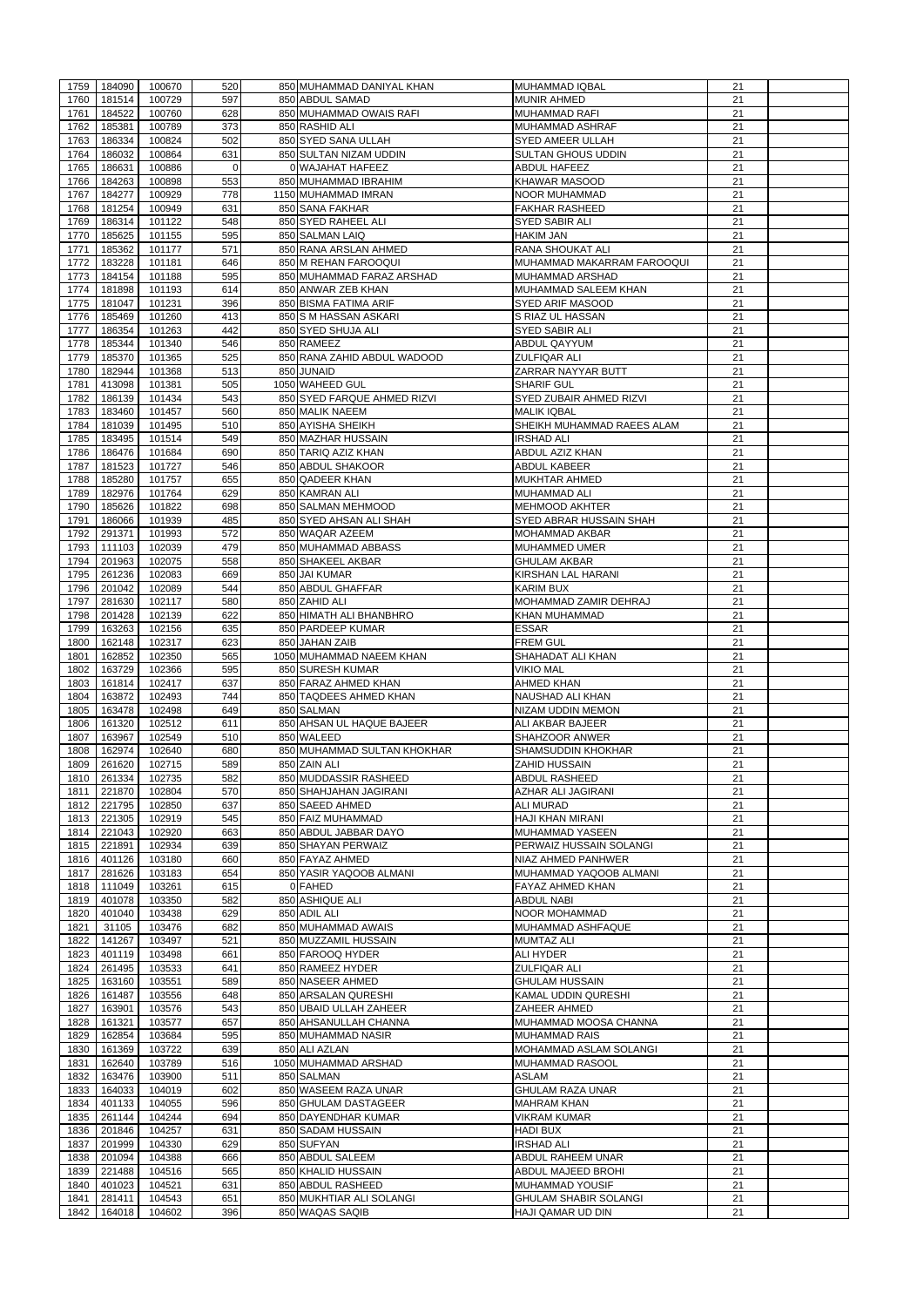| 1843         | 281569           | 104632             | 451            | 850 SUHAIL AHMED SOOMRO    | ALI ASGHAR SOOMRO                      | 21       |  |
|--------------|------------------|--------------------|----------------|----------------------------|----------------------------------------|----------|--|
| 1844         | 181379           | 104690             | 461            | 850 AB WAHAB               | <b>MISMAIL</b>                         | 21       |  |
| 1845         | 181986           | 104731             | 627            | 850 ASAD KAMAL             | <b>JANDOL KHAN</b>                     | 21       |  |
| 1846         | 162199           | 104847             | 661            | 850 JUNAID                 | <b>MOHAMMAD SHARIF</b>                 | 21       |  |
| 1847         | 162869           | 104852             | 611            | 850 MUHAMMAD NAWAZ         | <b>NASIR SHAIKH</b>                    | 21       |  |
| 1848         | 161696           | 104865             | $\overline{0}$ | 0 DANISH KARIM ABRO        | <b>KARIM BUX ABRO</b>                  | 21       |  |
| 1849         | 163413           | 104866             | 436            | 850 SADDAM HASSAN JAREJO   | <b>GUL HASSAN JAREJO</b>               | 21       |  |
| 1850         | 183975           | 104914             | 429            | 850 MUHAMMAD ASAD KHAN     | SHAH RUKH NOMAN KHAN                   | 21       |  |
| 1851         | 181795           | 104968             | 569            | 850 ALI GHAZANFAR          | <b>ALI TATHEER</b>                     | 21       |  |
| 1852         | 163670           | 105037             | 654            | 850 SHOAIB AHMED           | <b>MUHAMMAD BUX</b>                    | 21       |  |
| 1853         | 261411           | 105059             | 625            | 850 MURTAZA ALI            | <b>BASHEER AHMED</b>                   | 21       |  |
| 1854         | 111150           | 105156             | 622            | 0 SARFARAZ ALI             | SHER MUHAMMAD JAKHRO                   | 21       |  |
| 1855         | 401390           | 105239             | 577            | 850 ZUHAIB ALI             | <b>DIN MOHAMMAD</b>                    | 21       |  |
|              |                  |                    |                |                            |                                        |          |  |
| 1856         | 401139           | 105240             | 658            | 850 GHULAM MUJTABA         | <b>GHULAM MUHAMMAD</b>                 | 21       |  |
| 1857         | 281292           | 105275             | 595            | 850 KHUDA BUX              | <b>MUHAMMAD HANEEF</b>                 | 21       |  |
| 1858         | 401125           | 105284             | 617            | 850 FAYAZ AHMED            | <b>WAZIR AHMED</b>                     | 21       |  |
| 1859         | 186643           | 105346             | 558            | 850 WALEED AHMED           | <b>PERVAIZ AHMED</b>                   | 21       |  |
| 1860         | 201659           | 105353             | 504            | 850 MUHAMMAD ABID ARAIN    | AMIN HUSSAIN ARAIN                     | 21       |  |
| 1861         | 261462           | 105381             | 558            | 850 PASOO                  | <b>BACHOO</b>                          | 21       |  |
| 1862         | 161139           | 105393             | 595            | 850 ABDUL KHALEEQUE JAMALI | MUHAMMAD ARIF JAMALI                   | 21       |  |
| 1863         | 186822           | 105496             | 510            | 850 ZAHIR ZAMIR            | <b>ZAMIR AHMED MANGI</b>               | 21       |  |
| 1864         | 162969           | 105505             | 369            | 850 MUHAMMAD SOHAIL GHANI  | <b>SALEEM AKHTER</b>                   | 21       |  |
| 1865         | 281438           | 105543             | 588            | 850 NAVEED AHMED           | <b>NISAR AHMED</b>                     | 21       |  |
| 1866         | 16120            | 105677             | 646            | 850 MUHAMMAD AWAIS KHAN    | MUHAMMAD ASLAM KHAN                    | 21       |  |
| 1867         | 222016           | 105690             | 605            | 850 ZAHEER ALI MEMON       | MUHAMMAD IBRAHIM MEMON                 | 21       |  |
| 1868         | 221536           | 105693             | 568            | 850 MAULA BUKHSH JATOI     | QALANDAR BAKHSH JATOI                  | 21       |  |
| 1869         | 162370           | 105775             | $\Omega$       | 0 MASIH ULLAH KHAN         | <b>HAFIZ RIAZ AHMED</b>                | 21       |  |
| 1870         | 181093           | 105792             | 560            | 850 HINA NAZ               | <b>MUHAMMAD SHAHID</b>                 | 21       |  |
| 1871         | 184061           | 105806             | 347            | 850 MUHAMMAD BILAL         | MUHAMMAD MUSTAQEEM                     | 21       |  |
| 1872         | 186353           | 105826             | 469            | 850 SYED SHOAIB ALI        | SYED BASHASHAT ALI ANWAR               | 21       |  |
| 1873         | 181899           | 105898             | 673            | 850 ANWER ZAIB             | <b>SAMANDAR KHAN</b>                   | 21       |  |
| 1874         | 163486           | 105949             | 563            | 850 SAMI ULLAH KHAN        | MUHAMMAD NAEEM ULLAH KHAN              | 21       |  |
|              | 164117           |                    | $\mathbf 0$    | 0 ZEESHAN ALAM             |                                        | 21       |  |
| 1875         |                  | 105992             |                |                            | <b>AKHTAR ALAM</b>                     |          |  |
| 1876         | 161765           | 106078             | 631            | 850 FAHEEM GHAZI SOOMRO    | <b>GHULAM RASOOL GHAZI</b>             | 21       |  |
| 1877         | 181554           | 106133             | 577            | 850 ABDUL WASAY            | <b>ABDUL MANNAN</b>                    | 21       |  |
| 1878         | 182688           | 106139             | 468            | 850 HANAN HUSSAIN          | <b>AKHTAR HUSSAIN</b>                  | 21       |  |
| 1879         | 183751           | 106187             | 616            | 850 MOMIN SHARIF           | MUHAMMED SHARIF TAHIR                  | 21       |  |
| 1880         | 18110            | 106194             | 602            | 850 SYEDA MAHRUKH ZEHRA    | SYED AMJAD ALI SHAH                    | 21       |  |
| 1881         | 202138           | 106202             | 665            | 850 ZAHEER AHMED           | <b>NOOR AHMED SANITO</b>               | 21       |  |
| 1882         | 186659           | 106270             | 619            | 850 WAQAR AFTAB            | <b>AFTAB ILLAHI</b>                    | 21       |  |
| 1883         | 281530           | 106313             | 531            | 850 SAYED ALI GOHAR SHAH   | AAYED SARFRAZ ALI SHAH                 | 21       |  |
| 1884         | 181722           | 106341             | 471            | 850 AHSAN AHMED KHAN       | SHABBIR AHMED KHAN                     | 21       |  |
| 1885         | 185354           | 106378             | 491            | 850 RAMISH KHAN            | MUHAMMAD IBRAHIM KHAN                  | 21       |  |
| 1886         | 182300           | 106414             | 510            | 850 FAHAD AHMED KHAN       | SAEED AHMED KHAN                       | 21       |  |
| 1887         | 184023           | 106415             | 841            | 1150 MUHAMMAD AWAIS AHMED  | <b>ISRAR AHMED</b>                     | 21       |  |
| 1888         | 183490           | 106428             | 545            | 850 MAZHAR ALI             | YOUNUS ALI                             | 21       |  |
| 1889         | 186331           | 106486             | 432            | 850 SYED SALMAN ALI        | <b>SYED SUBHAN ALI</b>                 | 21       |  |
| 1890         | 281280           | 106518             | 639            | 850 KASHIF HUSSAIN         | MUHAMMAD ANWAR ARAIN                   | 21       |  |
| 1891         | 182815           | 106570             | 640            | 850 IMRAN KHAN             | <b>MIAN NOOR</b>                       | 21       |  |
| 1892         | 182550           |                    |                |                            | KAZIM ULLAH                            |          |  |
|              |                  |                    |                |                            |                                        |          |  |
| 1893         |                  | 106572             | 645            | 850 GUL KHAN               |                                        | 21       |  |
| 1894         | 162942           | 106679             | 408            | 850 MUHAMMAD SHAKEEL       | <b>MUHAMMAD KHALIL</b>                 | 21       |  |
|              | 185865           | 106768             | 483            | 850 SHAMSUR REHMAN         | <b>ABDAR</b>                           | 21       |  |
| 1895         | 281009           | 106796             | 697            | 850 AAMIR ALI DEHRAJ       | NOOR AHMED DEHRAJ                      | 21       |  |
| 1896         | 221487           | 106825             | 564            | 850 KHALID HUSSAIN         | <b>HAJI GHULAM HUSSAIN</b>             | 21       |  |
| 1897         | 221020           | 106830             | 570            | 850 ABDUL AZIZ             | <b>ILLAHI BUX MAGSI</b>                | 21       |  |
| 1898         | 281336           | 106871             | 595            | 850 MOHAMMAD HAYAT         | QAMAR UD DIN                           | 21       |  |
| 1899         | 162943           | 106920             | 452            | 0 MUHAMMAD SHAMRAIZ        | <b>GHULAM MUHAMMAD</b>                 | 21       |  |
| 1900         | 161733           | 106922             | 577            | 850 EMAD U DDIN SIDDIQUI   | NASEER U DDIN SIDDIQUI                 | 21       |  |
| 1901         | 185479           | 106941             | 536            | 850 S SAAD                 | S FAROOQ AHMED                         | 21       |  |
| 1902         | 182814           | 106989             | 437            | 850 IMRAN KHAN             | <b>JUMA SAID KHAN</b>                  | 21       |  |
| 1903         | 201099           | 107116             | 607            | 850 ABDUL SAMAD            | <b>HALEEM ULLAH</b>                    | 21       |  |
| 1904         | 161106           | 107149             | 524            | 850 ABDUL FATAH            | <b>ALLAH RAKHIO</b>                    | 21       |  |
| 1905         | 22112            | 107194             | 600            | 850 SAEED AHMED            | MUHAMMAD AAMIL BHUTTO                  | 21       |  |
| 1906         | 411223           | 107197             | 599            | 850 ARSALAN SHAHID         | SHAHID PERVAIZ                         | 21       |  |
| 1907         | 163071           | 107216             | 572            | 850 MUHAMMED AHMED         | MEHFOOZ ALAM                           | 21       |  |
| 1908         | 163848           | 107239             | 511            | 850 TAHIR KHAN MALLANA     | ABDUL RASHEED MALLANA                  | 21       |  |
| 1909         | 186445           | 107307             | 498            | 850 TALHA AHMED KHAN       | SAEED AHMED KHAN                       | 21       |  |
| 1910         |                  | 107314             | 422            | 850 YAR BACHA              | <b>KHAN ZADA</b>                       | 21       |  |
| 1911         | 413163           |                    |                | 850 M FAIZAN NOMAN         | <b>M NOMAN</b>                         |          |  |
|              | 411731           | 107332             | 609            |                            |                                        | 21<br>21 |  |
| 1912         | 411172           | 107356             | 618            | 850 ALI RAZA               | <b>MD SHAMSUL</b>                      |          |  |
| 1913         | 182644           | 107382             | 535            | 850 HAFIZ SYED REHAN AJAZ  | <b>SYED AJAZ AKHTER</b>                | 21       |  |
| 1914         | 281114           | 107423             | 440            | 850 ASADULLAH RAJPUT       | <b>ABDUL RAHMAN</b>                    | 21       |  |
|              |                  | 1915 201924 107521 | 551            | 850 SARFARAZ ALI           | ALI MURAD ABBASI                       | 21       |  |
| 1916         | 202124           | 107522             | 462            | 850 YASIR AHSAN SOOMRO     | AHSAN AHMED SOOMRO                     | 21       |  |
| 1917         | 183970           | 107529             | 649            | 1150 MUHAMMAD ASAD         | MUHAMMAD ASLAM KHAN                    | 21       |  |
| 1918         | 401135           | 107558             | 629            | 850 GHULAM HYDER           | MOLVI ABDUL QAYYUM                     | 21       |  |
| 1919         | 281408           | 107572             | 472            | 850 MUJAHID HUSSAIN        | MUHAMMAD SHAHBAN MEMON                 | 21       |  |
| 1920         | 184466           | 107574             | 850            | 510 MUHAMMAD NAJAM         | MUHAMMAD WASI ULLAH                    | 21       |  |
| 1921         | 161815           | 107595             | 583            | 850 FARAZ ALI              | <b>ZAFAR ALI</b>                       | 21       |  |
| 1922         | 401267           | 107624             | 522            | 850 NAZAR HUSSAIN          | <b>NOOR HUSSAIN MEMON</b>              | 21       |  |
| 1923         | 401383           | 107625             | 525            | 850 ZEEESHAN ALI           | <b>ABDUL QADEER</b>                    | 21       |  |
| 1924         | 182242           | 107703             | 565            | 850 DANISH YAMEEN          | MUHAMMAD YAMEEN                        | 21       |  |
| 1925<br>1926 | 186377<br>186533 | 107705<br>107812   | 333<br>814     | 850 SYED USMAN AZIZ        | <b>SYED AZIZ UDDIN</b><br>AKBER BEHRAM | 21       |  |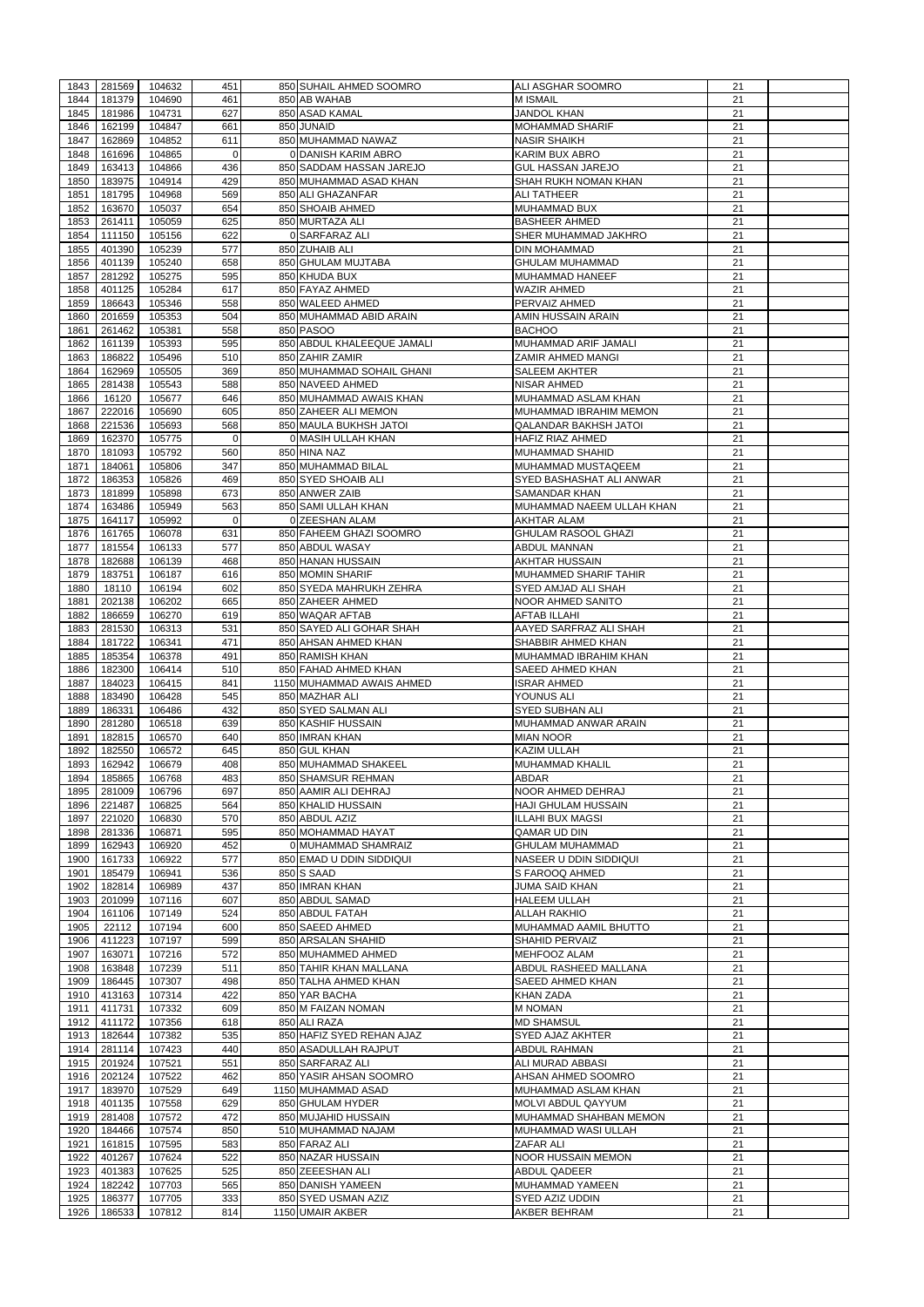| 1927 | 411685 | 107829 | 686            | 850 KASHIF NAEEM                      | <b>NAEEM UR RAHMAN</b>                | 21 |  |
|------|--------|--------|----------------|---------------------------------------|---------------------------------------|----|--|
|      | 186484 |        | 398            |                                       | <b>PERVEZ KHAN</b>                    | 21 |  |
| 1928 |        | 107841 | 468            | 850 TARIQ REHMAN                      |                                       | 21 |  |
| 1929 | 184445 | 107847 | 402            | 850 MUHAMMAD MURTAZA                  | RAJA MUHAMMAD SARWAR<br>NASEER UD DIN |    |  |
| 1930 | 18137  | 107882 |                | 850 MATEEN UD DIN                     |                                       | 21 |  |
| 1931 | 413193 | 107896 | 647            | 850 ZAHOOR KHAN                       | <b>REHMAN ALI</b>                     | 21 |  |
| 1932 | 181937 | 107925 | 585            | 850 ARSALAN AKRAM                     | <b>MOHAMMAD AKRAM</b>                 | 21 |  |
| 1933 | 186220 | 107948 | 538            | 850 SYED MUHAMMAD AASA BIN AZIZ NAQVI | SYED AZIZ MIAN NAQVI                  | 21 |  |
| 1934 | 401208 | 108005 | 694            | 850 MANSOOR ALI                       | <b>JAMEEL AHMED</b>                   | 21 |  |
| 1935 | 163606 | 108010 | 599            | 850 SHAHZAD FAHAD GUL                 | MUHAMMAD MOOSA MEMON                  | 21 |  |
| 1936 | 185293 | 108065 | 595            | 850 QAZI BILAL AHMED                  | <b>MUSRRAT IZHAR</b>                  | 21 |  |
| 1937 | 221079 | 108097 | 691            | 850 ABDUL SAMAD                       | RASOOL BAKHSH ABRO                    | 21 |  |
| 1938 | 186584 | 108115 | 631            | 850 USAMA ASLAM                       | <b>MOHAMMAD ASLAM</b>                 | 21 |  |
| 1939 | 186906 | 108161 | 536            | 850 ZOHAIR HAIDER                     | <b>SYED AFTAB ALI</b>                 | 21 |  |
| 1940 | 201773 | 108198 | 609            | 850 NOMAN FAZAL                       | <b>FAZAL KAREEM</b>                   | 21 |  |
| 1941 | 185898 | 108281 | 510            | 850 SHEHROZ AHMAD                     | <b>NADEEM AHMED</b>                   | 21 |  |
| 1942 | 261335 | 108299 | 703            | 703 MUHAMMAD AMIN                     | <b>GHULAM HYDER</b>                   | 21 |  |
| 1943 | 184340 | 108356 | 634            | 850 MUHAMMAD JUNAID                   | MUHAMMAD RASHEED                      | 21 |  |
| 1944 | 184680 | 108374 | 510            | 850 MUHAMMAD SHAHDAB                  | MUHAMMAD ISHTIAQ                      | 21 |  |
| 1945 | 163005 | 108451 | 620            | 850 MUHAMMAD UMER FAROOQ AHMED KHAN   | <b>IREAN AHMED KHAN</b>               | 21 |  |
| 1946 | 161643 | 108467 | 543            | 850 BASHIR AHMED                      | MUHAMMAD ACHAR KHOKHAR                | 21 |  |
| 1947 | 412097 | 108596 | 573            | 850 MUHAMMAD HARIS                    | <b>MUHAMMAD HASHIM</b>                | 21 |  |
| 1948 | 181798 | 108601 | 494            | 850 ALI HASSAN KHAN                   | MUHAMMAD MOHSIN KHAN                  | 21 |  |
| 1949 | 186758 | 108653 | 472            | 850 WASIB KHAN                        | <b>M ARIF KHAN</b>                    | 21 |  |
| 1950 | 163372 | 108658 | 516            | 850 RIZWAN                            | MOHAMMAD USMAN                        | 21 |  |
| 1951 | 186297 | 108709 | 426            | 850 SYED NASIR ARSHAD                 | <b>SYED ARSHAD HUSSAIN</b>            | 21 |  |
| 1952 | 163708 | 108806 | 504            | 850 SOHAIL                            | SIKANDER ALI                          | 21 |  |
| 1953 | 141161 | 108848 | 665            | 850 JAMSHEED AKRAM                    | MUHAMMAD AKRAM                        | 21 |  |
| 1954 | 413012 | 108882 | 441            | 850 SYED YOUSUF HUSSAIN               | <b>SYED MUNEER HUSSAIN</b>            | 21 |  |
| 1955 | 281533 | 108986 | 558            | 850 SAYED SIBGHATULLAH SHAH           | <b>SAYED AFZAL HUSSAIN SHAH</b>       | 21 |  |
| 1956 | 163519 | 109016 | 646            | 850 SAYED FARHAT ABBAS                | SAYED MAZHAR ALI SHAH                 | 21 |  |
| 1957 | 161494 | 109025 | 623            | 850 ASAD ALI                          | <b>ABDUL AZIM</b>                     | 21 |  |
|      |        |        |                |                                       |                                       |    |  |
| 1958 | 201647 | 109272 | 512            | 850 MOHAMMAD YASIN                    | <b>GHULAM HUSSAIN</b>                 | 21 |  |
| 1959 | 185783 | 109277 | 450            | 850 SHAHRUKH HASSAN                   | <b>SHAKIR HASSAN</b>                  | 21 |  |
| 1960 | 185573 | 109351 | 514            | 850 SAJID HASSAN                      | <b>QAMAR UL HASSAN</b>                | 21 |  |
| 1961 | 281345 | 109354 | 604            | 850 MOHAMMAD YOUSIF MEMON             | ZULFIQAR ALI MEMON                    | 21 |  |
| 1962 | 401018 | 109375 | 605            | 850 ABDUL QADIR                       | <b>WALI MOHAMMAD</b>                  | 21 |  |
| 1963 | 186889 | 109386 | 536            | 850 ZOHAIB AHMED                      | <b>ABDUL QADEER</b>                   | 21 |  |
| 1964 | 181160 | 109461 | 663            | 850 MISBAH AHSAN                      | RANA MOHAMMAD AHSAN                   | 21 |  |
| 1965 | 181169 | 109462 | 567            | 850 MUNAM MOIN                        | <b>MOIN AHMAD JAVED</b>               | 21 |  |
| 1966 | 411328 | 109481 | 607            | 850 BARKAT KHAN                       | <b>HAKIM KHAN</b>                     | 21 |  |
| 1967 | 222051 | 109527 | 722            | 850 ZOHAIB ALI                        | <b>MUNAWAR ALI</b>                    | 21 |  |
| 1968 | 181286 | 109557 | 576            | 850 SIDRA                             | TAJ MUHAMMAD                          | 21 |  |
| 1969 | 412168 | 109590 | 635            | 850 MUHAMMAD KAMRAN                   | MUHAMMAD QASIM                        | 21 |  |
| 1970 | 351453 | 109600 | 559            | 850 YOUSIF RAZA QURESHI               | HAJI MUHAMMAD SAJID                   | 21 |  |
| 1971 | 181548 | 109724 | 586            | 850 ABDUL WAJID KHAN                  | ABDUL MAJID KHAN                      | 21 |  |
| 1972 | 291257 | 109829 | 576            | 850 NAUMAN ASHRAF                     | MUHAMMAD ASHRAF                       | 21 |  |
| 1973 | 182483 | 109906 | 652            | 850 FAYYAZ AHMED                      | <b>MUHAMMAD ASLAM</b>                 | 21 |  |
| 1974 | 411892 | 109931 | 689            | 850 MUBASHER JALIL                    | <b>MUHAMMAD HUSSAIN GOHAR</b>         | 21 |  |
| 1975 | 412463 | 109956 | 644            | 850 MUHAMMAD ZEESHAN                  | <b>MUHAMMAD SARWAR</b>                | 21 |  |
| 1976 | 411229 | 110003 | 564            | 1050 ARSLAN AHMED                     | SHER AHMED                            | 21 |  |
| 1977 | 161107 | 110016 | 536            | 850 ABDUL GHAFAR BHUTTO               | <b>ABDUL RAHEEM BHUTTO</b>            | 21 |  |
| 1978 | 412209 | 110047 | 562            | 850 MUHAMMAD MOHSIN WASEEM            | <b>WASEEM AHMED</b>                   | 21 |  |
| 1979 | 185348 | 110052 | 481            | 850 RAMEEZ ALI KHAN                   | <b>HASHMAT ALI KHAN</b>               | 21 |  |
| 1980 | 163463 | 110219 | 608            | 850 SAJJAD HUSSAIN                    | <b>IFTIKHAR HUSSAIN</b>               | 21 |  |
| 1981 | 281397 | 110355 | 551            | 850 MUHAMMAD SHOAIB                   | <b>IQBAL HUSSAIN</b>                  | 21 |  |
| 1982 | 185336 | 110478 | 379            | 850 RAJA MUHAMMAD BILAL               | RAJA JAWAID IQBAL                     | 21 |  |
| 1983 | 411475 | 110483 | 595            | 850 GUL ZAIB                          | <b>JAHAN ZAIB</b>                     | 21 |  |
| 1984 | 185263 | 110498 | 608            | 850 OWAIS AHMED FAROOQUI              | MOHAMMAD ZAIN UL ABIDEEN FAROOQ       | 21 |  |
| 1985 | 111014 | 110714 | 665            | 850 ABDUL SAMAD                       | MUHAMMAD YOUSIF                       | 21 |  |
| 1986 | 201881 | 110740 | 552            | 850 SAJJAD ALI                        | <b>DARBAN ALI</b>                     | 21 |  |
| 1987 | 411607 | 110812 | 536            | 850 IRFAN AKHTAR                      | <b>MOHAMMAD AKHTAR</b>                | 21 |  |
| 1988 | 186358 | 110865 | 657            | 850 SYED SUFYAN HASAN                 | SYED JAVAID UL HASAN                  | 21 |  |
| 1989 | 412476 | 110881 | 483            | 850 MUHAMMAD ZOHAIB SIDDIQUI          | MUHAMMAD HABIB SIDDIQUI               | 21 |  |
|      |        |        | 563            |                                       |                                       |    |  |
| 1990 | 412551 | 110903 |                | 850 NATIQ NOOR                        | <b>NOOR AHMED</b>                     | 21 |  |
| 1991 | 412719 | 110909 | 632            | 850 SAEESH SHAH RUKH BUTT             | <b>FAROOQ JAVED BUTT</b>              | 21 |  |
| 1992 | 141043 | 110932 | 461            | 850 ABID ALI RAJRI                    | SAKHAWAT ALI RAJRI                    | 21 |  |
| 1993 | 201448 | 111038 | 575            | 850 IMRAN ALI                         | <b>LATIF DINO CHANDIO</b>             | 21 |  |
| 1994 | 185218 | 111096 | 610            | 850 NOOR MUHAMMAD                     | MUHAMMAD AYUB KHAN                    | 21 |  |
| 1995 | 412741 | 111109 | 536            | 0 SAJJAD HUSSAIN                      | <b>GULAB HUSSAIN</b>                  | 21 |  |
| 1996 | 201370 | 111154 | 549            | 850 GHULAM HASSAN LUND                | <b>ZAHOOR AHMED</b>                   | 21 |  |
| 1997 | 411580 | 111270 | 600            | 850 IKRAM UL HAQUE KHAN               | <b>INAM UL HAQUE KHAN</b>             | 21 |  |
| 1998 | 163248 | 111385 | 523            | 850 ORANGZEB                          | <b>BASHIR AHMED SHAIKH</b>            | 21 |  |
| 1999 | 141202 | 111445 | 648            | 850 MOHAMMAD ALI                      | <b>MANZOOR ALI</b>                    | 21 |  |
| 2000 | 162617 | 111545 | 438            | 850 MUHAMMAD AMIN                     | <b>MUHAMMAD QASIM</b>                 | 21 |  |
| 2001 | 183380 | 111619 | 627            | 850 M. WAQAR UL HASSAN                | TARIQ MEHMOOD UL HASSAN               | 21 |  |
| 2002 | 185398 | 111627 | 523            | 1050 REHAN                            | <b>DIL MURAD</b>                      | 21 |  |
| 2003 | 411684 | 111656 | 602            | 850 KASHIF KHAN                       | <b>MIR MAT KHAN</b>                   | 21 |  |
| 2004 | 111028 | 111688 | 597            | 850 AIJAZ ALI                         | <b>MUHAMMAD HASHIM</b>                | 21 |  |
| 2005 | 18127  | 111703 | 476            | 850 HAFIZ MAJID RASHEED               | <b>ABDUL RASHEED</b>                  | 21 |  |
| 2006 | 411625 | 111713 | 548            | 850 ISHAQUE KHAN JADOON               | <b>GHANI UR REHMAN</b>                | 21 |  |
| 2007 | 412879 | 111836 | 637            | 850 SK MD MAJID ALAM SIDDIQUI         | SK MD SHOUKAT ALI SIDDIQUE            | 21 |  |
| 2008 | 413041 | 111943 | 674            | 850 TARIQ MEHMOOD KHAN                | KHALID MEHMOOD KHAN                   | 21 |  |
| 2009 | 411738 | 111956 | 476            | 850 M IBRAZ UDDIN                     | M MIFTAH UDDIN                        | 21 |  |
| 2010 | 201981 | 111999 | $\overline{0}$ | 0 SHOAIB AHMED                        | NAIMATULLAH SOLANGI                   | 21 |  |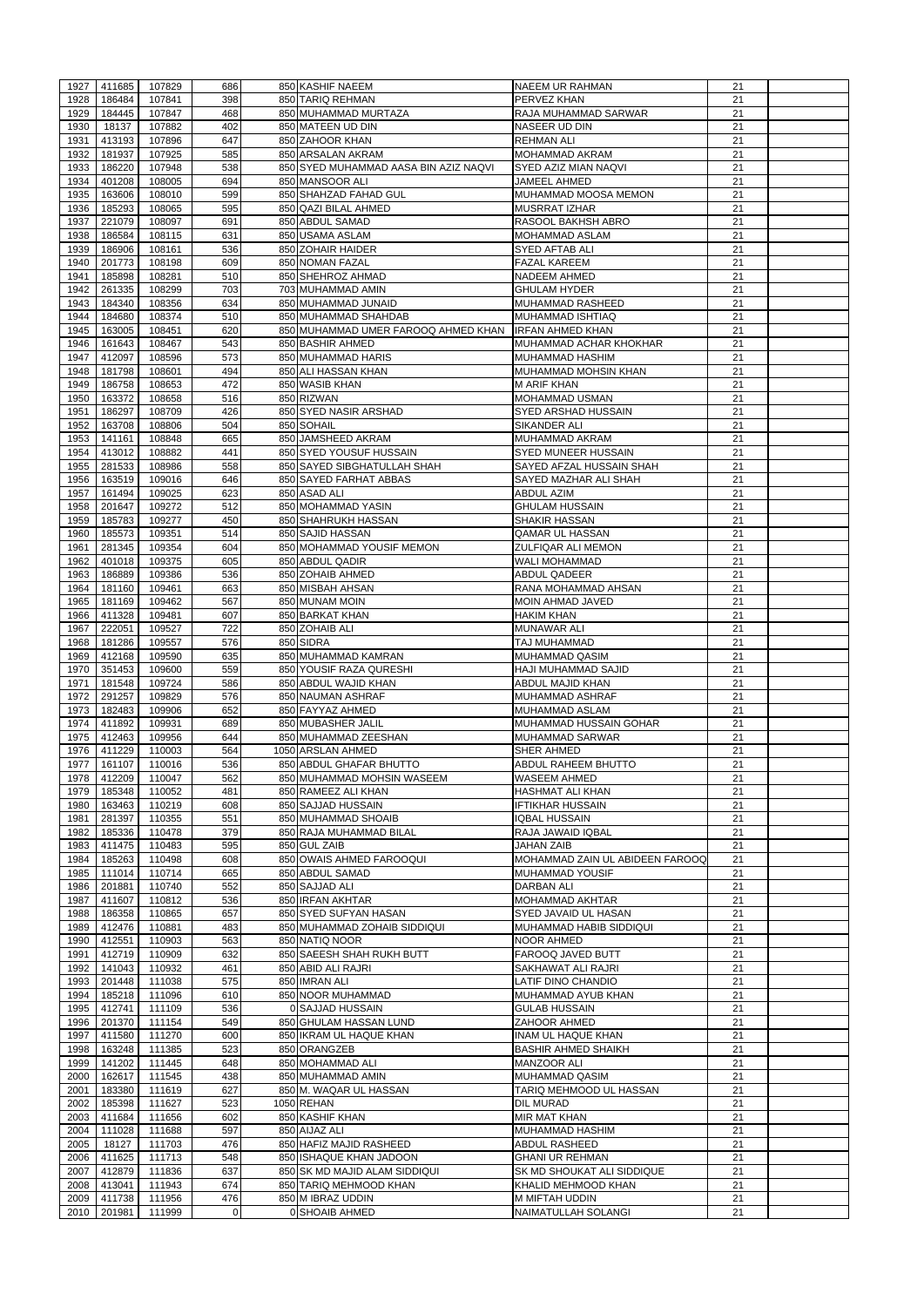| 2011 | 281385      | 112071 | 630         | 850 MUHAMMAD MUBEEN           | ABDUL QADIR HINGORO            | 21 |  |
|------|-------------|--------|-------------|-------------------------------|--------------------------------|----|--|
| 2012 | 281473      | 112083 | 448         | 850 REHAN AKBER               | <b>GHULAM AKBER RAJPUT</b>     | 21 |  |
| 2013 | 201509      | 112122 | 548         | 850 JAVED AHMED               | <b>ABDUL KHALIQUE</b>          | 21 |  |
| 2014 | 161323      | 112152 | $\mathbf 0$ | 0 AHTESHAM U DDIN             | <b>SALAHU DDIN</b>             | 21 |  |
|      |             |        |             |                               |                                |    |  |
| 2015 | 281389      | 112182 | 595         | 850 MUHAMMAD RAMZAN           | <b>MUHAMMAD YOUNIS</b>         | 21 |  |
| 2016 | 186834      | 112205 | 378         | 850 ZAIN UL ABDIN SHAIKH      | AZEEM UDDIN SHAIKH             | 21 |  |
| 2017 | 186141      | 112227 | 0           | 0 SYED FARRUKH REHMAN         | <b>HABIB UR REHMAN</b>         | 21 |  |
|      |             |        |             |                               |                                |    |  |
| 2018 | 184418      | 112255 | 519         | 850 MUHAMMAD MOHSIN RAZA      | <b>MAHIR RAZA</b>              | 21 |  |
| 2019 | 412998      | 112282 | 718         | 850 SYED SHOAIB SHAH          | <b>SYED IBRAHEEM</b>           | 21 |  |
| 2020 | 412724      | 112345 | 569         | 850 SAJAWAL HASSAN            | SHAFAQAT ALI                   | 21 |  |
| 2021 | 411334      | 112409 | 798         | 1050 BILAL AHMAD              | <b>KARIM ULLAH</b>             | 21 |  |
|      |             |        |             |                               |                                |    |  |
| 2022 | 412765      | 112410 | 557         | 850 SANA ULLAH                | <b>ABDUL MAJEED</b>            | 21 |  |
| 2023 | 185603      | 112475 | 447         | 850 SALEEM UR REHMAN          | <b>ZIA UR REHMAN</b>           | 21 |  |
| 2024 | 185867      | 112519 | 644         | 850 SHAN E ABBAS              | <b>MUHAMMAD AKHTAR</b>         | 21 |  |
|      |             |        |             |                               |                                |    |  |
| 2025 | 184879      | 112550 | 523         | 850 MUHAMMAD WALID VOHRA      | <b>RAFIQ</b>                   | 21 |  |
| 2026 | 413168      | 112673 | 773         | 1150 YASIR KHAN               | <b>ASHIQUE NOOR</b>            | 21 |  |
| 2027 | 183292      | 112691 | 831         | 1150 M WAJAHAT ULLAH QURASHI  | <b>HABIB ULLAH QURASHI</b>     | 21 |  |
| 2028 | 181237      | 112753 | 568         | 850 SAHAR KHAN                | FAROOQ AHMED KHAN              | 21 |  |
|      |             |        |             |                               |                                |    |  |
| 2029 | 413169      | 112899 | 572         | 850 YASIR KHAN                | <b>FAQIR MUHAMMAD</b>          | 21 |  |
| 2030 | 184546      | 112903 | 505         | 850 MUHAMMAD RAMEEZ WASI KHAN | MUHAMMAD WASI KHAN             | 21 |  |
| 2031 | 184264      | 112912 | 494         | 850 MUHAMMAD IBRAHIM          | <b>ABDUL WADOOD</b>            | 21 |  |
|      |             |        | 669         |                               |                                | 21 |  |
| 2032 | 311011      | 113020 |             | 850 ABDUL KHALIQUE            | <b>MUHAMMAD YOUSUF</b>         |    |  |
| 2033 | 184737      | 113058 | 464         | 0 MUHAMMAD SHOAIB AZHAR       | <b>AZHAR MOHIB</b>             | 21 |  |
| 2034 | 413135      | 113100 | 632         | 850 WAQAS AHMED               | <b>CHAN ZAIB</b>               | 21 |  |
| 2035 | 221601      | 113123 | 655         | 850 MUHAMMAD IBRAHIM          | <b>MAHMOOD KHAN</b>            | 21 |  |
|      |             |        |             |                               |                                |    |  |
| 2036 | 162595      | 113151 | 581         | 850 MUHAMMAD AIJAZ UL HAQ     | <b>TAJAMMUL HAQ</b>            | 21 |  |
| 2037 | 181519      | 113189 | 514         | 850 ABDUL SAMI                | <b>ABDUL RAHEEM</b>            | 21 |  |
| 2038 | 186293      | 113195 | 628         | 850 SYED NABEEL QUADRI        | <b>SYED MOHAMMAD AMEER</b>     | 21 |  |
|      |             |        |             |                               |                                |    |  |
| 2039 | 351139      | 113241 | 850         | 626 FAZAL REHMAN              | MUHAMMAD JAFFAR                | 21 |  |
| 2040 | 182446      | 113271 | 428         | 850 FARHAN ALI                | <b>ABDUL RASHEED</b>           | 21 |  |
| 2041 | 185125      | 113289 | 615         | 850 NASIR ALI                 | <b>SABIR ALI</b>               | 21 |  |
| 2042 | 185660      | 113401 | 624         | 1050 SAOOD UD DIN             | <b>RAEES UD DIN</b>            | 21 |  |
|      |             |        |             |                               |                                |    |  |
| 2043 | 221780      | 113522 | 668         | 850 SADAM HUSSAIN             | MUHAMMAD HASSAN                | 21 |  |
| 2044 | 401271      | 113597 | 639         | 850 NOMAN HROON               | <b>MOHAMMAD HAROON</b>         | 21 |  |
| 2045 | 141260      | 113764 | 645         | 850 MUJEEB U REHMAN RUK       | <b>HAFIZ ABDUL GHAFFAR RUK</b> | 21 |  |
|      |             |        |             |                               |                                |    |  |
| 2046 | 182193      | 113807 | 542         | 850 BILAL SHARIF              | <b>MUHAMMAD SHARIF</b>         | 21 |  |
| 2047 | 184858      | 113809 | 398         | 850 MUHAMMAD USMAN SIDDIQUI   | MUHAMMAD ISRAR SIDDIQUI        | 21 |  |
| 2048 | 184990      | 113826 | 485         | 850 MUHAMMAD ZUHIAB           | <b>HABIB ALI</b>               | 21 |  |
|      |             |        |             |                               |                                |    |  |
| 2049 | 291284      | 113889 | 502         | 850 RIAZ AHMED                | <b>GHULAM RASOOL</b>           | 21 |  |
| 2050 | 185346      | 113921 | 599         | 850 RAMEEZ AHMED              | <b>KHALIL AHMED</b>            | 21 |  |
| 2051 | 281432      | 113934 | 580         | 850 NAEEM ALI QAIMKHANI       | <b>NAWAB ALI</b>               | 21 |  |
|      |             |        |             |                               |                                |    |  |
| 2052 | 281014      | 113936 | 532         | 850 ABDUL AHAD MEMON          | <b>ASHFAQUE AHMED MEMON</b>    | 21 |  |
| 2053 | 164104      | 113942 | 540         | 850 ZAKIR                     | <b>ABDUL GHAFFAR</b>           | 21 |  |
| 2054 | 412234      | 113987 | 550         | 850 MUHAMMAD NASIR            | <b>NIAZ MUHAMMAD</b>           | 21 |  |
| 2055 | 411827      | 114001 | 686         | 850 MOHAMMAD AMMAR SUBHAN     | <b>MOHAMMAD SUBHAN</b>         | 21 |  |
|      |             |        |             |                               |                                |    |  |
| 2056 | 412470      | 114021 | 589         | 850 MUHAMMAD ZOHAIB           | ZAHOOR AHMED                   | 21 |  |
| 2057 | 411469      | 114189 | 576         | 850 GHULAM MURTAZA            | MUHAMMAD HANIF                 | 21 |  |
| 2058 | 185947      | 114237 | 411         | 850 SHERYAL RAZA              | <b>SALEEM RAZA</b>             | 21 |  |
|      |             |        |             |                               |                                |    |  |
| 2059 | 161663      | 114241 | 653         | 850 BILAL AHMED MEMON         | MOHAMMAD RAMZAN MEMON          | 21 |  |
| 2060 | 412286      | 114324 | 661         | 850 MUHAMMAD REHAN YOUSAF     | MUHAMMAD YOUSUF                | 21 |  |
| 2061 | 411351      | 114335 | 570         | 850 DANISH ALI ANSARI         | ABDUL KALAM ANSARI             | 21 |  |
| 2062 | 163047      | 114358 | 536         | 0 MUHAMMAD YASIR RAO          | MUHAMMAD ASHRAF RAO            | 21 |  |
|      |             |        |             |                               |                                |    |  |
| 2063 | 411192      | 114434 | 689         | 850 AMJAD GHANI               | <b>JAVEED GHANI</b>            | 21 |  |
| 2064 | 186442      | 114476 | 625         | 1100 TALAL LIAQUAT KHAN       | LIAQUAT AHMED KHAN             | 21 |  |
| 2065 | 221122      | 114618 | 596         | 850 AFTAB AHMED               | MUNEER AHMED KHOSO             | 21 |  |
|      |             |        |             |                               |                                |    |  |
| 2066 | 162896      | 114636 | 426         | 850 MUHAMMAD REHAN            | MUHAMMAD ZAFAR                 | 21 |  |
| 2067 | 184147      | 114679 | 449         | 850 MUHAMMAD FAIZAN KHAN      | ABDUL QAYYUM KHAN              | 21 |  |
| 2068 | 181543      | 114680 | 399         | 850 ABDUL WAHID               | MUHAMMAD ASLAM                 | 21 |  |
| 2069 | 184957      | 114722 | 638         | 850 MUHAMMAD ZAKI             | <b>MUHAMMAD GULFAM</b>         | 21 |  |
|      |             |        |             |                               |                                |    |  |
| 2070 | 184768      | 114836 | 394         | 850 MUHAMMAD TAHA             | <b>NAEEM UDDIN</b>             | 21 |  |
| 2071 | 411774      | 114895 | 466         | 850 MAJID MEHMOOD             | <b>KHALID MEHMOOD</b>          | 21 |  |
| 2072 | 261186      | 114926 | 561         | 850 GHULAM NABI               | <b>MEER KHAN</b>               | 21 |  |
| 2073 | 161900      | 114947 | 582         | 850 GHULAM MUJTABA            | <b>GHULAM QADIR</b>            | 21 |  |
|      |             |        |             |                               |                                |    |  |
| 2074 | 311192      | 115025 | 712         | 850 MUHAMMAD SAJID            | MUHAMMAD RAFIQUE               | 21 |  |
| 2075 | 18179       | 115053 | 537         | 850 SAJID KHAN                | <b>AHMED KHAN</b>              | 21 |  |
| 2076 | 183937      | 115061 | 452         | 850 MUHAMMAD ARMAN            | MOHI UD DIN                    | 21 |  |
| 2077 | 181819      | 115083 | 718         | 1050 ALI RIAZ                 | <b>AZIM KHAN</b>               | 21 |  |
|      |             |        |             |                               |                                |    |  |
| 2078 | 412804      | 115197 | 581         | 850 SHAHID BASHEER            | <b>CHOUDRY BASHEER AHMED</b>   | 21 |  |
| 2079 | 412206      | 115199 | 462         | 850 MUHAMMAD MOHSIN           | <b>MUHAMMAD MURSALIN</b>       | 21 |  |
| 2080 | 184419      | 115223 | 493         | 850 MUHAMMAD MOINUDDIN        | MUHAMMAD ZIAUDDIN              | 21 |  |
|      |             |        |             | 850 SHAHZAIB SALEEM UJJAN     | <b>SALEEM RAZA UJJAN</b>       | 21 |  |
| 2081 |             |        |             |                               |                                |    |  |
| 2082 | 281553      | 115268 | 499         |                               |                                |    |  |
|      | 281448      | 115281 | 492         | 850 NISAR AHMED               | MUSHTAQUE AHMED                | 21 |  |
|      |             | 115294 | 623         | 850 ABDUL HAYEE               | <b>MUHAMMAD ESSA</b>           | 21 |  |
|      | 2083 141018 |        |             |                               |                                |    |  |
| 2084 | 221497      | 115300 | 646         | 850 LAL MOHAMMAD              | <b>GHULAM MUHIUDDIN</b>        | 21 |  |
| 2085 | 185135      | 115368 | 385         | 850 NASIR MEHMOOD             | ALI ASGHAR                     | 21 |  |
| 2086 | 184796      | 115402 | 0           | 0 MUHAMMAD TAYYAB             | <b>REHAN ULLAH</b>             | 21 |  |
|      |             |        |             |                               |                                |    |  |
| 2087 | 162090      | 115529 | 458         | 850 IMRAN KHAN                | <b>ABDUL SATTAR</b>            | 21 |  |
| 2088 | 281100      | 115656 | 570         | 850 ANEES AHMED               | <b>GHULAM AKBAR MALIK</b>      | 21 |  |
| 2089 | 164151      | 115664 | 680         | 850 ZUBAIR UDDIN              | <b>NAFEES UDDIN</b>            | 21 |  |
| 2090 | 221631      |        |             | 850 MUHAMMAD TOUFIQUE         | ALI MUHAMMAD ABRO              | 21 |  |
|      |             | 115738 | 553         |                               |                                |    |  |
| 2091 | 281347      | 115754 | 651         | 850 MOHSIN ALI                | <b>GHULAM SARWAR</b>           | 21 |  |
| 2092 | 411482      | 115790 | 559         | 850 HABIB ULLAH               | <b>MASTAN UDDIN</b>            | 21 |  |
| 2093 | 201503      | 115846 | 459         | 850 JAMEEL AHMED              | <b>ABDUL AZIZ</b>              | 21 |  |
| 2094 | 163125      | 115876 | 613         | 850 MUZAMMIL HASSAN AWAN      | <b>MALIK LAL KHAN</b>          | 21 |  |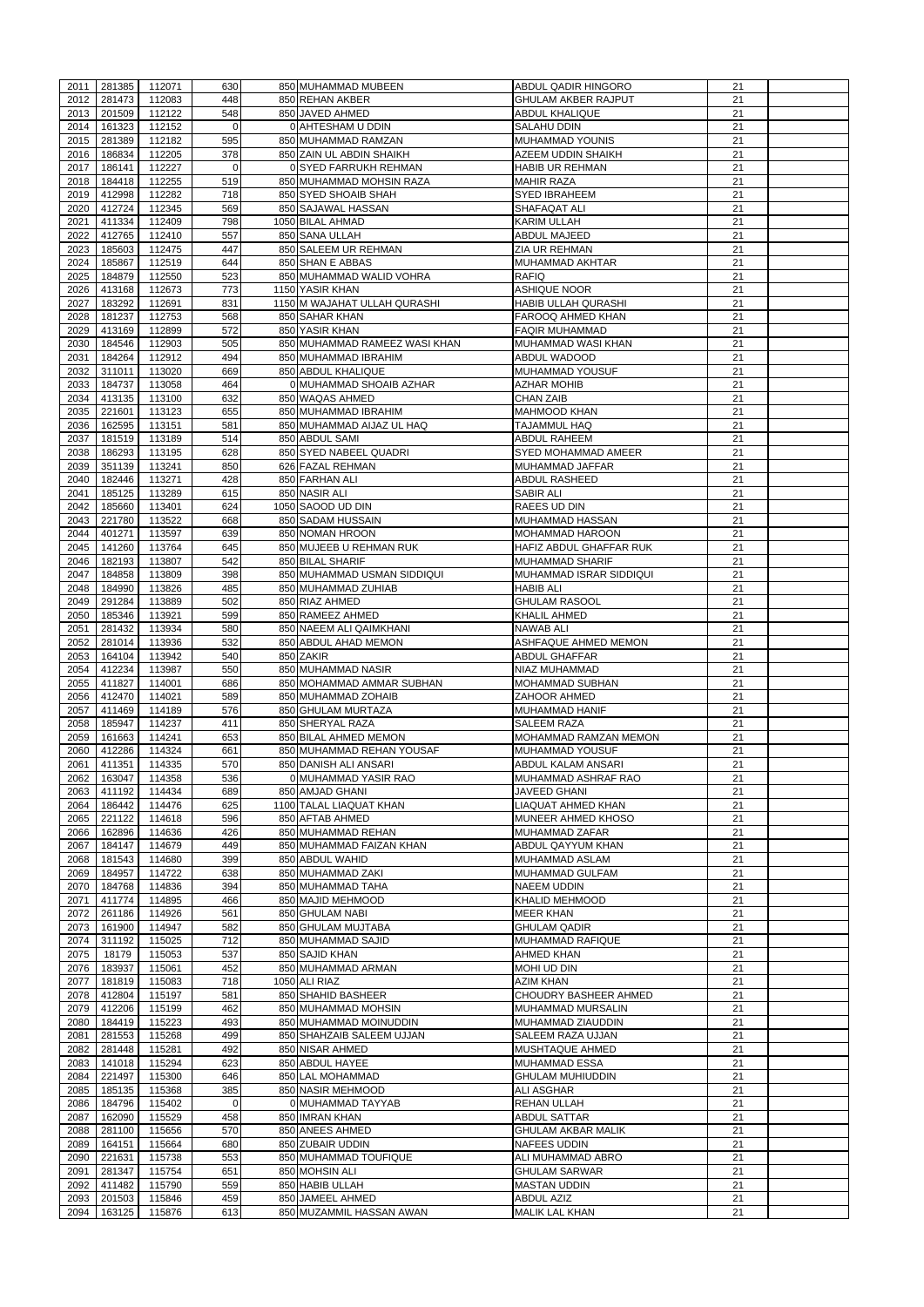| 2095         | 413224           | 116030                 | 741            | 1050 ZEESHAN ULLAH                       | <b>SHAH WAZIR</b>                               | 21       |  |
|--------------|------------------|------------------------|----------------|------------------------------------------|-------------------------------------------------|----------|--|
|              |                  |                        |                |                                          |                                                 |          |  |
| 2096         | 181141           | 116095                 | 474            | 850 MAH NOOR                             | M. ZAFAR IQBAL                                  | 21       |  |
| 2097         | 201408           | 116099                 | 535            | 850 HAFIZ MUHAMMAD AHMED                 | <b>FEROZ UDDIN SHAIKH</b>                       | 21       |  |
| 2098         | 183159           | 116113                 | 558            | 850 M FAIZAN                             | <b>AKHTER MEHMOOD</b>                           | 21       |  |
| 2099         | 281622           | 116148                 | 618            | 850 WAZIR ALI PIRZADO                    | <b>NIAZ HUSSAIN</b>                             | 21       |  |
| 2100         | 412584           | 116254                 | 496            | 850 NOMAN KHAN                           | <b>MUHAMMAD SHAFIQ</b>                          | 21       |  |
|              |                  |                        |                |                                          |                                                 |          |  |
| 2101         | 184898           | 116280                 | 705            | 1050 MUHAMMAD WAQAS                      | <b>MUHAMMAD SIDDIQUE</b>                        | 21       |  |
| 2102         | 411337           | 116298                 | 618            | 850 BILAL HASAN SABZWARI                 | AQUIL HASAN SABZWARI                            | 21       |  |
| 2103         | 182634           | 116377                 | 542            | 850 HAFIZ NAVEED AHMED                   | <b>NAZIR AHMED</b>                              | 21       |  |
| 2104         | 411909           | 116384                 | 436            | 850 MUHAMMAD ABDULLAH                    | MUHAMMAD AZAM                                   | 21       |  |
| 2105         | 351418           | 116419                 | 544            | 850 TAHIR ALI                            | <b>AYAZ ALI</b>                                 | 21       |  |
|              |                  |                        |                | 950 NOUMAN                               | NADEEM MEMON                                    |          |  |
| 2106         | 16127            | 116431                 | 680            |                                          |                                                 | 21       |  |
| 2107         | 184983           | 116511                 | 583            | 850 MUHAMMAD ZUBAIR                      | SHAMS UD DIN                                    | 21       |  |
| 2108         | 184937           | 116580                 | 479            | 850 MUHAMMAD YOUNAS                      | <b>QEMAT KHAN</b>                               | 21       |  |
| 2109         | 161729           | 116594                 | 636            | 850 EHTISHAM ALI SHAIKH                  | <b>USMAN ALI SHAIKH</b>                         | 21       |  |
| 2110         | 161870           | 116598                 | 628            | 850 FIDA HUSSAIN HOAT                    | <b>NOOR HASSAN</b>                              | 21       |  |
| 2111         | 186169           | 116692                 | 352            | 850 SYED IMRAN HAIDER NAQVI              | <b>SYED KAMAL HAIDER NAQVI</b>                  | 21       |  |
|              |                  |                        |                |                                          |                                                 |          |  |
| 2112         | 201802           | 116729                 | 565            | 850 RAHEEL AHMED                         | <b>ALLAH DINO</b>                               | 21       |  |
| 2113         | 413038           | 116804                 | 509            | 850 TARIQ HUMAYUN KHAN                   | <b>HUMAYUN BADSHAH</b>                          | 21       |  |
| 2114         | 411434           | 116817                 | 572            | 850 FAROOQ AHMED                         | <b>SHABBIR AHMED</b>                            | 21       |  |
| 2115         | 411769           | 116820                 | 493            | 850 MAJEED ULLAH                         | <b>BAHADUR SHAHEEN</b>                          | 21       |  |
| 2116         | 311179           | 116844                 | 617            | 850 MUHAMMAD IRFAN                       | <b>ABDUL LATIF</b>                              | 21       |  |
| 2117         | 162983           | 116872                 | 631            | 850 MUHAMMAD TAHIR ALI                   | MUHAMMAD ALI                                    | 21       |  |
|              |                  |                        |                |                                          |                                                 |          |  |
| 2118         | 411371           | 117087                 | 532            | 850 EMAD AHMED KHAN DURANI               | WAQAR AHMED KHAN DURANI                         | 21       |  |
| 2119         | 281609           | 117102                 | 560            | 850 WAQAR ALI                            | <b>MAHBOOB ALI SIYAL</b>                        | 21       |  |
| 2120         | 163214           | 117183                 | 614            | 850 NOMAN AFTAB CHANNA                   | AFTAB AHMED CHANNA                              | 21       |  |
| 2121         | 18244            | 118028                 |                | DAYYAN ALI LODHI                         | <b>FEROZ ALI LODHI</b>                          | 21       |  |
| 2122         | 18287            | 118141                 |                | MUHAMMAD ALI KHAN                        | <b>AZEEM KHAN</b>                               | 21       |  |
|              |                  |                        |                |                                          |                                                 |          |  |
| 2123         | 18392            | 118153                 |                | <b>TAYYAB NABI</b>                       | <b>GHULAM NABI</b>                              | 21       |  |
| 2124         | 20137            | 118263                 |                | <b>NAEEM ULLAH</b>                       | <b>ZAMEER AHMED</b>                             | 21       |  |
| 2125         | 20123            | 118268                 |                | <b>FARMAN ALI</b>                        | <b>MANZOOR ALI</b>                              | 21       |  |
| 2126         | 22120            | 118288                 |                | <b>ABDUL KASHIF</b>                      | MUHAMMAD AFZAL                                  | 21       |  |
| 2127         | 22147            | 118296                 |                | <b>MUZAMIL HUSSAIN</b>                   | <b>ABDUL RESHEED</b>                            | 21       |  |
|              |                  |                        |                |                                          |                                                 |          |  |
| 2128         | 22122            | 118298                 |                | <b>ABDUL WAHBEED</b>                     | <b>ABDUL MAJEED</b>                             | 21       |  |
| 2129         | 181806           | 113418                 | 566            | 850 ALI NAVEED HASSAN SIDDIQUI           | NAVEED HASSAN SIDDIQUI                          | 21       |  |
| 2130         | 221752           | 113592                 | 500            | 850 RASHID MUSLIM                        | <b>ABDUL HAMEED MUGHAL</b>                      | 21       |  |
|              | 2131 186448      | 113795                 | 430            | 850 TALHA BIN TAHIR                      | <b>TAHIR MEHMOOD KHAN</b>                       | 21       |  |
| 2132         | 162984           | 114208                 | 512            | 850 MUHAMMAD TAHSEEN                     | <b>MUHAMMAD AYOUB</b>                           | 21       |  |
|              |                  |                        |                |                                          |                                                 |          |  |
| 2133         | 281422           | 114223                 | 402            | 850 MUZAFAR MEHBOOB CHANDIO              | <b>MAHBOOB ALI CHANDIO</b>                      | 21       |  |
| 2134         | 186401           | 114698                 | 518            | 850 SYED ZAIN UL HASAN                   | <b>SYED KHALID NASIM</b>                        | 21       |  |
| 2135         | 184500           | 114705                 | 680            | 850 MUHAMMAD NOUMAN HASAN                | <b>SHAUKAT ALI</b>                              | 21       |  |
| 2136         | 161341           | 114833                 | 534            | 850 AKASH LATIF                          | <b>ABDUL LATIF PALIJO</b>                       | 21       |  |
| 2137         | 413154           | 114863                 | 493            | 850 WASEEM AHMED                         | MERAJ MUHAMMAD                                  | 21       |  |
|              |                  |                        |                |                                          |                                                 |          |  |
| 2138         | 221365           | 114976                 | 829            | 1150 HAFIZ SYED MUHAMMAD BILAL RAZA      | SYED MUHAMMAD AKHLAQ                            | 21       |  |
| 2139         | 201178           | 115270                 | 686            | 850 ALI RAZA SHAIKH                      | <b>WAZEER HUSSAIN SHAIKH</b>                    | 21       |  |
|              |                  |                        |                |                                          |                                                 |          |  |
| 2140         | 185329           | 115337                 | 556            | 900 RAHMAT ULLAH                         | <b>SULEMAN</b>                                  | 21       |  |
| 2141         |                  |                        |                | 850 IRFAN AHMED SOOMRO                   |                                                 |          |  |
|              | 162117           | 115585                 | 589            |                                          | NAZIR AHMED SOOMRO                              | 21       |  |
| 2142         | 186592           | 116217                 | 456            | 850 USMAN AKHTER                         | <b>GHULAM MUSTAFA</b>                           | 21       |  |
| 2143         | 222064           | 116465                 | $\mathbf 0$    | 0 ZULFIQAR ALI                           | <b>MUHAMMAD SADIQUE</b>                         | 21       |  |
| 2144         | 185143           | 100311                 | 379            | 850 NAVEED AHMED                         | <b>HAMEED AHMED</b>                             | 21       |  |
| 2145         | 181468           | 100327                 | 596            | 850 ABDUL QADIR                          | <b>ABDUL QUDDUS</b>                             | 21       |  |
| 2146         | 184492           | 100484                 | 374            | 850 MUHAMMAD NOMAN                       | MUHAMMAD ZAHEER                                 | 21       |  |
| 2147         | 186576           | 100634                 | 581            | 850 UMER FAROOQ                          | MUHAMMAD JAMIL                                  | 21       |  |
|              |                  |                        |                |                                          |                                                 |          |  |
| 2148         | 182726           | 101244                 | 417            | 850 HASSAN ALI                           | <b>MANSOOR ALI</b>                              | 21       |  |
| 2149         | 184447           | 101402                 | 602            | 850 MUHAMMAD MUSHARAF                    | <b>MUHAMMAD ASHRAF</b>                          | 21       |  |
| 2150         | 163443           | 102416                 | 475            | 850 SAJID ALI                            | <b>MOLA BUX</b>                                 | 21       |  |
| 2151         | 162880           | 102552                 | 431            | 850 MUHAMMAD NOUMAN                      | MUHAMMAD IKRAM                                  | 21       |  |
| 2152         | 22101            | 102869                 | 577            | 850 ABDUL QADIR                          | <b>ABDUL GHANI BHUTTO</b>                       | 21       |  |
|              |                  | 102891                 | 580            |                                          | <b>ABDUL RASHEED</b>                            |          |  |
| 2153         | 351159           |                        |                | 850 HAROON UR RASHEED                    |                                                 | 21       |  |
| 2154         | 35103            | 103101                 | 586            | 850 MANSOOR AHMED                        | NAZEER AHMED                                    | 21       |  |
| 2155         | 401049           | 103184                 | 612            | 850 ALI AKBAR                            | <b>MOHAMMAD URIS MANGI</b>                      | 21       |  |
| 2156         | 201937           | 103463                 | 627            | 850 SHAFQAT ABBAS                        | KHADIM HUSSAIN MALLAH                           | 21       |  |
| 2157         | 311091           | 104236                 | 499            | 850 GHULAM MURTAZA                       | <b>MOHAMMAD BACHAL</b>                          | 21       |  |
| 2158         | 202146           | 104387                 | 635            | 850 ZAHOOR AHMED                         | MUHAMMAD NIHAL MANGI                            | 21       |  |
|              |                  |                        |                |                                          |                                                 |          |  |
| 2159         | 164084           | 104687                 | 637            | 850 ZAHID ALI UMRANI                     | ABDUL KHALIQUE UMRANI                           | 21       |  |
| 2160         | 164139           | 104777                 | 605            | 850 ZOHAIB JAMAL                         | SHAIKH KHURSHEED ANWAR                          | 21       |  |
| 2161         | 183577           | 104906                 | 498            | 850 MOHAMMAD ARSLAN                      | <b>SULTAN AHMED</b>                             | 21       |  |
| 2162         | 291339           | 105214                 | 652            | 850 SIRAJ WASEEM                         | <b>MOHAMMAD KHAN</b>                            | 21       |  |
| 2163         | 164059           | 105357                 | 538            | 850 YAWAR HUSSAIN                        | <b>FATEH MUHAMMAD</b>                           | 21       |  |
| 2164         | 185142           | 105861                 | 432            | 850 NAVEED ABBAS                         | <b>GHULAM YASEEN</b>                            | 21       |  |
|              |                  |                        |                |                                          |                                                 |          |  |
| 2165         | 185407           | 106245                 | 612            | 850 REHAN KHURSHEED                      | MUHAMMAD KHURSHEED                              | 21       |  |
| 2166         | 186444           | 107531                 | $\overline{0}$ | 0 TALHA AHMED                            | <b>MEHMOOD AHMED</b>                            | 21       |  |
|              |                  | 2167   186672   107635 | 586            | 850 WAQAR ALVI                           | KHALID NASEEM ALVI                              | 21       |  |
| 2168         | 184584           | 107636                 | 469            | 850 MUHAMMAD RIZWAN                      | <b>HAFIZ MANZOOR AHMED</b>                      | 21       |  |
| 2169         | 163241           | 107689                 | 561            | 850 NOSHAD ALI                           | <b>AHSAN ALI</b>                                | 21       |  |
|              |                  |                        |                |                                          |                                                 |          |  |
| 2170         | 141327           | 107763                 | 0              | 0 SAFDAR ALI LASHARI                     | MUHAMMAD BACHAL                                 | 21       |  |
| 2171         | 201025           | 107771                 | 575            | 850 AAMIR HUSSAIN                        | DUR MUHAMMAD                                    | 21       |  |
| 2172         | 412404           | 108124                 | 455            | 850 MUHAMMAD UMAIR KHAN                  | MUHAMMAD SABIR KHAN                             | 21       |  |
| 2173         | 141266           | 108795                 | 598            | 850 MUZAFAR ALI SOOMRO                   | SHAHZAD SOOMRO                                  | 21       |  |
| 2174         | 185894           | 108900                 | 570            | 850 SHEHBAZ KHAN                         | <b>SHAHID KHAN</b>                              | 21       |  |
| 2175         |                  |                        |                |                                          |                                                 |          |  |
|              | 163755           | 109200                 | 447            | 850 SYED AWAIS HASSAN NAQVI              | <b>SYED ZAFAR ABBAS NAQVI</b>                   | 21       |  |
| 2176         | 412156           | 109576                 | 647            | 850 MUHAMMAD JAWAID MASOOM               | MUHAMMAD MASOOM                                 | 21       |  |
| 2177<br>2178 | 186604<br>411110 | 109690<br>109801       | 409<br>578     | 850 UZAIR AHMED FAROOQI<br>850 ADNAN ALI | ZAIN UL ABIDIN FAROOQI<br><b>HAROON RASHEED</b> | 21<br>21 |  |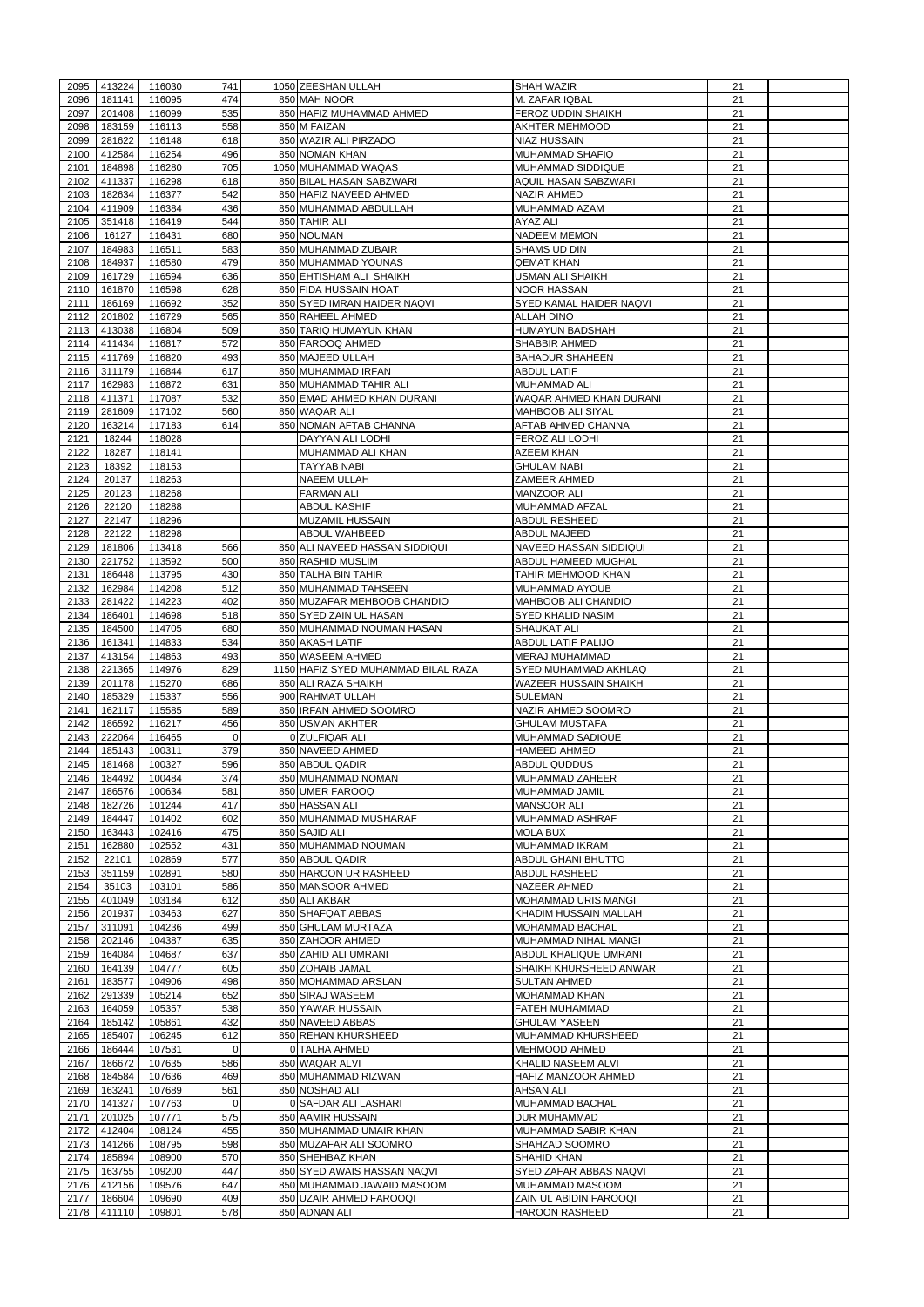| 2179 | 184636      | 109968             | 437      | 850 MUHAMMAD SALMAN AHMED    | MUHAMMAD NAYYER AZAM          | 21 |  |
|------|-------------|--------------------|----------|------------------------------|-------------------------------|----|--|
| 2180 | 185105      | 110020             | 390      | 850 NAJEEB CHANDIO           | NAJAMUL HAQ CHANDIO           | 21 |  |
| 2181 | 413027      | 110171             | 640      | 850 TALAT IQBAL              | <b>SHOUKAT IQBAL</b>          | 21 |  |
| 2182 | 291154      | 110320             | 699      | 850 KALEEM SARWAR            | <b>GHULLAM SARWAR</b>         | 21 |  |
|      |             |                    |          |                              |                               |    |  |
| 2183 | 186204      | 110411             | 433      | 850 SYED MOHAMMAD FAHAD      | <b>SYED MOHAMMAD NASEEM</b>   | 21 |  |
| 2184 | 413218      | 110479             | 625      | 850 ZEESHAN FAROOQ AHMED     | <b>FAROOQ AHMED</b>           | 21 |  |
| 2185 | 163859      | 110628             | 595      | 850 TALHA JAMEEL             | JAMEEL AHMED                  | 21 |  |
| 2186 | 291012      | 110832             | 536      | 850 ABDUL GHANI              | <b>NABI BUX CHANDI</b>        | 21 |  |
| 2187 | 413031      | 111005             | 686      | 850 TALHA SHAHID             | <b>SHAHID PERVAIZ</b>         | 21 |  |
| 2188 | 164150      | 111465             | 549      | 850 ZUBAIR UD DIN            | <b>MOIN UD DIN</b>            | 21 |  |
| 2189 | 186096      | 112217             | 620      | 850 SYED ASAD AHMED          | <b>SYED MUMTAZ AHMED</b>      | 21 |  |
| 2190 | 412505      | 112314             | 595      | 850 MURAD ZAIB BACHA         | <b>NOOR UL AMIN</b>           | 21 |  |
| 2191 | 411795      | 112404             | 382      | 850 MASROOR JALAL            | MUHAMMAD JALAL UDDIN          | 21 |  |
| 2192 | 412863      | 112411             | 617      | 850 SHOAIB AHMED             | <b>ABDUL HAMEED</b>           | 21 |  |
|      |             |                    |          |                              |                               |    |  |
| 2193 | 411396      | 112441             | 528      | 850 FAISAL MEHMOOD           | <b>SHAHID MEHMOOD</b>         | 21 |  |
| 2194 | 412148      | 112682             | 671      | 850 MUHAMMAD JAMSHAD         | <b>BASHIR AHMED</b>           | 21 |  |
| 2195 | 411414      | 112734             | 1276     | 1500 FARAZ ALAM              | MOHAMMAD NOOR ALAM            | 21 |  |
| 2196 | 411677      | 112856             | 455      | 850 KAMRAN KHAN              | MUHAMMAD JAVED                | 21 |  |
| 2197 | 22130       | 118286             |          | <b>FEROZ AHMED</b>           | <b>SHAHNAWAZ</b>              | 21 |  |
| 2198 | 186276      | 100009             | 446      | 850 SYED MUHMMAD NAZIM RIZVI | SYED MUHAMMAD MAZHAR RIZVI    | 20 |  |
| 2199 | 181138      | 100012             | 465      | 850 MADIHA QADIR             | <b>GHULAM QADIR KHAN</b>      | 20 |  |
| 2200 | 181246      | 100031             | 607      | 850 SAMINA ZIA               | M ZIA                         | 20 |  |
|      |             |                    |          |                              |                               | 20 |  |
| 2201 | 185615      | 100034             | 492      | 850 SALMAN ALI               | SALAHU DDIN                   |    |  |
| 2202 | 181582      | 100044             | 564      | 850 ABDUR RUB                | ABDUL WAHAB                   | 20 |  |
| 2203 | 184176      | 100163             | 695      | 850 MUHAMMAD FARMAN ASHRAF   | MUHAMMAD ASHRAF KHALID        | 20 |  |
| 2204 | 182872      | 100173             | 488      | 850 ISHAQ                    | <b>MOHAMMAD QASIM</b>         | 20 |  |
| 2205 | 184022      | 100244             | 608      | 850 MUHAMMAD AWAIS           | <b>MIR AZAM</b>               | 20 |  |
| 2206 | 185075      | 100264             | 594      | 850 NADEEM AHMED             | <b>KAMAL AHMED</b>            | 20 |  |
| 2207 | 163167      | 100308             | 700      | 850 NASIR HUSSAIN KHAN       | SAGHEER AHMED KHAN            | 20 |  |
|      |             |                    |          |                              |                               |    |  |
| 2208 | 182846      | 100405             | 391      | 850 INTEKHAB AHMED           | <b>ASHFAQ AHMED</b>           | 20 |  |
| 2209 | 185438      | 100421             | $\Omega$ | 0 RIZWAN QURESHI             | ABDUL RAZZAQ NADEEM           | 20 |  |
| 2210 | 186841      | 100436             | 478      | 850 ZAKIR HUSSAIN RAJPER     | <b>GHULAM MUHAMMED RAJPER</b> | 20 |  |
| 2211 | 185669      | 100438             | 700      | 850 SAQIB MEHMOOD            | MEHMOOD AHMED                 | 20 |  |
| 2212 | 186690      | 100473             | 646      | 850 WAQAS AHMED              | <b>RUKNUDDIN</b>              | 20 |  |
| 2213 | 184192      | 100478             | 540      | 850 MUHAMMAD FAWWAD          | <b>MUHAMMAD ASHFAQ</b>        | 20 |  |
| 2214 | 184874      | 100566             | 773      | 1150 MUHAMMAD WAJID KHAN     | MUHAMMAD MAJID KHAN           | 20 |  |
|      |             |                    |          |                              |                               |    |  |
|      | 2215 184424 | 100578             | 559      | 850 MUHAMMAD MONIB           | MUHAMMAD AYUB                 | 20 |  |
| 2216 | 181127      | 100614             | 561      | 850 KIRAN SALEEM             | <b>MUHAMMAD SALEEM</b>        | 20 |  |
| 2217 | 182478      | 100643             | 553      | 850 FAWAD HUSAIN             | <b>MUHAMMAD ILYAS</b>         | 20 |  |
| 2218 | 182737      | 100646             | 611      | 1050 HASSAN MUJTABA          | <b>SYED CHAN PEER</b>         | 20 |  |
| 2219 | 185923      | 100647             | 488      | 850 SHEIKH MUHAMMAD ZAIN     | SHEIKH MUHAMMAD ZAHEEN        | 20 |  |
| 2220 | 185750      | 100671             | 577      | 850 SHAHBAZ ALI KHAN         | <b>GHULAM SARWAR</b>          | 20 |  |
|      |             |                    | 606      | 1050 JALIL UR REHMAN         | MUHAMMAD MUSHTAQ              |    |  |
| 2221 | 182905      | 100707             |          |                              |                               | 20 |  |
| 2222 | 185670      | 100808             | 463      | 850 SAQIB MUHAMMAD           | <b>MUHAMMAD ASGHAR</b>        | 20 |  |
| 2223 | 185048      | 100896             | 496      | 850 MUZAMMIL                 | <b>MUHAMMAD ISMAIL</b>        | 20 |  |
| 2224 | 183562      | 100903             | 638      | 850 MOHAMMAD AHSAN           | MOHAMMAD HASSAN               | 20 |  |
| 2225 | 185060      | 100915             | 619      | 850 NABEEL AHMED             | AHMED HUSSAIN                 | 20 |  |
| 2226 | 411695      | 100925             | 629      | 850 KHALID HUSSAIN           | MUHAMMAD HASSAN MALLAH        | 20 |  |
| 2227 | 186797      | 100934             | 657      | 850 ZAFAR HUSSAIN KOLACHI    | <b>HAJI KHAN KOLACHI</b>      | 20 |  |
| 2228 | 181121      | 100937             | 432      | 850 KIRAN                    | MUHAMMAD YAMEEN               | 20 |  |
|      |             |                    |          |                              |                               |    |  |
| 2229 | 184076      | 100947             | 606      | 850 MUHAMMAD DANISH          | MUHAMMAD ALI                  | 20 |  |
| 2230 | 181875      | 101050             | 484      | 850 AMMAD QADEER             | <b>ABDUL QADEER</b>           | 20 |  |
| 2231 | 181911      | 101171             | 692      | 900 AQIB ZAID                | <b>SHER UMAR KHAN</b>         | 20 |  |
| 2232 | 186373      | 101201             | 356      | 850 SYED UMAIR IQBAL         | <b>SYED IQBAL PASHA</b>       | 20 |  |
| 2233 | 183381      | 101204             | 560      | 850 M. WAQAS AHMED           | M. BASHIR AHMED               | 20 |  |
| 2234 | 181074      | 101235             | 525      | 850 FOQIYA RIAZ              | <b>RIAZ UDDIN</b>             | 20 |  |
| 2235 | 411084      | 101264             | 665      | 850 ABDULLAH BIN MASOOD      | <b>MASOOD RAZA</b>            | 20 |  |
|      |             | 101281             | 488      |                              |                               |    |  |
| 2236 | 186689      |                    |          | 850 WAQAS AHMED              | MUHAMMAD HANIF                | 20 |  |
| 2237 | 185096      | 101284             | 537      | 850 NAEEM ULLAH SHAR         | ABDUL HAQ                     | 20 |  |
| 2238 | 18202       | 101295             | 648      | 850 UMER HAYAT               | NAZAR MUHAMMAD                | 20 |  |
| 2239 | 184315      | 101309             | 689      | 850 MUHAMMAD ISMAIL          | <b>MUHAMMAD ISRAFIL</b>       | 20 |  |
| 2240 | 183003      | 101343             | 658      | 850 KASHAN ALI               | <b>MOHAMMAD KHALID</b>        | 20 |  |
| 2241 | 182589      | 101359             | 703      | 850 HAFIZ M SAQIB BASHIR     | <b>MUHAMMAD BASHIR</b>        | 20 |  |
| 2242 | 182021      | 101369             | 494      | 850 ASHIR SHEHZAD            | <b>ASHIQ MASIH</b>            | 20 |  |
| 2243 | 184691      | 101383             | 518      | 850 MUHAMMAD SHAHROZ KHAN    | <b>RAEES KHAN</b>             | 20 |  |
| 2244 | 181049      |                    |          |                              |                               |    |  |
|      |             | 101441             | 616      | 850 BUSHRA ANJUM             | <b>MAHAR ALI KHAN</b>         | 20 |  |
| 2245 | 186587      | 101444             | 755      | 1150 USAMA SOHAIL            | <b>SOHAIL AHMED</b>           | 20 |  |
| 2246 | 182192      | 101448             | 530      | 850 BILAL SHAHID             | SHAHID AHMED                  | 20 |  |
| 2247 | 183591      | 101475             | 514      | 850 MOHAMMAD BILAL           | <b>MOHAMMAD KHALID</b>        | 20 |  |
| 2248 | 18135       | 101586             | 628      | 850 M IRFAN RAJPER           | MUHAMMAD SHAFIQUE             | 20 |  |
| 2249 | 182357      | 101594             | 472      | 850 FAISAL NOOR              | <b>BISMILLAH NOOR</b>         | 20 |  |
| 2250 | 183862      | 101601             | 569      | 850 MUHAMMAD AHSAN KHAN      | MUHAMMAD ASIF KHAN            | 20 |  |
|      |             | 2251 185798 101602 |          | 850 SHAHZAD IQBAL            | MUHAMMAD IQBAL                |    |  |
|      |             |                    | 400      |                              |                               | 20 |  |
| 2252 | 184606      | 101623             | 552      | 850 MUHAMMAD SADIQ           | SABIR MIAN                    | 20 |  |
| 2253 | 18107       | 101632             | 539      | 850 MOHAMMAD AMMAR           | <b>MOHAMMAD IBRAHIM</b>       | 20 |  |
| 2254 | 183081      | 101659             | 793      | 1150 M ABDUL MUNEEM AHSAN    | MUHAMMAD ABDUL HAKEEM SALEEM  | 20 |  |
|      | 184422      | 101686             | 577      | 850 MUHAMMAD MOIZ HUSSAIN    | <b>ABDUL QUDDUS</b>           | 20 |  |
| 2255 |             | 101707             | 572      | 850 SAAD ALI KHAN            | <b>WAHID ALI KHAN</b>         | 20 |  |
|      |             |                    |          |                              |                               | 20 |  |
| 2256 | 185507      |                    |          |                              |                               |    |  |
| 2257 | 183256      | 101722             | 483      | 850 M SHAHROZ NOSHAD         | <b>MOHAMMAD NOSHAD</b>        |    |  |
| 2258 | 184964      | 101735             | 595      | 850 MUHAMMAD ZEESHAN         | <b>MUHAMMAD KHAN</b>          | 20 |  |
| 2259 | 184383      | 101750             | 485      | 850 MUHAMMAD KASHIF SADIQ    | SADIQ MUHAMMAD                | 20 |  |
| 2260 | 182829      | 101807             | 625      | 850 IMRAN ZAMAN              | <b>ROSHAN ZAMAN</b>           | 20 |  |
| 2261 | 184311      | 101819             | 865      | 1150 MUHAMMAD ISHAQ          | <b>GHULAM YASEEN</b>          | 20 |  |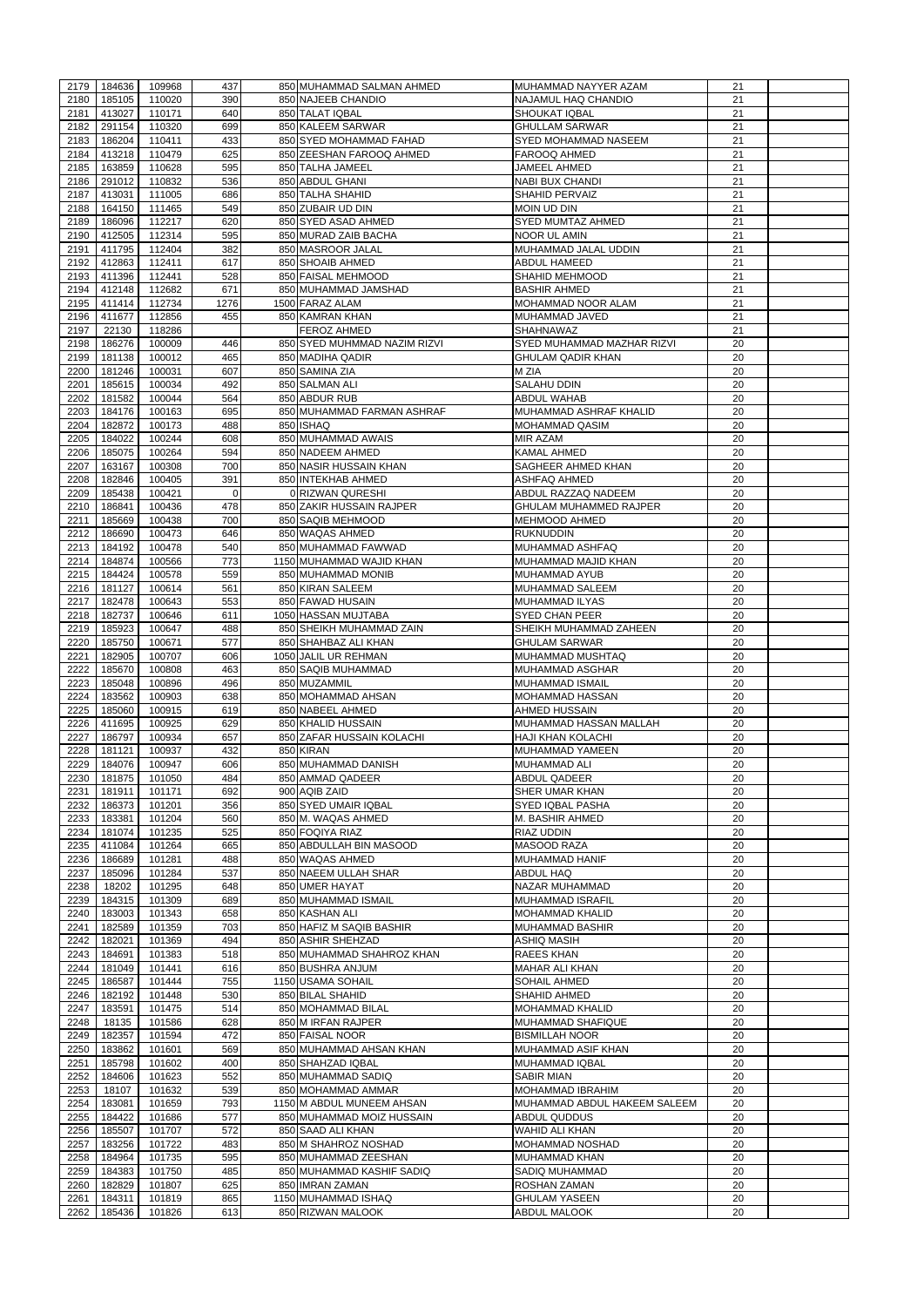| 2263         | 183121           | 101835           | $\Omega$       | 0 M ASIF KHAN                      | <b>MUHAMMAD SAFDAR</b>                      | 20       |  |
|--------------|------------------|------------------|----------------|------------------------------------|---------------------------------------------|----------|--|
| 2264         |                  |                  | 459            |                                    |                                             | 20       |  |
|              | 185247           | 101854           |                | 850 OSAMA BIN ABDUL AZIZ           | <b>ABDUL AZIZ KHAN</b>                      |          |  |
| 2265         | 185475           | 101879           | 595            | 850 S MEHMOOD UL HAQ               | <b>SYED SUBHAN UL HAQ</b>                   | 20       |  |
| 2266         | 185467           | 101889           | 0              | 0 S KHURRAM ALI                    | S SAFDAR ALI ZAIDI                          | 20       |  |
| 2267         | 411702           | 101914           | 680            | 850 KHALID ZAIB                    | PHOOL ZAIB                                  | 20       |  |
| 2268         | 185056           | 101926           | 433            | 850 MUZZAMIL AHMED SOLANGI         | DHANI BUKHSH SOLANGI                        | 20       |  |
| 2269         | 18128            | 101942           | 552            | 850 HAFIZ MUHAMMAD FAIZAN          | <b>NOOR US SALAM</b>                        | 20       |  |
|              |                  |                  |                |                                    |                                             |          |  |
| 2270         | 281201           | 102019           | 448            | 850 GHULLAM ALI SOHOO              | ALI BUX SOHOO                               | 20       |  |
| 2271         | 311182           | 102054           | 662            | 850 MUHAMMAD ISMAIL                | <b>MUHAMMAD ASLAM</b>                       | 20       |  |
| 2272         | 162187           | 102069           | 686            | 850 JEETESH KUMAR                  | <b>GREESH KUMAR</b>                         | 20       |  |
| 2273         | 281424           | 102114           | 529            | 0 MUZAMIL ARIJO                    | <b>SIKANDAR ARIJO</b>                       | 20       |  |
| 2274         | 161841           | 102182           | 615            | 850 FARMAN                         | <b>SKARIM ULLAH</b>                         | 20       |  |
| 2275         | 163873           | 102188           | 393            | 850 TAQI MUHAMMAD                  | <b>SAKHI MUHAMMAD</b>                       | 20       |  |
|              |                  |                  |                |                                    |                                             |          |  |
| 2276         | 163935           | 102234           | 686            | 850 USAMA IQBAL                    | <b>MOHAMMAD IQBAL</b>                       | 20       |  |
| 2277         | 163513           | 102310           | 686            | 850 SARMAD ALI MEMON               | MUHAMMED ISMAIL MEMON                       | 20       |  |
| 2278         | 162935           | 102406           | 595            | 850 MUHAMMAD SHAHBAZ               | MUHAMMAD ABID SHAIKH                        | 20       |  |
| 2279         | 163693           | 102421           | 564            | 850 SIBTAIN HYDER SACHAL           | <b>ALI HYDER</b>                            | 20       |  |
| 2280         | 162861           | 102432           | 503            | 850 MUHAMMAD NAVEED                | <b>ABDUL RASHEED</b>                        | 20       |  |
| 2281         | 164127           | 102436           | 583            | 850 ZESHAN TAHIR                   | <b>TAHIR BHATTI</b>                         | 20       |  |
|              | 163594           |                  | 586            | 850 SHAHRUKH HABIBI                |                                             | 20       |  |
| 2282         |                  | 102444           |                |                                    | <b>HABIB UR REHMAN</b>                      |          |  |
| 2283         | 163658           | 102528           | 549            | 850 SHERAZ AHMED REHMANI           | MANZOOR AHMED REHMANI                       | 20       |  |
| 2284         | 161360           | 102533           | 563            | 850 ALI AHMED                      | RAEES AHMED                                 | 20       |  |
| 2285         | 161286           | 102541           | 666            | 850 AHMED ADEEL QAZI               | <b>ABDUL MUGHNI QAZI</b>                    | 20       |  |
| 2286         | 162430           | 102604           | 643            | 850 MOHAMMAD ALI                   | <b>MOHAMMAD SALEEM</b>                      | 20       |  |
| 2287         | 161458           | 102607           | 469            | 850 AQEEL AHMAD QAZI               | KHALIL AHMED QAZI                           | 20       |  |
|              |                  |                  |                |                                    |                                             |          |  |
| 2288         | 163556           | 102614           | 529            | 850 SHAHARYAR BURNEY               | ZAFAR AHMED BURNI                           | 20       |  |
| 2289         | 16132            | 102625           | 595            | 850 WAHEED ALI                     | <b>MUNEER AHMED</b>                         | 20       |  |
| 2290         | 163954           | 102629           | 686            | 6850 WAJAHAT ALI                   | <b>SHOUKAT ALI</b>                          | 20       |  |
| 2291         | 162208           | 102663           | 700            | 850 JUNAID ANWAR                   | <b>ALI ANWAR</b>                            | 20       |  |
| 2292         | 162046           | 102701           | 521            | 850 HYDER ALI                      | <b>MUSHTAQUE HUSSAIN</b>                    | 20       |  |
| 2293         | 261302           | 102769           | 568            | 850 MATHAN                         | <b>KISHOR KUMAR</b>                         | 20       |  |
| 2294         | 221980           | 102800           | 691            | 850 WALI MUHAMMAD                  | ALI HASSAN KHOSO                            | 20       |  |
|              |                  |                  |                |                                    |                                             |          |  |
| 2295         | 221294           | 102857           | 530            | 850 FAHAD HUSSAIN                  | <b>GHULAM YASIN ABBASI</b>                  | 20       |  |
| 2296         | 221042           | 102866           | 656            | 850 ABDUL JABBAR DAHAR             | MUHAMMAD PARYAL                             | 20       |  |
| 2297         | 222002           | 102870           | 631            | 850 YASIR HUSSAIN SHAH             | <b>BAGHAN SHAH</b>                          | 20       |  |
| 2298         | 222007           | 102937           | 580            | 850 ZAFARULLAH BHUTTO              | <b>HAJI ALI ASGHAR</b>                      | 20       |  |
| 2299         | 221625           | 102938           | 592            | 850 MUHAMMAD SAMIULLAH             | <b>ALI NAWAZ</b>                            | 20       |  |
|              |                  |                  |                |                                    |                                             |          |  |
| 2300         | 221843           | 102976           | 680            | 850 SARFRAZ HUSSAIN                | HUSSAIN ALI ZUHRANI                         | 20       |  |
| 2301         | 351111           | 103078           | 492            | 850 BADARUDDIN                     | AMEER BUX                                   | 20       |  |
| 2302         | 351387           | 103092           | 504            | 850 SHAHBEG KHAN ALIAS ALI         | <b>GHULAM MURTAZA KHAN JAGIRANI</b>         | 20       |  |
| 2303         | 351215           | 103102           | 512            | 850 MAQBOOL AHMED LAKHO            | MAQSOOD HUSSAIN LAKHO                       | 20       |  |
| 2304         | 351022           | 103103           | 567            | 850 ABDUL MALIK QURESHI            | ABDUL WAHEED QURESHI                        | 20       |  |
| 2305         | 261096           | 103162           | 630            | 850 ASHOK KUMAR                    | <b>SUKHO RAM</b>                            | 20       |  |
|              |                  |                  |                |                                    |                                             |          |  |
| 2306         | 201671           | 103175           | 589            | 850 MUHAMMAD AWAIS                 | <b>ATTA MUHAMMAD</b>                        | 20       |  |
| 2307         | 201418           | 103188           | 604            | 850 HASEEN GUL                     | <b>ALLAH BACHAYO</b>                        | 20       |  |
| 2308         | 261574           | 103208           | 678            | 850 SYED SAQAIN ALI SHAH           | SYED RAZA ALI SHAH                          | 20       |  |
| 2309         | 401287           | 103210           | 680            | 680 RASHID ALI                     | <b>ABDUL LATIF</b>                          | 20       |  |
| 2310         | 401081           | 103220           | 691            | 850 ASHRAF ALI DEPAR               | <b>RAJAB ALI</b>                            | 20       |  |
| 2311         | 201052           | 103247           | 597            | 850 ABDUL HAYEE                    | <b>GHULAM NABI LUND</b>                     | 20       |  |
| 2312         | 201693           | 103288           | 585            | 850 MUHAMMAD YAMEEN                | <b>MUKHTIAR HUSSAIN</b>                     | 20       |  |
|              |                  |                  |                |                                    |                                             |          |  |
| 2313         | 221820           | 103307           | 530            | 850 SAJJAD ALI SHAH                | <b>HUSSAIN SHAH</b>                         | 20       |  |
| 2314         | 401091           | 103316           | 308            | 574 AZHAR LATEEF                   | <b>ABDUL LATIF</b>                          | 20       |  |
| 2315         | 201532           | 103332           | 626            | 850 KHALEEL AHMED                  | <b>DIN MUHAMMAD MARI</b>                    | 20       |  |
| 2316         | 201563           | 103347           | 523            | 850 MAQSOOD REHMAN                 | <b>SHAH NAWAZ SHAR</b>                      |          |  |
| 2317         | 281326           | 103351           | 558            |                                    |                                             | 20       |  |
| 2318         | 291201           | 103371           |                |                                    |                                             | 20       |  |
|              |                  |                  |                | 850 MEHRAN KHAN                    | DARYA KHAN                                  |          |  |
| 2319         | 291391           |                  | 587            | 850 MUHAMMAD ASAD RAJPUR           | MUHAMMAD ASLAM RAJPUT                       | 20       |  |
| 2320         |                  | 103440           | 601            | 850 ZULFIQAR ALI SHAH              | AMIR BUX SOOMRO                             | 20       |  |
|              | 201950           | 103479           | 418            | 850 SHAHID HUSSAIN                 | <b>MUHAMMAD URSE</b>                        | 20       |  |
| 2321         | 311184           | 103491           | 522            | 850 MUHAMMAD KASHIF                | <b>GHULAM NABI</b>                          | 20       |  |
| 2322         | 161524           | 103559           | 537            | 850 ASHFAQUE AHMED                 | <b>SIRAJ AHMED</b>                          | 20       |  |
| 2323         | 162277           | 103625           | 647            | 850 KISHORE CHAND                  | <b>PIRBHO</b>                               | 20       |  |
|              |                  |                  |                |                                    | RASOOL BUX                                  |          |  |
| 2324         | 162330           | 103660           | 686            | 850 MAJID                          |                                             | 20       |  |
| 2325         | 161768           | 103687           | 660            | 850 FAHEEM RAHEEM RAHUJO           | ABDUL RAHEEM RAHUJO                         | 20       |  |
| 2326         | 163659           | 103744           | 662            | 850 SHERIYAR KHAN                  | MUUHAMMAD WASIM KHAN                        | 20       |  |
| 2327         | 161052           | 103771           | 331            | 659 SOBIA                          | <b>JAMIL UDDIN</b>                          | 20       |  |
| 2328         | 161245           | 103786           | 680            | 850 ADIL GUL                       | <b>GULZAR AHMED</b>                         | 20       |  |
| 2329         | 161705           | 103798           | 649            | 850 DANIYAL HUSSAIN                | <b>MUHAMMAD IBRAHIM</b>                     | 20       |  |
|              |                  |                  |                |                                    |                                             | 20       |  |
| 2330         | 163976           | 103804           | 517            | 850 WALI MUHAMMAD/HALEEM AHMED     | <b>ABDUL REHMAN ABBASI</b>                  |          |  |
| 2331         | 161104           | 103843           | 690            | 850 ABDUL FAHEEM CHACHAR           | <b>ABDUL KARIM CHACHAR</b>                  | 20       |  |
| 2332         | 401013           | 103929           | 503            | 850 ABDUL HAMEED                   | MUHAMMAD HANEEF                             | 20       |  |
| 2333         | 221421           | 103964           | 633            | 850 IRFAN ALI                      | <b>SAHIB KHAN</b>                           | 20       |  |
| 2334         | 281441           | 103970           | $\overline{0}$ | 0 NAVEED HUSSAIN LARIK             | <b>NAZEER HUSSAIN LARIK</b>                 | 20       |  |
|              | 2335 163823      | 104053           | 556            | 850 SYED SHER MOHAMMAD SHAH        | SYED GHULAM MOHAMMAD SHAH                   | 20       |  |
|              |                  |                  |                |                                    | <b>MUHAMMAD ARAB</b>                        |          |  |
| 2336         | 162198           | 104059           | 606            | 850 JUMO KHAN                      |                                             | 20       |  |
| 2337         | 221873           | 104070           | 722            | 850 SHAHZAD ALI                    | <b>SHAH MURAD</b>                           | 20       |  |
| 2338         | 163452           | 104115           | 0              | 0 O SAJJAD AHMED                   | <b>GHULAM MUSTAFA</b>                       | 20       |  |
| 2339         | 161655           | 104204           | 667            | 850 BILAL                          | ABDUL ALEEM                                 | 20       |  |
| 2340         | 281376           | 104225           | 605            | 850 MUHAMMAD IDREESS               | <b>QADIR BUX</b>                            | 20       |  |
| 2341         | 201887           | 104233           | 587            | 850 SAJJAD ALI TUNIO               | SHAH MUHAMMAD TUNIO                         | 20       |  |
| 2342         | 401036           | 104283           | 515            | 850 ABID ALI                       | <b>MOHAMMAD HANIF</b>                       | 20       |  |
|              |                  |                  |                |                                    |                                             |          |  |
| 2343         | 111102           | 104300           | 550            | 850 MOHD ASIF                      | <b>MOHD QASIM</b>                           | 20       |  |
| 2344         | 221758           | 104337           | 555            | 850 RIAZ AHMED                     | <b>MOHAMMAD HASSAN</b>                      | 20       |  |
| 2345<br>2346 | 261483<br>202030 | 104358<br>104396 | 654<br>522     | 850 RAJ KUMAR<br>850 TAHIR HUSSAIN | <b>RAMESH KUMAR</b><br><b>GHULAM RASOOL</b> | 20<br>20 |  |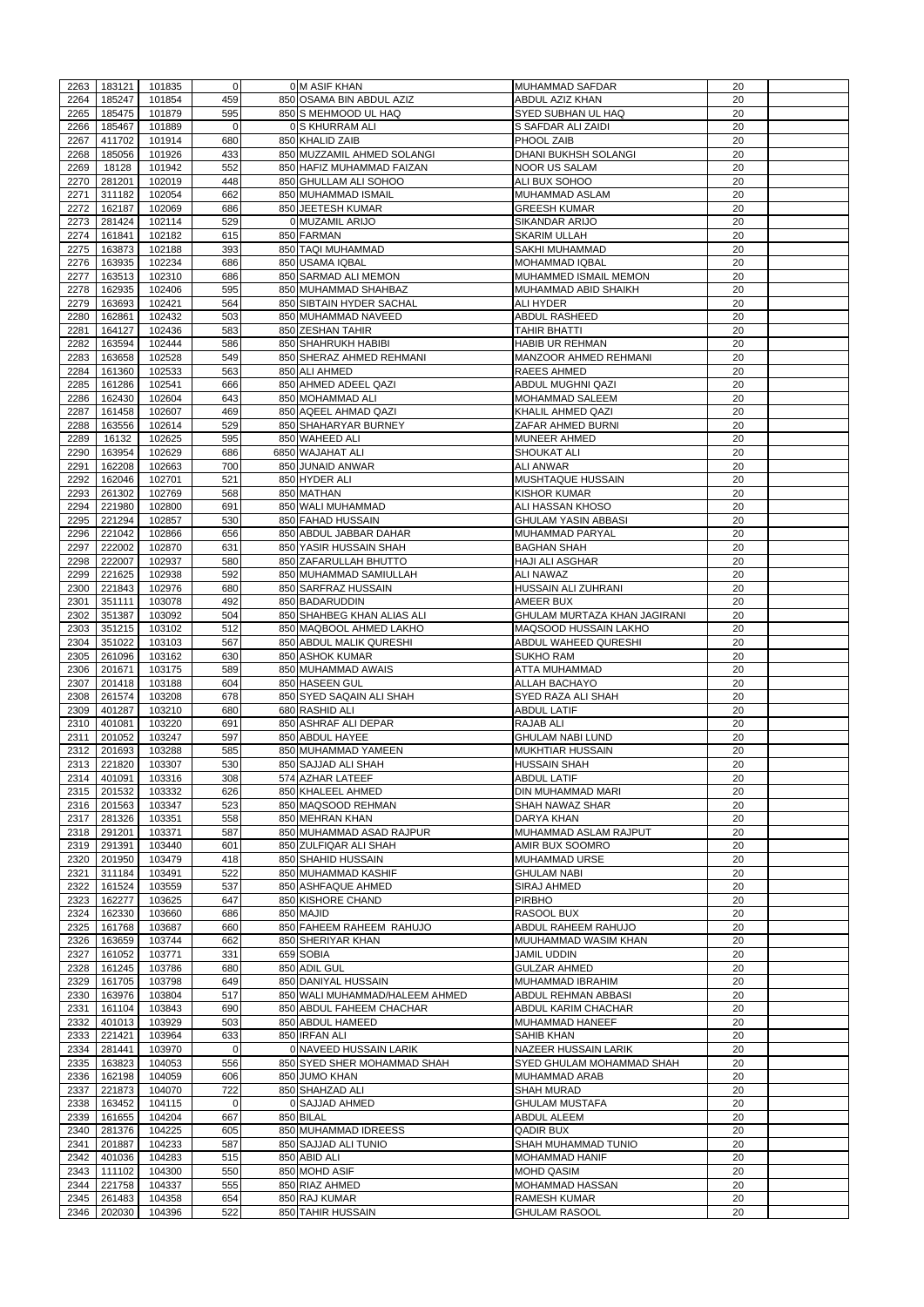| 2347 | 311183      | 104453 | 629         | 850 MUHAMMAD JUNAID                   | <b>MUHAMMAD IQBAL</b>         | 20 |  |
|------|-------------|--------|-------------|---------------------------------------|-------------------------------|----|--|
|      |             |        |             |                                       |                               |    |  |
| 2348 | 201787      | 104505 | 567         | 850 PERVEZ AHMED MANGLO               | <b>GHULAM AKBAR MANGLO</b>    | 20 |  |
| 2349 | 281182      | 104542 | 573         | 850 FATEH ALI                         | <b>QADIR BUX</b>              | 20 |  |
| 2350 | 281118      | 104544 | 575         | 850 ASHFAQUE HUSSAIN SAHITO           | <b>INAYAT ULLAH SAHITO</b>    | 20 |  |
|      |             |        |             |                                       |                               |    |  |
| 2351 | 281382      | 104550 | 513         | 850 MUHAMMAD JAM MEMON                | MUSHTAQUE AHMED MEMON         | 20 |  |
| 2352 | 261238      | 104576 | 715         | 850 JAI PARKASH                       | <b>MEVARAM</b>                | 20 |  |
| 2353 | 164066      | 104600 | 642         | 850 ZAFAR ULLAH SOOMRO                | MUNIR AHMED SOOMRO            | 20 |  |
|      |             |        | 652         |                                       |                               |    |  |
| 2354 | 182699      | 104663 |             | 850 HASAN AHMED FARIDI                | <b>MOHAMMAD ARIF FARIDI</b>   | 20 |  |
| 2355 | 411148      | 104666 | 633         | 850 AHSAN ALI REHMAT                  | REHMAT ULLAH KHAN             | 20 |  |
| 2356 | 411644      | 104671 | 680         | 850 JAWAD NAWAZ                       | <b>HAQ NAWAZ</b>              | 20 |  |
|      |             |        | 549         |                                       |                               |    |  |
| 2357 | 161144      | 104686 |             | 850 ABDUL LATIF UMRANI                | MOHAMMAD MALOOK UMARANI       | 20 |  |
| 2358 | 186187      | 104736 | 932         | 1150 SYED KAREEM UDDIN QADRI          | SYED MAHMOOD MOHI UDDIN QADRI | 20 |  |
| 2359 | 411733      | 104743 | 525         | 850 M FAROOQ RANA                     | <b>ALTAF HUSSAIN</b>          | 20 |  |
| 2360 | 161337      | 104752 | 703         | 850 AIZAZ MUSTAFA                     | <b>GHULAM MUSTAFA</b>         | 20 |  |
|      |             |        |             |                                       |                               |    |  |
| 2361 | 412770      | 104834 | 471         | 850 SAQIB ALI SHAIKH                  | MUHAMMAD SALEEM SHAIKH        | 20 |  |
| 2362 | 163758      | 104862 | 635         | 850 SYED BILAL HASSAN                 | SYED RIAZ UL HASSAN           | 20 |  |
| 2363 | 186257      | 104920 | 390         | 850 SYED MUHAMMAD RAHEEL RIFFAT RIZVI | <b>SYED SAFDAR ALI RIZVI</b>  | 20 |  |
|      |             |        |             |                                       |                               |    |  |
| 2364 | 185633      | 104934 | 504         | 850 SALMAN SHAIKH                     | <b>ALEEM UD DIN</b>           | 20 |  |
| 2365 | 185644      | 104960 | 694         | 850 SAMI ULLAH                        | <b>BAKHT SHER RAWAN</b>       | 20 |  |
| 2366 | 186130      | 104962 | 525         | 850 SYED FAIZAN HUSSAIN               | <b>SYED MUZAFFAR HUSSAIN</b>  | 20 |  |
|      |             |        |             |                                       |                               |    |  |
| 2367 | 161604      | 104976 | 685         | 850 AYAZ ALI                          | <b>LIAQUAT ALI</b>            | 20 |  |
| 2368 | 181073      | 104998 | 515         | 850 FIZZA SHAHZAD                     | <b>SHAHZAD AHMED</b>          | 20 |  |
| 2369 | 221031      | 105017 | 629         | 850 ABDUL HAFEEZ SOOMRO               | <b>GUL MUHAMMAD SOOMRO</b>    | 20 |  |
|      |             |        |             |                                       |                               |    |  |
| 2370 | 201082      | 105046 | 578         | 850 ABDUL RAFIO                       | <b>MAHMOOD UR REHMAN</b>      | 20 |  |
| 2371 | 281020      | 105083 | 607         | 850 ABDUL JABAR                       | <b>PIR GHULAM QADIR</b>       | 20 |  |
| 2372 | 281084      | 105307 | 632         | 850 ALI RAZA SOOMRO                   | ABDUL RASHID SOOMRO           | 20 |  |
|      |             |        |             |                                       |                               |    |  |
| 2373 | 311150      | 105313 | 545         | 545 MASHOOQUE ALI RIND                | MUHAMMAD ALI RIND             | 20 |  |
| 2374 | 162701      | 105367 | 629         | 850 MUHAMMAD FAISAL                   | <b>MUHAMMAD TUFAIL</b>        | 20 |  |
| 2375 | 401196      | 105378 | $\mathbf 0$ | 0 KASHIF ALI AGRO                     | <b>ANWAR ALI AGRO</b>         | 20 |  |
|      |             |        |             |                                       |                               |    |  |
| 2376 | 281297      | 105443 | 481         | 850 M ZAFFRULLAH MALLAH               | <b>SHABBIR AHMED</b>          | 20 |  |
| 2377 | 183599      | 105457 | 449         | 850 MOHAMMAD FAHAD SIDDIQUI           | <b>MOHAMMAD SHAHID</b>        | 20 |  |
| 2378 | 181085      | 105467 | 680         | 850 HINA AKHTAR                       | <b>AKHTAR AWAN</b>            | 20 |  |
|      |             |        |             |                                       |                               |    |  |
| 2379 | 182560      | 105489 | 503         | 850 H M JUNAID HUSSAIN                | ABDUL SALAM HUSSAIN           | 20 |  |
| 2380 | 182736      | 105490 | 1118        | 1500 HASSAN KHALIL                    | <b>MUHAMMAD KHALIL</b>        | 20 |  |
| 2381 | 141005      | 105562 | 527         | 850 ABDUL FATAH                       | <b>MOHAMMAD BUX</b>           | 20 |  |
|      |             |        |             |                                       |                               |    |  |
| 2382 | 163701      | 105573 | 458         | 850 SIKANDER ALI BHATTI               | <b>ALLAH WARYO BHATTI</b>     | 20 |  |
| 2383 | 261137      | 105579 | 557         | 850 DANISH                            | <b>REHMATULLAH</b>            | 20 |  |
| 2384 | 163622      | 105603 | 531         | 850 SHAIRYAR KHAN                     | <b>SHABBIR KHAN</b>           | 20 |  |
|      |             |        |             |                                       |                               |    |  |
| 2385 | 221721      | 105617 | 442         | 850 NOMAN                             | <b>REHMAT ULLAH</b>           | 20 |  |
| 2386 | 183459      | 105710 | 467         | 850 MALIK NABEEL FAROOQ               | MALIK MUHAMMAD FAROOQ         | 20 |  |
| 2387 | 412341      | 105712 | 601         | 850 MUHAMMAD SHAHZAD                  | <b>MUHAMMAD SHAFIQUE</b>      | 20 |  |
|      |             |        |             |                                       |                               |    |  |
| 2388 | 185699      | 105780 | 560         | 850 SEHER AFTAB                       | <b>AFTAB AHMED</b>            | 20 |  |
| 2389 | 181321      | 105796 | 449         | 850 TANIA TANWEER                     | <b>TANWEER HUSSAIN</b>        | 20 |  |
| 2390 | 291246      | 105812 | 634         | 850 MUZAFAR ALI                       | ALI ASGHAR                    | 20 |  |
|      |             |        |             |                                       |                               |    |  |
| 2391 | 186583      | 105822 | 716         | 850 USAMA AHMED                       | <b>MEHMOOD AHMED</b>          | 20 |  |
| 2392 | 181428      | 105830 | 564         | 850 ABDUL HASEEB ABBASI               | <b>ABDUL HAMEED ABBASI</b>    | 20 |  |
| 2393 | 186857      | 105886 | 397         | 850 ZEESHAN AHMED KHAN                | <b>EJAZ AHMED KHAN</b>        | 20 |  |
|      |             |        |             |                                       |                               |    |  |
| 2394 | 281348      | 105925 | 576         | 850 MOULA DAD                         | <b>GHOUS BUX</b>              | 20 |  |
| 2395 | 281634      | 105927 | 524         | 850 ZAMIR HUSSAIN                     | <b>DHANI BUX</b>              | 20 |  |
| 2396 | 201630      | 105941 | 553         | 850 MOHAMMAD SACHAL                   | <b>GHULAM HYDER</b>           | 20 |  |
|      |             |        |             |                                       |                               |    |  |
| 2397 | 163381      | 105970 | 460         | 850 RIZWAN ANSARI                     | MOHAMMAD ISLAM UD DIN         | 20 |  |
| 2398 | 161682      | 106000 | $\Omega$    | 850 DANIAL JAMALI                     | <b>MANZOOR ALI</b>            | 20 |  |
| 2399 | 183662      | 106026 | 584         | 1050 MOHAMMAD RASHID KHAN             | <b>AZEEM KHAN</b>             | 20 |  |
|      |             |        |             |                                       |                               |    |  |
| 2400 | 351283      | 106038 | 588         | 850 MUHAMMAD YOUNIS SOLANGI           | ABDUL MAJEED SOLANGI          | 20 |  |
| 2401 | 163471      | 106076 | 457         | 850 SALEEM KHAN                       | <b>SOHRAB KHAN</b>            | 20 |  |
| 2402 | 183536      | 106107 | 609         | 850 MIRZA JUNAID BAIG                 | <b>MIRZA CHAND BAIG</b>       | 20 |  |
|      |             |        |             |                                       |                               |    |  |
| 2403 | 181791      | 106110 | 527         | 850 ALI ASGHAR                        | <b>ALI GOHAR</b>              | 20 |  |
| 2404 | 181128      | 106118 | 647         | 850 KOMAL AFTAB                       | <b>AFTAB AHMED</b>            | 20 |  |
| 2405 | 411405      | 106128 | 526         | 850 FAIZAN HAMEED SIDDIQUI            | HAMEED ULLAH SIDDIQUI         | 20 |  |
| 2406 | 183703      | 106189 | 531         | 850 MOHAMMAD WAQAR                    | <b>ABDUL KAREEM</b>           | 20 |  |
|      |             |        |             |                                       |                               |    |  |
| 2407 | 184382      | 106249 | 485         | 850 MUHAMMAD KASHIF QAMAR             | MUHAMMAD QAMAR UL HUDA        | 20 |  |
| 2408 | 182417      | 106279 | 419         | 850 FARAZ                             | M IBRAHIM KHAN                | 20 |  |
| 2409 | 183313      | 106347 | 401         | 575 M ZUBAIR ALI                      | M ZULFAQAR ALI                | 20 |  |
|      |             |        |             |                                       |                               |    |  |
| 2410 | 185339      | 106356 | 559         | 850 RAJA TAUQEER                      | <b>RAJA ZAHOOR AKHTAR</b>     | 20 |  |
| 2411 | 186486      | 106434 | 630         | 850 TASADUQ JAVED                     | CH AHMAD KHAN                 | 20 |  |
| 2412 | 186748      | 106449 | 584         | 850 WASEEM KHAN                       | MUHAMMAD YAQOOB               | 20 |  |
|      |             |        |             |                                       |                               |    |  |
| 2413 | 412113      | 106475 | 492         | 850 MUHAMMAD IBRAHIM FEROZ            | MUHAMMAD FEROZ UDDIN          | 20 |  |
| 2414 | 201197      | 106512 | 520         | 850 AMJAD ALI CHANNA                  | <b>GHULAM QASIM</b>           | 20 |  |
| 2415 | 183250      | 106522 | 599         | 850 M SHABBIR AHMAD                   | <b>M BASHIR</b>               | 20 |  |
| 2416 | 163228      | 106562 | 425         | 850 NOMAN SIDDIQUI                    | ASHFAQ AHMED SIDDIQUI         | 20 |  |
|      |             |        |             |                                       |                               |    |  |
| 2417 | 185871      | 106674 | 409         | 850 SHARIQ AHMED                      | <b>MERAJ UDDIN</b>            | 20 |  |
| 2418 | 413073      | 106701 | 542         | 850 UMAR FAROOQ                       | <b>KHAIRULLAH</b>             | 20 |  |
|      | 2419 163760 | 106731 | 511         | 850 SYED FAHAD SHAH                   | SYED KHUDA DINO SHAH          | 20 |  |
|      |             |        |             |                                       |                               |    |  |
| 2420 | 163711      | 106736 | 702         | 850 SOHAIL RAHIM SHAIKH               | <b>ABDUL RAHIM SHAIKH</b>     | 20 |  |
| 2421 | 281429      | 106798 | 595         | 850 NADEEM ALI                        | NISAR AHMED DAHRAJ            | 20 |  |
|      |             |        |             | 850 RAMESH KUMAR                      |                               |    |  |
| 2422 | 261497      | 106800 | 680         |                                       | <b>PREETAM</b>                | 20 |  |
| 2423 | 181977      | 106820 | 543         | 850 ASAD ALI                          | <b>MUHAMMAD UMAR</b>          | 20 |  |
| 2424 | 181269      | 106844 | 453         | 850 SHAFAQ                            | MUHAMMAD JAWEED               | 20 |  |
| 2425 | 183175      | 106896 | 595         | 850 M IMRAN KHAN                      | MUHAMMAD GULISTAN             | 20 |  |
|      |             |        |             |                                       |                               |    |  |
| 2426 | 183083      | 106926 | $\Omega$    | OIM ABDUL SAMAD NAEEM                 | <b>M ABDUL NAEEM</b>          | 20 |  |
| 2427 | 181134      | 106956 | 511         | 850 LARAIB TAHIR                      | <b>TAHIR HUSSAIN</b>          | 20 |  |
| 2428 | 163525      | 106977 | 459         | 850 SHABBIR AHMED                     | MOHAMMAD BASHIR KASHMIRI      | 20 |  |
|      |             |        |             |                                       |                               |    |  |
|      | 141039      | 106994 | 479         | 850 ABDUL WAHEED                      | <b>ARZ MUHAMMAD</b>           | 20 |  |
| 2429 |             |        |             |                                       |                               |    |  |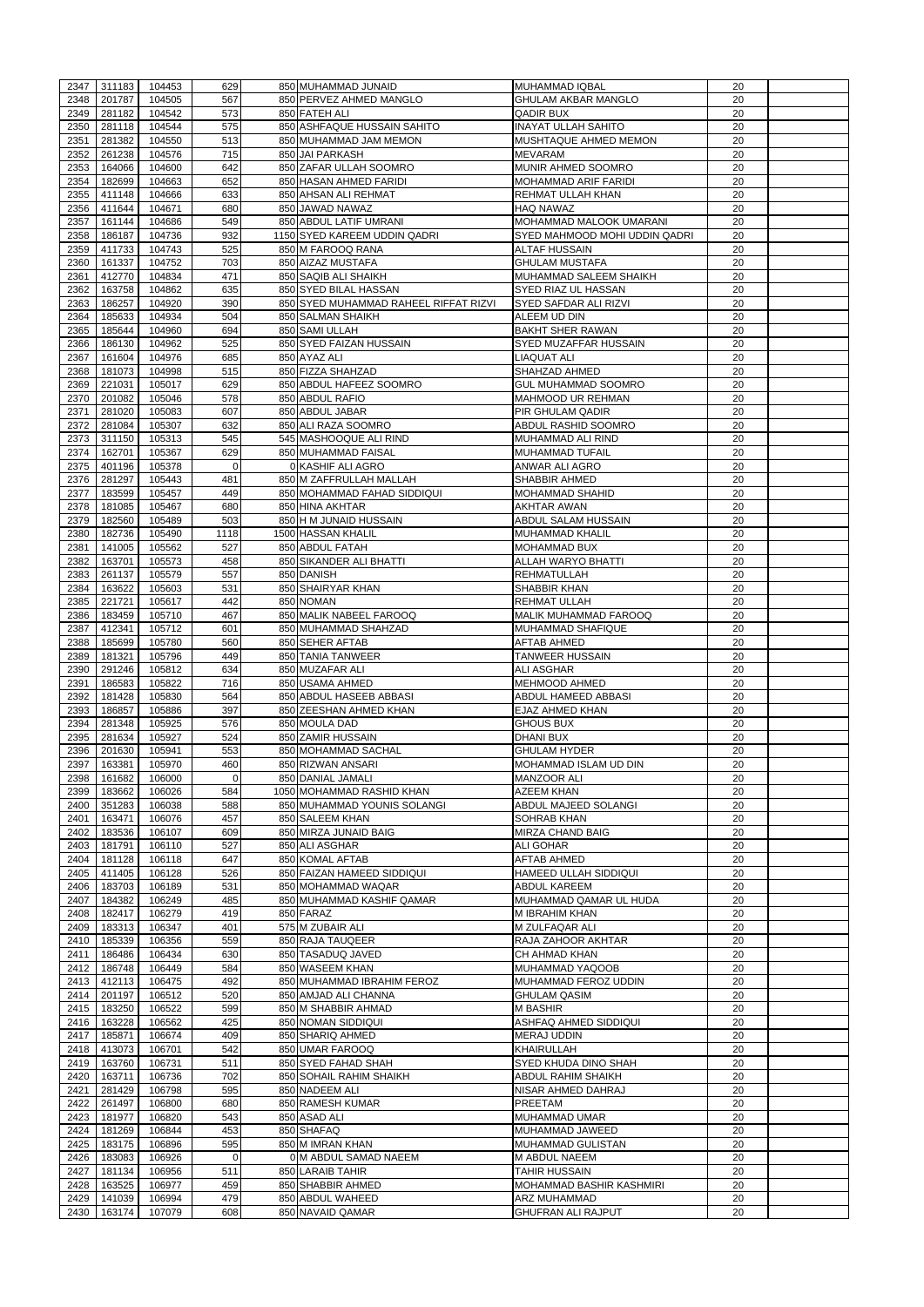| 2431         | 201798           | 107112           | $\Omega$   | 0 QUDRATULLAH                         | <b>HUSSAIN BAKHSH MEMON</b>            | 20       |  |
|--------------|------------------|------------------|------------|---------------------------------------|----------------------------------------|----------|--|
| 2432         | 201294           | 107150           | 530        | 850 BISHARAT HUSSAIN                  | <b>MUNWAR HUSSAIN</b>                  | 20       |  |
|              |                  |                  |            |                                       |                                        |          |  |
| 2433         | 411538           | 107203           | 610        | 850 HAMZA ZAHID                       | <b>MOHAMMAD ZAHID</b>                  | 20       |  |
| 2434         | 183528           | 107210           | 0          | 0 MIRZA ASAD BAIG                     | <b>MIRZA IMTIAZ BAIG</b>               | 20       |  |
| 2435         | 161253           | 107218           | 553        | 850 ADNAN AHMED SIDDIQUI              | <b>ISHAQUE AHMED SIDDIQUI</b>          | 20       |  |
| 2436         | 181534           | 107242           | 627        | 850 ABDUL WAHAB ANSARI                | <b>MOHAMMAD ALAM</b>                   | 20       |  |
| 2437         | 141153           | 107271           | 541        | 850 IRFAN ALI                         | <b>JAN MUHAMMAD</b>                    | 20       |  |
| 2438         | 411005           | 107324           | 535        | 850 SYED MOHAMMAD DANIYAL             | <b>SYED JAWED AKHTAR</b>               | 20       |  |
| 2439         | 186153           | 107349           | 548        | 850 SYED HARIS ALI                    | <b>SYED WAJID ALI</b>                  | 20       |  |
| 2440         | 186338           | 107370           | 400        | 850 SYED SARWAR HUSSAIN               | <b>SYED IMTIAZ HUSSAIN</b>             | 20       |  |
|              |                  |                  |            |                                       |                                        |          |  |
| 2441         | 186235           | 107385           | 573        | 850 SYED MUHAMMAD DANISH JAMAL        | <b>SYED MUHAMMAD JAMAL</b>             | 20       |  |
| 2442         | 184160           | 107391           | 555        | 850 MUHAMMAD FARHAN                   | <b>MUHAMMAD IRSHAD</b>                 | 20       |  |
| 2443         | 163250           | 107483           | 680        | 850 OSAF ALI SHAIKH                   | <b>ABDUL RAUF SHAIKH</b>               | 20       |  |
| 2444         | 201078           | 107499           | 625        | 850 ABDUL QAYOOM UJJAN                | <b>MUHAMMAD ISMAIL</b>                 | 20       |  |
| 2445         | 401048           | 107511           | 624        | 850 ALI AHMED                         | <b>ALI BAKHSH</b>                      | 20       |  |
| 2446         | 161118           | 107614           | 725        | 850 ABDUL HAKEEM                      | <b>ABDUL LATIF MEMON</b>               | 20       |  |
|              |                  |                  |            |                                       |                                        |          |  |
| 2447         | 163638           | 107616           | 402        | 0 SHARJEEL ASLAM SOOMRO               | MUHAMMAD ASLAM SOOMRO                  | 20       |  |
| 2448         | 184929           | 107637           | 525        | 850 MUHAMMAD YASER                    | <b>ABDUL GHAFOOR KHALID</b>            | 20       |  |
| 2449         | 163141           | 107649           | 640        | 850 NAEEM ALI ABRO                    | <b>NABI BUX ABRO</b>                   | 20       |  |
| 2450         | 186527           | 107671           | 435        | 850 UMAIR ABBAS GHORI                 | <b>GHULAM ABBAS GHORI</b>              | 20       |  |
| 2451         | 161418           | 107691           | 680        | 850 AMAD UL HASSAN QURESHI            | MAHMOOD UL HASSAN QURESHI              | 20       |  |
| 2452         | 163450           | 107692           | 505        | 850 SAJID MEHMOOD                     | <b>FAQEER MUHAMMAD</b>                 | 20       |  |
|              |                  |                  |            |                                       |                                        |          |  |
| 2453         | 221772           | 107755           | 622        | 850 SADAM HUSSAIN                     | <b>MASOOD AHMED MAGSI</b>              | 20       |  |
| 2454         | 162954           | 107777           | 596        | 850 MUHAMMAD SHOAIB                   | <b>SHAIR MUHAMMAD</b>                  | 20       |  |
| 2455         | 185696           | 107802           | 501        | 850 SAUD SIDDIQUEI                    | <b>FAYAZ HUSSAIN SIDDIQUEI</b>         | 20       |  |
| 2456         | 183851           | 107803           | 599        | 850 MUHAMMAD AHMER SARWAR             | <b>MUHAMMAD SARWAR</b>                 | 20       |  |
| 2457         | 412367           | 107807           | 583        | 850 MUHAMMAD SOFAIN                   | <b>MUHAMMAD NAEEM</b>                  | 20       |  |
| 2458         | 185778           | 107837           | 557        | 850 SHAHROZ KHAN                      | <b>HASSAN KHAN</b>                     | 20       |  |
|              |                  |                  |            |                                       |                                        |          |  |
| 2459         | 185594           | 107857           | 664        | 850 SAJJAD HUSSAIN                    | <b>GHULAM MURTAZA</b>                  | 20       |  |
| 2460         | 181408           | 107889           | 609        | 850 ABDUL FAHAD WAHEED                | <b>ABDUL WAHEED</b>                    | 20       |  |
| 2461         | 181091           | 107934           | 634        | 850 HINA MANSOOR                      | <b>MORE KHAN CHANDIO</b>               | 20       |  |
| 2462         | 412287           | 107979           | 617        | 850 MUHAMMAD REHMAN UDDIN             | MUHAMMAD RAZI UDDIN                    | 20       |  |
| 2463         | 411525           | 107995           | 526        | 850 HAIDER ALI                        | <b>HASHIM ALI</b>                      | 20       |  |
| 2464         | 186285           | 108030           | 538        | 850 SYED MURAD ALI SHAH               | <b>SYED AHMED RAZA SHAH</b>            | 20       |  |
|              |                  |                  |            |                                       |                                        |          |  |
| 2465         | 183880           | 108036           | 525        | 850 MUHAMMAD ALI                      | KHURSHEED HASSAN                       | 20       |  |
| 2466         | 163234           | 108176           | 644        | 850 NOOR HASSAN                       | MUHAMMAD YAQOOB                        | 20       |  |
| 2467         | 183861           | 108225           | 642        | 850 MUHAMMAD AHSAN AZEEM              | <b>TAFSEER AHMED KHAN</b>              | 20       |  |
| 2468         | 182807           | 108263           | 494        | 850 IMRAN IFTIKHAR                    | <b>IFTIKHAR AHMED</b>                  | 20       |  |
| 2469         | 185405           | 108287           | 611        | 850 REHAN AZEEM                       | MUHAMMAD AZEEM QURESHI                 | 20       |  |
| 2470         | 185726           | 108288           | 379        | 850 SHAH RUKH KHAN                    | MUHAMMAD FAROOQ KHAN                   | 20       |  |
|              |                  |                  |            |                                       |                                        |          |  |
| 2471         | 162879           | 108296           | 595        | 850 MUHAMMAD NOMAN KHAN               | MUHAMMAD ABDUL WAHEED KHAN             | 20       |  |
| 2472         | 311205           | 108303           | 583        | 850 MUHAMMAD YASIR AHMED              | <b>NASRULLAH NASIR</b>                 | 20       |  |
| 2473         | 412846           | 108363           | 547        | 850 SHARJEEL SAIF AFRIDI              | <b>SAIF MUHAMMAD AFRIDI</b>            | 20       |  |
|              |                  |                  |            |                                       |                                        |          |  |
|              | 186113           |                  |            |                                       |                                        |          |  |
| 2474         |                  | 108404           | 492        | 850 SYED BASIT ALI                    | <b>SYED NUSRAT ALI</b>                 | 20       |  |
| 2475         | 411474           | 108413           | $\Omega$   | 0 GUL SAYYAM                          | <b>ABDUL WAHEED</b>                    | 20       |  |
| 2476         | 201742           | 108428           | 850        | 0 NASEEM AIJAZ                        | <b>AIJAZ ALI SHER</b>                  | 20       |  |
| 2477         | 162923           | 108449           | 584        | 850 MUHAMMAD SALMAN                   | <b>ALTAF HUSSAIN</b>                   | 20       |  |
| 2478         | 183104           | 108602           | 448        | 850 M AMIR                            | <b>SAFI MUHAMMAD</b>                   | 20       |  |
| 2479         | 186595           | 108649           | 643        | 850 USMAN ARSHAD                      | <b>ARSHAD ALI</b>                      | 20       |  |
|              |                  |                  |            |                                       |                                        |          |  |
| 2480         | 141222           | 108708           | 436        | 850 MUHAMMAD ASIF                     | <b>MUHAMMAD SHAFIQUE</b>               | 20       |  |
| 2481         | 181891           | 108792           | 551        | 850 ANUS KHAN                         | <b>ARSHAD KHAN</b>                     | 20       |  |
| 2482         | 141163           | 108869           | 499        | 850 JAVED AHMAD                       | <b>MUHAMMAD TUFAIL</b>                 | 20       |  |
| 2483         | 181229           | 108896           | 647        | 850 SADAF ASIF                        | <b>ASIF UL HUSAIN</b>                  | 20       |  |
| 2484         | 281260           | 108955           | 621        | 850 JAHANGEER AZIZ                    | <b>ABDUL AZIZ KHANZADA</b>             | 20       |  |
| 2485         | 186724           | 109059           | 654        | 850 WAQAS SAEED                       | <b>SAEED KHAN</b>                      | 20       |  |
| 2486         | 201086           | 109085           | 453        | 850 ABDUL RAZAQUE SOOMRO              | MUHAMMAD HAROON SOOMRO                 | 20       |  |
|              |                  |                  |            |                                       |                                        |          |  |
| 2487         | 351181           | 109101           | 445        | 850 IRFAN UL HAQUE                    | <b>ABDUL HAQUE</b>                     | 20       |  |
| 2488         | 181165           | 109166           | 548        | 850 MOMINA RIMSHA                     | <b>MOHAMMAD IMRAN</b>                  | 20       |  |
| 2489         | 182202           | 109177           | 544        | 850 CH KAMRAN                         | <b>RASHEED AHMED</b>                   | 20       |  |
| 2490         | 141078           | 109231           | 548        | 850 ARSHAD ALI                        | <b>ALI MARDAN</b>                      | 20       |  |
| 2491         | 181766           | 109285           | 576        | 850 AIZAZ AHMED                       | <b>MATEEN AHMED</b>                    | 20       |  |
| 2492         | 162147           | 109331           | 684        | 850 JAFFAR KHAN                       | <b>HUSSAIN</b>                         | 20       |  |
| 2493         | 184617           | 109350           | 595        | 850 MUHAMMAD SAJID                    | MUHAMMAD ASLAM                         | 20       |  |
|              |                  |                  |            |                                       |                                        |          |  |
| 2494         | 183665           | 109360           | 568        | 850 MOHAMMAD RIZWAN                   | <b>ABDUL RAFIQ</b>                     | 20       |  |
| 2495         | 181022           | 109428           | 453        | 850 ARIBA JAVAID                      | <b>JAVAID IQBAL</b>                    | 20       |  |
| 2496         | 411858           | 109482           | 554        | 850 MOHAMMAD OWAIS                    | SHAKEEL AHMED                          | 20       |  |
| 2497         | 221172           | 109520           | 530        | 850 ALI RAZA                          | <b>AMMAR ALI</b>                       | 20       |  |
| 2498         | 351423           | 109535           | $\Omega$   | 0 TARIQUE AHMED                       | DHANI BUX SOOMRO                       | 20       |  |
| 2499         | 411193           | 109545           | 563        | 850 AMJAD HUSSAIN                     | <b>MANZOOR HUSSAIN</b>                 | 20       |  |
|              |                  |                  |            |                                       |                                        | 20       |  |
| 2500         | 412795           | 109677           | 563        | 850 SHAHAB SAQIB                      | MUHAMMAD AMIN                          |          |  |
| 2501         | 412327           | 109679           | 566        | 850 MUHAMMAD SARWAR KHAN              | <b>HAJI RASOOL KHAN</b>                | 20       |  |
| 2502         | 411960           | 109708           | 478        | 850 MUHAMMAD AMIR MALIK               | <b>MUHAMMAD SADIQ</b>                  | 20       |  |
|              | 2503 412204      | 109757           | 621        | 850 MUHAMMAD MOHSIN                   | <b>MUHAMMAD ISMAIL</b>                 | 20       |  |
| 2504         | 182184           | 109816           | 633        | 850 BILAL KHAN                        | DIL NAWAZ                              | 20       |  |
| 2505         | 411121           | 109857           | 497        | 850 AFAQUE AHMED                      | <b>MUSHTAQUE AHMED</b>                 | 20       |  |
| 2506         | 411074           |                  | 571        | 850 ABDUL WAQAR                       | <b>ABDUL GHAFFAR</b>                   | 20       |  |
|              |                  | 109860           |            |                                       |                                        |          |  |
| 2507         | 411027           | 109861           | 620        | 850 ABDUL HAFEEZ                      | <b>ABDUL AZIZ</b>                      | 20       |  |
| 2508         | 291134           | 109872           | 619        | 850 IMTIAZ ALI                        | <b>GHULAM MUHAMMAD</b>                 | 20       |  |
| 2509         | 163001           | 109880           | 490        | 850 MUHAMMAD UMAIR MEMON              | <b>MUHAMMAD ARIF</b>                   | 20       |  |
| 2510         | 185095           | 109891           | 559        | 850 NAEEM ULLAH KHAN                  | <b>BAKHT SHERWAN</b>                   | 20       |  |
| 2511         | 291026           | 109988           | 713        | 850 AFTAB AHMED                       | <b>BASHIR AHMED</b>                    | 20       |  |
| 2512         | 291052           |                  |            | 850 AMJAD ALI                         | <b>MOULA BUX LAKHO</b>                 | 20       |  |
|              |                  | 110012           | 513        |                                       |                                        |          |  |
| 2513<br>2514 | 163699<br>412786 | 110017<br>110025 | 548<br>532 | 850 SIKANDER ALI<br>850 SHAFIQ AFRIDI | <b>MITHO KHAN</b><br><b>QASIM KHAN</b> | 20<br>20 |  |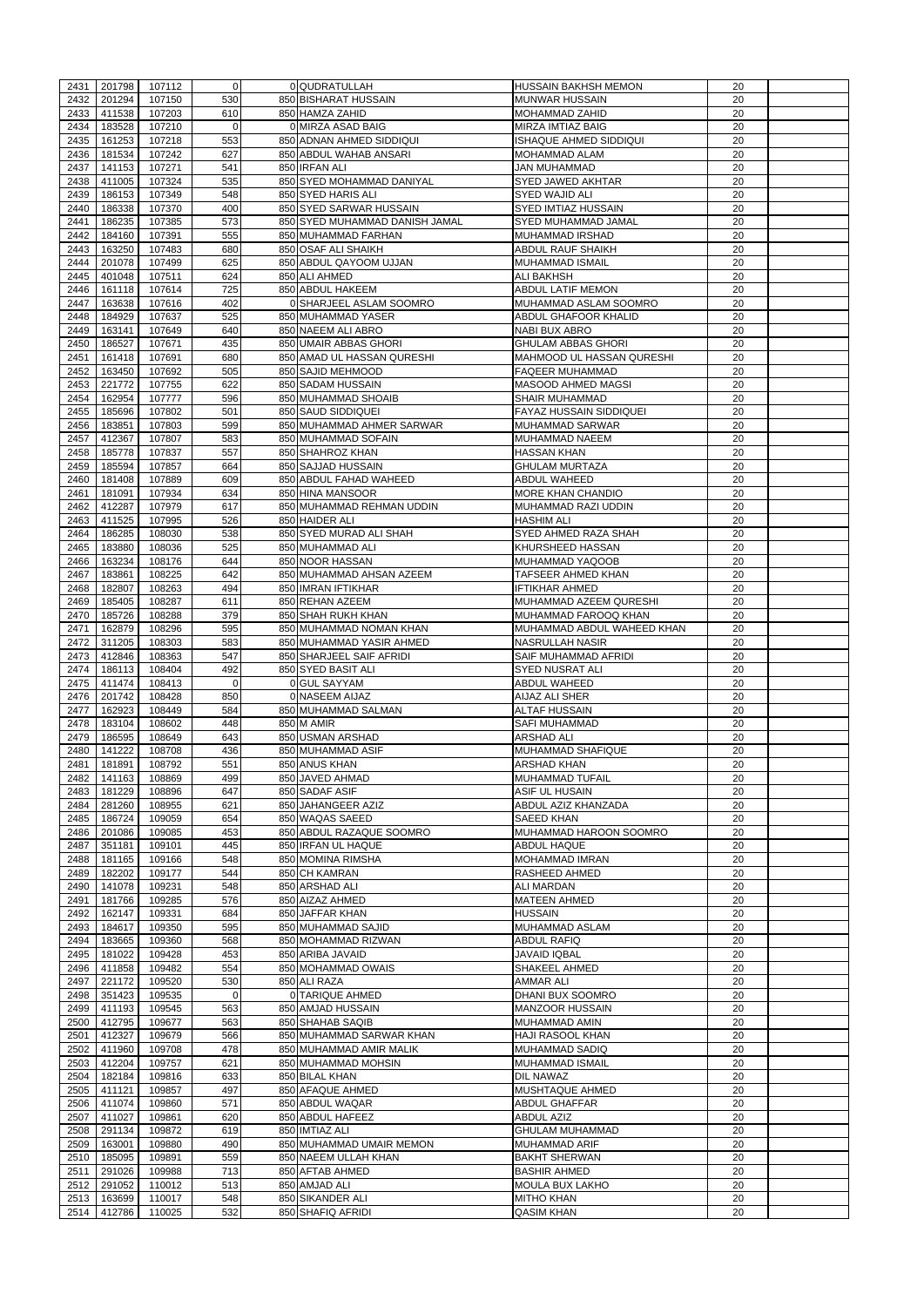| 2515         | 411409           | 110027             | 520        | 850 FAIZAN MUNAWAR HUSSAIN                     | <b>MUNAWAR HUSSAIN BHATTI</b>         | 20       |  |
|--------------|------------------|--------------------|------------|------------------------------------------------|---------------------------------------|----------|--|
| 2516         | 181218           | 110075             | 694        | 850 RIMSHA                                     | NISAR AHMED KHAN                      | 20       |  |
| 2517         | 411224           | 110129             | 576        | 850 ARSALAN SHEIKH                             | <b>MOHAMMAD BUX SHEIKH</b>            | 20       |  |
| 2518         | 412734           | 110173             | 470        | 850 SAJJAD AHMED                               | <b>MANZOOR AHMED</b>                  | 20       |  |
| 2519         | 186181           | 110203             | 465        | 850 SYED JAZIB ALEEM                           | <b>SYED ABDUL ALEEM</b>               | 20       |  |
| 2520         | 186665           | 110290             | 461        | 850 WAQAR AHMED                                | <b>MANZOOR HUSSAIN</b>                | 20       |  |
| 2521         | 185428           | 110367             | 572        | 850 RIZWAN AHMED                               | MUHAMMAD MUKHTAR AHMED                | 20       |  |
| 2522         | 412935           | 110386             | 601        | 850 SYED HUSSAIN IFTIKHAR                      | <b>SYED IFTIKHAR HUSSAIN</b>          | 20       |  |
| 2523         | 412032           | 110397             | 729        | 850 MUHAMMAD BILAL                             | MUHAMMAD JAMEEL                       | 20       |  |
| 2524         | 412994           | 110398             | 605        | 850 SYED SAQIB MEHMOOD                         | <b>SYED MEHMOOD</b>                   | 20       |  |
| 2525         | 163756           | 110436             | 599        | 850 SYED AZHAR HAIDER TAQVI                    | S.M. IQBAL HAIDER TAQVI               | 20       |  |
| 2526         | 411349           | 110461             | 800        | 1150 DANISH                                    | <b>AMEER JAN</b>                      | 20       |  |
| 2527         | 183942           | 110462             | 606        | 850 MUHAMMAD ARSALAN                           | <b>MUHAMMAD ILYAS</b>                 | 20       |  |
| 2528         | 412676           | 110465             | 610        | 850 RIZWAN AHMED                               | MUHAMMAD ANWER                        | 20       |  |
| 2529         | 412252           | 110552             | 563        | 850 MUHAMMAD NOMAN                             | <b>MUHAMMAD IQBAL</b>                 | 20       |  |
| 2530         | 163352           | 110566             | 636        | 850 RAZA ALI ASAD                              | <b>MOHAMMED JAWED</b>                 | 20       |  |
| 2531         | 162803           | 110572             | 557        | 850 MUHAMMAD KAMRAN KHAN                       | <b>VIKIO KHAN</b>                     | 20       |  |
| 2532         | 186118           | 110650             | 494        | 850 SYED BILAL JAFRI                           | <b>SYED ISTAFA ALI JAFRI</b>          | 20       |  |
| 2533         | 184289           | 110706             | 456        | 850 MUHAMMAD IMTIAZ KHOKHAR                    | <b>MUHAMMAD ASHRAF</b>                | 20       |  |
| 2534         | 111119           | 110708             | 510        | 850 MUHAMMAD TAHIR                             | SHEER MOHAMMAD                        | 20       |  |
| 2535         | 163522           | 110773             | 680        | 850 SAYED SADDAM HUSSAIN SHAH                  | <b>SAYED DOST ALI SHAH</b>            | 20       |  |
| 2536         | 162323           | 110788             | 595        | 850 M.SAAD HAMEED                              | <b>ABDUL HAMEED</b>                   | 20       |  |
| 2537         | 411794           | 110790             | 618        | 850 MASOOD ALAM                                | <b>MUHAMMAD IBRAR</b>                 | 20       |  |
| 2538         | 184005           | 110796             | 554        | 850 MUHAMMAD ASIM KHAN                         | MUHAMMAD MOAZZAM KHAN                 | 20       |  |
| 2539         | 411098           | 110828             | 524        | 850 ADEEL KHALID                               | <b>KHALID PERVAIZ</b>                 | 20       |  |
| 2540         | 186670           | 110852             | 451        | 850 WAQAR ALI                                  | <b>WALI MUHAMMAD</b>                  | 20       |  |
| 2541         | 413209           | 110866             | 550        | 850 ZEESHAN AHMED                              | M A JALIL                             | 20       |  |
| 2542         | 141138           | 110931             | 571        | 850 HUSSAIN BUX                                | <b>MOULA BUX</b>                      | 20       |  |
| 2543         | 163068           | 110935             | 528        | 850 MUHAMMAD ZUBAIR RAJPUT                     | <b>MUHAMMAD ABID</b>                  | 20       |  |
| 2544         | 162606           | 110936             | 595        | 850 MUHAMMAD ALI                               | MUHAMMAD FAROOQ                       | 20       |  |
| 2545         | 311227           | 110979             | 563        | 850 PERVEZ ALI                                 | <b>GHULAM SHABIR</b>                  | 20       |  |
| 2546         | 163430           | 110985             | 665        | 0 SAGAR KUMAR LUHANA                           | <b>SIRAM DASS LUHANA</b>              | 20       |  |
| 2547         | 163387           | 111011             | 498        | 850 ROHAIT                                     | <b>BASANT RAI OAD</b>                 | 20       |  |
| 2548         | 281433           | 111017             | 478        | 850 NAEEM HYDER                                | <b>KARAM HUSSAIN</b>                  | 20       |  |
| 2549         | 184265           | 111116             | 767        | 1150 MUHAMMAD IBRAHIM HUSSAIN KHAN             | <b>ADIL HUSSAIN KHAN</b>              | 20       |  |
| 2550         | 281617           | 111145             | 514        | 850 WASEEM                                     | <b>PIR BUX</b>                        | 20       |  |
| 2551         | 412896           | 111159             | 545        | 850 SULEMAN                                    | <b>AMEER MUHAMMAD</b>                 | 20       |  |
| 2552         | 141176           | 111252             | 600        | 850 KHALIL AHMED                               | <b>ALI NAWAZ</b>                      | 20       |  |
| 2553         | 412060           | 111277             | 651        | 1100 MUHAMMAD FAISAL ABBASI                    | <b>ABDUL RASHID</b>                   | 20       |  |
| 2554         | 261132           | 111356             | 648        | 850 BILAL ALAM                                 | MUHAMMAD ALAM                         | 20       |  |
| 2555         | 163734           | 111363             | 609        | 850 SYED AFSAR ALI                             | SYED MASOOD ALI                       | 20       |  |
| 2556         | 221943           | 111369             | 610        | 850 TANVEER AHMED SAMOON                       | MAQBOOL AHMED SAMOON                  | 20       |  |
| 2557         | 163736           | 111374             | 555        | 850 SYED AHMED ALI SHAH                        | SYED ZAKIR ALI SHAH                   | 20       |  |
| 2558         | 351075           | 111403             | 442        | 850 ALI RAZA MAHAR                             | <b>ARBAB ALI MAHAR</b>                | 20       |  |
| 2559         | 291152           | 111422             | 620        | 850 JUNAID                                     | <b>NAZAR MUHAMMAD</b>                 | 20       |  |
| 2560         | 161497           | 111535             | 497        | 850 ASAD ALI                                   | FAIZ MUHAMMAD SOOMRO                  | 20       |  |
| 2561         | 163697           | 111564             | 664        | 850 SIKANDAR RAFI                              | <b>RAFIUDDIN KHAN</b>                 | 20       |  |
| 2562         | 184450           | 111574             | 632        | 850 MUHAMMAD MUSTAFA                           | <b>SOHRAB GUL</b>                     | 20       |  |
| 2563         | 413134           | 111583             | 586        | 850 WAQAS AHMED                                | NIAZ MUHAMMAD                         | 20       |  |
| 2564         | 185285           | 111614             | 574        | 850 QAMBER ALI                                 | <b>ALI BAKHSH</b>                     | 20       |  |
| 2565<br>2566 | 182408<br>281388 | 111744<br>111751   | 374<br>587 | 850 FAIZAN SHARIF AHMED<br>850 MUHAMMAD NOUMAN | <b>SHARIF AHMED</b><br>MUHAMMAD IQBAL | 20<br>20 |  |
| 2567         | 184408           | 111826             | 617        | 850 MUHAMMAD MAZHAR UD DIN                     | SHARF UD DIN                          | 20       |  |
|              |                  |                    |            |                                                | <b>ABDUL HAYAT</b>                    | 20       |  |
| 2568<br>2569 | 412370<br>185005 | 111838<br>111861   | 575<br>417 | 850 MUHAMMAD SUDHEER<br>850 MUJAHID AHMED      | <b>PERVAIZ AHMED</b>                  | 20       |  |
| 2570         | 186905           | 111963             | 519        | 850 ZOHAIB UR REHMAN                           | <b>NOOR REHMAN</b>                    | 20       |  |
| 2571         | 281104           | 111982             | 629        | 850 ARIF HUSSAIN RASHIDI                       | SYED HAFEEZULLAH RASHIDI              | 20       |  |
| 2572         | 201105           | 112014             | 651        | 850 ABDUL SAMI                                 | <b>ABDUL GHAFOOR SHAIKH</b>           | 20       |  |
| 2573         | 281596           | 112025             | 475        | 850 TUFAIL AHMAD                               | NAZEER HUSSAIN SIYAL                  | 20       |  |
| 2574         | 281426           | 112137             | 612        | 850 MUZAMIL HUSSAIN                            | MUREED HUSSAIN KHOKHAR                | 20       |  |
| 2575         | 281214           | 112157             | 492        | 850 HAMAD HUSSAIN LASHARI                      | LIAQUAT ALI LASHARI                   | 20       |  |
| 2576         | 281216           | 112161             | 610        | 850 HASNAIN                                    | <b>GHULAM MURTAZA</b>                 | 20       |  |
| 2577         | 281608           | 112181             | 621        | 850 WAQAR ALI                                  | <b>ARBAB ALI</b>                      | 20       |  |
| 2578         | 412790           | 112331             | 441        | 850 SHAH FAISAL                                | SHAH NAZIR KHAN                       | 20       |  |
| 2579         | 413021           | 112341             | 656        | 850 TAHIR KHAN                                 | <b>AKBAR KHAN</b>                     | 20       |  |
| 2580         | 412535           | 112342             | $\Omega$   | 0 NAEEMULLAH KHAN                              | <b>AKRAM KHAN</b>                     | 20       |  |
| 2581         | 412993           | 112343             | 597        | 850 SYED SAQIB HUSSAIN SHAH                    | SYED DILBAR HUSSAIN SHAH              | 20       |  |
| 2582         |                  |                    |            |                                                |                                       |          |  |
| 2583         | 411293           | 112427             | 372        | 850 ATTAULLAH KHAN                             | <b>WARIS KHAN</b>                     | 20       |  |
| 2584         | 413231           | 112438             | 605        | 850 ZOHAIB KHAN                                | <b>SHAIR ABBAS KHAN</b>               | 20       |  |
|              | 183033           | 112461             | 576        | 850 KAZIM RAZA                                 | <b>ZAIR HUSSAIN</b>                   | 20       |  |
| 2585         | 182488           | 112503             | 434        | 850 FAZAL QAYYUM                               | <b>MUHAMMAD FARID</b>                 | 20       |  |
| 2586         | 18193            | 112597             | 532        | 850 SYED MOHAMMAD AHSAN NAQVI                  | SYED UROOJ AKHTER NAQVI               | 20       |  |
|              |                  | 2587 186578 112611 | 575        | 850 UMER NAVEED HASSAN SIDDIQUI                | NAVEED HASSAN SIDDIQUI                | 20       |  |
| 2588         | 185880           | 112618             | 595        | 850 SHAROZ IQBAL AHMED KHAN                    | AFZAL AHMED KHAN                      | 20       |  |
| 2589         | 186020           | 112640             | 407        | 850 SUFYAN HABIB                               | <b>HABIB UR REHMAN</b>                | 20       |  |
| 2590         | 185476           | 112679             | 558        | 850 S MOHAMMAD HUSSAIN                         | S ASGHAR HUSSAIN                      | 20       |  |
| 2591         | 412033           | 112708             | 680        | 850 MUHAMMAD BILAL                             | <b>MUHAMMAD TARIQ</b>                 | 20       |  |
| 2592         | 412595           | 112732             | 527        | 850 NOUMAN ABBASI                              | PERVEZ HUSSAIN                        | 20       |  |
| 2593         | 291308           | 112760             | 523        | 850 SALMAN KHAN                                | <b>HAMID KHAN</b>                     | 20       |  |
| 2594         | 183843           | 112774             | 522        | 850 MUHAMMAD AHMAD                             | MUHAMMAD ISHAQUE                      | 20       |  |
| 2595         | 221211           | 112804             | $\Omega$   | 0 ARSHAD LATIF                                 | <b>ABDUL LATIF</b>                    | 20       |  |
| 2596         | 412149           | 112828             | 588        | 850 MUHAMMAD JAMSHED                           | MUHAMMAD JAVED                        | 20       |  |
| 2597         | 411429           | 112848             | 510        | 850 FARHAN SHAH                                | MUHAMMAD HANIF SHAH                   | 20       |  |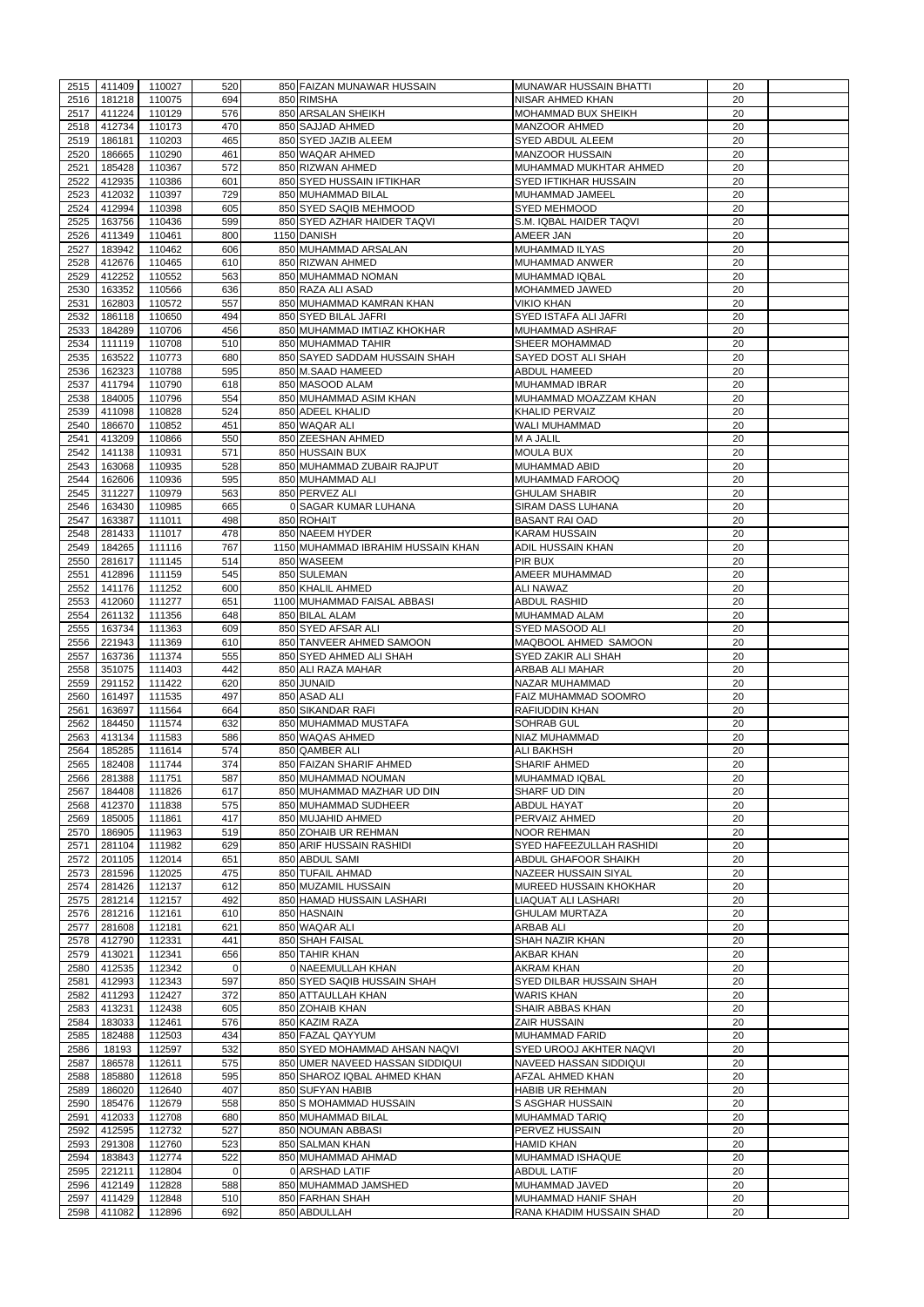| 2599         | 413130           | 112902           | 548        | 850 WAQAS                                | <b>ABDUL HAMEED</b>                     | 20       |  |
|--------------|------------------|------------------|------------|------------------------------------------|-----------------------------------------|----------|--|
|              |                  |                  |            |                                          |                                         |          |  |
| 2600         | 183689           | 112925           | 560        | 850 MOHAMMAD TAHIR AKRAM                 | <b>MOHAMMAD AKRAM NADEEM</b>            | 20       |  |
| 2601         | 411872           | 112980           | 585        | 850 MOHAMMAD UMAIR                       | MUHAMMAD ALL U DIN                      | 20       |  |
| 2602         | 185695           | 112999           | 386        | 850 SAUD BIN ABDULLAH                    | ABDULLAH BIN MUHAMMAD                   | 20       |  |
| 2603         | 111171           | 113054           | 582        | 850 WAJID SAEED                          | JAMSHED SAEED KHAN                      | 20       |  |
| 2604         | 221143           | 113075           | 689        | 850 AHSAN ALI ANSARI                     | MOHAMMAD AZHAR ANSARI                   | 20       |  |
| 2605         | 183239           | 113087           | 638        | 850 M SAJJAD                             | <b>SABIR ALI</b>                        | 20       |  |
| 2606         | 412119           | 113099           | 581        | 850 MUHAMMAD IKRAM                       | <b>AMEER GUL</b>                        | 20       |  |
| 2607         | 141142           | 113122           | 512        | 850 ILTAF HUSSAIN CHANNA                 | <b>MUHAMMAD SIDDIQUE</b>                | 20       |  |
| 2608         | 411992           | 113204           | 467        | 850 MUHAMMAD ASGHAR                      | MUHAMMAD SALAHUDDIN                     | 20       |  |
| 2609         | 351476           | 113245           | 628        | 850 ZUBAIR ISMAIL                        | <b>MUHAMMAD ISMAIL</b>                  | 20       |  |
|              |                  |                  |            |                                          |                                         |          |  |
| 2610         | 184549           | 113286           | 416        | 850 MUHAMMAD RAMZAN                      | MUHAMMAD ANWAR                          | 20       |  |
| 2611         | 221569           | 113296           | 662        | 850 MOR ZADA                             | <b>DHANI BUX</b>                        | 20       |  |
| 2612         | 182434           | 113346           | 557        | 850 FARAZ SALEEM                         | MUHAMMAD SALEEM SHEIKH                  | 20       |  |
| 2613         | 221812           | 113362           | 635        | 850 SAJID SHAMS                          | <b>SHAMS UL DIN</b>                     | 20       |  |
| 2614         | 221995           | 113363           | 618        | 850 WASEEM AHMED KANDHRO                 | <b>BADAR UDDIN KANDHRO</b>              | 20       |  |
| 2615         | 411988           | 113411           | 538        | 850 MUHAMMAD ARSHAD ISMAIL               | MUHAMMED ISMAIL                         | 20       |  |
| 2616         | 221002           | 113420           | 626        | 850 ZAHID HUSSAIN                        | <b>GUL MUHAMMAD UMRANI</b>              | 20       |  |
| 2617         | 163002           | 113485           | 620        | 850 MUHAMMAD UMAIR QURESHI               | <b>MUHAMMAD TAQI</b>                    | 20       |  |
| 2618         | 186325           | 113497           | 375        | 850 SYED SAFDAR ABBAS ZAIDI              | <b>SYED FARHAT ABBAS ZAIDI</b>          | 20       |  |
| 2619         | 186071           | 113500           | 628        | 850 SYED ALI ABBAS ZAIDI                 | SYED AHMED ABBAS ZAIDI                  | 20       |  |
|              |                  |                  |            |                                          |                                         |          |  |
| 2620         | 184696           | 113511           | 514        | 850 MUHAMMAD SHAHZAD ALI KHAN            | MUHAMMAD SAEED KHAN SABRI               | 20       |  |
| 2621         | 186848           | 113545           | 432        | 850 ZEESHAN ABBASI                       | <b>SULAIMAN ABBASI</b>                  | 20       |  |
| 2622         | 183088           | 113554           | 439        | 850 M ADNAN                              | <b>MUHAMMAD SULEMAN</b>                 | 20       |  |
| 2623         | 413061           | 113567           | 472        | 850 UMAIR AHMED                          | ABDUL GHAFFAR AHMED                     | 20       |  |
| 2624         | 184386           | 113695           | 599        | 850 MUHAMMAD KAWISH SULTAN               | <b>MUHAMMAD SULTAN</b>                  | 20       |  |
| 2625         | 221437           | 113722           | 634        | 850 JAHANGIR                             | <b>NOOR MUHAMMAD</b>                    | 20       |  |
| 2626         | 185651           | 113823           | 625        | 850 SAMI ULLAH KHAN                      | <b>INAYAT ULLAH KHAN</b>                | 20       |  |
|              |                  |                  |            |                                          |                                         |          |  |
| 2627         | 201110           | 113838           | 659        | 850 ABDUL WAHAB                          | <b>QADIR BUX</b>                        | 20       |  |
| 2628         | 411898           | 113864           | 655        | 850 MUDASIR MAQSOOD                      | MAQSOOD AHMED                           | 20       |  |
| 2629         | 186764           | 113873           | 446        | 850 WILAYAT ALI                          | <b>ALI MOUSA</b>                        | 20       |  |
| 2630         | 111057           | 113879           | 483        | 850 GHULAM ALI                           | <b>GHULAM HAIDER SOOMRO</b>             | 20       |  |
| 2631         | 185875           | 113886           | 595        | 850 SHARIQ IQBAL                         | <b>MUHAMMAD IQBAL</b>                   | 20       |  |
| 2632         | 163170           | 113941           | 456        | 850 NASIR KHAN                           | <b>LUTUF KHAN</b>                       | 20       |  |
| 2633         | 181908           | 113986           | 387        | 850 AQIB HUSSAIN QURESHI                 | <b>MANZOOR HUSSAIN QURESHI</b>          | 20       |  |
|              |                  |                  |            |                                          |                                         |          |  |
| 2634         | 184001           | 114015           | 544        | 850 MUHAMMAD ASIM                        | <b>MUHAMMAD AFZAL</b>                   | 20       |  |
| 2635         | 184623           | 114016           | 527        | 850 MUHAMMAD SAJJAD KHAN SAEED           | MUHAMMAD SAEED KHAN SABRI               | 20       |  |
| 2636         | 184280           | 114017           | 551        | 850 MUHAMMAD IMRAN                       | <b>ABDUL KHALIQ</b>                     | 20       |  |
| 2637         | 111178           | 114099           | 539        | 850 ZULFIQAR                             | <b>MUHAMMAD HASSAN</b>                  | 20       |  |
| 2638         | 184939           | 114175           | 470        | 850 MUHAMMAD YOUSAF                      | <b>JALIL AHMED</b>                      | 20       |  |
| 2639         | 351098           | 114203           | 536        | 850 ASIF ALI                             | SHAMAN/ABDUL RAHEEM SOOMRO              | 20       |  |
| 2640         | 161117           | 114230           | 648        | 850 ABDUL HAKEEM                         | ABDUL HALEEM                            | 20       |  |
| 2641         | 201674           | 114264           | 550        | 850 MUHAMMAD HUSSAIN                     | MUHAMMAD PANAH PANHYAR                  | 20       |  |
|              |                  |                  |            |                                          |                                         |          |  |
| 2642         | 184216           | 114303           | 596        | 850 MUHAMMAD HAMZA                       | <b>ANJUM ZIA</b>                        | 20       |  |
| 2643         | 412952           | 114326           | 646        | 850 SYED MUHAMMAD ALI SHAH               | <b>SYED ABDAR ALI SHAH</b>              | 20       |  |
| 2644         | 182321           | 114339           | 524        | 850 FAHAD SIRAJ                          | <b>SIRAJ UDIN</b>                       | 20       |  |
| 2645         | 291048           | 114356           | 567        | 850 ALLAH WASAYO ZARDARI                 | HUSSAIN BUX ZARDARI                     | 20       |  |
| 2646         | 163650           | 114373           | 457        | 850 SHEHARYAR                            | DARBAR ALI KHAWAJA                      | 20       |  |
| 2647         | 163809           | 114392           | 401        | 850 SYED RAHAT ALI                       | SYED ISHTIAQ ALI                        | 20       |  |
| 2648         | 186033           | 114402           | 408        | 850 SUMAID AHMED KHAN                    | <b>IFTIKHAR AHMED KHAN</b>              | 20       |  |
| 2649         | 412904           | 114410           | 452        | 850 SYED ADEEL ABBAS BUKHARI             | <b>SYED ANWAR HUSSAIN BUKHARI</b>       | 20       |  |
| 2650         | 412445           | 114440           | 575        | 850 MUHAMMAD YOUNUS                      | <b>MUHAMMAD SHAFIQUE</b>                | 20       |  |
|              |                  |                  |            |                                          |                                         |          |  |
| 2651         | 185612           | 114455           | 425        | 850 SALMAN AHMED                         | <b>SALEEM AHMED</b>                     | 20       |  |
| 2652         | 185667           | 114522           | 555        | 850 SAQIB HUSSAIN AHMED                  | <b>HUSSAIN AHMED</b>                    | 20       |  |
| 2653         | 412556           | 114564           | 541        | 850 NAVEED AHMED                         | <b>SHER MUHAMMAD</b>                    | 20       |  |
| 2654         | 221427           | 114614           | 686        | 850 IRFAN ALI SHAR                       | <b>JAMAL</b>                            | 20       |  |
| 2655         | 181917           | 114678           | 595        | 850 ARIF ALI                             | <b>ALI MUHAMMAD</b>                     | 20       |  |
| 2656         | 181173           | 114704           | 620        | 850 MUTRAFEEN RASHID                     |                                         |          |  |
| 2657         | 185681           | 114706           |            |                                          | <b>ABDUL RASHID</b>                     | 20       |  |
|              |                  |                  | 578        | 850 SARDAR ALI BALOCH                    | ARAZ MUHAMMAD BALOCH                    | 20       |  |
|              |                  |                  |            |                                          |                                         |          |  |
| 2658         | 221564           | 114762           | 543        | 850 MOHAMMAD TARIQUE ABRO                | <b>MOHAMMAD BUX ABRO</b>                | 20       |  |
| 2659         | 141135           | 114770           | 490        | 850 HASAN UL BANNA                       | <b>ASADULLAH</b>                        | 20       |  |
| 2660         | 162673           | 114779           | 646        | 850 MUHAMMAD AZHAR UD DIN                | MUHAMMAD QASIM                          | 20       |  |
| 2661         | 281435           | 114789           | 616        | 850 NASEER AHMED KHOKHAR                 | <b>BASHIR AHMED</b>                     | 20       |  |
| 2662         | 351196           | 114790           | 558        | 850 JAWAD HUSSAIN BHAYO                  | <b>BASHIR AHMED BHAYO</b>               | 20       |  |
| 2663         | 411905           | 114853           | 692        | 1150 MUHAMMAD AAMIR KHAN                 | MUHAMMAD ABAID KHAN                     | 20       |  |
| 2664         | 183714           | 114857           | 551        | 850 MOHAMMAD ZAR KHAN                    | <b>NAWAB KHAN</b>                       | 20       |  |
| 2665         | 184041           | 114888           | 646        | 850 MUHAMMAD AZHAR IQBAL                 | <b>IQBAL AHMED</b>                      | 20       |  |
|              |                  |                  |            | 850 NAEEM AHMED BHUTTO                   |                                         | 20       |  |
| 2666         | 221692           | 114935           | 618        |                                          | NOOR MOHAMMAD BHUTTO                    |          |  |
| 2667         | 221585           | 114944           | 569        | 850 MUHAMMAD ARSHAD KHAN MAGSI           | <b>MANZOOR AHMED KHAN</b>               | 20       |  |
| 2668         | 411056           | 114977           | 585        | 850 ABDUL SALAM                          | <b>ABDUL LATIF</b>                      | 20       |  |
| 2669         | 163836           | 114994           | 529        | 850 SYED WAQAR UL HASSAN JILANI          | SYED ZIA UL HASSAN JILANI               | 20       |  |
| 2670         | 186537           | 115046           | 632        | 1150 UMAIR ALI                           | <b>ABID ALI</b>                         | 20       |  |
|              | 2671 182615      | 115052           | 703        | 850 HAFIZ MUHAMMAD NOMAN                 | <b>BURHAN UD DIN</b>                    | 20       |  |
| 2672         | 412732           | 115118           | 518        | 850 SAJJAD                               | <b>HABIB UR REHMAN</b>                  | 20       |  |
| 2673         |                  |                  |            |                                          | <b>MUHAMMAD FAROOQ</b>                  |          |  |
|              | 183004           | 115142           | 470        | 0 KASHAN FAROOQ                          |                                         | 20       |  |
| 2674         | 182563           | 115147           | 523        | 850 HABIB KHAN JADOON                    | <b>DADAN KHAN JADOON</b>                | 20       |  |
| 2675         | 412147           | 115198           | 449        | 850 MUHAMMAD JAMIL                       | <b>RAHIM DIL</b>                        | 20       |  |
| 2676         | 181857           | 115202           | 584        | 850 AMIR KHAN                            | <b>ABDUL MAJEED</b>                     | 20       |  |
| 2677         | 182870           | 115207           | 581        | 850 IRSHAD HUSSAIN                       | <b>MUHAMMAD HUSSAIN</b>                 | 20       |  |
| 2678         | 162443           | 115238           | 631        | 850 MOHAMMAD AZAM JAN                    | <b>ZAHOOR AHMED</b>                     | 20       |  |
| 2679         | 182023           | 115248           | 496        | 850 ASHRAF HUSSAIN                       | <b>GHULAM HUSSAIN</b>                   | 20       |  |
| 2680         | 412245           | 115303           | 1014       | 1500 MUHAMMAD NAVEED ASHRAF              | MUHAMMAD ASHRAF KHAN                    | 20       |  |
|              |                  |                  |            |                                          |                                         |          |  |
| 2681<br>2682 | 183281<br>141062 | 115379<br>115444 | 436<br>598 | 850 M TOUSEEF MUGHAL<br>850 ALLAH WASAYO | M SHAFEEQ MUGHAL<br><b>ABDUL RAHMAN</b> | 20<br>20 |  |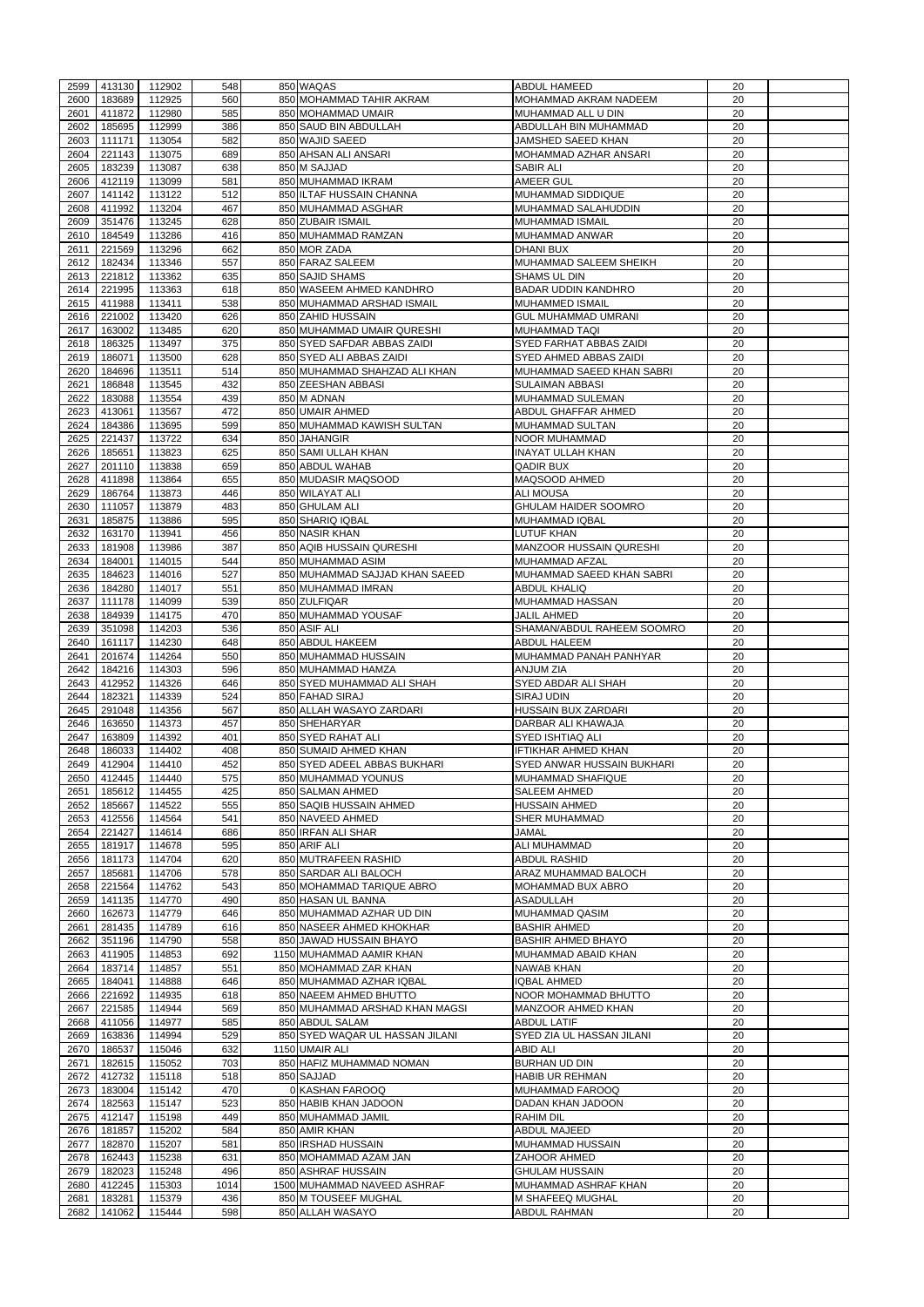| 2683 | 411787      | 115489 | 565        | 850 MANSHA MUGHAL                  | <b>TARIQ JAMEEL MUGAHAL</b>     | 20 |  |
|------|-------------|--------|------------|------------------------------------|---------------------------------|----|--|
|      |             |        | 370        | 0 MUHAMMAD FAIZAN                  | MUHAMMAD ALI                    | 20 |  |
| 2684 | 184139      | 115492 |            |                                    | ABDUL MAJEED                    |    |  |
| 2685 | 161046      | 115534 | 681<br>544 | 850 SHABNAM MAJEED                 | <b>ABDUL GHAFOOR RID</b>        | 20 |  |
| 2686 | 141027      | 115578 |            | 850 ABDUL RAUF                     |                                 | 20 |  |
| 2687 | 351267      | 115632 | 530        | 850 MUHAMMAD KABER SIDDIQUI        | RAHMATULLAH SIDDIQUI            | 20 |  |
| 2688 | 351016      | 115633 | 562        | 850 ABDUL HAFEEZ                   | <b>MUHAMMAD ARAB</b>            | 20 |  |
| 2689 | 281349      | 115644 | 518        | 850 MUDASAR                        | <b>BAHADUR KHAN SAHITO</b>      | 20 |  |
| 2690 | 161963      | 115666 | 456        | 850 HAFIZ MUHAMMAD JIBRAN KHAN     | ABDUL RASHEED KHAN              | 20 |  |
| 2691 | 201274      | 115681 | 647        | 850 AZHER HUSSAIN                  | <b>DEEDAR HUSSAIN CHANDIO</b>   | 20 |  |
| 2692 | 412583      | 115726 | 606        | 850 NOMAN KHAN                     | <b>ABDUL SHAKOOR</b>            | 20 |  |
| 2693 | 281528      | 115753 | 577        | 850 SARANG ANJUM SAHITO            | <b>MOHAMMAD PARYAL SAHITO</b>   | 20 |  |
| 2694 | 181737      | 115801 | 520        | 850 AHSAN IQBAL                    | <b>IQBAL AHMED</b>              | 20 |  |
| 2695 | 412439      | 115816 | 473        | 850 MUHAMMAD YASIR                 | <b>HUZOOR BUX</b>               | 20 |  |
| 2696 | 413226      | 115895 | 637        | 850 ZIA UD DIN                     | <b>MUHAMMAD MOIN UD DIN</b>     | 20 |  |
| 2697 | 163362      | 115920 | 409        | 850 REHAN GHORI                    | <b>MOHAMMAD RAMZAN GHORI</b>    | 20 |  |
| 2698 | 281160      | 115932 | 623        | 850 DANYAL                         | <b>RASHID ALI MEMON</b>         | 20 |  |
| 2699 | 185295      | 115991 | 567        | 850 QAZI UMAIR UDDIN               | QAZI KAZIM UDDIN                | 20 |  |
| 2700 | 221012      | 116008 | 261        | 850 AASHIQUE ALI                   | <b>ABDUL FATAH</b>              | 20 |  |
| 2701 | 201307      | 116062 | 638        | 850 FAHAD AHMED                    | <b>PIRBUX DHAREJO</b>           | 20 |  |
| 2702 | 184992      | 116094 | 601        | 850 MUHAMMED ABID                  | <b>MUHAMMED RAFI</b>            | 20 |  |
| 2703 | 18124       | 116110 | 517        | 850 DAWAR JAMIL                    | <b>JAMIL AKHTAR</b>             | 20 |  |
| 2704 | 161372      | 116124 | 630        | 850 ALI GUL                        | ALI GOHAR BIRAHMANI             | 20 |  |
| 2705 | 111139      | 116136 | 543        | 850 RAHIM AKHTAR                   | <b>MOHD SABIR AWAN</b>          | 20 |  |
| 2706 | 221921      | 116152 | 673        | 850 SOHAIL AHMED                   | ABDUL JABBAR KHOSO              | 20 |  |
| 2707 | 291237      | 116153 | 484        | 850 MUJEEB UR REHMAN DAHRI         | ABBAS DAHRI                     | 20 |  |
| 2708 | 18142       | 116226 | 405        | 850 MOHAMMED NAQASH ILYAS FAROOQUI | <b>MOHAMMED ILYAS FAROOQUI</b>  | 20 |  |
| 2709 | 184292      | 116239 | 622        | 850 MUHAMMAD IRFAN                 | <b>MUHAMMAD ARIF</b>            | 20 |  |
| 2710 | 412189      | 116282 | 684        | 850 MUHAMMAD MAHAD                 | MUHAMMAD YOUSUF                 | 20 |  |
| 2711 | 221309      | 116344 | 641        | 850 FARAZ AHMED ALIAS ABID HUSSAIN | <b>FAYAZ AHMED</b>              | 20 |  |
| 2712 | 186598      | 116368 | 448        | 850 USMAN JAWAID                   | MUHAMMAD JAWAID                 | 20 |  |
| 2713 | 181868      | 116380 | 597        | 850 AMJAD ALI                      | <b>SAID RAHIM</b>               | 20 |  |
| 2714 | 291261      | 116476 | 432        | 850 NISAR AHMED                    | <b>HAJI GHULLAM NABI</b>        | 20 |  |
|      |             |        | 570        |                                    |                                 | 20 |  |
| 2715 | 185534      | 116499 |            | 850 SADDAM ALI SHAH                | <b>INAM ALI SHAH</b>            |    |  |
| 2716 | 186799      | 116513 | 462        | 850 ZAFAR IQBAL                    | <b>NOOR BAHADUR</b>             | 20 |  |
| 2717 | 162378      | 116522 | 694        | 850 MAZHAR AHMED                   | <b>RAISUDDIN</b>                | 20 |  |
| 2718 | 182927      | 116553 | 446        | 850 JAWAD AHMED                    | <b>SAEED AHMED</b>              | 20 |  |
| 2719 | 401003      | 116561 | 609        | 850 AAMIR KHAN                     | <b>MOHAMMAD AZAM</b>            | 20 |  |
| 2720 | 401391      | 116569 | 603        | 850 ZUHAIB ALI                     | KORO KHAN JOKHIO                | 20 |  |
| 2721 | 141251      | 116624 | 519        | 1050 MUHAMMAD SHEERAZ IQBAL        | MUHAMMAD IQBAL KHAN             | 20 |  |
| 2722 | 141330      | 116628 | 590        | 850 SAHIB                          | <b>MAKHANO</b>                  | 20 |  |
| 2723 | 163983      | 116670 | 544        | 850 WAQAR AHMED                    | <b>ABBAS ALI</b>                | 20 |  |
| 2724 | 221818      | 116697 | 657        | 850 SAJJAD ALI LASHARI             | MUHAMAD ISMAIL LASHARI          | 20 |  |
| 2725 | 201526      | 116725 | 530        | 850 KARAM NAWAZ NAREJO             | DIN MOHAMMAD                    | 20 |  |
| 2726 | 221093      | 116786 | 564        | 850 ABDUL WAHAB                    | <b>BASHIR AHMED JUNEJO</b>      | 20 |  |
| 2727 | 291101      | 116812 | 394        | 850 FAIZ ALI                       | HAJI MOHAMMAD SADDIQUE          | 20 |  |
| 2728 | 413189      | 116821 | 629        | 850 ZAHIR UDDIN BABAR              | <b>ISLAM UDDIN</b>              | 20 |  |
| 2729 | 181663      | 116866 | 551        | 850 ADNAN RASHEED                  | ABDUL RASHEED                   | 20 |  |
| 2730 | 413199      | 116927 | 571        | 850 ZAIN UL ABEDEEN                | MUHAMMAD SABEEN KHAN            | 20 |  |
| 2731 | 162087      | 116948 | 399        | 850 IMRAN GHAZI                    | <b>GHAZI KHAN</b>               | 20 |  |
| 2732 | 141021      | 116965 | 646        | 850 ABDUL QADEER                   | <b>AZIZ ULLAH</b>               | 20 |  |
| 2733 | 281582      | 117024 | 438        | 850 TABISH ALI KHANZADA            | SHAHID PERVEZ KHANZADA          | 20 |  |
| 2734 | 111093      | 117035 | 565        | 850 MANIK ALI                      | <b>PIYAR ALI</b>                | 20 |  |
| 2735 | 411372      | 117039 | 603        | 603 ENAYET HUSSAIN                 | <b>GHULAM HUSSAIN</b>           | 20 |  |
| 2736 | 163111      | 117057 | 699        | 850 MUSADIQ SHAHZAD                | <b>LIAQAT ALI</b>               | 20 |  |
| 2737 | 412098      | 117072 | 680        | 850 MUHAMMAD HARIS JAVED           | MUHAMMAD JAVED                  | 20 |  |
| 2738 | 41119       | 117086 | 394        | 850 QIAM UDDIN                     | <b>GULHAR UDDIN</b>             | 20 |  |
| 2739 | 411430      | 117097 | 620        | 850 FARHAN SULTAN                  | <b>BABU SULTAN</b>              | 20 |  |
| 2740 | 412174      | 117106 | 520        | 850 MUHAMMAD KAMRAN BUTT           | MUHAMMAD TARIQ BUTT             | 20 |  |
| 2741 | 162395      | 117108 | 577        | 850 MEHBOOB ALI SOLANGI            | <b>QADIR BUX SOLANGI</b>        | 20 |  |
| 2742 | 411942      | 117120 | 586        | 850 MUHAMMAD AHSANUDDIN            | MUHAMMAD SHAMMUSDDIN            | 20 |  |
| 2743 | 18150       | 117215 | 444        | 850 MUHAMMAD FAISAL ALVI           | AHSAN ALVI                      | 20 |  |
| 2744 | 41113       | 117244 | 527        | 850 MUHAMMAD JIBRAN                | <b>GHULAM RASOOL</b>            | 20 |  |
| 2745 | 18365       | 118002 |            | <b>SHAHID KHAN</b>                 | <b>AFSAR KHAN</b>               | 20 |  |
| 2746 | 18300       | 118039 |            | MUHAMMAD IMRAN                     | MUHAMMAD MEHMOOD                | 20 |  |
| 2747 | 18351       | 118050 |            | SADAQAT HUSSAIN                    | MUHAMMAD ASHIQUE                | 20 |  |
| 2748 | 18347       | 118075 |            | RUQIA SULTANA                      | <b>MUHAMMAD IBRAHIM</b>         | 20 |  |
| 2749 | 18257       | 118084 |            | HASAN SIDDIQUUI                    | <b>ZIA UDDIN SIDDIQUI</b>       | 20 |  |
| 2750 | 20139       | 118168 |            | <b>SAJJAD KHILJI</b>               | <b>NAZIR AHMED</b>              | 20 |  |
| 2751 | 35163       | 118228 |            | <b>UM-E-RUBAB</b>                  | MUHAMMAD ALI MEMON              | 20 |  |
| 2752 | 35127       | 118236 |            | <b>KIRAN AKBER</b>                 |                                 | 20 |  |
|      |             |        |            |                                    | AKBER KHAN                      |    |  |
| 2753 | 22132       | 118313 |            | <b>GHULAM ABBAS</b>                | SIKANDAR ALI KALAL              | 20 |  |
| 2754 | 29110       | 118369 |            | <b>GHULAM MUSTAFA</b>              | <b>AKHTAR KHAN</b>              | 20 |  |
|      | 2755 201018 | 113629 | 536        | 850 AAKASH KUMAR                   | <b>HERJIS MAL</b>               | 20 |  |
| 2756 | 184624      | 113803 | 616        | 850 MUHAMMAD SAKHAWAT              | MUHAMMAD HANIF                  | 20 |  |
| 2757 | 281372      | 113833 | 547        | 850 MUHAMMAD HAROON KHOSO          | <b>NEHAL KHAN</b>               | 20 |  |
| 2758 | 351158      | 113840 | 653        | 850 HAMID ALI                      | SHAHZADO SYED                   | 20 |  |
| 2759 | 351206      | 113855 | 408        | 850 KASHIF KHUSHI                  | KHUSHI MUHAMMAD SHAIKH          | 20 |  |
| 2760 | 186878      | 113892 | 500        | 850 ZEESHAN SHAIKH                 | MUHAMMAD ZAHID                  | 20 |  |
| 2761 | 186193      | 113983 | 379        | 850 SYED M. ATHER ABBAS ZAIDI      | <b>SYED IZHAR HUSSAIN ZAIDI</b> | 20 |  |
| 2762 | 184066      | 113990 | 569        | 850 MUHAMMAD BILAL GHOURI          | ABDUL HAMEED KHAN               | 20 |  |
| 2763 | 162994      | 114178 | 410        | 850 MUHAMMAD UMAIR                 | <b>MUHAMMAD YOUNUS</b>          | 20 |  |
| 2764 | 181311      | 114186 | 621        | 850 SYEDA BATOOL ZEHRA ZAIDI       | S M MEHTAB AKBAR ZAIDI          | 20 |  |
| 2765 | 411886      | 114313 | 498        | 850 MOHSIN RASHID                  | <b>RASHID KHAN</b>              | 20 |  |
| 2766 | 111107      | 114525 | 610        | 850 MUHAMMAD ARSALAN               | <b>MUHAMMAD ISLAM</b>           | 20 |  |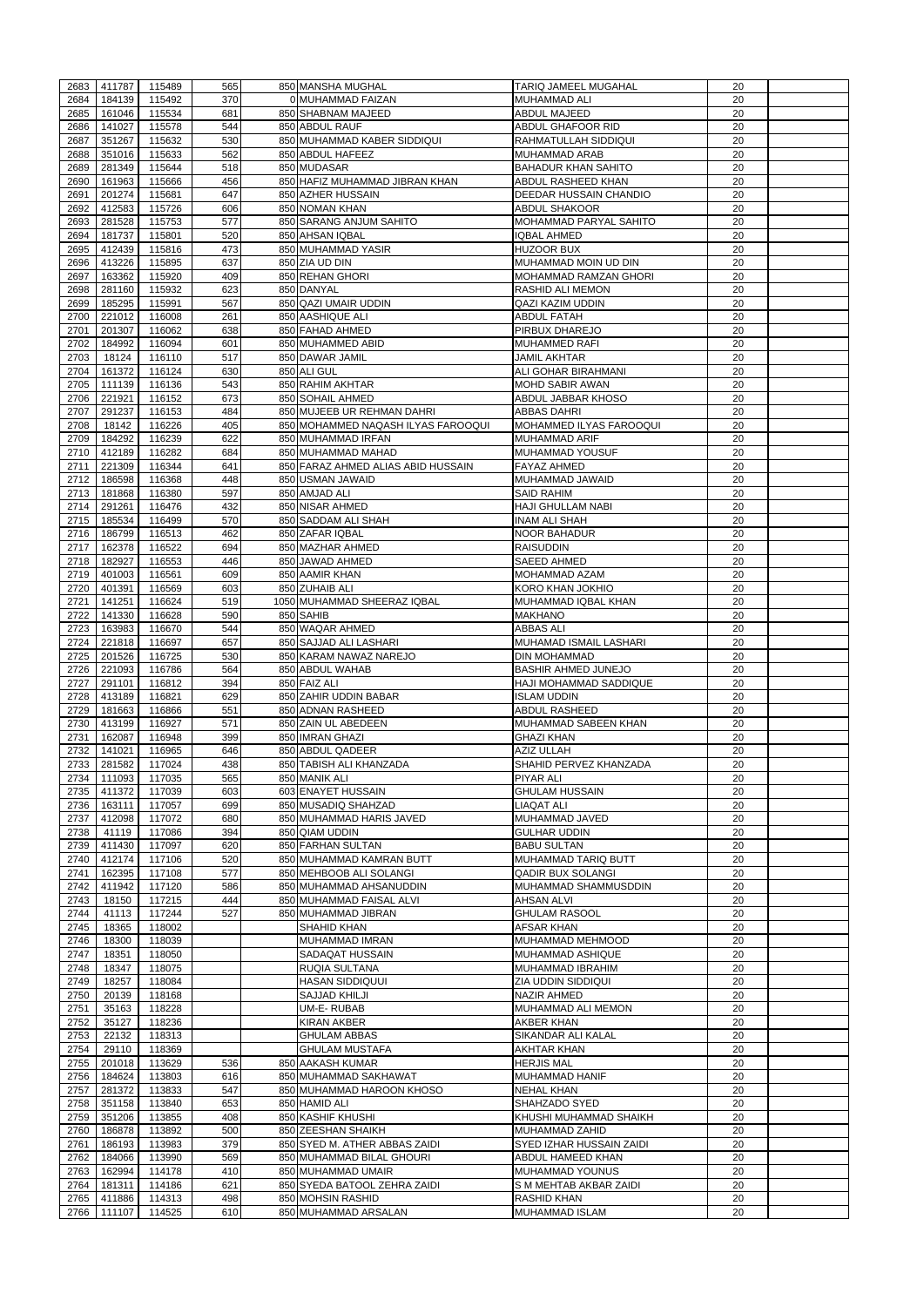| 2767         | 163072           | 114630                       | 547        | 850 MUHAMMED ASHAR ANSARI             | <b>ISRAR AHMED ANSARI</b>                             | 20       |  |
|--------------|------------------|------------------------------|------------|---------------------------------------|-------------------------------------------------------|----------|--|
| 2768         | 401009           | 114939                       | 630        | 850 ABDUL FATEH LAKHIAR               | ALI AHMED LAKHIAR                                     | 20       |  |
| 2769         | 412018           | 115135                       | 745        | 1150 MUHAMMAD AYAZ                    | <b>EJAZ AHMED</b>                                     | 20       |  |
| 2770         | 411689           | 115307                       | 597        | 850 KASHIF UR REHMAN                  | <b>FATEH UR REHMAN</b>                                | 20       |  |
| 2771         | 186801           | 115389                       | 535        | 850 ZAFEER AHMED KHAN                 | SHAKEEL AHMED KHAN                                    | 20       |  |
| 2772         | 401019           | 115540                       | 530        | 850 ABDUL QAYOOM                      | <b>KALEEM ULLAH</b>                                   | 20       |  |
| 2773         | 351360           | 115562                       | 637        | 850 SAJID HUSSAIN                     | MUHAMMAD ISMAIL MAHAR                                 | 20       |  |
| 2774         | 181084           | 116037                       | 544        | 850 HINA                              | ZAHEER AHMED                                          | 20       |  |
| 2775         | 186199           | 116118                       | 536        | 850 SYED MEHMOOD UL HASSAN            | SYED MUHAMMAD SAEED AKHTAR                            | 20       |  |
| 2776         | 401016           | 116134                       | 651        | 850 ABDUL KARIM                       | MOHAMMAD MOOSA                                        | 20       |  |
| 2777         | 184863           | 116518                       | 695        | 1050 MUHAMMAD UZAIR                   | <b>IHSAN</b>                                          | 20       |  |
| 2778         | 186064           | 116615                       | 611        | 850 SYED AHMER HUSSAIN                | <b>SYED AKBAR HUSSAIN</b>                             | 20       |  |
| 2779         | 351397           | 116743                       | 614        | 850 SHOAIB AHMED                      | <b>ABDUL JALIL SHAIKH</b>                             | 20       |  |
| 2780         | 411490           | 116901                       | 668        | 850 HAFIZ AZHAR ALI                   | <b>MOHAMMAD YOUSAF</b>                                | 20       |  |
| 2781         | 351297           | 116961                       | 558        | 850 NADEEM AHMED                      | <b>ALI MUHAMMAD</b>                                   | 20       |  |
| 2782         | 181503           | 117111                       | 518        | 850 ABDUL ROUF                        | <b>GHULLAM AKBAR</b>                                  | 20       |  |
| 2783         | 162819           | 117141                       | 551        | 850 MUHAMMAD MAJID SOOMRO             | SIKANDAR ALI SOOMRO                                   | 20       |  |
| 2784         | 183163           | 100064                       | 580        | 850 M HAROON                          | <b>JAMAL NASIR</b>                                    | 20       |  |
| 2785         | 183411           | 100431                       | 581        | 850 M.SIDDQUE                         | <b>HAYDER ZAMAN</b>                                   | 20       |  |
| 2786         | 18112            | 100688                       | 656        | 850 ADIL GHANI                        | <b>ABDUL GHANI</b>                                    | 20       |  |
| 2787         | 186684           | 100748                       | 561        | 850 WAQAR ZADA                        | <b>MALOOK ZADA</b>                                    | 20       |  |
| 2788         | 186180           | 100882                       | 513        | 850 SYED JAWAD YOUSUF                 | <b>SYED YOUSUF</b>                                    | 20       |  |
| 2789         | 185177           | 100927                       | 697        | 850 NISAR KHAN                        | <b>FAZAL WAHID</b>                                    | 20       |  |
| 2790         | 181456           | 101003                       | 564        | 850 ABDUL MUJEEB                      | MUHAMMAD PARYAL                                       | 20       |  |
| 2791         | 186635           | 101063                       | 394        | 850 WAJAHAT KHAN                      | M. ASLAM KHAN                                         | 20       |  |
| 2792         | 181569           | 101160                       | 483        | 850 ABDULLAH HARIS                    | <b>SYED NAEEM AHMAD</b>                               | 20       |  |
| 2793         | 183089           | 101175                       | 532        | 850 M ADNAN NASEER                    | MUHAMMAD SIRAJ UD DIN                                 | 20       |  |
| 2794         | 411085           | 101176                       | 406        | 850 ABDULLAH HUSSAIN                  | <b>MUHAMMAD HUSSAIN</b>                               | 20       |  |
| 2795         | 181552           | 101289                       | 584        | 850 ABDUL WALI KHAN                   | <b>GHARIB GUL</b>                                     | 20       |  |
| 2796         | 184439           | 101348                       | 647        | 850 MUHAMMAD MUNEEB UL HAQUE          | MUHAMMAD MISBAH UL HAQUE                              | 20       |  |
| 2797         | 184663           | 101920                       | 474        | 850 MUHAMMAD SAUD ASHRAF              | MUHAMMAD ASHRAF KHAN                                  | 20       |  |
| 2798         | 201398           | 101958                       | 627        | 850 GULSHER KHAN                      | <b>HAJI KHAN</b>                                      | 20       |  |
| 2799         | 401136           | 102041                       | 570        | 850 GHULAM MEHDI                      | <b>MOHAMMAD BUKHSHIAL</b>                             | 20       |  |
| 2800         | 162024           | 102243                       | 542        | 850 HASSAN KHANZADA                   | <b>ZAHID SALAHUDDIN</b>                               | 20       |  |
| 2801         | 161474           | 102628                       | 639        | 850 ARSALAN                           | <b>JALAL UDDIN</b>                                    | 20       |  |
| 2802         | 161658           | 102636                       | 491        | 850 BILAL AHMED                       | <b>IMAM UDDIN</b>                                     | 20       |  |
| 2803         | 163680           | 103349                       | 723        | 850 SHOUKAT ALI                       | <b>ABDUL SATTAR CHANNA</b>                            | 20       |  |
| 2804         | 311258           | 103433                       | 684        | 850 SAYED ZULIFQAR ALI SHAH HUSSAINI  | SAYED AIJAZ ALI SHAH HUSSAINI                         | 20       |  |
| 2805         | 164116           | 103635                       | 529        | 850 ZEESHAN                           | <b>IKRAM U DEEN</b>                                   | 20       |  |
| 2806         | 163192           | 103710                       | 531        | 850 NAWAB HUSSAIN                     | <b>ALI NAWAZ</b>                                      | 20       |  |
| 2807         | 221727           | 103981                       | 624        | 850 OWAIS AYOUB                       | <b>AYOUB MALIK</b>                                    | 20       |  |
| 2808         | 221196           | 103988                       | 690        | 850 AMJAD ALI                         | <b>GHULAM MUSTAFA</b>                                 | 20       |  |
| 2809         | 281616           | 104079                       | 397        | 850 WARIS ALI BULLER                  | MUHAMMAD MOOSA BULLER                                 | 20       |  |
| 2810         | 141035           | 104350                       | 534        | 850 ABDUL SATTAR ARBANI               | ABDUL RAZZAQ                                          | 20       |  |
| 2811         | 201760           | 104583                       | 635        | 850 NAZAR HUSSAIN KHASKHELI           | MUHAMMAD YOUSUF KHASKHELI                             | 20       |  |
| 2812         | 183048           | 104620                       | 595        | 850 KHAWAJA HASEEB ALI                | KHAWAJA MUHAMMAD ALI                                  | 20       |  |
| 2813         | 162130           | 104702                       | 452        | 850 IRFAN KHAN                        | <b>FEROZ KHAN</b>                                     | 20       |  |
| 2814         | 181531           | 104732                       | 489        | 850 ABDUL WAHAB                       | <b>NAWAB ALI</b>                                      | 20       |  |
| 2815         | 184441           | 104830                       | 484        | 850 MUHAMMAD MUQEEM                   | MUHAMMAD ASLAM                                        | 20       |  |
| 2816         | 185779           | 104845                       | 829        | 1150 SHAHRUKH                         | <b>MEHMOOD AJMERI</b>                                 | 20       |  |
| 2817         | 401190           | 105094                       | 627        | 850 KAMRAN                            | <b>MUHAMMAD SALIH</b>                                 | 20       |  |
| 2818         | 162719           | 105387                       | 588        | 850 MUHAMMAD FARHAN                   | <b>NAEEM AHMED</b>                                    | 20       |  |
| 2819         | 281244           | 105817                       | 686        | 850 IRFAN ALI SIYAL                   | SHAH MUHAMMAD SIYAL                                   | 20       |  |
| 2820         | 184273           | 105891                       | 385        | 772 MUHAMMAD IMAD KHAN                | <b>MUHAMMAD IQBAL KHAN</b>                            | 20       |  |
| 2821         | 401381           | 106020                       | 674        | 850 ZAKIR ALI                         | <b>MOHAMMAD HANIF</b>                                 | 20       |  |
| 2822         | 183980           | 106297                       | 545        | 850 MUHAMMAD ASHAN UR REHMAN          | MUHAMMAD NAZEER KHAN                                  | 20       |  |
| 2823         | 162322           | 106682                       | 478        | 0 M.NOMAN SAEED                       | <b>ABDUL SAEED</b>                                    | 20       |  |
| 2824         | 186929           | 106742                       | 502        | 850 ZUHAIR KHAN                       | SHAKEEL ASIF KHAN                                     | 20       |  |
| 2825         | 281207           | 106771                       | 367        | 850 GUL RAIZ                          | MUHAMMAD ILYAS QURESHI                                | 20       |  |
| 2826         | 281484           | 106891                       | 584        | 850 SADAM HUSSAIN                     | <b>ALI MURAD SHAR</b>                                 | 20       |  |
| 2827         | 182996           | 107290                       | 595        | 850 KAMRAN SHAHZAD                    | MUHAMMAD AZAD                                         | 20       |  |
| 2828         | 185278           | 107997                       | 414        | 850 PIRZADAH SYED IBRAHIM ALI BUKHARI | PIRZADAH SYED AFTAB AHMED BUKHAF                      | 20       |  |
| 2829         | 161577           | 108004                       | 553        | 850 ATTAULLAH                         | ALI MUHAMMAD                                          | 20       |  |
| 2830         | 186273           | 108056                       | 455        | 850 SYED MUHAMMAD ZEESHAN             | SYED MUHAMMAD IQBAL                                   | 20       |  |
| 2831         | 185136           | 108064                       | 431        | 850 NASIR UDDIN AHMED QURESHI         | SALAH UDDIN AHMED QURESHI                             | 20       |  |
| 2832         | 182732           | 108516                       | 502        | 850 HASSAN HASEEB KHAN                | KHAN HASEEBULLAH KHAN                                 | 20       |  |
| 2833         | 311208           | 108577                       | 407        | 850 MUJEEB UR REHMAN                  | <b>ABDUL QADIR</b>                                    | 20       |  |
| 2834         | 412490           | 109313                       | 617        | 850 MUHIBULLAH                        | <b>RAFIULLAH</b>                                      | 20       |  |
| 2835         | 186784           | 109358                       | 578        | 850 YASIR SHAFIQ                      | <b>MUHAMMAD SHAFIQ</b>                                | 20       |  |
| 2836         | 183171           | 109696                       | 490        | 850 M IMRAN                           | M ANWAR ZEB                                           | 20       |  |
|              | 185386           |                              | $\Omega$   | 0 RASHID MUNIR                        |                                                       | 20       |  |
| 2837         | 412359           | 109749                       |            | 850 MUHAMMAD SHOAIB                   | <b>MUNIR HUSSAIN</b><br><b>NASEEM AKHTER</b>          |          |  |
| 2838         |                  | 109794<br>2839 411236 109959 | 608<br>559 | 850 ASAD ALI                          |                                                       | 20<br>20 |  |
|              |                  |                              |            |                                       | LIAQUAT ALI                                           |          |  |
| 2840         | 412309           | 110005                       | 559        | 850 MUHAMMAD SAJID                    | <b>ABDUL RAHIM</b>                                    | 20       |  |
| 2841         | 411812           | 110065                       | 537        | 850 MIRZA KHURRAM ADIL BAIG           | <b>MIRZA ADIL BAIG</b>                                | 20       |  |
| 2842         | 412313           | 110253                       | 557        | 850 MUHAMMAD SALEEM                   | MUHAMMAD HASSAN                                       | 20       |  |
| 2843         | 221528           | 111042                       | 618        | 850 MANZAM                            | <b>SHAMS UDDIN TELI</b>                               | 20       |  |
| 2844         | 183925           | 111103                       | 805        | 1150 MUHAMMAD ANIS YOUSUFI            | YOUNUS YOUSUFI                                        | 20       |  |
| 2845         | 411017<br>221831 | 111321                       | 665        | 850 ABBAS ALI KHAN                    | <b>IRSHAD ALI</b>                                     | 20       |  |
| 2846         |                  | 111412                       | 576        | 850 SALMAN KHAN                       | <b>SHABIR AHMED MAHAR</b>                             | 20<br>20 |  |
|              |                  |                              |            |                                       |                                                       |          |  |
| 2847         | 184435           | 111532                       | 605        | 850 MUHAMMAD MUJTABA ISLAM            | MUHAMMAD ISLAM                                        |          |  |
| 2848         | 411759           | 111585                       | 664        | 850 M. RASHID MURTAZA                 | M. MURTAZA                                            | 20       |  |
| 2849<br>2850 | 412783<br>185697 | 111840<br>111856             | 655<br>445 | 850 SARFARAZ KHAN<br>850 SAVERA ALI   | <b>HASHIM KHAN</b><br>QAZI HAFIZ MUHAMMAD ALI HUSSAIN | 20<br>20 |  |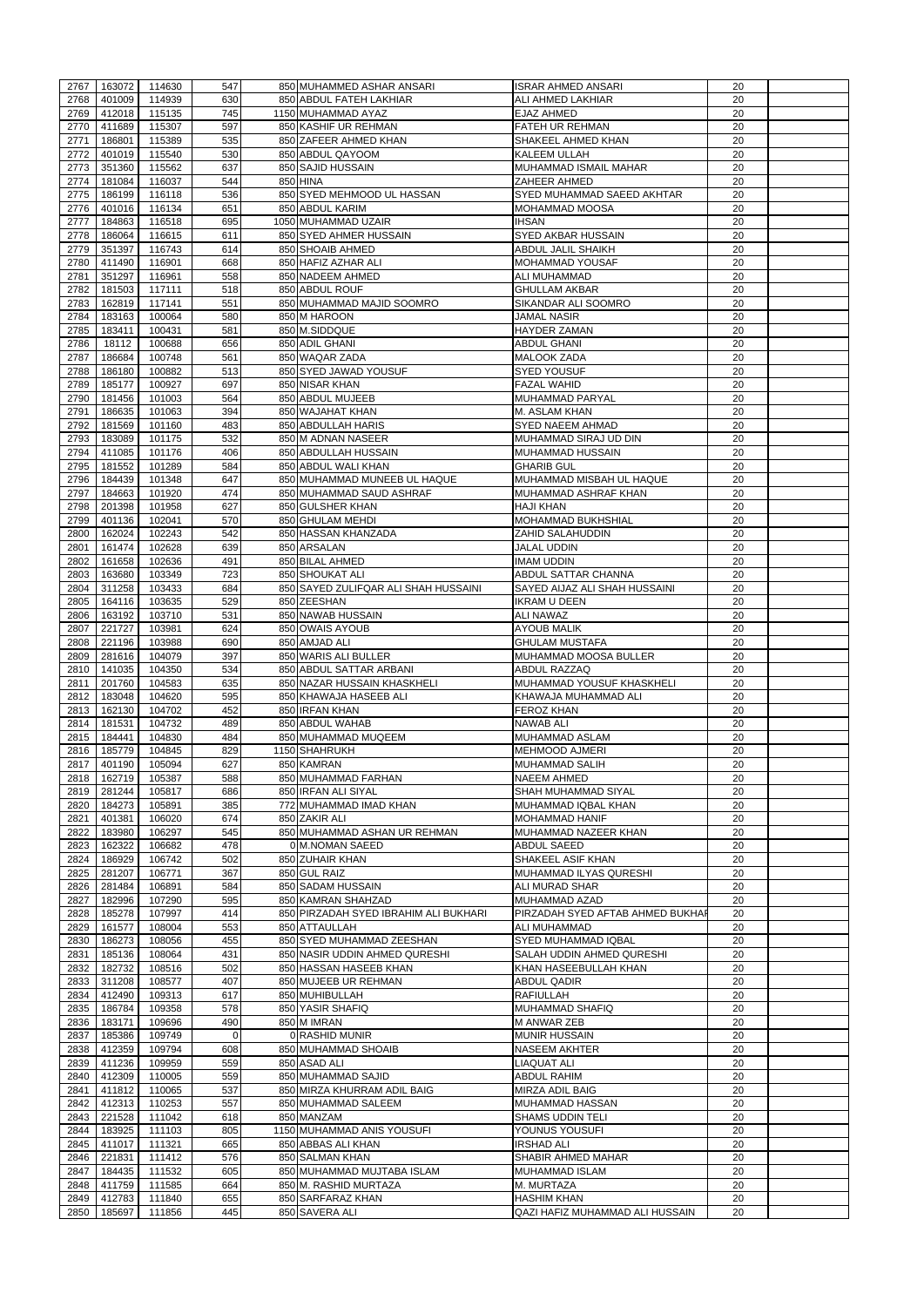| 2851 | 412640 | 111893 | 610      | 850 RAHEEL KHAN              | <b>SARWAR KHAN</b>         | 20 |  |
|------|--------|--------|----------|------------------------------|----------------------------|----|--|
| 2852 | 281365 | 112005 | 641      | 850 MUHAMMAD ASLAM           | MUHAMMAD QASIM ABBASI      | 20 |  |
| 2853 | 281059 | 112043 | 661      | 850 AHMED MUSTAFA BURIRO     | <b>GHULAM MUSTAFA</b>      | 20 |  |
| 2854 | 281208 | 112073 | 565      | 850 GULFAM ALI               | <b>HAKIM KHAN</b>          | 20 |  |
|      |        |        |          |                              |                            |    |  |
| 2855 | 281294 | 112081 | 559      | 850 LIAQAT ALI               | MOHAMMED ANWER RAJPUT      | 20 |  |
| 2856 | 281329 | 112088 | 631      | 850 MIR HASSAN BURIRO        | ALLAH BACHAYO BURIRO       | 20 |  |
| 2857 | 185461 | 112201 | 393      | 850 S ALI ABBAS RIZVI        | S ZAMIN RAZA RIZVI         | 20 |  |
|      |        |        |          |                              |                            |    |  |
| 2858 | 183422 | 112202 | 647      | 850 MAAZ HASAN               | SAJID HASAN                | 20 |  |
| 2859 | 411251 | 112359 | 598      | 1050 ASAF NAWAZ              | <b>GUL MUHAMMAD</b>        | 20 |  |
| 2860 | 412528 | 112961 | 583      | 850 NADEEM AKHTAR            | <b>JIND WADA</b>           | 20 |  |
|      |        |        |          |                              |                            |    |  |
| 2861 | 28111  | 118330 |          | <b>AUSHIQUE ALI</b>          | <b>FAKIR MAHBOOB ALI</b>   | 20 |  |
| 2862 | 18234  | 118143 |          | <b>ARSALAN MEHTAB</b>        | <b>MEHTAB KHAN</b>         | 20 |  |
| 2863 | 22145  | 118292 |          | MUHAMMAD SARAJ SHAH          | MUHAMMAD NAWAZ SHAH        | 20 |  |
|      |        |        |          |                              |                            |    |  |
| 2864 | 184412 | 100010 | 611      | 850 MUHAMMAD MOAZ IMRAN      | MUHAMMAD IMRAN             | 19 |  |
| 2865 | 181007 | 100039 | 587      | 850 AISHA KHAN               | <b>MOHAMMAD ANWAR KHAN</b> | 19 |  |
| 2866 | 181997 | 100051 | 582      | 850 ASAD ULLAH               | <b>QUDRAT ULLAH</b>        | 19 |  |
| 2867 | 184310 | 100055 | 536      | 850 MUHAMMAD IRSHAD ALAM     | MUHAMMAD ALAM              | 19 |  |
|      |        |        |          |                              |                            |    |  |
| 2868 | 181923 | 100060 | 662      | 850 ARMAN ALAM               | <b>MEHMOOD ALAM</b>        | 19 |  |
| 2869 | 181777 | 100080 | 666      | 1050 AKHLAQ AHMED            | <b>KHAN MUHAMMAD</b>       | 19 |  |
| 2870 | 183904 | 100096 | 684      | 850 MUHAMMAD AMEEN AKRAM     | MUHAMMAD AKRAM             | 19 |  |
|      |        |        |          |                              |                            |    |  |
| 2871 | 183095 | 100107 | 551      | 850 M AHSAN KHAN             | <b>NASEEB KHAN</b>         | 19 |  |
| 2872 | 181812 | 100110 | 474      | 850 ALI RAZA                 | <b>ALTAF HUSSAIN</b>       | 19 |  |
| 2873 | 181235 | 100113 | 422      | 850 SADIA TARIQ              | <b>MOHAMMAD TARIQ</b>      | 19 |  |
|      |        |        |          |                              |                            |    |  |
| 2874 | 412644 | 100132 | 691      | 850 RAJA DAHAR               | <b>VEERO MAL</b>           | 19 |  |
| 2875 | 185282 | 100147 | 622      | 850 QAMAR IQBAL              | <b>MUHAMMAD IQBAL</b>      | 19 |  |
| 2876 | 183082 | 100149 | 529      | 850 M ABDUL RAHMAN           | <b>M AB REHMAN</b>         | 19 |  |
|      |        |        |          |                              |                            |    |  |
| 2877 | 181162 | 100152 | 574      | 850 MISHAL JAVED BALOCH      | JAVED BALOCH               | 19 |  |
| 2878 | 184123 | 100166 | 340      | 850 MUHAMMAD FAISAL          | <b>MUHAMMAD SALEM</b>      | 19 |  |
| 2879 | 186104 | 100172 | 556      | 850 SYED ATIF ALI            | <b>SYED MAHBOOB ALI</b>    | 19 |  |
|      |        |        |          |                              |                            |    |  |
| 2880 | 185016 | 100181 | 497      | 850 MUNAIB MUGHIS            | <b>MUGHIS AHMED</b>        | 19 |  |
| 2881 | 182154 | 100205 | 615      | 850 BAKHTIYAR AHMED SIDDIQUI | IQTIDAR AHMED SIDDIQUI     | 19 |  |
| 2882 | 186065 | 100215 | 569      | 850 SYED AHSAN ALI           | <b>SYED MAJID ALI</b>      | 19 |  |
|      |        |        |          |                              |                            |    |  |
| 2883 | 182729 | 100218 | 518      | 850 HASSAN DANIAL            | <b>GHULAM ARFEEN</b>       | 19 |  |
| 2884 | 182366 | 100219 | 569      | 850 FAISAL SHEHZAD           | <b>MOHAMMAD HANIF</b>      | 19 |  |
| 2885 | 185470 | 100254 | 550      | 850 S M SHOAIB HUSSAIN       | S M ANWAAR HUSSAIN         | 19 |  |
|      |        |        |          |                              |                            |    |  |
| 2886 | 183045 | 100271 | 633      | 850 KHALIL AHMAD             | <b>M RAFIQUE</b>           | 19 |  |
| 2887 | 183857 | 100279 | 580      | 850 MUHAMMAD AHSAN           | <b>MUHAMMAD ROSHAN</b>     | 19 |  |
| 2888 | 186453 | 100286 | 577      | 850 TALHA MUNEER             | MUNEER MUHAMMAD            | 19 |  |
|      |        |        |          |                              |                            |    |  |
| 2889 | 182032 | 100299 | 375      | 850 ASIF BALOCH              | <b>ABDUL LATIF</b>         | 19 |  |
| 2890 | 185151 | 100340 | 514      | 850 NAVEED ALI               | <b>MUSHTAQ ALI</b>         | 19 |  |
| 2891 | 182590 | 100346 | 666      | 850 HAFIZ M WASEEM           | M. YOUSUF KHAN             | 19 |  |
|      |        |        |          |                              |                            |    |  |
| 2892 | 186474 | 100383 | $\Omega$ | 0 TANZIL AHMAD               | <b>ASHFAQUE AHMED</b>      | 19 |  |
| 2893 | 184844 | 100429 | 457      | 850 MUHAMMAD USMAN           | MUHAMMAD SALEEM            | 19 |  |
| 2894 | 182428 | 100459 | 540      | 850 FARAZ KHAN               | <b>SHARAFAT HUSAIN</b>     | 19 |  |
|      |        |        |          |                              |                            |    |  |
| 2895 | 183226 | 100504 | 612      | 850 M RAMEEZ                 | <b>MUHAMMAD HANIF</b>      | 19 |  |
| 2896 | 182698 | 100517 | 510      | 850 HAROON SHUMAIL           | <b>WAHEED UN NIAZ</b>      | 19 |  |
|      |        |        |          |                              |                            |    |  |
| 2897 | 181838 | 100527 | 468      | 850 AMEER ASIM               | <b>AMEER HAMZA</b>         | 19 |  |
| 2898 | 185705 | 100535 | 407      | 850 SHABBIR                  | MUHAMMAD SHARIF            | 19 |  |
| 2899 | 181391 | 100547 | 543      | 850 ABDUL BARI KHAN          | ABDUL QADEER KHAN          | 19 |  |
| 2900 | 181380 | 100550 | 543      | 850 AB WAHEED                | <b>GHULAM NABI MANGRIO</b> | 19 |  |
|      |        |        |          |                              |                            |    |  |
| 2901 | 182157 | 100588 | 681      | 1050 BARKAT ALI              | MIAN MUHAMMAD HAROON       | 19 |  |
| 2902 | 183182 | 100606 | 669      | 850 M JUNAD KHAN             | SHAMRAIZ KHAN              | 19 |  |
| 2903 | 183653 | 100640 | 437      | 850 MOHAMMAD NOMAN KHAN      | MUHAMMAD SHAMIM KHAN       | 19 |  |
|      |        |        |          |                              |                            |    |  |
| 2904 | 412923 | 100650 | 512      | 850 SYED FAIZAN              | <b>SYED ABDUL AZIZ</b>     | 19 |  |
| 2905 | 186811 | 100655 | 485      | 850 ZAHID ALI                | <b>BUX ALI</b>             | 19 |  |
| 2906 | 185590 | 100735 | 563      | 850 SAJJAD ALI               | <b>MUHAMMAD YOUNUS</b>     | 19 |  |
|      |        |        |          |                              |                            |    |  |
| 2907 | 183068 | 100746 | 431      | 850 KHURRAM SHAHZAD          | <b>NIAZ MOHAMMAD</b>       | 19 |  |
| 2908 | 184452 | 100756 | 471      | 850 MUHAMMAD MUTAHIR AYUB    | MUHAMMAD AYUB KHAN         | 19 |  |
| 2909 | 182323 | 100826 | 528      | 850 FAHAD UMAR               | MUHAMMAD UMAR              | 19 |  |
| 2910 | 186357 | 100842 | 601      | 850 SYED SOHAIL              | <b>BALOOK SHAH</b>         | 19 |  |
|      |        |        |          |                              |                            |    |  |
| 2911 | 181681 | 100862 | 570      | 850 AFZAL MUSTAUFA           | MUHAMMAD MUSTUFA           | 19 |  |
| 2912 | 186761 | 100954 | 501      | 1050 WASIF RIAZ              | <b>RIAZ HUSSAIN</b>        | 19 |  |
| 2913 | 181544 | 100967 | 727      | 1150 ABDUL WAHID             | <b>MUHAMMAD RIAZ</b>       | 19 |  |
|      |        |        |          |                              |                            |    |  |
| 2914 | 186891 | 101006 | 574      | 850 ZOHAIB AHMED             | <b>LAEEQ AHMED</b>         | 19 |  |
| 2915 | 185433 | 101028 | 525      | 850 RIZWAN KHALIL            | <b>MUHAMMAD KHALIL</b>     | 19 |  |
| 2916 | 411007 | 101037 | 601      | 850 AAMIR                    | <b>JAN MUHAMMAD</b>        | 19 |  |
| 2917 | 412479 | 101046 | 440      | 850 MUHAMMAD ZUBAIR          | <b>MUHAMMAD ASLAM</b>      | 19 |  |
|      |        |        |          |                              |                            |    |  |
| 2918 | 186642 | 101096 | 598      | 850 WALEED                   | <b>ABDUL KHLIQ</b>         | 19 |  |
| 2919 | 186860 | 101125 | 582      | 850 ZEESHAN ALI              | <b>SAJJAD ALI</b>          | 19 |  |
| 2920 | 182009 | 101129 | 791      | 1150 ASFAR ALI               | KHALID MEHMOOD             | 19 |  |
|      |        |        |          |                              |                            |    |  |
| 2921 | 185870 | 101162 | 505      | 1050 SHARIQ                  | ABDUL RAB SHAHID           | 19 |  |
| 2922 | 411810 | 101179 | 488      | 850 MIRZA DANIYAL JARAL      | MIRZA MUHAMMAD WAHEED      | 19 |  |
| 2923 | 185406 | 101195 | 527      | 850 REHAN HUSSAIN            | <b>MOHIUDDIN</b>           | 19 |  |
|      |        |        |          |                              |                            |    |  |
| 2924 | 181855 | 101208 | 516      | 850 AMIR KHAN                | <b>REHMAN KHAN</b>         | 19 |  |
| 2925 | 185059 | 101217 | 462      | 850 NABEEL AHMED             | <b>ABDUL HUSSAIN</b>       | 19 |  |
| 2926 | 181290 | 101218 | 559      | 850 SIDRA HAFEEZ KHAN        | MUHAMMAD HAFEEZ KHAN       | 19 |  |
|      |        |        |          |                              |                            |    |  |
| 2927 | 183361 | 101223 | 415      | 850 M. SALEEM                | M. JAMEEL                  | 19 |  |
| 2928 | 184100 | 101237 | 527      | 850 MUHAMMAD EIJAZ KHAN      | MUHAMMAD ANWAR KHAN        | 19 |  |
| 2929 | 185424 | 101307 | 560      | 850 RIZWAN                   | <b>ABDUL KARIM</b>         | 19 |  |
|      |        |        |          | 850 UMAIS ALI                |                            |    |  |
| 2930 | 186560 | 101336 | 580      |                              | <b>ZAFAR ALI SAHTO</b>     | 19 |  |
| 2931 | 185465 | 101347 | 514      | 850 S GHAYOOR KHAN           | MUHAMMAD AKHLAQ KHAN       | 19 |  |
| 2932 | 186329 | 101350 | 386      | 850 SYED SAJJAD HUSSAIN      | <b>SYED WAJID HUSSAIN</b>  | 19 |  |
|      |        |        |          |                              |                            |    |  |
| 2933 | 185408 | 101354 | 585      | 1150 REHAN MIRZA             | <b>NAYAB MIRZA</b>         | 19 |  |
| 2934 | 412692 | 101360 | 525      | 850 S SHABHI MAQSOOD HUSSAIN | S MAQSOOD HUSSAIN          | 19 |  |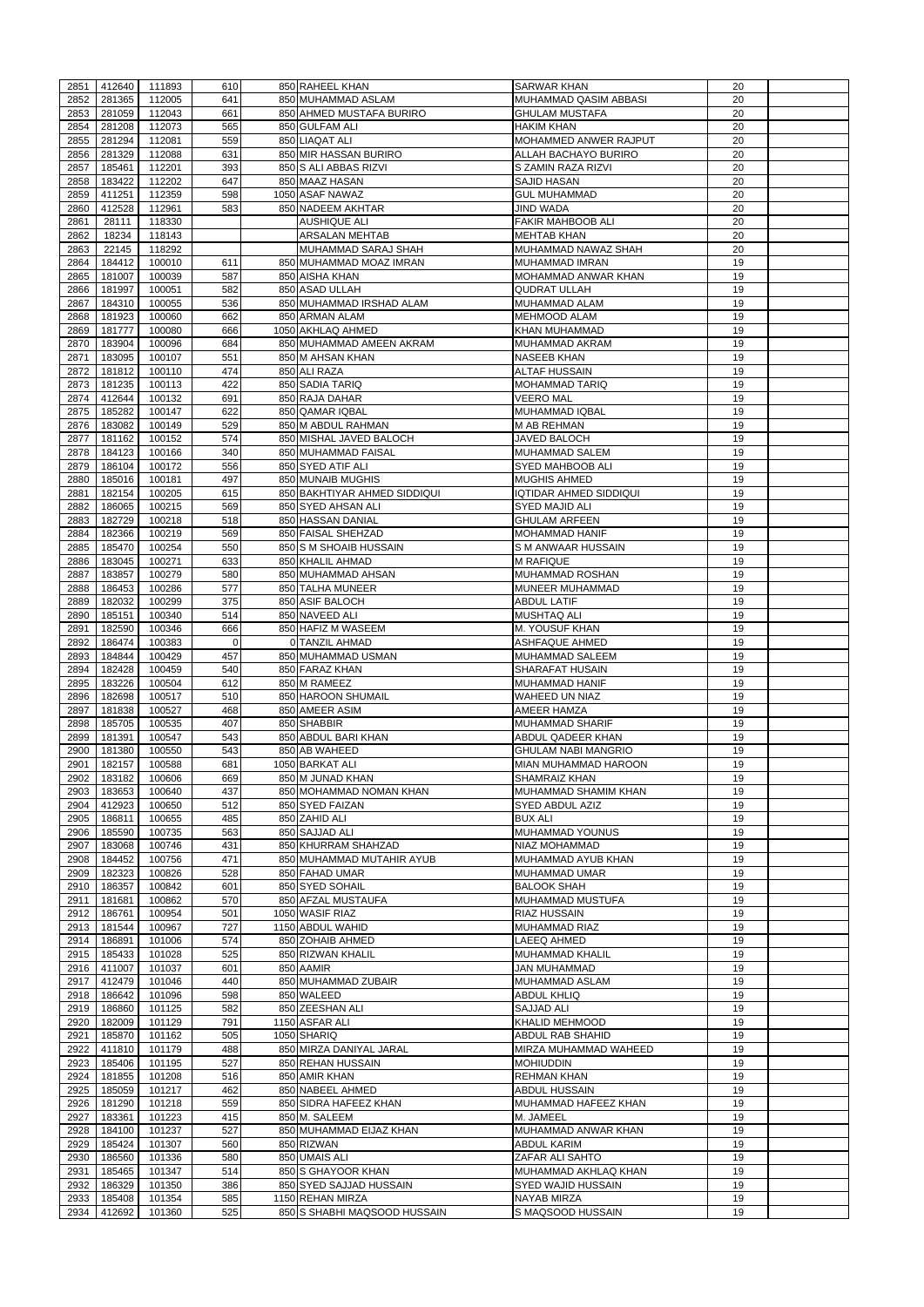| 2935 | 186908      | 101377 | 639            | 850 ZOUHAIB AHMMED                                                       | <b>SARFRAZ AHMMED</b>                       | 19 |  |
|------|-------------|--------|----------------|--------------------------------------------------------------------------|---------------------------------------------|----|--|
|      | 186133      |        | 520            | 850 SYED FARAN KHALIL                                                    | <b>SYED ZAHID ALI</b>                       |    |  |
| 2936 | 183546      | 101436 |                |                                                                          |                                             | 19 |  |
| 2937 |             | 101445 | 489            | 850 MIRZA TAHOOR BAIG                                                    | <b>MIRZA TAHIR BAIG</b>                     | 19 |  |
| 2938 | 183247      | 101505 | $\overline{0}$ | <b>OM SAQIB HUSSAIN RAHAT</b>                                            | <b>RAHAT HUSSAIN</b>                        | 19 |  |
| 2939 | 412690      | 101510 | 513            | 850 S M ALAM SHAH                                                        | <b>SYED SADDRUDIN</b>                       | 19 |  |
| 2940 | 186780      | 101527 | 478            | 850 YASIR MUKHTAR                                                        | RAO MUKHTAR AHMED                           | 19 |  |
| 2941 | 185460      | 101533 | 718            | 850 S AHSAN ALI                                                          | <b>SYED SHAKIR HUSSAIN SHAH</b>             | 19 |  |
| 2942 | 184183      | 101539 | 510            | 850 MUHAMMAD FAROOQ HASSAN SIDDIQUEI                                     | <b>ARSHAD FAHEEM SIDDIQUI</b>               | 19 |  |
| 2943 | 181657      | 101543 | 622            | 850 ADNAN MAROOF                                                         | <b>MAROOF KHAN</b>                          | 19 |  |
| 2944 | 186698      | 101603 | 539            | 850 WAQAS AHMED RAHI                                                     | <b>NISAR AHMED RAHI</b>                     | 19 |  |
| 2945 | 182758      | 101622 | 544            | 850 HUMZA BIN KHALID                                                     | <b>KHALID MUQEEM</b>                        | 19 |  |
| 2946 | 186922      | 101654 | 531            | 850 ZUBAIR QAYYUM                                                        | SARDAR ABDUL QAYYUM                         | 19 |  |
| 2947 | 185363      | 101689 | 559            | 850 RANA FAISAL                                                          | <b>RANA KHALIL AHMED</b>                    | 19 |  |
| 2948 | 181635      | 101698 | 808            | 1150 ADNAN                                                               | <b>MUHAMMAD YOUNUS</b>                      | 19 |  |
| 2949 | 186751      | 101713 | 377            | 850 WASEEM PERVAIZ                                                       | <b>MUHAMMAD HANIF</b>                       | 19 |  |
| 2950 | 181028      | 101729 | 564            | 850 ASIFA BEGUM                                                          | AHMED NOOR KHAN                             | 19 |  |
| 2951 | 185621      | 101758 | 595            | 850 SALMAN KHAN                                                          | <b>MOHAMMAD SALEEM</b>                      | 19 |  |
| 2952 | 185464      | 101759 | 570            | 1050 S DANIYAL SHAH                                                      | S ISMAIL SHAH                               | 19 |  |
| 2953 | 186352      | 101782 | 576            | 850 SYED SHOAIB ALL                                                      | <b>SYED IDREES ALI</b>                      | 19 |  |
| 2954 | 183720      | 101786 | 598            | 850 MOHAMMED WASIQ                                                       | <b>MOHAMMED MUKHTAR</b>                     | 19 |  |
| 2955 | 181784      | 101809 | 441            | 850 ALI ABBAS                                                            | ABDUL ABBAS KHAN                            | 19 |  |
| 2956 | 181505      | 101884 | 600            | 850 ABDUL SAIM KHAN                                                      | ABDUL QADIR KHAN                            | 19 |  |
| 2957 | 185530      | 101892 | 692            | 850 SADAQAT RASOOL                                                       | SAID RASOOL                                 | 19 |  |
| 2958 | 411927      | 101902 | 730            | 1150 MUHAMMAD AHMAD KHAN                                                 | MUHAMMAD HANIF KHAN                         | 19 |  |
| 2959 | 185834      | 101906 | 645            | 1150 SHAIKH MUHAMMAD FEZANUDDIN SIDDIQUI SHAIKH MUHAMMAD SHAHABUDDIN SID |                                             | 19 |  |
|      |             |        |                |                                                                          |                                             |    |  |
| 2960 | 201136      | 101950 | 516            | 850 AFZAL KHAN                                                           | <b>RANG ALI</b>                             | 19 |  |
| 2961 | 311102      | 101985 | 606            | 850 HAFIZ MOHAMMAD AHSEN                                                 | <b>ASGHAR ALI</b>                           | 19 |  |
| 2962 | 401014      | 102013 | 520            | 850 ABDUL JABBAR                                                         | MUHAMMAD MURAD BABAR                        | 19 |  |
| 2963 | 291192      | 102072 | 626            | 850 MOULA BUX                                                            | <b>AMEER ALI</b>                            | 19 |  |
| 2964 | 201792      | 102097 | 603            | 850 QADIR BUX                                                            | SIKANDAR ALI                                | 19 |  |
| 2965 | 291133      | 102128 | 537            | 850 IMRAN KHAN                                                           | <b>BASHIR AHMED</b>                         | 19 |  |
| 2966 | 311225      | 102135 | 643            | 850 PARKASH KUMAR                                                        | <b>ESSAR</b>                                | 19 |  |
| 2967 | 161978      | 102207 | 638            | 850 HAKIM ALI                                                            | MOHAMMAD BACHAL BIRAHMANI                   | 19 |  |
| 2968 | 163115      | 102216 | $\overline{0}$ | 0 MUSHTAQUE ALI JUNEJO                                                   | <b>MOHAMMAD RAMZAN</b>                      | 19 |  |
| 2969 | 162441      | 102265 | 602            | 850 MOHAMMAD ASIM SOOMRO                                                 | <b>MOHAMMAD QASIM SOOMRO</b>                | 19 |  |
| 2970 | 162207      | 102309 | 464            | 850 JUNAID ALI                                                           | <b>SIKANDER ALI</b>                         | 19 |  |
| 2971 | 162509      | 102359 | 674            | 850 MOHAMMAD YASEEN                                                      | <b>MOHAMMAD HANIF</b>                       | 19 |  |
| 2972 | 162179      | 102380 | 595            | 850 JAVED SALEEM SOOMRO                                                  | MOHAMMAD SALEEM SOOMRO                      | 19 |  |
| 2973 | 163217      | 102450 | 559            | 850 NOMAN AHMED SHAIKH                                                   | ANIS AHMED                                  | 19 |  |
| 2974 | 162934      | 102456 | 553            | 850 MUHAMMAD SHAHBAZ                                                     | <b>MUHAMMAD YOUSUF</b>                      | 19 |  |
| 2975 | 163771      | 102497 | 548            | 850 SYED JAWAD ALI SHAH                                                  | SYED RAMZAN ALI                             | 19 |  |
| 2976 | 163480      | 102517 | 599            | 850 SALMAN AHMED                                                         | <b>JALAL UDDIN</b>                          | 19 |  |
| 2977 | 162691      | 102530 | 646            | 850 MUHAMMAD DANIYAL KHAN                                                | MUHAMMAD ADIL KHAN                          | 19 |  |
| 2978 | 161538      | 102547 | 498            | 850 ASIF ALI                                                             | <b>SIKANDER ALI</b>                         | 19 |  |
| 2979 | 162316      | 102617 | 487            | 850 M. RAHMAN RAZA                                                       | <b>MOHAMMAD NASEEM</b>                      | 19 |  |
| 2980 | 161795      | 102659 | 510            | 850 FAIZAN ALI                                                           | RAJA DILAWAR KHAN                           | 19 |  |
| 2981 | 163743      | 102660 | 570            | 850 SYED ALI GHULAM                                                      | SYED MUZUM ALI SHAH                         | 19 |  |
| 2982 | 261591      | 102712 | 515            | 850 UBAID HAFIZ                                                          | MUHAMMAD HAFIZ                              | 19 |  |
| 2983 |             |        |                |                                                                          |                                             |    |  |
|      | 261069      | 102734 | 485<br>681     | 850 ALI RAZA                                                             | <b>GHULAM ABBAS</b>                         | 19 |  |
| 2984 | 261254      | 102751 |                | 850 KAMRAN ANWAR                                                         | MUHAMMAD ANWAR                              |    |  |
| 2985 | 261171      |        |                |                                                                          |                                             | 19 |  |
| 2986 | 22113       | 102761 | 502            | 850 FAZAL KHALIQUE                                                       | <b>MUHAMMAD RAIS</b>                        | 19 |  |
| 2987 |             | 102803 | 603            | 850 SAJID HUSSAIN JAGIRANI                                               | KHAN MUHAMMAD JAGIRANI                      | 19 |  |
| 2988 | 221826      | 102926 | 657            | 850 SAKHAWAT HUSSAIN                                                     | ABID HUSSAIN SANGI                          | 19 |  |
|      | 222045      | 102935 | 571            | 850 ZEESHAN ALI                                                          | <b>TAJ MUHAMMAD MANGI</b>                   | 19 |  |
| 2989 | 221926      | 102939 | 633            | 850 SUHAIL AHMED                                                         | ABDUL HUDA ABRO                             | 19 |  |
| 2990 | 221768      | 102968 | 665            | 850 SABIR ALI                                                            | <b>GHULAM SARWAR SOLANGI</b>                | 19 |  |
| 2991 | 221618      | 103020 | 655            | 850 MUHAMMAD RAFIU                                                       | <b>MEHBOOB ALI</b>                          | 19 |  |
| 2992 | 201729      | 103060 | 567            | 850 NAEEM AHMED                                                          | <b>GHULAM SARWAR MEMON</b>                  | 19 |  |
| 2993 | 351451      | 103089 | 586            | 850 WASEEM KHAN DHAREJO                                                  | SAHIB KHAN DHAREJO                          | 19 |  |
| 2994 | 201288      | 103157 | 615            | 850 BELAWAL ALI WARIS                                                    | <b>MUHAMMAD WARIS</b>                       | 19 |  |
| 2995 | 202155      | 103173 | 456            | 850 ZEESHAN RAHEEM                                                       | <b>RAHEEM BUX</b>                           | 19 |  |
| 2996 | 261479      | 103196 | 644            | 850 RAHOOL KUMAR                                                         | <b>JAWAHAR</b>                              | 19 |  |
| 2997 | 201209      | 103225 | 464            | 850 ASAD ALI                                                             | <b>ABDUL MAJAD</b>                          | 19 |  |
| 2998 | 261221      | 103276 | 598            | 850 HUSSAIN                                                              | <b>BACHAL</b>                               | 19 |  |
| 2999 | 311121      | 103295 | 672            | 850 IZHAR HAQUE                                                          | MUHAMMAD HASHIM                             | 19 |  |
| 3000 | 261239      | 103315 | 612            | 850 JAIRAM DAS                                                           | <b>WADHU MAL</b>                            | 19 |  |
| 3001 | 291378      | 103321 | 623            | 850 WASEEM ARSHAD                                                        | <b>MOHAMMAD ARSHAD</b>                      | 19 |  |
| 3002 | 311037      | 103322 | 623            | 850 ANEEL KUMAR                                                          | <b>BHAGOOJI</b>                             | 19 |  |
|      |             |        |                |                                                                          |                                             | 19 |  |
| 3003 | 261604      | 103324 | 535<br>610     | 850 VIJESH KUMAR                                                         | SAWAI                                       |    |  |
| 3004 | 202120      | 103389 |                | 850 YAMEEN ALI                                                           | AIJAZ AHMED                                 | 19 |  |
| 3005 | 141046      | 103410 | 562            | 850 ABID HUSSAIN                                                         | MUHAMMAD NAWAZ KHASKHELI                    | 19 |  |
| 3006 | 281515      | 103465 | 536            | 850 SAJJAD ALI MAHESAR                                                   | <b>MOHAMMAD SAJJAN MAHESAR</b>              | 19 |  |
|      | 3007 281482 | 103469 | 532            | 850 SADAM ALI LUND                                                       | MUHAMMAD ASHRAF                             | 19 |  |
| 3008 | 291010      | 103499 | 635            | 850 ABDUL BASIT KHANZADA                                                 | NASEER AHMED KHANZADA                       | 19 |  |
| 3009 | 201891      | 103524 | 648            | 850 SAJJAD HUSSAIN                                                       | AZIZ ULLAH MEMON                            | 19 |  |
| 3010 | 261601      | 103534 | 681            | 850 VIJAY KUMAR                                                          | DASRAT KUMAR                                | 19 |  |
| 3011 | 163078      | 103558 | 625            | 850 MUHAMMED REHAN RAJPUT                                                | MUHAMMED MUBEEN RAJPUT                      | 19 |  |
| 3012 | 163057      | 103610 | 637            | 850 MUHAMMAD ZAMAN KHAN                                                  | MUHAMMAD AZEEM KHAN                         | 19 |  |
| 3013 | 161699      | 103679 | 714            | 850 DANISH KHAN                                                          | <b>TANVEER ALI KHAN</b>                     | 19 |  |
| 3014 | 162407      | 103739 | 543            | 850 MIR MOHAMMAD                                                         | <b>MOHAMMAD SALEH</b>                       | 19 |  |
| 3015 | 162600      | 103751 | 595            | 850 MUHAMMAD ALEEM                                                       | MUHAMMAD YOUSAF                             | 19 |  |
| 3016 | 163762      | 103754 | 662            | 850 SYED FAIZAN ALI                                                      | SYED ZAKIR ALI                              | 19 |  |
| 3017 | 161657      | 103805 | 407<br>521     | 850 BILAL AHMED                                                          | <b>MUHAMMAD ALI</b><br><b>KHURSHEED ALI</b> | 19 |  |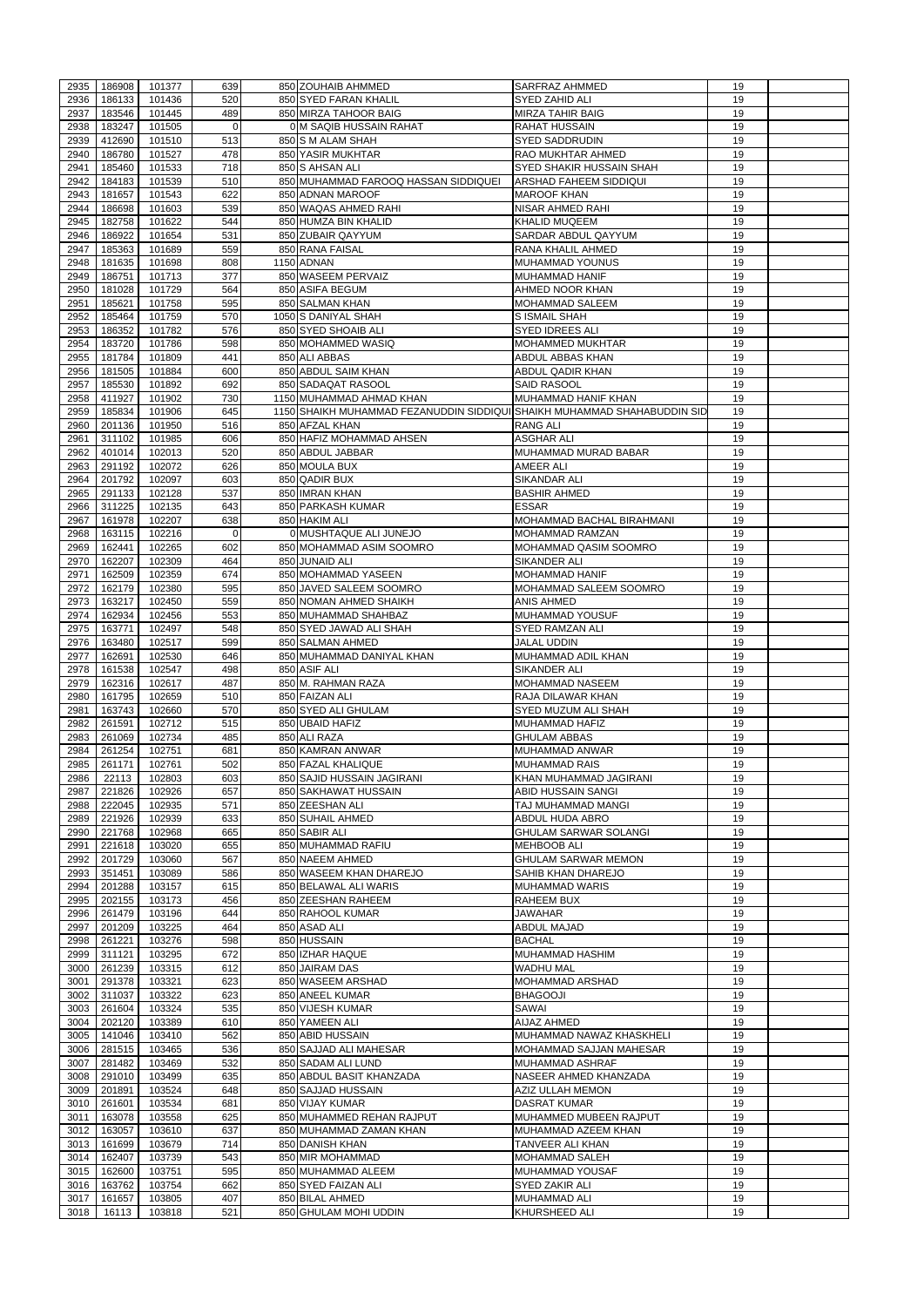| 3019         |                  |                  |             |                                         |                                              |          |  |
|--------------|------------------|------------------|-------------|-----------------------------------------|----------------------------------------------|----------|--|
|              | 161186           | 103831           | 568         | 850 ABDUL SALAM                         | <b>ABDUL SATTAR</b>                          | 19       |  |
| 3020         | 163819           | 103834           | 664         | 850 SYED SAMAR ALI SHAH                 | <b>SYED VILLAYAT ALI SHAH</b>                | 19       |  |
| 3021         | 261057           | 103858           | 639         | 850 AJEET KUMAR                         | <b>KIRSHAN LAL HARANI</b>                    | 19       |  |
| 3022         | 163561           | 103893           | 559         | 850 SHAHBAZ HUSSAIN SHAIKH              | <b>BADAR UD DIN SHAIKH</b>                   | 19       |  |
| 3023         | 221338           | 103963           | 603         | 850 GHULAM ABBAS                        | <b>MOULA BUX</b>                             | 19       |  |
|              |                  |                  | 518         | 850 SHER MUHAMMAD                       |                                              |          |  |
| 3024         | 201973           | 103976           |             |                                         | JAN MUHAMMAD                                 | 19       |  |
| 3025         | 311199           | 103983           | 759         | 850 MUHAMMAD USAMA KHAN                 | MUHAMMAD USMAN                               | 19       |  |
| 3026         | 261519           | 104029           | 639         | 850 SAGAR                               | <b>JAGDESH GIR</b>                           | 19       |  |
| 3027         | 311045           | 104030           | 473         | 850 ASHFAQUE AHMED                      | <b>QADIR BUX</b>                             | 19       |  |
| 3028         | 221744           | 104044           | 625         | 850 RAJAB ALI                           | <b>MUHRAM ALI</b>                            | 19       |  |
|              |                  |                  |             |                                         |                                              |          |  |
| 3029         | 141288           | 104066           | 651         | 850 OWAIS QARNI                         | <b>BASHIR AHMED PITAFI</b>                   | 19       |  |
| 3030         | 281197           | 104156           | 603         | 850 GHULAM MURTAZA                      | <b>GHULAM MUSTAFA CHANNA</b>                 | 19       |  |
| 3031         | 281346           | 104210           | 576         | 850 MOHAMMAD ZAHID                      | <b>MIR HASSAN</b>                            | 19       |  |
| 3032         | 311268           | 104239           | 528         | 850 SHAHZAIB SALEEM                     | <b>MOHAMMAD SALEEM</b>                       | 19       |  |
| 3033         | 201283           | 104255           | 474         | 850 BAKHAT ALI MANGI                    | <b>MEHAR HUSSAIN MANGI</b>                   | 19       |  |
|              |                  |                  |             |                                         |                                              |          |  |
| 3034         | 291252           | 104307           | 562         | 850 MUZFAR HUSSAIN                      | SAIN BUX CHAKRANI                            | 19       |  |
| 3035         | 281031           | 104322           | 595         | 850 ABDUL REHMAN SAHITO                 | AZIZ MUHAMMAD SAHITO                         | 19       |  |
| 3036         | 201635           | 104383           | 667         | 850 MOHAMMAD SHAKAIB                    | MOHAMMAD SALEEM QURESHI                      | 19       |  |
| 3037         | 202032           | 104399           | 577         | 850 TAHIR MUNEER                        | MUNEER HUSSAIN SOOMRO                        | 19       |  |
|              | 201790           | 104456           | 480         |                                         | <b>MOUJ ALI</b>                              |          |  |
| 3038         |                  |                  |             | 850 PERVEZ ALI SHAR                     |                                              | 19       |  |
| 3039         | 281642           | 104520           | 573         | 850 ZULFIQAR ALI UJJAN                  | <b>ALI ASHRAF</b>                            | 19       |  |
| 3040         | 281238           | 104557           | 647         | 850 IRFAN ALI                           | <b>MOHAMAD SALEH</b>                         | 19       |  |
| 3041         | 411111           | 104616           | 410         | 850 ADNAN ALI                           | <b>ASIF IQBAL</b>                            | 19       |  |
| 3042         | 182873           | 104619           | 392         | 850 ISHAQ IQBAL                         | MUHAMMAD IQBAL                               | 19       |  |
|              |                  |                  |             |                                         |                                              |          |  |
| 3043         | 184678           | 104648           | 559         | 850 MUHAMMAD SHAHBAZ SIDDIQI            | MUHAMMAD SHAKIR SIDDIQI                      | 19       |  |
| 3044         | 186360           | 104712           | 606         | 850 SYED TABISH HUSSAIN                 | SYED RASHID HUSSAIN                          | 19       |  |
| 3045         | 185043           | 104739           | 670         | 1150 MUZAFFAR AHMED SIDDIQUI            | ZAFAR AHMED SIDDIQUI                         | 19       |  |
| 3046         | 184423           | 104749           | 515         | 850 MUHAMMAD MOIZ KHAN                  | <b>MUHAMMAD MATEEN</b>                       | 19       |  |
| 3047         | 186313           | 104899           | 509         | 850 SYED RAHEEL ABBAS ZAIDI             | SYED NAZIR HUSSAIN                           | 19       |  |
|              |                  |                  |             |                                         |                                              |          |  |
| 3048         | 261101           | 105002           | 669         | 850 ASIF ALI                            | HAJI MUHAMMAD SALEH                          | 19       |  |
| 3049         | 201716           | 105070           | 564         | 850 MUZAMIL AHMED                       | <b>AIJAZ AHMED JOKHIO</b>                    | 19       |  |
| 3050         | 401285           | 105120           | 634         | 850 RASHEED AHMED                       | AHMED KHAN LUND                              | 19       |  |
| 3051         | 261192           | 105143           | $\mathbf 0$ | 0GORDHAN                                | <b>NANIK</b>                                 | 19       |  |
| 3052         | 281459           | 105162           | 710         | 850 QAZI AIZAZ HUSSAIN                  | <b>QAZI IKHTIAR HUSSAIN</b>                  | 19       |  |
|              |                  |                  |             |                                         |                                              |          |  |
| 3053         | 291002           | 105186           | 655         | 850 MUHAMMAD MAIRAJ                     | <b>ABDUL MUBEEN</b>                          | 19       |  |
| 3054         | 261275           | 105217           | 613         | 850 KUNDAN KUMAR                        | <b>HARISH KUMAR</b>                          | 19       |  |
| 3055         | 401338           | 105249           | 623         | 850 SHAHERYAR                           | NIZAM U DIN                                  | 19       |  |
| 3056         | 401321           | 105280           | 631         | 850 SAJJAD U REHMAN                     | ABDUL REHMAN                                 | 19       |  |
|              | 201788           |                  |             | 850 PERVEZ ALI                          | <b>ALLAH RAKHIO</b>                          |          |  |
| 3057         |                  | 105290           | 623         |                                         |                                              | 19       |  |
| 3058         | 202149           | 105321           | 618         | 850 ZAKIR HUSSAIN                       | <b>GHULAM NABI BABAR</b>                     | 19       |  |
| 3059         | 161078           | 105386           | 513         | 850 AAMIR KHAN                          | <b>ABDUL AQEEL</b>                           | 19       |  |
| 3060         | 201164           | 105412           | 571         | 850 ALI DAD                             | <b>SOONHARO</b>                              | 19       |  |
| 3061         | 281415           | 105444           | 588         | 850 MUNWAR ALI SHAH                     | MUHAMMAD ALI SHAH                            | 19       |  |
|              | 185111           |                  | 638         | 850 NASAIN KUMAR                        |                                              |          |  |
| 3062         |                  | 105479           |             |                                         | <b>MOHAN LAL</b>                             | 19       |  |
| 3063         | 261502           | 105567           | 484         | 850 REETESH KUMAR                       | <b>SATRAM</b>                                | 19       |  |
| 3064         | 401246           | 105575           | 662         | 850 MUJEEB U REHMAN                     | MOHAMMAD KHAN JHATIAL                        | 19       |  |
| 3065         | 221922           | 105620           | 655         | 850 SOOMAR BALOCH                       | <b>MOLA BUX</b>                              | 19       |  |
| 3066         | 281456           | 105634           | 603         | 850 PARWEEZ ALI BHAGAT                  | LAL BUX BHAGAT                               | 19       |  |
|              |                  |                  |             |                                         |                                              |          |  |
| 3067         | 351400           | 105637           | 571         | 850 SHOUKAT ALI SHANBANI                | <b>BARKAT ALI</b>                            | 19       |  |
|              |                  | 105688           |             | 850 SADAM HUSSAIN ALIAS SHAFI MUHAMMAD  | ALI MUHAMMAD KANDHRO                         |          |  |
| 3068         | 221782           |                  | 604         |                                         |                                              | 19       |  |
| 3069         | 181197           | 105716           | 440         | 850 NOUSHEEN                            | MUHAMMAD JAVED                               | 19       |  |
|              |                  |                  |             |                                         |                                              | 19       |  |
| 3070         | 183028           | 105746           | 634         | 850 KASHIF RIAZ                         | RIAZ MUHAMMAD                                |          |  |
| 3071         | 181184           | 105797           | 436         | 850 NAZIA                               | MUHAMMAD ALI                                 | 19       |  |
| 3072         | 162409           | 105810           | 647         | 850 MIR SAJJAD ALI                      | MIR MUNAWAR ALI TALPUR                       | 19       |  |
| 3073         | 163106           | 105811           | 641         | 850 MUNTAZAR HUSSAIN                    | MIR MUNAWAR ALI TALPUR                       | 19       |  |
| 3074         | 162721           | 105852           | 624         | 850 MUHAMMAD FARHAN KHAN                | AMEER MOHAMMAD KHAN                          | 19       |  |
|              |                  |                  |             |                                         |                                              |          |  |
| 3075         | 351426           | 105853           | 546         | 850 TOUQEER AHMED                       | FAZULULLAH MEERANI                           | 19       |  |
| 3076         | 182805           | 105860           | 497         | 850 IMRAN ELAHI                         | SYED FARMAN ELAHI                            | 19       |  |
| 3077         | 186237           | 105863           | 439         | 850 SYED MUHAMMAD EHSAN ALI RIZVI       | SYED SAFDAR ALI RIZVI                        | 19       |  |
| 3078         | 412220           | 105878           | 685         | 850 MUHAMMAD NADEEM                     | MUHAMMAD KALEEM UDDIN                        | 19       |  |
| 3079         | 201975           | 105903           | 596         | 850 SHOAIB AHMED                        | MUHAMMAD AZEEM SAHITO                        | 19       |  |
|              |                  |                  |             |                                         |                                              |          |  |
| 3080         | 351180           | 105911           | 551         | 850 IRFAN ILLAH SHAIKH                  | <b>ILLAH BUX SHAIKH</b>                      | 19       |  |
| 3081         | 185911           | 106103           | 468         | 850 SHEIKH AZHAR NAEEM                  | SHEIKH NAEEM AKHTER                          | 19       |  |
| 3082         | 185211           | 106174           | 565         | 850 NOMAN NAZEER UD DIN                 | <b>NAZEER UD DIN</b>                         | 19       |  |
| 3083         | 185993           | 106183           | 595         | 850 SM ALI HASSAN                       | SYED MUHAMAD FURQAN HAMEED                   | 19       |  |
| 3084         | 351114           | 106195           | 503         | 850 BARKAT ALI                          | <b>GUL HASSAN</b>                            | 19       |  |
|              |                  |                  |             |                                         |                                              | 19       |  |
| 3085         | 161630           | 106212           | 546         | 850 BABAR ALI                           | MUHAMMAD ARSHAD                              |          |  |
| 3086         | 162666           | 106254           | 341         | 629 MUHAMMAD AWAIS KHAN                 | MUHAMMAD ASHRAF KHAN                         | 19       |  |
| 3087         | 412959           | 106272           | 693         | 850 SYED MUHAMMAD FAISAL                | SYED MUHAMMAD SAJJAD ALAM                    | 19       |  |
| 3088         | 183354           | 106387           | 501         | 850 M. KASHIF MAQSOOD                   | MAQSOOD AHMED                                | 19       |  |
| 3089         |                  | 106444           | 457         | 850 M AZEEM SUBHANI                     | MUHAMMAD MUNIR                               | 19       |  |
|              | 183130           |                  |             |                                         |                                              |          |  |
| 3090         | 181331           | 106447           | 641         | 850 UROOJ AHMED                         | SHAKEEL AHMED                                | 19       |  |
| 3091         | 184295           | 106488           | 452         | 850 MUHAMMAD IRFAN                      | <b>ABDUL GHAFOOR</b>                         | 19       |  |
| 3092         | 201016           | 106511           | 429         | 850 AA, OR ABBAS                        | MUHAMMAD AYOUB                               | 19       |  |
| 3093         | 401144           | 106529           | 568         | 850 HAFEEZ                              | <b>RAHMATULLAH</b>                           | 19       |  |
| 3094         |                  |                  |             |                                         | AHMED BUX LALERO                             |          |  |
|              | 201807           | 106556           | 639         | 850 RAHMATULLAH                         |                                              | 19       |  |
| 3095         | 184582           | 106595           | 595         | 850 MUHAMMAD RIZWAN                     | MUHAMMAD RAFIQUE                             | 19       |  |
| 3096         | 281472           | 106625           | 547         | 850 REHAN AHMED                         | RAFIQUE AHMED                                | 19       |  |
| 3097         | 261567           | 106637           | 672         | 850 SURESH KUMAR                        | <b>NARAIN DAS</b>                            | 19       |  |
| 3098         | 184037           | 106641           | 600         | 850 MUHAMMAD AZEEM                      | ZAHOOR AHMED                                 | 19       |  |
|              |                  |                  |             |                                         |                                              |          |  |
| 3099         | 411734           | 106646           | 720         | 1150 M GHOUS                            | <b>M FAROOQ</b>                              | 19       |  |
| 3100         | 141033           | 106669           | 495         | 850 ABDUL SAMAD                         | RASHEED AHMED ABBASI                         | 19       |  |
| 3101<br>3102 | 261468<br>401202 | 106695<br>106708 | 632<br>692  | 850 PIR GHULAM BARAI<br>850 LIAQUAT ALI | PIR GHULAM RASOOL SHAH<br>ABDUL REHMAN MALIK | 19<br>19 |  |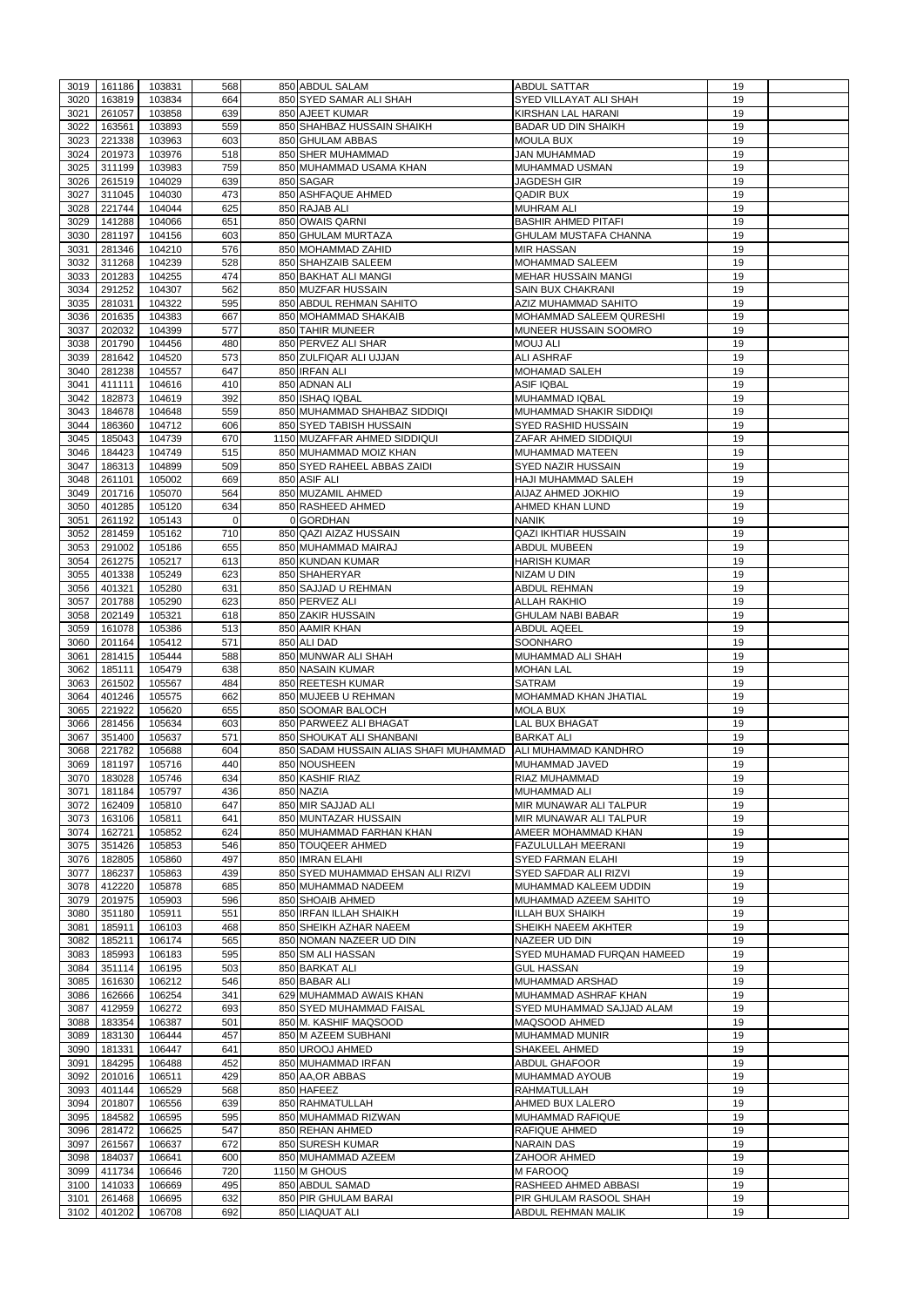| 3103         | 141284           | 106752           | 519        | 850 NIAZ AHMED KALHORO                           | MUHAMMAD ALI KALHORO        | 19       |  |
|--------------|------------------|------------------|------------|--------------------------------------------------|-----------------------------|----------|--|
|              |                  |                  |            |                                                  |                             |          |  |
| 3104         | 261540           | 106776           | 651        | 850 SHAHZAIB                                     | <b>ABDUL RASHEED</b>        | 19       |  |
| 3105         | 281399           | 106884           | 575        | 850 MUHAMMAD SULTAN                              | <b>KHUDA BUX</b>            | 19       |  |
| 3106         | 201508           | 106892           | 557        | 850 JAVED AHMED                                  | <b>RAHIM BUX SHAR</b>       | 19       |  |
| 3107         | 182456           | 106928           | 621        | 1150 FARHAN NOOR KHAN                            | ZAHID NOOR KHAN             | 19       |  |
| 3108         | 186826           | 106934           | 539        | 850 ZAID HUSSAIN                                 | <b>GHULAM FAROOQ</b>        | 19       |  |
|              |                  |                  |            |                                                  |                             |          |  |
| 3109         | 161016           | 106938           | 596        | 850 IQRA                                         | WAHAB UD DIN                | 19       |  |
| 3110         | 185903           | 106979           | 438        | 850 SHEHROZ MALIK                                | <b>MALIK MEHBOOB</b>        | 19       |  |
| 3111         | 401197           | 107037           | 629        | 850 KASHIF RAZA                                  | ABU BAKAR SOOMRO            | 19       |  |
| 3112         | 161917           | 107040           | 548        | 850 GHULAM QADIR                                 | NASIR UD DIN                | 19       |  |
| 3113         | 163389           | 107058           | 515        | 850 ROSHAN ALI                                   | <b>IMMUDDIN</b>             | 19       |  |
|              |                  |                  |            |                                                  |                             |          |  |
| 3114         | 163468           | 107062           | 498        | 850 SALAH U DIN HALEPOTO                         | MAHKUMUDIN HALEPOTO         | 19       |  |
| 3115         | 163172           | 107097           | 608        | 850 NAUMAN RAZA                                  | MUHAMAD SALEEM RAZA         | 19       |  |
| 3116         | 411457           | 107124           | 496        | 850 FAZAL REHMAN                                 | MUHAMMAD YOUNAS             | 19       |  |
| 3117         | 185228           | 107138           | 515        | 850 NOREEN MALIK                                 | <b>SULTAN MEHMOOD</b>       | 19       |  |
| 3118         | 181312           | 107144           | 718        | 850 SYEDA FIZZA BUKHARI                          | <b>SYED IQBAL SHAH</b>      | 19       |  |
|              |                  |                  |            |                                                  |                             |          |  |
| 3119         | 281614           | 107145           | 648        | 850 WAQAS                                        | ANWAR UL HAQUE ARAIN        | 19       |  |
| 3120         | 412980           | 107167           | 510        | 850 SYED OWAIS ALI                               | <b>SYED IRSHAD ALI</b>      | 19       |  |
| 3121         | 164152           | 107171           | 518        | 850 ZUHAIB                                       | <b>MOHAMMAD IBRAHIM</b>     | 19       |  |
| 3122         | 141045           | 107184           | 544        | 850 ABID HUSSAIN                                 | <b>MOHAMMAD SALIH</b>       | 19       |  |
| 3123         | 185965           | 107240           | 560        | 850 SHOAIB SIDDIQUI                              | HAFEEZ UR REHMAN            | 19       |  |
|              |                  |                  |            |                                                  |                             |          |  |
| 3124         | 201715           | 107256           | 607        | 850 MUZAFAR HUSSAIN                              | <b>LAL BAKHSH</b>           | 19       |  |
| 3125         | 111092           | 107262           | 674        | 850 MALIK TABISH                                 | <b>MALIK MUHAMMAD ILYAS</b> | 19       |  |
| 3126         | 182479           | 107330           | 850        | 583 FAWAD SIDDIQUI                               | <b>ZULFIQAR HUSSAIN</b>     | 19       |  |
| 3127         | 411917           | 107345           | 494        | 850 MUHAMMAD ADEEL HANIF                         | MUHAMMAD HANIF              | 19       |  |
| 3128         | 412570           | 107355           | 683        | 850 NEHAL AHMED                                  | AHMED ALI                   | 19       |  |
|              |                  |                  |            |                                                  |                             |          |  |
| 3129         | 184839           | 107376           | 652        | 850 MUHAMMAD USAMA KHAN                          | AKHTAR KAMAL KHAN           | 19       |  |
| 3130         | 183169           | 107378           | 602        | 850 M HUZAFA                                     | ABDUL MAJEED                | 19       |  |
| 3131         | 413085           | 107389           | 489        | 850 USAMA AHMED                                  | MUHAMMAD SULAIMAN           | 19       |  |
| 3132         | 163871           | 107419           | 596        | 850 TANZEEL AHMED                                | <b>NAEEM AHMED</b>          | 19       |  |
|              |                  | 107421           |            | 850 MUHAMMAD MUZZAMMIL AHMED KHAN                |                             |          |  |
| 3133         | 162844           |                  | 680        |                                                  | <b>NASIR ABDUL JAMAL</b>    | 19       |  |
| 3134         | 291340           | 107422           | 660        | 850 SOHAIB AHMED                                 | <b>SHABBIR AHMED</b>        | 19       |  |
| 3135         | 163810           | 107438           | 585        | 850 SYED RAHIL KHALIL                            | <b>SYED MUHAMMAD KHALIL</b> | 19       |  |
| 3136         | 163730           | 107484           | 660        | 850 SYED ABDUL SAMAD ALI NAQVI                   | SYED ZAHID ALI NAQVI        | 19       |  |
| 3137         | 141044           | 107517           | 492        | 850 ABID HUSSAIN                                 | MUHAMMAD PUNHAL             | 19       |  |
|              |                  |                  |            |                                                  |                             |          |  |
| 3138         | 281338           | 107541           | 483        | 850 MOHAMMAD MUSLIM MALIK                        | <b>JAN MOHAMMAD MALIK</b>   | 19       |  |
| 3139         | 281536           | 107544           | 574        | 850 SHAFQAT ALI                                  | <b>SUHBAT KHAN</b>          | 19       |  |
| 3140         | 401053           | 107551           | 680        | 850 ALI KHAN                                     | <b>BHAI KHAN</b>            | 19       |  |
| 3141         | 161240           | 107562           | 511        | 850 ADEEL KHAN                                   | AZIZ UR REHMAN              | 19       |  |
| 3142         | 281427           | 107570           | 638        | 850 MUZAMIL NISAR                                | <b>NISAR AHMED</b>          | 19       |  |
|              |                  |                  |            |                                                  |                             |          |  |
| 3143         | 182151           | 107588           | 372        | 850 BADAR UZ ZAMAN KHAN                          | MUHAMMAD ISMAIL KHAN        | 19       |  |
| 3144         | 163856           | 107640           | 574        | 850 TALHA                                        | <b>IQBAL AHMED LODHI</b>    | 19       |  |
| 3145         | 163129           | 107661           | 459        | 850 MUZZAMMIL HUSSAIN                            | <b>MEHMOOD HUSSAIN</b>      | 19       |  |
| 3146         | 162092           | 107676           | 536        | 850 IMRAN KHAN                                   | MUHAMMAD AYUB               | 19       |  |
| 3147         | 163441           | 107678           | 526        | 850 SAJID ALI                                    | <b>BASHIR AHMAD</b>         | 19       |  |
|              |                  |                  |            |                                                  |                             |          |  |
| 3148         | 201618           | 107731           | 595        | 850 MOHAMMAD MAJID                               | RASHEED ULLAH               | 19       |  |
| 3149         | 221080           | 107754           | 671        | 850 ABDUL SAMAD CHANDIO                          | ABDUL RASOOL CHANDIO        | 19       |  |
| 3150         | 261114           | 107775           | 554        | 850 AWAIS ILYAS                                  | <b>SALAH MUHAMMAD</b>       | 19       |  |
| 3151         | 184873           | 107811           | 447        | 0 MUHAMMAD WAJAHAT SHAREEF                       | MUHAMMAD SHAREEF AHMED      | 19       |  |
| 3152         | 186687           | 107822           | 579        | 850 WAQAS AHMED                                  | MAQSOOD AHMED               | 19       |  |
|              |                  |                  |            |                                                  |                             |          |  |
| 3153         | 182020           | 107843           | 456        | 850 ASHIR AYAZ KHAN                              | AYAZ AHMED KHAN             | 19       |  |
| 3154         | 18198            | 107845           | 463        | 850 SYED WAJAHAT ALI SHAH                        | <b>SYED SHAH REHMAN</b>     | 19       |  |
| 3155         | 185886           | 107863           | 581        | 850 SHAYAN KHAN                                  | <b>SAEED KHAN</b>           | 19       |  |
| 3156         | 184461           | 107887           | 626        | 850 MUHAMMAD NADIR                               | <b>NASEER KHAN</b>          | 19       |  |
| 3157         | 412267           | 107895           | 600        | 850 MUHAMMAD OWAIS SAMI                          |                             | 19       |  |
|              |                  |                  |            |                                                  | SAMI UD DIN                 |          |  |
| 3158         | 183176           | 107897           | 583        | 850 M ISHTIAQ AKHTAR                             | <b>M SAFDAR IMAM MALIK</b>  | 19       |  |
| 3159         | 162505           | 107965           | 577        | 850 MOHAMMAD WAQAS                               | <b>SHARIF UDDIN</b>         | 19       |  |
| 3160         | 186301           | 108081           | 607        | 850 SYED NAWAID ALAM                             | <b>SYED ZAFEER HUSSAIN</b>  | 19       |  |
| 3161         | 201467           | 108099           | 497        | 850 IRFAN ALI                                    | ABDUL AZIZ MUGHAL           | 19       |  |
| 3162         | 181011           | 108106           | 608        | 850 ALIZA MAHMOOD                                | <b>MAHMOOD ALI KHAN</b>     | 19       |  |
|              |                  |                  |            |                                                  |                             |          |  |
| 3163         | 141120           | 108146           | 606        | 850 GHULAM HUSSAIN BOZDAR                        | HAJI MOHAMMAD HASHIM        | 19       |  |
| 3164         | 162264           | 108181           | 549        | 850 KHAN MUHAMMAD                                | <b>ANWAR ALI</b>            | 19       |  |
| 3165         | 162016           | 108182           | 602        | 850 HASSAM KHAN                                  | <b>DILSHAD KHAN</b>         | 19       |  |
| 3166         | 181268           | 108235           | 571        | 850 SHABILA MUMTAZ                               | <b>MUMTAZ</b>               | 19       |  |
| 3167         | 183847           | 108244           | 464        | 850 MUHAMMAD AHMED                               | MUHAMMAD SALEEM             | 19       |  |
|              |                  |                  |            |                                                  |                             |          |  |
| 3168         |                  |                  |            | 850 MUHAMMAD HAMMAD ULLAH KHAN                   |                             | 19       |  |
| 3169         | 412092           | 108258           | 516        |                                                  | MUHAMMAD NADEEM ULLAH KHAN  |          |  |
|              | 184243           | 108259           | 604        | 850 MUHAMMAD HASNAT                              | <b>FALAK SHER</b>           | 19       |  |
| 3170         | 182720           | 108271           | 584        | 850 HASSAN AHMED                                 | RIAZ AHMED                  | 19       |  |
|              |                  |                  |            |                                                  |                             |          |  |
| 3171         | 185509           | 108283           | 520        | 850 SAAD BIN UMER BAHASHWAN                      | UMER BIN SAEED BAHASHWAN    | 19       |  |
| 3172         | 163603           | 108337           | 688        | 850 SHAHZAD ALI                                  | AKHTER ALI KHAN             | 19       |  |
| 3173         | 201204           | 108340           | 538        | 850 ARSLAN AHMED SHAIKH                          | EID MUHAMMAD SHAIKH         | 19       |  |
| 3174         | 182165           | 108359           | 595        | 850 BASIT TANVEER AHMED                          | <b>TANVEER AHMED</b>        | 19       |  |
|              | 3175 162591      | 108381           | 502        | 680 MUHAMMAD AHSAN GHULAM NABI                   | <b>GHULAM NABI</b>          | 19       |  |
|              |                  |                  |            |                                                  |                             |          |  |
| 3176         | 413051           | 108385           | 444        | 850 TEMOOR BIN TARIQ                             | <b>MUHAMMAD TARIQ KHAN</b>  | 19       |  |
| 3177         | 186601           | 108407           | 511        | 850 USMAN TAHIR                                  | <b>TAHIR RASHEED</b>        | 19       |  |
| 3178         | 411809           | 108420           | 617        | 850 MIRZA AHSAN BAIG                             | MIRZA M KHURSHID BAIG       | 19       |  |
| 3179         | 162070           | 108468           | 411        | 850 ILLAHI BUX RIND                              | <b>MUHAMMAD SALEEM</b>      | 19       |  |
| 3180         | 182229           | 108490           | 480        | 850 DANISH HUSSAIN SIDDIQUI                      | NAJAM PARVEZ SIDDIQUI       | 19       |  |
|              |                  |                  |            |                                                  |                             |          |  |
| 3181         | 412259           | 108504           | 513        | 850 MUHAMMAD OVAIS KHAN                          | MUHAMMAD PERVAIZ KHAN       | 19       |  |
| 3182         | 181114           | 108549           | 510        | 850 JAVERIA LIAQUAT ALI                          | <b>SYED LIAQUAT ALI</b>     | 19       |  |
| 3183         | 185067           | 108555           | 393        | 850 NABEEL MIRZA                                 | ZAHEER MIRZA                | 19       |  |
| 3184         | 411864           | 108624           | 531        | 850 MOHAMMAD SHAHZAD                             | <b>MOHAMMAD NASIR</b>       | 19       |  |
|              |                  |                  |            |                                                  | ALI BUX DOGAR               |          |  |
| 3185<br>3186 | 201545<br>141230 | 108684<br>108714 | 492<br>632 | 850 LIAQAT ALI DOGAR<br>850 MUHAMMAD IBRAR ASLAM | <b>MUHAMMAD ASLAM</b>       | 19<br>19 |  |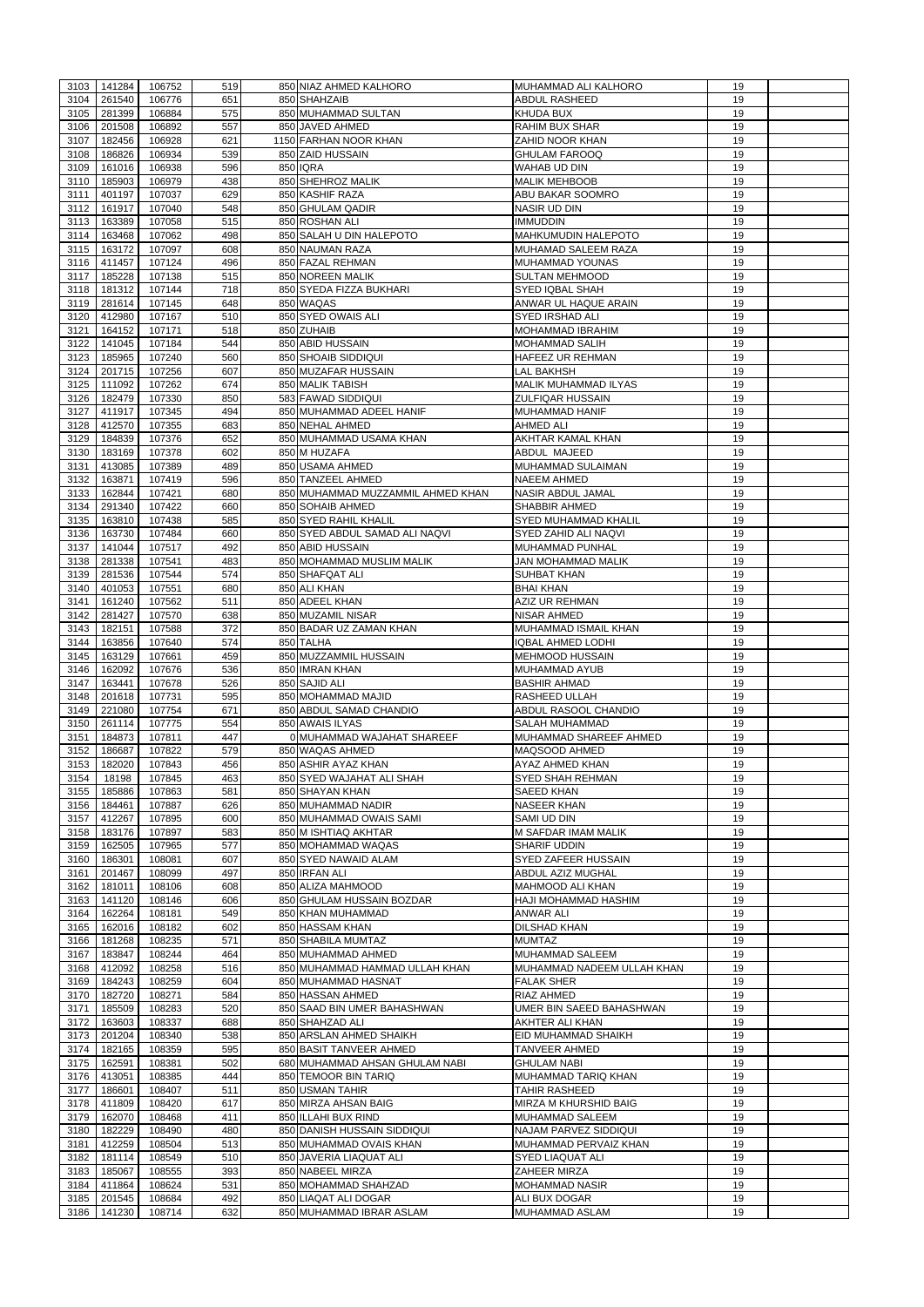|              | 351287           | 108729             | 480         | 850 MUHAMMED SULEMAN SETHAR      | <b>LAL BUX SETHAR</b>                | 19       |  |
|--------------|------------------|--------------------|-------------|----------------------------------|--------------------------------------|----------|--|
| 3187         |                  |                    |             |                                  |                                      |          |  |
| 3188         | 221590           | 108730             | 555         | O MUHAMMAD AZAM KHAN             | KHALIL AHMED RIND BALOCH             | 19       |  |
| 3189         | 141341           | 108777             | 510         | 850 SANAULLAH                    | <b>PATHAN MANGI</b>                  | 19       |  |
| 3190         | 141228           | 108797             | 553         | 850 MUHAMMAD FAROOQUE            | MUHAMMAD IBRAHIM                     | 19       |  |
|              |                  |                    |             |                                  |                                      |          |  |
| 3191         | 162744           | 108808             | 544         | 850 MUHAMMAD HARIS               | <b>ASLAM PERWAIZ</b>                 | 19       |  |
| 3192         | 201154           | 108836             | 642         | 850 AIJAZ SHAIKH                 | <b>GHULAM NAIB SHAIKH</b>            | 19       |  |
| 3193         | 201983           | 108872             | 560         | 850 SHOAIB ALI                   | <b>ASHFAQ AHMED</b>                  | 19       |  |
|              |                  |                    | 556         |                                  |                                      |          |  |
| 3194         | 183821           | 108874             |             | 850 MUHAMMAD ADIL                | MUHAMMAD AKHLAQ                      | 19       |  |
| 3195         | 291120           | 108918             | 450         | 850 GHULAM QADIR GOPANG          | MOHAMMED KHAN GONPANG                | 19       |  |
| 3196         | 291301           | 108925             | 650         | 850 SAJID ALI                    | KHUDA BUX ZARDARI                    | 19       |  |
|              |                  |                    | 588         | 850 SHAMEER KHAN KHANZADA        |                                      |          |  |
| 3197         | 291330           | 108929             |             |                                  | SAGHEER AHMED KHANZADA               | 19       |  |
| 3198         | 161405           | 108942             | 616         | 850 ALI RAZA ABRO                | MUHAMMAD SALEEM                      | 19       |  |
| 3199         | 201386           | 108944             | 549         | 850 GHULAM RASOOL                | FAKIR MUMTAZ ALI HEESBANI            | 19       |  |
| 3200         | 186927           | 108973             | 571         | 850 ZUBAIR UR REHMAN             | <b>ABDUL REHMAN</b>                  | 19       |  |
|              |                  |                    |             |                                  |                                      |          |  |
| 3201         | 162029           | 109015             | 605         | 850 HAZOOR BAKHSH                | <b>MUHAMMAD WARIS</b>                | 19       |  |
| 3202         | 161735           | 109026             | 626         | 850 FAHAD                        | <b>ALLAH BUX MAGSI</b>               | 19       |  |
| 3203         | 202050           | 109081             | 558         | 850 TARIQ AHMED SHAIKH           | <b>HIDAYAT ULLAH</b>                 | 19       |  |
|              |                  |                    |             |                                  |                                      |          |  |
| 3204         | 412931           | 109114             | 568         | 850 SYED HASSAN NAEEM            | SYED NAEEM AHMED                     | 19       |  |
| 3205         | 184731           | 109138             | 477         | 850 MUHAMMAD SHOAIB              | <b>MUHAMMAD SHARIF</b>               | 19       |  |
| 3206         | 186309           | 109242             | 702         | 850 SYED QAMMER ABBAS BUKHARI    | ADIL HUSSAIN SHAH                    | 19       |  |
|              |                  |                    |             |                                  |                                      |          |  |
| 3207         | 161377           | 109286             | 631         | 850 ALI HYDER SOLANGI            | MOHAMMAD SHAREEF SOLANGI             | 19       |  |
| 3208         | 163302           | 109288             | 694         | 850 RAJA MASROOR ALI             | MUHAMMAD ALI                         | 19       |  |
| 3209         | 351455           | 109293             | 513         | 850 ZAFAR ALI                    | SIKANDER ALI                         | 19       |  |
|              |                  |                    |             |                                  |                                      |          |  |
| 3210         | 186304           | 109327             | 557         | 850 SYED NOUMAN SHAFIQ           | SYED SHAFIQUE HUSSAIN SHAH           | 19       |  |
| 3211         | 186892           | 109341             | 480         | 850 ZOHAIB AHMMED                | AFZAL AHMMED                         | 19       |  |
| 3212         | 185843           | 109345             | 351         | 850 SHAIKH REHAN MUSTAFA ZUBAIDI | SHAIKH ABDUR REHMAN ZUBAIDI          | 19       |  |
|              |                  |                    |             |                                  |                                      |          |  |
| 3213         | 184367           | 109346             | 426         | 850 MUHAMMAD KAMRAN SUBHAN       | <b>SUBHAN KHAN</b>                   | 19       |  |
| 3214         | 181263           | 109408             | 526         | 850 SAWAIRA                      | MOHAMMAD YASEEN SOOMRO               | 19       |  |
| 3215         | 413205           | 109475             | 834         | 1150 ZEESHAN                     | AMJAD ALI                            | 19       |  |
|              | 261162           | 109524             | 774         | 850 FAHAD PANHWAR                | MUHAMMAD ASLAM PANHWAR               | 19       |  |
| 3216         |                  |                    |             |                                  |                                      |          |  |
| 3217         | 162616           | 109528             | 490         | 850 MUHAMMAD AMIN                | <b>GHULAM MUSTAFA</b>                | 19       |  |
| 3218         | 184996           | 109555             | 485         | 850 MUHAMMED HAMZA HUSSAIN       | MUHAMMAD GULAM HUSSAIN               | 19       |  |
| 3219         | 185774           | 109575             | 480         | 850 SHAHROZ ALAM                 | <b>MASOOD ALAM</b>                   | 19       |  |
|              |                  |                    |             |                                  |                                      |          |  |
| 3220         | 182730           | 109597             | 627         | 850 HASSAN DILSHAD               | <b>DILSHAD AHMAD</b>                 | 19       |  |
| 3221         | 163737           | 109601             | 622         | 850 SYED AHMER ALI               | <b>FAROOQ AHMED</b>                  | 19       |  |
| 3222         | 162996           | 109640             | 595         | 850 MUHAMMAD UMAIR               | <b>SHAKIL AHMED</b>                  | 19       |  |
|              |                  |                    |             |                                  |                                      |          |  |
| 3223         | 261100           | 109650             | 601         | 850 ASIF ALI                     | <b>MURAD ALI</b>                     | 19       |  |
| 3224         | 411949           | 109685             | 627         | 850 MUHAMMAD ALI                 | <b>ABDUL WALI</b>                    | 19       |  |
| 3225         | 412265           | 109718             | 528         | 850 MUHAMMAD OWAIS MUNEER        | MUHAMMAD MUNEER                      | 19       |  |
|              |                  |                    |             |                                  |                                      |          |  |
| 3226         | 183870           | 109727             | 581         | 850 MUHAMMAD AIJAZ               | <b>ALLAH YAR</b>                     | 19       |  |
| 3227         | 412169           | 109730             | 521         | 850 MUHAMMAD KAMRAN              | MUHAMMAD IQBAL                       | 19       |  |
| 3228         | 411355           | 109787             | 574         | 850 DANISH WAJID                 | <b>ABDUL WAJID</b>                   | 19       |  |
|              |                  |                    |             |                                  |                                      |          |  |
| 3229         | 412967           | 109796             | 501         | 850 SYED MUHAMMAD NAZEER AHMED   | SYED MUHAMMAD SHABBIR AHMED          | 19       |  |
| 3230         | 186063           | 109818             | 510         | 850 SYED AHMER ABBAS             | MOHAMMAD JAVED                       | 19       |  |
|              |                  |                    |             |                                  |                                      |          |  |
|              |                  |                    |             |                                  |                                      |          |  |
| 3231         | 291265           | 109836             | 679         | 1150 NOOR MUHAMMAD BHATTI        | SHER MUHAMMAD BHATTI                 | 19       |  |
| 3232         | 413008           | 109918             | 716         | 850 SYED WASEEM SHAH             | NAJOOM SHAH                          | 19       |  |
| 3233         | 261126           |                    | 701         | 850 BHARAT KUMAR                 | <b>THANA RAM</b>                     | 19       |  |
|              |                  | 109934             |             |                                  |                                      |          |  |
| 3234         | 412036           | 109936             | 576         | 850 MUHAMMAD BILAL               | MUHAMMAD ZAHID                       | 19       |  |
| 3235         | 182587           | 109955             | 541         | 850 HAFIZ JIBRAN AHMED           | <b>ISHTIAQUE KHAN</b>                | 19       |  |
| 3236         | 411816           | 110029             | 573         | 850 MIRZA MUHTISHAM HASSAN       | MIRZA NOOR UL HASSAN                 | 19       |  |
|              |                  |                    |             |                                  |                                      |          |  |
| 3237         | 412602           | 110037             | 475         | 850 OMER FAROOQ                  | <b>MASGHAR</b>                       | 19       |  |
| 3238         | 413198           | 110039             | 682         | 850 ZAIN UL ABDIN                | ABDUL WALI                           | 19       |  |
| 3239         | 161732           | 110090             | 608         | 850 EJAZ UL HAQUE HINGORJO       | ABDUL RAZZAQUE                       | 19       |  |
|              |                  |                    |             |                                  |                                      | 19       |  |
| 3240         | 261581           | 110092             | 448         | 850 TANWEER                      | <b>GUMANO MAL</b>                    |          |  |
| 3241         | 184400           | 110099             | $\mathbf 0$ | 0 MUHAMMAD MANSOOR               | MUHAMMAD HAROON                      | 19       |  |
| 3242         | 411483           | 110101             | 584         | 850 HABIB UR REHMAN              | <b>SONA KHAN</b>                     | 19       |  |
| 3243         | 186048           | 110177             | 413         | 850 SYED ABID ALI SHAH           | SYED SHAHID ALI SHAH                 | 19       |  |
|              |                  |                    |             |                                  |                                      |          |  |
| 3244         | 186732           | 110185             | 464         | 850 WASEEM                       | REHMAT ULLAH                         | 19       |  |
| 3245         | 163433           | 110198             | 502         | 850 SAHIB                        | <b>SODHO</b>                         | 19       |  |
| 3246         | 413171           | 110265             | 540         | 850 YASIR MEHMOOD                | LIAQUAT ALI                          | 19       |  |
|              |                  |                    |             |                                  |                                      |          |  |
| 3247         | 183789           | 110271             | 598         | 850 MUDDASIR SAGHIR              | <b>MUHAMMAD SAGHIR</b>               | 19       |  |
| 3248         | 412600           | 110297             | 458         | 850 NUMAN JAVAID                 | <b>JAVAID AKHTER</b>                 | 19       |  |
| 3249         | 181947           | 110301             | $\Omega$    | 0 ARSALAN KHALID                 | <b>ABDUL KHALID</b>                  | 19       |  |
| 3250         | 411280           | 110314             | 574         | 850 ASLAM KHAN                   | <b>ADAM KHAN</b>                     | 19       |  |
|              |                  |                    |             |                                  |                                      |          |  |
| 3251         | 291251           | 110345             | 453         | 850 MUZAMIL KHAN                 | ABDUL KHALIQUE DAHRI                 | 19       |  |
| 3252         | 291110           | 110363             | 574         | 850 FIDA HUSSAIN                 | ALI MARDAN ZARDARI                   | 19       |  |
| 3253         | 261256           | 110371             | 691         | 850 KANTESH KUMAR                | <b>GREESH KUMAR</b>                  | 19       |  |
|              |                  |                    |             |                                  |                                      |          |  |
| 3254         | 221096           | 110373             | 585         | 850 ABDUL WAHEED                 | <b>ABDUL LATIF MAGSI</b>             | 19       |  |
| 3255         | 412852           | 110392             | 536         | 850 SHEHZAD AHMAD                | M SIDDIQUE                           | 19       |  |
| 3256         | 186286           | 110400             | 464         | 850 SYED MURTAZA HASSAN RIZVI    | SYED HADI HASSAN RIZVI               | 19       |  |
|              |                  |                    |             |                                  |                                      |          |  |
| 3257         | 281384           | 110459             | 444         | 0 MUHAMMAD KHAN                  | MUHAMMAD JUSIAL RIND                 | 19       |  |
| 3258         | 411578           | 110499             | 584         | 1050 IKHLAQ HUSSAIN              | MUHAMMAD YOUSUF                      | 19       |  |
|              |                  |                    |             |                                  |                                      |          |  |
|              |                  | 3259 161614 110563 | 556         | 850 AYAZ HUSSAIN JARWAR          | ABDUL HUSSAIN JARWAR                 | 19       |  |
| 3260         | 411495           | 110619             | 670         | 850 HAFIZ MUHAMMAD AJMAL         | MUHAMMAD AKRAM                       | 19       |  |
| 3261         | 163284           | 110621             | 623         | 850 QURBAN ALI                   | <b>ALI AHMED</b>                     | 19       |  |
| 3262         | 161199           | 110627             | 461         | 850 ABDUL SHAKOOR SHEEDI         | MUHAMMAD TAHIR SHEEDI                | 19       |  |
|              |                  |                    |             |                                  |                                      |          |  |
| 3263         | 411706           | 110679             | 632         | 850 KHAN MEER KHAN               | <b>JANNAT GUL</b>                    | 19       |  |
| 3264         | 201855           | 110716             | 641         | 850 SADDAM HUSSAIN               | ABDUL REHMAN                         | 19       |  |
| 3265         | 221579           | 110767             | 650         | 850 MUHAMMAD ALI                 | NAZIR AHMED JAMALI                   | 19       |  |
|              |                  |                    |             |                                  |                                      |          |  |
| 3266         | 163632           | 110770             | 655         | 850 SHAMS UL DIN BROHI           | ALLAH UL DIN BROHI                   | 19       |  |
| 3267         | 181055           | 110800             | 541         | 850 FAIZA INAM                   | <b>INAM UR RAHEEM</b>                | 19       |  |
| 3268         | 186213           | 110807             | 413         | 850 SYED MOHSIN ALI              | <b>SYED IRTAZA ALI</b>               | 19       |  |
|              |                  |                    |             |                                  |                                      |          |  |
| 3269<br>3270 | 186431<br>181480 | 110814<br>110826   | 550<br>549  | 850 TAHIR KHAN<br>850 ABDUL RAUF | <b>AFSAR KHAN</b><br>MUHAMMAD YOUSUF | 19<br>19 |  |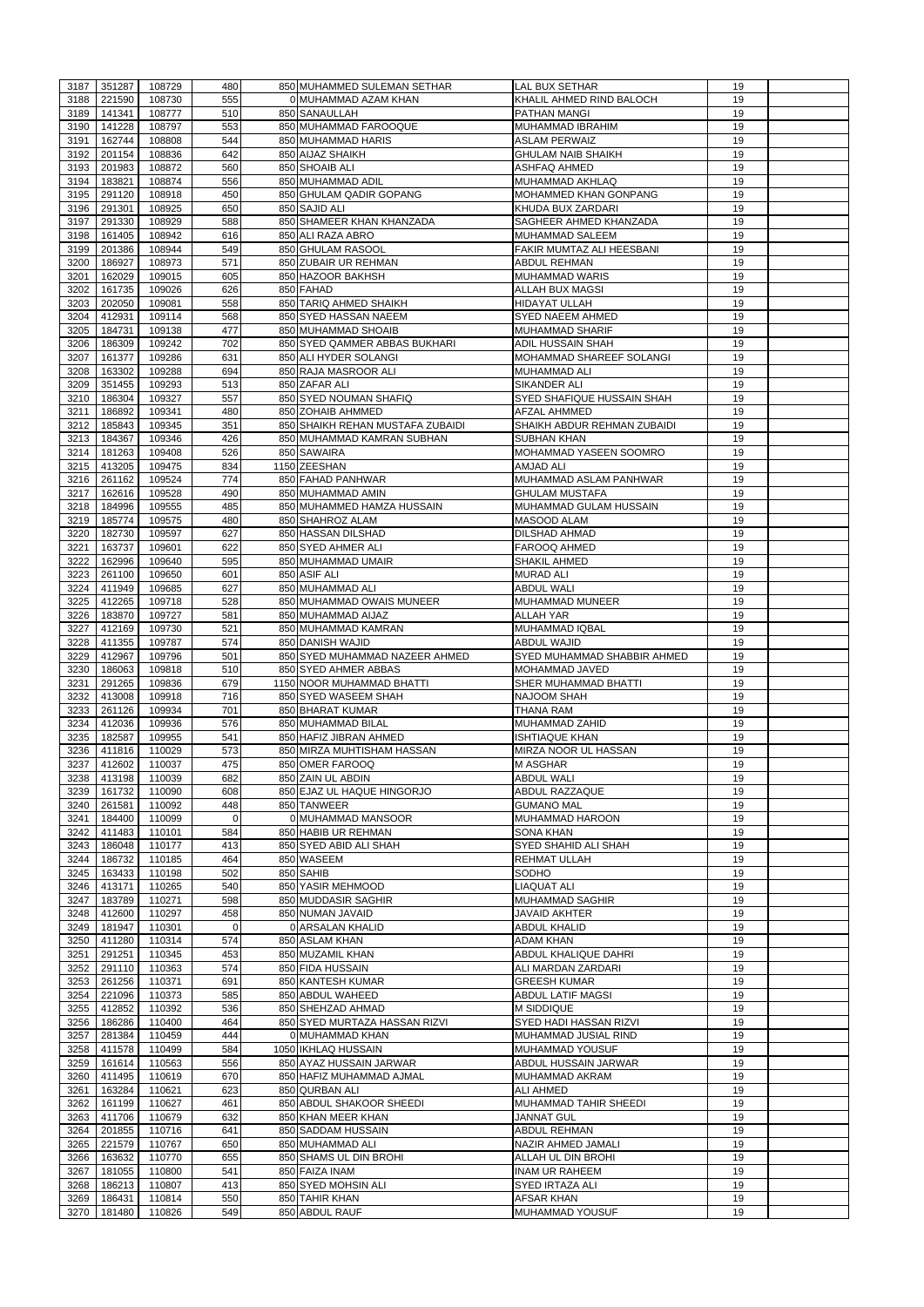| 3271         | 291155 | 110844            | 513            | 850 KAMRAN                           | <b>QURBAN ALI DETHO</b>      | 19 |  |
|--------------|--------|-------------------|----------------|--------------------------------------|------------------------------|----|--|
| 3272         | 183675 | 110858            | 424            | 850 MOHAMMAD SAQIB                   | <b>IFTIKHAR AHMED</b>        | 19 |  |
| 3273         | 181094 | 110863            | 583            | 850 HINA SALEEM                      | <b>SYED SALEEM ALI</b>       | 19 |  |
| 3274         | 411835 | 110876            | 561            | 850 MOHAMMAD FAISAL                  | <b>MOHAMMAD SALEEM</b>       | 19 |  |
| 3275         | 411511 | 110888            | 842            | 1150 HAFIZ MUHAMMAD WAQAS CHUNDRIGAR | ABDUL WAHAB CHUNDRIGARH      | 19 |  |
| 3276         | 221370 | 110955            | 557            | 850 HAKIM ALI JUNEJO                 | KHADIM HUSSAIN JUNEJO        | 19 |  |
| 3277         | 221003 | 110957            | 588            | 850 AADIL ALI                        | <b>ABDUL AZIZ</b>            | 19 |  |
| 3278         | 141083 | 110965            | 620            | 850 ASIF ALI                         | <b>ALLAH DIWAYO</b>          | 19 |  |
| 3279         | 201039 | 111023            | 618            | 850 ABDUL GHAFAR                     | <b>GHULAM SARWAR</b>         | 19 |  |
| 3280         | 412048 | 111056            | 513            | 850 MUHAMMAD EJAZ                    | <b>MUHAMMAD YOUNUS</b>       | 19 |  |
| 3281         | 411965 | 111061            | 446            | 850 MUHAMMAD AMMAD SIDDIQUI          | <b>MUHAMMAD AKRAM</b>        | 19 |  |
| 3282         | 281641 | 111074            | 566            | 850 ZULFIQAR ALI CHANNAR             | <b>WALI DINO</b>             | 19 |  |
|              |        |                   | 429            |                                      |                              |    |  |
| 3283         | 184544 | 111081            |                | 850 MUHAMMAD RAMEEZ HUSSAIN          | MUHAMMAD QURBAN              | 19 |  |
| 3284         | 162980 | 111122            | 570            | 850 MUHAMMAD TAHIR                   | <b>MUKHTAR AHMED</b>         | 19 |  |
| 3285         | 162961 | 111128            | 531            | 850 MUHAMMAD SHOAIB                  | <b>GHULAM NAZIK</b>          | 19 |  |
| 3286         | 162964 | 111187            | 474            | 850 MUHAMMAD SHOHAB                  | <b>BARKAT ALI</b>            | 19 |  |
| 3287         | 141150 | 111218            | 614            | 850 INAMULLAH KHAN                   | <b>AGHA AHSANULLAH</b>       | 19 |  |
| 3288         | 141215 | 111219            | 510            | 850 MOHSIN ALI                       | <b>GHULAM ALI MUGHAL</b>     | 19 |  |
| 3289         | 162992 | 111236            | 537            | 850 MUHAMMAD UBAID                   | <b>MUHAMMAD RAFIQUE</b>      | 19 |  |
| 3290         | 163453 | 111237            | 731            | 850 SAJJAD AHMED                     | RAB NAWAZ CHACHAR            | 19 |  |
| 3291         | 291270 | 111244            | 595            | 850 QAMAR RAZA KHAN                  | KHALID RAZA KHAN             | 19 |  |
| 3292         | 141170 | 111254            | 571            | 850 KHAIR MOHAMMAD TAGAR             | <b>RAHIB ALI</b>             | 19 |  |
| 3293         | 411002 | 111274            | 428            | 850 MAJID KHAN                       | <b>FAZAL MUHAMMAD</b>        | 19 |  |
| 3294         | 411380 | 111279            | 599            | 850 FAHEEM KHAN                      | <b>AKHTER GUL</b>            | 19 |  |
| 3295         | 41103  | 111323            | 525            | 850 ASIF RAZA                        | <b>MUJEEB ULLAH</b>          | 19 |  |
| 3296         | 186206 | 111518            | 496            | 850 SYED MOHAMMAD MOJIZ ALI ZAIDI    | SYED ITRAT HUSSAIN ZAIDI     | 19 |  |
| 3297         | 412791 | 111527            | 452            | 850 SHAH MUHAMMAD                    | <b>SAEED MUHAMMAD</b>        | 19 |  |
| 3298         | 261108 | 111536            | 597            | 850 ASSAD ULLAH                      | <b>MOHAMMAD ASLAM</b>        | 19 |  |
| 3299         | 163950 | 111567            | 563            | 850 WAHID ALI                        | <b>MOHAMMAD RAFIQUE</b>      | 19 |  |
| 3300         | 411455 | 111581            | 501            | 850 FAZAL REHMAN                     | <b>FAZAL SATTAR</b>          | 19 |  |
| 3301         | 411521 | 111618            | 626            | 850 HAFIZ TARIQ MEHMOOD              | <b>ABDUL SATTAR</b>          | 19 |  |
| 3302         | 183356 | 111666            | 550            | 850 M. MAQEEM WAHAB                  | <b>ABDUL WAHAB</b>           | 19 |  |
|              |        |                   |                |                                      |                              |    |  |
| 3303         | 186119 | 111683            | 504            | 850 SYED BURHAN ALI SHAH             | SYED RASHID ALI SHAH         | 19 |  |
| 3304         | 162550 | 111695            | 501            | 850 MOIZ RAZA SHAH NAQVI             | ZAMIN HUSSAIN SHAH NAQVI     | 19 |  |
| 3305         | 185531 | 111704            | 0              | 0 SADAR UDDIN SHAYAN                 | <b>FAHEEM UDDIN TOORI</b>    | 19 |  |
| 3306         | 413006 | 111745            | 440            | 850 SYED USAMA AHMED                 | SYED JAWAD AHMED             | 19 |  |
| 3307         | 281371 | 111756            | 470            | 1050 MUHAMMAD FAHID SATTAR ARAIN     | <b>ABDUL SATTAR</b>          | 19 |  |
| 3308         | 141179 | 111796            | 569            | 850 KHUSHI MOHAMMAD                  | <b>BASHIRUDDIN</b>           | 19 |  |
| 3309         | 181351 | 111834            | 680            | 850 ZERTASH KHAN                     | <b>MOHAMMAD ARIF KHAN</b>    | 19 |  |
| 3310         | 412654 | 111839            | 578            | 850 RANA MUHAMMAD IRFAN              | RANA MUHAMMAD RAFIQUE        | 19 |  |
| 3311         | 184253 | 111859            | 488            | 850 MUHAMMAD HUSNAIN                 | MUHAMMAD SHAMIM AKHTER       | 19 |  |
| 3312         | 181661 | 111860            | 622            | 850 ADNAN OWAIS                      | ANWAR UL HAQ                 | 19 |  |
| 3313         | 186618 | 111867            | 595            | 850 WAHAJ ALI KHAN                   | <b>SHAUKAT ALI KHAN</b>      | 19 |  |
| 3314         | 411722 | 111897            | 536            | 850 LIAQAT ALI                       | <b>MOHAMMAD ALI</b>          | 19 |  |
| 3315         | 412524 | 111905            | 602            | 850 MUZZAMIL AHMED                   | <b>HUSSAIN BUKSH</b>         | 19 |  |
| 3316         | 412422 | 111911            | 495            | 850 MUHAMMAD UZAIR                   | <b>MAIRAJ UDDIN</b>          | 19 |  |
| 3317         | 412905 | 111950            | 544            | 850 SYED ADIL SHAH                   | <b>RAZA SHAH</b>             | 19 |  |
| 3318         | 201299 | 111972            | 505            | 850 DEEDAR ALI                       | <b>HAIBAT ALI MASTIO</b>     | 19 |  |
| 3319         | 281291 | 111981            | 433            | 850 KHAN MOHAMMAD                    | KHAIR MOHAMMAD QURESHI       | 19 |  |
| 3320         | 201495 | 112002            | 572            | 850 JAHANGIR ALI SHAIKH              | <b>JAMALUDDIN</b>            | 19 |  |
|              |        |                   |                |                                      |                              |    |  |
| 3321         | 281339 | 112012            | 664            | 850 MOHAMMAD NAEEM                   | <b>FARZAND ALI</b>           | 19 |  |
| 3322         | 281166 | 112016            | 615            | 850 DILBER ALI                       | <b>HAFIZ GHULAM HYDER</b>    | 19 |  |
| 3323         | 261305 | 112097            | 636            | 850 MAZHAR                           | <b>NAZAR HUSSAIN</b>         | 19 |  |
| 3324         | 411975 | 112105            | 549            | 850 MUHAMMAD AQIL UD DIN             | M. JAMIL UD DIN              | 19 |  |
| 3325         | 281121 | 112142            | 612            | 850 ASIF ALI                         | NOOR MOHAMMAD MEMON          | 19 |  |
| 3326         | 281519 | 112166            | 425            | 850 SAJJAD TAHIR                     | <b>TAHIR YAQOOB</b>          | 19 |  |
| 3327         | 281335 | 112177            | 411            | 850 MOHAMMAD ARSLAN                  | <b>MOHAMMAD ASLAM</b>        | 19 |  |
| 3328         | 411645 | 112222            | 0              | 0 JAWAID AKRAM                       | MUHAMMAD AKRAM               | 19 |  |
| 3329         | 186247 | 112233            | $\mathbf 0$    | 0 SYED MUHAMMAD IRFAN                | <b>SYED MUHAMMAD SALEEM</b>  | 19 |  |
| 3330         | 411786 | 112317            | 545            | 850 MALIK YASEEN KHAN                | <b>MOMIN KHAN</b>            | 19 |  |
| 3331         | 411781 | 112318            | 459            | 850 MALIK MUHAMMAD UMAIR             | <b>MALIK MUHAMMAD SAEED</b>  | 19 |  |
| 3332         | 413185 | 112323            | 634            | 850 ZAHID MUHAMMAD SABIR             | <b>MUHAMMAD SABIR</b>        | 19 |  |
| 3333         | 411089 | 112325            | 537            | 850 ABDULLAH ZUBAIR                  | MUHAMMAD ANWAR               | 19 |  |
| 3334         | 411326 | 112330            | 564            | 850 BAKHTIAR KHAN                    | <b>MUSHARAF KHAN</b>         | 19 |  |
| 3335         | 411362 | 112363            | 464            | 850 EHSAN UL HAQ                     | <b>IKRAM UL HAQ</b>          | 19 |  |
| 3336         | 182716 | 112371            | 605            | 850 HASNEN BUTT                      | <b>FAROOQ BUTT</b>           | 19 |  |
| 3337         | 412580 | 112391            | 571            | 850 NOMAN GUL                        | <b>SARFRAZ GUL</b>           | 19 |  |
| 3338         | 413050 | 112413            | 506            | 850 TEHSEEN HAIDER                   | <b>GHULAM NABI</b>           | 19 |  |
| 3339         | 411025 | 112416            | 630            | 850 ABDUL GHAFFAR                    | <b>ABDUL WAHID</b>           | 19 |  |
| 3340         | 412416 | 112418            | 631            | 850 MUHAMMAD USMAN                   | MUHAMMAD ABDULLAH            | 19 |  |
| 3341         | 412811 | 112420            | 595            | 850 SHAHRUKH                         | RAO MUHAMMAD QASIM           | 19 |  |
| 3342         | 411398 | 112435            | 575            | 850 FAISAL RAZA                      | <b>MUHAMMAD SARWAR</b>       | 19 |  |
|              |        | 3343 18139 112451 | $\overline{0}$ | 0 MOHAMMAD JAWED                     | JAMAL UD DIN                 | 19 |  |
|              |        |                   | 689            |                                      |                              |    |  |
| 3344<br>3345 |        |                   |                | 850 MANZOOR AHMED                    | MUZAFFAR ANWAAR              | 19 |  |
|              | 411791 | 112460            |                |                                      |                              |    |  |
|              | 181961 | 112468            | 484            | 850 ARSHAD ALI                       | <b>ASGHAR ALI</b>            | 19 |  |
| 3346         | 186176 | 112552            | 441            | 850 SYED ISHAQ ALI                   | <b>SYED SHAHID ALI</b>       | 19 |  |
| 3347         | 185010 | 112557            | 829            | 1150 MUKARRAM HUSSAIN                | <b>MANSOOR AHMED QURESHI</b> | 19 |  |
| 3348         | 221115 | 112570            | 575            | 850 ADIL MALIK                       | <b>MOHAMMAD FAROOQUE</b>     | 19 |  |
| 3349         | 221505 | 112571            | 489            | 850 M. RAMEEZ TAQI                   | <b>KHALID HUSSAIN</b>        | 19 |  |
| 3350         | 186887 | 112605            | 440            | 850 ZIYAD SABIR                      | <b>MUHAMMAD SABIR</b>        | 19 |  |
| 3351         | 411070 | 112645            | 521            | 850 ABDUL WAHID                      | <b>FAJ MUHAMMAD</b>          | 19 |  |
| 3352         | 412162 | 112666            | 633            | 850 MUHAMMAD JUNAID                  | <b>BASHIR AHMED</b>          | 19 |  |
| 3353<br>3354 | 412417 | 112706            | 654<br>520     | 850 MUHAMMAD USMAN                   | ABDUL RASHEED                | 19 |  |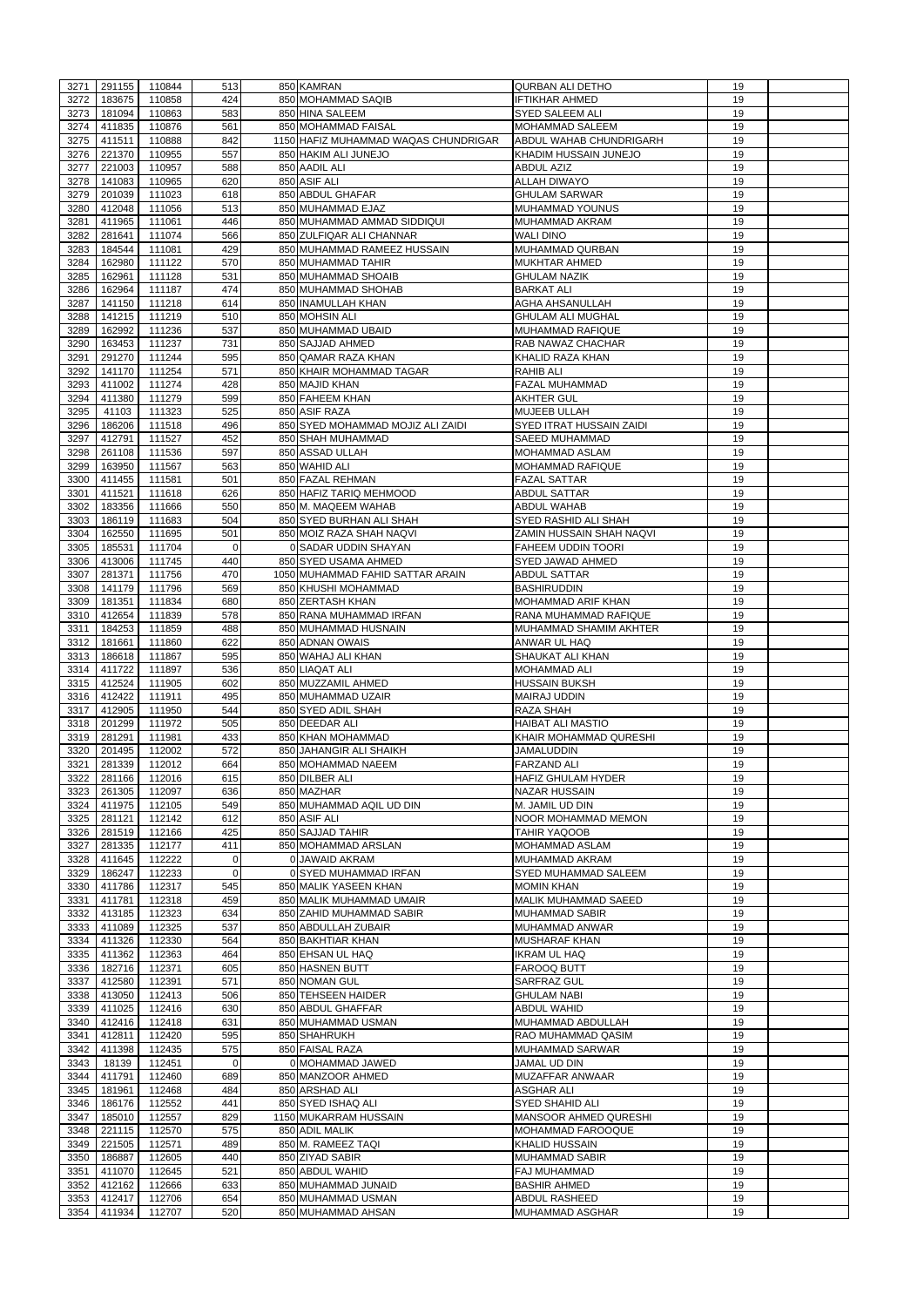| 411723<br>112738<br>631<br>850 LIAQAT ALI KHAN<br><b>MUHAMMAD YOUSOF</b><br>3355<br>19<br>678<br>3356<br>221933<br>112801<br>850 SYED HUSNAIN HYDER<br><b>SYED AMJAD ALI SHAH</b><br>19<br>568<br>3357<br>411894<br>112819<br>850 MUBASHIR RAZA<br><b>AZHAR HUSSAIN</b><br>19<br>3358<br>413227<br>112853<br>498<br>850 ZIA UL ISLAM<br><b>GUL ISLAM QURESHI</b><br>19<br>597<br>412176<br>112855<br>850 MUHAMMAD KASHIF<br>19<br>3359<br><b>MUHAMMAD WALI</b><br>412729<br>112872<br>439<br>850 SAJID KHAN<br><b>SULTAN E ROOM</b><br>19<br>3360<br>528<br>412487<br>3361<br>112887<br>850 MUHAMMED SHOAIB<br><b>MUHAMMED KHURSHEED</b><br>19<br>442<br>850 TAHIR<br>3362<br>413019<br>112889<br><b>MOHAMMAD IQBAL</b><br>19<br>595<br>3363<br>411403<br>112914<br>850 FAIZAN AHMED SIDDIQUI<br><b>GHULAM MUSTAFA</b><br>19<br>623<br>850 SHUNAID<br>19<br>3364<br>163690<br>112955<br>MUHAMMAD IBRAHIM MEMON<br>475<br>3365<br>202044<br>112979<br>850 TANVEER AHMED<br><b>KARAM HUSSAIN MAHAR</b><br>19<br>632<br>3366<br>261331<br>113002<br>850 MOHUMMUD FAIZAN<br>19<br><b>BIN YAMIN</b><br>598<br>0 KASHIF ALI<br>3367<br>261258<br>113016<br><b>ABDUL JABBAR</b><br>19<br>582<br>850 MUHAMMAD IRFAN<br>19<br>3368<br>311180<br>113039<br><b>SAGHEER AHMAD</b><br>184002<br>585<br>3369<br>113040<br>850 MUHAMMAD ASIM<br>MUHAMMAD SHAHBAZ<br>19<br>512<br>3370<br>201476<br>113046<br>850 IRFAN KHAN<br><b>ABDUL SATTAR</b><br>19<br>3371<br>185455<br>113115<br>435<br>850 RUSTAM ALI BABAR<br><b>JAMAL ALI</b><br>19<br>537<br>3372<br>184644<br>113129<br>850 MUHAMMAD SALMEEN SHEIKH<br><b>KHALID ANSARI</b><br>19<br>3373<br>184407<br>113137<br>510<br>850 MUHAMMAD MAZHAR KHAN<br>MUHAMMAD AKBAR KHAN<br>19<br>184994<br>570<br>3374<br>113146<br>850 MUHAMMED DANISH ALI<br><b>MUHAMMED MUNSIF ALI</b><br>19<br>281168<br>113251<br>598<br>3375<br>850 FAHAD ALI LARIK<br><b>IKRAM ALI LARIK</b><br>19<br>516<br>19<br>412949<br>113280<br>850 SYED MATIULLAH SHAH<br>3376<br>NAJOOM SHAH<br>411913<br>585<br>3377<br>113338<br>850 MUHAMMAD ABID<br>MUHAMMAD MUSHTAQ AHMED<br>19<br>667<br>3378<br>184538<br>113360<br>850 MUHAMMAD RAFAY UL HAQ QURESHI<br>WAHEED UL HAQ QURESHI<br>19<br>999<br>3379<br>182923<br>113375<br>1500 JAVED ALI SHAH<br>19<br><b>MOHAMMAD AYUB SHAH</b><br>598<br>413066<br>113493<br>850 UMAIR BAIGE<br>19<br>3380<br>NOSHAD BAIGE<br>3381<br>221748<br>113598<br>600<br>850 RANJHAN<br>MOHAMMAD SULEMAN CHANDIO<br>19<br>486<br>19<br>3382<br>185536<br>113603<br>850 SADDAM HUSSAIN<br><b>SHER ALI</b><br>598<br>3383<br>412767<br>113605<br>850 SANA UR RAHMAN<br><b>GUL RAHMAN</b><br>19<br>539<br>3384<br>113609<br>MUSHTAQUE ALI MANGANHAR<br>19<br>201982<br>850 SHOAIB ALI<br>530<br>850 MUHAMMAD HAROON IDREES<br>3385<br>184229<br>113642<br><b>MUHAMMAD IDREES</b><br>19<br>510<br>3386<br>181773<br>113654<br>850 AJMAL KHAN<br><b>AFZAL KHAN</b><br>19<br>3387<br>411022<br>113686<br>465<br>850 ABDUL BASIT<br><b>GUL ZAMAN</b><br>19<br>3388<br>113693<br>464<br>850 JAHANZAIB KHAN<br><b>SAFDAR KHAN</b><br>19<br>411631<br>411711<br>113706<br>565<br>850 KHAWAR ELLAHI<br><b>FAZAL ELLAHI</b><br>19<br>3389<br>19<br>3390<br>163505<br>113749<br>666<br>850 SARDAR HASNAIN ALI CHANNAR<br><b>SHOUKAT HUSSAIN CHANNAR</b><br>311056<br>684<br>850 AYAZ ALI<br><b>AZEEM KHAN</b><br>3391<br>113756<br>19<br>163984<br>685<br>850 WAQAR AHMED DERO<br>3392<br>113757<br><b>ABDUL SATTAR DERO</b><br>19<br>599<br>221793<br>113829<br>19<br>3393<br>850 SAEED AHMED<br><b>GHULAM HUSSAIN CHANDIO</b><br>413095<br>571<br>850 USMAN KHAN<br>3394<br>113866<br>KHAN AKBAR KHAN<br>19<br>113872<br>384<br>3395<br>413075<br>850 UMAR FAROOQ<br><b>M HANIF</b><br>19<br>438<br>3396<br>412849<br>113882<br>850 SHEERAZ BALOCH<br>ABDUL JABBAR<br>19<br>511<br>3397<br>411309<br>850 AZEEM ALI KHAN<br>ABDUL MANNAN KHAN<br>19<br>113883<br>447<br>3398<br>186060<br>113947<br>850 SYED AHAD ALI SHAH<br>SYED LIAQUAT ALI SHAH<br>19<br>534<br>3399<br>163183<br>113999<br>850 NAVEED ALI METLO<br>ALI MURAD METLO<br>19<br>185320<br>433<br>850 RAHEEL ASLAM<br>3400<br>114062<br>MUHAMMAD ASLAM<br>19<br>114071<br>940<br>FAKHRUL UL AMIN<br>19<br>3401<br>182420<br>1150 FARAZ AHMED<br>161541<br>631<br>850 ASIF ALI<br>3402<br>114104<br><b>BASHIR AHMED</b><br>19<br>622<br>850 MUHAMMAD ARIF<br>3403<br>411979<br>114116<br><b>SABIR SULTAN</b><br>19<br>3404<br>351133<br>114129<br>646<br>850 FARHAN DOMKI<br><b>MUZAMIL DOMKI</b><br>19<br>3405<br>161632<br>114165<br>593<br>850 BABAR ALI MEERANI<br><b>ZULFIQAR ALI</b><br>19<br>3406<br>163592<br>114218<br>504<br>850 SHAHRUKH<br>MUHAMMAD YAQOOB<br>19<br>588<br>3407<br>291009<br>114219<br>850 ABDUL BASIT<br><b>MOHAMMAD IQBAL</b><br>19<br>533<br>3408<br>163978<br>114240<br>950 WAQAR<br><b>SHARIF UDDIN</b><br>19<br>622<br>311092<br>114256<br>850 GHULAM MURTAZA<br>19<br>3409<br><b>ALI AKBAR</b><br>163830<br>114263<br>588<br>850 SYED USAMA ALI<br><b>SYED MUSARAT ALI</b><br>19<br>3410<br>291205<br>343<br>850 MUHAMMAD ATEEQ<br>3411<br>114278<br><b>GHULAM MUHAMMAD QURESHI</b><br>19<br>3412<br>185564<br>114311<br>427 SAIF ULLAH SHAH<br><b>SANA ULLAH SHAH</b><br>19<br>0<br>3413<br>181140<br>114336<br>414<br>450 MAH GUL KHAN<br>19<br>MUHAMMAD ZIA UDDIN KHAN<br>562<br>850 HAFIZ SYED AHSAN ALI<br>SYED MAQSOOD ALI<br>19<br>3414<br>182639<br>114340<br>184152<br>114419<br>430<br>850 MUHAMMAD FARAZ<br><b>MANSOOR AHMED</b><br>19<br>3415<br>660<br>850 ZAFAR ALI<br>3416<br>401373<br>114448<br>QAMARUDDIN<br>19<br>597<br>3417<br>411574<br>114566<br>850 IHSAN ALI<br><b>WAHEED ZAMAN</b><br>19<br>595<br>161127<br>850 ABDUL HASEEB<br>19<br>3418<br>114610<br><b>MUHAMMAD KHALIL</b><br>163706<br>557<br>3419<br>114629<br>850 SODHAO KHAN<br><b>QADIR BUX CHANG</b><br>19<br>725<br>3420<br>161012<br>114643<br>850 FATIMA SHAIKH<br>MOHAMMAD SAEED SHAIKH<br>19<br>3421<br>311007<br>114657<br>454<br>850 ABBAS KHAN<br><b>AFTAR HUSSAIN</b><br>19<br>584<br>3422<br>183566<br>114662<br>850 MOHAMMAD AMEEN<br>MOHAMMAD QAYYUM<br>19<br>425<br>3423<br>181912<br>114707<br>850 AQSA ANSAR<br><b>ANSAR MIAN</b><br>19 |
|----------------------------------------------------------------------------------------------------------------------------------------------------------------------------------------------------------------------------------------------------------------------------------------------------------------------------------------------------------------------------------------------------------------------------------------------------------------------------------------------------------------------------------------------------------------------------------------------------------------------------------------------------------------------------------------------------------------------------------------------------------------------------------------------------------------------------------------------------------------------------------------------------------------------------------------------------------------------------------------------------------------------------------------------------------------------------------------------------------------------------------------------------------------------------------------------------------------------------------------------------------------------------------------------------------------------------------------------------------------------------------------------------------------------------------------------------------------------------------------------------------------------------------------------------------------------------------------------------------------------------------------------------------------------------------------------------------------------------------------------------------------------------------------------------------------------------------------------------------------------------------------------------------------------------------------------------------------------------------------------------------------------------------------------------------------------------------------------------------------------------------------------------------------------------------------------------------------------------------------------------------------------------------------------------------------------------------------------------------------------------------------------------------------------------------------------------------------------------------------------------------------------------------------------------------------------------------------------------------------------------------------------------------------------------------------------------------------------------------------------------------------------------------------------------------------------------------------------------------------------------------------------------------------------------------------------------------------------------------------------------------------------------------------------------------------------------------------------------------------------------------------------------------------------------------------------------------------------------------------------------------------------------------------------------------------------------------------------------------------------------------------------------------------------------------------------------------------------------------------------------------------------------------------------------------------------------------------------------------------------------------------------------------------------------------------------------------------------------------------------------------------------------------------------------------------------------------------------------------------------------------------------------------------------------------------------------------------------------------------------------------------------------------------------------------------------------------------------------------------------------------------------------------------------------------------------------------------------------------------------------------------------------------------------------------------------------------------------------------------------------------------------------------------------------------------------------------------------------------------------------------------------------------------------------------------------------------------------------------------------------------------------------------------------------------------------------------------------------------------------------------------------------------------------------------------------------------------------------------------------------------------------------------------------------------------------------------------------------------------------------------------------------------------------------------------------------------------------------------------------------------------------------------------------------------------------------------------------------------------------------------------------------------------------------------------------------------------------------------------------------------------------------------------------------------------------------------------------------------------------------------------------------------------------------------------------------------------------------------------------------------------------------------------------------------------------------------------------------------------------------------------------------------------------------------------------------------------------------------------------------------------------------------------------------------------------------------------------------------------------------------------------------------------------------------------------------------------------------------------------------------------------------------------------------------|
|                                                                                                                                                                                                                                                                                                                                                                                                                                                                                                                                                                                                                                                                                                                                                                                                                                                                                                                                                                                                                                                                                                                                                                                                                                                                                                                                                                                                                                                                                                                                                                                                                                                                                                                                                                                                                                                                                                                                                                                                                                                                                                                                                                                                                                                                                                                                                                                                                                                                                                                                                                                                                                                                                                                                                                                                                                                                                                                                                                                                                                                                                                                                                                                                                                                                                                                                                                                                                                                                                                                                                                                                                                                                                                                                                                                                                                                                                                                                                                                                                                                                                                                                                                                                                                                                                                                                                                                                                                                                                                                                                                                                                                                                                                                                                                                                                                                                                                                                                                                                                                                                                                                                                                                                                                                                                                                                                                                                                                                                                                                                                                                                                                                                                                                                                                                                                                                                                                                                                                                                                                                                                                                                                                                  |
|                                                                                                                                                                                                                                                                                                                                                                                                                                                                                                                                                                                                                                                                                                                                                                                                                                                                                                                                                                                                                                                                                                                                                                                                                                                                                                                                                                                                                                                                                                                                                                                                                                                                                                                                                                                                                                                                                                                                                                                                                                                                                                                                                                                                                                                                                                                                                                                                                                                                                                                                                                                                                                                                                                                                                                                                                                                                                                                                                                                                                                                                                                                                                                                                                                                                                                                                                                                                                                                                                                                                                                                                                                                                                                                                                                                                                                                                                                                                                                                                                                                                                                                                                                                                                                                                                                                                                                                                                                                                                                                                                                                                                                                                                                                                                                                                                                                                                                                                                                                                                                                                                                                                                                                                                                                                                                                                                                                                                                                                                                                                                                                                                                                                                                                                                                                                                                                                                                                                                                                                                                                                                                                                                                                  |
|                                                                                                                                                                                                                                                                                                                                                                                                                                                                                                                                                                                                                                                                                                                                                                                                                                                                                                                                                                                                                                                                                                                                                                                                                                                                                                                                                                                                                                                                                                                                                                                                                                                                                                                                                                                                                                                                                                                                                                                                                                                                                                                                                                                                                                                                                                                                                                                                                                                                                                                                                                                                                                                                                                                                                                                                                                                                                                                                                                                                                                                                                                                                                                                                                                                                                                                                                                                                                                                                                                                                                                                                                                                                                                                                                                                                                                                                                                                                                                                                                                                                                                                                                                                                                                                                                                                                                                                                                                                                                                                                                                                                                                                                                                                                                                                                                                                                                                                                                                                                                                                                                                                                                                                                                                                                                                                                                                                                                                                                                                                                                                                                                                                                                                                                                                                                                                                                                                                                                                                                                                                                                                                                                                                  |
|                                                                                                                                                                                                                                                                                                                                                                                                                                                                                                                                                                                                                                                                                                                                                                                                                                                                                                                                                                                                                                                                                                                                                                                                                                                                                                                                                                                                                                                                                                                                                                                                                                                                                                                                                                                                                                                                                                                                                                                                                                                                                                                                                                                                                                                                                                                                                                                                                                                                                                                                                                                                                                                                                                                                                                                                                                                                                                                                                                                                                                                                                                                                                                                                                                                                                                                                                                                                                                                                                                                                                                                                                                                                                                                                                                                                                                                                                                                                                                                                                                                                                                                                                                                                                                                                                                                                                                                                                                                                                                                                                                                                                                                                                                                                                                                                                                                                                                                                                                                                                                                                                                                                                                                                                                                                                                                                                                                                                                                                                                                                                                                                                                                                                                                                                                                                                                                                                                                                                                                                                                                                                                                                                                                  |
|                                                                                                                                                                                                                                                                                                                                                                                                                                                                                                                                                                                                                                                                                                                                                                                                                                                                                                                                                                                                                                                                                                                                                                                                                                                                                                                                                                                                                                                                                                                                                                                                                                                                                                                                                                                                                                                                                                                                                                                                                                                                                                                                                                                                                                                                                                                                                                                                                                                                                                                                                                                                                                                                                                                                                                                                                                                                                                                                                                                                                                                                                                                                                                                                                                                                                                                                                                                                                                                                                                                                                                                                                                                                                                                                                                                                                                                                                                                                                                                                                                                                                                                                                                                                                                                                                                                                                                                                                                                                                                                                                                                                                                                                                                                                                                                                                                                                                                                                                                                                                                                                                                                                                                                                                                                                                                                                                                                                                                                                                                                                                                                                                                                                                                                                                                                                                                                                                                                                                                                                                                                                                                                                                                                  |
|                                                                                                                                                                                                                                                                                                                                                                                                                                                                                                                                                                                                                                                                                                                                                                                                                                                                                                                                                                                                                                                                                                                                                                                                                                                                                                                                                                                                                                                                                                                                                                                                                                                                                                                                                                                                                                                                                                                                                                                                                                                                                                                                                                                                                                                                                                                                                                                                                                                                                                                                                                                                                                                                                                                                                                                                                                                                                                                                                                                                                                                                                                                                                                                                                                                                                                                                                                                                                                                                                                                                                                                                                                                                                                                                                                                                                                                                                                                                                                                                                                                                                                                                                                                                                                                                                                                                                                                                                                                                                                                                                                                                                                                                                                                                                                                                                                                                                                                                                                                                                                                                                                                                                                                                                                                                                                                                                                                                                                                                                                                                                                                                                                                                                                                                                                                                                                                                                                                                                                                                                                                                                                                                                                                  |
|                                                                                                                                                                                                                                                                                                                                                                                                                                                                                                                                                                                                                                                                                                                                                                                                                                                                                                                                                                                                                                                                                                                                                                                                                                                                                                                                                                                                                                                                                                                                                                                                                                                                                                                                                                                                                                                                                                                                                                                                                                                                                                                                                                                                                                                                                                                                                                                                                                                                                                                                                                                                                                                                                                                                                                                                                                                                                                                                                                                                                                                                                                                                                                                                                                                                                                                                                                                                                                                                                                                                                                                                                                                                                                                                                                                                                                                                                                                                                                                                                                                                                                                                                                                                                                                                                                                                                                                                                                                                                                                                                                                                                                                                                                                                                                                                                                                                                                                                                                                                                                                                                                                                                                                                                                                                                                                                                                                                                                                                                                                                                                                                                                                                                                                                                                                                                                                                                                                                                                                                                                                                                                                                                                                  |
|                                                                                                                                                                                                                                                                                                                                                                                                                                                                                                                                                                                                                                                                                                                                                                                                                                                                                                                                                                                                                                                                                                                                                                                                                                                                                                                                                                                                                                                                                                                                                                                                                                                                                                                                                                                                                                                                                                                                                                                                                                                                                                                                                                                                                                                                                                                                                                                                                                                                                                                                                                                                                                                                                                                                                                                                                                                                                                                                                                                                                                                                                                                                                                                                                                                                                                                                                                                                                                                                                                                                                                                                                                                                                                                                                                                                                                                                                                                                                                                                                                                                                                                                                                                                                                                                                                                                                                                                                                                                                                                                                                                                                                                                                                                                                                                                                                                                                                                                                                                                                                                                                                                                                                                                                                                                                                                                                                                                                                                                                                                                                                                                                                                                                                                                                                                                                                                                                                                                                                                                                                                                                                                                                                                  |
|                                                                                                                                                                                                                                                                                                                                                                                                                                                                                                                                                                                                                                                                                                                                                                                                                                                                                                                                                                                                                                                                                                                                                                                                                                                                                                                                                                                                                                                                                                                                                                                                                                                                                                                                                                                                                                                                                                                                                                                                                                                                                                                                                                                                                                                                                                                                                                                                                                                                                                                                                                                                                                                                                                                                                                                                                                                                                                                                                                                                                                                                                                                                                                                                                                                                                                                                                                                                                                                                                                                                                                                                                                                                                                                                                                                                                                                                                                                                                                                                                                                                                                                                                                                                                                                                                                                                                                                                                                                                                                                                                                                                                                                                                                                                                                                                                                                                                                                                                                                                                                                                                                                                                                                                                                                                                                                                                                                                                                                                                                                                                                                                                                                                                                                                                                                                                                                                                                                                                                                                                                                                                                                                                                                  |
|                                                                                                                                                                                                                                                                                                                                                                                                                                                                                                                                                                                                                                                                                                                                                                                                                                                                                                                                                                                                                                                                                                                                                                                                                                                                                                                                                                                                                                                                                                                                                                                                                                                                                                                                                                                                                                                                                                                                                                                                                                                                                                                                                                                                                                                                                                                                                                                                                                                                                                                                                                                                                                                                                                                                                                                                                                                                                                                                                                                                                                                                                                                                                                                                                                                                                                                                                                                                                                                                                                                                                                                                                                                                                                                                                                                                                                                                                                                                                                                                                                                                                                                                                                                                                                                                                                                                                                                                                                                                                                                                                                                                                                                                                                                                                                                                                                                                                                                                                                                                                                                                                                                                                                                                                                                                                                                                                                                                                                                                                                                                                                                                                                                                                                                                                                                                                                                                                                                                                                                                                                                                                                                                                                                  |
|                                                                                                                                                                                                                                                                                                                                                                                                                                                                                                                                                                                                                                                                                                                                                                                                                                                                                                                                                                                                                                                                                                                                                                                                                                                                                                                                                                                                                                                                                                                                                                                                                                                                                                                                                                                                                                                                                                                                                                                                                                                                                                                                                                                                                                                                                                                                                                                                                                                                                                                                                                                                                                                                                                                                                                                                                                                                                                                                                                                                                                                                                                                                                                                                                                                                                                                                                                                                                                                                                                                                                                                                                                                                                                                                                                                                                                                                                                                                                                                                                                                                                                                                                                                                                                                                                                                                                                                                                                                                                                                                                                                                                                                                                                                                                                                                                                                                                                                                                                                                                                                                                                                                                                                                                                                                                                                                                                                                                                                                                                                                                                                                                                                                                                                                                                                                                                                                                                                                                                                                                                                                                                                                                                                  |
|                                                                                                                                                                                                                                                                                                                                                                                                                                                                                                                                                                                                                                                                                                                                                                                                                                                                                                                                                                                                                                                                                                                                                                                                                                                                                                                                                                                                                                                                                                                                                                                                                                                                                                                                                                                                                                                                                                                                                                                                                                                                                                                                                                                                                                                                                                                                                                                                                                                                                                                                                                                                                                                                                                                                                                                                                                                                                                                                                                                                                                                                                                                                                                                                                                                                                                                                                                                                                                                                                                                                                                                                                                                                                                                                                                                                                                                                                                                                                                                                                                                                                                                                                                                                                                                                                                                                                                                                                                                                                                                                                                                                                                                                                                                                                                                                                                                                                                                                                                                                                                                                                                                                                                                                                                                                                                                                                                                                                                                                                                                                                                                                                                                                                                                                                                                                                                                                                                                                                                                                                                                                                                                                                                                  |
|                                                                                                                                                                                                                                                                                                                                                                                                                                                                                                                                                                                                                                                                                                                                                                                                                                                                                                                                                                                                                                                                                                                                                                                                                                                                                                                                                                                                                                                                                                                                                                                                                                                                                                                                                                                                                                                                                                                                                                                                                                                                                                                                                                                                                                                                                                                                                                                                                                                                                                                                                                                                                                                                                                                                                                                                                                                                                                                                                                                                                                                                                                                                                                                                                                                                                                                                                                                                                                                                                                                                                                                                                                                                                                                                                                                                                                                                                                                                                                                                                                                                                                                                                                                                                                                                                                                                                                                                                                                                                                                                                                                                                                                                                                                                                                                                                                                                                                                                                                                                                                                                                                                                                                                                                                                                                                                                                                                                                                                                                                                                                                                                                                                                                                                                                                                                                                                                                                                                                                                                                                                                                                                                                                                  |
|                                                                                                                                                                                                                                                                                                                                                                                                                                                                                                                                                                                                                                                                                                                                                                                                                                                                                                                                                                                                                                                                                                                                                                                                                                                                                                                                                                                                                                                                                                                                                                                                                                                                                                                                                                                                                                                                                                                                                                                                                                                                                                                                                                                                                                                                                                                                                                                                                                                                                                                                                                                                                                                                                                                                                                                                                                                                                                                                                                                                                                                                                                                                                                                                                                                                                                                                                                                                                                                                                                                                                                                                                                                                                                                                                                                                                                                                                                                                                                                                                                                                                                                                                                                                                                                                                                                                                                                                                                                                                                                                                                                                                                                                                                                                                                                                                                                                                                                                                                                                                                                                                                                                                                                                                                                                                                                                                                                                                                                                                                                                                                                                                                                                                                                                                                                                                                                                                                                                                                                                                                                                                                                                                                                  |
|                                                                                                                                                                                                                                                                                                                                                                                                                                                                                                                                                                                                                                                                                                                                                                                                                                                                                                                                                                                                                                                                                                                                                                                                                                                                                                                                                                                                                                                                                                                                                                                                                                                                                                                                                                                                                                                                                                                                                                                                                                                                                                                                                                                                                                                                                                                                                                                                                                                                                                                                                                                                                                                                                                                                                                                                                                                                                                                                                                                                                                                                                                                                                                                                                                                                                                                                                                                                                                                                                                                                                                                                                                                                                                                                                                                                                                                                                                                                                                                                                                                                                                                                                                                                                                                                                                                                                                                                                                                                                                                                                                                                                                                                                                                                                                                                                                                                                                                                                                                                                                                                                                                                                                                                                                                                                                                                                                                                                                                                                                                                                                                                                                                                                                                                                                                                                                                                                                                                                                                                                                                                                                                                                                                  |
|                                                                                                                                                                                                                                                                                                                                                                                                                                                                                                                                                                                                                                                                                                                                                                                                                                                                                                                                                                                                                                                                                                                                                                                                                                                                                                                                                                                                                                                                                                                                                                                                                                                                                                                                                                                                                                                                                                                                                                                                                                                                                                                                                                                                                                                                                                                                                                                                                                                                                                                                                                                                                                                                                                                                                                                                                                                                                                                                                                                                                                                                                                                                                                                                                                                                                                                                                                                                                                                                                                                                                                                                                                                                                                                                                                                                                                                                                                                                                                                                                                                                                                                                                                                                                                                                                                                                                                                                                                                                                                                                                                                                                                                                                                                                                                                                                                                                                                                                                                                                                                                                                                                                                                                                                                                                                                                                                                                                                                                                                                                                                                                                                                                                                                                                                                                                                                                                                                                                                                                                                                                                                                                                                                                  |
|                                                                                                                                                                                                                                                                                                                                                                                                                                                                                                                                                                                                                                                                                                                                                                                                                                                                                                                                                                                                                                                                                                                                                                                                                                                                                                                                                                                                                                                                                                                                                                                                                                                                                                                                                                                                                                                                                                                                                                                                                                                                                                                                                                                                                                                                                                                                                                                                                                                                                                                                                                                                                                                                                                                                                                                                                                                                                                                                                                                                                                                                                                                                                                                                                                                                                                                                                                                                                                                                                                                                                                                                                                                                                                                                                                                                                                                                                                                                                                                                                                                                                                                                                                                                                                                                                                                                                                                                                                                                                                                                                                                                                                                                                                                                                                                                                                                                                                                                                                                                                                                                                                                                                                                                                                                                                                                                                                                                                                                                                                                                                                                                                                                                                                                                                                                                                                                                                                                                                                                                                                                                                                                                                                                  |
|                                                                                                                                                                                                                                                                                                                                                                                                                                                                                                                                                                                                                                                                                                                                                                                                                                                                                                                                                                                                                                                                                                                                                                                                                                                                                                                                                                                                                                                                                                                                                                                                                                                                                                                                                                                                                                                                                                                                                                                                                                                                                                                                                                                                                                                                                                                                                                                                                                                                                                                                                                                                                                                                                                                                                                                                                                                                                                                                                                                                                                                                                                                                                                                                                                                                                                                                                                                                                                                                                                                                                                                                                                                                                                                                                                                                                                                                                                                                                                                                                                                                                                                                                                                                                                                                                                                                                                                                                                                                                                                                                                                                                                                                                                                                                                                                                                                                                                                                                                                                                                                                                                                                                                                                                                                                                                                                                                                                                                                                                                                                                                                                                                                                                                                                                                                                                                                                                                                                                                                                                                                                                                                                                                                  |
|                                                                                                                                                                                                                                                                                                                                                                                                                                                                                                                                                                                                                                                                                                                                                                                                                                                                                                                                                                                                                                                                                                                                                                                                                                                                                                                                                                                                                                                                                                                                                                                                                                                                                                                                                                                                                                                                                                                                                                                                                                                                                                                                                                                                                                                                                                                                                                                                                                                                                                                                                                                                                                                                                                                                                                                                                                                                                                                                                                                                                                                                                                                                                                                                                                                                                                                                                                                                                                                                                                                                                                                                                                                                                                                                                                                                                                                                                                                                                                                                                                                                                                                                                                                                                                                                                                                                                                                                                                                                                                                                                                                                                                                                                                                                                                                                                                                                                                                                                                                                                                                                                                                                                                                                                                                                                                                                                                                                                                                                                                                                                                                                                                                                                                                                                                                                                                                                                                                                                                                                                                                                                                                                                                                  |
|                                                                                                                                                                                                                                                                                                                                                                                                                                                                                                                                                                                                                                                                                                                                                                                                                                                                                                                                                                                                                                                                                                                                                                                                                                                                                                                                                                                                                                                                                                                                                                                                                                                                                                                                                                                                                                                                                                                                                                                                                                                                                                                                                                                                                                                                                                                                                                                                                                                                                                                                                                                                                                                                                                                                                                                                                                                                                                                                                                                                                                                                                                                                                                                                                                                                                                                                                                                                                                                                                                                                                                                                                                                                                                                                                                                                                                                                                                                                                                                                                                                                                                                                                                                                                                                                                                                                                                                                                                                                                                                                                                                                                                                                                                                                                                                                                                                                                                                                                                                                                                                                                                                                                                                                                                                                                                                                                                                                                                                                                                                                                                                                                                                                                                                                                                                                                                                                                                                                                                                                                                                                                                                                                                                  |
|                                                                                                                                                                                                                                                                                                                                                                                                                                                                                                                                                                                                                                                                                                                                                                                                                                                                                                                                                                                                                                                                                                                                                                                                                                                                                                                                                                                                                                                                                                                                                                                                                                                                                                                                                                                                                                                                                                                                                                                                                                                                                                                                                                                                                                                                                                                                                                                                                                                                                                                                                                                                                                                                                                                                                                                                                                                                                                                                                                                                                                                                                                                                                                                                                                                                                                                                                                                                                                                                                                                                                                                                                                                                                                                                                                                                                                                                                                                                                                                                                                                                                                                                                                                                                                                                                                                                                                                                                                                                                                                                                                                                                                                                                                                                                                                                                                                                                                                                                                                                                                                                                                                                                                                                                                                                                                                                                                                                                                                                                                                                                                                                                                                                                                                                                                                                                                                                                                                                                                                                                                                                                                                                                                                  |
|                                                                                                                                                                                                                                                                                                                                                                                                                                                                                                                                                                                                                                                                                                                                                                                                                                                                                                                                                                                                                                                                                                                                                                                                                                                                                                                                                                                                                                                                                                                                                                                                                                                                                                                                                                                                                                                                                                                                                                                                                                                                                                                                                                                                                                                                                                                                                                                                                                                                                                                                                                                                                                                                                                                                                                                                                                                                                                                                                                                                                                                                                                                                                                                                                                                                                                                                                                                                                                                                                                                                                                                                                                                                                                                                                                                                                                                                                                                                                                                                                                                                                                                                                                                                                                                                                                                                                                                                                                                                                                                                                                                                                                                                                                                                                                                                                                                                                                                                                                                                                                                                                                                                                                                                                                                                                                                                                                                                                                                                                                                                                                                                                                                                                                                                                                                                                                                                                                                                                                                                                                                                                                                                                                                  |
|                                                                                                                                                                                                                                                                                                                                                                                                                                                                                                                                                                                                                                                                                                                                                                                                                                                                                                                                                                                                                                                                                                                                                                                                                                                                                                                                                                                                                                                                                                                                                                                                                                                                                                                                                                                                                                                                                                                                                                                                                                                                                                                                                                                                                                                                                                                                                                                                                                                                                                                                                                                                                                                                                                                                                                                                                                                                                                                                                                                                                                                                                                                                                                                                                                                                                                                                                                                                                                                                                                                                                                                                                                                                                                                                                                                                                                                                                                                                                                                                                                                                                                                                                                                                                                                                                                                                                                                                                                                                                                                                                                                                                                                                                                                                                                                                                                                                                                                                                                                                                                                                                                                                                                                                                                                                                                                                                                                                                                                                                                                                                                                                                                                                                                                                                                                                                                                                                                                                                                                                                                                                                                                                                                                  |
|                                                                                                                                                                                                                                                                                                                                                                                                                                                                                                                                                                                                                                                                                                                                                                                                                                                                                                                                                                                                                                                                                                                                                                                                                                                                                                                                                                                                                                                                                                                                                                                                                                                                                                                                                                                                                                                                                                                                                                                                                                                                                                                                                                                                                                                                                                                                                                                                                                                                                                                                                                                                                                                                                                                                                                                                                                                                                                                                                                                                                                                                                                                                                                                                                                                                                                                                                                                                                                                                                                                                                                                                                                                                                                                                                                                                                                                                                                                                                                                                                                                                                                                                                                                                                                                                                                                                                                                                                                                                                                                                                                                                                                                                                                                                                                                                                                                                                                                                                                                                                                                                                                                                                                                                                                                                                                                                                                                                                                                                                                                                                                                                                                                                                                                                                                                                                                                                                                                                                                                                                                                                                                                                                                                  |
|                                                                                                                                                                                                                                                                                                                                                                                                                                                                                                                                                                                                                                                                                                                                                                                                                                                                                                                                                                                                                                                                                                                                                                                                                                                                                                                                                                                                                                                                                                                                                                                                                                                                                                                                                                                                                                                                                                                                                                                                                                                                                                                                                                                                                                                                                                                                                                                                                                                                                                                                                                                                                                                                                                                                                                                                                                                                                                                                                                                                                                                                                                                                                                                                                                                                                                                                                                                                                                                                                                                                                                                                                                                                                                                                                                                                                                                                                                                                                                                                                                                                                                                                                                                                                                                                                                                                                                                                                                                                                                                                                                                                                                                                                                                                                                                                                                                                                                                                                                                                                                                                                                                                                                                                                                                                                                                                                                                                                                                                                                                                                                                                                                                                                                                                                                                                                                                                                                                                                                                                                                                                                                                                                                                  |
|                                                                                                                                                                                                                                                                                                                                                                                                                                                                                                                                                                                                                                                                                                                                                                                                                                                                                                                                                                                                                                                                                                                                                                                                                                                                                                                                                                                                                                                                                                                                                                                                                                                                                                                                                                                                                                                                                                                                                                                                                                                                                                                                                                                                                                                                                                                                                                                                                                                                                                                                                                                                                                                                                                                                                                                                                                                                                                                                                                                                                                                                                                                                                                                                                                                                                                                                                                                                                                                                                                                                                                                                                                                                                                                                                                                                                                                                                                                                                                                                                                                                                                                                                                                                                                                                                                                                                                                                                                                                                                                                                                                                                                                                                                                                                                                                                                                                                                                                                                                                                                                                                                                                                                                                                                                                                                                                                                                                                                                                                                                                                                                                                                                                                                                                                                                                                                                                                                                                                                                                                                                                                                                                                                                  |
|                                                                                                                                                                                                                                                                                                                                                                                                                                                                                                                                                                                                                                                                                                                                                                                                                                                                                                                                                                                                                                                                                                                                                                                                                                                                                                                                                                                                                                                                                                                                                                                                                                                                                                                                                                                                                                                                                                                                                                                                                                                                                                                                                                                                                                                                                                                                                                                                                                                                                                                                                                                                                                                                                                                                                                                                                                                                                                                                                                                                                                                                                                                                                                                                                                                                                                                                                                                                                                                                                                                                                                                                                                                                                                                                                                                                                                                                                                                                                                                                                                                                                                                                                                                                                                                                                                                                                                                                                                                                                                                                                                                                                                                                                                                                                                                                                                                                                                                                                                                                                                                                                                                                                                                                                                                                                                                                                                                                                                                                                                                                                                                                                                                                                                                                                                                                                                                                                                                                                                                                                                                                                                                                                                                  |
|                                                                                                                                                                                                                                                                                                                                                                                                                                                                                                                                                                                                                                                                                                                                                                                                                                                                                                                                                                                                                                                                                                                                                                                                                                                                                                                                                                                                                                                                                                                                                                                                                                                                                                                                                                                                                                                                                                                                                                                                                                                                                                                                                                                                                                                                                                                                                                                                                                                                                                                                                                                                                                                                                                                                                                                                                                                                                                                                                                                                                                                                                                                                                                                                                                                                                                                                                                                                                                                                                                                                                                                                                                                                                                                                                                                                                                                                                                                                                                                                                                                                                                                                                                                                                                                                                                                                                                                                                                                                                                                                                                                                                                                                                                                                                                                                                                                                                                                                                                                                                                                                                                                                                                                                                                                                                                                                                                                                                                                                                                                                                                                                                                                                                                                                                                                                                                                                                                                                                                                                                                                                                                                                                                                  |
|                                                                                                                                                                                                                                                                                                                                                                                                                                                                                                                                                                                                                                                                                                                                                                                                                                                                                                                                                                                                                                                                                                                                                                                                                                                                                                                                                                                                                                                                                                                                                                                                                                                                                                                                                                                                                                                                                                                                                                                                                                                                                                                                                                                                                                                                                                                                                                                                                                                                                                                                                                                                                                                                                                                                                                                                                                                                                                                                                                                                                                                                                                                                                                                                                                                                                                                                                                                                                                                                                                                                                                                                                                                                                                                                                                                                                                                                                                                                                                                                                                                                                                                                                                                                                                                                                                                                                                                                                                                                                                                                                                                                                                                                                                                                                                                                                                                                                                                                                                                                                                                                                                                                                                                                                                                                                                                                                                                                                                                                                                                                                                                                                                                                                                                                                                                                                                                                                                                                                                                                                                                                                                                                                                                  |
|                                                                                                                                                                                                                                                                                                                                                                                                                                                                                                                                                                                                                                                                                                                                                                                                                                                                                                                                                                                                                                                                                                                                                                                                                                                                                                                                                                                                                                                                                                                                                                                                                                                                                                                                                                                                                                                                                                                                                                                                                                                                                                                                                                                                                                                                                                                                                                                                                                                                                                                                                                                                                                                                                                                                                                                                                                                                                                                                                                                                                                                                                                                                                                                                                                                                                                                                                                                                                                                                                                                                                                                                                                                                                                                                                                                                                                                                                                                                                                                                                                                                                                                                                                                                                                                                                                                                                                                                                                                                                                                                                                                                                                                                                                                                                                                                                                                                                                                                                                                                                                                                                                                                                                                                                                                                                                                                                                                                                                                                                                                                                                                                                                                                                                                                                                                                                                                                                                                                                                                                                                                                                                                                                                                  |
|                                                                                                                                                                                                                                                                                                                                                                                                                                                                                                                                                                                                                                                                                                                                                                                                                                                                                                                                                                                                                                                                                                                                                                                                                                                                                                                                                                                                                                                                                                                                                                                                                                                                                                                                                                                                                                                                                                                                                                                                                                                                                                                                                                                                                                                                                                                                                                                                                                                                                                                                                                                                                                                                                                                                                                                                                                                                                                                                                                                                                                                                                                                                                                                                                                                                                                                                                                                                                                                                                                                                                                                                                                                                                                                                                                                                                                                                                                                                                                                                                                                                                                                                                                                                                                                                                                                                                                                                                                                                                                                                                                                                                                                                                                                                                                                                                                                                                                                                                                                                                                                                                                                                                                                                                                                                                                                                                                                                                                                                                                                                                                                                                                                                                                                                                                                                                                                                                                                                                                                                                                                                                                                                                                                  |
|                                                                                                                                                                                                                                                                                                                                                                                                                                                                                                                                                                                                                                                                                                                                                                                                                                                                                                                                                                                                                                                                                                                                                                                                                                                                                                                                                                                                                                                                                                                                                                                                                                                                                                                                                                                                                                                                                                                                                                                                                                                                                                                                                                                                                                                                                                                                                                                                                                                                                                                                                                                                                                                                                                                                                                                                                                                                                                                                                                                                                                                                                                                                                                                                                                                                                                                                                                                                                                                                                                                                                                                                                                                                                                                                                                                                                                                                                                                                                                                                                                                                                                                                                                                                                                                                                                                                                                                                                                                                                                                                                                                                                                                                                                                                                                                                                                                                                                                                                                                                                                                                                                                                                                                                                                                                                                                                                                                                                                                                                                                                                                                                                                                                                                                                                                                                                                                                                                                                                                                                                                                                                                                                                                                  |
|                                                                                                                                                                                                                                                                                                                                                                                                                                                                                                                                                                                                                                                                                                                                                                                                                                                                                                                                                                                                                                                                                                                                                                                                                                                                                                                                                                                                                                                                                                                                                                                                                                                                                                                                                                                                                                                                                                                                                                                                                                                                                                                                                                                                                                                                                                                                                                                                                                                                                                                                                                                                                                                                                                                                                                                                                                                                                                                                                                                                                                                                                                                                                                                                                                                                                                                                                                                                                                                                                                                                                                                                                                                                                                                                                                                                                                                                                                                                                                                                                                                                                                                                                                                                                                                                                                                                                                                                                                                                                                                                                                                                                                                                                                                                                                                                                                                                                                                                                                                                                                                                                                                                                                                                                                                                                                                                                                                                                                                                                                                                                                                                                                                                                                                                                                                                                                                                                                                                                                                                                                                                                                                                                                                  |
|                                                                                                                                                                                                                                                                                                                                                                                                                                                                                                                                                                                                                                                                                                                                                                                                                                                                                                                                                                                                                                                                                                                                                                                                                                                                                                                                                                                                                                                                                                                                                                                                                                                                                                                                                                                                                                                                                                                                                                                                                                                                                                                                                                                                                                                                                                                                                                                                                                                                                                                                                                                                                                                                                                                                                                                                                                                                                                                                                                                                                                                                                                                                                                                                                                                                                                                                                                                                                                                                                                                                                                                                                                                                                                                                                                                                                                                                                                                                                                                                                                                                                                                                                                                                                                                                                                                                                                                                                                                                                                                                                                                                                                                                                                                                                                                                                                                                                                                                                                                                                                                                                                                                                                                                                                                                                                                                                                                                                                                                                                                                                                                                                                                                                                                                                                                                                                                                                                                                                                                                                                                                                                                                                                                  |
|                                                                                                                                                                                                                                                                                                                                                                                                                                                                                                                                                                                                                                                                                                                                                                                                                                                                                                                                                                                                                                                                                                                                                                                                                                                                                                                                                                                                                                                                                                                                                                                                                                                                                                                                                                                                                                                                                                                                                                                                                                                                                                                                                                                                                                                                                                                                                                                                                                                                                                                                                                                                                                                                                                                                                                                                                                                                                                                                                                                                                                                                                                                                                                                                                                                                                                                                                                                                                                                                                                                                                                                                                                                                                                                                                                                                                                                                                                                                                                                                                                                                                                                                                                                                                                                                                                                                                                                                                                                                                                                                                                                                                                                                                                                                                                                                                                                                                                                                                                                                                                                                                                                                                                                                                                                                                                                                                                                                                                                                                                                                                                                                                                                                                                                                                                                                                                                                                                                                                                                                                                                                                                                                                                                  |
|                                                                                                                                                                                                                                                                                                                                                                                                                                                                                                                                                                                                                                                                                                                                                                                                                                                                                                                                                                                                                                                                                                                                                                                                                                                                                                                                                                                                                                                                                                                                                                                                                                                                                                                                                                                                                                                                                                                                                                                                                                                                                                                                                                                                                                                                                                                                                                                                                                                                                                                                                                                                                                                                                                                                                                                                                                                                                                                                                                                                                                                                                                                                                                                                                                                                                                                                                                                                                                                                                                                                                                                                                                                                                                                                                                                                                                                                                                                                                                                                                                                                                                                                                                                                                                                                                                                                                                                                                                                                                                                                                                                                                                                                                                                                                                                                                                                                                                                                                                                                                                                                                                                                                                                                                                                                                                                                                                                                                                                                                                                                                                                                                                                                                                                                                                                                                                                                                                                                                                                                                                                                                                                                                                                  |
|                                                                                                                                                                                                                                                                                                                                                                                                                                                                                                                                                                                                                                                                                                                                                                                                                                                                                                                                                                                                                                                                                                                                                                                                                                                                                                                                                                                                                                                                                                                                                                                                                                                                                                                                                                                                                                                                                                                                                                                                                                                                                                                                                                                                                                                                                                                                                                                                                                                                                                                                                                                                                                                                                                                                                                                                                                                                                                                                                                                                                                                                                                                                                                                                                                                                                                                                                                                                                                                                                                                                                                                                                                                                                                                                                                                                                                                                                                                                                                                                                                                                                                                                                                                                                                                                                                                                                                                                                                                                                                                                                                                                                                                                                                                                                                                                                                                                                                                                                                                                                                                                                                                                                                                                                                                                                                                                                                                                                                                                                                                                                                                                                                                                                                                                                                                                                                                                                                                                                                                                                                                                                                                                                                                  |
|                                                                                                                                                                                                                                                                                                                                                                                                                                                                                                                                                                                                                                                                                                                                                                                                                                                                                                                                                                                                                                                                                                                                                                                                                                                                                                                                                                                                                                                                                                                                                                                                                                                                                                                                                                                                                                                                                                                                                                                                                                                                                                                                                                                                                                                                                                                                                                                                                                                                                                                                                                                                                                                                                                                                                                                                                                                                                                                                                                                                                                                                                                                                                                                                                                                                                                                                                                                                                                                                                                                                                                                                                                                                                                                                                                                                                                                                                                                                                                                                                                                                                                                                                                                                                                                                                                                                                                                                                                                                                                                                                                                                                                                                                                                                                                                                                                                                                                                                                                                                                                                                                                                                                                                                                                                                                                                                                                                                                                                                                                                                                                                                                                                                                                                                                                                                                                                                                                                                                                                                                                                                                                                                                                                  |
|                                                                                                                                                                                                                                                                                                                                                                                                                                                                                                                                                                                                                                                                                                                                                                                                                                                                                                                                                                                                                                                                                                                                                                                                                                                                                                                                                                                                                                                                                                                                                                                                                                                                                                                                                                                                                                                                                                                                                                                                                                                                                                                                                                                                                                                                                                                                                                                                                                                                                                                                                                                                                                                                                                                                                                                                                                                                                                                                                                                                                                                                                                                                                                                                                                                                                                                                                                                                                                                                                                                                                                                                                                                                                                                                                                                                                                                                                                                                                                                                                                                                                                                                                                                                                                                                                                                                                                                                                                                                                                                                                                                                                                                                                                                                                                                                                                                                                                                                                                                                                                                                                                                                                                                                                                                                                                                                                                                                                                                                                                                                                                                                                                                                                                                                                                                                                                                                                                                                                                                                                                                                                                                                                                                  |
|                                                                                                                                                                                                                                                                                                                                                                                                                                                                                                                                                                                                                                                                                                                                                                                                                                                                                                                                                                                                                                                                                                                                                                                                                                                                                                                                                                                                                                                                                                                                                                                                                                                                                                                                                                                                                                                                                                                                                                                                                                                                                                                                                                                                                                                                                                                                                                                                                                                                                                                                                                                                                                                                                                                                                                                                                                                                                                                                                                                                                                                                                                                                                                                                                                                                                                                                                                                                                                                                                                                                                                                                                                                                                                                                                                                                                                                                                                                                                                                                                                                                                                                                                                                                                                                                                                                                                                                                                                                                                                                                                                                                                                                                                                                                                                                                                                                                                                                                                                                                                                                                                                                                                                                                                                                                                                                                                                                                                                                                                                                                                                                                                                                                                                                                                                                                                                                                                                                                                                                                                                                                                                                                                                                  |
|                                                                                                                                                                                                                                                                                                                                                                                                                                                                                                                                                                                                                                                                                                                                                                                                                                                                                                                                                                                                                                                                                                                                                                                                                                                                                                                                                                                                                                                                                                                                                                                                                                                                                                                                                                                                                                                                                                                                                                                                                                                                                                                                                                                                                                                                                                                                                                                                                                                                                                                                                                                                                                                                                                                                                                                                                                                                                                                                                                                                                                                                                                                                                                                                                                                                                                                                                                                                                                                                                                                                                                                                                                                                                                                                                                                                                                                                                                                                                                                                                                                                                                                                                                                                                                                                                                                                                                                                                                                                                                                                                                                                                                                                                                                                                                                                                                                                                                                                                                                                                                                                                                                                                                                                                                                                                                                                                                                                                                                                                                                                                                                                                                                                                                                                                                                                                                                                                                                                                                                                                                                                                                                                                                                  |
|                                                                                                                                                                                                                                                                                                                                                                                                                                                                                                                                                                                                                                                                                                                                                                                                                                                                                                                                                                                                                                                                                                                                                                                                                                                                                                                                                                                                                                                                                                                                                                                                                                                                                                                                                                                                                                                                                                                                                                                                                                                                                                                                                                                                                                                                                                                                                                                                                                                                                                                                                                                                                                                                                                                                                                                                                                                                                                                                                                                                                                                                                                                                                                                                                                                                                                                                                                                                                                                                                                                                                                                                                                                                                                                                                                                                                                                                                                                                                                                                                                                                                                                                                                                                                                                                                                                                                                                                                                                                                                                                                                                                                                                                                                                                                                                                                                                                                                                                                                                                                                                                                                                                                                                                                                                                                                                                                                                                                                                                                                                                                                                                                                                                                                                                                                                                                                                                                                                                                                                                                                                                                                                                                                                  |
|                                                                                                                                                                                                                                                                                                                                                                                                                                                                                                                                                                                                                                                                                                                                                                                                                                                                                                                                                                                                                                                                                                                                                                                                                                                                                                                                                                                                                                                                                                                                                                                                                                                                                                                                                                                                                                                                                                                                                                                                                                                                                                                                                                                                                                                                                                                                                                                                                                                                                                                                                                                                                                                                                                                                                                                                                                                                                                                                                                                                                                                                                                                                                                                                                                                                                                                                                                                                                                                                                                                                                                                                                                                                                                                                                                                                                                                                                                                                                                                                                                                                                                                                                                                                                                                                                                                                                                                                                                                                                                                                                                                                                                                                                                                                                                                                                                                                                                                                                                                                                                                                                                                                                                                                                                                                                                                                                                                                                                                                                                                                                                                                                                                                                                                                                                                                                                                                                                                                                                                                                                                                                                                                                                                  |
|                                                                                                                                                                                                                                                                                                                                                                                                                                                                                                                                                                                                                                                                                                                                                                                                                                                                                                                                                                                                                                                                                                                                                                                                                                                                                                                                                                                                                                                                                                                                                                                                                                                                                                                                                                                                                                                                                                                                                                                                                                                                                                                                                                                                                                                                                                                                                                                                                                                                                                                                                                                                                                                                                                                                                                                                                                                                                                                                                                                                                                                                                                                                                                                                                                                                                                                                                                                                                                                                                                                                                                                                                                                                                                                                                                                                                                                                                                                                                                                                                                                                                                                                                                                                                                                                                                                                                                                                                                                                                                                                                                                                                                                                                                                                                                                                                                                                                                                                                                                                                                                                                                                                                                                                                                                                                                                                                                                                                                                                                                                                                                                                                                                                                                                                                                                                                                                                                                                                                                                                                                                                                                                                                                                  |
|                                                                                                                                                                                                                                                                                                                                                                                                                                                                                                                                                                                                                                                                                                                                                                                                                                                                                                                                                                                                                                                                                                                                                                                                                                                                                                                                                                                                                                                                                                                                                                                                                                                                                                                                                                                                                                                                                                                                                                                                                                                                                                                                                                                                                                                                                                                                                                                                                                                                                                                                                                                                                                                                                                                                                                                                                                                                                                                                                                                                                                                                                                                                                                                                                                                                                                                                                                                                                                                                                                                                                                                                                                                                                                                                                                                                                                                                                                                                                                                                                                                                                                                                                                                                                                                                                                                                                                                                                                                                                                                                                                                                                                                                                                                                                                                                                                                                                                                                                                                                                                                                                                                                                                                                                                                                                                                                                                                                                                                                                                                                                                                                                                                                                                                                                                                                                                                                                                                                                                                                                                                                                                                                                                                  |
|                                                                                                                                                                                                                                                                                                                                                                                                                                                                                                                                                                                                                                                                                                                                                                                                                                                                                                                                                                                                                                                                                                                                                                                                                                                                                                                                                                                                                                                                                                                                                                                                                                                                                                                                                                                                                                                                                                                                                                                                                                                                                                                                                                                                                                                                                                                                                                                                                                                                                                                                                                                                                                                                                                                                                                                                                                                                                                                                                                                                                                                                                                                                                                                                                                                                                                                                                                                                                                                                                                                                                                                                                                                                                                                                                                                                                                                                                                                                                                                                                                                                                                                                                                                                                                                                                                                                                                                                                                                                                                                                                                                                                                                                                                                                                                                                                                                                                                                                                                                                                                                                                                                                                                                                                                                                                                                                                                                                                                                                                                                                                                                                                                                                                                                                                                                                                                                                                                                                                                                                                                                                                                                                                                                  |
|                                                                                                                                                                                                                                                                                                                                                                                                                                                                                                                                                                                                                                                                                                                                                                                                                                                                                                                                                                                                                                                                                                                                                                                                                                                                                                                                                                                                                                                                                                                                                                                                                                                                                                                                                                                                                                                                                                                                                                                                                                                                                                                                                                                                                                                                                                                                                                                                                                                                                                                                                                                                                                                                                                                                                                                                                                                                                                                                                                                                                                                                                                                                                                                                                                                                                                                                                                                                                                                                                                                                                                                                                                                                                                                                                                                                                                                                                                                                                                                                                                                                                                                                                                                                                                                                                                                                                                                                                                                                                                                                                                                                                                                                                                                                                                                                                                                                                                                                                                                                                                                                                                                                                                                                                                                                                                                                                                                                                                                                                                                                                                                                                                                                                                                                                                                                                                                                                                                                                                                                                                                                                                                                                                                  |
|                                                                                                                                                                                                                                                                                                                                                                                                                                                                                                                                                                                                                                                                                                                                                                                                                                                                                                                                                                                                                                                                                                                                                                                                                                                                                                                                                                                                                                                                                                                                                                                                                                                                                                                                                                                                                                                                                                                                                                                                                                                                                                                                                                                                                                                                                                                                                                                                                                                                                                                                                                                                                                                                                                                                                                                                                                                                                                                                                                                                                                                                                                                                                                                                                                                                                                                                                                                                                                                                                                                                                                                                                                                                                                                                                                                                                                                                                                                                                                                                                                                                                                                                                                                                                                                                                                                                                                                                                                                                                                                                                                                                                                                                                                                                                                                                                                                                                                                                                                                                                                                                                                                                                                                                                                                                                                                                                                                                                                                                                                                                                                                                                                                                                                                                                                                                                                                                                                                                                                                                                                                                                                                                                                                  |
|                                                                                                                                                                                                                                                                                                                                                                                                                                                                                                                                                                                                                                                                                                                                                                                                                                                                                                                                                                                                                                                                                                                                                                                                                                                                                                                                                                                                                                                                                                                                                                                                                                                                                                                                                                                                                                                                                                                                                                                                                                                                                                                                                                                                                                                                                                                                                                                                                                                                                                                                                                                                                                                                                                                                                                                                                                                                                                                                                                                                                                                                                                                                                                                                                                                                                                                                                                                                                                                                                                                                                                                                                                                                                                                                                                                                                                                                                                                                                                                                                                                                                                                                                                                                                                                                                                                                                                                                                                                                                                                                                                                                                                                                                                                                                                                                                                                                                                                                                                                                                                                                                                                                                                                                                                                                                                                                                                                                                                                                                                                                                                                                                                                                                                                                                                                                                                                                                                                                                                                                                                                                                                                                                                                  |
|                                                                                                                                                                                                                                                                                                                                                                                                                                                                                                                                                                                                                                                                                                                                                                                                                                                                                                                                                                                                                                                                                                                                                                                                                                                                                                                                                                                                                                                                                                                                                                                                                                                                                                                                                                                                                                                                                                                                                                                                                                                                                                                                                                                                                                                                                                                                                                                                                                                                                                                                                                                                                                                                                                                                                                                                                                                                                                                                                                                                                                                                                                                                                                                                                                                                                                                                                                                                                                                                                                                                                                                                                                                                                                                                                                                                                                                                                                                                                                                                                                                                                                                                                                                                                                                                                                                                                                                                                                                                                                                                                                                                                                                                                                                                                                                                                                                                                                                                                                                                                                                                                                                                                                                                                                                                                                                                                                                                                                                                                                                                                                                                                                                                                                                                                                                                                                                                                                                                                                                                                                                                                                                                                                                  |
|                                                                                                                                                                                                                                                                                                                                                                                                                                                                                                                                                                                                                                                                                                                                                                                                                                                                                                                                                                                                                                                                                                                                                                                                                                                                                                                                                                                                                                                                                                                                                                                                                                                                                                                                                                                                                                                                                                                                                                                                                                                                                                                                                                                                                                                                                                                                                                                                                                                                                                                                                                                                                                                                                                                                                                                                                                                                                                                                                                                                                                                                                                                                                                                                                                                                                                                                                                                                                                                                                                                                                                                                                                                                                                                                                                                                                                                                                                                                                                                                                                                                                                                                                                                                                                                                                                                                                                                                                                                                                                                                                                                                                                                                                                                                                                                                                                                                                                                                                                                                                                                                                                                                                                                                                                                                                                                                                                                                                                                                                                                                                                                                                                                                                                                                                                                                                                                                                                                                                                                                                                                                                                                                                                                  |
|                                                                                                                                                                                                                                                                                                                                                                                                                                                                                                                                                                                                                                                                                                                                                                                                                                                                                                                                                                                                                                                                                                                                                                                                                                                                                                                                                                                                                                                                                                                                                                                                                                                                                                                                                                                                                                                                                                                                                                                                                                                                                                                                                                                                                                                                                                                                                                                                                                                                                                                                                                                                                                                                                                                                                                                                                                                                                                                                                                                                                                                                                                                                                                                                                                                                                                                                                                                                                                                                                                                                                                                                                                                                                                                                                                                                                                                                                                                                                                                                                                                                                                                                                                                                                                                                                                                                                                                                                                                                                                                                                                                                                                                                                                                                                                                                                                                                                                                                                                                                                                                                                                                                                                                                                                                                                                                                                                                                                                                                                                                                                                                                                                                                                                                                                                                                                                                                                                                                                                                                                                                                                                                                                                                  |
|                                                                                                                                                                                                                                                                                                                                                                                                                                                                                                                                                                                                                                                                                                                                                                                                                                                                                                                                                                                                                                                                                                                                                                                                                                                                                                                                                                                                                                                                                                                                                                                                                                                                                                                                                                                                                                                                                                                                                                                                                                                                                                                                                                                                                                                                                                                                                                                                                                                                                                                                                                                                                                                                                                                                                                                                                                                                                                                                                                                                                                                                                                                                                                                                                                                                                                                                                                                                                                                                                                                                                                                                                                                                                                                                                                                                                                                                                                                                                                                                                                                                                                                                                                                                                                                                                                                                                                                                                                                                                                                                                                                                                                                                                                                                                                                                                                                                                                                                                                                                                                                                                                                                                                                                                                                                                                                                                                                                                                                                                                                                                                                                                                                                                                                                                                                                                                                                                                                                                                                                                                                                                                                                                                                  |
|                                                                                                                                                                                                                                                                                                                                                                                                                                                                                                                                                                                                                                                                                                                                                                                                                                                                                                                                                                                                                                                                                                                                                                                                                                                                                                                                                                                                                                                                                                                                                                                                                                                                                                                                                                                                                                                                                                                                                                                                                                                                                                                                                                                                                                                                                                                                                                                                                                                                                                                                                                                                                                                                                                                                                                                                                                                                                                                                                                                                                                                                                                                                                                                                                                                                                                                                                                                                                                                                                                                                                                                                                                                                                                                                                                                                                                                                                                                                                                                                                                                                                                                                                                                                                                                                                                                                                                                                                                                                                                                                                                                                                                                                                                                                                                                                                                                                                                                                                                                                                                                                                                                                                                                                                                                                                                                                                                                                                                                                                                                                                                                                                                                                                                                                                                                                                                                                                                                                                                                                                                                                                                                                                                                  |
|                                                                                                                                                                                                                                                                                                                                                                                                                                                                                                                                                                                                                                                                                                                                                                                                                                                                                                                                                                                                                                                                                                                                                                                                                                                                                                                                                                                                                                                                                                                                                                                                                                                                                                                                                                                                                                                                                                                                                                                                                                                                                                                                                                                                                                                                                                                                                                                                                                                                                                                                                                                                                                                                                                                                                                                                                                                                                                                                                                                                                                                                                                                                                                                                                                                                                                                                                                                                                                                                                                                                                                                                                                                                                                                                                                                                                                                                                                                                                                                                                                                                                                                                                                                                                                                                                                                                                                                                                                                                                                                                                                                                                                                                                                                                                                                                                                                                                                                                                                                                                                                                                                                                                                                                                                                                                                                                                                                                                                                                                                                                                                                                                                                                                                                                                                                                                                                                                                                                                                                                                                                                                                                                                                                  |
|                                                                                                                                                                                                                                                                                                                                                                                                                                                                                                                                                                                                                                                                                                                                                                                                                                                                                                                                                                                                                                                                                                                                                                                                                                                                                                                                                                                                                                                                                                                                                                                                                                                                                                                                                                                                                                                                                                                                                                                                                                                                                                                                                                                                                                                                                                                                                                                                                                                                                                                                                                                                                                                                                                                                                                                                                                                                                                                                                                                                                                                                                                                                                                                                                                                                                                                                                                                                                                                                                                                                                                                                                                                                                                                                                                                                                                                                                                                                                                                                                                                                                                                                                                                                                                                                                                                                                                                                                                                                                                                                                                                                                                                                                                                                                                                                                                                                                                                                                                                                                                                                                                                                                                                                                                                                                                                                                                                                                                                                                                                                                                                                                                                                                                                                                                                                                                                                                                                                                                                                                                                                                                                                                                                  |
|                                                                                                                                                                                                                                                                                                                                                                                                                                                                                                                                                                                                                                                                                                                                                                                                                                                                                                                                                                                                                                                                                                                                                                                                                                                                                                                                                                                                                                                                                                                                                                                                                                                                                                                                                                                                                                                                                                                                                                                                                                                                                                                                                                                                                                                                                                                                                                                                                                                                                                                                                                                                                                                                                                                                                                                                                                                                                                                                                                                                                                                                                                                                                                                                                                                                                                                                                                                                                                                                                                                                                                                                                                                                                                                                                                                                                                                                                                                                                                                                                                                                                                                                                                                                                                                                                                                                                                                                                                                                                                                                                                                                                                                                                                                                                                                                                                                                                                                                                                                                                                                                                                                                                                                                                                                                                                                                                                                                                                                                                                                                                                                                                                                                                                                                                                                                                                                                                                                                                                                                                                                                                                                                                                                  |
|                                                                                                                                                                                                                                                                                                                                                                                                                                                                                                                                                                                                                                                                                                                                                                                                                                                                                                                                                                                                                                                                                                                                                                                                                                                                                                                                                                                                                                                                                                                                                                                                                                                                                                                                                                                                                                                                                                                                                                                                                                                                                                                                                                                                                                                                                                                                                                                                                                                                                                                                                                                                                                                                                                                                                                                                                                                                                                                                                                                                                                                                                                                                                                                                                                                                                                                                                                                                                                                                                                                                                                                                                                                                                                                                                                                                                                                                                                                                                                                                                                                                                                                                                                                                                                                                                                                                                                                                                                                                                                                                                                                                                                                                                                                                                                                                                                                                                                                                                                                                                                                                                                                                                                                                                                                                                                                                                                                                                                                                                                                                                                                                                                                                                                                                                                                                                                                                                                                                                                                                                                                                                                                                                                                  |
|                                                                                                                                                                                                                                                                                                                                                                                                                                                                                                                                                                                                                                                                                                                                                                                                                                                                                                                                                                                                                                                                                                                                                                                                                                                                                                                                                                                                                                                                                                                                                                                                                                                                                                                                                                                                                                                                                                                                                                                                                                                                                                                                                                                                                                                                                                                                                                                                                                                                                                                                                                                                                                                                                                                                                                                                                                                                                                                                                                                                                                                                                                                                                                                                                                                                                                                                                                                                                                                                                                                                                                                                                                                                                                                                                                                                                                                                                                                                                                                                                                                                                                                                                                                                                                                                                                                                                                                                                                                                                                                                                                                                                                                                                                                                                                                                                                                                                                                                                                                                                                                                                                                                                                                                                                                                                                                                                                                                                                                                                                                                                                                                                                                                                                                                                                                                                                                                                                                                                                                                                                                                                                                                                                                  |
|                                                                                                                                                                                                                                                                                                                                                                                                                                                                                                                                                                                                                                                                                                                                                                                                                                                                                                                                                                                                                                                                                                                                                                                                                                                                                                                                                                                                                                                                                                                                                                                                                                                                                                                                                                                                                                                                                                                                                                                                                                                                                                                                                                                                                                                                                                                                                                                                                                                                                                                                                                                                                                                                                                                                                                                                                                                                                                                                                                                                                                                                                                                                                                                                                                                                                                                                                                                                                                                                                                                                                                                                                                                                                                                                                                                                                                                                                                                                                                                                                                                                                                                                                                                                                                                                                                                                                                                                                                                                                                                                                                                                                                                                                                                                                                                                                                                                                                                                                                                                                                                                                                                                                                                                                                                                                                                                                                                                                                                                                                                                                                                                                                                                                                                                                                                                                                                                                                                                                                                                                                                                                                                                                                                  |
|                                                                                                                                                                                                                                                                                                                                                                                                                                                                                                                                                                                                                                                                                                                                                                                                                                                                                                                                                                                                                                                                                                                                                                                                                                                                                                                                                                                                                                                                                                                                                                                                                                                                                                                                                                                                                                                                                                                                                                                                                                                                                                                                                                                                                                                                                                                                                                                                                                                                                                                                                                                                                                                                                                                                                                                                                                                                                                                                                                                                                                                                                                                                                                                                                                                                                                                                                                                                                                                                                                                                                                                                                                                                                                                                                                                                                                                                                                                                                                                                                                                                                                                                                                                                                                                                                                                                                                                                                                                                                                                                                                                                                                                                                                                                                                                                                                                                                                                                                                                                                                                                                                                                                                                                                                                                                                                                                                                                                                                                                                                                                                                                                                                                                                                                                                                                                                                                                                                                                                                                                                                                                                                                                                                  |
|                                                                                                                                                                                                                                                                                                                                                                                                                                                                                                                                                                                                                                                                                                                                                                                                                                                                                                                                                                                                                                                                                                                                                                                                                                                                                                                                                                                                                                                                                                                                                                                                                                                                                                                                                                                                                                                                                                                                                                                                                                                                                                                                                                                                                                                                                                                                                                                                                                                                                                                                                                                                                                                                                                                                                                                                                                                                                                                                                                                                                                                                                                                                                                                                                                                                                                                                                                                                                                                                                                                                                                                                                                                                                                                                                                                                                                                                                                                                                                                                                                                                                                                                                                                                                                                                                                                                                                                                                                                                                                                                                                                                                                                                                                                                                                                                                                                                                                                                                                                                                                                                                                                                                                                                                                                                                                                                                                                                                                                                                                                                                                                                                                                                                                                                                                                                                                                                                                                                                                                                                                                                                                                                                                                  |
|                                                                                                                                                                                                                                                                                                                                                                                                                                                                                                                                                                                                                                                                                                                                                                                                                                                                                                                                                                                                                                                                                                                                                                                                                                                                                                                                                                                                                                                                                                                                                                                                                                                                                                                                                                                                                                                                                                                                                                                                                                                                                                                                                                                                                                                                                                                                                                                                                                                                                                                                                                                                                                                                                                                                                                                                                                                                                                                                                                                                                                                                                                                                                                                                                                                                                                                                                                                                                                                                                                                                                                                                                                                                                                                                                                                                                                                                                                                                                                                                                                                                                                                                                                                                                                                                                                                                                                                                                                                                                                                                                                                                                                                                                                                                                                                                                                                                                                                                                                                                                                                                                                                                                                                                                                                                                                                                                                                                                                                                                                                                                                                                                                                                                                                                                                                                                                                                                                                                                                                                                                                                                                                                                                                  |
|                                                                                                                                                                                                                                                                                                                                                                                                                                                                                                                                                                                                                                                                                                                                                                                                                                                                                                                                                                                                                                                                                                                                                                                                                                                                                                                                                                                                                                                                                                                                                                                                                                                                                                                                                                                                                                                                                                                                                                                                                                                                                                                                                                                                                                                                                                                                                                                                                                                                                                                                                                                                                                                                                                                                                                                                                                                                                                                                                                                                                                                                                                                                                                                                                                                                                                                                                                                                                                                                                                                                                                                                                                                                                                                                                                                                                                                                                                                                                                                                                                                                                                                                                                                                                                                                                                                                                                                                                                                                                                                                                                                                                                                                                                                                                                                                                                                                                                                                                                                                                                                                                                                                                                                                                                                                                                                                                                                                                                                                                                                                                                                                                                                                                                                                                                                                                                                                                                                                                                                                                                                                                                                                                                                  |
|                                                                                                                                                                                                                                                                                                                                                                                                                                                                                                                                                                                                                                                                                                                                                                                                                                                                                                                                                                                                                                                                                                                                                                                                                                                                                                                                                                                                                                                                                                                                                                                                                                                                                                                                                                                                                                                                                                                                                                                                                                                                                                                                                                                                                                                                                                                                                                                                                                                                                                                                                                                                                                                                                                                                                                                                                                                                                                                                                                                                                                                                                                                                                                                                                                                                                                                                                                                                                                                                                                                                                                                                                                                                                                                                                                                                                                                                                                                                                                                                                                                                                                                                                                                                                                                                                                                                                                                                                                                                                                                                                                                                                                                                                                                                                                                                                                                                                                                                                                                                                                                                                                                                                                                                                                                                                                                                                                                                                                                                                                                                                                                                                                                                                                                                                                                                                                                                                                                                                                                                                                                                                                                                                                                  |
|                                                                                                                                                                                                                                                                                                                                                                                                                                                                                                                                                                                                                                                                                                                                                                                                                                                                                                                                                                                                                                                                                                                                                                                                                                                                                                                                                                                                                                                                                                                                                                                                                                                                                                                                                                                                                                                                                                                                                                                                                                                                                                                                                                                                                                                                                                                                                                                                                                                                                                                                                                                                                                                                                                                                                                                                                                                                                                                                                                                                                                                                                                                                                                                                                                                                                                                                                                                                                                                                                                                                                                                                                                                                                                                                                                                                                                                                                                                                                                                                                                                                                                                                                                                                                                                                                                                                                                                                                                                                                                                                                                                                                                                                                                                                                                                                                                                                                                                                                                                                                                                                                                                                                                                                                                                                                                                                                                                                                                                                                                                                                                                                                                                                                                                                                                                                                                                                                                                                                                                                                                                                                                                                                                                  |
|                                                                                                                                                                                                                                                                                                                                                                                                                                                                                                                                                                                                                                                                                                                                                                                                                                                                                                                                                                                                                                                                                                                                                                                                                                                                                                                                                                                                                                                                                                                                                                                                                                                                                                                                                                                                                                                                                                                                                                                                                                                                                                                                                                                                                                                                                                                                                                                                                                                                                                                                                                                                                                                                                                                                                                                                                                                                                                                                                                                                                                                                                                                                                                                                                                                                                                                                                                                                                                                                                                                                                                                                                                                                                                                                                                                                                                                                                                                                                                                                                                                                                                                                                                                                                                                                                                                                                                                                                                                                                                                                                                                                                                                                                                                                                                                                                                                                                                                                                                                                                                                                                                                                                                                                                                                                                                                                                                                                                                                                                                                                                                                                                                                                                                                                                                                                                                                                                                                                                                                                                                                                                                                                                                                  |
|                                                                                                                                                                                                                                                                                                                                                                                                                                                                                                                                                                                                                                                                                                                                                                                                                                                                                                                                                                                                                                                                                                                                                                                                                                                                                                                                                                                                                                                                                                                                                                                                                                                                                                                                                                                                                                                                                                                                                                                                                                                                                                                                                                                                                                                                                                                                                                                                                                                                                                                                                                                                                                                                                                                                                                                                                                                                                                                                                                                                                                                                                                                                                                                                                                                                                                                                                                                                                                                                                                                                                                                                                                                                                                                                                                                                                                                                                                                                                                                                                                                                                                                                                                                                                                                                                                                                                                                                                                                                                                                                                                                                                                                                                                                                                                                                                                                                                                                                                                                                                                                                                                                                                                                                                                                                                                                                                                                                                                                                                                                                                                                                                                                                                                                                                                                                                                                                                                                                                                                                                                                                                                                                                                                  |
|                                                                                                                                                                                                                                                                                                                                                                                                                                                                                                                                                                                                                                                                                                                                                                                                                                                                                                                                                                                                                                                                                                                                                                                                                                                                                                                                                                                                                                                                                                                                                                                                                                                                                                                                                                                                                                                                                                                                                                                                                                                                                                                                                                                                                                                                                                                                                                                                                                                                                                                                                                                                                                                                                                                                                                                                                                                                                                                                                                                                                                                                                                                                                                                                                                                                                                                                                                                                                                                                                                                                                                                                                                                                                                                                                                                                                                                                                                                                                                                                                                                                                                                                                                                                                                                                                                                                                                                                                                                                                                                                                                                                                                                                                                                                                                                                                                                                                                                                                                                                                                                                                                                                                                                                                                                                                                                                                                                                                                                                                                                                                                                                                                                                                                                                                                                                                                                                                                                                                                                                                                                                                                                                                                                  |
|                                                                                                                                                                                                                                                                                                                                                                                                                                                                                                                                                                                                                                                                                                                                                                                                                                                                                                                                                                                                                                                                                                                                                                                                                                                                                                                                                                                                                                                                                                                                                                                                                                                                                                                                                                                                                                                                                                                                                                                                                                                                                                                                                                                                                                                                                                                                                                                                                                                                                                                                                                                                                                                                                                                                                                                                                                                                                                                                                                                                                                                                                                                                                                                                                                                                                                                                                                                                                                                                                                                                                                                                                                                                                                                                                                                                                                                                                                                                                                                                                                                                                                                                                                                                                                                                                                                                                                                                                                                                                                                                                                                                                                                                                                                                                                                                                                                                                                                                                                                                                                                                                                                                                                                                                                                                                                                                                                                                                                                                                                                                                                                                                                                                                                                                                                                                                                                                                                                                                                                                                                                                                                                                                                                  |
|                                                                                                                                                                                                                                                                                                                                                                                                                                                                                                                                                                                                                                                                                                                                                                                                                                                                                                                                                                                                                                                                                                                                                                                                                                                                                                                                                                                                                                                                                                                                                                                                                                                                                                                                                                                                                                                                                                                                                                                                                                                                                                                                                                                                                                                                                                                                                                                                                                                                                                                                                                                                                                                                                                                                                                                                                                                                                                                                                                                                                                                                                                                                                                                                                                                                                                                                                                                                                                                                                                                                                                                                                                                                                                                                                                                                                                                                                                                                                                                                                                                                                                                                                                                                                                                                                                                                                                                                                                                                                                                                                                                                                                                                                                                                                                                                                                                                                                                                                                                                                                                                                                                                                                                                                                                                                                                                                                                                                                                                                                                                                                                                                                                                                                                                                                                                                                                                                                                                                                                                                                                                                                                                                                                  |
|                                                                                                                                                                                                                                                                                                                                                                                                                                                                                                                                                                                                                                                                                                                                                                                                                                                                                                                                                                                                                                                                                                                                                                                                                                                                                                                                                                                                                                                                                                                                                                                                                                                                                                                                                                                                                                                                                                                                                                                                                                                                                                                                                                                                                                                                                                                                                                                                                                                                                                                                                                                                                                                                                                                                                                                                                                                                                                                                                                                                                                                                                                                                                                                                                                                                                                                                                                                                                                                                                                                                                                                                                                                                                                                                                                                                                                                                                                                                                                                                                                                                                                                                                                                                                                                                                                                                                                                                                                                                                                                                                                                                                                                                                                                                                                                                                                                                                                                                                                                                                                                                                                                                                                                                                                                                                                                                                                                                                                                                                                                                                                                                                                                                                                                                                                                                                                                                                                                                                                                                                                                                                                                                                                                  |
|                                                                                                                                                                                                                                                                                                                                                                                                                                                                                                                                                                                                                                                                                                                                                                                                                                                                                                                                                                                                                                                                                                                                                                                                                                                                                                                                                                                                                                                                                                                                                                                                                                                                                                                                                                                                                                                                                                                                                                                                                                                                                                                                                                                                                                                                                                                                                                                                                                                                                                                                                                                                                                                                                                                                                                                                                                                                                                                                                                                                                                                                                                                                                                                                                                                                                                                                                                                                                                                                                                                                                                                                                                                                                                                                                                                                                                                                                                                                                                                                                                                                                                                                                                                                                                                                                                                                                                                                                                                                                                                                                                                                                                                                                                                                                                                                                                                                                                                                                                                                                                                                                                                                                                                                                                                                                                                                                                                                                                                                                                                                                                                                                                                                                                                                                                                                                                                                                                                                                                                                                                                                                                                                                                                  |
|                                                                                                                                                                                                                                                                                                                                                                                                                                                                                                                                                                                                                                                                                                                                                                                                                                                                                                                                                                                                                                                                                                                                                                                                                                                                                                                                                                                                                                                                                                                                                                                                                                                                                                                                                                                                                                                                                                                                                                                                                                                                                                                                                                                                                                                                                                                                                                                                                                                                                                                                                                                                                                                                                                                                                                                                                                                                                                                                                                                                                                                                                                                                                                                                                                                                                                                                                                                                                                                                                                                                                                                                                                                                                                                                                                                                                                                                                                                                                                                                                                                                                                                                                                                                                                                                                                                                                                                                                                                                                                                                                                                                                                                                                                                                                                                                                                                                                                                                                                                                                                                                                                                                                                                                                                                                                                                                                                                                                                                                                                                                                                                                                                                                                                                                                                                                                                                                                                                                                                                                                                                                                                                                                                                  |
|                                                                                                                                                                                                                                                                                                                                                                                                                                                                                                                                                                                                                                                                                                                                                                                                                                                                                                                                                                                                                                                                                                                                                                                                                                                                                                                                                                                                                                                                                                                                                                                                                                                                                                                                                                                                                                                                                                                                                                                                                                                                                                                                                                                                                                                                                                                                                                                                                                                                                                                                                                                                                                                                                                                                                                                                                                                                                                                                                                                                                                                                                                                                                                                                                                                                                                                                                                                                                                                                                                                                                                                                                                                                                                                                                                                                                                                                                                                                                                                                                                                                                                                                                                                                                                                                                                                                                                                                                                                                                                                                                                                                                                                                                                                                                                                                                                                                                                                                                                                                                                                                                                                                                                                                                                                                                                                                                                                                                                                                                                                                                                                                                                                                                                                                                                                                                                                                                                                                                                                                                                                                                                                                                                                  |
|                                                                                                                                                                                                                                                                                                                                                                                                                                                                                                                                                                                                                                                                                                                                                                                                                                                                                                                                                                                                                                                                                                                                                                                                                                                                                                                                                                                                                                                                                                                                                                                                                                                                                                                                                                                                                                                                                                                                                                                                                                                                                                                                                                                                                                                                                                                                                                                                                                                                                                                                                                                                                                                                                                                                                                                                                                                                                                                                                                                                                                                                                                                                                                                                                                                                                                                                                                                                                                                                                                                                                                                                                                                                                                                                                                                                                                                                                                                                                                                                                                                                                                                                                                                                                                                                                                                                                                                                                                                                                                                                                                                                                                                                                                                                                                                                                                                                                                                                                                                                                                                                                                                                                                                                                                                                                                                                                                                                                                                                                                                                                                                                                                                                                                                                                                                                                                                                                                                                                                                                                                                                                                                                                                                  |
|                                                                                                                                                                                                                                                                                                                                                                                                                                                                                                                                                                                                                                                                                                                                                                                                                                                                                                                                                                                                                                                                                                                                                                                                                                                                                                                                                                                                                                                                                                                                                                                                                                                                                                                                                                                                                                                                                                                                                                                                                                                                                                                                                                                                                                                                                                                                                                                                                                                                                                                                                                                                                                                                                                                                                                                                                                                                                                                                                                                                                                                                                                                                                                                                                                                                                                                                                                                                                                                                                                                                                                                                                                                                                                                                                                                                                                                                                                                                                                                                                                                                                                                                                                                                                                                                                                                                                                                                                                                                                                                                                                                                                                                                                                                                                                                                                                                                                                                                                                                                                                                                                                                                                                                                                                                                                                                                                                                                                                                                                                                                                                                                                                                                                                                                                                                                                                                                                                                                                                                                                                                                                                                                                                                  |
|                                                                                                                                                                                                                                                                                                                                                                                                                                                                                                                                                                                                                                                                                                                                                                                                                                                                                                                                                                                                                                                                                                                                                                                                                                                                                                                                                                                                                                                                                                                                                                                                                                                                                                                                                                                                                                                                                                                                                                                                                                                                                                                                                                                                                                                                                                                                                                                                                                                                                                                                                                                                                                                                                                                                                                                                                                                                                                                                                                                                                                                                                                                                                                                                                                                                                                                                                                                                                                                                                                                                                                                                                                                                                                                                                                                                                                                                                                                                                                                                                                                                                                                                                                                                                                                                                                                                                                                                                                                                                                                                                                                                                                                                                                                                                                                                                                                                                                                                                                                                                                                                                                                                                                                                                                                                                                                                                                                                                                                                                                                                                                                                                                                                                                                                                                                                                                                                                                                                                                                                                                                                                                                                                                                  |
|                                                                                                                                                                                                                                                                                                                                                                                                                                                                                                                                                                                                                                                                                                                                                                                                                                                                                                                                                                                                                                                                                                                                                                                                                                                                                                                                                                                                                                                                                                                                                                                                                                                                                                                                                                                                                                                                                                                                                                                                                                                                                                                                                                                                                                                                                                                                                                                                                                                                                                                                                                                                                                                                                                                                                                                                                                                                                                                                                                                                                                                                                                                                                                                                                                                                                                                                                                                                                                                                                                                                                                                                                                                                                                                                                                                                                                                                                                                                                                                                                                                                                                                                                                                                                                                                                                                                                                                                                                                                                                                                                                                                                                                                                                                                                                                                                                                                                                                                                                                                                                                                                                                                                                                                                                                                                                                                                                                                                                                                                                                                                                                                                                                                                                                                                                                                                                                                                                                                                                                                                                                                                                                                                                                  |
|                                                                                                                                                                                                                                                                                                                                                                                                                                                                                                                                                                                                                                                                                                                                                                                                                                                                                                                                                                                                                                                                                                                                                                                                                                                                                                                                                                                                                                                                                                                                                                                                                                                                                                                                                                                                                                                                                                                                                                                                                                                                                                                                                                                                                                                                                                                                                                                                                                                                                                                                                                                                                                                                                                                                                                                                                                                                                                                                                                                                                                                                                                                                                                                                                                                                                                                                                                                                                                                                                                                                                                                                                                                                                                                                                                                                                                                                                                                                                                                                                                                                                                                                                                                                                                                                                                                                                                                                                                                                                                                                                                                                                                                                                                                                                                                                                                                                                                                                                                                                                                                                                                                                                                                                                                                                                                                                                                                                                                                                                                                                                                                                                                                                                                                                                                                                                                                                                                                                                                                                                                                                                                                                                                                  |
|                                                                                                                                                                                                                                                                                                                                                                                                                                                                                                                                                                                                                                                                                                                                                                                                                                                                                                                                                                                                                                                                                                                                                                                                                                                                                                                                                                                                                                                                                                                                                                                                                                                                                                                                                                                                                                                                                                                                                                                                                                                                                                                                                                                                                                                                                                                                                                                                                                                                                                                                                                                                                                                                                                                                                                                                                                                                                                                                                                                                                                                                                                                                                                                                                                                                                                                                                                                                                                                                                                                                                                                                                                                                                                                                                                                                                                                                                                                                                                                                                                                                                                                                                                                                                                                                                                                                                                                                                                                                                                                                                                                                                                                                                                                                                                                                                                                                                                                                                                                                                                                                                                                                                                                                                                                                                                                                                                                                                                                                                                                                                                                                                                                                                                                                                                                                                                                                                                                                                                                                                                                                                                                                                                                  |
|                                                                                                                                                                                                                                                                                                                                                                                                                                                                                                                                                                                                                                                                                                                                                                                                                                                                                                                                                                                                                                                                                                                                                                                                                                                                                                                                                                                                                                                                                                                                                                                                                                                                                                                                                                                                                                                                                                                                                                                                                                                                                                                                                                                                                                                                                                                                                                                                                                                                                                                                                                                                                                                                                                                                                                                                                                                                                                                                                                                                                                                                                                                                                                                                                                                                                                                                                                                                                                                                                                                                                                                                                                                                                                                                                                                                                                                                                                                                                                                                                                                                                                                                                                                                                                                                                                                                                                                                                                                                                                                                                                                                                                                                                                                                                                                                                                                                                                                                                                                                                                                                                                                                                                                                                                                                                                                                                                                                                                                                                                                                                                                                                                                                                                                                                                                                                                                                                                                                                                                                                                                                                                                                                                                  |
|                                                                                                                                                                                                                                                                                                                                                                                                                                                                                                                                                                                                                                                                                                                                                                                                                                                                                                                                                                                                                                                                                                                                                                                                                                                                                                                                                                                                                                                                                                                                                                                                                                                                                                                                                                                                                                                                                                                                                                                                                                                                                                                                                                                                                                                                                                                                                                                                                                                                                                                                                                                                                                                                                                                                                                                                                                                                                                                                                                                                                                                                                                                                                                                                                                                                                                                                                                                                                                                                                                                                                                                                                                                                                                                                                                                                                                                                                                                                                                                                                                                                                                                                                                                                                                                                                                                                                                                                                                                                                                                                                                                                                                                                                                                                                                                                                                                                                                                                                                                                                                                                                                                                                                                                                                                                                                                                                                                                                                                                                                                                                                                                                                                                                                                                                                                                                                                                                                                                                                                                                                                                                                                                                                                  |
|                                                                                                                                                                                                                                                                                                                                                                                                                                                                                                                                                                                                                                                                                                                                                                                                                                                                                                                                                                                                                                                                                                                                                                                                                                                                                                                                                                                                                                                                                                                                                                                                                                                                                                                                                                                                                                                                                                                                                                                                                                                                                                                                                                                                                                                                                                                                                                                                                                                                                                                                                                                                                                                                                                                                                                                                                                                                                                                                                                                                                                                                                                                                                                                                                                                                                                                                                                                                                                                                                                                                                                                                                                                                                                                                                                                                                                                                                                                                                                                                                                                                                                                                                                                                                                                                                                                                                                                                                                                                                                                                                                                                                                                                                                                                                                                                                                                                                                                                                                                                                                                                                                                                                                                                                                                                                                                                                                                                                                                                                                                                                                                                                                                                                                                                                                                                                                                                                                                                                                                                                                                                                                                                                                                  |
|                                                                                                                                                                                                                                                                                                                                                                                                                                                                                                                                                                                                                                                                                                                                                                                                                                                                                                                                                                                                                                                                                                                                                                                                                                                                                                                                                                                                                                                                                                                                                                                                                                                                                                                                                                                                                                                                                                                                                                                                                                                                                                                                                                                                                                                                                                                                                                                                                                                                                                                                                                                                                                                                                                                                                                                                                                                                                                                                                                                                                                                                                                                                                                                                                                                                                                                                                                                                                                                                                                                                                                                                                                                                                                                                                                                                                                                                                                                                                                                                                                                                                                                                                                                                                                                                                                                                                                                                                                                                                                                                                                                                                                                                                                                                                                                                                                                                                                                                                                                                                                                                                                                                                                                                                                                                                                                                                                                                                                                                                                                                                                                                                                                                                                                                                                                                                                                                                                                                                                                                                                                                                                                                                                                  |
|                                                                                                                                                                                                                                                                                                                                                                                                                                                                                                                                                                                                                                                                                                                                                                                                                                                                                                                                                                                                                                                                                                                                                                                                                                                                                                                                                                                                                                                                                                                                                                                                                                                                                                                                                                                                                                                                                                                                                                                                                                                                                                                                                                                                                                                                                                                                                                                                                                                                                                                                                                                                                                                                                                                                                                                                                                                                                                                                                                                                                                                                                                                                                                                                                                                                                                                                                                                                                                                                                                                                                                                                                                                                                                                                                                                                                                                                                                                                                                                                                                                                                                                                                                                                                                                                                                                                                                                                                                                                                                                                                                                                                                                                                                                                                                                                                                                                                                                                                                                                                                                                                                                                                                                                                                                                                                                                                                                                                                                                                                                                                                                                                                                                                                                                                                                                                                                                                                                                                                                                                                                                                                                                                                                  |
|                                                                                                                                                                                                                                                                                                                                                                                                                                                                                                                                                                                                                                                                                                                                                                                                                                                                                                                                                                                                                                                                                                                                                                                                                                                                                                                                                                                                                                                                                                                                                                                                                                                                                                                                                                                                                                                                                                                                                                                                                                                                                                                                                                                                                                                                                                                                                                                                                                                                                                                                                                                                                                                                                                                                                                                                                                                                                                                                                                                                                                                                                                                                                                                                                                                                                                                                                                                                                                                                                                                                                                                                                                                                                                                                                                                                                                                                                                                                                                                                                                                                                                                                                                                                                                                                                                                                                                                                                                                                                                                                                                                                                                                                                                                                                                                                                                                                                                                                                                                                                                                                                                                                                                                                                                                                                                                                                                                                                                                                                                                                                                                                                                                                                                                                                                                                                                                                                                                                                                                                                                                                                                                                                                                  |
|                                                                                                                                                                                                                                                                                                                                                                                                                                                                                                                                                                                                                                                                                                                                                                                                                                                                                                                                                                                                                                                                                                                                                                                                                                                                                                                                                                                                                                                                                                                                                                                                                                                                                                                                                                                                                                                                                                                                                                                                                                                                                                                                                                                                                                                                                                                                                                                                                                                                                                                                                                                                                                                                                                                                                                                                                                                                                                                                                                                                                                                                                                                                                                                                                                                                                                                                                                                                                                                                                                                                                                                                                                                                                                                                                                                                                                                                                                                                                                                                                                                                                                                                                                                                                                                                                                                                                                                                                                                                                                                                                                                                                                                                                                                                                                                                                                                                                                                                                                                                                                                                                                                                                                                                                                                                                                                                                                                                                                                                                                                                                                                                                                                                                                                                                                                                                                                                                                                                                                                                                                                                                                                                                                                  |
|                                                                                                                                                                                                                                                                                                                                                                                                                                                                                                                                                                                                                                                                                                                                                                                                                                                                                                                                                                                                                                                                                                                                                                                                                                                                                                                                                                                                                                                                                                                                                                                                                                                                                                                                                                                                                                                                                                                                                                                                                                                                                                                                                                                                                                                                                                                                                                                                                                                                                                                                                                                                                                                                                                                                                                                                                                                                                                                                                                                                                                                                                                                                                                                                                                                                                                                                                                                                                                                                                                                                                                                                                                                                                                                                                                                                                                                                                                                                                                                                                                                                                                                                                                                                                                                                                                                                                                                                                                                                                                                                                                                                                                                                                                                                                                                                                                                                                                                                                                                                                                                                                                                                                                                                                                                                                                                                                                                                                                                                                                                                                                                                                                                                                                                                                                                                                                                                                                                                                                                                                                                                                                                                                                                  |
|                                                                                                                                                                                                                                                                                                                                                                                                                                                                                                                                                                                                                                                                                                                                                                                                                                                                                                                                                                                                                                                                                                                                                                                                                                                                                                                                                                                                                                                                                                                                                                                                                                                                                                                                                                                                                                                                                                                                                                                                                                                                                                                                                                                                                                                                                                                                                                                                                                                                                                                                                                                                                                                                                                                                                                                                                                                                                                                                                                                                                                                                                                                                                                                                                                                                                                                                                                                                                                                                                                                                                                                                                                                                                                                                                                                                                                                                                                                                                                                                                                                                                                                                                                                                                                                                                                                                                                                                                                                                                                                                                                                                                                                                                                                                                                                                                                                                                                                                                                                                                                                                                                                                                                                                                                                                                                                                                                                                                                                                                                                                                                                                                                                                                                                                                                                                                                                                                                                                                                                                                                                                                                                                                                                  |
|                                                                                                                                                                                                                                                                                                                                                                                                                                                                                                                                                                                                                                                                                                                                                                                                                                                                                                                                                                                                                                                                                                                                                                                                                                                                                                                                                                                                                                                                                                                                                                                                                                                                                                                                                                                                                                                                                                                                                                                                                                                                                                                                                                                                                                                                                                                                                                                                                                                                                                                                                                                                                                                                                                                                                                                                                                                                                                                                                                                                                                                                                                                                                                                                                                                                                                                                                                                                                                                                                                                                                                                                                                                                                                                                                                                                                                                                                                                                                                                                                                                                                                                                                                                                                                                                                                                                                                                                                                                                                                                                                                                                                                                                                                                                                                                                                                                                                                                                                                                                                                                                                                                                                                                                                                                                                                                                                                                                                                                                                                                                                                                                                                                                                                                                                                                                                                                                                                                                                                                                                                                                                                                                                                                  |
| 281636<br>498<br>3424<br>114754<br>850 ZEESHAN RASOOL ALVI<br><b>GHULAM RASOOL</b><br>19                                                                                                                                                                                                                                                                                                                                                                                                                                                                                                                                                                                                                                                                                                                                                                                                                                                                                                                                                                                                                                                                                                                                                                                                                                                                                                                                                                                                                                                                                                                                                                                                                                                                                                                                                                                                                                                                                                                                                                                                                                                                                                                                                                                                                                                                                                                                                                                                                                                                                                                                                                                                                                                                                                                                                                                                                                                                                                                                                                                                                                                                                                                                                                                                                                                                                                                                                                                                                                                                                                                                                                                                                                                                                                                                                                                                                                                                                                                                                                                                                                                                                                                                                                                                                                                                                                                                                                                                                                                                                                                                                                                                                                                                                                                                                                                                                                                                                                                                                                                                                                                                                                                                                                                                                                                                                                                                                                                                                                                                                                                                                                                                                                                                                                                                                                                                                                                                                                                                                                                                                                                                                         |
|                                                                                                                                                                                                                                                                                                                                                                                                                                                                                                                                                                                                                                                                                                                                                                                                                                                                                                                                                                                                                                                                                                                                                                                                                                                                                                                                                                                                                                                                                                                                                                                                                                                                                                                                                                                                                                                                                                                                                                                                                                                                                                                                                                                                                                                                                                                                                                                                                                                                                                                                                                                                                                                                                                                                                                                                                                                                                                                                                                                                                                                                                                                                                                                                                                                                                                                                                                                                                                                                                                                                                                                                                                                                                                                                                                                                                                                                                                                                                                                                                                                                                                                                                                                                                                                                                                                                                                                                                                                                                                                                                                                                                                                                                                                                                                                                                                                                                                                                                                                                                                                                                                                                                                                                                                                                                                                                                                                                                                                                                                                                                                                                                                                                                                                                                                                                                                                                                                                                                                                                                                                                                                                                                                                  |
| 3425<br>162519<br>585<br>850 MOHAMMED TARIQ<br><b>AMEER MOUVIA</b><br>114795<br>19                                                                                                                                                                                                                                                                                                                                                                                                                                                                                                                                                                                                                                                                                                                                                                                                                                                                                                                                                                                                                                                                                                                                                                                                                                                                                                                                                                                                                                                                                                                                                                                                                                                                                                                                                                                                                                                                                                                                                                                                                                                                                                                                                                                                                                                                                                                                                                                                                                                                                                                                                                                                                                                                                                                                                                                                                                                                                                                                                                                                                                                                                                                                                                                                                                                                                                                                                                                                                                                                                                                                                                                                                                                                                                                                                                                                                                                                                                                                                                                                                                                                                                                                                                                                                                                                                                                                                                                                                                                                                                                                                                                                                                                                                                                                                                                                                                                                                                                                                                                                                                                                                                                                                                                                                                                                                                                                                                                                                                                                                                                                                                                                                                                                                                                                                                                                                                                                                                                                                                                                                                                                                               |
| 19<br>163374<br>114799<br>604<br>850 RIZWAN<br>MUHAMMAD IBRAHIM<br>3426                                                                                                                                                                                                                                                                                                                                                                                                                                                                                                                                                                                                                                                                                                                                                                                                                                                                                                                                                                                                                                                                                                                                                                                                                                                                                                                                                                                                                                                                                                                                                                                                                                                                                                                                                                                                                                                                                                                                                                                                                                                                                                                                                                                                                                                                                                                                                                                                                                                                                                                                                                                                                                                                                                                                                                                                                                                                                                                                                                                                                                                                                                                                                                                                                                                                                                                                                                                                                                                                                                                                                                                                                                                                                                                                                                                                                                                                                                                                                                                                                                                                                                                                                                                                                                                                                                                                                                                                                                                                                                                                                                                                                                                                                                                                                                                                                                                                                                                                                                                                                                                                                                                                                                                                                                                                                                                                                                                                                                                                                                                                                                                                                                                                                                                                                                                                                                                                                                                                                                                                                                                                                                          |
|                                                                                                                                                                                                                                                                                                                                                                                                                                                                                                                                                                                                                                                                                                                                                                                                                                                                                                                                                                                                                                                                                                                                                                                                                                                                                                                                                                                                                                                                                                                                                                                                                                                                                                                                                                                                                                                                                                                                                                                                                                                                                                                                                                                                                                                                                                                                                                                                                                                                                                                                                                                                                                                                                                                                                                                                                                                                                                                                                                                                                                                                                                                                                                                                                                                                                                                                                                                                                                                                                                                                                                                                                                                                                                                                                                                                                                                                                                                                                                                                                                                                                                                                                                                                                                                                                                                                                                                                                                                                                                                                                                                                                                                                                                                                                                                                                                                                                                                                                                                                                                                                                                                                                                                                                                                                                                                                                                                                                                                                                                                                                                                                                                                                                                                                                                                                                                                                                                                                                                                                                                                                                                                                                                                  |
|                                                                                                                                                                                                                                                                                                                                                                                                                                                                                                                                                                                                                                                                                                                                                                                                                                                                                                                                                                                                                                                                                                                                                                                                                                                                                                                                                                                                                                                                                                                                                                                                                                                                                                                                                                                                                                                                                                                                                                                                                                                                                                                                                                                                                                                                                                                                                                                                                                                                                                                                                                                                                                                                                                                                                                                                                                                                                                                                                                                                                                                                                                                                                                                                                                                                                                                                                                                                                                                                                                                                                                                                                                                                                                                                                                                                                                                                                                                                                                                                                                                                                                                                                                                                                                                                                                                                                                                                                                                                                                                                                                                                                                                                                                                                                                                                                                                                                                                                                                                                                                                                                                                                                                                                                                                                                                                                                                                                                                                                                                                                                                                                                                                                                                                                                                                                                                                                                                                                                                                                                                                                                                                                                                                  |
| 850 SHOAIB AHMED<br>599<br><b>ABDUL KHALIQ</b><br>3427 201978 114924<br>19                                                                                                                                                                                                                                                                                                                                                                                                                                                                                                                                                                                                                                                                                                                                                                                                                                                                                                                                                                                                                                                                                                                                                                                                                                                                                                                                                                                                                                                                                                                                                                                                                                                                                                                                                                                                                                                                                                                                                                                                                                                                                                                                                                                                                                                                                                                                                                                                                                                                                                                                                                                                                                                                                                                                                                                                                                                                                                                                                                                                                                                                                                                                                                                                                                                                                                                                                                                                                                                                                                                                                                                                                                                                                                                                                                                                                                                                                                                                                                                                                                                                                                                                                                                                                                                                                                                                                                                                                                                                                                                                                                                                                                                                                                                                                                                                                                                                                                                                                                                                                                                                                                                                                                                                                                                                                                                                                                                                                                                                                                                                                                                                                                                                                                                                                                                                                                                                                                                                                                                                                                                                                                       |
| 712<br>221779<br>850 SADAM HUSSAIN<br>3428<br>114958<br>MUHAMMAD ALAM JUNEJO<br>19                                                                                                                                                                                                                                                                                                                                                                                                                                                                                                                                                                                                                                                                                                                                                                                                                                                                                                                                                                                                                                                                                                                                                                                                                                                                                                                                                                                                                                                                                                                                                                                                                                                                                                                                                                                                                                                                                                                                                                                                                                                                                                                                                                                                                                                                                                                                                                                                                                                                                                                                                                                                                                                                                                                                                                                                                                                                                                                                                                                                                                                                                                                                                                                                                                                                                                                                                                                                                                                                                                                                                                                                                                                                                                                                                                                                                                                                                                                                                                                                                                                                                                                                                                                                                                                                                                                                                                                                                                                                                                                                                                                                                                                                                                                                                                                                                                                                                                                                                                                                                                                                                                                                                                                                                                                                                                                                                                                                                                                                                                                                                                                                                                                                                                                                                                                                                                                                                                                                                                                                                                                                                               |
| <b>SYED MUHAMMAD SHAH</b>                                                                                                                                                                                                                                                                                                                                                                                                                                                                                                                                                                                                                                                                                                                                                                                                                                                                                                                                                                                                                                                                                                                                                                                                                                                                                                                                                                                                                                                                                                                                                                                                                                                                                                                                                                                                                                                                                                                                                                                                                                                                                                                                                                                                                                                                                                                                                                                                                                                                                                                                                                                                                                                                                                                                                                                                                                                                                                                                                                                                                                                                                                                                                                                                                                                                                                                                                                                                                                                                                                                                                                                                                                                                                                                                                                                                                                                                                                                                                                                                                                                                                                                                                                                                                                                                                                                                                                                                                                                                                                                                                                                                                                                                                                                                                                                                                                                                                                                                                                                                                                                                                                                                                                                                                                                                                                                                                                                                                                                                                                                                                                                                                                                                                                                                                                                                                                                                                                                                                                                                                                                                                                                                                        |
| 163764<br>397<br>3429<br>114987<br>850 SYED GULZAR ALI SHAH<br>19                                                                                                                                                                                                                                                                                                                                                                                                                                                                                                                                                                                                                                                                                                                                                                                                                                                                                                                                                                                                                                                                                                                                                                                                                                                                                                                                                                                                                                                                                                                                                                                                                                                                                                                                                                                                                                                                                                                                                                                                                                                                                                                                                                                                                                                                                                                                                                                                                                                                                                                                                                                                                                                                                                                                                                                                                                                                                                                                                                                                                                                                                                                                                                                                                                                                                                                                                                                                                                                                                                                                                                                                                                                                                                                                                                                                                                                                                                                                                                                                                                                                                                                                                                                                                                                                                                                                                                                                                                                                                                                                                                                                                                                                                                                                                                                                                                                                                                                                                                                                                                                                                                                                                                                                                                                                                                                                                                                                                                                                                                                                                                                                                                                                                                                                                                                                                                                                                                                                                                                                                                                                                                                |
| 19<br>3430<br>161762<br>114995<br>640<br>850 FAHEEM ALI<br>SIKANDAR ALI LANGAH                                                                                                                                                                                                                                                                                                                                                                                                                                                                                                                                                                                                                                                                                                                                                                                                                                                                                                                                                                                                                                                                                                                                                                                                                                                                                                                                                                                                                                                                                                                                                                                                                                                                                                                                                                                                                                                                                                                                                                                                                                                                                                                                                                                                                                                                                                                                                                                                                                                                                                                                                                                                                                                                                                                                                                                                                                                                                                                                                                                                                                                                                                                                                                                                                                                                                                                                                                                                                                                                                                                                                                                                                                                                                                                                                                                                                                                                                                                                                                                                                                                                                                                                                                                                                                                                                                                                                                                                                                                                                                                                                                                                                                                                                                                                                                                                                                                                                                                                                                                                                                                                                                                                                                                                                                                                                                                                                                                                                                                                                                                                                                                                                                                                                                                                                                                                                                                                                                                                                                                                                                                                                                   |
| 600<br>19<br>3431<br>181364<br>115009<br>850 AAMIR ASLAM<br><b>MOHAMMAD ASLAM</b>                                                                                                                                                                                                                                                                                                                                                                                                                                                                                                                                                                                                                                                                                                                                                                                                                                                                                                                                                                                                                                                                                                                                                                                                                                                                                                                                                                                                                                                                                                                                                                                                                                                                                                                                                                                                                                                                                                                                                                                                                                                                                                                                                                                                                                                                                                                                                                                                                                                                                                                                                                                                                                                                                                                                                                                                                                                                                                                                                                                                                                                                                                                                                                                                                                                                                                                                                                                                                                                                                                                                                                                                                                                                                                                                                                                                                                                                                                                                                                                                                                                                                                                                                                                                                                                                                                                                                                                                                                                                                                                                                                                                                                                                                                                                                                                                                                                                                                                                                                                                                                                                                                                                                                                                                                                                                                                                                                                                                                                                                                                                                                                                                                                                                                                                                                                                                                                                                                                                                                                                                                                                                                |
| 115058<br><b>MEHBOOB ALI</b>                                                                                                                                                                                                                                                                                                                                                                                                                                                                                                                                                                                                                                                                                                                                                                                                                                                                                                                                                                                                                                                                                                                                                                                                                                                                                                                                                                                                                                                                                                                                                                                                                                                                                                                                                                                                                                                                                                                                                                                                                                                                                                                                                                                                                                                                                                                                                                                                                                                                                                                                                                                                                                                                                                                                                                                                                                                                                                                                                                                                                                                                                                                                                                                                                                                                                                                                                                                                                                                                                                                                                                                                                                                                                                                                                                                                                                                                                                                                                                                                                                                                                                                                                                                                                                                                                                                                                                                                                                                                                                                                                                                                                                                                                                                                                                                                                                                                                                                                                                                                                                                                                                                                                                                                                                                                                                                                                                                                                                                                                                                                                                                                                                                                                                                                                                                                                                                                                                                                                                                                                                                                                                                                                     |
| 3432<br>185072<br>687<br>850 NADEEM<br>19                                                                                                                                                                                                                                                                                                                                                                                                                                                                                                                                                                                                                                                                                                                                                                                                                                                                                                                                                                                                                                                                                                                                                                                                                                                                                                                                                                                                                                                                                                                                                                                                                                                                                                                                                                                                                                                                                                                                                                                                                                                                                                                                                                                                                                                                                                                                                                                                                                                                                                                                                                                                                                                                                                                                                                                                                                                                                                                                                                                                                                                                                                                                                                                                                                                                                                                                                                                                                                                                                                                                                                                                                                                                                                                                                                                                                                                                                                                                                                                                                                                                                                                                                                                                                                                                                                                                                                                                                                                                                                                                                                                                                                                                                                                                                                                                                                                                                                                                                                                                                                                                                                                                                                                                                                                                                                                                                                                                                                                                                                                                                                                                                                                                                                                                                                                                                                                                                                                                                                                                                                                                                                                                        |
| 3433<br>411658<br>115063<br>440<br>850 JUNAID AHMED<br>ABDUL HALEEM<br>19                                                                                                                                                                                                                                                                                                                                                                                                                                                                                                                                                                                                                                                                                                                                                                                                                                                                                                                                                                                                                                                                                                                                                                                                                                                                                                                                                                                                                                                                                                                                                                                                                                                                                                                                                                                                                                                                                                                                                                                                                                                                                                                                                                                                                                                                                                                                                                                                                                                                                                                                                                                                                                                                                                                                                                                                                                                                                                                                                                                                                                                                                                                                                                                                                                                                                                                                                                                                                                                                                                                                                                                                                                                                                                                                                                                                                                                                                                                                                                                                                                                                                                                                                                                                                                                                                                                                                                                                                                                                                                                                                                                                                                                                                                                                                                                                                                                                                                                                                                                                                                                                                                                                                                                                                                                                                                                                                                                                                                                                                                                                                                                                                                                                                                                                                                                                                                                                                                                                                                                                                                                                                                        |
| 600<br>850 MUHAMMAD AYYAZ<br>3434<br>184031<br>115106<br><b>MUHAMMAD TAHIR</b><br>19                                                                                                                                                                                                                                                                                                                                                                                                                                                                                                                                                                                                                                                                                                                                                                                                                                                                                                                                                                                                                                                                                                                                                                                                                                                                                                                                                                                                                                                                                                                                                                                                                                                                                                                                                                                                                                                                                                                                                                                                                                                                                                                                                                                                                                                                                                                                                                                                                                                                                                                                                                                                                                                                                                                                                                                                                                                                                                                                                                                                                                                                                                                                                                                                                                                                                                                                                                                                                                                                                                                                                                                                                                                                                                                                                                                                                                                                                                                                                                                                                                                                                                                                                                                                                                                                                                                                                                                                                                                                                                                                                                                                                                                                                                                                                                                                                                                                                                                                                                                                                                                                                                                                                                                                                                                                                                                                                                                                                                                                                                                                                                                                                                                                                                                                                                                                                                                                                                                                                                                                                                                                                             |
|                                                                                                                                                                                                                                                                                                                                                                                                                                                                                                                                                                                                                                                                                                                                                                                                                                                                                                                                                                                                                                                                                                                                                                                                                                                                                                                                                                                                                                                                                                                                                                                                                                                                                                                                                                                                                                                                                                                                                                                                                                                                                                                                                                                                                                                                                                                                                                                                                                                                                                                                                                                                                                                                                                                                                                                                                                                                                                                                                                                                                                                                                                                                                                                                                                                                                                                                                                                                                                                                                                                                                                                                                                                                                                                                                                                                                                                                                                                                                                                                                                                                                                                                                                                                                                                                                                                                                                                                                                                                                                                                                                                                                                                                                                                                                                                                                                                                                                                                                                                                                                                                                                                                                                                                                                                                                                                                                                                                                                                                                                                                                                                                                                                                                                                                                                                                                                                                                                                                                                                                                                                                                                                                                                                  |
| 184398<br>115125<br>429<br>850 MUHAMMAD MANNAN YOUNUS<br><b>MUHAMMAD YOUNUS</b><br>19<br>3435                                                                                                                                                                                                                                                                                                                                                                                                                                                                                                                                                                                                                                                                                                                                                                                                                                                                                                                                                                                                                                                                                                                                                                                                                                                                                                                                                                                                                                                                                                                                                                                                                                                                                                                                                                                                                                                                                                                                                                                                                                                                                                                                                                                                                                                                                                                                                                                                                                                                                                                                                                                                                                                                                                                                                                                                                                                                                                                                                                                                                                                                                                                                                                                                                                                                                                                                                                                                                                                                                                                                                                                                                                                                                                                                                                                                                                                                                                                                                                                                                                                                                                                                                                                                                                                                                                                                                                                                                                                                                                                                                                                                                                                                                                                                                                                                                                                                                                                                                                                                                                                                                                                                                                                                                                                                                                                                                                                                                                                                                                                                                                                                                                                                                                                                                                                                                                                                                                                                                                                                                                                                                    |
| 376<br>3436<br>186508<br>115129<br>850 TOUSEEF ALI<br>LIAQUAT ALI ADIL<br>19                                                                                                                                                                                                                                                                                                                                                                                                                                                                                                                                                                                                                                                                                                                                                                                                                                                                                                                                                                                                                                                                                                                                                                                                                                                                                                                                                                                                                                                                                                                                                                                                                                                                                                                                                                                                                                                                                                                                                                                                                                                                                                                                                                                                                                                                                                                                                                                                                                                                                                                                                                                                                                                                                                                                                                                                                                                                                                                                                                                                                                                                                                                                                                                                                                                                                                                                                                                                                                                                                                                                                                                                                                                                                                                                                                                                                                                                                                                                                                                                                                                                                                                                                                                                                                                                                                                                                                                                                                                                                                                                                                                                                                                                                                                                                                                                                                                                                                                                                                                                                                                                                                                                                                                                                                                                                                                                                                                                                                                                                                                                                                                                                                                                                                                                                                                                                                                                                                                                                                                                                                                                                                     |
| 3437<br>181972<br>115148<br>716<br>850 ARSLAN JAVED<br><b>JAVED IQBAL</b><br>19                                                                                                                                                                                                                                                                                                                                                                                                                                                                                                                                                                                                                                                                                                                                                                                                                                                                                                                                                                                                                                                                                                                                                                                                                                                                                                                                                                                                                                                                                                                                                                                                                                                                                                                                                                                                                                                                                                                                                                                                                                                                                                                                                                                                                                                                                                                                                                                                                                                                                                                                                                                                                                                                                                                                                                                                                                                                                                                                                                                                                                                                                                                                                                                                                                                                                                                                                                                                                                                                                                                                                                                                                                                                                                                                                                                                                                                                                                                                                                                                                                                                                                                                                                                                                                                                                                                                                                                                                                                                                                                                                                                                                                                                                                                                                                                                                                                                                                                                                                                                                                                                                                                                                                                                                                                                                                                                                                                                                                                                                                                                                                                                                                                                                                                                                                                                                                                                                                                                                                                                                                                                                                  |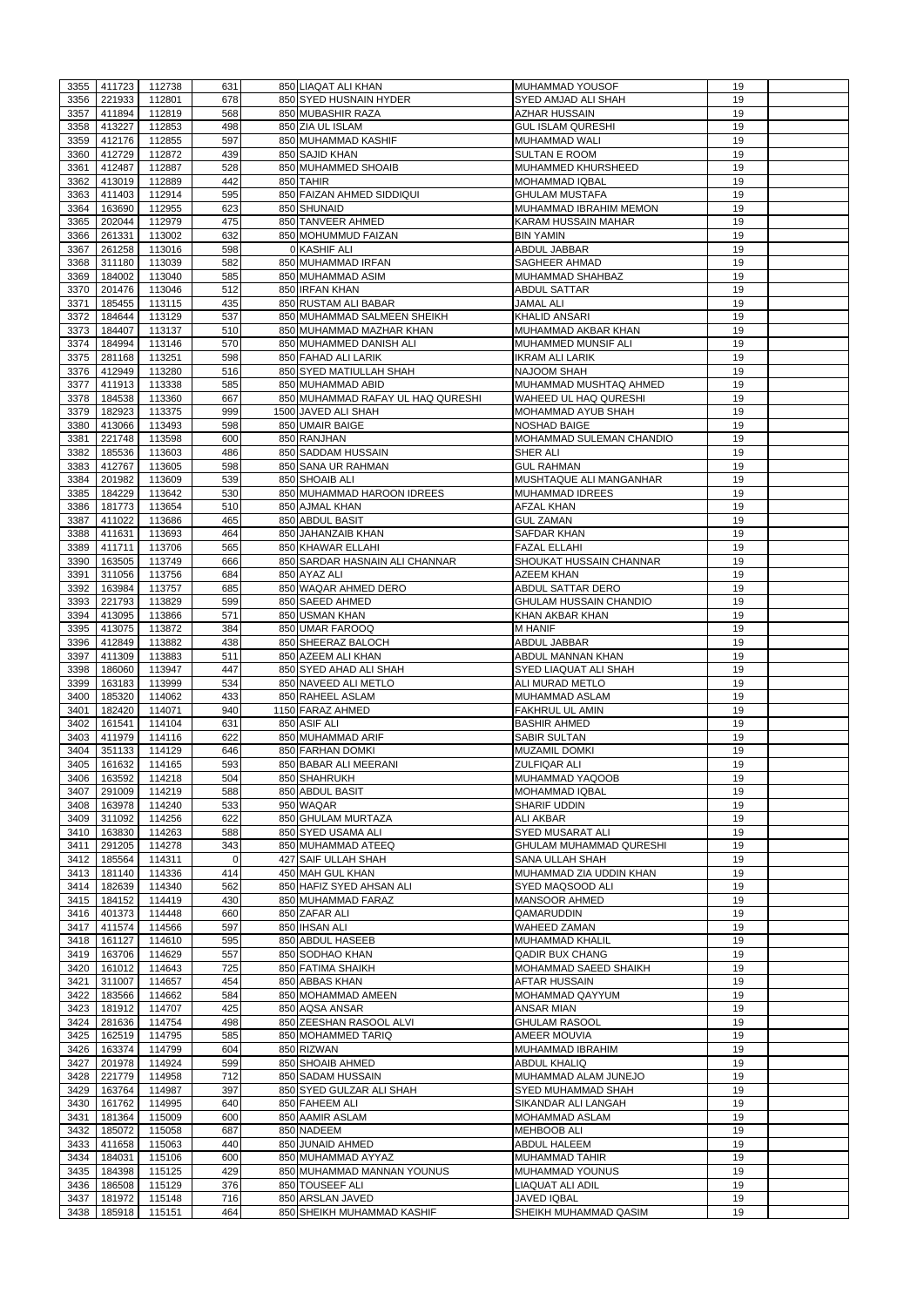| 3439         | 162971           | 115253           | 607            | 850 MUHAMMAD SOOMAR                     | <b>SHAHMIR KHAN MIRJAT</b>                          | 19       |  |
|--------------|------------------|------------------|----------------|-----------------------------------------|-----------------------------------------------------|----------|--|
| 3440         |                  |                  | 554            |                                         |                                                     |          |  |
|              | 281392           | 115264           |                | 850 MUHAMMAD SALEEM                     | <b>MUHAMMAD SHARIF</b><br><b>HUBDAR ALI PIRZADO</b> | 19       |  |
| 3441<br>3442 | 281625           | 115266           | 609            | 850 YASIR ALI PIRZADO                   |                                                     | 19       |  |
|              | 162241           | 115271           | 617            | 850 KASHIF ALI                          | <b>ABDUL MAJEED</b>                                 | 19       |  |
| 3443         | 201251           | 115273           | 518<br>543     | 850 ATHAR AHMED                         | <b>ALTAF AHMED</b>                                  | 19       |  |
| 3444<br>3445 | 201358<br>202046 | 115316<br>115349 | 547            | 850 GHULAM AKBAR<br>850 TANVEER HUSSAIN | <b>KHAIR MUHAMMAD</b><br>NOOR MUHAMMAD SOLANGI      | 19<br>19 |  |
| 3446         | 221624           | 115456           | 591            | 850 MUHAMMAD SALEEM NOONARI             | MUHAMMAD SALAH NOONARI                              | 19       |  |
| 3447         | 186579           | 115460           | 494            | 850 UMER REHMAN                         | <b>JAMIL UR REHMAN</b>                              | 19       |  |
| 3448         | 412419           | 115466           | 516            | 850 MUHAMMAD USMAN                      | <b>MUHAMMAD ISMAIL</b>                              | 19       |  |
| 3449         | 181163           | 115469           | 673            | 850 MISHKAT SHAHID                      | <b>MOHAMMAD SHAHID</b>                              | 19       |  |
| 3450         | 181338           | 115471           | 534            | 850 WAJIHA TEHSEEN                      | <b>TEHSEEN NIAZI</b>                                | 19       |  |
| 3451         | 186045           | 115476           | 577            | 850 SYED ABDUL RAFEY                    | <b>SYED TARIQ AZIZ</b>                              | 19       |  |
| 3452         | 401349           | 115526           | 609            | 850 SIKANDAR ALI                        | <b>GHULAM HUSSAIN</b>                               | 19       |  |
| 3453         | 184519           | 115550           | 599            | 850 MUHAMMAD OWAIS KHAN                 | MUHAMMAD FAREED KHAN                                | 19       |  |
| 3454         | 141345           | 115581           | 569            | 850 SHAFIQUE                            | QAIM UL DIN                                         | 19       |  |
| 3455         | 141110           | 115629           | 480            | 850 FARMAN ALI                          | ALLAH WARAYO CHACHAR                                | 19       |  |
| 3456         | 281311           | 115640           | 465            | 850 MANTHAR ALI LASHARI                 | HAJI NOOR MOHAMMAD LASHARI                          | 19       |  |
| 3457         | 185738           | 115725           | 654            | 850 SHAHAR YAR MAHAR                    | <b>GHULAM SARWAR MAHAR</b>                          | 19       |  |
| 3458         | 185895           | 115727           | 425            | 850 SHEHR YAR AHMED                     | <b>SHAKEEL AHMED</b>                                | 19       |  |
| 3459         | 351011           | 115756           | 494            | 850 ABDUL ALEEM                         | <b>MIR MUHAMMAD</b>                                 | 19       |  |
|              |                  | 115776           |                | 850 MUHAMMAD MUNEEB                     |                                                     |          |  |
| 3460         | 184436           |                  | 618            |                                         | <b>NAZIR AHMED</b>                                  | 19       |  |
| 3461         | 182265           | 115783           | 697            | 1050 DILAWAR KHAN                       | MUHAMMAD UMER KHAN                                  | 19       |  |
| 3462         | 412507           | 115813           | 471            | 850 MURTAZA ALI                         | AKBER ALI                                           | 19       |  |
| 3463         | 184840           | 115814           | 747            | 1150 MUHAMMAD USAMA UL HAQ              | MUHAMMAD ZAHEER UL HAQ                              | 19       |  |
| 3464         | 221991           | 115851           | 700            | 850 WAQAS AHMED PATHAN                  | NISAR AHMED PATHAN                                  | 19       |  |
| 3465         | 163808           | 115863           | $\overline{0}$ | 0 SYED RAFAIN ALI SHAH                  | SYED ZAFFAR ALI SHAH                                | 19       |  |
| 3466         | 161428           | 115872           | $\overline{0}$ | 0 AMEER ALI RIND BALOCH                 | HAJI KHAN RIND BLOCH                                | 19       |  |
| 3467         | 412963           | 115896           | 711            | 1150 SYED MUHAMMAD HASAN                | SYED MUHAMMAD AEJAZ NAEEMI                          | 19       |  |
| 3468         | 141207           | 115918           | 521            | 850 MOHAMMAD MUNSIF                     | <b>DOST ALI</b>                                     | 19       |  |
| 3469         | 311246           | 115921           | 609            | 850 SAEED AHMED KHAN                    | <b>ABDUL GHAFFAR</b>                                | 19       |  |
| 3470         | 351362           | 115962           | 479            | 850 SAJJAD ALI                          | AFTAB AHMED CHANNA                                  | 19       |  |
| 3471         | 183362           | 115990           | 551            | 850 M. SALEEM ZARGHAM                   | <b>GHULAM RASOOL</b>                                | 19       |  |
| 3472         | 181533           | 116005           | 595            | 850 ABDUL WAHAB                         | <b>ABDUL WAHID</b>                                  | 19       |  |
| 3473         | 221628           | 116007           | 612            | 850 MUHAMMAD SIDDIQUE                   | <b>GHULAM MUSTAFA GOPANG</b>                        | 19       |  |
| 3474         | 221734           | 116010           | 577            | 850 RABENDAR KUMAR                      | <b>NAND LAL</b>                                     | 19       |  |
| 3475         | 185435           | 116023           | 512            | 850 RIZWAN KHAN                         | <b>AHMAZ KHAN</b>                                   | 19       |  |
| 3476         | 221694           | 116055           | 580            | 850 NAEEM ALI TUNIO                     | <b>HAKIM ALI TUNIO</b>                              | 19       |  |
| 3477         | 201332           | 116131           | 601            | 850 FARMAN ALI                          | ABDUL HUSSAIN                                       | 19       |  |
| 3478         | 186641           | 116159           | 397            | 850 WAJIH HAIDER                        | <b>SHABIH HAIDER</b>                                | 19       |  |
| 3479         | 184989           | 116165           | $\Omega$       | 850 MUHAMMAD ZUHAIR                     | <b>MUHAMMAD ASGHAR</b>                              | 19       |  |
| 3480         | 351010           | 116206           | 600            | 850 ABDUL AHAD                          | <b>MATLOOB AKHTER</b>                               | 19       |  |
| 3481         | 182853           | 116310           | 187            | 0 IRFAN AHMED KHAN                      | <b>AMJAD KHAN</b>                                   | 19       |  |
| 3482         | 411424           | 116386           | 645            | 850 FARHAN AHMED                        | <b>IMRAN AHMED</b>                                  | 19       |  |
| 3483         | 185915           | 116410           | 722            | 1150 SHEIKH MUHAMMAD FAROOQ IQBAL       | SHEIKH MUHAMMAD IQBAL                               | 19       |  |
| 3484         | 163033           | 116422           | 549            | 850 MUHAMMAD WAQAS                      | <b>ABDUL HAMEED</b>                                 | 19       |  |
| 3485         | 291278           | 116434           | 612            | 850 RAO MUHAMMAD IBTESHAM               | RAO M UHAMMAD SHARIF                                | 19       |  |
| 3486         | 163571           | 116444           | 349            | 850 SHAHID ALI                          | <b>MANZOOR ALI</b>                                  | 19       |  |
| 3487         | 182385           | 116529           | 525            | 850 FAIZAN AHMED                        | <b>IRSHAD AHMED</b>                                 | 19       |  |
| 3488         | 161654           | 116597           | 635            | 850 BILAL                               | <b>ABDUL AZIZ</b>                                   | 19       |  |
| 3489         | 411006           | 116654           | 517            | 850 AADIL MEHMOOD                       | <b>KHAISTA KHAN</b>                                 | 19       |  |
| 3490         | 182861           | 116662           | 563            | 850 IRFAN NIAZ                          | <b>MUHAMMAD NIAZ</b>                                | 19       |  |
| 3491         | 221484           | 116677           | 658            | 658 KHADIM HUSSAIN                      | <b>MEHRAB KHAN DAHAN</b>                            | 19       |  |
| 3492         | 281409           | 116679           | 510            | 850 MUJEEB UR REHMAN                    | <b>GHULAM SARWAR BHATTI</b>                         | 19       |  |
| 3493         | 141239           | 116767           | 487            | 850 MUHAMMAD NAEEM                      | <b>ABDUL GHAFFAR</b>                                | 19       |  |
| 3494         | 141146           | 116768           | $\overline{0}$ | 0 IMRAN ALI                             | HAJI FAIZ MOHAMMAD                                  | 19       |  |
| 3495         | 141245           | 116769           | 595            | 850 MUHAMMAD SAJID MALIK                | MUHAMMAD SALEEM                                     | 19       |  |
| 3496         | 202168           | 116770           | 548            | 850 ZUHAIB AHMED                        | <b>ABDUL KAREEM</b>                                 | 19       |  |
| 3497         | 201655           | 116787           | 595            | 850 MUDASAR MEHMOOD                     | <b>TAYYAB MEHMOOD</b>                               | 19       |  |
| 3498         | 183071           | 116791           | 584            | 850 KHURSHID KHAN GHOURI                | <b>BABAR KHAN GHOURI</b>                            | 19       |  |
| 3499         | 41114            | 116794           | 488            | 850 MUHAMMAD RIZWAN                     | <b>MUHAMMAD IBRAHIM</b>                             | 19       |  |
| 3500         | 184648           | 116807           | 424            | 1050 MUHAMMAD SAMEER UDDIN              | MUHAMMAD FAYYAZ UDDIN                               | 19       |  |
| 3501         | 184397           | 116850           | 494            | 850 MUHAMMAD MAJID QURESHI              | MUHAMMAD SADIQ QURESHI                              | 19       |  |
| 3502         | 186446           | 116907           | $\overline{0}$ | 0 TALHA ALI FARIDI                      | <b>TARIQ ALI FARIDI</b>                             | 19       |  |
| 3503         | 186471           | 116925           | 621            | 850 TANVEER IQBAL                       | MUHAMMAD IQBAL                                      | 19       |  |
| 3504         | 18140            | 117084           | 500            | 850 MOHAMMAD RAMEEZ                     | <b>MIRZA KALEEM BAIG</b>                            | 19       |  |
| 3505         | 161645           | 117140           | 395            | 850 BASHIR KHAN                         | <b>HUSSAIN BUX</b>                                  | 19       |  |
| 3506         | 351271           | 117157           | 471            | 850 MUHAMMAD QAYOOM MAHAR               | NASEER MUHAMMAD MAHAR                               | 19       |  |
| 3507         | 412521           | 117169           | 556            | 850 MUZAMMIL KHAN                       | <b>SHAMIM KHAN</b>                                  | 19       |  |
| 3508         | 163150           | 117182           | 577            | 850 NAJEEBULLAH                         | <b>ALLAH BUX</b>                                    | 19       |  |
| 3509         | 40101            | 117202           | 678            | 850 ABRAR SARWAR                        | <b>GHULAM SARWAR NAREJO</b>                         | 19       |  |
| 3510         | 18197            | 117247           | 463            | 850 SYED SHROZ ALI SHAH                 | SYED SHOAIL AHMED SHAH                              | 19       |  |
| 3511         | 18331            | 118011           |                | <b>MUSSARAT FATIMA</b>                  | <b>MUHAMMAD KHAN</b>                                | 19       |  |
| 3512         | 18294            | 118058           |                | <b>MUHAMMAD BILAL</b>                   | MUHAMMAD RIAMZAN                                    | 19       |  |
| 3513         | 35143            | 118215           |                | SADAF QAYOOM                            | ABDUL QAYOOM                                        | 19       |  |
| 3514         | 35147            | 118245           |                | <b>SALEHA</b>                           | <b>ABDUL RASHEED</b>                                | 19       |  |
| 3515         | 20138            | 118249           |                | <b>QURBAN ALI</b>                       | <b>GHOUS BUX</b>                                    | 19       |  |
| 3516         | 20120            | 118269           |                | ASAD ULLAH                              | <b>MANZOOR AHMED</b>                                | 19       |  |
| 3517         | 35112            | 118271           |                | ARIF-UL-HUSSAIN                         | MUREED HUSSAIN SOOMRO                               | 19       |  |
| 3518         | 22143            | 118287           |                | MUHAMMAD ADEEL                          | <b>PERVAIZ AHMED</b>                                | 19       |  |
| 3519         | 18253            | 118301           |                | HAFIZ MUHAMMAD SHABHI SAMI SIDDIQUI     | MUHAMMAD SAMI SIDDIQUI                              | 19       |  |
| 3520         | 22134            | 118310           |                | <b>GHULAM RASOOL</b>                    | <b>MANZOOR AHMED</b>                                | 19       |  |
| 3521         | 26110            | 118347           |                | <b>MUHAMMAD BILAL</b>                   | MUHAMMAD USMAN                                      | 19       |  |
| 3522         | 29111            | 118362           |                | <b>IKRAN ULLAH</b>                      | <b>GHULLAM SARWAR</b>                               | 19       |  |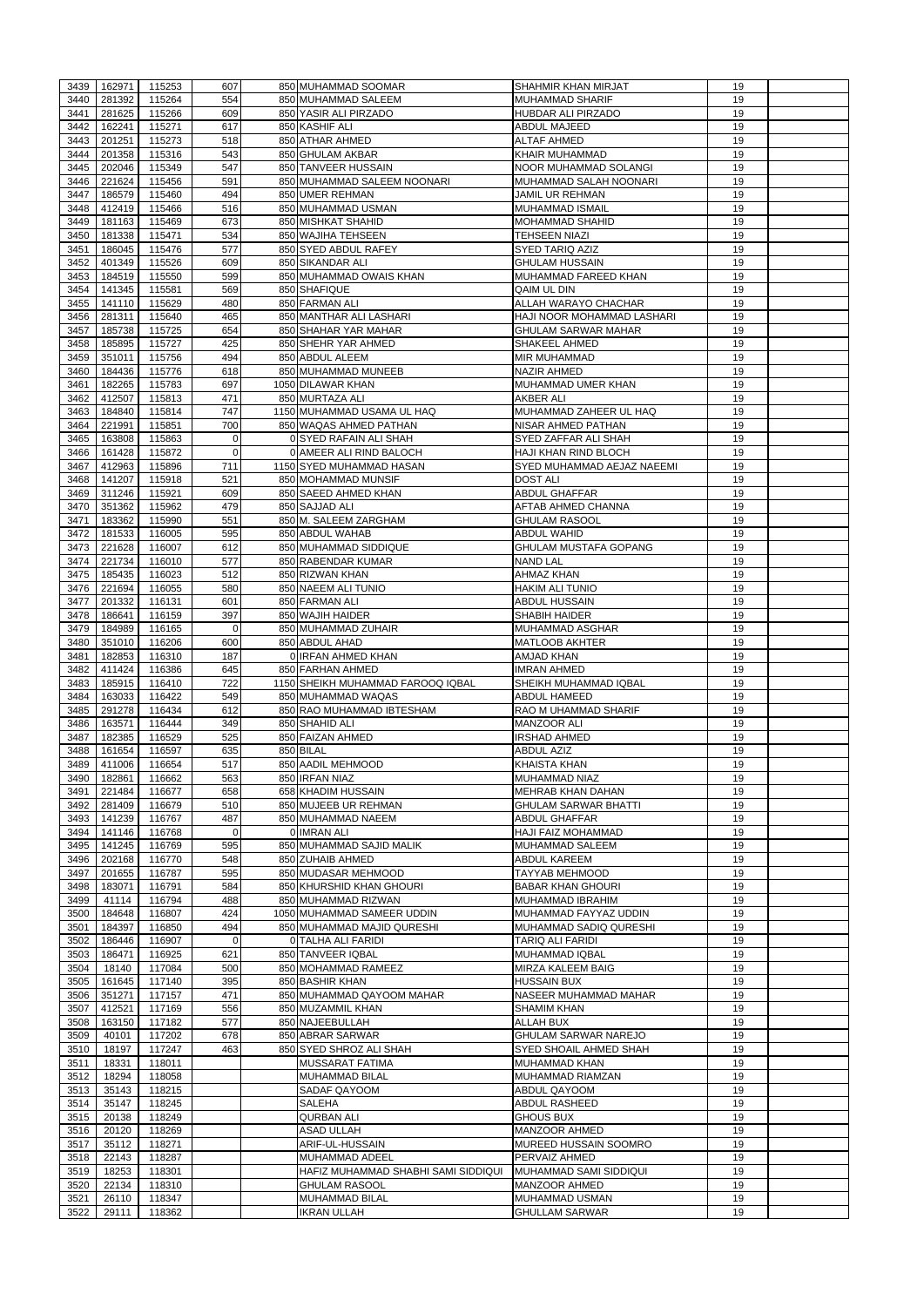| 3523         | 185744           | 113185           | 396            | 850 SHAHBAZ AHMED                   | <b>SHAKEEL AHMED</b>                   | 19       |  |
|--------------|------------------|------------------|----------------|-------------------------------------|----------------------------------------|----------|--|
|              |                  |                  |                |                                     |                                        |          |  |
| 3524         | 351474           | 113239           | 585            | 850 ZUBAIR AHMED BHAYO              | <b>IMDADULLAH</b>                      | 19       |  |
| 3525         | 184282           | 113344           | 797            | 1150 MUHAMMAD IMRAN AHMED           | MUHAMMAD RAFIQ AHMED                   | 19       |  |
| 3526         | 184700           | 113412           | 521            | 850 MUHAMMAD SHAHZAIB AHMED         | <b>NASEEM AHMED</b>                    | 19       |  |
| 3527         | 181560           | 113607           | 521            | 850 ABDUL YASIR KAKAR               | ABDUL WASEY KAKAR                      | 19       |  |
| 3528         | 221652           | 113637           | 631            | 850 MUKEEM ALI                      | HIDAYAT ULLAH KALHORO                  | 19       |  |
|              |                  |                  |                |                                     |                                        |          |  |
| 3529         | 181252           | 113704           | 524            | 850 SANA                            | <b>NASEIR AHMED</b>                    | 19       |  |
| 3530         | 183409           | 113885           | 482            | 850 M.RIYASAT                       | M.ANWAR                                | 19       |  |
| 3531         | 221784           | 113952           | 650            | 850 SADAQAT ALI MEMON               | MUHAMMAD AMIN                          | 19       |  |
| 3532         | 186730           | 113967           | 598            | 850 WASAY HASAN                     | <b>ABUL HASAN</b>                      | 19       |  |
|              |                  |                  |                |                                     |                                        |          |  |
| 3533         | 411721           | 114028           | 599            | 850 LIAQAT ALI                      | <b>SARDAR ALI</b>                      | 19       |  |
| 3534         | 163118           | 114111           | 526            | 850 MUZAFFAR ALI                    | <b>MUHAMMAD HASAN</b>                  | 19       |  |
| 3535         | 184589           | 114148           | 596            | 850 MUHAMMAD RIZWANA QURESHI        | MUHAMMAD KHAN                          | 19       |  |
| 3536         | 162495           | 114397           | 670            | 850 MOHAMMAD SAJID                  | <b>ABDUL HAMEED</b>                    | 19       |  |
| 3537         | 182002           | 114420           | 494            | 850 ASAD UMER                       | <b>UMER DARAZ</b>                      | 19       |  |
|              |                  |                  |                |                                     |                                        |          |  |
| 3538         | 183617           | 114502           | 629            | 850 MOHAMMAD HASSAN SIDDIQUI        | <b>NADEEM UDDIN</b>                    | 19       |  |
| 3539         | 162385           | 114773           | 487            | 850 MAZHAR HUSSAIN                  | <b>MURAD ALI SHERO</b>                 | 19       |  |
| 3540         | 401260           | 114796           | 551            | 850 NASEEM ALI KALHORO              | MUMTAZ ALI KALHORO                     | 19       |  |
| 3541         | 412274           | 114961           | 428            | 850 MUHAMMAD RAHEEL                 | <b>MUHAMMAD RAFIQ</b>                  | 19       |  |
| 3542         | 18176            | 115141           | 683            | 850 SADAM JAVED                     | <b>JAVED IQBAL</b>                     | 19       |  |
|              |                  |                  |                |                                     |                                        |          |  |
| 3543         | 412880           | 115194           | 471            | 850 SOHAIB GUL                      | <b>ZUBAIR GUL</b>                      | 19       |  |
| 3544         | 412438           | 115195           | 574            | 850 MUHAMMAD YASIR                  | <b>AURANGZAIB</b>                      | 19       |  |
| 3545         | 182659           | 115240           | 425            | 850 HAMAYUN SIKANDER                | SIKANDER HAYAT KHAN                    | 19       |  |
| 3546         | 181293           | 115374           | $\overline{0}$ | 0 SIDRA MASOOD                      | SYED MASOOD ALAM                       | 19       |  |
|              |                  |                  |                |                                     |                                        |          |  |
| 3547         | 201558           | 115743           | 617            | 850 MANSOOR U DDIN                  | <b>ALLAH BAKHSH BHATTI</b>             | 19       |  |
| 3548         | 281613           | 115750           | 411            | 850 WAQAR HUSSAIN                   | ATTA MUHAMMAD JOKHIO                   | 19       |  |
| 3549         | 221086           | 115825           | 648            | 850 ABDUL SATTAR                    | NISAR AHMED SOLANGI                    | 19       |  |
| 3550         | 351276           | 115840           | 602            | 850 MUHAMMAD SHAMSHAD               | <b>ROSHAN ALI</b>                      | 19       |  |
| 3551         | 281360           | 115879           | 595            | 850 MUHAMMAD AMIN SAHITO            | <b>SHER MUHAMMAD</b>                   | 19       |  |
|              |                  |                  |                |                                     |                                        |          |  |
| 3552         | 186241           | 116216           | 413            | 850 SYED MUHAMMAD HABIB             | <b>SYED MUHAMMAD HANIF</b>             | 19       |  |
| 3553         | 183480           | 116232           | 574            | 850 MASROOR ALAM                    | <b>MAHMOOD ALAM</b>                    | 19       |  |
| 3554         | 184482           | 116893           | 483            | 850 MUHAMMAD NAVEED KHAN            | MUHAMMAD PERVAIZ KHAN                  | 19       |  |
| 3555         | 412798           | 116923           | 621            | 850 SHAHARYAR AHMED                 | <b>IQBAL ALI KHAN</b>                  | 19       |  |
| 3556         | 185160           | 117089           | 518            | 850 NAVEED UDDIN SIDDIQUI           | <b>MOIN UDDIN SIDDIQUI</b>             | 19       |  |
|              |                  |                  |                |                                     |                                        |          |  |
| 3557         | 281375           | 117103           | 603            | 850 MUHAMMAD HUSSAIN                | <b>MUHAMMAD SHARIF</b>                 | 19       |  |
| 3558         | 186678           | 100078           | 425            | 850 WAQAR HUSSAIN                   | <b>NEAZ HUSSAIN</b>                    | 19       |  |
| 3559         | 183306           | 100124           | 612            | 850 M ZAIN QURESHI                  | <b>M NASEEM QURESHI</b>                | 19       |  |
| 3560         | 185939           | 100439           | 660            | 850 SHERAZ AHMED                    | <b>MUKHTAR HUSSAIN</b>                 | 19       |  |
|              |                  |                  | 405            | 850 MIRZA AMIR MASOOD BAIG          | MIRZA TAHIR MASOOD BAIG                | 19       |  |
| 3561         | 183525           | 100589           |                |                                     |                                        |          |  |
| 3562         | 182336           | 100604           | 683            | 850 FAISAL AFZAL                    | M AFZAL                                | 19       |  |
| 3563         | 182928           | 100786           | 603            | 850 JAWAD AHMED                     | <b>ABDUL MALIK</b>                     | 19       |  |
| 3564         | 186239           | 101018           | 577            | 850 SYED MUHAMMAD FARROKH NASEER    | SYED NASEER U DIN                      | 19       |  |
| 3565         | 181088           | 101109           | 439            | 850 HINA FAROOQ                     | <b>MUHAMMAD FAROOQ</b>                 | 19       |  |
|              |                  |                  |                | 850 OWN AHMED SALEEM                |                                        |          |  |
| 3566         | 185272           | 101184           | 512            |                                     | MUHAMMAD SALEEM                        | 19       |  |
| 3567         | 184083           | 101191           | 567            | 850 MUHAMMAD DANISH HAROON          | <b>HAROON RASHEED</b>                  | 19       |  |
| 3568         | 181957           | 101288           | 548            | 850 ARSALAN WAHID                   | ABDUL WAHID AWAN                       | 19       |  |
| 3569         | 184909           | 101387           | 531            | 850 MUHAMMAD WARIS KHAN             | MUHAMMAD HANIF KHAN                    | 19       |  |
| 3570         | 185909           | 101408           | 719            | 1150 SHEIK MUHAMMAD ALI             | <b>SHEIK ABDUL NAEEM</b>               | 19       |  |
|              |                  |                  |                |                                     |                                        |          |  |
| 3571         | 18175            | 101769           | 569            | 850 S.M TAQI                        | S.G QAMAR                              | 19       |  |
| 3572         | 186250           | 101793           | 969            | 1150 SYED MUHAMMAD MUNEEB           | SYED IRFAN UL KABIR                    | 19       |  |
| 3573         | 201405           | 102003           | 573            | 850 HAFEEZ UR REHMAN                | <b>FAZAL DIN</b>                       | 19       |  |
| 3574         | 163579           | 102266           | 705            | 950 SHAHIRYAR KHALID                | KHALID SHAMIM BURNEY                   | 19       |  |
| 3575         | 163802           | 102356           | 554            | 850 SYED NOMAN ALI                  | <b>SYED MASROOR ALI</b>                | 19       |  |
|              |                  |                  |                |                                     |                                        |          |  |
| 3576         | 162868           | 102514           | 572            | 850 MUHAMMAD NAVEED KHAN            | JAN MUHAMMAD KHAN                      | 19       |  |
| 3577         | 162836           | 102537           | 554            | 850 MUHAMMAD MUHIB YOUNUS           | MUHAMMAD YOUNUS                        | 19       |  |
| 3578         | 161872           | 102567           | 584            | 950 FIYAZ ALI                       | MUHAMMAD ALI                           | 19       |  |
| 3579         | 163178           | 103034           | 580            | 850 NAVEED AHMED MANGRIO            | LIAQAT ALI MANGRIO                     | 19       |  |
| 3580         | 401302           | 103147           | 597            | 850 SAEED AHMED                     | HIMAT ALI BROHI                        | 19       |  |
|              |                  |                  |                |                                     |                                        |          |  |
| 3581         | 261204           | 103154           | 0              | <b>OHAMMAD</b>                      | <b>ABDUL GHAFFAR</b>                   | 19       |  |
| 3582         | 291084           | 103305           | 541            | 850 BASIT RAFIQUE                   | <b>MUHAMMAD RAFIQUE</b>                | 19       |  |
| 3583         | 311228           |                  |                |                                     |                                        |          |  |
|              |                  | 103312           | 603            | 850 PERWAIZ                         | <b>GUHRAM KHAN</b>                     | 19       |  |
|              |                  |                  |                |                                     |                                        |          |  |
| 3584         | 141077           | 103417           | 528            | 850 ARIF ASGHAR                     | <b>GHULAM ASGHAR</b>                   | 19       |  |
| 3585         | 161843           | 103621           | 256            | 850 FAROOQ E AZAM RIND BALOCH       | FAIZ MOHAMMAD RIND BALOCH              | 19       |  |
| 3586         | 162759           | 103665           | 630            | 850 MUHAMMAD HASSAN ANSARI          | MUHAMMAD AYAZ ANSARI                   | 19       |  |
| 3587         | 141191           | 104048           | 641            | 850 MAQSOOD AHMED SHAIKH            | MUSHTAQUE AHMED SHAIKH                 | 19       |  |
| 3588         | 111125           | 104072           | 690            | 850 NADIR                           | <b>M ASLAM</b>                         | 19       |  |
|              |                  |                  |                |                                     | <b>ISLAM</b>                           |          |  |
| 3589         | 311048           | 104568           | 561            | 850 ASIF ALI                        |                                        | 19       |  |
| 3590         | 163515           | 104605           | 534            | 850 SARMAD BAJKANI                  | <b>MUJEEB UR REHMAN</b>                | 19       |  |
| 3591         | 162546           | 104756           | 510            | 850 MOHSIN RAZA                     | MUJEEB UR REHMAN MEMON                 | 19       |  |
| 3592         | 221919           | 105041           | 577            | 850 SOHAIL ABBAS JALBANI            | <b>NADIR JALBANI</b>                   | 19       |  |
| 3593         | 291208           | 105206           | 506            |                                     | <b>MUHAMMAD IDREES BHATTI</b>          | 19       |  |
|              |                  |                  |                | 850 MUHAMMAD AWAIS                  |                                        |          |  |
| 3594         | 261157           | 105569           | 607            | 850 DILSHER JHANGI                  | <b>KESHAVE LAL JHANGI</b>              | 19       |  |
|              | 3595 184780      | 105749           | 417            | 850 MUHAMMAD TAJ UDDIN              | MERAJ UDDIN                            | 19       |  |
| 3596         | 185545           | 105839           | 364            | 850 SAFDAR HUSSAIN                  | <b>RAFIQUE AHMAD</b>                   | 19       |  |
| 3597         | 161056           | 105974           | 636            | 850 SYED UMRAO ALI SHAH             | SYED ASGHAR ALI SHAH                   | 19       |  |
|              | 161013           |                  |                |                                     | SIRAJ UDDIN                            |          |  |
| 3598         |                  | 105990           | 697            | 850 HASNAIN                         |                                        | 19       |  |
| 3599         | 185591           | 106147           | 656            | 850 SAJJAD ALI                      | <b>SHER ALI</b>                        | 19       |  |
| 3600         | 261614           | 106215           | 598            | 850 WASEEM MOOSA                    | <b>MOHAMMAD MOOSA</b>                  | 19       |  |
| 3601         | 186426           | 106238           | 482            | 850 TAHIR AHMED                     | ZAHEER AHMED                           | 19       |  |
| 3602         | 182643           | 106306           | 687            | 850 HAFIZ SYED MUHAMMAD UMER        | <b>HAZOOR BUX SHAH</b>                 | 19       |  |
|              |                  |                  |                |                                     |                                        |          |  |
| 3603         | 186262           | 106643           | 456            | 850 SYED MUHAMMAD SARMAD ZAIDI      | <b>SYED NISARHAIDER ZAIDI</b>          | 19       |  |
| 3604         | 201945           | 106861           | 595            | 850 SHAHBAZ SHARIF                  | <b>MOHAMMAD SHARIF</b>                 | 19       |  |
| 3605<br>3606 | 184938<br>261099 | 106944<br>107274 | 521<br>661     | 850 MUHAMMAD YOUNUS<br>850 ASIF ALI | MUHAMMAD YASEEN<br>HAJI MUHAMMAD RAHIM | 19<br>19 |  |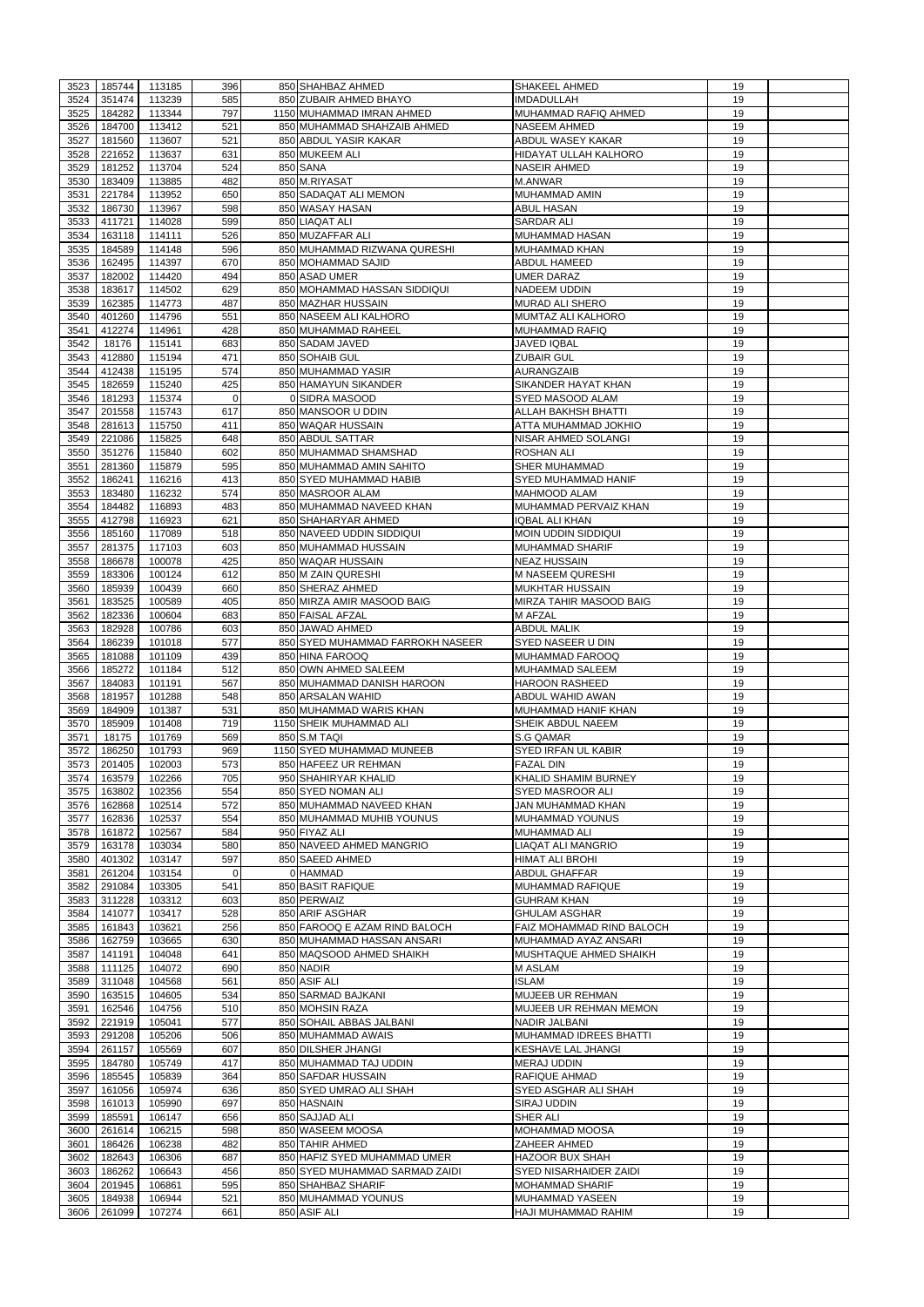| 3607 | 162510 | 107283 | 696            | 850 MOHAMMAD YOUSIF             | <b>MOHAMMAD MOOSA</b>           | 19 |  |
|------|--------|--------|----------------|---------------------------------|---------------------------------|----|--|
| 3608 | 186112 | 107328 | 464            | 850 SYED BABAR MOHIUDDIN        | <b>SYED AZHAR MOHIUDDIN</b>     | 19 |  |
| 3609 | 162076 | 107426 | 549            | 850 IMDAD ALI RIND              | <b>MUHAMMAD ISMAIL</b>          | 19 |  |
| 3610 | 281531 | 107546 | 595            | 850 SAYED IMAM ALI SHAH         | SAYED GHULAM RASOOL SHAH        | 19 |  |
|      |        |        |                |                                 |                                 |    |  |
| 3611 | 163605 | 107680 | 595            | 850 SHAHZAD ANWAR MEMON         | <b>ANWARUDDIN MEMON</b>         | 19 |  |
| 3612 | 181062 | 107824 | 754            | 1050 FARIDA BIBI                | <b>MAS KHAN</b>                 | 19 |  |
| 3613 | 182029 | 107839 | $\overline{0}$ | 0 ASIF ALI                      | <b>ASGHAR ALI</b>               | 19 |  |
| 3614 | 411754 | 107907 | 512            | 850 M TALHA SALEEM              | <b>SALEEM AHMAD</b>             | 19 |  |
| 3615 | 182637 | 107922 | 450            | 850 HAFIZ RIZWAN ALI            | ABDUL GHAFOOR ALI               | 19 |  |
| 3616 | 163200 | 107959 | 0              | 0 NIAZ ALI SOOMRO               | HAJI NAZEER AHMED               | 19 |  |
| 3617 | 183901 | 107974 | $\overline{0}$ | 0 MUHAMMAD ALI SOOMRO           | MUHAMMAD SOOMAR SOOMRO          | 19 |  |
| 3618 | 162481 | 108140 | 611            | 850 MOHAMMAD NAWAZ              | SHOUKAT ALI                     | 19 |  |
| 3619 | 261348 | 108147 | 643            | 850 MUHAMMAD FAROOQ             | <b>QARI GHULAM MUSTAFA</b>      | 19 |  |
| 3620 | 185575 | 108275 | 520            | 850 SAJID KHAN                  | <b>SAEED KHAN</b>               | 19 |  |
| 3621 | 163252 | 108297 | 610            | 850 OWAIS AHMED                 | <b>SAEED AHMED</b>              | 19 |  |
| 3622 | 413235 | 108486 | 582            | 850 ZUBAIR HUSSAIN              | <b>GHULAM RASOOL</b>            | 19 |  |
| 3623 | 401350 | 108607 | 548            | 850 SYED MUZAMIL SHAH           | SAYED SARDAR ALI SHAH           | 19 |  |
| 3624 | 185447 | 108704 | 450            | 850 ROBIN SON                   | <b>ARSHAD</b>                   | 19 |  |
| 3625 | 351277 | 108997 | 612            | 1150 MUHAMMAD SUFYAN            | <b>FAQEER MUHAMMAD</b>          | 19 |  |
| 3626 | 221966 | 109050 | 572            | 850 UMER FAROOQUE               | <b>QASIM ALI</b>                | 19 |  |
| 3627 | 185907 | 109125 | 548            | 850 SHEHZAD ALI QURESHI         | ABDUL RASHEED QURESHI           | 19 |  |
| 3628 | 186585 | 109178 | 400            | 850 USAMA HUSSAIN SIDDIQUI      | AZAD HUSSAIN SIDDIQUI           | 19 |  |
| 3629 | 111018 | 109215 | 550            | 850 ABDUL ZAHID                 | <b>ABDUL REHMAN</b>             | 19 |  |
| 3630 | 183893 | 109260 | 648            | 850 MUHAMMAD ALI KHAN           | ZIA ULLAH KHAN                  | 19 |  |
| 3631 | 181101 | 109471 | 405            | 850 HUMA                        | <b>IQBAL AHMED</b>              | 19 |  |
| 3632 | 162192 | 109517 | 618            | 850 JHANDAD KHAN                | <b>DERWESH KHAN</b>             | 19 |  |
| 3633 | 413065 | 109577 | 718            | 850 UMAIR ARSHAD                | <b>MUHAMMAD ARSHAD</b>          | 19 |  |
| 3634 | 221881 | 109636 | 662            | 850 SHAKEEL AHMED               | <b>MANZOOR ALI</b>              | 19 |  |
| 3635 | 111129 | 109705 | 621            | 850 NAVEED IQBAL                | <b>NAZEER AHMED</b>             | 19 |  |
| 3636 | 182123 | 109824 | 469            | 850 AZHAR HUSSAIN               | <b>MAZHAR HUSSAIN</b>           | 19 |  |
| 3637 | 261053 | 109884 | 580            | 850 AHTISHAM UL HAQ             | <b>ABDUL RAZZAQ</b>             | 19 |  |
| 3638 | 181797 | 109914 | 562            | 850 ALI HASSAN                  | <b>HASHMAT ALI</b>              | 19 |  |
| 3639 | 412345 | 110049 | 606            | 850 MUHAMMAD SHAKIR             | MUHAMMAD YAMEEN                 | 19 |  |
| 3640 | 411839 | 110283 | 645            | 850 MOHAMMAD FEROZ UDDIN        | ABDUS SUBHAN                    | 19 |  |
| 3641 | 401310 | 110426 | 611            | 850 SAJAD SIDDIQUE              | <b>MOHAMMED SIDDIQUE KOURAI</b> | 19 |  |
| 3642 | 185139 | 110643 | 487            | 850 NASRULLAH MAQBOOL AHMED     | <b>MAQBOOL AHMED</b>            | 19 |  |
| 3643 | 161749 | 110742 | 592            | 850 FAHAD HUSSAIN SOLANGI       | <b>MANZOOR HUSSAIN SOLANGI</b>  | 19 |  |
| 3644 | 185356 | 110757 | 859            | 1150 RAMIZ ALAM KHAN            | <b>NAEEM ALAM KHAN</b>          | 19 |  |
| 3645 | 221657 | 110967 | 571            | 850 MUNEER AHMED                | <b>MOHAMMAD SOOMRO</b>          | 19 |  |
| 3646 | 411484 | 111004 | 581            | 850 HABIB UR REHMAN             | <b>WAZIR REHMAN</b>             | 19 |  |
| 3647 | 185491 | 111088 | 663            | 850 S. KAMRAN SHAIR             | S. SHAIR MUHAMMAD               | 19 |  |
| 3648 | 141232 | 111117 | 572            | 850 MUHAMMAD IHSAN              | TAJ MUHAMMAD                    | 19 |  |
| 3649 | 184425 | 111290 | 751            | 1150 MUHAMMAD MONIS             | MUHAMMAD YOUNUS                 | 19 |  |
| 3650 | 163750 | 111373 | $\Omega$       | 0 SYED ARSALAN UL HASSAN        | <b>JAWAID MASHKOOR</b>          | 19 |  |
| 3651 | 141223 | 111397 | 268            | 460 MUHAMMAD ASIF AMIN          | MUHAMMAD AMIN                   | 19 |  |
| 3652 | 411308 | 111660 | 532            | 850 AZEEM AHMED SIDDIQUI        | <b>WASIM AHMED SIDDIQUI</b>     | 19 |  |
| 3653 | 281405 | 111983 | 643            | 850 MUJAHID ALI KHASKHELI       | <b>NEK MUHAMMAD</b>             | 19 |  |
| 3654 | 411535 | 112375 | 634            | 850 HAMMAD UDDIN KHAN           | <b>MOQIM UDDIN KHAN</b>         | 19 |  |
| 3655 | 412328 | 112577 | 639            | 850 MUHAMMAD SAUD               | QAMAR UDDIN                     | 19 |  |
| 3656 | 413145 | 112728 | 656            | 850 WAQAS KHAN                  | ABDUL RASHEED TANOLI            | 19 |  |
| 3657 | 182707 | 112983 | 526            | 850 HASEEB UR REHMAN            | HAFEEZ UR REHMAN                | 19 |  |
| 3658 | 261563 | 113065 | 554            | 850 SULTAN AWAIS                | <b>BASHIR AHMED</b>             | 19 |  |
| 3659 | 182138 | 113126 | 510            | 850 BABAR ASHRAF                | <b>MUHAMMAD ASHRAF</b>          | 19 |  |
| 3660 | 16147  | 118352 |                | <b>MUKHTIAR AHMED</b>           | AHMED SOLANGI                   | 19 |  |
| 3661 | 35126  | 118187 |                | KHANZADI                        | <b>MOULEDINO</b>                | 19 |  |
| 3662 | 412164 | 100005 | 458            | 850 MUHAMMAD JUNAID AHSAN       | AHSAN ULLAH                     | 18 |  |
| 3663 | 183590 | 100057 | 510            | 850 MOHAMMAD BABER ANWER        | ANWER HUSSAIN                   | 18 |  |
| 3664 | 184601 | 100104 | 496            | 850 MUHAMMAD SAALIB             | <b>BADRUD D IN</b>              | 18 |  |
| 3665 | 411756 | 100115 | 592            | 850 M ZULQURNAIN MUKHTAR        | <b>MUKHTAR AHMED</b>            | 18 |  |
| 3666 | 181228 | 100125 | 470            | 850 SABAHAT TARIQ               | <b>MUHAMMAD TARIQ</b>           | 18 |  |
| 3667 | 184824 | 100127 | 422            | 877 MUHAMMAD UMAR FAROOQUI      | ANWER HUSSAIN FAROOQUI          | 18 |  |
| 3668 | 185154 | 100141 | 428            | 850 NAVEED JABBAR               | <b>JABBAR SHAHID</b>            | 18 |  |
| 3669 |        |        |                | 850 RIDAH ISHAQUE               | <b>MOHAMMAD ISHAQUE</b>         | 18 |  |
| 3670 | 181217 | 100155 | 613            |                                 |                                 |    |  |
|      | 412954 | 100230 | 849            | 1150 SYED MUHAMMAD ASAD MUJTABA | <b>SYED MUHAMMAD MUJTABA</b>    | 18 |  |
| 3671 | 182485 | 100234 | 615            | 850 FAYZ HUSSAIN MEMON          | <b>ABDUL SHAKOOR MEMON</b>      | 18 |  |
| 3672 | 186015 | 100240 | 349            | 850 SOHAIL SHAH                 | <b>ANWAR SHAH</b>               | 18 |  |
| 3673 | 184578 | 100246 | 666            | 1050 MUHAMMAD RIZWAN            | <b>MUHAMMAD SADIQ</b>           | 18 |  |
| 3674 | 183625 | 100260 | 418            | 850 MOHAMMAD JAMAL              | <b>MOHAMMAD IQBAL</b>           | 18 |  |
| 3675 | 184051 | 100283 | 590            | 850 MUHAMMAD BASIL SIDDIQUI     | MUHAMMAD ASLAM SIDDIQUI         | 18 |  |
| 3676 | 186494 | 100298 | 502            | 850 TAUSEEF RAZA                | LIAQUAT ALI                     | 18 |  |
| 3677 | 186303 | 100336 | 641            | 850 SYED NOOR UL HASSAN         | SYED ABUL HASSAN                | 18 |  |
| 3678 | 185748 | 100351 | 684            | 850 SHAHBAZ ALI                 | <b>IMDAD ALI SIDDIQUI</b>       | 18 |  |
| 3679 | 183347 | 100369 | 932            | 1150 M. IMTIAZ                  | <b>AB RAZZAQ</b>                | 18 |  |
| 3680 | 185487 | 100392 | 495            | 850 S. ALI RAZA NAQVI           | S. SHAMIM RAZA NAQVI            | 18 |  |
| 3681 | 186525 | 100417 | 373            | 850 UMAIR                       | MUHAMMAD AMEERUL                | 18 |  |
| 3682 | 412131 | 100513 | 604            | 850 MUHAMMAD IMRAN              | MUHAMMAD BUKSH                  | 18 |  |
| 3683 | 181343 | 100530 | 425            | 850 YOUMNA                      | MUHAMMAD TASLEEM                | 18 |  |
| 3684 | 185208 | 100557 | 604            | 850 NOMAN MUKHTAR               | <b>MUKHTAR HUSSAIN</b>          | 18 |  |
| 3685 | 411199 | 100576 | 489            | 850 ANAS ASHRAF                 | <b>MOHAMMAD ASHRAF</b>          | 18 |  |
| 3686 | 411024 | 100580 | 782            | 1150 ABDUL BASIT                | MIR IQBAL ALI KHAN              | 18 |  |
| 3687 | 182128 | 100636 | 811            | 1150 AZIZ ULLAH                 | <b>RAHEEM SYED</b>              | 18 |  |
| 3688 | 183910 | 100665 | 439            | 850 MUHAMMAD AMIR               | <b>MUHAMMAD SADIQ</b>           | 18 |  |
| 3689 | 184196 | 100678 | 616            | 850 MUHAMMAD FAYYAZ             | <b>MOOSA KHAN</b>               | 18 |  |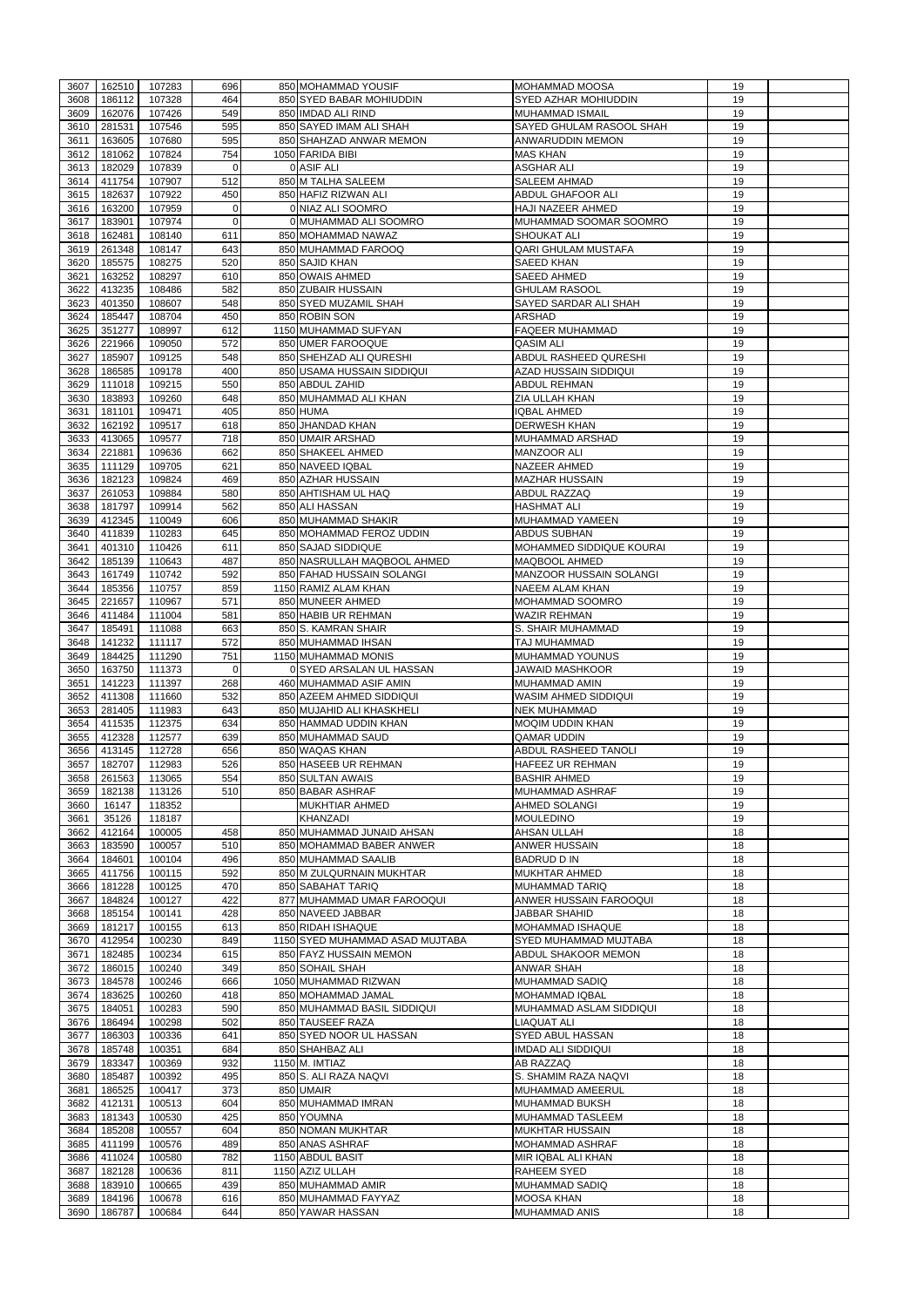| 3691 | 185804      | 100698 | 500      | 850 SHAHZAD TABSSUM             | <b>TAJ MEHMOOD</b>         | 18 |  |
|------|-------------|--------|----------|---------------------------------|----------------------------|----|--|
|      | 183582      |        | 365      | 850 MOHAMMAD ASIF               |                            | 18 |  |
| 3692 | 183833      | 100711 | 595      |                                 | <b>MOHAMMAD YASEEN</b>     |    |  |
| 3693 |             | 100722 |          | 850 MUHAMMAD ADNAN ABBASI       | MUHAMMAD ZAMAN ABBASI      | 18 |  |
| 3694 | 183197      | 100727 | 613      | 850 M KHALID HABIB              | <b>MUHAMMAD HABIB</b>      | 18 |  |
| 3695 | 182214      | 100730 | 566      | 850 DANISH                      | <b>MUHAMMAD LATIF</b>      | 18 |  |
| 3696 | 181553      | 100739 | 595      | 850 ABDUL WAQAR                 | <b>ABDUL ROUF</b>          | 18 |  |
| 3697 | 186897      | 100769 | 654      | 850 ZOHAIB KHAN                 | <b>MUSTAQEEM</b>           | 18 |  |
| 3698 | 183479      | 100778 | 518      | 850 MASROOR AHMED               | <b>ABDUL IKRAM</b>         | 18 |  |
| 3699 | 184750      | 100782 | 588      | 850 MUHAMMAD SOBAN              | MUHAMMAD RAFIQ SHAKIR      | 18 |  |
| 3700 | 186007      | 100787 | 700      | 850 SOHAIL ASHRAF               | <b>MUHAMMAD ASHRAF</b>     | 18 |  |
| 3701 | 185004      | 100810 | 563      | 850 MUJAHID ABBAS               | <b>AFTAB AHMED</b>         | 18 |  |
| 3702 | 181655      | 100817 | 564      | 850 ADNAN KHAN                  | <b>NADIR KHAN</b>          | 18 |  |
| 3703 | 182595      | 100863 | 460      | 850 HAFIZ MOHAMMAD ARSALAN      | <b>ABDUL HAKIM</b>         | 18 |  |
| 3704 | 182904      | 100885 | 698      | 900 JALIL HASSAN                | <b>ZAMIN HUSSAIN</b>       | 18 |  |
| 3705 | 185928      | 100889 | 510      | 850 SHEIKH TAHIR HUSSAIN BAKHSH | SHEIKH MAJEED BAKHSH       | 18 |  |
| 3706 | 184705      | 100917 | 585      | 850 MUHAMMAD SHAKIR             | MUHAMMAD IBRAHIM           | 18 |  |
| 3707 | 183186      | 100918 | 616      | 850 M KAMRAN                    | <b>MOHAMMAD AHSAN</b>      | 18 |  |
| 3708 | 181486      | 100932 | 429      | 850 ABDUL REHMAN                | SHEIKH MANZOOR KHAN        | 18 |  |
|      |             |        |          | 1150 M KASHIF                   |                            |    |  |
| 3709 | 183188      | 100959 | 864      |                                 | <b>GHULAM NABI</b>         | 18 |  |
| 3710 | 184463      | 100974 | 519      | 850 MUHAMMAD NAEEM              | <b>MUHAMMAD SAEED</b>      | 18 |  |
| 3711 | 412016      | 101017 | 773      | 1150 MUHAMMAD AWAIS             | <b>MUHAMMAD YAHYA</b>      | 18 |  |
| 3712 | 182087      | 101029 | 680      | 850 AWAIS                       | <b>CHAN ZAIB ABBASI</b>    | 18 |  |
| 3713 | 181518      | 101041 | 859      | 1150 ABDUL SAMI                 | MUHAMMAD AKRAM             | 18 |  |
| 3714 | 183328      | 101143 | 665      | 850 M. ARIF MASOOD              | <b>WADI KHAN</b>           | 18 |  |
| 3715 | 186575      | 101163 | 577      | 850 UMER FAROOQ                 | M SIDDIQUE                 | 18 |  |
| 3716 | 184085      | 101166 | 425      | 850 MUHAMMAD DANISH KHALID      | MUHAMMAD KHALID ANWAR      | 18 |  |
| 3717 | 183856      | 101202 | 540      | 850 MUHAMMAD AHSAN              | <b>MUHAMMAD AKRAM</b>      | 18 |  |
| 3718 | 183329      | 101203 | 863      | 1150 M. ARSALAN                 | M. WAQAR                   | 18 |  |
| 3719 | 186489      | 101250 | 394      | 850 TASSADUQ AHMED AWAN         | ARSHAD HUSSAIN AWAN        | 18 |  |
| 3720 | 183092      | 101271 | 489      | 850 M AFTAB AZIZ                | <b>AZIZ ULLAH</b>          | 18 |  |
| 3721 | 182253      | 101301 | 613      | 850 DANIYAL MUHAMMAD SAEED      | <b>MUHAMMAD SAEED</b>      | 18 |  |
|      |             |        |          |                                 |                            |    |  |
| 3722 | 185512      | 101318 | 438      | 850 SAAD KHALID                 | KHALID AIJAZ SOOMRO        | 18 |  |
| 3723 | 184438      | 101399 | 773      | 1150 MUHAMMAD MUNEEB KHAN       | ILYAS MUHAMMAD KHAN        | 18 |  |
| 3724 | 184248      | 101400 | 669      | 850 MUHAMMAD HASSAN             | <b>WAJAHAT HUSSAIN</b>     | 18 |  |
| 3725 | 181143      | 101431 | 538      | 850 MAHWISH TOOBA               | <b>ABDUL HAI</b>           | 18 |  |
| 3726 | 183974      | 101452 | 616      | 850 MUHAMMAD ASAD IRSHAD        | MUHAMMAD IRSHAD            | 18 |  |
| 3727 | 185049      | 101464 | 529      | 850 MUZAMMIL AHMED              | <b>ZAFAR AHMED</b>         | 18 |  |
| 3728 | 184164      | 101488 | 491      | 850 MUHAMMAD FARHAN             | <b>ABDUL HAMEED</b>        | 18 |  |
| 3729 | 181147      | 101547 | 567      | 850 MARIA QADIR                 | <b>ABDUL QADIR</b>         | 18 |  |
| 3730 | 184188      | 101548 | 732      | 1150 MUHAMMAD FARRUKH           | MUHAMMAD FAKHER UD DIN     | 18 |  |
| 3731 | 181002      | 101549 | 493      | 850 AFSHAN EHTASHAM             | EHTESHAM UL HAQ            | 18 |  |
| 3732 | 183746      | 101564 | 437      | 850 MOIZ                        | <b>MUHAMMAD ABBAS</b>      | 18 |  |
| 3733 | 186472      | 101591 | 613      | 850 TANWEER ALAM                | MOHAMMAD KHURSHID ALAM     | 18 |  |
| 3734 | 183464      | 101592 | 521      | 850 MALIK SOHAIL AMEER          | MALIK AMEER HUSSAIN AWAN   | 18 |  |
| 3735 | 186752      | 101596 | 818      | 1150 WASEEM RAMZAN              | MUHAMMAD RAMZAN            | 18 |  |
| 3736 | 185910      | 101629 | 613      | 850 SHEIKH ABDUL HAFEEZ         | SHEIKH ABDUL JABBAR        | 18 |  |
|      |             |        |          |                                 |                            |    |  |
|      |             |        |          | 850 ABDUL SAMAD                 | <b>ABDUL HAMEED</b>        | 18 |  |
| 3737 | 181510      | 101651 | 660      |                                 |                            |    |  |
| 3738 | 185485      | 101670 | 495      | 850 S WAQAR SHAH                | <b>SYED TAJ MUHAMMAD</b>   | 18 |  |
| 3739 | 183036      | 101723 | 631      | 850 KHADIM HUSSAIN              | <b>WAHEED GUL</b>          | 18 |  |
| 3740 | 186830      | 101768 | 595      | 850 ZAIN UL ABDEEN              | <b>M YOUSUF KHAN</b>       | 18 |  |
| 3741 | 185471      | 101787 | 368      | 850 S M SOHAIL ABBAS            | <b>SYED ANWAR ABBAS</b>    | 18 |  |
| 3742 | 184212      | 101794 | 370      | 850 MUHAMMAD HAMMAD KHAN        | <b>MUHAMMAD KHAN</b>       | 18 |  |
| 3743 | 185446      | 101821 | 635      | 850 ROBIN SALEEM                | <b>SALEEM AHMED</b>        | 18 |  |
| 3744 | 221956      | 101843 | 544      | 850 TOUQEER SAEED               | <b>M SAEED</b>             | 18 |  |
| 3745 | 183248      | 101851 | 644      | 850 M SAQIB IQBAL               | MUHAMMAD IQBAL ANJUM       | 18 |  |
| 3746 | 182558      | 101856 | 543      | 850 H M IMRAN                   | <b>GULRAIZ</b>             | 18 |  |
| 3747 | 183213      | 101919 | 536      | 850 M NASIR                     | <b>M HANIF KHAN</b>        | 18 |  |
|      |             |        | 781      |                                 |                            | 18 |  |
| 3748 | 184927      | 101923 |          | 1150 MUHAMMAD YASEEN            | MUHAMMAD AHMED             |    |  |
| 3749 | 412691      | 101938 | 666      | 850 S MEHDI JAWWAD KAZMI        | S MUHAMMAD SAJJAD KAZMI    | 18 |  |
| 3750 | 401180      | 101971 | 618      | 850 JAVED HUSSAIN               | <b>GHULAM HYDER</b>        | 18 |  |
| 3751 | 401051      | 101997 | 573      | 850 ALI ASGHAR                  | <b>MOHAMMAD URIS MANGI</b> | 18 |  |
| 3752 | 401322      | 102012 | 603      | 850 SALEEM AHMED KHASKHELI      | AYAZ ALI KHASKHELI         | 18 |  |
| 3753 | 281439      | 102017 | 526      | 850 NAVEED ALI SOLANGI          | <b>WAZIR ALI</b>           | 18 |  |
| 3754 | 401245      | 102023 | 613      | 850 MUJEEB REHMAN               | MOHAMMAD IDRESS JAMALI     | 18 |  |
| 3755 | 311194      | 102037 | 535      | 850 MUHAMMAD SHUAIB             | <b>GHULAM NABI</b>         | 18 |  |
| 3756 | 281406      | 102098 | $\Omega$ | 0 MUJAHID CHANNA                | <b>MANZOOR ALI</b>         | 18 |  |
| 3757 | 201629      | 102125 | 565      | 850 MOHAMMAD RAZA SHAR          | SHER MOHAMMAD SHAR         | 18 |  |
| 3758 | 141221      | 102132 | 595      | 850 MUHAMMAD ALI                | <b>ABDUL QADIR</b>         | 18 |  |
| 3759 | 161578      | 102134 | 692      | 850 ATTAULLAH                   | YAR MUHAMMAD MEMON         | 18 |  |
| 3760 | 311291      | 102137 | 504      | 850 TARIQUE MEHMOOD             | RAZA BUKHSH                | 18 |  |
| 3761 | 163681      | 102141 | 611      | 850 SHOUKAT ALI                 | <b>FAQEER MUHAMMAD</b>     | 18 |  |
| 3762 | 162605      | 102173 | 465      | 850 MUHAMMAD ALI                | AKHTER AHMED KHAN          | 18 |  |
|      |             |        |          |                                 |                            |    |  |
|      | 3763 162367 | 102238 | 620      | 850 MASHOOQUE ALI               | MUHAMMAD SHARIF            | 18 |  |
| 3764 | 162931      | 102240 | 415      | 850 MUHAMMAD SARFARAZ           | MUHAMMAD ABID              | 18 |  |
| 3765 | 161693      | 102276 | 476      | 850 DANISH ALI                  | <b>SHABBIR AHMED</b>       | 18 |  |
| 3766 | 163767      | 102291 | 595      | 850 SYED HARIS ALI              | <b>SYED QAMMAR ALI</b>     | 18 |  |
| 3767 | 161820      | 102298 | 595      | 850 FAREED AHMED                | MUHAMMAD RAMZAN            | 18 |  |
| 3768 | 163845      | 102307 | 517      | 850 TAHIR HUSSAIN               | MUSHTAQUE HUSSAIN          | 18 |  |
| 3769 | 161965      | 102329 | 496      | 850 HAFIZ MUHAMMAD TALHA ANSARI | MUHAMMAD FAROOQUE ANSARI   | 18 |  |
| 3770 | 162808      | 102333 | 595      | 850 MUHAMMAD KASHIF             | <b>ABDUL HAFEEZ</b>        | 18 |  |
| 3771 | 163926      | 102358 | 657      | 850 UMER ELAHI                  | <b>MEHBOOB ELAHI</b>       | 18 |  |
| 3772 | 161572      | 102395 | 458      | 850 ATIF LATIF                  | <b>ABDUL LATIF</b>         | 18 |  |
| 3773 | 161473      | 102398 | 615      | 850 ARSALAN                     | ABDUL LATIF HAMERANI       | 18 |  |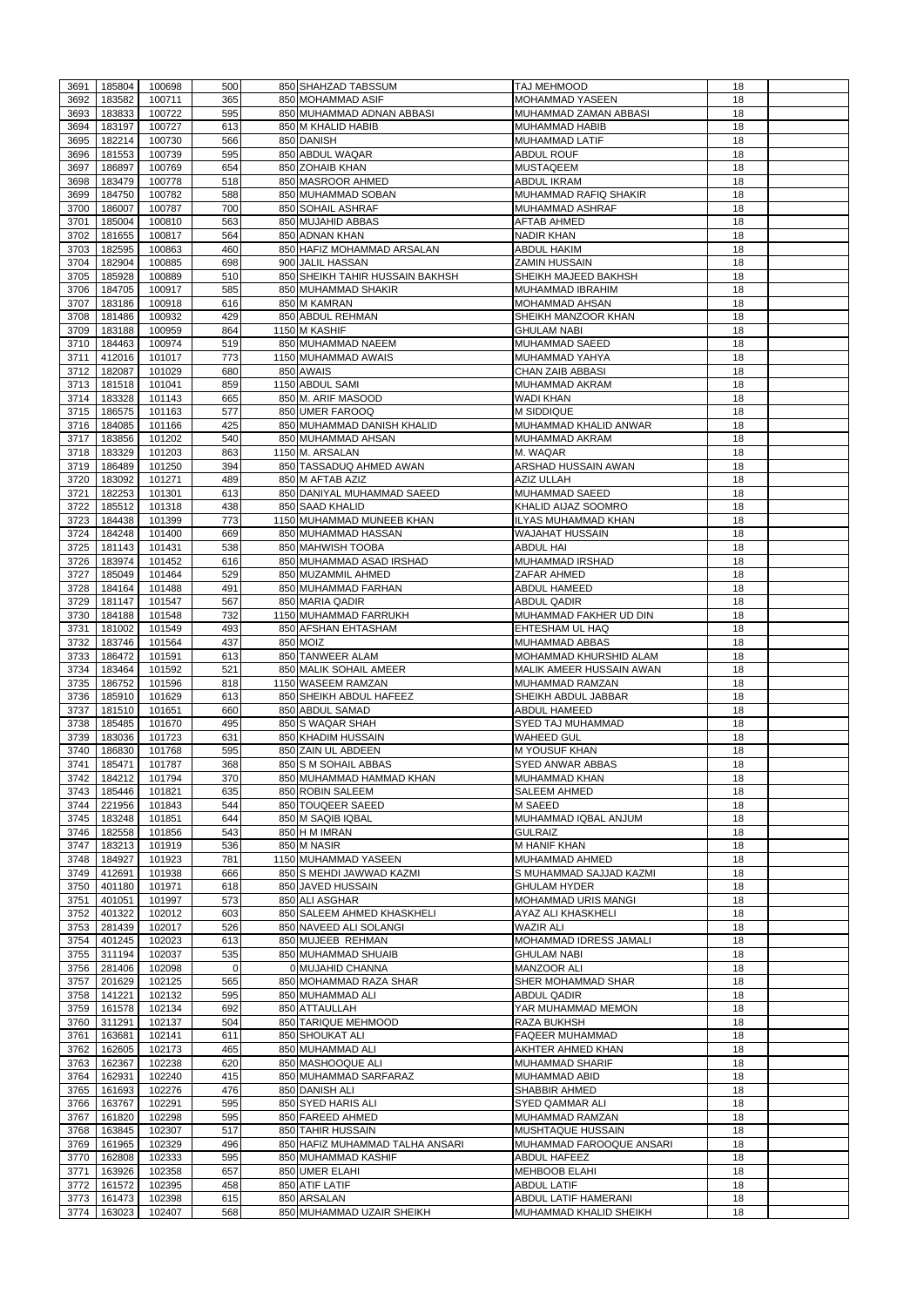| 3775 | 163790 | 102423             | 578         | 850 SYED MUHAMMAD ALI SHAH TAQVI   | SYED MUHAMMAD JAFFAR SHAH TAQVI | 18 |  |
|------|--------|--------------------|-------------|------------------------------------|---------------------------------|----|--|
| 3776 | 161161 | 102435             | 646         | 850 ABDUL QADIR                    | <b>MOHAMMAD ASIF</b>            | 18 |  |
| 3777 | 163765 | 102442             | 489         | 850 SYED HAMMAD ALI                | <b>SYED IRSHAD ALI</b>          | 18 |  |
| 3778 | 161307 | 102538             | 579         | 850 AHSAN AZEEM                    | <b>GULAB KHAN</b>               | 18 |  |
| 3779 | 163464 | 102558             | 515         | 850 SAJJAD HUSSAIN SHAH            | <b>JALAL UD DIN SHAH</b>        | 18 |  |
| 3780 | 161589 | 102602             | 386         | 850 AWAIS AHMED SHAIKH             | <b>JAMIL AHMED SHAIKH</b>       | 18 |  |
| 3781 | 161491 | 102611             | 582         | 850 ARSLAN AHMED KHOKHAR           | M. ASLAM KHOKHAR                | 18 |  |
| 3782 | 261446 | 102685             | 674         | 0 NOMAN                            | AMANULLAH                       | 18 |  |
| 3783 | 261044 | 102766             | 537         | 850 ADNAN AHMED                    | ABDUL RAZZAQUE                  | 18 |  |
| 3784 | 261301 | 102772             | 600         | 0 MATANAT HUSSAIN                  | <b>KIFAYAT HUSSAIN</b>          | 18 |  |
| 3785 | 261298 | 102792             | 653         | 850 MASHOOQUE ALI                  | <b>WAZIR ALI</b>                | 18 |  |
| 3786 | 221057 | 102805             | 586         | 850 ABDUL MUTALIB                  | AZHAR ALI JAGIRANI              | 18 |  |
| 3787 | 221074 | 102822             | 545         | 850 ABDUL REHMAN                   | ALI DOST CHHUTTO                | 18 |  |
|      |        |                    | 577         |                                    |                                 |    |  |
| 3788 | 221323 | 102830             |             | 850 FAROOQ AHMED SOOMRO            | ABDUL MAJEED SOOMRO             | 18 |  |
| 3789 | 221695 | 102849             | 466         | 850 NAEEM GUL                      | <b>GUL MOHAMMAD SHAIKH</b>      | 18 |  |
| 3790 | 221181 | 102851             | 589         | 850 ALTAF HUSSAIN                  | <b>QURBAN ALI JOKHIO</b>        | 18 |  |
| 3791 | 163993 | 102885             | 553         | 850 WAQAR HUSSAIN                  | <b>HUSSAIN BAKHSH</b>           | 18 |  |
| 3792 | 221335 | 102911             | 576         | 850 FIDA HUSSAIN SOOMRO            | AHMED BUX                       | 18 |  |
| 3793 | 221422 | 102932             | 631         | 850 IRFAN ALI                      | <b>GHULAM MUSTAFA MANGI</b>     | 18 |  |
| 3794 | 221591 | 102933             | 579         | 850 MUHAMMAD BILAL                 | <b>MUHAMMAD QASIM BHUTTO</b>    | 18 |  |
| 3795 | 221451 | 102960             | 651         | 850 JAWAD HUSSAIN ROONGHO          | <b>ILLAHI BUX ROONGHO</b>       | 18 |  |
| 3796 | 221362 | 102961             | 616         | 850 HABIB UR REHMAN                | HAJI LIAQUAT ALI JAGIRANI       | 18 |  |
| 3797 | 351448 | 103067             | 472         | 850 WAQAS ALI                      | MUHAMMAD ISHAQUE                | 18 |  |
| 3798 | 351047 | 103121             | 528         | 850 ADEEL ALI                      | ALI NAWAZ MIRANI                | 18 |  |
| 3799 | 201365 | 103153             | 597         | 850 GHULAM ASGHAR                  | <b>NABI BUX</b>                 | 18 |  |
| 3800 | 201344 | 103172             | 577         | 850 FAYAZ HUSSAIN                  | NAIZ HUSSAIN PANHYAR            | 18 |  |
| 3801 | 261078 | 103195             | 659         | 850 AMIR ALI                       | <b>ABBAS ALI</b>                | 18 |  |
| 3802 | 401220 | 103200             | 609         | 850 MEHTAB KHAN                    | MUHAMMAD PARIAL                 | 18 |  |
| 3803 | 201894 | 103205             | 571         | 850 SAKHAWAT ALI                   | <b>GHULAM RASOOL</b>            | 18 |  |
| 3804 | 401128 | 103211             | 673         | 850 FAZUL BHAND                    | <b>GHULAM SARWAR</b>            | 18 |  |
| 3805 | 281514 | 103223             | 553         | 850 SAJJAD ALI BHAN                | ALLAH NAWAZ BHAN                | 18 |  |
| 3806 | 261481 | 103233             | 575         | 850 RAJ KUMAR                      | <b>KHERAJ MAL</b>               | 18 |  |
| 3807 | 222032 | 103253             | 618         | 850 ZAIN UL ABDEEN                 | MUHAMMAD AZEEM                  | 18 |  |
|      |        |                    |             |                                    |                                 |    |  |
| 3808 | 261520 | 103279             | 667         | 850 SAJID ALI                      | MUHAMMAD ASLAM                  | 18 |  |
| 3809 | 281561 | 103330             | 503         | 850 SHER ALI MASHORI               | <b>MOULA BUX MASHORI</b>        | 18 |  |
| 3810 | 201335 | 103335             | $\mathbf 0$ | 492 FATEH MOHAMMAD                 | <b>FAIZ MOHAMMAD</b>            | 18 |  |
| 3811 | 201796 | 103356             | 515         | 0 QAMARUDDIN BHATTI                | <b>QAIM UDDIN BHATTI</b>        | 18 |  |
| 3812 | 291167 | 103366             | 736         | 1150 M. MUNEEB AHMED (ALIAS) ADEEL | MUHAMMAD HANEEF NAQASH          | 18 |  |
| 3813 | 401257 | 103382             | 572         | 850 NAEEM ALI SOLANGI              | <b>HAJI AMEER BUX</b>           | 18 |  |
| 3814 | 201825 | 103430             | $\mathbf 0$ | 0 RASHID NAZIM                     | MOHAMMAD NAZIM                  | 18 |  |
| 3815 | 201356 | 103435             | 504         | 850 GHULAM ABBAS                   | <b>GHULAM AKBAR JUMAN</b>       | 18 |  |
| 3816 | 141403 | 103436             | 502         | 850 ZAFAR ALI                      | <b>ABDUL AZIZ</b>               | 18 |  |
| 3817 | 202074 | 103461             | 546         | 850 WAJAHAT HUSSAIN                | YAR MOHAMMAD                    | 18 |  |
| 3818 | 311306 | 103488             | 586         | 850 ZOHAIB AKHTAR                  | PERWAIZ AKHTAR                  | 18 |  |
| 3819 | 311160 | 103493             | 623         | 850 MUHAMMAD ADEEL                 | JAVED IQBAL                     | 18 |  |
| 3820 | 201147 | 103526             | 576         | 850 AIJAZ AHMED                    | <b>HAJI BALACH</b>              | 18 |  |
| 3821 | 161316 | 103557             | 595         | 850 AHSAN TARIQUE                  | <b>TARIQUE MEHMOOD</b>          | 18 |  |
| 3822 | 202019 | 103591             | 661         | 850 SYED MOHAMMAD ANSAR ZAIDI      | SYED SAMMER HUSSAIN ZAIDI       | 18 |  |
| 3823 | 141082 | 103600             | 554         | 850 ASIF ALI                       | MOHAMMED QASIM SIYAL            | 18 |  |
| 3824 | 163089 | 103616             | 509         | 850 MUJTABA ANSARI                 | ABDUL JABBAR ANSARI             | 18 |  |
| 3825 | 163671 | 103634             | 528         | 850 SHOAIB AHMED SHAIKH            | AIJAZ AHMED SHAIKH              | 18 |  |
| 3826 | 161454 | 103658             | 453         | 850 ANWAR ALI                      | <b>ABDUL KARIM</b>              | 18 |  |
|      |        |                    | 525         |                                    | <b>MUHAMMAD ISMAIL</b>          | 18 |  |
| 3827 | 164062 | 103676             |             | 8850 ZAFAR                         |                                 |    |  |
| 3828 | 161620 | 103705             | 737         | 850 AZHAR ALI                      | <b>ALI GOHAR</b>                | 18 |  |
| 3829 | 163143 | 103821             | 837         | 1150 NAEEM RAHEEM RAHUJA           | ABDUL RAHEEM RAHUJA             | 18 |  |
| 3830 | 163322 | 103829             | 542         | 0 RAMEEZ RAJA LAKHO                | H GHULAM QADIR                  | 18 |  |
| 3831 | 163920 | 103840             | 563         | 850 UMAIR UDDIN                    | ZAHEER UDDIN                    | 18 |  |
| 3832 | 162437 | 103852             | 680         | 850 MOHAMMAD ARIF KHAN             | MIR AFZAL KHAN                  | 18 |  |
| 3833 | 163142 | 103871             | 585         | 850 NAEEM IFTIKHAR                 | <b>IFTIKHAR ALI</b>             | 18 |  |
| 3834 | 16124  | 103892             | 560         | 850 MUHAMMAD SHOAIB                | <b>ABDUL KARIM</b>              | 18 |  |
| 3835 | 281218 | 103919             | 548         | 850 IBRAR ALI                      | <b>GHULAM NABI BHAMBHRO</b>     | 18 |  |
| 3836 | 291151 | 103923             | 440         | 850 JUNAID                         | NIAZ MUHAMMAD                   | 18 |  |
| 3837 | 311226 | 103925             | 529         | 850 PERKASH KUMAR                  | <b>NAND RAM</b>                 | 18 |  |
| 3838 | 111013 | 103941             | 690         | 850 ABDUL SALAM                    | NISAR AHMED KHASKHELI           | 18 |  |
| 3839 | 201890 | 104065             | 530         | 850 SAJJAD HUSSAIN                 | <b>MANZOOR HUSSAIN</b>          | 18 |  |
| 3840 | 202130 | 104099             | 628         | 850 YOUSIF RAZA                    | ALI RAZA DHAREJO                | 18 |  |
| 3841 | 261308 | 104174             | 654         | 850 MIR MOHAMMAD                   | <b>MUHAMMAD AMIN</b>            | 18 |  |
| 3842 | 201101 | 104195             | 446         | 850 ABDUL SAMAD                    | ABDUL JABBAR                    | 18 |  |
| 3843 | 201071 | 104198             | 565         | 850 ABDUL QADIR                    | <b>ABDUL SATTAR</b>             | 18 |  |
| 3844 | 281517 | 104223             | 587         | 850 SAJJAD HUSSAIN                 | <b>MANZOOR HUSSAIN</b>          | 18 |  |
| 3845 | 401132 | 104251             | 619         | 850 GH QADIR                       | <b>GH RASOOL MALIK</b>          | 18 |  |
| 3846 | 111140 | 104303             | 605         | 850 RAJAB ALI                      | YOUNIS SOOMRO                   | 18 |  |
|      |        | 3847 261299 104318 | 605         | 850 MASHOOQUE ALI CHANDIO          | <b>SALAH MUHAMMAD</b>           | 18 |  |
|      |        |                    |             |                                    |                                 |    |  |
| 3848 | 162077 | 104362             | 595         | 850 IMDAD HUSSAIN                  | <b>NAWAB</b>                    | 18 |  |
| 3849 | 281547 | 104366             | 521         | 850 SHAHID HUSSAIN                 | NANGAR ALI                      | 18 |  |
| 3850 | 201035 | 104381             | 435         | 0 ABDUL BASIT                      | ABDUL SATTAR MAHAR              | 18 |  |
| 3851 | 201349 | 104418             | 574         | 850 FIDA HUSSAIN                   | MUMTAZ AHMED SOLANGI            | 18 |  |
| 3852 | 201995 | 104422             | 595         | 850 SIRAJ AHMED                    | ZAMIR AHMED LANGAH              | 18 |  |
| 3853 | 261510 | 104427             | 730         | 850 ROHIT KUMAR                    | <b>BHARAT KUMAR</b>             | 18 |  |
| 3854 | 311094 | 104444             | 520         | 850 GHULAM MUSTAFA                 | <b>ABAD ALI</b>                 | 18 |  |
| 3855 | 281001 | 104472             | 570         | 850 MANSOOR AHMED ARAIN            | MUHAMMAD IBRAHIM                | 18 |  |
| 3856 | 311264 | 104487             | 680         | 850 SHAHID ALI                     | <b>ABDUL JALIL</b>              | 18 |  |
| 3857 | 111001 | 104491             | 724         | 850 YASIR HUSSAIN SIAL             | <b>LOUNG SIAL</b>               | 18 |  |
| 3858 | 281179 | 104539             | 434         | 850 FARMAN ALI RAJPUT              | NAZIR AHMED                     | 18 |  |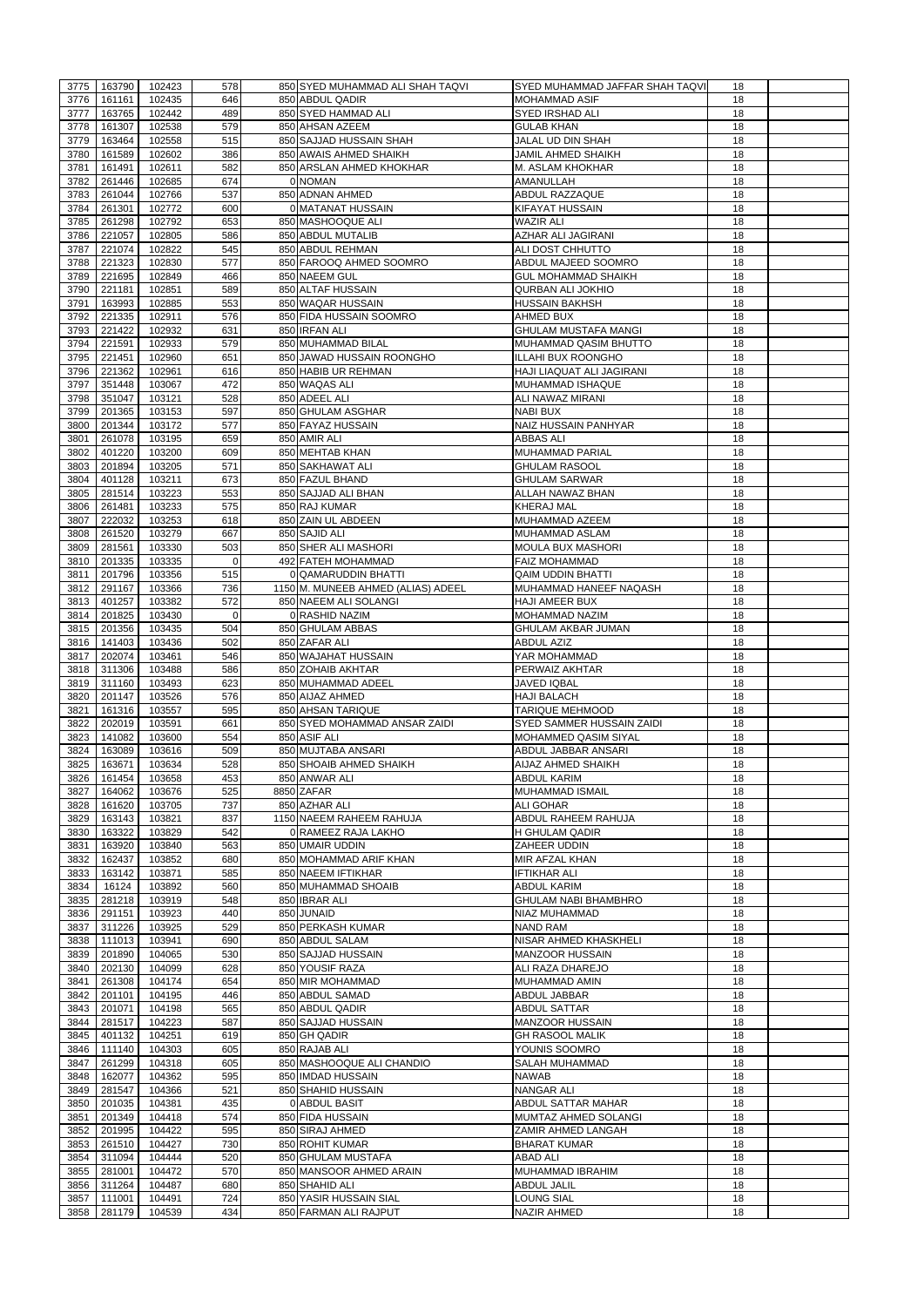| 3859         | 311231           | 104565           | 454            | 850 QAMAR UL ZAMAN                      | MUHAMMAD ZAMAN                   | 18       |  |
|--------------|------------------|------------------|----------------|-----------------------------------------|----------------------------------|----------|--|
|              |                  |                  | 593            |                                         |                                  | 18       |  |
| 3860         | 162311           | 104573           |                | 850 M. AZEEM                            | <b>ABDUL RAUF</b>                |          |  |
| 3861         | 163639           | 104603           | 709            | 850 SHARJEEL REHMAN                     | <b>KHALID PERVAIZ</b>            | 18       |  |
| 3862         | 186380           | 104627           | 532            | 850 SYED UZAIR ALI                      | <b>SYED WAHID ALI</b>            | 18       |  |
| 3863         | 183096           | 104716           | 456            | 850 M AHSAN RAZA                        | <b>MUKHTAR HASSAN</b>            | 18       |  |
| 3864         | 183111           | 104724           | 556            | 850 M ARIF KHAN                         | <b>M AFZAL KHAN</b>              | 18       |  |
| 3865         | 261182           | 104751           | 554            | 850 GHULAM MURTAZA                      | MUHAMMAD RAMZAN                  | 18       |  |
| 3866         | 185011           | 104824           | 489            | 850 MUKKARAM                            | <b>HUSSAIN BUKSH</b>             | 18       |  |
|              |                  |                  |                |                                         |                                  |          |  |
| 3867         | 163451           | 104856           | 539            | 850 SAJJAD                              | ABDUL SALAM                      | 18       |  |
| 3868         | 186852           | 104857           | 850            | 449 ZEESHAN AHMED                       | <b>BASHIR AHMED</b>              | 18       |  |
| 3869         | 161284           | 104867           | 510            | 850 AHMED                               | <b>GHULAM SARWAR KHAN</b>        | 18       |  |
| 3870         | 186925           | 104918           | 400            | 850 ZUBAIR SULTAN                       | <b>SULTAN AHMED KHAN</b>         | 18       |  |
| 3871         | 182394           | 104919           | 655            | 850 FAIZAN ALI                          | <b>SHABBIR ALI</b>               | 18       |  |
| 3872         | 261153           | 105006           | 535            | 0 DILEEP KUMAR                          | <b>PRITAM DAS</b>                | 18       |  |
| 3873         | 311089           | 105044           | 606            | 850 GHULAM KARIM                        | <b>JAN MUHAMMAD</b>              | 18       |  |
|              | 163457           | 105054           | $\Omega$       | 0 SAJJAD ALI                            | KHAIR MUHAMMAD KORI              |          |  |
| 3874         |                  |                  |                |                                         |                                  | 18       |  |
| 3875         | 161891           | 105113           | 664            | 0 GHULAM HUSSAIN MEMON                  | MUHAMMAD KHALID MEMON            | 18       |  |
| 3876         | 291303           | 105172           | 616            | 850 SAJID HUSSAIN                       | <b>FAKHRUDDIN SHAIKH</b>         | 18       |  |
| 3877         | 291168           | 105195           | 518            | 0 MAIRAJ                                | <b>MUHAMMAD HUSSAIN</b>          | 18       |  |
| 3878         | 291221           | 105197           | 839            | 1150 MUHAMMAD MUAZIM                    | <b>ABDUL QADEER</b>              | 18       |  |
| 3879         | 291011           | 105198           | 565            | 850 ABDUL BASIT PHULL                   | <b>GHULAM MOHAMMED PHULL</b>     | 18       |  |
| 3880         | 291269           | 105204           | 739            | 1150 PRINCE ABDUL HAMEED                | <b>ABDUL RASHEED</b>             | 18       |  |
| 3881         | 141038           | 105228           | 447            | 850 ABDUL SHAKOOR                       | <b>HAQUE NAWAZ</b>               | 18       |  |
|              |                  |                  |                |                                         |                                  |          |  |
| 3882         | 401118           | 105235           | 633            | 850 FAROOQ ALI                          | <b>SHER MUHAMMAD</b>             | 18       |  |
| 3883         | 163828           | 105254           | 651            | 850 SYED UMAIR ALI                      | <b>AZIZ UDDIN</b>                | 18       |  |
| 3884         | 111136           | 105283           | 582            | 850 QAISAR                              | MOHAMMAD FAROOQUE                | 18       |  |
| 3885         | 202027           | 105286           | $\Omega$       | 0 SYED ZIA UL HASSAN                    | SYED SAMI UL HASSAN              | 18       |  |
| 3886         | 163038           | 105294           | 463            | 850 MUHAMMAD WASEEM                     | MUHAMMAD AMIN                    | 18       |  |
| 3887         | 281464           | 105298           | $\overline{0}$ | 850 RAMEEZ ALIES SANAULLAH              | HAJI IMDAD ALI JOKHIO            | 18       |  |
| 3888         | 201033           | 105341           | 575            | 850 ABDUL AZIZ BURIRO                   | <b>RASHEED AHMED</b>             | 18       |  |
|              |                  |                  |                |                                         |                                  |          |  |
| 3889         | 163656           | 105350           | 651            | 850 SHER MUHAMMAD ADIL SIYAL            | <b>QURBAN ALI SIYAL</b>          | 18       |  |
| 3890         | 201675           | 105429           | 506            | 850 MUHAMMAD ISMAIL                     | <b>MUBARAK</b>                   | 18       |  |
| 3891         | 161706           | 105435           | 599            | 850 DANIYAL KHAN                        | <b>MOHAMMAD IQBAL KHAN</b>       | 18       |  |
| 3892         | 162265           | 105436           | 556            | 850 KHAWAR HUSSAIN                      | <b>FATEH MUHAMMAD</b>            | 18       |  |
| 3893         | 201363           | 105476           | $\overline{0}$ | 0 GHULAM ASGHAR                         | <b>MOHAMMAD IBRAHIM GHANGHRO</b> | 18       |  |
| 3894         | 181186           | 105483           | 614            | 850 NAZISH ZAFAR                        | <b>ZAFAR IQBAL</b>               | 18       |  |
| 3895         | 185966           | 105494           | 378            | 850 SHOAIB UR REHMAN                    | MUHAMMAD MAJEED UR REHMAN        | 18       |  |
|              |                  |                  |                |                                         |                                  |          |  |
| 3896         | 311229           | 105501           | 674            | 850 PEYARO KHAN                         | <b>GUL MUHAMMAD</b>              | 18       |  |
| 3897         | 162309           | 105502           | $\overline{0}$ | 0 M. AHSAN KHAN                         | M. ALI KHAN                      | 18       |  |
| 3898         | 162576           | 105530           | 600            | 850 MUHAMMAD ADIL RAJPER                | PIYAR AHMED RAJPER               | 18       |  |
| 3899         | 311242           | 105532           | $\overline{0}$ | 0 RIZWAN                                | ABDUL ALEEM                      | 18       |  |
| 3900         | 162842           | 105559           | 672            | 850 MUHAMMAD MUSTAQEEM                  | <b>MUHAMMAD YOUNS</b>            | 18       |  |
| 3901         | 162381           | 105619           | 518            | 850 MAZHAR ALI                          | MUHAMMAD ASHRAF                  | 18       |  |
| 3902         | 281277           | 105631           | 662            | 850 KARAMULLAH HISBANI                  | <b>GHULAM MUSTAFA HIBANI</b>     | 18       |  |
|              |                  |                  |                |                                         |                                  |          |  |
| 3903         | 281494           | 105633           | 527            | 850 SADAQAT ALI                         | <b>SHOUKAT ALI</b>               | 18       |  |
| 3904         | 201859           | 105640           | 571            | 850 SADDAM HUSSAIN                      | <b>HABIBULLAH</b>                | 18       |  |
| 3905         | 16111            | 105650           | 584            | 850 FATEH MUHAMMAD MEMON                | <b>AHMED MEMON</b>               | 18       |  |
| 3906         | 185196           | 105729           | 657            | 850 NOMAN FAIZ                          | <b>FAIZ RASAN</b>                | 18       |  |
| 3907         | 183488           | 105737           | 586            | 850 MAZHAR ABBASI                       | <b>ABDUL QAYYUM</b>              | 18       |  |
| 3908         | 181248           | 105738           | 500            | 850 SAMRAH ALI                          | MUHAMMAD ALI KHAN                | 18       |  |
| 3909         | 411844           | 105759           | 578            | 850 MOHAMMAD ISHAQ                      | HAFIZ MOHAMMAD IBRAHEEM          | 18       |  |
| 3910         | 185701           | 105762           | 726            | 850 SHABANA SALEEM                      | <b>ABDUL SALEEM</b>              | 18       |  |
|              |                  |                  |                |                                         |                                  |          |  |
| 3911         | 186059           | 105772           | 549            | 850 SYED AFSAR ALI                      | <b>SYED SAFDAR ALI</b>           | 18       |  |
| 3912         | 161588           | 105774           | 561            | 850 AWAIS AHMED MEMON                   | MUHAMMAD MOOSA MEMON             | 18       |  |
| 3913         | 351089           | 105778           | 625            | 850 ARSLAN AHMED MALIK                  | RAHMAT ULLAH MALIK               | 18       |  |
| 3914         | 181106           | 105800           | 503            | 850 IQRA KANWAL                         | <b>MOHAMMAD JAN</b>              | 18       |  |
| 3915         | 281078           | 105813           | 571            | 850 ALI NAWAZ BHUTTO                    | <b>IMDAD ALI BHUTTO</b>          | 18       |  |
| 3916         | 184516           | 105880           | 442            | 850 MUHAMMAD OWAIS ANWAR                | MUHAMMAD ANWAR KHAN              | 18       |  |
| 3917         | 184781           | 105889           | 613            | 850 MUHAMMAD TALHA                      | <b>MUHAMMAD ABID</b>             | 18       |  |
| 3918         | 281173           | 105921           | 653            | 850 FARAZ ALI                           | MUKHTIAR AHMED MEMON             | 18       |  |
|              |                  |                  |                |                                         |                                  |          |  |
| 3919         | 351353           | 105938           | 604            | 850 SADDAM HUSSAIN                      | FAIZ MUHAMMA D                   | 18       |  |
| 3920         | 413161           | 106023           | 500            | 850 WASIM ABBAS                         | <b>MUHAMMAD YAQUB</b>            | 18       |  |
| 3921         | 162963           | 106065           | 435            | 850 MUHAMMAD SHOAIB WAQAS               | MUHAMMAD ZAHID HUSSAIN           | 18       |  |
| 3922         | 163541           | 106085           | 520            | 850 SHAH NAWAZ                          | MUHAMMED ANWAR                   | 18       |  |
| 3923         | 185200           | 106089           | 634            | 850 NOMAN KHAN                          | <b>JAHAN ZAIB</b>                | 18       |  |
| 3924         | 182320           | 106127           | 510            | 850 FAHAD RAHMAN                        | <b>ASAD REHMAN</b>               | 18       |  |
| 3925         | 182954           | 106131           | 643            | 850 JUNAID KHAN                         | <b>BASHEER HUSSAIN</b>           | 18       |  |
|              |                  |                  |                |                                         |                                  |          |  |
| 3926         | 183053           | 106158           | 650            | 850 KHAWAR REHMAN                       | <b>HABIB UR REHMAN</b>           | 18       |  |
| 3927         | 164005           | 106179           | 572            | 850 WAQAS AHMED                         | <b>BASHIR AHMED</b>              | 18       |  |
| 3928         |                  | 106182           | 680            | 850 RASHID                              | <b>MUHAMMAD MUSLIM</b>           | 18       |  |
| 3929         | 185379           |                  |                | 850 M BILAL ISRAR                       | <b>ISRAR AHMED</b>               | 18       |  |
| 3930         | 183137           | 106220           | 453            |                                         |                                  |          |  |
|              | 184559           | 106266           | 624            | 850 MUHAMMAD RASHID HUSSAIN ANSARI      | MUHAMMAD RIASAT HUSSAIN ANSARI   | 18       |  |
|              |                  | 106301           |                |                                         | MUHAMMAD AKRAM                   |          |  |
|              | 3931 261590      |                  | 532            | 850 TUQEER AKRAM                        |                                  | 18       |  |
| 3932         | 401109           | 106317           | 551            | 850 FAHEEM                              | <b>GHULAM ALI SOOMRO</b>         | 18       |  |
| 3933         | 181771           | 106349           | 595            | 850 AJMAL HUSSAIN                       | <b>GHULAM SARWAR</b>             | 18       |  |
| 3934         | 185204           | 106390           | 466            | 850 NOMAN KHAN BHOPALI                  | IMRAN KHAN BHOPALI               | 18       |  |
| 3935         | 186423           | 106394           | 526            | 850 ITAHA MUHAMMAD ALI BAQUER           | <b>BASIT ALI KAUSAR</b>          | 18       |  |
| 3936         | 14103            | 106417           | 591            | 850 MOULA BAKHSH                        | <b>RASOOL BAKHSH</b>             | 18       |  |
| 3937         | 185847           | 106423           | 763            | 850 SHAIKH WAQAS AHMED                  | SHAIKH MOHAMMAD YOUNUS           | 18       |  |
| 3938         | 181361           | 106435           | $\Omega$       | 0 AAMIR ALI                             | <b>MUKHTAR ALI</b>               | 18       |  |
|              |                  |                  |                |                                         |                                  |          |  |
| 3939         | 182098           | 106441           | 647            | 850 AYAZ AKRAM                          | <b>M AKRAM</b>                   | 18       |  |
| 3940         | 182525           | 106443           | 536            | 850 GHULAM MOHIUDDIN                    | <b>ROSHAN ALI</b>                | 18       |  |
| 3941<br>3942 | 185394<br>182373 | 106459<br>106505 | 595<br>575     | 850 RAZA JAHANGIR<br>850 FAIZ UL HASSAN | M. JAHANGIR<br>MUHAMMAD DAUD     | 18<br>18 |  |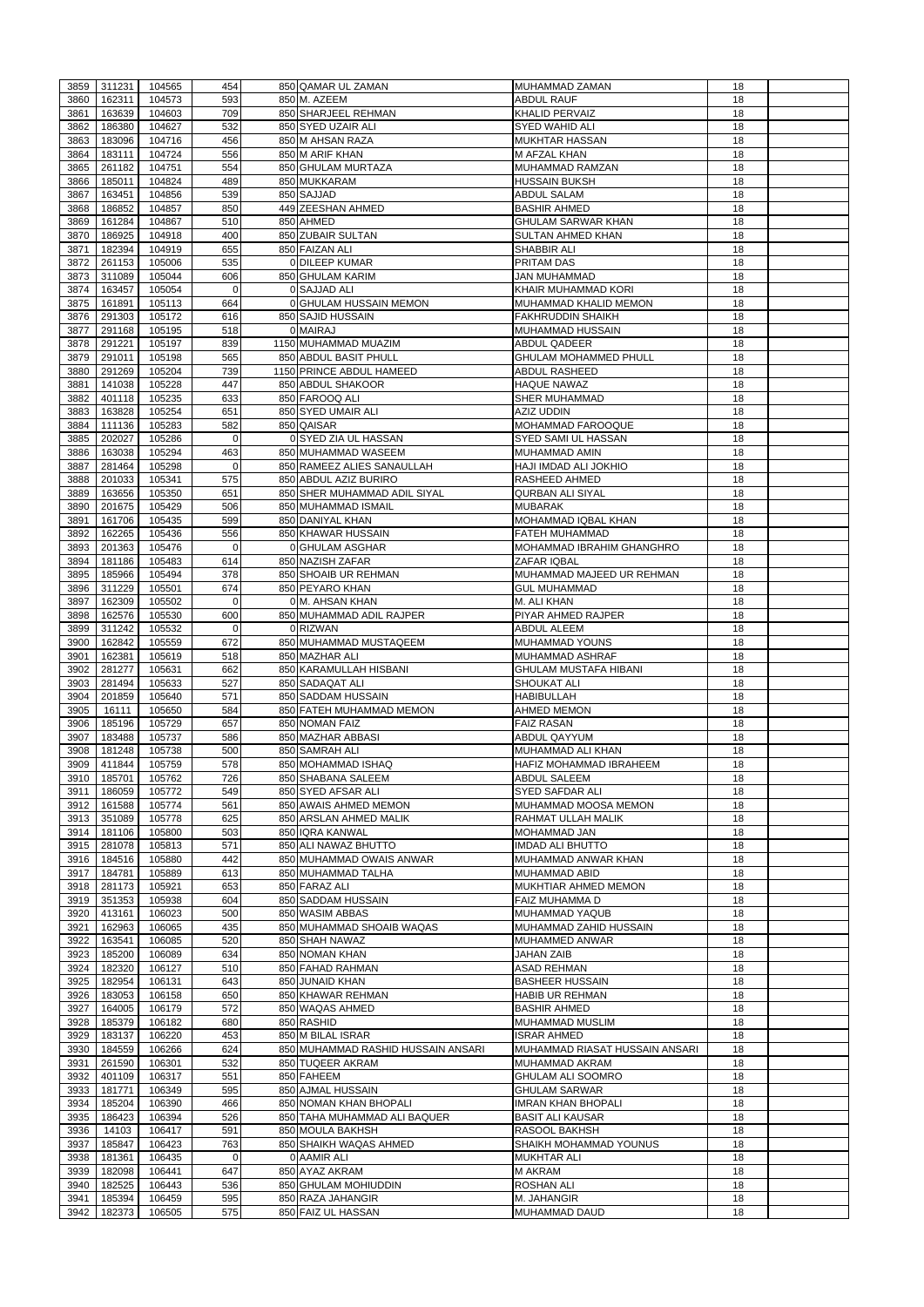| 3943 | 183181 | 106516             | 686            | 850 M JAVIAD UR RAHEEM      | <b>ABDUL REHMAN</b>         | 18 |  |
|------|--------|--------------------|----------------|-----------------------------|-----------------------------|----|--|
| 3944 | 401205 | 106557             | 633            | 850 MAJID ALI KHOSO         | MOHAMMAD SADDIQUE KHOSO     | 18 |  |
| 3945 | 163879 | 106565             | 629            | 850 TASAWAR                 | <b>MUHAMMAD HUSSAIN</b>     | 18 |  |
| 3946 | 181826 | 106577             | 510            | 850 ALIRAZA                 | <b>GHULAM MUHAMMAD</b>      | 18 |  |
|      |        |                    |                |                             |                             |    |  |
| 3947 | 181325 | 106578             | 843            | 1150 TEHREEM NAZ            | <b>SHAMS UDDIN</b>          | 18 |  |
| 3948 | 401236 | 106732             | 549            | 850 MUHAMMAD AZEEM          | HABIB ULLAH PANHWAR         | 18 |  |
| 3949 | 401082 | 106735             | 580            | <b>850 ASIF</b>             | MONDER KHAN JAMALI          | 18 |  |
| 3950 | 186624 | 106744             | 554            | 850 WAHID KHAN              | HAMEED KHAN                 | 18 |  |
| 3951 | 184760 | 106773             | 478            | 850 MUHAMMAD SULEMAN KHATRI | MUHAMMAD TARIQ KHATRI       | 18 |  |
| 3952 | 281461 | 106785             | 527            | 850 RABAIL                  | ATTA MUHAMMAD GANDAHI       | 18 |  |
| 3953 | 186468 | 106847             | 510            | 850 TANVEER AHMED           | ABDUL HAMEED                | 18 |  |
| 3954 | 281521 | 106852             | 610            | 850 SALEEM ULLAH MEMON      | HIDAYAT ULLAH MEMON         | 18 |  |
| 3955 | 281631 | 106862             | 572            | 850 ZAHOOR AHMED            | <b>MANZOOR HUSSAIN</b>      | 18 |  |
| 3956 | 161848 | 106902             | 519            | 850 FARRUKH ALI QAZI        | <b>QAZI MASOOD AHMED</b>    | 18 |  |
|      |        |                    |                |                             |                             |    |  |
| 3957 | 163941 | 106915             | $\overline{0}$ | 0 UZAIR SHAHID              | SHAHID IQBAL                | 18 |  |
| 3958 | 185755 | 106949             | 464            | 850 SHAHEEN ALI             | <b>SAGHEER AHMED</b>        | 18 |  |
| 3959 | 182045 | 106982             | 522            | 850 ASIF RAZA               | <b>ALI MUHAMMAD</b>         | 18 |  |
| 3960 | 411312 | 107022             | 459            | 850 AZFAR UL HAQUE          | WALI UL HAQUE               | 18 |  |
| 3961 | 22114  | 107060             | 509            | 850 SAMIULLAH               | <b>SULTAN AHMED</b>         | 18 |  |
| 3962 | 281325 | 107077             | 503            | 850 MEHRAN ALI              | <b>GHULAM ALI</b>           | 18 |  |
| 3963 | 185331 | 107106             | 683            | 850 RAJ TANVEER             | RAJA MUHAMMAD IRASHAD       | 18 |  |
| 3964 | 412214 | 107135             | 708            | 850 MUHAMMAD MUSHTAQ ALAM   | MUHAMMAD MUKHTAR ALAM       | 18 |  |
|      |        |                    | 423            | 850 MADIHA ILYAS AHMED      |                             |    |  |
| 3965 | 181136 | 107136             |                |                             | <b>ILYAS AHMED SIDDIQUI</b> | 18 |  |
| 3966 | 412452 | 107164             | 581            | 850 MUHAMMAD YOUSUF         | ZAHEER UD DIN               | 18 |  |
| 3967 | 186438 | 107191             | 463            | 850 TAJ MUDDIN              | MUHAMMAD JAMAL UDDIN        | 18 |  |
| 3968 | 162715 | 107217             | 468            | 850 MUHAMMAD FARAZ          | MUHAMMAD HUSSAIN            | 18 |  |
| 3969 | 201735 | 107252             | 546            | 850 NAIMAT ALI              | <b>NADIR ALI</b>            | 18 |  |
| 3970 | 162508 | 107258             | 570            | 850 MOHAMMAD WASEEM         | <b>NAZIM ALI</b>            | 18 |  |
| 3971 | 162139 | 107292             | 517            | 850 ISMAIL KHAN             | <b>KHAN BADSHAH</b>         | 18 |  |
|      |        |                    |                |                             |                             |    |  |
| 3972 | 261546 | 107297             | 614            | 850 SHERO MAL               | <b>RIJHU</b>                | 18 |  |
| 3973 | 161064 | 107306             | 604            | 850 ZULFIQAR ALI            | <b>MOHAMMAD BUX</b>         | 18 |  |
| 3974 | 183235 | 107318             | 578            | 0 M SAJID                   | <b>JAN MUHAMMAD</b>         | 18 |  |
| 3975 | 186268 | 107367             | 595            | 850 SYED MUHAMMAD TARIQ ALI | <b>SYED ABDUL BASIT</b>     | 18 |  |
| 3976 | 163085 | 107436             | 640            | 850 MUJEEB ASHGAR           | <b>MEHMOOD KHAN</b>         | 18 |  |
| 3977 | 401388 | 107512             | 552            | 850 ZUHAIB AHMED AWAN       | JAN MUHAMMAD AWAN           | 18 |  |
| 3978 | 141217 | 107518             | 493            | 850 MUDASSAR ALI            | <b>IHSAN ULLAH</b>          | 18 |  |
|      |        |                    |                |                             |                             |    |  |
| 3979 | 281258 | 107519             | 548            | 850 JAHANGEER               | MUHAMMAD HAYAT              | 18 |  |
| 3980 | 181342 | 107536             | 451            | 850 YASIR JAMSHID           | <b>JAMSHID ALAM</b>         | 18 |  |
| 3981 | 281132 | 107547             | 602            | 850 AWAIS ALI               | ALI HASSAN JATOI            | 18 |  |
| 3982 | 401079 | 107556             | 610            | 850 ASHIQUE ALI             | <b>AIJAZ ALI</b>            | 18 |  |
| 3983 | 201998 | 107566             | 549            | 850 SRI CHAND               | <b>BASHO MAL</b>            | 18 |  |
| 3984 | 163874 | 107596             | 557            | 850 TARIQ ALI               | <b>AHMED ALI</b>            | 18 |  |
|      |        |                    | 572            | 850 ZAHEER ALI QURESHI      | KHALID HUSSAIN QURESHI      |    |  |
| 3985 | 164075 | 107607             |                |                             |                             | 18 |  |
| 3986 | 401098 | 107612             | 670            | 850 BARKAT ALI              | GHULAM SARWR PANHWAR        | 18 |  |
| 3987 | 182762 | 107642             | 432            | 850 HUSBAN WARSI            | <b>ASIF WARSI</b>           | 18 |  |
| 3988 | 201560 | 107656             | 542            | 850 MAQSOOD AHMED           | <b>ALI GOHAR</b>            | 18 |  |
| 3989 | 162714 | 107687             | 688            | 850 MUHAMMAD FARAN KHAN     | <b>RIZWAN KHAN</b>          | 18 |  |
| 3990 | 411735 | 107699             | 508            | 850 M HARIS                 | <b>M ANWER</b>              | 18 |  |
| 3991 | 141350 | 107707             | 585            | 850 SHAH NAWAZ              | <b>GHULAM NABI</b>          | 18 |  |
| 3992 | 141089 | 107762             | 587            | 850 ATTA HUSSAIN            | SALEH MUHAMMAD SIYAL        | 18 |  |
|      |        |                    |                |                             |                             |    |  |
| 3993 | 201643 | 107766             | 510            | 850 MOHAMMAD WAJAHAT        | <b>MOHAMMAD ISRAIL</b>      | 18 |  |
| 3994 | 183787 | 107820             | 595            | 850 MUDDASIR                | SIRAJ U DDIN                | 18 |  |
| 3995 | 185949 | 107844             | 632            | 850 SHIRAZ AHMED            | <b>FARIQ FAREED</b>         | 18 |  |
| 3996 | 182964 | 107852             | 491            | 0 KALIM AHMAD               | <b>NAZIR AHMAD</b>          | 18 |  |
| 3997 | 181463 | 107860             | 671            | 850 ABDUL QADEER SHAIKH     | <b>BADAR UDDIN SHAIKH</b>   | 18 |  |
| 3998 | 184675 | 107898             | 484            | 850 MUHAMMAD SHAHBAZ        | MUHAMMAD JAHANGIR           | 18 |  |
| 3999 | 186666 | 107930             | 850            | 516 WAQAR AHMED             | <b>AKBER ALI</b>            | 18 |  |
| 4000 | 185897 | 107935             | 557            | 850 SHEHROZ                 | SHAHNAWAZ                   | 18 |  |
|      |        |                    | 737            |                             |                             | 18 |  |
| 4001 | 184826 | 107946             |                | 1150 MUHAMMAD UMAR PIR ZADA | AZIZ UR RAHMAN PIRZADA      |    |  |
| 4002 | 162357 | 107953             | 521            | 850 MANSOOR ALI SHAIKH      | MIAN MOHAMMAD SHAIKH        | 18 |  |
| 4003 | 184880 | 107957             | 380            | 850 MUHAMMAD WAQAR          | MUHAMMAD ISHFAQ             | 18 |  |
| 4004 | 186879 | 107977             | 640            | 850 ZEESHAN ULLAH KHAN      | <b>IKRAM ULLAH KHAN</b>     | 18 |  |
| 4005 | 412812 | 107984             | 557            | 850 SHAHRUKH IFTAKHAR       | <b>IFTAKHAR AHMED</b>       | 18 |  |
| 4006 | 182631 | 107993             | 361            | 850 HAFIZ MUHAMMD USMAN     | ABDUL RASHEED               | 18 |  |
| 4007 | 164060 | 108003             | 585            | 850 YESHAULLAH              | ALI MUHAMMAD                | 18 |  |
| 4008 | 164074 | 108016             | 575            | 0 ZAHEER ALAM               | MUHAMMAD ALAM ANSARI        | 18 |  |
|      |        |                    |                |                             |                             |    |  |
| 4009 | 182694 | 108025             | 517            | 850 HARIS SALEEM            | <b>SALEEM BAIG</b>          | 18 |  |
| 4010 | 411629 | 108039             | 666            | 850 ISMAEEL                 | <b>NOOR MUHAMMAD KHAN</b>   | 18 |  |
| 4011 | 202034 | 108051             | 602            | 850 TAHIR MUSTAFA           | <b>GHULAM MUSTAFA</b>       | 18 |  |
| 4012 | 183078 | 108067             | 444            | 850 LUQMAN RAHEEM           | <b>ABDUL RAHEEM</b>         | 18 |  |
| 4013 | 182160 | 108075             | 438            | 0 BASIR SIRAJ               | <b>SIRAJ UDDIN</b>          | 18 |  |
| 4014 | 163219 | 108143             | 570            | 850 NOMAN ALI               | <b>ABBAS ALI</b>            | 18 |  |
|      |        | 4015 181995 108151 | 614            | 850 ASAD RIAZ               | <b>MUHAMMAD RIAZ</b>        | 18 |  |
|      |        |                    |                |                             |                             |    |  |
| 4016 | 185463 | 108152             | 503            | 1050 S ATIF ALI SHAH        | <b>SYED SALEH DIN SHAH</b>  | 18 |  |
| 4017 | 161526 | 108179             | 695            | 850 ASHFAQUE HASSAN         | MUHAMMAD HASSAN             | 18 |  |
| 4018 | 162553 | 108318             | 480            | 850 MOUZAM ALI QURESHI      | MUZAFFAR ALI QURESHI        | 18 |  |
| 4019 | 163811 | 108329             | 549            | 850 SYED RAZA ALI           | <b>SYED NASIR ALI</b>       | 18 |  |
| 4020 | 201157 | 108343             | 454            | 850 AJEEB ULLAH             | <b>MOHAMMAD SAFFAR</b>      | 18 |  |
| 4021 | 186098 | 108364             | 427            | 850 SYED ASAD ALI SHAH      | SYED ALI ASGHAR SHAH        | 18 |  |
| 4022 | 161484 | 108366             | 467            | 0 ARSALAN KHAN              | NAWAZ KHAN                  | 18 |  |
|      |        |                    |                |                             |                             |    |  |
| 4023 | 202045 | 108384             | 425            | 850 TANVEER ALI             | <b>NOOR DIN</b>             | 18 |  |
| 4024 | 111091 | 108392             | 559            | 850 M RAMZAN                | <b>FAIZ MUHAMMAD</b>        | 18 |  |
| 4025 | 201810 | 108423             | 602            | 850 RAJA NIZAKAT            | <b>DILDAR ALI ABRO</b>      | 18 |  |
| 4026 | 163853 | 108438             | 680            | 850 TAIMOOR ANSARI          | <b>UMAR FAROOQ ANSARI</b>   | 18 |  |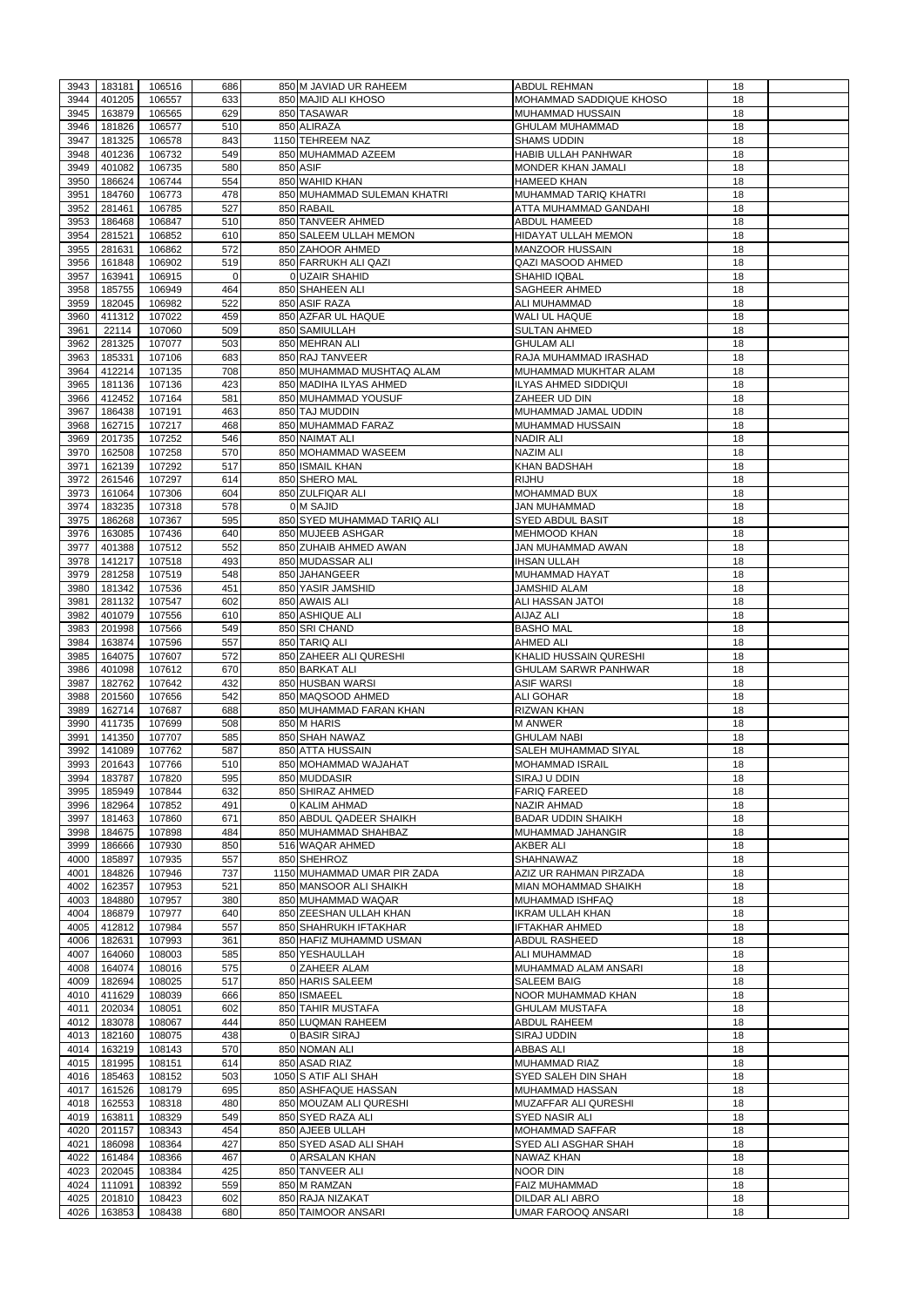| 4027         | 351082           | 108461             | 482            | 850 ANIS UR REHMAN                  | <b>NAFEES UD DIN</b>                         | 18       |  |
|--------------|------------------|--------------------|----------------|-------------------------------------|----------------------------------------------|----------|--|
| 4028         | 185498           | 108496             | 406            | 850 S.AMEEN UL HAQ                  | <b>SYED ROSHAN ALI</b>                       | 18       |  |
| 4029         | 183414           | 108498             | 493            | 850 M.UMAIR                         | <b>M.YOUNUS</b>                              | 18       |  |
| 4030         | 181928           | 108515             | 688            | 1150 ARSALAN                        | MUHAMMAD ASLAM                               | 18       |  |
| 4031         | 185502           | 108540             | 511            | 850 S.M. ZAAFIR ZAHEER              | S. ZAHEER ABBAS                              | 18       |  |
| 4032         | 182260           | 108587             | 630            | 850 DIL JAN KHAN                    | <b>MAAZ ULLAH KHAN</b>                       | 18       |  |
| 4033         | 183360           | 108588             | 577            | 850 M. REHMAN                       | <b>ASGHER ZAMAN</b>                          | 18       |  |
| 4034         | 184520           | 108595             | 485            | 850 MUHAMMAD OWAIS KHAN             | MUHAMMAD MEHBOOB KHAN                        | 18       |  |
| 4035         | 41122            | 108598             | 648            | 850 RIZWAN NAZEER                   | <b>NAZEER AHMED</b>                          | 18       |  |
| 4036         | 281293           | 108603             | 556            | 850 KHURAM HUSSAIN                  | MUHAMMAD RAMZAN                              | 18       |  |
| 4037         | 186361           | 108625             | 778            | 1150 SYED TAHA HUSSAIN NAQVI        | <b>SYED ASAD HUSSAIN NAQVI</b>               | 18       |  |
| 4038         | 182212           | 108675             | 482            | 850 DANISH                          | <b>BASHIR AHMAD GOLATO</b>                   | 18       |  |
| 4039         | 183808           | 108695             | 416            | 850 MUHAMMAD ABID                   | <b>GHULAM HAIDER</b>                         | 18       |  |
| 4040         | 184501           | 108748             | 446            | 850 MUHAMMAD NUMAIR                 | <b>ABDUL KARIM</b>                           | 18       |  |
| 4041         | 141349           | 108750             | 566            | 850 SHAH NAWAZ                      | <b>GHOUS BUX</b>                             | 18       |  |
| 4042         | 281272           | 108766             | 479            | 850 KADIR BUX MALAK                 | MUHAMMAD PARYAL                              | 18       |  |
| 4043         | 351129           | 108767             | 632            | 850 FARAZ HUSSAIN                   | <b>NIAZ HUSSAIN</b>                          | 18       |  |
| 4044         | 162242           | 108811             | 682            | 850 KASHIF ALI SOLANGI              | ALI ASGHAR SOLANGI                           | 18       |  |
| 4045         | 161845           | 108815             | 499            | 850 FAROOQUE ALI JAMALI             | MUHAMMAD IQBAL JAMALI                        | 18       |  |
| 4046         | 161629           | 108816             | 542            | 850 AZLAN BAIG                      | <b>KHALID BAIG</b>                           | 18       |  |
| 4047         | 351236           | 108828             | 539            | 850 MOHAMMAD YOUSAF NAWAZ           | <b>SHAH NAWAZ</b>                            | 18       |  |
| 4048         | 281271           | 108850             | 587            | 850 JUNAID IQBAL KHOKHAR            | <b>IQBAL AHMED</b>                           | 18       |  |
| 4049         | 183788           | 108860             | 603            | 830 MUDDASIR EJAZ                   | MALIK EJAZ AHMED                             | 18       |  |
| 4050         | 186345           | 108864             | $\overline{0}$ | 0 SYED SHAHRUKA NAQVI               | SYED ALI KARRAR NAQVI                        | 18       |  |
| 4051         | 186407           | 108878             | 655            | 1150 SYED ZEESHAN HAIDER ZAIDI      | SYED IZBAL HAIDER ZAIDI                      | 18       |  |
| 4052         | 291326           | 108919             | 647            | 850 SHAHNOOR YOUSUF ZAI PATHAN      | MUHAMMAD FAROOQ KHAN                         | 18       |  |
| 4053         | 291331           | 108928             | 645            | 850 SHARJEEL AHMED SHAIKH           | SHAFIQUE AHMED SHAIKH                        | 18       |  |
| 4054         | 351345           | 109006             | 489            | 850 RIZWAN ALI                      | <b>GHULAM MUSTAFA DAYO</b>                   | 18       |  |
| 4055         | 163058           | 109007             | 661            | 850 MUHAMMAD ZARQ ALI               | <b>MUHAMMAD ARSHAD</b>                       | 18       |  |
| 4056         | 163977           | 109013             | 680            | 850 WALI ULLAH                      | <b>KALEEM ULLAH</b>                          | 18       |  |
| 4057         | 281402           | 109031             | 605            | 850 MUHAMMAD WASEEM                 | <b>HAJI ABDUL KHALIQUE</b>                   | 18       |  |
| 4058         | 412929           | 109067             | 495            | 850 SYED HARIS UL HUDA              | SYED ALA UL HUDA                             | 18       |  |
| 4059         | 412877           | 109068             | 468            | 850 SIRAJ                           | <b>RIAZ</b>                                  | 18       |  |
| 4060         | 202056           | 109100             | 520            | 850 TARIQUE HUSSAIN BAHLEEM         | <b>GHOUS BAKHSH BAHLEEM</b>                  | 18       |  |
| 4061         | 186626           | 109135             | 456            | 850 WAJAHAT ALI                     | <b>ARSHAD ALI</b>                            | 18       |  |
| 4062         | 412694           | 109136             | 489            | 850 S.M.AZEEM ABBAS ZAIDI           | S.M.HASSNAIN ZAIDI                           | 18       |  |
| 4063         | 181051           | 109157             | 667            | 850 BUSHRA SHARMEEN                 | <b>MOHAMMAD IQBAL</b>                        | 18       |  |
| 4064         | 141154           | 109168             | 563            | 0 IRSHAD ALI                        | <b>MOHAMMAD MOOSA</b>                        | 18       |  |
| 4065         | 351456           | 109174             | $\Omega$       | 0 ZAFARULLAH                        | <b>ALI NAWAZ</b>                             | 18       |  |
| 4066         | 141015           | 109196             | 538            | 850 ABDUL HALEEM SHAIKH             | <b>ABDUL GHAFFAR SHAIKH</b>                  | 18       |  |
| 4067         | 111116           | 109214             | 604            | 850 MUHAMMAD JUMAN                  | <b>QADIR BUX MALLAH</b>                      | 18       |  |
| 4068         | 163727           | 109227             | 473            | 850 SURAJ KUMAR                     | <b>JHAMAN DAS</b>                            | 18       |  |
| 4069         | 281496           | 109229             | 552            | 850 SAFDAR ALI RAJPEER              | <b>QADIR BUX</b>                             | 18       |  |
| 4070         | 181822           | 109258             | 425            | 850 ALI SALMAN                      | <b>ALI IMRAN</b>                             | 18       |  |
| 4071         | 201755           | 109270             | 578            | 850 NAVEED ALI GILAL                | <b>GHULAM SHABIR</b>                         | 18       |  |
| 4072         | 161953           | 109278             | 644            | 850 HAFEEZ UL HAQ                   | <b>NOOR UL HAQ</b>                           | 18       |  |
| 4073         | 311034           | 109280             | 539            | 850 AMIR RAZA                       | <b>ABDUL SATTAR</b>                          | 18       |  |
| 4074         | 311188           | 109292             | 447            | 850 MUHAMMAD MANSOOR                | MUHAMMAD IQBAL KHAN                          | 18       |  |
| 4075         | 311270           | 109297             | 558            | 850 SHAKEEL AHMED                   | MUHAMMAD SIDDIQUE                            | 18       |  |
| 4076         | 202153           | 109306             | 502            | 850 ZEESHAN ALI MANGI               | MUHAMMAD AFZAL MANGI                         | 18       |  |
| 4077         | 181150           | 109309             | 595            | 850 MARYAM ASIF                     | ASIF UL HASSAN                               | 18       |  |
| 4078         | 261229           | 109319             | 587            | 850 IMTIAZ ALI                      | <b>MOHAMMAD URIS</b>                         | 18       |  |
| 4079         | 162531           | 109334             | 568            | 850 MOHSIN ALI                      | MOHAMMAD SADDIQUE                            | 18       |  |
| 4080         | 185083           | 109340             | 547            | 850 NADIR NASEEM                    | MUHAMMAD NASEEM KIANI                        | 18       |  |
| 4081         | 411683           | 109384             | 494            | 850 KASHIF ALI                      | <b>GHULAM ALI</b>                            | 18       |  |
| 4082         | 184286           | 109400             | 562            | 850 MUHAMMAD IMRAN SIDDIQUI         | ABDUL SAEED SIDDIQUI                         | 18       |  |
| 4083         | 185839           | 109407             | 566            | 850 SHAIKH MUHAMMAD WALI            | SHAIKH MUHAMMAD MOIN                         | 18       |  |
| 4084         | 181089           | 109468             | 584            | 850 HINA JAWED                      | MUHAMMAD JAWED                               | 18       |  |
| 4085         | 22103            | 109497             | 721            | 850 AMEER ALI                       | NASEER AHMED SANDILO                         | 18       |  |
| 4086         | 412407           | 109503             | 616            | 850 MUHAMMAD UMER                   | MUHAMMAD IQBAL                               | 18       |  |
| 4087         | 281623           | 109518             | 510            | 850 WJAHAT ALI ARAIN                | ABDUL RAZZAQUE                               | 18       |  |
| 4088         | 221297           | 109541             | 613            | 850 FAHAD NAWAZ                     | MOHAMMAD NAWAZ                               | 18       |  |
| 4089         | 181292           | 109559             | 450            | 850 SIDRA KHAN                      | <b>M.AKHTER KHAN</b>                         | 18       |  |
| 4090         | 181249           | 109563             | 524            | 850 SAMREEN                         | <b>SANAULLAH</b>                             | 18       |  |
| 4091         | 184467           | 109581             | 416            | 850 MUHAMMAD NAJAM KHAN LODHI       | MUHAMMAD IDREES KHAN LODHI                   | 18       |  |
| 4092         | 185854           | 109613             | 541            | 850 SHAKOOR AHMED                   | <b>MANZOOR AHMED</b>                         | 18       |  |
| 4093         | 184759           | 109620             | 773            | 1150 MUHAMMAD SUFYAN                | <b>NAEEM AKHTER</b>                          | 18       |  |
| 4094         | 411824           | 109638             | 593            | 850 MOHAMMAD AHSAN SIDDIQUI         | PERVEZ ISMAIL SIDDIQUI                       | 18       |  |
| 4095         | 162074           | 109646             | 419            | 850 IMDAD ALI                       | MUHAMMAD SOOMAR                              | 18       |  |
| 4096         | 181226           | 109663             | 612            | 850 SABA SAEED                      | <b>AHMED SAEED</b>                           | 18       |  |
| 4097         | 412944           | 109683             | 544            | 850 SYED KAMRAN SHAH                |                                              | 18       |  |
|              | 184515           | 109725             | 529            | 850 MUHAMMAD OWAIS                  | <b>SYED QAMAR SHAH</b><br><b>ABDUL QADIR</b> |          |  |
| 4098         |                  | 4099 412683 109738 | 549            | 850 RIZWAN HUSAIN SHAH              | <b>MUHAMMAD SHAKIL</b>                       | 18<br>18 |  |
|              |                  |                    |                |                                     |                                              |          |  |
| 4100         | 412433           | 109825             | 535            | 850 MUHAMMAD WASEEM                 | <b>SHOUKAT HAYAT</b>                         | 18       |  |
| 4101<br>4102 |                  | 109850             | 542            | 850 KHALIL UR REHMAN                | <b>ABDUL GHAFOOR</b>                         | 18<br>18 |  |
|              | 411703           |                    |                |                                     |                                              |          |  |
|              | 163324           | 109870             | 641            | 850 RAMEEZ U REHMAN LAGHARI         | <b>MAZHAR UL NABI LAGHARI</b>                |          |  |
| 4103         | 291001           | 109871             | $\overline{0}$ | 0 ASMA HANIF                        | <b>MUHAMMAD HANIF</b>                        | 18       |  |
| 4104         | 183600           | 109895             | 426            | 850 MOHAMMAD FAISAL                 | <b>MOHAMMAD YAMIN</b>                        | 18       |  |
| 4105         | 411271           | 109949             | 548            | 850 ASIF RAZA                       | MUHAMMAD YAMEEN                              | 18       |  |
| 4106         | 291276           | 110008             | 640            | 850 RAMEEZ ALI MEMON                | ABDUL JABBAR MEMON                           | 18       |  |
| 4107         | 411181           | 110023             | 631            | 850 AMANULLAH                       | <b>HABIB UR REHMAN</b>                       | 18       |  |
| 4108         | 412777           | 110044             | 478            | 850 SAQIB SALEEM                    | <b>MOHAMMED SALEEM</b>                       | 18       |  |
| 4109<br>4110 | 411195<br>413025 | 110051<br>110061   | 541<br>556     | 850 AMJAD KHAN<br>850 TAIMOOR NAZAR | <b>HAQ NAWAZ</b><br><b>NAZAR HUSSAIN</b>     | 18<br>18 |  |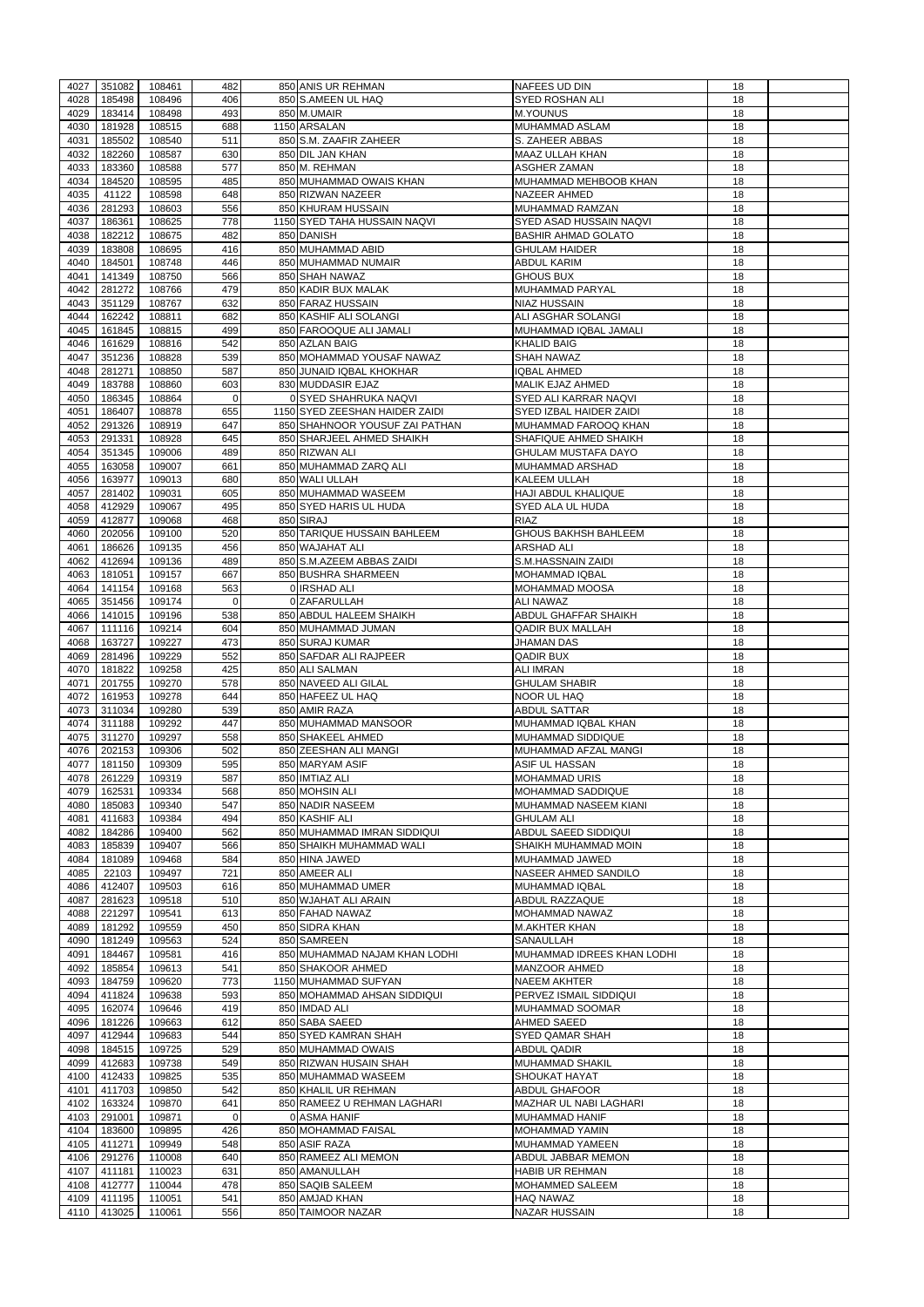| 4111 | 162779      | 110079             | 516         | 850 MUHAMMAD IQBAL AKHTER             | <b>AMIN AKHTER BHOPALI</b>       | 18 |  |
|------|-------------|--------------------|-------------|---------------------------------------|----------------------------------|----|--|
| 4112 | 186794      | 110106             | 850         | 416 YOUSUF SULEMAN                    | MUHAMMAD SULEMAN                 | 18 |  |
| 4113 | 291313      | 110122             | 640         | 850 SARMAD SIKANDAR                   | <b>SIKANDAR MARRI</b>            | 18 |  |
| 4114 | 412821      | 110184             | 597         | 850 SHAHZAD ZAMAN                     | <b>SHER ZAMAN</b>                | 18 |  |
| 4115 | 184567      | 110188             | 530         | 850 MUHAMMAD REHAN                    | <b>MUHAMMAD ASLAM</b>            | 18 |  |
| 4116 | 413056      | 110249             | 644         | 850 TOUSEEF AKHTAR                    | <b>TABRAIZ AKHTAR</b>            | 18 |  |
| 4117 | 411395      | 110255             | 474         | 850 FAISAL MEHMOOD                    | <b>MUHAMMAD RIAZ</b>             | 18 |  |
| 4118 | 181341      | 110262             | 461         | 850 WISHAL ALI                        | <b>ABDUL WAHID</b>               | 18 |  |
| 4119 | 186068      | 110309             | 446         | 850 SYED AHSAN UL KARIM               | <b>SYED ATTA UL KARIM</b>        | 18 |  |
| 4120 | 291307      | 110326             | 501         | 850 SALMAN                            | <b>ZAMIN ALI HOOT BALOCH</b>     | 18 |  |
| 4121 | 291174      | 110329             | 577         | 0 MEER AHMED CHANDIO                  | NOOR AHMED CHANDIO               | 18 |  |
| 4122 | 412772      | 110377             | 540         | 850 SAQIB FAYYAZ                      | MUHAMMAD FAYYAZ                  | 18 |  |
| 4123 | 412177      | 110388             | 510         | 850 MUHAMMAD KASHIF                   | <b>ABDUL QADIR</b>               | 18 |  |
| 4124 | 201871      | 110416             | 516         | 850 SAGAR KUMAR                       | <b>KESA RAM</b>                  | 18 |  |
|      | 163797      | 110437             | 599         | 850 SYED MUHAMMAD SAMAR HAIDER TAQVI  | SYED MUHAMMAD IQBAL HAIDER TAQVI | 18 |  |
| 4125 |             |                    |             |                                       |                                  |    |  |
| 4126 | 163800      | 110443             | 480         | 850 SYED NADIR HUSSAIN ZAIDI          | SYED ZAHEER HUSSAIN ZAIDI        | 18 |  |
| 4127 | 411420      | 110460             | 709         | 850 FAREED ULLAH                      | <b>MUSTAFA</b>                   | 18 |  |
| 4128 | 185782      | 110495             | 492         | 850 SHAHRUKH AHMED SIDDIQUI           | RAFIQUE AHMED SIDDIQUI           | 18 |  |
| 4129 | 163020      | 110514             | 603         | 850 MUHAMMAD UZAIR                    | <b>GHULAM MUHAMMAD</b>           | 18 |  |
| 4130 | 412853      | 110595             | 562         | 850 SHEIKH MUHAMMAD KASHIF            | SHEIKH NOOR MUHAMMAD             | 18 |  |
| 4131 | 163672      | 110623             | 469         | 850 SHOAIB AIJAZ                      | <b>AIJAZ UDDIN</b>               | 18 |  |
| 4132 | 141111      | 110672             | 666         | 850 FARMAN ALI                        | <b>MEVO KHAN</b>                 | 18 |  |
| 4133 | 163890      | 110713             | 451         | 850 TOUFEQUE KALWAR                   | <b>GHULAM ASGHAR KALWAR</b>      | 18 |  |
| 4134 | 221066      | 110723             | $\mathbf 0$ | 0 ABDUL RAHIM                         | <b>IHSAN ALI</b>                 | 18 |  |
| 4135 | 291139      | 110758             | 667         | 850 IRFANULLAH                        | <b>HAJI SABAN UNAR</b>           | 18 |  |
| 4136 | 412104      | 110804             | 581         | 850 MUHAMMAD HASSAAN                  | <b>SALEEM AHMED</b>              | 18 |  |
| 4137 | 185873      | 110806             | 834         | 1150 SHARIQ BUKSH                     | <b>SHAHID BUKSH</b>              | 18 |  |
| 4138 | 412347      | 110808             | 614         | 850 MUHAMMAD SHAMSHAD UL HAQUE MALIK  | MUHAMMAD ISRAR UL HAQUE          | 18 |  |
| 4139 | 291127      | 110849             | 566         | 850 HASSNAN NAWAZ                     | <b>QALANDER BUX</b>              | 18 |  |
| 4140 | 182220      | 110864             | 514         | 850 DANISH AHMED KHAN                 | KHALIL AHMED KHAN                | 18 |  |
| 4141 | 412257      | 110887             | 496         | 850 MUHAMMAD OMAIR                    | <b>SHER AFGAN</b>                | 18 |  |
| 4142 | 412657      | 110999             | 551         | 850 RAO TARIQ SAEED                   | <b>ABDUL JABBAR</b>              | 18 |  |
| 4143 | 163503      | 111014             | 722         | 850 SARANG KHAN                       | <b>ASLAM PERVAIZ</b>             | 18 |  |
| 4144 | 163754      | 111015             | 524         | 850 SYED ATTA UR REHMAN               | SYED KHALIL UR REHMAN            | 18 |  |
|      |             |                    |             |                                       |                                  |    |  |
| 4145 | 291166      | 111025             | 611         | 850 M NADEEM                          | <b>BASHIR AHMED</b>              | 18 |  |
| 4146 | 163113      | 111029             | 530         | 850 MUSHTAQUE AHMED KALHORO           | ROSHAN ALI KALHORO               | 18 |  |
|      | 4147 412284 | 111099             | 461         | 850 MUHAMMAD REHAN HANFI              | <b>MUHAMMAD SABIR</b>            | 18 |  |
| 4148 | 186039      | 111106             | 734         | 1150 SURAJ JIVRAJ BABOO               | <b>JIVRAJ BABOO</b>              | 18 |  |
| 4149 | 311195      | 111115             | 558         | 850 MUHAMMAD TAHIR                    | <b>MUHAMMAD ARSHAD</b>           | 18 |  |
| 4150 | 162143      | 111146             | 520         | 850 IZHAR AHMED SAHITO                | <b>MAQBOOL AHMED</b>             | 18 |  |
| 4151 | 291095      | 111152             | 572         | 0 FAHEEM RAZA                         | <b>SALEEM RAZA LAKHMIR</b>       | 18 |  |
| 4152 | 311112      | 111165             | 634         | 850 IMRAN IQBAL                       | <b>MUHAMMAD IQBAL</b>            | 18 |  |
| 4153 | 201980      | 111221             | 589         | 850 SHOAIB AHMED                      | <b>MUKHTIAR AHMED</b>            | 18 |  |
| 4154 | 26103       | 111227             | 494         | 850 GULZAR ALI                        | <b>KARAM ALI</b>                 | 18 |  |
| 4155 | 162341      | 111229             | 615         | 850 MAJID HUSSAIN KALHORO             | JAWAD HUSSAIN KALHORO            | 18 |  |
| 4156 | 161386      | 111240             | 525         | 850 ALI MUHAMMAD                      | <b>MUHAMMAD WARIS</b>            | 18 |  |
| 4157 | 411922      | 111259             | 610         | 850 MUHAMMAD ADIL                     | <b>MUHAMMAD ASIF</b>             | 18 |  |
| 4158 | 413221      | 111264             | 635         | 850 ZEESHAN MAJEED                    | <b>ABDUL MAJEED</b>              | 18 |  |
| 4159 | 413076      | 111265             | 448         | 850 UMAR JALAL                        | JALALUDDIN                       | 18 |  |
| 4160 | 411888      | 111293             | 584         | 850 MOHSIN USMAN                      | <b>USMAN GHANI</b>               | 18 |  |
| 4161 | 186148      | 111304             | 576         | 850 SYED GOHAR ALI                    | <b>ABID ALI</b>                  | 18 |  |
| 4162 | 185284      | 111316             | 558         | 850 QAMBER ALI                        | <b>MUBAREK ALI</b>               | 18 |  |
| 4163 | 185754      | 111322             | 701         | 850 SHAHBAZ SALEEM                    | SALEEM U DDIN                    | 18 |  |
| 4164 | 413149      | 111324             | 572         | 850 WAQAS SAEED QURASHI               | <b>WARIS GUL QURASHI</b>         | 18 |  |
| 4165 | 164086      | 111368             | 578         | 850 ZAHID HUSSAIN                     | <b>MOHAMMAD HUSSAIN</b>          | 18 |  |
|      |             |                    | 578         |                                       |                                  |    |  |
| 4166 | 141026      | 111444             |             | 850 ABDUL RASHEED SOOMRO              | MUHAMMAD AZEEM                   | 18 |  |
| 4167 | 163220      | 111460             | 759         | 850 NOMAN ASLAM                       | MUHAMMAD ASLAM KAMBOH            | 18 |  |
| 4168 | 162523      | 111486             | 688         | 850 MOHIB                             | <b>M ANWAR</b>                   | 18 |  |
| 4169 | 182689      | 111531             | 432         | 850 HANNAN HASSAN                     | <b>MUHAMMAD HASSAN</b>           | 18 |  |
| 4170 | 411173      | 111548             | 368         | 850 ALI RAZA                          | <b>SYED GULZAR ALI</b>           | 18 |  |
| 4171 | 412468      | 111553             | 542         | 850 MUHAMMAD ZEESHAN NAWAZ            | MUHAMMAD NAWAZ                   | 18 |  |
| 4172 | 411377      | 111582             | 542         | 850 FAHAD NISAR                       | <b>NISAR GHAMAY</b>              | 18 |  |
| 4173 | 412653      | 111646             | 703         | 850 RANA MOHSIN RAZA ASAD             | <b>ASAD ALI</b>                  | 18 |  |
| 4174 | 163361      | 111664             | 504         | 850 REHAN AHMED                       | RASHEED AHMED                    | 18 |  |
| 4175 | 162031      | 111668             | 558         | 850 HIJAJ                             | <b>NOOR MUHAMMAD</b>             | 18 |  |
| 4176 | 162014      | 111670             | 681         | 850 HASNAIN RAZA                      | <b>ABDUL RAHIM LANJAR</b>        | 18 |  |
| 4177 | 185148      | 111741             | $\Omega$    | 0 NAVEED AHMED BALOCH                 | ABDUL SATTAR BALOCH              | 18 |  |
| 4178 | 162386      | 111774             | 595         | 850 MAZHAR HUSSAIN MASTOI             | <b>LIAQUAT ALI</b>               | 18 |  |
| 4179 | 412020      | 111799             | 595         | 850 MUHAMMAD AYAZ HUSSAIN             | <b>IKRAM HUSSAIN</b>             | 18 |  |
| 4180 | 413092      | 111812             | 575         | 850 USMAN GHANI                       | SHAH MUHAMMAD KHAN               | 18 |  |
| 4181 | 411926      | 111857             | 427         | 850 MUHAMMAD AFFAN SIDDIQUI           | <b>ZAHID HUSSAIN</b>             | 18 |  |
| 4182 | 411584      | 111902             | 480         | 850 IMRAN                             | <b>BAKHT ZAMIN KHAN</b>          | 18 |  |
|      |             | 4183 412540 111904 | 549         | 850 NASEER AHMED                      | <b>BASHEER AHMED</b>             | 18 |  |
| 4184 | 163134      | 111929             | 461         | 850 NADEEM AHMED                      | <b>MOHAMMAD RAHIM ABBASI</b>     | 18 |  |
| 4185 | 412269      | 111951             | 663         | 850 MUHAMMAD OWAIS UR RAHMAN SIDDIQUI | IMUHAMMAD FAZLUR RAHMAN SIDDIQUI | 18 |  |
|      |             |                    |             |                                       |                                  |    |  |
| 4186 | 201232      | 111971             | 0           | 0 ASIF ALI                            | <b>QAMARUDDIN PHALPOTO</b>       | 18 |  |
| 4187 | 351068      | 111973             | 601         | 850 ALI AKHTAR PAHORE                 | <b>HUSSAIN BUX</b>               | 18 |  |
| 4188 | 281116      | 112040             | 470         | 850 ASGHAR ALI                        | MUHAMMAD ESSA MASHORI            | 18 |  |
| 4189 | 281581      | 112049             | 580         | 850 SYED ZUHAIB ALI SHAH              | <b>SYED BAQAR HUSSAIN SHAH</b>   | 18 |  |
| 4190 | 281237      | 112064             | 550         | 850 IRFAN ALI                         | RAJAB ALI                        | 18 |  |
| 4191 | 141067      | 112076             | $\Omega$    | 0 AMEET KUMAR                         | <b>AKBAR JEE</b>                 | 18 |  |
| 4192 | 184770      | 112106             | 602         | 850 MUHAMMAD TAHA KHAN                | <b>HAMID SABAH KHAN</b>          | 18 |  |
| 4193 | 281231      | 112115             | 564         | 850 IMRAN JAMIL                       | MUHAMMAD JAMIL                   | 18 |  |
|      | 281516      | 112167             | 525         | 850 SAJJAD ALI RAJPER                 | <b>MUMTAZ ALI</b>                | 18 |  |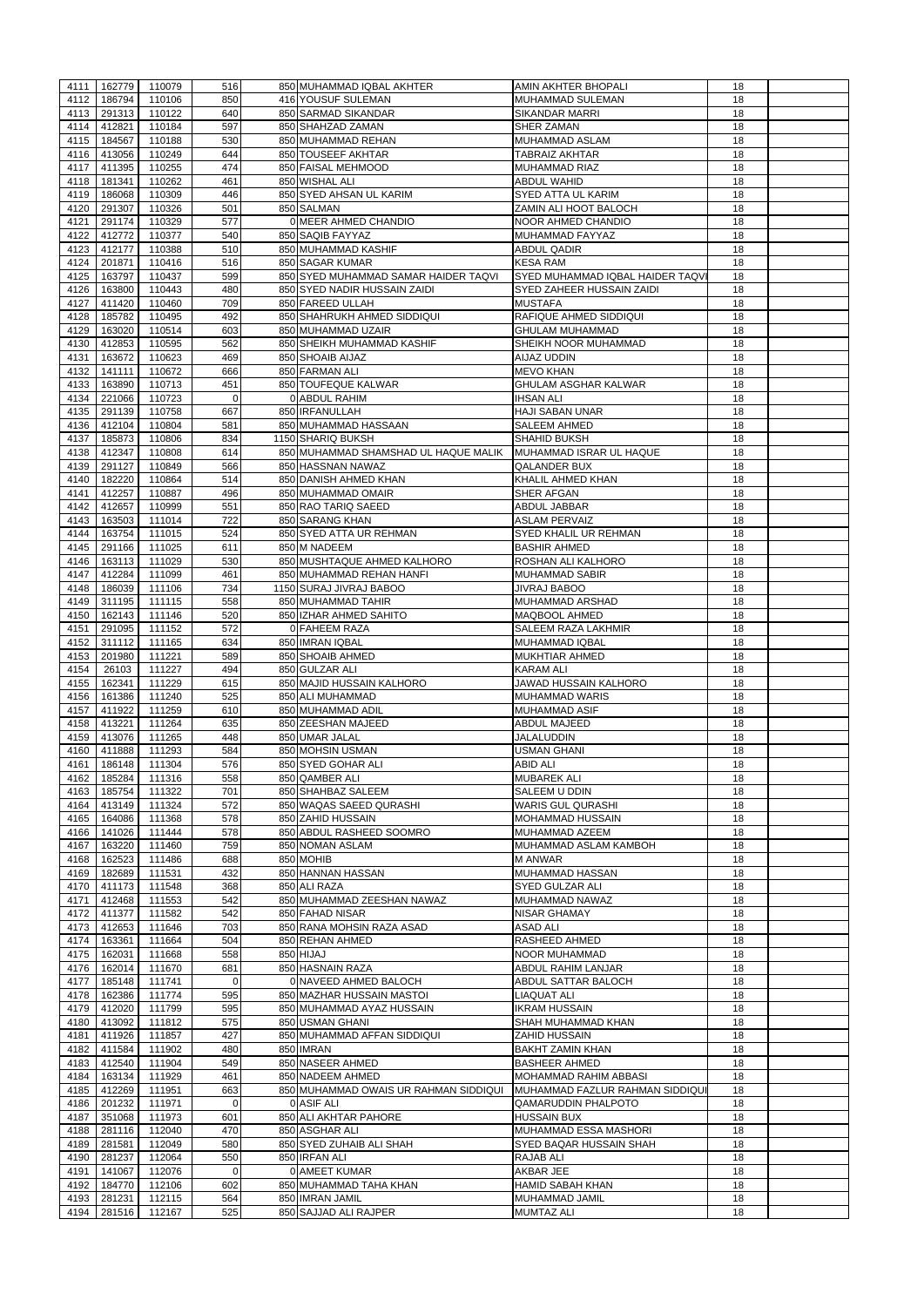| 4195 | 184518      | 112206           | 443         | 850 MUHAMMAD OWAIS HASHMI         | <b>RAIS UL HAQ</b>              | 18 |  |
|------|-------------|------------------|-------------|-----------------------------------|---------------------------------|----|--|
|      |             |                  |             |                                   |                                 |    |  |
| 4196 | 182458      | 112214           | 602         | 850 FARMAN ALI                    | <b>HAQUEDAD KHAN</b>            | 18 |  |
| 4197 | 186044      | 112228           | 425         | 850 SYED ABDUL MUHEEB SHAH        | SYED ABDUL ALEEM RIZVI          | 18 |  |
| 4198 | 186870      | 112239           | 557         | 850 ZEESHAN KHURSHEED             | MUHAMMAD KHURSHEED              | 18 |  |
| 4199 | 411897      | 112274           | 676         | 850 MUDASAR MUSTAFA SHAH          | SYED AZHAR HUSSAIN              | 18 |  |
| 4200 | 412099      | 112294           | 603         | 850 MUHAMMAD HARIS TOUHEED        | MUHAMMAD TOUHEED UL HAQ         | 18 |  |
| 4201 | 412722      | 112295           | 612         | 850 SAIF ULLAH                    | MUHAMMAD SANA ULLAH             | 18 |  |
| 4202 | 412396      | 112319           | 706         | 850 MUHAMMAD UMA                  | <b>MUHAMMAD QASIM</b>           | 18 |  |
| 4203 | 412040      | 112355           | 532         | 850 MUHAMMAD DANIAL               | <b>MUHAMMAD ARSHAD</b>          | 18 |  |
| 4204 | 411356      | 112357           | 478         | 1050 DANISH ZAFFAR                | MUHAMMAD ZAFAR KHAN             | 18 |  |
|      |             |                  |             |                                   |                                 |    |  |
| 4205 | 186308      | 112386           | 510         | 850 SYED QAIM ALI SHAH            | SYED BAKHT ZAMEEN SHAH          | 18 |  |
| 4206 | 412781      | 112437           | 441         | 850 SARFARAZ AHMED                | <b>ABDUL HAI</b>                | 18 |  |
| 4207 | 412408      | 112448           | 538         | 850 MUHAMMAD UMER                 | MIAN MUHAMMAD SARWAR            | 18 |  |
| 4208 | 182424      | 112457           | 550         | 850 FARAZ GHAFFAR                 | <b>ABDUL GHAFFAR</b>            | 18 |  |
| 4209 | 181958      | 112504           | $\mathbf 0$ | 850 ARSALAN ZAIN                  | ZAIN UL HAQ                     | 18 |  |
| 4210 | 184062      | 112506           | 510         | 850 MUHAMMAD BILAL                | <b>NASIM AHMED</b>              | 18 |  |
|      |             |                  | 542         |                                   | <b>SHARFUDDIN</b>               |    |  |
| 4211 | 412421      | 112549           |             | 850 MUHAMMAD UZAIR                |                                 | 18 |  |
| 4212 | 161811      | 112567           | 665         | 850 FARAZ AHMED                   | <b>SIRAJ AHMED</b>              | 18 |  |
| 4213 | 186061      | 112600           | 534         | 850 SYED AHMED ALI                | <b>SYED MUSHTAQ ALI</b>         | 18 |  |
| 4214 | 412007      | 112616           | 608         | 850 MUHAMMAD ASLAM                | <b>INAYAT ALI RIND</b>          | 18 |  |
| 4215 | 185002      | 112619           | 617         | 850 MUHMMAD SAQIB                 | <b>MUHAMMAD SADIQ</b>           | 18 |  |
| 4216 | 413201      | 112635           | 630         | 850 ZAIN UL ABIDIN                | <b>ISLAM UDDIN</b>              | 18 |  |
| 4217 | 186157      | 112657           | 490         | 850 SYED HASEEB AHMED             | <b>SYED JAMEEL AHMED</b>        | 18 |  |
|      |             |                  |             |                                   |                                 |    |  |
| 4218 | 221401      | 112660           | 576         | 850 IMRAN ALI                     | MOHAMMAD SIDDIQUE               | 18 |  |
| 4219 | 163551      | 112685           | 622         | 850 SHAH ZAIB KHAN                | <b>CHAND ZAIB KHAN</b>          | 18 |  |
| 4220 | 161402      | 112750           | 660         | 850 ALI RAZA                      | <b>ABDUL JABBAR SHAIKH</b>      | 18 |  |
| 4221 | 412041      | 112770           | 614         | 850 MUHAMMAD DANIAL               | MUHAMMAD AJMAL                  | 18 |  |
| 4222 | 20106       | 112800           | 552         | 850 AYAZ ALI JAMRO                | NIAZ ALI JAMRO                  | 18 |  |
| 4223 | 182660      | 112838           | 479         | 850 HAMBAL MASOOD SIDDIQUI        | <b>MASOOD IFTIKHAR SIDDIQUI</b> | 18 |  |
| 4224 | 413045      | 112854           | 477         | 850 TARIQE ZEB                    | <b>JAHAN ZEB</b>                | 18 |  |
|      |             |                  |             |                                   |                                 |    |  |
| 4225 | 413002      | 112858           | 512         | 850 SYED TAHIR NAQVI              | SYED TAFSEER ASGHAR NAQVI       | 18 |  |
| 4226 | 412202      | 112895           | 598         | 850 MUHAMMAD MERAJ KHAN           | MUHAMMAD SHAMEEM KHAN           | 18 |  |
| 4227 | 411464      | 112913           | 653         | 850 FURQAN BIN HUSSAIN            | <b>MUHAMMAD HUSSAIN</b>         | 18 |  |
| 4228 | 18183       | 112921           | 453         | 850 SEYED MUHAMMAD HAFIZ ANAS ALI | SEYED MUHAMMAD BARKAT ALI       | 18 |  |
| 4229 | 311288      | 112960           | 595         | 850 TALAL NIAZ                    | <b>NIAZ MUHAMMAD</b>            | 18 |  |
| 4230 | 412723      | 112963           | 639         | 850 SAIF ULLAH KHAN               | <b>SAEED ULLAH KHAN</b>         | 18 |  |
| 4231 | 261039      | 112971           | 536         | 850 ABDULLAH LIAQUAT              | <b>LIAQUAT ALI</b>              | 18 |  |
|      |             |                  |             |                                   |                                 |    |  |
| 4232 | 291085      | 112972           | 572         | 850 BILAL ALI                     | <b>NASIR ALI</b>                | 18 |  |
| 4233 | 182887      | 112989           | 561         | 850 IZHAR AKHTAR                  | <b>TARIQ JAVAID AKHTAR</b>      | 18 |  |
| 4234 | 186804      | 112994           | 404         | 850 ZAHEER AHMED                  | ABDUL QUYYAM                    | 18 |  |
| 4235 | 411410      | 113034           | 595         | 850 FAIZAN RAZZAQ                 | ABDUL RAZZAQ                    | 18 |  |
| 4236 | 185459      | 113060           | 380         | 0 S AHSAN ALI                     | <b>SYED ASHFAQ ALI</b>          | 18 |  |
| 4237 | 413174      | 113071           | 568         | 850 YASIR TANOLI                  | <b>FAQEER MUHAMMAD</b>          | 18 |  |
| 4238 | 163037      | 113092           | 614         | 850 MUHAMMAD WAQAS SHAHID         | <b>MUHAMMAD SHAHID</b>          | 18 |  |
|      |             |                  |             |                                   |                                 |    |  |
| 4239 | 181003      | 113143           | 517         | 850 AFSHEEN                       | MUHAMMAD MUZAFFAR               | 18 |  |
| 4240 | 186628      | 113211           | 439         | 850 WAJAHAT ALI                   | <b>ASHIQ ALI</b>                | 18 |  |
|      |             |                  |             | 850 MAJID ALI BHAYO               | MANZOOR AHMED                   |    |  |
| 4241 | 351213      | 113243           | 572         |                                   |                                 | 18 |  |
| 4242 | 181751      | 113270           | 548         | 850 AHSAN UDDIN TAIMURI           | <b>LAIQ UDDIN TAIMUR</b>        | 18 |  |
|      |             |                  |             |                                   |                                 |    |  |
| 4243 | 411670      | 113273           | 608         | 850 KAMRAN                        | <b>GHULAM RASOOL</b>            | 18 |  |
| 4244 | 411567      | 113292           | 599         | 850 HUSSAIN MUHAMMAD              | <b>HAFEEZ UR REHMAN</b>         | 18 |  |
| 4245 | 141204      | 113309           | 638         | 850 MOHAMMAD ASHRAF               | <b>MOHAMMAD BACHAL</b>          | 18 |  |
| 4246 | 184876      | 113335           | 0           | 0 MUHAMMAD WALEED KHALID          | MUHAMMAD KHALID AZEEM           | 18 |  |
| 4247 | 413069      | 113339           | 510         | 850 UMAIR KHAN                    | MUHAMMAD AKRAM KHAN             | 18 |  |
| 4248 | 413129      | 113345           | 510         | 850 WAQAS                         | <b>SHAMS UR REHMAN</b>          | 18 |  |
| 4249 | 182480      | 113353           | 444         | 850 FAYAAZ                        | <b>ZULFIQAR</b>                 | 18 |  |
| 4250 | 221551      | 113372           | 720         | 850 MOHAMMAD FAHAD                | MOHAMMAD SAEED SHAIKH           | 18 |  |
|      |             |                  |             |                                   |                                 |    |  |
| 4251 | 186457      | 113379           | 632         | 850 TALHA TARIQ                   | <b>MOHAMMAD TARIQ</b>           | 18 |  |
| 4252 | 141151      | 113392           | 530         | 850 INAYATULLAH                   | MUHAMMAD AZIM                   | 18 |  |
| 4253 | 181018      | 113413           | 574         | 850 ANUM                          | <b>ABDUL MALIK</b>              | 18 |  |
| 4254 | 162642      | 113426           | 440         | 850 MUHAMMAD ARSHAD ABBASI        | <b>MUHAMMAD SHAFI</b>           | 18 |  |
| 4255 | 186766      | 113460           | 395         | 850 YAQOOB ULLAH                  | <b>SHAMS UL HUDA</b>            | 18 |  |
| 4256 | 184121      | 113461           | 598         | 850 MUHAMMAD FAHIM                | <b>ASGHAR ALI</b>               | 18 |  |
| 4257 | 411653      | 113512           | 571         | 850 JIBRAN KHAN                   | <b>NOOR MUHAMMAD</b>            | 18 |  |
|      |             |                  |             |                                   |                                 |    |  |
| 4258 | 411256      | 113534           | 656         | 850 ASHAR AHMED KHAN              | <b>SHAKIL AHMED</b>             | 18 |  |
| 4259 | 221732      | 113559           | 565         | 850 QADIR DAD                     | <b>ARZ MUHAMMAD</b>             | 18 |  |
| 4260 | 183932      | 113563           | 708         | 1150 MUHAMMAD AQIB                | HAMID MIAN                      | 18 |  |
| 4261 | 221092      | 113595           | 616         | 0 ABDUL WAHAB                     | MUHAMMAD UMER CHANDIO           | 18 |  |
| 4262 | 185448      | 113643           | 561         | 850 ROHAIL AIJAZ KHAN             | MOHAMMAD AIJAZ KHAN             | 18 |  |
| 4263 | 261055      | 113676           | 468         | 850 AIJAZ ALI                     | <b>HAMZO</b>                    | 18 |  |
| 4264 | 413104      | 113699           | 660         | 850 WAJAHAT LATIF                 | MUHAMMAD IQBAL AWAN             | 18 |  |
|      |             |                  |             |                                   |                                 |    |  |
| 4265 | 186264      | 113702           | 476         | 850 SYED MUHAMMAD SHARIQ          | <b>SYED MUHAMMAD TARIQ</b>      | 18 |  |
| 4266 | 162301      | 113733           | 486         | 850 M IRFAN                       | <b>ABDUL HAFEEZ</b>             | 18 |  |
|      | 4267 184167 | 113768           | 492         | 850 MUHAMMAD FARHAN               | <b>SALEEM UD DIN</b>            | 18 |  |
| 4268 | 181499      | 113790           | 433         | 850 ABDUL REHMAN BHATTI           | <b>ABDUL RASHEED BHATTI</b>     | 18 |  |
| 4269 | 184528      | 113805           | 394         | 850 MUHAMMAD QADEER               | <b>MUHAMMAD KABEER</b>          | 18 |  |
| 4270 | 221254      | 113834           | 633         | 850 BABAR ALI                     | <b>NASRULLAH MEMON</b>          | 18 |  |
| 4271 | 161173      | 113880           | 605         | 850 ABDUL RAZAQUE                 | <b>HAJI NOOR MUHAMMAD</b>       | 18 |  |
|      |             |                  |             |                                   |                                 |    |  |
| 4272 | 163165      | 113881           | 581         | 850 NASEER UL DDIN                | <b>MOHAMMAD ASLAM</b>           | 18 |  |
| 4273 | 163191      | 113888           | 586         | 850 NAWAB ALI                     | <b>QURBAN ALI</b>               | 18 |  |
| 4274 | 221637      | 113910           | 521         | 850 MUHAMMED ESSA                 | <b>MUHAMOOD</b>                 | 18 |  |
| 4275 | 184613      | 113920           | 494         | 850 MUHAMMAD SAIF                 | MUHAMMAD FAROOQ                 | 18 |  |
| 4276 | 163768      | 113931           | 579         | 850 SYED HASNAIN ALI              | <b>SYED MUNAWAR ALI</b>         | 18 |  |
| 4277 | 221006      |                  | 647         | 850 AAKASH KUMAR                  | <b>NARESH KUMAR</b>             | 18 |  |
| 4278 | 221058      | 113951<br>113958 | 624         | 850 ABDUL NABI RIND               | <b>MOHAMMAD MURAD RIND</b>      | 18 |  |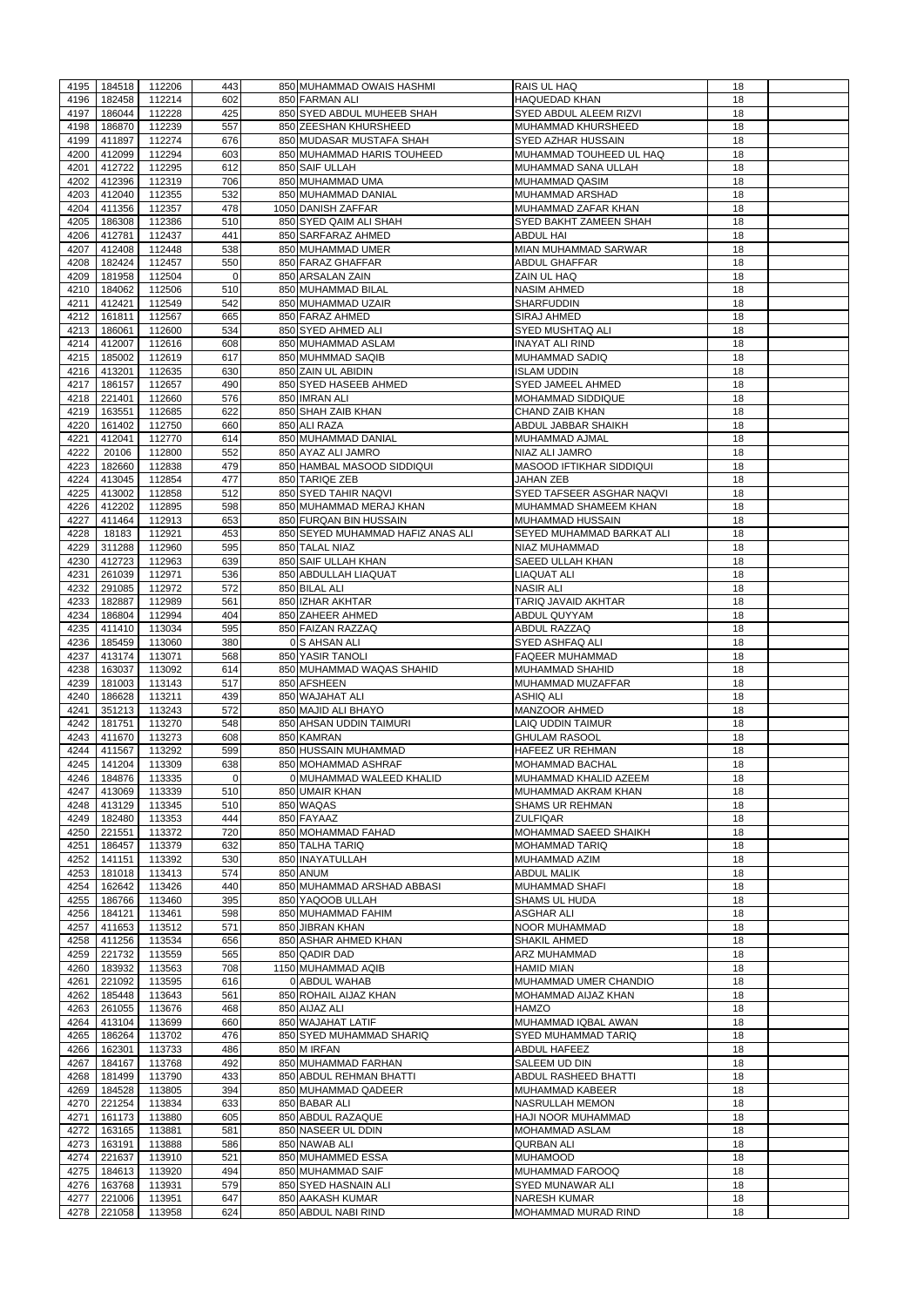| 4279         | 186132           | 113980             | 626         | 850 SYED FAKHAR IMAM             | <b>SYED MANZAR IMAM</b>                            | 18       |  |
|--------------|------------------|--------------------|-------------|----------------------------------|----------------------------------------------------|----------|--|
| 4280         | 221290           | 113989             | $\Omega$    | 0 DODO KHAN                      | <b>HAZAR KHAN</b>                                  | 18       |  |
| 4281         | 411458           | 113991             | 555         | 850 FAZAL SYED                   | <b>SARDAR SYED</b>                                 | 18       |  |
| 4282         | 412357           | 114019             | 689         | 850 MUHAMMAD SHOAIB              | <b>MUHAMMAD SHAHID</b>                             | 18       |  |
| 4283         | 412673           | 114038             | 551         | 850 RIZWAN                       | <b>M SHAFIQ</b>                                    | 18       |  |
| 4284         | 163775           | 114083             | 667         | 850 SYED KASHIF HUSSAIN          | <b>ILYAS HUSSAIN SYED</b>                          | 18       |  |
| 4285         | 181266           | 114119             | 582         | 850 SEHRISH NAZ                  | MUHAMMAD FAHEEM NAZ                                | 18       |  |
| 4286         | 221094           | 114154             | 810         | 1150 ABDUL WAHEED                | <b>ALLAH DITO</b>                                  | 18       |  |
| 4287         | 182871           | 114174             | 496         | 850 IRTAZA ALI                   | AKBAR ABBAS                                        | 18       |  |
| 4288         | 281619           | 114181             | 474         | 850 WASIF ALI                    | MOHAMMAD ASHRAF MEMON                              | 18       |  |
| 4289         | 162288           | 114194             | 645         | 850 LIAQAT ALI                   | <b>AKBER</b>                                       | 18       |  |
| 4290         | 351123           | 114209             | 401         | 850 DUR MUHAMMAD                 | MISRI AZIZULLAH SHAIKH                             | 18       |  |
| 4291         | 184926           | 114220             | 569         | 850 MUHAMMAD YASEEN              | MUHAMMAD YAQOOB                                    | 18       |  |
| 4292         | 401340           | 114225             | 646         | 850 SHAHID ALI                   | <b>GHULAM NABI</b>                                 | 18       |  |
| 4293         | 163251           | 114229             | 648         | 850 OSAMA                        | <b>HAFIZ MUHAMMAD YAMEEN</b>                       | 18       |  |
| 4294         | 185946           | 114236             | 476         | 850 SHEROZ RAZA                  | <b>SALEEM RAZA</b>                                 | 18       |  |
| 4295         | 16108            | 114251             | 496         | 850 ARSHAD ALI                   | <b>BASHIR AHMED SAHITO</b>                         | 18       |  |
| 4296         | 141104           | 114275             | 641         | 850 DILEEP KUMAR                 | <b>CHIMNO JEE</b>                                  | 18       |  |
| 4297         | 291176           | 114279             | 541         | 850 MEHRAN                       | <b>MUHAMMAD UMER</b>                               | 18       |  |
| 4298         | 181191           | 114295             | 541         | 850 NIDA SHARIF                  | MUHAMMAD SHARIF KHAN                               | 18       |  |
| 4299         | 291008           | 114355             | 428         | 850 AAMIR SOHAIL                 | <b>MUHAMMAD SHARIF</b>                             | 18       |  |
| 4300         | 411559           | 114381             | 448         | 850 HAZAIFA BIN QURESHI          | ABDUL AZIZ QURESHI                                 | 18       |  |
| 4301         | 161773           | 114444             | 524         | 850 FAISAL                       | <b>GHULAM NABI</b>                                 | 18       |  |
| 4302         | 411966           | 114461             | 543         | 850 MUHAMMAD AMMAR               | MUHAMMAD KALEEM SHAHEEN                            | 18       |  |
| 4303         | 185006           | 114462             | $\mathbf 0$ | 0 MUJTABA ALI                    | <b>EID ALI</b>                                     | 18       |  |
| 4304         | 413207           | 114464             | 508         | 850 ZEESHAN                      | MUHAMMAD SALEEM                                    | 18       |  |
| 4305         | 184634           | 114470             | 504         | 850 MUHAMMAD SALMAN              | JAMAL UD DIN                                       | 18       |  |
| 4306         | 412504           | 114474             | 745         | 1150 MUNEER HUSSAIN              | SARWAR ALI                                         | 18       |  |
| 4307         | 181504           | 114478             | 823         | 1150 ABDUL RUB                   | <b>ABDUL RAUF</b>                                  | 18       |  |
| 4308         | 182030           | 114496             | 544         | 850 ASIF ALI                     | MUHAMMAD RASHEED                                   | 18       |  |
| 4309         | 185563           | 114558             | 646         | 850 SAIF ULLAH                   | <b>M JAHANGIR</b>                                  | 18       |  |
| 4310         | 281161           | 114562             | 533         | 850 DARBAN ALI                   | <b>GHULAM ASGHAR</b>                               | 18       |  |
| 4311         | 111016           | 114580             | 612         | 850 ABDUL WAHID                  | <b>MOHAMMAD UMAR</b>                               | 18       |  |
| 4312         | 164111           | 114581             | 581         | 850 ZAWAR HUSSAIN SHAH           | ABDUL WAHID SHAH                                   | 18       |  |
| 4313         | 221539           | 114637             | 535         | 0 MEHFOOZ NAZAR                  | <b>ABDUL GHAFFFAR</b>                              | 18       |  |
| 4314         | 183655           | 114688             | 558         | 850 MOHAMMAD OWAIS               | <b>MEHMOOD AHMED</b>                               | 18       |  |
|              | 4315 184593      | 114712             | 419         | 850 MUHAMMAD SAAD                | MUHAMMAD AIJAZ                                     | 18       |  |
| 4316         | 185342           | 114730             | 489         | 850 RAKHSHINDA ALI               | MUHAMMAD ALI                                       | 18       |  |
| 4317         | 185431           | 114824             | 497         | 850 RIZWAN JAWEED                | JAWEED AHMED                                       | 18       |  |
| 4318         | 411479           | 114827             | 436         | 850 GULZAR AHMED                 | <b>RULDU</b>                                       | 18       |  |
| 4319         | 186817           | 114865             | 568         | 850 ZAHID IQBAL                  | <b>NOOR BAHADUR</b>                                | 18       |  |
| 4320         | 182060           | 114875             | 648         | 850 ATHAR ALAM KHANZADA          | MUHAMMAD AMEEN KHANZADA                            | 18       |  |
| 4321         | 201433           | 114913             | 579         | 850 IBRAHIM                      | <b>MIAN QURBAN ALI</b>                             | 18       |  |
| 4322         | 186485           | 114920             | 720         | 850 TARIQ SAEED                  | M. MOIZ KHAN                                       | 18       |  |
| 4323         | 411808           | 114979             | 435         | 850 MIRZA                        | <b>KHUDA GANJ</b>                                  | 18       |  |
|              |                  |                    |             |                                  |                                                    |          |  |
| 4324         | 162313           | 114985             | 667         | 850 M. FAHAD                     | HIFZ UR REHMAN                                     | 18       |  |
| 4325         | 141162           | 115004             | 543         | 850 JAN MOHAMMAD                 | <b>ALI SHER</b>                                    | 18       |  |
| 4326         | 411451           | 115080             | 693         | 1050 FAZAL HADI                  | <b>FAZAL RABBI</b>                                 | 18       |  |
| 4327         | 183200           | 115107             | 601         | 850 M KHURRAM ANWAR              | <b>M ANWAR</b>                                     | 18       |  |
| 4328         | 185785           | 115120             | 375         | 850 SHAHRUKH KHAN                | <b>GHOUSE ALAM</b>                                 | 18       |  |
| 4329         | 185120           | 115130             | 491         | 850 NASIR                        | <b>MEHRAB</b>                                      | 18       |  |
| 4330         | 411034           | 115169             | 475         | 850 ABDUL MAJEED                 | <b>SYED AHMED KHAN</b>                             | 18       |  |
| 4331         | 202083           | 115170             | 574         | 850 WALI MOHAMMAD                | <b>MOHAMMAD SALEH</b>                              | 18       |  |
| 4332         | 182142           | 115243             | 497         | 850 BABAR KHAN                   | <b>AKBER KHAN</b>                                  | 18       |  |
| 4333         | 281447           | 115267             | 476         | 850 NISAR AHMED                  | MAHBOOB ALI SIYAL                                  | 18       |  |
| 4334         | 222052           | 115287             | 811         | 1150 ZOHAIB ASGHAR               | <b>NASUR ULLAH</b>                                 | 18       |  |
| 4335         | 201809           | 115351             | 609         | 850 RAJA MOHSIN                  | ABDUL MAJEED                                       | 18       |  |
| 4336         | 183676           | 115407             | 474         | 850 MOHAMMAD SAUD ASHRAF         | MOHAMMAD ASHRAF KHAN                               | 18       |  |
| 4337         | 185186           | 115428             | 377         | 850 NOMAN AHMED                  | SAGEER AHMED                                       | 18       |  |
| 4338         | 221561           | 115438             | 676         | 850 MOHAMMAD QASIM               | MOHAMMAD IBRAHIM DAHANI                            | 18       |  |
| 4339         | 181413           | 115474             | 464         | 850 ABDUL HAFEEZ                 | MUHAMMAD TALIB HUSSAIN                             | 18       |  |
| 4340         | 412862           | 115484             | 711         | 850 SHOAIB AHMAD                 | PERVAIZ AHMAD                                      | 18       |  |
| 4341         | 161631           | 115495             | 642         | 850 BABAR ALI                    | MOHAMMAD HASHIM                                    | 18       |  |
| 4342         | 221192           | 115507             | 480         | 850 AMIR HUSSAIN                 | <b>ABDUL LATIF</b>                                 | 18       |  |
| 4343         | 221985           | 115508             | 669         | 850 WAQAR HUSSAIN                | ABU BAKAR SOOMRO                                   | 18       |  |
| 4344         | 412340           | 115551             | 800         | 1150 MUHAMMAD SHAHZAB            | MUHAMMAD YOUSUF                                    | 18       |  |
| 4345         | 351461           | 115554             | 521         | 850 ZAHID HUSSAIN MIRBAHAR       | ABDUL GHANI MIRBAHAR                               | 18       |  |
| 4346         | 163096           | 115587             | 542         | 850 MUNAWAR ALI JAGIRANI         | <b>ANWAR ALI</b>                                   | 18       |  |
| 4347         | 161624           | 115617             | 701         | 850 AZHAR KHAN                   | MUSHTAQUE AHMED                                    | 18       |  |
| 4348         | 281369           | 115621             | 571         | 850 MUHAMMAD BASIT KHERO         | <b>NAJEEB AHMED KHAN KHERO</b>                     | 18       |  |
| 4349         | 141149           | 115626             | 604         | 850 IMTIAZ MEER                  | <b>MEER MUHAMMAD</b>                               | 18       |  |
| 4350         | 401039           | 115648             | 658         | 850 ADIL ALI                     | M. SIDDIQUE                                        | 18       |  |
|              |                  | 4351 221481 115737 | 545         | 0 KHADIM HUSSAIN                 | MEER HASSAN BURIRO                                 | 18       |  |
| 4352         | 281108           | 115746             | 613         | 850 ASAD ALI KHOSO               | RUSTAM ALI KHOSO                                   | 18       |  |
| 4353         | 111050           | 115762             | 583         | 850 FAHMMIR AHMED                | MUHAMMAD ASLAM MUGHAL                              | 18       |  |
| 4354         | 184148           | 115779             | 539         | 850 MUHAMMAD FAIZAN MUJAHID      | MUHAMMAD MUJAHID                                   | 18       |  |
| 4355         | 412312           | 115802             | 656         | 850 MUHAMMAD SALAM               | MUHAMMAD ASHRAF ALI                                | 18       |  |
| 4356         | 412746           | 115821             | 544         | 1050 SALEEM KHAN                 | AYOUB KHAN                                         | 18       |  |
| 4357         | 183056           | 115857             | 571         | 850 KHIZAR KHALID                | MUHAMMAD KHALID                                    | 18       |  |
| 4358         | 222010           | 115862             | $\Omega$    | 0 ZAHEER AHMED                   | <b>ZAHOOR AHMED</b>                                | 18       |  |
| 4359         | 201114           | 115881             | 621         | 850 ABDUL WAHEED                 | <b>FAREED AHMED</b>                                | 18       |  |
| 4360         | 412426           | 115897             | 461         | 850 MUHAMMAD WAHID               | <b>MUHAMMAD MOOSA</b>                              | 18       |  |
| 4361<br>4362 | 181717<br>291294 | 115898<br>115963   | 418<br>639  | 0 AHMED SHARIF<br>850 SADAR UDIN | <b>M SHARIF ALAM</b><br><b>QAMAR UDIIN PANHWAR</b> | 18<br>18 |  |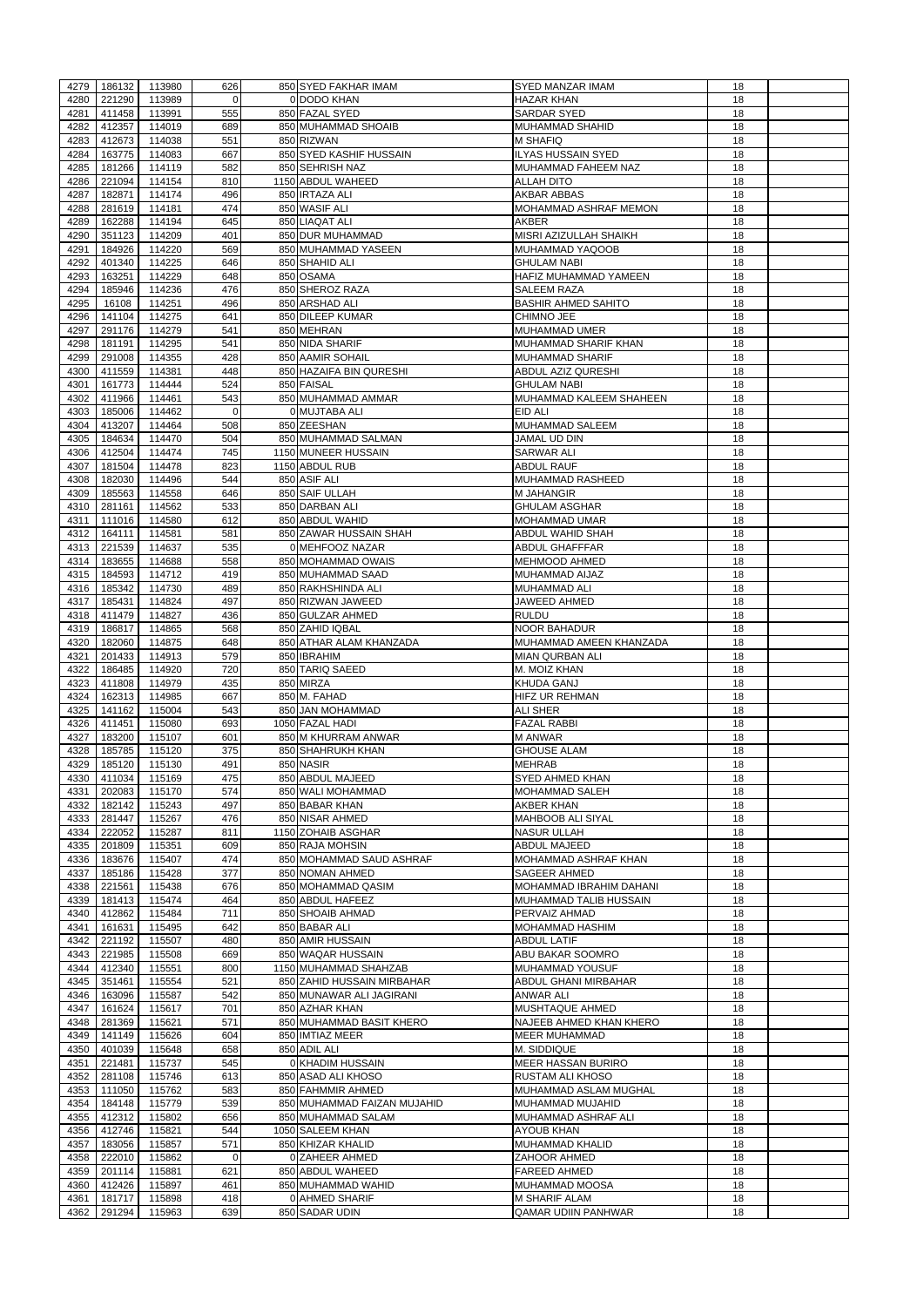| 4363 | 221975 | 115978 | 599            | 850 WAJID ALI                   | <b>GULZAR ALI GOPANG</b>        | 18 |  |
|------|--------|--------|----------------|---------------------------------|---------------------------------|----|--|
|      | 185452 |        | 483            | 850 ROZI KHAN                   | <b>AZIZ UR REHMAN</b>           | 18 |  |
| 4364 |        | 115987 |                |                                 |                                 |    |  |
| 4365 | 185686 | 116026 | 471            | 850 SARFRAZ AHMED               | <b>NAZEER AHMED</b>             | 18 |  |
| 4366 | 183683 | 116036 | 510            | 850 MOHAMMAD SHEHBAZ RAIS       | <b>RAIS MOHAMMAD</b>            | 18 |  |
| 4367 | 141409 | 116041 | 522            | 850 ZAHID HUSSAIN               | MUHAMMAD HANIF                  | 18 |  |
| 4368 | 184207 | 116083 | 376            | 850 MUHAMMAD HAIDER HASNAIN     | ALI MUJEEB UR REHMAN            | 18 |  |
| 4369 | 183989 | 116120 | 596            | 850 MUHAMMAD ASIF               | MUHAMMAD RAMZAN                 | 18 |  |
| 4370 | 401055 | 116138 | 871            | 1150 ALI MURTAZA                | ABDUL AZIZ AMIR UL BAHAR        | 18 |  |
| 4371 | 181532 | 116168 | 425            | 850 ABDUL WAHAB                 | <b>HIFZUR REHMAN</b>            | 18 |  |
| 4372 | 291324 | 116188 | 524            | 850 SHAHID HUSSAIN              | <b>SAJJAN CHHACHHAR</b>         | 18 |  |
| 4373 | 163726 | 116207 | 458            | 850 SUNNY ZUBAIR                | MUHAMMAD AFZAL                  | 18 |  |
| 4374 | 186629 | 116225 | 495            | 850 WAJAHAT BAQAR RAZA          | <b>BAQAR RAZA</b>               | 18 |  |
| 4375 | 184347 | 116228 | 595            | 850 MUHAMMAD JUNAID ALI         | <b>KAUSAR ALI</b>               | 18 |  |
| 4376 | 141235 | 116244 | $\overline{0}$ | 0 MUHAMMAD KASHIF               | <b>MUHAMMAD FAROOQ</b>          | 18 |  |
| 4377 | 186375 | 116268 | 509            | 850 SYED USMAN AFAQ             | <b>SYED AFAQ</b>                | 18 |  |
| 4378 | 413109 | 116299 | 450            | 850 WALEED HANIF                | <b>MOHAMMAD HANIF</b>           | 18 |  |
| 4379 | 411339 | 116303 | 481            | 850 BILAL NASIR                 | <b>MUHAMMAD BASHIR</b>          | 18 |  |
| 4380 | 202162 | 116347 | 596            | 850 ZUBAIR AHMED ABBASI         | MOHAMMAD USMAN ABBASI           | 18 |  |
|      | 351272 |        | 480            | 850 MUHAMMAD REHAN KHAN         |                                 | 18 |  |
| 4381 |        | 116418 |                |                                 | MUHAMMAD ASLAM KHAN             |    |  |
| 4382 | 291370 | 116460 | 637            | 850 WAQAR ALI KEERIO            | ZULFIQAR ALI KEERIO             | 18 |  |
| 4383 | 291297 | 116461 | 664            | 850 SAFDAR ALI KEERIO           | SIKANDAR ALI KEERIO             | 18 |  |
| 4384 | 185571 | 116474 | 612            | 850 SAJID ALI SADIQ             | <b>MUHAMMAD SADIQ</b>           | 18 |  |
| 4385 | 183249 | 116482 | $\overline{0}$ | 0 M SAQIB SAEED                 | <b>M SAEED</b>                  | 18 |  |
| 4386 | 185572 | 116485 | 473            | 850 SAJID AMIR                  | AMIR U DIN                      | 18 |  |
| 4387 | 184649 | 116487 | 442            | 850 MUHAMMAD SAMI               | MUHAMMAD JAVED                  | 18 |  |
| 4388 | 184107 | 116488 | 433            | 850 MUHAMMAD FAHAD HASSAN       | <b>MUHAMMAD DEEN</b>            | 18 |  |
| 4389 | 184539 | 116504 | 688            | 850 MUHAMMAD RAFIULLAH KHAN     | <b>GUL ZAMAN</b>                | 18 |  |
| 4390 | 185780 | 116519 | 440            | 850 SHAHRUKH AHMED              | <b>AFROZ AHMED EJAZ</b>         | 18 |  |
| 4391 | 163837 | 116523 | 506            | 850 SYED WAQAS HUSSAIN          | <b>SYED SABIR HUSSAIN ZAIDI</b> | 18 |  |
| 4392 | 412778 | 116532 | 653            | 850 SAQIB SHAMIM KHAN           | MUHAMAMD SHAMIM KHAN            | 18 |  |
| 4393 | 186215 | 116573 | 600            | 850 SYED MOHSIN ALI             | <b>SYED AFAQUE ALI</b>          | 18 |  |
| 4394 | 163032 | 116588 | 451            | 850 MUHAMMAD WAQAS              | ZAHIR UL DDIN                   | 18 |  |
| 4395 | 161543 | 116602 | 511            | 850 ASIF ALI                    | <b>KHALID HUSSAIN</b>           | 18 |  |
|      |        |        |                |                                 |                                 |    |  |
| 4396 | 184366 | 116631 | 476            | 850 MUHAMMAD KAMRAN RIAZ        | <b>MUHAMMAD RIAZ</b>            | 18 |  |
| 4397 | 412161 | 116656 | 498            | 850 MUHAMMAD JUNAID             | MUHAMMAD KHALID MASOOD          | 18 |  |
| 4398 | 181508 | 116663 | 680            | 850 ABDUL SALAM                 | <b>ABDUL ZAMAN</b>              | 18 |  |
| 4399 | 163126 | 116671 | 575            | 850 MUZAMMIL MUKHTAR            | <b>MUKHTAR AHMED</b>            | 18 |  |
| 4400 | 181695 | 116760 | $\Omega$       | 0 AHMED ALI                     | <b>RAHAT ALI</b>                | 18 |  |
| 4401 | 411069 | 116764 | 492            | 850 ABDUL WAHEED                | <b>WAZEER ALI</b>               | 18 |  |
| 4402 | 261150 | 116782 | 650            | 850 DILAWAR HUSSAIN             | MUHAMMAD SIDDIQUE ARISAR        | 18 |  |
| 4403 | 261111 | 116809 | 570            | 850 AVINASH                     | <b>KELASH</b>                   | 18 |  |
| 4404 | 291245 | 116813 | 411            | 850 MUSHTAQUE ALI               | MUHAMMAD SIDDIQUE               | 18 |  |
| 4405 | 185698 | 116827 | 466            | 850 SAYED YASIR HASAN SHAH      | <b>SAYED ISHAQ SHAH</b>         | 18 |  |
| 4406 | 162017 | 116838 | 526            | 850 HASSAN AKHTER               | MUHAMMAD FAROOQUE               | 18 |  |
| 4407 | 186874 | 116851 | 525            | 850 ZEESHAN NIAZ                | MUHAMMAD NIAZ                   | 18 |  |
| 4408 | 411846 | 116892 | 500            | 850 MOHAMMAD KAMAL AHMED HASHMI | RASHEED AHMED HASHI             | 18 |  |
|      |        |        |                |                                 |                                 |    |  |
| 4409 | 184493 | 116913 | 458            | 850 MUHAMMAD NOMAN              | <b>MUHAMMAD IQBAL</b>           | 18 |  |
| 4410 | 281198 | 116936 | 636            | 850 GHULAM MURTAZA ABRO         | <b>SHUHABUDDIN</b>              | 18 |  |
| 4411 | 311178 | 117007 | 460            | 0 MUHAMMAD IMRAN                | <b>AZMAT</b>                    | 18 |  |
| 4412 | 161276 | 117012 | 596            | 850 AGHA GHULLAM MUSTAFA KHAN   | AGHA MUZAFFAR HUSSIAN           | 18 |  |
| 4413 | 163294 | 117018 | 559            | 0 RAHEEL                        | <b>FAKHRUDDIN</b>               | 18 |  |
| 4414 | 162197 | 117052 | 399            | 850 JONAID                      | <b>AYOUB</b>                    | 18 |  |
| 4415 | 186121 | 117064 | 555            | 850 SYED DANIYAL HAIDER ZAIDI   | SYED JAWED HAIDER ZAIDI         | 18 |  |
| 4416 | 186793 | 117065 | 553            | 850 YOUSUF ARIF                 | MUHAMMAD ARIF                   | 18 |  |
| 4417 | 411040 | 117092 | 449            | 850 ABDUL MUNEET                | <b>MOHAMMAD SHAMIM AKHTER</b>   | 18 |  |
| 4418 | 184210 | 117136 | 469            | 850 MUHAMMAD HAMMAD             | <b>MUHAMMAD AKRAM</b>           | 18 |  |
| 4419 | 163685 | 117185 | 609            | 850 SHOUKAT MALIK               | UMER DIN MALIK                  | 18 |  |
| 4420 | 18174  | 117227 | 528            | 850 RAZA MUHAMMAD ADNAN         | RANA MUHAMMAD BINYAMIN          | 18 |  |
| 4421 | 18141  | 117233 | $\Omega$       | 0 MOHAMMAD SARFARAZ ANSARI      | <b>MOHAMMAD IBRAHIM ANSARI</b>  | 18 |  |
| 4422 | 29107  | 117251 | 458            | 850 WAHEED ALI                  | <b>AHMED KHAN</b>               | 18 |  |
| 4423 | 18357  | 118018 |                | <b>SALMAN KHAN</b>              | RASEEDMOHAMMAD KHAN             | 18 |  |
| 4424 | 18262  | 118019 |                | ILHAM UD DIN                    | <b>WARIS KHAN</b>               | 18 |  |
| 4425 | 18272  | 118033 |                | <b>KHALID AKBAR</b>             | <b>TAJ AKBAR</b>                | 18 |  |
|      |        |        |                |                                 |                                 |    |  |
| 4426 | 18295  | 118064 |                | MUHAMMAD BILAL                  | <b>ABDUL KHALIQ</b>             | 18 |  |
| 4427 | 18270  | 118069 |                | <b>KAMRAN</b>                   | MUHAMMAD RAFIQUE                | 18 |  |
| 4428 | 18370  | 118115 |                | SHAYAN ALI                      | MUHAMMAD ALI QAMAR              | 18 |  |
| 4429 | 18390  | 118123 |                | <b>TANVEER AKRAM</b>            | KHAWAJA MUHAMMAD AKRAM          | 18 |  |
| 4430 | 18218  | 118137 |                | <b>AFZAL AHMED</b>              | <b>MUHAMMAD AYUB</b>            | 18 |  |
| 4431 | 20114  | 118169 |                | <b>AAKASH</b>                   | <b>HOLO MAL</b>                 | 18 |  |
| 4432 | 18278  | 118185 |                | M. WAQAR ALI                    | MUHAMMAD ALI                    | 18 |  |
| 4433 | 35124  | 118189 |                | <b>KAINAT</b>                   | MUHAMMAD QASIM                  | 18 |  |
| 4434 | 35169  | 118199 |                | ZUBEDA                          | <b>NAZIR AHMED</b>              | 18 |  |
| 4435 | 35145  | 118208 |                | <b>SAIMA</b>                    | <b>DILSHER AHMED BHAYO</b>      | 18 |  |
| 4436 | 35164  | 118209 |                | UME-RUBAB                       | ALI ASGHAR KEERIO               | 18 |  |
| 4437 | 35139  | 118211 |                | NOUREEN                         | MOHAMMAD IBRAHIM                | 18 |  |
| 4438 | 35131  | 118222 |                | LAREB                           | <b>MOHAMMAD QASIM</b>           | 18 |  |
| 4439 | 20115  | 118227 |                | ABDUL HALEEM                    | <b>BAHADUR ALI</b>              | 18 |  |
| 4440 | 35113  | 118237 |                | <b>ARIFA</b>                    | MUHAMMAD IKRAM                  | 18 |  |
|      |        |        |                |                                 |                                 |    |  |
| 4441 | 18332  | 118305 |                | <b>MUZAMMIL</b>                 | MUHAMMAD RAZZAQ                 | 18 |  |
| 4442 | 18367  | 118306 |                | SHAHZAIB HAFEEZ                 | <b>ABDUL HAFEEZ</b>             | 18 |  |
| 4443 | 16149  | 118354 |                | <b>NASEER AHMED</b>             | NAZEER AHMED MEMON              | 18 |  |
| 4444 | 18362  | 118379 |                | SHAFQAT HUSSAIN                 | <b>MUSTAFA HUSSAIN</b>          | 18 |  |
| 4445 | 221110 | 113231 | 595            | 850 ABU BAKAR                   | <b>GHULAM RASOOL</b>            | 18 |  |
|      |        | 113358 | 619            | 850 WAQAS HUSSAIN               | <b>SHARAFAT HUSSAIN</b>         | 18 |  |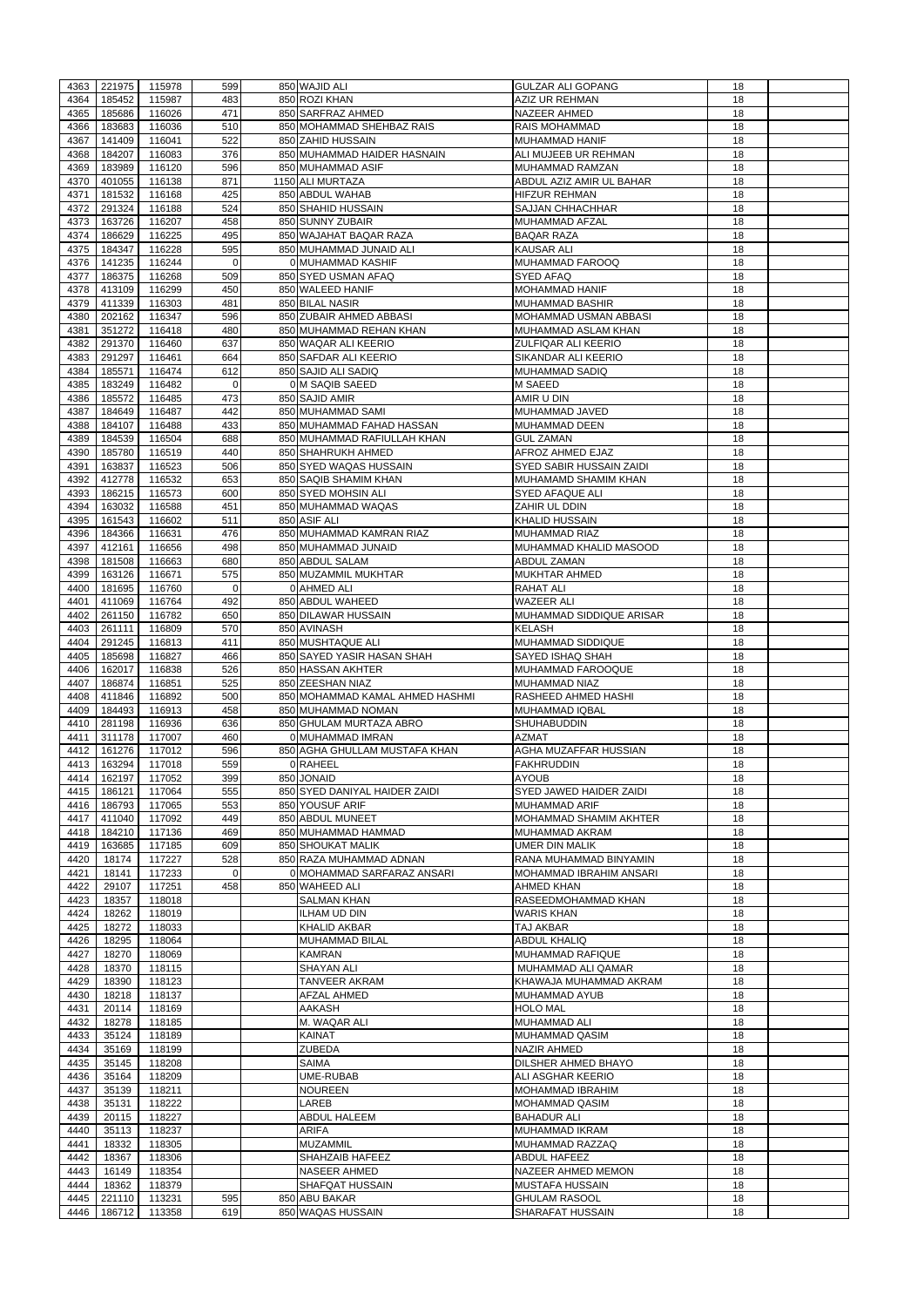| 4447         | 111005      | 113434 | 474         | 850 ABDUL BASIT              | <b>ABDUL MALIK</b>            | 18 |  |
|--------------|-------------|--------|-------------|------------------------------|-------------------------------|----|--|
|              |             |        |             |                              |                               |    |  |
| 4448         | 184820      | 113546 | 340         | 850 MUHAMMAD UMAR            | <b>MUHAMMAD TAHIR</b>         | 18 |  |
| 4449         | 163998      | 113576 | 589         | 850 WAQAS                    | <b>AZIZ ULLAH</b>             | 18 |  |
| 4450         | 221548      | 113674 | 689         | 850 MOHAMMAD AMJAD           | <b>MOHAMMAD ISMAIL</b>        | 18 |  |
| 4451         | 186703      | 113705 | 426         | 850 WAQAS ALI GOHAR          | <b>KHALIL AHMED</b>           | 18 |  |
| 4452         | 221979      | 113719 | 641         | 850 WALHAR GOHAR             | <b>ALI GOHAR MANGI</b>        | 18 |  |
|              |             |        |             |                              |                               |    |  |
| 4453         | 111078      | 113900 | 596         | 850 IRFAN ALI                | MEER MUHAMMAD KHAN            | 18 |  |
| 4454         | 181376      | 113968 | 537         | 850 AASHIR KHALID            | <b>MOHAMMED KHALID</b>        | 18 |  |
| 4455         | 184741      | 114051 | 654         | 850 MUHAMMAD SHOAIB MURAD    | MUHAMMAD MURAD                | 18 |  |
| 4456         | 184607      | 114070 | 556         | 850 MUHAMMAD SADIQ           | MUHAMMAD SHAFIQUE             | 18 |  |
|              |             |        |             |                              |                               |    |  |
| 4457         | 221371      | 114261 | 598         | 850 HALLAR GOHAR             | <b>ALI GOHAR MANGI</b>        | 18 |  |
| 4458         | 141208      | 114352 | 595         | 850 MOHAMMAD NOMAN           | HAJI MOHAMMAD IQBAL           | 18 |  |
| 4459         | 184042      | 114428 | 727         | 850 MUHAMMAD AZHAR IQBAL     | <b>ZAFAR IQBAL</b>            | 18 |  |
| 4460         | 221438      | 114472 | 699         | 1150 JAHANGIR ZUBAIR BHUTTO  | <b>ZUBAIR AHMED BHUTTO</b>    | 18 |  |
| 4461         | 221735      | 114608 | 621         | 850 RAFIQUE AHMED            | <b>JAMIL AHMED</b>            | 18 |  |
|              |             |        |             |                              |                               |    |  |
| 4462         | 185528      | 114886 | 694         | 850 SADAM KHAN               | <b>MUSTAN KHAN</b>            | 18 |  |
| 4463         | 411209      | 114968 | 510         | 850 AQEEL ASKANI             | <b>QADIR BUKSH</b>            | 18 |  |
| 4464         | 411289      | 115201 | 439         | 850 ATTA ULLAH               | SHARAFAT ALI                  | 18 |  |
| 4465         | 412483      | 115225 | 429         | 850 MUHAMMAD ZUBAIR ALEEM    | <b>ABDUL ALEEM</b>            | 18 |  |
|              |             |        |             |                              |                               |    |  |
| 4466         | 412699      | 115488 | 400         | 850 SAAD BIN ALI             | JAWAID ALI                    | 18 |  |
| 4467         | 401221      | 115541 | 665         | 850 MOHAMMAD ALAM            | ALI GOHAR SHAHANI             | 18 |  |
| 4468         | 411382      | 115547 | 653         | 0 FAHEEM SHERAZ              | SHAFI MUHAMMAD                | 18 |  |
| 4469         | 141310      | 115826 | 620         | 850 RIAZ AHMED RUK           | <b>ABDUL WAHID RUK</b>        | 18 |  |
|              | 163066      | 115864 | 639         | 850 MUHAMMAD ZUBAIR          | <b>MUHAMMAD YOUSUF</b>        | 18 |  |
| 4470         |             |        |             |                              |                               |    |  |
| 4471         | 412779      | 115894 | 597         | 1050 SARDAR ALAM             | <b>FAZAL SAMAD</b>            | 18 |  |
| 4472         | 221483      | 115945 | 692         | 850 KHADIM HUSSAIN           | <b>KHAN MUHAMMAD</b>          | 18 |  |
| 4473         | 181076      | 115999 | 510         | 850 GHAZAL TARIQ             | <b>MOHAMMAD TARIQ</b>         | 18 |  |
| 4474         | 401022      | 116142 | 529         | 850 ABDUL RASHEED            | HAJI ABDUL RASOOL             | 18 |  |
|              |             |        |             |                              |                               |    |  |
| 4475         | 311168      | 116540 | 637         | 850 MUHAMMAD BILAL           | MUHAMMAD ASLAM                | 18 |  |
| 4476         | 182518      | 116653 | 715         | 850 GHUFRAN AHMED QURESHI    | SHAFIQ AHMED QURESHI          | 18 |  |
| 4477         | 411605      | 116750 | 401         | 850 IRFAN AHMAD SIDDIQUI     | AZIZ AHMAD SIDDIQUI           | 18 |  |
| 4478         | 281017      | 116871 | 557         | 850 ABDUL HAFEEZ             | <b>MAZNOOR HUSSAIN BHATTI</b> | 18 |  |
|              |             |        |             |                              |                               |    |  |
| 4479         | 186833      | 116931 | $\mathbf 0$ | 0 ZAIN UL ABDIN BHUTTO       | <b>ABDUL WASIU BHUTTO</b>     | 18 |  |
| 4480         | 281129      | 116938 | 537         | 850 ATTA HUSSAIN             | <b>AKHTAR ABBAS</b>           | 18 |  |
| 4481         | 141185      | 116953 | 491         | 850 MAIRAJ AHMED             | MUZAFFAR ALI KHAN             | 18 |  |
| 4482         | 162482      | 116991 | 473         | 850 MOHAMMAD NOMAN BAIG      | MOHAMMAD SALEEM BAIG          | 18 |  |
|              |             |        |             |                              |                               |    |  |
| 4483         | 162080      | 117021 | 692         | 830 IMRAN                    | <b>MUHAMMAD ABID</b>          | 18 |  |
| 4484         | 411831      | 117096 | 495         | 850 MOHAMMAD ATIQ            | <b>MOHAMMAD MISKEEN</b>       | 18 |  |
| 4485         | 141047      | 117179 | 555         | 850 ADNAN ALI MALIK          | MUHAMMAD ALI MALIK            | 18 |  |
| 4486         | 162071      | 117186 | 550         | 850 ILYAS AHMED              | AFTAB AHMED NIZAMANI          | 18 |  |
|              |             |        |             |                              |                               |    |  |
| 4487         | 18126       | 117246 | 524         | 850 HAFIZ FAHAD ANIS         | <b>ANIS AHMEED</b>            | 18 |  |
| 4488         | 182916      | 100079 | 651         | 850 JAMSHAID KHAN            | <b>FATEH MUHAMMAD</b>         | 18 |  |
| 4489         | 186350      | 100281 | 496         | 850 SYED SHAYAN RAZA ZAIDI   | SYED NOSHAD HUSSAIN ZAIDI     | 18 |  |
| 4490         | 184808      | 100319 | 501         | 850 MUHAMMAD UMAIR           | <b>NOOR MUHAMMAD</b>          | 18 |  |
|              | 413058      | 100364 | 602         |                              | <b>ABDUL SAMAD QASMI</b>      |    |  |
| 4491         |             |        |             | 850 UBAID ALI                |                               | 18 |  |
|              |             |        |             |                              |                               |    |  |
| 4492         | 412947      | 100485 | 625         | 850 SYED M MEESAM RAZA JAFRI | SYED ATIR HUSSAIN JAFRI       | 18 |  |
| 4493         | 412283      | 100582 | 794         | 1150 MUHAMMAD RAZA           | <b>MUHAMMAD RAFIQ</b>         | 18 |  |
|              |             |        |             |                              |                               |    |  |
| 4494         | 183097      | 100747 | 806         | 1150 M AHTASHAM              | <b>MOIN UDDIN</b>             | 18 |  |
| 4495         | 184778      | 100807 | 535         | 850 MUHAMMAD TAHIR           | <b>MUHAMMAD ISHAQ</b>         | 18 |  |
| 4496         | 185496      | 100867 | 384         | 850 S. ZAKIR                 | S. HASHMAT ALI                | 18 |  |
| 4497         | 183917      | 101123 | 416         | 850 MUHAMMAD AMIR KHAN       | MUHAMMAD DAWOOD               | 18 |  |
|              |             |        |             |                              |                               | 18 |  |
| 4498         | 181765      | 101342 | 795         | 1150 AIZAZ                   | <b>ABDUL AZIZ</b>             |    |  |
| 4499         | 185157      | 101500 | 760         | 1050 NAVEED MUSTAFA          | <b>GHULAM MUSTAFA</b>         | 18 |  |
| 4500         | 182591      | 101567 | 566         | 850 HAFIZ M ZAMIR FARIDI     | <b>FARIDI KHAN</b>            | 18 |  |
| 4501         | 183628      | 101612 | 575         | 1150 MOHAMMAD JHANZIAB       | MUSLHY UD DIN                 | 18 |  |
| 4502         | 182857      | 101626 | 605         | 850 IRFAN KHAN               | <b>MUSLIM KHAN</b>            | 18 |  |
|              |             |        |             |                              |                               |    |  |
| 4503         | 184580      | 101724 | 609         | 850 MUHAMMAD RIZWAN          | <b>JUMMA KHAN</b>             | 18 |  |
| 4504         | 184158      | 101748 | 599         | 850 MUHAMMAD FARAZ SHUMAIL   | <b>SHAMIM UDDIN</b>           | 18 |  |
| 4505         | 185932      | 101755 | 480         | 850 SHER AFGAN               | M ISHAQ                       | 18 |  |
| 4506         | 186581      | 101897 | 718         | 850 USAMA AHMAD BHATTI       | <b>MOHAMMAD RIAZ</b>          | 18 |  |
| 4507         | 184504      | 101905 | 519         | 850 MUHAMMAD OMAR            | <b>MOHAMMAD AYUB</b>          | 18 |  |
|              |             |        |             |                              |                               |    |  |
| 4508         | 186124      | 101943 | 771         | 1150 SYED FAHAD ASAD         | <b>SYED ASAD MIAN</b>         | 18 |  |
| 4509         | 291357      | 102071 | 850         | 483 TANVEER AHMED            | <b>MUHAMMAD TARIQ</b>         | 18 |  |
| 4510         | 202160      | 102086 | 623         | 850 ZOHAIB RAFI              | RAFIULLAH MAHESAR             | 18 |  |
| 4511         | 161539      | 102206 | 670         | 850 ASIF ALI                 | HAJI ALLAH JURIO BIRAHMANI    | 18 |  |
| 4512         | 162855      | 102289 | 598         | 850 MUHAMMAD NASIR           | <b>MAQSOOD ELLAHI</b>         | 18 |  |
|              |             |        |             |                              |                               |    |  |
| 4513         | 163637      | 102454 | 605         | 850 SHARJEEL                 | JAMEEL AHMED                  | 18 |  |
| 4514         | 161492      | 102461 | 658         | 850 ARSLAN KHAN              | <b>ABDUL RAUF</b>             | 18 |  |
| 4515         | 163024      | 102651 | 691         | 850 MUHAMMAD WAJAHAT         | <b>SALEEM RAZA</b>            | 18 |  |
| 4516         | 221234      | 102794 | 699         | 850 ATEEQUE AHMED            | MUSHTAQUE AHMED               | 18 |  |
|              |             |        |             |                              |                               |    |  |
| 4517         | 221771      | 102868 | 533         | 850 SADAM HUSSAIN            | <b>MANZOOR ALI SIYAL</b>      | 18 |  |
| 4518         | 351263      | 102906 | 529         | 850 MUHAMMAD IRFAN           | MUHAMMAD RAMZAN               | 18 |  |
|              | 4519 221405 | 102951 | 582         | 850 IMRAN ALI                | MUHAMMAD KOURAL GOPANG        | 18 |  |
| 4520         | 221622      | 103012 | 548         | 850 MUHAMMAD RIZWAN          | AB REHMAN ABBASI              | 18 |  |
|              |             |        |             |                              | MUHAMMAD PANAH ABBASI         |    |  |
| 4521         | 351214      | 103056 | 536         | 850 MAJID HUSSAIN RAJA       |                               | 18 |  |
| 4522         | 201582      | 103448 | 587         | 850 MIR GHULAM RAZA          | <b>MIR KARAM KHAN</b>         | 18 |  |
| 4523         | 164019      | 103627 | 595         | 850 WAQAS TARIQUE            | <b>TARIQUE MEHMOOD</b>        | 18 |  |
| 4524         | 163629      | 103657 | 512         | 850 SHAKEEL MASEEH           | <b>NAZAR MASEEH</b>           | 18 |  |
| 4525         | 163255      | 103845 |             | 850 OWAIS HANIF              | <b>MUHAMMAD HANIF</b>         | 18 |  |
|              |             |        | 602         |                              |                               |    |  |
| 4526         | 201350      | 104380 | 471         | 850 FIDA HUSSAIN             | AMIR BUXCHAKRANI              | 18 |  |
| 4527         | 163705      | 104424 | 599         | 850 SIRAJ ALI                | <b>MUHAMMAD ISMAIL</b>        | 18 |  |
| 4528         | 311033      | 104448 | 546         | 850 AMIR NAZIR               | <b>NAZIR AHMED</b>            | 18 |  |
|              | 281635      | 104469 | 574         | 850 ZEESHAN ALI MEMON        | MUHAMMAD JUMAN                | 18 |  |
| 4529<br>4530 | 311234      | 104500 | 610         | 850 RAMEEZ RAJA              | <b>ABDUL AZIZ</b>             | 18 |  |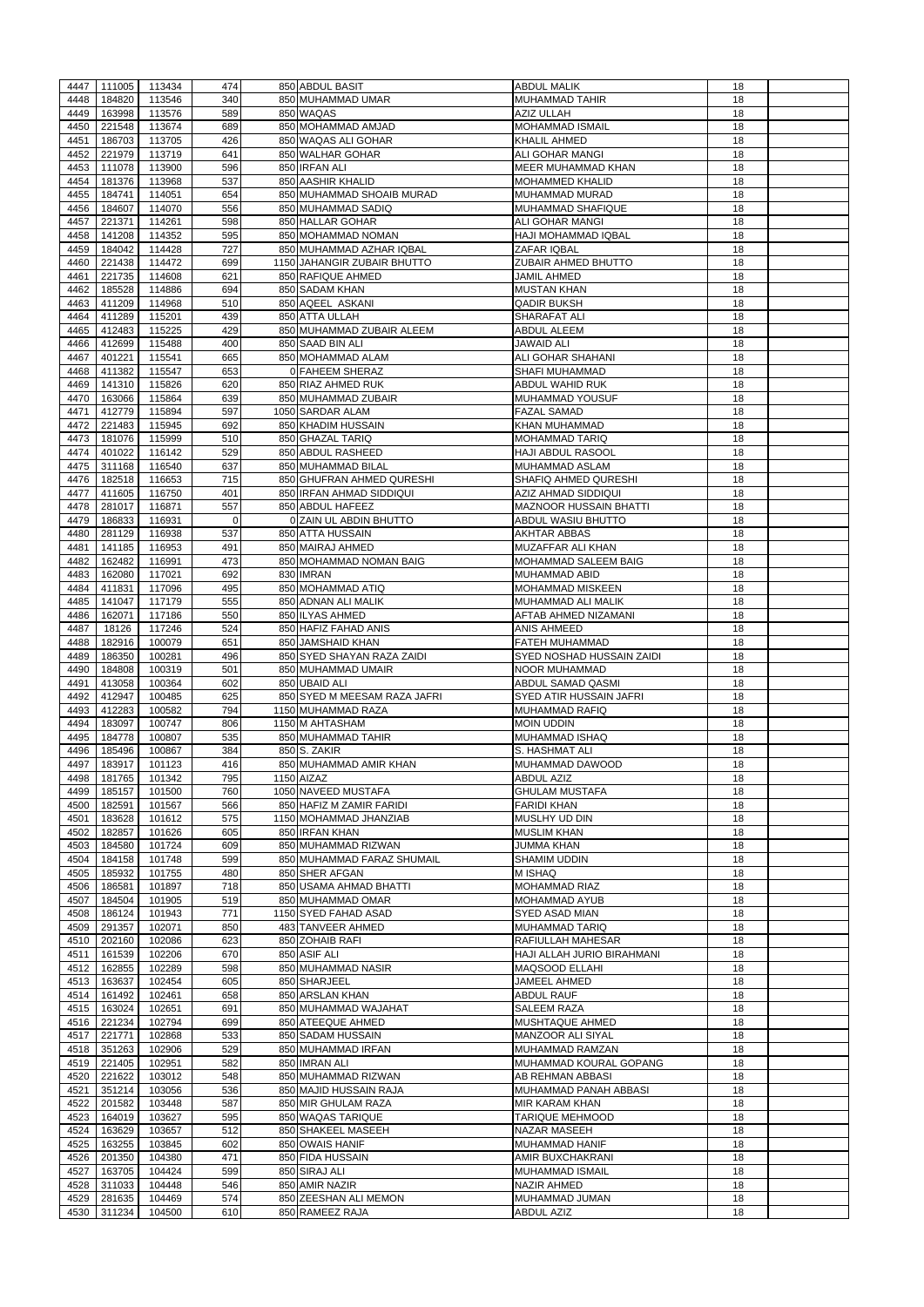| 4531 | 181037        | 104628 | 693            | 850 AYESHA RIAZ                  | <b>MOHAMMAD RIAZ</b>          | 18 |  |
|------|---------------|--------|----------------|----------------------------------|-------------------------------|----|--|
|      |               |        |                |                                  |                               |    |  |
| 4532 | 181551        | 104717 | 725            | 850 ABDUL WALL                   | ABDUL GHANI BUGHIO            | 18 |  |
| 4533 | 182705        | 104778 | 413            | 850 HASEEB ALAM                  | KHURSHID ALAM                 | 18 |  |
| 4534 | 161890        | 104808 | $\overline{0}$ | 0 GHULAM HUSSAIN                 | MUHAMMAD SIDDIQUE             | 18 |  |
| 4535 | 261073        | 104883 | 615            | 0 AMAZ AHMED                     | AIJAZ AHMED                   | 18 |  |
| 4536 | 162612        | 104891 | 595            | 850 MUHAMMAD ALI MEMON           | ABDUL FATEH MEMON             | 18 |  |
| 4537 | 311126        | 105139 | 545            | 850 JAN ALI                      | <b>MUMTAZ ALI</b>             | 18 |  |
| 4538 | 201695        | 105169 | 631            | 850 MUHAMMAD ZAFAR               | <b>MUHAMMAD ILYAS</b>         | 18 |  |
| 4539 | 186017        | 105447 | 480            | 850 SOMI ALI KHAN                | <b>AFZAL KHAN</b>             | 18 |  |
| 4540 | 183877        | 105454 | 563            | 850 MUHAMMAD AKRAM               | <b>MUHAMMAD ASLAM</b>         | 18 |  |
| 4541 |               |        | 602            | 850 AKHTER ALI                   | <b>ABDUL QADIR</b>            | 18 |  |
|      | 221153        | 105591 |                |                                  |                               |    |  |
| 4542 | 164023        | 105614 | 372            | 850 WAQAS UDDIN                  | <b>SIRAJ UDDIN</b>            | 18 |  |
| 4543 | 181683        | 105831 | 613            | 850 AGHA SHAHER YAR              | <b>MOHAMMAD RAFIQ</b>         | 18 |  |
| 4544 | 162058        | 105945 | 437            | 850 IFTIKHAR AHMED               | <b>AYAZ AHMED</b>             | 18 |  |
| 4545 | 281103        | 105952 | 607            | 850 ARIF HUSSAIN                 | <b>MANZOOR HUSSAIN</b>        | 18 |  |
| 4546 | 184560        | 106005 | 456            | 850 MUHAMMAD RAUF                | MUHAMMAD SULEMAN              | 18 |  |
| 4547 | 162258        | 106064 | 462            | 850 KHALIL ABBAS BHATTI          | <b>GHULAM MUHAMMAD BHATTI</b> | 18 |  |
| 4548 | 185323        | 106170 | 865            | 1150 RAHEEL KHAN                 | <b>GHAYOOR KHAN</b>           | 18 |  |
| 4549 | 18180         | 106253 | 628            | 850 SALMAN KHAN                  | <b>SALEEM KHAN</b>            | 18 |  |
|      |               |        |                |                                  |                               |    |  |
| 4550 | 183969        | 106312 | 542            | 850 MUHAMMAD ASAD                | MUHAMMAD PERVEZ KHAN          | 18 |  |
| 4551 | 412414        | 106365 | 600            | 850 MUHAMMAD USAMA KHAN          | MUNEER AHMAD KHAN             | 18 |  |
| 4552 | 184881        | 106628 | 470            | 850 MUHAMMAD WAQAR               | <b>MUHAMMAD YOUNUS</b>        | 18 |  |
| 4553 | 141171        | 106666 | 547            | 850 KHAIR MUHAMMAD               | <b>GHULAM AKBAR</b>           | 18 |  |
| 4554 | 41124         | 106772 | 370            | 850 SHEIKH IMRAN SHARIF          | SHEIKH MUHAMMAD SHARIF        | 18 |  |
| 4555 | 261018        | 106778 | 568            | 850 ABDUL HAMEED                 | MOHAMMAD JUMOON               | 18 |  |
| 4556 | 281026        | 106786 | 482            | 850 ABDUL QAYOOM                 | ABDUL HAKEEM SHAH             | 18 |  |
|      |               |        |                |                                  |                               |    |  |
| 4557 | 221028        | 106832 | 630            | 850 ABDUL HAFEEZ                 | <b>GHULAM MUSTAFA JUNEJO</b>  | 18 |  |
| 4558 | 183154        | 106838 | 687            | 850 M FAISAL                     | <b>MUHAMMAD ASLAM</b>         | 18 |  |
| 4559 | 401030        | 107027 | 560            | 850 ABDUL WAHEED                 | <b>MOHAMMAD URIS CHANNA</b>   | 18 |  |
| 4560 | 221141        | 107086 | 686            | 850 AHMED NAWAZ                  | <b>MOHAMMED ALAM MUGHERI</b>  | 18 |  |
| 4561 | 202169        | 107110 | 621            | 850 ZULFIQAR ALI                 | <b>MEERAL KHAN</b>            | 18 |  |
| 4562 | 162447        | 107229 | 688            | 850 MOHAMMAD BILAL               | <b>MOHAMMAD UMER</b>          | 18 |  |
| 4563 | 311111        | 107320 | 595            | 850 IMRAN AHMED UNAR             | <b>GHULAM QADIR</b>           | 18 |  |
|      |               |        |                |                                  |                               |    |  |
| 4564 | 163499        | 107433 | 511            | 850 SAQIB ALI                    | <b>ALI NAWAZ</b>              | 18 |  |
| 4565 | 141184        | 107463 | 566            | 850 MAHTAB ALI                   | MUHAMMAD RAFQUE               | 18 |  |
| 4566 | 162970        | 107606 | 574            | 850 MUHAMMAD SOHAIL QURESHI      | MUHAMMAD AKHTAR QURESHI       | 18 |  |
| 4567 | 401279        | 107674 | ΟI             | 0 RAHEEL AHMED                   | <b>SHABIR AHMED</b>           | 18 |  |
| 4568 | 186172        | 107681 | 781            | 1150 SYED IRFAN AKHTER JAFRI     | SYED ADIL AKHTER JAFRI        | 18 |  |
| 4569 | 183211        | 107695 | 709            | 850 M NASEEM                     | <b>ABDUL JALIL</b>            | 18 |  |
|      |               |        | 587            |                                  |                               |    |  |
| 4570 | 261213        | 107734 |                | 587 HASSAN MEHMOOD               | <b>MUHAMMAD EIDAL</b>         | 18 |  |
| 4571 | 183602        | 107906 | 434            | 0 MOHAMMAD FAIZ                  | <b>MOHAMMAD SAGHEER</b>       | 18 |  |
| 4572 | 182177        | 108170 | 627            | 850 BILAL ASIM                   | <b>MOHAMMAD ASIM</b>          | 18 |  |
| 4573 | 201411        | 108199 | $\Omega$       | 0 HAMEED UR REHMAN               | <b>ABDUL REHMAN</b>           | 18 |  |
| 4574 | 411501        | 108230 | 498            | 850 HAFIZ MUHAMMAD INAM UL HAYAT | MUHAMMAD ANWAR UL HAYAT KHAN  | 18 |  |
| 4575 | 162474        | 108388 | 634            | 0 MOHAMMAD KHIZAR                | PERVAIZ AKHTAR                | 18 |  |
| 4576 | 261321        | 108576 | 692            | 850 MOHAMMAD YASIR               | <b>NASEEM AHMED</b>           | 18 |  |
|      |               |        |                |                                  |                               |    |  |
| 4577 | 186385        | 108682 | 759            | 0 SYED WAJI HASSAN               | SYED WAQAR HASSAN             | 18 |  |
| 4578 | 141259        | 108727 | 539            | 850 MUJAHID ALI                  | SHARAF U DIN                  | 18 |  |
| 4579 | 221232        | 108749 | 630            | 850 ASIF NAWAZ                   | <b>AHMED NAWAZ</b>            | 18 |  |
| 4580 | 141200        | 108847 | 480            | 850 MIR AHMED                    | <b>SHABIR AHMED</b>           | 18 |  |
| 4581 | 182571        | 108938 | 510            | 850 HADI YAR KHAN                | ANWER YAR KHAN                | 18 |  |
| 4582 | 185638        | 108960 | 596            | 1050 SAMEE UL HAQ FAROOQI        | MOHAMMAD SAEED FAROOQI        | 18 |  |
| 4583 | 202010        | 109095 | 595            | 850 SYED AHSAN ALI SHAH          | SYED ALI SHAH                 | 18 |  |
| 4584 | 413005        | 109133 | 482            | 850 SYED UMER ALI SHAH           | SYED GULZAR HUSSAIN SHAH      | 18 |  |
| 4585 | 412950        | 109171 | 535            | 850 SYED MUHAMMAD ABID SHAH      | SYED AMAN SHAH                | 18 |  |
|      |               |        |                |                                  |                               |    |  |
| 4586 | 412864        | 109441 | 475            | 850 SHOAIB AHMED KHAN            | <b>AURONGZAIB KHAN</b>        | 18 |  |
| 4587 | 412960        | 109645 | 579            | 850 SYED MUHAMMAD FAIZAN ANWAR   | SYED MUHAMMAD ANWAR NABI      | 18 |  |
| 4588 | 186323        | 109689 | 338            | 0 SYED SABTAIN ALI RIZVI         | SYED MUZAFFAR ALI RIZVI       | 18 |  |
| 4589 | 184413        | 110102 | $\Omega$       | 0 MUHAMMAD MOHSIN                | <b>ABDUL AZIZ</b>             | 18 |  |
| 4590 | 291256        | 110118 | 556            | 850 NASEER SIKANDAR              | SIKANDAR ALI BALOCH           | 18 |  |
| 4591 | 181264        | 110231 | 633            | 850 SEEMA                        | MUHAMMAD ASGHAR ALI           | 18 |  |
| 4592 | 411269        | 110366 | 599            | 850 ASIF NAWAZ                   | <b>MEHAR HAQ NAWAZ</b>        | 18 |  |
| 4593 | 161119        | 110441 | 492            | 850 ABDUL HAKEEM JAMALI          | ABDUL GHANI KHAN JAMALI       | 18 |  |
|      |               |        |                |                                  |                               |    |  |
| 4594 | 184236        | 110470 | 520            | 850 MUHAMMAD HASEEB KHALID       | KHALID PERVAZ                 | 18 |  |
| 4595 | 412101        | 110471 | 520            | 850 MUHAMMAD HASEEB KHALID       | KHALID PERVAZ                 | 18 |  |
| 4596 | 411958        | 110501 | 411            | 850 MUHAMMAD AMIR                | SHAMS UZ ZAMAN                | 18 |  |
| 4597 | 162705        | 110554 | 510            | 850 MUHAMMAD FAISAL              | MUHAMMAD YAQOOB BHATTI        | 18 |  |
| 4598 | 163940        | 110839 | 639            | 850 UZAIR                        | <b>IKRAM UDDIN</b>            | 18 |  |
| 4599 | 221912        | 111035 | 892            | 1150 SIRAJ AHMED                 | ABDUL WAHEED ABRO             | 18 |  |
| 4600 | 311108        | 111072 | 577            | 850 ILYAS AYOUB                  | MUHAMMAD AYOUB                | 18 |  |
| 4601 | 412450        | 111207 | 512            | 850 MUHAMMAD YOUSUF              | MUHAMMAD HUSSAIN              | 18 |  |
|      |               |        |                |                                  |                               |    |  |
| 4602 | 141139        | 111208 | 551            | 850 IFTIKHAR ALI                 | ABDUL KARIM MUGHAL            | 18 |  |
|      | 4603   412831 | 111275 | 666            | 850 SHAIKH MUHAMMAD UZMAN ZARRAR | SHAIKH ZARRAR BIN REHMAN      | 18 |  |
| 4604 | 161498        | 111562 | 521            | 850 ASAD ALI                     | SHAMSHAD ALI                  | 18 |  |
| 4605 | 412289        | 111848 | 496            | 850 MUHAMMAD RIZWAN              | <b>MUHAMMAD ARIF</b>          | 18 |  |
| 4606 | 181314        | 111915 | 723            | 850 SYEDA HIRA SAHER RIZVI       | SYED SHAMIM MAJID RIZVI       | 18 |  |
| 4607 | 281492        | 112089 | 558            | 850 SADAM HUSSAIN TUNIO          | MUHAMMAD AZEEM TUNIO          | 18 |  |
| 4608 | 411345        | 112187 | 685            | 850 DANEYAL                      | <b>MUSMAN ALI</b>             | 18 |  |
|      | 411008        |        |                | 850 AAMIR ALI                    |                               |    |  |
| 4609 |               | 112276 | 646            |                                  | <b>MANSUB ALI</b>             | 18 |  |
| 4610 | 183389        | 112629 | 372            | 850 M.ADNAN SHAFI                | <b>M.SHAFI</b>                | 18 |  |
| 4611 |               | 113021 | 579            | 850 SYED ALI FAHAD ZAIDI         | <b>SYED ALI MASOOD ZAIDI</b>  | 18 |  |
|      | 186073        |        |                |                                  |                               |    |  |
| 4612 | 401351        | 113036 | 531            | 850 TAHIR HUSSAIN                | <b>NOOR AHMED</b>             | 18 |  |
| 4613 | 411878        | 113050 | 581            | 850 MOHAMMAD ZUBAIR              | MOHAMMAD NAWAZ                | 18 |  |
| 4614 | 20128         | 118172 |                | <b>ISHTIAQUE AHMED</b>           | <b>ASHFAQUE AHMED</b>         | 18 |  |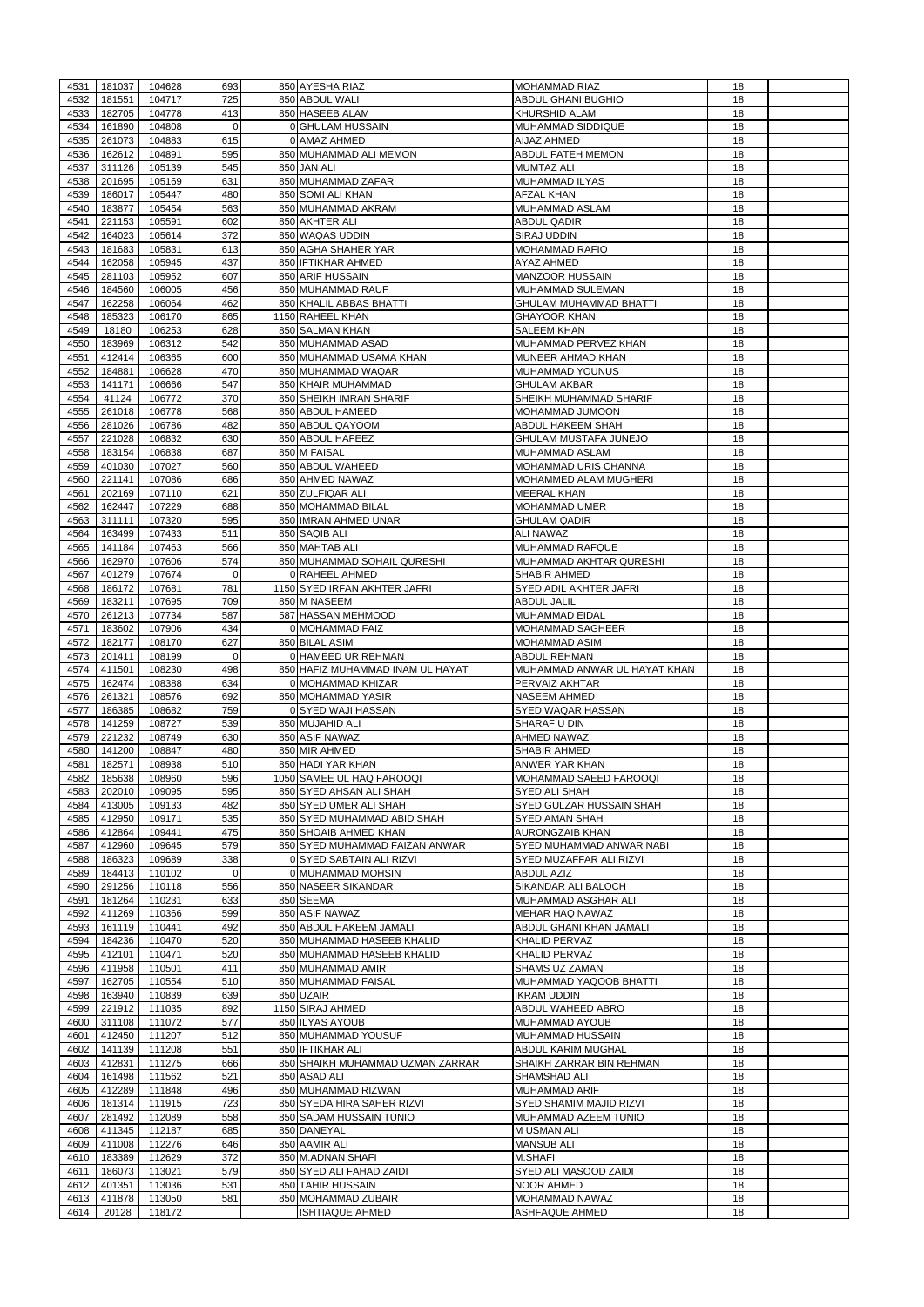| 4615         | 412435           | 100007           | 830         | 1150 MUHAMMAD WASEEM            | MUHAMMAD YASEEN                 | 17       |  |
|--------------|------------------|------------------|-------------|---------------------------------|---------------------------------|----------|--|
| 4616         | 181778           | 100008           | 595         | 850 AKHLAQUE HASHMI             | <b>ASHFAQUE HASHMI</b>          | 17       |  |
| 4617         | 412057           | 100017           | 622         | 850 MUHAMMAD FAISAL             | SYED FAIZ UL HASSAN             | 17       |  |
| 4618         | 411499           | 100025           | 795         | 1150 HAFIZ MUHAMMAD HARIS JAN   | <b>ARIF JAN</b>                 | 17       |  |
| 4619         | 181042           | 100032           | 545         | 850 BAREERA RIYAZ AHMAD         | RIYAZ AHMAD                     | 17       |  |
| 4620         | 185468           | 100038           | 441         | 850 S M AKBAR NAWAZ             | S M NOOR E JAHAN                | 17       |  |
| 4621         | 184300           | 100062           | 525         | 850 MUHAMMAD IRFAN              | MUHAMMAD SHAMIM SHAHID          | 17       |  |
| 4622         | 182314           | 100088           | 538         | 850 FAHAD KHAN                  | <b>MUKHTAR KHAN</b>             | 17       |  |
| 4623         | 181233           | 100111           | 441         | 850 SADAF SEHAR                 | SIRAJ UD DIN                    | 17       |  |
| 4624         | 411314           | 100120           | 433         | 850 AZHAR KHAN                  | <b>HAJI YARBAT KHAN</b>         | 17       |  |
| 4625         | 185273           | 100143           | 487         | 850 OWN E ALI                   | SAFDAR HUSSAIN JAFRI            | 17       |  |
|              |                  |                  | 659         |                                 | <b>ZAFAR IQBAL</b>              |          |  |
| 4626         | 181530           | 100150           |             | 850 ABDUL WAHAB                 |                                 | 17       |  |
| 4627         | 186691           | 100177           | 518         | 850 WAQAS AHMED                 | <b>NAEEM AHMED</b>              | 17       |  |
| 4628         | 183919           | 100179           | 359         | 850 MUHAMMAD AMJAD KHAN         | MUHAMMAD AHMED KHAN             | 17       |  |
| 4629         | 181658           | 100180           | 508         | 850 ADNAN MASOOD                | <b>MASOOD HASAN KHAN</b>        | 17       |  |
| 4630         | 182294           | 100192           | 373         | 850 FAHAD                       | <b>ABDUL AZIZ</b>               | 17       |  |
| 4631         | 185401           | 100197           | 829         | 1150 REHAN AHMED                | <b>IRFAN AHMED</b>              | 17       |  |
| 4632         | 182802           | 100227           | 471         | 850 IMRAN ALI IRSHAD            | SANOBER ALI                     | 17       |  |
| 4633         | 184241           | 100257           | 614         | 850 MUHAMMAD HASNAIN            | <b>RAIS UD DIN</b>              | 17       |  |
| 4634         | 184735           | 100287           | 397         | 850 MUHAMMAD SHOAIB ASHRAF      | MUHAMMAD ASHRAF                 | 17       |  |
| 4635         | 185992           | 100320           | 395         | 850 SK. M. ZAID                 | SHEIKH MUHAMMAD SALEEM          | 17       |  |
| 4636         | 185620           | 100339           | 460         | 850 SALMAN KHAN                 | <b>ASHRAF KHAN</b>              | 17       |  |
| 4637         | 182809           | 100374           | 544         | 850 IMRAN KHAN                  | <b>KHAN BAHADUR</b>             | 17       |  |
| 4638         | 185610           | 100393           | 649         | 850 SALMAN AFSAR                | AFSAR ZAMAN AWAN                | 17       |  |
| 4639         | 185793           | 100406           | 389         | 850 SHAHZAD ALI                 | <b>MOHAMMAD ASHRAF</b>          | 17       |  |
| 4640         | 185335           | 100413           | 454         | 850 RAJA HASNAIN AHMED          | SAEED AHMED RAJA                | 17       |  |
| 4641         | 182477           | 100430           | 596         | 850 FAWAD ALI                   | SHAHZAD ALI                     | 17       |  |
| 4642         | 186258           | 100450           | 663         | 1150 SYED MUHAMMAD RAZA UDDIN   | SYED WASEEM UDDIN               | 17       |  |
| 4643         | 181586           | 100457           | 363         | 850 ABID BASHIR AWAN            | <b>BASHIR AHMAD AWAN</b>        | 17       |  |
| 4644         | 186455           | 100462           | 547         | 850 TALHA SHAHZAD               | SHAHZAD AHMED                   | 17       |  |
| 4645         | 181633           | 100466           | 674         | 850 ADIL ZADA                   | <b>PIR ZADA</b>                 | 17       |  |
| 4646         | 183637           | 100487           | 538         | 850 MOHAMMAD MASOOD KHAN        | MOHAMMAD MANSOORALAM KHAN       | 17       |  |
| 4647         | 182836           | 100519           | 595         | 850 IMTIAZ KHAN                 | <b>WAZEER KHAN</b>              | 17       |  |
|              |                  |                  |             |                                 |                                 |          |  |
| 4648         | 182565           | 100532           | 609         | 850 HABIB U REHMAN              | <b>MIR JAVED</b>                | 17       |  |
| 4649         | 184682           | 100540           | 658         | 850 MUHAMMAD SHAHERYAR SIDDIQUI | MUHAMMAD TANVEER SIDDIQUI       | 17       |  |
| 4650         | 181070           | 100598           | 510         | 850 FIRDOUS FATIMA              | <b>MEZAN UR REHMAN KHAN</b>     | 17       |  |
| 4651         | 182909           | 100603           | 608         | 850 JAMAL KALEEM                | MUHAMMAD AMEEN                  | 17       |  |
| 4652         | 182018           | 100613           | 595         | 850 ASHFAQUE HUSSAIN RAJPUR     | <b>GHULAM MUHAMMAD RAJPUR</b>   | 17       |  |
| 4653         | 185213           | 100618           | 562         | 850 NOMAN UL HAQ                | AHSAN UL HAQ                    | 17       |  |
| 4654         | 185216           | 100653           | 533         | 850 NOOR HAMEED                 | DIL MUHAMMAD                    | 17       |  |
| 4655         | 181562           | 100674           | 683         | 850 ABDULLAH                    | <b>RAEES KHAN</b>               | 17       |  |
| 4656         | 184543           | 100699           | 499         | 850 MUHAMMAD RAMEEZ             | MUHAMMAD IMTIAZ                 | 17       |  |
| 4657         | 181012           | 100701           | 537         | 850 ALIZA TALLAT                | <b>TALLAT HUSSAIN</b>           | 17       |  |
| 4658         | 185453           | 100742           | 557         | 850 RUKHSAR ALI                 | ABDUL RAHMAN                    | 17       |  |
| 4659         | 183733           | 100758           | 526         | 850 MOHSIN HASSAN               | <b>SULTAN HABIB</b>             | 17       |  |
| 4660         | 184918           | 100764           | 411         | 850 MUHAMMAD WASEEM AKRAM       | MUHAMMAD AKRAM                  | 17       |  |
| 4661         | 182169           | 100776           | 816         | <b>1150 BILAL</b>               | <b>ABDUL QAYYUM</b>             | 17       |  |
| 4662         | 183609           | 100779           | 562         | 850 MOHAMMAD FARHAN             | MAHMOOD UR REHMAN               | 17       |  |
| 4663         | 183079           | 100858           | 681         | 850 M RIAZ                      | <b>SAIN FAQIR</b>               | 17       |  |
| 4664         | 182978           | 100883           | 927         | 1150 KAMRAN ALI                 | <b>NAZAR AHMED</b>              | 17       |  |
| 4665         | 182710           | 100902           | 605         | 850 HASHIR AHMED USMANI         | <b>OWAIS AHMED USMANI</b>       | 17       |  |
| 4666         | 185426           | 100907           | 636         | 850 RIZWAN AHMED                | <b>CHARAG ROSHAN</b>            | 17       |  |
| 4667         | 182697           | 100951           | 389         | 850 HAROON RASHEED              | <b>HABIB AHMED</b>              | 17       |  |
| 4668         | 183802           | 100957           | 787         | 1150 MUHAMMAD ABDUL MOIZ        | MUHAMMAD ABDUL BARI ARSHAD      | 17       |  |
| 4669         | 18105            | 100962           | 439         | 850 MARIA RAZA                  | RAZA HUSSAIN                    | 17       |  |
|              |                  |                  | 714         |                                 |                                 |          |  |
| 4670         | 183084           | 100993           |             | 1150 M ADIL                     | <b>ABDUL HAMID</b>              | 17       |  |
| 4671         | 182141           | 101030           | 583         | 850 BABAR KHAN                  | AKBAR KHAN                      | 17       |  |
| 4672         | 186903           | 101039           | 453         | 850 ZOHAIB SAIF                 | SAIF UL MALOOK                  | 17       |  |
| 4673         | 182443           | 101059           | 530         | 850 FARHAN ALAM                 | KANWAR ALAMGEER                 | 17       |  |
| 4674         | 412210           | 101068           | 602         | 850 MUHAMMAD MUBEEN TEHSEEN     | MUHAMMAD TEHSEEN AZEEM          | 17       |  |
| 4675         | 183950           | 101081           | 537         | 850 MUHAMMAD ARSALAN            | <b>MUHAMAMD IDREES</b>          | 17       |  |
| 4676         | 186896           | 101121           | 673         | 850 ZOHAIB HASSAN SOOMRO        | MUHAMMAD MUSHTAQ HUSSAIN SOOM   | 17       |  |
| 4677         | 184985           | 101144           | 510         | 850 MUHAMMAD ZUBAIR KHAN        | MUHAMMAD ASLAM KHAN             | 17       |  |
| 4678         | 182427           | 101158           | 551         | 850 FARAZ KHAN                  | <b>JAVED KHAN</b>               | 17       |  |
| 4679         | 182794           | 101170           | 400         | 850 IMRAN                       | <b>JAWAID IQBAL</b>             | 17       |  |
| 4680         | 182827           | 101213           | 569         | 850 IMRAN UDDIN                 | <b>AKHTAR IQBAL</b>             | 17       |  |
| 4681         | 181691           | 101236           | 472         | 850 AHMAR ALI WARSI             | <b>ASGHAR ALI WARSI</b>         | 17       |  |
| 4682         | 183592           | 101243           | 472         | 850 MOHAMMAD BILAL HUSSAIN      | <b>MOHAMMAD DILAWAR HUSSAIN</b> | 17       |  |
| 4683         | 183146           | 101251           | $\mathbf 0$ | 0 M EHTASHAM ULLAH              | <b>M MATTI ULLAH</b>            | 17       |  |
| 4684         | 186219           | 101254           | 522         | 850 SYED MUDDASIR HUSSAIN SHAH  | SYED IQBAL HUSSAIN SHAH         | 17       |  |
| 4685         |                  |                  |             | 850 USMAN AHMED                 | NOOR AIN ALAM                   | 17       |  |
| 4686         | 186591           | 101272           | 439         |                                 |                                 |          |  |
|              | 184632           | 101275           | 362         |                                 | <b>NEHAL UDDIN</b>              | 17       |  |
|              |                  |                  |             | 850 MUHAMMAD SALMAN             |                                 |          |  |
| 4687         | 185829           | 101280           | 489         | 850 SHAIKH MOUHAMMAD MUBIN      | SHAIKH MOUHAMMAD SHAMIM         | 17       |  |
| 4688         | 182455           | 101283           | 585         | 850 FARHAN MAJEED               | ABDUL MAJEED                    | 17       |  |
| 4689         | 184306           | 101292           | 625         | 850 MUHAMMAD IRFAN SHAIKH       | MUHAMMAD ASHFAQ                 | 17       |  |
| 4690         | 182035           | 101322           | 630         | 1050 ASIF IQBAL                 | <b>MEER ATLAS</b>               | 17       |  |
| 4691         | 186743           | 101345           | 625         | 850 WASEEM ALI                  | <b>IKHTIAR ALI</b>              | 17       |  |
| 4692         | 181814           | 101358           | 477         | 850 ALI RAZA                    | SHOUKAT ALI                     | 17       |  |
| 4693         | 185844           | 101367           | 931         | 1150 SHAIKH SHAYAN ALI          | SHAIKH AFSAR ALI                | 17       |  |
| 4694         | 186558           | 101389           | 443         | 850 UMAIR YAQUB                 | MUHAMMAD YAQUB                  | 17       |  |
| 4695         | 181032           | 101427           | 577         | 850 AYESHA                      | <b>ZAFFAR SHAMSI</b>            | 17       |  |
| 4696         | 181509           | 101456           | 803         | 1150 ABDUL SAMAD                | MIR IQBAL ALI KHAN              | 17       |  |
| 4697<br>4698 | 183269<br>186516 | 101468<br>101472 | 631<br>394  | 850 M SOHAIL<br>850 UBAID ALI   | MUHAMMAD ILYAS<br>LIAQUAT ALI   | 17<br>17 |  |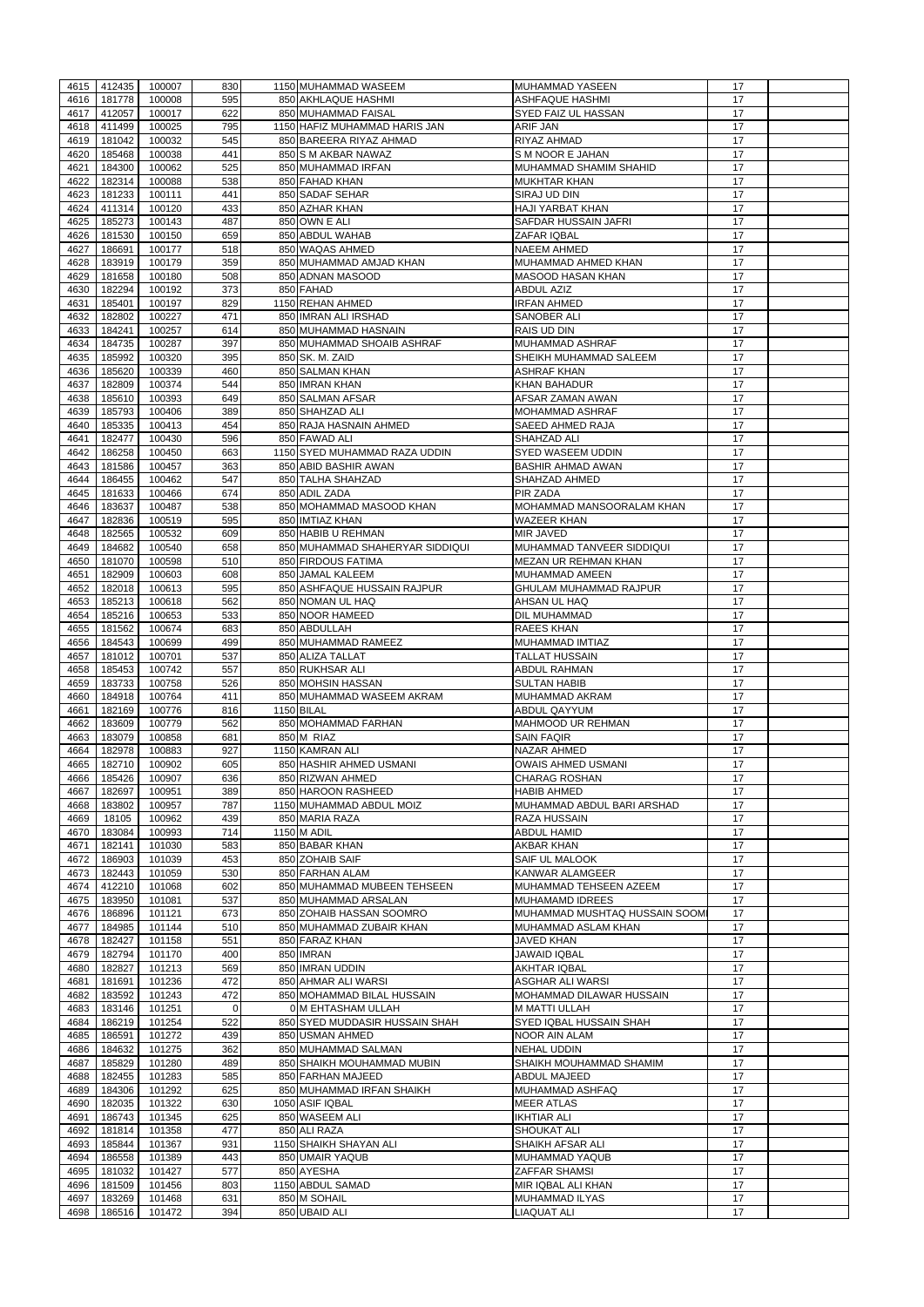| 4699 | 183635           | 101474             | 418      | 850 MOHAMMAD LAEEQUE RAIS         | <b>MOHAMMAD RAIS</b>          | 17 |  |
|------|------------------|--------------------|----------|-----------------------------------|-------------------------------|----|--|
| 4700 | 181536           | 101482             | 608      | 850 ABDUL WAHAB NAWAB             | <b>FAIZ MUHAMMAD</b>          | 17 |  |
| 4701 | 185683           | 101499             | $\Omega$ | 0 SARFARAZ                        | <b>KHALID AHMAD</b>           | 17 |  |
| 4702 | 184112           | 101501             | 510      | 850 MUHAMMAD FAHAD UD DIN         | MISBAH UD DIN                 | 17 |  |
| 4703 | 186519           | 101554             | 399      | 850 UBAID U DIN                   | <b>FAKHR U DIN</b>            | 17 |  |
| 4704 | 18190            | 101559             | 435      | 850 SOHAIL AHMED                  | <b>SAFDAR KHAN</b>            | 17 |  |
| 4705 | 186923           | 101562             | 607      | 850 ZUBAIR RASHEED                | <b>ABDUL RASHEED</b>          | 17 |  |
| 4706 | 186429           | 101566             | 636      | 850 TAHIR ALI KHAN                | <b>IFTIKHAR AHMED KHAN</b>    | 17 |  |
| 4707 | 186452           | 101584             | 813      | 1150 TALHA MALIK                  | TAYYAB HUSSAIN                | 17 |  |
| 4708 | 183666           | 101618             | 426      | 850 MOHAMMAD RIZWAN KHAN          | MOHAMMAD HANIF KHAN           | 17 |  |
| 4709 | 181476           | 101636             | 433      | 850 ABDUL RAHEEM                  | <b>SALEEM KHAN</b>            | 17 |  |
| 4710 | 184380           | 101639             | 671      | 850 MUHAMMAD KASHIF JAHANGIR KHAN | MUHAMMAD JAHANGIR KHAN        | 17 |  |
| 4711 | 181166           | 101647             | 850      | 611 MUHAMMAD ADEEL KHAN           | MUHAMMAD ISHTIAQ KHAN         | 17 |  |
| 4712 | 182792           | 101685             | 666      | 850 IMRAN                         | <b>INAYAT UR REHMAN</b>       | 17 |  |
| 4713 | 186079           | 101704             | 863      | 1150 SYED ALI RAZA                | SYED FAROOQ HUSSAIN SHAH      | 17 |  |
| 4714 |                  | 101711             | 647      | 850 SYED AYAZ IMTIAZ              | <b>SYED IMTIAZ AHMAD</b>      | 17 |  |
|      | 186106<br>185587 |                    | 621      | 850 SAJJAD ALAM                   |                               | 17 |  |
| 4715 |                  | 101716             |          |                                   | <b>M. SHAMSHER HAIDER</b>     |    |  |
| 4716 | 185058           | 101717             | 563      | 850 NABEEL AHMAD SIDDIQUI         | IQBAL AHMED SIDDIQUI          | 17 |  |
| 4717 | 184762           | 101744             | 630      | 850 MUHAMMAD SUMAIR               | MUHAMMAD AFZAL                | 17 |  |
| 4718 | 186120           | 101788             | 459      | 850 SYED DANISH ABBAS             | <b>SYED ANWAR ABBAS</b>       | 17 |  |
| 4719 | 183799           | 101795             | 734      | 850 MUHAMMAD ABBAS YOUSUF         | MUHAMMAD HASNAIN YOUSUF       | 17 |  |
| 4720 | 185583           | 101812             | 536      | 850 SAJID UR REHMAN               | <b>HAFEEZ UL LAH</b>          | 17 |  |
| 4721 | 184592           | 101828             | 425      | 850 MUHAMMAD SAAD                 | <b>MUHAMMAD YOUSUF</b>        | 17 |  |
| 4722 | 182430           | 101850             | 647      | 850 FARAZ KHAN                    | <b>FIRDOUS KHAN</b>           | 17 |  |
| 4723 | 185760           | 101878             | 544      | 850 SHAHID                        | KHUSHHAL KHAN                 | 17 |  |
| 4724 | 183026           | 101893             | 642      | 850 KASHIF NABI                   | <b>GHULAM NABI</b>            | 17 |  |
| 4725 | 185357           | 101899             | 654      | 850 RAMZAN                        | <b>GULZAR AHMED</b>           | 17 |  |
| 4726 | 182572           | 101932             | 510      | 850 HAFEEZ ULLAH                  | <b>FAZAL DIN</b>              | 17 |  |
| 4727 | 201541           | 101974             | 649      | 850 KHURSHEED AHMED               | MOHAMMAD PARYAL LARIK         | 17 |  |
| 4728 | 281333           | 101992             | 580      | 850 MOHAMMAD AMIN                 | <b>GHULAM MUSTAFA</b>         | 17 |  |
| 4729 | 281147           | 102008             | 617      | 850 BASHIR AHMED KALHORO          | <b>LEEMON KHAN</b>            | 17 |  |
| 4730 | 201387           | 102016             | 602      | 850 GHULAM RAZA                   | <b>ALI SHER</b>               | 17 |  |
| 4731 | 201913           | 102035             | 519      | 850 SANA ULLAH                    | <b>AMAN ULLAH</b>             | 17 |  |
| 4732 | 111010           | 102036             | 586      | 850 ABDUL NADEEM                  | <b>HAJI IBRAHIM</b>           | 17 |  |
| 4733 | 202127           | 102060             | 572      | 850 YASIR ALI                     | <b>IMDAD HUSSAIN</b>          | 17 |  |
| 4734 | 401214           | 102092             | 692      | 850 MASROOR AHMED                 | ALI AHMED PANHWAR             | 17 |  |
|      | 4735 161876      | 102094             | 850      | 425 FURQAN NASIR                  | <b>NASEER UDDIN</b>           | 17 |  |
| 4736 | 281178           | 102109             | 568      | 850 FARMAN ALI                    | <b>TALIB ALI</b>              | 17 |  |
| 4737 | 201928           | 102147             | 456      | 850 SARMAD SOOMRO                 | KHALIL UR REHMAN              | 17 |  |
|      |                  |                    |          | 850 WAHEED ALI                    |                               |    |  |
| 4738 | 202070           | 102162             | 607      |                                   | <b>MOHAMMAD MITHAL BHATTI</b> | 17 |  |
| 4739 | 162685           | 102172             | 621      | 850 MUHAMMAD BILAL KHAN           | MUHAMMAD KHALID KHAN          | 17 |  |
| 4740 | 162387           | 102174             | 680      | 850 MAZHAR SHAMS ABBAS            | <b>SHAMS ABBAS</b>            | 17 |  |
| 4741 | 162465           | 102189             | 548      | 950 MOHAMMAD HAMZA                | MOHAMMAD WASEEM               | 17 |  |
| 4742 | 163166           | 102201             | 486      | 850 NASIR ALI                     | <b>KHALID MAHMOOD</b>         | 17 |  |
| 4743 | 163202           | 102212             | 616      | 850 NIAZ HUSSAIN                  | NIZAM U DDIN MEMON            | 17 |  |
| 4744 | 161393           | 102218             | 601      | 850 ALI RAZA                      | <b>SAGHIR AHMED</b>           | 17 |  |
| 4745 | 162959           | 102227             | 456      | 850 MUHAMMAD SHOAIB               | MUHAMMAD YOUNUS               | 17 |  |
| 4746 | 164022           | 102232             | 454      | 850 WAQAS UDDIN                   | FAHEEM UDDIN QURESHI          | 17 |  |
| 4747 | 161511           | 102237             | 438      | 850 ASAD ULLAH SAAD               | ABDUL MAJEED SHAIKH           | 17 |  |
| 4748 | 162910           | 102254             | 621      | 850 MUHAMMAD SAEED UDDIN KATHIO   | <b>SHAMSUDDIN</b>             | 17 |  |
| 4749 | 161085           | 102262             | 686      | 850 AAMIR SHER                    | <b>ALI SHER</b>               | 17 |  |
| 4750 | 161300           | 102272             | 661      | 850 AHSAN ALI                     | <b>TANVEER AHMED</b>          | 17 |  |
| 4751 | 162535           | 102308             | 464      | 850 MOHSIN ASHFAQUE               | <b>ASHFAQUE AHMED QAZI</b>    | 17 |  |
| 4752 | 161791           | 102312             | 613      | 850 FAIZAN                        | MUHAMMAD ASLAM                | 17 |  |
| 4753 | 161429           | 102323             | 587      | 950 AMEER HAIDER                  | <b>HAFIZ ULLAH</b>            | 17 |  |
| 4754 | 163961           | 102324             | 471      | 850 WAJID ALI SHAIKH              | <b>BASHEER AHMED SHAIKH</b>   | 17 |  |
| 4755 | 161070           | 102337             | 652      | 850 AAMIR ALI KHANZADA            | ABDUL MATEEN KHANZADA         | 17 |  |
| 4756 | 164123           | 102361             | 637      | 850 ZEESHAN FAISAL QURESHI        | <b>ABDUL FATAH QURESHI</b>    | 17 |  |
| 4757 | 162470           | 102388             | 567      | 850 MOHAMMAD IQBAL                | <b>MUHAMMAD RAFIQUE</b>       | 17 |  |
| 4758 | 163595           | 102405             | 484      | 850 SHAHRUKH KHAN                 | MUHAMMAD SAEED JAWAID         | 17 |  |
| 4759 | 161319           | 102420             | 518      | 0 AHSAN UL HAQ                    | HAJI MOHAMMAD HANIF           | 17 |  |
| 4760 | 164125           | 102471             | 411      | 850 ZEESHAN MUSTAFA BHATTI        | <b>GHULAM MUSTAFA</b>         | 17 |  |
| 4761 | 162846           | 102485             | 551      | 850 MUHAMMAD NADEEM               | <b>NAZIR AHMED</b>            | 17 |  |
| 4762 | 161305           | 102494             | 516      | 850 AHSAN ASLAM BALOCH            | MUHAMMAD ASLAM BALOCH         | 17 |  |
| 4763 | 162342           | 102495             | 665      | 850 MAJID JABBAR                  | <b>ABDUL JABBAR</b>           | 17 |  |
| 4764 | 162172           | 102519             | 503      | 850 JAMSHAID ALI KHAN             | SHAHADAT ALI KHAN             | 17 |  |
| 4765 | 161927           | 102542             | 388      | 850 GOHAR NAWAZ KHAN TAREEN       | NAWAZ KHAN TAREEN             | 17 |  |
| 4766 | 162021           | 102573             | 483      | 850 HASSAN ALI                    | <b>MUHAMMAD YOUNUS</b>        | 17 |  |
| 4767 | 163240           | 102584             | 529      | 850 NOSHAD ALI                    | <b>MUMTAZ ALI</b>             | 17 |  |
|      |                  |                    |          |                                   |                               | 17 |  |
| 4768 | 164001           | 102632             | 530      | 850 WAQAS ABDULLAH                | ABDULLAH BALOCH               |    |  |
| 4769 | 261595           | 102678             | 688      | 850 UMAIR SALEEM                  | <b>SALEEM PERVEEZ</b>         | 17 |  |
| 4770 | 261364           | 102694             | 464      | 850 MUHAMMAD NOUMAN KHAN          | MUHAMMAD SULTAN KHAN          | 17 |  |
|      |                  | 4771 261535 102698 | 568      | 850 SHAHID HUSSAIN                | MOHAMMAD SULEMAN              | 17 |  |
| 4772 | 261621           | 102713             | 483      | 850 ZEESHAN AHMED                 | ABDUL RAZZAQUE                | 17 |  |
| 4773 | 261173           | 102722             | 556      | 850 FIDA MUHAMMAD                 | <b>SHER MUHAMMAD</b>          | 17 |  |
| 4774 | 261270           | 102727             | 696      | 850 KHUSHI MUHAMMAD               | <b>MUHAMMAD UMAR</b>          | 17 |  |
| 4775 | 261354           | 102730             | 501      | 850 MUHAMMAD JHANZAIB KHAN        | <b>AURANGZAIB KHAN</b>        | 17 |  |
| 4776 | 221447           | 102835             | 589      | 850 JAVED ALI                     | <b>GUL MUHAMMAD CHANNA</b>    | 17 |  |
| 4777 | 222023           | 102843             | 630      | 850 ZAHID HUSSAIN                 | RAZIQUE DINO LAKHO            | 17 |  |
| 4778 | 221923           | 102852             | 434      | 850 SUDHEER AHMED                 | <b>HAJI AWAIS DAYO</b>        | 17 |  |
| 4779 | 22107            | 102871             | 695      | 850 HIZBULLAH JARWAR              | NAIMUTULLAH JARWAR            | 17 |  |
| 4780 | 221206           | 102872             | 564      | 850 ARIF HUSSAIN                  | <b>TALIB HUSSAIN JOKHIO</b>   | 17 |  |
| 4781 | 162888           | 102889             | 520      | 850 MUHAMMAD RAHAT                | <b>MUHAMMAD IQBAL</b>         | 17 |  |
|      | 351008           | 102893             | 473      | 850 AASHIQUE ALI                  | <b>ASHFAQUE ALI</b>           | 17 |  |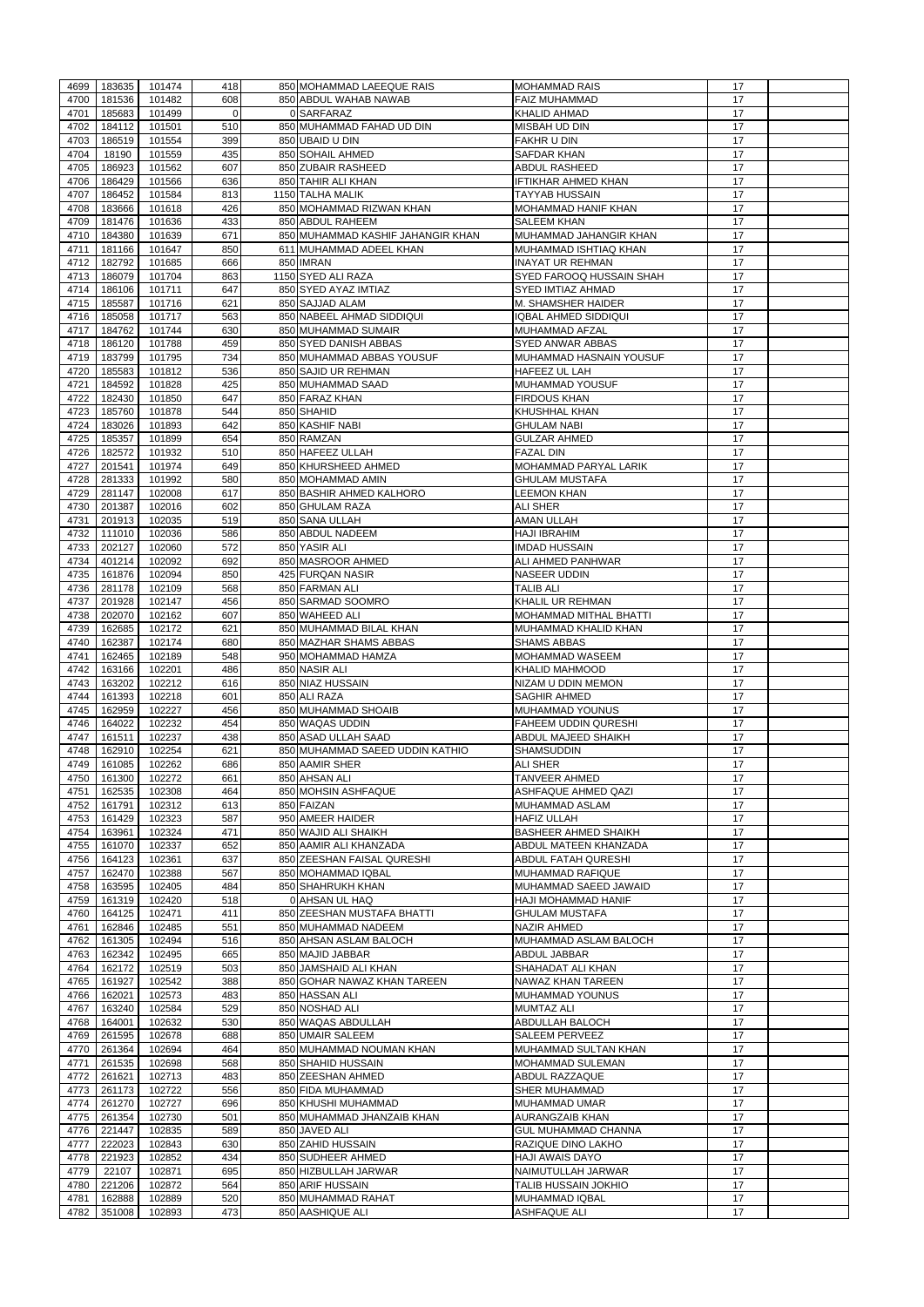| 4783         | 351460           | 102900           | 597            | 850 ZAHEER AHMED                         | <b>NOOR AHMED BURIRO</b>        | 17       |  |
|--------------|------------------|------------------|----------------|------------------------------------------|---------------------------------|----------|--|
| 4784         | 351281           | 102908           | 501            | 850 MUHAMMAD WASEEM ANWAR                | <b>HAJI MUHAMMAD ANWAR</b>      | 17       |  |
| 4785         | 221214           | 102918           | 636            | 850 ARSLAN ALI                           | <b>MOHAMMAD ASLAM ABRO</b>      | 17       |  |
|              | 221883           | 102931           | 569            | 850 SHAKEEL AHMED BHUTTO                 | HAFIZ MOHAMMAD NAWAZ BHUTTO     | 17       |  |
| 4786         |                  |                  |                |                                          |                                 |          |  |
| 4787         | 221262           | 102942           | 615            | 850 BARKAT ALI                           | <b>MEER HASSAN JAMALI</b>       | 17       |  |
| 4788         | 221675           | 102947           | 577            | 850 MUZAFAR ALI                          | <b>SULEMAN SOOMRO</b>           | 17       |  |
| 4789         | 221134           | 102979           | 584            | 850 AFZAL HUSSAIN                        | TAJ MUHAMMAD JUNEJO             | 17       |  |
| 4790         | 162461           | 103032           | 583            | 850 MOHAMMAD FAREED                      | <b>MOHAMMAD SHAFEEQ</b>         | 17       |  |
| 4791         | 162054           | 103035           | 614            | 850 IBADAT UR REHMAN                     | <b>MOHAMMAD AKBAR</b>           | 17       |  |
| 4792         | 311253           | 103052           | 487            | 850 SALMAN MUSTAFA                       | <b>GHULAM MUSTAFA</b>           | 17       |  |
| 4793         | 351174           | 103111           | 476            | 850 IMTIAZ ALI                           | <b>ABDUL HALEEM</b>             | 17       |  |
| 4794         | 351354           | 103114           | 510            | 850 SAGAR ABBAS                          | <b>ASHIQ HUSSAIN</b>            | 17       |  |
| 4795         | 351155           | 103130           | 596            | 850 GUL ZAMAN MARGI DAKHAN               | <b>MUMTAZ</b>                   | 17       |  |
| 4796         | 201281           | 103142           | 617            | 850 BADAR UD DIN                         | <b>QADIR BUX BHAND</b>          | 17       |  |
| 4797         | 201759           | 103143           | 560            | 850 NAZAR HUSSAIN                        | <b>ALTAF HUSSAIN CHAKRANI</b>   | 17       |  |
|              |                  |                  |                |                                          |                                 |          |  |
| 4798         | 401235           | 103144           | 617            | 850 MUHAMMAD AMJAD                       | ALLAH WASAYO KALACHI            | 17       |  |
| 4799         | 202161           | 103204           | 493            | 850 ZUBAIR AHMED                         | HAJI NAWAB                      | 17       |  |
| 4800         | 401201           | 103218           | 608            | 850 KURSHED ULLAH                        | <b>MAZHAR ALI SOOMRO</b>        | 17       |  |
| 4801         | 311289           | 103255           | 538            | 850 TAMOOR ALI                           | <b>MUNAWAR ALI</b>              | 17       |  |
| 4802         | 221375           | 103257           | 483            | 850 HANAN ALI                            | <b>MUHAMMAD HANIF</b>           | 17       |  |
| 4803         | 311167           | 103306           | 530            | 850 MUHAMMAD BACHAL                      | MUHAMMAD JUMAN                  | 17       |  |
| 4804         | 201777           | 103348           | 509            | 850 NOOR MOHAMMAD                        | FAIZ MUHAMMAD SOOMRO            | 17       |  |
| 4805         | 201490           | 103359           | 555            | 850 IZHAR ALI                            | <b>ZULFIQAR ALI</b>             | 17       |  |
| 4806         | 311013           | 103362           | 605            | 850 ABDUL NOUMAN                         | <b>IQRAR HUSSAIN</b>            | 17       |  |
| 4807         | 281268           | 103406           | 596            | 850 JINSAR AHMED MEMON ALIAS RABEL       | <b>ISRAR AHMED MEMON</b>        | 17       |  |
| 4808         | 221988           | 103415           | 525            | 850 WAQAS                                | <b>ABDUL RASHEED</b>            | 17       |  |
|              |                  |                  | 483            | 0 SADAM HUSSAIN                          |                                 |          |  |
| 4809         | 141320           | 103419           |                |                                          | ZULFIQAR ALI KHOSO              | 17       |  |
| 4810         | 401058           | 103425           | 584            | 850 ALI RAZA                             | <b>FAQEER MUHAMMAD</b>          | 17       |  |
| 4811         | 401199           | 103427           | 622            | 850 KHALID HUSSAIN                       | <b>SHAFI MOHAMMAD</b>           | 17       |  |
| 4812         | 401200           | 103437           | 685            | 850 KHALIL ULLAH                         | MANZOOR ALI                     | 17       |  |
| 4813         | 281117           | 103467           | 595            | 850 ASGHAR ALI                           | <b>MOUL BUX BHATTI</b>          | 17       |  |
| 4814         | 311080           | 103473           | 608            | 850 FARHAN AHMED                         | <b>MUHAMMAD SALEEM</b>          | 17       |  |
| 4815         | 311036           | 103503           | 396            | 850 AMJAD AHMED                          | <b>MUHAMMAD SIDDIQUE</b>        | 17       |  |
| 4816         | 401027           | 103542           | 612            | 850 ABDUL WAHAB                          | <b>JAN MOHAMMAD</b>             | 17       |  |
| 4817         | 162270           | 103579           | 646            | 850 KHUERRAM SHEHZAD                     | YOUSUF KAMAL                    | 17       |  |
| 4818         | 201322           | 103593           | 550            | 850 FAIZ MOHAMMAD                        | <b>MOHAMMAD SHAHBAN</b>         | 17       |  |
|              |                  |                  | 607            |                                          |                                 |          |  |
| 4819         | 311261           | 103596           |                | 825 SHAFI MUHAMMAD JARIKO                | <b>GHULAM NABI</b>              | 17       |  |
| 4820         | 162159           | 103647           | 447            | 850 JAHANZAIB SHAIKH                     | M JAWAID SHAIKH                 | 17       |  |
| 4821         | 162688           | 103655           | 630            | 850 MUHAMMAD DANISH                      | <b>ABDULLAH</b>                 | 17       |  |
| 4822         | 161723           | 103661           | 709            | 850 DILEEP KUMAR                         | <b>PEMOON</b>                   | 17       |  |
| 4823         | 163502           | 103662           | 596            | 850 SAQIB HUSSAIN                        | ZAHID HUSSAIN QURESHI           | 17       |  |
| 4824         | 162445           | 103664           | 554            | 850 MOHAMMAD AZEEM                       | <b>MOHAMMAD BOOTA</b>           | 17       |  |
| 4825         | 162887           | 103690           | $\Omega$       | 0 MUHAMMAD RAFIQUE                       | MUHAMMAD SIDDIQUE               | 17       |  |
| 4826         | 162030           | 103728           | 610            | 850 HIDAYATULLAH DAHAR                   | NAZAR MOHAMMAD                  | 17       |  |
| 4827         | 163027           | 103738           | 559            | 850 MUHAMMAD WAQAS                       | MUHAMMAD SALEEM                 | 17       |  |
| 4828         |                  |                  |                |                                          |                                 |          |  |
|              |                  |                  |                |                                          |                                 |          |  |
|              | 161270           | 103752           | 550            | 850 AFTAB AHMED KHAN                     | SHAH NAWAZ NIZMANI              | 17       |  |
| 4829         | 163061           | 103811           | 492            | 850 MUHAMMAD ZEESHAN                     | MUHAMMAD SAFDAR                 | 17       |  |
| 4830         | 161962           | 103819           | 602            | 850 HAFIZ MUHAMMAD ARSALAN               | WALI MUHAMMAD                   | 17       |  |
| 4831         | 161988           | 103872           | 636            | 850 HAMMAD AHMED                         | <b>SULTAN AHMED</b>             | 17       |  |
| 4832         | 162977           | 103880           | 595            | 0 MUHAMMAD TAHAR KHAN                    | MUHAMMAD HANIF KHAN             | 17       |  |
| 4833         | 281152           | 103903           | 510            | 850 BILAWAL ALI                          | <b>AZIZULLAH CHANNA</b>         | 17       |  |
| 4834         | 281466           | 103920           | 489            | 850 RANJHO KHAN LAKHO                    | <b>MUHAMMED USMAN</b>           | 17       |  |
| 4835         | 401339           | 103931           | 795            | 1150 SHAHID                              | ZIA UD DIN                      | 17       |  |
| 4836         | 261244           | 103933           | 720            | 850 JEE TESH KUMAR                       | <b>MANOJ KUMAR</b>              | 17       |  |
| 4837         | 401114           | 103948           | 648            | 850 FARAZ MEHBOOB                        | <b>MEHBOOB MALIR</b>            | 17       |  |
| 4838         | 221602           | 103968           | 556            |                                          | <b>MUHAMMAD AKBAR</b>           | 17       |  |
|              |                  |                  |                | 850 MUHAMMAD IBTEHAJ                     |                                 |          |  |
| 4839         | 261486           | 103986           | 683            | 850 RAJA ROHIT                           | <b>HARISH KUMAR</b>             | 17       |  |
| 4840         | 401286           | 104000           | 657            | 850 RASHEED ALI                          | AMEER ALI GOPANG                | 17       |  |
| 4841         | 202145           | 104013           | 601            | 850 ZAHID MEHMOOD                        | <b>ABDUL SATTAR</b>             | 17       |  |
| 4842         | 164113           | 104024           | 668            | 850 ZEEHSAN ALI                          | <b>ALI MOHAMMAD</b>             | 17       |  |
| 4843         | 401319           | 104028           | 609            | 850 SAJJAD HUSSAIN                       | <b>GHULAM NABI</b>              | 17       |  |
| 4844         | 201559           | 104035           | 630            | 850 MAQSOOD AHMED                        | <b>MUHAMMAD NIHAL</b>           | 17       |  |
| 4845         | 111038           | 104037           | 578            | 850 ARSALAN ALI                          | SHOUKAT ALI ALMANI              | 17       |  |
| 4846         | 111027           | 104043           | $\mathbf 0$    | 0 AIJAZ AHMED                            | MUHAMMAD MANZOOR                | 17       |  |
| 4847         | 221670           | 104045           | 487            | 850 MUSHTAQUE AHMED                      | <b>MIAN DITTO</b>               | 17       |  |
| 4848         | 281067           | 104081           | 532            | 850 AKRAM KHAN DAHRI                     | DR. GHULAM HYDER                | 17       |  |
| 4849         | 401064           | 104104           | 704            | 850 AMEER BUX                            | <b>GHULAM ASGHAR GADEHI</b>     | 17       |  |
| 4850         | 401261           | 104120           | 567            | 850 NASIR ALI ARAIN                      | <b>ALLAH RAKHIO ARAIN</b>       | 17       |  |
|              |                  |                  |                |                                          |                                 | 17       |  |
| 4851         | 201770           | 104133           | 587            | 850 NIZAKAT ALI                          | <b>GHULAM HYDER MANGNEJO</b>    |          |  |
| 4852         | 401192           | 104140           | 634            | 850 KAMRAN ALI GADEHI                    | TAJ MUHAMMAD GADEHI             | 17       |  |
| 4853         | 163912           | 104141           | 631            | 850 UMAIR IKRAM                          | MUHAMMAD IKRAM                  | 17       |  |
| 4854         | 401363           | 104153           | 555            | 850 WAHEED ALI SHAH                      | <b>SAYED DINAL SHAH</b>         | 17       |  |
|              | 4855 311271      | 104240           | $\overline{0}$ | 0 SHAN ALI                               | RASOOL BUX                      | 17       |  |
| 4856         | 311052           | 104242           | 614            | 850 ATTA UR REHMAN                       | <b>ODIN MUHAMMAD</b>            | 17       |  |
| 4857         | 163862           | 104243           | 607            | 850 TANSUKH                              | NANDLAL                         | 17       |  |
| 4858         | 111100           | 104253           | 578            | 850 MOHAMMAD AWAIS KHAN                  | <b>SHABIR AHMED KHAN</b>        | 17       |  |
| 4859         | 163101           | 104288           | 680            | 850 MUNEER AHMED SOLANGI                 | <b>GHULAM MUSTAFA</b>           | 17       |  |
| 4860         | 111163           | 104295           | 639            | 850 SHOAIB AHMED                         | NOOR MOHAMMAD                   | 17       |  |
|              |                  |                  |                |                                          |                                 |          |  |
| 4861         | 261155           | 104313           | 684            | 850 DILEEP SINGH                         | <b>BHANWAR SINGH</b>            | 17       |  |
| 4862         | 261478           | 104344           | 711            | 850 RAHIM BUX                            | <b>ABDUL RAHIM</b>              | 17       |  |
| 4863         | 164129           | 104355           | 632            | 850 ZIA U DDIN OTHO                      | <b>SHAMS U DDIN OTHO</b>        | 17       |  |
| 4864         | 201727           | 104415           | 595            | 850 NAEEM AHMED                          | <b>GHULAM MUSTAFA</b>           | 17       |  |
| 4865<br>4866 | 311200<br>311207 | 104433<br>104445 | 657<br>640     | 850 MUHAMMAD USMAN<br>850 MUHAMMAD ZAMAN | MUHAMMAD HASSAN<br>MAHFOOZ ALAM | 17<br>17 |  |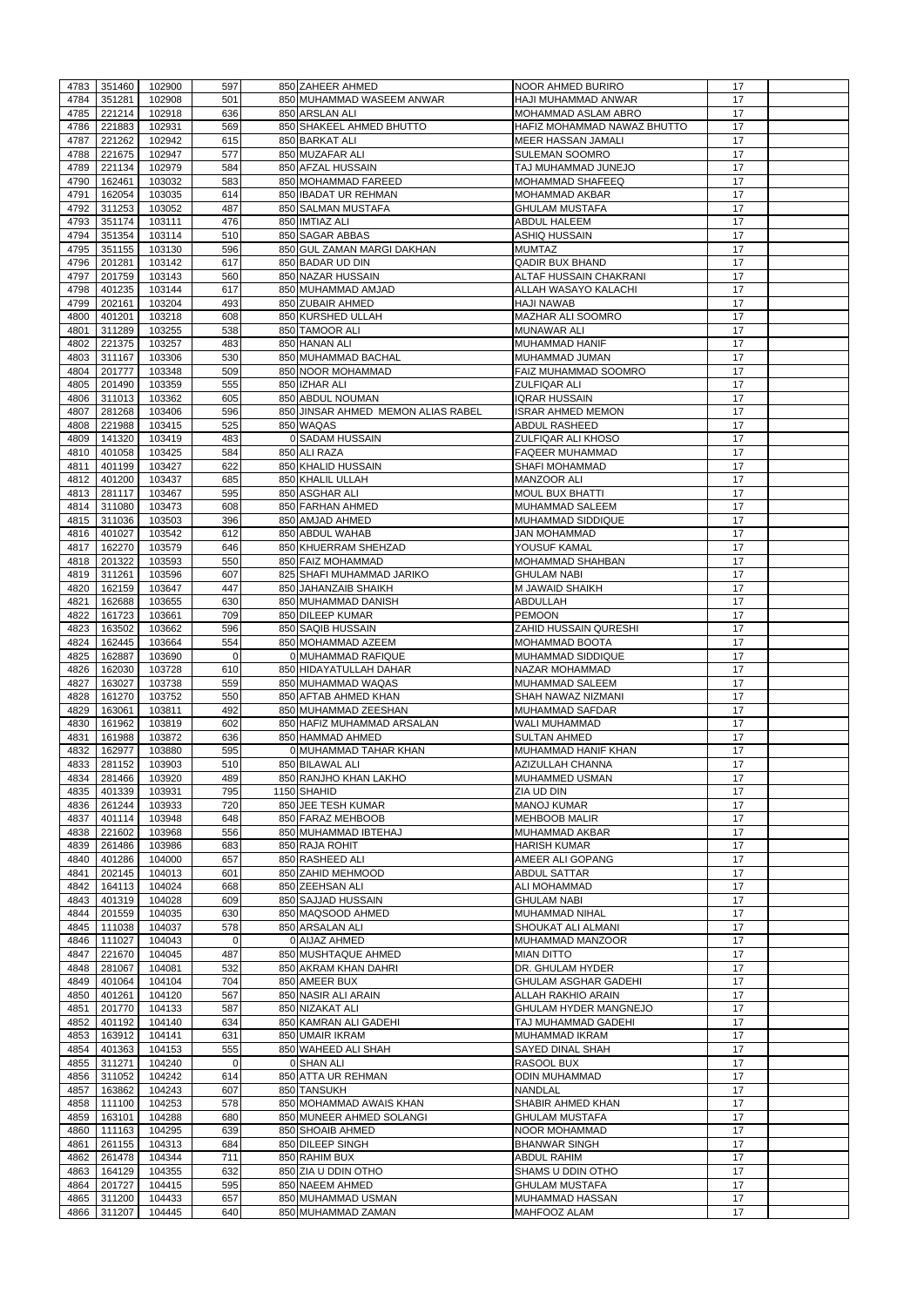| 4867 | 401067 | 104483 | $\overline{0}$ | 0 ARIF ALI                             | <b>FURQAN AHMED KABOORO</b>   | 17 |  |
|------|--------|--------|----------------|----------------------------------------|-------------------------------|----|--|
|      |        |        |                |                                        |                               |    |  |
| 4868 | 201538 | 104529 | 620            | 850 KHALIL AHMED                       | <b>MOHAMMAD NIHAL MANGI</b>   | 17 |  |
| 4869 | 201949 | 104532 | 603            | 850 SHAHID ALI PHULPOTO                | <b>ALI NAWAZ</b>              | 17 |  |
| 4870 | 201701 | 104540 | 437            | 850 MUJEEB UR REHMAN                   | <b>AIJAZ ALI</b>              | 17 |  |
| 4871 | 401326 | 104578 | 618            | 850 SANAULLAH SOOMRO                   | RAFIQUE AHMED SOOMRO          | 17 |  |
| 4872 | 162272 | 104592 | 554            | 850 KHURRAM ALI MEMON                  | ALI MUHAMMAD MEMON            | 17 |  |
|      |        |        |                |                                        |                               |    |  |
| 4873 | 162747 | 104595 | 566            | 850 Muhammad Haris Khan                | Aghaz ud din khan             | 17 |  |
| 4874 | 162026 | 104607 | 446            | 850 HASSAN RAFIQUE                     | MUHAMMAD RAFIQUE              | 17 |  |
| 4875 | 411221 | 104617 | 597            | 850 ARSALAN ALI                        | <b>ASIF IQBAL</b>             | 17 |  |
| 4876 | 182179 | 104639 | 447            | 850 BILAL HAMZA                        | <b>ALAM KHAN</b>              | 17 |  |
|      |        |        |                |                                        |                               |    |  |
| 4877 | 186652 | 104651 | 536            | 850 WALI AKASH                         | <b>GULZAR AHMAD</b>           | 17 |  |
| 4878 | 261447 | 104698 | 536            | 850 NOMAN                              | REHMATULLAH SOOMRO            | 17 |  |
| 4879 | 221267 | 104700 | 493            | 850 BASHIR AHMED                       | MUHAMMAD BUDHAL KALHORO       | 17 |  |
| 4880 | 181112 | 104721 | 475            | 850 IRSA KIRAN                         | MUHAMMAD ILYAS                | 17 |  |
| 4881 | 183300 | 104723 | 492            | 850 M WASIL                            | <b>HAJI REHMAN</b>            | 17 |  |
|      |        |        |                |                                        |                               |    |  |
| 4882 | 181459 | 104738 | 546            | 850 ABDUL QADEER                       | <b>IRFAN ALI</b>              | 17 |  |
| 4883 | 161803 | 104765 | 534            | 850 FAIZAN SHARIF                      | MUHAMMAD SHARIF               | 17 |  |
| 4884 | 162659 | 104768 | 630            | 850 MUHAMMAD ATIF                      | MUHAMMAD RAMZAN               | 17 |  |
| 4885 | 183957 | 104770 | 577            | 850 MUHAMMAD ARSHAD                    | <b>SHOUKAT ALI</b>            | 17 |  |
| 4886 | 183437 | 104776 | 466            | 850 MAJID ALI                          |                               | 17 |  |
|      |        |        |                |                                        | <b>NOOR NABI</b>              |    |  |
| 4887 | 163081 | 104805 | 631            | 850 MUHSIN QURESHI                     | <b>JABBAR QURESHI</b>         | 17 |  |
| 4888 | 163212 | 104809 | 563            | 850 NOMAN                              | NIZAM U DDIN                  | 17 |  |
| 4889 | 185334 | 104828 | 625            | 850 RAJA ATIF                          | RAJA MUHAMAD IMTIAZ           | 17 |  |
| 4890 | 186362 | 104832 | 447            | 850 SYED TAHA UR REHMAN                | SYED AZIZ UR REHMAN           | 17 |  |
|      |        |        |                |                                        |                               |    |  |
| 4891 | 162626 | 104863 | 533            | 850 MUHAMMAD ANNUS                     | MUJAHID MUHAMMAD              | 17 |  |
| 4892 | 413128 | 104869 | 716            | 1150 WAQAS                             | MUHAMMAD KHALID               | 17 |  |
| 4893 | 161190 | 104888 | 558            | 850 ABDUL SAMAD CHANG                  | <b>SULTAN AHMED</b>           | 17 |  |
| 4894 | 163268 | 104895 | 665            | 850 PASAND ALI                         | <b>HAJI NASIR ALI</b>         | 17 |  |
| 4895 | 185616 | 104916 | 513            | 850 SALMAN ASLAM                       | MUHAMMAD ASLAM                | 17 |  |
|      |        |        |                |                                        |                               |    |  |
| 4896 | 183697 | 104932 | 447            | 850 MOHAMMAD UMAR ALHASNI              | QARI MOHAMMAD RAMZAN AL HASNI | 17 |  |
| 4897 | 185601 | 104933 | 601            | 850 SALEEM FEROZ ALI                   | <b>FEROZ ALI</b>              | 17 |  |
| 4898 | 202140 | 104947 | 577            | 850 ZAHEER AHMED JAGI                  | <b>GHULAM SHABIR</b>          | 17 |  |
| 4899 | 182377 | 104964 | 595            | 850 FAIZAN                             | <b>FAKHAR E ALAM</b>          | 17 |  |
|      |        |        |                |                                        |                               |    |  |
| 4900 | 261296 | 105032 | 632            | 850 MANSOOR HUSSAIN                    | <b>JALAL UD DIN</b>           | 17 |  |
| 4901 | 311260 | 105090 | 715            | 850 SHAFI MUHAMMAD                     | <b>GHULAM MUHAMMAD</b>        | 17 |  |
| 4902 | 311257 | 105097 | 633            | 595 SARKAR HUSSAIN                     | <b>SHAH HUSSAIN</b>           | 17 |  |
| 4903 | 311262 | 105098 | 630            | 850 SHAFIQUE UR REHMAN                 | <b>TAHIR UR REHMAN</b>        | 17 |  |
| 4904 | 311136 | 105103 | 681            | 850 KASHIF ALI LASHARI                 | <b>GHULAM QADIR</b>           | 17 |  |
|      |        |        |                |                                        |                               |    |  |
| 4905 | 401061 | 105119 | 538            | 850 ALLAH WARIO                        | <b>MOHAMMAD CHUTTAL</b>       | 17 |  |
| 4906 | 311103 | 105129 | 576            | 850 HAJI SAIN BUX                      | MUHAMMAD MOOSA MAARI          | 17 |  |
| 4907 | 311250 | 105152 | 506            | 850 SAIN BUX                           | ALI BUX                       | 17 |  |
| 4908 | 291350 | 105202 | 473            | 850 SYED MANSOOR ALI SHAH              | MUMTAZ ALI SHAH               | 17 |  |
| 4909 | 291197 | 105203 | 680            | 850 MUHAMMAD AMIN IRTAZA               | MOHAMMAD SALEEM               | 17 |  |
|      |        |        |                |                                        |                               |    |  |
| 4910 | 291162 | 105205 | $\Omega$       | 0 LIAQUAT ALI                          | <b>HASHMAT ALI</b>            | 17 |  |
| 4911 | 141190 | 105227 | 531            | 850 MANSOOR ALI LASHARI                | MUHAMMAD ARIF                 | 17 |  |
| 4912 | 401374 | 105238 | 626            | 850 ZAHEER AHMED                       | <b>HAJI ABDULLAH</b>          | 17 |  |
| 4913 | 161152 | 105241 | 581            | 850 ABDUL MANAN                        | <b>ALLAH OBHYO</b>            | 17 |  |
| 4914 | 401140 | 105243 | 436            | 850 GHULAM MURTAZA                     | <b>GHULAM NABI</b>            | 17 |  |
|      |        |        |                |                                        |                               |    |  |
| 4915 | 281471 | 105263 | 436            | 850 RAZI KHAN                          | <b>GHULAM RASOOL</b>          | 17 |  |
| 4916 | 281307 | 105295 | 595            | 850 MANSOOR HUSSAIN                    | <b>MANZOOR HUSSAIN</b>        | 17 |  |
| 4917 | 201200 | 105340 | 588            | 850 ARBAB ALI                          | MUHAMMAD USMAN SOOMRO         | 17 |  |
| 4918 | 161937 | 105401 | 686            | 0 GULRAIZ HUSSAIN                      | MUHAMMAD MUSHTAQUE HUSSAIN    | 17 |  |
| 4919 | 161356 | 105405 | 548            | 850 ALI ABBAS                          | MUHAMMAD SADIQUE              | 17 |  |
|      |        |        |                |                                        |                               |    |  |
| 4920 | 163844 | 105408 | 586            | 0 TAHIR ALI                            | MUHAMMAD ASHRAF               | 17 |  |
| 4921 | 163799 | 105423 | 684            | 850 SYED MUSTAFA MUJAHID HUSSAIN JAFRI | MUJAHID HUSSAIN JAFRI         | 17 |  |
| 4922 | 163215 | 105438 | 578            | 850 NOMAN AHMED RAZA                   | ABDUL RAZZAQUE                | 17 |  |
| 4923 | 181113 | 105473 | 559            | 850 JAVERIA AYUB                       | AYUB ALI HUSSAINI             | 17 |  |
|      |        |        |                |                                        |                               |    |  |
| 4924 | 185183 | 105497 | 476            | 850 NOMAN                              | <b>MUHAMMAD KAMRAN</b>        | 17 |  |
| 4925 | 163863 | 105503 | 595            | 850 TANVEER                            | <b>ABDUL AZIZ SHAIKH</b>      | 17 |  |
| 4926 | 311145 | 105534 | 607            | 850 LAL BUX                            | <b>KARIM BUX</b>              | 17 |  |
| 4927 | 281015 | 105563 | 539            | 850 ABDUL GHAFFAR                      | <b>MUHAMMAD ILIAS</b>         | 17 |  |
| 4928 | 161324 | 105578 | 626            | 850 AHTISHAM AHMED KHAN                | AJAZ AHMED KHAN               | 17 |  |
|      |        |        |                |                                        |                               |    |  |
| 4929 | 163393 | 105604 | 491            | 850 S. MUHAMMAD GHAYYOOR               | <b>ABDUL MUNEEM</b>           | 17 |  |
| 4930 | 162150 | 105615 | 550            | 850 JAHANGEER ALI BHAYO                | <b>ARBAB ALI BHAYO</b>        | 17 |  |
| 4931 | 162975 | 105627 | 595            | 850 MUHAMMAD TABISH HANEEF             | MUHAMMAD HANEEF               | 17 |  |
| 4932 | 401231 | 105646 | 650            | 650 MOHD ALAM                          | <b>ABDUL REHMAN KHASKHELI</b> | 17 |  |
| 4933 | 261333 | 105647 | 585            | 850 MUBASHIR ALI                       | <b>ABDUL SATTAR</b>           | 17 |  |
|      |        |        |                |                                        |                               |    |  |
| 4934 | 161581 | 105648 | 604            | 850 AURANGZAIB                         | MUHAMMAD ANWAR                | 17 |  |
| 4935 | 201551 | 105676 | 542            | 850 MAJID ALI                          | <b>GHOUS BAKHSH</b>           | 17 |  |
| 4936 | 221555 | 105700 | 506            | 850 MOHAMMAD HUSSAIN                   | <b>SHAH NAWAZ BROHI</b>       | 17 |  |
| 4937 | 183446 | 105708 | 425            | 850 MALIK ADEEL AYUB                   | <b>MALIK AYUB</b>             | 17 |  |
|      |        |        |                | 850 MUHAMMAD IBRAHIM                   |                               |    |  |
| 4938 | 184261 | 105718 | 576            |                                        | SHUJA UD DIN                  | 17 |  |
| 4939 | 163696 | 105728 | 377            | 850 SIKANDAR HUSSAIN                   | <b>SANAWER HUSSAIN</b>        | 17 |  |
| 4940 | 161091 | 105763 | 680            | 850 ABBAS ALI MEMON                    | <b>ABDULLAH MEMON</b>         | 17 |  |
| 4941 | 221220 | 105767 | 541            | 850 ASHIQ ALI                          | MUHAMMAD HAROON SOOMRO        | 17 |  |
|      |        |        |                |                                        |                               |    |  |
| 4942 | 221512 | 105768 | 540            | 850 MAJID ALI                          | MUHAMMAD HASSAN               | 17 |  |
| 4943 | 186417 | 105837 | 633            | 850 TABISH SHAFI                       | SYED MUHAMMAD SHAFI ULLAH     | 17 |  |
| 4944 | 186163 | 105918 | 517            | 850 SYED HASSAN UL HAQ ZAIDI           | SYED SULTAN UL HAQ ZAIDI      | 17 |  |
|      |        | 106047 | 406            | 850 ABDUL HAQ ARAIN                    | QAMAR UD DIN                  | 17 |  |
|      |        |        |                |                                        |                               |    |  |
| 4945 | 161125 |        |                |                                        |                               |    |  |
| 4946 | 351057 | 106069 | 520            | 850 AHMED ALI KHOSO                    | <b>MUHAMMAD ISMAIL</b>        | 17 |  |
| 4947 | 183946 | 106219 | 556            | 850 MUHAMMAD ARSALAN                   | <b>NAZEER UD DIN</b>          | 17 |  |
| 4948 | 163130 | 106262 | 710            | 850 NABEEL                             | <b>ALI MOHAMMAD</b>           | 17 |  |
| 4949 | 401341 | 106287 | 601            | 850 SHAHID ANWAR                       | <b>ALI ANAWAR</b>             | 17 |  |
| 4950 | 163895 | 106292 | 686            | 850 TOUSEEF AHMED KHAN                 | <b>AQEEL AHMED KHAN</b>       | 17 |  |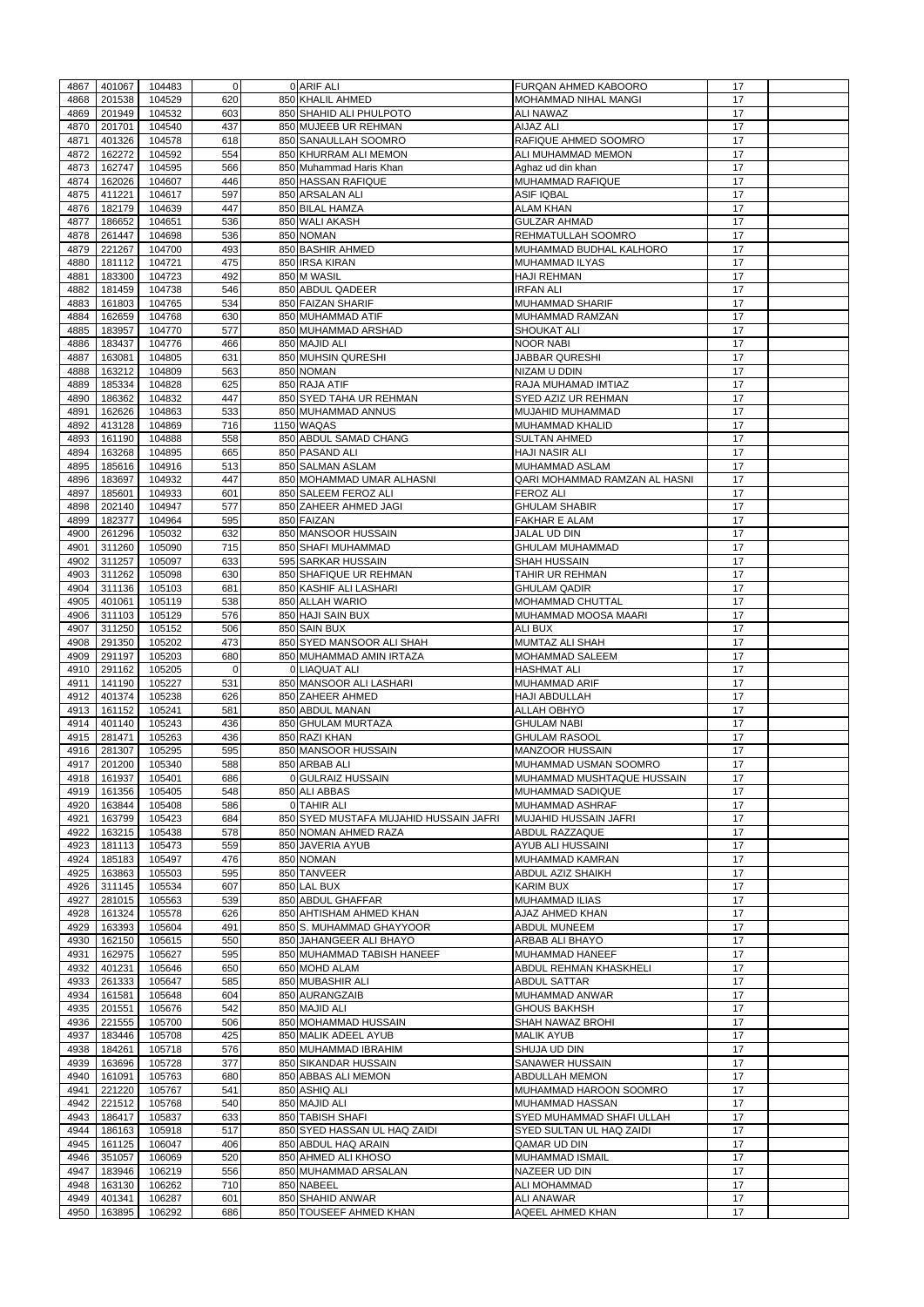| 4951         | 185168           | 106304           | 539         | 850 NAYMAT ULLAH                      | <b>KHAN ZADAH</b>                       | 17       |  |
|--------------|------------------|------------------|-------------|---------------------------------------|-----------------------------------------|----------|--|
|              | 185977           | 106330           | 570         | 850 SHUJAT ALI                        | <b>SHEIKH SHER ALI</b>                  | 17       |  |
| 4952         |                  |                  |             |                                       |                                         |          |  |
| 4953         | 183693           | 106368           | 459         | 850 MOHAMMAD TASHFEEN                 | <b>INTEZAR HUSSAIN</b>                  | 17       |  |
| 4954         | 182384           | 106371           | 607         | 850 FAIZAN AHMED                      | <b>EJAZ AHMED</b>                       | 17       |  |
| 4955         | 183716           | 106388           | 569         | 850 MOHAMMAD ZUBAIR SIDDIQUI          | <b>ABDUL AZIZ SIDDIQUI</b>              | 17       |  |
| 4956         | 411220           | 106401           | 501         | 850 ARSALAN AHMED SHAH                | <b>SALEEM AHMED SHAH</b>                | 17       |  |
| 4957         | 411013           | 106450           | 543         | 850 AAMIR RAUF                        | <b>ABDUL RAUF</b>                       | 17       |  |
|              |                  |                  |             |                                       |                                         |          |  |
| 4958         | 185262           | 106461           | 850         | 468 OWAIS AHMED                       | SHAHAB UD DIN                           | 17       |  |
| 4959         | 185233           | 106468           | 581         | 850 NUMAN IRFAN                       | <b>MUHAMMAD IRFAN</b>                   | 17       |  |
| 4960         | 185665           | 106477           | 546         | 850 SAQIB AWAN                        | <b>MUHAMMAD NIAZ</b>                    | 17       |  |
| 4961         | 281570           | 106519           | 580         | 850 SUHBAT ALI SOLANGI                | <b>ALI KHAN SOLANGI</b>                 | 17       |  |
|              |                  |                  |             |                                       |                                         |          |  |
| 4962         | 183717           | 106533           | 450         | 850 MOHAMMED AAMIR                    | MOHAMMED ZAFER IQBAL                    | 17       |  |
| 4963         | 184331           | 106534           | 647         | 850 MUHAMMAD JAN                      | <b>FATEH MUHAMMAD</b>                   | 17       |  |
| 4964         | 184082           | 106550           | 382         | 850 MUHAMMAD DANISH BUTT              | MUHAMMAD SAEED BUTT                     | 17       |  |
| 4965         | 401204           | 106601           | 408         | 850 MAHTAB AHMED                      | <b>AFTAB AHMED</b>                      | 17       |  |
| 4966         | 401025           | 106610           | 568         | 850 ABDUL SAMI                        | ABDUL AZIZ MANGI                        | 17       |  |
|              |                  |                  |             |                                       |                                         |          |  |
| 4967         | 184127           | 106616           | 434         | 850 MUHAMMAD FAISAL HAMEED            | <b>ABDUL HAMEED</b>                     | 17       |  |
| 4968         | 161260           | 106620           | 260         | 523 ADNAN SAJID                       | <b>SAJID HUSSAIN</b>                    | 17       |  |
| 4969         | 182011           | 106621           | $\Omega$    | 0 ASGHAR ALI                          | <b>QURBAN ALI</b>                       | 17       |  |
| 4970         | 186728           | 106626           | 538         | 850 WARIS KHAN                        | <b>FANOOS KHAN</b>                      | 17       |  |
|              |                  |                  |             |                                       |                                         |          |  |
| 4971         | 162718           | 106638           | 460         | 850 MUHAMMAD FARHAN                   | <b>AHMED MEMON</b>                      | 17       |  |
| 4972         | 183752           | 106645           | 599         | 850 MORAN                             | <b>BAKHT E ANWAR</b>                    | 17       |  |
| 4973         | 162253           | 106686           | 485         | 850 KAZI JAWAD HUSSAIN QURESHI        | <b>NOOR UDDIN QURESHI</b>               | 17       |  |
| 4974         | 162792           | 106713           | 443         | 850 MUHAMMAD JAVAID QURESHI           | JAN MUHAMMAD QURESHI                    | 17       |  |
|              |                  |                  |             |                                       |                                         |          |  |
| 4975         | 184290           | 106740           | 531         | 850 MUHAMMAD IQBAL                    | AMANAT ALI KHAN                         | 17       |  |
| 4976         | 183371           | 106743           | 548         | 850 M. SHAKIR                         | <b>MUHAMMAD ASHIQ</b>                   | 17       |  |
| 4977         | 181574           | 106758           | 436         | 850 ABDULLAH KHAN                     | <b>NASEEM AHMED KHAN</b>                | 17       |  |
| 4978         | 181412           | 106759           | 515         | 850 ABDUL HAFEEZ                      | <b>ABDUL SATTAR</b>                     | 17       |  |
| 4979         | 281264           | 106795           | 553         | 850 JAMSHED ALI SOLANGI               | ABDUL JABBAR SOLANGI                    | 17       |  |
|              |                  |                  |             |                                       |                                         |          |  |
| 4980         | 281120           | 106857           | 558         | 850 ASIF ALI                          | <b>MOHAMMAD QASIM</b>                   | 17       |  |
| 4981         | 202091           | 106901           | 631         | 850 WAQAR AHMED                       | <b>ASHFAQUE AHMED</b>                   | 17       |  |
| 4982         | 411343           | 106946           | 644         | 850 BURYAL KHAN                       | <b>NOOR HAMEED JAN</b>                  | 17       |  |
| 4983         | 186366           | 106948           | $\mathbf 0$ | 0 SYED TALHA ZAFAR                    | <b>SYED ZAFAR ALAM</b>                  | 17       |  |
|              |                  |                  |             |                                       |                                         |          |  |
| 4984         | 186382           | 106962           | 510         | 850 SYED WAHID FARAZ                  | <b>SYED WAJID ALI</b>                   | 17       |  |
| 4985         | 161772           | 106970           | 520         | 850 FAISAL                            | <b>SHABBIR AHMED</b>                    | 17       |  |
| 4986         | 181984           | 106973           | 547         | 850 ASAD ANIS                         | <b>MOHAMMAD ANIS</b>                    | 17       |  |
| 4987         | 184561           | 107049           | 782         | 1150 MUHAMMAD RAUF ALAM KHAN          | MUHAMMAD NAEEM ALAM KHAN                | 17       |  |
|              |                  |                  |             |                                       |                                         |          |  |
| 4988         | 351127           | 107061           | 403         | 850 FAISAL IRSHAD ABRO                | <b>IRSHAD ALI ABRO</b>                  | 17       |  |
| 4989         | 162095           | 107073           | 647         | 850 IMRAN KHAN JAT                    | <b>MOHAMMED UMAR JAT</b>                | 17       |  |
| 4990         | 221531           | 107078           | 560         | 850 MAQSOOD ALI                       | MANZOOR ALI CHANDO                      | 17       |  |
| 4991         | 161071           | 107091           | 613         | 850 AAMIR ALI MAGSI                   | <b>MUHAMMAD SIDIQUE</b>                 | 17       |  |
|              |                  |                  |             |                                       |                                         |          |  |
| 4992         | 182628           | 107099           | 366         | 850 HAFIZ MUHAMMAD ZOHAIB             | SHAIKH MANZOOR ELLAHI                   | 17       |  |
| 4993         | 201767           | 107139           | 466         | 850 NISAR AHMED                       | ALI GULAB SHAR                          | 17       |  |
| 4994         | 201851           | 107141           | 545         | 850 SADAM HUSSAIN SHAR BALOUCH        | ALLAH WARAYO SHAR BLOUCH                | 17       |  |
| 4995         | 412400           | 107180           | 517         | 850 MUHAMMAD UMAIR                    | <b>ABDUL HALEEM</b>                     | 17       |  |
|              |                  |                  |             |                                       |                                         |          |  |
| 4996         | 411680           | 107204           | 510         | 850 KAMRAN KHAN                       | <b>MISAL KHAN</b>                       | 17       |  |
| 4997         | 182579           | 107207           | 663         | 850 HAFIZ ARIFULLAH WASIM             | MUHAMMAD WASIM ALI                      | 17       |  |
| 4998         | 161374           | 107224           | 667         | 850 ALI HAFEEZ                        | <b>ABDUL HAFEEZ SHAIKH</b>              | 17       |  |
| 4999         | 162680           | 107228           | 576         | 850 MUHAMMAD BILAL                    | <b>GHULAM ALI</b>                       | 17       |  |
|              |                  |                  |             |                                       |                                         |          |  |
|              |                  |                  |             | 850 NAQASH JAMIL                      | MUHAMMAD JAMIL                          | 17       |  |
| 5000         | 261422           | 107266           | 454         |                                       | MUHAMMAD MURAD                          |          |  |
| 5001         | 261366           | 107276           | 611         | 0 MUHAMMAD QASIM                      |                                         | 17       |  |
| 5002         | 141022           |                  | 633         |                                       | <b>ABDUL HALEEM</b>                     | 17       |  |
|              |                  | 107286           |             | 850 ABDUL QADEER                      |                                         |          |  |
| 5003         | 183981           | 107291           | 457         | 850 MUHAMMAD ASHFAQ                   | <b>MUSHTAQ HUSSAIN</b>                  | 17       |  |
| 5004         | 161739           | 107294           | 541         | 0 FAHAD AHMED                         | <b>IKHLAQ AHMED</b>                     | 17       |  |
| 5005         | 351440           | 107301           | 637         | 850 WAQAR AHMED                       | <b>MUHAMMAD SHAFI</b>                   | 17       |  |
| 5006         | 181458           | 107309           | 391         | 850 ABDUL MUZAMMIL                    | ABDUL MAQBOOL                           | 17       |  |
|              |                  |                  |             |                                       |                                         |          |  |
| 5007         | 181909           | 107340           | 850         | 472 AQIB JAN                          | <b>NABI JAN</b>                         | 17       |  |
| 5008         | 185001           | 107379           | 475         | 850 MUHAMMED YOUSUF KHAN              | JAMAL AHMED KHAN                        | 17       |  |
| 5009         | 201785           | 107396           | 567         | 850 PERVEZ AHMED                      | <b>GHULAM HADI</b>                      | 17       |  |
| 5010         | 162219           | 107413           | 520         | 850 KAMRAN                            | <b>KARAMDIN</b>                         | 17       |  |
| 5011         | 401240           | 107431           | 668         | 850 MUHAMMAD WASEEM MUGHAL            | MUHAMMAD SHAFI MUGHAL                   | 17       |  |
|              |                  |                  |             |                                       |                                         |          |  |
| 5012         | 163099           | 107437           | 638         | 850 MUNEEB ASHGAR                     | <b>MEHMOOD KHAN</b>                     | 17       |  |
| 5013         | 163788           | 107457           | 560         | 850 SYED MOHSIN ALI SHAH              | SYED ANWAR ALI SHAH                     | 17       |  |
| 5014         | 141351           | 107461           | 555         | 850 SHAH NAWAZ                        | <b>ABDUL RAHMAN</b>                     | 17       |  |
| 5015         | 163295           | 107470           | 567         | 0 RAHEEL ASLAM SOOMRO                 | MUHAMMAD ASLAM SOOMRO                   | 17       |  |
| 5016         | 186224           | 107589           | 465         |                                       | <b>SYED IQBAL HUSSAIN</b>               | 17       |  |
|              |                  |                  |             | 850 SYED MUHAMMAD AHMED               |                                         |          |  |
| 5017         | 163247           | 107632           | 608         | 850 OM PERKASH                        | <b>JASROOP DAS</b>                      | 17       |  |
| 5018         | 163036           | 107646           | 659         | 850 MUHAMMAD WAQAS MOEEZ              | MUHAMMAD MOEEZ UD DIN                   | 17       |  |
| 5019         | 161908           | 107647           | 700         | 850 GHULAM MUSTAFA                    | <b>HAMZO KHAN</b>                       | 17       |  |
| 5020         | 161763           | 107648           | 619         | 850 FAHEEM ALI ABRO                   | <b>NABI BUX ABRO</b>                    | 17       |  |
|              |                  |                  |             |                                       |                                         |          |  |
| 5021         | 412571           | 107653           | 643         | 850 NIHAL AHMED                       | <b>HASEEB AHMED</b>                     | 17       |  |
| 5022         | 201270           | 107770           | 528         | 850 AYAZ RASOOL                       | <b>GHULAM RASOOL</b>                    | 17       |  |
|              | 5023 185859      | 107814           | 523         | 850 SHAMIM HAIDER                     | <b>MAJID HUSSAIN</b>                    | 17       |  |
| 5024         | 181308           | 107817           | $\Omega$    | 0 SYEDA AAMNA ALI                     | <b>SYED TAHIR ALI</b>                   | 17       |  |
|              |                  |                  |             |                                       |                                         |          |  |
| 5025         | 18169            | 107835           | 484         | 850 NOMAN LUQMAN                      | MUHAMMAD LUQMAN                         | 17       |  |
| 5026         | 183288           | 107874           | 469         | 850 M USMAN                           | <b>SALEEM AKHTAR</b>                    | 17       |  |
| 5027         | 183133           | 107885           | 488         | 850 M BABER SALEEM                    | M SALEEEM                               | 17       |  |
| 5028         | 182339           | 107886           | 477         | 850 FAISAL AHMED                      | <b>FAYYAZ AHMED</b>                     | 17       |  |
|              |                  |                  |             |                                       |                                         |          |  |
| 5029         | 181669           | 107902           | 552         | 850 AFFAN ILYAS                       | MUHAMMAD ILYAS                          | 17       |  |
| 5030         | 185841           | 107972           | 587         | 850 SHAIKH MUZAFAR ALI                | <b>MOAZZAN ALI</b>                      | 17       |  |
| 5031         | 141121           | 107985           | $\mathbf 0$ | 0 GHULAM ISHAQUE                      | <b>MUHAMMAD IBRAHIM</b>                 | 17       |  |
| 5032         | 201293           | 107986           | 619         | 850 BILAWAL IRSHAD                    | <b>IRSHAD HUSSAIN MUGHAL</b>            | 17       |  |
|              |                  |                  |             |                                       |                                         |          |  |
| 5033<br>5034 | 182968<br>182068 | 108048<br>108050 | 621<br>561  | 850 KAMLESH KUMAR<br>850 ATIF MEHMOOD | <b>SACHANDAND</b><br><b>SARFRAZ GUL</b> | 17<br>17 |  |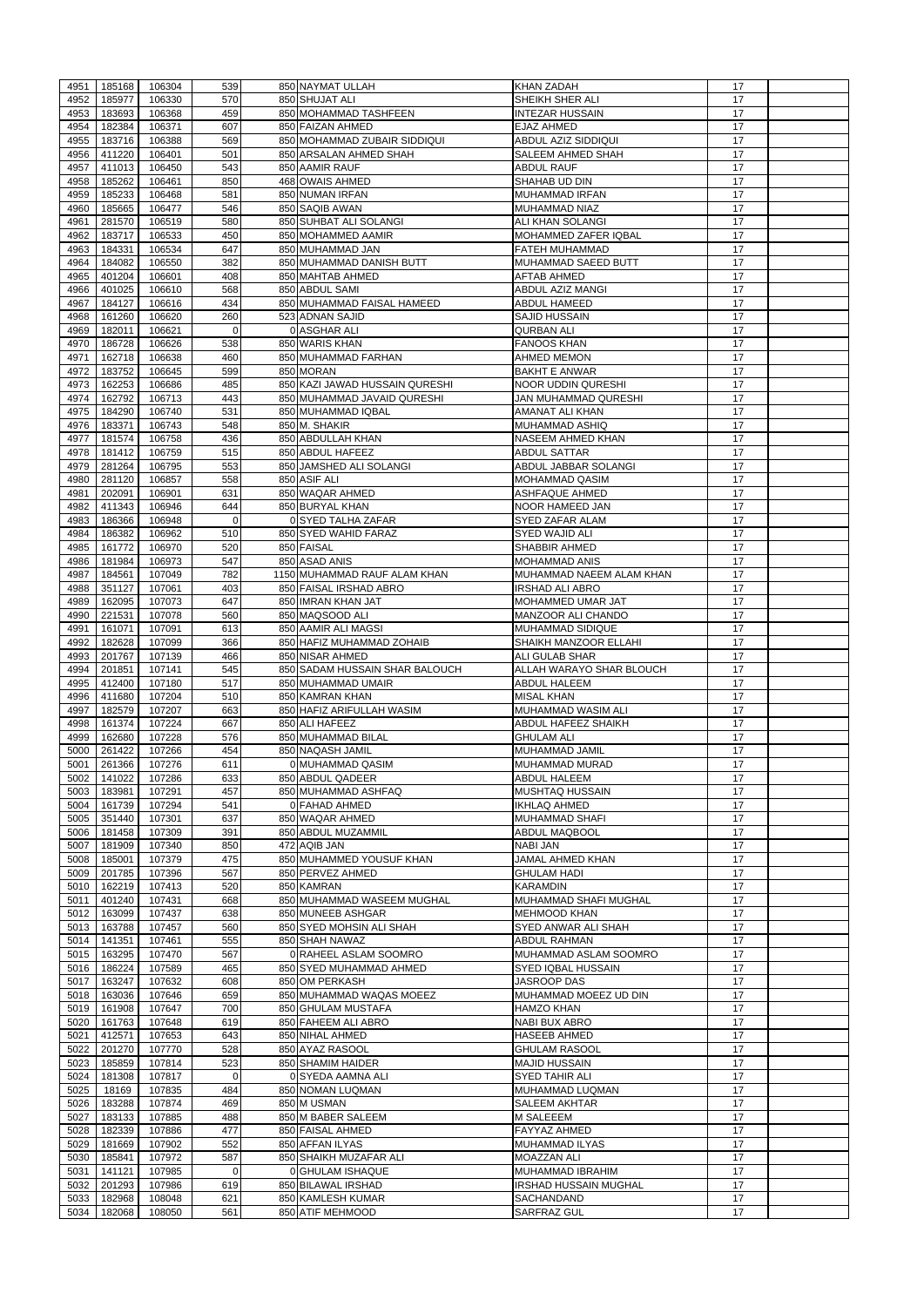| 5035<br>5036 | 186127      | 108070 | 497         | 850 SYED FAISAL HUSSAIN ABIDI             | <b>SYED SARWAR HUSSAIN ABIDI</b> | 17 |  |
|--------------|-------------|--------|-------------|-------------------------------------------|----------------------------------|----|--|
|              |             |        |             |                                           |                                  |    |  |
|              | 186571      | 108082 | 402         | 850 UMER ALI KHAN                         | NAVEED ALI KHAN                  | 17 |  |
| 5037         | 221530      | 108092 | 599         | 850 MAQSOOD AHMED LAGHARI                 | <b>GHULAM RASOOL LAGHARI</b>     | 17 |  |
| 5038         | 181823      | 108105 | 421         | 850 ALI SHAN                              | <b>ABDUL RAZZAQUE</b>            | 17 |  |
| 5039         | 291280      | 108137 | 432         | 850 RASHID ALI ARAIN                      | <b>ABDUL MAJEED</b>              | 17 |  |
|              |             |        |             |                                           |                                  |    |  |
| 5040         | 186522      | 108141 | 604         | 850 UBAID ULLAH                           | <b>JANUS KHAN</b>                | 17 |  |
| 5041         | 261002      | 108167 | 546         | 850 AQIB ALI                              | LIAQAT ALI                       | 17 |  |
| 5042         | 162696      | 108188 | 435         | 850 MUHAMMAD FAHEEM                       | <b>GULSHAN SOOMRO</b>            | 17 |  |
| 5043         | 201534      | 108197 | 602         | 850 KHALID AHMED                          | MUSHTAQUE AHMED                  | 17 |  |
|              |             |        |             | 850 M BILAL                               |                                  |    |  |
| 5044         | 261285      | 108203 | 562         |                                           | <b>M HANEEF</b>                  | 17 |  |
| 5045         | 183753      | 108216 | 528         | 850 MOUZZAM MUSTAFA                       | <b>GHULAM MUSTAFA</b>            | 17 |  |
| 5046         | 186648      | 108217 | $\Omega$    | 0 WALEED KHAN                             | <b>SAEED KHAN</b>                | 17 |  |
| 5047         | 183087      | 108242 | 605         | 850 M ADNAN                               | <b>SYED RASOOL SABIR</b>         | 17 |  |
| 5048         | 184144      | 108269 | 502         | 850 MUHAMMAD FAIZAN ANSARI                | MUHAMMED RAFIQ ANSARI            | 17 |  |
|              |             |        |             |                                           |                                  |    |  |
| 5049         | 181996      | 108286 | 431         | 850 ASAD SARWAR                           | <b>MOHAMMAD SARWAR</b>           | 17 |  |
| 5050         | 182833      | 108291 | 546         | 850 IMTIAZ ALI                            | <b>ZULFIQAR ALI</b>              | 17 |  |
| 5051         | 201586      | 108307 | 449         | 850 MIR SHAHNAWAZ                         | MUHAMMAD SADDIQUE GHUMRO         | 17 |  |
| 5052         | 162843      | 108319 | 583         | 0 MUHAMMAD MUZAMIL                        | <b>GHULAM NABI QURESHI</b>       | 17 |  |
|              |             |        |             |                                           |                                  |    |  |
| 5053         | 162821      | 108339 | 460         | 0 MUHAMMAD MATEEN                         | <b>MUHAMMAD HASSAN</b>           | 17 |  |
| 5054         | 162878      | 108396 | 607         | 850 MUHAMMAD NOMAN                        | <b>SHARIF JAN</b>                | 17 |  |
| 5055         | 311283      | 108416 | 641         | 800 SYED GOHAR ALI SHAH                   | KALEEM ALI SHAH                  | 17 |  |
| 5056         | 201306      | 108424 | $\mathbf 0$ | 0 FAHAD AHMED                             | ABDUL SATTAR MEMON               | 17 |  |
| 5057         | 163611      | 108435 | 581         | 850 SHAHZAIB AHMED                        | SHAHID AHMED                     | 17 |  |
|              |             |        |             |                                           |                                  |    |  |
| 5058         | 163006      | 108450 | 582         | 850 MUHAMMAD UMER KHAN                    | MUHAMMAD RAIS KHAN               | 17 |  |
| 5059         | 162952      | 108455 | 612         | 850 MUHAMMAD SHIRAZ UDDIN                 | MUHAMMAD IMTIAZ UDDIN            | 17 |  |
| 5060         | 161225      | 108472 | 441         | 850 ABID ALI                              | <b>FAQEER MUHAMMAD</b>           | 17 |  |
| 5061         | 184053      | 108487 | 485         | 850 MUHAMMAD BASIT                        | <b>ASLAM PERVAIZ</b>             | 17 |  |
| 5062         | 186876      | 108495 | 447         | 850 ZEESHAN QAMAR                         | MOHAMMAD SIDDIQUE SHAHID         | 17 |  |
|              |             |        |             |                                           |                                  |    |  |
| 5063         | 181216      | 108527 | 462         | 850 RIDA KHAN                             | ABDUL GHAFOOR KHAN               | 17 |  |
| 5064         | 184595      | 108538 | 552         | 850 MUHAMMAD SAAD KHAN                    | MUHAMMAD NOOR KHAN               | 17 |  |
| 5065         | 412987      | 108568 | 517         | 850 SYED RIZWAN AHMED                     | <b>SYED KHALIL AHMED</b>         | 17 |  |
| 5066         | 183837      | 108632 | 377         | 850 MUHAMMAD ADNAN SIDDIQUI               | KHURSHID HASAN SIDDIQUI          | 17 |  |
|              |             |        |             |                                           |                                  |    |  |
| 5067         | 185693      | 108636 | 585         | 850 SARTAJ KHAN                           | <b>SARFARAZ KHAN</b>             | 17 |  |
| 5068         | 182235      | 108654 | 520         | 850 DANISH MUMTAZ HASHMI                  | <b>MUMTAZ HASHMI</b>             | 17 |  |
| 5069         | 185232      | 108676 | 482         | 850 NUMAN AHMED                           | <b>KAMRAN AHMED</b>              | 17 |  |
| 5070         | 184878      | 108713 | 407         | 850 MUHAMMAD WALID HASSAN                 | <b>SABIR HUSSAIN</b>             | 17 |  |
| 5071         | 351020      | 108733 | 591         | 850 ABDUL KHALIQUE BHUTTO                 | <b>ABDUL HAQUE BHUTTO</b>        | 17 |  |
|              |             |        |             |                                           |                                  |    |  |
| 5072         | 201403      | 108753 | 567         | 850 HABIB ULLAH                           | <b>BHITTAI DINO</b>              | 17 |  |
| 5073         | 351150      | 108755 | 637         | 850 GHULAM RASOOL                         | <b>MOULA BUX SHEIKH</b>          | 17 |  |
| 5074         | 351235      | 108760 | 609         | 850 MOHAMMAD TAUQEER ALI                  | <b>DAHAN KHAN</b>                | 17 |  |
| 5075         | 201059      | 108763 | $\mathbf 0$ | 0 ABDUL KARIM                             | ZULFIQAR ALI                     | 17 |  |
| 5076         | 281321      | 108774 | 587         | 850 MEHAR UL DIN                          | <b>KHADIM HUSSAIN</b>            | 17 |  |
|              |             |        |             |                                           |                                  |    |  |
| 5077         | 141256      | 108796 | 636         | 850 MUHAMMAD YASEEN                       | <b>KHUDA BUX</b>                 | 17 |  |
| 5078         | 281043      | 108825 | 468         | 0 ABDUL WAHID MEMON                       | <b>FAROOQUE AHMED</b>            | 17 |  |
| 5079         | 351220      | 108827 | 640         | 850 MEHRAN KHAN                           | <b>ASHRAF ALI</b>                | 17 |  |
| 5080         | 351096      | 108829 | 603         | 850 ASIF ALI                              | <b>MUMTAZ ALI</b>                | 17 |  |
| 5081         | 202079      | 108837 | 514         | 850 WAJID HUSSAIN                         | RAJIB ALI RAJPUT                 | 17 |  |
|              |             |        |             |                                           |                                  |    |  |
| 5082         | 201214      | 108844 | 494         | 850 ASAD ULLAH                            | MUHAMMAD ISMAIL SHAR             | 17 |  |
| 5083         | 162729      | 108894 | 425         | 850 MUHAMMAD FAYAZ                        | <b>GHOUS MUHAMMAD</b>            | 17 |  |
| 5084         | 182055      | 108895 | 468         | 850 ASSAM SHEIKH                          | <b>SHEIKH IBRAHIM</b>            | 17 |  |
|              | 291327      |        |             | 850 SHAHROOZ ALI NAWAZ                    | <b>ALI NAWAZ</b>                 | 17 |  |
|              |             |        |             |                                           |                                  |    |  |
| 5085         |             | 108909 | 567         |                                           |                                  |    |  |
| 5086         | 162390      | 108935 | 579         | 850 MEHAR ALI                             | AIJAZ ALI                        | 17 |  |
| 5087         | 181761      | 108939 | 512         | 850 AIJAZ ALI                             | <b>SHOUKAT ALI</b>               | 17 |  |
| 5088         | 201289      | 108943 | 554         | 850 BILAWAL AHMED                         | <b>HUSSAIN BUX RAJPER</b>        | 17 |  |
| 5089         | 183822      | 108974 | 439         | 850 MUHAMMAD ADIL                         | MUHAMMAD SIDDIQUE                | 17 |  |
| 5090         | 186770      | 108988 |             | 1150 YASIR                                | <b>NASIR</b>                     | 17 |  |
|              |             |        | 875         |                                           |                                  |    |  |
| 5091         | 281506      | 108996 | 604         | 850 SAJID ALI                             | ALI ASGHER                       | 17 |  |
| 5092         | 161685      | 109009 | 491         | 850 DANISH AHMED                          | <b>GHULAM DASTAGIR NIAZI</b>     | 17 |  |
| 5093         | 141125      | 109044 | 585         | 850 GHULAM YASEEN                         | RAZI                             | 17 |  |
| 5094         | 221282      | 109052 | 639         | 850 DANYAL AHMED                          | <b>GHULAM MUHAMMAD</b>           | 17 |  |
|              |             |        |             |                                           |                                  |    |  |
| 5095         | 261281      | 109054 | 497         | 850 LOKISH KUMAR                          | <b>HARISH KUMAR</b>              | 17 |  |
| 5096         | 221508      | 109060 | 476         | 850 MAHBOOB ALI SHAH                      | NAZAR HUSSAIN SHAH               | 17 |  |
| 5097         | 412120      | 109071 | 597         | 850 MUHAMMAD IKRAM BUTT                   | MUHAMMAD SALEEM BUTT             | 17 |  |
| 5098         | 201529      | 109083 | 535         | 850 KASHIF ALI RAJOO                      | MUHAMMAD RAMZAN KHUWAJA          | 17 |  |
| 5099         | 221888      | 109131 | 593         | 850 SHAN ALI                              | ALI SHER TUNIO                   | 17 |  |
|              |             |        |             |                                           |                                  |    |  |
| 5100         | 412964      | 109134 | 390         | 850 SYED MUHAMMAD KALIM                   | SYED MUHAMMAD HASHIM             | 17 |  |
| 5101         | 351164      | 109160 | 417         | 850 <b>IFTIKHAR ALI</b>                   | <b>MOHAMMAD QASIM</b>            | 17 |  |
| 5102         | 201359      | 109161 | 518         | 1050 GHULAM ALI                           | <b>MOHAMMAD YOUSAF</b>           | 17 |  |
| 5103         | 184137      | 109184 | 425         | 850 MUHAMMAD FAIZAN                       | MOHAMMAD USMAN                   | 17 |  |
| 5104         | 163988      |        | 500         | 850 WAQAR ALI                             | <b>IMDAD ALI</b>                 | 17 |  |
|              |             | 109211 |             |                                           |                                  |    |  |
| 5105         | 111130      | 109222 | 619         | 850 NIAZ AHMED                            | ALI MUHAMMAD MANDHRO             | 17 |  |
| 5106         | 411149      | 109259 | 495         | 850 AHSAN FARAZ GHORI                     | <b>TAHIR GHORI</b>               | 17 |  |
|              | 5107 162608 | 109282 | 700         | 850 MUHAMMAD ALI                          | <b>MUHAMMAD RASHEED</b>          | 17 |  |
| 5108         | 411758      | 109312 | 557         | 850 M. MURSALEEN SADIQ                    | MUHAMMAD SADIQ HUSSAIN           | 17 |  |
|              |             |        |             | 850 KHALIL AHMED                          | <b>GHULAM MOHAMMAD MAHTUM</b>    | 17 |  |
| 5109         | 162259      | 109353 | 596         |                                           |                                  |    |  |
| 5110         | 201065      | 109371 | 654         | 850 ABDUL MAJID                           | <b>KHAMEESO KHAN</b>             | 17 |  |
| 5111         | 186719      | 109380 | 443         | 850 WAQAS MALIK                           | AKBAR HUSSAIN                    | 17 |  |
| 5112         | 411515      | 109392 | 583         | 850 HAFIZ SAFEER HUSSAIN SIDDIQUI         | AFZAL HUSSAIN SIDDIQUI           | 17 |  |
| 5113         | 181129      | 109412 | 553         | 850 KOMAL GHORI                           | M. SHAKEEL GHORI                 | 17 |  |
| 5114         | 185819      |        | 681         | 1150 SHAHZEB AHMED                        | <b>RAIS AHMED</b>                | 17 |  |
|              |             | 109417 |             |                                           |                                  |    |  |
| 5115         | 181061      | 109434 | 435         | 850 FARHEEN WALI                          | <b>WALI MUHAMMAD</b>             | 17 |  |
| 5116         | 161766      | 109487 | 689         | 850 FAHEEM HARRIS                         | <b>AMANAT</b>                    | 17 |  |
| 5117         | 221800      | 109499 | 579<br>428  | 850 SAFDAR HUSSAIN<br>850 ABDUL MOIZ KHAN | <b>GHULAM MUSTAFA MIRANI</b>     | 17 |  |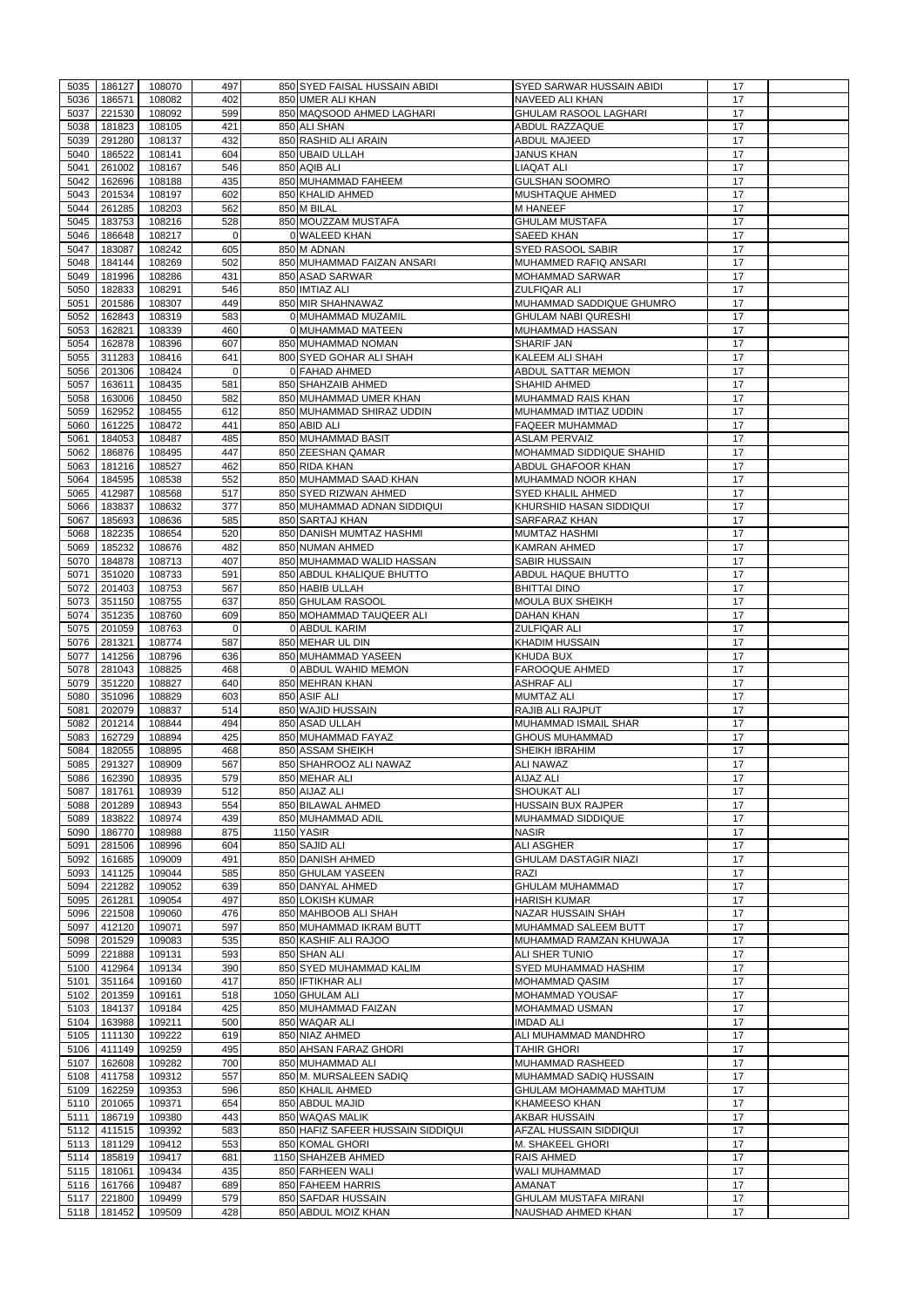| 5119         | 162884             | 109514           | 454        | 850 MUHAMMAD QASIM                  | MUHAMMAD AYAZ AKHTER WASTI                 | 17       |  |
|--------------|--------------------|------------------|------------|-------------------------------------|--------------------------------------------|----------|--|
|              |                    |                  |            |                                     |                                            |          |  |
| 5120         | 181354             | 109556           | 427        | 850 ZUNAIRA YOUSUF MASIH            | YOUSUF DANIAL MASIH                        | 17       |  |
| 5121         | 185877             | 109632           | 667        | 1150 SHARJEEL FARAZ                 | <b>ABDUL QAHAR</b>                         | 17       |  |
| 5122         | 412369             | 109634           | 567        | 850 MUHAMMAD SUALLEHEEN             | MUHAMMAD TASHFEEN                          | 17       |  |
|              |                    |                  |            |                                     |                                            |          |  |
| 5123         | 411189             | 109639           | 519        | 850 AMIR REHMAN                     | <b>SHOWKAT ALI</b>                         | 17       |  |
| 5124         | 411790             | 109641           | 687        | 850 MANSOOR MATLOOB                 | <b>MATLOOB HUSSAIN</b>                     | 17       |  |
| 5125         | 161348             | 109649           | 550        | 850 AKHTAR ALI                      | MUHAMMAD ISMAIL RAHOOJA                    | 17       |  |
|              |                    |                  | 589        |                                     |                                            |          |  |
| 5126         | 412190             | 109710           |            | 850 MUHAMMAD MAHARIB AMAN           | SHEIKH AMANULLAH                           | 17       |  |
| 5127         | 412869             | 109712           | 446        | 850 SHOAIB UDDIN                    | SH AMEEN UDDIN                             | 17       |  |
| 5128         | 411590             | 109717           | 554        | 850 IMRAN KHAN                      | MUHAMMAD AKRAM                             | 17       |  |
|              |                    |                  |            |                                     |                                            |          |  |
| 5129         | 186625             | 109747           | 576        | 850 WAJAHAT ALI                     | <b>GHULAM MEHDI</b>                        | 17       |  |
| 5130         | 221114             | 109775           | 484        | 850 ADEEL AHMED                     | NISAR AHMED DOGAR                          | 17       |  |
| 5131         | 186284             | 109804           | 541        | 850 SYED MUNAWAR HASSAN             | <b>AMEER HASSAN</b>                        | 17       |  |
|              | 411162             |                  | 635        | 850 AKBAR KHAN                      |                                            | 17       |  |
| 5132         |                    | 109805           |            |                                     | <b>BAHADAR KHAN</b>                        |          |  |
| 5133         | 182789             | 109819           | 576        | 850 IMAD KHURSHID                   | <b>KHURSHID ANWAR</b>                      | 17       |  |
| 5134         | 291325             | 109826           | 510        | 850 SHAHID NAZIR                    | <b>NAZIR AHMAD</b>                         | 17       |  |
|              |                    |                  |            |                                     |                                            |          |  |
| 5135         | 163969             | 109828           | 494        | 850 WALEED AHMED                    | <b>NAVEED AHMED</b>                        | 17       |  |
| 5136         | 183913             | 109845           | 515        | 850 MUHAMMAD AMIR                   | <b>MUHAMMAD SHAHEEN</b>                    | 17       |  |
| 5137         | 185645             | 109848           | 568        | 850 SAMI ULLAH                      | <b>NAZAR HUSSAIN</b>                       | 17       |  |
|              | 412850             | 109853           | 520        |                                     | <b>GULISTAN KHAN</b>                       | 17       |  |
| 5138         |                    |                  |            | 850 SHEERAZ GULISTAN                |                                            |          |  |
| 5139         | 411020             | 109855           | 574        | 850 ABDUL ATIF ANSARI               | <b>ABDUL WAHID ANSARI</b>                  | 17       |  |
| 5140         | 221958             | 109905           | 621        | 850 TUFAIL AHMED                    | <b>MEERAL KHAN</b>                         | 17       |  |
|              |                    |                  |            |                                     |                                            |          |  |
| 5141         | 412789             | 109915           | 573        | 850 SHAFQATULLAH                    | <b>INAMULLAH</b>                           | 17       |  |
| 5142         | 411472             | 109919           | 510        | OIGUL BADIN KHAN                    | HAJI GHULAM NABI KHAN                      | 17       |  |
| 5143         | 411778             | 109924           | 438        | 850 MALIK GHAZANFAR HUSSAIN         | MALIK MUHAMMAD IMTIAZ                      | 17       |  |
|              |                    |                  |            |                                     |                                            |          |  |
| 5144         | 411237             | 109937           | 566        | 850 ASAD ALI                        | <b>AKHTER ALI</b>                          | 17       |  |
| 5145         | 186281             | 109951           | 454        | 850 SYED MUKHTAR AHMED SHAH         | <b>SYED SAKHI SHAH</b>                     | 17       |  |
| 5146         | 411413             | 109952           | $\Omega$   | O FARAZ AHMED                       | MOHAMMAD JAWAID                            | 17       |  |
|              |                    |                  |            |                                     |                                            |          |  |
| 5147         | 184360             | 109965           | 425        | 850 MUHAMMAD KAMRAN                 | NOOR AHMED ANSARI                          | 17       |  |
| 5148         | 182379             | 110014           | 535        | 850 FAIZAN                          | MUHAMMAD JAILANI KHAN                      | 17       |  |
| 5149         | 413124             | 110056           | 925        | 1150 WAQAR RASHEED                  | <b>ABDUL RASHEED</b>                       | 17       |  |
|              |                    |                  |            |                                     |                                            |          |  |
| 5150         | 412276             | 110063           | 740        | 1150 MUHAMMAD RAHMAN                | MUHAMMAD HAMEED BUKSH                      | 17       |  |
| 5151         | 291161             | 110081           | 701        | 850 KHALIL AHMED                    | <b>ASGHAR ALI</b>                          | 17       |  |
| 5152         | 412686             | 110131           | 519        | 900 RIZWAN ULLAH                    | <b>MASAM KHAN</b>                          | 17       |  |
|              |                    |                  |            |                                     |                                            |          |  |
| 5153         | 182542             | 110175           | 411        | 850 GHULAM UL SAYEDIN               | <b>MASOOD UL HAQUE</b>                     | 17       |  |
| 5154         | 311235             | 110200           | 484        | 850 RAMZAN                          | <b>ABDUL HAMEED</b>                        | 17       |  |
| 5155         | 413079             | 110233           | 617        | 850 UMAR ZADA                       | <b>BUNYAR KHAN</b>                         | 17       |  |
|              |                    |                  |            |                                     |                                            |          |  |
| 5156         | 181453             | 110235           | 820        | 1150 ABDUL MOIZ SIDDIQUI            | MUHAMMAD ABDUL QUDDOOS                     | 17       |  |
| 5157         | 291316             | 110251           | 682        | 850 SHAFIQUE UR REHMAN JAMALI       | <b>KHAWAND BUX</b>                         | 17       |  |
| 5158         | 186421             | 110258           | 570        | 850 TAHA HUSSAIN KHAN               | TALIB HUSSAIN KHAN                         | 17       |  |
|              |                    |                  |            |                                     |                                            |          |  |
| 5159         | 183967             | 110264           | 471        | 850 MUHAMMAD ASAD                   | MUHAMMAD ZAHEER                            | 17       |  |
| 5160         | 183612             | 110269           | 534        | 850 MOHAMMAD HARIS                  | <b>MOHAMMAD SADIQ</b>                      | 17       |  |
| 5161         | 163158             | 110323           | 682        | 850 NARESH KUMRA                    | <b>TEKA MAL</b>                            | 17       |  |
|              |                    |                  |            |                                     |                                            |          |  |
|              |                    |                  |            |                                     |                                            |          |  |
| 5162         | 291215             | 110328           | 427        | 850 MUHAMMAD IBRAHIM                | <b>AMIR BUX</b>                            | 17       |  |
|              |                    |                  |            |                                     |                                            |          |  |
| 5163         | 291164             | 110331           | 569        | 850 LUTAF ALI                       | <b>NABI BUX MARI</b>                       | 17       |  |
| 5164         | 291268             | 110332           | 455        | 850 PARVEZ ALI                      | <b>SAJAN KHAN</b>                          | 17       |  |
| 5165         | 186070             | 110334           | 548        | 850 SYED AHZAM ALI                  | SYED MANSOOR ALI                           | 17       |  |
|              |                    |                  |            |                                     |                                            |          |  |
| 5166         | 411166             | 110338           | 545        | 850 ALAM SHAH                       | <b>AHMED SHAH</b>                          | 17       |  |
| 5167         | 411890             | 110348           | 965        | 1150 MOIZ HASSAN                    | <b>TARIQ HASSAN BURNEY</b>                 | 17       |  |
| 5168         | 311210             | 110356           | 686        | 850 MUNWAR ALI WASSAN               | MIR MUHAMMAD WASSAN                        | 17       |  |
|              |                    |                  |            |                                     |                                            | 17       |  |
| 5169         | 291213             | 110364           | 760        | 1150 MUHAMMAD HAMID                 | <b>SHAM SHAR ALI SHAKIR</b>                |          |  |
| 5170         | 182043             | 110368           | 607        | 850 ASIF NAWAZ                      | MUHAMMAD RAFIQUE                           | 17       |  |
| 5171         | 412063             | 110384           | 533        | 850 MUHAMMAD FAIZAN                 | <b>MEHTAB HUSSAIN</b>                      | 17       |  |
| 5172         | 412180             | 110387           | 633        | 850 MUHAMMAD KASHIF HUSSAIN         | MUHAMMAD WAHID HUSSAIN                     | 17       |  |
|              |                    |                  |            |                                     |                                            |          |  |
| 5173         | 413003             | 110393           | 545        | 850 SYED UMAIR ALI SHAH             | SYED MUHAMMAD ALI                          | 17       |  |
| 5174         | 181494             | 110430           | 531        | 850 ABDUL REHMAN                    | <b>ISHTIAQ AHMED</b>                       | 17       |  |
| 5175         | 161072             | 110445           | 394        | 850 AAMIR ALI RIND BALOCH           | SHAFI MUHAMMAD RIND BALOCH                 | 17       |  |
|              |                    |                  |            |                                     |                                            |          |  |
| 5176         | 161279             | 110448           | 636        | 850 AGHA MUHAMMAD ZAKARIA           | AGHA ABDUL NABI                            | 17       |  |
| 5177         | 181193             | 110473           | 719        | 850 NITASHA                         | NISAR AHMED KHAN                           | 17       |  |
| 5178         | 411203             | 110482           | 598        | 850 ANEES UR REHMAN                 | MUHAMMAD ZAHEER                            | 17       |  |
| 5179         | 281524             | 110530           | 547        | 850 SANAULLAH                       | <b>NOOR AHMED</b>                          | 17       |  |
|              |                    |                  |            |                                     |                                            |          |  |
| 5180         | 141180             | 110555           | 483        | 850 LIAQAT ALI                      | <b>UMER BUX</b>                            | 17       |  |
| 5181         | 162993             | 110562           | 635        | 850 MUHAMMAD UMAIR                  | <b>ABDUL GHAFFAR</b>                       | 17       |  |
| 5182         | 161570             | 110565           | 640        | 850 ATIF AZIZ ZAI                   | <b>AZIZ UR REHMAN</b>                      | 17       |  |
|              |                    |                  |            |                                     |                                            |          |  |
| 5183         | 183365             | 110580           | 524        | 850 M. SAMAD MAQSOOD BUTT           | MAQSOOD ALI BUTT                           | 17       |  |
| 5184         | 111032             | 110591           | 652        | 850 ALI HYDER                       | MUHAMMAD HASHIM SOOMRO                     | 17       |  |
| 5185         | 186053             | 110648           | 556        | 850 SYED ADIL AKHTER                | <b>SYED JAMIL AKHTER</b>                   | 17       |  |
|              |                    |                  |            |                                     |                                            |          |  |
| 5186         | 411044             | 110661           | 510        | 850 ABDUL RAHEEM SAMTIO             | ALI HASSAN SAMTIO                          | 17       |  |
| 5187         | 221880             | 110675           | 648        | 850 SHAKEEL AHMED                   | <b>TAMEEZUDIN</b>                          | 17       |  |
| 5188         | 22115              | 110676           | 465        | 850 ZOHAIB KHAN                     | <b>BASHIR AHMED</b>                        | 17       |  |
|              |                    |                  |            |                                     |                                            |          |  |
| 5189         | 411212             | 110694           | 529        | 850 AQIB SABIR                      | <b>MUHAMMAD SABIR</b>                      | 17       |  |
| 5190         | 201135             | 110744           | 438        | 850 AFTAB AHMED MAHESAR             | <b>ALI MADAD MAHESAR</b>                   | 17       |  |
|              | 5191 161907 110768 |                  | 513        | 850 GHULAM MUSTAFA                  | <b>MUHAMMAD IQBAL</b>                      | 17       |  |
|              |                    |                  |            |                                     |                                            |          |  |
| 5192         | 411569             | 110820           | 599        | 1050 IFTIKHAR AHMED                 | RIAZ AHMED                                 | 17       |  |
| 5193         | 184812             | 110824           | 391        | 850 MUHAMMAD UMAIR ALAM             | MUHAMMAD REHMAN ALAM                       | 17       |  |
| 5194         | 161885             | 110835           | 428        | 850 GHULAM FAROOQ                   | AGHA KHUDA BUX                             | 17       |  |
|              | 185810             |                  |            |                                     |                                            |          |  |
| 5195         |                    | 110867           | 362        | 850 SHAHZAIB                        | <b>SHOUKAT ALI</b>                         | 17       |  |
| 5196         | 184742             | 110880           | 541        | 850 MUHAMMAD SHOAIB QURESHI         | <b>ISLAM UD DIN</b>                        | 17       |  |
| 5197         | 412352             | 110895           | 474        | 850 MUHAMMAD SHEHER YAR JAMEEL      | JAMEEL UR REHMAN                           | 17       |  |
|              |                    |                  |            | 850 MUHAMMAD NAVEED                 |                                            |          |  |
| 5198         | 412241             | 110905           | 510        |                                     | <b>ABDUL QAYYUM</b>                        | 17       |  |
| 5199         | 412709             | 110918           | 532        | 850 SADAQAT ELLAHI                  | <b>RAFAQAT ELLAHI</b>                      | 17       |  |
| 5200         | 351371             | 110963           | 575        | 850 SAMEEULLAH                      | MEHRAB ALI CHANNA                          | 17       |  |
|              |                    |                  |            |                                     |                                            |          |  |
| 5201<br>5202 | 281542<br>281298   | 110988<br>110991 | 556<br>645 | 850 SHAHBAZ ALI<br>850 MAAZ BASHEER | <b>SADIQUE ALI</b><br><b>BASHEER AHMED</b> | 17<br>17 |  |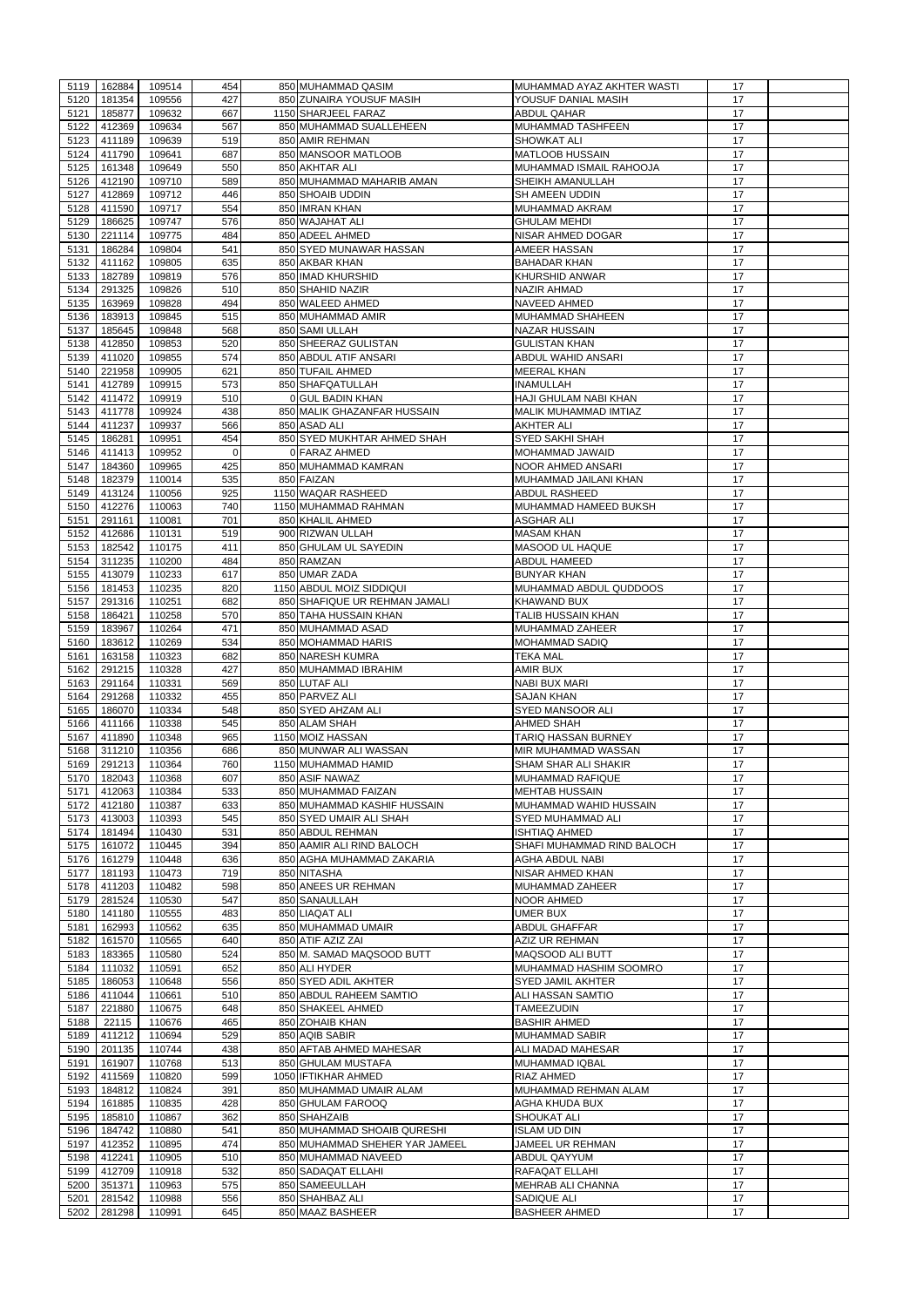| 5203 | 141343 | 110992             | 646         | 850 SARFARAZ ALI            | KHAN MOHAMMAD MALHAN          | 17 |  |
|------|--------|--------------------|-------------|-----------------------------|-------------------------------|----|--|
| 5204 | 351346 | 110993             | 572         | 850 ROHAIL                  | <b>MALIK MOHAMMAD YAQOOB</b>  | 17 |  |
|      |        |                    |             | 850 SYED KHAWAR ALI         |                               |    |  |
| 5205 | 163776 | 111008             | 408         |                             | <b>SYED ASHFAQUE ALI</b>      | 17 |  |
| 5206 | 184206 | 111052             | 617         | 850 MUHAMMAD GOHAR IQBAL    | MUHAMMAD IQBAL                | 17 |  |
| 5207 | 411843 | 111090             | 499         | 850 MOHAMMAD IMRAN KHAN     | <b>THAMMAS KHAN</b>           | 17 |  |
| 5208 | 163437 | 111120             | 547         | 850 SAIFUDDIN               | <b>SHAHABUDDIN</b>            | 17 |  |
| 5209 | 162333 | 111143             | 563         | 850 MAJID ALI               | <b>ABDUL QADIR</b>            | 17 |  |
| 5210 | 181464 | 111157             | 658         | 850 ABDUL QADIR             | <b>MANZOOR ALI</b>            | 17 |  |
| 5211 | 202061 | 111171             | $\mathbf 0$ | 0 TOUFIQUE AHMED            | <b>MUHAMMAD ALIM</b>          | 17 |  |
| 5212 | 184303 | 111257             | 536         | 850 MUHAMMAD IRFAN KHAN     | <b>ABDULLAH KHAN</b>          | 17 |  |
| 5213 | 413151 | 111261             | 445         | 850 WASEEM                  | <b>HAIDER</b>                 | 17 |  |
|      |        |                    |             |                             |                               |    |  |
| 5214 | 412308 | 111302             | 680         | 850 MUHAMMAD SAJID          | <b>GHULAM MOHAMMAD</b>        | 17 |  |
| 5215 | 412753 | 111315             | 519         | 850 SALMAN KHAN             | MUHAMMAD SALEEM KHAN          | 17 |  |
| 5216 | 413117 | 111331             | 566         | 850 WAQAR ALI               | <b>GHULAM SHABBIR</b>         | 17 |  |
| 5217 | 184143 | 111345             | 560         | 850 MUHAMMAD FAIZAN ALI     | ABBDUL JABBAR                 | 17 |  |
| 5218 | 161722 | 111383             | 586         | 850 DILDAR HUSSAIN          | <b>GHULAM HUSSAIN</b>         | 17 |  |
| 5219 | 163532 | 111393             | 440         | 0 SHAFIULLAH                | ZAMANULLAH                    | 17 |  |
| 5220 | 351223 | 111402             | 516         | 0 MIR KHALIQUE RAZA         | MIR JAMSHED RAZA TALPUR       | 17 |  |
| 5221 | 163484 | 111424             | 660         | 850 SALMAN ZAHIR            | <b>PIR BUX QURESHI</b>        | 17 |  |
|      |        |                    |             |                             |                               |    |  |
| 5222 | 162351 | 111440             | 545         | 850 MANSOOR AHMED           | <b>MEHMOOD AHMED</b>          | 17 |  |
| 5223 | 311072 | 111455             | 612         | 850 FAHAD BAJWA             | RIAZ AHMED BAJWA              | 17 |  |
| 5224 | 412413 | 111522             | 454         | 850 MUHAMMAD UMER SIDDIQUI  | MUHAMMAD AFZAL SIDDIQUI       | 17 |  |
| 5225 | 411306 | 111526             | 628         | 850 AZAM MUSTAFA            | <b>GHULAM MUSTAFA CHAUDRY</b> | 17 |  |
| 5226 | 163731 | 111542             | 481         | 850 SYED ABID AHMED         | <b>SYED MUMTAZ AHMED</b>      | 17 |  |
| 5227 | 164089 | 111544             | 530         | 850 ZAHIR UD DIN            | ZAMIR UD DIN                  | 17 |  |
| 5228 | 181390 | 111556             | 582         | 850 ABDUL AZIZ              | MUHAMMAD HUSSAIN              | 17 |  |
| 5229 | 184566 | 111588             | 379         | 850 MUHAMMAD REHAN          | <b>MUHAMMAD IDREES</b>        | 17 |  |
|      |        |                    |             |                             |                               |    |  |
| 5230 | 221967 | 111603             | 555         | 850 UZAIR AHMED             | <b>ABDUL FATTAH</b>           | 17 |  |
| 5231 | 411609 | 111617             | 393         | 850 IRFAN ELAHI             | <b>SAEED AHMED KHAN</b>       | 17 |  |
| 5232 | 181355 | 111633             | 482         | 850 AAFAQ ALI               | <b>ABID ALI</b>               | 17 |  |
| 5233 | 413159 | 111644             | 559         | 850 WASEEM SAJJAD           | MUHAMMAD IMRAN                | 17 |  |
| 5234 | 181828 | 111650             | 548         | 850 ALLAH YAR               | MUHAMMAD ZAKARIA              | 17 |  |
| 5235 | 162006 | 111689             | 412         | 850 HASEEB ULLAH            | <b>MUHAMMAD IDREES</b>        | 17 |  |
| 5236 | 411542 | 111700             | 639         | 850 HARIS ULLAH KHAN        | <b>HABIB ULLAH KHAN</b>       | 17 |  |
|      |        |                    |             |                             |                               |    |  |
| 5237 | 201979 | 111710             | 609         | 850 SHOAIB AHMED            | <b>HAJI ALLAH DAD</b>         | 17 |  |
| 5238 | 261040 | 111722             | 717         | 850 ABID AZIZ               | <b>ABDUL AZIZ</b>             | 17 |  |
| 5239 | 185868 | 111740             | 521         | 850 SHAOOR AFZAL AWAN       | <b>SHER AFZAL AWAN</b>        | 17 |  |
| 5240 | 184348 | 111748             | 480         | 850 MUHAMMAD JUNAID JABBAR  | <b>ABDUL JABBAR</b>           | 17 |  |
| 5241 | 411672 | 111770             | 554         | 850 KAMRAN AHMED SIDDIQUI   | NIZAMUDDIN SIDDIQUI           | 17 |  |
| 5242 | 163897 | 111777             | 611         | 850 TULSYANI KISHORE        | <b>NAUOMAL</b>                | 17 |  |
| 5243 | 281149 | 111789             | 588         | 850 BILALWAL KHAN PHARIRO   | <b>RAHMAT ULLAH</b>           | 17 |  |
| 5244 | 141145 | 111794             | 515         | 850 IMRAN                   | <b>MOHAMMAD UMER</b>          | 17 |  |
| 5245 | 181460 | 111806             | 504         | 850 ABDUL QADEER            | <b>ABDUL REHMAN</b>           | 17 |  |
|      |        |                    |             |                             |                               |    |  |
|      |        |                    |             |                             |                               |    |  |
| 5246 | 411705 | 111849             | 681         | 850 KHAN HAFIZ NAJMI        | KHAN JUNAID NAJMI             | 17 |  |
| 5247 | 411895 | 111858             | 642         | 850 MUBASHIR SIDDIQ         | <b>MUHAMMAD SIDDIQ</b>        | 17 |  |
| 5248 | 412083 | 111875             | 540         | 850 MUHAMMAD FAWAD          | <b>MUHAMMAD ASHFAQ</b>        | 17 |  |
| 5249 | 411104 | 111879             | 548         | 850 ADIL MUHSIN             | <b>ABDUL REHMAN</b>           | 17 |  |
| 5250 | 412026 | 111887             | 602         | 850 MUHAMMAD AZHAR UL HAQUE | MUHAMMAD MAZHAR UL HAQUE      | 17 |  |
|      |        |                    |             |                             |                               | 17 |  |
| 5251 | 163467 | 111933             | 569         | 850 SALAH DDIN              | <b>NIZAMUDDIN</b>             |    |  |
| 5252 | 163822 | 111936             | 639         | 850 SYED SHAMSHAD ALI SHAH  | SYED SADIQ ALI SHAH           | 17 |  |
| 5253 | 184081 | 111947             | 573         | 850 MUHAMMAD DANISH AMEEN   | MUHAMMAD AMEEN KHAN           | 17 |  |
| 5254 | 411202 | 111952             | 548         | 850 ANEES AHMED             | <b>NISAR AHMED</b>            | 17 |  |
| 5255 | 201815 | 111977             | 532         | 850 RAO MUHAMMAD SUHAIL     | UMED ALI RAJPUT               | 17 |  |
| 5256 | 186076 | 111978             | 666         | 1150 SYED ALI NAQI          | <b>SYED ALI MUKHTAR</b>       | 17 |  |
| 5257 | 281025 | 111994             | 432         | 850 ABDUL QADIR RAJPUT      | <b>GHULAM MOHAMMAD RAJPUT</b> | 17 |  |
| 5258 | 281204 | 112008             | 496         | 850 GHULLAM QAMBER          | <b>GHULAM ALI MASTOI</b>      | 17 |  |
| 5259 | 281136 | 112033             | 540         | 850 AYAZ HUSSAIN            | <b>ALI MOHAMMAD</b>           | 17 |  |
| 5260 | 351413 | 112045             | 514         | 0 SYED NAVEED ALI SHAH      | SYED MUSHTAQUE ALI SHAH       | 17 |  |
| 5261 | 281048 | 112062             | 630         | 850 ADIL RAZA               | <b>HIDAYAT ULLAH</b>          | 17 |  |
|      |        |                    |             |                             |                               |    |  |
| 5262 | 201271 | 112072             | 532         | 850 AZAD SERVESH            | <b>IMAM BUX KHASHELI</b>      | 17 |  |
| 5263 | 281310 | 112082             | 510         | 850 MANTHAR ALI             | <b>MUZAFAR HUSSAIN</b>        | 17 |  |
| 5264 | 281262 | 112100             | 538         | 850 JAMEEL AHMED            | AHMED DIN MARI BALOCH         | 17 |  |
| 5265 | 281407 | 112109             | 547         | 850 MUJAHID HUSSAIN         | <b>MOHAMMAD YOUSAF</b>        | 17 |  |
| 5266 | 281423 | 112134             | 607         | 850 MUZAMAL HUSSAIN         | SOONAHRO KHAN                 | 17 |  |
| 5267 | 281525 | 112164             | 486         | 850 SANAULLAH               | HAJI MUHAMMAD RAMZAN          | 17 |  |
| 5268 | 281074 | 112165             | 472         | 850 ALI GUL                 | <b>MUHAMMAD WARSI</b>         | 17 |  |
| 5269 | 281165 | 112174             | 510         | 850 DHANI BUX               | FAKIR MUHAMMAD CHANG          | 17 |  |
| 5270 | 413153 |                    | 437         | 850 WASEEM AHMAD            | <b>AKHTAR ZAMAN</b>           | 17 |  |
|      |        | 112189             |             |                             |                               |    |  |
| 5271 | 183632 | 112200             | 544         | 850 MOHAMMAD KASHAN MOBIN   | <b>MOHAMMAD MOBIN</b>         | 17 |  |
| 5272 | 411444 | 112226             | 627         | 850 FAYEZ AHMED             | <b>TUFAIL AHMED</b>           | 17 |  |
| 5273 | 412829 | 112283             | 432         | 850 SHAIKH MUHAMMAD JUNAID  | SHAIKH MUHAMMAD MAQBOOL       | 17 |  |
| 5274 | 411268 | 112326             | 445         | 850 ASIF KHAN               | <b>SALEEM ULLAH KHAN</b>      | 17 |  |
|      |        | 5275 411737 112339 | 573         | 850 M IBRAR AFZAL           | M AFZAL                       | 17 |  |
| 5276 | 411536 | 112358             | 541         | 850 HAMZA ABBASI            | <b>GUL NAWAZ ABBASI</b>       | 17 |  |
| 5277 | 412836 | 112367             | 379         | 850 SHAIR MUHAMMAD          | WALI MUHAMMAD                 | 17 |  |
| 5278 | 411288 | 112382             | 645         | 850 ATIR SAMAD              | <b>ABDUL SAMAD</b>            | 17 |  |
| 5279 | 411591 |                    | 514         | 850 IMRAN KHAN              | <b>FAZAL YOUSOF KHAN</b>      | 17 |  |
|      |        | 112392             |             |                             |                               |    |  |
| 5280 | 411727 | 112400             | 521         | 850 M ASIF                  | <b>M JAVEED</b>               | 17 |  |
| 5281 | 411799 | 112425             | 504         | 850 MAZHAR HASSAN           | <b>ZUMMURD KHAN</b>           | 17 |  |
| 5282 | 411904 | 112429             | 680         | 850 MUHAMMAD AAMIR AFZAL    | MUHAMMAD AFZAL                | 17 |  |
| 5283 | 184978 | 112485             | 438         | 850 MUHAMMAD ZUBAIR         | MUHAMMAD SHABBIR AHMED        | 17 |  |
| 5284 | 184949 | 112505             | 468         | 850 MUHAMMAD ZAHID          | <b>KHYBER ZAMAN</b>           | 17 |  |
| 5285 | 184011 | 112517             | 552         | 850 MUHAMMAD ASLAM          | MUHAMMAD SHAMS UD DIN         | 17 |  |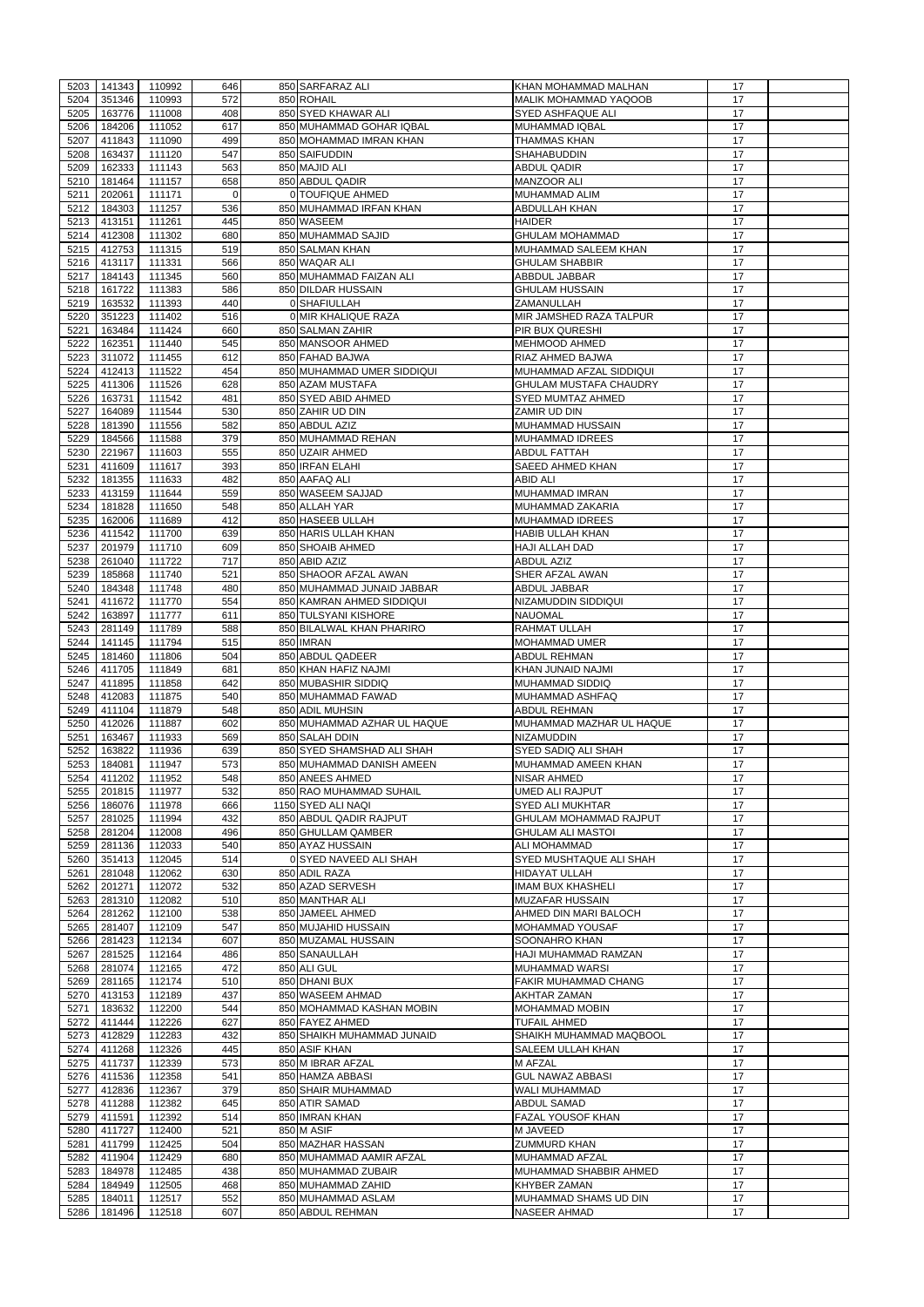| 5287 | 413023        | 112528 | 630         | 850 TAHSEEN AHMED             | <b>NOOR REHMAN</b>         | 17 |  |
|------|---------------|--------|-------------|-------------------------------|----------------------------|----|--|
| 5288 | 185560        | 112533 | 434         | 850 SAIF UDDIN WARSI          | <b>SHAHSHUDDIN WARSI</b>   | 17 |  |
| 5289 | 162873        | 112566 | 608         | 850 MUHAMMAD NOMAN            | <b>BABU QURESHI</b>        | 17 |  |
|      |               |        |             |                               |                            |    |  |
| 5290 | 181590        | 112621 | 512         | 850 ABID HUSSAIN              | <b>AZIZ ULLAH</b>          | 17 |  |
| 5291 | 183404        | 112624 | 565         | 850 M.MOIZ HAFEEZ             | <b>ABDUL HAFEEZ</b>        | 17 |  |
| 5292 | 185614        | 112626 | 472         | 850 SALMAN AHMED KHAN         | <b>AHMED KHAN</b>          | 17 |  |
|      |               |        |             |                               |                            |    |  |
| 5293 | 186709        | 112701 | 563         | 850 WAQAS AZAM                | MUHAMMAD AZAM KHAN         | 17 |  |
| 5294 | 412491        | 112716 | 531         | 850 MUHMMAD ISMAIL KHAN       | <b>MUHMMD KHAN</b>         | 17 |  |
| 5295 | 412663        | 112747 | 477         | 850 RAWAYAT KHAN              | <b>HABIB UR REHMAN</b>     | 17 |  |
|      |               |        |             |                               |                            |    |  |
| 5296 | 412519        | 112837 | 549         | 850 MUZAMMIL HUSSAIN          | <b>MAZHAR HUSSAIN</b>      | 17 |  |
| 5297 | 413113        | 112846 | 595         | 850 WAQAR AHMAD               | <b>AMIR HATIM</b>          | 17 |  |
| 5298 | 412126        | 112890 | 662         | 850 MUHAMMAD IMRAN            | <b>MUHAMMAD KAMAL</b>      | 17 |  |
|      |               |        |             |                               |                            |    |  |
| 5299 | 185190        | 112930 | 523         | 850 NOMAN AHMER               | <b>ZAHID HUSSAIN</b>       | 17 |  |
| 5300 | 201823        | 112943 | 465         | 850 RASHID HUSSAIN            | MIR MUHAMMAD CHANNA        | 17 |  |
| 5301 | 281213        | 113011 | 516         | 850 HAJI KHAN MEMON           | MUHAMMAD IBRAHIM           | 17 |  |
|      |               |        |             |                               |                            |    |  |
| 5302 | 411952        | 113022 | 702         | 850 MUHAMMAD ALI              | <b>NAVEED ARSHAD</b>       | 17 |  |
| 5303 | 201840        | 113088 | 629         | 850 SABEEH AHMED              | <b>NASEEM AHMED ARAIN</b>  | 17 |  |
| 5304 | 412343        | 113128 | 490         | 850 MUHAMMAD SHAHZEB          | <b>MUHAMMAD SARWER</b>     | 17 |  |
|      |               |        |             |                               |                            |    |  |
| 5305 | 181326        | 113139 | 406         | 850 TOOBA ASLAM               | <b>MASLAM</b>              | 17 |  |
| 5306 | 291277        | 113152 | 443         | 850 RAMEEZE RAJA              | <b>MUHAMMAD RAFIQUE</b>    | 17 |  |
| 5307 | 186035        | 113168 | 484         | 850 SUMAIR MOAWIYA            | SARDAR ALI                 | 17 |  |
|      |               |        |             |                               |                            |    |  |
| 5308 | 411124        | 113206 | 573         | 850 AFTAB ALI                 | <b>FAIZ MUHAMMAD</b>       | 17 |  |
| 5309 | 221193        | 113228 | 707         | 850 AMIR KHAN                 | QAMAR DIN                  | 17 |  |
|      |               |        | 437         |                               |                            | 17 |  |
| 5310 | 351337        | 113233 |             | 850 RAZA MUHAMMAD             | <b>FATEH MUHAMMAD</b>      |    |  |
| 5311 | 183258        | 113331 | 360         | 850 M SHAHZAD                 | <b>RAEES MIAN</b>          | 17 |  |
| 5312 | 184336        | 113341 | 595         | 850 MUHAMMAD JAWWAD           | AIJAZ MUHAMMAD KHAN        | 17 |  |
|      |               |        | 424         | 850 SYED BILAL AHMED          | <b>SYED AHMED HASSAN</b>   | 17 |  |
| 5313 | 186114        | 113380 |             |                               |                            |    |  |
| 5314 | 35101         | 113423 | 656         | 850 AMJAD ALI MAHAR           | MUHAMMAD ALI               | 17 |  |
| 5315 | 181638        | 113459 | 651         | 850 ADNAN                     | <b>SAMI UR REHMAN</b>      | 17 |  |
|      |               |        |             | 850 WALEED AHMED FAROOQI      |                            |    |  |
| 5316 | 186645        | 113473 | 404         |                               | KALEEM AHMED FAROOQI       | 17 |  |
| 5317 | 221520        | 113475 | 557         | 850 MANSAB ALI SETHAR         | <b>ALLAH DAD</b>           | 17 |  |
| 5318 | 183902        | 113553 | 563         | 850 MUHAMMAD AMDAD HUSSAIN    | <b>MUHAMMAD SIRAJ</b>      | 17 |  |
|      |               |        |             |                               |                            |    |  |
| 5319 | 201947        | 113560 | 524         | 850 SHAHID ALI                | <b>ALLAH DINO JAMRO</b>    | 17 |  |
| 5320 | 186269        | 113569 | 441         | 850 SYED MUHAMMAD UMAR FAROOQ | <b>SYED MUHAMMAD TARIQ</b> | 17 |  |
| 5321 | 141329        | 113591 | 565         | 850 SAFDAR HUSSAIN            | MUHAMMAD SACHAL SIYAL      | 17 |  |
|      |               |        |             |                               |                            | 17 |  |
| 5322 | 401124        | 113613 | 603         | 850 FAWAD HUSSAIN             | <b>ALI ASGHAR SAHAR</b>    |    |  |
| 5323 | 221654        | 113617 | 598         | 850 MUMTAZ ALI NOONARI        | <b>AHMED ALI</b>           | 17 |  |
| 5324 | 183500        | 113619 | 455         | 850 MEERAJ ALAM               | <b>GHULAM HAIDAR</b>       | 17 |  |
|      |               |        |             |                               |                            |    |  |
| 5325 | 183663        | 113651 | 493         | 850 MOHAMMAD REHAN            | <b>MOJDIN</b>              | 17 |  |
| 5326 | 201670        | 113696 | 628         | 850 MUHAMMAD ATIF             | MUHAMMAD RAFIQUE           | 17 |  |
| 5327 | 163843        | 113732 | 684         | 850 TAHIR AHMED               | <b>KHALID AHMED</b>        | 17 |  |
|      |               |        |             |                               |                            |    |  |
| 5328 | 186802        | 113785 | 539         | 850 ZAHEER AHMED              | MOHAMMAD NAWAZ SOLANGI     | 17 |  |
| 5329 | 181270        | 113816 | 616         | 850 SHAHRUKH JAMIL            | <b>JAMIL AHMED</b>         | 17 |  |
| 5330 | 186824        | 113820 | 470         | 850 ZAID AHMED KHAN ALAM      | ZAFAR AHMED KHAN ALAM      | 17 |  |
|      |               |        |             |                               |                            |    |  |
| 5331 | 201316        | 113835 | 541         | 850 FAHEEM HUSSAIN            | <b>GHULAM AKBAR</b>        | 17 |  |
| 5332 | 412928        | 113865 | 522         | 850 SYED HARIS HUSSAIN        | <b>SYED ZAFAR HUSSAIN</b>  | 17 |  |
| 5333 | 413020        | 113868 | 567         | 850 TAHIR HUSSAIN             | <b>ALTAF HUSSAIN</b>       | 17 |  |
|      |               |        |             |                               |                            |    |  |
| 5334 | 412272        | 113876 | 531         | 850 MUHAMMAD RAFAQAT          | <b>ARIB HUSSAIN</b>        | 17 |  |
| 5335 | 221383        | 113909 | 609         | 850 HASSAN ALI                | <b>ROSHAN ALI MUGHERI</b>  | 17 |  |
| 5336 | 111169        | 113917 | 710         | 850 TANZEEL                   | MOHAMMED JALEEM            | 17 |  |
|      |               |        |             |                               |                            |    |  |
| 5337 | 184245        | 113948 | 537         | 850 MUHAMMAD HASSAN           | <b>AMJAD ALI</b>           | 17 |  |
| 5338 | 186101        | 113959 | 504         | 850 SYED ASIF ALI             | <b>SYED BABAR ALI</b>      | 17 |  |
| 5339 | 412153        | 113965 | 499         | 850 MUHAMMAD JAWAD            | RIAZ MUHAMMAD              | 17 |  |
|      |               |        |             |                               |                            |    |  |
| 5340 | 185720        | 113982 | 658         | 850 SHAFQAT ULLAH KHATTAK     | <b>GHAZI MAR JAN</b>       | 17 |  |
| 5341 | 184738        | 114004 | 407         | 850 MUHAMMAD SHOAIB IMRAN     | MUHAMMAD ZAFAR UDDIN       | 17 |  |
| 5342 | 182691        | 114012 | 393         | 600 HARIS BIN ZAHID           | ZAHID AHMED MUFTI          | 17 |  |
|      |               |        |             |                               |                            |    |  |
| 5343 | 351036        | 114048 | 599         | 850 ABDUL SHAKOOR             | <b>ALI AKBAR MEMON</b>     | 17 |  |
| 5344 | 183216        | 114061 | $\mathbf 0$ | 0 M NOMAN ANSARI              | <b>M SABIR ANSARI</b>      | 17 |  |
| 5345 | 163825        | 114084 | 706         | 850 SYED SIKANDAR ALI SHAH    | SYED MUJAHID ALI SHAH      | 17 |  |
| 5346 | 182416        | 114120 | 705         | 1150 FARAN AHMED              | <b>IRSHAD AHMED</b>        | 17 |  |
|      |               |        |             |                               |                            |    |  |
| 5347 | 351201        | 114134 | 927         | 1500 JUNAID ALI               | <b>SIKANDAR ALI</b>        | 17 |  |
| 5348 | 186795        | 114145 | 526         | 1050 ZAFAR ABBAS              | SHERBAZ KHAN               | 17 |  |
| 5349 | 184685        | 114169 | 867         | 1500 MUHAMMAD SHAHID MANSOORI | ABDUL JALIL MANSOORI       | 17 |  |
|      |               |        |             |                               |                            |    |  |
| 5350 | 411338        | 114172 | 517         | 850 BILAL KHAN                | <b>ASHAY MIAN</b>          | 17 |  |
| 5351 | 413022        | 114190 | 613         | 850 TAHIR YOUSUF              | MUHAMMAD YOUSUF            | 17 |  |
| 5352 | 181624        | 114205 | 400         | 850 ADIL ALI                  | LIAQUAT ALI                | 17 |  |
|      |               |        |             |                               |                            |    |  |
| 5353 | 351382        | 114232 | 582         | 850 SHAFI MUHAMMAD            | <b>SHER MUHAMMAD</b>       | 17 |  |
| 5354 | 221237        | 114257 | 509         | 850 AUN MUHAMMAD              | ALI GOHAR LASHARI          | 17 |  |
| 5355 | 141119        | 114258 | 494         | 850 GHULAM HUSSAIN            | <b>GHULAM HAIDER</b>       | 17 |  |
|      |               |        |             |                               |                            |    |  |
| 5356 | 141366        | 114259 | 511         | 850 SHAKEEL AHMED             | <b>SHABEER AHMED</b>       | 17 |  |
| 5357 | 221801        | 114281 | 660         | 850 SAFDAR HUSSAIN DAHANI     | ZAKIR HUSSAIN DAHANI       | 17 |  |
| 5358 | 186497        | 114297 | 673         | 1150 TEHMINA SHAHID           | <b>SHAHID PASHA</b>        | 17 |  |
|      |               |        |             |                               |                            |    |  |
|      | 5359   412135 | 114325 | 591         | 850 MUHAMMAD IMRAN KHAN       | <b>MUHAMMAD SHARIF</b>     | 17 |  |
| 5360 | 141155        | 114351 | 576         | 850 ISRAR AHMED               | ALI MOHAMMAD SOOMRO        | 17 |  |
| 5361 | 261456        | 114357 | 697         | 850 OSAMA BASIT               | <b>MUHAMMAD SALEEM</b>     | 17 |  |
|      |               |        |             |                               |                            |    |  |
| 5362 | 162562        | 114389 | 440         | 850 MUBIN AKHTER              | <b>SALEEM MOHAMMAD</b>     | 17 |  |
| 5363 | 413039        | 114416 | 494         | 850 TARIQ IQBAL MALIK         | MUHAMMAD IQBAL MALIK       | 17 |  |
| 5364 | 351327        | 114445 | 542         | 850 RAHMAN ALI                | <b>LIAQAT ALI MANGI</b>    | 17 |  |
|      |               |        |             |                               |                            |    |  |
| 5365 | 401012        | 114449 | 456         | 850 ABDUL HAKEEM              | <b>MAHI KHAN</b>           | 17 |  |
| 5366 | 412992        | 114454 | 625         | 850 SYED SALMAN ANWAR         | <b>SYED ANWAR HABIB</b>    | 17 |  |
| 5367 | 183421        | 114467 | 478         | 850 MAAZ BIN SHAHID           | <b>SYED SHAHID ALI</b>     | 17 |  |
|      |               |        |             |                               |                            |    |  |
| 5368 | 185994        | 114493 | 548         | 850 SOBAT KHAN                | <b>MOHAMMAD KHAN</b>       | 17 |  |
| 5369 | 412402        | 114504 | 401         | 850 MUHAMMAD UMAIR            | ABDUL RAZZAQUE             | 17 |  |
|      | 401211        | 114511 | 572         | 850 MANZOOR AHMED             | MUHAMMED LOUNG SAHAR       | 17 |  |
| 5370 |               |        |             |                               |                            |    |  |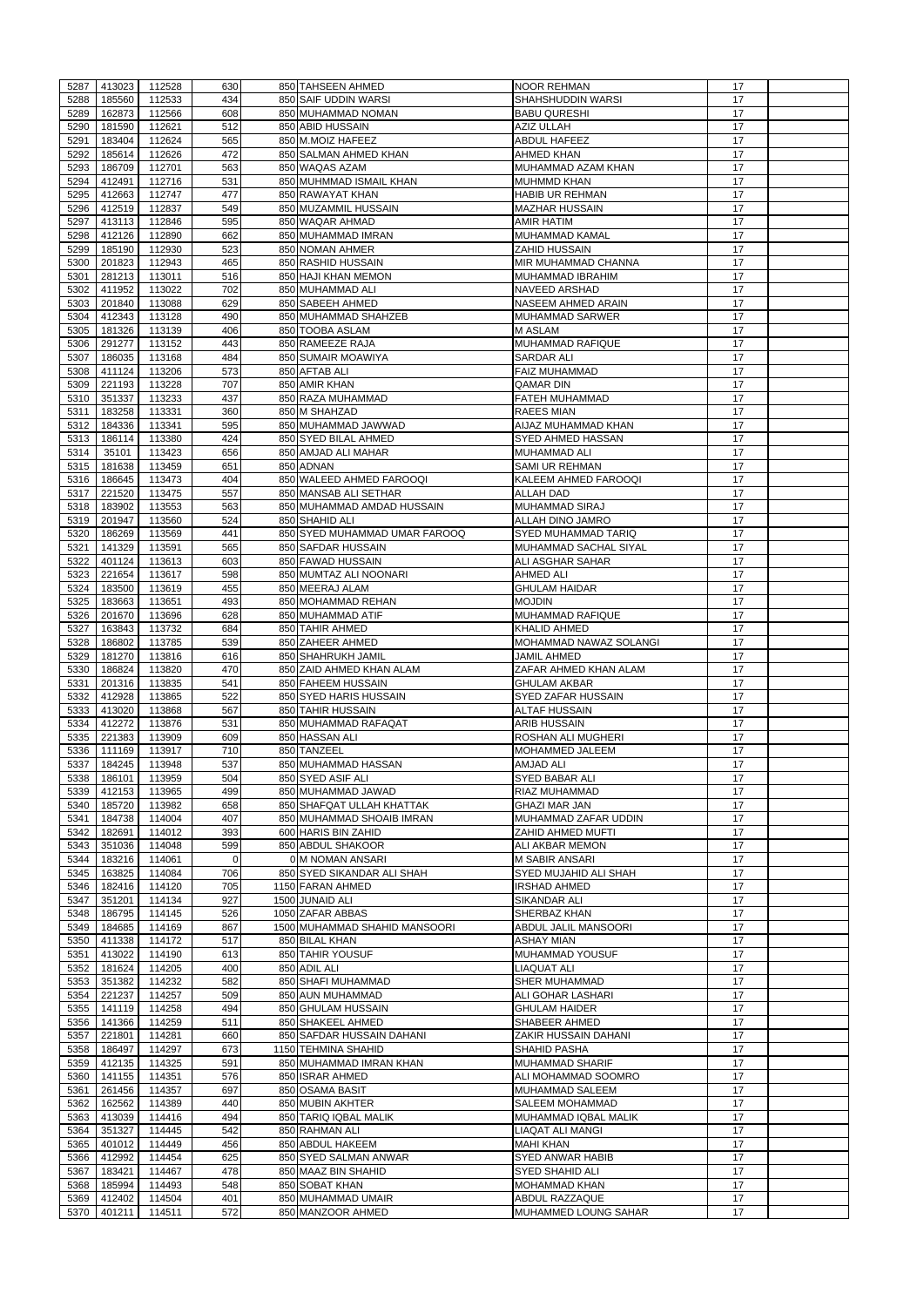| 5371         | 411863           | 114547             | 510        | 850 MOHAMMAD SHAHNAWAZ KHAN           | MOHAMMAD SHARFUDDIN KHAN                         | 17       |  |
|--------------|------------------|--------------------|------------|---------------------------------------|--------------------------------------------------|----------|--|
| 5372         | 311116           | 114604             | 597        | 850 IRFAN ALI                         | <b>MOOSA KHAN</b>                                | 17       |  |
| 5373         | 141010           | 114622             | 474        | 850 ABDUL GHAFFAR                     | <b>HAJI FAIZ MUHAMMAD</b>                        | 17       |  |
| 5374         | 162609           | 114684             | 545        | 850 MUHAMMAD ALI                      | <b>KHURSHEED ALI</b>                             | 17       |  |
| 5375         | 182931           | 114696             | 0          | 0 JAWAID ALAM                         | KHURSHEED ALAM                                   | 17       |  |
| 5376         | 184045           | 114700             | 385        | 850 MUHAMMAD BABAR NAEEM              | MUHAMMAD NAEEM                                   | 17       |  |
| 5377         | 184494           | 114710             | 666        | 850 MUHAMMAD NOMAN                    | <b>SHABBIR AHMED</b>                             | 17       |  |
| 5378         | 161650           | 114778             | 567        | 850 BHALEDINO                         | <b>KHALID AKHTER</b>                             | 17       |  |
| 5379         | 311165           | 114805             | 520        | 850 MUHAMMAD ASAD KHAN                | MUHAMMAD YOUNIS KHAN                             | 17       |  |
| 5380         | 261580           | 114810             | 685        | 850 TALIB HUSSAIN                     | <b>JAN MOHAMMAD</b>                              | 17       |  |
| 5381         | 185649           | 114838             | 432        | 850 SAMI ULLAH                        | <b>IRFAN ULLAH</b>                               | 17       |  |
| 5382         | 184343           | 114839             | 477        | 850 MUHAMMAD JUNAID                   | MUHAMMAD SAEED                                   | 17       |  |
| 5383         | 411058           | 114897             | 496        | 850 ABDUL SAMAD KHAN                  | <b>KAMIN KHAN</b>                                | 17       |  |
| 5384         | 183704           | 114928             | 434        | 850 MOHAMMAD WAQAR SHAIKH             | <b>MOHAMMAD SAGHEER</b>                          | 17       |  |
| 5385         | 221279           | 114930             | 541        | 850 DANISH NAEEM                      | <b>NAEEM UDDIN</b>                               | 17       |  |
|              |                  |                    | 580        | 850 MUHAMMAD AMJAD KHAN MAGSI         | <b>MANZOOR AHMED KHAN</b>                        | 17       |  |
| 5386         | 221582           | 114943             |            |                                       |                                                  |          |  |
| 5387         | 221857           | 114949             | 597        | 850 SHAH JAHAN                        | KHAIR MOHAMMAD SIDDIQUI                          | 17       |  |
| 5388         | 183317           | 114959             | 592        | 850 M. ADEEL                          | M. ASLAM                                         | 17       |  |
| 5389         | 184080           | 114973             | 537        | 850 MUHAMMAD DANISH                   | <b>MUHAMMAD ISHAQ</b>                            | 17       |  |
| 5390         | 184255           | 115039             | 542        | 850 MUHAMMAD HUSSAIN                  | MUHAMMAD FAYYAZ                                  | 17       |  |
| 5391         | 184465           | 115084             | 470        | 850 MUHAMMAD NAEEM SADIQUE            | <b>MUHAMMAD SADIQUE</b>                          | 17       |  |
| 5392         | 18164            | 115086             | 489        | 850 MUHAMMAD ZOHAIB KHAN              | MAZHAR MUHAMMAD KHAN                             | 17       |  |
| 5393         | 412378           | 115090             | 553        | 850 MUHAMMAD TAHIR                    | <b>GHULAM HUSAIN</b>                             | 17       |  |
| 5394         | 411549           | 115093             | 382        | 850 HASSAN ABBAS KHAN                 | ABDUL ABBAS KHAN                                 | 17       |  |
| 5395         | 411935           | 115122             | 525        | 850 MUHAMMAD AHSAN                    | FAZAL UR REHMAN                                  | 17       |  |
| 5396         | 183506           | 115143             | 542        | 850 MEHBOOB QADIR                     | PEER MUHAMMAD                                    | 17       |  |
| 5397         | 184869           | 115150             | 852        | 1150 MUHAMMAD WAHID                   | <b>MUHAMMAD SIDDIQUE</b>                         | 17       |  |
| 5398         | 411278           | 115176             | 546        | 850 ASIM UL HAQ ANSARI                | ATA UL HAQ ANSARI                                | 17       |  |
| 5399         | 411641           | 115188             | 473        | 850 JAVED                             | <b>MUHAMMAD RAFIQUE</b>                          | 17       |  |
| 5400         | 412597           | 115213             | 483        | 850 NOUMAN ALI                        | <b>NOOR ALAM</b>                                 | 17       |  |
| 5401         | 411143           | 115233             | 519        | 850 AHMED ULLAH KHAN                  | <b>INAYAT ULLAH KHAN</b>                         | 17       |  |
| 5402         | 221950           | 115251             | 618        | 850 TAUQEER AHMED                     | <b>ZAHOOR AHMED</b>                              | 17       |  |
| 5403         | 161804           | 115257             | 457        | 850 FAIZAN SHEIKH                     | <b>BASHIR UDDIN</b>                              | 17       |  |
| 5404         | 221852           | 115286             | 637        | 850 SHAFIQUE UR RAHMAN                | <b>ALI BILAWAL</b>                               | 17       |  |
| 5405         | 221399           | 115298             | 564        | 850 IMDAD ALI KHOSO                   | <b>NASRULLAH KHOSO</b>                           | 17       |  |
| 5406         | 201905           | 115323             | 480        | 850 SAMI ULLAH ABRO                   | <b>ALI MURTAZA ABRO</b>                          | 17       |  |
| 5407         | 163446           | 115328             | 607        | 850 SAJID HUSSAIN                     | <b>ALI NAWAZ MAGSI</b>                           | 17       |  |
| 5408         | 186744           | 115341             | 513        | 850 WASEEM ALI JAFFRI                 | <b>SYED MUSHARAF ALI JAFFARI</b>                 | 17       |  |
| 5409         | 181422           | 115385             | 422        | 850 ABDUL HAQ                         | <b>ABDUL RAZZAQ</b>                              | 17       |  |
| 5410         | 412460           | 115401             | 544        | 850 MUHAMMAD ZAKA ULLAH KHAN          | MUHAMMAD SAMI ULLAH KHAN                         | 17       |  |
| 5411         | 182159           | 115416             | 451        | 1050 BASHIR AHMED                     | <b>ABDUL SHAKOOR</b>                             | 17       |  |
| 5412         | 185666           | 115431             | 403        | 850 SAQIB HASSAN                      | <b>SAEED AHMED</b>                               | 17       |  |
| 5413         | 182185           | 115463             | 515        | 850 BILAL KHAN                        | <b>ASLAM KHAN</b>                                | 17       |  |
|              | 182218           | 115546             | 425        |                                       |                                                  | 17       |  |
| 5414         |                  | 115552             |            | 850 DANISH AHMED                      | <b>ANEES AHMED</b><br><b>MUHAMMAD YASEEN</b>     |          |  |
|              |                  |                    |            | 850 SHAHBAZ ALI                       |                                                  |          |  |
| 5415         | 141355           |                    | 548        |                                       |                                                  | 17       |  |
| 5416         | 184509           | 115588             | 439        | 850 MUHAMMAD OVAIS                    | AAS MUHAMMAD                                     | 17       |  |
| 5417         | 311303           | 115599             | 675        | 850 ZAMEER HUSSAIN                    | <b>AMEER HUSSAIN</b>                             | 17       |  |
| 5418         | 221443           | 115609             | 616        | 850 JAMEEL AHMAD                      | <b>GHULAM MURTAZA</b>                            | 17       |  |
| 5419         | 111101           | 115618             | 548        | 850 MOHAMMAD GHAZAVI                  | <b>KHAIR MOHAMMAD</b>                            | 17       |  |
| 5420         | 183508           | 115620             | 515        | 850 MEHFOOZ UR REHMAN                 | <b>HAIDER HUSSAIN</b>                            | 17       |  |
| 5421         | 351218           | 115636             | 636        | 850 MEER KHAN CHACHAR                 | AHMED ALI CHACHAR                                | 17       |  |
| 5422         | 161090           | 115647             | 555        | 850 ABBAS ALI                         | <b>ABDUL QADIR</b>                               | 17       |  |
| 5423         | 401060           | 115649             | 638        | 850 ALI RAZA                          | MUKHTIAR AHMED SHAIKH                            | 17       |  |
| 5424         | 184847           | 115672             | 398        | 850 MUHAMMAD USMAN                    | <b>JAN MUHAMMAD</b>                              | 17       |  |
| 5425         | 202123           | 115674             | 561        | 850 YASIR AHMED                       | <b>MOHAMMAD YAQOOB</b>                           | 17       |  |
| 5426         | 201072           | 115677             | 595        | 850 ABDUL QADIR                       | AJEEB ALI SHAHANI                                | 17       |  |
| 5427         | 351076           | 115702             | 517        | 850 ALI SHER                          | <b>DILSHER AHMAD SOOMRO</b>                      | 17       |  |
| 5428         | 184728           | 115714             | 445        | 850 MUHAMMAD SHOAIB                   | MUHAMMAD RAMZAN                                  | 17       |  |
| 5429         | 411049           | 115728             | 447        | 850 ABDUL REHMAN                      | SHAFIQ AHMED                                     | 17       |  |
| 5430         | 281082           | 115752             | 662        | 850 ALI RAZA                          | <b>MUKHTIAR HUSSAIN</b>                          | 17       |  |
| 5431         | 141048           | 115759             | 585        | 850 ADNAN SAMEE                       | AIN MUHAMMAD ARIN                                | 17       |  |
| 5432         | 182084           | 115766             | 493        | 850 ATTAULLAH SOOMRO                  | ABDUL JABBAR SOOMRO                              | 17       |  |
| 5433         | 181559           | 115807             | 425        | 850 ABDUL YASIR                       | <b>ABDUL QADEER</b>                              | 17       |  |
| 5434         | 412089           | 115818             | 492        | 850 MUHAMMAD HABIB                    | MUHAMMAD HANIF                                   | 17       |  |
| 5435         | 141079           | 115837             | 615        | 850 ARZ MOHAMMAD                      | SHAFI MUHAMMAD SOOMRO                            | 17       |  |
| 5436         | 221320           | 115839             | 613        | 850 FARHAN ALI                        | <b>MUKHTIAR AHMED</b>                            | 17       |  |
| 5437         | 161633           | 115868             | 723        | 900 BABAR ASGHAR QURESHI              | <b>GHULAM ASGHAR QURESHI</b>                     | 17       |  |
| 5438         | 183240           | 115891             | 522        | 850 M SALMAN                          | <b>MUSMAN</b>                                    | 17       |  |
| 5439         | 202147           | 115905             | 599        | 850 ZAKAULLAH                         | ZAHOOR AHMED MEMON                               | 17       |  |
| 5440         | 163382           | 115935             | 543        | 850 RIZWAN KHAN                       | <b>SHER AKBER</b>                                | 17       |  |
| 5441         | 291194           | 115986             | 636        | 850 MUHAMMAD AHSAN                    | <b>MUHAMMAD YOUNIS</b>                           | 17       |  |
|              |                  |                    |            |                                       |                                                  |          |  |
| 5442         | 181202           | 115997             | 511        | 850 QURRAT UL AIN                     | <b>RIAZ HUSSAIN</b>                              | 17       |  |
|              |                  | 5443 185856 116015 | 414        | 850 SHAMEER ALI SIDDIQUI              | SHAMSHER ALI SIDDIQUI                            | 17       |  |
| 5444         | 221485           | 116053             | 527        | 850 KHALID HUSSAIN                    | <b>HAJI ABDULLAH KALHORO</b>                     | 17       |  |
| 5445         | 221010           | 116077             | 505        | 850 AAMIR KHAN                        | ABDUL WAHEED                                     | 17       |  |
| 5446         | 185891           | 116079             | 406        | 850 SHEERAZ NASEEM                    | <b>MUHAMMAD NASEEM</b>                           | 17       |  |
| 5447         | 141051           | 116087             | 651        | 850 AFZAL HUSSAIN                     | MUHAMMAD JAFFAR                                  | 17       |  |
| 5448         | 182513           | 116098             | 653        | 850 GHAZANFAR ALI                     | <b>MANSOOR AHMED</b>                             | 17       |  |
| 5449         | 162364           | 116125             | 504        | 850 MAQSOOD AHMED                     | <b>MEHMOOD AHMED</b>                             | 17       |  |
| 5450         | 221586           | 116176             | 767        | 1050 MUHAMMAD ASHRAF                  | <b>ARBAB ALI</b>                                 | 17       |  |
| 5451         | 221201           | 116182             | 608        | 850 ANEES RAHMAN SARKI                | <b>ALLAH RAKHIO SARKI</b>                        | 17       |  |
| 5452         | 291113           | 116185             | 586        | 850 GHULAM AKBAR                      | <b>GHULAM RASOOL MANJOTHO</b>                    | 17       |  |
| 5453<br>5454 | 291337<br>184182 | 116191<br>116195   | 454<br>363 | 850 SIJJAD ALI<br>850 MUHAMMAD FAROOQ | MUHAMMAD ASHRAF BUGHIO<br><b>MUHAMMAD SALEEM</b> | 17<br>17 |  |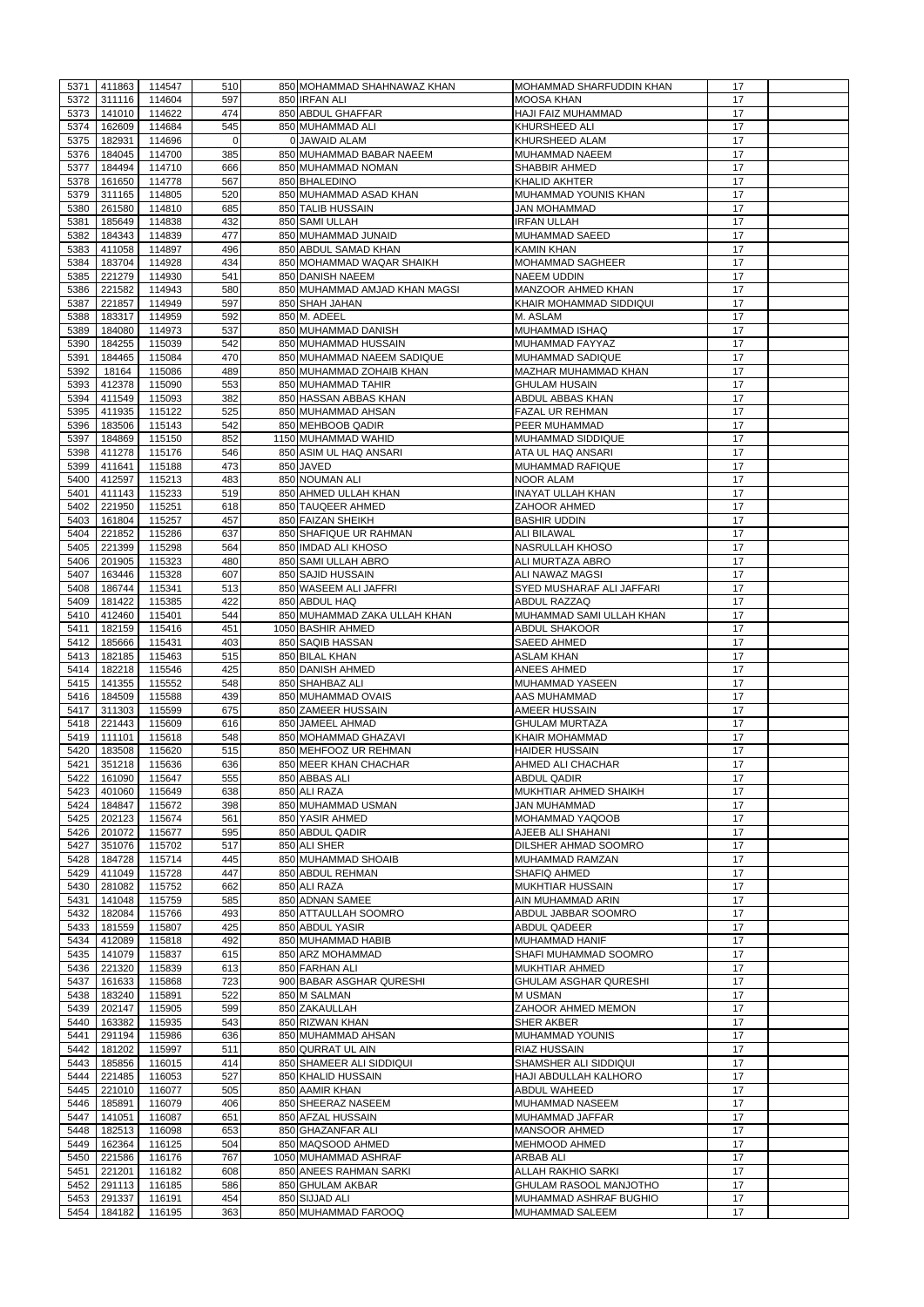| 5455         | 182050           | 116211           | 432         | 850 ASIM RAZA                                | <b>ZAMIN RAZA</b>                                  | 17       |  |
|--------------|------------------|------------------|-------------|----------------------------------------------|----------------------------------------------------|----------|--|
| 5456         | 163580           |                  | 539         | 850 SHAHJAHAN                                |                                                    |          |  |
|              |                  | 116213           |             |                                              | ABDUL GHAFOOR BEHRANI                              | 17       |  |
| 5457         | 183867           | 116224           | 438         | 850 MUHAMMAD AHTISHAM SHEHZAD ANSARI         | MUHAMMAD SALEEM                                    | 17       |  |
| 5458         | 141413           | 116241           | 596         | 850 ZAKIR ALI                                | <b>MILYAS</b>                                      | 17       |  |
| 5459         | 141339           | 116242           | 540         | 850 SALEEMULLAH                              | <b>KHAWAND BUX</b>                                 | 17       |  |
| 5460         | 291020           | 116248           | 519         | 850 ABDUL WAHEED                             | <b>MIR MUHAMMAD SHAR</b>                           | 17       |  |
| 5461         | 412474           | 116256           | 697         | 850 MUHAMMAD ZOHAIB AWAN                     | <b>MUHAMMAD SIDDIQUE</b>                           | 17       |  |
| 5462         | 412721           | 116269           | 491         | 850 SAHIB ZADA                               | <b>GUL ZADA</b>                                    | 17       |  |
| 5463         | 186705           | 116271           | 587         | 850 WAQAS ANWER                              | <b>MOHAMMAD ANWER</b>                              | 17       |  |
| 5464         | 186413           | 116294           | 441         | 850 SYED ZULQARNAIN HAIDER                   | <b>ZAHEER ABBAS</b>                                | 17       |  |
| 5465         | 411807           | 116314           | 529         | 850 MIR ADNAN ALI                            | <b>MIR AHMED ALI</b>                               | 17       |  |
| 5466         | 201022           | 116338           | 612         | 850 AAMIR ALI BHUTTO                         | <b>GHULAM MUHAMMAD</b>                             | 17       |  |
|              |                  |                  |             |                                              |                                                    |          |  |
| 5467         | 202076           | 116346           | 499         | 850 WAJID ALI                                | <b>SHAFI MOHAMMAD SHAIKH</b>                       | 17       |  |
| 5468         | 181498           | 116392           | 552         | 850 ABDUL REHMAN                             | <b>ABDULLAH</b>                                    | 17       |  |
| 5469         | 411851           | 116394           | 433         | 850 MOHAMMAD NAEEM                           | MOHAMMAD AYOOB                                     | 17       |  |
| 5470         | 163421           | 116404           | 524         | 0 SADIQUE ALI                                | <b>GUL MOHAMMAD PALIJO</b>                         | 17       |  |
| 5471         | 412256           | 116411           | 660         | 850 MUHAMMAD NOMAN RAFIQUE                   | <b>MUHAMMAD RAFIQUE</b>                            | 17       |  |
| 5472         | 351055           | 116415           | 370         | 0 AHMED                                      | <b>JAN MOHAMMAD</b>                                | 17       |  |
| 5473         | 163991           | 116423           | 557         | 850 WAQAR ASLAM                              | <b>MUHAMMAD ASLAM</b>                              | 17       |  |
| 5474         | 161701           | 116445           | 533         | 950 DANISH SHAIKH                            | AMAN ULLAH SHAIKH                                  | 17       |  |
| 5475         | 183205           | 116473           | 523         | 850 M MUNEER                                 | ZAFAR AHMED                                        | 17       |  |
| 5476         | 411232           | 116496           | 474         | 850 ARSLAN ISMAIL KHAN                       | <b>MUHAMMAD ISMAIL</b>                             | 17       |  |
|              |                  |                  |             |                                              |                                                    |          |  |
| 5477         | 183023           | 116501           | 600         | 1050 KASHIF MEHMOOD                          | <b>MUHAMMAD ASHRAF</b>                             | 17       |  |
| 5478         | 182051           | 116546           | 430         | 850 ASIM RAZA                                | <b>ABDUL MAJEED</b>                                | 17       |  |
| 5479         | 261418           | 116559           | 558         | 0 NADIR KHAN                                 | <b>SHER MOHAMMAD</b>                               | 17       |  |
| 5480         | 184708           | 116581           | 460         | 850 MUHAMMAD SHAKIR SHAH                     | ABDUL RASHEED SHAH                                 | 17       |  |
| 5481         | 183631           | 116587           | 534         | 850 MOHAMMAD KAMRAN                          | <b>MOHAMMAD QURBAN</b>                             | 17       |  |
| 5482         | 162753           | 116596           | 533         | 850 MUHAMMAD HASHIM                          | MUHAMMAD MURAD LAGHARI                             | 17       |  |
| 5483         | 161622           | 116601           | 610         | 850 AZHAR HUSSAIN VIGHIO                     | <b>LAL BAKHSH VIGHIO</b>                           | 17       |  |
| 5484         | 182305           | 116614           | 579         | 0 FAHAD ALI KHAN                             | M YOUSUF KHAN                                      | 17       |  |
| 5485         | 351125           | 116636           | 598         | 850 FAHAD HUSSAIN                            | <b>MAYOUB</b>                                      | 17       |  |
| 5486         | 221562           | 116707           | $\mathbf 0$ | 0 MOHAMMAD SACHAL                            | <b>GHULAM RASOOL SARIO</b>                         | 17       |  |
|              |                  |                  |             |                                              |                                                    |          |  |
| 5487         | 185032           | 116761           | 523         | 1050 MUSAHID ALI                             | <b>MANSOOR AHMED</b>                               | 17       |  |
| 5488         | 351292           | 116775           | 299         | 575 MUNEER AHMED SOOMRO                      | ABDUL JABBAR SOOMRO                                | 17       |  |
| 5489         | 162106           | 116802           | 604         | 850 IMTIAZ ALI                               | <b>TAJ MUHAMMAD</b>                                | 17       |  |
| 5490         | 163014           | 116806           | 349         | 850 MUHAMMAD USMAN GHANI                     | <b>DIN MUHAMMAD</b>                                | 17       |  |
| 5491         | 401244           | 116814           | 536         | 850 MUJAHID HUSSAIN                          | <b>TURAB ALI MAGSI</b>                             | 17       |  |
| 5492         | 183185           | 116831           | 529         | 850 M KAFEEL                                 | <b>FAHEEM UD DIN</b>                               | 17       |  |
| 5493         | 351310           | 116842           | 443         | 850 NAVEED AHMED                             | AHMED LAEEQ KHAN                                   | 17       |  |
| 5494         | 162252           | 116875           | 445         | 850 KASHIR NASIR                             | <b>PATRAS NASIR</b>                                | 17       |  |
| 5495         | 182547           | 116896           | 793         | 1150 GUL HASSAN                              | <b>MUHAMMAD SADIQ</b>                              | 17       |  |
|              |                  |                  | 580         | 850 IMRAN ALI RAJA                           | <b>ASGHAR ALI SAROHI</b>                           | 17       |  |
| 5496         | 182803           | 116899           |             |                                              |                                                    |          |  |
| 5497         | 186067           | 116928           | 384         | 0 SYED AHSAN ASIF                            | <b>SYED ASIF AHMED</b>                             | 17       |  |
| 5498         | 222020           | 116942           | 607         | 850 ZAHID ALI                                | <b>MOHAMMAD AMIN NOONARI</b>                       | 17       |  |
| 5499         | 111051           | 116959           | 475         | 850 FAISAL JALAL                             | MUHAMMAD AMJAD BAJWA                               | 17       |  |
| 5500         | 111062           | 116986           | 645         | 850 GHULAM RASOOL                            | MUHAMMAD JUMAN                                     | 17       |  |
| 5501         | 162062           | 116994           | 569         | 850 IHSAN ALI                                | <b>KHURSHID AHMED</b>                              | 17       |  |
| 5502         | 281263           | 117010           | 627         | 850 JAMEEL AHMED SOOMRO                      | MUHAMMAD ISHAQUE                                   | 17       |  |
| 5503         | 161608           | 117016           | 673         | 850 AYAZ ALI                                 | <b>GHULAM HUSSAIN</b>                              | 17       |  |
| 5504         | 291249           | 117023           | 407         | 850 MUZAMIL ABBAS                            | <b>NOOR HUSSAIN</b>                                | 17       |  |
| 5505         | 221420           | 117032           | 603         | 0 IRFAN AHMED                                | <b>QURBAN ALI</b>                                  | 17       |  |
|              |                  |                  | $\mathbf 0$ |                                              | <b>SHABEER AHMED</b>                               | 17       |  |
| 5506         | 141367           | 117033           |             | 0 SHAKEEL AHMED                              |                                                    |          |  |
| 5507         | 221033           | 117069           | 650         | 850 ABDUL HAKEEM                             | <b>ABDUL MAJEED</b>                                | 17       |  |
| 5508         | 183572           | 117082           | 819         | 1150 MOHAMMAD ARSALAN SIDDIQUI               | MOHAMMAD IRFAN SIDDIQUI                            | 17       |  |
| 5509         | 351254           | 117100           | 493         | 850 MUHAMMAD ASIF SHAIKH                     | MUHAMMAD AYOUB SHAIKH                              | 17       |  |
| 5510         | 163985           | 117109           | 453         | 850 WAQAR AHMED SOOMRO                       | NISAR AHMED SOOMRO                                 | 17       |  |
| 5511         | 185777           | 117112           | 466         | 850 SHAHROZ ANJUM                            | <b>SHABIR AKHTAR</b>                               | 17       |  |
| 5512         | 351093           | 117138           | 559         | 850 ASGHAR ALI                               | ALLAH WADHAYO                                      | 17       |  |
| 5513         | 162592           | 117143           | 450         | 850 MUHAMMAD AHSAN QUREHSI                   | MUHAMMAD AKRAM QURESHI                             | 17       |  |
| 5514         | 162411           | 117192           | 398         | 850 MIR ZAMIN HUSSAIN                        | <b>MIR ABID ALI</b>                                | 17       |  |
| 5515         | 181772           | 117196           | 505         | 850 AJMAL IQBAL                              | <b>MOHAMMAD IQBAL</b>                              | 17       |  |
| 5516         | 18206            | 117203           | $\Omega$    | 0 ZAEEM AHMED                                | <b>SHAIKH MUKHTAR AHMED</b>                        | 17       |  |
|              |                  |                  |             | 850 ANZAL HASAN                              |                                                    |          |  |
| 5517         | 18118            | 117229           | 350         |                                              | <b>RAEES AHMED</b>                                 | 17       |  |
| 5518         | 18316            | 118004           |             | MUHAMMAD SALMAN KHAN                         | MUHAMMAD USMAN KHAN                                | 17       |  |
| 5519         | 18326            | 118048           |             | <b>MUHAMMAD WASIM</b>                        | MUHAMMAD KARAMAT                                   | 17       |  |
| 5520         | 35116            | 118216           |             | <b>BAKHTAWAR</b>                             | <b>MOHAMMAD KHALID</b>                             | 17       |  |
| 5521         |                  |                  |             |                                              |                                                    |          |  |
| 5522         | 22153            | 118314           |             | <b>SOHAIL AHMED</b>                          | <b>ABDUL KHAIQUE</b>                               | 17       |  |
| 5523         | 22128            | 118321           |             | <b>AZIZ UR REHMAN</b>                        | <b>ABDUL REHMAN</b>                                | 17       |  |
|              | 28114            | 118323           |             | <b>MAJID ALI</b>                             | ALI ASGHAR BHAN                                    | 17       |  |
|              |                  |                  |             |                                              |                                                    |          |  |
| 5524         | 184714           | 113149           | 613         | 850 MUHAMMAD SHAN                            | <b>ABDUL RAUF</b>                                  | 17       |  |
| 5525         | 411142           | 113186           | 628         | 850 AHMED SUBHAN                             | <b>GOHAR REHMAN</b>                                | 17       |  |
| 5526         | 186389           | 113194           | 461         | 850 SYED WALEED ALI                          | <b>SYED TAHIR ALI</b>                              | 17       |  |
| 5527         | 185586           | 113209           | 469         | 850 SAJJAD AHMED                             | SHAHZAD AHMED                                      | 17       |  |
| 5528         | 412069           | 113337           | 533         | 850 MUHAMMAD FAIZAN                          | MUHAMMAD AKRAM                                     | 17       |  |
| 5529         | 412030           | 113343           | 559         | 850 MUHAMMAD BILAL                           | MUHAMMAD ASLAM                                     | 17       |  |
| 5530         | 413213           | 113516           | 0           | 0 ZEESHAN ALI                                | LIAQUAT ALI                                        | 17       |  |
| 5531         | 186085           | 113562           | 459         | 850 SYED AMEER HASSAN                        | <b>SYED AKHTAR HUSSAIN</b>                         | 17       |  |
| 5532         | 185351           | 113652           | 482         | 850 RAMEEZ QURESHI                           | <b>RAIS AHMED QURESHI</b>                          | 17       |  |
| 5533         | 411246           |                  |             | 850 ASAD NAZIR                               | NAZIR MUHAMMAD                                     | 17       |  |
|              |                  | 113697           | 604         |                                              |                                                    |          |  |
| 5534         | 221503           | 113720           | 520         | 850 M YASEEN MUGHERI                         | HASSAN ALI MUGHERI                                 | 17       |  |
| 5535         | 185234           | 113780           | 472         | 850 NUSRAT FATIMA                            | <b>RAIS AHMED</b>                                  | 17       |  |
| 5536         | 185541           | 113878           | 428         | 850 SADIQ SUMAIR                             | <b>MUHAMMAD SHARIF</b>                             | 17       |  |
| 5537<br>5538 | 411177<br>412759 | 113893<br>114058 | 427<br>585  | 850 ALI RAZA MUGHAL<br>850 SAMEER AHMED KHAN | <b>GULZAMAN MUGHAL</b><br><b>SARDAR AHMED KHAN</b> | 17<br>17 |  |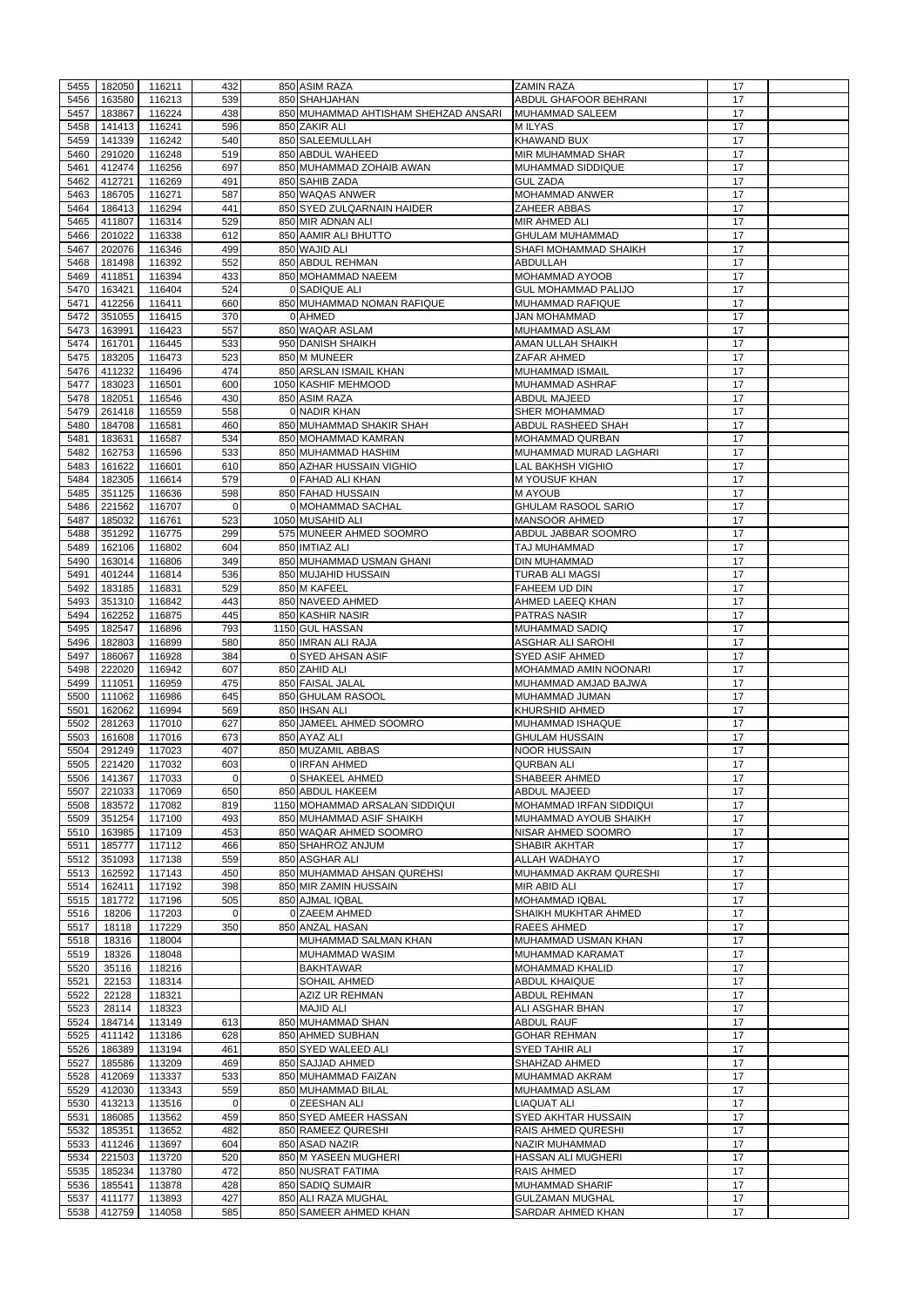|              | 411619           | 114088           | 604            | 1050 IRFAN ULLAH KHAN                  | <b>GUL SARDAR KHAN</b>                | 17       |  |
|--------------|------------------|------------------|----------------|----------------------------------------|---------------------------------------|----------|--|
| 5539<br>5540 | 185324           | 114231           | 513            | 850 RAHEEL MASOOD                      | ZAFAR FARAZ                           | 17       |  |
| 5541         | 186365           | 114269           | 541            | 850 SYED TALHA HUSSAIN                 | <b>SYED ANWER HUSSAIN WARSI</b>       | 17       |  |
|              |                  |                  | 622            |                                        |                                       | 17       |  |
| 5542         | 111036           | 114443           |                | 850 AMJAD ALI                          | MUHARRAM KHAN BHAN                    |          |  |
| 5543         | 401348           | 114781           | 608            | 850 SHUHAB KAMAL                       | <b>AFTAB AHMED SOLANGI</b>            | 17       |  |
| 5544         | 221358           | 115284           | 567            | 850 GUL SHER                           | ALI SHER ALIAS SHERAL                 | 17       |  |
| 5545         | 201066           | 115322           | 582            | 850 ABDUL MAJID                        | NAZAR MOHAMMAD                        | 17       |  |
| 5546         | 161721           | 115344           | 680            | 850 DILDAR                             | <b>MUHAMMAD ASLAM</b>                 | 17       |  |
| 5547         | 222041           | 115856           | 614            | 850 ZARAK ALI KHAN JAKHRANI            | <b>MOHAMMAD WARIS JAKHRANI</b>        | 17       |  |
| 5548         | 221004           | 115885           | 694            | 850 AAKASH ALI JAKHRANI                | MOHAMMAD HANIF JAKHRANI               | 17       |  |
| 5549         | 221736           | 115909           | 635            | 850 RAFIULLAH SOOMRO                   | AMANULLAH SOOMRO                      | 17       |  |
| 5550         | 184882           | 115954           | 579            | 850 MUHAMMAD WAQAR                     | AMAN ULLAH KHAN                       | 17       |  |
| 5551         | 184626           | 116013           | 575            | 850 MUHAMMAD SALEEM                    | <b>JAN MUHAMMAD SHAIKH</b>            | 17       |  |
| 5552         | 201991           | 116059           | 559            | 850 SHOUKAT ALI                        | <b>AMEER ALI SAHITO</b>               | 17       |  |
| 5553         | 181839           | 116270           | 669            | 850 AMEER HAMZA                        | <b>GHAFOOR MUHAMMAD</b>               | 17       |  |
| 5554         | 411714           | 116382           | $\mathbf 0$    | 0 KHURRAM SHEHZAD                      | KHAN I ZAMAN                          | 17       |  |
| 5555         | 183700           | 116495           | 716            | 1050 MOHAMMAD USMAN KHAN               | <b>MOOSA KHAN MUHAMMAD</b>            | 17       |  |
|              |                  |                  |                |                                        |                                       |          |  |
| 5556         | 201258           | 116563           | 574            | 850 AWAIS UR REHMAN                    | <b>BISHARAT UR REHMAN MEMON</b>       | 17       |  |
| 5557         | 162684           | 116607           | 715            | 850 MUHAMMAD BILAL                     | <b>MUHAMMAD AKHTER</b>                | 17       |  |
| 5558         | 351032           | 116773           | 618            | 850 ABDUL SAMAD                        | <b>BHALEDINO</b>                      | 17       |  |
| 5559         | 401328           | 116998           | 637            | 850 SAYED MUNAWAR ALI                  | <b>SAYED TALIB HUSSAIN</b>            | 17       |  |
| 5560         | 281203           | 117058           | 850            | 603 GHULLAM MURTAZA SIYAL              | <b>ABDUL WAHID SIYAL</b>              | 17       |  |
| 5561         | 184291           | 117081           | 584            | 850 MUHAMMAD IQBAL KHAN                | MUHAMMD MAQBOOL KHAN                  | 17       |  |
| 5562         | 161468           | 117194           | 485            | 850 AREEB AHMED                        | <b>TUFAIL AHMED</b>                   | 17       |  |
| 5563         | 18103            | 117224           | 528            | 850 HIRA SOHAIL                        | MUHAMMAD SOHAIL KHAN                  | 17       |  |
| 5564         | 182162           | 100131           | 487            | 850 BASIT ALI                          | <b>ALAY HASSAN</b>                    | 17       |  |
| 5565         | 183416           | 100198           | 554            | 850 M.WAQAR                            | <b>SULTAN RAJ</b>                     | 17       |  |
| 5566         | 186716           | 100357           | 497            | 850 WAQAS KHAN                         | <b>HABIB ULLAH</b>                    | 17       |  |
| 5567         | 411146           | 100387           | 650            | 850 AHSAN                              | MUHAMMAD MAKHAYYAR HUSSAIN            | 17       |  |
| 5568         | 183094           | 100507           | 425            | 850 M AHSAN                            | <b>MUHAMMAD FAROOQ</b>                | 17       |  |
|              | 182350           |                  | 587            | 850 FAISAL KAREEM                      | MUHAMMAD AMEEN                        | 17       |  |
| 5569         |                  | 100612           |                |                                        |                                       |          |  |
| 5570         | 185989           | 100845           | 709            | 1150 SIRAJ BAIG                        | <b>MIRZA ANWAR BAIG</b>               | 17       |  |
| 5571         | 183324           | 100860           | 595            | 850 M. ALI                             | <b>ALAM ZAIB</b>                      | 17       |  |
| 5572         | 181433           | 100897           | 647            | 1050 ABDUL KALEEM                      | <b>ABDUL SHAKOOR</b>                  | 17       |  |
| 5573         | 181030           | 101108           | 430            | 850 ASMA M. MISKEEN                    | M. MISKEEN                            | 17       |  |
| 5574         | 185271           | 101273           | 475            | 850 OWAIS SAJJAD                       | <b>SYED SAJJAD HUSSAIN SHAH</b>       | 17       |  |
| 5575         | 183827           | 101274           | 575            | 850 MUHAMMAD ADIL YOUNUS               | <b>MUHAMMAD YOUNUS</b>                | 17       |  |
| 5576         | 185332           | 101454           | 699            | 850 RAJA M AYAZ                        | RAJA MUHAMMAD IRSHAD                  | 17       |  |
| 5577         | 186147           | 101477           | 554            | 850 SYED GHALIB HUSSAIN SHAH GARDAZI   | <b>SYED TALIB HUSSAIN SHAH</b>        | 17       |  |
| 5578         | 183383           | 101620           | 634            | 1050 M. YOUSAF KHAN                    | <b>MUHAMMAD RAFIQ</b>                 | 17       |  |
| 5579         | 182995           | 101680           | 527            | 850 KAMRAN SHAFI                       | <b>MOHAMMAD SHAFI</b>                 | 17       |  |
| 5580         | 182551           | 101694           | 401            | 850 GUL MUHAMMAD                       | <b>MALIK ZADA</b>                     | 17       |  |
| 5581         | 183793           | 101800           | 617            | 850 MUHAMMAD DILAWAR HUSSAIN           | MUHAMMAD NAWAZ                        | 17       |  |
|              |                  | 101815           | 547            | 850 ALI GOHAR                          | MUHAMMAD GHALIB GOHAR                 |          |  |
| 5582         | 181796           |                  |                |                                        |                                       | 17       |  |
|              |                  |                  |                |                                        |                                       |          |  |
| 5583         | 182421           | 101883           | 469            | 850 FARAZ ALI                          | <b>WASEEM ALI</b>                     | 17       |  |
| 5584         | 161842           | 102213           | 580            | 850 FAROOQ AHMED                       | MUHAMMAD AHMED                        | 17       |  |
| 5585         | 161707           | 102341           | 396            | 850 DARAG                              | <b>RAMOON</b>                         | 17       |  |
| 5586         | 162751           | 102386           | 642            | 850 MUHAMMAD HASHIM                    | <b>ALI HYDER</b>                      | 17       |  |
| 5587         | 161709           | 102431           | 517            | 0 DEEDAR ALI                           | <b>NAWAB KHAN BUGHIO</b>              | 17       |  |
| 5588         | 162500           | 102469           | 519            | 850 MOHAMMAD TANZEEM RAZA              | <b>SAMI UDDIN</b>                     | 17       |  |
| 5589         | 162783           | 102551           | 616            | 850 MUHAMMAD IRFAN QURESHI             | <b>ABDUL KHALID QURESHI</b>           | 17       |  |
| 5590         | 261353           | 102680           | 577            | 850 MUHAMMAD JAHANGEER KHAN            | AZHAR IBRAHIM KHAN                    | 17       |  |
| 5591         | 221573           | 102801           | 584            | 850 MUDASIR RAHEEM                     | <b>ABDUL RAHEEM NOONARI</b>           | 17       |  |
|              |                  |                  | $\mathbf 0$    |                                        |                                       |          |  |
| 5592         | 221104           | 102823           | $\overline{0}$ | 0 ABDULLAH SOOMRO                      | ABDUL QAYOOM SOOMRO                   | 17       |  |
| 5593         | 164002           | 103041           |                | 550 WAQAS AHMED                        | <b>WAHEED AHMED</b>                   | 17       |  |
| 5594         | 351256           | 103131           | 599            | 850 MUHAMMAD DAUD                      | KHALID KARIM MEMON                    | 17       |  |
| 5595         | 201124           | 103245           | 510            | 850 ABID RAZA                          | <b>IQBAL HUSSAIN CHANDIO</b>          | 17       |  |
| 5596         | 162388           | 103267           | 649            | 850 MEEHON KHAN                        | <b>KABIL KHAN</b>                     | 17       |  |
| 5597         | 291036           | 103304           | 642            | 850 AIJAZ ALI                          | <b>NAWAB KHAN</b>                     | 17       |  |
| 5598         | 141025           | 103319           | 682            | 850 ABDUL RASHEED SHAIKH               | ABDUL QAYOOM SHAIKH                   | 17       |  |
| 5599         | 261600           | 103379           | 734            | 850 VICKY                              | <b>TEERATH DAS</b>                    | 17       |  |
| 5600         | 163137           | 103388           | 595            | 850 NADEEM CHANNA                      | MAQBOOL AHMED                         | 17       |  |
| 5601         | 291200           | 103402           | 493            | 850 MUHAMMAD ARQAM SHEIKH              | MUHAMMAD YOUB SHEIKH                  | 17       |  |
| 5602         | 162042           | 103470           | 680            | 850 HUSSAIN ALI MEMON                  | MUNIR AHMED MEMON                     | 17       |  |
| 5603         | 311189           | 103485           | 746            | 850 MUHAMMAD MUBEEN                    | MUHAMMAD SADDIQUE                     | 17       |  |
| 5604         | 221500           | 103515           | 616            | 850 LUTUF ALI                          | <b>LIAQAT ALI SODHAR</b>              | 17       |  |
| 5605         | 162362           | 103823           | 517            | 850 MANZOOR AHMED                      | MUHAMMAD QASIM KHUHRO                 | 17       |  |
|              |                  |                  |                |                                        |                                       | 17       |  |
| 5606         | 261098           | 103996           | 692            | 850 ASIF ALI                           | <b>ABDUL KARIM</b>                    |          |  |
| 5607         | 162294           | 104192           | 681            | 850 M AFZAL MEMON                      | M SIDDIQUE MEMON                      | 17       |  |
| 5608         | 261097           | 104260           | 670            | 850 ASHOK KUMAR                        | <b>RAHOO</b>                          | 17       |  |
| 5609         | 401277           | 104365           | 706            | 850 RAHEEL AHMED                       | <b>MUSHTAQ AHMED</b>                  | 17       |  |
| 5610         | 201158           | 104372           | 564            | 850 AJMAL HUSSAIN                      | <b>MUKHTIAR HUSSAIN</b>               | 17       |  |
|              | 5611 311233      | 104440           | 609            | 850 RAHEEL RAZA                        | MUHAMMAD ASHRAF                       | 17       |  |
| 5612         | 162225           | 104478           | 627            | 850 KAMRAN ALI                         | <b>QURBAN ALI SOLANGI</b>             | 17       |  |
| 5613         | 201034           | 104493           | 629            | 850 ABDUL BARI                         | <b>ABDUL HAYEE</b>                    | 17       |  |
| 5614         | 401094           | 104514           | 622            | 850 BABAR ALI                          | ALI ASGHAR BALHRO                     | 17       |  |
| 5615         | 201657           | 104545           | 503            | 850 MUHAMMAD                           | MUHAMMED DAUD                         | 17       |  |
| 5616         | 281050           | 104793           | 707            | 850 ADNAN ALI MEMON                    | <b>ABDUL WAHID MEMON</b>              | 17       |  |
| 5617         | 184570           | 104868           | 722            | 1150 MUHAMMAD REHAN                    | <b>ALTAF AHMED</b>                    | 17       |  |
| 5618         | 185371           | 104974           | 826            | 1150 RANA ZAKIR HUSSAIN                | RANA MUSHTAQ AHMED                    | 17       |  |
| 5619         | 311230           | 105131           | 602            | 850 QADIR BUX                          | <b>NOOR DIN</b>                       | 17       |  |
|              |                  |                  | $\Omega$       |                                        |                                       |          |  |
| 5620         | 261528           | 105146           |                | 0 SANDEEP KUMAR                        | <b>SURESH KUMAR</b>                   | 17       |  |
| 5621<br>5622 | 291386<br>291283 | 105184<br>105199 | 667<br>680     | 850 ZAIN UL ABDIN<br>850 RAZA MUHAMMAD | MUHAMMAD AKRAM<br><b>BASHIR AHMED</b> | 17<br>17 |  |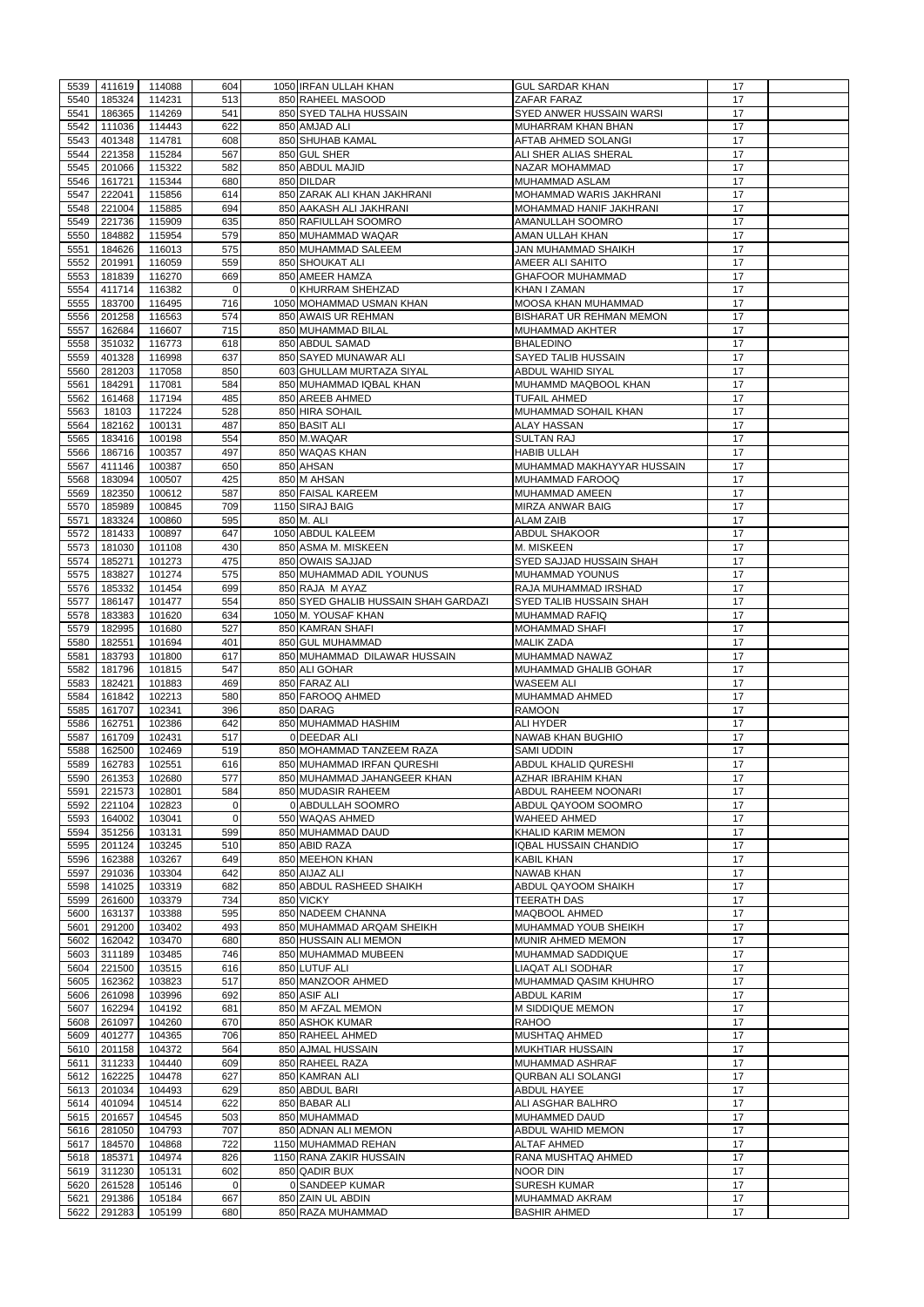| 5623 | 162902 | 105432 | 544            | 850 MUHAMMAD RIZWAN         | MUHAMMAD AKHTAR              | 17 |  |
|------|--------|--------|----------------|-----------------------------|------------------------------|----|--|
|      |        |        | 557            |                             |                              | 17 |  |
| 5624 | 161971 | 105606 |                | 850 HAIDER ALI ABBASI       | <b>MUHAMMAD IBRAHIM</b>      |    |  |
| 5625 | 201313 | 105628 | 581            | 850 FAHEEM AHMED            | <b>AZIZ ULLAH KHUHRO</b>     | 17 |  |
| 5626 | 181348 | 105719 | 533            | 850 ZAINAB UN NISA          | <b>SHOUKAT HAYAT</b>         | 17 |  |
| 5627 | 182215 | 105734 | 439            | 850 DANISH                  | <b>NABI HASSAN KHAN</b>      | 17 |  |
| 5628 | 181315 | 105779 | 606            | 850 SYEDA INSIA NAQI SHAH   | SYED GHAYOOR NAQI SHAH       | 17 |  |
| 5629 | 184914 | 105892 | 365            | 850 MUHAMMAD WASEEM         | <b>MUHAMMAD SHUFI</b>        | 17 |  |
| 5630 | 141019 | 105914 | 543            | 820 ABDUL MAJEED            | <b>ALLAH RAKHIO</b>          | 17 |  |
| 5631 | 163164 | 106079 | 595            | 850 NASEER KHAN             | <b>SAHIB DINO</b>            | 17 |  |
| 5632 | 281205 | 106275 | 536            | 850 GHULLAM RAZA            | <b>GHULLAM HAIDER RAJPER</b> | 17 |  |
| 5633 | 401256 | 106350 | 515            | 850 NAEEM ALI AGRO          | <b>MOHAMMAD BUX AGRO</b>     | 17 |  |
| 5634 | 311224 | 106418 | 645            | 850 PARKASH                 | <b>CHOTHIO</b>               | 17 |  |
| 5635 | 184979 | 106553 | 580            | 850 MUHAMMAD ZUBAIR         | <b>MUHAMMAD ILYAS</b>        | 17 |  |
|      |        |        |                |                             |                              |    |  |
| 5636 | 163026 | 106605 | 574            | 850 MUHAMMAD WALEED         | <b>MUHAMMAD SALEEM</b>       | 17 |  |
| 5637 | 221325 | 106718 | 586            | 850 FAROOQUE ALI            | SOBIDAR KHAN NAREJO          | 17 |  |
| 5638 | 181239 | 106816 | 480            | 850 SAHAR WASEEM            | <b>WASEEM EJAZ</b>           | 17 |  |
| 5639 | 221815 | 106959 | 552            | 850 SAJJAD ALI              | MUHAMMAD PANAH PANHWAR       | 17 |  |
| 5640 | 111149 | 106966 | 533            | 850 SAJID GUL               | <b>GUL MOHAMMAD</b>          | 17 |  |
| 5641 | 181077 | 106997 | $\overline{0}$ | 0 HABIBA KHALID             | KHALID MEHMOOD KHAN          | 17 |  |
| 5642 | 261500 | 107035 | 442            | 850 RASHID HUSSAIN          | <b>GHULAM KHALIQUE</b>       | 17 |  |
| 5643 | 161679 | 107050 | 706            | 850 BILAWAL SAFFAR CHANNA   | MOHAMMAD SAFFAR CHANNA       | 17 |  |
| 5644 | 182868 | 107357 | 629            | 850 IRFAN YAR KHAN          | RAFIQ YAR KHAN               | 17 |  |
|      |        |        | 447            | 850 MUHAMMAD ATIQ           |                              |    |  |
| 5645 | 184019 | 107365 |                |                             | SHAH BUD DIN                 | 17 |  |
| 5646 | 201040 | 107508 | 558            | 850 ABDUL GHAFFAR           | MUHAMMAD ISMAIL SHAR         | 17 |  |
| 5647 | 186298 | 107989 | 454            | 850 SYED NASIR RAZA RIZVI   | SYED IQBAL HAIDER RIZVI      | 17 |  |
| 5648 | 201669 | 108019 | 651            | 850 MUHAMMAD ASWAD          | <b>MASOOD NAWAZ KHAN</b>     | 17 |  |
| 5649 | 181446 | 108041 | 654            | 850 ABDUL MANAN SHAIKH      | MANSOOR AHMED SHAIKH         | 17 |  |
| 5650 | 182107 | 108079 | 434            | 850 AYAZ UR REHMAN          | <b>RIAZ UR REHMAN</b>        | 17 |  |
| 5651 | 221711 | 108094 | 425            | 0 NAVEED KHAN ABBASI        | <b>GHULAM MUSTAFA ABBASI</b> | 17 |  |
| 5652 | 181481 | 108357 | 510            | 850 ABDUL RAUF              | <b>ASHRAF HUSSAIN</b>        | 17 |  |
| 5653 | 163543 | 108380 | 566            | 850 SHAH NAWAZ              | <b>KHUDA DINO</b>            | 17 |  |
| 5654 | 311035 | 108433 | 577            | 850 AMIR SIDDIQUE           | SIDDIQUE REHMAN              | 17 |  |
|      | 291224 |        | 372            | 850 MUHAMMAD SHAFQAT RASOOL |                              | 17 |  |
| 5655 |        | 108719 |                |                             | <b>GHULAM RASOOL</b>         |    |  |
| 5656 | 162085 | 108824 | 552            | 850 IMRAN ALI               | <b>FAZAL SUBHAN</b>          | 17 |  |
| 5657 | 281452 | 108885 | 521            | 850 NOUMAN MAHMOOD          | <b>SULTAN MAHMOOD ARAIN</b>  | 17 |  |
| 5658 | 202024 | 108990 | 562            | 850 SYED SHOIB AHMED SHAH   | <b>ATTAULLAH SHAH</b>        | 17 |  |
| 5659 | 183100 | 109156 | 661            | 850 M ALI                   | NIYAZ MUHAMMAD               | 17 |  |
| 5660 | 162667 | 109314 | $\Omega$       | 0 MUHAMMAD AYAZ KHAN        | MUHAMMAD SADIQUE KHAN        | 17 |  |
| 5661 | 261128 | 109320 | 595            | 850 BHEESHAM DAS            | <b>MALOOK</b>                | 17 |  |
| 5662 | 182831 | 109501 | $\Omega$       | 850 IMTIAZ AHMED            | <b>GULAM HAIDER</b>          | 17 |  |
| 5663 | 311071 | 109538 | 664            | 850 FAHAD ALI SHAH          | <b>RABNAWAZ</b>              | 17 |  |
| 5664 | 412645 | 109666 | 604            | 850 RAJA M TOUHEED          | RAJA M JAVAID IQBAL          | 17 |  |
| 5665 | 182119 | 109809 | 466            | 850 AZHAR ALI               | <b>DUR MUHAMMAD</b>          | 17 |  |
|      |        |        |                |                             |                              |    |  |
| 5666 | 161952 | 109839 | 511            | 850 HAFEEZ U REHMAN LAGHARI | <b>MAZHAR U NABI LAGHARI</b> | 17 |  |
| 5667 | 411156 | 109974 | 541            | 850 AHTISHAM NAQEEM         | MUHAMMAD NAQEEM              | 17 |  |
| 5668 | 412329 | 110043 | 549            | 850 MUHAMMAD SHABBIR        | <b>TAJ MUHAMMAD</b>          | 17 |  |
| 5669 | 162901 | 110088 | 496            | 850 MUHAMMAD RIZWAN         | <b>MUHAMMAD BASHIR</b>       | 17 |  |
| 5670 | 161077 | 110178 | 521            | 850 AAMIR KHAN              | <b>JAN SHAHZADA</b>          | 17 |  |
| 5671 | 184312 | 110306 | 666            | 850 MUHAMMAD ISHAQ          | <b>MUHAMMAD SAFDAR</b>       | 17 |  |
| 5672 | 162082 | 110456 | 622            | 850 IMRAN AHMED KHAN        | <b>MITHO KHAN RIND</b>       | 17 |  |
| 5673 | 201616 | 110613 | 540            | 850 MOHAMMAD KHAN           | <b>GHOUS BUX</b>             | 17 |  |
| 5674 | 184047 | 111102 | 795            | 1150 MUHAMMAD BABAR YOUSUFI | MUHAMMAD YOUNUS YOUSUFI      | 17 |  |
| 5675 | 411601 | 111283 | 571            | 1050 INAMULLAH              | <b>FARID ULLAH</b>           | 17 |  |
| 5676 | 413228 | 111328 | 411            | 850 ZIA UR REHMAN           | <b>ABDUL MAJEED</b>          | 17 |  |
|      |        |        |                |                             |                              |    |  |
| 5677 | 412071 | 111343 | 560            | 850 MUHAMMAD FAIZAN ALI     | <b>ABDUL JABBAR</b>          | 17 |  |
| 5678 | 181965 | 111615 | 545            | 850 ARSHAD HUSSAIN          | <b>NASEEM AHMED</b>          | 17 |  |
| 5679 | 163328 | 111690 | 466            | 850 RAO MUBASHIR ALI        | RAO HAMID ALI                | 17 |  |
| 5680 | 183770 | 111728 | 523            | 850 MUBASHIR TARIQ          | <b>TARIQ AZIZ</b>            | 17 |  |
| 5681 | 183518 | 111825 | 510            | 850 MINHAJ HASSAN           | MUHAMMAD NAZIM               | 17 |  |
| 5682 | 185124 | 111833 | 454            | 0 NASIR ALI                 | <b>ASHRAF ALI</b>            | 17 |  |
| 5683 | 412334 | 111870 | 564            | 850 MUHAMMAD SHAFIQUE       | <b>MUHAMMAD AKBAR</b>        | 17 |  |
| 5684 | 161228 | 111923 | 531            | 850 ABID ALI HINGORJO       | MUHAMMAD SULEMAN HINGORJO    | 17 |  |
| 5685 | 201338 | 112035 | 604            | 850 FAYAZ AHMED             | <b>QAMMAR UDDIN</b>          | 17 |  |
| 5686 | 281474 | 112118 | 478            | 850 RIAZ ALI                | AKBAR ALI DETHO              | 17 |  |
|      |        |        |                |                             |                              |    |  |
| 5687 | 201285 | 112156 | 531            | 850 BARKAT ALI              | <b>ABDUL KARIM</b>           | 17 |  |
| 5688 | 184574 | 112232 | 357            | 850 MUHAMMAD REHMAN         | <b>M SARDAR</b>              | 17 |  |
| 5689 | 183285 | 112253 | 609            | 850 M UMER KHAN             | <b>JAVAID RAUF KHAN</b>      | 17 |  |
| 5690 | 412589 | 112277 | 377            | 850 NOOR MUHAMMAD           | <b>HABIB KHAN</b>            | 17 |  |
| 5691 | 412117 | 112344 | 547            | 1050 MUHAMMAD IFTIKHAR      | MUHAMMAD AZIZ                | 17 |  |
| 5692 | 411647 | 112390 | 493            | 850 JAWED EHSAN             | <b>EHSAN ULLAH</b>           | 17 |  |
| 5693 | 411445 | 112419 | 515            | 850 FAYSAL                  | M NAZEER                     | 17 |  |
| 5694 | 181643 | 112608 | 787            | 1150 ADNAN BASHIR           | <b>MOHD BASHIR SHAH</b>      | 17 |  |
| 5695 | 182875 | 112638 | 521            | 850 ISHTIAQ AHMED           | MUSHTAQ AHMED                | 17 |  |
|      |        |        |                |                             |                              |    |  |
| 5696 | 184251 | 112976 | 437            | 850 MUHAMMAD HUMAIR         | SHARF UD DIN                 | 17 |  |
| 5697 | 18399  | 118127 |                | <b>WAQAS AHMED</b>          | <b>MUSHTAQ AHMED</b>         | 17 |  |
| 5698 | 40112  | 118346 |                | IINAYAT HUSSAIN             | <b>HAJI GHULAMULLAH</b>      | 17 |  |
| 5699 | 18221  | 118225 |                | <b>AHMED RAZA</b>           | <b>NASIR AHMED</b>           | 17 |  |
| 5700 | 411487 | 100014 | 642            | 850 HAFIZ ADNAN             | MUHAMMAD HANIF               | 16 |  |
| 5701 | 184787 | 100053 | 462            | 850 MUHAMMAD TANISH KHAN    | MUHAMMAD TAREEF KHAN         | 16 |  |
| 5702 | 186936 | 100059 | 572            | 850 ZUNAIR ZAFAR            | <b>ZAFAR IQBAL</b>           | 16 |  |
| 5703 | 181628 | 100066 | 595            | 850 ADIL IQBAL              | <b>MAJEED IQBAL</b>          | 16 |  |
| 5704 | 185132 | 100074 | 450            | 850 NASIR MEHMOOD           | MUHAMMAD RAMZAN ATHAR        | 16 |  |
| 5705 | 182146 | 100084 | 710            | 850 BABAR ZAMAN             | <b>SABIR HUSSAIN SABIR</b>   | 16 |  |
|      | 182620 | 100103 | 812            | 1150 HAFIZ MUHAMMAD SHUJAAT | MUHAMMAD ARSHAD              | 16 |  |
| 5706 |        |        |                |                             |                              |    |  |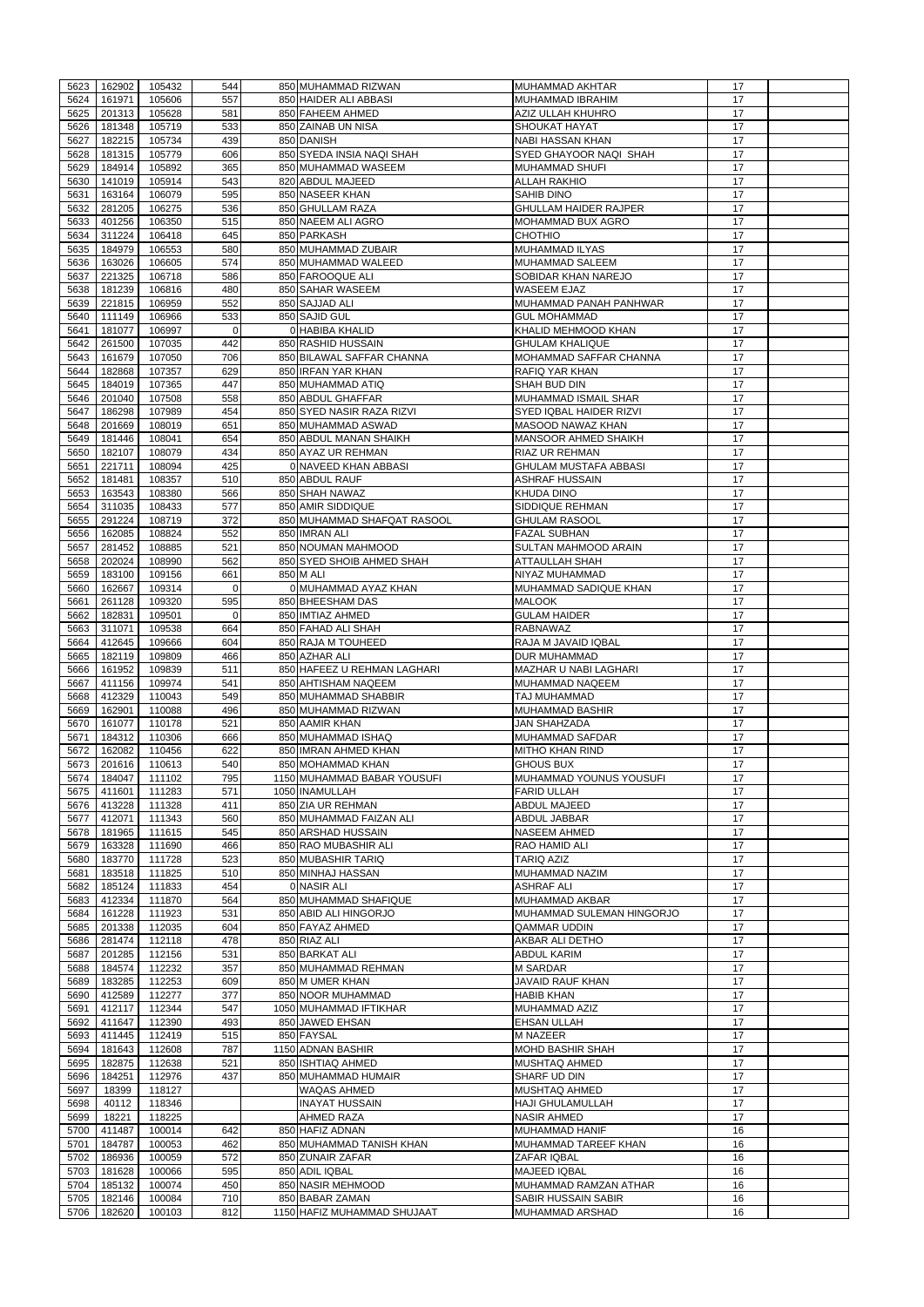|              |                  |                  | 412         | 850 SHEHRAM AHMED                         |                                          |          |  |
|--------------|------------------|------------------|-------------|-------------------------------------------|------------------------------------------|----------|--|
| 5707         | 185896           | 100106           |             |                                           | <b>SHAMSHAD AHMED</b>                    | 16       |  |
| 5708         | 411730           | 100136           | 580         | 850 M DNIYAL ASHRAF                       | <b>MUHAMMAD SAFEER KHAN</b>              | 16       |  |
| 5709         | 182919           | 100160           | 641         | 850 JAN SHER                              | <b>GOHAR ZAMAN</b>                       | 16       |  |
| 5710         | 182392           | 100170           | 407         | 850 FAIZAN ALI                            | <b>WARIS ALI</b>                         | 16       |  |
| 5711         | 186861           | 100178           | 499         | 850 ZEESHAN ALI                           | <b>SHARAFAT ALI</b>                      | 16       |  |
| 5712         | 186488           | 100200           | 529         | 850 TASLEEM AHMED                         | <b>AFTAB AHMED</b>                       | 16       |  |
| 5713         | 182187           | 100207           | 354         | 850 BILAL MASOOD                          | M. TAHIR MASOOD                          | 16       |  |
| 5714         | 185087           | 100209           | 384         | 850 NAEEM BABOO                           | <b>BABOO KHAN</b>                        | 16       |  |
| 5715         | 412412           | 100210           | 552         | 850 MUHAMMAD UMER KHAN                    | MUHAMMAD FEROZ KHAN                      | 16       |  |
| 5716         | 184665           | 100255           | 616         | 850 MUHAMMAD SEEMAB                       | MUHAMMAD SARFARAZ                        | 16       |  |
| 5717         | 185938           | 100300           | $\mathbf 0$ | 0 SHERAZ                                  | <b>ABDUL LATIF</b>                       | 16       |  |
| 5718         | 185978           | 100325           | 524         | 850 SHUJAT NAWAZ KHAN                     | <b>HAQ NAWAZ KHAN</b>                    | 16       |  |
| 5719         | 184525           | 100343           | 346         | 850 MUHAMMAD OWAS                         | <b>MUHAMMAD ASHFAQ</b>                   | 16       |  |
| 5720         | 183887           | 100378           | 417         | 850 MUHAMMAD ALI                          | <b>MUHAMMAD AKRAM</b>                    | 16       |  |
| 5721         | 186910           | 100384           | 681         | 850 ZUBAIR AHMED                          | <b>ABDUL LATIF</b>                       | 16       |  |
| 5722         | 181774           | 100385           | 480         | 850 AKASH KUMAR                           | <b>ASHOK KUMAR</b>                       | 16       |  |
| 5723         | 186757           | 100407           | 611         | 850 WASIB ANWAR                           | MUHAMMAD ANWER                           | 16       |  |
| 5724         | 181561           | 100423           | 626         | 850 ABDULLAH                              | <b>INAYAT ULLAH</b>                      | 16       |  |
| 5725         | 183410           | 100437           | 688         | 850 M.RIZWAN HAIDER                       | <b>HUSSAIN HAIDER</b>                    | 16       |  |
| 5726         | 184672           | 100445           | 459         | 850 MUHAMMAD SHAHARYAR AHMED              | <b>ALTAF AHMED</b>                       | 16       |  |
| 5727         | 182094           | 100505           | 430         | 850 AYAZ AHMED                            | <b>SHAMSHAD AHMED</b>                    | 16       |  |
|              |                  |                  |             |                                           |                                          |          |  |
| 5728         | 182712           | 100508           | 621         | 850 HASNAIN AHMED                         | <b>ALI AHMED</b>                         | 16       |  |
| 5729         | 183266           | 100509           | 639         | 850 M SOHAIB IQBAL                        | MUHAMMAD IQBAL ANJUM                     | 16       |  |
| 5730         | 185742           | 100512           | 610         | 850 SHAHBAZ AHMED                         | <b>ABDUL MALIK</b>                       | 16       |  |
| 5731         | 181763           | 100520           | 636         | 850 AIJAZ KHAN                            | <b>HUKUM KHAN</b>                        | 16       |  |
| 5732         | 184968           | 100534           | 588         | 850 MUHAMMAD ZESHAN                       | <b>MUHAMMAD HANIF</b>                    | 16       |  |
| 5733         | 185149           | 100539           | 529         | 850 NAVEED AHMED KHAN                     | <b>ABDUL HANIF KHAN</b>                  | 16       |  |
| 5734         | 183222           | 100541           | 605         | 850 M RAFI                                | <b>JAN MOHAMMAD</b>                      | 16       |  |
| 5735         | 184150           | 100555           | 717         | 1150 MUHAMMAD FAIZAN SABIR                | <b>SABIR ALI</b>                         | 16       |  |
| 5736         | 185307           | 100558           | 524         | 850 RAFIQ MUHAMMAD                        | <b>GUL MUHAMMAD</b>                      | 16       |  |
| 5737         | 185276           | 100560           | 539         | 850 PEER ZAMAN SHAH                       | <b>GUL SAHIB SHAH</b>                    | 16       |  |
| 5738         | 184935           | 100572           | 562         | 850 MUHAMMAD YASIR LODHI                  | <b>MUHAMMAD NASIR LODHI</b>              | 16       |  |
| 5739         | 182986           | 100584           | 505         | 850 KAMRAN KHAN                           | <b>BUKHTIAR AHMED</b>                    | 16       |  |
| 5740         | 184608           | 100595           | 514         | 850 MUHAMMAD SADIQ SIDDIQUE               | MUHAMMAD TARIQ SIDDIQUE                  | 16       |  |
| 5741         | 185283           | 100622           | 491         | 850 QAMAR UL HUDA                         | ANWAR UL HUDA                            | 16       |  |
| 5742         | 181008           | 100626           | 495         | 850 AISHA KIRAN RIAZ                      | <b>HAJI RIAZ</b>                         | 16       |  |
| 5743         | 184662           | 100631           | 459         | 850 MUHAMMAD SAQIB RIAZ                   | <b>RIAZ AHMED</b>                        | 16       |  |
| 5744         | 182703           | 100661           | 492         | 850 HASEEB                                | <b>ABDUL SAMI</b>                        | 16       |  |
| 5745         | 185635           | 100715           | 850         | 483 SALMAN ZIA                            | ZIA ULLAH                                | 16       |  |
| 5746         | 182793           | 100716           | 484         | 850 IMRAN                                 | <b>ABDUL RAZZAQ</b>                      | 16       |  |
|              |                  |                  | 673         | 850 AFTAB HUSSAIN                         |                                          | 16       |  |
| 5747         | 181675           | 100734           |             |                                           | <b>MUHAMMAD TUFAIL</b>                   |          |  |
| 5748         | 185167           | 100768           | 663         | 850 NAWAZ KHAN                            | <b>TAJEEM KHAN</b>                       | 16       |  |
| 5749         | 182407           | 100781           | 583         | 850 FAIZAN SHAHZAD                        | SHAHZAD KHAN                             | 16       |  |
| 5750         | 185166           | 100802           | 446         | 850 NAWAZ HUSSAIN                         | <b>AIJAZ ALI</b>                         | 16       |  |
| 5751         | 182329           | 100806           | 494         | 850 FAHEEM ASLAM                          | <b>M ASLAM SHAHID KHAN</b>               | 16       |  |
| 5752         | 181482           | 100814           | 582         | 850 ABDUL RAUF                            | <b>MUHAMMAD NAZEER</b>                   | 16       |  |
| 5753         | 186430           | 100829           | 594         | 850 TAHIR IQBAL                           | <b>ZAFAR IQBAL</b>                       | 16       |  |
| 5754         | 186844           | 100856           | 631         | 850 ZAMEER KHAN                           | <b>HAZRAT MUNEER</b>                     | 16       |  |
| 5755         | 185192           | 100869           | 425         | 850 NOMAN ALI                             | <b>KHUDA BUX</b>                         | 16       |  |
| 5756         | 183640           | 100908           | 638         | 850 MOHAMMAD MEHTAB                       | <b>MOHAMMAD HUSSAIN</b>                  | 16       |  |
| 5757         | 182190           | 100926           | 569         | 850 BILAL SAYAL                           | <b>SHAHID GHANI</b>                      | 16       |  |
| 5758         | 186379           | 100941           | 432         | 850 SYED UZAIR ALI                        | <b>SYED AFSAR ALI</b>                    | 16       |  |
| 5759         | 186174           | 100946           | 396         | 850 SYED IRFAN U DDIN                     | <b>SYED TAJ U DDIN</b>                   | 16       |  |
| 5760         | 186846           | 100976           | 543         | 850 ZEESHAN                               | <b>ABDUL HALEEM</b>                      | 16       |  |
| 5761         | 411402           | 100984           | 440         | 850 FAIZAN AHMED                          | <b>SHAIR AFSAR</b>                       | 16       |  |
| 5762         | 184393           | 100996           | 813         | 1150 MUHAMMAD MAAZ AHMED QUADRY           | MUHAMMAD SAJID UL QUADRY                 | 16       |  |
| 5763         | 185254           | 100998           | 520         | 850 OWAIS                                 | <b>ABDUL NASIR BALOCH</b>                | 16       |  |
| 5764         | 182324           | 101005           | 529         | 850 FAHEEM                                | <b>ZAFAR IQBAL</b>                       | 16       |  |
| 5765         | 186179           | 101031           | 464         | 850 SYED JARI ABBAS                       | <b>ZIA ABBAS</b>                         | 16       |  |
| 5766         | 181768           | 101036           | 549         | 850 AJAB GUL                              | <b>GULDARAZ KHAN</b>                     | 16       |  |
| 5767         | 186893           | 101058           | 473         | 850 ZOHAIB AKHTAR                         | <b>SHAMIM AKHTAR</b>                     | 16       |  |
| 5768         | 184545           | 101077           | 635         | 850 MUHAMMAD RAMEEZ SIDDIQUI              | SIBT-E-ASGHAR                            | 16       |  |
| 5769         | 184837           | 101086           | 665         | 850 MUHAMMAD USAMA                        | <b>MUHAMAMD ASHRAF</b>                   | 16       |  |
|              | 184089           |                  | 467         |                                           |                                          |          |  |
| 5770         |                  | 101102           |             | 850 MUHAMMAD DANIYAL AHMED                | MUHAMMAD AFZAL AHMED                     | 16       |  |
| 5771         | 181734           | 101104           | 428         | 850 AHSAN DANISH                          | <b>MUHAMMAD IQBAL</b>                    | 16       |  |
| 5772         |                  |                  |             | 850 WASEEM AHMED                          |                                          | 16       |  |
|              | 186736           | 101136           | 415         |                                           | <b>IJAZ AHMED QURASHI</b>                |          |  |
| 5773         | 181674           | 101215           | 487         | 850 AFTAB HUSSAIN                         | <b>ALLAH DITO CHACHAR</b>                | 16       |  |
| 5774         | 186123           | 101253           | 595         | 850 SYED DILBAGH GHULAM ABBAS             | <b>SYED PERVAIZ BUKHARI</b>              | 16       |  |
| 5775         | 185288           | 101255           | 465         | 850 QASIM ALI                             | <b>ABDUL SATTAR</b>                      | 16       |  |
| 5776         | 183865           | 101256           | 462         | 850 MUHAMMAD AHSAN SHAIKH                 | <b>SHER MUHAMMAD</b>                     | 16       |  |
| 5777         | 181989           | 101287           | 700         | 850 ASAD KHAN                             | KHURSHEED ANWER TAREEN                   | 16       |  |
| 5778         | 182274           | 101310           | 614         | 850 DOST M KHAN                           | <b>GUL MUHAMMAD KHAN</b>                 | 16       |  |
|              | 5779 181901      | 101315           | 637         | 850 AQEEL AHMED                           | MUHAMMAD HANEEF                          | 16       |  |
| 5780         | 184488           | 101337           | 426         | 850 MUHAMMAD NAZIR UD DIN                 | MOHAMMAD NIZAM UD DIN                    | 16       |  |
| 5781         | 412517           | 101371           | 535         | 850 MUZAMMIL HASSAN KHAN                  | <b>TANVEER HASSAN</b>                    | 16       |  |
| 5782         | 185941           | 101373           | 514         | 850 SHERAZ AHMED                          | <b>AURANGZEB</b>                         | 16       |  |
| 5783         | 185589           | 101380           | 534         | 850 SAJJAD ALI                            | <b>ABDUL KARIM</b>                       | 16       |  |
|              |                  |                  |             | 850 MUHAMMAD OBAID AKHTAR                 |                                          |          |  |
| 5784         | 184503           | 101388           | 413         |                                           | SALEEM UD DIN                            | 16       |  |
| 5785         | 186049           | 101401           | 452         | 850 SYED ABID HUSSAIN                     | <b>SYED WAJID HUSSAIN</b>                | 16       |  |
| 5786         | 182411           | 101413           | 621         | 850 FAIZAN UL HASSAN                      | <b>TARIQ MEHMOOD</b>                     | 16       |  |
| 5787         | 181339           | 101425           | 530         | 850 WARISHA MASOOD                        | MASOOD UL HASSAN TAIMURI                 | 16       |  |
| 5788         | 184886           | 101443           | 482         | 850 MUHAMMAD WAQAR MALIK                  | <b>MALIK ALAMDIN</b>                     | 16       |  |
| 5789<br>5790 | 186731<br>184132 | 101467<br>101487 | 608<br>730  | 850 WASEEM<br>1150 MUHAMMAD FAISAL TOOFIQ | MUHAMMAD IQBAL<br><b>MUHAMMAD TOOFIQ</b> | 16<br>16 |  |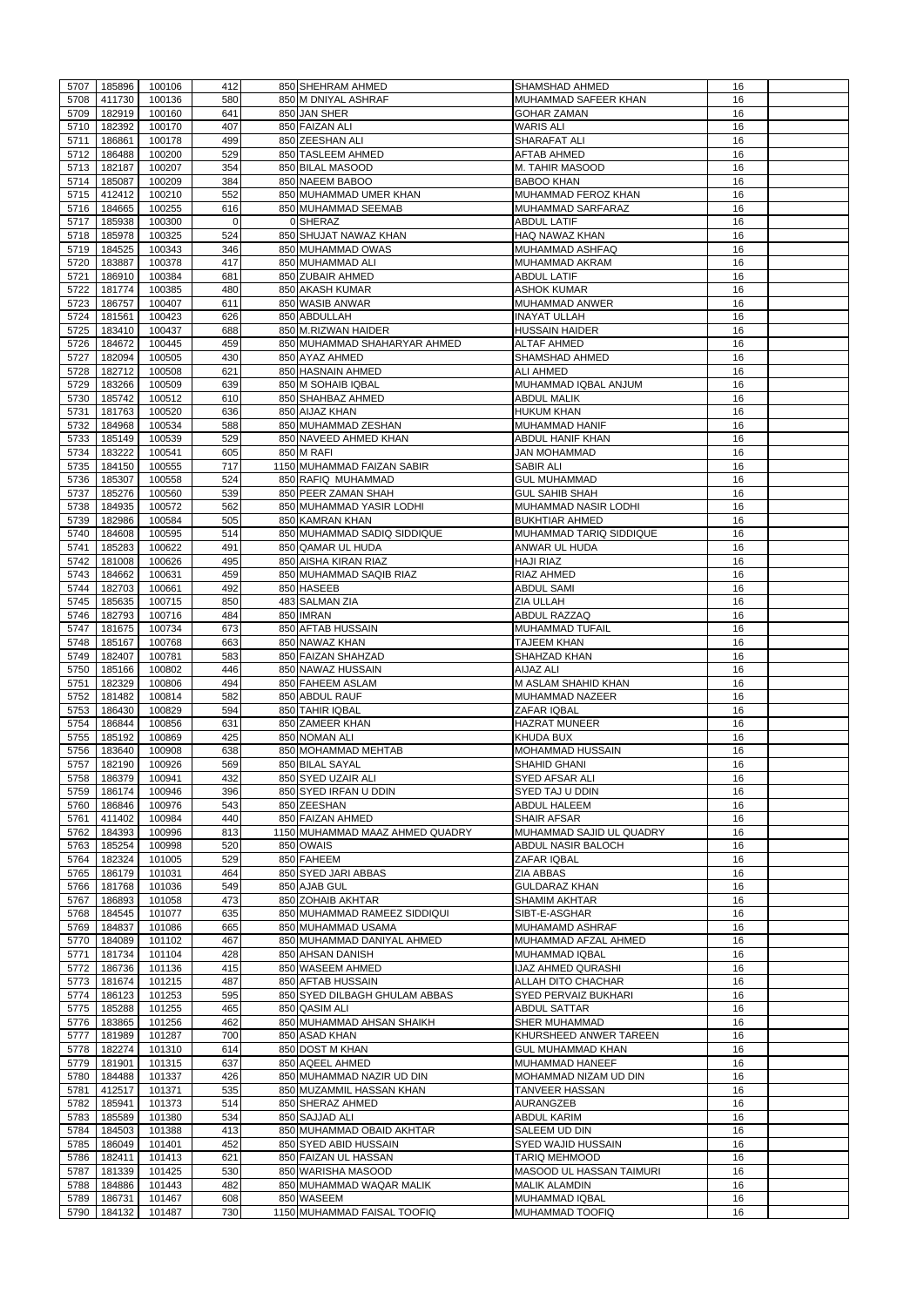|              | 182178           | 101489           | 609        | 850 BILAL AWAN                                  | <b>ABID HUSSAIN</b>                                      | 16       |  |
|--------------|------------------|------------------|------------|-------------------------------------------------|----------------------------------------------------------|----------|--|
| 5791         |                  |                  |            |                                                 |                                                          |          |  |
| 5792         | 183452           | 101491           | 515        | 850 MALIK MASOOD SHARIF                         | <b>MALIK MUHAMMAD SHARIF</b>                             | 16       |  |
| 5793         | 181785           | 101498           | 613        | 850 ALI ABBAS JAFRI                             | ZULFIQAR ALI JAFRI                                       | 16       |  |
| 5794         | 184673           | 101502           | 444        | 850 MUHAMMAD SHAHBAZ                            | MUHAMMAD EJAZ                                            | 16       |  |
| 5795         | 186260           | 101516           | 464        | 850 SYED MUHAMMAD SALMAN NAQVI                  | SYED SAJJAD HAIDER NAQVI                                 | 16       |  |
| 5796         | 181886           | 101517           | 465        | 850 ANEES UR REHMAN                             | SHAH MEER KHAN                                           | 16       |  |
| 5797         | 181584           | 101518           | 631        | 850 ABID ALI                                    | SANAULLAH                                                | 16       |  |
|              |                  |                  |            |                                                 |                                                          |          |  |
| 5798         | 18208            | 101529           | 472        | 850 ZEESHAN MEHMOOD                             | <b>QAISER MEHMOOD</b>                                    | 16       |  |
| 5799         | 182405           | 101541           | 397        | 850 FAIZAN NOOR                                 | <b>ALLAH NOOR</b>                                        | 16       |  |
| 5800         | 181153           | 101544           | 481        | 850 MEHAK UROOJ JAMEEL                          | MUHAMMAD JAMEEL                                          | 16       |  |
| 5801         | 185287           | 101568           | 510        | 850 QASIM ALI                                   | LAL MOHAMMAD                                             | 16       |  |
| 5802         | 183979           | 101588           | 556        | 850 MUHAMMAD ASADULLAH                          | AMIN UD DIN                                              | 16       |  |
|              |                  |                  | 585        |                                                 |                                                          |          |  |
| 5803         | 183576           | 101593           |            | 850 MOHAMMAD ARSHAD                             | AMEER KHAN                                               | 16       |  |
| 5804         | 412013           | 101604           | 561        | 850 MUHAMMAD ATIF                               | <b>MUHAMMAD ARIF</b>                                     | 16       |  |
| 5805         | 183450           | 101630           | 587        | 850 MALIK IDREES BABAR                          | <b>MALIK BABAR KHAN</b>                                  | 16       |  |
| 5806         | 184165           | 101634           | 666        | 850 MUHAMMAD FARHAN                             | ABDUL WADOOD                                             | 16       |  |
| 5807         | 185862           | 101638           | 655        | 850 SHAMS UL ARFEEN                             | ABDUL MALIK                                              | 16       |  |
| 5808         | 185606           | 101644           | 457        | 850 SALMAN                                      | <b>MUHAMMAD AKRAM</b>                                    | 16       |  |
| 5809         | 185172           | 101653           | 370        | 850 NIAZ AHMAD AFRIDI                           | KHALIL MUHAMMAD AFRIDI                                   | 16       |  |
|              |                  |                  |            |                                                 |                                                          |          |  |
| 5810         | 183156           | 101658           | 549        | 850 M FAISAL IOBAL                              | MUHAMMAD IQBAL                                           | 16       |  |
| 5811         | 186203           | 101668           | 731        | 1150 SYED MOHAMMAD DANISH                       | <b>SYED MOHAMMAD KALEEM</b>                              | 16       |  |
| 5812         | 185088           | 101669           | 578        | 850 NAEEM FAIZ                                  | FAIZ MUHAMMAD                                            | 16       |  |
| 5813         | 183539           | 101675           | 459        | 850 MIRZA QADIR BAIG                            | MIRZA ASAD BAIG                                          | 16       |  |
| 5814         | 183015           | 101679           | 510        | 850 KASHIF AZIZ                                 | AZIZ ULLAH                                               | 16       |  |
| 5815         | 291362           | 101682           | 680        | 850 UMAIR FAROOQUE                              | <b>FAROOQUE AHMED</b>                                    | 16       |  |
|              |                  |                  |            |                                                 |                                                          |          |  |
| 5816         | 183962           | 101703           | 404        | 850 MUHAMMAD ARSLAN ASLAM                       | MUHAMMAD ASLAM                                           | 16       |  |
| 5817         | 184489           | 101719           | 579        | 850 MUHAMMAD NOMAN                              | MUHAMMAD KHAN                                            | 16       |  |
| 5818         | 182345           | 101732           | 400        | 850 FAISAL HUSSAIN                              | <b>NOOR HUSSAIN</b>                                      | 16       |  |
| 5819         | 184122           | 101752           | 849        | 1150 MUHAMMAD FAHIM LODHI                       | ASGHAR ALI LODHI                                         | 16       |  |
| 5820         | 182540           | 101766           | 816        | 1150 GHULAM SARWAR                              | <b>GHULAM BADAR</b>                                      | 16       |  |
| 5821         | 182278           | 101801           | 667        | 850 EHSAN ZAMAN                                 | <b>ROSHAN ZAMAN</b>                                      | 16       |  |
| 5822         | 184637           | 101816           | 681        | 850 MUHAMMAD SALMAN AHMED TAHIR                 | <b>MUHAMMAD SHARIF</b>                                   | 16       |  |
|              |                  |                  |            |                                                 |                                                          |          |  |
| 5823         | 186081           | 101820           | 766        | 1150 SYED ALI WAMIQ RIZVI                       | <b>SUHAIL AKHTAR</b>                                     | 16       |  |
| 5824         | 181573           | 101832           | 577        | 850 ABDULLAH KHAN                               | <b>SHAHID KHAN</b>                                       | 16       |  |
| 5825         | 181568           | 101849           | 563        | 850 ABDULLAH BIN MUHAMMAD BASALAM               | MUHAMMAD BIN AHMED BASLAM                                | 16       |  |
| 5826         | 184631           | 101855           | 382        | 850 MUHAMMAD SALMAN                             | QARI SAEED UR REHMAN                                     | 16       |  |
| 5827         | 183120           | 101858           | 587        | 850 M ASIF CHANDIO                              | MUHAMMAD QASIM CHANDIO                                   | 16       |  |
| 5828         | 186529           | 101859           | 516        | 850 UMAIR AHMED                                 | <b>ASHFAQ AHMED</b>                                      | 16       |  |
|              |                  |                  |            |                                                 |                                                          |          |  |
| 5829         | 185402           | 101872           | 381        | 850 REHAN AHMED                                 | <b>INTIZAR HUSSAIN</b>                                   | 16       |  |
| 5830         | 185980           | 101874           | 740        | 850 SHUMAIL MOBIN                               | MUHAMMAD MOBIN                                           | 16       |  |
| 5831         | 181699           | 101887           | 453        | 850 AHMED ALI                                   | <b>MUHAMMED ALI</b>                                      | 16       |  |
| 5832         | 182163           | 101918           | 542        | 850 BASIT ALI                                   | <b>ASHRAF ALI</b>                                        | 16       |  |
| 5833         | 183196           | 101922           | 588        | 850 M KHALID                                    | SHAKIR ULLAH                                             | 16       |  |
| 5834         | 185462           | 101930           | 427        | 850 S ATHAR ALI                                 | SYED AKHTAR ALI                                          | 16       |  |
|              |                  |                  |            |                                                 |                                                          |          |  |
| 5835         | 186072           | 101931           | 535        | 850 SYED ALI ABUZAR MOOSVI                      | SYED SIKANDAR ALI MOOSVI                                 | 16       |  |
| 5836         | 186720           | 101936           | 407        | 850 WAQAS MEHMOOD                               | <b>MEHMOOD LATIF</b>                                     | 16       |  |
| 5837         | 183499           | 101944           | 499        | 850 MEER HASSAN                                 | <b>HASSAN SOLANGI</b>                                    | 16       |  |
| 5838         | 261076           | 101953           | 568        | 850 AMEET KUMAR                                 | <b>SARWAN KUMAR</b>                                      | 16       |  |
| 5839         | 201528           | 101957           | 462        |                                                 | ALLAH BUX MATILO                                         |          |  |
| 5840         | 281101           |                  |            |                                                 |                                                          |          |  |
|              |                  |                  |            | 850 KASHIF ALI                                  |                                                          | 16       |  |
| 5841         |                  | 101976           | 605        | 0 ANWAR ALI                                     | <b>ROSHAN ALI</b>                                        | 16       |  |
|              | 401238           | 102000           | 634        | 850 MUHAMMAD MUQDUS                             | <b>GHULAM RASOOL</b>                                     | 16       |  |
| 5842         | 201030           | 102014           | 650        | 850 ABDUL AHAD                                  | <b>ABDUL SATTAR</b>                                      | 16       |  |
| 5843         | 201081           | 102020           | 600        | 850 ABDUL QUDDOS                                | <b>GHULAM HASSAN</b>                                     | 16       |  |
| 5844         | 291016           | 102034           | 611        | 850 ABDUL RAHMAN                                | MOHAMMAD MUNIR MALIK                                     | 16       |  |
| 5845         | 201391           | 102076           | 621        | 850 GHULAM SARWAR                               | <b>HAJI ABDUL LATIF</b>                                  | 16       |  |
|              |                  |                  |            |                                                 |                                                          | 16       |  |
| 5846         | 141205           | 102102           | 557        | 850 MOHAMMAD HAYAT                              | <b>MOHAMMAD TUFAIL</b>                                   |          |  |
| 5847         | 281436           | 102111           | 671        | 850 NASEER ALI BHAN                             | MOHAMMAD YASEEN                                          | 16       |  |
| 5848         | 281412           | 102122           | 585        | 850 MUKHTIAR MUSTAFA WIGHIO                     | <b>GHULAM MUSTAFA</b>                                    | 16       |  |
| 5849         | 161007           | 102192           | 850        | 516 ASMA BALOUCH                                | <b>GHULAM QADIR</b>                                      | 16       |  |
| 5850         | 161010           | 102194           | 673        | 850 FAREEHA                                     | JAMEEL AHMED KHAN                                        | 16       |  |
| 5851         | 162674           | 102197           | 650        | 850 MUHAMMAD BABAR ZUBAIR                       | <b>ZUBAIR AHMED</b>                                      | 16       |  |
| 5852         | 162491           | 102202           | 608        | 850 MOHAMMAD RASHID                             | MOHAMMAD NASEEM                                          | 16       |  |
|              |                  |                  |            |                                                 |                                                          |          |  |
| 5853         | 163300           | 102250           | 562        | 850 RAJ MUHAMMAD                                | TAJ MUHAMMAD                                             | 16       |  |
| 5854         | 163948           | 102267           | 439        | 850 WAHEED HUSSAIN                              | <b>RASHID HUSSAIN</b>                                    | 16       |  |
| 5855         | 162047           | 102292           | 546        | 850 HYDER ALI                                   | MUHAMMAD ALI                                             | 16       |  |
| 5856         | 163442           | 102294           | 542        | 850 SAJID ALI                                   | <b>MUMTAZ ALI</b>                                        | 16       |  |
| 5857         | 161202           | 102299           | 489        | 850 ABDUL WAHAB KHOKHAR                         | <b>JAWED AHMED KHOKHAR</b>                               | 16       |  |
| 5858         | 162559           | 102300           | 557        | 850 MUBASHIR RASOOL MEMON                       | HAJI KHUDA BAKHSH MEMON                                  | 16       |  |
|              |                  |                  | 702        | 805 WAQAS AHMED                                 |                                                          | 16       |  |
| 5859         | 164003           | 102302           |            |                                                 | <b>FAREED AHMED</b>                                      |          |  |
| 5860         | 163870           | 102313           | 651        | 850 TANVEER ALI SOOMRO                          | RASOOL BUX SOOMRO                                        | 16       |  |
| 5861         | 162060           | 102325           | 548        | 850 IFTIKHAR ALI                                | <b>AHMED ALI</b>                                         | 16       |  |
| 5862         | 163593           | 102342           | 430        | 850 SHAHRUKH                                    | MUHAMMAD MUZAFFAR                                        | 16       |  |
| 5863         | 162358           | 102353           | 577        | 850 MANSOOR SALEEM                              | <b>SALEEM KHAN</b>                                       | 16       |  |
| 5864         | 162122           | 102357           | 583        | 825 IRFAN ALI                                   | MUHAMMAD USMAN                                           | 16       |  |
| 5865         | 161447           | 102384           | 680        |                                                 | MUHAMMAD ISHAQUE                                         | 16       |  |
|              |                  |                  |            | 850 ANEES AHMED JARWAR                          |                                                          |          |  |
| 5866         | 162797           | 102387           | 583        | 850 MUHAMMAD JUNAID                             | MUHAMMAD HASIR                                           | 16       |  |
| 5867         | 163640           | 102410           | 490        | 850 SHARJEEL SOOMRO                             | NOOR MOHAMMAD SOOMRO                                     | 16       |  |
| 5868         | 164050           | 102412           | 500        | 850 YASIR HABIB                                 | MUHAMMAD HABIB                                           | 16       |  |
| 5869         | 162048           | 102438           | 542        | 850 HYDER ALI                                   | <b>AZEEM BUKSH</b>                                       | 16       |  |
| 5870         | 162601           | 102467           | 607        | 850 MUHAMMAD ALEEM JAN                          | <b>JAN MUHAMMAD</b>                                      | 16       |  |
|              |                  |                  |            |                                                 |                                                          |          |  |
| 5871         | 162514           | 102468           | 595        | 850 MOHAMMAD ZOHAIB                             | <b>ZAHID IQBAL</b>                                       | 16       |  |
| 5872         | 162446           | 102470           | 522        | 850 MOHAMMAD BILAL                              | <b>MOHAMMAD JILANI</b>                                   | 16       |  |
| 5873<br>5874 | 162978<br>162507 | 102481<br>102490 | 556<br>683 | 850 MUHAMMAD TAHIR<br>850 MOHAMMAD WARIS SHAIKH | <b>ABDUL KHALIQUE SURHIO</b><br><b>GHULAM ALI SHAIKH</b> | 16<br>16 |  |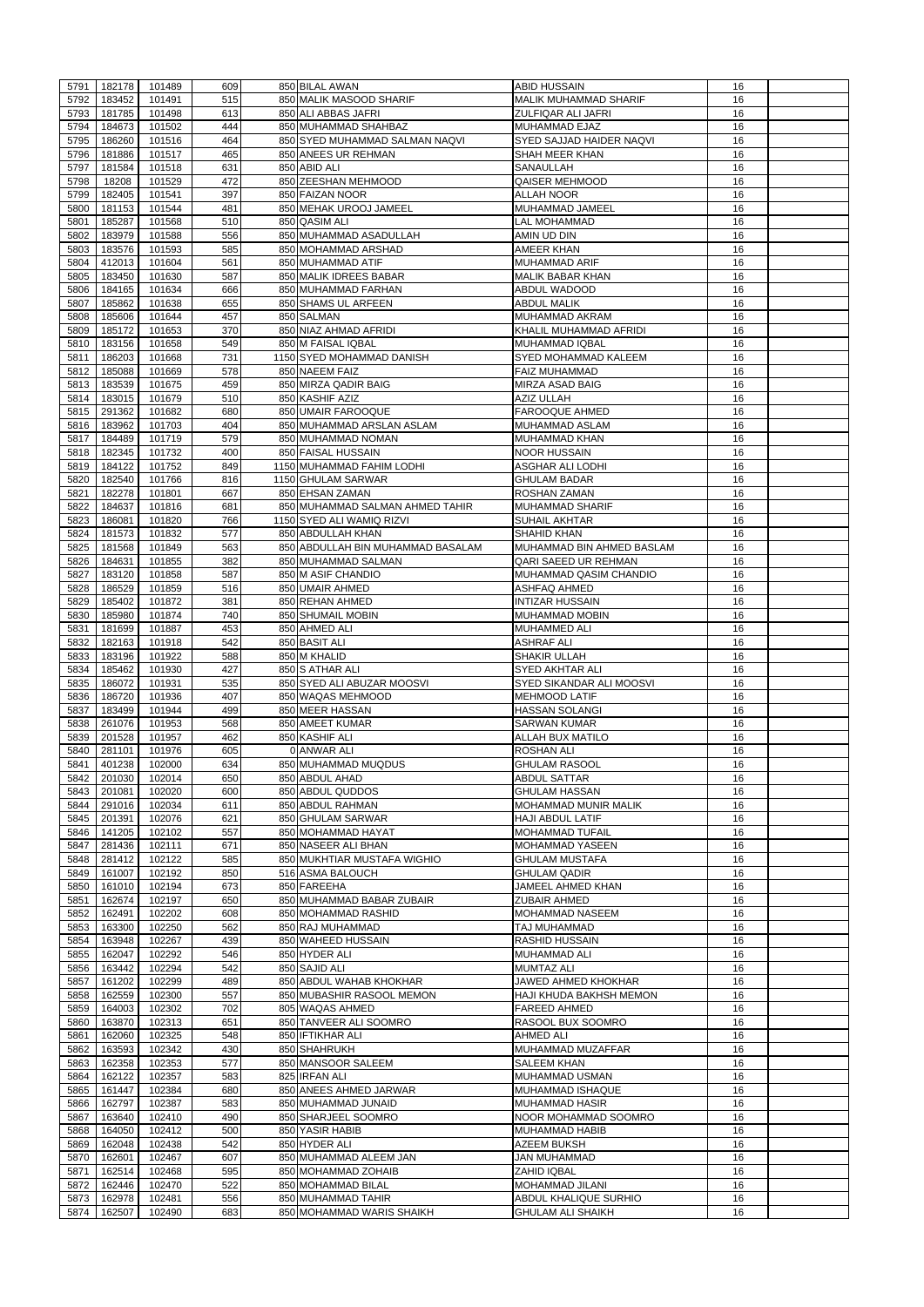| 5875         | 163366           | 102520             | 583         | 850 REHMAN ALI KHAN          | MUBARIK ALI KHAN                       | 16       |  |
|--------------|------------------|--------------------|-------------|------------------------------|----------------------------------------|----------|--|
| 5876         | 161331           | 102539             | 445         | 850 AIJAZ ANWAR              | MUHAMMAD ANWAR                         | 16       |  |
| 5877         | 162261           | 102546             | 525         | 850 KHALIL UR REHMAN         | <b>ABDUL REHMAN</b>                    | 16       |  |
| 5878         | 163280           | 102555             | 481         | 950 QAMMER ZAMAN             | <b>KHAMISO KHAN</b>                    | 16       |  |
| 5879         | 163194           | 102561             | 552         | 850 NAZEER AHMED             | <b>SIKANDAR ALI</b>                    | 16       |  |
| 5880         | 161659           | 102576             | 604         | 850 BILAL AHMED              | <b>BARKAT ALI</b>                      | 16       |  |
| 5881         | 163434           | 102577             | 342         | 850 SAIF UDDIN               | ZAIN UL ABDIN                          | 16       |  |
| 5882         | 162133           | 102594             | 599         | 850 IRFAN SOOMRO             | ABDUL SAMAD SOOMRO                     | 16       |  |
| 5883         | 162761           | 102603             | 629         | 850 MUHAMMAD HUMAIR          | MUHAMMAD JAMIL                         | 16       |  |
| 5884         | 163091           | 102627             | 453         | 850 MUKHTIAR AHMED           | NISAR AHMED BALOCH                     | 16       |  |
| 5885         | 163114           | 102641             | 565         | 850 MUSHTAQUE ALI            | <b>GHULAM MUHAMMAD</b>                 | 16       |  |
| 5886         | 161510           | 102652             | 495         | 850 ASAD ULLAH LAGHARI       | <b>GHULAM MURTAZA LAGHARI</b>          | 16       |  |
|              |                  |                    |             |                              |                                        |          |  |
| 5887         | 161961           | 102656             | 460         | 0 HAFIZ MOHD NOMAN QURESHI   | HAJI MOHD RAMZAN QURESHI               | 16       |  |
| 5888         | 162158           | 102661             | 488         | 850 JAHANZAIB KHAN GHORI     | <b>HAMID KHAN GHORI</b>                | 16       |  |
| 5889         | 261611           | 102679             | 646         | 850 WAQAS AHMED              | <b>ARSHAD ALI</b>                      | 16       |  |
| 5890         | 261545           | 102728             | 710         | 850 SHERAZ HUSSAIN           | <b>KHADIM HUSSAIN</b>                  | 16       |  |
| 5891         | 261293           | 102740             | 623         | 850 MANOHAR                  | <b>MAROO MAL</b>                       | 16       |  |
| 5892         | 261550           | 102742             | $\mathbf 0$ | 0 SHOUKAT ALI                | <b>ASGHAR ALI</b>                      | 16       |  |
| 5893         | 261043           | 102764             | 555         | 850 ADIL RASHEED             | <b>ABDUL RASHEED</b>                   | 16       |  |
| 5894         | 221877           | 102795             | 610         | 850 SHAHZOR KHAN             | ALAM UDDIN SOOMRO                      | 16       |  |
| 5895         | 221604           | 102819             | 613         | 850 MUHAMMAD IQBAL           | <b>MUHAMMAD SALEH</b>                  | 16       |  |
| 5896         | 222028           | 102860             | 589         | 850 ZAHIR HUSSAIN            | ABDUL SATTAR CHANNA                    | 16       |  |
| 5897         | 221769           | 102881             | 471         | 850 SADAM ALI LARIK          | <b>MUMTAZ ALI</b>                      | 16       |  |
| 5898         | 221770           | 102882             | 643         | 850 SADAM HUSSAIN            | <b>HIZBULLAH</b>                       | 16       |  |
| 5899         | 221783           | 102915             | 509         | 850 SADAM HUSSAIN SIYAL      | <b>GHULAM FAROOQUE SIYAL</b>           | 16       |  |
| 5900         | 221224           | 102940             | 592         | 850 ASIF ALI                 | <b>HAKIM ALI BHUTTO</b>                | 16       |  |
| 5901         | 221474           | 102941             | 610         | 850 KAMRAN ALI               | <b>HAJI HAN ZANGEJO</b>                | 16       |  |
| 5902         | 221101           | 102943             | 645         | 850 ABDULLAH                 | ALLAH WASAYAO                          | 16       |  |
|              |                  |                    |             |                              |                                        |          |  |
| 5903         | 221386           | 102958             | 616         | 850 HIFZ UR REHMAN           | AHMED KHAN                             | 16       |  |
| 5904         | 221755           | 102969             | 571         | 850 REHAN MUNWAR LAKHO       | MUNWAR SULTAN LAKHO                    | 16       |  |
| 5905         | 222029           | 102980             | 627         | 850 ZAHOOR AHMED             | <b>NAZIR AHMED TUNIO</b>               | 16       |  |
| 5906         | 221299           | 102984             | 560         | 850 FAHEEM HUSSAIN KHUHRO    | MUHAMMAD KHAN KHUHRO                   | 16       |  |
| 5907         | 221686           | 102986             | 547         | 850 NADIR HUSSAIN            | HAJI NIAZ HUSSAIN KHOKHAR              | 16       |  |
| 5908         | 221314           | 102999             | 665         | 850 FARHAN AHMED QAZI        | MANZOOR AHMED QAZI                     | 16       |  |
| 5909         | 221392           | 103010             | 651         | 850 HUBDAR ALI CHINJNI       | DEEDAR ALI CHINJNI                     | 16       |  |
| 5910         | 221697           | 103014             | 558         | 850 NAJEEB ULLAH             | <b>GHULAM SARWAR</b>                   | 16       |  |
|              | 5911   161001    | 103043             | 611         | 850 AFIA                     | <b>MOIN UD DIN</b>                     | 16       |  |
| 5912         | 163400           | 103051             | 633         | 850 SACHAL                   | <b>ABDUL KARIM</b>                     | 16       |  |
| 5913         | 351369           | 103062             | 598         | 850 SALMAN HYDER             | <b>GHULAM SHABBIR</b>                  | 16       |  |
| 5914         | 351299           | 103070             | 546         | 850 NADIR KHAN               | MUHAMMAD RAHIM                         | 16       |  |
| 5915         | 351134           | 103074             | 609         | 850 FARHAN KHAN              | <b>GHULAM SHABIR</b>                   | 16       |  |
| 5916         | 351278           | 103090             | 443         | 850 MUHAMMAD SUHAIL ALI      | MUHAMMAD SHAFIQUE                      | 16       |  |
| 5917         | 351326           | 103093             | 566         | 850 RAHIB ALI                | SHOUKAT ALI MALIK                      | 16       |  |
| 5918         | 351305           | 103133             | 543         | 850 NAIMAT ULLAH MAHAR       | AIJAZ ALI MAHAR                        | 16       |  |
|              |                  |                    |             | 850 IMTIAZ RAZA              |                                        |          |  |
| 5919         | 401161           | 103151             | 618         |                              | <b>ALI RAZA</b>                        | 16       |  |
| 5920         | 201372           | 103171             | 595         | 850 GHULAM HUSSAIN           | YAWAR HUSSAIN                          | 16       |  |
| 5921         | 261381           | 103192             | 672         | 850 MUHAMMAD SHAN            | MUHAMMAD HUSSAIN                       | 16       |  |
| 5922         |                  | 103209             | 689         | 850 JAGDESH KUMAR            | <b>HAMTHA RAM</b>                      | 16       |  |
|              | 261234           |                    |             | 850 GHULAM FAREED ULLAH      |                                        |          |  |
| 5923         | 281193           | 103215             | 483         |                              | <b>GHULAM HUSSAIN ULLAH</b>            | 16       |  |
| 5924         | 201276           | 103231             | 595         | 850 AZIZ ULLAH               | <b>GHULAM SHABIR SOLANGI</b>           | 16       |  |
| 5925         | 311214           | 103256             | 454         | 850 NAQASH ALI               | <b>MOSAM ALI</b>                       | 16       |  |
| 5926         | 261598           | 103302             | 687         | 850 VASHDEV                  | <b>IL OLOO</b>                         | 16       |  |
| 5927         | 261404           | 103303             | 599         | 850 MUKESH KUMAR             | PHOTO MAL                              | 16       |  |
| 5928         | 401108           | 103308             | 599         | 0 FAHAD RIAZ ALVI            | <b>RIAZ AHMAD ALVI</b>                 | 16       |  |
| 5929         | 261360           | 103314             | 595         | 850 MUHAMMAD MUBEEN          | <b>MUHAMMAD SALEEM</b>                 | 16       |  |
| 5930         | 221876           | 103354             | 501         | 850 SHAHZEB                  | <b>GHULAM RASOOL</b>                   | 16       |  |
| 5931         | 201544           | 103361             | 645         | 850 LAL DINO                 | HAJI ALLAH DINO JUNEJO                 | 16       |  |
| 5932         | 201620           |                    | 605         | 850 MOHAMMAD MOOSA           |                                        | 16       |  |
|              | 261529           | 103365<br>103398   | 686         | 850 SANJAI KUMAR             | HAJI ALI GOHAR<br><b>RANO MAL</b>      | 16       |  |
| 5933         |                  |                    |             |                              |                                        |          |  |
| 5934         | 201319           | 103450             | 571         | 850 FAISAL BHATTI            | SALEEM BHATTI                          | 16       |  |
| 5935         | 201109           | 103460             | 608         | 0 ABDUL SHAKOOR              | MOHAMMAD HASSAN                        | 16       |  |
| 5936         | 201007           | 103478             | 612         | 850 RAHMATULLAH              | <b>MUHAMMAD HASHIM</b>                 | 16       |  |
| 5937         | 401130           | 103487             | 572         | 850 FIDA HUSSAIN             | ABDUL JABBAR GANHWER                   | 16       |  |
| 5938         | 201961           | 103511             | 622         | 850 SHAKEEL AHMED            | <b>FARZAND ALI</b>                     | 16       |  |
| 5939         | 201151           | 103525             | 647         | 850 AIJAZ ALI                | HAJI IMDAD ALI BHUTTO                  | 16       |  |
| 5940         | 281505           | 103538             | 530         | 850 SAJID ALI                | <b>GHULLAM RAZA</b>                    | 16       |  |
| 5941         | 261427           | 103544             | 602         | 850 NARESH KUMAR             | <b>CHETAN</b>                          | 16       |  |
| 5942         | 163994           | 103555             | 428         | 850 WAQAR HUSSAIN QURESHI    | MUHAMMAD HUSSAIN QURESHI               | 16       |  |
| 5943         | 162223           | 103563             | 429         | 850 KAMRAN ALI               | <b>MEHMOOD ALI</b>                     | 16       |  |
| 5944         | 163722           | 103568             | 399         | 850 SULTAN MEHMOOD           | <b>MUHAMMAD SADDIQUE</b>               | 16       |  |
| 5945         | 161553           | 103580             | 649         | 850 ASIF RAZA                | <b>MUHAMMAD ISMAIL</b>                 | 16       |  |
| 5946         | 161489           | 103585             | 571         | 850 ARSHAD ALI               | <b>BUXSHAL GADHI</b>                   | 16       |  |
|              |                  | 5947 291148 103589 | 658         | 850 JAVED ALI KHOSO          | <b>GUL BAHAR KHOSO</b>                 | 16       |  |
| 5948         | 221575           | 103630             | 632         | 850 MUHAMMAD AFFAN KHAN      | MUHAMMAD AZIZ KHAN                     | 16       |  |
| 5949         | 161533           | 103632             | 553         | 850 ASIF                     | <b>ABDUL LATIF</b>                     | 16       |  |
| 5950         | 163584           | 103704             | 522         | 850 SHAHNAWAZ                | ALI NAWAZ                              | 16       |  |
| 5951         | 163029           | 103713             | 571         | 850 MUHAMMAD WAQAS           | SANAULLAH ARAIN                        | 16       |  |
|              |                  |                    |             | 850 FAIZAN AHMED BHURT       |                                        |          |  |
| 5952         | 161794           | 103768             | 563         |                              | <b>FAIZ MOHAMMAD BHURT</b>             | 16       |  |
| 5953         | 163835           | 103769             | 528         | 850 SYED WAQAR HUSSAIN SHAH  | <b>SYED SHAHJAHAN SHAH</b>             | 16       |  |
| 5954         | 161761           | 103790             | 595         | 850 FAHEEM AHMED RAJPUT      | FARMAN AHMED RAJPUT                    | 16       |  |
| 5955         | 161499           | 103807             | 526         | 850 ASAD ALI ABBASI          | MUHAMMAD USMAN                         | 16       |  |
| 5956         | 163688           | 103850             | 490         | 850 SHUHAIB UDDIN            | NIZAM UD DIN MEMON                     | 16       |  |
| 5957<br>5958 | 163355<br>161566 | 103877<br>103889   | 510<br>581  | 0 RAZA KHAN<br>850 ATHER ALI | <b>NOOR KHAN</b><br><b>SHAMS ABBAS</b> | 16<br>16 |  |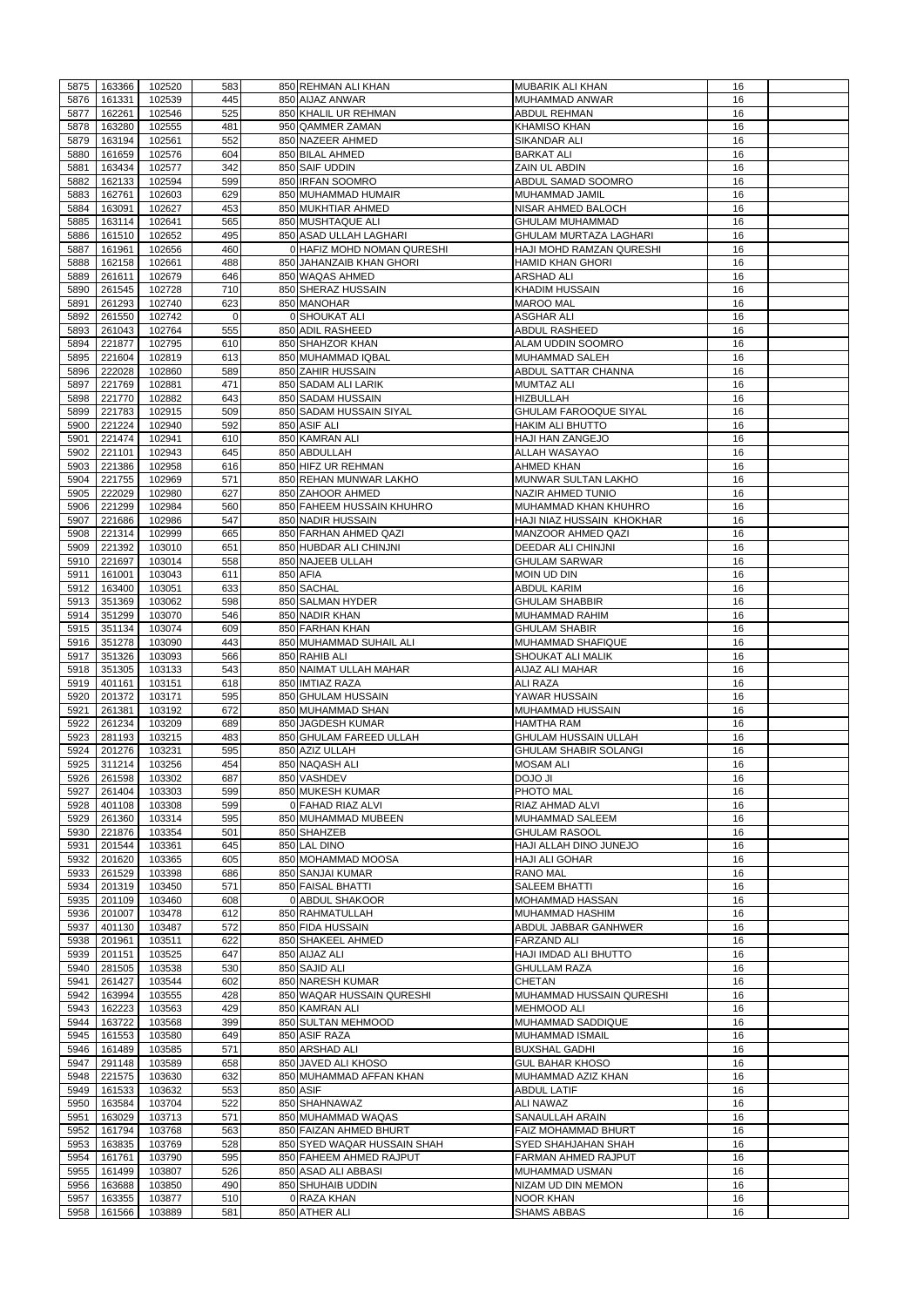| 5959         | 111056           | 103945             | 688                   | 850 GHULAM ABBAS                                              | MUHAMMAD YASEEN                              | 16       |  |
|--------------|------------------|--------------------|-----------------------|---------------------------------------------------------------|----------------------------------------------|----------|--|
|              | 221506           |                    | 513                   |                                                               | <b>M.YASEEN MUGHAL</b>                       |          |  |
| 5960         |                  | 103965             |                       | 0 M.SHAFIQUE                                                  |                                              | 16       |  |
| 5961         | 202122           | 104015             | 587                   | 850 YASEEN ALI                                                | MIAN LAL DINO UJJANFAKIR                     | 16       |  |
| 5962         | 161145           | 104020             | 698                   | 850 ABDUL MAJEED                                              | HAFIZ SHABEER AHMED CHANNA                   | 16       |  |
| 5963         | 162119           | 104021             | 539                   | 850 IRFAN ALI                                                 | FATEH MOHAMMAD LAKHO                         | 16       |  |
| 5964         | 163335           | 104039             | 494                   | 850 RASHID ALI                                                | <b>LIAQUAT ALI</b>                           | 16       |  |
| 5965         | 281363           | 104144             | 556                   | 850 MUHAMMAD ASIF JATT                                        | MUHAMMAD MALIK JUTT                          | 16       |  |
| 5966         | 161536           | 104165             | 601                   | 850 ASIF ALI                                                  | <b>HAKIM ALI</b>                             | 16       |  |
|              |                  |                    |                       |                                                               |                                              |          |  |
| 5967         | 201923           | 104167             | 556                   | 850 SARFARAZ AHMED GHOTO                                      | <b>SAIN DINO</b>                             | 16       |  |
| 5968         | 201416           | 104170             | 510                   | 850 HARESH KUMAR                                              | <b>ARJANDAS</b>                              | 16       |  |
| 5969         | 201794           | 104181             | 537                   | 850 QALUB ALI                                                 | SHAH MARDAN PAHYAR                           | 16       |  |
| 5970         | 202009           | 104199             | 571                   | 850 SYED ABRAR IQBAL                                          | SYED JAWED IQBAL                             | 16       |  |
| 5971         | 201566           | 104217             | 542                   | 850 MASROOR AHMED                                             | <b>IQBAL HUSSAIN</b>                         | 16       |  |
| 5972         | 202071           | 104218             | 612                   | 850 WAHEED ALI                                                | <b>INAYAT</b>                                | 16       |  |
| 5973         | 261559           | 104250             | 513                   | 850 SOHEL                                                     | <b>CHAMAN</b>                                | 16       |  |
|              |                  |                    |                       |                                                               |                                              |          |  |
| 5974         | 201422           | 104263             | 460                   | 850 HASSAN RAZA CHANNA                                        | <b>DIN MOHAMMAD</b>                          | 16       |  |
| 5975         | 221316           | 104272             | 458                   | 850 FARHAN ALI                                                | <b>MUHAMMAD IDREES</b>                       | 16       |  |
| 5976         | 111099           | 104294             | 395                   | 0 MEHBOOB ALI BHURGRI                                         | <b>FAZAL MOHAMMAD</b>                        | 16       |  |
| 5977         | 111047           | 104301             | 634                   | 950 DAWER HUSSAIN                                             | <b>NIAZ HUSSAIN</b>                          | 16       |  |
| 5978         | 201177           | 104336             | 348                   | 621 ALI RAZA SAHITO                                           | <b>QURBAN ALI</b>                            | 16       |  |
| 5979         | 201067           | 104339             | 617                   | 850 ABDUL MAROOF                                              | <b>ABDUL GANI</b>                            | 16       |  |
| 5980         | 261352           | 104343             | 602                   | 850 MUHAMMAD ISMAIL                                           | <b>MIR MUHAMMAD</b>                          | 16       |  |
|              |                  |                    |                       |                                                               |                                              |          |  |
| 5981         | 311088           | 104347             | 637                   | 850 GHULAM HUSSAIN                                            | <b>WAHID BUX</b>                             | 16       |  |
| 5982         | 261435           | 104368             | 703                   | 850 NAVEED AHMEED                                             | <b>MOHD AMIN</b>                             | 16       |  |
| 5983         | 202134           | 104390             | 520                   | 850 ZAFAR SHAH                                                | PIR ALI SHAH                                 | 16       |  |
| 5984         | 281005           | 104465             | 599                   | 850 SHAFQUAT HUSSAIN                                          | <b>HAJI INOYAT ULLAH</b>                     | 16       |  |
| 5985         | 281004           | 104466             | 448                   | 850 SAJJAD HUSSAIN KHOSO                                      | <b>GHULAM MUSTAFA</b>                        | 16       |  |
| 5986         | 281045           | 104468             | 584                   | 850 ABID ALI BHUTTO                                           | MUHAMMAD UMER BHUTTO                         | 16       |  |
| 5987         | 401297           | 104473             | 703                   | 850 SADAM HUSSAIN                                             | <b>ALLAH DITO</b>                            | 16       |  |
|              |                  |                    |                       |                                                               |                                              |          |  |
| 5988         | 401141           | 104475             | 539                   | 850 GHULAM MURTAZA                                            | KHUDA BUX PANHWAR                            | 16       |  |
| 5989         | 311054           | 104498             | 661                   | 850 AWAIS ALI                                                 | <b>NISAR AHMED</b>                           | 16       |  |
| 5990         | 401303           | 104503             | 639                   | 850 SAEED ALI                                                 | <b>MOHAMMAD HASSAN</b>                       | 16       |  |
| 5991         | 401222           | 104507             | 618                   | 850 MOHAMMAD ALI                                              | <b>HAKIM CHANDIO</b>                         | 16       |  |
| 5992         | 201888           | 104511             | 582                   | 850 SAJJAD HASSAN                                             | SYED SAMI UL HASSAN                          | 16       |  |
| 5993         | 201539           | 104512             | 662                   | 850 KHALIL ULLAH                                              | <b>ABDUL HAKEEM UJAN</b>                     | 16       |  |
| 5994         | 201964           | 104541             | 608                   | 850 SHAKIR HUSSAIN                                            | <b>MUHAMMAD RAFIQUE</b>                      | 16       |  |
|              |                  |                    |                       |                                                               |                                              |          |  |
| 5995         | 311240           | 104564             | 555                   | 850 REHMAN AHMED                                              | <b>LAL BUX</b>                               | 16       |  |
| 5996         | 184860           | 104641             | 647                   | 850 MUHAMMAD USSMA KHAN                                       | MUHAMMAD KAFEEL                              | 16       |  |
| 5997         | 186701           | 104662             | 487                   | 850 WAQAS ALI                                                 | <b>KHURSHID ALI</b>                          | 16       |  |
| 5998         | 185885           | 104674             | 495                   | 850 SHAYAN ALI                                                | MAQBOOL AHMED                                | 16       |  |
| 5999         | 411062           | 104675             | 607                   | 850 ABDUL SATTAR MALICK                                       | <b>KHURSHID MALICK</b>                       | 16       |  |
| 6000         | 181397           | 104714             | 383                   | 850 ABDUL BASIT                                               | MUHAMMAD IQBAL                               | 16       |  |
|              |                  |                    |                       |                                                               |                                              |          |  |
|              |                  |                    |                       |                                                               |                                              |          |  |
| 6001         | 184745           | 104727             | 632                   | 850 MUHAMMAD SIDDIQUE                                         | <b>MUHAMMAD SALEEM</b>                       | 16       |  |
| 6002         | 183270           | 104729             | 432                   | 850 M SOHAIL                                                  | <b>MUHAMMAD IQBAL</b>                        | 16       |  |
| 6003         | 261365           | 104750             | 616                   | 850 MUHAMMAD OVAIS                                            | MUHAMMAD ALEEM                               | 16       |  |
| 6004         | 401262           | 104755             | 654                   | 850 NAVEED                                                    | <b>BASHIR UD DIN</b>                         | 16       |  |
|              |                  |                    | 642                   | 850 ABDUL SALAM                                               |                                              |          |  |
| 6005         | 161183           | 104772             |                       |                                                               | <b>ALI MUHAMMAD</b>                          | 16       |  |
| 6006         | 401084           | 104784             | 516                   | 850 ASIF ALI GORAR                                            | MUHARRAM ALI GORAR                           | 16       |  |
| 6007         | 182109           | 104796             | 381                   | 850 AYYAZ ULLAH KHAN                                          | <b>INAYAT ULLAH KHAN</b>                     | 16       |  |
| 6008         | 163918           | 104817             | 569                   | 850 UMAIR RAZA NEO RAJ PUT                                    | MUHAMMAD RAMZAN                              | 16       |  |
| 6009         | 183705           | 104822             | 612                   | 850 MOHAMMAD WAQAS                                            | <b>MOHAMMAD IQRAR</b>                        | 16       |  |
| 6010         | 185314           | 104839             | 562                   | 850 RAHEEL                                                    | <b>NADEEM</b>                                | 16       |  |
| 6011         | 163193           | 104849             | 471                   | 850 NAWAB ZADA YAQOOB ALI KHAN                                | MUZAFFAR ALI KHAN                            | 16       |  |
| 6012         | 185624           | 104858             | 553                   | 850 SALMAN KHURSHEED                                          | KHURSHEED IQBAL AHMED                        | 16       |  |
| 6013         | 184679           | 104896             | 627                   | 850 MUHAMMAD SHAHBAZ SIDDIQUI                                 | SOHRAB ALI SIDDIQUI                          | 16       |  |
|              |                  |                    |                       |                                                               |                                              |          |  |
| 6014         | 184756           | 104923             | 476                   | 850 MUHAMMAD SOHAIL KHAN                                      | <b>AKHTER GULL</b>                           | 16       |  |
| 6015         | 186499           | 104926             | 454                   | 850 TEHSEEN RAZA                                              | <b>RAFIQ AHMED</b>                           | 16       |  |
| 6016         | 351462           | 104972             | 527                   | 850 ZAIN UL ABEDIN                                            | <b>ALI ASGHAR</b>                            | 16       |  |
| 6017         | 221893           | 104988             | 569                   | 850 SHEERAZ AHMED                                             | ABDUL SATTAR WAGAN                           | 16       |  |
| 6018         | 141313           | 105021             | 461                   | 850 RIZWAN ALI                                                | <b>AZHAR ALI</b>                             | 16       |  |
| 6019         | 141126           | 105025             | $\mathbf 0$           | 0 GHULAM YASEEN                                               | <b>QURBAN ALI</b>                            | 16       |  |
| 6020         | 261490           | 105042             | 657                   | 850 RAJESH KUMAR                                              | <b>RAMESH KUMAR</b>                          | 16       |  |
| 6021         | 281308           | 105047             | 577                   | 850 MANSOOR HUSSAIN                                           | <b>MANZOOR HUSSAIN</b>                       | 16       |  |
|              |                  |                    |                       |                                                               |                                              |          |  |
| 6022         | 161222           | 105055             | 658                   | 850 ABDULLAH MEMON                                            | <b>KHUDA DINO MEMON</b>                      | 16       |  |
| 6023         | 401299           | 105057             | 692                   | 850 SADAM HUSSAIN                                             | ABDUL JABBAR EANHWER                         | 16       |  |
| 6024         | 261290           | 105060             | 563                   | 850 MAHMOOD ALI                                               | MUHAMMAD AKRAM                               | 16       |  |
| 6025         | 201678           | 105072             | 648                   | 800 MUHAMMAD MUNEER                                           | <b>MUHAMMAD ALAM</b>                         | 16       |  |
| 6026         | 111025           | 105099             | 580                   | 850 AHMED HASSAN                                              | <b>AHMED KHAN</b>                            | 16       |  |
| 6027         | 161861           | 105102             | 610                   | 850 FAYAZ AYAZ ALI                                            | <b>MITHO KHAN</b>                            | 16       |  |
| 6028         | 291292           | 105104             | 460                   | 850 SADAM HUSSAIN KHASKHELI                                   | <b>TARIQUE JAVED</b>                         | 16       |  |
| 6029         | 281157           | 105110             | 651                   | 850 BISHARAT HUSSAIN ALTAF HUSSAIN BHUTT ALTAF HUSSAIN BHUTTO |                                              | 16       |  |
|              |                  |                    |                       |                                                               |                                              |          |  |
| 6030         | 161830           | 105114             | 270                   | 511 FARHAN AHMED ANSARI                                       | NIZAM U DIN                                  | 16       |  |
|              |                  | 6031 311106 105126 | 567                   | 850 HYDER ALI                                                 | <b>SAFDER ALI</b>                            | 16       |  |
| 6032         | 201694           | 105135             | 583                   | 850 MUHAMMAD YOUSIF                                           | <b>MUHAMMAD HASHIM</b>                       | 16       |  |
| 6033         | 311175           | 105137             | 614                   | 850 MUHAMMAD HUSSAIN                                          | ALI MUHAMMAD                                 | 16       |  |
| 6034         | 311241           | 105151             | 548                   | 850 RIAZ ALI KEERIO                                           | ALLAH BACHAYO KEERIO                         | 16       |  |
| 6035         | 291216           | 105173             | 491                   | 850 MUHAMMAD JUMAN                                            | <b>MUHAMMAD BACHAL</b>                       | 16       |  |
| 6036         | 291017           | 105185             | 555                   | 850 ABDUL RAUF PHULL                                          | <b>GHULAM MOHAMMED</b>                       | 16       |  |
|              |                  |                    |                       |                                                               |                                              |          |  |
| 6037         | 291173           | 105208             | 719                   | 1150 MAZHAR HUSSAIN                                           | <b>NAZAR HUSSAIN</b>                         | 16       |  |
| 6038         | 141181           | 105230             | 467                   | 850 LIAQAT ALI CHHIJAN                                        | <b>GHULAM NABI CHHIJAN</b>                   | 16       |  |
| 6039         | 163779           | 105255             | 557                   | 850 SYED MADAN DARYA SHAH                                     | SYED HASSAN ALI SHAH                         | 16       |  |
| 6040         | 201230           | 105271             | $\Omega$              | 0 ASIF AHMED                                                  | ALLAH WASAYO ABRO                            | 16       |  |
| 6041<br>6042 | 311254<br>161470 | 105276<br>105279   | 595<br>$\overline{0}$ | 850 SANTOSH KUMAR<br>0 ARIF SHAHZAD                           | <b>KEVAL RAM</b><br>HAJI YAR MOHAMMAD SAHITO | 16<br>16 |  |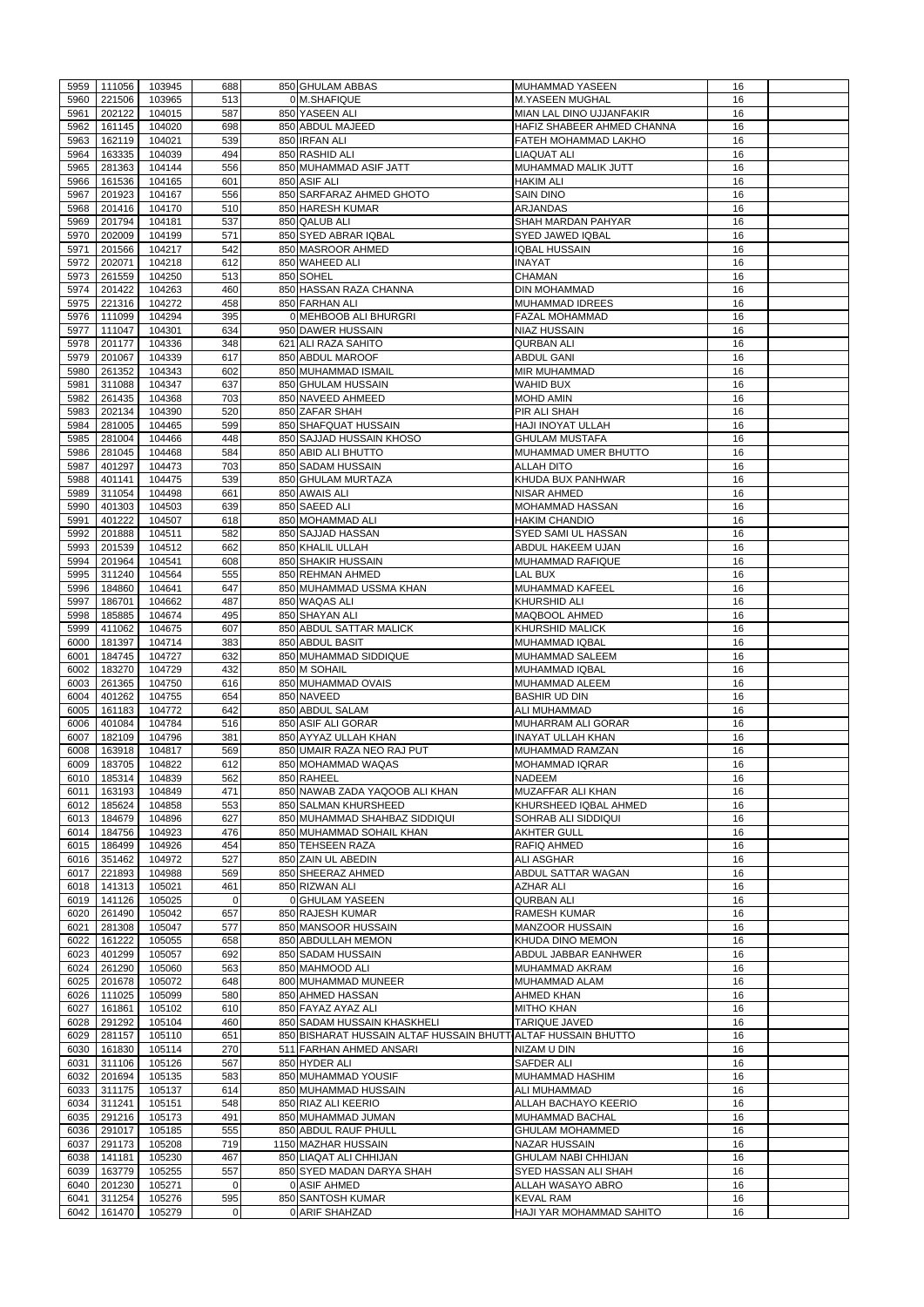| 6043         | 111168           | 105299           | 551            | 850 SYED NAJEEL HYDER                                     | <b>SYED ASHFAQ HUSSAIN SHAH</b>               | 16       |  |
|--------------|------------------|------------------|----------------|-----------------------------------------------------------|-----------------------------------------------|----------|--|
|              |                  |                  |                |                                                           |                                               |          |  |
| 6044         | 281139           | 105305           | 598            | 850 AZHAR HUSSAIN                                         | <b>ABDUL AZIZ QURESHI</b>                     | 16       |  |
| 6045         | 401186           | 105316           | 693            | 850 JUNAID ALI                                            | <b>HABIBULLAH</b>                             | 16       |  |
| 6046         | 162403           | 105337           | 587            | 850 MESOOM ALI SHAH                                       | <b>MEHBOOB ALI SHAH</b>                       | 16       |  |
| 6047         | 184353           | 105347           | 597            | 850 MUHAMMAD KAMIL IRSHAD                                 | <b>MUHAMMAD IRSHAD</b>                        | 16       |  |
|              |                  |                  |                |                                                           |                                               |          |  |
| 6048         | 162168           | 105407           | 713            | 850 JAMAL ASGHAR                                          | ALI ASGHAR SOOMRO                             | 16       |  |
| 6049         | 202082           | 105416           | 555            | 850 WALI DAD                                              | ABDULLAH                                      | 16       |  |
| 6050         | 163102           | 105426           | 534            | 850 MUNEER HUSSAIN                                        | <b>ANWAR ALI</b>                              | 16       |  |
| 6051         | 311173           | 105430           | 512            | 850 MUHAMMAD HASHIM                                       | MUHAMMAD HASSAN                               | 16       |  |
|              |                  |                  |                |                                                           |                                               |          |  |
| 6052         | 261596           | 105508           | 655            | 850 UZAIR AHMED                                           | <b>WAHEED AHMED</b>                           | 16       |  |
| 6053         | 141253           | 105509           | 620            | 850 MUHAMMAD WAQAS                                        | MOHAMMAD AIJAZ                                | 16       |  |
| 6054         | 261370           | 105511           | 494            | 850 MUHAMMAD RIAZ                                         | <b>MUHAMMAD AKRAM</b>                         | 16       |  |
| 6055         | 281383           | 105521           | 609            | 850 MUHAMMAD JAVED                                        | ABDUL HAMEED MALAK                            | 16       |  |
| 6056         | 311032           | 105541           | 500            | 850 AMAN ULLAH KHAN                                       | <b>ALI ZAMAN KHAN</b>                         | 16       |  |
|              |                  |                  |                |                                                           |                                               |          |  |
| 6057         | 281239           | 105544           | 534            | 850 IRFAN ALI                                             | <b>MUHAMMAD ASLAM</b>                         | 16       |  |
| 6058         | 161716           | 105571           | 511            | 850 DILAWAR KHAN BHATTI                                   | MUHAMMAD ASLAM BHATTI                         | 16       |  |
| 6059         | 161678           | 105585           | 446            | 850 BILAWAL BHATTI                                        | <b>MOHD IQBAL BHATTI</b>                      | 16       |  |
| 6060         | 161813           | 105590           | 543            | 850 FARAZ AHMED                                           | <b>SAGEER AHMED</b>                           | 16       |  |
| 6061         | 16122            | 105657           | 484            | 850 MUHAMMAD MUBASHIR KHAN                                | MUHAMMAD UMER                                 | 16       |  |
|              |                  |                  |                |                                                           |                                               |          |  |
| 6062         | 261583           | 105663           | 542            | 850 TARIQ MUSTAFA                                         | <b>GHULAM MUSTAFA</b>                         | 16       |  |
| 6063         | 201797           | 105675           | 504            | 850 QASIM HUSSAIN                                         | <b>HUSSAIN BUX</b>                            | 16       |  |
| 6064         | 201068           | 105683           | 486            | 850 ABDUL NABI                                            | <b>NOOR MOHAMMAD</b>                          | 16       |  |
| 6065         | 221828           | 105698           | 506            | 850 SALEEM RAZA                                           | <b>MUHIB ALI JATOI</b>                        | 16       |  |
|              |                  |                  |                |                                                           |                                               |          |  |
| 6066         | 201182           | 105699           | 539            | 850 ALLAH WARAYO LAGHARI                                  | <b>GHULAM RAZA LAGHAR</b>                     | 16       |  |
| 6067         | 161288           | 105725           | 559            | 0 AHMED ALI                                               | <b>HAJI MUBEEN KAKA</b>                       | 16       |  |
| 6068         | 185806           | 105750           | 543            | 850 SHAHZAD URF FAISAL                                    | <b>MUHAMMAD KHALIL</b>                        | 16       |  |
| 6069         | 181020           | 105781           | $\Omega$       | 0 ANUM TABASSUM ANSARI                                    | NOOR MOHAMMAD ANSARI                          | 16       |  |
| 6070         | 181176           | 105783           | 616            | 850 NADIA NAZ                                             | <b>M.HAMMAD LATIF</b>                         | 16       |  |
|              |                  |                  |                |                                                           |                                               |          |  |
| 6071         | 181296           | 105787           | 499            | 850 SOFIA BASHIR AHMAD                                    | <b>BASHIR AHMAD</b>                           | 16       |  |
| 6072         | 182108           | 105795           | 501            | 850 AYESHA SHAHID                                         | <b>SHAHID REHMAN</b>                          | 16       |  |
| 6073         | 163157           | 105873           | 583            | 850 NAQEEB UR REHMAN                                      | HAFIZ NAJEEB UR REHMAN                        | 16       |  |
| 6074         | 163927           | 105881           | $\mathbf 0$    | 0 UMER FAROOQ                                             | <b>NISAR AHMED</b>                            | 16       |  |
|              |                  |                  |                |                                                           |                                               | 16       |  |
| 6075         | 261599           | 105905           | 568            | 850 VEERO                                                 | <b>KIR SHAN</b>                               |          |  |
| 6076         | 162914           | 105909           | 417            | 850 MUHAMMAD SAGHEER                                      | MUHAMMAD RAFIQUE                              | 16       |  |
| 6077         | 163350           | 105951           | 548            | 850 RAYYAN AHMED                                          | <b>JAMIL AHMED</b>                            | 16       |  |
| 6078         | 281394           | 105953           | 597            | 850 MUHAMMAD SALEH                                        | MUKHTIAR AHMED MEMON                          | 16       |  |
| 6079         | 261582           | 105966           | 693            | 850 TARACHAND                                             | <b>HABUJI</b>                                 | 16       |  |
|              | 281003           | 105981           | 504            | 850 SAJID ALI                                             | <b>ABDUL AZIZ</b>                             | 16       |  |
| 6080         |                  |                  |                |                                                           |                                               |          |  |
| 6081         | 163403           | 105995           | 462            | 850 SADAM HUSSAIN                                         | <b>GHULLAM SHABIR</b>                         | 16       |  |
| 6082         | 162462           | 106013           | 588            | 850 MOHAMMAD FARHAN                                       | <b>MOHAMMAD SAGHEER</b>                       | 16       |  |
| 6083         | 163623           | 106036           | 850            | 523 SHAKEEL AHMED                                         | ZAMIR AHMED KHAN                              | 16       |  |
| 6084         | 311259           | 106052           | 549            | 850 SHABBIR AHMED MUGHAL                                  | <b>BASHEER AHMAD MUGHAL</b>                   | 16       |  |
| 6085         | 201749           | 106067           | 529            | 850 NAVEED AHMED                                          | JAN MUHAMMAD SHAIKH                           | 16       |  |
|              |                  |                  |                |                                                           |                                               |          |  |
| 6086         | 201874           | 106073           | 508            | 850 SAJID ALI                                             | <b>ALLAH DINO</b>                             | 16       |  |
| 6087         | 185984           | 106093           | 673            | 850 SIKANDER                                              | <b>IMAM BUKSH</b>                             | 16       |  |
| 6088         | 185289           | 106097           | 604            | 850 QASIM JAN                                             | <b>GHULAM NABI</b>                            | 16       |  |
| 6089         | 182924           | 106120           | 481            | 850 JAVED JAMAL                                           | <b>JAMAL UDDIN</b>                            | 16       |  |
| 6090         | 184841           | 106123           | 360            | 850 MUHAMMAD USMAN                                        | <b>MUHAMMAD TARIQ</b>                         | 16       |  |
|              |                  |                  |                |                                                           |                                               |          |  |
| 6091         | 311187           | 106199           | 573            | 850 MUHAMMAD MALOOK                                       | <b>MOUL BUX</b>                               | 16       |  |
| 6092         | 162554           | 106201           | 660            | 850 MUAHMMAD MUSLIM                                       | <b>ABDUL REHMAN</b>                           | 16       |  |
| 6093         | 181679           | 106277           | 562            | 850 AFZAL KHAN                                            | <b>SARWAR KHAN</b>                            | 16       |  |
| 6094         | 182514           | 106285           | 481            | 850 GHAZANFAR MAHBOOB                                     | <b>MAHBOOOB ALAM</b>                          | 16       |  |
| 6095         | 351233           | 106296           | 438            | 850 MOHAMMAD NAVEED                                       | <b>ABDUL LATIF</b>                            | 16       |  |
|              |                  |                  | 458            |                                                           |                                               |          |  |
| 6096         | 281587           | 106314           |                | 850 TARIQUE AZIZ SAHITO                                   | <b>DOST MUHAMMAD</b>                          | 16       |  |
| 6097         | 184513           | 106333           | 815            | 1150 MUHAMMAD OWAIS                                       | <b>MUHAMMAD SUALEHEEN</b>                     | 16       |  |
| 6098         | 163232           | 106358           | 515            | 850 NOOR AHMED BROHI                                      | ABDUL RAZZAQUE BROHI                          | 16       |  |
| 6099         | 184923           | 106359           | 451            | 850 MUHAMMAD WASIF                                        | MUHAMMAD AKHTAR AHMED                         | 16       |  |
| 6100         | 181757           | 106391           | 370            | 850 AHTISHAM HUSSAIN                                      | SHAFI MUHAMMAD                                | 16       |  |
|              |                  |                  |                |                                                           |                                               |          |  |
| 6101         | 183297           | 106402           | 550            | 850 M WAQAS NAJAF                                         | NAJAF KHAN GONDAL                             | 16       |  |
| 6102         | 185985           | 106439           | 577            | 850 SIKANDER KHAN                                         | <b>GHULAM RABBANI</b>                         | 16       |  |
| 6103         | 411285           | 106453           | 542            | 850 ATIF ABBASI                                           | <b>GUL ZAIB ABBASI</b>                        | 16       |  |
| 6104         | 183135           | 106456           | 533            | 850 M BILAL AHMED                                         | M IKHLAQ AHMED                                | 16       |  |
| 6105         | 184674           | 106458           | 510            | 850 MUHAMMAD SHAHBAZ                                      | MUHAMMAD ASLAM                                | 16       |  |
|              |                  |                  |                |                                                           |                                               |          |  |
| 6106         | 181862           | 106467           | 529            | 850 AMJAD                                                 | ASHEQ HUSSAIN                                 | 16       |  |
| 6107         | 161275           | 106472           | 534            | 850 AFZAL ALI LAGHARI                                     | ZAHID HUSSAIN LAGHARI                         | 16       |  |
| 6108         | 185064           | 106474           | 442            | 850 NABEEL AHMED KHAN                                     | SHAKEEL AHMED KHAN                            | 16       |  |
| 6109         | 182604           | 106482           | 442            | 850 HAFIZ MUHAMMAD DANIYAL                                | MUHAMMAD RIZWAN                               | 16       |  |
| 6110         | 201934           | 106504           | 547            | 850 SHAFI MUHAMMAD MIRBAHAR                               | DUR MUHAMMAD MIR BAHAR                        | 16       |  |
|              |                  |                  |                |                                                           |                                               |          |  |
| 6111         | 182989           | 106543           | 458            | 850 KAMRAN KHAN                                           | SHER DIL KHAN                                 | 16       |  |
| 6112         | 281105           | 106546           | 615            | 850 ARSHAD ALI SAHITO                                     | <b>GHULAM SHABIR</b>                          | 16       |  |
| 6113         | 162231           | 106558           | 543            | 850 KAMRAN KHAN                                           | MUHAMMAD IBRAHIM                              | 16       |  |
| 6114         | 184234           | 106567           | 538            | 850 MUHAMMAD HASEEB                                       | <b>SALEEM KHAN</b>                            | 16       |  |
|              | 6115 185473      | 106579           | $\overline{0}$ | 0 S M WAQAR ALI                                           | S WARIS ALI                                   |          |  |
|              |                  |                  |                |                                                           |                                               | 16       |  |
| 6116         | 281319           | 106615           | 667            | 850 MAZHAR HUSSAIN                                        | <b>MANZOOR HUSSAIN CHANNAR</b>                | 16       |  |
| 6117         | 185169           | 106624           | 398            | 850 NAZAKAT MEHMOOD                                       | <b>GHAZI KHAN</b>                             | 16       |  |
| 6118         | 261248           | 106636           | 680            | 850 JEEVAT RAI                                            | <b>ACHAR</b>                                  | 16       |  |
| 6119         | 201226           | 106649           | 639            | 850 ASHFAQUE AHMED                                        | <b>GHULAM JEELANI ARAIN</b>                   | 16       |  |
| 6120         | 202163           | 106683           | 0              | 0 ZUBAIR ALI                                              | <b>IRSHAD HUSSAIN</b>                         | 16       |  |
|              |                  |                  |                |                                                           |                                               |          |  |
| 6121         |                  | 106684           | $\overline{0}$ | 850 MUHAMMAD SADIQ RAJPUT                                 | MUSADADUE ALI RAJPUT                          | 16       |  |
|              | 162908           |                  |                |                                                           | <b>OWAIS AHMED</b>                            | 16       |  |
| 6122         | 181220           | 106706           | 599            | 850 ROOHA OWAIS                                           |                                               |          |  |
| 6123         | 401306           | 106707           | 538            | 850 SAGHEER AHMED                                         | <b>ALLAH DITTO</b>                            | 16       |  |
| 6124         |                  |                  |                | 850 SAQIB ALI                                             | ARBAB ALI KHOKHAR                             | 16       |  |
|              | 221836           | 106717           | 545            |                                                           |                                               |          |  |
| 6125<br>6126 | 162078<br>222054 | 106729<br>106753 | 604<br>627     | 850 IMDAD HUSSAIN ALIAS BABOO<br>850 ZUBAIR AHMED SOLANGI | <b>GHULAM SHABBIR</b><br>NAZEER AHMED SOLANGI | 16<br>16 |  |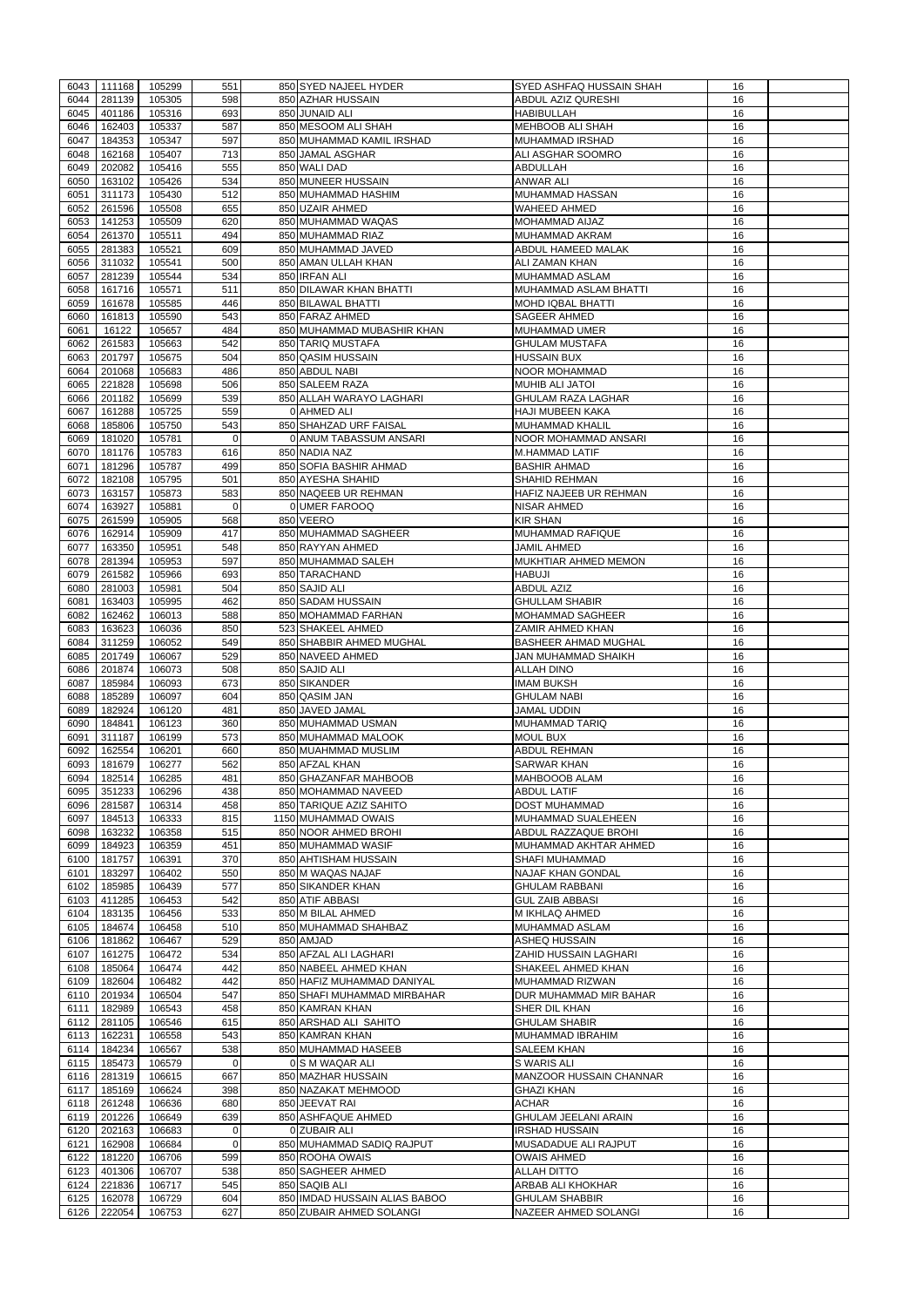| 6127         | 281558           | 106755             | 477        | 850 SHAUR MEMON                                   | <b>MOHAMMAD QASIM</b>                               | 16       |  |
|--------------|------------------|--------------------|------------|---------------------------------------------------|-----------------------------------------------------|----------|--|
|              |                  |                    | 510        |                                                   | <b>IFTIKHAR ALI KHAN</b>                            | 16       |  |
| 6128         | 163899           | 106774             |            | 850 UBAID ULLAH KHAN                              |                                                     |          |  |
| 6129         | 16121            | 106775             | 581        | 850 MUHAMMAD FAZAL UR REHMAN                      | <b>AHMED MEMON</b>                                  | 16       |  |
| 6130         | 221498           | 106827             | 542        | 850 LIAQAT ALI                                    | <b>NAZEER HUSSAIN</b>                               | 16       |  |
| 6131         | 185041           | 106835             | 571        | 850 MUSTUFA KHAN                                  | <b>MAQSOOD AHMED KHAN</b>                           | 16       |  |
| 6132         | 183844           | 106868             | 617        | 850 MUHAMMAD AHMAD                                | <b>MUHAMMAD HUSSAIN</b>                             | 16       |  |
|              |                  |                    |            |                                                   |                                                     |          |  |
| 6133         | 261431           | 106873             | 558        | 850 NASIR ALI                                     | <b>FAROOQ AHMED</b>                                 | 16       |  |
| 6134         | 201020           | 106889             | 576        | 850 AAMIR ALI                                     | <b>AUSHIQUE ALI BHATTI</b>                          | 16       |  |
| 6135         | 261291           | 106904             | 631        | 850 MAHMOOD UL HASSAN                             | MUHAMMAD URIS UBEDULLAH                             | 16       |  |
| 6136         | 261088           | 106905             | 663        | 850 ARSHAD                                        | <b>ABDUL SAMAD</b>                                  | 16       |  |
|              |                  |                    |            |                                                   |                                                     |          |  |
| 6137         | 163841           | 106910             | 510        | 850 SYED ZULQARNAIN ALI SHAH                      | <b>SYED SIKANDER ALI SHAH</b>                       | 16       |  |
| 6138         | 162834           | 106913             | 674        | 850 MUHAMMAD MUDASSIR SHAJEE                      | <b>MUHAMMAD SADIQUE</b>                             | 16       |  |
| 6139         | 183093           | 106924             | 397        | 850 M AHMED                                       | <b>SHAIKH SHAHID ZAFFAR</b>                         | 16       |  |
| 6140         | 182914           | 106932             | 390        | 850 JAMIL UR RAHMAN                               | <b>SALEH NOOR</b>                                   | 16       |  |
|              |                  |                    |            |                                                   |                                                     |          |  |
| 6141         | 161037           | 106940             | 595        | 850 PARAS                                         | <b>ABDUL KARIM</b>                                  | 16       |  |
| 6142         | 181014           | 106947             | 731        | 850 ANAM NAZ                                      | MUHAMMAD MUSHTAQ                                    | 16       |  |
| 6143         | 141247           | 106978             | 587        | 850 MUHAMMAD SARWAR QADIR                         | <b>ABDUL QADIR</b>                                  | 16       |  |
| 6144         | 181736           | 107023             | 757        | 850 AHSAN HUSSAIN                                 | <b>MALIK MATLOOB HUSSAIN</b>                        | 16       |  |
|              |                  |                    |            |                                                   |                                                     |          |  |
| 6145         | 221163           | 107025             | 635        | 850 ALI HYDER                                     | ALI MURAD GOPANG                                    | 16       |  |
| 6146         | 261410           | 107036             | 467        | 850 MURSLEEN AHMEED                               | <b>SALEEM AKHTAR</b>                                | 16       |  |
| 6147         | 163095           | 107039             | 438        | 850 MUMTAZ ALI CHANNA                             | <b>GHULAM RASOOL CHANNA</b>                         | 16       |  |
| 6148         | 163339           | 107107             | 466        | 850 RASHID ALI                                    | <b>ANWAR ALI</b>                                    | 16       |  |
|              |                  |                    |            |                                                   |                                                     |          |  |
| 6149         | 201314           | 107115             | 510        | 850 FAHEEM AHMED MAITLO                           | <b>MOHAMMAD SALEEM MAITLO</b>                       | 16       |  |
| 6150         | 183622           | 107131             | 503        | 850 MOHAMMAD IRFAN                                | <b>MOHAMMAD USMAN</b>                               | 16       |  |
| 6151         | 412406           | 107134             | 711        | 850 MUHAMMAD UMAIR SIDDIQUI                       | OMER YAWER SIDDIQUI                                 | 16       |  |
| 6152         | 163226           | 107146             | 624        | 850 NOMAN NIAZ                                    | NIAZ AHMED MEMON                                    | 16       |  |
|              |                  |                    |            |                                                   |                                                     |          |  |
| 6153         | 411329           | 107154             | 433        | 850 BASHARAT ALI                                  | <b>ALLAHA RAKKHA</b>                                | 16       |  |
| 6154         | 413122           | 107165             | 524        | 850 WAQAR HUSSAIN SIDDIQUI                        | <b>SARWAR HUSSAIN SIDDIQUI</b>                      | 16       |  |
| 6155         | 351439           | 107172             | 624        | 850 WALEED RAZA                                   | <b>GHULAM NABI CHANG</b>                            | 16       |  |
| 6156         | 201724           | 107176             | 568        | 850 NADEEM AHMED                                  | MUHAMMAD SADIQUE MANGI                              | 16       |  |
|              |                  |                    |            |                                                   |                                                     |          |  |
| 6157         | 413127           | 107186             | 625        | 850 WAQAS                                         | <b>RIAZ ALI</b>                                     | 16       |  |
| 6158         | 412518           | 107188             | 672        | 850 MUZAMMIL HUSSAIN                              | MUHAMMAD RIAZ                                       | 16       |  |
| 6159         | 411593           | 107189             | 674        | 850 IMRAN QURAISHI                                | MUHAMMAD IQBAL QURAISHI                             | 16       |  |
| 6160         | 221061           | 107225             | 671        | 850 ABDUL QADIR MAHAR                             | KHURSHEED AHMED                                     | 16       |  |
|              |                  |                    |            |                                                   |                                                     |          |  |
| 6161         | 162534           | 107233             | 554        | 950 MOHSIN ALI KAKO                               | <b>ALI AKBAR KAKO</b>                               | 16       |  |
|              | 6162 201265      | 107235             | 616        | 850 AYAZ HUSSAIN                                  | <b>RAB NAWAZ</b>                                    | 16       |  |
|              | 6163 181401      | 107243             | 626        | 850 ABDUL BASIT ANSARI                            | <b>MOHAMMAD ALAM</b>                                | 16       |  |
| 6164         | 202166           | 107254             | 566        | 850 ZUHAIB AHMED                                  | NASARULLAH SOOMRO                                   | 16       |  |
|              |                  |                    |            |                                                   |                                                     |          |  |
| 6165         | 163356           | 107257             | 610        | 850 RAZA MUHAMMAD                                 | <b>MUMTAZ ALI DAHRI</b>                             | 16       |  |
| 6166         | 111031           | 107261             | 641        | 850 ALI HASSAN                                    | <b>AMJAD ALI</b>                                    | 16       |  |
| 6167         | 261133           | 107267             | 527        | 850 BILAL ALI                                     | <b>LIAQUAT ALI</b>                                  | 16       |  |
|              |                  |                    |            |                                                   |                                                     |          |  |
| 6168         | 201497           | 107279             | 616        | 850 JALEEL UR REHMAN                              | JAMEEL UR REHMAN                                    | 16       |  |
| 6169         | 164006           | 107295             | 549        | 0 WAQAS AHMED                                     | <b>IKHLAQ AHMED</b>                                 | 16       |  |
| 6170         | 181164           | 107308             | 518        | 0 MOEED AYAZ                                      | MUHAMMAD AYAZ                                       | 16       |  |
| 6171         | 184734           | 107310             | 658        | 850 MUHAMMAD SHOAIB                               | <b>JUMA KHAN</b>                                    | 16       |  |
|              |                  |                    |            |                                                   |                                                     |          |  |
| 6172         | 181817           | 107326             | 437        | 850 ALI REHMAN                                    | <b>ABDUL REHMAN</b>                                 | 16       |  |
|              |                  |                    |            |                                                   |                                                     |          |  |
| 6173         | 186368           | 107338             | 477        | 850 SYED TANVEER PASHA                            | <b>SYED ZAHEER PASHA</b>                            | 16       |  |
|              |                  |                    |            |                                                   |                                                     |          |  |
| 6174         | 183391           | 107339             | 343        | 850 M.ASHFAQ                                      | <b>ABDUL SATTAR QAZI</b>                            | 16       |  |
| 6175         | 412910           | 107347             | 516        | 850 SYED ALI HAIDER RIZVY                         | SYED HUSSAUN MUHAMMAD RIZVI                         | 16       |  |
| 6176         | 202090           | 107397             | 456        | 850 WAQAR AHMED                                   | <b>INAYATULLAH PATHAN</b>                           | 16       |  |
| 6177         | 201163           | 107399             | 529        | 850 ALI BUX                                       | <b>KATTOO SHAR</b>                                  | 16       |  |
| 6178         | 163438           | 107415             | 614        | 850 SAIFULLAH                                     | <b>ISHFAQUE AHMED</b>                               | 16       |  |
|              |                  |                    |            |                                                   |                                                     |          |  |
| 6179         | 163345           | 107526             | 680        | 850 RASHID ALI SHAH                               | SAYED ASGHER ALI SHAH                               | 16       |  |
| 6180         | 185960           | 107535             | 437        | 850 SHOAIB MALIK                                  | <b>MALIK DOST MUHAMMED</b>                          | 16       |  |
| 6181         | 161966           | 107548             | 608        | 0 HAFIZ MUHAMMAD TANVEER SHAIKH                   | MUHAMMAD FAROOQ SHAIKH                              | 16       |  |
| 6182         | 181756           | 107575             | 517        | 850 AHTISHAM ALI                                  | <b>MUZAFFAR ALI</b>                                 | 16       |  |
|              |                  |                    |            |                                                   |                                                     |          |  |
| 6183         | 221280           | 107597             | 619        | 850 DANIYAL AHMED                                 | <b>SHABIR AHMED</b>                                 | 16       |  |
| 6184         | 162072           | 107618             | 584        | 850 IMAM ALI                                      | <b>MOTIAL PANHWER</b>                               | 16       |  |
| 6185         | 184356           | 107683             | 510        | 850 MUHAMMAD KAMRAN                               | <b>MUHAMMAD ASLAM</b>                               | 16       |  |
| 6186         | 182462           | 107694             | 844        | 1150 FAROOQ ALI JAFAR                             | MUHAMMAD JAFAR                                      | 16       |  |
|              |                  |                    |            |                                                   |                                                     |          |  |
| 6187         | 261092           | 107736             | 655        | 850 ASAD HUSSAIN                                  | <b>ZAHID HUSSAIN</b>                                | 16       |  |
| 6188         | 201597           | 107742             | 575        | 850 MOHAMMAD AWAIS                                | DUR MUHAMMAD MEMON                                  | 16       |  |
| 6189         | 163385           | 107744             | 647        | 850 ROHAIL AHMED KHAN                             | <b>AFTAB AHMED KHAN</b>                             | 16       |  |
| 6190         | 221433           | 107752             | 561        | 850 ISRAR AHMED                                   | <b>NISAR AHMED QURESHI</b>                          | 16       |  |
| 6191         | 161333           | 107788             | 454        | 850 AIZAZ AHMED MEMON                             | ZAHOOR AHMED MEMON                                  | 16       |  |
|              |                  |                    |            |                                                   |                                                     |          |  |
| 6192         | 141322           | 107798             | 536        | 850 SADDAM HUSSAIN                                | <b>FAQEER MOHAMMAD</b>                              | 16       |  |
| 6193         | 183845           | 107810             | 560        | 850 MUHAMMAD AHMAD                                | <b>ISLAM NABI</b>                                   | 16       |  |
| 6194         | 201098           | 107828             | 512        | 850 ABDUL SAMAD                                   | <b>ABDUL GHAFFAR</b>                                | 16       |  |
| 6195         | 184092           | 107849             | 511        | 850 MUHAMMAD DANIYAL KHAN                         | MUHAMMAD RAIS KHAN                                  | 16       |  |
|              |                  |                    |            |                                                   |                                                     |          |  |
| 6196         | 183836           | 107864             | 432        | 850 MUHAMMAD ADNAN SHAFI                          | MUHAMMAD REHAN QURESHI                              | 16       |  |
| 6197         | 181211           | 107872             | 461        | 850 RAZA RASHID                                   | <b>MUHAMMAD RASHID</b>                              | 16       |  |
| 6198         | 185937           | 107918             | 578        | 850 SHERAN SHAMS                                  | <b>SHAM SUL ISLAM</b>                               | 16       |  |
|              |                  | 6199 186190 107926 | 532        | 850 SYED KHIZAR ALI                               | S ABDUL JABBAR                                      | 16       |  |
|              |                  |                    |            |                                                   |                                                     |          |  |
| 6200         | 182270           | 107975             | 576        | 850 DILSHAN ALAM                                  | M.NOOR                                              | 16       |  |
| 6201         | 182965           | 108009             | 392        | 850 KAMAL                                         | AMEER ZAREEN                                        | 16       |  |
| 6202         | 221696           | 108014             | 567        | 850 NAJEEB AHMED                                  | <b>GHULAM HUSSAIN KHOKHAR</b>                       | 16       |  |
| 6203         | 185920           | 108021             | 549        | 850 SHEIKH MUHAMMAD TALHA SALEEM                  | <b>MUHAMMAD SALEEM</b>                              | 16       |  |
|              |                  |                    |            |                                                   | MUHAMMAD ATHAR SIDDIQUI                             |          |  |
| 6204         | 182606           | 108032             | 599        | 850 HAFIZ MUHAMMAD HARIS SIDDIQUI                 |                                                     | 16       |  |
| 6205         | 201862           | 108052             | 626        | 850 SADDARUDDIN                                   | <b>QAMAR UDDIN NOOHANI</b>                          | 16       |  |
| 6206         | 181167           | 108076             | 667        | 1150 MUHAMMAD FARRUKH                             | <b>MUHAMMAD RAIS</b>                                | 16       |  |
| 6207         | 184235           | 108080             | 642        | 1150 MUHAMMAD HASEEB ANWAR                        | MOHAMMAD ANWAR KHAN                                 | 16       |  |
|              |                  |                    |            |                                                   |                                                     |          |  |
| 6208         | 181411           | 108088             | 470        | 850 ABDUL HAFEEZ                                  | <b>ABDUL LATIF CHUHAN</b>                           | 16       |  |
| 6209<br>6210 | 182851<br>186249 | 108107<br>108120   | 512<br>664 | 850 IRFAN AHMED<br>850 SYED MUHAMMAD KHALID KAZMI | <b>MUHAMMAD ISHAQ</b><br>SYED MUHAMMAD HASHIM KAZMI | 16<br>16 |  |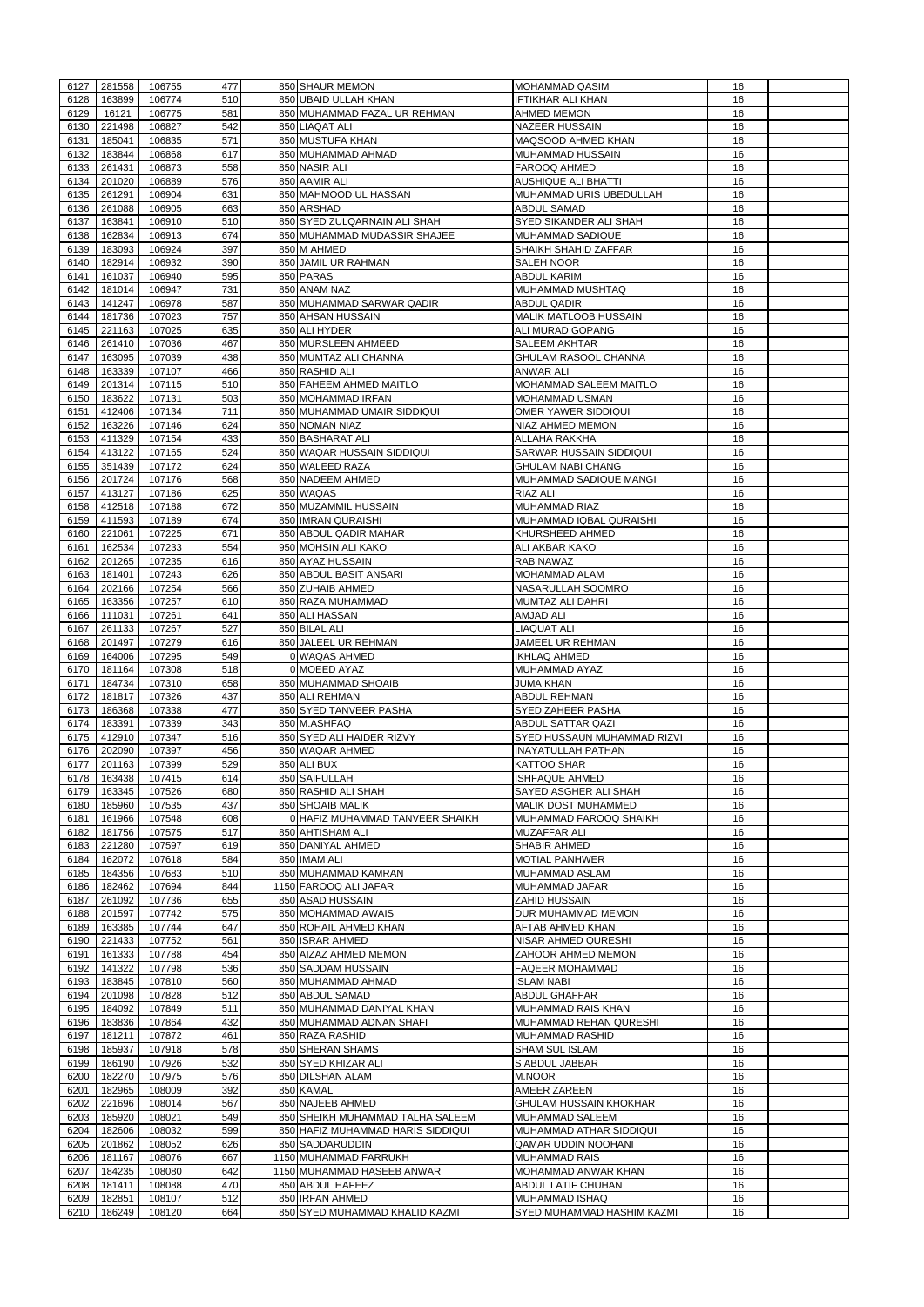| 6211         | 182286           | 108129           | 454        | 850 EJAZ ALI                       | <b>MEHMOOD KHASKHELI</b>                        | 16       |  |
|--------------|------------------|------------------|------------|------------------------------------|-------------------------------------------------|----------|--|
|              |                  |                  |            |                                    |                                                 |          |  |
| 6212         | 185486           | 108144           | 368        | 850 S WAQAS HASNI                  | <b>S OZAIR HASNI</b>                            | 16       |  |
| 6213         | 281088           | 108153           | 533        | 850 AMAN ULLAH                     | MUHAMMAD UMAR SOOMRO                            | 16       |  |
| 6214         | 162209           | 108159           | 642        | 850 JUNAID KHAN                    | <b>MEHMOOD KHAN</b>                             | 16       |  |
|              |                  |                  |            |                                    |                                                 |          |  |
| 6215         | 182537           | 108210           | 529        | 900 GHULAM RABBANI                 | <b>AZMAT ULLAH</b>                              | 16       |  |
| 6216         | 181632           | 108233           | 626        | 1150 ADIL RAZZAK KHAN              | <b>MOHAMMAD RAZZAK</b>                          | 16       |  |
| 6217         | 183224           | 108239           | 425        | 850 M RAHEEL                       | <b>MYOUSUF</b>                                  | 16       |  |
| 6218         | 163989           | 108243           | 429        | 850 WAQAR ALI LAGHARI              | <b>ABDUL KARIM LAGHARI</b>                      | 16       |  |
|              |                  |                  |            |                                    |                                                 |          |  |
| 6219         | 413070           | 108294           | 521        | 850 UMAIR TARIQ                    | <b>TARIQ ZAFAR</b>                              | 16       |  |
| 6220         | 161347           | 108323           | 570        | 850 AKHLAQ AHMED KHANZADA          | ISHTIAQ AHMED KHANZADA                          | 16       |  |
| 6221         | 163995           | 108338           | 575        | 850 WAQAR HUSSAIN TUNIO            | <b>MAHFOOZ HUSSAIN TUNIO</b>                    | 16       |  |
|              |                  |                  |            |                                    |                                                 |          |  |
| 6222         | 164041           | 108393           | 528        | 850 WAZIR ALI                      | <b>RAWAT ALI</b>                                | 16       |  |
| 6223         | 163975           | 108439           | 683        | 850 WALI MUHAMMAD BAJARI           | <b>FAIZ MUHAMMAD BAJARI</b>                     | 16       |  |
| 6224         | 161990           | 108441           | 572        | 850 HAMZA BIN HASEEB               | <b>ABDUL HASEEB</b>                             | 16       |  |
| 6225         | 161839           | 108457           | 719        | 850 FARHAT AHMED                   | <b>ABDUL GHAFFAR PATOLI</b>                     | 16       |  |
|              |                  |                  |            |                                    |                                                 |          |  |
| 6226         | 161451           | 108475           | 629        | 850 ANSAB SIDDIQUE                 | <b>MOHAMMAD SIDDIQUE</b>                        | 16       |  |
| 6227         | 161058           | 108481           | 596        | 850 TABASSUM SEHER                 | <b>ZAHID HASSAN</b>                             | 16       |  |
| 6228         | 186390           | 108485           | 576        | 850 SYED WAQAR JAVED               | <b>SYED JAVED NASIR</b>                         | 16       |  |
| 6229         | 181895           | 108488           | 454        | 850 ANWAR UDDEN                    | <b>FAREED UDDEN</b>                             | 16       |  |
|              |                  |                  |            |                                    |                                                 |          |  |
| 6230         | 221849           | 108506           | 487        | 850 SH. M. SAJJAD AFZALI           | SHEIKH MUHAMMAD IRFAN AFZALI                    | 16       |  |
| 6231         | 411508           | 108519           | 661        | 850 HAFIZ MUHAMMAD SIKANDER ALI    | <b>MUHAMMAD YOUSUF</b>                          | 16       |  |
| 6232         | 185585           | 108522           | 361        | 850 SAJJAD AHMED                   | MUHAMMAD MOHSIN                                 | 16       |  |
|              |                  |                  |            |                                    |                                                 |          |  |
| 6233         | 183608           | 108557           | 375        | 850 MOHAMMAD FARHAN                | <b>ABDUL AZIZ</b>                               | 16       |  |
| 6234         | 183644           | 108566           | 419        | 850 MOHAMMAD MUZAMMIL              | <b>MOHAMMAD SHAHID</b>                          | 16       |  |
| 6235         | 181659           | 108581           | 642        | 850 ADNAN MUKHTAR                  | <b>MUKHTAR AHMED</b>                            | 16       |  |
| 6236         | 186496           | 108641           | 528        | 850 TAYYAB MUHAMMAD ABBASI         | FAZAL MUHAMMAD ABBASI                           | 16       |  |
|              |                  |                  |            |                                    |                                                 |          |  |
| 6237         | 185153           | 108672           | 467        | 850 NAVEED IRSHAD AHMED KHAN       | <b>IQBAL AHMED KHAN</b>                         | 16       |  |
| 6238         | 141158           | 108726           | 523        | 850 JAHANGEER                      | <b>ABDUL RAHEEM</b>                             | 16       |  |
| 6239         | 185340           | 108819           | 554        | 850 RAJAB ALI                      | <b>AHMED HUSSAIN</b>                            | 16       |  |
| 6240         | 141216           | 108845           | 606        | 850 MOHUMMAD SAJID HUSSAIN KALWAR  | ALLAH BUX KALWAR                                | 16       |  |
|              |                  |                  |            |                                    |                                                 |          |  |
| 6241         | 141296           | 108858           | 528        | 850 RAFIQUE AHMED                  | <b>RAHMAT ULLAH</b>                             | 16       |  |
| 6242         | 412325           | 108898           | 511        | 850 MUHAMMAD SAQIB AZHAR           | MUHAMMAD AZHAR KHAN                             | 16       |  |
| 6243         | 185672           | 108903           | 479        | 850 SAQIB NAWAZ                    | HAJI MUHAMMAD NAWAZ                             | 16       |  |
|              |                  |                  |            |                                    |                                                 |          |  |
| 6244         | 261176           | 108921           | 719        | 850 GHULAM ALI                     | <b>RASOOL BUX</b>                               | 16       |  |
| 6245         | 163902           | 108931           | 595        | 850 UBAIDULLAH HISBANI             | <b>INAYATULLAH HISBANI</b>                      | 16       |  |
| 6246         | 201171           | 108946           | 550        | 850 ALI NAWAZ                      | SHAHNAWZ SOMARO                                 | 16       |  |
| 6247         | 201627           | 108947           | 483        | 850 MOHAMMAD RAFIQUE               | QAIM U DDIN                                     | 16       |  |
|              |                  |                  |            |                                    |                                                 |          |  |
| 6248         | 201287           | 108949           | 540        | 850 BASHEER AHMED                  | <b>BAHADUR ALI LANJWANI</b>                     | 16       |  |
| 6249         | 412742           | 108976           | 472        | 850 SAJJAD HUSSAIN                 | <b>ALI ZAMAN</b>                                | 16       |  |
| 6250         | 164007           | 109029           | 554        | 850 WAQAS AHMED                    | ABDUL HAQUE                                     | 16       |  |
|              |                  |                  |            |                                    |                                                 |          |  |
| 6251         | 261588           | 109032           | 715        | 850 TUFAIL                         | <b>GHULAM MUSTAFA</b>                           | 16       |  |
| 6252         | 281256           | 109041           | 566        | 850 ISRAR ALI                      | <b>LUTUF ALI</b>                                | 16       |  |
| 6253         | 184563           | 109074           | 514        | 850 MUHAMMAD RAZA MOIZ             | MUHAMMAD MOIZ UL HAQUE                          | 16       |  |
|              |                  |                  |            |                                    |                                                 |          |  |
|              |                  |                  |            |                                    |                                                 |          |  |
| 6254         | 186201           | 109075           | 560        | 850 SYED MOHAMMAD AMEER ABBAS      | <b>SYED BASHARAT HUSSIAN</b>                    | 16       |  |
| 6255         | 201946           | 109082           | 530        | 850 SHAHID AHMED SHAIKH            | <b>HIDAYAT ULLAH</b>                            | 16       |  |
| 6256         | 111142           | 109088           | 504        | 850 RAVI KUMAR                     | <b>KIRSHAN</b>                                  | 16       |  |
|              |                  |                  |            |                                    |                                                 |          |  |
| 6257         | 201123           | 109105           | 486        | 1050 ABID IQBAL                    | <b>ATTA MUHAMMAD</b>                            | 16       |  |
| 6258         | 351059           | 109112           | 613        | 850 AHSAN IQBAL                    | <b>IQBAL AHMED</b>                              | 16       |  |
| 6259         | 261225           | 109146           | 480        | 850 IMRAN                          | <b>LAKHANO</b>                                  | 16       |  |
| 6260         | 311286           | 109182           | 660        | 850 TAHIR MEHMOOD                  | ABDUL RASHEED                                   | 16       |  |
|              |                  |                  |            |                                    |                                                 |          |  |
| 6261         | 163427           | 109194           | 595        | 850 SAFDER ALI                     | <b>M.ABRAR SIDDIQUI</b>                         | 16       |  |
| 6262         | 161688           | 109198           | 557        | 850 DANISH ALI                     | <b>MOHAMMAD BASHEER</b>                         | 16       |  |
| 6263         | 162929           | 109201           | 522        | 850 MUHAMMAD SAQIB                 | ANWAR UL HAQUE                                  | 16       |  |
| 6264         | 163794           | 109203           | 498        | 850 SYED MUHAMMAD REHMAN           | <b>SYED MUHAMMAD MOHEED</b>                     | 16       |  |
|              |                  |                  |            |                                    |                                                 |          |  |
| 6265         | 141211           | 109232           | 530        | 850 MOHAMMAD TAHIR SHARIF          | <b>MOHAMMAD SAGHIR</b>                          | 16       |  |
| 6266         | 141287           | 109234           | 560        | 850 NUSRAT HUSSAIN CHACHAR         | <b>KAMALUDDIN</b>                               | 16       |  |
| 6267         | 141186           | 109235           | 580        | 850 MAJID ALI                      | <b>GUL HASSAN</b>                               | 16       |  |
| 6268         | 185201           | 109243           | 445        | 850 NOMAN KHAN                     | <b>ISMAIL KHAN</b>                              | 16       |  |
|              |                  |                  |            |                                    |                                                 |          |  |
| 6269         | 183397           | 109251           | 510        | 850 M.FAIZAN                       | <b>ABDUL HAFEEZ</b>                             | 16       |  |
| 6270         | 162799           | 109291           | 672        | 850 MUHAMMAD KABEER                | <b>MUHAMMAD ANWER</b>                           | 16       |  |
| 6271         | 184237           | 109302           | 513        | 850 MUHAMMAD HASHAM SHAIKH SIDDIQI | <b>FAZAL UR REHMAN</b>                          | 16       |  |
| 6272         | 201826           | 109304           | 545        | 850 RAZA ALI                       | ALI HASSAN MAITLO                               | 16       |  |
|              |                  |                  |            |                                    | SIRAJ UD DIN                                    |          |  |
| 6273         | 412330           | 109311           | 574        | 850 MUHAMMAD SHABBIR               |                                                 | 16       |  |
| 6274         | 291097           | 109349           | 595        | 850 FAISAL NAWAZ                   | <b>ALI NAWAZ</b>                                | 16       |  |
| 6275         | 401237           | 109376           | 710        | 850 MUHAMMAD AZHAR QURESHI         | MUHAMMAD YOUNIS QURESHI                         | 16       |  |
| 6276         | 184384           | 109385           | 462        | 850 MUHAMMAD KASHIF SHARIF         | <b>MUHAMMAD SHARIF</b>                          | 16       |  |
|              |                  |                  |            |                                    |                                                 | 16       |  |
| 6277         | 186882           | 109390           | 558        | 850 ZESHAN                         | <b>HASEEN UDDIN</b>                             |          |  |
| 6278         | 182880           | 109393           | 574        | 850 ISMAIL ZABIH ULLAH             | <b>UMAR SAEED</b>                               | 16       |  |
| 6279         | 185831           | 109406           | 406        | 850 SHAIKH MUHAMMAD AFFAN          | SHAIKH MUHAMMAD MOIN                            | 16       |  |
| 6280         | 182742           | 109445           | 654        | 850 HASSAN SIKANDAR                | <b>SIKANDAR BALOUCH</b>                         | 16       |  |
|              |                  |                  |            |                                    |                                                 |          |  |
| 6281         | 182149           | 109450           | 456        | 850 BACHA KHAN                     | <b>BAKHT ZADA</b>                               | 16       |  |
| 6282         | 162045           | 109522           | 626        | 850 HYDER ALI                      | <b>ABDUL SAEED</b>                              | 16       |  |
|              | 6283 413121      | 109544           | 486        | 850 WAQAR HUSSAIN                  | <b>GHULAM HUSSAIN</b>                           | 16       |  |
| 6284         |                  | 109551           | 0          | 0 MUHAMMAD TALHA                   | MUHAMMAD ZAHID HUSSAIN                          | 16       |  |
|              | 184783           |                  |            |                                    |                                                 |          |  |
| 6285         | 181236           | 109560           | 516        | 850 SAFINA ISLAM                   | M.ISLAM                                         | 16       |  |
| 6286         | 412249           | 109568           | 683        | 850 MUHAMMAD NAWAZ                 | <b>QAISER ALAM</b>                              | 16       |  |
| 6287         | 202047           | 109608           | 427        | 850 TANWEER ALI MEMON              | <b>GHULAM ALI MEMON</b>                         | 16       |  |
| 6288         | 162321           | 109611           | 566        | 0 M.MUBASHIR                       | <b>GHULAM NABI</b>                              | 16       |  |
|              |                  |                  |            |                                    |                                                 |          |  |
| 6289         | 411136           | 109631           | 673        | 850 AHMED FAROOQ                   | <b>MUNAWAR KHAN</b>                             | 16       |  |
| 6290         | 412748           | 109658           | 464        | 850 SALEEM UDDIN BURNI             | <b>BADAR UDDIN</b>                              | 16       |  |
| 6291         | 411367           | 109668           | 669        | 850 EJAZ AHMED                     | <b>HAJI SAKHI BADSHAH</b>                       | 16       |  |
|              |                  |                  |            |                                    |                                                 |          |  |
| 6292         | 411494           | 109671           | 656        | 850 HAFIZ MUHAMMAD AFTAB           | MUHAMMAD MUSHTAQUE AHMED                        | 16       |  |
| 6293<br>6294 | 412225<br>413059 | 109684<br>109686 | 654<br>606 | 850 MUHAMMAD NAEEM<br>850 UMAIR    | <b>MUHAMMAD IQBAL</b><br><b>MUHAMMAD ASHRAF</b> | 16<br>16 |  |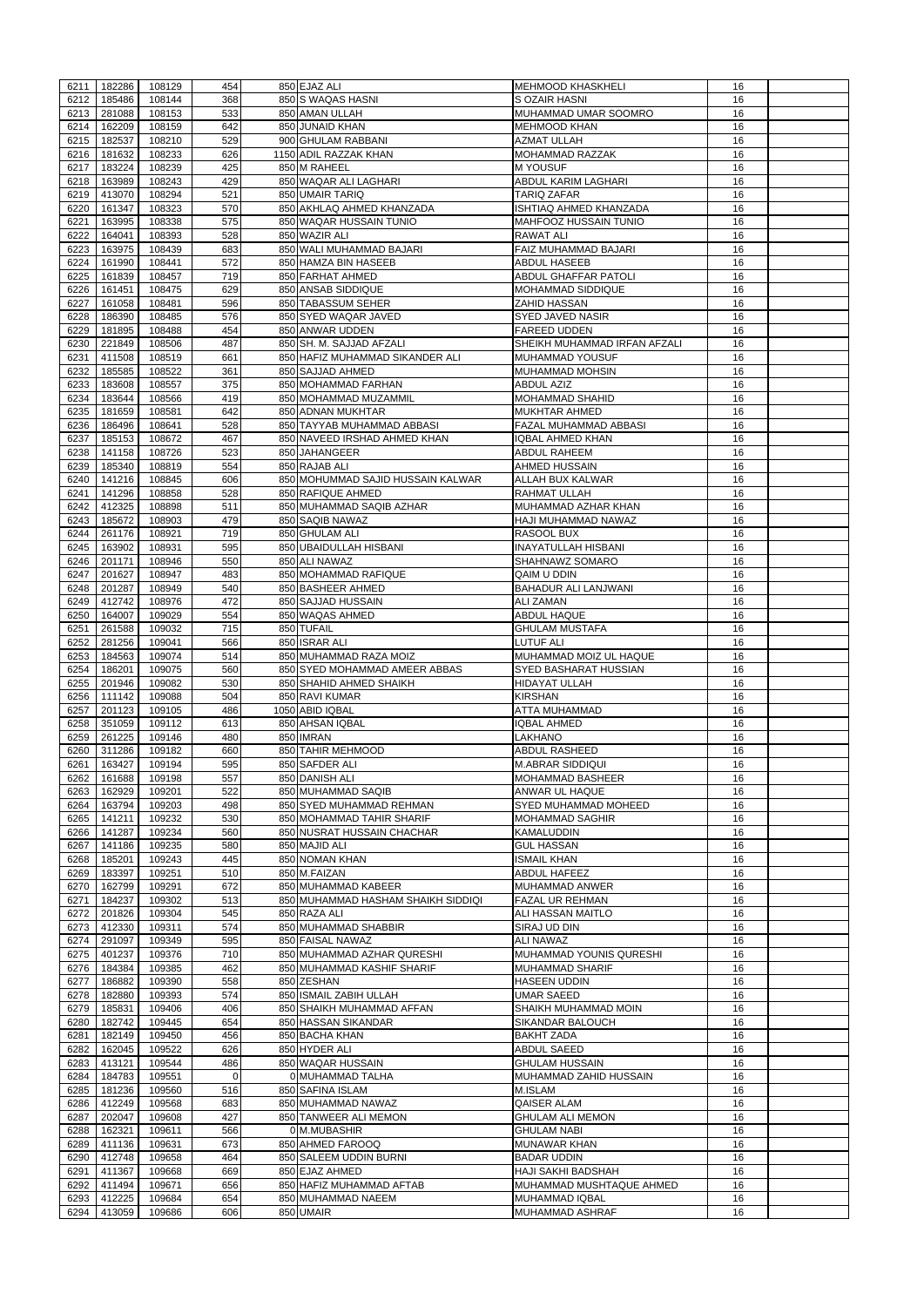| 6295 | 185521      | 109699           | 634         | 850 SABIR KHAN                              | <b>FAQEER TAJ</b>                                  | 16 |  |
|------|-------------|------------------|-------------|---------------------------------------------|----------------------------------------------------|----|--|
|      | 411598      |                  | 518         | 850 IMTIAZ ZAMAN                            |                                                    | 16 |  |
| 6296 | 411838      | 109709           | 462         |                                             | <b>GOHAR REHMAN</b>                                |    |  |
| 6297 |             | 109714           | 584         | 850 MOHAMMAD FARHAN                         | ABDUL WAHEED                                       | 16 |  |
| 6298 | 412464      | 109716           |             | 850 MUHAMMAD ZEESHAN                        | NOOR MUHAMMAD                                      | 16 |  |
| 6299 | 413018      | 109723           | 598         | 850 TAHA BIN MASOOD                         | MASOOD ALAM                                        | 16 |  |
| 6300 | 186521      | 109733           | 631         | 850 UBAID ULLAH                             | AZIZ ULLAH                                         | 16 |  |
| 6301 | 183754      | 109739           | 586         | 850 MUAAZ AHMED                             | <b>BIRJIS AHMED</b>                                | 16 |  |
| 6302 | 163906      | 109768           | 367         | 850 UMAIR AHMED                             | <b>SHAMSUDDIN</b>                                  | 16 |  |
| 6303 | 184125      | 109772           | 604         | 850 MUHAMMAD FAISAL                         | <b>AHMED ALI</b>                                   | 16 |  |
| 6304 | 351104      | 109781           | 460         | 850 AYAZ AHMED SOOMRO                       | HAJI SHAH MUHAMMED SOOMRO                          | 16 |  |
| 6305 | 411119      | 109789           | 510         | 850 ADNAN NAEEM                             | MUHAMMAD NAEEM                                     | 16 |  |
| 6306 | 411938      | 109791           | 460         | 850 MUHAMMAD AHSAN HABIB                    | <b>HABIB ULLAH</b>                                 | 16 |  |
| 6307 | 411564      | 109810           | 644         | 850 HUSSAIN AHMED                           | RASHEED AHMED                                      | 16 |  |
| 6308 | 411765      | 109823           | 688         | 850 M. ZUBAIR                               | M. AKHTAR                                          | 16 |  |
| 6309 | 161269      | 109833           | 540         | 850 AFTAB AHMED KALWAR                      | MUHAMMAD KHAN KALWAR                               | 16 |  |
| 6310 | 291286      | 109835           | 563         | 850 S. SABIR ALI SHAH                       | S. KARAM ALI SHAH                                  | 16 |  |
| 6311 | 291264      | 109837           | 577         | 850 NOOR MUHAMMAD                           | ABDUL SHAKOOR UMRANI                               | 16 |  |
| 6312 | 184459      | 109843           | 559         | 850 MUHAMMAD NADEEM                         | MUHAMMAD MANSOOR                                   | 16 |  |
| 6313 | 291003      | 109866           | 660         | 850 SAIMA HANIF                             | MUHAMMAD HANIF                                     | 16 |  |
| 6314 | 185685      | 109913           | 443         | 850 SARFARAZ SARWAR                         | <b>SARWAR ALAM</b>                                 | 16 |  |
| 6315 | 41115       | 109921           | 791         | 1150 MUHAMMAD SHAHZEB KHAN                  | MUHAMMAD AHMED KHAN                                | 16 |  |
| 6316 | 412590      | 109950           | 589         | 850 NOOR REHMAN                             | FAZAL UR REHMAN                                    | 16 |  |
|      |             |                  |             |                                             |                                                    |    |  |
| 6317 | 183065      | 109970           | 472         | 850 KHURRAM RAFIQUE                         | <b>ABDUL RAFIQUE</b>                               | 16 |  |
| 6318 | 184523      | 109980           | 542         | 850 MUHAMMAD OWAIS RIAZ                     | <b>RIAZ HUSSAIN</b>                                | 16 |  |
| 6319 | 412103      | 110006           | 587         | 850 MUHAMMAD HASNAIN KALEEM                 | MUHAMMAD KALEEM                                    | 16 |  |
| 6320 | 291241      | 110007           | 558         | 850 MUNWAR HUSSAIN                          | ALI NAWAZ WASWANO                                  | 16 |  |
| 6321 | 411558      | 110024           | 471         | 850 HAYDER KHAN                             | <b>DILDAR KHAN</b>                                 | 16 |  |
| 6322 | 411743      | 110030           | 504         | 850 M KAMRAN MUGHAL                         | LAL MUHAMMAD                                       | 16 |  |
| 6323 | 411674      | 110045           | 518         | 850 KAMRAN ALI                              | <b>FAZAL UR REHMAN</b>                             | 16 |  |
| 6324 | 183607      | 110053           | 469         | 850 MOHAMMAD FARAZ ANWER                    | <b>ANWER KHAN</b>                                  | 16 |  |
| 6325 | 185410      | 110059           | 510         | 850 REHAN NOOR                              | <b>NOOR MUHAMMAD</b>                               | 16 |  |
| 6326 | 181889      | 110074           | 554         | 850 ANJUM ALI                               | AMJAD ALI                                          | 16 |  |
| 6327 | 161425      | 110091           | 633         | 850 AMEEN GUL                               | <b>BASHEER</b>                                     | 16 |  |
| 6328 | 412726      | 110097           | 707         | 850 SAJID ALI RAFIQUE                       | RAFIQUE AHMED                                      | 16 |  |
| 6329 | 185826      | 110104           | 572         | 850 SHAIKH MAIRAJ UDDIN                     | <b>SHAIKH GHAUS UDDIN</b>                          | 16 |  |
| 6330 | 163431      | 110119           | 691         | 850 SAGAR RAMCHANDANI                       | <b>UMESH KUMAR</b>                                 | 16 |  |
| 6331 | 413053      | 110132           | 455         | 850 TOUQEER AHMED                           | <b>ABDUL JABBAR</b>                                | 16 |  |
|      | 413206      | 110137           | 613         | 850 ZEESHAN                                 | MUHAMMAD MURTAZA                                   | 16 |  |
| 6332 |             |                  |             |                                             |                                                    |    |  |
| 6333 | 411929      | 110151           | 712         | 850 MUHAMMAD AHMED                          | MUHAMMAD ASLAM                                     | 16 |  |
| 6334 | 411505      | 110152           | 551         | 850 HAFIZ MUHAMMAD MUSTAFA                  | JAN MUHAMMAD                                       | 16 |  |
| 6335 | 412017      | 110160           | 656         | 850 MUHAMMAD AWAIS TARIQ                    | MUHAMMAD TARIQ                                     | 16 |  |
| 6336 | 163201      | 110164           | 565         | 850 NIAZ HUSSAIN                            | <b>SHARIF GULL</b>                                 | 16 |  |
| 6337 | 291263      | 110165           | 500         | 850 NOAMAN SOOMRO                           | MUSHTAQUE AHMED                                    | 16 |  |
| 6338 | 411387      | 110168           | 603         | 850 FAISAL ALVI                             | AFTAB ALAM ALVI                                    | 16 |  |
| 6339 | 411882      | 110183           | 552         | 850 MOHAMMED YASEEN                         | <b>ABDUL AZIZ</b>                                  | 16 |  |
| 6340 |             |                  |             |                                             |                                                    |    |  |
|      | 161805      | 110196           | $\Omega$    | 0 FAIZAN UDDIN                              | <b>SHAMSUDDIN</b>                                  | 16 |  |
| 6341 | 412264      |                  | 604         |                                             |                                                    | 16 |  |
| 6342 | 411316      | 110214<br>110254 | 452         | 850 MUHAMMAD OWAIS ABBASI<br>850 AZIZ ULLAH | MUHAMMAD SHAMRAIZ KHAN ABBASI<br><b>MALIK ZADA</b> | 16 |  |
|      |             |                  |             |                                             |                                                    |    |  |
| 6343 | 181609      | 110259           | 581         | 850 ADEEL AHMED KHAN                        | SHAKEEL AHMED KHAN                                 | 16 |  |
| 6344 | 186261      | 110260           | 511         | 850 SYED MUHAMMAD SARFARAZ MUSSARAT         | <b>SYED MUHAMMAD MUSSARAT IRFANI</b>               | 16 |  |
| 6345 | 411244      | 110270           | 587         | 850 ASAD MAHBOOB                            | <b>MAHBOOB KHAN</b>                                | 16 |  |
| 6346 | 413100      | 110272           | 687         | 850 WAJAHAT AHMED                           | SYED IQBAL AHMED                                   | 16 |  |
| 6347 | 411760      | 110277           | 608         | 850 M. SAMI                                 | M. SALEEM                                          | 16 |  |
| 6348 | 182526      | 110288           | 414         | 850 GHULAM MUHAMMAD                         | <b>GHULAM MUSTAFA</b>                              | 16 |  |
| 6349 | 182669      | 110289           | $\mathbf 0$ | 0 HAMID SHAHZAD                             | MUHAMMAD IQBAL                                     | 16 |  |
| 6350 | 182675      | 110303           | 482         | 850 HAMMAD ALI                              | S M ISHAQ ALAM                                     | 16 |  |
| 6351 | 291146      | 110340           | 694         | 850 JAVAID ALI SOOMRO                       | <b>QURBAN ALI SOOMRO</b>                           | 16 |  |
| 6352 | 413140      | 110344           | 493         | 850 WAQAS AHMED                             | MUHAMMED NAZEER                                    | 16 |  |
| 6353 | 29103       | 110360           | 616         | 850 MOHAMMAD WASEEM                         | <b>MOHAMMAD SIDDIQUE</b>                           | 16 |  |
| 6354 | 184359      | 110409           | 489         | 850 MUHAMMAD KAMRAN                         | MUHAMMAD AQIL                                      | 16 |  |
| 6355 | 181320      | 110472           | 377         | 850 TAJ NAWAB                               | NOOR UL NAWAB                                      | 16 |  |
| 6356 | 411682      | 110476           | 484         | 850 KASHIF                                  | AMIR UD DIN                                        | 16 |  |
| 6357 | 185689      | 110510           | $\Omega$    | 0 SARMAD AZIZ                               | AZIZ ULLAH                                         | 16 |  |
| 6358 | 261218      | 110518           | 466         | 850 HEMAN DAS                               | <b>UTAM CHAND</b>                                  | 16 |  |
| 6359 | 162634      | 110523           | 446         | 850 MUHAMMAD ARSALAN                        | <b>MUHAMMAD SALEEM</b>                             | 16 |  |
| 6360 | 162273      | 110564           | 466         | 850 KHURRAM FAREED                          | <b>FAREED AHMED</b>                                | 16 |  |
| 6361 | 161886      | 110579           | 552         | 850 GHULAM FAROOQ                           | <b>GHULAM MUHAMMAD</b>                             | 16 |  |
| 6362 | 161111      | 110608           | 681         | 850 ABDUL GHAFFAR SOOMRO                    | MUHAMMAD SIDDIQUE SOOMRO                           | 16 |  |
| 6363 | 311216      | 110625           | 759         | 850 NAVEED AHMED                            | NISAR AHMED                                        | 16 |  |
| 6364 | 221075      | 110634           | 616         |                                             |                                                    | 16 |  |
|      |             |                  |             | 850 ABDUL REHMAN                            | H. GHULAM MUHAMMAD TANWRI                          |    |  |
| 6365 | 164056      | 110668           | 549         | 1050 YASIR SHAH                             | <b>AGHA ANWER SHAH</b>                             | 16 |  |
| 6366 | 412803      | 110683           | 534         | 850 SHAHID ASLAM                            | MUHAMMAD ASLAM                                     | 16 |  |
|      | 6367 411194 | 110693           | 479         | 850 AMJAD KHAN                              | MUHAMMAD ASLAM KHAN                                | 16 |  |
| 6368 | 411275      | 110698           | 444         | 850 ASIM ELAHI                              | <b>KARAM ELAHI</b>                                 | 16 |  |
| 6369 | 163674      | 110709           | 513         | <b>OISHOAIB KHAN GHORI</b>                  | SHAFIQUE KHAN GHORI                                | 16 |  |
| 6370 | 281135      | 110717           | 559         | 850 AYAZ ALI CHANDIO                        | <b>ZAKIR HUSSUIN</b>                               | 16 |  |
| 6371 | 162448      | 110728           | 578         | 850 MOHAMMAD BILAL QAZI                     | MOHAMMAD FAHEEM QAZI                               | 16 |  |
| 6372 | 221359      | 110731           | 591         | 850 GULZAR AHMED GOLO                       | <b>QAMAR DIN GALO</b>                              | 16 |  |
| 6373 | 202078      | 110746           | 610         | 850 WAJID HUSSAIN                           | ALI MURAD UJAN                                     | 16 |  |
| 6374 | 184908      | 110809           | 595         | 850 MUHAMMAD WAQUAR                         | <b>KALAM ALI</b>                                   | 16 |  |
| 6375 | 161775      | 110818           | 683         | 850 FAISAL ANSARI                           | <b>ZAHEER ANWAR</b>                                | 16 |  |
| 6376 | 184381      | 110869           | 0           | 0 MUHAMMAD KASHIF KHOKHAR                   | MUHAMMAD ASHRAF                                    | 16 |  |
| 6377 | 184186      | 110884           | $\Omega$    | 0 MUHAMMAD FAROOQUE                         | <b>MUHAMMAD SHAKEEL</b>                            | 16 |  |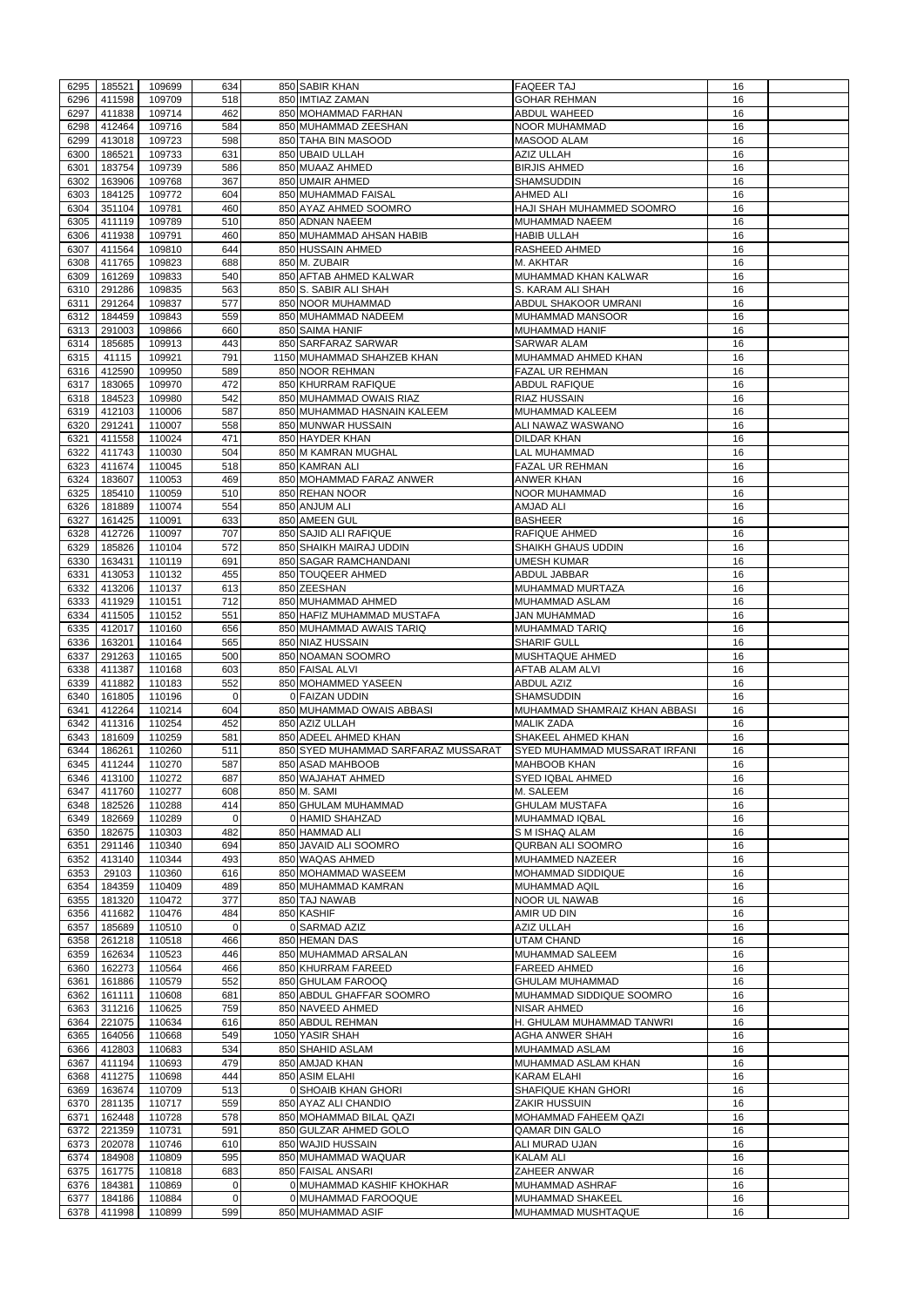| 6379 | 182838      | 110901 | 656         | 850 IMTIAZ UL HAQ                 | AZIZ UL HAQ                  | 16 |  |
|------|-------------|--------|-------------|-----------------------------------|------------------------------|----|--|
|      | 411264      |        |             |                                   | <b>GHULAM HAIDER</b>         |    |  |
| 6380 |             | 110920 | 544         | 850 ASIF HAIDER<br>850 IMRAN KHAN |                              | 16 |  |
| 6381 | 411588      | 110921 | 418         |                                   | <b>MUHAMMAD ZAIB</b>         | 16 |  |
| 6382 | 221271      | 110953 | 698         | 850 BILAWAL BASHIR SHAIKH         | <b>BASHIR AHMED SHAIKH</b>   | 16 |  |
| 6383 | 184009      | 110976 | 493         | 850 MUHAMMAD ASLAM                | <b>MUHAMMAD HANIF</b>        | 16 |  |
| 6384 | 412473      | 111000 | 910         | 1150 MUHAMMAD ZOHAIB              | <b>SHOUKAT ALI</b>           | 16 |  |
| 6385 | 163621      | 111007 | 521         | 850 SHAIRYAR                      | SADAQAT ALI                  | 16 |  |
| 6386 | 163364      | 111013 | 467         | 0 REHMAN                          | <b>MOHAMMAD RASHEED</b>      | 16 |  |
| 6387 | 291329      | 111026 | 688         | 850 SHAHZAIB                      | <b>SHAHID HUSSAIN</b>        | 16 |  |
| 6388 | 162335      | 111034 | 445         | 850 MAJID ALI                     | MUHAMMAD BAKHESH BHUTTO      | 16 |  |
| 6389 | 182886      | 111051 | 396         | 850 IZHAR AHMAD                   | <b>MOHAMMAD YOUSUF</b>       | 16 |  |
| 6390 | 182230      | 111058 | 570         | 850 DANISH IQUBAL KHAN            | M. IQBAL KHAN                | 16 |  |
| 6391 | 411071      | 111076 | 500         | 850 ABDUL WAHID                   | <b>ABDUL JABBAR</b>          | 16 |  |
| 6392 | 162951      | 111078 | $\mathbf 0$ | 850 MUHAMMAD SHEHROZ              | <b>MUHAMMAD YOUSUF</b>       | 16 |  |
| 6393 | 411792      | 111100 | 578         | 850 MAQSOOD ALAM                  | <b>MIAN GAFFAR KHAN</b>      | 16 |  |
| 6394 | 413166      | 111104 | 727         | 1150 YASIR IQBAL                  | <b>HABIB AHMED</b>           | 16 |  |
| 6395 | 183615      | 111107 | 582         | 800 MOHAMMAD HASSAN NOOR          | <b>MOHAMMAD ASIF</b>         | 16 |  |
| 6396 | 181733      | 111108 | 449         | 850 AHSAN ALI SIDDIQUI            | SHEHBAZ ALI SIDDIQUI         | 16 |  |
| 6397 | 221984      | 111137 | 528         | 850 WAQAR ALI                     | <b>IMAMUDDIN CHANDIO</b>     | 16 |  |
| 6398 | 281522      | 111149 | 448         | 850 SAME ULLAH                    | <b>GHULAM SHABIR SOOMRO</b>  | 16 |  |
| 6399 | 183128      | 111156 | 641         | 850 M AYAZ                        | M ISHAQ                      | 16 |  |
| 6400 | 311196      | 111166 | $\mathbf 0$ | 0 MUHAMMAD TAIMOOR ASLAM          | MUHAMMAD ASLAM               | 16 |  |
| 6401 | 412503      | 111182 | 626         | 850 MUNEER BAIG                   | <b>ISLAM BAIG</b>            | 16 |  |
|      |             |        |             |                                   |                              |    |  |
| 6402 | 161606      | 111188 | 575         | 850 AYAZ ALI                      | <b>ALI DINO</b>              | 16 |  |
| 6403 | 221859      | 111197 | 527         | 850 SHAH NAWAZ ALI                | AKBAR ALI JHANDEEL           | 16 |  |
| 6404 | 141042      | 111202 | 624         | 850 ABDULLAH NOONARI              | <b>GHULAM SARWAR NOONARI</b> | 16 |  |
| 6405 | 261050      | 111214 | 457         | 850 AHSAN RAZA                    | <b>MUHAMMAD BOOTA</b>        | 16 |  |
| 6406 | 351340      | 111216 | 604         | 850 RIAZ ALI                      | RAHIB ALI BHUTTO             | 16 |  |
| 6407 | 221300      | 111220 | 765         | 1150 FAHEEM PARWAIZ               | MUHAMMAD PARWAIZ KALHORO     | 16 |  |
| 6408 | 163343      | 111234 | 595         | 850 RASHID ALI PANHYAR            | <b>NAZIR AHMED</b>           | 16 |  |
| 6409 | 411660      | 111262 | 619         | 850 JUNAID KHAN                   | ASLAM                        | 16 |  |
| 6410 | 201895      | 111281 | 599         | 0 SALEEM AHMED                    | <b>GUL MUHAMAMD TUNIO</b>    | 16 |  |
| 6411 | 185176      | 111286 | 525         | 850 NIAZ MUHAMMAD                 | <b>SUFI MUHAMMAD</b>         | 16 |  |
| 6412 | 181522      | 111288 | 351         | 850 ABDUL SATTAR                  | <b>ABDUL GHAFOOR</b>         | 16 |  |
| 6413 | 411857      | 111296 | 542         | 850 MOHAMMAD OBAID SALEEM         | <b>MOHAMMAD SALEEM</b>       | 16 |  |
| 6414 | 186441      | 111297 | 704         | 1150 TAJWER SULTAN                | <b>SULTAN AHMED HUSSAIN</b>  | 16 |  |
| 6415 | 412198      | 111299 | 474         | 850 MUHAMMAD MAZHAR ALI           | MUHAMMAD MAQSOOD ALI         | 16 |  |
| 6416 | 412714      | 111312 | 570         | 850 SAEED GHANI                   | <b>ABDUL GHANI</b>           | 16 |  |
| 6417 | 411830      | 111326 | 631         | 850 MOHAMMAD ARSHAD               | <b>SHAHABUDDIN</b>           | 16 |  |
| 6418 | 411168      | 111334 | 530         | 850 ALI HUSSAIN KHAN              | ABDUL HAMEED KHAN            | 16 |  |
| 6419 | 412750      | 111344 | 422         | 850 SALMAN                        | MUHEE UDDIN                  | 16 |  |
| 6420 | 161082      | 111360 | 631         | 850 AAMIR MEHMOOD                 | <b>MEHMOOD KHAN GHOURI</b>   | 16 |  |
| 6421 | 163833      | 111361 | 595         | 850 SYED WAQAR ALI                | SYED MASOOD ALI              | 16 |  |
| 6422 | 161211      | 111364 | 562         | 850 ABDUL ZUBAIR                  |                              |    |  |
|      |             |        |             |                                   | <b>ABDUL SATTAR</b>          | 16 |  |
| 6423 | 351433      | 111398 | 588         | 850 WAHEED AHMED                  | <b>DUR MUHAMMAD</b>          | 16 |  |
| 6424 | 351438      | 111401 | 586         | 850 WALEED                        | SHAFIQ UR REHMAN             | 16 |  |
| 6425 | 161880      | 111423 | 518         | 850 GHAZI KHAN MASTOI             | <b>LIAQAT ALI MASTOI</b>     | 16 |  |
| 6426 | 351330      | 111436 | 645         | 850 RAJA TARIQUE MUHAMMAD         | <b>JAN MUHAMMAD</b>          | 16 |  |
| 6427 | 161213      | 111489 | 598         | 850 ABDULLAH                      | <b>GHULAM QADIR</b>          | 16 |  |
| 6428 | 261632      | 111500 | 566         | 850 ZUHAIB HUSSAIN                | <b>AIJAZ HUSSAIN</b>         | 16 |  |
| 6429 | 162027      | 111543 | 631         | 850 HASSAN ZAMEER                 | SYED ZAMEER AHMED            | 16 |  |
| 6430 | 183673      | 111620 | 425         | 850 MOHAMMAD SAMAD KHAN           | MOHAMMAD NAEEM KHAN          | 16 |  |
| 6431 | 185022      | 111625 | 361         | 850 MUNEEB UR REHMAN              | <b>KHALID MEHMOOD</b>        | 16 |  |
| 6432 | 182172      | 111654 | 499         | 850 BILAL AHMED                   | ZAHID MEHMOOD                | 16 |  |
| 6433 | 161999      | 111662 | 548         | 850 HASAN                         | <b>SALEEM AKHTAR</b>         | 16 |  |
| 6434 | 411507      | 111676 | 558         | 850 HAFIZ MUHAMMAD OWAIS          | <b>MUHAMMAD SHAKIL</b>       | 16 |  |
| 6435 | 182487      | 111679 | 425         | 850 FAZAL LAL                     | LAL MUHAMMAD                 | 16 |  |
| 6436 | 164133      | 111686 | $\mathbf 0$ | 850 ZOHAIB                        | <b>SOHAIL HUSSAIN</b>        | 16 |  |
| 6437 | 185458      | 111702 | 434         | 850 S AHMAD AZEEM                 | MOHAMMAD AZEEM               | 16 |  |
| 6438 | 201321      | 111707 | 584         | 850 FAIZ AHMED                    | <b>KAREEM BUX</b>            | 16 |  |
| 6439 | 201921      | 111708 | 577         | 850 SARFARAZ                      | <b>ABDUL GAFOOR</b>          | 16 |  |
| 6440 | 186418      | 111732 | 352         | 850 TABISH UDDIN                  | <b>SIRAJ UDDIN</b>           | 16 |  |
| 6441 | 186788      | 111733 | 441         | 850 YAWAR KHAN                    | <b>QAMMAR KHAN</b>           | 16 |  |
| 6442 | 412449      | 111738 | 444         | 850 MUHAMMAD YOUSUF               | <b>NOOR MUHAMMAD</b>         | 16 |  |
|      |             |        | 567         | 850 ZUHAIB ALI                    |                              |    |  |
| 6443 | 281639      | 111754 |             |                                   | <b>MUHAMMAD ARIF</b>         | 16 |  |
| 6444 | 186103      | 111809 | 565         | 850 SYED ASIM ALI RAZA            | SYED ANWER ALI SHAH          | 16 |  |
| 6445 | 411771      | 111824 | 564         | 850 MAJID ALI                     | <b>MOHAMMAD ALI</b>          | 16 |  |
| 6446 | 185173      | 111828 | 637         | 1050 NIAZ AHMED                   | <b>AHMED HUSSAIN</b>         | 16 |  |
| 6447 | 181671      | 111889 | 472         | 850 AFSAR UD DIN                  | <b>MUKHTAR AHMED</b>         | 16 |  |
| 6448 | 412454      | 111895 | 560         | 850 MUHAMMAD YOUSUF SIDDIQUI      | MUHAMMAD RAFIQ SIDDIQUI      | 16 |  |
| 6449 | 412394      | 111910 | 524         | 850 MUHAMMAD TAYYAB MAYO          | AMEER HASSAN                 | 16 |  |
| 6450 | 413033      | 111912 | 496         | 850 TAMOOR AKRAM                  | SHEIKH MUHAMMAD AKRAM        | 16 |  |
|      | 6451 181520 | 111918 | 447         | 850 ABDUL SAMI                    | MUHAMMAD AYUB                | 16 |  |
| 6452 | 163552      | 111925 | 477         | 850 SHAHAB U DIN                  | <b>MUKHTAIR AHMED</b>        | 16 |  |
| 6453 | 182113      | 111948 | 548         | 850 AZEEM AHMED                   | ASHFAQ AHMED                 | 16 |  |
| 6454 | 412365      | 111954 | 551         | 850 MUHAMMAD SIDDIQUE             | <b>MUHAMMAD YOUNAS</b>       | 16 |  |
| 6455 | 221440      | 111967 | 389         | 850 JALAL KHAN                    | <b>BILAWAL KHAN</b>          | 16 |  |
| 6456 | 412801      | 111985 | 550         | 850 SHAHERYAR SALEEM SIDDIQUI     | MUHAMMAD SALEEM SIDDIQUI     | 16 |  |
| 6457 | 281282      | 111997 | 589         | 850 KAZAM ALI                     | TAJ MOHAMMAD LASHARI         | 16 |  |
| 6458 | 281049      | 112003 | 484         | 850 ADNAN                         | <b>HIZBULLAH</b>             | 16 |  |
| 6459 | 281618      | 112023 | 539         | 850 WASEEM AHMED                  | MUHAMMAD CHANGAL KHAN        | 16 |  |
| 6460 | 281131      | 112048 | 530         | 850 ATTAULLAH                     | <b>HOTE KHAN CHANDIO</b>     | 16 |  |
|      |             |        |             | 850 SHAMAS UDDIN                  |                              |    |  |
| 6461 | 281556      | 112063 | 586         |                                   | <b>GHULAM QASIM</b>          | 16 |  |
| 6462 | 202026      | 112092 | 432         | 850 SYED UMER ABBAS SHAH          | <b>SYED BHOORAL SHAH</b>     | 16 |  |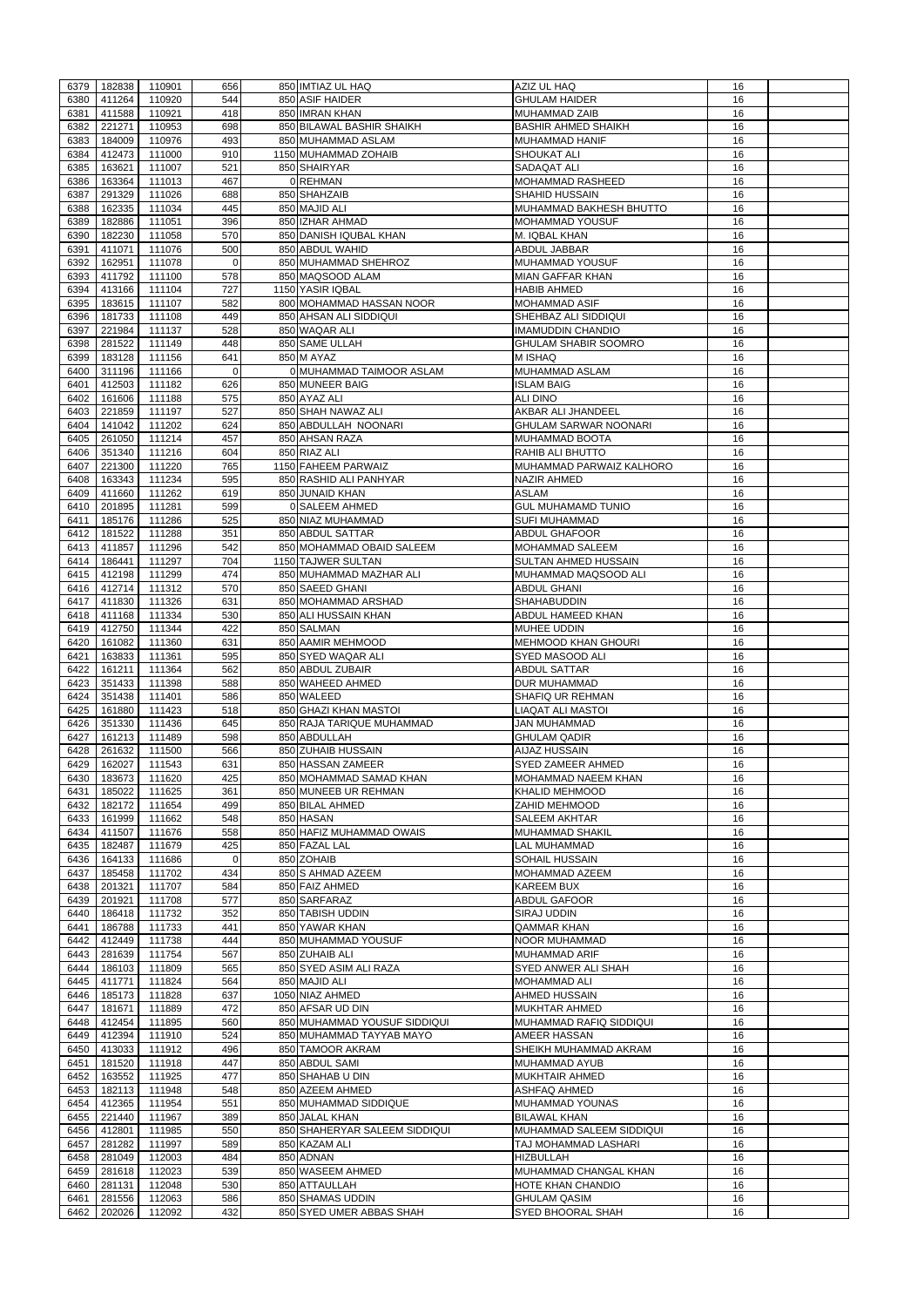| 6464 | 281090        | 112129             | 570         | 850 AMEER DIN MARI BALOUCH               | ANWAR AHMED MARI BALOUCH       | 16 |  |
|------|---------------|--------------------|-------------|------------------------------------------|--------------------------------|----|--|
|      | 281126        | 112135             | 538         | 850 ASLAM ALI ABRO                       | <b>MANZOOR ALI ABRO</b>        | 16 |  |
| 6465 | 281507        | 112146             | 576         | 850 SAJID ALI                            | <b>GHULAM RAZA KHOSO</b>       | 16 |  |
| 6466 | 161574        | 112172             | 605         | 950 ATTA MUHAMMAD                        | <b>AMEER BUX</b>               | 16 |  |
| 6467 | 281109        | 112175             | 524         | 850 ASAD U LLAH                          | <b>FAIZ MOHAMMAD RAJPER</b>    | 16 |  |
| 6468 | 281418        | 112180             | $\mathbf 0$ | 0 MUSHTAQUE ALI                          | <b>HAJI ALI GUL</b>            | 16 |  |
| 6469 | 412299        | 112190             | 454         | 850 MUHAMMAD RUQIAZ                      | <b>NOOR ZAMAN</b>              | 16 |  |
| 6470 | 185185        | 112225             | 497         | 850 NOMAN AHMED                          | <b>MUMTAZ AHMED</b>            | 16 |  |
| 6471 | 182715        | 112251             | 551         | 850 HASNAIN SIDDIQI                      | <b>JAMSHED SIDDIQI</b>         | 16 |  |
| 6472 | 186872        | 112260             | 545         | 850 ZEESHAN NAZEER SHAIKH                | NAZEER AHMED SHAIKH            | 16 |  |
| 6473 | 186866        | 112285             | 450         | 850 ZEESHAN HUSSAIN                      | SYED IKHLAQ HUSSAIN            | 16 |  |
| 6474 | 411506        | 112299             | 505         | 1050 HAFIZ MUHAMMAD NOMAN                | HAFIZ MUHAMMAD ASHRAF          | 16 |  |
| 6475 | 412675        | 112305             | 500         | 850 RIZWAN AHMED                         | <b>SHAMIM AHMED</b>            | 16 |  |
| 6476 | 411775        | 112352             | 703         | 850 MAJID MEHMOOD                        | <b>GHULAM SARWER</b>           | 16 |  |
|      |               |                    | 595         |                                          |                                |    |  |
| 6477 | 411801        | 112361             |             | 850 MAZHER HUSSAIN                       | <b>ABDUL HAMEED BHATTI</b>     | 16 |  |
| 6478 | 412903        | 112383             | 465         | 850 SYED ABDUL WASAY HASHMI              | SYED ABDUL MUJEEB HASHMI       | 16 |  |
| 6479 | 411860        | 112385             | 644         | 850 MOHAMMAD SALMAN                      | MOHAMMAD ANWAR                 | 16 |  |
| 6480 | 411311        | 112398             | $\Omega$    | 850 AZFAN ALI                            | <b>ARSHAD ALI</b>              | 16 |  |
| 6481 | 411691        | 112421             | 481         | 850 KAZIM HUSSAIN                        | <b>GHULAM HUSSAIN</b>          | 16 |  |
| 6482 | 411597        | 112440             | 553         | 850 IMTIAZ ALI                           | <b>MUHAMMAD ALI</b>            | 16 |  |
| 6483 | 184656        | 112444             | 450         | 0 MUHAMMAD SAQIB                         | <b>MUHAMMAD AQEEL</b>          | 16 |  |
| 6484 | 291178        | 112462             | 595         | 850 MIR MAZHAR ALI                       | <b>MURAD ALI JAMALI</b>        | 16 |  |
| 6485 | 182860        | 112561             | 500         | 850 IRFAN KHAN                           | <b>JAVED KHAN</b>              | 16 |  |
| 6486 | 183011        | 112625             | 510         | 850 KASHIF AHMED                         | RAFIQ AHMED                    | 16 |  |
| 6487 | 412108        | 112648             | 680         | 850 MUHAMMAD HOOD                        | MUSHTAQ AHMED                  | 16 |  |
| 6488 | 163610        | 112664             | 595         | 850 SHAHZAIB                             | MUHAMMAD IQBAL                 | 16 |  |
| 6489 | 185959        | 112677             | $\Omega$    | 0 SHOAIB KHAN                            | LIAQAT ALI KHAN                | 16 |  |
| 6490 | 181461        | 112711             | 404         | 850 ABDUL QADEER                         | <b>MUHAMMAD SALEEM</b>         | 16 |  |
| 6491 | 183939        | 112715             | 561         | 850 MUHAMMAD ARSAL                       | <b>MUHAMMAD ASLAM</b>          | 16 |  |
| 6492 | 411115        | 112725             | 523         | 850 ADNAN ELAHI                          | <b>BUKSH ELAHI</b>             | 16 |  |
| 6493 | 221227        | 112751             | 465         | 850 ASIF ALI                             | <b>QURBAN ALI SHORO</b>        | 16 |  |
|      |               |                    | 517         | 850 SALEEMULLAH MAHAR                    |                                |    |  |
| 6494 | 351368        | 112754             |             |                                          | <b>AMANULLAH MAHAR</b>         | 16 |  |
| 6495 | 311119        | 112755             | 633         | 850 IRFAN ALI                            | <b>NAZAR MUHAMMAD</b>          | 16 |  |
| 6496 | 201254        | 112765             | 510         | 850 ATTA MUHAMMAD JAMRO                  | MUHAMMAD NAWAZ JAMRO           | 16 |  |
| 6497 | 412457        | 112775             | 532         | 850 MUHAMMAD ZAHID                       | <b>ALI MUHAMMAD</b>            | 16 |  |
| 6498 | 411218        | 112776             | 518         | 850 ARQAM                                | <b>SAEED AHMED</b>             | 16 |  |
| 6499 | 185415 112793 |                    | 424         | 850 RIAZ ADIL                            | <b>IMUHAMMAD YAMEEN</b>        | 16 |  |
| 6500 | 185912        | 112794             | 598         | 850 SHEIKH FURQAN                        | <b>MUHAMMAD ILYAS</b>          | 16 |  |
| 6501 | 221982        | 112805             | 671         | 850 WAQAR AHMED                          | <b>ISRAR AHMED</b>             | 16 |  |
| 6502 | 411832        | 112842             | 595         | 850 MOHAMMAD AZEEM                       | <b>MOHAMMAD MASKEEN</b>        | 16 |  |
| 6503 | 412958        | 112859             | 476         | 850 SYED MUHAMMAD FAHIM                  | <b>MUHAMMAD NASIR</b>          | 16 |  |
| 6504 | 412461        | 112860             | 552         | 850 MUHAMMAD ZEESHAN                     | <b>ABDUL GHAFFAR</b>           | 16 |  |
| 6505 | 412919        | 112865             | 557         | 850 SYED DANIYAL HUSSAIN                 | SYED NAJAF HUSSAIN             | 16 |  |
| 6506 | 412258        | 112876             | 502         | 850 MUHAMMAD OVAIS                       | <b>IQTADAR AHMED</b>           | 16 |  |
| 6507 | 411817        | 112885             | 426         | 850 MOBASHIR HASSAN                      | <b>HASSAN NIZAM</b>            | 16 |  |
| 6508 | 411859        | 112894             | 496         | 1050 MOHAMMAD SAEED                      | <b>MOHAMMAD NAZIR</b>          | 16 |  |
| 6509 | 411083        | 112898             | 535         | 850 ABDULLAH                             | <b>ZAMEEN KHAN</b>             | 16 |  |
| 6510 | 41117         |                    | 445         | 850 NASIR KHAN                           | <b>ABDUL RAZZAQUE</b>          | 16 |  |
| 6511 |               |                    |             |                                          | MOHAMMAD NAEEM UDDIN GHOUSE    |    |  |
|      |               | 112918             |             |                                          |                                |    |  |
|      | 183715        | 112933             | 501         | 850 MOHAMMAD ZEESHAN MALLICK             |                                | 16 |  |
| 6512 | 185640        | 112936             | 437         | 850 SAMEED JAVED                         | <b>KHAN JAVED SHARF</b>        | 16 |  |
| 6513 | 261317        | 113017             | 523         | 850 MOHAMMAD NADEEM                      | <b>RAUF AHMED</b>              | 16 |  |
| 6514 | 281489        | 113027             | 527         | 850 SADAM HUSSAIN KHOSO                  | <b>KHADIM HUSSAIN</b>          | 16 |  |
| 6515 | 291317        | 113047             | 711         | 1150 SHAH ZAIB KHAN                      | SARFARAZ KHAN                  | 16 |  |
| 6516 | 311002        | 113093             | 0           | 850 AMBER FATIMA                         | SOHAIL ABDULLAH                | 16 |  |
| 6517 | 186818        | 113101             | 892         | 1150 ZAHID KABIR                         | <b>KABIR UDDIN</b>             | 16 |  |
| 6518 | 164057        | 113102             | 543         | 850 YAWAR ABBAS LISKANI                  | <b>GHULAM ABBAS LISKANI</b>    | 16 |  |
| 6519 | 186725        | 113131             | 460         | 850 WAQAS SUBHAN                         | <b>ABDUL SUBHAN</b>            | 16 |  |
| 6520 | 413110        | 113136             | 454         | 850 WALEED KAREEMI                       | SALAHUDDIN                     | 16 |  |
| 6521 | 201453        | 113158             | 537         | 850 IMRAN KHAN                           | <b>JAMAL KHAN</b>              | 16 |  |
| 6522 | 184900        | 113163             | 501         | 850 MUHAMMAD WAQAS ABBASI`               | MUHAMMAD NAWAZ                 | 16 |  |
| 6523 | 413016        | 113180             | 486         | 850 TAHA                                 | MUHAMMAD NAEEM AHMED           | 16 |  |
| 6524 | 184293        | 113220             | 382         | 850 MUHAMMAD IRFAN                       | <b>MUHAMMAD SIRAJ</b>          | 16 |  |
| 6525 | 186526        | 113222             | $\Omega$    | <b>OLUMAIR</b>                           | <b>MOHAMMAD YASEEN</b>         | 16 |  |
| 6526 | 221525        | 113229             | 547         | 850 MANSOOR AHMED NOONARI                | <b>BASHIR AHMED NOONARI</b>    | 16 |  |
| 6527 | 351477        | 113242             | 517         | 850 ZULFIQAR ALI SOOMRO                  | <b>GHULAM RASOOL</b>           | 16 |  |
| 6528 | 351043        | 113267             | 429         | 850 ABDURAZAQ MAHAR                      | <b>GHULAM QADIR MAHAR</b>      | 16 |  |
| 6529 | 411869        |                    | 411         |                                          | <b>MOHAMMAD BABER</b>          | 16 |  |
|      |               | 113276             | $\Omega$    | 850 MOHAMMAD SOHAIL<br>0 MUHAMMAD RASHID |                                | 16 |  |
| 6530 | 184553        | 113318             |             |                                          | <b>MUHAMMAD ASLAM</b>          |    |  |
| 6531 | 201377        | 113332             | 617         | 850 GHULAM MUJTABA                       | <b>MIR HASSAN</b>              | 16 |  |
| 6532 | 182709        | 113385             | 502         | 850 HASHIM ALI                           | <b>GHULAM MUHAMMAD</b>         | 16 |  |
| 6533 | 186814        | 113399             | 542         | 850 ZAHID HUSSAIN                        | MUHAMMAD AKHLAQ                | 16 |  |
| 6534 | 181068        | 113406             | 624         | 850 FATIMA TARIQ                         | <b>MOHAMMAD TARIQ</b>          | 16 |  |
|      |               | 6535 412991 113448 | 899         | 1150 SYED SAFI UR REHMAN                 | MUHAMMAD ZAKI UR REHMAN        | 16 |  |
| 6536 | 162234        | 113478             | 850         | 586 KAMRAN QURESHI                       | ABDUL MAJEED QURESHI           | 16 |  |
| 6537 | 183908        | 113533             | 445         | 850 MUHAMMAD AMIR                        | MUHAMMAD JAWED                 | 16 |  |
| 6538 | 163276        | 113542             | 636         | 850 PUNHAL KHAN PALIJO                   | <b>MOHAMMAD SULEMAN PALIJO</b> | 16 |  |
| 6539 | 163184        | 113543             | 630         | 850 NAVEED ALI PALIJO                    | <b>GULZAR ALI PALIJO</b>       | 16 |  |
| 6540 | 185634        | 113552             | 731         | 1150 SALMAN SHAKIR                       | <b>MUHAMMAD SHAKIR</b>         | 16 |  |
| 6541 | 221703        | 113556             | 655         | 850 NASRULLAH                            | RAHAMATULLA SURHIYO            | 16 |  |
| 6542 | 221146        | 113557             | 627         | 850 AIJAZ AHMED BAJKAUR                  | <b>SAMANO KHAN</b>             | 16 |  |
| 6543 | 185393        | 113566             | 425         | 850 RAZA ISHAQUE                         | MUHAMMAD ISHAQUE               | 16 |  |
| 6544 | 181927        | 113647             | 571         | 850 ARSALAN                              | <b>ABDUL KAREEM</b>            | 16 |  |
| 6545 | 221583        | 113669             | 673         | 850 MUHAMMAD ANWAR PATHAN                | <b>IMDAD ALI PATHAN</b>        | 16 |  |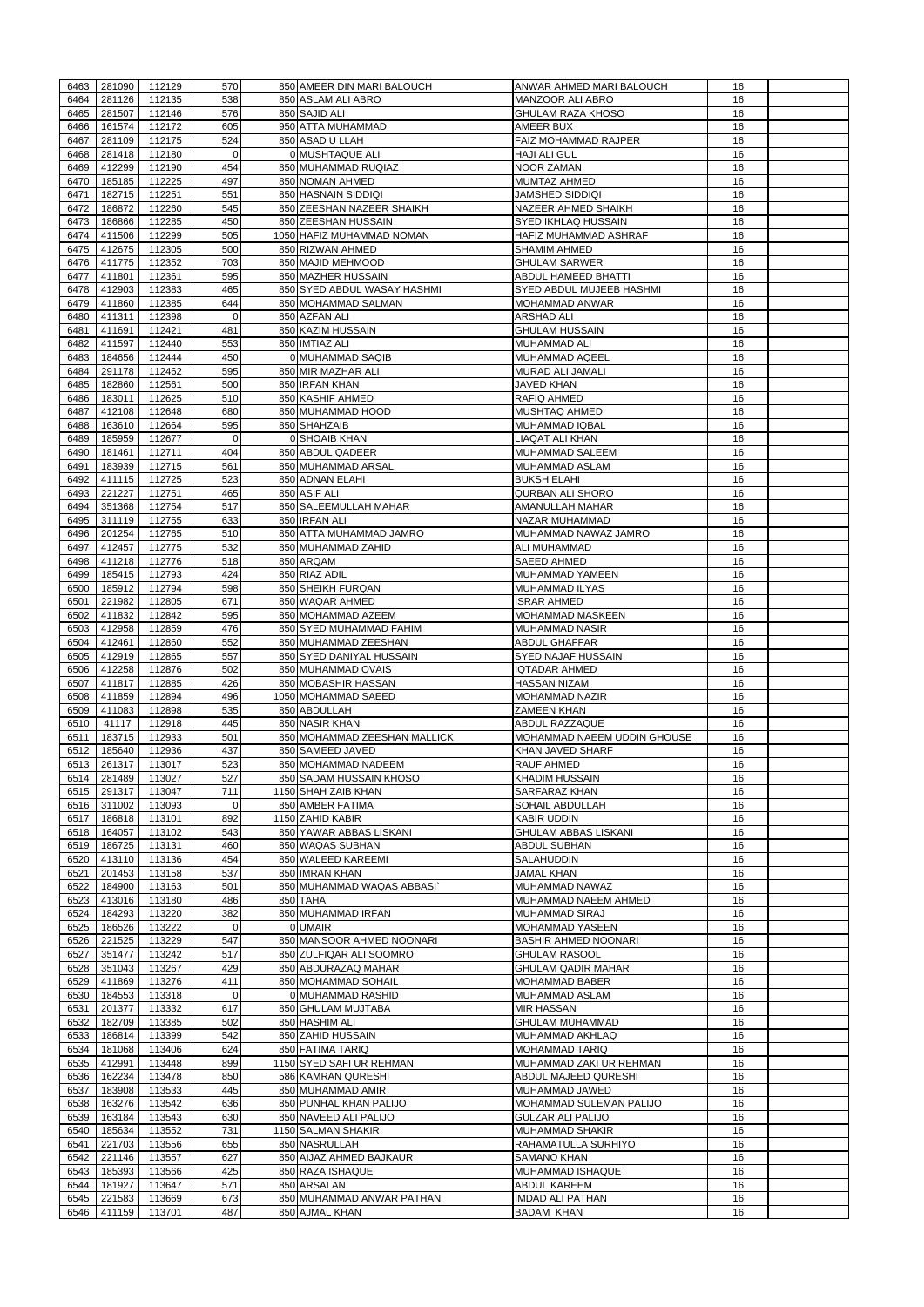| 6547         | 184884           | 113708             | 408         | 850 MUHAMMAD WAQAR IRSHAD            | MUHAMMAD IRSHAD GHOURI                       | 16       |  |
|--------------|------------------|--------------------|-------------|--------------------------------------|----------------------------------------------|----------|--|
| 6548         | 221428           | 113709             | 712         | 850 IRSHAD HUSSAIN                   | <b>GHULAM SARWAR KHOSO</b>                   | 16       |  |
| 6549         | 163664           | 113715             | 682         | 850 SHOAIB                           | <b>MEHBOOB ALI</b>                           | 16       |  |
| 6550         | 291114           | 113744             | $\mathbf 0$ | 0 GHULAM MURTAZA                     | <b>NABI BAKHSH</b>                           | 16       |  |
| 6551         | 202058           | 113745             | 530         | 850 TASLEEM                          | <b>KHADIM HUSSAIN</b>                        | 16       |  |
| 6552         | 221226           | 113752             | 619         | 850 ASIF ALI                         | DIN MUHAMMAD LAGHARI                         | 16       |  |
| 6553         | 161640           | 113767             | 657         | 850 BAQADAR                          | <b>MAQBOOL DAHRI</b>                         | 16       |  |
| 6554         | 186292           | 113770             | 444         | 850 SYED NABEEL HUSSAIN              | SYED SAKHAWAT HUSSAIN                        | 16       |  |
| 6555         | 182040           | 113776             | 558         | 850 ASIF KHAN                        | <b>NAWAB KHAN</b>                            | 16       |  |
| 6556         | 184442           | 113777             | 530         | 850 MUHAMMAD MURAD ALAM              | <b>MAKHMOOR ALAM</b>                         | 16       |  |
| 6557         | 184126           | 113781             | 405         | 850 MUHAMMAD FAISAL ALI              | MUHAMMAD IFTIKHAR ALI                        | 16       |  |
| 6558         | 184385           | 113783             | 845         | 1500 MUHAMMAD KASHIF SIDDIQUI        | <b>FARHAT JAN SIDDIQUI</b>                   | 16       |  |
|              |                  |                    |             |                                      |                                              |          |  |
| 6559         | 184456           | 113794             | 685         | 850 MUHAMMAD NABEEL                  | MUHAMMAD ZAHEER                              | 16       |  |
| 6560         | 291193           | 113832             | 562         | 850 MUHAMMAD ADIL                    | <b>GHULAM AKBER</b>                          | 16       |  |
| 6561         | 351005           | 113851             | 627         | 850 AAMIR ALI                        | <b>GHULAM MUSTAFA BHUTTO</b>                 | 16       |  |
| 6562         | 261377           | 113856             | 521         | 850 MUHAMMAD SHABBIR                 | <b>MUHAMMAD ASHIQUE</b>                      | 16       |  |
| 6563         | 186783           | 113891             | 544         | 850 YASIR RAZA                       | <b>MUHAMMAD NASIR</b>                        | 16       |  |
| 6564         | 351321           | 113898             | 409         | 850 QAISER SATTAR BHATTI             | <b>ABDUL SATTAR BHATTI</b>                   | 16       |  |
| 6565         | 162760           | 113902             | 542         | 850 MUHAMMAD HASSAN SOOMRO           | MUHAMMAD USMAN SOOMRO                        | 16       |  |
| 6566         | 201333           | 113973             | 588         | 850 FAROOQUE AHMED                   | <b>BASHIR AHMED</b>                          | 16       |  |
| 6567         | 184576           | 113976             | 475         | 850 MUHAMMAD RIZWAN                  | RAZA MUHAMMAD                                | 16       |  |
| 6568         | 183960           | 114009             | 673         | 850 MUHAMMAD ARSHAD                  | MUHAMMAD MURTAZA                             | 16       |  |
| 6569         | 183736           | 114010             | 684         | 850 MOHSIN KHAN                      | SHAHAB JAN KHAN                              | 16       |  |
| 6570         | 411122           | 114027             | 631         | 850 AFSAR ALI KHAN                   | <b>ASFANDYAR</b>                             | 16       |  |
| 6571         | 412010           | 114090             | 572         | 850 MUHAMMAD ATEEQ                   | HAJI MUHAMMAD SHAFIQE                        | 16       |  |
| 6572         | 161569           | 114122             | 498         | 850 ATIF ALI                         | <b>SARHO KHAN TUNIO</b>                      | 16       |  |
| 6573         | 351242           | 114136             | 624         | 850 MUDASSIR HUSSAIN ALIAS SAGAR     | <b>MUMTAZ ALI</b>                            | 16       |  |
| 6574         | 162648           | 114179             | 609         | 850 MUHAMMAD ASHER                   | <b>MUHAMMAD ISHRAT</b>                       | 16       |  |
| 6575         | 181507           | 114217             | 563         | 850 ABDUL SALAM                      | <b>ABDUL QADIR</b>                           | 16       |  |
|              |                  |                    |             | 0 SADAM HUSSAIN CHANDIO              | <b>IMDAD ALI CHANDIO</b>                     |          |  |
| 6576         | 281486           | 114233             | $\mathbf 0$ |                                      |                                              | 16       |  |
| 6577         | 162756           | 114242             | 562         | 1050 MUHAMMAD HASSAIN                | MUHAMMAD RAMZAN                              | 16       |  |
| 6578         | 221615           | 114255             | 496         | 850 MUHAMMAD PANAH                   | <b>ABDUL AZIZ</b>                            | 16       |  |
| 6579         | 181395           | 114300             | 573         | 850 ABDUL BASIT                      | <b>ABDUL HAMEED</b>                          | 16       |  |
| 6580         | 184830           | 114320             | 476         | 850 MUHAMMAD UMER                    | <b>ANSAR HUSSAIN</b>                         | 16       |  |
| 6581         | 411120           | 114331             | 641         | 850 AFAQ AHMED                       | <b>MUSHTAQ AHMED</b>                         | 16       |  |
|              | 6582 181082      | 114342             | 554         | 850 HAFIZA ASNA HAFEEZ               | <b>ABDUL HAFEEZ</b>                          | 16       |  |
|              | 6583 141213      | 114348             | 657         | 850 MOHAMMAD ZOHAIB                  | <b>MOHAMMAD ISMAIL</b>                       | 16       |  |
| 6584         | 351449           | 114359             | 604         | 850 WARIS ALI                        | <b>SAEED AHMED SHAIKH</b>                    | 16       |  |
| 6585         | 161801           | 114361             | 577         | 850 FAIZAN MUGHAL                    | <b>SHOUKAT MUGHAL</b>                        | 16       |  |
| 6586         | 183641           | 114378             | 514         | 850 MOHAMMAD MOHSIN                  | <b>MOHAMMAD MUBEEN</b>                       | 16       |  |
| 6587         | 163757           | 114391             | 681         | 850 SYED BASIT ALI                   | SYED ISHTIAQ ALI                             | 16       |  |
| 6588         | 186554           | 114415             | 402         | 850 UMAIR SHAHID                     | MOHAMMAD SHAHID                              | 16       |  |
| 6589         | 185803           | 114421             | 417         | 850 SHAHZAD SHAHID                   | <b>SHAHID AKBER</b>                          | 16       |  |
| 6590         | 181303           | 114433             | 407         | 850 SUMMIYA DURRANI                  | <b>SHAKEEL DURRANI</b>                       | 16       |  |
| 6591         | 412344           | 114499             | 555         | 850 MUHAMMAD SHAKIL                  | MUHAMMAD KHAIR UD DIN                        | 16       |  |
| 6592         | 163341           | 114524             | 427         | 850 RASHID ALI                       | HAFIZ ABDUL RAZZAK                           | 16       |  |
|              |                  |                    | 613         | 850 AMIR BAIG                        |                                              |          |  |
| 6593         | 221191           | 114528             |             |                                      | JAMEEL BAIG                                  | 16       |  |
| 6594         | 411885           | 114565             | 640         | 850 MOHSIN KHAN                      | <b>ABDULLAH KHAN</b>                         | 16       |  |
| 6595         | 411726           | 114571             |             | 850 M ARSALAN KHAN                   | M HAQIQUE KHAN                               |          |  |
| 6596         | 162866           |                    | 598         |                                      |                                              | 16       |  |
| 6597         |                  | 114596             | 495         | 850 MUHAMMAD NAVEED                  | WALI MUHAMMAD                                | 16       |  |
|              | 161014           | 114635             | 624         | 850 HIRA NAZ                         | <b>MOHAMMAD HANIF</b>                        | 16       |  |
| 6598         | 163877           | 114648             | 434         | 850 TARIQUE AZIZ                     | <b>KHALID AZIZ</b>                           | 16       |  |
| 6599         | 161824           | 114656             | 628         | 850 FARHAN                           | <b>ARSHAD ALI</b>                            | 16       |  |
| 6600         | 311287           | 114659             | 617         | 850 TAHIR MEHMOOD                    | ABDUL HAMEED                                 | 16       |  |
| 6601         | 411776           | 114667             | 693         | 850 MALIK AZHAR                      | <b>MALIK KHURSHEED</b>                       | 16       |  |
| 6602         | 412453           | 114672             | 394         | 850 MUHAMMAD YOUSUF SHAIKH           | MUHAMMAD KHALIL UR REHMAN SHAIK              | 16       |  |
| 6603         | 412297           | 114673             | 469         | 850 MUHAMMAD RIZWAN KHAN             | MUHAMMAD RIAZ KHAN                           | 16       |  |
| 6604         | 184804           | 114697             | 425         | 850 MUHAMMAD UBAID UR REHMAN QURESHI | MUHAMMAD SAGHIR QURESHI                      | 16       |  |
| 6605         | 186170           | 114699             | 744         | 1150 SYED IMTIAZ ALI                 | SYED SHAMSHAD ALI                            | 16       |  |
| 6606         |                  |                    |             |                                      | <b>MUHAMMAD BASHIR</b>                       | 16       |  |
|              | 182078           | 114711             | 453         | 850 ATIQ UR REHMAN                   |                                              |          |  |
| 6607         | 181111           | 114734             | 715         | 850 IRAM KHAN                        | <b>MALIK KHAN BAHADUR</b>                    | 16       |  |
| 6608         | 221996           | 114744             | 692         | 850 WASEEM ALI SOOMRO                | ABDUL RAZAQUE SOOMRO                         | 16       |  |
| 6609         | 261297           | 114755             | 641         | 850 MANZOOR AHMAD                    | <b>GHULAM ALI</b>                            | 16       |  |
| 6610         | 162350           | 114756             | 587         | 0 MANSOOR                            | <b>IRFAN AHMED</b>                           | 16       |  |
| 6611         | 163608           | 114768             | 486         | 850 SHAHZADA FARAZ                   | MUHAMMAD ALEEM                               | 16       |  |
| 6612         | 184371           | 114835             | 384         | 850 MUHAMMAD KASHAN                  | NIZAM UD DIN                                 | 16       |  |
| 6613         | 183864           | 114885             | 564         | 850 MUHAMMAD AHSAN QURESHI           | MUHAMMAD HAROON QURESHI                      | 16       |  |
| 6614         | 183611           | 114904             | 538         | 850 MOHAMMAD HAMZA QADRI             | <b>MANSOOR AHMED QADRI</b>                   | 16       |  |
| 6615         | 413112           | 114905             | 417         | 850 WAQAR AHMAD                      | <b>AHMAD YAR</b>                             | 16       |  |
| 6616         | 202133           | 114909             | 429         | 850 ZAFAR IQBAL                      | <b>MUHAMMAD IQBAL</b>                        | 16       |  |
| 6617         | 201900           | 114912             | 672         | 850 SALMAN                           | <b>HAFEEZ ULLAH SHAIKH</b>                   | 16       |  |
| 6618         | 201477           | 114927             | 422         | 850 IRFAN SHOUKAT                    | <b>SHOUKAT ALI</b>                           | 16       |  |
|              |                  | 6619 311263 114945 | 597         | 850 SHAH BAZ KHAN                    | <b>ASGHAR ALI</b>                            | 16       |  |
| 6620         | 201492           | 114963             | 618         | 850 IZHAR HUSSAIN SHAH               | <b>MUNAWAR ALI SHAH</b>                      | 16       |  |
| 6621         | 186031           | 115047             | 465         | 850 SULTAN MOHY UD DIN               | GHULAM MOHY UD DIN                           | 16       |  |
| 6622         | 186440           | 115055             | 665         | 850 TAJAMAL SHAH                     | RAZA SHAH                                    | 16       |  |
| 6623         | 186491           | 115076             | 565         | 850 TAUQEER AHMED KHAN               | TOUSIF AHMED KHAN                            | 16       |  |
|              | 183167           |                    |             | 850 M HASSAN KHAN                    |                                              |          |  |
| 6624         |                  | 115082             | 567         |                                      | M MOOSA KHAN                                 | 16       |  |
| 6625         | 181641           | 115094             | 458         | 850 ADNAN ARIF                       | M.ARIF                                       | 16       |  |
| 6626         | 184667           | 115132             | 450         | 850 MUHAMMAD SHABBIR                 | <b>ZAHOOR AHMED</b>                          | 16       |  |
| 6627         | 183558           | 115140             | 477         | 850 MOHAMMAD ADIL                    | SUBHANULLAH                                  | 16       |  |
| 6628         | 186178           | 115155             | 490         | 850 SYED JAMSHED HUSSAIN             | <b>SYED AMEER HUSSAIN</b>                    | 16       |  |
| 6629<br>6630 | 221434<br>186657 | 115161<br>115166   | 653<br>486  | 850 ISRAR ALI<br>850 WALID RIZWAN    | MUHAMMAD RAMZAN METLO<br><b>RIZWAN AHMED</b> | 16<br>16 |  |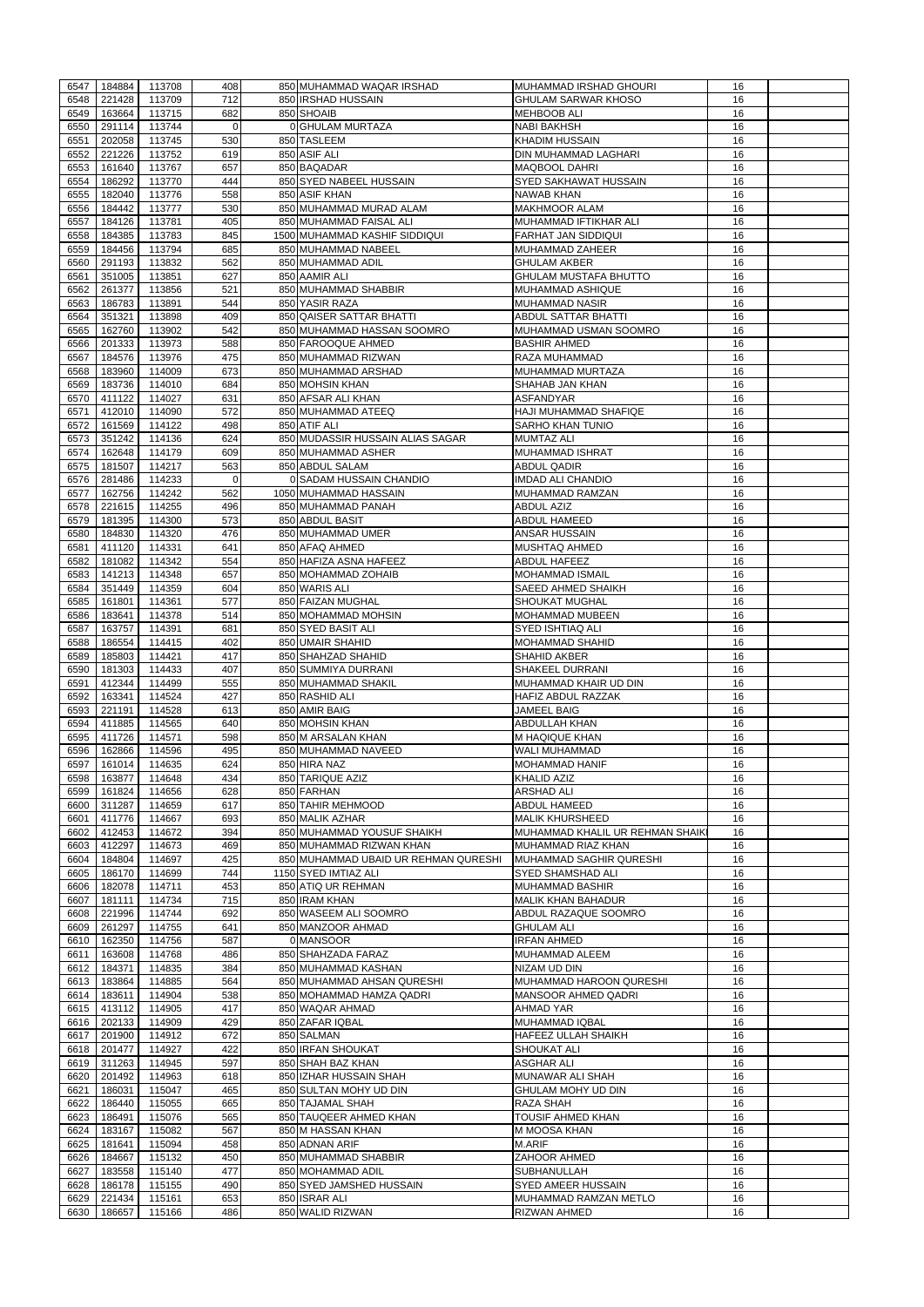| 6631         | 412537           | 115193             | 562        | 850 NAJEEB ULLAH                           | <b>RASHEED AHMAD</b>                      | 16       |  |
|--------------|------------------|--------------------|------------|--------------------------------------------|-------------------------------------------|----------|--|
| 6632         | 411185           | 115205             | 610        | 850 AMIR IJAZ                              | <b>IJAZ HUSSAIN</b>                       | 16       |  |
| 6633         | 412554           | 115219             | 728        | 1150 NAVEED AHMAD                          | <b>MUSLIM DAD</b>                         | 16       |  |
| 6634         | 411870           | 115222             | 534        | 850 MOHAMMAD TAHIR                         | <b>SHER MOHAMMAD</b>                      | 16       |  |
| 6635         | 411585           | 115230             | 599        | 850 IMRAN AHMED                            | <b>SHAMIM AHMED</b>                       | 16       |  |
| 6636         | 183965           | 115232             | 406        | 850 MUHAMMAD ASAD                          | MUHAMMAD HANIF                            | 16       |  |
| 6637         | 186200           | 115234             | 561        | 850 SYED MEHTAB AHMED BUKHARI              | SYED TUFAIL AHMED BUKHARI                 | 16       |  |
| 6638         | 184993           | 115242             | 499        | 850 MUHAMMED ATIF                          | <b>ABDUL SHAKOOR</b>                      | 16       |  |
| 6639         | 161404           | 115259             | 548        | 850 ALI RAZA                               | MUHAMMAD URS SOLANGI                      | 16       |  |
| 6640         | 201375           | 115274             | 512        | 850 GHULAM MOHIYUDDIN                      | ABDUL KHALIQUE SHAIKH                     | 16       |  |
| 6641         | 221047           | 115285             | 688        | 850 ABDUL KHALIQUE                         | HAKIM ALI                                 | 16       |  |
| 6642         | 281176           | 115289             | 429        | 850 FARHAN ALI                             | MUHAMMAD HASSAN BHAN                      | 16       |  |
| 6643         | 201298           | 115312             | 389        | 850 DARBAN ALI UJAN                        | MUHAMMAD IBRAHIM UJAN                     | 16       |  |
| 6644         | 161865           | 115327             | 425        | 850 FAZAL ULLAH MAGSI                      | <b>RASOOL BUX</b>                         | 16       |  |
| 6645         | 184697           | 115336             | 560        | 850 MUHAMMAD SHAHZAIB                      | MUHAMMAD KHURSHID                         | 16       |  |
| 6646         | 182609           | 115370             | 468        | 850 HAFIZ MUHAMMAD KASHIF                  | KHUSHI MUHAMMAD                           | 16       |  |
| 6647         | 186845           | 115376             | 582        | 850 ZAWAR QURESHI                          | MUHAMMAD IQBAL QURESHI                    | 16       |  |
| 6648         | 162113           | 115392             | 456        | 850 INAYATULLAH                            | <b>MOHAMMAD ISMAIL</b>                    | 16       |  |
| 6649         | 182486           | 115421             | 672        | 850 FAZAL KHALIQ                           | ABDUL MALIK                               | 16       |  |
| 6650         | 162169           | 115426             | 490        | 850 JAMAL SHAH                             | <b>GHULAM RASOOL SHAH</b>                 | 16       |  |
| 6651         | 281233           | 115454             | 589        | 850 IMRAN KHAN                             | <b>CHHUTTO</b>                            | 16       |  |
| 6652         | 412549           | 115458             | 613        | 1050 NASR ULLAH                            | ABDUL REHMAN                              | 16       |  |
| 6653         | 411576           | 115467             | 532        | 850 IJAZ RAHEEM                            | <b>MOHAMMAD RAHEEM</b>                    | 16       |  |
| 6654         | 261211           | 115497             | 588        | 850 HASSAM KHAN                            | SHABBIR AHMED KHAN                        | 16       |  |
| 6655         | 351029           | 115516             | 452        | 850 ABDUL REHMAN                           | <b>SABIR ALI</b>                          | 16       |  |
| 6656         | 401315           | 115527             | 583        | 850 SAJJAD ALI                             | <b>ALLAH BUX</b>                          | 16       |  |
| 6657         | 163379           | 115537             | 668        | 850 RIZWAN ALI                             | <b>GHULAM NABI</b>                        | 16       |  |
| 6658         | 351238           | 115559             | 505        | 850 MOHAMMED SUHAIL                        | MUHAMMED IDREES RAJPUT                    | 16       |  |
| 6659         | 162007           | 115594             | 241<br>588 | 850 HASHIM<br>850 ARSHAD ALI               | <b>GHULAM HUSSAIN</b>                     | 16       |  |
| 6660<br>6661 | 221210<br>111117 | 115602<br>115612   | 418        | 850 MUHAMMAD NAAFAE                        | <b>WAHID BAKHSH BABER</b><br>ABDUL QAYOOM | 16<br>16 |  |
| 6662         | 281013           | 115641             | 598        | 850 ABDUL AHAD                             | <b>ZULFIQAR ALI</b>                       | 16       |  |
| 6663         | 221983           | 115684             | 619        | 850 WAQAR AHMED KOREJO                     | <b>IRSHAD ALI KOREJO</b>                  | 16       |  |
| 6664         | 221476           | 115687             | 586        | 850 KASHIF ALI                             | <b>IMTIAZ ALI</b>                         | 16       |  |
| 6665         | 201791           | 115701             | 570        | 850 PIR BUX AMJAD                          | LIAQUAT ALI PHULPHOTO                     | 16       |  |
| 6666         | 311277           | 115707             | 493        | 850 SHOUKAT ALI                            | SANAULLAH                                 | 16       |  |
| 6667         | 261036           | 115708             | 614        | 850 ABDUL WAHAB                            | <b>MEHMOOD ALI KHAN</b>                   | 16       |  |
| 6668         | 186023           | 115717             | 648        | 850 SUFYAN ULLAH KHAN SURI                 | ZEESHAN ULLAH KHAN SURI                   | 16       |  |
| 6669         | 201473           | 115740             | 451        | 850 IRFAN ALI MAHESAR                      | MUHAMMAD PANAH                            | 16       |  |
| 6670         | 141061           | 115747             | 542        | 850 ALLAH WARAYO                           | <b>MEHRAB</b>                             | 16       |  |
| 6671         | 281146           | 115755             | 661        | 850 BASHEER AHMED SOLANGI                  | <b>GHULAM SHABEER</b>                     | 16       |  |
| 6672         | 291302           | 115772             | 510        | 850 SAJID ALI                              | HAJI MUHAMMAD AKRAM DAHRI                 | 16       |  |
| 6673         | 183769           | 115808             | 591        | 850 MUBASHIR SAJID                         | <b>SAJID AHMED</b>                        | 16       |  |
| 6674         | 412294           | 115812             | 917        | 1150 MUHAMMAD RIZWAN                       | <b>BASHIR AHMAD</b>                       | 16       |  |
| 6675         | 351318           | 115845             | 566        | 850 PERVEZ ALI                             | <b>SHER MUHAMMAD</b>                      | 16       |  |
| 6676         | 141117           | 115847             | 494        | 850 GHULAM ASGHAR                          | <b>GHULAM MUHAMMAD</b>                    | 16       |  |
| 6677         | 351237           | 115848             | 465        | 850 MOHAMMED SOHAIL ABBASI                 | MOHAMMAD TAHIR ABBASI                     | 16       |  |
| 6678         | 351136           | 115874             | 519        | 850 FARMAN ALI                             | <b>ALI MARDAN JATOI</b>                   | 16       |  |
| 6679         |                  |                    |            | 850 MUKHTIAR HUSSAIN SHAR                  |                                           |          |  |
|              | 201703           | 115883             | 726        |                                            | NIAZ MUHAMMAD SHAR                        | 16       |  |
| 6680         | 181601           | 115903             | 558        | 850 ABU BAKER NAZEER                       | <b>NAZEER AHMED</b>                       | 16       |  |
| 6681         | 185238           | 115910             | 543        | 850 OMER ZAMAN                             | <b>AZHAR MEHMOOD</b>                      | 16       |  |
| 6682         | 221235           | 115919             | 611        | 850 ATHAR ALI                              | ABDUL QADIR                               | 16       |  |
| 6683         | 163000           | 115936             | 465        | 850 MUHAMMAD UMAIR KHAN                    | MUHAMMAD QAMAR KHAN                       | 16       |  |
| 6684         | 221542           | 115942             | 667        | 850 MEHRAN AHMED JUNEJO                    | IQBAL AHMED JUNEJO                        | 16       |  |
| 6685         | 185768           | 115957             | 567        | 850 SHAHID UR REHMAN                       | <b>MUNSIF KHAN</b>                        | 16       |  |
| 6686         | 186238           | 115988             | 456        | 850 SYED MUHAMMAD FAHIM                    | SYED MUHAMMAD NAEEM                       | 16       |  |
| 6687         | 183001           | 115994             | 475        | 850 KARIMDAD DEHWARI                       | ABDULLAH DEHWARI                          | 16       |  |
| 6688         | 185229           | 116004             | 585        | 850 NOUMAN IQBAL                           | HAFIZ M IQBAL                             | 16       |  |
| 6689         | 221048           | 116009             | 609        | 850 ABDUL KHALIQUE                         | <b>GUL NAWAZ BROHI</b>                    | 16       |  |
| 6690         | 182397           | 116017             | 411        | 850 FAIZAN FAZAL                           | FAZAL AHMED KHAN                          | 16       |  |
| 6691         | 181107           | 116021             | 581        | 850 IQRA RUKHSAR                           | SYED MUHAMMAD ZUBAIR                      | 16       |  |
| 6692         | 221517           | 116064             | 566        | 850 MAJID NOOR                             | NOOR MUHAMMAD TUNIO                       | 16       |  |
| 6693         | 184420           | 116073             | 555        | 850 MUHAMMAD MOIUZ ANSARI                  | MUHAMMAD TARIQ ANSARI                     | 16       |  |
| 6694         | 221366           | 116090             | $\Omega$   | 0 HAIR U DIN                               | <b>MIR KHAN</b>                           | 16       |  |
| 6695         | 184217           | 116093             | 791        | 1150 MUHAMMAD HAMZA KHAN                   | ABDUL HAMEED KHAN                         | 16       |  |
| 6696         | 202007           | 116141             | 520        | 850 SYED ABID MUSTAFA                      | <b>SYED NOOR MUSTAFA</b>                  | 16       |  |
| 6697         | 221199           | 116144             | 623        | 850 AMJAD HUSSAIN CHANDIO                  | ABDUL WAHID CHANDIO                       | 16       |  |
| 6698         | 163052           | 116154             | 609        | 850 MUHAMMAD YOUSIF                        | <b>MUHAMMAD IBRAHIM</b>                   | 16       |  |
| 6699         | 291387           | 116192             | 630        | 850 ZUBAIR AHMED                           | <b>MOHAMMAD MOOSA KEERIO</b>              | 16       |  |
| 6700         | 183650           | 116204             | 381        | 850 MOHAMMAD NAVEED                        | MOHAMMAD NIZAMUDDIN                       | 16<br>16 |  |
| 6701         | 413052           | 116229             | 475        | 850 TOQEER SALEEM                          | MUHAMMAD SALEEM                           | 16       |  |
| 6702         | 181769           | 116240             | 604        | 850 AJAB KHAN                              | <b>UMAN HUSSAIN</b>                       |          |  |
| 6704         | 412205           | 6703 163798 116249 | 434<br>581 | 0 SYED MUSARRAT ALI<br>850 MUHAMMAD MOHSIN | <b>SYED FARMAN ALI</b>                    | 16<br>16 |  |
| 6705         | 201519           | 116252<br>116259   | 538        | 850 JINSAR HUSSAIN SHAR                    | MUHAMMAD YAMEEN<br>KHAIR MUHAMMAD         | 16       |  |
| 6706         | 411394           | 116265             | 491        | 1050 FAISAL KHAN                           | ZARGUL KHAN                               | 16       |  |
| 6707         | 412536           | 116267             | 504        | 850 NAJEEB ULLAH                           | <b>FAZAL SUBHAN</b>                       | 16       |  |
| 6708         | 183744           | 116274             | 510        | 1050 MOIN ABBAS                            | <b>ANSAR ALI</b>                          | 16       |  |
| 6709         | 185526           | 116283             | 470        | 850 SADAM HUSSAIN                          | <b>ANWAR</b>                              | 16       |  |
| 6710         | 201948           | 116288             | 512        | 850 SHAHID ALI                             | <b>UMAID ALI</b>                          | 16       |  |
| 6711         | 412142           | 116309             | 470        | 850 MUHAMMAD ISHFAQ                        | <b>MUHAMMAD ISHAQ</b>                     | 16       |  |
| 6712         | 183743           | 116318             | 404        | 850 MOHTASHIM AHMAD                        | <b>NASIM AHMAD</b>                        | 16       |  |
| 6713         | 186447           | 116319             | 696        | 1150 TALHA BHATTI<br>850 ALI WAQAS         | MOHAMMAD ISMAIL BHATTI                    | 16       |  |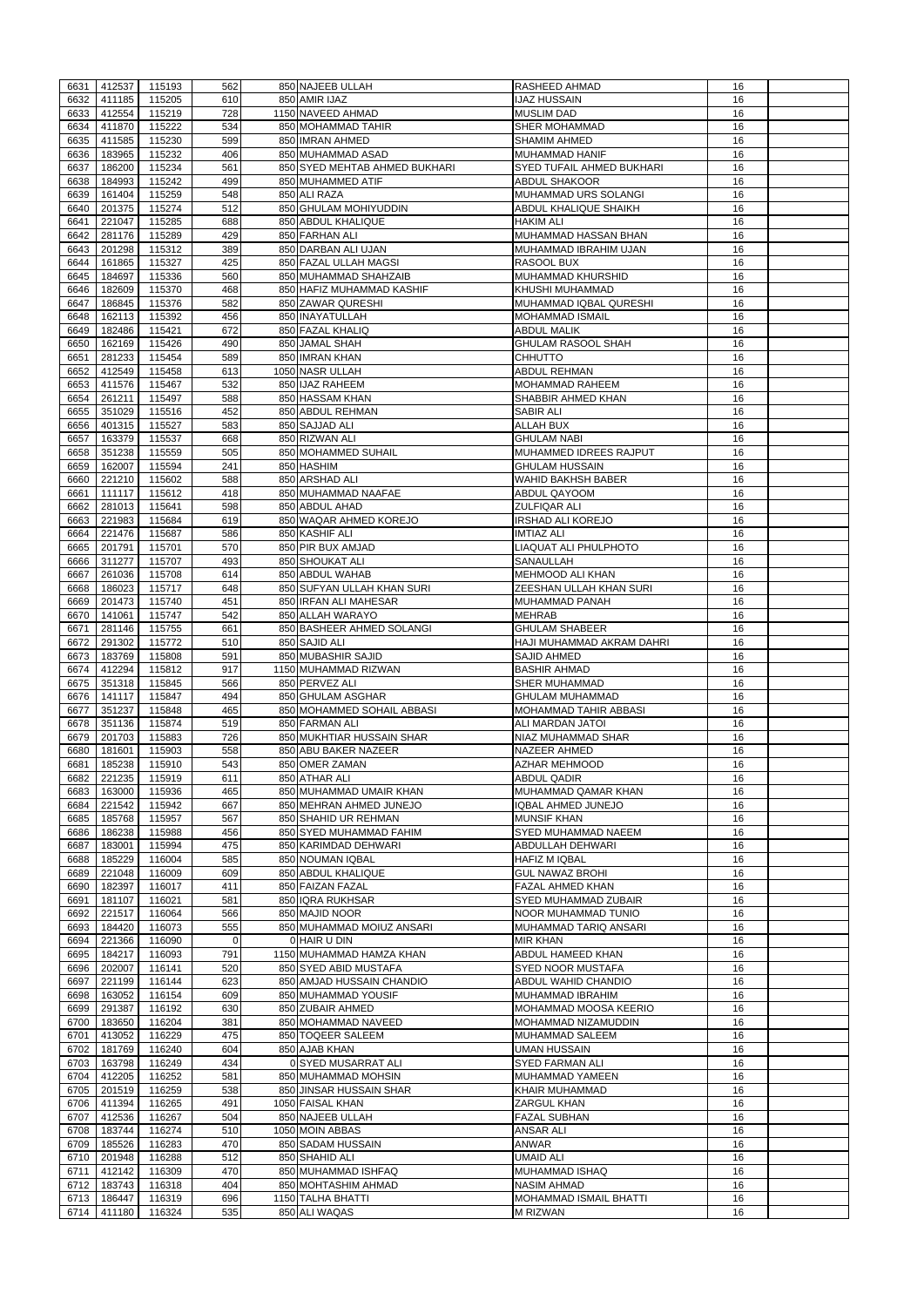|              |                  | 116329           |             |                                              | <b>QAYYUM BAIG</b>                                 |          |  |
|--------------|------------------|------------------|-------------|----------------------------------------------|----------------------------------------------------|----------|--|
| 6715         | 185515           |                  | 553         | 850 SAAD QAYYUM BAIG                         |                                                    | 16       |  |
| 6716         | 185933           | 116333           | 538         | 850 SHER ALI                                 | <b>MUHAMMAD RAFIQUE</b>                            | 16       |  |
| 6717         | 183971           | 116357           | 599         | 850 MUHAMMAD ASAD ANSARI                     | <b>RAEES ANSARI</b>                                | 16       |  |
| 6718         | 183809           | 116359           | 386         | 850 MUHAMMAD ABID KHAN                       | MUHAMMAD SHARIF KHAN                               | 16       |  |
| 6719         | 183532           | 116371           | 395         | 850 MIRZA AUN HUSSAIN                        | MIRZA SAFDER HUSSAIN                               | 16       |  |
|              |                  |                  | 492         |                                              |                                                    |          |  |
| 6720         | 163982           | 116406           |             | 850 WAQAR AHMED                              | <b>ABDUL SATTAR</b>                                | 16       |  |
| 6721         | 164160           | 116430           | 610         | 850 ZULFIQAR ALI SOOMRO                      | MUNEER AHMED SOOMRO                                | 16       |  |
| 6722         | 221616           | 116449           | 772         | 1150 MUHAMMAD PANAH SHAH                     | <b>QASIM ALI SHAH</b>                              | 16       |  |
| 6723         | 183988           | 116472           | 501         | 850 MUHAMMAD ASIF                            | <b>ABDUL BASIT</b>                                 | 16       |  |
| 6724         | 184724           | 116481           | 480         | 850 MUHAMMAD SHEHZAD                         | <b>MUHAMMAD RAFIQ</b>                              | 16       |  |
|              |                  |                  |             |                                              |                                                    |          |  |
| 6725         | 221252           | 116566           | 558         | 850 AZLAN AHMED QAZI                         | <b>REHAN AHMED QAZI</b>                            | 16       |  |
| 6726         | 182251           | 116571           | 582         | 850 DANIYAL KIFAYAT                          | <b>KIFAYAT ULLAH</b>                               | 16       |  |
| 6727         | 164145           | 116584           | 533         | 850 ZUBAIR AHMAD JUNEJO                      | NAZIR AHMAD JUNEJO                                 | 16       |  |
|              |                  |                  | 850         |                                              |                                                    |          |  |
| 6728         | 186869           | 116616           |             | 360 ZEESHAN KHAN                             | <b>NASRULLA KHAN</b>                               | 16       |  |
| 6729         | 141397           | 116627           | 628         | 850 WASEEM ALI                               | <b>ABDUL KAREEM</b>                                | 16       |  |
| 6730         | 351216           | 116673           | 536         | 850 MATLOOB ALI                              | <b>SIKANDAR ALI MEMON</b>                          | 16       |  |
| 6731         | 401312           | 116689           | 631         | 850 SAJID ALI                                | HAJI QURBAN PANHWAR                                | 16       |  |
|              |                  |                  |             |                                              |                                                    |          |  |
| 6732         | 221841           | 116704           | 649         | 850 SARFRAZ ALI                              | <b>GHOUS BUX</b>                                   | 16       |  |
| 6733         | 161439           | 116711           | 641         | 850 AMJAD ALI                                | <b>HAJI BAHADAR</b>                                | 16       |  |
| 6734         | 281077           | 116716           | 414         | 850 ALI MURTAZA ABRO                         | <b>SHUHABUDDIN</b>                                 | 16       |  |
| 6735         | 141392           | 116723           | 588         | 850 WAQAR AHMED                              | <b>MUHAMMAD ALI</b>                                | 16       |  |
|              |                  |                  |             |                                              |                                                    |          |  |
| 6736         | 351471           | 116741           | 598         | 850 ZOHAIB ALI                               | <b>SIKANDER ALI</b>                                | 16       |  |
| 6737         | 351106           | 116771           | 549         | 850 AYAZ ALI MAHAR                           | MUHAMMAD ISMAIL MAHAR                              | 16       |  |
| 6738         | 351221           | 116772           | 540         | 850 MIANDAD                                  | MUHAMMAD NAWAZ JALBANI                             | 16       |  |
| 6739         | 185758           | 116828           | 516         | 850 SHAHEER USMANI                           | <b>FAISAL RAZA USMANI</b>                          | 16       |  |
|              |                  |                  |             |                                              |                                                    |          |  |
| 6740         | 161925           | 116837           | 514         | 850 GHULLAM AKBAR                            | MUHAMMAD QASIM                                     | 16       |  |
| 6741         | 412668           | 116845           | 485         | 850 REHAN AHMED                              | <b>AFTAB AHMED</b>                                 | 16       |  |
| 6742         | 184209           | 116862           | 437         | 850 MUHAMMAD HAMMAD                          | MUHAMMAD RAFIQUE                                   | 16       |  |
| 6743         | 161334           | 116877           | 485         | 850 AIZAZ AHMED SIDDIQUI                     | MUMTAZ KARIM SIDDIQUI                              | 16       |  |
|              |                  |                  |             |                                              |                                                    |          |  |
| 6744         | 351403           | 116917           | 675         | 850 SIRAJ AHMED                              | <b>MOULA BUX</b>                                   | 16       |  |
| 6745         | 141086           | 116945           | $\mathbf 0$ | 0 ASIF HUSSAIN SIYAL                         | <b>WAHID BUX SIYAL</b>                             | 16       |  |
| 6746         | 141147           | 116970           | 614         | 850 IMRAN ALI                                | <b>MANZOOR ALI</b>                                 | 16       |  |
|              |                  |                  |             |                                              |                                                    |          |  |
| 6747         | 163539           | 116980           | 574         | 850 SHAH JEHAN JAKHAR                        | MAZHAR ALI JAKHAR                                  | 16       |  |
| 6748         | 311301           | 116989           | 635         | 850 ZAHID HUSSAIN                            | <b>GHULAM HUSSAIN</b>                              | 16       |  |
| 6749         | 185082           | 117003           | 446         | 850 NADIR HUSSAIN                            | MASHOOQ ALI                                        | 16       |  |
|              | 6750 351178      | 117070           | 609         | 850 IRFAN ABBAS BURDI                        | <b>ABBAS ALI BURDI</b>                             | 16       |  |
|              |                  |                  |             |                                              |                                                    |          |  |
| 6751         | 182693           | 117073           | 512         | 850 HARIS QADRI                              | S M SAJJAD QADRI                                   | 16       |  |
| 6752         | 163100           | 117079           | 682         | 850 MUNEER AHMED                             | <b>MANZOOR AHMED PALIJO</b>                        | 16       |  |
| 6753         | 412802           | 117085           | 462         | 850 SHAHID                                   | <b>ABDUL QADIR</b>                                 | 16       |  |
|              |                  |                  | 396         | 850 SUMAIRA HIDAYAT                          |                                                    |          |  |
| 6754         | 181298           | 117114           |             |                                              | HIDAYAT ULLAH CHOHAN                               | 16       |  |
| 6755         | 162420           | 117116           | 518         | 850 MIRZA UMAIR BAIG                         | <b>MIRZA QUYOOM BAIG</b>                           | 16       |  |
| 6756         | 412762           | 117128           | 721         | 0 SAMI ULLAH                                 | MUHAMMAD AJAN                                      | 16       |  |
| 6757         | 111009           | 117145           | 498         | 850 ABDUL MAJEED                             | <b>M SULEMAN SHAHANI</b>                           | 16       |  |
|              |                  |                  |             |                                              |                                                    |          |  |
| 6758         | 164029           | 117160           | 359         | 850 WASEEM AKHTER                            | <b>NAEEM AKHTER</b>                                | 16       |  |
| 6759         | 412353           | 117161           | 668         | 850 MUHAMMAD SHEHZAD                         | MUHAMMAD FAROOQ                                    | 16       |  |
| 6760         | 351034           | 117168           | 615         | 850 ABDUL SATTAR                             | <b>ABDUL QUDOOS</b>                                | 16       |  |
| 6761         | 161972           | 117184           | 568         | 850 HAIDER AZIZ                              | <b>ABDUL AZIZ</b>                                  | 16       |  |
|              |                  |                  |             |                                              |                                                    |          |  |
| 6762         | 18188            | 117208           | 340         | 850 SHEIKH SHEERAZ NASIR                     | SHEIKH ABDUL NASIR                                 | 16       |  |
| 6763         | 18101            | 117242           | 510         | 850 HIFZA SIDDIQUE                           | ABDUL SAMAD SIDDIQUE                               | 16       |  |
| 6764         | 29105            | 117268           | 680         | 850 SADAM HUSSAIN BUGHIO                     | <b>MOHAMMAD LAIQUE BUGHIO</b>                      | 16       |  |
| 6765         | 18215            | 118017           |             | <b>ABDUL SAMAD</b>                           | <b>MOFIZ UR REHMAN</b>                             | 16       |  |
|              |                  |                  |             |                                              |                                                    |          |  |
| 6766         | 18285            | 118034           |             | MUHAMMAD AHDEEL AHMED                        | MUHAMMAD SHAKEEL AHMED                             | 16       |  |
| 6767         | 18288            | 118041           |             | MUHAMMAD AMIR                                | <b>KHAN SHEEREN</b>                                | 16       |  |
| 6768         | 18403            | 118045           |             | <b>ZEESHAN AHMED</b>                         | <b>MUHAMMAD RAFIQ</b>                              | 16       |  |
| 6769         | 18386            | 118108           |             | SYED SOHAIL AHMED                            | <b>SYED ZAHEER AHMED</b>                           | 16       |  |
|              |                  |                  |             |                                              |                                                    |          |  |
| 6770         | 18402            | 118111           |             | <b>ZAHID HUSSAIN</b>                         | ABDUL RAZZAQUE                                     | 16       |  |
| 6771         | 18237            | 118113           |             | <b>ASIF ZAWAZ</b>                            | AZAM KHAN                                          | 16       |  |
| 6772         | 18301            | 118118           |             | MUHAMMAD IRFAN AHMED                         | <b>NASEEM AHMED</b>                                | 16       |  |
| 6773         | 18314            | 118165           |             | MUHAMMAD RAFAY                               | MUHAMMAD YASEEN                                    | 16       |  |
|              |                  |                  |             |                                              |                                                    |          |  |
| 6774         | 18366            | 118167           |             | <b>SHAHZAD</b>                               | MUHAMMAD NIAZ                                      | 16       |  |
| 6775         | 18248            | 118180           |             | <b>FARHAN</b>                                | <b>MUHAMMAD IQBAL</b>                              | 16       |  |
| 6776         | 35122            | 118197           |             | <b>IQRA</b>                                  | <b>MUZAFAR HUSSAIN</b>                             | 16       |  |
|              |                  |                  |             |                                              |                                                    |          |  |
|              |                  |                  |             |                                              |                                                    |          |  |
| 6777         | 35142            | 118239           |             | <b>SADAF</b>                                 | AMAN-UL-HAQ                                        | 16       |  |
| 6778         | 18238            | 118257           |             | <b>ATHER MIRZA</b>                           | <b>JAVED MIRZA</b>                                 | 16       |  |
| 6779         | 18303            | 118258           |             | MUHAMMAD JUNAID KHAN                         | ZAIN UL ABUDEEN                                    | 16       |  |
| 6780         | 20116            | 118267           |             | <b>ABDUL JABBAR</b>                          | MUHAMMAD PARYAL                                    | 16       |  |
|              |                  |                  |             |                                              |                                                    |          |  |
| 6781         | 16137            | 118275           |             | <b>AJUB GUL</b>                              | <b>ANWAR DIN</b>                                   | 16       |  |
| 6782         | 351291           | 113156           | 588         | 850 MUNEEM AHMED                             | NAZIM UDDIN KHAN                                   | 16       |  |
| 6783         | 183934           | 113224           | 503         | 850 MUHAMMAD ARIF                            | MUHAMMAD AYOUB                                     | 16       |  |
| 6784         | 162232           | 113268           | 479         | 0 KAMRAN KHAN MIR BAHAR                      | <b>KHAN MUHAMMAD</b>                               | 16       |  |
|              |                  |                  |             |                                              |                                                    |          |  |
| 6785         | 182133           | 113329           | 0           | 0 BABAR ABBASI                               | NIZAM UD DIN ABBASI                                | 16       |  |
| 6786         | 221682           | 113442           | 541         | 850 NADEEM SARWAR                            | <b>GHULAM SARWAR MEERBAHAR</b>                     | 16       |  |
|              | 6787 141148      | 113472           | 510         | 850 IMTIAZ AHMED GABOLE                      | <b>ALI HASSAN</b>                                  | 16       |  |
| 6788         | 351202           | 113517           | 516         | 0 JUNED AKRAM                                | <b>AKRAM</b>                                       | 16       |  |
|              |                  |                  |             |                                              |                                                    |          |  |
| 6789         | 182531           | 113561           | 537         | 850 GHULAM MUSTAFA                           | <b>NAZIR AHMED</b>                                 | 16       |  |
| 6790         | 184694           | 113622           | 651         | 850 MUHAMMAD SHAHZAD                         | MUHAMMAD BASHARAT                                  | 16       |  |
| 6791         | 185318           | 113689           | 352         | 850 RAHEEL AHMED KHAN                        | <b>HAFEEZ AHMED KHAN</b>                           | 16       |  |
| 6792         | 261163           | 113712           | 600         | 850 FAISAL AKRAM                             | MUHAMMAD AKRAM                                     | 16       |  |
|              |                  |                  |             |                                              |                                                    |          |  |
| 6793         | 351359           | 113765           | 636         | 850 SAJID ALI KALWAR                         | <b>KAREEM BUX</b>                                  | 16       |  |
| 6794         | 162829           | 113907           | 588         | 850 MUHAMMAD MOIZ                            | <b>ABDUL SALAM</b>                                 | 16       |  |
| 6795         | 222026           | 114050           | 558         | 850 ZAHID HUSSAN                             | MUHAMMAD ESSA KHAN                                 | 16       |  |
| 6796         | 184554           | 114073           | 477         | 850 MUHAMMAD RASHID                          | MUHAMMAD AASHIQ                                    | 16       |  |
|              |                  |                  |             |                                              |                                                    |          |  |
| 6797<br>6798 | 184652<br>162025 | 114126<br>114140 | 582<br>661  | 850 MUHAMMAD SAMI UD DIN<br>850 HASSAN NASIR | MUHAMMAD MOHI UD DIN<br><b>BASHIR AHMED ABBASI</b> | 16<br>16 |  |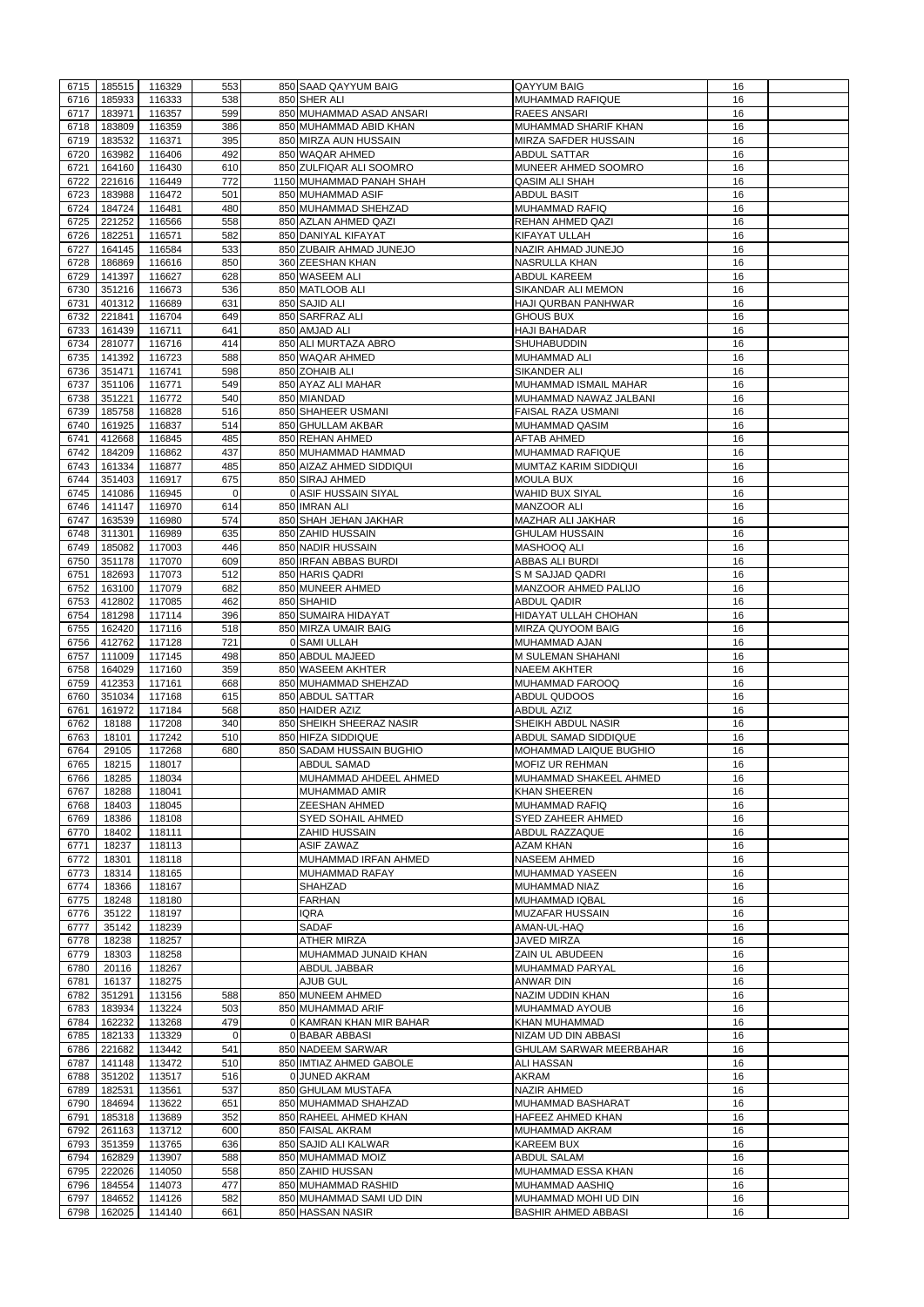| 6799<br>6800 | 411252           | 114480           | 583            | 850 ASGHAR ALI                         | <b>MUHAMMAD ABID</b>                              | 16       |  |
|--------------|------------------|------------------|----------------|----------------------------------------|---------------------------------------------------|----------|--|
|              |                  |                  |                |                                        |                                                   |          |  |
|              | 221319<br>161719 | 114743           | 637            | 850 FARHAN ALI                         | <b>NIAZ HUSSAIN BALOCH</b><br><b>ABDUL HAKEEM</b> | 16       |  |
| 6801         |                  | 114804           | 630            | 850 DILAWAR RAZA                       |                                                   | 16       |  |
| 6802         | 185802           | 114878           | $\overline{0}$ | 0 SHAHZAD SHAH                         | SAHIB SHAH                                        | 16       |  |
| 6803         | 182241           | 114879           | 527            | 850 DANISH WAHEED                      | ABDUL WAHEED                                      | 16       |  |
| 6804         | 181783           | 114893           | 619            | 850 AL BURHAN SIRAJ                    | SIRAJ UD DIN                                      | 16       |  |
| 6805         | 181139           | 115081           | 445            | 850 MADIHA YOUSUF                      | <b>MUHAMMAD YOUSUF</b>                            | 16       |  |
| 6806         | 185905           | 115149           | 575            | 850 SHEHRYAL                           | MUHAMMAD YOUSUF                                   | 16       |  |
| 6807         | 186125           | 115209           | 417            | 850 SYED FAHAD QUTTUB                  | SYED QUTTUB UD DIN                                | 16       |  |
| 6808         | 184633           | 115239           | 492            | 850 MUHAMMAD SALMAN                    | MUHAMMAD JALIL QURESHI                            | 16       |  |
| 6809         | 401174           | 115652           | 550            | 850 JAMSHAID AHMED                     | <b>AIJAZ ALI MANGI</b>                            | 16       |  |
| 6810         | 201044           | 115676           | 477            | 850 ABDUL GHAFFAR                      | <b>QURBAN ALI</b>                                 | 16       |  |
| 6811         | 141394           | 115758           | 639            | 850 WAQAR MUSTAFA                      | <b>GHULAM MUSTAFA</b>                             | 16       |  |
| 6812         | 185141           | 115774           | 491            | 900 NAUSHERWAN                         | <b>MUHAMMAD KHALIQ</b>                            | 16       |  |
| 6813         | 221151           | 115976           | 590            | 850 AKHTAR ALI                         | <b>MOMIN MAGSI</b>                                | 16       |  |
| 6814         | 163590           | 115983           | 645            | 850 SHAHROZ KHAN                       | M. SHAFI KHAN                                     | 16       |  |
| 6815         | 351265           | 116246           | 420            | 850 MUHAMMAD JAVED                     | JAMAL DIN ALAIS JUMMA KHAN                        | 16       |  |
| 6816         | 201189           | 116261           | 532            | 850 AMEER BUX                          | <b>ALLAH RAKHIO</b>                               | 16       |  |
| 6817         | 201248           | 116285           | 580            | 850 ASIF IQBAL                         | <b>SHAMAS UDDIN SHAR</b>                          | 16       |  |
|              | 186171           |                  | 615            | 850 SYED INAM ULLAH                    |                                                   | 16       |  |
| 6818         |                  | 116291           |                |                                        | <b>MIAN SYED ISMAIL</b>                           |          |  |
| 6819         | 182897           | 116405           | 510            | 850 JAHANGIR                           | <b>IMAM BAKSH</b>                                 | 16       |  |
| 6820         | 185024           | 116509           | 800            | 1150 MUNIB AHMED                       | AFROZ AHMED EJAZ                                  | 16       |  |
| 6821         | 163857           | 116533           | 488            | 850 TALHA                              | <b>ALI ASHIQUE</b>                                | 16       |  |
| 6822         | 183651           | 116555           | 620            | 850 MOHAMMAD NOMAN                     | <b>MOHAMMAD UMER</b>                              | 16       |  |
| 6823         | 163323           | 116675           | 650            | 850 RAMEEZ TARIQUE                     | <b>TARIQUE</b>                                    | 16       |  |
| 6824         | 141365           | 116705           | 565            | 850 SHAKEEL AHMED                      | <b>ABDUL SATTAR</b>                               | 16       |  |
| 6825         | 141071           | 116788           | 455            | 850 AMJAD ALI                          | <b>ROSHAN ALI</b>                                 | 16       |  |
| 6826         | 186582           | 116803           | 525            | 850 USAMA AHMAD KHAN                   | MUHAMMAD AHMAD KHAN                               | 16       |  |
| 6827         | 412175           | 116826           | 458            | 850 MUHAMMAD KAMRAN SHAFFI             | <b>MUHAMMAD SHAFFI</b>                            | 16       |  |
| 6828         | 183073           | 116855           | 612            | 1050 KOMAL ABBAS                       | <b>MUMTAZ ABBAS</b>                               | 16       |  |
| 6829         | 412978           | 116856           | 480            | 850 SYED NOMAN MASOOD ALI ZAIDI        | SYED INTESAB ALI ZAIDI                            | 16       |  |
| 6830         | 185270           | 100183           | 532            | 850 OWAIS MASOOD                       | <b>SYED ALI MASOOD</b>                            | 16       |  |
| 6831         | 182101           | 100356           | 617            | 850 AYAZ HUSSAIN MEMON                 | <b>ABDUL SHAKOOR MEMON</b>                        | 16       |  |
| 6832         | 183451           | 100425           | 475            | 850 MALIK KASHIF                       | <b>HAJI SALEEM AKHTER</b>                         | 16       |  |
| 6833         | 183390           | 100440           | 583            | 850 M.AMIR KHAN                        | <b>AB SATTAR KHAN</b>                             | 16       |  |
|              |                  |                  |                | 850 SALIK AHMED                        |                                                   |          |  |
| 6834         | 185605           | 100515           | 530            |                                        | <b>SARFARAZ AHMED</b>                             | 16       |  |
| 6835         | 183629           | 100657           | 633            | 850 MOHAMMAD JUNAID ELYAS              | <b>MOHAMMAD ELYAS</b>                             | 16       |  |
| 6836         | 185137           | 100672           | 562            | 850 NASIR YOUNUS                       | <b>MUAHAMMAD YOUNUS</b>                           | 16       |  |
| 6837         | 182100           | 100702           | 384            | 850 AYAZ HUSSAIN                       | <b>NEYAZ HUSSAIN</b>                              | 16       |  |
| 6838         | 181595           | 100762           | 1500           | 1157 ABRAR KHAN                        | SHAKOOR KHAN                                      | 16       |  |
| 6839         | 186074           | 100912           | 540            | 850 SYED ALI KHALID                    | <b>SYED KHALID MEHMOOD</b>                        | 16       |  |
| 6840         | 184689           | 101034           | 544            | 850 MUHAMMAD SHAHROZ                   | SHAHROZ KHAN                                      | 16       |  |
| 6841         | 182755           | 101199           | 524            | 850 HUMAIR AHMED                       | <b>BABU KHAN</b>                                  | 16       |  |
| 6842         | 186621           | 101357           | 554            | 850 WAHEED KHAN                        | <b>SHAIR MOHAMMAD</b>                             | 16       |  |
| 6843         | 186456           | 101363           | 734            | 1150 TALHA SHARIF                      | SHARIF UL HASSAN                                  | 16       |  |
| 6844         | 183085           | 101507           | 680            | 850 M ADIL ABBASI                      | MUHAMMAD RAMZAN ABBASI                            | 16       |  |
| 6845         | 183529           | 101740           | 479            | 850 MIRZA ASAD ULLAH BAIG              | HAKEEM MIRZA AYUB ALI BAIG                        | 16       |  |
| 6846         | 182574           | 101808           | 691            | 850 HAFIZ AHTASHAM GULZAR              | <b>GULZAR AHMED</b>                               | 16       |  |
| 6847         | 182166           | 101823           | 434            | 850 BBER RAHUL                         | <b>RENA DICT</b>                                  | 16       |  |
| 6848         | 261402           |                  |                | 850 MUKESH KUMAR                       | <b>KESHAVE LAL</b>                                |          |  |
| 6849         | 161520           |                  |                |                                        |                                                   |          |  |
| 6850         |                  | 102116           | 461            |                                        |                                                   | 16       |  |
|              |                  | 102613           | 452            | 850 ASGHAR ALI                         | <b>HAKIM ALI</b>                                  | 16       |  |
|              | 161281           | 102621           | 560            | 850 AHAD HUSSAIN KHAN                  | <b>MATLOOB HUSSAIN KHAN</b>                       | 16       |  |
| 6851         | 164137           | 102643           | 658            | 850 ZOHAIB ALI KHAN                    | <b>ZULFIQAR ALI</b>                               | 16       |  |
| 6852         | 161802           | 102650           | 529            | 850 FAIZAN RIAZ                        | MUHAMMAD RIAZ KHAN                                | 16       |  |
| 6853         | 261630           | 102688           | 639            | 850 ZUHAIB                             | <b>MUHAMMAD SHOAIB</b>                            | 16       |  |
| 6854         | 261091           | 102779           | 550            | 850 ASAD ALI                           | MUHAMMAD ISHFAQUE                                 | 16       |  |
| 6855         | 162720           | 103042           | 512            | 850 MUHAMMAD FARHAN                    | KHAN MUHAMMAD KHAN                                | 16       |  |
| 6856         | 281080           | 103161           | 300            | 850 ALI RAZA                           | <b>REHAN KHAN</b>                                 | 16       |  |
| 6857         | 261551           | 103275           | 457            | 850 SHOUKAT ALI                        | <b>MEHRAB KHAN</b>                                | 16       |  |
| 6858         | 281488           | 103403           | 659            | 850 SADAM HUSSAIN KHASHKALI            | <b>GHULLAM MUSTAFA</b>                            | 16       |  |
| 6859         | 311302           | 103492           | 531            | 850 ZAIN UL ABDIN                      | <b>NISAR ALI</b>                                  | 16       |  |
| 6860         | 164128           | 103575           | 502            | 850 ZIA SHAHID                         | <b>SHAHID ALI</b>                                 | 16       |  |
| 6861         | 162375           | 103734           | 555            | 850 MASROOR ALAM                       | <b>MOHAMMAD USMAN</b>                             | 16       |  |
| 6862         | 162515           | 103749           | 598            | 850 MOHAMMAD ZUBAIR                    | MOHAMMAD MAQSOOD                                  | 16       |  |
| 6863         | 162577           | 103830           | 472            | 850 MUHAMMAD ADIL SHAIKH               |                                                   | 16       |  |
|              |                  |                  |                |                                        | QAISER AHMED SHAIKH                               | 16       |  |
| 6864         | 162895           | 103875           | 595            | 850 MUHAMMAD RAZA                      | <b>AKHTAR ALI</b>                                 |          |  |
| 6865         | 401062           | 103951           | 582            | 850 ALTAF HUSSAIN                      | NIAZ AHMED PANHWAR                                | 16       |  |
| 6866         | 221909           | 103966           | 541            | 850 SIKANDAR ALI                       | <b>MUHAMMAD SHARIF</b>                            | 16       |  |
| 6867         | 261389           | 104281           | 587            | 850 MUHAMMAD URF SOHAIL RAZA KHAN      | <b>ZAHID KHAN</b>                                 | 16       |  |
| 6868         | 141140           | 104311           | 666            | 850 ILLAHI BUX                         | RASOOL BUX                                        | 16       |  |
| 6869         | 261586           | 104312           | 589            | 850 THANWAR DAS                        | <b>DAYAL</b>                                      | 16       |  |
| 6870         | 261367           | 104341           | 680            | 850 MUHAMMAD RAFIQUE                   | HAJI MUHAMMAD ALI                                 | 16       |  |
|              | 6871 202042      | 104410           | 585            | 850 TANVEER ABBAS                      | <b>GHULAM ABBAS</b>                               | 16       |  |
| 6872         | 401389           | 104508           | 538            | 850 ZUHAIB ALI                         | ZAHOOR BUX MANGHAR                                | 16       |  |
| 6873         | 162815           | 104604           | 522            | 850 MUHAMMAD KHURRAM KHAN              | MUHAMMAD SALEEM KHAN                              | 16       |  |
| 6874         | 291285           | 104696           | 518            | 850 RIAZ HUSSAIN                       | <b>SAFDAR HUSSAIN</b>                             | 16       |  |
| 6875         | 201599           | 104800           | $\Omega$       | 0 MOHAMMAD AZAM                        | <b>MOHAMMAD AIJAZ</b>                             | 16       |  |
| 6876         | 184571           | 104801           | 448            | 850 MUHAMMAD REHAN                     | MUHAMMAD ASLAM                                    | 16       |  |
| 6877         | 185308           | 104816           | 613            | 850 RAFIQ AHMED                        | <b>MUREED CHANNA</b>                              | 16       |  |
| 6878         | 261383           | 105063           | 517            | 850 MUHAMMAD SOOMAR                    | <b>MOHAMMAD</b>                                   | 16       |  |
| 6879         | 184075           | 105161           | 441            | 850 MUHAMMAD DANISH                    | MUHAMMAD JAMIL                                    | 16       |  |
| 6880         | 401031           | 105251           | $\Omega$       | 0 ABDULLAH                             | <b>FAIZ MOHAMMAD GADEHI</b>                       | 16       |  |
|              |                  |                  |                |                                        |                                                   |          |  |
| 6881<br>6882 | 401352<br>201622 | 105252<br>105267 | 568<br>429     | 850 TAHSEEN ALI<br>850 MOHAMMAD NADEEM | <b>GHULAM SARWAR</b><br>MUHAMMAD FAROOQUE AWAN    | 16<br>16 |  |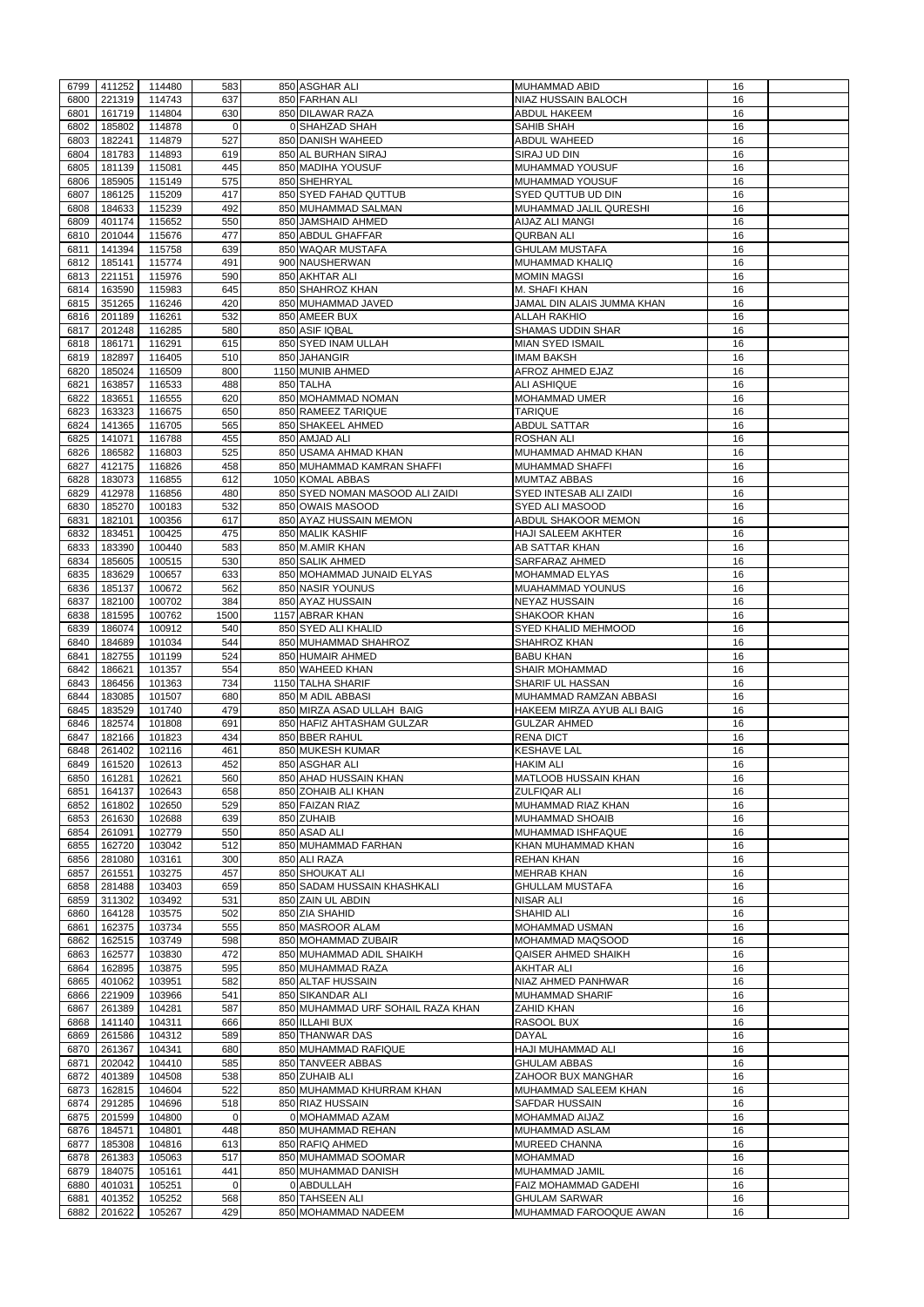| 6883 | 141276 | 105297             | 562            | 850 NAVEED AHMED            | <b>MUHAMMAD MURAD</b>          | 16 |  |
|------|--------|--------------------|----------------|-----------------------------|--------------------------------|----|--|
|      |        |                    | 633            |                             | <b>MUHAMMAD SAEED</b>          | 16 |  |
| 6884 | 184021 | 105455             |                | 1150 MUHAMMAD AWAIS         |                                |    |  |
| 6885 | 201334 | 105515             | 570            | 850 FAROOQUE ASGHAR         | <b>ASGHAR ALI</b>              | 16 |  |
| 6886 | 163371 | 105531             | 478            | 850 RIZWAN                  | <b>ABDUL GHAFFAR</b>           | 16 |  |
| 6887 | 221022 | 105689             | 577            | 850 ABDUL BAQI SADHAYO      | <b>MUHAMMAD YOUSIF SADHAYO</b> | 16 |  |
| 6888 | 182053 | 105711             | 532            | 850 ASIM SOHAIL             | <b>ABDUL SAMAD KHAN</b>        | 16 |  |
| 6889 | 261603 | 105847             | 669            | 850 VIJAY KUMAR VIKRAM      | <b>CHOITH RAM</b>              | 16 |  |
| 6890 | 221016 | 105869             | 581            | 850 ABBAS ALI               | <b>ATHAR ALI MEMON</b>         | 16 |  |
|      |        |                    |                |                             |                                |    |  |
| 6891 | 161079 | 106034             | 467            | 850 AAMIR KHAN              | <b>MUSHARRAF ALI</b>           | 16 |  |
| 6892 | 183977 | 106185             | 558            | 850 MUHAMMAD ASAD MALIK     | <b>MUNIR AHMED</b>             | 16 |  |
| 6893 | 281246 | 106276             | 580            | 850 IRFANULLAH MALAK        | JAN MUHAMMAD                   | 16 |  |
| 6894 | 351003 | 106321             | $\Omega$       | 0 AAMIR ALI                 | <b>GHULAM HYDER</b>            | 16 |  |
| 6895 | 182998 | 106464             | 607            | 850 KAMRAN SIDDIQUE         | <b>SIDDIQUE AHMED</b>          | 16 |  |
| 6896 | 181120 | 106583             | 584            | 850 KINZA                   | <b>NAEEM AKHTER</b>            | 16 |  |
| 6897 | 181673 | 106584             | 608            | 850 AFTAB ALAM              | <b>KHURSHEED ALAM</b>          | 16 |  |
|      |        |                    |                |                             |                                |    |  |
| 6898 | 164099 | 106599             | 650            | 950 ZAIN UL ABIDIN SHAH     | <b>SAYED MUHAMMAD SHAH</b>     | 16 |  |
| 6899 | 161593 | 106651             | 585            | 850 AWAIS HUSSAIN           | <b>SABAR HUSSAIN</b>           | 16 |  |
| 6900 | 281086 | 106712             | 516            | 850 ALI REHAN RAJPUT        | <b>JAVED IOBAL</b>             | 16 |  |
| 6901 | 162345 | 106921             | 588            | 850 MALIK IMRAN             | <b>MALIK REHMAT ALI</b>        | 16 |  |
| 6902 | 161528 | 107005             | 638            | 850 ASHHAD HUSSIAN SIDDIQUE | <b>MAZHER HUSSAIN SIDDIQUE</b> | 16 |  |
| 6903 | 201561 | 107140             | 520            | 850 MAQSOOD AHMED           | MUHAMMAD ISMAIL SHAR           | 16 |  |
| 6904 | 182543 | 107163             | 477            | 850 GHULAM YASEEN QAMAR     | AMEER                          | 16 |  |
|      |        |                    |                |                             |                                |    |  |
| 6905 | 181537 | 107388             | 516            | 850 ABDUL WAHEED            | <b>ABDUL HAKEEM</b>            | 16 |  |
| 6906 | 163620 | 107417             | 449            | 850 SHAIKH WAQAR NAVEED     | <b>ABDUL RAUF</b>              | 16 |  |
| 6907 | 141323 | 107441             | 630            | 850 SADDAM HUSSAIN SOOMRO   | MUHAMMAD SOOMAR SOOMRO         | 16 |  |
| 6908 | 221292 | 107447             | 536            | 850 FAHAD ALI CHANNA        | ALI MURAD CHANNA               | 16 |  |
| 6909 | 141189 | 107710             | 534            | 850 MANSOOR ALI             | <b>ATTAR KHAN</b>              | 16 |  |
| 6910 | 201935 | 107741             | 613            | 850 SHAFIQUE REHMAN         | <b>MUHAMMAD MITHAL</b>         | 16 |  |
| 6911 | 161165 | 107846             | 432            | 850 ABDUL QAYOOM            | <b>ABDUL HAMEED</b>            | 16 |  |
|      |        |                    |                |                             |                                |    |  |
| 6912 | 186058 | 108125             | 616            | 1050 SYED AFAQ HUSSAIN      | <b>SYED AMJAD HUSSAIN</b>      | 16 |  |
| 6913 | 311213 | 108154             | 689            | 850 NADEEM AKHTAR           | NAWAB U DIN                    | 16 |  |
| 6914 | 182414 | 108177             | 643            | 850 FAKHAR IQBAL            | <b>MUZAFAR IQBAL</b>           | 16 |  |
| 6915 | 183311 | 108192             | 587            | 850 M ZUBAIR                | <b>ABDUL SATTER</b>            | 16 |  |
| 6916 | 201014 | 108342             | 648            | 850 ABDUL JALIL SHAIKH      | DUR MUHAMMAD SHAIKH            | 16 |  |
| 6917 | 201617 | 108425             | 609            | 850 MOHAMMAD KHAN           | MOHAMMAD SALEH CHANG           | 16 |  |
| 6918 | 185040 | 108501             | οI             | 0 MUSTAQEEM AHMED           | <b>MOHAMMAD AMIN</b>           | 16 |  |
|      |        |                    |                |                             |                                |    |  |
| 6919 | 261160 | 108584             | 655            | 850 DOULAT RAI              | <b>SANWAL DAS</b>              | 16 |  |
| 6920 | 163062 | 108923             | 462            | 850 MUHAMMAD ZEESHAN KHALID | KHALID KHURSHEED               | 16 |  |
| 6921 | 183302 | 108975             | 425            | 850 M YOSUF SIDDIQUE        | <b>IRFAN UL HAQ</b>            | 16 |  |
| 6922 | 186399 | 109245             | 377            | 850 SYED ZAIN NAQVI         | SYED ALI KARRAR NAQVI          | 16 |  |
| 6923 | 185866 | 109299             | 525            | 850 SHAN ALI                | <b>ABDUL SALAM</b>             | 16 |  |
| 6924 | 183708 | 109328             | 450            | 850 MOHAMMAD WAQAS KHAN     | SHARIF AHMAD KHAN              | 16 |  |
|      |        |                    |                |                             |                                |    |  |
| 6925 | 186378 | 109343             | 463            | 850 SYED UZAIR AHMED        | <b>SYED GHULAM AHMED</b>       | 16 |  |
| 6926 | 201867 | 109373             | 529            | 850 SAEED ULLAH PATHAN      | <b>INAYAT ULLAH PATHAN</b>     | 16 |  |
| 6927 | 186856 | 109381             | 380            | 850 ZEESHAN AHMED KHAN      | <b>FAREED AHMED KHAN</b>       | 16 |  |
| 6928 | 181279 | 109448             | 693            | 850 SHUMAILA                | <b>ABDUL BAQI</b>              | 16 |  |
| 6929 | 181180 | 109463             | 441            | 850 NAILA SATTAR            | <b>ABDUL SATTAR</b>            | 16 |  |
| 6930 | 261223 | 109493             | 431            | 850 HUSSAIN BUX             | MUHAMMAD IBRAHIM               | 16 |  |
| 6931 | 411401 | 109547             | 493            | 850 FAIZAN                  | JAWED JADOON                   | 16 |  |
| 6932 | 181214 | 109614             |                | 850 RIDA FATIMA             |                                | 16 |  |
|      |        |                    | 510            |                             | <b>SHAHID ABASS</b>            |    |  |
| 6933 | 412342 | 109621             | 432            | 0 MUHAMMAD SHAHZAIB IKRAM   | MUHAMMAD IKRAM                 | 16 |  |
| 6934 | 411637 | 109660             | 589            | 850 JAMEEL AHMED            | <b>SARBAZ KHAZ</b>             | 16 |  |
| 6935 | 413120 | 109726             | 577            | 850 WAQAR HASSAN            |                                |    |  |
| 6936 | 186040 | 109735             | 607            |                             | AHMAD HASSAN                   | 16 |  |
| 6937 | 411478 | 109854             |                | 850 SYED AAMIR HUSSAIN SHAH | <b>SYED LUTF SHAH</b>          | 16 |  |
| 6938 | 182356 |                    | 627            | 850 GULRAIZ KHAN            | <b>GUL KHAN</b>                | 16 |  |
| 6939 |        |                    |                |                             |                                |    |  |
|      |        | 109907             | 658            | 850 FAISAL NAWAZ            | MUHAMMAD NAWAZ                 | 16 |  |
| 6940 | 182760 | 109923             | 463            | 850 HUNAIN AHMED            | FATEH MUHAMMAD                 | 16 |  |
|      | 412575 | 109944             | 598            | 850 NOMAN                   | <b>MUNSIF KHAN</b>             | 16 |  |
| 6941 | 291156 | 109989             | 443            | 850 KAMRAN ALI              | <b>MUHAMMAD SALEH</b>          | 16 |  |
| 6942 | 182130 | 110073             | 457            | 850 AZMAT ALI MUGHAL        | <b>ORANGZEIB MUGHAL</b>        | 16 |  |
| 6943 | 411045 | 110237             | 560            | 850 ABDUL RAUF              | <b>ALI SHER</b>                | 16 |  |
| 6944 | 311063 | 110246             | 553            | 850 BILAL                   | <b>GHULAM ULLAH</b>            | 16 |  |
| 6945 | 411983 | 110336             | 564            | 850 MUHAMMAD ARSALAN        | <b>MUHAMMAD IRFAN</b>          | 16 |  |
|      |        |                    |                | 850 M. AMIR                 | <b>FIAZ GUL</b>                |    |  |
| 6946 | 162310 | 110419             | 490            |                             |                                | 16 |  |
| 6947 | 185904 | 110712             | 595            | 850 SHEHRYAAR NASEEM        | <b>NASEEM AKHTER</b>           | 16 |  |
| 6948 | 161904 | 110787             | 445            | 850 GHULAM MURTAZA          | <b>HAJI BROHI</b>              | 16 |  |
| 6949 | 181344 | 110855             | 425            | 850 YUSRA NIHAL             | NIHAL UD DIN                   | 16 |  |
| 6950 | 412151 | 110862             | 439            | 850 MUHAMMAD JAWAD          | MuHAMMAD GHORI                 | 16 |  |
| 6951 | 411125 | 110915             | 622            | 850 AFTAB KHAN              | <b>ABDUL SATTAR KHAN</b>       | 16 |  |
| 6952 | 412547 | 110922             | 522            | 850 NASIR MEHMOOD           | <b>SAEEN MUHAMMAD</b>          | 16 |  |
|      |        |                    |                | 850 AMJAD ALI               |                                | 16 |  |
| 6953 | 221195 | 110937             | 500            |                             | NIZAMUDDIN BUGHIO              |    |  |
| 6954 | 221218 | 110952             | $\overline{0}$ | 0 ASGHAR ALI                | <b>SHOUKAT ALI BHATTI</b>      | 16 |  |
|      |        | 6955 413183 111065 | 496            | 850 ZAHID MASOOD            | <b>HAZIQ MASOOD</b>            | 16 |  |
| 6956 | 413241 | 111110             | 613            | 850 ZULFIQAR AHMED KHAN     | AHMED KHAN                     | 16 |  |
| 6957 | 183327 | 111132             | 530            | 850 M. ANAS                 | <b>M. SIDDIQUE</b>             | 16 |  |
| 6958 | 281065 | 111147             | 523            | 850 AIJAZ ALI MOORO         | <b>IMAM ALI</b>                | 16 |  |
| 6959 | 351141 | 111366             | 496            | 850 GHULAM ASGHAR           | <b>IQBAL AHMED</b>             | 16 |  |
|      |        |                    |                |                             | <b>AZIZ UDDIN</b>              |    |  |
| 6960 | 164048 | 111381             | 850            | 524 YASIR AZIZ              |                                | 16 |  |
| 6961 | 162890 | 111427             | 521            | 0 MUHAMMAD RAHEEL           | AB RASHEED                     | 16 |  |
| 6962 | 351169 | 111449             | 637            | 850 IMAD U DDIN             | <b>SIKANDAR ALI</b>            | 16 |  |
| 6963 | 351319 | 111450             | 603            | 850 QADIR BUX               | <b>MUZAFAR HUSSAIN</b>         | 16 |  |
| 6964 | 221521 | 111540             | 627            | 850 MANSOOR AHMED           | <b>SHABEER AHMED HAJANO</b>    | 16 |  |
| 6965 | 412397 | 111555             | 602            | 850 MUHAMMAD UMAIR          | <b>MUHAMMAD IQBAL</b>          | 16 |  |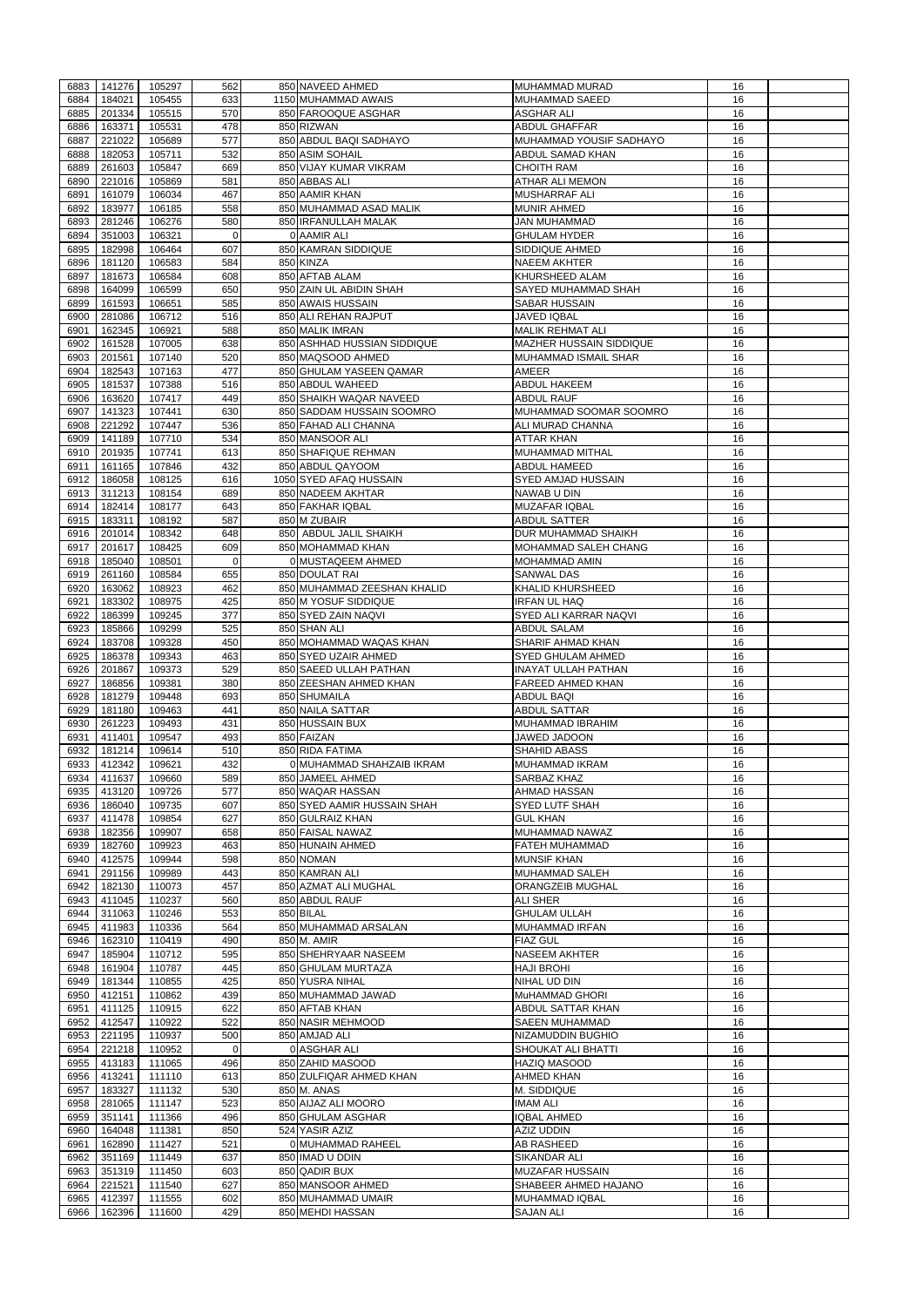| 6967 | 412806 | 111637             | 572         | 850 SHAHID KAMAL                    | <b>FAZAL KAMAL</b>            | 16 |  |
|------|--------|--------------------|-------------|-------------------------------------|-------------------------------|----|--|
|      |        |                    |             |                                     |                               |    |  |
| 6968 | 412655 | 111645             | 486         | 850 RANA MUNTAZIR MEHDI ASAD        | <b>ASAD ALI</b>               | 16 |  |
| 6969 | 411840 | 111901             | 398         | 850 MOHAMMAD HARIS                  | <b>ISRAR AHMAD</b>            | 16 |  |
| 6970 | 162657 | 111930             | 550         | 850 MUHAMMAD ASLAM MEMON            | MUHAMMAD YOUSAIF MEMON        | 16 |  |
|      |        |                    |             |                                     |                               |    |  |
| 6971 | 281469 | 112096             | 560         | 850 RAZA MUHAMMAD                   | <b>ABDULLAH MASTOI</b>        | 16 |  |
| 6972 | 182619 | 112208             | 441         | 850 HAFIZ MUHAMMAD SHARJEEL         | <b>MUHAMMAD ASHRAF</b>        | 16 |  |
| 6973 | 184695 | 112223             | 503         | 850 MUHAMMAD SHAHZAD                | <b>SIRAJ MUHAMMAD</b>         | 16 |  |
| 6974 | 411059 | 112374             | 646         | 850 ABDUL SATTAR                    | <b>MUNTAZIR KHAN</b>          | 16 |  |
|      |        |                    |             |                                     |                               |    |  |
| 6975 | 411381 | 112434             | 528         | 850 FAHEEM SHAHZAD                  | NAZAR HUSSAIN                 | 16 |  |
| 6976 | 184686 | 112623             | 443         | 850 MUHAMMAD SHAHID SIDDIQUI        | <b>MASOOD ILLAHI SIDDIQUI</b> | 16 |  |
| 6977 | 411080 | 112871             | 447         | 850 ABDULLAH                        | <b>ABDUL GHAFFAR</b>          | 16 |  |
|      |        |                    |             |                                     |                               |    |  |
| 6978 | 261602 | 112938             | 606         | 850 VIJAY KUMAR                     | <b>BHOMA RAM</b>              | 16 |  |
| 6979 | 18214  | 118307             |             | <b>ABDUL REHMAN</b>                 | <b>ZAHEER AHMED</b>           | 16 |  |
| 6980 | 184758 | 100035             | 522         | 850 MUHAMMAD SUFIYAN                | <b>ABDUL SATTAR</b>           | 15 |  |
| 6981 | 185039 | 100046             | 519         | 850 MUSTAJAB ALI                    | <b>IQBAL ALI KHAN</b>         | 15 |  |
|      |        |                    |             |                                     |                               |    |  |
| 6982 | 185914 | 100047             | 632         | 850 SHEIKH MUHAMMAD ASSLAM SIDDIQUI | SHEIKH SULTAN AHMED SIDDIQUI  | 15 |  |
| 6983 | 182344 | 100054             | 576         | 850 FAISAL HAMEED                   | ABDUL HAMEED ANSARI           | 15 |  |
| 6984 | 183886 | 100075             | 373         | 850 MUHAMMAD ALI                    | MUHAMMAD USMAN GHANI          | 15 |  |
|      |        |                    |             |                                     |                               |    |  |
| 6985 | 182668 | 100087             | 635         | 850 HAMID KHAN                      | <b>ISMAIL KHAN</b>            | 15 |  |
| 6986 | 183457 | 100099             | 774         | 1150 MALIK MUHAMMAD ZUBAIR RASHEED  | <b>MALIK RASHEED AHMED</b>    | 15 |  |
| 6987 | 182641 | 100126             | 449         | 850 HAFIZ SYED MOHAMMAD ABDUL RAHIM | <b>SYED ABDUL HAYEE</b>       | 15 |  |
| 6988 | 183207 | 100134             | 663         | 850 M NABEEL                        | <b>M KHALID ZIA</b>           | 15 |  |
|      |        |                    |             |                                     |                               |    |  |
| 6989 | 413081 | 100151             | 476         | 850 UMER FAROOQ                     | <b>ABDUL SATTAR</b>           | 15 |  |
| 6990 | 291227 | 100159             | $\mathbf 0$ | 850 MUHAMMAD SHOAIB                 | MUHAMMAD AFZAL                | 15 |  |
| 6991 | 182614 | 100169             | 383         | 850 HAFIZ MUHAMMAD NAVEED ZAFAR     | <b>ZAFAR ALI</b>              | 15 |  |
|      |        |                    |             |                                     |                               | 15 |  |
| 6992 | 412133 | 100187             | 398         | 850 MUHAMMAD IMRAN KHAN             | ABDUL MAJEED KHAN             |    |  |
| 6993 | 182410 | 100201             | 494         | 850 FAIZAN UL HAQ                   | <b>ABDUL SATTAR SHEIKH</b>    | 15 |  |
| 6994 | 182076 | 100203             | 639         | 850 ATIQ UR REHMAN                  | <b>JAVED IQBAL</b>            | 15 |  |
| 6995 | 186427 | 100211             | 427         | 850 TAHIR AHMED                     | MANZOOR AHMED MEMON           | 15 |  |
|      |        |                    |             |                                     |                               |    |  |
| 6996 | 351203 | 100224             | 843         | 1150 KALEEM ULLAH                   | <b>SIRAJ AHMED ABRO</b>       | 15 |  |
| 6997 | 184590 | 100253             | 495         | 850 MUHAMMAD ROHAIL KHAN            | <b>HABIB ULLAH KHAN</b>       | 15 |  |
| 6998 | 182309 | 100285             | 548         | 850 FAHAD HUSSAIN                   | <b>ANWAAR HUSSAIN</b>         | 15 |  |
|      |        |                    |             |                                     |                               |    |  |
| 6999 | 181583 | 100302             | 446         | 850 ABID AHMED                      | <b>AHMED KHAN BHATTI</b>      | 15 |  |
| 7000 | 182129 | 100303             | 401         | 850 AZKAR AHMED SIDDIQI             | IQBAL AHMED SIDDIQI           | 15 |  |
| 7001 | 183535 | 100323             | 489         | 850 MIRZA IMRAN BAIG                | <b>MIRZA AKRAM BAIG</b>       | 15 |  |
| 7002 | 185822 | 100345             | 397         | 850 SHAIKH ABDUL FAHEEM             | <b>SHAIKH ABDUL QADIR</b>     | 15 |  |
|      |        |                    |             |                                     |                               |    |  |
| 7003 | 183377 | 100388             | 495         | 850 M. USMAN ALI                    | MUHAMMAD ABDULLAH AWAN        | 15 |  |
| 7004 | 184240 | 100463             | 595         | 850 MUHAMMAD HASNAIN                | <b>ABDUL WAJID</b>            | 15 |  |
| 7005 | 181378 | 100483             | 482         | 850 AB REHMAN                       | <b>M ANWAR</b>                | 15 |  |
|      |        |                    |             |                                     |                               |    |  |
| 7006 | 185310 | 100494             | 398         | 850 RAFIQUE HUSSAIN                 | ABDUL MAJEED                  | 15 |  |
| 7007 | 413034 | 100496             | 605         | 850 TANVEER AHMED                   | <b>ALLAH DITTA</b>            | 15 |  |
| 7008 | 181302 | 100525             | 468         | 850 SUMIYA SADIQ                    | <b>SAYED SADIQ ALI</b>        | 15 |  |
| 7009 | 184782 | 100587             | 457         | 850 MUHAMMAD TALHA                  | <b>MUHAMMAD ISMAIL</b>        | 15 |  |
|      |        |                    |             |                                     |                               |    |  |
| 7010 | 185076 | 100602             | 387         | 850 NADEEM ALI                      | <b>QURBAN ALI MEMON</b>       | 15 |  |
| 7011 | 185121 | 100608             | 495         | 850 NASIR AHMED                     | MANZOOR AHMED MEMON           | 15 |  |
| 7012 | 181483 | 100620             | 403         | 850 ABDUL REHMAN                    | MUHAMMAD RAFIQ AHMAD          | 15 |  |
|      |        |                    | 530         |                                     |                               |    |  |
| 7013 | 184743 | 100628             |             | 850 MUHAMMAD SHUAIB                 | <b>HABIB KHAN</b>             | 15 |  |
| 7014 | 183294 | 100632             | 652         | 850 M WAQAS                         | <b>ABDUL QAYYUM</b>           | 15 |  |
| 7015 | 183108 | 100641             | 548         | 850 M AQIB                          | MUHAMMAD MEHMOOD              | 15 |  |
| 7016 | 184033 | 100651             | 465         | 850 MUHAMMAD AZEEM                  | MUHAMMAD SHAHAB UD DIN        | 15 |  |
|      |        |                    |             |                                     |                               |    |  |
| 7017 | 182484 | 100654             | 654         | 850 FAYYAZ ULLAH                    | <b>HAZRAT ULLAH</b>           | 15 |  |
| 7018 | 184057 | 100662             | 447         | 850 MUHAMMAD BILAL                  | <b>MUHAMMAD SADIQ</b>         | 15 |  |
| 7019 | 185061 | 100693             | 840         | 1150 NABEEL AHMED                   | <b>M SALEEM</b>               | 15 |  |
| 7020 | 181869 | 100736             | 689         | 1050 AMJAD HUSSAIN                  | <b>SABIR HUSSAIN</b>          | 15 |  |
|      |        |                    |             |                                     |                               |    |  |
| 7021 | 182311 | 100750             | 470         | 850 FAHAD KAMAL SIDDIQUI            | ANWAR KAMAL SIDDIQUI          | 15 |  |
| 7022 | 181837 | 100783             | 495         | 850 AMAN ULLAH KHAN                 | <b>WASI ULLAH</b>             | 15 |  |
| 7023 | 181992 | 100784             | 582         | 850 ASAD NADEEM QURESHI             | MUHAMMAD NADEEM QURESHI       | 15 |  |
| 7024 | 186036 | 100809             | 455         | 850 SUMAIR NOOR                     | <b>NOOR AHMED</b>             | 15 |  |
|      |        |                    |             |                                     |                               |    |  |
| 7025 | 181513 | 100812             | 595         | 850 ABDUL SAMAD                     | MUHAMMAD IRFAN                | 15 |  |
| 7026 | 184722 | 100825             | 618         | 850 MUHAMMAD SHAZAM                 | <b>ABDUL QADIR</b>            | 15 |  |
| 7027 | 183748 | 100844             | 537         | 850 MOIZ RAZA                       | <b>ATHER RAZA</b>             | 15 |  |
| 7028 | 183706 | 100855             | 524         | 850 MOHAMMAD WAQAS                  | MOHAMMAD ISMAIL KHAN          | 15 |  |
|      |        |                    |             |                                     |                               |    |  |
| 7029 | 182393 | 100865             | 595         | 850 FAIZAN ALI                      | <b>SHAIR MUHAMMAD</b>         | 15 |  |
| 7030 | 184883 | 100910             | 449         | 850 MUHAMMAD WAQAR AFZAL            | MUHAMMAD AFZAL                | 15 |  |
| 7031 | 181676 | 100914             | 656         | 850 AFZAAL AHMED                    | <b>NISAR AHMED</b>            | 15 |  |
| 7032 | 411583 | 100923             | 604         | 850 IMAM BUX                        | <b>NABI BUX</b>               | 15 |  |
|      |        |                    |             |                                     |                               |    |  |
| 7033 | 185863 | 100933             | 447         | 850 SHAMSHAD ALI                    | <b>DILBAR</b>                 | 15 |  |
| 7034 | 184577 | 100936             | 725         | 1050 MUHAMMAD RIZWAN                | <b>SHOUKAT HUSSAIN</b>        | 15 |  |
| 7035 | 181275 | 100944             | 734         | 850 SHEHLA BIBI                     | <b>MUHAMMAD KHAN</b>          | 15 |  |
|      |        |                    |             |                                     |                               |    |  |
| 7036 | 181104 | 100963             | 498         | 850 IQRA EHTASHAM                   | EHTESHAM UL HAQ               | 15 |  |
| 7037 | 186634 | 101007             | 834         | 1150 WAJAHAT KAZMI                  | SYED MULAZIM HUSSAIN KAZMI    | 15 |  |
| 7038 | 184572 | 101022             | 620         | 850 MUHAMMAD REHMAN                 | MUHAMMAD ASLAM                | 15 |  |
|      |        | 7039 181365 101045 | 622         | 850 AAMIR KHAN                      | NAWAZ KHAN                    | 15 |  |
|      |        |                    |             |                                     |                               |    |  |
| 7040 | 185328 | 101087             | 546         | 850 RAHMAN SHER                     | <b>FARESH KHAN</b>            | 15 |  |
| 7041 | 182497 | 101112             | 356         | 850 FIRDOUS KHURSHEED               | <b>KHURSHEED ANWAR</b>        | 15 |  |
| 7042 | 183316 | 101135             | 664         | 850 M. AAMIR KHAN                   | DAWOOD KHAN                   | 15 |  |
| 7043 | 185970 |                    | 658         | 850 SHOUKAT AHMED ALI               | MUHAMMAD IQBAL                | 15 |  |
|      |        | 101157             |             |                                     |                               |    |  |
| 7044 | 185519 | 101205             | 595         | 850 SAADT ALI LARIK                 | <b>ABDUL HAMEED LARIK</b>     | 15 |  |
| 7045 | 412628 | 101268             | 431         | 850 QAZI M ABDUL MALIK              | <b>MUSMAN ALI</b>             | 15 |  |
| 7046 | 186612 | 101276             | 496         | 850 UZAIR SALEEM                    | SALEEM UD DIN                 | 15 |  |
|      |        |                    |             |                                     |                               |    |  |
| 7047 | 181399 | 101285             | 500         | 850 ABDUL BASIT                     | <b>ABDUL GHAFOOR</b>          | 15 |  |
| 7048 | 185639 | 101296             | 641         | 850 SAMEE ULLAH                     | <b>FAIZ AHMED BUTT</b>        | 15 |  |
| 7049 | 183586 | 101305             | 447         | 850 MOHAMMAD ATIF HASHMI            | MOHAMMAD AFZAL HASHMI         | 15 |  |
| 7050 |        |                    |             |                                     |                               |    |  |
|      | 182834 | 101330             | 435         | 850 IMTIAZ ALI                      | <b>FATEH ALI</b>              | 15 |  |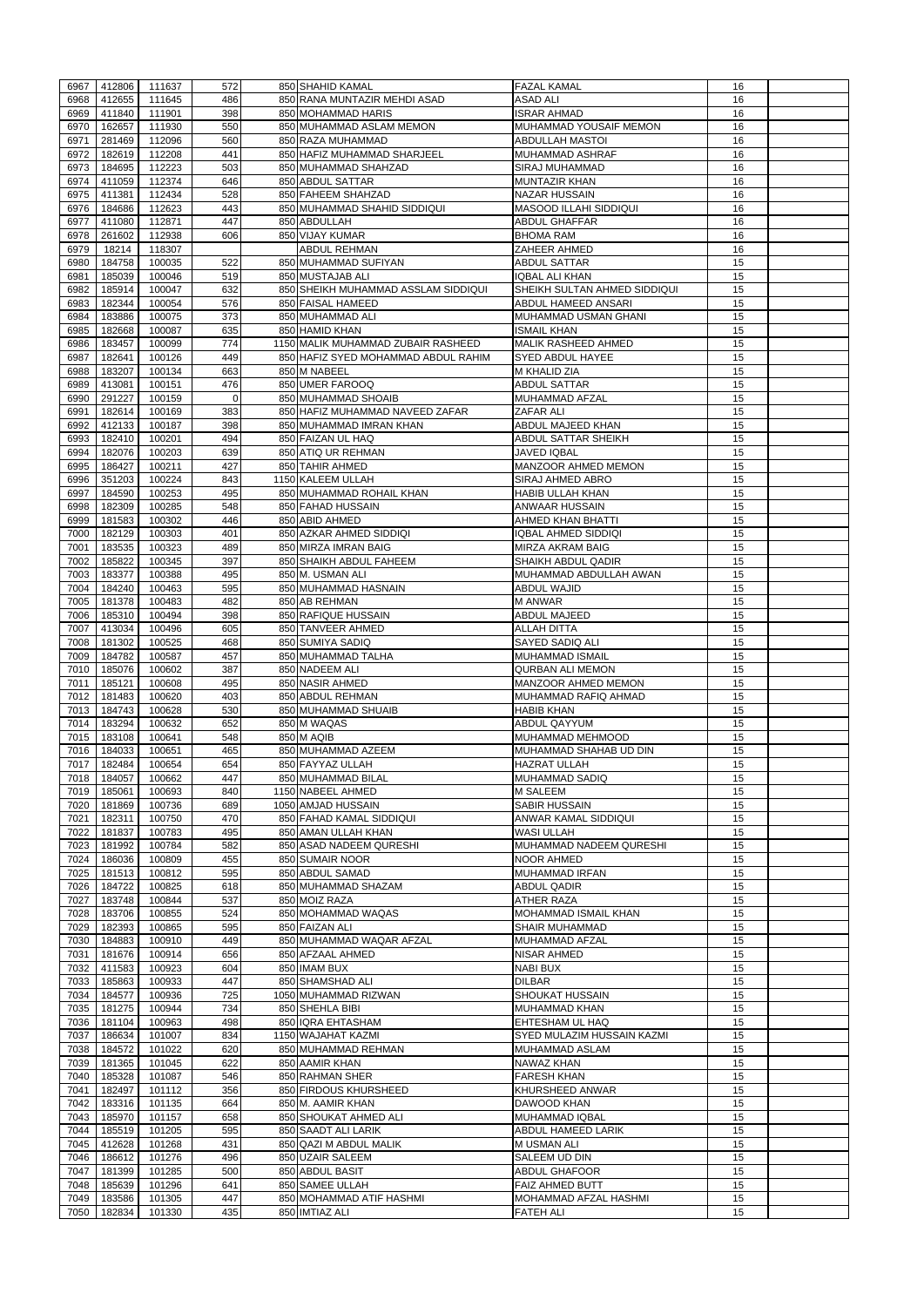| 7051         | 185106           | 101341           | 513         | 850 NAJEEB ULLAH                            | <b>SARDAR BUXSH</b>                            | 15       |  |
|--------------|------------------|------------------|-------------|---------------------------------------------|------------------------------------------------|----------|--|
|              | 186737           |                  | 399         |                                             | <b>SHABBIR AHMED</b>                           | 15       |  |
| 7052         |                  | 101346           |             | 850 WASEEM AHMED                            |                                                |          |  |
| 7053         | 183871           | 101375           | 460         | 850 MUHAMMAD AIZAZ KHAN                     | TANZEEM AHMED KHAN                             | 15       |  |
| 7054         | 183162           | 101396           | 637         | 850 M HANIF                                 | MUHAMMAD ISMAIL                                | 15       |  |
| 7055         | 183151           | 101404           | 557         | 850 M FAHEEM                                | <b>HAFEEZULLAH LASHARI</b>                     | 15       |  |
| 7056         | 182700           | 101415           | 425         | 850 HASAN KHAN                              | <b>IRSHAD KHAN</b>                             | 15       |  |
| 7057         | 186926           | 101442           | 473         | 850 ZUBAIR ULLAH KHAN                       | SANAULLAH KHAN                                 | 15       |  |
| 7058         | 182956           | 101455           | 488         | 850 JUNAID KHAN                             | NIZAM UD DIN                                   | 15       |  |
| 7059         | 181441           | 101469           | 652         | 850 ABDUL MAJID                             | MUHAMMMAD QASIM                                | 15       |  |
| 7060         | 182164           | 101496           | 519         | 850 BASIT ALI KHAN                          | ZAHID ALI KHAN                                 | 15       |  |
| 7061         | 185195           | 101540           | 516         | 850 NOMAN ASGHAR                            | KHALIL JAVAID                                  | 15       |  |
|              |                  |                  |             |                                             |                                                |          |  |
| 7062         | 186520           | 101553           | 691         | 850 UBAID ULALH                             | MUKHTIAR BADSHAH                               | 15       |  |
| 7063         | 186763           | 101574           | 503         | 850 WAZIR AHMED                             | ABDUL SATTAR KHAN                              | 15       |  |
| 7064         | 186762           | 101577           | 532         | 850 WASIQ UR REHMAN KHAN                    | AQEEL UR REHMAN KHAN                           | 15       |  |
| 7065         | 184222           | 101599           | 527         | 850 MUHAMMAD HARIS                          | <b>MUHAMMAD HANIF</b>                          | 15       |  |
| 7066         | 185003           | 101600           | 502         | 850 MUJAHID                                 | NIAZ UD DIN                                    | 15       |  |
| 7067         | 182508           | 101614           | 521         | 850 FURRUKH ABID                            | M A WAHID ABID                                 | 15       |  |
| 7068         | 185093           | 101637           | 647         | 850 NAEEM ULLAH                             | <b>SAIF ULLAH</b>                              | 15       |  |
| 7069         | 412983           | 101646           | 773         | 1150 SYED QASIM ABBAS RIZVI                 | SYED MAZHAR SAEED RIZVI                        | 15       |  |
| 7070         | 186865           | 101683           | 788         | 1150 ZEESHAN FAKHAR                         | FAKHAR ZAMAN                                   | 15       |  |
|              |                  |                  | 680         | 850 MUHAMMAD RASHID                         | <b>BACHA REHMAN</b>                            | 15       |  |
| 7071         | 184556           | 101701           |             |                                             |                                                |          |  |
| 7072         | 184115           | 101708           | 650         | 850 MUHAMMAD FAHEEM                         | MUHAMMAD YOUSUF                                | 15       |  |
| 7073         | 185261           | 101720           | 566         | 850 OWAIS AHMED                             | <b>HASEEB AHMED</b>                            | 15       |  |
| 7074         | 186755           | 101747           | 382         | 850 WASI UR REHMAN                          | AZIZ UR REHMAN                                 | 15       |  |
| 7075         | 182168           | 101749           | 729         | 850 BILAL                                   | <b>KHALID PARVEZ</b>                           | 15       |  |
| 7076         | 184641           | 101810           | 419         | 850 MUHAMMAD SALMAN SHAFI                   | <b>MUHAMMAD SHAFI</b>                          | 15       |  |
| 7077         | 186009           | 101818           | 490         | 850 SOHAIL HUSSAIN                          | <b>ISHRAT HUSSAIN</b>                          | 15       |  |
|              |                  |                  |             |                                             |                                                |          |  |
| 7078         | 186778           | 101825           | 642         | 850 YASIR JAFFER KHAN                       | JAFFAR KHAN                                    | 15       |  |
| 7079         | 182145           | 101865           | 445         | 850 BABAR ZAFAR                             | <b>ZAFAR IQBAL</b>                             | 15       |  |
| 7080         | 184180           | 101877           | 597         | 850 MUHAMMAD FAROOQ                         | KHALIL AHMED                                   | 15       |  |
| 7081         | 182182           | 101885           | 497         | 850 BILAL KHAN                              | <b>SAGHIR AHMED KHAN</b>                       | 15       |  |
| 7082         | 261506           | 101947           | 658         | 850 RIAZ AHMAD                              | <b>MAHMOOD</b>                                 | 15       |  |
| 7083         | 311031           | 101967           | 512         | 850 ALI MUHAMMAD                            | <b>MATTAR</b>                                  | 15       |  |
| 7084         |                  |                  |             |                                             |                                                |          |  |
|              | 201284           | 101968           | 524         | 850 BAQIR HUSSAIN                           | <b>ATTA HUSSAIN</b>                            | 15       |  |
| 7085         | 291367           | 101986           | 537         | 850 WAQAR AHMED CHANDIO                     | SHABIR AHMED CHANDIO                           | 15       |  |
| 7086         | 401111           | 101994           | 544         | 850 FAISAL BIRMANI                          | SHER MOHAMMAD BIRMANI                          | 15       |  |
| 7087         | 201486           | 102050           | 403         | 850 ISRAR ALI                               | <b>GHULAM SHABIR</b>                           | 15       |  |
| 7088         | 161471           | 102068           | 579         | 850 ARJAN KUMAR KHATRI                      | RANO MAL KHATRI                                | 15       |  |
| 7089         | 111085           | 102073           | 595         | 850 KAMRAN KHAN                             | MUHAMMAD KHAN BHATTI                           | 15       |  |
| 7090         | 201425           | 102080           | 481         | 850 HIDAYATULLAH KALHORO                    | <b>DHANI BUX</b>                               | 15       |  |
|              |                  |                  |             |                                             |                                                |          |  |
| 7091         | 291248           | 102082           | 403         | 575 MUZAFAR HUSSAIN                         | MUMTAZ HUSSAIN                                 | 15       |  |
| 7092         | 291266           | 102129           | 570         | 850 NOSHAD AHMED KHAN                       | HAJI KHAN KHANZADA                             | 15       |  |
| 7093         | 162186           | 102136           | 708         | 850 JAZIB HUSSAIN                           | MANZOOR HUSSAIN                                | 15       |  |
| 7094         | 201269           | 102144           | 632         | 850 AYAZ HUSSAIN SOLANGI                    | AFTAB AHMED SOLANGI                            | 15       |  |
| 7095         | 162503           | 102211           | 634         | 850 MOHAMMAD WAQAR KHAN                     | <b>HABIB AHMED KHAN</b>                        | 15       |  |
| 7096         | 162867           | 102217           | 601         | 850 MUHAMMAD NAVEED ANJUM                   | <b>NAGEEN KHAN</b>                             | 15       |  |
| 7097         | 162121           |                  | 631         |                                             |                                                |          |  |
|              |                  | 102219           |             | 850 IRFAN ALI                               | RAJIB ALI KHOKHAR                              | 15       |  |
| 7098         | 163909           | 102246           | 671         | 850 UMAIR ALI KHAN                          | ABID ALI KHAN                                  | 15       |  |
| 7099         | 163717           | 102263           | 671         | 850 SUHAIL KAMAL BUGHIO                     | KAMAL UDDIN BUGHIO                             | 15       |  |
| 7100         | 161508           | 102286           | 571         | 850 ASAD RASOOL                             | <b>GHULAM RASOOL</b>                           | 15       |  |
| 7101         | 162173           | 102314           | $\mathbf 0$ | 629 JAMSHAID HUSSAIN SOOMRO                 | <b>GHULAM HUSSAIN SOOMRO</b>                   | 15       |  |
| 7102         | 163318           | 102330           | 375         | 850 RAMEEZ AHMED SHAIKH                     | <b>BASHEER AHMED SHAIKH</b>                    | 15       |  |
| 7103         | 161376           | 102331           | 568         | 850 ALI HYDER                               | AMEER ALI                                      | 15       |  |
| 7104         | 162555           | 102338           | 535         | 850 MUAIZ AHMED                             | AIJAZ AHMED                                    | 15       |  |
|              | 161980           |                  |             | 850 HAMAD AHMED SIDDIQUI                    |                                                |          |  |
| 7105         |                  | 102343           | 606         |                                             | JAMIL AHMED SIDDIQUI                           | 15       |  |
| 7106         | 162991           | 102346           | 535         | 850 MUHAMMAD TAYYAB MEMON                   | MUHAMMAD YOUSUF MEMON                          | 15       |  |
| 7107         | 163738           | 102385           | 601         | 950 SYED AHSAN AHMED NAQVI                  | SYED SARFRAZ AHMED NAQVI                       | 15       |  |
| 7108         | 163030           | 102414           | 540         | 850 MUHAMMAD WAQAS                          | MUHAMMAD ASLAM                                 | 15       |  |
| 7109         | 161174           | 102428           | 510         | 850 ABDUL RAZAQUE LASHARI                   | ABDUL QAYOOM LASHARI                           | 15       |  |
| 7110         | 164126           | 102430           | 577         | 850 ZESHAN HAFEEZ                           | HAFEEZ UR REHMAN                               | 15       |  |
| 7111         | 162497           | 102441           | 582         | 850 MOHAMMAD SAQIB                          | MOHAMMAD ILYAS                                 | 15       |  |
| 7112         | 163847           | 102474           | 569         | 850 TAHIR JUNAID                            | <b>FIDA HUSSAIN</b>                            | 15       |  |
|              |                  |                  |             |                                             |                                                |          |  |
| 7113         | 164087           | 102483           | 596         | 850 ZAHID KHAN                              | <b>NIAZ KHAN</b>                               | 15       |  |
| 7114         | 164155           | 102489           | 531         | 850 ZUHAIB HASSAN                           | <b>ZULFIQAR ALI</b>                            | 15       |  |
| 7115         |                  |                  |             |                                             |                                                |          |  |
| 7116         | 162809           | 102496           | 345         | 850 MUHAMMAD KASHIF QURESHI                 | MUHAMMAD IQBAL QURESHI                         | 15       |  |
|              | 162669           | 102523           | 589         | 850 MUHAMMAD AZAM KHAN                      | <b>ARSHAD ALI</b>                              | 15       |  |
| 7117         | 162434           | 102525           | 382         | 850 MOHAMMAD AMEEN                          | <b>MOHAMMAD SALEEM</b>                         | 15       |  |
|              |                  |                  |             |                                             |                                                |          |  |
| 7118         | 161700           | 102543           | 649         | 850 DANISH RAZZAK                           | RAZZAK AHMED                                   | 15       |  |
| 7119         | 163803           | 102548           | 577         | 850 SYED OWAIS ALI                          | SYED QAMMER ALI                                | 15       |  |
| 7120         | 162066           | 102564           | 520         | 850 IKRAM UL HAQUE                          | ABDUL HAQUE                                    | 15       |  |
| 7121         | 162627           | 102569           | 635         | 850 MUHAMMAD ANSAB                          | MUHAMMAD AMJAD                                 | 15       |  |
| 7122         | 163056           | 102580           | 622         | 850 MUHAMMAD ZAMAN                          | <b>ABDUL SALEEM</b>                            | 15       |  |
|              | 7123 163968      | 102583           | 558         | 850 WALEED                                  | <b>ABDUL BARI</b>                              | 15       |  |
|              | 161156           |                  |             |                                             | MUHAMMAD AMIN                                  |          |  |
| 7124         |                  | 102592           | 550         | 850 ABDUL MOIZ                              |                                                | 15       |  |
| 7125         | 161018           | 102608           | 0           | 0 IQRA                                      | SYED INTEZAR ALI                               | 15       |  |
| 7126         | 163377           | 102610           | 587         | 850 RIZWAN ALI                              | MUHAMMAD URS                                   | 15       |  |
| 7127         | 162267           | 102646           | 684         | 850 KHIZAR WALEED                           | SARDAR KHAN KHANZADA                           | 15       |  |
| 7128         | 261622           | 102669           | 514         | 850 ZEESHAN BAIG                            | <b>NAWAB BAIG</b>                              | 15       |  |
| 7129         | 261054           | 102672           | 510         | 850 AIJAZ AHMED                             | <b>MUHAMMAD UMER</b>                           | 15       |  |
| 7130         | 261376           |                  |             | 850 MUHAMMAD SAQIB                          | <b>HAJI ABDUL GHANI</b>                        | 15       |  |
|              |                  | 102682           | 523         |                                             |                                                |          |  |
| 7131         | 261372           | 102687           | 613         | 850 MUHAMMAD RIZWAN                         | <b>GULZAR</b>                                  | 15       |  |
| 7132         | 261627           | 102705           | 562         | 1100 ZOHAIB ALAM                            | <b>HABIB AHMED</b>                             | 15       |  |
| 7133<br>7134 | 261314<br>261526 | 102706<br>102709 | 618<br>680  | 850 MOHAMMAD DANISH RAZA<br>850 SAMI UL HAQ | <b>GHULAM MUSTAFA</b><br><b>MUHAMMAD YASIN</b> | 15<br>15 |  |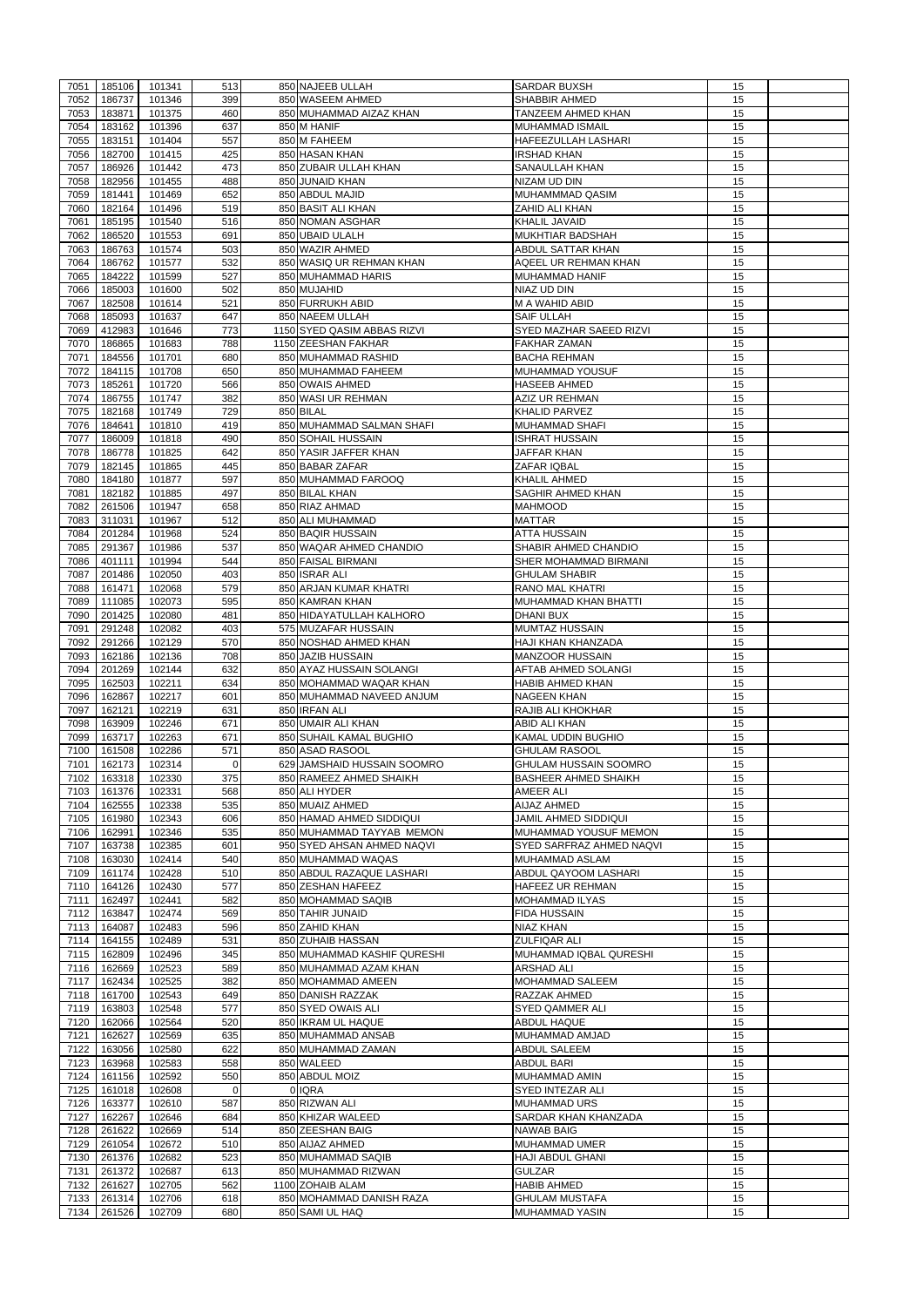| 7135 | 261095      | 102732 | 580         | 850 ASHOK KUMAR                      | <b>BASAR LAL</b>             | 15 |  |
|------|-------------|--------|-------------|--------------------------------------|------------------------------|----|--|
|      |             |        |             |                                      |                              |    |  |
| 7136 | 261048      | 102747 | 709         | 850 AHSAN AIJAZ                      | <b>AHMED AIJAZ</b>           | 15 |  |
| 7137 | 261379      | 102776 | 546         | 850 MUHAMMAD SHAFIQUE                | <b>HABIB</b>                 | 15 |  |
| 7138 | 221522      | 102820 | 538         | 850 MANSOOR AHMED                    | MUZAMIL KALHORO ABBASI       | 15 |  |
| 7139 | 221395      | 102829 | 561         | 850 IHSAN UL HAQ                     | <b>ABDUL HAQUE</b>           | 15 |  |
| 7140 | 221479      | 102834 | 664         | 850 KASHIF HUSSAIN                   | <b>MASHOOQUE ALI BURDI</b>   | 15 |  |
|      |             |        |             |                                      |                              |    |  |
| 7141 | 221162      | 102856 | 573         | 850 ALI HUSSAIN DAYO                 | ROSHAN ALI DAYO              | 15 |  |
| 7142 | 221839      | 102859 | 503         | 850 SARFRAZ AHMED                    | <b>BASHIR AHMED</b>          | 15 |  |
| 7143 | 221315      | 102878 | 556         | 850 FARHAN AHMED SHAIKH              | <b>ABDUL SATTAR SHAIKH</b>   | 15 |  |
| 7144 | 162800      | 102887 | 497         | 850 MUHAMMAD KAMIL HUSSAIN           | MUHAMMAD MUBARIK HUSSAIN     | 15 |  |
|      |             |        |             |                                      |                              |    |  |
| 7145 | 221955      | 102917 | 637         | 850 TOUFIQUE ALI SHAH                | <b>SYED NIZAMUDDIN SHAH</b>  | 15 |  |
| 7146 | 221029      | 102922 | 618         | 850 ABDUL HAFEEZ                     | <b>AHMED BUGHIO</b>          | 15 |  |
| 7147 | 221133      | 102975 | 549         | 850 AFZAL ALI SOLANGI                | SHAFI MUHAMMAD SOLANGI       | 15 |  |
| 7148 | 221129      | 102978 | 660         | 850 AFTAB HUSSAIN                    | <b>GHULAM SARWAR</b>         | 15 |  |
|      |             |        |             |                                      |                              |    |  |
| 7149 | 221892      | 103013 | 694         | 850 SHEERAZ AHMED                    | NAZEER AHMED AHEER           | 15 |  |
| 7150 | 162501      | 103033 | 556         | 850 MOHAMMAD UBAID KHAN              | <b>ANWAR ALI KHAN</b>        | 15 |  |
| 7151 | 163131      | 103044 | 583         | 850 NABEEL UDDIN ABBAISI             | NAJAM UDDIN ABBASI           | 15 |  |
|      |             |        | 472         |                                      |                              | 15 |  |
| 7152 | 351410      | 103065 |             | 850 SYED AMANAT ALI SHAH             | <b>SYED PEERAL SHAH</b>      |    |  |
| 7153 | 351243      | 103082 | 448         | 850 MUHAMMAD ADNAN                   | <b>KHADIM HUSSAIN</b>        | 15 |  |
| 7154 | 351188      | 103083 | 626         | 850 JAHANGIR                         | <b>SHAFQUAT HUSSAIN</b>      | 15 |  |
| 7155 | 351405      | 103085 | 526         | 850 SIRAJ AHMED JAMALI               | WAZIR ALI JAMALI             | 15 |  |
|      |             |        |             |                                      |                              | 15 |  |
| 7156 | 35108       | 103129 | $\mathbf 0$ | 0 SHER MUHAMMAD                      | <b>GUL SHER AHMED</b>        |    |  |
| 7157 | 351442      | 103135 | 560         | 850 WAQAR ALI                        | <b>KHADIM HUSSAIN</b>        | 15 |  |
| 7158 | 351478      | 103137 | 572         | 850 ZULFQAR ALI                      | <b>GHULAM ALI</b>            | 15 |  |
| 7159 | 281440      | 103159 | 567         | 850 NAVEED HUSSAIN                   | <b>NIAZ HUSSAIN CHANG</b>    | 15 |  |
|      |             |        |             |                                      |                              |    |  |
| 7160 | 261454      | 103167 | 550         | 850 OM PARKASH                       | <b>RANO MAL</b>              | 15 |  |
| 7161 | 261430      | 103168 | 530         | 850 NASIR ALI                        | <b>WARIS ALI</b>             | 15 |  |
| 7162 | 261125      | 103194 | 614         | 850 BHARAT KUMAR                     | <b>MURLIDHAR</b>             | 15 |  |
| 7163 | 401357      | 103226 | 609         | 850 TOFIQUE AHMED                    | RAFIQUE AHMED LAKHIAR        | 15 |  |
|      |             |        |             |                                      |                              |    |  |
| 7164 | 201156      | 103227 | 576         | 850 AITZAZ MUNEER                    | <b>MUNEER AHMED</b>          | 15 |  |
| 7165 | 162384      | 103269 | 681         | 850 MAZHAR ALI UNAR                  | <b>GHULAM SHABIR UMAR</b>    | 15 |  |
| 7166 | 201493      | 103273 | 604         | 850 JAHAN KHAN                       | <b>ABDUL AZIZ</b>            | 15 |  |
|      |             |        |             |                                      |                              |    |  |
| 7167 | 351204      | 103284 | 549         | 850 KALEEM ULLAH                     | <b>HIZB ULLAH</b>            | 15 |  |
| 7168 | 281398      | 103375 | 572         | 850 MUHAMMAD SIDDIQUE                | <b>GHULAM ABBAS UJJAN</b>    | 15 |  |
| 7169 | 202060      | 103377 | 517         | 850 TOUFEEQUE AHMED                  | <b>MOHAMMAD RAFIQUE</b>      | 15 |  |
| 7170 | 261465      | 103397 | 709         | 850 PAWAN KUMAR                      | SAWAI                        | 15 |  |
|      |             |        |             |                                      |                              |    |  |
| 7171 | 111110      | 103404 | 517         | 850 MUHAMMAD ASIF KHAN               | <b>ZAHEER AHMED</b>          | 15 |  |
| 7172 | 281134      | 103407 | 576         | 850 AYAZ AHMED                       | WALI MUHAMMAD SOLANGI        | 15 |  |
| 7173 | 201167      | 103449 | 522         | 850 ALI HASSAN                       | <b>SULTAN ALI MALIK</b>      | 15 |  |
| 7174 | 28102       | 103468 | 579         | 850 HAQ NAWAZ                        | <b>SHAH MUHAMMAD</b>         | 15 |  |
|      |             |        |             |                                      |                              |    |  |
| 7175 | 201140      | 103506 | 515         | 850 AHMED ALI                        | <b>MOHAMMAD ALI</b>          | 15 |  |
| 7176 | 201990      | 103528 | 595         | 850 SHOUIB AHMED                     | <b>ABDUL GHANI</b>           | 15 |  |
| 7177 | 261429      | 103546 | 531         | 850 NARSO MAL                        | <b>JOGARAM</b>               | 15 |  |
|      |             |        |             |                                      |                              |    |  |
| 7178 | 291135      | 103550 | 548         | 850 IMTIAZ HUSSAIN                   | <b>HAQUE NAWAZ</b>           | 15 |  |
| 7179 | 162318      | 103561 | 684         | 850 M. UBAID ULLAH KHAN              | M. SAFIULLAH KHAN            | 15 |  |
| 7180 | 162704      | 103562 | 456         | 850 MUHAMMAD FAISAL                  | MUHAMMAD YAQOOB              | 15 |  |
| 7181 | 161928      | 103581 | 601         | 850 GUL HASSAN                       | <b>ABDUL RAHMAN</b>          | 15 |  |
|      |             |        |             |                                      |                              |    |  |
| 7182 | 163904      | 103586 | 609         | 850 ULFAT ALI MANGI                  | YAR MUHAMMAD MANGI           | 15 |  |
| 7183 | 162356      | 103659 | $\Omega$    | 0 MANSOOR ALI KORAI                  | <b>BAHADUR ALI KORAI</b>     | 15 |  |
| 7184 | 161684      | 103667 | 450         | 850 DANISH                           | <b>ABDUL HAMEED</b>          | 15 |  |
| 7185 | 161929      | 103669 | 565         | 850 GUL KHAN                         | <b>MUSHTAQ AHMED</b>         | 15 |  |
|      |             |        |             |                                      |                              |    |  |
| 7186 | 164088      | 103675 | 486         | 850 ZAHID QAMBRANI BALOCH            | MUHAMMAD HASHIM QAMBRANI     | 15 |  |
| 7187 | 163997      | 103753 | 527         | 850 WAQAR YOUNUS                     | MUHAMMAD ISHAQUE             | 15 |  |
| 7188 | 164037      | 103766 | 466         | 850 WASH DEV                         | <b>NATHO MAL</b>             | 15 |  |
| 7189 | 162912      | 103784 | 658         | 850 MUHAMMAD SAGHEER                 | <b>ABDUL QADEER</b>          | 15 |  |
|      |             |        |             |                                      |                              |    |  |
| 7190 | 161662      | 103820 | 674         | 850 BILAL AHMED KHAN                 | SHAKEEL AHMED KHAN           | 15 |  |
| 7191 | 163418      | 103857 | 617         | 850 SADDAM HUSSAIN JISKANI           | <b>HAJI BUDHAL</b>           | 15 |  |
| 7192 | 162229      | 103866 | 648         | 850 KAMRAN JAMAL                     | SYED MUHAMMAD JAMAL UDDIN    | 15 |  |
| 7193 | 16102       | 103869 | 556         | 850 ABBAS ALI                        | ABDUL HAMEED BIRHAMANI       | 15 |  |
|      |             |        |             |                                      |                              |    |  |
| 7194 | 164061      | 103870 | 557         | 850 YOUNIS                           | MUHAMMAD YOUSIF              | 15 |  |
| 7195 | 162442      | 103882 | 513         | 850 MOHAMMAD AWAIS ASHRAF            | MOHAMMAD ASHRAF JATOI        | 15 |  |
| 7196 | 311285      | 103908 | 522         | 850 SYED MURTAZA HUSSAIN SHAH        | SYED ZAWAR HUSSAIN SHAH      | 15 |  |
| 7197 | 311220      | 103911 | 421         | 850 NOMAN ALI                        | <b>GHULAM RASOOL</b>         | 15 |  |
|      |             |        |             |                                      |                              |    |  |
| 7198 | 311014      | 103927 | 444         | 850 ABDUL RAZAQUE                    | <b>GUL MUHAMMAD</b>          | 15 |  |
| 7199 | 261278      | 103937 | 686         | 850 LALEET KUMAR                     | <b>VIKRAM KUMAR</b>          | 15 |  |
| 7200 | 401296      | 103950 | 623         | 850 ROSHAN ALI                       | <b>RASOOL BUX KUMBHAR</b>    | 15 |  |
| 7201 | 291306      | 103959 | 552         | 850 SALEEM RAZA                      | <b>GHULAM MURTAZA</b>        | 15 |  |
|      |             |        |             |                                      |                              |    |  |
| 7202 | 291186      | 103960 | 522         | 850 MOHAMMAD RAFIQUE KHOSO           | <b>NAZIR AHMED</b>           | 15 |  |
| 7203 |             |        |             |                                      |                              |    |  |
| 7204 | 261129      | 103985 | 454         | 850 BHUNESH KUMAR                    | <b>SHAMDAS</b>               | 15 |  |
| 7205 |             |        |             |                                      |                              | 15 |  |
|      | 351175      | 103987 | 499         | 850 INAM ULLAH                       | <b>HIZB ULLAH</b>            |    |  |
|      | 311135      | 103991 | 490         | 875 KANBHOO KHAN                     | <b>MUHAMMAD AWAIS</b>        | 15 |  |
| 7206 | 201238      | 104005 | 575         | 850 ASIF ALI                         | <b>ABDUL QADIR</b>           | 15 |  |
|      | 7207 162131 | 104040 | 564         | 850 IRFAN KHAN                       | MUHAMMAD AIJAZ               | 15 |  |
|      |             |        |             |                                      |                              |    |  |
| 7208 | 221731      | 104046 | 662         | 850 PIR ALI RAZA                     | PIR GHULAM HYDER             | 15 |  |
| 7209 | 222004      | 104071 | 615         | 850 ZAFAR ALI                        | <b>ALI NAWAZ</b>             | 15 |  |
| 7210 | 281155      | 104086 | 524         | 850 BISHARAT ALI ARAIN               | MUHAMMAD SARWAR              | 15 |  |
| 7211 | 401050      | 104089 | 482         | 850 ALI AKBAR ABRO                   | ALI ASGAR ABRO               | 15 |  |
|      |             |        |             |                                      |                              |    |  |
| 7212 | 201470      | 104091 | 588         | 850 IRFAN ALI                        | <b>ILLAHI BUX SHAIKH</b>     | 15 |  |
| 7213 | 401157      | 104122 | 632         | 850 IMRAN HUSSAIN                    | ANDAL ALIAS ANWAR ADIL       | 15 |  |
| 7214 | 311217      | 104135 | 606         | 850 NAVEED AHMED                     | <b>LEHMOODN KHAN</b>         | 15 |  |
|      |             |        |             |                                      |                              |    |  |
| 7215 | 201458      | 104136 | 548         | 850 IMTIAZ HUSSAIN                   | DILDAR KHAN MEHRANI          | 15 |  |
| 7216 | 201388      | 104160 | 578         | 850 GHULAM RAZA                      | <b>GHULAM SHABEER BHUTTO</b> | 15 |  |
| 7217 | 201485      | 104175 | 650<br>613  | 850 ISRAR AHMED<br>850 ALTAF HUSSAIN | <b>NOOR AHMED</b>            | 15 |  |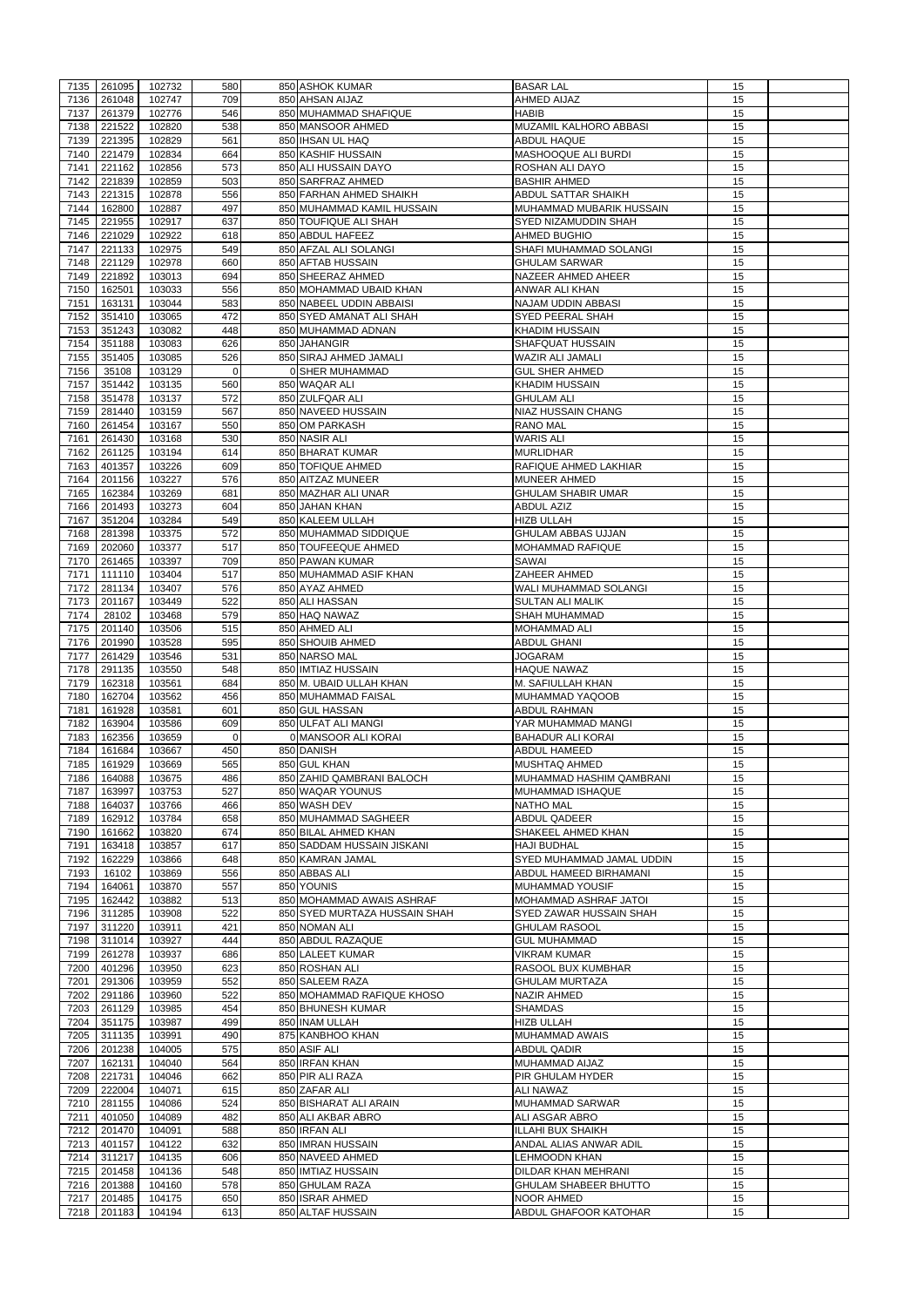| 7219         | 163925      | 104200 | $\Omega$   | 0 UMEED ALI                  | <b>MISRI KHAN KORI</b>        | 15       |  |
|--------------|-------------|--------|------------|------------------------------|-------------------------------|----------|--|
| 7220         | 202126      | 104202 | 613        | 850 YASIR ALI                | <b>ABDUL REHMAN</b>           | 15       |  |
| 7221         | 111079      | 104248 | 560        | 850 IRFAN MEHDI              | <b>WALIDAD</b>                | 15       |  |
| 7222         | 201417      | 104264 | 649        | 850 HASEEB KAMAL             | MOHAMMAD AZEEM                | 15       |  |
|              |             |        |            |                              | <b>MANZOOR ALI</b>            |          |  |
| 7223         | 111071      | 104268 | 499        | 850 IMAM BUX TALPUR          |                               | 15       |  |
| 7224         | 261107      | 104271 | 614        | 850 ASLAM ELAHI              | <b>SABOO</b>                  | 15       |  |
| 7225         | 201368      | 104331 | 476        | 850 GHULAM BAQIR             | <b>ALI GUL</b>                | 15       |  |
| 7226         | 202072      | 104333 | 559        | 850 WAHEED ALI               | <b>RAHAM ALI</b>              | 15       |  |
| 7227         | 201291      | 104338 | 598        | 850 BILAWAL HUSSAIN          | ABDUL HAMEED                  | 15       |  |
| 7228         | 311144      | 104346 | 585        | 850 KHURRAM IHSAN            | <b>MUHAMMAD BOOTA</b>         | 15       |  |
| 7229         | 161455      | 104360 | 428        | 850 ANWAR ALI BOZDAR         | <b>CHAKAR KHAN</b>            | 15       |  |
| 7230         | 162149      | 104361 | 562        | 850 JAHANGEER                | MUHAMMAD IBRAHIM OTHO         | 15       |  |
| 7231         | 201772      | 104378 | 595        | 850 NOMAN ALI MEMON          | <b>ABDUL MAJEED</b>           | 15       |  |
| 7232         | 201093      | 104382 | 568        | 0 ABDUL SALAM                | <b>ABDUL SATTAR</b>           | 15       |  |
| 7233         | 201478      | 104404 | 510        | 850 IRSHAD AHMED             | MUHAMMAD YOUNIS BHUTTO        | 15       |  |
| 7234         | 261518      | 104430 | 661        | 850 SAGAR                    | <b>PIRBHU LAL</b>             | 15       |  |
| 7235         | 201383      | 104434 | 645        | 850 GHULAM MUSTAFA MOROOJO   | <b>GHULAM HYDER MOROOJO</b>   | 15       |  |
| 7236         | 201748      | 104435 | 529        | 850 NAVEED                   | <b>KHAIR MOHAMMAD</b>         | 15       |  |
| 7237         | 291360      | 104438 | 748        | 1150 TOUQEER AHMED           | <b>NASEER AHMED MUGHAL</b>    | 15       |  |
| 7238         | 201012      | 104457 | 601        | 850 SHER MOHAMMAD            | <b>SIRAJUDDIN MANGRIO</b>     | 15       |  |
| 7239         | 401151      | 104479 | 669        | 850 IHSAN ALI                | <b>NOOR UDDIN</b>             | 15       |  |
| 7240         | 111060      | 104489 | 550        | 850 GHULAM MUSHTAFA          | HAFIZ MUHAMMAD ADAM           | 15       |  |
| 7241         | 141167      | 104524 | 469        | 850 KASHIF ALI               | <b>GHULAM RASOOL</b>          | 15       |  |
| 7242         | 401165      | 104528 | 567        | 850 IRFAN ALI                | RAJIB ALI                     | 15       |  |
| 7243         | 281036      | 104552 | 640        | 850 ABDUL SAMI               | NAZIR AHMED CHANNA            | 15       |  |
| 7244         | 311051      | 104563 | 549        | 850 ATIQUE AHMED             | <b>NASEER UD DIN</b>          | 15       |  |
| 7245         | 161590      | 104572 | 650        | 850 AWAIS ALI                | KHAWAJA MUHAMMAD              | 15       |  |
| 7246         | 161420      | 104594 | 433        | 850 AMAN UL HAQ              | MUHAMAMD IKRAM UL HAQ         | 15       |  |
|              |             |        | 673        |                              |                               | 15       |  |
| 7247         | 261283      | 104610 |            | 850 M ABU BAKAR              | MUSHTAQUE AHMED               |          |  |
| 7248         | 162748      | 104614 | 575        | 850 MUHAMMAD HARIS SHAIKH    | MUHAMMAD FAYYAZ U DEEN SHAIKH | 15       |  |
| 7249         | 182627      | 104621 | 598        | 850 HAFIZ MUHAMMAD ZAID KHAN | MUHAMMAD NADEEM KHAN          | 15       |  |
| 7250         | 181284      | 104623 | 648        | 850 SHUMAILA ZAIB            | <b>AURANG ZAIB</b>            | 15       |  |
| 7251         | 184889      | 104629 | 466        | 850 MUHAMMAD WAQAS           | MUHAMMAD ASLAM                | 15       |  |
| 7252         | 351023      | 104630 | 518        | 850 ABDUL QADEER             | MUHAMMAD USMAN SOOMRO         | 15       |  |
| 7253         | 183049      | 104646 | 558        | 850 KHAWAJA UZAIR ALI        | KHAWAJA MUHAMMAD ALI          | 15       |  |
| 7254         | 186654      | 104664 | 399        | 850 WALI RAZA                | <b>MUHAMMAD ASHFAQ</b>        | 15       |  |
| 7255         | 186001      | 104680 | 445        | 850 SOHAIL                   | <b>MANSOOR ALI</b>            | 15       |  |
| 7256         | 401242      | 104689 | 606        | 850 MUHAMMED YASEEN          | QAMMAR U DDIN MAGSI           | 15       |  |
| 7257         | 291112      | 104697 | 434        | 850 GHULAM ABBAS             | ABDUL RAZZAQUE SHAIKH         | 15       |  |
| 7258         | 221720      | 104699 | 624        | 850 NOMAAN MUSTAFA           | LIAQUAT ALI BURIRO            | 15       |  |
| 7259         | 184802      | 104722 | 538        | 850 MUHAMMAD TOUSEEF         | <b>ANWAR ALI</b>              | 15       |  |
| 7260         | 183489      | 104730 | 500        | 850 MAZHAR AHMED KHAN        | <b>MANSOOR AHMED</b>          | 15       |  |
| 7261         | 186681      | 104734 | 570        | 850 WAQAR SIRAJ              | MUHAMMAD SIRAJ                | 15       |  |
| 7262         | 182080      | 104737 | $\Omega$   | 0 ATTA UR REHMAN             | <b>ABDUL RAUF</b>             | 15       |  |
| 7263         | 185260      | 104744 | 600        | 850 OWAIS AHMED              | <b>SIRAJ AHMED</b>            | 15       |  |
| 7264         | 163655      | 104760 | 492        | 850 SHER MOHAMMAD CHARO      | <b>MOHAMMAD RAHIM</b>         | 15       |  |
| 7265         | 401325      | 104769 | 625        | 850 SANAULLAH                | AKHTAR HUSSAIN JANWARY        | 15       |  |
| 7266         | 185964      | 104775 | 586        | 850 SHOAIB SHAFIQ            | <b>MUHAMMAD SHAFIQ</b>        | 15       |  |
| 7267         | 161159      | 104789 | 576        | 850 ABDUL NAEEM              | <b>ABDUL GHAFOOR JAKHRO</b>   | 15       |  |
| 7268         | 161141      | 104791 | 481        | 850 ABDUL LATIF              | MUHAMMAD JUMAN                | 15       |  |
|              |             |        | 547        |                              |                               | 15       |  |
| 7269         | 261220      | 104794 |            | 850 HUSNAIN                  | <b>SALEEM KHAN</b>            |          |  |
| 7270         | 186835      | 104827 | 377        | 850 ZAIN UL ABIDEEN          | MUHAMMAD ABDULLAH             | 15       |  |
| 7271         | 184701      | 104843 | 529<br>467 | 850 MUHAMMAD SHAHZAIB OWAIS  | <b>MUHAMMAD OWAIS</b>         | 15<br>15 |  |
| 7272         | 261449      | 104851 |            | 850 NOMAN RAZA LANJAR        | <b>ABDUL LATIF LANJAR</b>     |          |  |
| 7273         | 161483      | 104854 | 595        | 850 ARSALAN GUL              | <b>GUL MUHAMMAD</b>           | 15       |  |
| 7274         | 261608      | 104878 | 713        | 850 WAJAHAT ALI              | <b>ABDUL KARIM</b>            | 15       |  |
| 7275         | 182600      | 104904 | 0          | 0 HAFIZ MOHAMMAD RAHEEM      | <b>MUHAMMAD AYUB</b>          | 15       |  |
| 7276         | 181324      | 104929 | 375        | 850 TAYYABA NAZ              | <b>MUSLIM AHMED</b>           | 15       |  |
| 7277         | 181820      | 104937 | 374        | 850 ALI SAFDAR               | <b>ALI AKHTAR</b>             | 15       |  |
| 7278         | 201311      | 104948 | 573        | 850 FAHAD RAZA               | ZAMEER HUSSAIN MUGHAL         | 15       |  |
| 7279         | 351077      | 104950 | 674        | 850 ALLAH BACHAYO            | MUHAMMAD YAQOOB DOMKI         | 15       |  |
| 7280         | 351378      | 104952 | 417        | 850 SAQIB ALI                | <b>MUNAWAR ALI</b>            | 15       |  |
| 7281         | 412820      | 104965 | 569        | 850 SHAHZAD RAZA             | <b>MUHAMMAD ISLAM</b>         | 15       |  |
| 7282         | 141129      | 105029 | 517        | 850 GUL BAIG                 | <b>ABDUL MAJEED</b>           | 15       |  |
| 7283         | 311177      | 105045 | 575        | 850 MUHAMMAD IMRAN           | <b>MUHAMMAD YOUNAS</b>        | 15       |  |
| 7284         | 163265      | 105087 | 563        | 850 PARTAB RAI               | <b>DESAR</b>                  | 15       |  |
| 7285         | 311290      | 105092 | 549        | 850 TANVEER JAWED            | <b>BASHIR AHMAD</b>           | 15       |  |
| 7286         | 311203      | 105095 | 673        | 850 MUHAMMAD YAMEEN          | <b>AMEER BUX</b>              | 15       |  |
| 7287         | 311305      | 105096 | 599        | 850 ZESHAN ASHRAF            | <b>MUHAMMAD ASHRAF</b>        | 15       |  |
| 7288         | 291380      | 105112 | 720        | 850 WASEEM YASEEN            | MUHAMMAD YASEEN MUSHAL        | 15       |  |
| 7289         | 221724      | 105125 | 480        | 850 NOMAN ALI                | <b>ABDUL REHMAN</b>           | 15       |  |
| 7290         | 202165      | 105127 | 604        | 850 ZUHAIB AHMED             | <b>HAYATULLAH KHILJI</b>      | 15       |  |
|              | 7291 201606 | 105132 | 564        | 850 MOHAMMAD IMRAN KHAN      | MOHAMMAD AKRAM                | 15       |  |
| 7292         | 201116      | 105134 | 532        | 850 ABDULLAH                 | <b>ABDUL FATAH</b>            | 15       |  |
| 7293         | 261548      | 105144 | 600        | 850 SHOAB KHAN               | MUHAMMAD ANWAR KHAN           | 15       |  |
| 7294         | 311012      | 105147 | 531        | 850 ABDUL KHALIQUE WASSAN    | <b>ABDUL RAUF</b>             | 15       |  |
| 7295         | 291094      | 105182 | 395        | 850 FAHAD NADEEM             | <b>GHULAM HUSSAIN</b>         | 15       |  |
| 7296         | 291353      | 105189 | 754        | 1150 SYED ZOHAIB AHMED       | <b>AFTAB AHMED</b>            | 15       |  |
| 7297         | 291031      | 105212 | 597        | 850 AFZAL PIRZADA            | AMAN ULLAH PIRZADA            | 15       |  |
| 7298         | 261464      | 105218 | 599        | 850 PAWAN KUMAR              | <b>CHAMAN LAL</b>             | 15       |  |
| 7299         | 141352      | 105225 | 600        | 850 SHAHAB U DDIN            | SHARAF U DDI                  | 15       |  |
|              |             |        |            |                              |                               |          |  |
| 7300         | 401011      | 105246 | 560        | 850 ABDUL HAFEEZ             | MOHAMMAD USMAN PANHWAR        | 15       |  |
| 7301<br>7302 | 401063      | 105293 | 511        | 850 ALTAF HUSSAIN PANHWAR    | <b>MOHD ISMAIL</b>            | 15       |  |
|              | 401107      | 105310 | 703        | 850 FAHAD                    | <b>AHMED KHAN</b>             | 15       |  |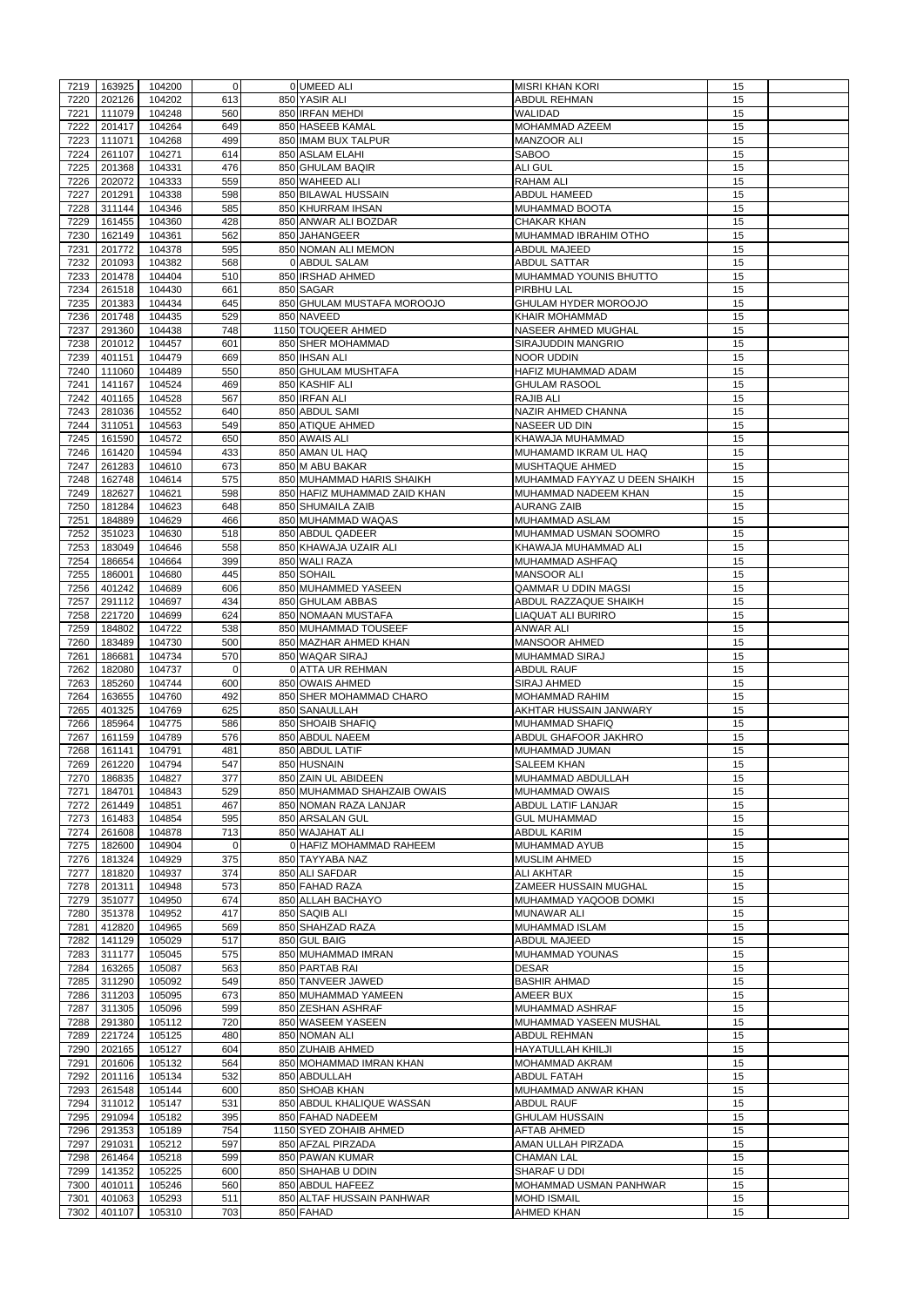|      | 291366      | 105314 | 460         | 850 WAHEED ALI MEMON           | <b>KHALID HUSSAIN MEMON</b> | 15 |  |
|------|-------------|--------|-------------|--------------------------------|-----------------------------|----|--|
| 7303 |             |        | 485         |                                |                             | 15 |  |
| 7304 | 201261      | 105318 |             | 850 AYAZ ALI                   | <b>IMTIAZ ALI</b>           |    |  |
| 7305 | 162558      | 105330 | 850         | 518 MUBASHIR AHMED             | <b>BISHARAT AHMED</b>       | 15 |  |
| 7306 | 163660      | 105336 | 488         | 850 SHIRAZ ALI                 | <b>ABDUL HAKEEM</b>         | 15 |  |
| 7307 | 201645      | 105344 | 702         | 850 MOHAMMAD YASEEN            | <b>GHULAM MUSTAFA</b>       | 15 |  |
| 7308 | 185245      | 105348 | 520         | 850 OSAMA AHMED KHAN           | <b>ANWAR AHMED KHAN</b>     | 15 |  |
|      |             |        | 522         |                                |                             | 15 |  |
| 7309 | 162201      | 105359 |             | 850 JUNAID AHMAD               | <b>ZAHEER AHMAD</b>         |    |  |
| 7310 | 162698      | 105360 | 539         | 1050 MUHAMMAD FAHEEM BHATTI    | MUHAMMAD RAFIQUE BHATTI     | 15 |  |
| 7311 | 162216      | 105361 | 608         | 850 KAMIL                      | ABID BUX                    | 15 |  |
| 7312 | 161289      | 105385 | 626         | 850 AHMED ALI                  | ZUBAIR AHMED SOOMRO         | 15 |  |
| 7313 | 163462      | 105421 | 566         | 850 SAJJAD ALI MEMON           | PIR BUX MEMON               | 15 |  |
|      |             |        |             |                                |                             |    |  |
| 7314 | 162195      | 105422 | 575         | 850 JIBRAN KHANZADA            | <b>ABDUL SATTAR</b>         | 15 |  |
| 7315 | 161734      | 105427 | 628         | 850 FAHAD                      | <b>MOHAMMAD AFZAL</b>       | 15 |  |
| 7316 | 111069      | 105441 | 580         | 850 HUSHAM HUSSAIN             | <b>TAJAMAL HUSSAIN</b>      | 15 |  |
| 7317 | 161665      | 105442 | 617         | 850 BILAL AHSAN QURESHI        | JAMEEL AHMED QURESHI        | 15 |  |
| 7318 | 181119      | 105458 | 494         | 850 KASHAF                     | <b>AYUB ALI</b>             | 15 |  |
|      |             |        |             | 850 SHUJAAT HUSSAIN            | <b>WAJAHAT HUSSAIN</b>      |    |  |
| 7319 | 185976      | 105471 | 501         |                                |                             | 15 |  |
| 7320 | 184379      | 105493 | 615         | 850 MUHAMMAD KASHIF            | MUHAMMAD AZEEM              | 15 |  |
| 7321 | 163041      | 105506 | 460         | 850 MUHAMMAD YAQOOB            | MUHAMMAD JAFFAR             | 15 |  |
| 7322 | 163474      | 105529 | 483         | 850 SALMAN                     | <b>MOAZZAM ALI</b>          | 15 |  |
| 7323 | 162522      | 105574 | 469         | 850 MOHD AHTISHAM BABER        | <b>BABER YASIN</b>          | 15 |  |
| 7324 | 161412      | 105608 | 567         | 850 ALI RAZA SHAH              | <b>MEHBOOB SHAH</b>         | 15 |  |
|      |             |        |             |                                |                             |    |  |
| 7325 | 163386      | 105609 | 527         | 850 ROHAIL KHAN                | <b>SOHAIL KHAN</b>          | 15 |  |
| 7326 | 161670      | 105616 | 597         | 850 BILAL UDDIN                | RASHEED UD DIN              | 15 |  |
| 7327 | 141069      | 105630 | 458         | 850 AMIR SALEEM                | <b>MUHAMMAD SALEEM</b>      | 15 |  |
| 7328 | 351163      | 105638 | $\Omega$    | 0 HUSSAIN SHANBANI             | NAZAR MUHAMMAD              | 15 |  |
|      |             |        |             |                                |                             |    |  |
| 7329 | 161472      | 105656 | 574         | 850 AROON KUMAR                | <b>REWA CHAND</b>           | 15 |  |
| 7330 | 161641      | 105660 | 607         | 850 BAQIR HUSSAIN BHAYO        | <b>ARBAB ALI BHAYO</b>      | 15 |  |
| 7331 | 291043      | 105667 | 555         | 850 ALI RAZA                   | <b>DHANI BUX</b>            | 15 |  |
| 7332 | 182997      | 105736 | 644         | 850 KAMRAN SHEIKH              | MUHAMMAD MEHMOOD            | 15 |  |
| 7333 | 186075      | 105739 | $\mathbf 0$ | 0 SYED ALI MUSHTAQ             | <b>SYED MUSHTAQ ALI</b>     | 15 |  |
|      |             |        |             |                                |                             |    |  |
| 7334 | 222017      | 105770 | 566         | 850 ZAHEER HUSSAIN             | ZAMEER HUSSAIN SOOMRO       | 15 |  |
| 7335 | 181234      | 105793 | 642         | 850 SADIA KANWAL               | MUHAMMAD USMAN              | 15 |  |
| 7336 | 181025      | 105798 | 642         | 850 ASIA ALAM                  | <b>M ARSHAD</b>             | 15 |  |
| 7337 | 351269      | 105815 | 510         | 0 MUHAMMAD MUZAFFAR            | <b>MUHAMMAD ASHRAF</b>      | 15 |  |
| 7338 | 281318      | 105818 | 581         | 850 MAZHAR HUSSAIN             | <b>MANZOOR ALI</b>          | 15 |  |
|      |             |        |             |                                |                             |    |  |
| 7339 | 351406      | 105842 | 529         | 850 SIRAJ AHMED MALIK          | <b>AMANULLAH MALIK</b>      | 15 |  |
| 7340 | 221345      | 105875 | 697         | 850 GHULAM HUSSAIN             | <b>FIDA HUSSAIN MIRJAT</b>  | 15 |  |
| 7341 | 162120      | 105882 | 566         | 850 IRFAN ALI                  | <b>FAQEER MUHAMMAD</b>      | 15 |  |
| 7342 | 181739      | 105897 | 598         | 850 AHSAN KHAN                 | <b>NASRULLAH JAN</b>        | 15 |  |
|      | 221273      | 105910 | 511         | 850 BILWAL HUSSAIN             |                             | 15 |  |
| 7343 |             |        |             |                                | AIJAZ AHMED KHAN JUNEJO     |    |  |
| 7344 | 281437      | 105926 | 640         | 850 NAUSHAD ALI JAN            | MUHAMMAD HASSAN MANGI       | 15 |  |
| 7345 | 351179      | 105931 | 533         | 850 IRFAN ALI                  | NAZIR AHMED                 | 15 |  |
| 7346 | 162755      | 105943 | 583         | 850 MUHAMMAD HASNAIN           | MUHAMMAD ASHRAF             | 15 |  |
| 7347 | 163583      | 105963 | 451         | 850 SHAHMEER KHAN              | <b>KARIM DINO KAKA</b>      | 15 |  |
|      |             |        |             |                                |                             |    |  |
| 7348 | 401280      | 106015 | $\Omega$    | 0 RAJA AAMIR KHAN              | MOHAMMAD KHAN SAMEJO        | 15 |  |
| 7349 | 261424      | 106018 | 554         | 850 NARAIN DAS                 | <b>BHERO</b>                | 15 |  |
| 7350 | 184048      | 106025 | 603         | 850 MUHAMMAD BADAR AHMED       | NAYYAR AHMED SIDDIQUE       | 15 |  |
| 7351 | 161748      | 106040 | 468         | 850 FAHAD HUSSAIN              | <b>MUHAMMAD IRSHAD</b>      | 15 |  |
| 7352 | 351349      | 106051 | 524         | 850 SABIR HUSSAIN              | <b>GHULAM AKBAR</b>         | 15 |  |
|      |             |        |             |                                |                             |    |  |
| 7353 | 161461      | 106053 | 601         | 850 AQIB                       | <b>ABDUL RASHEED</b>        | 15 |  |
| 7354 | 162917      | 106058 | 512         | 850 MUHAMMAD SAJID             | HAFIZ MUHAMMAD SADIQ        |    |  |
| 7355 | 184060      | 106104 |             |                                |                             | 15 |  |
| 7356 | 184718      |        | 579         | 850 MUHAMMAD BILAL             | <b>MUNSIF KHAN</b>          | 15 |  |
| 7357 |             |        |             |                                |                             |    |  |
|      |             | 106112 | 608         | 850 MUHAMMAD SHARJEEL          | MUHAMMAD ZAHEER             | 15 |  |
| 7358 | 185568      | 106141 | 551         | 850 SAJAD ALI                  | MUHAMMAD SADDIQ MALIK       | 15 |  |
|      | 182132      | 106164 | 674         | 850 AZMAT ULLAH KHAN           | SHAHDATULLAH KHAN           | 15 |  |
| 7359 | 182136      | 106173 | 683         | 850 BABAR ALI                  | <b>KHALID ALI</b>           | 15 |  |
| 7360 | 183945      | 106176 | 435         | 850 MUHAMMAD ARSALAN           | <b>MUHAMMAD RAFI</b>        | 15 |  |
|      |             |        |             |                                |                             |    |  |
| 7361 | 185958      | 106184 | 456         | 850 SHOAIB HUSSAIN             | <b>SHAHID HUSSAIN</b>       | 15 |  |
| 7362 | 183732      | 106227 | 431         | 850 MOHSIN ALI SIDDIQUE        | <b>SHAHID ALI SIDDIQUE</b>  | 15 |  |
| 7363 | 181629      | 106228 | 459         | 850 ADIL JAHANZAIB             | ALI JAHANZAIB               | 15 |  |
| 7364 | 183075      | 106232 | 413         | 850 KUNWAR ATIF                | <b>ABDUL KHALIQ</b>         | 15 |  |
| 7365 | 186917      | 106250 | 436         | 850 ZUBAIR ALI                 | <b>SHAHEEN ALI</b>          | 15 |  |
|      |             |        |             |                                | <b>ABDUL SATTAR BHATTI</b>  |    |  |
| 7366 | 281322      | 106289 | 635         | 850 MEHBOOB ALI                |                             | 15 |  |
| 7367 | 401158      | 106293 | 641         | 0 IMRAN KHAN                   | <b>MOHAMMAD ISHAQUE</b>     | 15 |  |
| 7368 | 183366      | 106375 | 681         | 850 M. SAQIB                   | <b>KHURSHEED</b>            | 15 |  |
| 7369 | 184252      | 106427 | 596         | 850 MUHAMMAD HUNNAD UDDIN      | MUHAMMAD SHUJA UDDIN        | 15 |  |
| 7370 | 185702      | 106438 | 437         | 850 SHABAZ AHMED               | <b>SHAKEEL AHMED</b>        | 15 |  |
|      |             |        |             |                                | <b>SHER ZAMAN</b>           |    |  |
| 7371 | 185376      | 106446 | 659         | 1150 RAO MUHAMMAD SALMAN ZAMAN |                             | 15 |  |
| 7372 | 183291      | 106481 | 559         | 850 M UZAIR YOUNUS             | <b>MUHAMMAD YOUNUS</b>      | 15 |  |
| 7373 | 182196      | 106487 | 702         | 850 BILAWAL AHMED              | RAO RASHEED AHMED           | 15 |  |
| 7374 | 181400      | 106492 | 803         | 1150 ABDUL BASIT               | <b>MAZHAR MUMTAZ</b>        | 15 |  |
|      | 7375 183016 | 106521 | 641         | 850 KASHIF BASHIR              | <b>HAHI BASHIR AHMED</b>    | 15 |  |
|      |             |        |             |                                |                             |    |  |
| 7376 | 185818      | 106527 | 447         | 850 SHAHZAIB SATTAR            | <b>ABDUL SATTAR</b>         | 15 |  |
| 7377 | 182852      | 106528 | 353         | 850 IRFAN AHMED ANSARI         | <b>SALEEM AKHTAR ANSARI</b> | 15 |  |
| 7378 | 184597      | 106542 | 543         | 850 MUHAMMAD SAAD SHAFI        | SHAFI ULLAH ARAKANI         | 15 |  |
| 7379 | 182536      | 106551 | 0           | 0 GHULAM QADIR                 | WALI MUHAMMAD               | 15 |  |
| 7380 | 186500      | 106573 | 663         | 850 TOQEER KHAN                | TAJ MUHAMMAD                | 15 |  |
|      |             |        |             |                                |                             |    |  |
| 7381 | 184704      | 106576 | 620         | 850 MUHAMMAD SHAKIL            | <b>NASEEB ALI</b>           | 15 |  |
| 7382 | 161730      | 106602 | 471         | 850 EHTISHAM ALI QURESHI       | ALI AHMED QURESHI           | 15 |  |
| 7383 | 311223      | 106640 | 715         | 850 OMPARKASH                  | <b>KEWAL RAM</b>            | 15 |  |
| 7384 | 162774      | 106680 | 566         | 850 MUHAMMAD IMRAN             | <b>MUHAMMAD ARIF</b>        | 15 |  |
| 7385 | 161313      | 106689 | 562         | 0 AHSAN NABI                   | <b>GHULAM NABI</b>          | 15 |  |
| 7386 | 162506      | 106690 | 581         | 850 MOHAMMAD WAQAS AHMED       | <b>KHUSHI MOHAMMAD</b>      | 15 |  |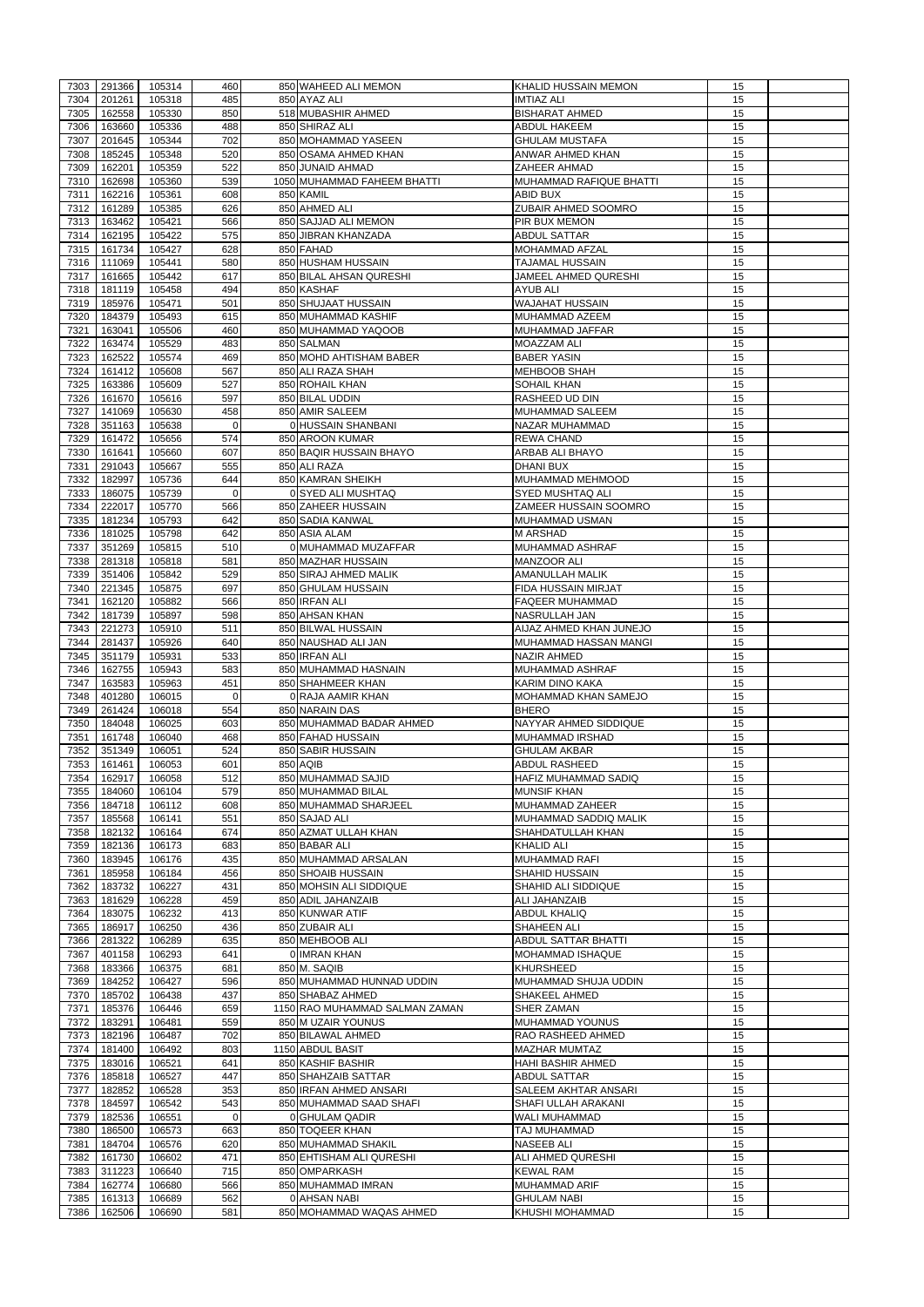|      | 184325      | 106702 | 449            | 850 MUHAMMAD JAMAL               | <b>MUHAMMAD YOUSUF</b>       | 15 |  |
|------|-------------|--------|----------------|----------------------------------|------------------------------|----|--|
| 7387 |             |        |                |                                  |                              |    |  |
| 7388 | 281021      | 106761 | 572            | 850 ABDUL JABBAR                 | <b>GHULAM MUSTAFA SIAL</b>   | 15 |  |
| 7389 | 182835      | 106792 | 667            | 850 IMTIAZ HUSSAIN               | EJAZ AHMED                   | 15 |  |
| 7390 | 221477      | 106826 | 582            | 850 KASHIF ALI LASHARI           | MUHAMMAD ALI LASHARI         | 15 |  |
| 7391 | 222050      | 106829 | 528            | 850 ZOHAIB AHMED MAGSI           | <b>DIN MOHAMMAD MAGSI</b>    | 15 |  |
| 7392 | 222058      | 106833 | 620            | 850 ZUHAIB AHMED SOLANGI         | NAZEER AHMED SOLANGI         | 15 |  |
|      |             |        |                |                                  |                              |    |  |
| 7393 | 411933      | 106839 | 644            | 850 MUHAMMAD AHMED KHAN          | MUHAMMAD ZAMEER AHMED KHAN   | 15 |  |
| 7394 | 281234      | 106879 | 610            | 850 IMTIAZ HUSSAIN               | ABDUL WAHID SHAR             | 15 |  |
| 7395 | 311191      | 106917 | 578            | 850 MUHAMMAD SAJAN               | <b>HUSSAIN BUX</b>           | 15 |  |
| 7396 | 201279      | 106935 | 480            | 850 BABAR ALI                    | <b>RANJHAN</b>               | 15 |  |
|      |             |        |                |                                  |                              |    |  |
| 7397 | 161005      | 106953 | 456            | 850 AROOBA ATEEQUE               | ATEEQUE MOHAMMAD MEO         | 15 |  |
| 7398 | 161059      | 106955 | $\mathbf 0$    | <b>OUNSA</b>                     | ABDUL JABBAR                 | 15 |  |
| 7399 | 182439      | 106961 | 435            | 850 FARHAN AHMED                 | SAEED AHMED                  | 15 |  |
| 7400 | 185987      | 106976 | 380            | 850 SIMON JOHN                   | <b>MARCUS GILL</b>           | 15 |  |
|      |             |        |                |                                  |                              |    |  |
| 7401 | 186777      | 106983 | 526            | 850 YASIR HUSSAIN                | <b>NASIR HUSSAIN</b>         | 15 |  |
| 7402 | 164049      | 106988 | 554            | 850 YASIR GHANI                  | <b>ABDUL GHANI</b>           | 15 |  |
| 7403 | 164055      | 107007 | 500            | 850 YASIR RAHIM                  | MUHAMMAD SULEMAN             | 15 |  |
| 7404 | 162511      | 107008 | 633            | 850 MOHAMMAD YOUSUF RIND BALOUCH | MOHAMMAD YASEEN RIND BALOUCH | 15 |  |
|      |             |        |                |                                  |                              |    |  |
| 7405 | 186218      | 107043 | 448            | 850 SYED MOIZ ALI ZAIDI          | SYED ALI ABBAS ZAIDI         | 15 |  |
| 7406 | 184630      | 107045 | 466            | 850 MUHAMMAD SALMAN              | <b>MUHAMMAD TAHIR</b>        | 15 |  |
| 7407 | 162782      | 107051 | 526            | 850 MUHAMMAD IRFAN               | MUHAMMAD RAMZAN              | 15 |  |
| 7408 | 161571      | 107052 | 596            | 850 ATIF IRSHAD                  | MUHAMMAD IRSHAD BHATTI       | 15 |  |
|      |             |        |                |                                  |                              |    |  |
| 7409 | 161466      | 107088 | 571            | 850 AQIB MUMTAZ                  | <b>MUMTAZ HUSSAIN</b>        | 15 |  |
| 7410 | 163163      | 107094 | 631            | 1100 NASEER AHMED MAHAR          | NAZEER AHMED MAHAR           | 15 |  |
| 7411 | 183387      | 107104 | 665            | 850 M. ZULQADR SAJJAD            | MUHAMMAD SAJJAD HASAN        | 15 |  |
| 7412 | 201743      | 107118 | 479            | 850 NASEEM HYDER                 | <b>GHAZANFAR ALI</b>         | 15 |  |
|      |             |        |                |                                  |                              |    |  |
| 7413 | 411875      | 107126 | 601            | 850 MOHAMMAD WAQAS               | MOHAMMAD YOUSUF              | 15 |  |
| 7414 | 186412      | 107127 | 359            | 850 SYED ZULFIQAR HAIDER         | SYED LAKHTEY HUSSNAIN        | 15 |  |
| 7415 | 182062      | 107157 | 495            | 850 ATHER IQBAL                  | ZAFAR IQBAL                  | 15 |  |
| 7416 | 412900      | 107166 | 511            | 850 SUMAIR AHMED KHAN            | NAQI AHMED KHAN              | 15 |  |
| 7417 | 162795      | 107202 | 620            | 850 MUHAMMAD JUMAN               | KHAN MUHAMMAD                | 15 |  |
|      |             |        |                |                                  |                              |    |  |
| 7418 | 186495      | 107206 | 391            | 850 TAYYAB AHMED                 | <b>SAEED AKHTER</b>          | 15 |  |
| 7419 | 181087      | 107209 | 477            | 850 HINA BAIG                    | M. ASIF BAIG                 | 15 |  |
| 7420 | 164132      | 107222 | 602            | 0 ZIAD IQBAL                     | <b>IQBAL SHER</b>            | 15 |  |
|      |             |        |                |                                  |                              |    |  |
| 7421 | 401178      | 107234 | 599            | 850 JAVED ALI                    | <b>ALLAH RAKHIO</b>          | 15 |  |
| 7422 | 201348      | 107250 | $\overline{0}$ | 0 FIDA HUSSAIN                   | <b>ALI ZAMAN</b>             | 15 |  |
| 7423 | 311300      | 107322 | 616            | 0 ZAHID ALI                      | <b>ALLAH BUX</b>             | 15 |  |
| 7424 | 181274      | 107331 | 583            | 850 SHARIQ AHMED                 | <b>AFTAB AHMED</b>           | 15 |  |
|      |             |        |                |                                  |                              |    |  |
| 7425 | 411411      | 107360 | 689            | 850 FAIZAN SUBHAN                | SHEIKH SUBHAN                | 15 |  |
| 7426 | 185784      | 107393 | 456            | 850 SHAHRUKH HASSAN SHAIKH       | RAFIQUE AHMED                | 15 |  |
| 7427 | 162218      | 107395 | $\mathbf 0$    | 0 KAMRAN                         | AHMED NOOR                   | 15 |  |
| 7428 | 202113      | 107398 | 483            | 850 WASEEM HYDER                 | <b>GHAZANFAR ALI</b>         | 15 |  |
|      |             |        |                |                                  |                              |    |  |
| 7429 | 281546      | 107406 | 413            | 0 SHAHID ALI CHANNAR             | <b>MUHAMMAD KHAN</b>         | 15 |  |
| 7430 | 163718      | 107409 | 602            | 1100 SULEMAN HYDER               | AKHTAR HUSSAIN SHAIKH        | 15 |  |
|      | 291144      | 107412 | 634            | 850 JAM NISAR NAWAZ              | <b>ALI NAWAZ</b>             | 15 |  |
|      |             |        |                |                                  |                              |    |  |
| 7431 |             |        |                |                                  |                              |    |  |
| 7432 | 162512      | 107420 | 559            | 850 MOHAMMAD ZEESHAN             | <b>GHULAM IRFAN</b>          | 15 |  |
| 7433 | 201899      | 107425 | 551            | 850 SALMAN                       | AKHTAR ALI SAMO              | 15 |  |
| 7434 | 163702      | 107443 | 563            | 850 SIKDANDAR ALI KALO           | <b>GHULAM HUSSAIN</b>        | 15 |  |
| 7435 |             | 107450 | 471            | 850 HAFIZ MUHAMMAD UMAIR         | <b>MUHAMMAD SALEEM</b>       | 15 |  |
|      | 141134      |        |                |                                  |                              |    |  |
| 7436 | 141268      | 107451 | 579            | 850 NADEEM AHMED                 | SANWAN                       | 15 |  |
| 7437 | 351122      | 107453 | 576            | 850 DUNESH KUMAR                 | RAM CHAND                    | 15 |  |
| 7438 | 163097      | 107455 | 569            | 775 MUNAWAR ALI MESSO            | NOOR AHMED MESSO             | 15 |  |
| 7439 | 163011      | 107460 | 534            | 850 MUHAMMAD USMAN               | <b>ABBAS ALI</b>             | 15 |  |
| 7440 | 163652      | 107472 | 564            | 850 SHEHROZ                      | <b>SHAHID HUSSAIN</b>        | 15 |  |
|      |             |        |                |                                  |                              |    |  |
| 7441 | 162464      | 107487 | 522            | 850 MOHAMMAD HAMMAD              | MUHAMMAD IKRAM UDDIN         | 15 |  |
| 7442 | 164143      | 107489 | 531            | 850 ZUBAIR                       | ZAHEER UD DIN                | 15 |  |
| 7443 | 182682      | 107530 | 608            | 850 HAMZA AHMED                  | <b>TAUFIQ AHMED</b>          | 15 |  |
| 7444 | 281122      | 107569 | 596            | 850 ASIF ALI                     | <b>MANIK KHAN</b>            | 15 |  |
|      |             |        |                |                                  |                              |    |  |
| 7445 | 281416      | 107573 | 518            | 850 MUSHARAF ALI                 | AMMANULLAH SIYAL             | 15 |  |
| 7446 | 163785      | 107599 | 614            | 850 SYED MOHAMMAD ARSHAD ALI     | <b>SYED SHAHID ALI</b>       | 15 |  |
| 7447 | 163090      | 107622 | 644            | 850 MUKHTAR ALI JAFRI            | AASHIQUE ALI JAFRI           | 15 |  |
| 7448 | 162073      | 107627 | 671            | 850 IMAM UL DIN                  | SOBDAR KHAN JATOI            | 15 |  |
| 7449 |             |        |                |                                  |                              |    |  |
|      | 161332      | 107669 | 453            | 850 AINUDDIN SHAIKH              | SHAHABUDDIN SHAIKH           | 15 |  |
| 7450 | 186661      | 107700 | 552            | 850 WAQAR AHMED                  | <b>GHULAM SARWAR CHANNA</b>  | 15 |  |
| 7451 | 162238      | 107718 | 611            | 0 KAROONJHAR BEHRANI             | <b>GHULAM MURTAZA</b>        | 15 |  |
| 7452 | 162327      | 107722 | 542            | 850 MAHBOOB ALI JUNEJO           | <b>QADIR BUX JUNEJO</b>      | 15 |  |
| 7453 | 161545      |        | 402            | 850 ASIF ALI JUNEJO              | <b>QADIR BUX JUNEGO</b>      | 15 |  |
|      |             | 107723 |                |                                  |                              |    |  |
| 7454 | 161777      | 107751 | 555            | 850 FAISAL HANIF                 | <b>MUHAMMAD HANIF</b>        | 15 |  |
| 7455 | 221671      | 107753 | 630            | 850 MUSTANSAR HUSSAIN            | NIAZ HUSSAIN MIRANI          | 15 |  |
| 7456 | 221168      | 107760 | 616            | 0 ALI NAWAZ CHANDIO              | <b>GHULAM HYDER CHANDIO</b>  | 15 |  |
| 7457 | 401179      | 107784 | 777            | 1150 JAVED ALI                   | <b>LUTUF ALI</b>             | 15 |  |
|      |             |        |                |                                  |                              |    |  |
| 7458 | 163577      | 107789 | 458            | 850 SHAHID KHAN                  | <b>MITHOO</b>                | 15 |  |
|      | 7459 162618 | 107791 | 577            | 850 MUHAMMAD AMIN                | NISAR AHMED THAHEEM          | 15 |  |
| 7460 | 185611      | 107840 | 411            | 850 SALMAN AHMED                 | <b>HAYAT MUHAMMED</b>        | 15 |  |
|      |             |        |                | 850 MUHAMMAD IRFAN               | <b>GHULAM MURTAZA</b>        |    |  |
| 7461 | 184298      | 107861 | 428            |                                  |                              | 15 |  |
| 7462 | 186552      | 107904 | 683            | 850 JUMAIR NUZHAT                | NUZHAT ALI                   | 15 |  |
| 7463 | 184975      | 107942 | 664            | 850 MUHAMMAD ZOHAIB KHAN         | AKHTER KAMAL KHAN            | 15 |  |
| 7464 | 162256      | 107954 | 552            | 850 KHALEEQUE ZAMAN LANGAH       | FARMAN ALI LANGAH            | 15 |  |
| 7465 | 163472      | 107963 | 540            | 850 SALEEM SAMO                  | <b>GULAM NABI SAMO</b>       | 15 |  |
|      |             |        |                |                                  |                              |    |  |
| 7466 | 162320      | 107964 | 580            | 850 M.FAIZAN                     | NOOR MOHAMMAD                | 15 |  |
| 7467 | 182605      | 107980 | 487            | 850 HAFIZ MUHAMMAD FAIZAN        | NAZAR MUHAMMAD               | 15 |  |
| 7468 | 185629      | 108024 | 525            | 850 SALMAN RAZA                  | ANWER ABBAS                  | 15 |  |
| 7469 | 181929      | 108059 | 830            | 1150 ARSALAN AHMAD KHAN          | <b>ISLAM UDDIN</b>           | 15 |  |
| 7470 | 163970      | 108084 | 544            | 850 WALEED AKHTAR GHORI          | AKHTAR HUSSAIN GHORI         | 15 |  |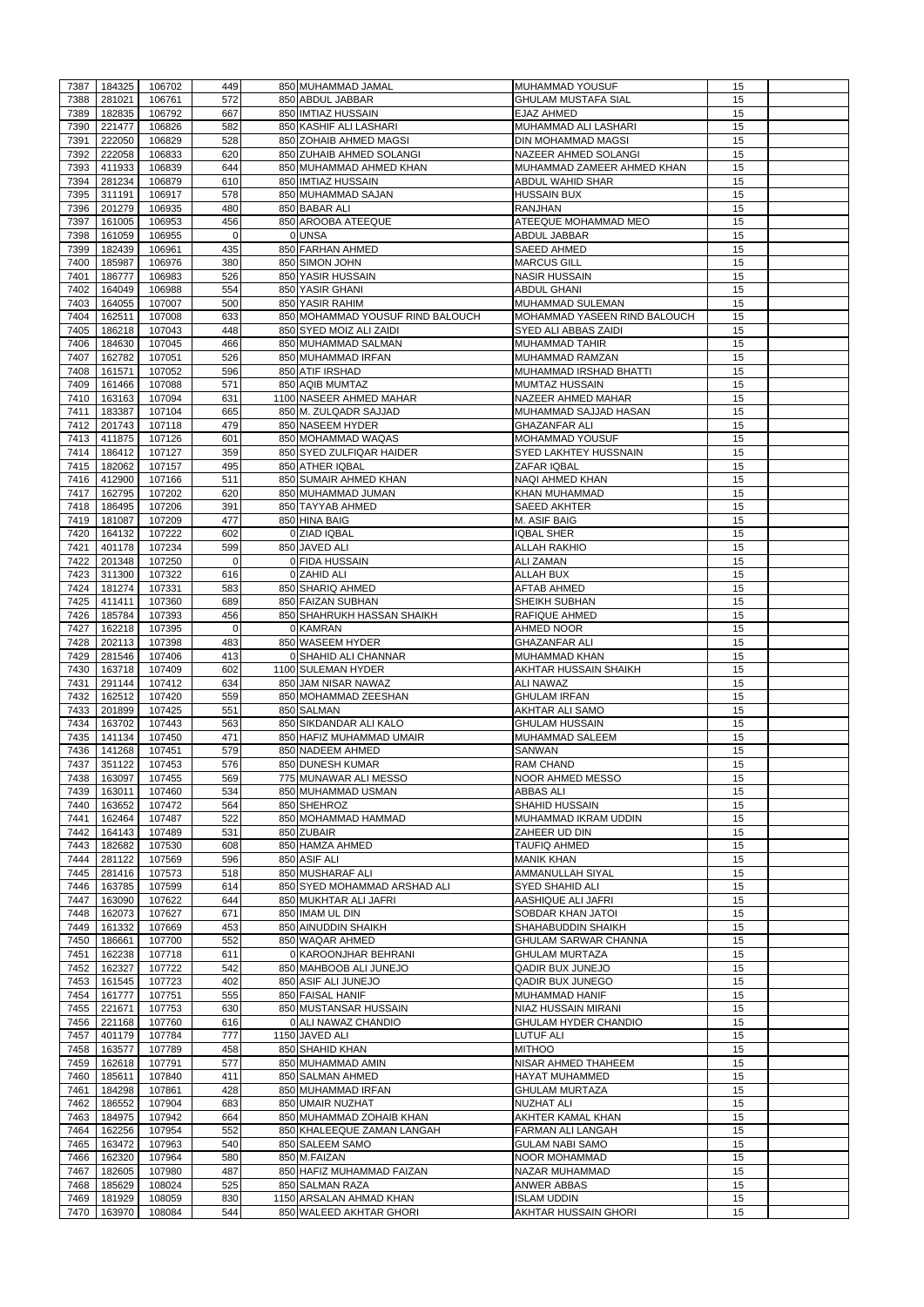| 7471         | 221381           | 108093             | 629        | 850 HASIB ULLAH KATPAR               | <b>SAEED ULLAH KATPAR</b>            | 15       |  |
|--------------|------------------|--------------------|------------|--------------------------------------|--------------------------------------|----------|--|
| 7472         | 261033           | 108116             | 617        | 850 ABDUL SATTAR SOOMRO              | <b>IMAM BUX SOOMRO</b>               | 15       |  |
| 7473         | 201410           | 108135             | 581        | 850 HAMAD ZAHID                      | <b>ZAHID KARIM</b>                   | 15       |  |
| 7474         | 261315           | 108156             | 563        | 850 MOHAMMAD FAIZAN                  | <b>MOHAMMAD SAEED</b>                | 15       |  |
| 7475         | 261227           | 108160             | 541        | 850 IMRAN KHAN                       | PUNHOO KHAN                          | 15       |  |
| 7476         | 201731           | 108175             | 515        | 850 NAEEM UDDIN                      | <b>DURO KHAN</b>                     | 15       |  |
| 7477         | 162898           | 108186             | 559        | 850 MUHAMMAD REHMAN                  | MUHAMMAD USMAN                       | 15       |  |
| 7478         | 201097           | 108201             | 529        | 850 ABDUL SAMAD                      | ABDUL GHAFOOR SHAIKH                 | 15       |  |
| 7479         | 185189           | 108240             | 540        | 850 NOMAN AHMED KHAN                 | KHURSHEED AHMED KHAN                 | 15       |  |
| 7480         | 412390           | 108253             | 408        | 850 MUHAMMAD TARIQ                   | MUHAMMAD ASHRAF                      | 15       |  |
| 7481         | 185065           | 108265             | 377        | 850 NABEEL AKHTER                    | AKHTER ALI KHAN                      | 15       |  |
| 7482         | 162280           | 108315             | 646        | 0 LAIQ AHMED                         | RAFIQUE AHMED                        | 15       |  |
| 7483         | 163189           | 108321             | 510        | 850 NAVEED SAMO                      | LATE MOHAMMAD SHAFFI SAMO            | 15       |  |
| 7484         | 164028           | 108322             | 551        | 850 WASEEM AHMED KHANZADA            | TAHSEEN AHMED KHANZADA               | 15       |  |
| 7485         | 162326           | 108328             | 605        | 850 MADNI AHMED                      | MANZOOR AHMED                        | 15       |  |
| 7486         | 184250           | 108358             | 597        | 850 MUHAMMAD HASSAN KHAN             | MUHAMMAD ZAHEER KHAN                 | 15       |  |
| 7487         | 163763           | 108369             | 353        | 850 SYED FARRUKH ALI                 | SYED ZAHEER MIAN URF ALI             | 15       |  |
| 7488         | 202057           | 108382             | 543        | 850 TARIQUE YOUSIF                   | MUHAMMAD YOUSIF KUZIO                | 15       |  |
| 7489         | 161291           | 108394             | 581        | 850 AHMED KHAN                       | MUHAMMAD ASLAM KHAN                  | 15       |  |
| 7490         | 281403           | 108427             | 553        | 850 MUHAMMAD YOUSIF                  | <b>GHULAM RASOOL ARAIN</b>           | 15       |  |
| 7491         | 201571           | 108429             | 532        | 850 MAZHAR HUSSAIN                   | <b>ALI MURAD</b>                     | 15       |  |
| 7492         | 202039           | 108430             | 578        | 850 TALIB HUSSAIN                    | <b>ALLAH DINO</b>                    | 15       |  |
| 7493         | 161147           | 108434             | $\Omega$   | 415 ABDUL MAJEED                     | <b>ABDUL RASHEED</b>                 | 15       |  |
| 7494         | 161530           | 108453             | 621        | 850 ASHIR ZAFAR                      | ZAFAR MUHAMMAD SHAIKH                | 15       |  |
| 7495         | 161017           | 108480             | 444        | 850 IQRA                             | DIN MOHAMMAD                         | 15       |  |
| 7496         | 184853           | 108499             | 402        | 850 MUHAMMAD USMAN                   | MUHAMMAD HANNAN                      | 15       |  |
| 7497         | 411266           | 108530             | 505        | 850 ASIF KAMAL                       | <b>REHMAT KHAN</b>                   | 15       |  |
| 7498         | 181985           | 108559             | 654        | 850 ASAD HUSSAIN ABRO                | ALTAF HUSSAIN ABRO                   | 15       |  |
| 7499         | 186920           | 108574             | 474        | 850 ZUBAIR HUSSAIN                   | HUSSAIN KHAN ANJUM                   | 15       |  |
| 7500         | 201463           | 108585             | 468        | 850 INTIZAR HUSSAIN                  | SIKANDAR ALI                         | 15       |  |
| 7501         | 401344           | 108610             | 630        | 850 SHAHZADO                         | <b>GHULAM HAIDER</b>                 | 15       |  |
| 7502         | 281267           | 108612             | 439        | 439 JAWED ANEES                      | ANEES AHMAD                          | 15       |  |
| 7503         | 182843           | 108638             | 649        | 850 INAYAT ULLAH                     | <b>SOFI MUHAMMAD</b>                 | 15       |  |
| 7504         | 261249           | 108645             | 649        | 850 JITESH PAL                       | <b>KHETPAL</b>                       | 15       |  |
| 7505         | 261565           | 108662             | 740        | 850 SURENDAR SINGH                   | <b>GULAB SINGH</b>                   | 15       |  |
| 7506         | 201585           | 108685             | 539        | 850 MIR MUHAMMAD                     | <b>MUHAMMAD FAQEER</b>               | 15       |  |
| 7507         | 221897           | 108720             | 639        | 850 SHEERAZ ALI                      | SADAR U DDIN BHUTTO                  | 15       |  |
| 7508         | 141092           | 108724             | 589        | 850 AYAZ AHMED                       | <b>BASHEER AHMED</b>                 | 15       |  |
| 7509         | 351294           | 108758             | 448        | 850 MUSHAHID HUSSAIN                 | MOHAMMAD DIN                         | 15       |  |
| 7510         | 185243           | 108770             | 504        | 850 OSAMA AHMED                      | MANZOOR AHMED                        | 15       |  |
| 7511         | 141143           | 108775             | 387        | 850 IMAM BUX                         | <b>BASHIR AHMED</b>                  | 15       |  |
| 7512         | 184865           | 108786             | 771        | 1150 MUHAMMAD UZAIR KHAN             | MUHAMMAD SHAFIQ                      | 15       |  |
| 7513         | 163955           | 108805             | 656        | 850 WAJAHAT ALI                      | MOHAMMAD RAMZAN                      | 15       |  |
| 7514         | 141321           | 108849             | 560        | 850 SADAM HUSSAIN TANWARI            | ABDUL RASOOL TANWARI                 | 15       |  |
| 7515         | 141378           | 108851             | 557        | 850 SYED JAFFAR ALI                  | SYED ZAKIR ALI                       | 15       |  |
| 7516         | 412932           | 108876             | 436        | 850 SYED HASSAN UL HUDA              | SYED ALA UL HUDA                     | 15       |  |
| 7517         | 261272           | 108950             | 558        | 850 KIRSHAN                          | <b>GAMANO</b>                        | 15       |  |
| 7518         | 281299           | 108959             | 470        | 850 MAHBOOB ALI SHAIKH               | MOHAMMAD SIDDIQUE                    | 15       |  |
| 7519         | 184976           | 108962             | 533        | 850 MUHAMMAD ZUBAIR                  | SAWAB GUL                            | 15       |  |
| 7520         | 184616           | 108964             |            | 850 MUHAMMAD SAJID                   | <b>CHAMAN SHAIKH</b>                 |          |  |
| 7521         | 281170           |                    |            |                                      |                                      |          |  |
| 7522         |                  |                    | 576        |                                      |                                      | 15       |  |
| 7523         |                  | 108987             | 555        | 850 FAISAL SALEH                     | <b>MUHAMMAD SALEH</b>                | 15       |  |
|              | 162124           | 109011             | 615        | 850 IRFAN ALI                        | <b>ALI SHER</b>                      | 15       |  |
|              | 182974           | 109030             | 586        | 850 KAMRAN AHMED                     | <b>ABDUL KARIM</b>                   | 15       |  |
| 7524         | 261396           | 109037             | 633        | 850 MUHAMMAD ZUBAIR                  | <b>TARIQUE ALI</b>                   | 15       |  |
| 7525         | 221672           | 109049             | 459        | 850 MUSWAR ALI                       | AAMIR HUSSAIN JUMANI                 | 15       |  |
| 7526         | 412224           | 109070             | 690        | 1150 MUHAMMAD NAEEM                  | MUHAMMAD ISMAIL                      | 15       |  |
| 7527         | 351060           | 109108             | 648        | 850 AHSAN RAUF                       | <b>ABDUL RAUF</b>                    | 15       |  |
| 7528         | 351048           | 109113             | 594        | 850 ADIL HUSSAIN                     | MUHAMMAD ACHAR                       | 15       |  |
| 7529         | 222018           | 109128             | 527        | 850 ZAHEER UDDIN BABAR               | ABDUL GHANI ABRO                     | 15       |  |
| 7530         | 186296           | 109164             | 426        | 850 SYED NASEEM ABBAS ZAIDI          | SYED HASSAN ABBAS ZAIDI              | 15       |  |
| 7531         | 311295           | 109192             | 645        | 850 WAQAS                            | MUHAMMAD YAMEEN                      | 15       |  |
| 7532         | 281096           | 109228             | 595        | 850 AMJAD ALI KHORO                  | MUHAMMED RUMZAN                      | 15       |  |
| 7533         | 184417           | 109250             | 531        | 850 MUHAMMAD MOHSIN HABIB            | <b>HABIBULLAH</b>                    | 15       |  |
| 7534         | 183403           | 109252             | 510        | 850 M.MAHZAIB.KHAN                   | <b>WAIZE MIAN</b>                    | 15       |  |
| 7535         | 185035           | 109262             | 639        | 850 MUSHTAQ AHMED                    | <b>SAJJAD HUSSAIN</b>                | 15       |  |
| 7536         | 351192           | 109266             | 437        | 850 JAM HASAMULLAH                   | AMANULLAH JUNEJO                     | 15       |  |
| 7537         | 202049           | 109273             | 541        | 850 TANZEEM CHANNA                   | ALLAH WASAYO CHANNA                  | 15       |  |
| 7538         | 163493           | 109289             | 681        | 850 SANTOSH                          | <b>MEVO</b>                          | 15       |  |
| 7539         | 201452           | 109294             | 510        | 850 IMRAN KHAN                       | <b>NAZIR AHMED</b>                   | 15       |  |
| 7540         | 311304           | 109296             | 684        | 850 ZEESHAN HYDER                    | <b>MUHAMMAD ASLAM</b>                | 15       |  |
| 7541         | 185727           | 109300             | 533        | 850 SHAH RUKH SAEED                  | SAEED FAROOQ                         | 15       |  |
| 7542         | 311156           | 109318             | 0          | 0 MOHAMMED AZHAR                     | MOHAMMED AKBER QURESHI               | 15       |  |
|              |                  | 7543 182454 109364 | 425        | 850 FARHAN MAHBOOB                   | MOHAMMAD MAHBOOB                     | 15       |  |
| 7544         | 183565           | 109367             | 762        | 1150 MOHAMMAD AHSAN ULLAH KHAN       | MOHAMMAD HASHMAT ULLAH KHAN          | 15       |  |
| 7545         | 411299           | 109389             | 441        | 850 AYAZ AHMED                       | MASOOD AHMED                         | 15       |  |
| 7546         | 183813           | 109405             | 469        | 850 MUHAMMAD ADEEL                   | MUHAMMAD ISHAQ                       | 15       |  |
| 7547         | 181283           | 109410             | 417        | 850 SHUMAILA KANWAL                  | M. AKRAM                             | 15       |  |
| 7548         | 181142           | 109414             | 493        | 850 MAHEEN REHMAN                    | ABDUL REHMAN                         | 15       |  |
| 7549         | 141127           | 109432             | 637        | 850 GHULSHAN ALI                     | ALI GOHAR NAICH                      | 15       |  |
| 7550         | 182005           | 109452             | 367        | 850 ASADULLAH                        | <b>FAIZ MUHAMMAD</b>                 | 15       |  |
| 7551         | 181201           | 109464             | 480        | 850 QURAT UL AIN ALAM                | MUHAMMAD ALAM                        | 15       |  |
| 7552         | 181097           | 109470             | 543        | 850 HIRA SIDDIQUI                    | MUHAMMAD HAROON SIDDIQUI             | 15       |  |
| 7553<br>7554 | 411767<br>161738 | 109476<br>109492   | 554<br>711 | 850 MAHMOOD AHMED<br>850 FAHAD AHMED | <b>SHABBIR AHMED</b><br>ARSHAD AHMED | 15<br>15 |  |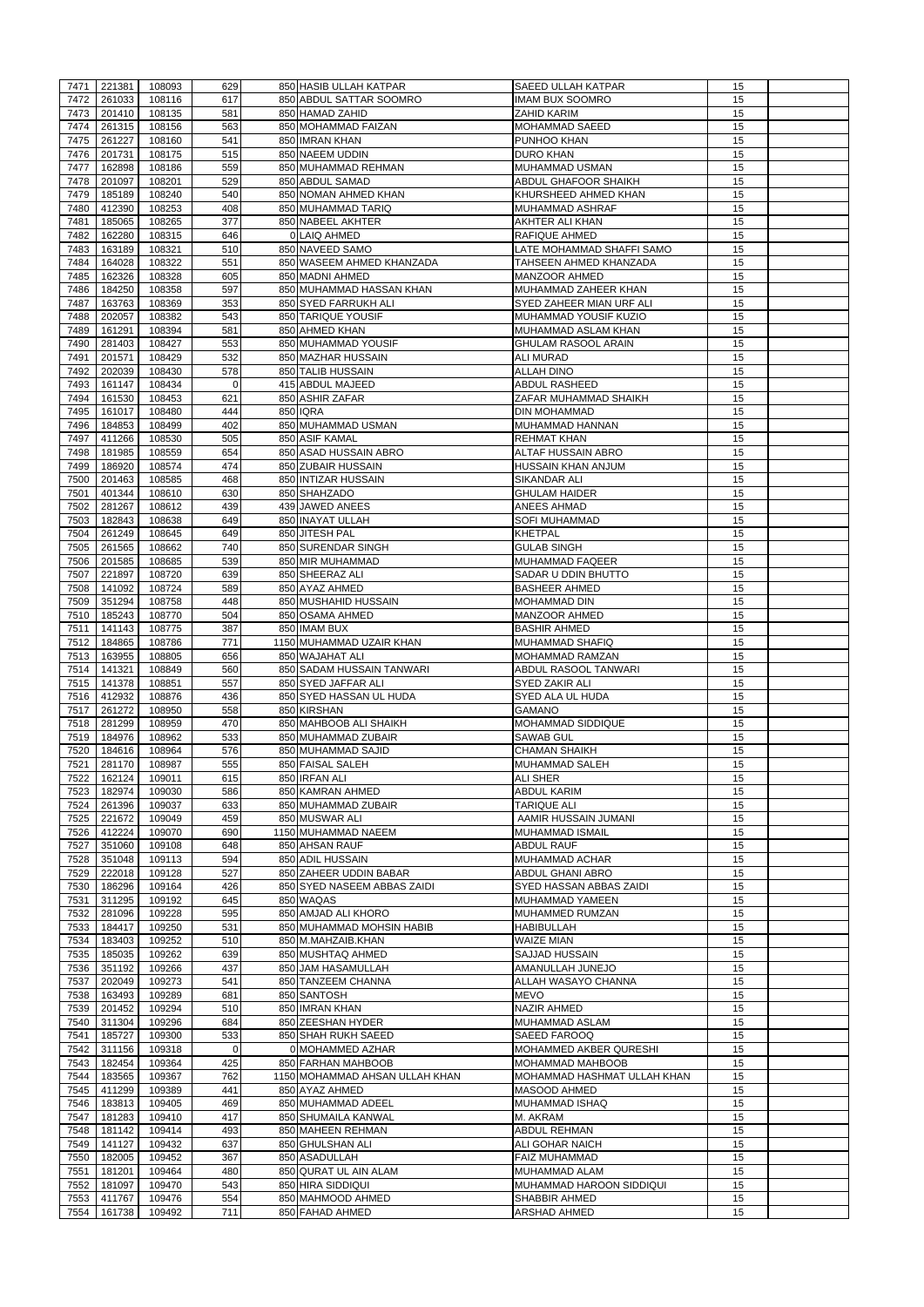| 7555<br>7556 | 181280           | 109505           | 480            | 850 SHUMAILA                     | M. RAFIQ                                         | 15       |  |
|--------------|------------------|------------------|----------------|----------------------------------|--------------------------------------------------|----------|--|
|              |                  |                  | 664            |                                  | <b>MUHAMMED ASLAM MEMON</b>                      |          |  |
|              | 161100           | 109540           |                | 850 ABDUL BASIT MEMON            |                                                  | 15       |  |
| 7557         | 221737           | 109542           | 509            | 850 RAHEEL KABEER                | KABEER UD DIN                                    | 15       |  |
| 7558         | 181373           | 109543           | 406            | 850 AAMIR SHAZAD                 | <b>SALEEM KHAN</b>                               | 15       |  |
| 7559         | 181579           | 109552           | 443            | 0 ABDUR RAHMAN                   | <b>ABDUR RASHEED</b>                             | 15       |  |
| 7560         | 411833           | 109569           | 423            | 850 MOHAMMAD EJAZ SHAH           | <b>MOHAMMAD ILYAS</b>                            | 15       |  |
| 7561         | 186564           | 109582           | 524            | 850 UMAR ALI                     | NAWAB ALI KHAN                                   | 15       |  |
| 7562         | 185222           | 109588           | 456            | 850 NOOR UD DIN                  | NASEER UD DIN                                    | 15       |  |
| 7563         | 183417           | 109596           | 625            | 850 M.YOUSUF                     | MUHAMMAD RAMZAN                                  | 15       |  |
| 7564         | 162306           | 109652           | 558            | 850 M SALEEM SHAIKH              | ALEEM UDDIN SHAIKH                               | 15       |  |
| 7565         | 411399           | 109688           | 542            | 850 FAIZ UR REHMAN               | <b>GUL ZAMAN</b>                                 | 15       |  |
| 7566         | 185759           | 109693           | 400            | 850 SHAHERYER BIN KHALID         | <b>KHALID HAMEED</b>                             | 15       |  |
| 7567         | 184324           | 109701           | 638            | 850 MUHAMMAD JALAL KHAN          | MUHAMMAD HANIF KHAN                              | 15       |  |
| 7568         | 411510           | 109740           | 550            | 850 HAFIZ MUHAMMAD USMAN         | MUHAMMAD SHAFIQ AHMED KHAN                       | 15       |  |
| 7569         | 411117           | 109762           | 762            | 1050 ADNAN KHAN                  | <b>BASHIR KHAN</b>                               | 15       |  |
| 7570         | 412887           | 109806           | 526            | 850 SOHAIL KHAN                  | <b>SHAH ZAMIN KHAN</b>                           | 15       |  |
| 7571         | 411725           | 109808           | 898            | 1150 M AAMIR                     | ABDUL KHALIL                                     | 15       |  |
| 7572         | 162785           | 109832           | $\Omega$       | 0 MUHAMMAD ISHAQUE               | ALI ASGHAR ISSANI                                | 15       |  |
| 7573         | 411779           | 109852           | 432            | 850 MALIK KHURRAM DILAWAR        | <b>MALIK DILAWAR KHAN</b>                        | 15       |  |
|              |                  |                  |                |                                  |                                                  |          |  |
| 7574         | 202101           | 109864           | 663            | 850 WASEEM AHMED                 | <b>ABDUL HAMEED</b>                              | 15       |  |
| 7575         | 261199           | 109868           | 740            | 850 GUNESH KUMAR                 | <b>JETHANAND</b>                                 | 15       |  |
| 7576         | 261168           | 109882           | 533            | 0 FARHAN                         | <b>MOULA BUX</b>                                 | 15       |  |
| 7577         | 311238           | 109886           | 567            | 0 RASOOL BUX                     | <b>MUHAMMAD UMER</b>                             | 15       |  |
| 7578         | 185647           | 109911           | 452            | 850 SAMI ULLAH                   | <b>MIANDAD</b>                                   | 15       |  |
| 7579         | 186854           | 109912           | 554            | 850 ZEESHAN AHMED                | RANA MUHAMMAD BOOTA                              | 15       |  |
| 7580         | 261633           | 109933           | 603            | 850 ZULFIQAR ALI                 | <b>MUMTAZ ALI</b>                                | 15       |  |
| 7581         | 412459           | 109939           | 474            | 850 MUHAMMAD ZAID                | <b>MUHAMMAD QASIM</b>                            | 15       |  |
| 7582         | 291328           | 109987           | 550            | 850 SHAHROZ NISAR                | NISAR AHMED ABBASI                               | 15       |  |
| 7583         | 186310           | 109999           | 513            | 850 SYED QASIM SHAHID            | <b>SHAHID MAHMOOD</b>                            | 15       |  |
| 7584         | 184795           | 110001           | 498            | 850 MUHAMMAD TAUSEEF             | MUHAMMAD AKBAR ALI                               | 15       |  |
| 7585         | 181450           | 110042           | 567            | 850 ABDUL MATEEN KHAN            | <b>SARDAR HUSSAIN KHAN</b>                       | 15       |  |
| 7586         | 291291           | 110089           | 599            | 850 SADAM HUSSAIN                | <b>MOHAMMAD RIND</b>                             | 15       |  |
| 7587         | 412815           | 110108           | 428            | 850 SHAHRUKH ULLA KHAN           | AZIZ ULLA KHAN                                   | 15       |  |
|              |                  |                  |                |                                  |                                                  |          |  |
| 7588         | 412966           | 110109           | 492            | 850 SYED MUHAMMAD MEHDI HAIDER   | <b>SYED WASEEM HAIDER</b>                        | 15       |  |
| 7589         | 411500           | 110138           | 475            | 850 HAFIZ MUHAMMAD IFTEKHAR      | <b>MUHAMMAD SALEEM</b>                           | 15       |  |
| 7590         | 184784           | 110140           | 543            | 850 MUHAMMAD TALHA BIN IQBAL     | MUHAMMAD IQBAL                                   | 15       |  |
| 7591         | 411208           | 110154           | 595            | 850 ANWAR SYED                   | <b>UMAR SYED</b>                                 | 15       |  |
| 7592         | 182806           | 110157           | 565            | 850 IMRAN IBRAHIM                | <b>MUHAMMAD IBRAHIM</b>                          | 15       |  |
| 7593         | 411450           | 110167           | 718            | 1050 FAZAL ALI                   | <b>SAEEDULLAH BACHA</b>                          | 15       |  |
| 7594         | 411302           | 110172           | 558            | 850 AYAZ KHAN                    | <b>ILYAS KHAN</b>                                | 15       |  |
| 7595         | 411439           | 110181           | 725            | 1150 FARUKH AZEEM                | <b>FAZAL DAD</b>                                 | 15       |  |
| 7596         | 164153           | 110195           | 595            | 0 ZUHAIB HASSAN                  | <b>MUHAMMAD HASSAN</b>                           | 15       |  |
| 7597         | 281414           | 110224           | 510            | 850 MUNAWAR ALI                  | <b>ALI HASSAN</b>                                | 15       |  |
| 7598         | 412062           | 110247           | 632            | 850 MUHAMMAD FAIZAN              | <b>ABDUL JABBAR</b>                              | 15       |  |
| 7599         | 411417           | 110299           | 579            | 850 FARAZ RAFIQ                  | <b>MUHAMMAD RAFIQ</b>                            | 15       |  |
| 7600         | 181389           | 110300           | 366            | 850 ABDUL AZEEM                  | <b>ABDUL SALEEM</b>                              | 15       |  |
|              | 182723           |                  | 442            |                                  |                                                  |          |  |
| 7601         |                  | 110342           | 578            | 850 HASSAN ALI                   | <b>GULAM ALI</b>                                 | 15       |  |
| 7602         | 413103           | 110376           |                | 850 WAJAHAT KHAN                 | <b>MOHAMMAD HANEEF</b>                           | 15       |  |
| 7603         |                  |                  |                | 850 WAHAB AHMED                  |                                                  |          |  |
|              | 186617           | 110382           | 462            |                                  | <b>NISAR AHMED</b>                               | 15       |  |
| 7604         | 412985           | 110385           | 433            | 850 SYED RAMEEZ HAIDER ZAIDI     | SYED MANZAR ABBAS ZAIDI                          | 15       |  |
| 7605         | 161083           | 110422           | 710            | 850 AAMIR NAWAZ MEMON            | ALI NAWAZ MEMON                                  | 15       |  |
| 7606         | 162810           | 110428           | 425            | 850 MUHAMMAD KHALID              | <b>MUHAMMAD USMAN</b>                            | 15       |  |
| 7607         | 161914           | 110452           | 524            | 850 GHULAM NABI                  | <b>MANZOOR HUSAIN</b>                            | 15       |  |
| 7608         | 163704           | 110455           | 690            | 850 SIRAJ AHMED                  | <b>GUL HASSAN</b>                                | 15       |  |
| 7609         | 163963           | 110457           | 427            | 850 WAJID HUSSAIN SOOMRO         | <b>GUL MUHAMMAD</b>                              | 15       |  |
| 7610         | 411557           | 110463           | 631            | 850 HAYAT ALI                    | MUHAMMAD ALI                                     | 15       |  |
| 7611         | 412835           | 110485           | 463            | 850 SHAIR ALI                    | <b>TALAY ZAR</b>                                 | 15       |  |
| 7612         | 162170           | 110490           | 491            | 850 JAMIL ASGHAR                 | <b>MUHAMMAD ASGHAR</b>                           | 15       |  |
| 7613         | 411174           | 110496           | 520            | 850 ALI RAZA                     | <b>RASHID</b>                                    | 15       |  |
| 7614         | 183638           | 110503           | 481            | 850 MOHAMMAD MAVIA HASSAN        | <b>BARKAT ALI</b>                                | 15       |  |
|              |                  |                  |                |                                  |                                                  |          |  |
| 7615         | 202150           | 110508           | 572            | 850 ZAKIR HUSSAIN                | <b>ROSHAN ALI</b>                                | 15       |  |
| 7616         | 161311           | 110517           | 663            | 850 AHSAN MEMON                  | WALI MUHAMMAD                                    | 15       |  |
| 7617         | 161680           | 110543           | 686            | 850 BILAWAL SULTAN GOPANG        | <b>MOHAMMAD SULTAN</b>                           | 15       |  |
| 7618         | 351304           | 110548           | 493            | 850 NAEEMULLAH                   | GHULAM MUHAMMAD UJAN                             | 15       |  |
| 7619         | 111144           | 110549           | 533            | 850 REHAN ASLAM                  | <b>MUHAMMAD ASLAM</b>                            | 15       |  |
| 7620         | 221809           | 110558           | 511            | 850 SAJID HASSAN                 | <b>HAJI ALI HASSAN</b>                           | 15       |  |
| 7621         | 291172           | 110571           | 615            | 850 MAQSOOD AHMED                | MUHAMMAD UMAR MARRI                              | 15       |  |
| 7622         | 411331           | 110576           | 549            | 850 BASHARAT MALIK               | <b>ABDUL MALIK</b>                               | 15       |  |
| 7623         | 411113           | 110577           | 587            | 850 ADNAN ALI KHAN               | <b>NIAZ ALI KHAN</b>                             | 15       |  |
| 7624         | 162607           | 110590           | 485            | 850 MUHAMMAD ALI                 | <b>NOOR MUHAMMED</b>                             | 15       |  |
| 7625         | 201382           | 110616           | 566            | 850 GHULAM MUSTAFA               | <b>JAVED IQBAL</b>                               | 15       |  |
| 7626         | 185648           | 110630           | 412            | 850 SAMI ULLAH                   | MUHAMMAD YOUNUS                                  | 15       |  |
| 7627         | 221821           | 110642           | $\overline{0}$ | 0 SAJJAD ALI TUNIQ               | <b>HAJI GULAB TUNIQ</b>                          | 15       |  |
| 7628         | 182527           | 110655           | 667            | 850 GHULAM MUHAMMAD              | <b>HAJI ROSHAN ALI</b>                           | 15       |  |
| 7629         | 161549           | 110665           | 460            | 850 ASIF KHAN                    | AMINULLAH                                        | 15       |  |
| 7630         | 221261           |                  | 0              | 0 BARKAT ALI                     | <b>NOOR HASSAN</b>                               |          |  |
|              |                  | 110671           |                | 850 ALI DINO                     |                                                  | 15       |  |
| 7631         | 221157           | 110733           | 588            |                                  | ZAKIR ALI SUHERYANI                              | 15       |  |
| 7632         | 291319           | 110762           | 600            | 850 SHAHBAZ ALI                  | <b>ROSHAN ALI UNAR</b>                           | 15       |  |
| 7633         | 185576           | 110792           | 452            | 850 SAJID KHAN                   | <b>NOOR RAHIM</b>                                | 15       |  |
| 7634         | 291157           | 110834           | 629            | 850 KARAM ULLAH                  | <b>GHULLAM QADIR</b>                             | 15       |  |
| 7635         | 412527           | 110860           | 721            | 1050 NADAR ALI                   | <b>UMAR KHITAB</b>                               | 15       |  |
| 7636         | 411951           | 110896           | 462            | 850 MUHAMMAD ALI                 | MUHAMMAD MUKHTAR                                 | 15       |  |
| 7637<br>7638 | 411273<br>111053 | 110906<br>110927 | 472<br>655     | 850 ASIF REHMAN<br>850 FAYAZ ALI | <b>GHULAM MUHAMMAD</b><br><b>QADIR BUX SETHO</b> | 15<br>15 |  |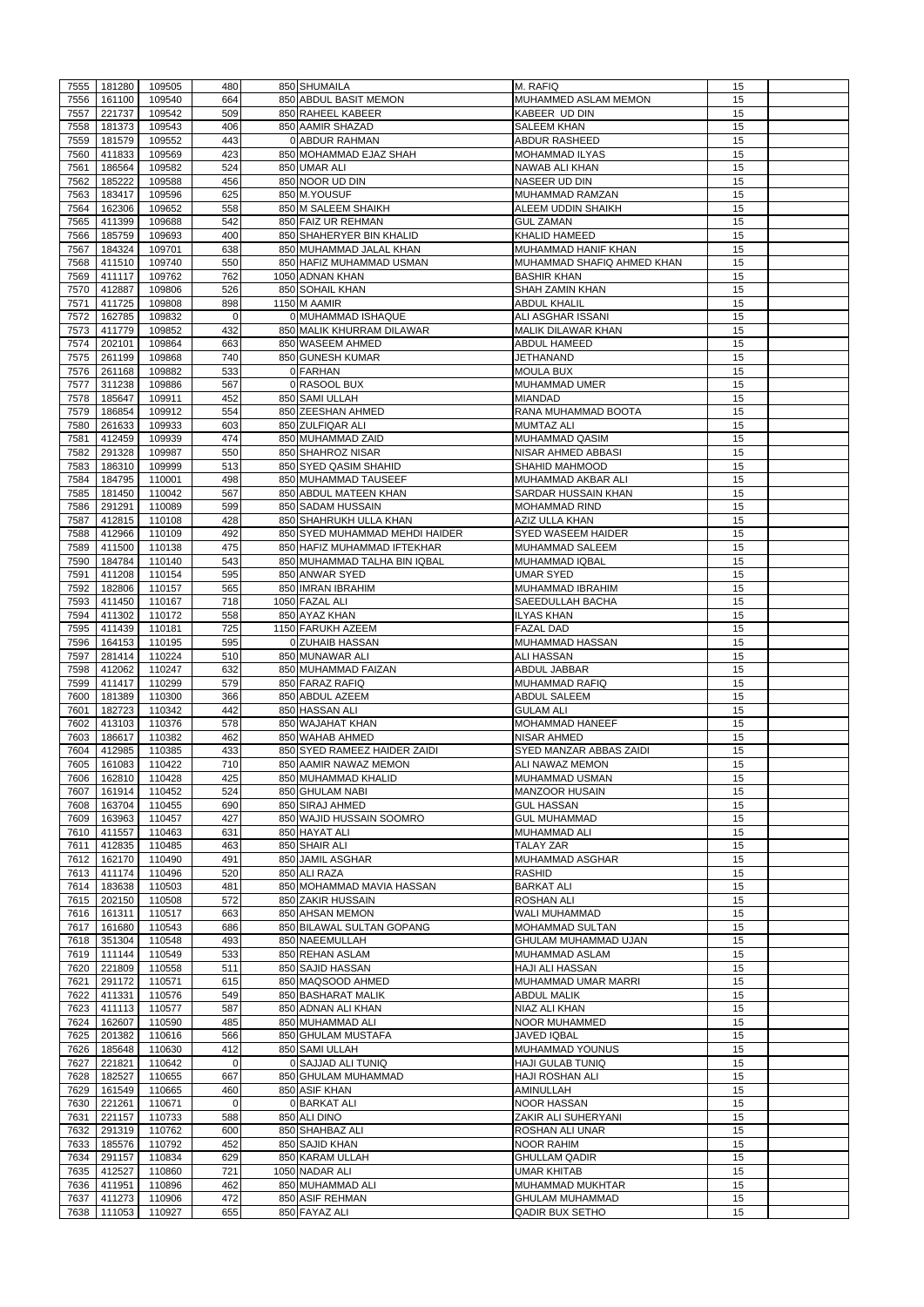| 7639 | 412072 | 110973             | 516            | 850 MUHAMMAD FAIZAN QADRI                    | MUHAMMAD ASLAM QADRI                       | 15 |  |
|------|--------|--------------------|----------------|----------------------------------------------|--------------------------------------------|----|--|
| 7640 | 161544 | 110981             | 595            | 0 ASIF ALI                                   | <b>NOOR AHMED ANSARI</b>                   | 15 |  |
| 7641 | 411029 | 111003             | 809            | 1150 ABDUL HASEEB                            | <b>ABDUL SALAM ARIF</b>                    | 15 |  |
| 7642 | 221217 | 111043             | $\Omega$       | 850 ASAD ALI                                 | <b>MAZHAR ALI CHANDIO</b>                  | 15 |  |
|      |        |                    |                |                                              |                                            |    |  |
| 7643 | 221131 | 111045             | 574            | 850 AFTAB HUSSAIN                            | <b>ALTAF HUSSAIN KHOSO</b>                 | 15 |  |
| 7644 | 201070 | 111066             | 568            | 850 ABDUL NAVEED SHAIKH                      | <b>QADIR BUKHSH SHAIKH</b>                 | 15 |  |
| 7645 | 281460 | 111068             | 626            | 850 QURBAN ALI ABBASI                        | <b>ALLAH DITTO ABBASI</b>                  | 15 |  |
| 7646 | 281106 | 111069             | 606            | 850 ARSHAD ALI ABBASI                        | ROSHAN ALI ABBASI                          | 15 |  |
| 7647 | 182049 | 111093             | 526            | <b>850 ASIM</b>                              | TAJ MUHAMMAD                               | 15 |  |
| 7648 | 412817 | 111105             | 595            | 850 SHAHZAD AHMED                            | <b>NIYAR AHMED</b>                         | 15 |  |
| 7649 | 141305 | 111135             | 647            | 850 RASHID ALI                               | KAMAL MALHAN                               | 15 |  |
| 7650 | 163653 | 111139             | 570            | 850 SHEHZAD ALI                              | <b>MUHAMMAD HANIF</b>                      | 15 |  |
| 7651 | 281217 | 111153             | 583            | 850 HOUSH MUHAMMAD                           | SIKEELADHO CHAUG                           | 15 |  |
| 7652 | 291109 | 111169             | 380            | 850 FAZAL MUHAMMAD                           | <b>SAIN BUX</b>                            | 15 |  |
| 7653 | 162093 | 111192             | $\overline{0}$ | 0 IMRAN KHAN                                 | <b>QADIR BUX</b>                           | 15 |  |
| 7654 | 141416 | 111201             | 497            | 850 ZUBAIR AHMED                             | <b>ABDUL HAEE</b>                          | 15 |  |
| 7655 | 261359 | 111213             | 473            | 850 MUHAMMAD MOHSIN                          | <b>MUHAMMAD ISMAIL</b>                     | 15 |  |
| 7656 | 261340 | 111228             | 647            | 850 MUHAMMAD AWAIS                           | <b>ABDUL HAMEED</b>                        | 15 |  |
| 7657 | 141066 | 111249             | $\Omega$       | 0 AMEER BUX SHAH                             | <b>BHOORAL SHAH</b>                        | 15 |  |
| 7658 | 181041 | 111271             | 585            | 0 BAKHTAWAR SALEEM                           | <b>SALEEM UDDIN</b>                        | 15 |  |
|      |        |                    |                |                                              |                                            |    |  |
| 7659 | 182201 | 111272             | 558            | 850 BURHAN UDDIN                             | <b>NAEEM AHMED</b>                         | 15 |  |
| 7660 | 411618 | 111276             | 611            | 850 IRFAN ULLAH                              | <b>HABIB ULLAH</b>                         | 15 |  |
| 7661 | 185302 | 111307             | 583            | 850 RAEES KHAN                               | <b>SHAUKAT ALI</b>                         | 15 |  |
| 7662 | 413037 | 111309             | 534            | 850 TARIQ ANWAR                              | MUHAMMAD ANWAR TAJ                         | 15 |  |
| 7663 | 411717 | 111327             | 618            | 850 LAIQ ALAM SIDDIQUI                       | AFTAB ALAM SIDDIQUI                        | 15 |  |
| 7664 | 412912 | 111347             | 529            | 850 SYED AQEEL SHAH GILLANI                  | <b>SYED ISMAIL SHAH GILLANI</b>            | 15 |  |
| 7665 | 141132 | 111352             | 491            | 850 HABIB UR RAHMAN                          | RASOOL BUX                                 | 15 |  |
| 7666 | 164035 | 111357             | 616            | 850 WASEEM UD DIN                            | ZIA UD DIN                                 | 15 |  |
| 7667 | 351064 | 111367             | 569            | 850 AKBAR ALI                                | <b>IQBAL AHMED</b>                         | 15 |  |
| 7668 | 163596 | 111376             | 550            | 850 SHAHRUKH MUGHAL                          | <b>AKHTER MUGHAL</b>                       | 15 |  |
| 7669 | 281172 | 111378             | 502            | 850 FAIZYAB RAFIQUE                          | <b>MOHAMMAD RAFIQUE</b>                    | 15 |  |
| 7670 | 162413 | 111394             | 850            | 574 MIRZA AHSAN U DIN                        | MIRZA DIN MOHAMMED                         | 15 |  |
| 7671 | 163465 | 111405             | 653            | 850 SAJJAD SHAFIQUE                          | <b>SHAFIQUE AHMED</b>                      | 15 |  |
|      |        |                    |                |                                              |                                            |    |  |
| 7672 | 351153 | 111408             | 546            | 850 GHULAM YASEEN MAHAR                      | <b>GHULAM HUSSAIN MAHAR</b>                | 15 |  |
| 7673 | 162339 | 111413             | 558            | 850 MAJID HUSSAIN                            | KHALID MAHMOOD                             | 15 |  |
| 7674 | 161806 | 111414             | 543            | 850 FAIZANULLAH                              | ZAMANULLAH                                 | 15 |  |
| 7675 | 162452 | 111415             | 402            | 850 MOHAMMAD FAHEEM                          | <b>ABDUL AZIZ</b>                          | 15 |  |
| 7676 | 162752 | 111416             | 548            | 850 MUHAMMAD HASHIM                          | <b>ALI HASSAN</b>                          | 15 |  |
| 7677 | 221939 | 111433             | $\overline{0}$ | 0 TAHSEEN NAWAZ                              | <b>QUDRAT NAWAZ</b>                        | 15 |  |
| 7678 | 163783 | 111446             | 510            | 850 SYED MOAZZAM ALI ZAIDI                   | SYED MURTAZA ALI ZAIDI                     | 15 |  |
| 7679 | 161556 | 111448             | 482            | 850 ASIF USMAN PALIJO                        | MUHAMMAD USMAN PALIJO                      | 15 |  |
| 7680 | 163222 | 111458             | 705            | 850 NOMAN BAIG                               | <b>NAWAB BAIG</b>                          | 15 |  |
| 7681 | 163919 | 111461             | 629            | 850 UMAIR SALEEM                             | MUHAMMAD SALEEM RAZZAQUE                   | 15 |  |
| 7682 | 221968 | 111478             | 627            | 850 UZAIR MUMTAZ                             | MUMTAZ ALI MAHAR                           | 15 |  |
| 7683 | 163782 | 111491             | 449            | 850 SYED MEHDI RAZA NAQVI                    | SYED MIR ZIA HUSSAIN NAQVI                 | 15 |  |
| 7684 | 141248 | 111492             | 623            | 850 MUHAMMAD SHABAN                          | ALI BUX                                    | 15 |  |
| 7685 | 163824 | 111499             | 510            | 850 SYED SHERAZ AHMED ALI SHAH               | SYED AZHER ALI SHAH                        | 15 |  |
|      |        |                    |                |                                              |                                            |    |  |
| 7686 | 411626 | 111512             | 543            | 850 ISHTIAQ AHMED                            | <b>MUMTAZ UDDIN</b>                        | 15 |  |
| 7687 | 184814 | 111530             |                | 850 MUHAMMAD UMAIR KHAN                      | <b>BABAR KHAN</b>                          |    |  |
| 7688 | 163426 |                    | 579            |                                              |                                            | 15 |  |
| 7689 |        | 111541             | 598            | 850 SAEED KHAN VIGHIO                        | <b>GULSHER KHAN VIGHIO</b>                 | 15 |  |
|      | 412004 | 111552             | 525            | 850 MUHAMMAD ASIM                            | MUHAMMAD ZAHEER                            | 15 |  |
| 7690 | 183066 | 111557             | 606            | 850 KHURRAM SHAHZAD                          | <b>SHOUKAT HUSSAIN</b>                     | 15 |  |
| 7691 | 161546 | 111565             | 575            | 850 ASIF ALI LASHARI                         | NOOR MUHAMMAD LASHARI                      | 15 |  |
| 7692 | 411497 | 111586             | 585            | 850 HAFIZ MUHAMMAD AQEEL                     | <b>MUHAMMAD HANIF</b>                      | 15 |  |
| 7693 | 162556 | 111610             | 611            | 850 MUBARAK ALI ARBAB                        | ABDUL WAHID ARBAB                          | 15 |  |
| 7694 | 162967 | 111612             | 651            | 850 MUHAMMAD SOHAIL                          | NOOR MUHAMMAD LASHARI                      | 15 |  |
| 7695 | 182929 | 111616             | 543            | 850 JAWAD AHMED MEMON                        | MANZOOR AHMED MEMON                        | 15 |  |
| 7696 | 182304 | 111623             | 462            | 850 FAHAD ALI                                | <b>ABDUL LATIF</b>                         | 15 |  |
| 7697 | 183943 | 111642             | 510            | 850 MUHAMMAD ARSALAN                         | <b>MUHAMMAD TAHIR</b>                      | 15 |  |
| 7698 |        |                    | 487            | 850 HAMMAD AMJAD                             | <b>AMJAD ALI</b>                           | 15 |  |
|      | 411533 | 111665             |                |                                              |                                            |    |  |
| 7699 | 412989 | 111669             | 448            | 850 SYED SAAD NAJDI                          | <b>SYED YASIN NAJDI</b>                    | 15 |  |
| 7700 | 183343 | 111678             | 415            | 850 M. HANNAN ANWAR                          | MUHAMMAD ANWAR                             | 15 |  |
| 7701 | 411226 | 111714             | 524            | 850 ARSHAD KHAN                              | YAQOOB KHAN                                | 15 |  |
| 7702 | 161742 | 111721             | 481            | 850 FAHAD ALI                                | <b>GHULAM SHABIR</b>                       | 15 |  |
| 7703 | 185062 | 111746             | 731            | 1150 NABEEL AHMED                            | <b>SHOUKAT ALI KHAN</b>                    | 15 |  |
| 7704 | 281378 | 111753             | 578            | 850 MUHAMMAD IMRAN                           | <b>MUHAMMAD AKBAR</b>                      | 15 |  |
| 7705 | 281413 | 111760             | $\Omega$       | 0 MUMTAZ ALI ALIAS DANNYAL RAJPUT            | <b>MUHAMMAD RIAZ</b>                       | 15 |  |
| 7706 | 183238 | 111769             | 624            | 850 M SAJJAD                                 | <b>HIKMAT KHAN</b>                         | 15 |  |
| 7707 | 161226 | 111775             | 642            | 850 ABID ALI                                 | MUHAMMAD HANIF SAMEJA                      | 15 |  |
| 7708 | 221543 | 111792             | 542            | 850 MEHRAN ALI BHUTTO                        | <b>ZIAUDDIN BHUTTO</b>                     | 15 |  |
| 7709 | 181933 | 111804             | 510            | 850 ARSALAN AHMED                            | <b>IFTIKHAR AHMED</b>                      | 15 |  |
| 7710 | 182120 | 111808             | 444            | 850 AZHAR ALI KHAN                           | <b>SARFARAZ ALI KHAN</b>                   | 15 |  |
|      |        |                    |                |                                              |                                            | 15 |  |
|      |        | 7711 182282 111821 | 640            | 850 EHTISHAM UL HAQ<br>850 MUHAMMAD SIKANDAR | MUHAMMAD NAZIR<br><b>ABDUL HAMEED</b>      | 15 |  |
| 7712 | 184747 | 111865             | 537            |                                              |                                            |    |  |
| 7713 | 411373 | 111877             | 688            | 1050 ESSA YOUSAF                             | <b>FAZAL SUBHAN</b>                        | 15 |  |
| 7714 | 184142 | 111919             | 517            | 850 MUHAMMAD FAIZAN AHMED                    | MAQSOOD AHMED                              | 15 |  |
| 7715 | 162352 | 111920             | 519            | 850 MANSOOR AHMED                            | <b>MOLA BAKHSH RAHU</b>                    | 15 |  |
| 7716 | 412546 | 111955             | 563            | 850 NASIR KHAN                               | <b>SHAMOOS KHAN</b>                        | 15 |  |
| 7717 | 412423 | 111961             | 664            | 850 MUHAMMAD UZAIR                           | MUHAMAMD AKHTAR                            | 15 |  |
| 7718 | 201816 | 111969             | 504            | 850 RAO WASEEM RAZA                          | RAO MUHAMMAD SALEEM                        | 15 |  |
| 7719 | 411713 | 111984             | 547            | 850 KHURRAM SHEHZAD                          | <b>JAVAID INAYAT</b>                       | 15 |  |
| 7720 | 281224 | 112007             | 547            | 850 IMRAN                                    | <b>KHADIM HUSSAIN</b>                      | 15 |  |
| 7721 | 201880 | 112011             | 595<br>517     | 850 SAJID KHALIL<br>850 ABDUL MALIK          | <b>KHALIL AHMED</b><br><b>BASHARAT ALI</b> | 15 |  |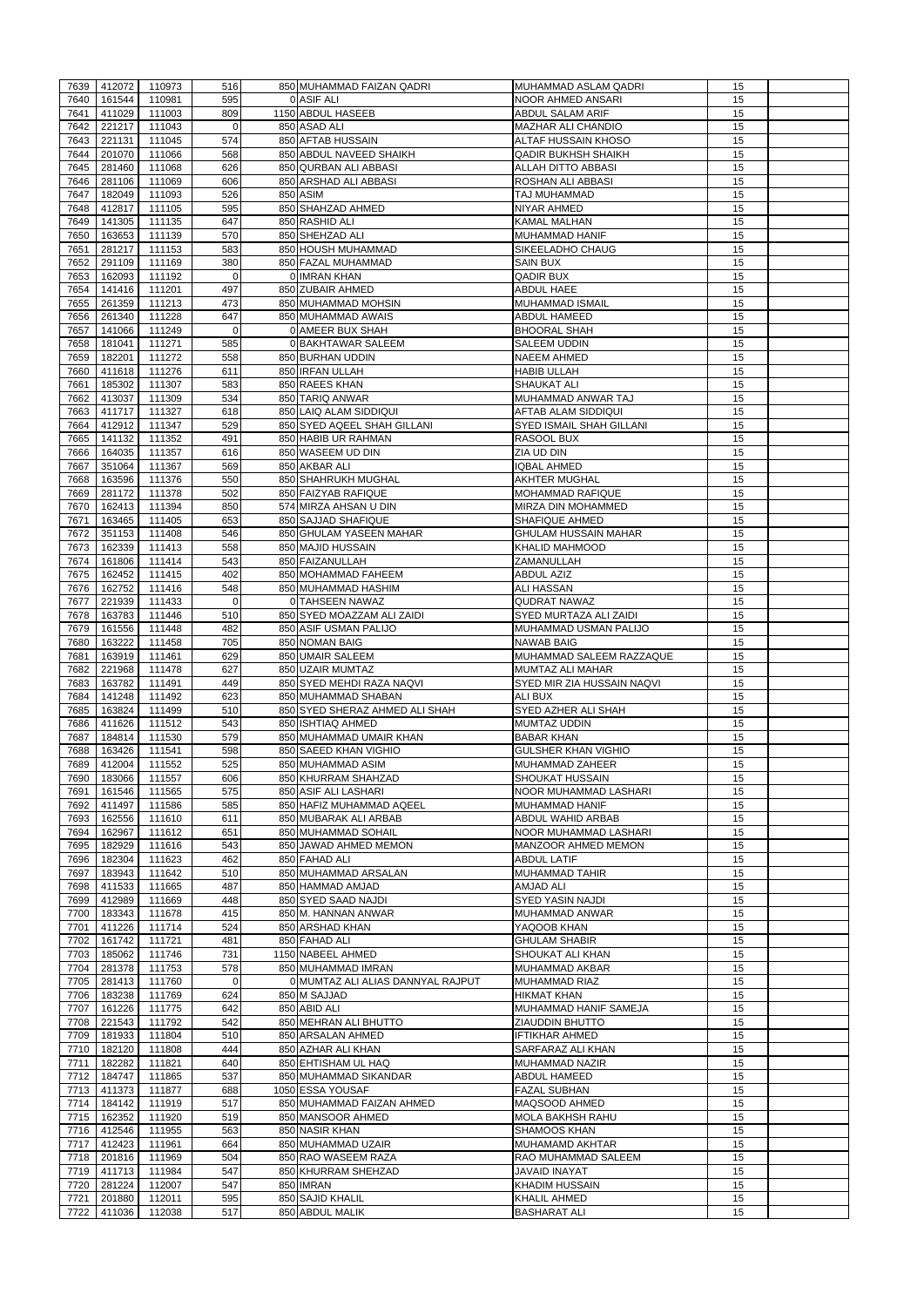| 7723         | 202089             | 112046           | 641         | 850 WAQAR AHMED                   | HAFEEZ UR REHMAN                | 15       |  |
|--------------|--------------------|------------------|-------------|-----------------------------------|---------------------------------|----------|--|
| 7724         | 281475             | 112047           | 672         | 850 RIZWAN                        | <b>SHUAIB</b>                   | 15       |  |
| 7725         | 281261             | 112086           | 538         | 850 JALLAL                        | <b>ALLAH RAKHIO</b>             | 15       |  |
| 7726         | 281254             | 112110           | 568         | 850 ISLAM UDDIN                   | <b>QAMAR UDDIN</b>              | 15       |  |
| 7727         | 201829             | 112119           | 576         | 850 RIAZ ALI                      | ABDUL HAMEED                    | 15       |  |
| 7728         | 281202             | 112124           | 0           | 0 GHULLAM MURTAZA                 | <b>BUKHSHAL</b>                 | 15       |  |
| 7729         | 201206             | 112159           | 588         | 850 ASAD ALI                      | <b>GHULAM MUSTAFA ABBASI</b>    | 15       |  |
| 7730         | 182290             | 112168           | $\mathbf 0$ | 0 ERUM NAEEM                      | MOHAMMAD NAEEM                  | 15       |  |
| 7731         | 184168             | 112235           | 480         | 850 MUHAMMAD FARHAN               | MUHAMMAD ISMAIL                 | 15       |  |
| 7732         | 181462             | 112256           | 489         | 850 ABDUL QADEER KHAN             | <b>GHULAM FARID KHAN</b>        | 15       |  |
| 7733         | 184895             | 112259           | 790         | 1150 MUHAMMAD WAQAS               | <b>SHAMSUDDIN</b>               | 15       |  |
|              |                    |                  | 553         |                                   | KHAWAJA AZIZ UL NAEEM           |          |  |
| 7734         | 183047             | 112263           |             | 850 KHAWAJA AZIZ UL YAMEEN GHORI  |                                 | 15       |  |
| 7735         | 184901             | 112281           | 425         | 850 MUHAMMAD WAQAS KHAN           | MUHAMMAD ILYAS KHAN             | 15       |  |
| 7736         | 412427             | 112297           | 472         | 850 MUHAMMAD WAJID AHMED          | MUHAMMAD YOUNUS                 | 15       |  |
| 7737         | 411412             | 112315           | $\Omega$    | 0 FAQEER AHMED KHAN               | ABSAR AHMED KHAN                | 15       |  |
| 7738         | 413141             | 112324           | 604         | 850 WAQAS AHMED TARIQ             | <b>MUHAMMAD TARIQ</b>           | 15       |  |
| 7739         | 411715             | 112338           | 669         | 850 KHURSHID AHMED                | <b>SUBHAN AHMED</b>             | 15       |  |
| 7740         | 412674             | 112354           | 656         | 850 RIZWAN                        | HAFEEZ UR REHMAN                | 15       |  |
| 7741         | 412025             | 112423           | 722         | 850 MUHAMMAD AZHAR                | <b>MUHAMMAD SHAFI</b>           | 15       |  |
| 7742         | 411599             | 112428           | 472         | 850 INAM KHAN                     | <b>M WASEEM</b>                 | 15       |  |
| 7743         | 412472             | 112446           | 485         | 850 MUHAMMAD ZOHAIB               | MUHAMMAD AMEEN                  | 15       |  |
| 7744         | 181301             | 112450           | 494         | 850 SUMERA ALI                    | MUHAMMAD ALI HUSSAIN            | 15       |  |
| 7745         | 183985             | 112467           | 468         | 850 MUHAMMAD ASIF                 | MUHAMMAD NOOR ALAM              | 15       |  |
| 7746         | 182452             | 112482           | 824         | 1150 FARHAN KHAN                  | <b>MUNNA KHAN</b>               | 15       |  |
| 7747         | 184531             | 112487           | 908         | 1150 MUHAMMAD QASIM               | MUHAMMAD ALI                    | 15       |  |
| 7748         | 181040             | 112489           | 488         | 850 AYMEEN SAEED                  | MUHAMMAD SAEED                  | 15       |  |
| 7749         | 185848             | 112499           | 542         | 850 SHAKEEB AHMED ZAHEER          | ZAHEER AHMED                    | 15       |  |
| 7750         | 411853             | 112526           | 425         | 850 MOHAMMAD NAEEM                | MOHAMMAD AKRAM                  | 15       |  |
|              |                    |                  | 491         |                                   |                                 |          |  |
| 7751         | 182471             | 112531           |             | 850 FARZAN BAIG                   | <b>NASEEB BAIG</b>              | 15       |  |
| 7752         | 163292             | 112536           | 510         | 850 RAFI ULLAH KHAN               | REHMAT JAN                      | 15       |  |
| 7753         | 184204             | 112542           | 597         | 850 MUHAMMAD GHANI                | <b>FAZAL RABBI</b>              | 15       |  |
| 7754         | 182889             | 112543           | 517         | 850 IZHAR UL HAQUE                | AIN UL HAQUE                    | 15       |  |
| 7755         | 185367             | 112585           | 442         | 850 RANA MUHAMMAD USMAN           | RANA MUHAMMAD RIAZ              | 15       |  |
| 7756         | 184401             | 112595           | 500         | 850 MUHAMMAD MASHOOD KHAN         | <b>QADEER AHMED</b>             | 15       |  |
| 7757         | 311249             | 112598           | 729         | 850 SAIF ALI KHAN                 | MUHAMMAD YOUSUF KHAN            | 15       |  |
| 7758         | 161298             | 112601           | 566         | 850 AHSAN                         | <b>ALI SHER KHAN</b>            | 15       |  |
| 7759         | 413055             | 112602           | 850         | 685 TOUQEER ULLAH KHAN            | <b>SHAFI ULLAH</b>              | 15       |  |
| 7760         | 183359             | 112628           | 608         | 850 M. OMER KHAN                  | WASEEM AHMED KHAN               | 15       |  |
| 7761         | 181159             | 112639           | 578         | 850 MINAA TALIA                   | MUHAMMAD YAQOOB KHAN            | 15       |  |
| 7762         | 411628             | 112642           | 569         | 850 ISHTIAQUE AHMED               | M.ISHFAQ                        | 15       |  |
| 7763         | 351099             | 112661           | $\mathbf 0$ | 0 ASIF ALI                        | <b>QADIR BUX MANGI</b>          | 15       |  |
| 7764         | 185790             | 112665           | 435         | 850 SHAHZAD AHMED                 | <b>BASHIR AHMED</b>             | 15       |  |
| 7765         | 413096             | 112681           | 613         | 850 UZAIR SHAIKH                  | SHAIKH HAMMID JAVEED            | 15       |  |
| 7766         | 413186             | 112688           | 598         | 850 ZAHID MUSHTAQ                 | MUSHTAQ UR REHMAN               | 15       |  |
|              |                    |                  |             |                                   |                                 |          |  |
| 7767         | 184541             | 112700           | 564         | 850 MUHAMMAD RAHEEL SHAHID        | MUHAMMAD SHAHID IQBAL           | 15       |  |
| 7768         | 182217             | 112702           | 468         | 850 DANISH AHMED                  | MUHAMMAD ASLAM                  | 15       |  |
| 7769         | 413230             | 112769           | 769         | 1150 ZOHAIB KHAN                  | ABDUL WADOOD                    | 15       |  |
| 7770         | 412733             | 112785           | 556         | 850 SAJJAD AHMED                  | SALEEM AHMED                    | 15       |  |
| 7771         | 182016             | 112788           | 446         | 850 ASHER                         | <b>INAYAT</b>                   | 15       |  |
| 7772         | 201977             | 112807           | 467         | 850 SHOAIB AHMED                  | <b>BASHIR AHMED</b>             | 15       |  |
| 7773         | 412291             | 112813           | 680         | 850 MUHAMMAD RIZWAN               | <b>MALIK AMAN</b>               | 15       |  |
| 7774         | 411473             | 112867           | 431         | 850 GUL MALIK KHAN                | MUHAMMAD YOUNIS KHAN            | 15       |  |
| 7775         | 412015             | 112874           | 645         | 850 MUHAMMAD AWAIS                | MUHAMMAD NAVEES                 | 15       |  |
| 7776         | 411690             | 112880           | 520         | 850 KAWISH ISRAR SIDDIQUI         | <b>ISRAR ELAHI SIDDIQUI</b>     | 15       |  |
| 7777         | 411594             | 112881           | 584         | 850 IMRAN RAZA                    | <b>MUNAWAR HUSSAIN</b>          | 15       |  |
| 7778         | 201079             | 112929           | 617         | 850 ABDUL QAYYOOM MEMON           | MOHAMMAD ILYAS                  | 15       |  |
| 7779         | 141096             | 112944           | 532         | 850 AZHAR HUSSAIN CHANNA          | <b>GHULAM ASGHAR</b>            | 15       |  |
| 7780         | 261593             | 112957           | 704         | 850 UMAIR AHMED                   | MUHAMMAD AKRAM                  | 15       |  |
| 7781         | 261169             | 112958           | 666         | 850 FARMAN ALI                    | <b>ALLAH BUX</b>                | 15       |  |
| 7782         | 291039             | 112973           | 563         | 850 ALI ASGHAR                    | MOHAMMAD QABOOL                 | 15       |  |
| 7783         | 186647             | 112974           | 597         | 850 WALEED KHALID                 | <b>KHALID KHAN</b>              | 15       |  |
| 7784         | 183892             | 113003           | 600         | 850 MUHAMMAD ALI IBRAHIM          | MUHAMMAD IBRAHIM                | 15       |  |
| 7785         | 411866             | 113008           | 501         | 850 MOHAMMAD SHANI                | <b>ASHIQUE ALI</b>              | 15       |  |
|              | 163176             |                  | 557         | 850 NAVEED AHMED                  | MUHAMMAD SIDDIQUE               | 15       |  |
| 7786         |                    | 113042           |             |                                   |                                 |          |  |
| 7787         | 261250             | 113055           | 425         | 850 JUNAID RAZA                   | PIR MUHAMMAD                    | 15       |  |
| 7788         | 183559             | 113063           | 463         | 850 MOHAMMAD ADNAN ARSHAD         | MOHAMMAD ARSHAD NAEEM           | 15       |  |
| 7789         | 411245             | 113073           | 554         | 850 ASAD MALIK                    | <b>MALIK SOHRAB KHAN</b>        | 15       |  |
| 7790         | 184084             | 113085           | 501         | 850 MUHAMMAD DANISH HUSSAIN ALVI  | MUHAMMAD NASIR HUSSAIN ALVI     | 15       |  |
| 7791         | 201611             | 113097           | 501         | 850 MOHAMMAD ISHAQUE              | MOHAMMAD NAWAZ                  | 15       |  |
| 7792         | 221574             | 113110           | 705         | 850 MUHAMMAD ABDULLAH             | JAN MUHAMMAD BHUTTO             | 15       |  |
| 7793         | 412696             | 113114           | 515         | 850 SAAD                          | MUHAMMAD IDREES                 | 15       |  |
| 7794         | 413136             | 113148           | 504         | 850 WAQAS AHMED                   | MUHAMMAD YOUSUF                 | 15       |  |
|              | 7795 201910 113160 |                  | 582         | 850 SANA ULLAH                    | <b>SALEEM ULLAH</b>             | 15       |  |
| 7796         | 183695             | 113173           | 625         | 680 MOHAMMAD UMAIR ANSARI         | <b>HASHIM DIN</b>               | 15       |  |
| 7797         | 185321             | 113199           | 457         | 850 RAHEEL KHAN                   | MUHAMMAD KHALIL                 | 15       |  |
| 7798         | 412834             | 113203           | 472         | 850 SHAIKH SOHAIL ALI             | SHAIKH MUHAMMAD HAFEEZ UR REHMA | 15       |  |
| 7799         | 182962             | 113218           | 391         | 850 KALEEM UDDIN SIDDIQI          | JAMIL UD DIN SIDDIQI            | 15       |  |
| 7800         | 221705             | 113227           | 628         | 850 NAVEED AHMED                  | NAZIR AHMED                     | 15       |  |
| 7801         | 351373             | 113259           | 612         | 850 SANAULLAH                     | <b>ABDUL GHANI</b>              | 15       |  |
|              |                    |                  |             |                                   |                                 |          |  |
| 7802         | 182908             | 113288           | 516         | 850 JAMAL AHSAN<br>850 NAIB ALI   | MOHAMMAD AHSAN KHAN             | 15       |  |
|              |                    |                  |             |                                   | <b>BAGH ALI</b>                 | 15       |  |
| 7803         | 201734             | 113293           | 529         |                                   |                                 |          |  |
| 7804         | 141144             | 113305           | 488         | 850 IMDAD ALI                     | <b>AHMED BUX</b>                | 15       |  |
| 7805<br>7806 | 412374<br>183119   | 113321<br>113326 | 542<br>541  | 850 MUHAMMAD SUMAIR<br>850 M ASIF | SHARF UD DIN<br><b>G SARWAR</b> | 15<br>15 |  |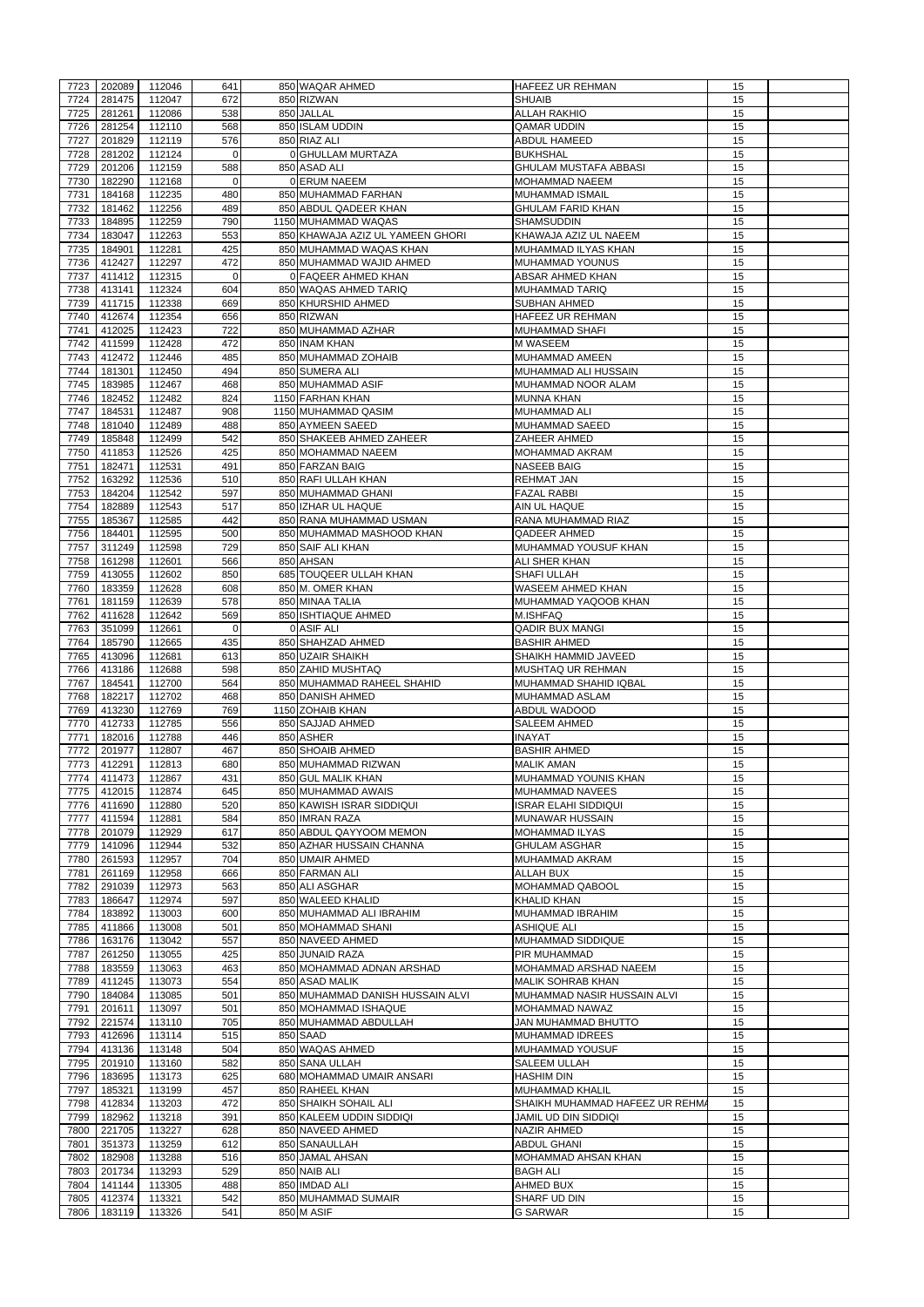| 7807 | 221514           | 113333 | 553            | 850 MAJID ALI DAYO                                   | <b>ILLAHI BUX DAYO</b>               | 15       |  |
|------|------------------|--------|----------------|------------------------------------------------------|--------------------------------------|----------|--|
| 7808 | 181696           | 113376 | 462            | 850 AHMED ALI                                        | <b>SIKANDAR ALI</b>                  | 15       |  |
| 7809 | 291311           | 113391 | 617            | 850 SAQIB SATTAR                                     | ABDUL SATTAR SOOMRO                  | 15       |  |
| 7810 | 183762           | 113407 | 425            | 850 MUBASHIR KHAN                                    | <b>MEHMOOD KHAN</b>                  | 15       |  |
| 7811 | 221805           | 113437 | 602            | 850 SAIFULLAH                                        | <b>GHULAM HYDER</b>                  | 15       |  |
| 7812 | 221091           | 113441 | 601            | 850 ABDUL WAHAB                                      | <b>ABDUL LATIF</b>                   | 15       |  |
| 7813 | 221013           | 113444 | 607            | 850 AASHIQUE ALI                                     | <b>MUHARRM ALI</b>                   | 15       |  |
| 7814 | 182957           | 113451 | 552            | 850 JUNAID QURESHI                                   | <b>MEHMOOD QURESHI</b>               | 15       |  |
|      |                  |        |                |                                                      |                                      |          |  |
| 7815 | 186610           | 113467 | 516            | 850 UZAIR RAZA                                       | <b>SALAHUDDIN</b>                    | 15       |  |
| 7816 | 185788           | 113469 | 453            | 850 SHAHWAIZ                                         | <b>ABDUL SATTAR</b>                  | 15       |  |
| 7817 | 411397           | 113480 | 415            | 850 FAISAL MUNEER                                    | <b>MOHAMMAD DASAR</b>                | 15       |  |
| 7818 | 182765           | 113490 | 545            | 850 HUSSAIN HAFEEZ                                   | CHOWDHRY ABDUL HAFEEZ KHAN           | 15       |  |
| 7819 | 413125           | 113495 | 600            | 1005 WAQAR UD DIN                                    | <b>SIRAJ UDDIN</b>                   | 15       |  |
| 7820 | 413177           | 113499 | 498            | 850 ZAHAID HUSSAIN                                   | <b>ABDUL GHAFFAR</b>                 | 15       |  |
| 7821 |                  |        | 668            |                                                      | <b>LAKHADINO</b>                     |          |  |
|      | 163951           | 113525 |                | 850 WAHID BUX                                        |                                      | 15       |  |
| 7822 | 221465           | 113541 | 551            | 850 JUNAID JAWED                                     | <b>JAWED QAMAR QURESHI</b>           | 15       |  |
| 7823 | 411281           | 113572 | 466            | 850 ASMAT ULLAH                                      | <b>HAJI SPEEN GUL</b>                | 15       |  |
| 7824 | 184664           | 113601 | 647            | 850 MUHAMMAD SAUMAN YOUSAF KHAN                      | MUHAMMAD SABAHAT RASOOL KHAN         | 15       |  |
| 7825 | 183795           | 113602 | 484            | 850 MUHAMMAD AAMIR SIDIQUE                           | MUHAMMAD FURQAN SIDIQUE              | 15       |  |
| 7826 | 412248           | 113604 | 455            | 850 MUHAMMAD NAWAZ                                   | MUHAMMAD RAMZAN MALIK                | 15       |  |
| 7827 | 181555           | 113626 | 747            | 1150 ABDUL WASAY                                     | <b>MUHAMMAD WASEEM</b>               | 15       |  |
| 7828 | 181021           | 113684 | 455            | 850 AREEBA NAZ                                       | MUHAMMAD UMER                        | 15       |  |
|      |                  |        |                |                                                      |                                      |          |  |
| 7829 | 411391           | 113692 | 516            | 850 FAISAL KAREEM                                    | <b>KAREEM BUXSH</b>                  | 15       |  |
| 7830 | 411883           | 113698 | 510            | 850 MOHAMMED ZUBAIR                                  | <b>QULANDER KHAN</b>                 | 15       |  |
| 7831 | 281430           | 113716 | 575            | 850 NAEEM AKHTAR BHUTTO                              | SHAHZADO BHUTTO                      | 15       |  |
| 7832 | 221415           | 113721 | 638            | 850 IMTIAZ HUSSAIN                                   | <b>GHULAM SARWAR KHOSO</b>           | 15       |  |
| 7833 | 351168           | 113736 | 456            | 850 ILLAHI BUX SOOMRO                                | DHANI BUX SOOMRO                     | 15       |  |
| 7834 | 182662           | 113806 | 596            | 850 HAMEED MOUIDIN                                   | <b>SHOUKET MOUIDIN</b>               | 15       |  |
| 7835 | 183388           | 113813 | 687            | 850 M.ADEEL ISMAIL                                   | <b>M.ISMAIL</b>                      | 15       |  |
|      |                  |        |                |                                                      |                                      |          |  |
| 7836 | 201613           | 113837 | 524            | 850 MOHAMMAD JAVED                                   | <b>AMJAD FAROOQ</b>                  | 15       |  |
| 7837 | 183433           | 113844 | 448            | 850 MAIRAJ TULLAH                                    | <b>TULLAH</b>                        | 15       |  |
| 7838 | 185281           | 113846 | 397            | 850 QADIR ALI                                        | MUHAMMAD MURTAZA                     | 15       |  |
| 7839 | 412550           | 113861 | 655            | 850 NASRULLAH                                        | MUHAMMAD FAROOQ                      | 15       |  |
| 7840 | 412652           | 113869 | 614            | 850 RANA MAJID                                       | <b>RANA SHOUKAT</b>                  | 15       |  |
| 7841 | 201722           | 113895 | 519            | 850 NABI NAWAZ                                       | <b>RAB NAWAZ</b>                     | 15       |  |
| 7842 | 261434           | 113896 | $\overline{0}$ | 0 NASRULLAH                                          | <b>GHULAMULLAH</b>                   | 15       |  |
|      |                  |        |                |                                                      |                                      |          |  |
| 7843 | 111042           | 113899 | 545            | 850 AWAIS SHABIR                                     | <b>GHULAM SHABIR</b>                 | 15       |  |
| 7844 | 161816           | 113904 | 428            | 850 FARAZ ALI/GHULAM MUHAMMAD                        | <b>BASHIR AHMED</b>                  | 15       |  |
| 7845 | 183407           | 113914 | 499            | 850 M.RAMEEZ KHAN                                    | M.IMTIAZ KHAN                        | 15       |  |
| 7846 | 281487           | 113933 | 645            | 850 SADAM HUSSAIN CHANNAR                            | <b>GHULLAM MURTAZA CHANNAR</b>       | 15       |  |
| 7847 | 412014           | 113972 | 490            | 850 MUHAMMAD ATIF QUADRI                             | <b>MUNIR HUSSAIN</b>                 | 15       |  |
| 7848 | 411921           | 113978 | 484            | 850 MUHAMMAD ADIL                                    | <b>IFTIKHAR AHMED</b>                | 15       |  |
| 7849 | 412755           | 113993 | 479            | 850 SALMAN KHAN                                      | <b>MULTAN KHAN</b>                   | 15       |  |
|      |                  |        |                |                                                      |                                      |          |  |
| 7850 | 184224           | 114011 | 651            | 1150 MUHAMMAD HARIS                                  | <b>CHAND MUHAMMAD</b>                | 15       |  |
| 7851 | 184474           | 114014 | 518            | 850 MUHAMMAD NASIR                                   | <b>KHALIL AHMAD</b>                  | 15       |  |
| 7852 | 281545           | 114024 | 515            | 850 SHAHBAZ KHAN DAHRAJ                              | <b>GHULLAM SHABIR</b>                | 15       |  |
| 7853 | 162068           | 114029 | 532            | 850 ILLAHI BAKHSH                                    | <b>KHAN MUHAMMAD</b>                 | 15       |  |
| 7854 | 184049           | 114039 | 352            | 850 MUHAMMAD BAKHTIAR AHMAD AJMERI                   | MUHAMMAD ISHAQ AJMERI                | 15       |  |
| 7855 | 185236           | 114052 | 620            | 850 OMAIR KHAN                                       | SHEHZAD KHAN                         | 15       |  |
| 7856 | 184495           | 114053 | 877            | 1150 MUHAMMAD NOMAN                                  | <b>MUHAMMAD RAFI</b>                 | 15       |  |
|      |                  |        |                |                                                      |                                      |          |  |
| 7857 | 412782           | 114054 |                | 850 SARFARAZ AHMED KHAN                              | <b>SARDAR AHMED KHAN</b>             |          |  |
| 7858 | 412740           |        | 595            |                                                      |                                      | 15       |  |
| 7859 | 351303           | 114057 | 595            | 850 SAJJAD ALI KHAN                                  | MUHAMMAD BASHIR KHAN                 | 15       |  |
| 7860 |                  | 114064 | 484            | 850 NAEEM ULLAH                                      | MUNEER AHMED MAHAR                   | 15       |  |
|      | 184861           | 114069 | $\mathbf 0$    | 0 MUHAMMAD UZAIR                                     | MUHAMMAD MUBEEN                      | 15       |  |
| 7861 | 202093           | 114075 | 538            | 850 WAQAR HUSSAIN                                    | <b>HABIBULLAH</b>                    | 15       |  |
|      |                  |        |                |                                                      |                                      |          |  |
| 7862 | 411755           | 114092 | 414            | 850 M ZUBAIR DAWOOD KHAN                             | M DAWOOD KHAN                        | 15       |  |
| 7863 | 163481           | 114097 | 456            | 850 SALMAN ALI                                       | <b>QURBAN ALI SAHITO</b>             | 15       |  |
| 7864 | 184600           | 114114 | 483            | 850 MUHAMMAD SAAD UDDIN                              | <b>WASI UDDIN</b>                    | 15       |  |
| 7865 | 186209           | 114150 | 1028           | 1500 SYED MOHAMMAD SHAHZAD                           | SYED MOHAMMAD AGHA                   | 15       |  |
| 7866 | 291374           | 114184 | 744            | 1150 WAQAS ALI                                       | <b>ANWER ALI</b>                     | 15       |  |
| 7867 | 401330           | 114197 | 576            | 0 SHAFIQUE AHMED                                     | <b>MOHAMMAD SOOMER</b>               | 15       |  |
| 7868 | 311062           | 114198 | 556            | 850 BHAGCHAND                                        | <b>TAHAL RAM</b>                     | 15       |  |
| 7869 | 183906           | 114204 | 477            | 850 MUHAMMAD AMIN SHEIKH                             | MUHAMMAD HASHIM SHEIKH               | 15       |  |
| 7870 | 141219           | 114260 | 523            | 850 MUHAMMAD AKRAM                                   | <b>ATTA ULLAH</b>                    | 15       |  |
|      |                  |        |                | 850 SHABEENA IQBAL                                   |                                      |          |  |
| 7871 | 181267           | 114293 | 510            |                                                      | <b>IQBAL AHMED</b>                   | 15       |  |
| 7872 | 181524           | 114305 | 466            | 850 ABDUL SHOAIB                                     | <b>ABDUL KARIM</b>                   | 15       |  |
| 7873 | 185631           | 114312 | 366            | 850 SALMAN SAEED PEERZADA                            | SAEED AHMED PEERZADA                 | 15       |  |
| 7874 | 412545           | 114327 | 564            | 850 NASIR JAMAL                                      | KHAWAJA MUHAMMAD                     | 15       |  |
| 7875 | 351355           | 114364 | 503            | 850 SAIFULLAH                                        | ALLAH DINO ODHO                      | 15       |  |
| 7876 | 351399           | 114365 | 508            | 850 SHOUKAT ALI                                      | <b>LAL BUX</b>                       | 15       |  |
| 7877 | 185673           | 114380 | 418            | 850 SAQIB RAJA KARAMAT                               | <b>KARAMAT MASIH</b>                 | 15       |  |
|      |                  |        |                | 850 AMJAD ALI CHANDIO                                |                                      |          |  |
| 7878 | 221197           | 114385 | 512            |                                                      | SIKANDER ALI CHANDIO                 | 15       |  |
| 7879 | 184936           | 114418 | 395            | 850 MUHAMMAD YOUNAS                                  | NIZAM UD DIN                         | 15       |  |
| 7880 | 185434           | 114438 | 655            | 850 RIZWAN KHAN                                      | NISAR AHMED                          | 15       |  |
| 7881 | 182431           | 114439 | 575            | 850 FARAZ MUHAMMAD                                   | MUHAMMAD WAQAR                       | 15       |  |
| 7882 | 411504           | 114466 | 612            | 850 HAFIZ MUHAMMAD MUSHTAQ ALAM ANSARI SAMI UL HAQUE |                                      | 15       |  |
| 7883 | 186759           | 114483 | 498            | 850 WASIF ALI                                        | <b>SHAUKAT ALI</b>                   | 15       |  |
| 7884 | 411630           | 114516 | 598            | 850 JAHANGEER KHAN                                   | MUHAMMAD KHAN                        | 15       |  |
|      |                  |        |                | 850 GHULAM QADIR                                     |                                      |          |  |
| 7885 | 182535           | 114520 | 425            |                                                      | <b>GHULAM HYDER</b>                  | 15       |  |
| 7886 | 111021           | 114529 | 603            | 850 ADNAN                                            | <b>ABDUL GHAFFAR</b>                 | 15       |  |
| 7887 | 162557           | 114532 | 600            | 850 MUBASHER ALI CHANNA                              | <b>GUL MUHAMMAD CHANNA</b>           | 15       |  |
| 7888 | 412059           | 114536 | 850            | 374 MUHAMMAD FAISAL                                  | <b>MUHAMMAD ARIF</b>                 | 15       |  |
| 7889 | 141041<br>401071 | 114579 | 433<br>607     | 850 ABDUL WAHEED<br>850 ASAD ALI                     | <b>MUBARAK ALI</b><br>MOHAMMAD ASLAM | 15<br>15 |  |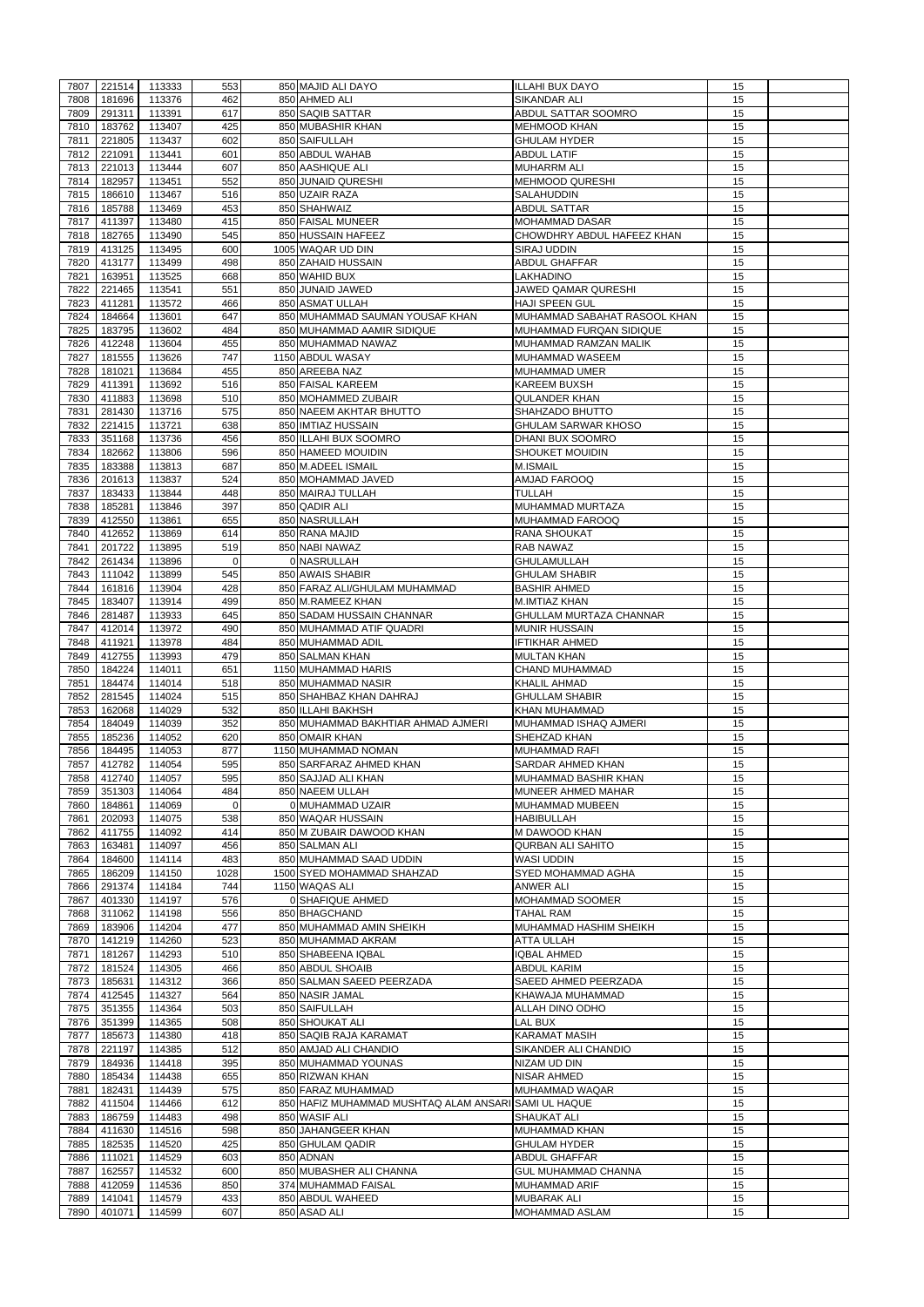| 7891         | 221709           | 114621             | 412         | 850 NAVEED ALI                              | <b>ARZ MUHAMMAD GHUNIO</b>                            | 15       |  |
|--------------|------------------|--------------------|-------------|---------------------------------------------|-------------------------------------------------------|----------|--|
| 7892         | 162872           | 114631             | 399         | 850 MUHAMMAD NAZIM                          | <b>KALAY KHAN</b>                                     | 15       |  |
| 7893         | 221363           | 114639             | 625         | 850 HAFEEZ UR REHMAN MAGSI                  | <b>KARIM DAD</b>                                      | 15       |  |
| 7894         | 161322           | 114647             | 680         | 850 AHSUN UD DIN                            | NAEEM UD DIN                                          | 15       |  |
| 7895         | 222039           | 114654             | 619         | 850 ZAKIR NAWAZ                             | <b>ALI NAWAZ</b>                                      | 15       |  |
| 7896         | 413083           | 114665             | 630         | 850 UMER REHMAN                             | WALI UR REHMAN                                        | 15       |  |
| 7897         | 141169           | 114674             | 512         | 850 KHADUM HUSSAIN                          | MUHAMMAD ASLAM                                        | 15       |  |
| 7898         | 411440           | 114677             | 444         | 850 FATEH MUHAMMAD                          | <b>MUHAMMAD TARIQ</b>                                 | 15       |  |
| 7899         | 411974           | 114686             | 690         | 850 MUHAMMAD AQEEL UR REHMAN                | <b>HABIB ULLAH</b>                                    | 15       |  |
| 7900         | 411773           | 114702             | 348         | 850 MAJID KHAN                              | <b>KANPOSH</b>                                        | 15       |  |
| 7901         | 184925           | 114708             | 492         | 850 MUHAMMAD YAQOOB                         | <b>MUHAMMAD ILYAS</b>                                 | 15       |  |
| 7902         | 186871           | 114709             | 358         | 850 ZEESHAN LATIF                           | <b>ABDUL LATIF</b>                                    | 15       |  |
| 7903         | 221994           | 114761             | 602         | 850 WASEEM AHMED                            | MUHAMMAD CHUTTAL JATOI                                | 15       |  |
|              | 221452           |                    | 561         |                                             |                                                       |          |  |
| 7904         |                  | 114765             |             | 850 JAWAID AHMED                            | HAJI MUHAMMAD WAKO                                    | 15       |  |
| 7905         | 141058           | 114777             | 600         | 850 ALI AHMED                               | HAJI NAZEER AHMED KHAN                                | 15       |  |
| 7906         | 401304           | 114782             | 574         | 850 SAFDAR ALI                              | <b>GHULAM HYDER DANACH</b>                            | 15       |  |
| 7907         | 281212           | 114792             | 653         | 850 HABIB ULLAH RAJPER                      | JAN MUHAMMAD RAJPER                                   | 15       |  |
| 7908         | 261110           | 114813             | 474         | 850 ASSAN SINGH                             | <b>RATTAN SINGH</b>                                   | 15       |  |
| 7909         | 184259           | 114821             | 340         | 850 MUHAMMAD IBAD KHAN                      | MUHAMMAD RIAZ KHAN                                    | 15       |  |
| 7910         | 412219           | 114844             | 667         | 850 MUHAMMAD NADEEM                         | <b>MUHAMMAD SIDDIQUE</b>                              | 15       |  |
| 7911         | 185623           | 114855             | 562         | 850 SALMAN KHAN                             | <b>NIMAT ULLAH</b>                                    | 15       |  |
| 7912         | 411563           | 114869             | 533         | 850 HUSNAIN MUGHAL                          | <b>ABDUL RAZZAQ</b>                                   | 15       |  |
| 7913         | 185628           | 114870             | 459         | 850 SALMAN RASHEED                          | <b>ABDUL RASHEED</b>                                  | 15       |  |
| 7914         | 186156           | 114877             | 434         | 850 SYED HASAN ALI                          | <b>SYED ANWAR ALI</b>                                 | 15       |  |
| 7915         | 261386           | 114925             | 607         | 850 MUHAMMAD TOUFIQUE                       | MUHAMMAD SHAFIQUE                                     | 15       |  |
| 7916         | 222046           | 114932             | 614         | 850 ZEESHAN ALI                             | <b>SARFRAZ AHMED SHAIKH</b>                           | 15       |  |
| 7917         | 412213           | 114964             | 450         | 850 MUHAMMAD MUSHTAQ                        | <b>GHULAM MUSTAFA</b>                                 | 15       |  |
| 7918         | 412669           | 114978             | 416         | 850 REHAN AHMED                             | <b>GHULAM SARWAR</b>                                  | 15       |  |
| 7919         | 161272           | 114986             | 445         | 850 AFTAB ALI LANGAH                        | ALLAH WARAYO LANGAH                                   | 15       |  |
| 7920         | 162176           | 114988             | 559         | 850 JAVAID                                  | MEERAL MIR MOHAMMAD                                   | 15       |  |
| 7921         | 201593           | 114996             | 648         | 850 MOHAMMAD ALI SHAN                       | MOHAMMAD QASIM CHANNA                                 | 15       |  |
| 7922         | 281395           | 115023             | 433         | 850 MUHAMMAD SALIH CHANDIO                  | MUHAMMAD QASIM CHANDIO                                | 15       |  |
| 7923         | 401336           | 115032             | 595         | 850 SHAHBAZ ALI                             | <b>TOFIQUE AHMED KHAN</b>                             | 15       |  |
| 7924         | 181206           | 115035             | 566         | 850 RAHEELA ABRAR                           | <b>ABRAR HUSSAIN</b>                                  | 15       |  |
|              |                  |                    |             |                                             |                                                       |          |  |
| 7925         | 185480           | 115062             | 614         | 850 S SADAM HUSSAIN SHAH                    | S TARIQ HUSSAIN SHAH                                  | 15       |  |
| 7926         | 181247           | 115072             | 593         | 850 SAMRA NAUREEN                           | <b>SHAKEEL AKHTAR HASHMI</b>                          | 15       |  |
| 7927         | 181728           | 115112             | 442         | 850 AHSAN ALI                               | <b>LIAQUAT ALI</b>                                    | 15       |  |
| 7928         | 412436           | 115121             | 488         | 850 MUHAMMAD WASEEM                         | <b>MUHAMMAD QASEEM</b>                                | 15       |  |
| 7929         | 184748           | 115146             | 597         | 850 MUHAMMAD SIKANDAR                       | RAZA KHAN                                             | 15       |  |
| 7930         | 183728           | 115153             | $\mathbf 0$ | 0 MOHSIN ALI                                | <b>USMAN ALI</b>                                      | 15       |  |
| 7931         | 182449           | 115157             | 597         | 850 FARHAN HIDAYAT                          | <b>HIDAYAT ULLAH CHOHAN</b>                           | 15       |  |
| 7932         | 181474           | 115227             | 595         | 850 ABDUL RAFAY KHAN                        | MUHAMMAD ASLAM KHAN                                   | 15       |  |
| 7933         | 182626           | 115247             | 536         | 850 HAFIZ MUHAMMAD YASIR KHAN               | <b>MUHAMMAD USMAN</b>                                 | 15       |  |
| 7934         | 181925           | 115249             | 969         | 1500 ARMAN KALAM KHAN                       | ABDUL KALAM KHAN                                      | 15       |  |
|              |                  |                    |             |                                             |                                                       |          |  |
| 7935         | 202023           | 115295             | 533         | 850 SYED SHABIR SHAH                        | <b>SYED AHMED SHAH</b>                                | 15       |  |
| 7936         | 201718           | 115321             | 578         | 850 MUZAMIL KHAN                            | MUHAMMAD IQBAL                                        | 15       |  |
| 7937         | 111054           | 115332             | 546         | 850 FAYAZ ALI                               | <b>ABDUL MAJEED MEMON</b>                             | 15       |  |
| 7938         | 181953           | 115340             | 494         | 850 ARSALAN SHABBIR                         | <b>MUHAMMAD SHABBIR</b>                               | 15       |  |
|              |                  |                    |             |                                             |                                                       |          |  |
| 7939         | 201819           | 115350             | 503         | 850 RASHID ALI                              | <b>MOJ ALI</b>                                        | 15       |  |
| 7940         | 111106           | 115358             | 529         | 850 MUHAMMAD AMIR                           | MUHAMMAD ANWAR RAJPUT                                 | 15       |  |
| 7941         | 311120           | 115363             | 472         | 850 IRSHAD ALI                              | <b>ANWAR ALI</b>                                      | 15       |  |
| 7942         | 186531           | 115399             | 415         | 850 UMAIR AHMED ANSARI                      | <b>AHMED HUSSAIN</b>                                  | 15       |  |
| 7943         | 183573           | 115405             | 349         | 850 MOHAMMAD ARSHAD                         | <b>SALAH UDDIN</b>                                    | 15       |  |
| 7944         | 183296           | 115414             | 582         | 850 M WAQAS KHAN                            | <b>UMER KHAN</b>                                      | 15       |  |
| 7945         | 182464           | 115430             | 510         | 850 FARRUKH AHMED KHAN                      | AFZAL AHMED KHAN                                      | 15       |  |
| 7946         | 221286           | 115448             | $\mathbf 0$ | 0 DEEDAR ALI                                | <b>RASOOL BUX</b>                                     | 15       |  |
| 7947         | 185225           | 115459             | 955         | 1500 NOOR UL HASSAN                         | KHALID ZAFAR SIDDIQUI                                 | 15       |  |
| 7948         | 351429           | 115468             | 449         | 850 UBAID U REHMAN                          | ABDUL REHMAN                                          | 15       |  |
| 7949         | 185333           | 115475             | 498         | 850 RAJA AJAZ UL HAQ                        | RAJA MUHAMMAD ASHFAQ KHAN                             | 15       |  |
| 7950         | 412564           | 115477             | 534         | 850 NAVEED SARWAR                           | <b>MOHAMMAD SARWAR</b>                                | 15       |  |
| 7951         | 412557           | 115490             | 510         | 850 NAVEED AHMED                            | <b>ABDUL WAHEED</b>                                   | 15       |  |
| 7952         | 291334           | 115501             | $\mathbf 0$ | 0 SHOBAN ALI                                | LIAQUAT ALI KHOKHAR                                   | 15       |  |
| 7953         | 351428           | 115504             | 575         | 850 TOUQEER ALI                             | <b>KAREEM BUKHSH</b>                                  | 15       |  |
| 7954         | 111164           | 115519             | 654         | 850 SIKANDAR                                | <b>DHANI BUX</b>                                      | 15       |  |
| 7955         | 164144           | 115528             | 529         | 850 ZUBAIR                                  | <b>GHULAM MUSTAFA</b>                                 | 15       |  |
| 7956         | 141013           | 115557             | 458         | 850 ABDUL HAFEEZ                            | <b>NOOR MUHAMMAD</b>                                  | 15       |  |
| 7957         | 261117           | 115560             | 519         | 850 AZAM ALI                                | <b>ABDUL SAMAD</b>                                    | 15       |  |
| 7958         | 261195           | 115561             | 528         | 850 GUL HASSAN                              | <b>MUHAMMAD EIDAL</b>                                 | 15       |  |
| 7959         | 141315           | 115573             | 560         | 850 SABIR HUSSAIN                           | <b>MUHAMMAD SHARIF</b>                                | 15       |  |
| 7960         | 141020           | 115575             | 472         | 850 ABDUL NAEEM                             | <b>ABDUL KHALIQUE</b>                                 | 15       |  |
| 7961         | 161109           | 115593             | 474         | 850 ABDUL GHAFFAR                           | <b>MUMTAZ ALI</b>                                     | 15       |  |
| 7962         | 186511           | 115619             | 490         | 850 TOUSIF ASHRAF                           | <b>MOHAMMAD ASHRAF</b>                                | 15       |  |
|              |                  | 7963 201806 115680 | 583         | 850 RAHMATULLAH                             | SANAULLAH                                             | 15       |  |
| 7964         |                  |                    | 574         |                                             | <b>GHULAM DASTAGIR/SULTAN</b>                         | 15       |  |
|              | 221228           | 115689             |             | 850 ASIF ALI                                |                                                       |          |  |
| 7965         | 221914           | 115691             | 582         | 850 SIRAJ AHMED                             | MUKHTIAR AHMED MANGNE JO                              | 15       |  |
| 7966         | 201320           | 115699             | 603         | 850 FAISAL REHMAN                           | <b>ALTAF AHMED</b>                                    | 15       |  |
| 7967         | 183520           | 115718             | 565         | 850 MINHAS UR REHMAN                        | <b>FASI UR REHMAN</b>                                 | 15       |  |
| 7968         | 412266           | 115730             | 651         | 850 MUHAMMAD OWAIS NADIR                    | <b>MUHAMMAD NADIR</b>                                 | 15       |  |
| 7969         | 221368           | 115736             | 547         | 850 HAKIM                                   | MOHAMMAD MASHOOQUE CHANDIO                            | 15       |  |
| 7970         | 201303           | 115739             | 626         | 850 DINESH KUMAR                            | <b>JOTOO MAL</b>                                      | 15       |  |
| 7971         | 163210           | 115763             | 595         | 850 NIZAKAT ALI                             | <b>KAMAL</b>                                          | 15       |  |
| 7972         | 413087           | 115777             | $\mathbf 0$ | 0 USAMA ELAHI                               | <b>MANSOOR ELAHI</b>                                  | 15       |  |
| 7973<br>7974 | 183351<br>182263 | 115784<br>115791   | 575<br>684  | 850 M. JAHANGIR BACHA<br>1150 DILAWAR ABBAS | <b>SULTAN RAJ BACHA</b><br><b>SYED SAEED UL HASAN</b> | 15<br>15 |  |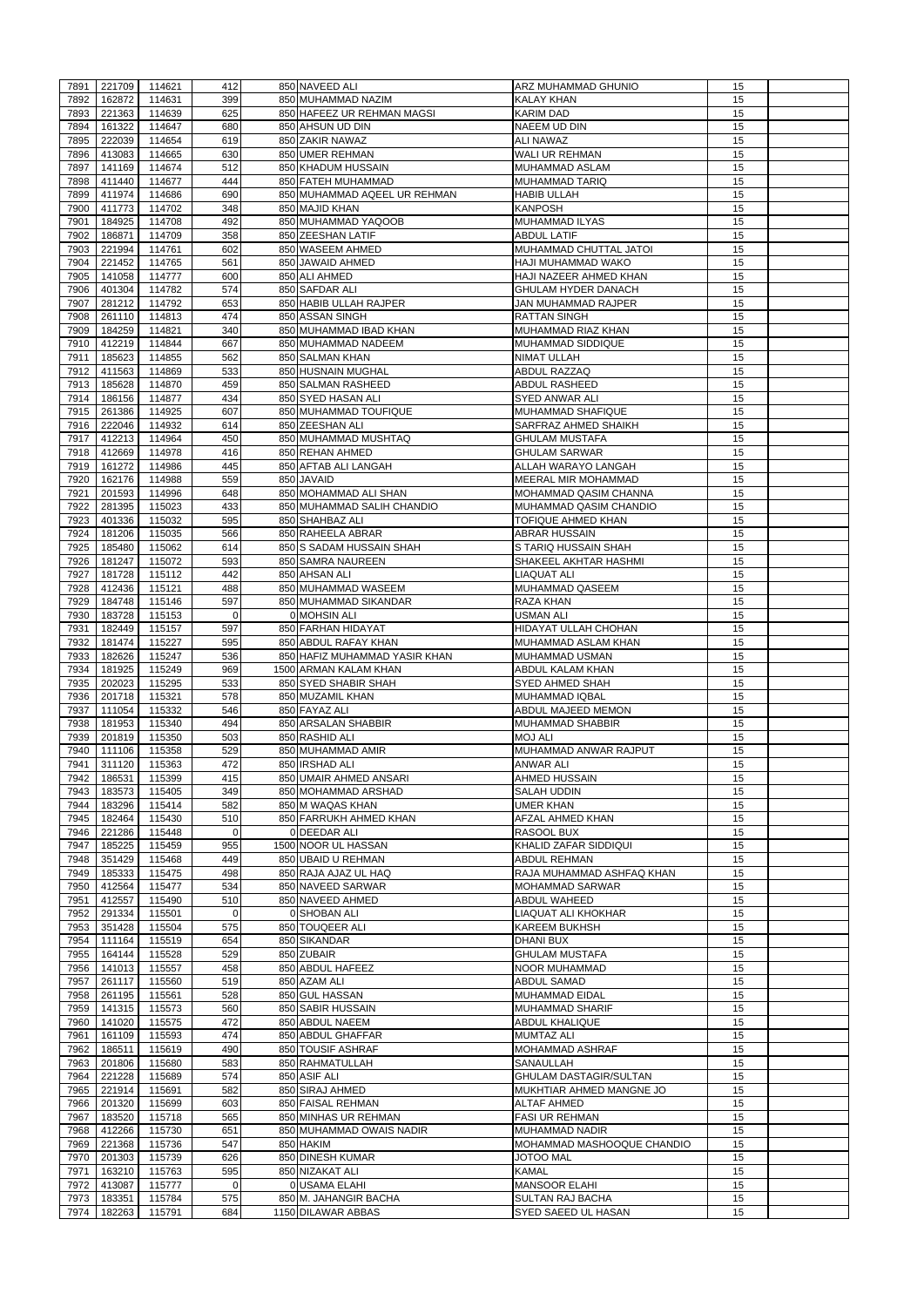| 7975 | 185214      | 115798 | 388         | 850 NOMAN WASI                | <b>WASI AHMED KHAN</b>         | 15 |  |
|------|-------------|--------|-------------|-------------------------------|--------------------------------|----|--|
|      |             |        |             |                               |                                |    |  |
| 7976 | 412533      | 115805 | 506         | 850 NAEEM AMJAD               | <b>ABDUL RASHEED</b>           | 15 |  |
| 7977 | 181723      | 115817 | 619         | 850 AHSAN AHMED QURESHI       | <b>GULZAR AHMED QURESHI</b>    | 15 |  |
| 7978 | 412559      | 115822 | 461         | 850 NAVEED ANJUM QURESHI      | <b>TANVEER ANJUM QURESHI</b>   | 15 |  |
| 7979 | 186158      | 115824 | 351         | 850 SYED HASHIM MAZHAR        | <b>SYED MAZHAR IQBAL</b>       | 15 |  |
| 7980 | 201939      | 115882 | 411         | 850 SHAFQAT HUSSAIN           | <b>GUL HASSAN</b>              | 15 |  |
| 7981 | 401188      | 115911 | 542         | 850 KALEEM AHMED              | MUNIR UL HAQUE CHANNA          | 15 |  |
| 7982 | 281306      | 115914 | 530         | 850 MANSOOR ALI BHURT         | MUHAMMAD RAMZAN                | 15 |  |
| 7983 | 351370      | 115929 | 542         | 850 SALMAN KHAN               | MUHAMMAD ASLAM                 | 15 |  |
| 7984 | 411270      | 115952 | 457         | 850 ASIF RAFIQ                | <b>MOHAMMAD RAFIQ</b>          | 15 |  |
|      |             |        |             |                               |                                |    |  |
| 7985 | 186671      | 115953 | 626         | 850 WAQAR ALI                 | <b>FAZAL REHMAN</b>            | 15 |  |
| 7986 | 162348      | 115964 | 556         | 850 MANNAN ALI                | <b>AZMAT ALI</b>               | 15 |  |
| 7987 | 221063      | 115974 | 631         | 850 ABDUL QUDUS               | MUKHTIAR AHMED JUNIO           | 15 |  |
| 7988 | 162271      | 115985 | 526         | 850 KHURRAM ALI               | <b>NADEEM ALI</b>              | 15 |  |
| 7989 | 181260      | 116000 | 397         | 850 SANIA SAEED               | <b>AHMAD SAEED</b>             | 15 |  |
| 7990 | 222015      | 116002 | 439         | 850 ZAHEER ALI ABRO           | <b>MEHER ALI ABRO</b>          | 15 |  |
|      |             |        | $\mathbf 0$ | 0 ABDUL MOIZ                  |                                | 15 |  |
| 7991 | 181451      | 116012 |             |                               | AMJAD ALI KHAN                 |    |  |
| 7992 | 185352      | 116027 | 478         | 850 RAMEEZ RAJA               | <b>ABDUL GHANI</b>             | 15 |  |
| 7993 | 181802      | 116031 | 464         | 850 ALI JUNAID                | MUHAMMAD JAMIL AHMED           | 15 |  |
| 7994 | 401102      | 116054 | 630         | 850 BISHARAT AHMED            | <b>BASHIR AHMED</b>            | 15 |  |
| 7995 | 201394      | 116058 | 609         | 850 GHULAM SHABIR             | <b>DHANI BUX</b>               | 15 |  |
| 7996 | 183325      | 116080 | 436         | 850 M. ALI NAWAZ              | MUHAMMAD AJMAL                 | 15 |  |
| 7997 | 222005      | 116100 | 546         | 850 ZAFAR ULLAH               | <b>GHULAM SARWAR</b>           | 15 |  |
|      |             |        |             |                               |                                |    |  |
| 7998 | 351109      | 116105 | 509         | 850 BABAR ALI                 | HAFIZ MOHAMMED RAMZAN          | 15 |  |
| 7999 | 183432      | 116117 | 861         | 1150 MAIRAJ MUHAMMAD          | <b>SYED MAHMOOD</b>            | 15 |  |
| 8000 | 221209      | 116143 | 551         | 850 ARSHAD ALI                | <b>FIDA HUSSAIN</b>            | 15 |  |
| 8001 | 221516      | 116145 | 617         | 850 MAJID HUSSAIN CHANDIO     | ABDUL WAHID CHANDIO            | 15 |  |
| 8002 | 291239      | 116186 | 579         | 850 MUNAWAR ALI               | HAJI KHAN MUHAMMAD             | 15 |  |
| 8003 | 181472      | 116197 | 365         | 850 ABDUL QAYYUM              | <b>KARAM DAD</b>               | 15 |  |
| 8004 | 412666      | 116234 | 536         | 850 RAZA UL HAQ               | <b>FAZAL SUBHAN</b>            | 15 |  |
|      |             |        |             |                               |                                |    |  |
| 8005 | 186695      | 116279 | 469         | 850 WAQAS AHMED               | <b>TAHIR WASEEM AHMED</b>      | 15 |  |
| 8006 | 186742      | 116284 | 622         | 850 WASEEM AKRAM              | MUHAMMAD AKRAM                 | 15 |  |
| 8007 | 412667      | 116302 | 493         | 850 REHAN                     | <b>NOOR MUHAMMAD</b>           | 15 |  |
| 8008 | 411449      | 116311 | 921         | 1150 FAYYAZ KHAN              | ABDUL MAALIK URF GULSHAH       | 15 |  |
| 8009 | 221469      | 116335 | 615         | 850 KALEEM ULLAH              | ABDUL HAMEED BURIRO            | 15 |  |
| 8010 | 202156      | 116348 | 494         | 0 ZIAU RAHMAN                 | <b>ABDUL RAHMAN</b>            | 15 |  |
| 8011 |             | 116370 | 703         | 1150 NABEEL TUFAIL            | <b>TUFAIL HUSSAIN</b>          | 15 |  |
|      | 185070      |        |             |                               |                                |    |  |
| 8012 | 412263      | 116381 | 425         | 850 MUHAMMAD OWAIS            | ABDUL RAZZAQUE                 | 15 |  |
| 8013 | 184800      | 116396 | 501         | 850 MUHAMMAD TOUQEER          | <b>MUHAMMAD SHAFI</b>          | 15 |  |
| 8014 | 411459      | 116398 | 478         | 850 FAZEEL AKIF               | MUHAMMAD DILAWAR ALI           | 15 |  |
| 8015 | 163479      | 116424 | 577         | 850 SALMAN                    | <b>SALEEM MOHAMMAD</b>         | 15 |  |
| 8016 | 162382      | 116438 | 485         | 850 MAZHAR ALI DAYO           | RASOOL BUX DAYO                | 15 |  |
| 8017 | 291096      | 116458 | 559         | 850 FAISAL                    | <b>NAZEER AHMED</b>            | 15 |  |
|      |             |        |             |                               |                                |    |  |
| 8018 | 182067      | 116486 | 482         | 850 ATIF LATIF                | <b>MOHAMMAD LATIF</b>          | 15 |  |
| 8019 | 186562      | 116492 | 538         | 850 UMAIS NISAR               | <b>NISAR AHMED</b>             | 15 |  |
| 8020 | 185549      | 116512 | 643         | 850 SAFEER ALI SHAH           | MAQBOOL SHAH                   | 15 |  |
| 8021 | 183405      | 116516 | 651         | 850 M.MUJAHID SIDDIQUEE       | M.ISMAIL SIDDIQUEE             | 15 |  |
| 8022 | 161664      | 116543 | 510         | 850 BILAL AHMED SHAIKH        | RIAZ AHMED SHAIKH              | 15 |  |
| 8023 | 261460      | 116560 | 575         | 850 PARDEEP KUMAR             | <b>DASRAT</b>                  | 15 |  |
| 8024 | 412301      | 116576 | 699         | 850 MUHAMMAD SAAD SALMAN BAIG | <b>ABDUL REHMAN BAIG</b>       | 15 |  |
|      |             |        |             |                               |                                |    |  |
| 8025 | 182447      | 116586 | 414         | 850 FARHAN ALI                | <b>GHULAM RABBANI</b>          | 15 |  |
| 8026 | 291098      | 116603 | 630         | 850 FAISAL NIAZ               | NIAZ ALI BHAN                  | 15 |  |
| 8027 | 291223      | 116612 | 559         | 850 MUHAMMAD SALMAN           | RAJA KHALIL UR REHMAN          | 15 |  |
| 8028 | 162757      | 116646 | 510         | 950 MUHAMMAD HASSAN           | <b>HAMADULLAH</b>              | 15 |  |
| 8029 | 184995      | 116661 | 692         | 1150 MUHAMMED FAIZAN          | MUHAMMAD ASLAM                 | 15 |  |
| 8030 | 183623      | 116665 | 384         | 850 MOHAMMAD IRFAN KHAN       | MOHAMMAD SHEHZAD KHAN          | 15 |  |
| 8031 | 221185      | 116688 | 605         | 850 AMANULLAH KHAN KAKEPOTO   | <b>QUDRAT NAWAZ</b>            | 15 |  |
|      |             |        |             |                               |                                |    |  |
| 8032 | 222009      | 116699 | $\mathbf 0$ | 0 ZAFFAR ULLAH                | <b>DIN MUHAMMAD</b>            | 15 |  |
| 8033 | 411991      | 116746 | 472         | 850 MUHAMMAD ASAD BALOOCH     | MUHAMMAD ASLAM BALOOCH         | 15 |  |
| 8034 | 181627      | 116754 | 565         | 850 ADIL IQBAL                | M IQBAL                        | 15 |  |
| 8035 | 221597      | 116783 | 390         | 850 MUHAMMAD HARIS            | <b>NASEER AHMED</b>            | 15 |  |
| 8036 | 411891      | 116792 | 448         | 850 MOIZ HUSSAIN              | <b>KHADIM HUSSAIN</b>          | 15 |  |
| 8037 | 411945      | 116793 | 627         | 850 MUHAMMAD AKHTER ALI       | MUHAMMAD ABDUL MATEEN          | 15 |  |
| 8038 | 183604      | 116795 | 441         | 850 MOHAMMAD FAIZAN           | MOHAMMAD RAMZAN                | 15 |  |
| 8039 | 183511      | 116797 | 604         | 850 MEHMOOD UL HASSAN         | <b>ATIQUR REHMAN</b>           | 15 |  |
|      |             |        |             |                               |                                |    |  |
| 8040 | 412296      | 116819 | 502         | 850 MUHAMMAD RIZWAN           | MUHAMMAD SAEED                 | 15 |  |
| 8041 | 412500      | 116822 | 567         | 850 MUNAWAR SAJJAD            | <b>BARKAT ALI</b>              | 15 |  |
| 8042 | 351434      | 116843 | 430         | 850 WAHEED AHMED              | AHMED LAEEQ KHAN               | 15 |  |
| 8043 | 412070      | 116852 | 386         | 850 MUHAMMAD FAIZAN           | <b>MUHAMMAD SUBHANI</b>        | 15 |  |
| 8044 | 185578      | 116857 | 426         | 850 SAJID MUSHTAQ AHMED       | MUSHTAQ AHMED                  | 15 |  |
| 8045 | 181340      | 116864 | 466         | 850 WASEEM ABBAS              | <b>TAJ MUHAMMAD</b>            | 15 |  |
|      |             |        |             |                               |                                |    |  |
| 8046 | 164140      | 116880 | 680         | 850 ZOHAIB KHAN               | <b>KHAN MOHAMMAD</b>           | 15 |  |
|      | 8047 221860 | 116935 | 639         | 850 SHAHAB U DIN              | <b>MOHAMMAD DIN</b>            | 15 |  |
| 8048 | 141105      | 116943 | 530         | 850 DILEEP KUMAR              | <b>RAM LAL</b>                 | 15 |  |
| 8049 | 141237      | 116952 | 596         | 850 MUHAMMAD KHAN MAHAR       | <b>JIAND KHAN MAHAR</b>        | 15 |  |
| 8050 | 162570      | 116971 | 631         | O MUHAMMAD ABDUL REHMAN       | <b>ABDUL SATTAR</b>            | 15 |  |
| 8051 | 202016      | 116974 | 451         | 850 SYED KASHIF RAZA SHAH     | <b>SYED CHANGIAL RAZA SHAH</b> | 15 |  |
| 8052 | 201423      | 116981 | 501         | 850 HAZOOR BAKHSH             | <b>MUHAMMAD MALOOK UJAN</b>    | 15 |  |
|      |             |        |             |                               |                                |    |  |
| 8053 | 181668      | 117001 | 510         | 850 AFFAN AHMED               | AZIZ AHMED                     | 15 |  |
| 8054 | 261323      | 117031 | 522         | 850 MOHAN LAL                 | <b>MADHO MAL</b>               | 15 |  |
| 8055 | 351172      | 117034 | 527         | 850 IMRAN KHAN                | <b>HAKIM ALI SOLANGI</b>       | 15 |  |
| 8056 | 141064      | 117040 | 555         | 0 ALTAF HUSSAIN GHOTO         | <b>GHULAM RASOOL GHOTO</b>     | 15 |  |
| 8057 | 141264      | 117041 | $\Omega$    | 0 MUNIR AHMED                 | <b>LUTAF ALI</b>               | 15 |  |
| 8058 | 141057      | 117042 | 503         | 850 AKHTAR ALI                | <b>PIRAN DINO</b>              | 15 |  |
|      |             |        |             |                               |                                |    |  |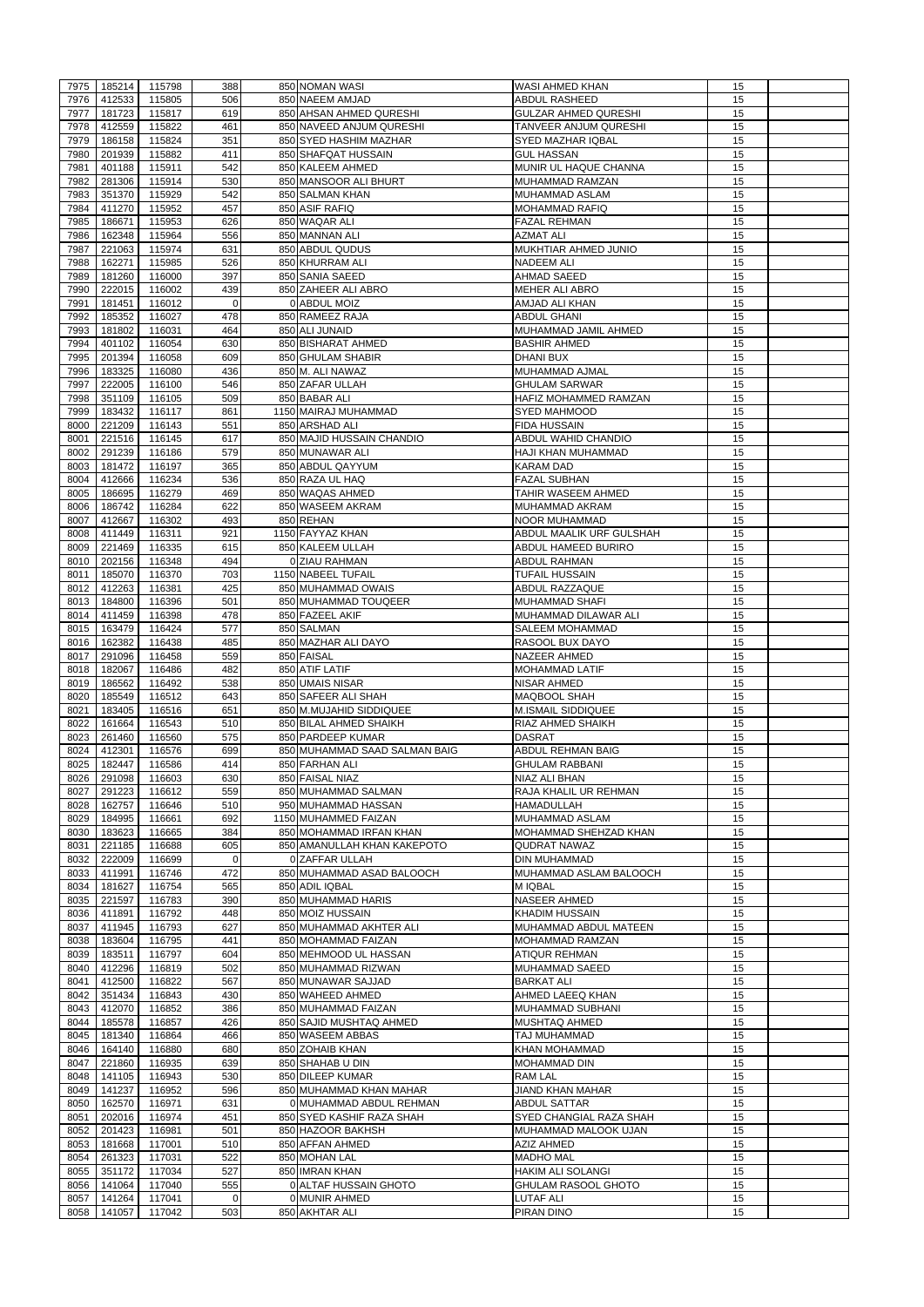| 8059         | 163675             | 117055           | 631         | 850 SHOAIB SHAHID                            | MUHAMMAD SHAHID                            | 15       |  |
|--------------|--------------------|------------------|-------------|----------------------------------------------|--------------------------------------------|----------|--|
|              |                    |                  |             |                                              |                                            |          |  |
| 8060         | 162724             | 117056           | 484         | 850 MUHAMMAD FAROOQUE                        | <b>MOHAMMAD RAFIQUE</b>                    | 15       |  |
| 8061         | 184449             | 117063           | 549         | 850 MUHAMMAD MUSLIM                          | <b>SYED ZAFARYAB HUSSAIN</b>               | 15       |  |
| 8062         | 184638             | 117067           | 440         | 850 MUHAMMAD SALMAN ISHTIAQ                  | <b>ISHTAIQ ALI</b>                         | 15       |  |
| 8063         | 163559             | 117075           | 441         | 0 SHAHBAZ ALI                                | SHOUKAT ALI PALIJO                         | 15       |  |
| 8064         | 281163             | 117101           | 638         | 850 DEEN MUHAMMAD KALHORO                    | <b>GHULAM NABI</b>                         | 15       |  |
|              |                    |                  |             |                                              |                                            |          |  |
| 8065         | 351074             | 117117           | 604         | 850 ALI RAZA                                 | <b>DHANI BUX SHAIKH</b>                    | 15       |  |
| 8066         | 411877             | 117121           | 379         | 850 MOHAMMAD ZIA UL HAQ KHAN                 | MOHAMMAD RASHEED AHMED KHAN                | 15       |  |
| 8067         | 181983             | 117122           | 490         | 850 ASAD ALI                                 | HAJI SHAFI MUHAMMAD                        | 15       |  |
| 8068         | 185104             | 117127           | 451         | 850 NAJAM U DIN                              | <b>QAMAR DIN</b>                           | 15       |  |
|              |                    |                  |             |                                              |                                            |          |  |
| 8069         | 411365             | 117146           | 565         | 850 EIJAZ AHMED KHAN                         | TAJ ALI KHAN                               | 15       |  |
| 8070         | 351402             | 117148           | 497         | 850 SIKANDAR KHAN                            | <b>TARIQUE HAMEED</b>                      | 15       |  |
| 8071         | 181144             | 117163           | $\Omega$    | 0 MAIRA ZAMIN                                | <b>SYED ZAMIN ALI</b>                      | 15       |  |
| 8072         | 411313             | 117166           | 587         | 850 AZHAR ALI                                | MUHAMMAD ALI                               | 15       |  |
|              |                    |                  |             |                                              |                                            |          |  |
| 8073         | 163408             | 117181           | 528         | 850 SADAM HUSSAIN                            | <b>GHULAM MUSTAFA TUNIO</b>                | 15       |  |
| 8074         | 162406             | 117191           | 489         | 850 MIR ALI RAZA TALPURE                     | <b>MIR ABID ALI</b>                        | 15       |  |
| 8075         | 41107              | 117210           | 407         | 0 FARHAT MEHMOOD                             | <b>MUHAMMAD AYUB</b>                       | 15       |  |
| 8076         | 18205              | 117212           | 445         | 850 YASIR AHMAD                              | <b>GULZAR AHMAD SIDDIQUI</b>               | 15       |  |
|              |                    |                  |             |                                              |                                            |          |  |
| 8077         | 18157              | 117230           | 576         | 850 MUHAMMAD SALMAN TARIQ                    | <b>MUHAMMAD SHAFIQUE</b>                   | 15       |  |
| 8078         | 18354              | 118026           |             | <b>SAJID AYUB</b>                            | <b>MAYUB</b>                               | 15       |  |
| 8079         | 18211              | 118051           |             | <b>AAMIR RAJA</b>                            | <b>RAJA FIDA</b>                           | 15       |  |
| 8080         | 18261              | 118085           |             | <b>IFTIKHAR ALI</b>                          | MIUHAMMAD ALI                              | 15       |  |
|              |                    |                  |             |                                              |                                            |          |  |
| 8081         | 18239              | 118105           |             | <b>BABAR</b>                                 | MUHAMMAD SAEED QURAISHI                    | 15       |  |
| 8082         | 18227              | 118146           |             | <b>AMIR KHAN</b>                             | DILSHAD KHAN                               | 15       |  |
| 8083         | 18233              | 118152           |             | ARSALAN AHMED SIDDIQUE                       | NAFEES AHMED SIDDIQUE                      | 15       |  |
| 8084         | 18311              | 118154           |             | IMUHAMMAD NABEEL KHAN                        | MUHAMMAD SAEED KHAN                        | 15       |  |
|              |                    |                  |             |                                              |                                            |          |  |
| 8085         | 18232              | 118159           |             | <b>ANWAR ZAIB</b>                            | SHER ALI KHAN                              | 15       |  |
| 8086         | 18260              | 118166           |             | <b>HUMAIR BAIG</b>                           | <b>MAH IBSAHIM BAIG</b>                    | 15       |  |
| 8087         | 35155              | 118191           |             | <b>SIDRA</b>                                 | <b>ABDUL KHALIQUE</b>                      | 15       |  |
| 8088         | 35119              | 118195           |             | <b>GULE RUKHSAR</b>                          | RAJA HABIBULLAH                            | 15       |  |
|              |                    |                  |             |                                              |                                            |          |  |
| 8089         | 35154              | 118198           |             | <b>SHUMAILA</b>                              | <b>SIRAJUDDIN</b>                          | 15       |  |
| 8090         | 35120              | 118213           |             | <b>HINA IQBAL</b>                            | <b>MUHAMMAD IQBAL</b>                      | 15       |  |
| 8091         | 35132              | 118238           |             | <b>MADEHA AMBER</b>                          | <b>AMANUL HAQ</b>                          | 15       |  |
| 8092         | 28119              | 118326           |             | <b>SIRAJ AHMED</b>                           | HAJI NAZAR MUHAMMAD                        | 15       |  |
|              |                    |                  |             |                                              |                                            |          |  |
| 8093         | 28113              | 118329           |             | <b>IMRAN ALI</b>                             | <b>GHULLAM ALI</b>                         | 15       |  |
| 8094         | 40114              | 118343           |             | <b>MUHAMMAD AKRAM</b>                        | <b>IMUHAMMAD MUTULLAH</b>                  | 15       |  |
| 8095         | 16139              | 118350           |             | <b>AMJAD HUSSAIN PALIJO</b>                  | <b>GHULAM HUSSAIN PALIJO</b>               | 15       |  |
| 8096         | 221387             | 113307           | $\mathbf 0$ | 0 HIKMATULLAH                                | <b>INAYATULLAH KHOSO</b>                   | 15       |  |
|              |                    |                  |             |                                              |                                            |          |  |
| 8097         | 182754             | 113352           | 456         | 850 HUMAIR                                   | <b>RAEES AHMED</b>                         | 15       |  |
| 8098         | 201689             | 113367           | 586         | 850 MUHAMMAD SUHAIL                          | MUHAMMAD JIAL LAGHARI                      | 15       |  |
| 8099         | 181449             | 113403           | 515         | 850 ABDUL MATEEN                             | ABDUL RAZZAQUE                             | 15       |  |
| 8100         | 221475             | 113419           | 683         | 850 KARIM BUX ALIAS RAJA                     | <b>DHANI BUX</b>                           | 15       |  |
|              |                    |                  |             |                                              |                                            |          |  |
| 8101         | 162290             | 113509           | 665         | 850 LIAQUAT ALI                              | <b>HAJI KHAN</b>                           | 15       |  |
| 8102         | 401169             | 113531           | 566         | 0 ISRAR AHMED MALKANI                        | MAQBOOL AHMED MALKANI                      | 15       |  |
| 8103         | 182557             | 113555           | 405         | 850 H AMIR SIDDQU                            | M SIDDIQU                                  | 15       |  |
| 8104         | 401020             | 113615           | 616         | 850 ABDUL QAYOOM LAKHIAR                     | ALI AHMED LAKHIAR                          | 15       |  |
|              |                    |                  |             |                                              |                                            |          |  |
| 8105         | 183678             | 113772           | 411         | 850 MOHAMMAD SHAHRIYAR AZEEM                 | MOHAMMAD AZEEM                             | 15       |  |
| 8106         | 351274             | 114246           | 531         | 850 MUHAMMAD SALEEM WASEER                   | ARBAB ALI WASEER                           | 15       |  |
|              |                    | 114299           |             | 850 FURQAN ULLAH KHAN                        |                                            |          |  |
|              |                    |                  |             |                                              |                                            |          |  |
| 8107         | 182507             |                  | 430         |                                              | <b>BARKAT ULLAH KHAN</b>                   | 15       |  |
| 8108         | 412067             | 114322           | 570         | 850 MUHAMMAD FAIZAN                          | ABDUL JABBAR                               | 15       |  |
| 8109         | 184859             | 114337           | 540         | 850 MUHAMMAD USSAMA                          | <b>MUHAMMAD IDREES</b>                     | 15       |  |
| 8110         | 412857             | 114412           | 542         | 850 SHER MUHAMMAD                            | <b>FARIDON KHAN</b>                        | 15       |  |
|              |                    |                  |             |                                              |                                            | 15       |  |
| 8111         | 181377             | 114442           | 425         | 850 AB GHAFFAR                               | <b>ENAYATULLAH</b>                         |          |  |
| 8112         | 351146             | 114503           | 588         | 850 GHULAM MUSTAFA                           | <b>JODH KHAN</b>                           | 15       |  |
| 8113         | 141262             | 114578           | 629         | 850 MUMTAZ ALI                               | <b>AZIZULLAH</b>                           | 15       |  |
| 8114         | 186415             | 114720           | 682         | 1150 TABISH ANZAR                            | <b>ANZAR HUSSAIN</b>                       | 15       |  |
| 8115         | 221100             | 114931           | 562         | 850 ABDULLAH                                 | AMANULLAH UJAN                             | 15       |  |
|              |                    |                  |             |                                              |                                            |          |  |
| 8116         | 181919             | 114983           | 502         | 850 ARIF KAREEM WADHO                        | ABDUL KAREEM WADHO                         | 15       |  |
| 8117         | 413155             | 115089           | 641         | 850 WASEEM AHMED                             | <b>FAZAL DAD</b>                           | 15       |  |
| 8118         | 411517             | 115164           | 490         | 850 HAFIZ SYED JALALUDDIN                    | HAFIZ SYED NAEEMUDDIN                      | 15       |  |
| 8119         | 411361             | 115216           | 535         | 850 EHSAN ELLAHI                             | <b>MUHAMMAD YOUSUF</b>                     | 15       |  |
| 8120         | 163406             | 115254           | 680         | 0 SADAM HUSSAIN                              | ALI NAWAZ QUTRIO                           | 15       |  |
|              |                    |                  |             |                                              |                                            |          |  |
| 8121         | 201355             | 115277           | $\Omega$    | 0 GHULAM ABBAS                               | <b>SHAH MURAD KHAN SABZOI</b>              | 15       |  |
| 8122         | 162687             | 115367           | 582         | 850 MUHAMMAD DANISH                          | <b>HASHIM UD DIN</b>                       | 15       |  |
| 8123         | 411678             | 115464           | 595         | 850 KAMRAN KHAN                              | <b>FAZAL AKBAR</b>                         | 15       |  |
| 8124         | 181288             | 115472           | 534         | 850 SIDRA ALVI                               | MOHIB UR REHMAN ALVI                       | 15       |  |
|              |                    |                  |             |                                              |                                            |          |  |
| 8125         | 311113             | 115645           | 661         | 850 IMTIAZ AHMED                             | <b>GUL MOHAMMAD</b>                        | 15       |  |
| 8126         | 221121             | 115682           | 555         | 850 AFSAR ALI                                | AHSAN ALI PANDHO                           | 15       |  |
| 8127         | 141106             | 115697           | 564         | 850 DIN MOHAMMAD SOOMRO                      | MOHAMMAD MOUSA SOOMRO                      | 15       |  |
| 8128         | 412111             | 115765           | 463         | 850 MUHAMMAD IBRAHIM                         | <b>SHAHID HUSSAIN</b>                      | 15       |  |
|              |                    |                  |             |                                              |                                            |          |  |
| 8129         | 163308             | 115916           | 544         | 850 RAJAB ALI                                | <b>MUHAMMAD SHARIF</b>                     | 15       |  |
| 8130         | 184952             | 115924           | 581         | 850 MUHAMMAD ZAHID UL ISLAM                  | <b>ABUL HUSSAIN</b>                        | 15       |  |
|              | 8131 181148 116029 |                  | 547         | 850 MARIAM KHAN                              | NADEEM AHMAD KHAN                          | 15       |  |
| 8132         | 221120             | 116052           | 701         | 850 AFAQUE HUSSAIN SOOMRO                    | <b>MURAD ALI</b>                           | 15       |  |
|              |                    |                  |             |                                              |                                            |          |  |
| 8133         | 221556             | 116089           | 0           | 0 MOHAMMAD IBRAHIM                           | NAZAR MOHAMMAD                             | 15       |  |
| 8134         | 185494             | 116097           | 439         | 850 S. UMER SHAH                             | <b>SYED MUSTAFA SHAH</b>                   | 15       |  |
| 8135         | 291138             | 116187           | 700         | 1150 IRFAN ALI                               | MUHAMMAD JUMAN BHATTI                      | 15       |  |
| 8136         | 185522             | 116202           | 418         | 850 SABIR SHAH                               | <b>HAYAT SHAH</b>                          | 15       |  |
|              |                    |                  |             |                                              |                                            |          |  |
| 8137         | 411850             | 116360           | 573         | 850 MOHAMMAD NADIR                           | <b>MOHAMMAD KARIM</b>                      | 15       |  |
| 8138         | 412039             | 116390           | 547         | 850 MUHAMMAD BILAL TASLEEM                   | MUHAMMAD TASLEEM                           | 15       |  |
| 8139         | 221112             | 116464           | $\mathbf 0$ | 0 ABUBAKAR SIDDIQUE                          | <b>HABIB ULLAH</b>                         | 15       |  |
| 8140         | 184657             | 116480           | 490         | 850 MUHAMMAD SAQIB                           | <b>MUHAMMAD SALEEM</b>                     | 15       |  |
|              |                    |                  |             |                                              |                                            |          |  |
| 8141<br>8142 | 184172<br>185736   | 116503<br>116510 | 368<br>496  | 850 MUHAMMAD FARHAN KHAN<br>850 SHAHAN RAFIQ | ABDUL HAFEEZ KHAN<br><b>MUHAMAMD RAFIQ</b> | 15<br>15 |  |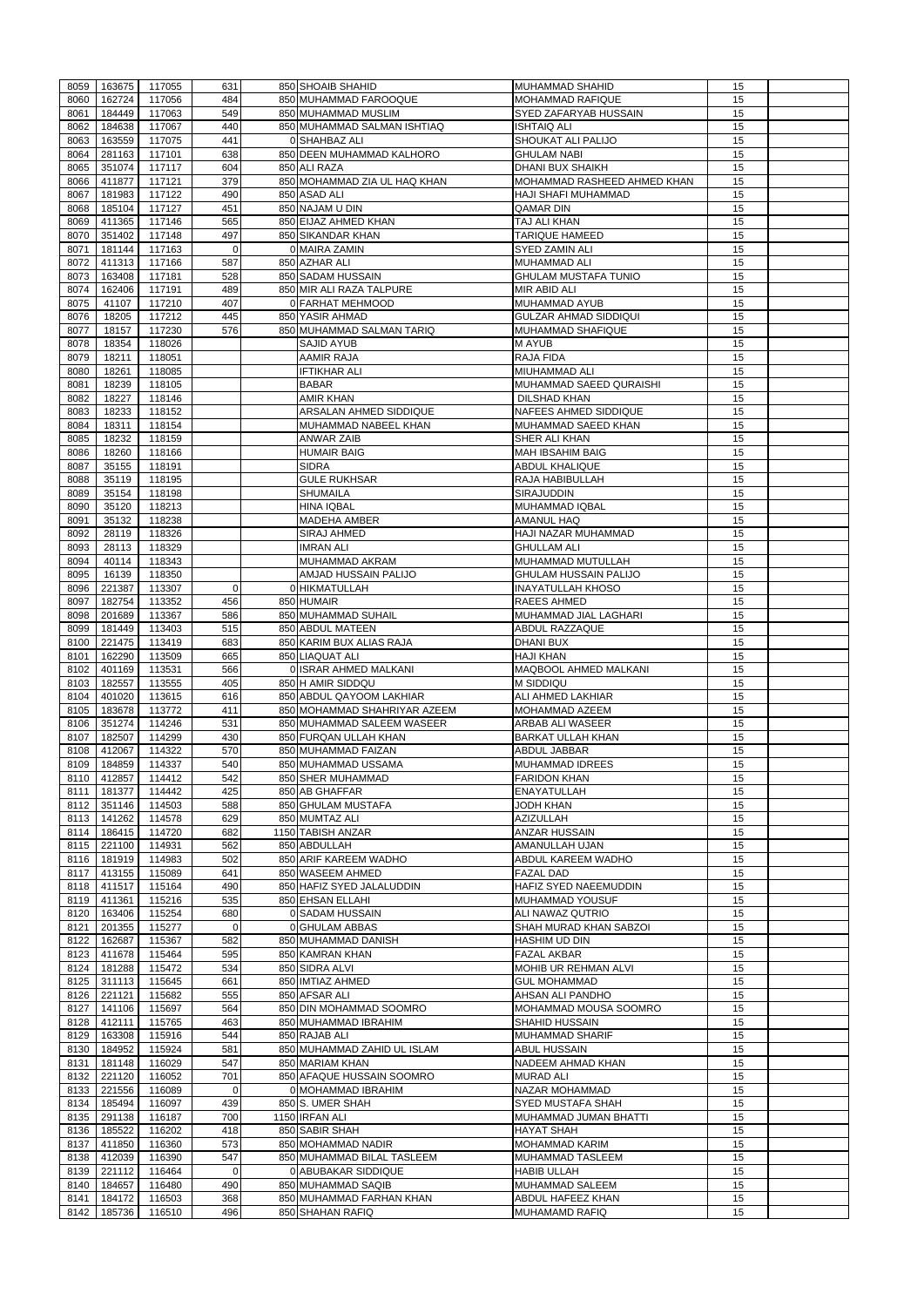| 8143 | 351335      | 116608 | 578         | 850 RASHID ALI QURESHI          | <b>ABDULLAH QURESHI</b>         | 15 |  |
|------|-------------|--------|-------------|---------------------------------|---------------------------------|----|--|
|      |             |        |             |                                 |                                 |    |  |
| 8144 | 221609      | 116638 | 443         | 850 MUHAMMAD JUMAN              | <b>NAWAB ALI</b>                | 15 |  |
| 8145 | 185680      | 116660 | 606         | 850 SARDAR ALI                  | <b>ZAR DAD KHAN</b>             | 15 |  |
| 8146 | 221524      | 116713 | 516         | 850 MANSOOR AHMED               | MANZOOR AHMED JAGIRANI          | 15 |  |
|      |             |        |             |                                 |                                 |    |  |
| 8147 | 221179      | 116720 | 617         | 850 ALTAF ALI                   | <b>PIRAL MEMON</b>              | 15 |  |
| 8148 | 201268      | 116735 | 549         | 850 AYAZ HUSSAIN                | <b>HAJI KHAN NAREJO</b>         | 15 |  |
| 8149 | 181987      | 116848 | 445         | 850 ASAD KARIM                  | <b>ABDUL KARIM</b>              | 15 |  |
|      |             |        |             |                                 |                                 |    |  |
| 8150 | 412956      | 116886 | 455         | 850 SYED MUHAMMAD BILAL RAZA    | SYED MUHAMMAD HUSSAIN RAZA      | 15 |  |
| 8151 | 291333      | 116916 | 597         | 850 SHOAIB RAMZAN               | MUHAMMAD RAMZAN                 | 15 |  |
| 8152 | 141164      | 116946 | 504         | 850 JAVED AHMED                 | <b>GHULAM MUSTAFA</b>           | 15 |  |
|      |             |        |             | 850 MEHTAB UD DIN               |                                 | 15 |  |
| 8153 | 162400      | 116983 | 453         |                                 | <b>MERAJ UDDIN</b>              |    |  |
| 8154 | 162336      | 117013 | 398         | 0 MAJID ALI PALH                | MUHAMMAD AYOOB PALH             | 15 |  |
| 8155 | 161636      | 117036 | 446         | 850 BADAR IRFAN                 | <b>LIAQAT ALI</b>               | 15 |  |
| 8156 | 16104       | 117209 | 491         | 850 ABDUL REHMAN                | <b>NAEEM AKHTER</b>             | 15 |  |
|      |             |        |             |                                 |                                 |    |  |
| 8157 | 183218      | 100282 | 376         | 850 M OWAIS HABIB               | <b>SALEEM UDDIN</b>             | 15 |  |
| 8158 | 182664      | 100455 | 560         | 850 HAMEED ULLAH                | <b>SYED AWAIS KHAN</b>          | 15 |  |
| 8159 | 183136      | 100470 | 462         | 850 M BILAL ALI                 | <b>M SHABBIR</b>                | 15 |  |
|      |             |        |             |                                 |                                 |    |  |
| 8160 | 183260      | 100500 | 545         | 850 M SHAMIM                    | <b>M SIRAJUDDIN</b>             | 15 |  |
| 8161 | 186002      | 100679 | 464         | 850 SOHAIL AHMAD                | <b>MOHAMMAD SALEEM</b>          | 15 |  |
| 8162 | 185165      | 100694 | 870         | 1150 NAWAZ AHMED                | <b>FAYYAZ AHMED</b>             | 15 |  |
|      |             |        |             |                                 |                                 |    |  |
| 8163 | 184650      | 100801 | 493         | 850 MUHAMMAD SAMI               | ANWAR UL HAQ                    | 15 |  |
| 8164 | 413238      | 100861 | 614         | 850 ZULFIQAR                    | <b>GHULAM RASOOL</b>            | 15 |  |
| 8165 | 184792      | 101010 | 514         | 850 MUHAMMAD TARIQ              | <b>MUHAMMAD HANIF</b>           | 15 |  |
|      |             |        |             |                                 |                                 |    |  |
| 8166 | 184378      | 101070 | 357         | 850 MUHAMMAD KASHIF             | <b>KARAMAT ULLAH</b>            | 15 |  |
| 8167 | 186580      | 101094 | 510         | 850 USAID MURTAZA               | <b>GHULAM MURTAZA</b>           | 15 |  |
| 8168 | 184910      | 101206 | 510         | 850 MUHAMMAD WASEEM             | <b>ABDUL WAHEED</b>             | 15 |  |
|      |             |        |             |                                 |                                 |    |  |
| 8169 | 186207      | 101229 | 465         | 850 SYED MOHAMMAD SAAD ALI SHAH | <b>SYED MOHAMMAD HAFEEZ</b>     | 15 |  |
| 8170 | 183948      | 101282 | 425         | 850 MUHAMMAD ARSALAN            | <b>MUHAMMAD YOUNUS</b>          | 15 |  |
| 8171 | 185516      | 101304 | 522         | 850 SAAD REHNA                  | <b>NAWAB MIAN</b>               | 15 |  |
| 8172 | 183791      | 101334 | 628         | 850 MUEEZ KHAN                  |                                 | 15 |  |
|      |             |        |             |                                 | <b>AFTAB KHAN</b>               |    |  |
| 8173 | 185596      | 101372 | 553         | 850 SAJJAD KHAN                 | M NABI ULLAH KHAN               | 15 |  |
| 8174 | 182335      | 101394 | 799         | 1150 FAIQ AHMED                 | <b>RAFEEQ AHMED</b>             | 15 |  |
| 8175 | 186559      | 101424 | 473         | 850 UMAIR ZULFIQAR              | <b>ZULFIQAR AHMED</b>           | 15 |  |
|      |             |        |             |                                 |                                 |    |  |
| 8176 | 183978      | 101432 | 758         | 1150 MUHAMMAD ASAD RAZA ZAIDI   | <b>SYED GULZAR HAIDER ZAIDI</b> | 15 |  |
| 8177 | 182026      | 101530 | 811         | 1150 ASIF ALI                   | <b>RAFAT ALI</b>                | 15 |  |
| 8178 | 182898      | 101754 | 425         | 850 JAHANGIR ALI KHAN           | <b>SERWER ALI KHAN</b>          | 15 |  |
|      |             |        |             |                                 |                                 |    |  |
| 8179 | 185014      | 101778 | 561         | 850 MUMTAZ GUL                  | <b>INAM GUL</b>                 | 15 |  |
| 8180 | 182493      | 101838 | 579         | 850 FERJAD LIAQAT ABBASI        | <b>LIAQAT KHAN ABBASI</b>       | 15 |  |
| 8181 | 186782      | 101845 | 616         | 850 YASIR NISAR                 | <b>MUHAMMAD NISAR</b>           | 15 |  |
|      |             |        |             |                                 |                                 |    |  |
| 8182 | 186335      | 101868 | 391         | 850 SYED SAQIB ALI              | <b>JAVED ALI</b>                | 15 |  |
| 8183 | 183725      | 101890 | 610         | 850 MOHIB ALAM                  | <b>INTIKHAB ALAM</b>            | 15 |  |
| 8184 | 201512      | 101988 | 627         | 850 JAVED HASSAN                | <b>GUL HASSAN</b>               | 15 |  |
|      |             |        |             |                                 |                                 |    |  |
| 8185 | 201131      | 102048 | 624         | 850 AFAQUE ALI SHAH             | <b>AFTAB ALI SHAH</b>           | 15 |  |
| 8186 | 141294      | 102056 | 490         | 850 RAB NAWAZ                   | <b>UMED ALI</b>                 | 15 |  |
| 8187 | 291279      | 102130 | 567         | 840 RASHID AHMED                | <b>AHMED KHAN</b>               | 15 |  |
|      |             |        |             |                                 |                                 |    |  |
| 8188 | 161158      | 102146 | 585         | 850 ABDUL NAEEM                 | <b>ABDUL RAUF</b>               | 15 |  |
| 8189 | 162827      | 102258 | 653         | 850 MUHAMMAD MOHSIN SHAHID      | <b>SHAHID HUSSAIN</b>           | 15 |  |
| 8190 | 163599      | 102273 | 425         | 850 SHAHZAD AHMED KHAN          | <b>GHULAM RASOOL KHAN</b>       | 15 |  |
|      |             |        |             |                                 |                                 |    |  |
| 8191 | 163560      | 102304 | 602         | 850 SHAHBAZ ALI MEMON           | RAFIQUE AHMED MEMON             | 15 |  |
| 8192 | 162584      | 102311 | 577         | 850 MUHAMMAD AFZAL SOOMRO       | <b>GHULAM QAMBER SOOMRO</b>     | 15 |  |
| 8193 | 163264      | 102364 | 688         | 850 PARKASH                     | <b>NENU MAL</b>                 | 15 |  |
|      |             |        |             | 850 MUHAMMAD HASSAN ALI RAZA    | MUHAMMAD ASHRAF ARAIN           | 15 |  |
| 8194 | 162758      | 102394 | 625         |                                 |                                 |    |  |
| 8195 | 163256      | 102492 | 719         | 850 OWAIS HASSAN KHAN           | NOSHAD ALI KHAN                 | 15 |  |
| 8196 | 16117       | 102506 | 510         | 850 MASOOD UR REHMAN            | ZAFARULLAH SOLANGI              | 15 |  |
| 8197 | 163964      | 102529 | 356         | 850 WAKEEL AHMED GHOURI         | SHABBIR AHMED GHOURI            | 15 |  |
|      |             |        |             |                                 |                                 |    |  |
| 8198 | 261105      | 102665 | $\mathbf 0$ | 0 ASIF RASHEED                  | RASHEED AHMED                   | 15 |  |
| 8199 | 261399      | 102696 | 494         | 850 MUHAMMED ARSALAN            | NOOR MUHAMMED                   | 15 |  |
| 8200 | 261493      | 102703 | 591         | 850 RAM CHAND                   | <b>HEERA</b>                    | 15 |  |
|      |             |        |             |                                 |                                 |    |  |
| 8201 | 261436      | 102718 | 458         | 850 NAVEED ALAM                 | MOHAMMED ALAM                   | 15 |  |
| 8202 | 261394      | 102748 | 529         | 850 MUHAMMAD ZEESHAN            | MUHAMMAD HANEEF                 | 15 |  |
| 8203 | 221678      | 102831 | 693         | 850 MUZAFFAR ALI KHOKHAR        | MOHAMMAD ALI KHOKHAR            | 15 |  |
| 8204 | 221056      | 102913 | 454         | 850 ABDUL MANAN                 | ABDUL QAYOOM SOOMRO             | 15 |  |
|      |             |        |             |                                 |                                 |    |  |
| 8205 | 351322      | 103057 | 548         | 850 QATEEL AHMED                | <b>KHALIL ULLAH</b>             | 15 |  |
| 8206 | 351293      | 103087 | 569         | 850 MUSHAHID HUSSAIN            | <b>HAJI KHAN PALH</b>           | 15 |  |
| 8207 | 141050      | 103252 | 565         | 850 AFTAB BASHIR                | <b>BASHIR AHMED</b>             | 15 |  |
|      |             |        |             |                                 |                                 |    |  |
| 8208 | 261087      | 103274 | 602         | 850 ARIF ALI                    | <b>GHULAM HYDER</b>             | 15 |  |
| 8209 | 201499      | 103372 | $\Omega$    | 0 JAMAL ABDUL NASIR             | <b>ABDUL SATTAR</b>             | 15 |  |
| 8210 | 141068      | 103373 | 576         | 850 AMIR HUSSAIN                | <b>AHMED DIN</b>                | 15 |  |
|      |             |        |             |                                 |                                 |    |  |
| 8211 | 291100      | 103447 | 557         | 850 FAISAL QAYOOM               | ABDUL QAYOOM DETHO              | 15 |  |
| 8212 | 201352      | 103477 | 454         | 0 FURQAN ALI                    | PASAND ALI JAGIRANI             | 15 |  |
| 8213 | 162432      | 103582 | 587         | 0 MOHAMMAD ALI                  | <b>MOHAMMAD NADEEM</b>          | 15 |  |
| 8214 | 163686      | 103650 | 644         | 850 SHUBAN ALI                  | NIZAMUDDIN MEMON                | 15 |  |
|      |             |        |             |                                 |                                 |    |  |
|      | 8215 163242 | 103666 | 522         | 850 NOUMAN                      | MUHAMMAD HABIB                  | 15 |  |
| 8216 | 16105       | 103793 | 724         | 850 ADIL SHAKEEL                | <b>ABID HUSSAIN</b>             | 15 |  |
| 8217 | 162839      | 103800 | 583         | 850 MUHAMMAD MUNAWAR            | <b>MEER MUHAMMAD</b>            | 15 |  |
|      |             |        |             |                                 |                                 |    |  |
| 8218 | 311133      | 104042 | 605         | 850 JUNED AHMED                 | MUHAMMAD ILYAS                  | 15 |  |
| 8219 | 163289      | 104221 | 553         | 850 QURBAN ALI KOLACHI          | <b>IMAM BUX</b>                 | 15 |  |
| 8220 | 311114      | 104237 | 753         | 850 IMTIAZ ALI                  | <b>WAHID DINO</b>               | 15 |  |
|      |             |        |             |                                 |                                 |    |  |
| 8221 | 401057      | 104356 | 595         | 850 ALI RAZA                    | <b>MOHAMMAD RAFIQUE</b>         | 15 |  |
| 8222 | 201385      | 104409 | 549         | 850 GHULAM RABANI               | <b>GHULAM SARWAR MANGRIO</b>    | 15 |  |
| 8223 | 111111      | 104439 | 636         | 850 MUHAMMAD ASIM               | MUHAMMAD NAWAZ                  | 15 |  |
|      |             |        |             |                                 |                                 |    |  |
| 8224 | 183699      | 104718 | 595         | 850 MOHAMMAD UMER               | <b>LIAQUAT ALI</b>              | 15 |  |
| 8225 | 221167      | 104762 | 504         | 850 ALI NAWAZ                   | <b>GHULAM RASOOL</b>            | 15 |  |
|      |             |        |             |                                 |                                 |    |  |
| 8226 | 185052      | 104823 | 522         | 850 MUZAMMIL IQBAL              | <b>MUHAMMAD IQBAL</b>           | 15 |  |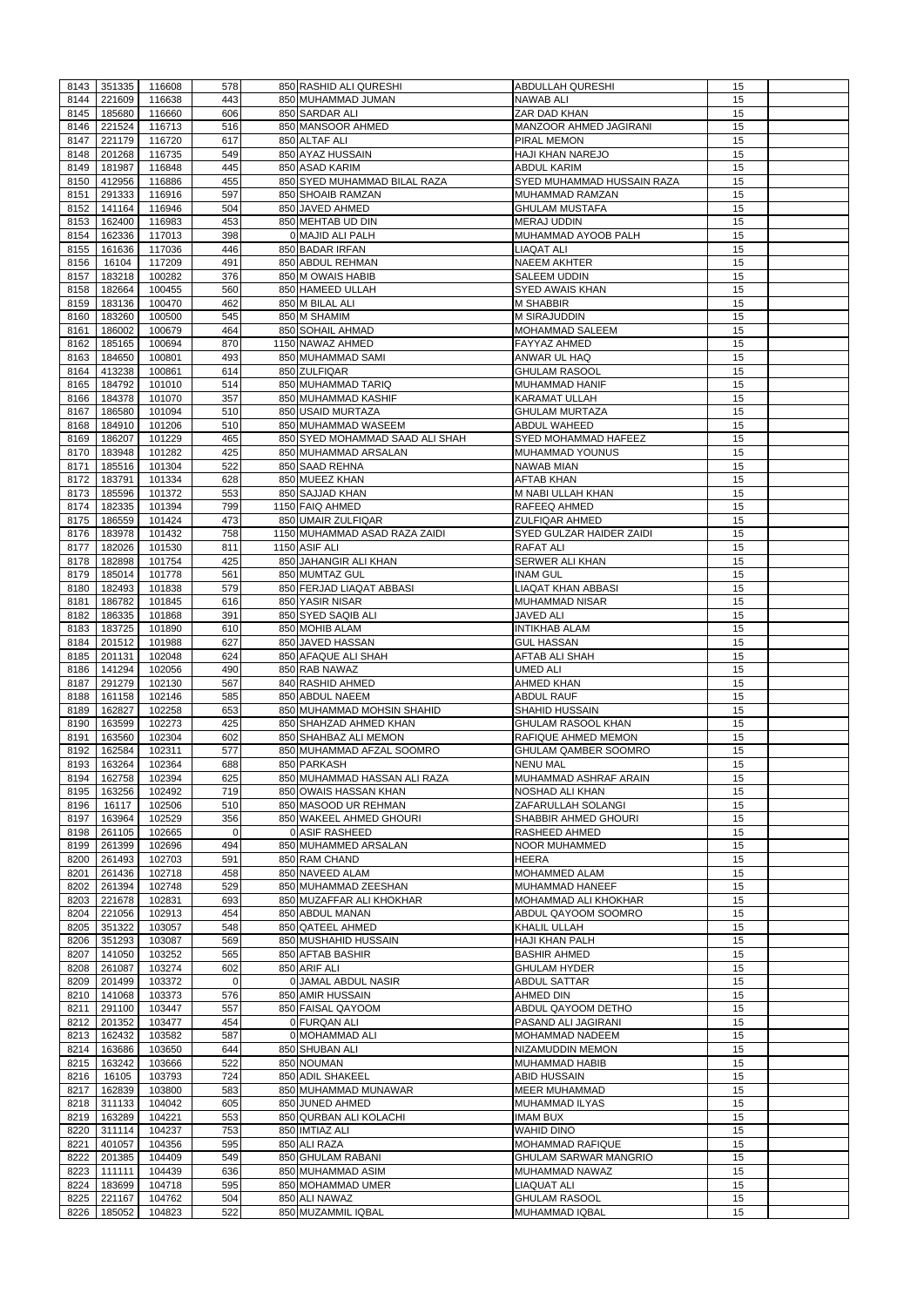| 8227         | 261052           | 104876           | 510         | 0 AHTISHAM KHAN                                | <b>QAMR UDDIN</b>                               | 15       |  |
|--------------|------------------|------------------|-------------|------------------------------------------------|-------------------------------------------------|----------|--|
| 8228         | 291234           | 105176           | 510         | 850 MUHAMMAD YASIR                             | <b>MUBBARK ALI</b>                              | 15       |  |
|              |                  |                  |             |                                                |                                                 |          |  |
| 8229         | 162284           | 105334           | 701         | 850 LAREB AHMAD ABBASI                         | ANWAR AHMAD ABBASI                              | 15       |  |
| 8230         | 201108           | 105342           | 518         | 850 ABDUL SAMI BURIRO                          | RASHEED AHMED                                   | 15       |  |
| 8231         | 291005           | 105349           | 470         | 850 AAMIR HUSSAIN                              | <b>MUHAMMAD MUNSHI</b>                          | 15       |  |
| 8232         | 183478           | 105862           | 382         | 850 MASOOD U REHMAN                            | M IQBAL                                         | 15       |  |
| 8233         | 184198           | 105899           | 547         | 850 MUHAMMAD FAYYAZ                            | <b>HABIBULLAH</b>                               | 15       |  |
| 8234         | 141073           | 105929           | 603         | 850 AMJAD HUSSAIN                              | ASHIQUE HUSSAIN NAICH                           | 15       |  |
|              |                  |                  |             |                                                |                                                 |          |  |
| 8235         | 201814           | 106042           | 552         | 850 RAMEEZ RAJA                                | RAJA IMTIAZ AHMED                               | 15       |  |
| 8236         | 162214           | 106050           | 648         | 850 KALEEM ULLAH KHAN                          | JALEEM ULLAH KHAN                               | 15       |  |
| 8237         | 185876           | 106094           | 741         | 1150 SHARJEEL AHMED                            | ABDUL UL RASHEED                                | 15       |  |
| 8238         | 182766           | 106095           | 659         | 850 HUSSAN KHAN                                | <b>PARVAIZ</b>                                  | 15       |  |
| 8239         | 183814           | 106117           | 499         | 850 MUHAMMAD ADEEL BHATTI                      | MUHAMMAD RASHEED BHATTI                         | 15       |  |
| 8240         | 184602           | 106282           | 488         | 850 MUHAMMAD SABAHAT SIDDIQUI                  | MUHAMMAD PERVAIZ SIDDIQUI                       | 15       |  |
| 8241         | 183883           | 106305           | 360         | 850 MUHAMMAD ALI                               | <b>NIAZ HUSSAIN</b>                             | 15       |  |
| 8242         |                  |                  | 466         |                                                |                                                 | 15       |  |
|              | 182676           | 106327           |             | 850 HAMMAD ALI KHAN                            | SIRAJ ALI KHAN                                  |          |  |
| 8243         | 186487           | 106357           | 413         | 850 TASAWAR HUSSAIN                            | <b>MUNAWAR HUSSAIN</b>                          | 15       |  |
| 8244         | 401129           | 106530           | 789         | 1150 FEROZUDDIN                                | <b>SHAMASUDDIN</b>                              | 15       |  |
| 8245         | 183312           | 106644           | 712         | 850 M ZUBAIR                                   | NIAZ MUHAMMAD                                   | 15       |  |
| 8246         | 182355           | 106673           | 443         | 850 FAISAL NADEEM                              | <b>RIAZ UDDIN</b>                               | 15       |  |
| 8247         | 186620           | 106763           | 406         | 850 WAHEED JAHANGIR                            | <b>JAHANGIR KHAN</b>                            | 15       |  |
| 8248         | 412844           | 106793           | 583         | 850 SHARIQ AKHTER                              | JAVED AKHTER                                    | 15       |  |
|              |                  |                  | 438         |                                                |                                                 | 15       |  |
| 8249         | 181171           | 106817           |             | 850 MUNTAHA NASEEM                             | <b>NASEEM UDDIN</b>                             |          |  |
| 8250         | 161029           | 106951           | 631         | 850 MUNTAHA                                    | <b>RAUF ALI</b>                                 | 15       |  |
| 8251         | 182211           | 106975           | 396         | 850 DANISH                                     | ABDUL HAMEED                                    | 15       |  |
| 8252         | 401059           | 107026           | 689         | 850 ALI RAZA                                   | ABU BAKAR SOOMRO                                | 15       |  |
| 8253         | 185499           | 107042           | 567         | 850 S.M YASIR                                  | <b>S.M NASIR</b>                                | 15       |  |
| 8254         | 221493           | 107193           | 534         | 850 KHHSH MUHAMMAD                             | <b>NOOR MUHAMMAD</b>                            | 15       |  |
| 8255         | 164065           | 107223           | 582         | 850 ZAFAR MOHAMMED                             | <b>NAZAR MOHAMMED</b>                           | 15       |  |
|              |                  |                  |             |                                                |                                                 |          |  |
| 8256         | 261177           | 107275           | 539         | 850 GHULAM BASHIR                              | RAJAB ALI                                       | 15       |  |
| 8257         | 163414           | 107471           | 573         | 850 SADDAM HUSSAIN                             | LAL BUX CHANNA                                  | 15       |  |
| 8258         | 163962           | 107478           | $\mathbf 0$ | O WAJID HUSSAIN                                | <b>GHULAM RASOOL BHUTTO</b>                     | 15       |  |
| 8259         | 182272           | 107538           | 458         | 850 DIWAN MUHAMMAD ABUBAKER                    | DIWAN KAZIM KHAN                                | 15       |  |
| 8260         | 411918           | 107583           | 435         | 850 MUHAMMAD ADEEL KHAN                        | <b>JAVED AKHTER</b>                             | 15       |  |
| 8261         | 163483           | 107644           | 610         | 850 SALMAN SHAIKH                              | ABDUL SALEEM SHAIKH                             | 15       |  |
| 8262         | 163564           | 107665           | 431         | 850 SHAHERYAR KHAN                             | <b>ANSAR AHMED KHAN</b>                         | 15       |  |
|              |                  |                  |             |                                                |                                                 |          |  |
| 8263         | 311248           | 107696           | 542         | 850 SAHIB DINO                                 | <b>ALLAH DINO</b>                               | 15       |  |
| 8264         | 141400           | 107711           | 558         | 850 WAZEER ALI SHAR                            | QAISAR KHAN                                     | 15       |  |
| 8265         | 163419           | 107966           | 720         | 850 SADDIQUE HUSSAIN                           | <b>SHAKIR HUSSAIN</b>                           | 15       |  |
| 8266         | 162950           | 107967           | 617         | 850 MUHAMMAD SHEHRAZ                           | <b>MUHAMMAD SABIR</b>                           | 15       |  |
| 8267         | 183393           | 107981           | 656         | 850 M.BAKHTWAR GHAZALI                         | <b>SALAMAT ULLAH</b>                            | 15       |  |
| 8268         | 184517           | 108042           | 544         | 850 MUHAMMAD OWAIS BHATTI                      | <b>GHULAM ABBAS BHATTI</b>                      | 15       |  |
| 8269         | 184729           | 108102           | 376         | 850 MUHAMMAD SHOAIB                            | MUHAMMAD NASEER                                 | 15       |  |
|              |                  |                  |             |                                                |                                                 |          |  |
| 8270         | 221249           | 108117           | 511         | 850 AZAM ALI                                   | KHADIM HUSSAIN CHANDIO                          | 15       |  |
| 8271         | 181776           | 108155           | 531         | 850 AKBER IQBAL                                | <b>MOHAMMAD IQBAL</b>                           | 15       |  |
| 8272         | 162976           | 108327           | 576         | 850 MUHAMMAD TAHA                              | MUHAMMAD ROMAIL                                 | 15       |  |
| 8273         | 201454           | 108432           | 482         | 850 IMRAN ZUBAIR                               | <b>ZUBAIR DIN</b>                               | 15       |  |
| 8274         | 161808           | 108448           | 691         | 850 FARAN ALI                                  | <b>MEHMOOD ALI</b>                              | 15       |  |
| 8275         | 186715           | 108502           | 495         | 850 WAQAS JAVED MALIK                          | JAVED IQBAL MALIK                               | 15       |  |
| 8276         | 186221           | 108554           | 802         | 1150 SYED MUHAMMAD ABBAS ZAIDI                 | SYED ALI ABBAS ZAIDI                            | 15       |  |
|              |                  |                  |             |                                                |                                                 |          |  |
| 8277         | 182530           | 108674           | 464         | 850 GHULAM MURTAZA                             | <b>GHULAM MUHAMMAD</b>                          | 15       |  |
| 8278         | 186356           | 108877           | 536         | 850 SYED SIRAJ HAIDER ZAIDI                    | SYED IQBAL HAIDER ZAIDI                         | 15       |  |
| 8279         | 141396           | 109140           | 567         | 850 WASEEM ALI                                 | MOHAMMAD UMER                                   | 15       |  |
| 8280         | 401123           | 109163           | 657         | 850 FASEEH UL HASNAIN MAZHAR                   | LUTUFULLAH MEMON                                | 15       |  |
| 8281         | 182678           | 109396           | 478         | 850 HAMMAD KHAN                                | <b>IMRAN KHAN</b>                               | 15       |  |
| 8282         | 311171           | 109523           | 584         | 850 MUHAMMAD FAIZAN ALI                        | MUHAMMAD SHAFI CHISHTI                          | 15       |  |
| 8283         | 413182           | 109674           | 552         | 850 ZAHID KHAN                                 | <b>QAIM MUHAMMAD</b>                            | 15       |  |
| 8284         | 185146           | 109720           | 384         | 850 NAVEED AHMED                               | NIAZ AHMED                                      | 15       |  |
|              |                  |                  |             |                                                |                                                 |          |  |
| 8285         | 411191           | 109741           | 521         | 850 AMJAD ALI                                  | MUHAMMAD ASLAM                                  | 15       |  |
| 8286         | 185202           | 109771           | 528         | 850 NOMAN KHAN                                 | MUHAMMAD UMER                                   | 15       |  |
| 8287         | 161254           | 109877           | 494         | 850 ADNAN ALI                                  | <b>AZMAT ALI</b>                                | 15       |  |
| 8288         | 261530           | 110321           | 586         | 850 SAQIB ALI                                  | MUHAMMAD AFZAL                                  | 15       |  |
| 8289         | 411694           | 110486           | 572         | 850 KHALID AKHTER                              | AKHTER ALAM MALICK                              | 15       |  |
| 8290         | 412371           | 110494           | 613         | 850 MUHAMMAD SUFIYAN                           | <b>MUHAMMAD QASIM</b>                           | 15       |  |
| 8291         | 201143           | 110583           | 539         | 850 AHMED BILAL                                | <b>LATIF DINO BURIRO</b>                        | 15       |  |
| 8292         | 162573           | 110622           | 587         | 850 MUHAMMAD ADEEL                             | <b>LIAQUAT ALI</b>                              | 15       |  |
|              |                  |                  |             |                                                |                                                 |          |  |
| 8293         | 183061           | 110652           | 524         | 850 KHURRAM AFTAB KIYANI                       | <b>FATAB HUSSAIN KIYANI</b>                     | 15       |  |
| 8294         | 411179           | 110696           | 693         | 850 ALI SAID                                   | <b>UMEA SAID</b>                                | 15       |  |
| 8295         | 182902           | 110741           | 445         | 850 JAHANZAIB MEO                              | MUHAMMAD ISHAQ MEO                              | 15       |  |
| 8296         | 161094           | 110786           | 624         | 850 ABDUL AZIZ                                 | ABDUL HALEEM                                    | 15       |  |
| 8297         | 162599           | 110944           | 648         | 850 MUHAMMAD AL AHSAN MEMON                    | MUHAMMAD ASLAM MEMON                            | 15       |  |
| 8298         | 311284           | 111148           | 628         | 850 SYED JAWAD HUSSAIN SHAH                    | SYED RAMZAN ALI SHAH                            | 15       |  |
|              | 8299 162740      | 111350           | 461         | 850 MUHAMMAD HANIF BHUTTO                      | MUHAMMAD ASLAM BHUTTO                           | 15       |  |
| 8300         | 162540           |                  | 579         | 850 MOHSIN ISRAR                               | <b>ISRAR AHMED</b>                              | 15       |  |
|              |                  | 111358           |             |                                                |                                                 |          |  |
| 8301         | 161856           | 111479           | 556         | 850 FAWAD ALI                                  | <b>SHOUKAT ALI</b>                              | 15       |  |
| 8302         | 184299           | 111517           | 499         | 850 MUHAMMAD IRFAN                             | <b>MUHAMMAD LATIF</b>                           | 15       |  |
| 8303         | 186359           | 111547           | 504         | 850 SYED SUMAIR ALI SHAH                       | <b>SYED SAJID ALI SHAH</b>                      | 15       |  |
| 8304         | 183785           | 111682           | 487         | 850 MUDASSIR HUSSAIN NADEEM                    | <b>IRSHAD HUSSAIN</b>                           | 15       |  |
| 8305         | 201550           | 111705           | 621         | 850 MAJID ALI                                  | <b>ABDUL GAFOOR</b>                             | 15       |  |
|              |                  | 111712           | 552         | 850 HAIDER KHALIL BABLANI                      | KHALIL AHMED BABLANI                            | 15       |  |
|              |                  |                  |             |                                                |                                                 |          |  |
| 8306         | 182655           |                  |             |                                                |                                                 |          |  |
| 8307         | 184120           | 111742           | 383         | 850 MUHAMMAD FAHIM                             | <b>ABDUL SATTAR</b>                             | 15       |  |
| 8308         | 183236           | 111810           | 539         | 850 M SAJID                                    | <b>M FARID</b>                                  | 15       |  |
| 8309<br>8310 | 412997<br>201688 | 111871<br>111968 | 525<br>594  | 850 SYED SHOAIB HUSSAIN<br>850 MUHAMMAD SHARIF | <b>SYED AJMAL HUSSAIN</b><br><b>ABDUL LATIF</b> | 15<br>15 |  |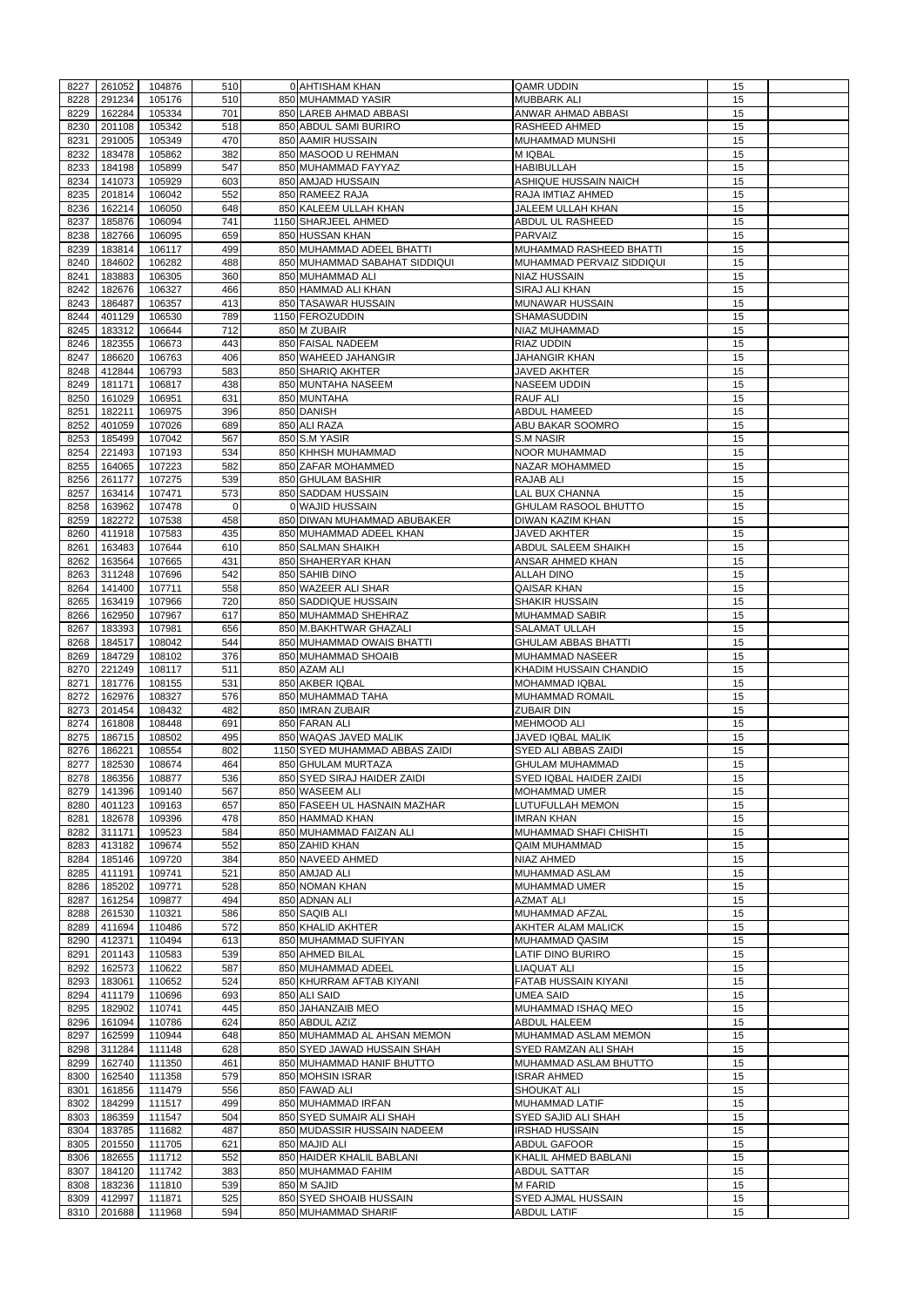| 8311         | 281235           | 112148             | 483         | 850 IRFAN AHMAD BHIREJO          | <b>BHAWAL DIN BHIREJO</b>                     | 15       |  |
|--------------|------------------|--------------------|-------------|----------------------------------|-----------------------------------------------|----------|--|
|              |                  |                    |             |                                  |                                               |          |  |
| 8312         | 411486           | 112306             | 574         | 850 HADEED HUSSAIN               | MUHAMMAD HUSSAIN                              | 15       |  |
| 8313         | 411150           | 112389             | 526         | 850 AHSAN MUMTAZ                 | <b>MUMTAZ AHMAD</b>                           | 15       |  |
| 8314         | 184301           | 112652             | 410         | 850 MUHAMMAD IRFAN AKBAR         | MUHAMMAD AKBAR ALI                            | 15       |  |
| 8315         | 185973           | 112667             | 451         | 850 SHUJA HAIDER                 | <b>SYED SHAKEEL ABBAS</b>                     | 15       |  |
| 8316         | 181368           | 112668             | 596         | 850 AAMIR NADEEM                 | AKBAR ALI                                     | 15       |  |
|              |                  |                    |             |                                  |                                               |          |  |
| 8317         | 411294           | 112772             | 445         | 850 AURANGZIAB KHAN              | MUHAMMAD ASLAM KHAN                           | 15       |  |
| 8318         | 183494           | 112787             | 484         | 850 MAZHAR HUSSAIN               | MALIK FAZAL HUSSAIN                           | 15       |  |
| 8319         | 201989           | 112923             | $\mathbf 0$ | 0 SHOUAIB HASSAN MUGHAL          | <b>GUL HASSAN MUGHAL</b>                      | 15       |  |
| 8320         | 261074           | 112968             | 493         | 850 AMEER ALI                    | KHAIR MUHAMMAD                                | 15       |  |
|              |                  |                    |             |                                  |                                               |          |  |
| 8321         | 412270           | 113111             | 541         | 851 MUHAMMAD QASIM               | <b>SYED RASOOL</b>                            | 15       |  |
| 8322         | 184744           | 113140             | $\Omega$    | 0 MUHAMMAD SHUJAT ALI            | MUHAMMAD SHAMSHAIR ALI                        | 15       |  |
| 8323         | 18228            | 118255             |             | <b>AMIR ZAHID</b>                | <b>ZAHID HUSSAIN</b>                          | 15       |  |
| 8324         | 18263            | 118037             |             | <b>INAYAT ULLAH</b>              | MUHAMMAD HAFIZ ULLAH                          | 15       |  |
|              |                  |                    |             |                                  |                                               |          |  |
| 8325         | 35121            | 118203             |             | <b>IMRA</b>                      | <b>ABDUL KHALIQUE</b>                         | 15       |  |
| 8326         | 181122           | 100004             | 532         | 850 KIRAN AJAZ                   | <b>ASGHAR AJAZ</b>                            | 14       |  |
| 8327         | 181291           | 100013             | 605         | 850 SIDRA JAVED BHATTI           | <b>JAVED IQBAL BHATTI</b>                     | 14       |  |
| 8328         | 181050           | 100015             | 513         | 850 BUSHRA SALIM                 | <b>SYED SALIM AHMED</b>                       | 14       |  |
|              |                  |                    |             |                                  |                                               |          |  |
| 8329         | 182899           | 100052             | 619         | 850 JAHANZAIB                    | <b>AMIR ZAIB</b>                              | 14       |  |
| 8330         | 185734           | 100058             | 637         | 850 SHAHAB UD DIN                | <b>MUHAMMD KALAM</b>                          | 14       |  |
| 8331         | 181787           | 100069             | 862         | 1150 ALI AHMED                   | MUHAMMAD AHMED                                | 14       |  |
| 8332         | 183385           | 100085             | 518         | 850 M. ZAKIR                     | <b>NAIK MUHAMMAD</b>                          | 14       |  |
|              |                  |                    |             |                                  |                                               |          |  |
| 8333         | 186933           | 100090             | 477         | 850 ZULQARNAIN PARAS             | SHAHAB UDDIN SHAHJEHAN                        | 14       |  |
| 8334         | 185085           | 100092             | 548         | 850 NAEEM AHMED                  | <b>ABDUL GHANI</b>                            | 14       |  |
| 8335         | 185728           | 100100             | 622         | 850 SHAH USMAN WALEED            | S M FAYYAZ UDDIN                              | 14       |  |
| 8336         | 184177           | 100114             | 377         | 850 MUHAMMAD FAROOQ              | HABIB AHMED                                   | 14       |  |
|              |                  |                    |             |                                  |                                               |          |  |
| 8337         | 182584           | 100121             | 479         | 850 HAFIZ FARRUKH KHAN           | MUHAMMAD NAEEM KHAN                           | 14       |  |
| 8338         | 181316           | 100165             | 755         | 1150 SYEDA MAIMOONA ALI          | SYED TURAB ALI SHAH                           | 14       |  |
| 8339         | 184866           | 100167             | 828         | 1150 MUHAMMAD WAHAB ALI          | MUHAMMAD ARIF ALI                             | 14       |  |
| 8340         | 182216           | 100175             | 756         | 850 DANISH AHMED                 | MUHAMMAD AHMED                                | 14       |  |
|              |                  |                    |             |                                  |                                               |          |  |
| 8341         | 182156           | 100182             | 347         | 850 BARKAT ALI                   | <b>SIRAJ AHMED</b>                            | 14       |  |
| 8342         | 411762           | 100231             | 447         | 850 M. USMAN                     | <b>AAS MUHAMMAD</b>                           | 14       |  |
| 8343         | 181904           | 100233             | 377         | 850 AQEEL AHMED                  | <b>AFTAB AHMED</b>                            | 14       |  |
| 8344         | 183589           | 100235             | 425         | 850 MOHAMMAD AZAM KHAN           | <b>IZZAT KHAN</b>                             | 14       |  |
|              |                  |                    |             |                                  |                                               |          |  |
| 8345         | 185800           | 100269             | 585         | 850 SHAHZAD RASOOL               | <b>GHULAM RASOOL</b>                          | 14       |  |
| 8346         | 186774           | 100291             | 513         | 850 YASIR ALI ABRO               | <b>GHULAM MURTAZA</b>                         | 14       |  |
| 8347         | 186410           | 100322             | 448         | 850 SYED ZUHAIB HYDER            | <b>SYED WAZIR HUSAIN</b>                      | 14       |  |
| 8348         | 186600           | 100355             | 634         | 1150 USMAN RAZA KHAN             | JAVEED RAZA KHAN                              | 14       |  |
|              |                  |                    |             |                                  |                                               |          |  |
| 8349         | 184134           | 100398             | 465         | 850 MUHAMMAD FAIZAN              | MUHAMMAD ABBAS                                | 14       |  |
| 8350         | 183014           | 100415             | 428         | 850 KASHIF ALI                   | MUHAMMAD YOUSAF                               | 14       |  |
| 8351         | 182161           | 100422             | 621         | 850 BASIT ALI                    | MUHAMMAD ULLAH                                | 14       |  |
| 8352         | 186089           | 100444             | 439         | 850 SYED ANEES AKHTAR            | <b>AKHTAR HUSSAIN</b>                         | 14       |  |
|              |                  |                    |             |                                  |                                               |          |  |
| 8353         | 183538           | 100489             | 463         | 850 MIRZA MUHAMMAD ASIF          | MIRZA MUHAMMAD ARIF                           | 14       |  |
| 8354         | 183818           | 100518             | 403         | 850 MUHAMMAD ADIL                | DIN MUHAMMAD                                  | 14       |  |
| 8355         | 412506           | 100523             | 551         | 850 MURSALEEN KHAN               | <b>FAREED AHMED</b>                           | 14       |  |
| 8356         | 182368           | 100528             | 425         | 850 FAISAL U REHMAN              | <b>MIR REHMAN</b>                             | 14       |  |
|              |                  |                    |             |                                  |                                               |          |  |
| 8357         | 186756           | 100546             | 467         | 850 WASIB ALI                    | <b>FAISAL SAGHIR</b>                          | 14       |  |
| 8358         | 183523           | 100549             | 351         | 850 MIRZA AFAQ BAIG              | <b>MIRZA TUGHLAQ BAIG</b>                     | 14       |  |
| 8359         | 183594           | 100556             | 378         | 850 MOHAMMAD DANISH KHAN         | <b>RAGHIB NAEEM</b>                           | 14       |  |
| 8360         | 182387           | 100585             |             | 850 FAIZAN AHMED KHAN            | HASSAN AHMED KHAN                             | 14       |  |
|              |                  |                    |             |                                  | RANA M AYOUB                                  |          |  |
| 8361         | 181484           |                    | 584         | 850 ABDUL REHMAN                 |                                               |          |  |
|              |                  | 100590             | 565         |                                  |                                               | 14       |  |
| 8362         | 181684           | 100601             | 595         | 850 AGHA ZOHAIB                  | AGHA GHULAM MUSTAFA                           | 14       |  |
| 8363         | 185707           | 100624             | 375         | 850 SHABBIR HUSSAIN              | <b>TANVEER HUSSAIN</b>                        | 14       |  |
|              |                  |                    |             |                                  |                                               | 14       |  |
| 8364         | 181105           | 100629             | 522         | 850 IQRA JABEEN                  | <b>M ANWER ANSARI</b>                         |          |  |
| 8365         | 185231           | 100630             | 462         | 850 NOUSHAD ALI SHAH             | <b>ASMAT ALI SHAH</b>                         | 14       |  |
| 8366         | 182731           | 100656             | 638         | 850 HASSAN FAROOQI               | SOHAIL AHMED FAROOQI                          | 14       |  |
| 8367         | 186746           | 100668             | 406         | 850 WASEEM HASSAN                | M. HASSAN                                     | 14       |  |
| 8368         | 184117           | 100682             | 808         | 1050 MUHAMMAD FAHEEM KHAN        | MUHAMMAD SAMI KHAN                            | 14       |  |
|              |                  |                    |             |                                  |                                               |          |  |
| 8369         | 184573           | 100695             | 395         | 850 MUHAMMAD REHMAN              | MUHAMMAD USMAN                                | 14       |  |
| 8370         | 183724           | 100704             | 765         | 1150 MOHEY UDDIN                 | <b>HAFEEZ UDDIN</b>                           | 14       |  |
| 8371         | 182058           | 100705             | 496         | 850 ATEEQ UR REHMAN              | MUHAMMAD MUSHTAQ                              | 14       |  |
| 8372         | 186274           | 100724             | 446         | 850 SYED MUHAMMAD ZULFIQAR KAZMI | SYED MUHAMMAD KAZIM KAZMI                     | 14       |  |
|              |                  |                    |             |                                  |                                               |          |  |
| 8373         | 183179           | 100728             | 529         | 850 M JAHANZAIB                  | MAIRAJ MUHAMMAD KHAN                          | 14       |  |
| 8374         | 183173           | 100737             | 444         | 850 M IMRAN                      | M IQBAL                                       | 14       |  |
| 8375         | 186168           | 100744             | 426         | 850 SYED IMRAN ALI               | <b>SYED IRFAN ALI</b>                         | 14       |  |
| 8376         | 185712           | 100765             | 653         | 850 SHAFI UL HAQ                 | <b>IMTIAZ UL HAQ</b>                          | 14       |  |
| 8377         |                  | 100771             | 696         | 850 ATA ULLAH                    | <b>SAIF ULLAH</b>                             | 14       |  |
|              | 182056           |                    |             |                                  |                                               |          |  |
| 8378         | 181594           | 100772             | 473         | 850 ABID ULLAH                   | <b>ABDUL JALIL</b>                            | 14       |  |
| 8379         | 185567           | 100788             | 565         | 1050 SAIFUR REHMAN               | <b>HAJI SUDOOR</b>                            | 14       |  |
| 8380         | 186909           | 100790             | 529         | 850 ZUBAID UR REHMAN             | <b>SULTAN AHMED</b>                           | 14       |  |
| 8381         | 184917           | 100798             | 446         |                                  | MOHIUDDIN AHMED                               | 14       |  |
|              |                  |                    |             | 850 MUHAMMAD WASEEM AKHTER       |                                               |          |  |
| 8382         | 181487           | 100828             | 597         | 850 ABDUL REHMAN                 | ABDUL RASHID                                  | 14       |  |
|              |                  | 8383 184755 100834 | 411         | 850 MUHAMMAD SOHAIL              | MUHAMMAD AQIL                                 | 14       |  |
| 8384         | 184421           | 100836             | 358         | 850 MUHAMMAD MOIZ                | MUHAMMAD ASHFAQ                               | 14       |  |
| 8385         |                  |                    |             | 850 MUDASIR KHAN                 | <b>MAQSOOD KHAN</b>                           |          |  |
|              | 183781           | 100872             | 511         |                                  |                                               | 14       |  |
| 8386         | 411026           | 100879             | 1150        | 762 ABDUL HABIB                  | MOHAMMAD YAQOOB                               | 14       |  |
| 8387         | 182386           | 100892             | 457         | 850 FAIZAN AHMED KHAN            | SHAFIQ AHMED KHAN                             | 14       |  |
| 8388         | 181724           | 100893             | 479         | 850 AHSAN AKBAR                  | AKBAR ALI KHAN                                | 14       |  |
| 8389         | 182778           |                    | 622         | 850 IFTIKHAR AHMED KHURRAM       | ZIA UD DIAN QURESHI                           | 14       |  |
|              |                  | 100895             |             |                                  |                                               |          |  |
| 8390         | 412375           | 100900             | 588         | 850 MUHAMMAD TABISH              | MUHAMMAD SHAREEF                              | 14       |  |
| 8391         | 185566           | 100909             | 548         | 850 SAIFULLAH                    | <b>SHAH BAKHT RAWAN</b>                       | 14       |  |
| 8392         | 182555           | 100911             | 500         | 850 GULAM MUSTAFA                | MUHAMMAD PINYAL                               | 14       |  |
|              |                  |                    |             | 1150 TOUQEER AHMED KHAN          |                                               |          |  |
| 8393<br>8394 | 186504<br>181701 | 100913<br>100919   | 721<br>531  | 850 AHMED BUX                    | <b>ASRAR AHMED KHAN</b><br><b>BANGUL KHAN</b> | 14<br>14 |  |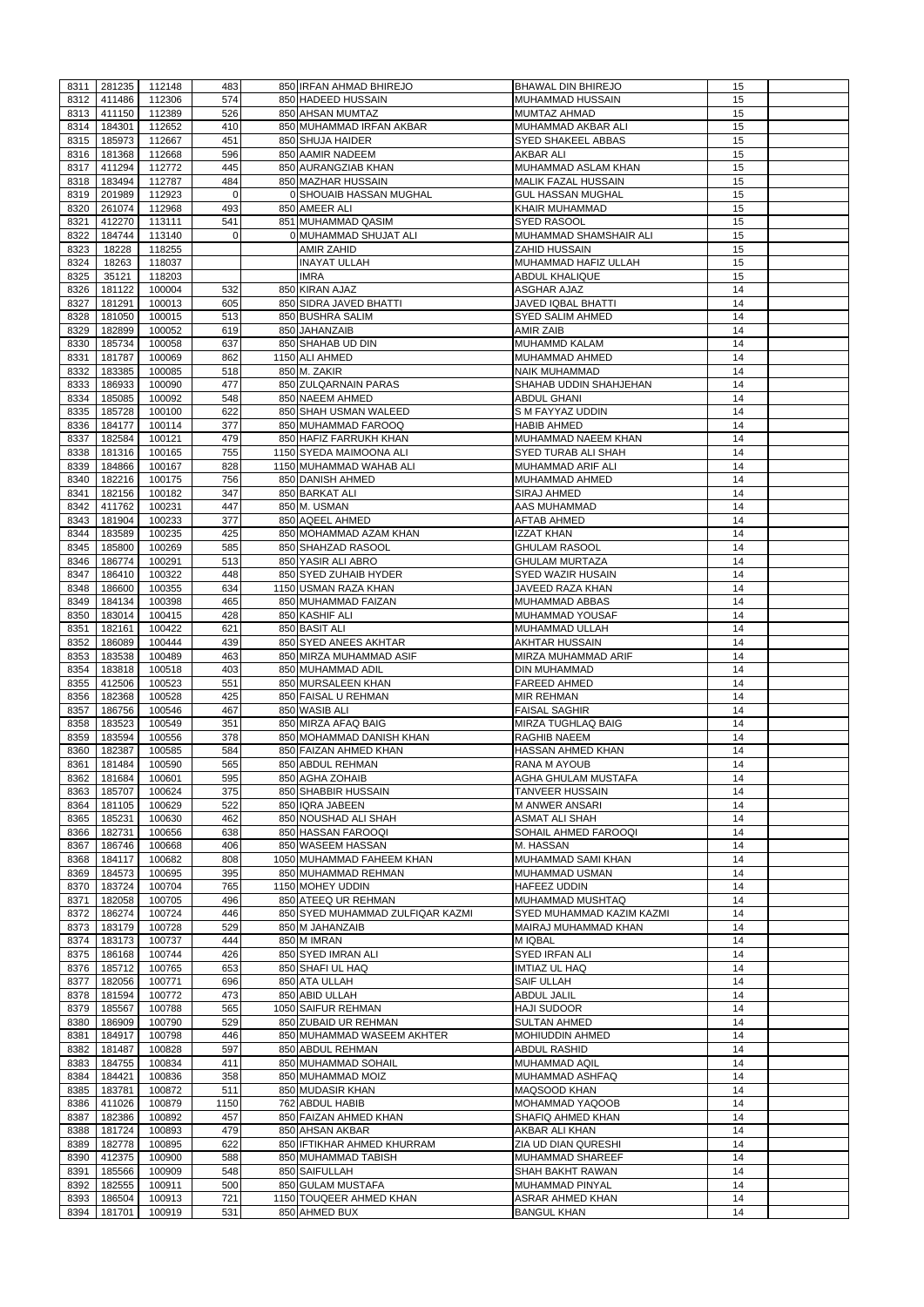| 8395         | 185739           | 100921           | 483         | 850 SHAHARYAR AHMED                          | <b>RAIS AHMED</b>                               | 14       |  |
|--------------|------------------|------------------|-------------|----------------------------------------------|-------------------------------------------------|----------|--|
|              |                  |                  |             |                                              |                                                 |          |  |
| 8396         | 182234           | 100922           | 498         | 850 DANISH MEHMOOD                           | <b>TARIQUE MEHMOOD</b>                          | 14       |  |
| 8397         | 181425           | 100924           | 569         | 850 ABDUL HASEEB                             | MUHAMMAD ANWAR                                  | 14       |  |
| 8398         | 182292           | 100939           | 557         | 850 FAAIZ AHMED                              | <b>AFTAB AHMED</b>                              | 14       |  |
| 8399         | 182189           | 100953           | 596         | 850 BILAL NIAZ                               | <b>NIAZ MUHAMMAD</b>                            | 14       |  |
| 8400         | 183597           | 100964           | 411         | 850 MOHAMMAD EMMAD ASIF                      | <b>MOHAMMAD ASIF</b>                            | 14       |  |
|              |                  |                  |             |                                              |                                                 |          |  |
| 8401         | 182673           | 100972           | 670         | 850 HAMMAD AHMED                             | <b>SHAH ZAMAN</b>                               | 14       |  |
| 8402         | 182594           | 100978           | 366         | 850 HAFIZ MOHAMMAD ANAS MATEEN               | <b>MOHAMMAD MATEEN</b>                          | 14       |  |
| 8403         | 186420           | 100979           | 0           | 0 TAHA ALI KHAN                              | <b>MUNAWAR ALI KHAN</b>                         | 14       |  |
| 8404         | 184203           | 101001           | 537         | 850 MUHAMMAD FURQAN SADIQ                    | <b>ZAIR HUSSAIN</b>                             | 14       |  |
|              |                  |                  |             |                                              |                                                 |          |  |
| 8405         | 184278           | 101016           | 616         | 850 MUHAMMAD IMRAN                           | <b>MEHAR KHAN</b>                               | 14       |  |
| 8406         | 185349           | 101020           | 512         | 850 RAMEEZ KHAN                              | <b>RAFIQ AHMED KHAN</b>                         | 14       |  |
| 8407         | 183209           | 101043           | 636         | 850 M NADEEM BHATTI                          | <b>ABDUL WAHEED BHATTI</b>                      | 14       |  |
| 8408         | 185258           | 101065           | 792         | 1150 OWAIS AHMED                             | <b>AHMED HASSAN</b>                             | 14       |  |
|              |                  |                  |             |                                              |                                                 |          |  |
| 8409         | 182061           | 101066           | 536         | 850 ATHER ALI                                | <b>ASGHAR ALI</b>                               | 14       |  |
| 8410         | 185637           | 101082           | 532         | 850 SAMAR UL HASSAN                          | <b>BAQIR SHAH</b>                               | 14       |  |
| 8411         | 412774           | 101088           | 537         | 850 SAQIB HASEEN                             | <b>HASEEN AHMED</b>                             | 14       |  |
| 8412         | 181664           | 101091           | 496         | 850 ADNAN SOOMRO                             | MUKHTAR AHMED SOOMRO                            | 14       |  |
|              |                  |                  |             |                                              |                                                 |          |  |
| 8413         | 183376           | 101097           | 583         | 850 M. USMAN                                 | <b>MUHAMAMD ISLAM</b>                           | 14       |  |
| 8414         | 185495           | 101111           | 526         | 850 S. UZAIR AHMED                           | S.ASHFAQ                                        | 14       |  |
| 8415         | 185360           | 101114           | 520         | 850 RANA ABRAR AHMED                         | <b>RANA HALEEM AKHTER</b>                       | 14       |  |
| 8416         | 182663           | 101134           | 654         | 850 HAMEED ULLAH                             | <b>NAIMAT ULLAH</b>                             | 14       |  |
|              |                  |                  |             |                                              |                                                 |          |  |
| 8417         | 185599           | 101182           | 633         | 850 SALEEM AHMAD                             | ZAHEER AHMED                                    | 14       |  |
| 8418         | 184581           | 101189           | 485         | 850 MUHAMMAD RIZWAN                          | <b>HAWALDAR KHAN</b>                            | 14       |  |
| 8419         | 186823           | 101200           | 850         | 1150 ZAID                                    | <b>ABDUL RASHEED</b>                            | 14       |  |
| 8420         | 182232           | 101216           | 519         | 0 DANISH MALIK                               | <b>JAVED MALIK</b>                              | 14       |  |
|              |                  |                  |             |                                              |                                                 |          |  |
| 8421         | 186078           | 101270           | 437         | 850 SYED ALI RAZA                            | <b>SYED SHOUKAT RAZA</b>                        | 14       |  |
| 8422         | 186563           | 101320           | 560         | 850 UMAR AHMED                               | <b>ALTAF AHMED</b>                              | 14       |  |
| 8423         | 184951           | 101325           | 441         | 850 MUHAMMAD ZAHID SIDDIQUE                  | MUHAMMAD SHARIF UDDIN                           | 14       |  |
| 8424         | 186772           | 101352           | 572         | 850 YASIR ALI                                | <b>ABDUL HAMEED</b>                             | 14       |  |
|              |                  |                  |             |                                              |                                                 |          |  |
| 8425         | 181753           | 101362           | 577         | 850 AHSAN ULLAH                              | <b>IFTIKHAR AHMED</b>                           | 14       |  |
| 8426         | 183554           | 101374           | 444         | 850 MOHAMMAD ABDUL QUADEER                   | <b>MUNIR HUSSAIN</b>                            | 14       |  |
| 8427         | 185781           | 101385           | 469         | 850 SHAHRUKH AHMED KHAN                      | <b>TANZEEM AHMED KHAN</b>                       | 14       |  |
| 8428         | 412562           | 101406           | 529         | 850 NAVEED IQBAL                             | <b>MUHAMMAD SHAFI</b>                           | 14       |  |
|              |                  |                  |             |                                              |                                                 |          |  |
| 8429         | 182258           | 101416           | 531         | 850 DANYAL AHMED SIDDIQUI                    | <b>MOHAMMAD SALEEM SIDDIQUI</b>                 | 14       |  |
| 8430         | 184693           | 101421           | 537         | 850 MUHAMMAD SHAHZAD                         | <b>GHULAM SADIR</b>                             | 14       |  |
| 8431         | 184038           | 101446           | 447         | 850 MUHAMMAD AZEEM KHAN                      | <b>ABDUL RASHEED KHAN</b>                       | 14       |  |
| 8432         | 183025           | 101453           | 391         | 850 KASHIF MEHMOOD                           | MUHAMMAD HAFEEZ ULLAH                           | 14       |  |
|              |                  |                  |             |                                              |                                                 |          |  |
| 8433         | 183606           | 101483           | 385         | 575 MOHAMMAD FAIZAN ZAFAR                    | <b>ZAFAR IQBAL</b>                              | 14       |  |
| 8434         | 182849           | 101484           | 389         | 850 IRFAN                                    | <b>ANWER ALI</b>                                | 14       |  |
| 8435         | 184155           | 101520           | 630         | 850 MUHAMMAD FARAZ ASLAM                     | MUHAMMAD ASLAM                                  | 14       |  |
| 8436         | 183044           | 101563           | 368         | 850 KHALID ZAREEF                            | MUHAMMAD ZAREEF                                 | 14       |  |
|              |                  |                  |             |                                              |                                                 |          |  |
| 8437         | 185374           | 101589           | 442         | 850 RAO M ADIL                               | RAO M SHAKIL                                    | 14       |  |
| 8438         | 185556           | 101598           | 618         | 850 SAID MALOOK                              | <b>MUMTAZ KHAN</b>                              | 14       |  |
| 8439         | 412179           | 101608           | 581         | 850 MUHAMMAD KASHIF                          | <b>MUHAMMAD ARIF</b>                            | 14       |  |
| 8440         | 182034           | 101610           | 603         | 850 ASIF IBRAHIM                             | MUHAMMAD IBRAHIM                                | 14       |  |
|              |                  |                  |             |                                              |                                                 |          |  |
| 8441         | 182553           | 101625           | 688         | 850 GUL RAHIM                                | MUHAMMAD KARIM                                  | 14       |  |
| 8442         | 183485           | 101648           | 512         | 850 MATTI ULLAH                              | <b>GHULAM NABI KHAN</b>                         | 14       |  |
| 8443         | 181878           | 101661           | 781         | 1150 AMMAR ALI                               | MUHAMMAD JAVAID                                 | 14       |  |
| 8444         | 183427           | 101690           | 595         | 850 MAHIR KHAN                               | <b>AZIM KHAN</b>                                | 14       |  |
|              |                  |                  |             |                                              |                                                 |          |  |
| 8445         | 411805           | 101712           | 494         | 850 MERAJ ANWAR                              | MUHAMMAD ANWAR ALI                              | 14       |  |
| 8446         | 186855           | 101745           | 1042        | 1500 ZEESHAN AHMED                           | RIZWAN AHMED                                    | 14       |  |
| 8447         | 183237           | 101771           | 850         | 667 M SAJID ALI                              | MUHAMMAD AKBAR ALI                              |          |  |
| 8448         | 184797           | 101777           | 583         |                                              |                                                 | 14       |  |
|              |                  |                  |             |                                              |                                                 |          |  |
| 8449         | 184326           | 101789           |             | 850 MUHAMMAD TEHSEEN HUSSAIN                 | MUHAMMAD HUSSAIN                                | 14       |  |
| 8450         | 184654           |                  | 571         | 850 MUHAMMAD JAMEEL                          | MUHAMMAD YOUSUF                                 | 14       |  |
| 8451         |                  | 101797           | 599         | 850 MUHAMMAD SAMRAN                          | <b>ABDUL GHAFFAR</b>                            | 14       |  |
|              | 184890           | 101804           | 559         | 850 MUHAMMAD WAQAS                           | <b>MUHAMMAD AKRAM</b>                           | 14       |  |
|              |                  |                  |             |                                              |                                                 |          |  |
| 8452         | 183668           | 101806           | 440         | 850 MOHAMMAD SAAD HUSSAIN                    | <b>ABRAR HUSSAIN</b>                            | 14       |  |
| 8453         | 184955           | 101833           | 806         | 1150 MUHAMMAD ZAID AHMED QUADRY              | MUHAMMAD SAJID UL QUADRY                        | 14       |  |
| 8454         | 183672           | 101837           | 685         | 1150 MOHAMMAD SALMAN                         | <b>ABDUL GHANI</b>                              | 14       |  |
| 8455         | 186768           | 101841           | 693         | 850 YASIR                                    | <b>ABDUL RASHEED</b>                            | 14       |  |
|              |                  |                  | 564         |                                              |                                                 |          |  |
| 8456         | 412475           | 101852           |             | 850 MUHAMMAD ZOHAIB RAEES                    | <b>RAIS UD DIN</b>                              | 14       |  |
| 8457         | 182346           | 101863           | 467         | 850 FAISAL IQBAL                             | <b>JAVED IQBAL</b>                              | 14       |  |
| 8458         | 183242           | 101873           | 462         | 850 M SALMAN JAMEEL                          | MUHAMMAD JAMEEL                                 | 14       |  |
| 8459         | 181849           | 101881           | 658         | 850 AMIR AHMED                               | <b>ANWAR AHMED</b>                              | 14       |  |
| 8460         | 184254           | 101911           | 360         | 850 MUHAMMAD HUSSAIN                         | <b>GHULAM MUHAMMAD</b>                          | 14       |  |
|              |                  |                  |             |                                              |                                                 |          |  |
| 8461         | 183319           | 101917           | 518         | 850 M. ADNAN                                 | <b>MUHAMMAD KHAN</b>                            | 14       |  |
| 8462         | 182038           | 101921           | 639         | 850 ASIF ISLAM                               | AMEER UL ISLAM                                  | 14       |  |
| 8463         | 183245           | 101934           | $\Omega$    | 0 M SAQIB                                    | <b>MYOUNAS</b>                                  | 14       |  |
| 8464         | 201530           | 101956           | 513         | 850 KASHIF ALI SOOMRO                        | <b>MUHIB ALI SOOMRO</b>                         | 14       |  |
|              |                  |                  |             |                                              |                                                 |          |  |
| 8465         | 401028           | 101960           | 650         | 850 ABDUL WAHAB                              | <b>GHULAM HUSSAIN</b>                           | 14       |  |
| 8466         | 201180           | 101966           | 608         | 0 ALLAH WADHAYO                              | ALLAH WASAYO                                    | 14       |  |
|              | 8467 182315      | 101975           | 382         | 850 FAHAD MAHMOOD KHAN                       | <b>MAHMOOD KHAN</b>                             | 14       |  |
| 8468         | 311083           | 101984           | 580         | 850 FAROOQUE TANVEER                         | URIS MUHAMMAD TANVEER                           | 14       |  |
|              |                  |                  |             |                                              |                                                 |          |  |
| 8469         | 281072           | 101998           | 598         | 850 ALI ASGHAR                               | SIRAJ U DDIN                                    | 14       |  |
| 8470         | 141081           | 102057           | 554         | 850 ASHOK KUMAR                              | SOOMRO JEE                                      | 14       |  |
| 8471         | 201121           | 102066           | $\mathbf 0$ | 0 ABID ALI ABBASI                            | <b>ALLAH BUX</b>                                | 14       |  |
| 8472         | 162629           | 102090           | 456         | 850 MUHAMMAD ARIF                            | MUHAMMAD HANIF                                  | 14       |  |
|              | 281557           |                  |             |                                              |                                                 |          |  |
| 8473         |                  | 102113           | 595         | 850 SHAN ALI                                 | <b>MOHAMMAD KHAN BAAT</b>                       | 14       |  |
| 8474         | 201494           | 102149           | 623         | 850 JAHANGEER KHAN                           | <b>JAMEEL KHAN</b>                              | 14       |  |
| 8475         | 221098           | 102158           | 644         | 850 ABDUL WAQAR                              | ABDUL GHAFFAR BHUTTO                            | 14       |  |
| 8476         | 163952           | 102224           | 468         | 850 WAHID BUX                                | <b>ABDUL KHALIQUE</b>                           | 14       |  |
|              |                  |                  |             |                                              |                                                 |          |  |
| 8477<br>8478 | 162255<br>161506 | 102264<br>102283 | 612<br>555  | 850 KHADIM HUSSAIN SHAH<br>850 ASAD FAROOQUE | <b>PIR AHMED SHAH</b><br>MOHAMMAD FAROOQUE AWAN | 14<br>14 |  |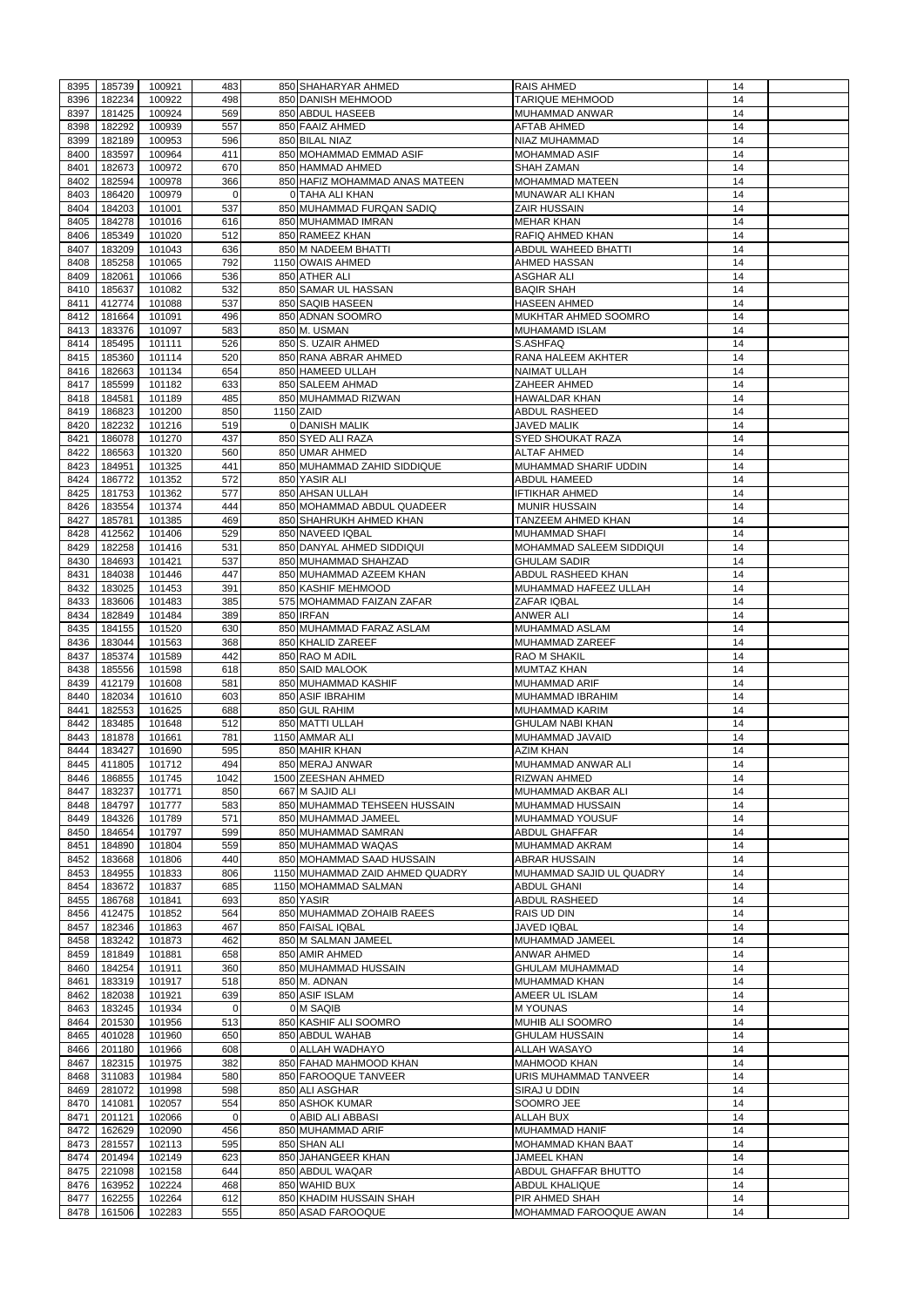|              | 161818           | 102305 | 451         | 850 FARAZ HUSSAIN MALAK               | <b>QAMAR DIN MALAK</b>           | 14 |  |
|--------------|------------------|--------|-------------|---------------------------------------|----------------------------------|----|--|
| 8479         |                  |        |             |                                       |                                  |    |  |
| 8480         | 163104           | 102306 | 589         | 850 MUNIM ALI KHAN                    | <b>JAVAID SHAHID</b>             | 14 |  |
| 8481         | 163031           | 102322 | 460         | 850 MUHAMMAD WAQAS                    | <b>MUHAMMAD UMAR</b>             | 14 |  |
| 8482         | 162405           | 102328 | 595         | 850 MINHAJ FAIZ                       | <b>ABDUL RAUF</b>                | 14 |  |
|              |                  |        |             |                                       |                                  |    |  |
| 8483         | 162360           | 102344 | 565         | 850 MANZAR                            | <b>MUHAMMAD PARYAL</b>           | 14 |  |
| 8484         | 163832           | 102355 | 585         | 850 SYED WALEED ALI                   | <b>SYED MASROOR ALI</b>          | 14 |  |
| 8485         | 162289           | 102369 | 569         | 850 LIAQUAT ALI                       | <b>KARAM KHAN</b>                | 14 |  |
| 8486         | 163714           | 102373 | 643         | 850 SRIKANY                           | <b>MAN MOJI</b>                  | 14 |  |
|              |                  |        |             |                                       |                                  |    |  |
| 8487         | 161515           | 102391 | 595         | 850 ASADULLAH                         | <b>MOLA BUX</b>                  | 14 |  |
| 8488         | 162947           | 102396 | 647         | 850 MUHAMMAD SHEERAZ                  | <b>GHULAM HUSSAIN SOOMRO</b>     | 14 |  |
| 8489         | 161142           | 102399 | 575         | 850 ABDUL LATIF SOOMRO                | NAZIR AHMED SOOMRO               | 14 |  |
|              |                  |        |             |                                       |                                  |    |  |
| 8490         | 163368           | 102408 | 510         | 850 RIAZ ALI                          | <b>BASHIR AHMED</b>              | 14 |  |
| 8491         | 161628           | 102411 | 440         | 850 AZIZ AHMED                        | SARFARAZ AHMED HAMEEDI           | 14 |  |
| 8492         | 161840           | 102415 | 595         | 850 FARHAT SHAIKH                     | <b>SHAHAB UDDIN</b>              | 14 |  |
| 8493         | 161101           | 102437 | 657         | 850 ABDUL BASIT SHAIKH                | <b>ABDUL MAJID SHAIKH</b>        | 14 |  |
|              |                  |        |             |                                       |                                  |    |  |
| 8494         | 161731           | 102448 | 619         | 850 EHTISHAM UDDIN                    | HAFIZ MUNAWAR UDDIN SAHITO       | 14 |  |
| 8495         | 161970           | 102457 | 680         | 850 HAIDER ALI                        | MOHAMMAD AASHIQUE HUSSAIN        | 14 |  |
| 8496         | 162937           | 102487 | 574         | 850 MUHAMMAD SHAHID                   | ABDUL MAJEED ANSARI              | 14 |  |
| 8497         | 162575           | 102488 | 388         | 850 MUHAMMAD ADEEL KHAN               | MUHAMMAD AQEEL KHAN              | 14 |  |
|              |                  |        |             |                                       |                                  |    |  |
| 8498         | 162677           | 102575 | 555         | O MUHAMMAD BASIT KHAN                 | MUHAMMAD SHAFIQUE KHAN           | 14 |  |
| 8499         | 162693           | 102593 | 626         | 850 MUHAMMAD FAHAD                    | <b>MAQBOOL HUSSAIN</b>           | 14 |  |
| 8500         | 162639           | 102596 | 595         | 850 MUHAMMAD ARSALAN SIDDIQUI         | <b>MUHAMMAD SADIQ</b>            | 14 |  |
|              |                  |        | 595         |                                       |                                  | 14 |  |
| 8501         | 161252           | 102601 |             | 850 ADNAN AHMED                       | SHAFI MUHAMMAD                   |    |  |
| 8502         | 163933           | 102615 | 639         | 850 USAMA ALAM                        | JAWED ALAM                       | 14 |  |
| 8503         | 161757           | 102619 | 603         | 850 FAHAD UD DIN                      | WASI UD DIN                      | 14 |  |
| 8504         | 162918           | 102624 | 617         | 850 MUHAMMAD SALAM SAMI               | <b>MUHAMMAD ASLAM</b>            | 14 |  |
|              |                  |        |             |                                       |                                  |    |  |
| 8505         | 161263           | 102638 | 731         | 850 AFAQUE AHMED                      | ARBAB ALLAH BACHAYO              | 14 |  |
| 8506         | 161850           | 102647 | 664         | 850 FARZAN AHMED MEMON                | RAFIQUE AHMED MEMON              | 14 |  |
| 8507         | 163619           | 102653 | 688         | 850 SHAHZOR AHMED                     | <b>JAVED AKHTAR</b>              | 14 |  |
|              | 261041           | 102670 | 588         |                                       |                                  | 14 |  |
| 8508         |                  |        |             | 850 ADEEL AHMED                       | <b>RIAZ AHMED</b>                |    |  |
| 8509         | 26106            | 102675 | 550         | 850 RAMESH KUMAR                      | <b>NARSINGH</b>                  | 14 |  |
| 8510         | 261203           | 102676 | 536         | 850 HAMEERA MAL                       | <b>NURSINGH</b>                  | 14 |  |
| 8511         | 261024           | 102717 | 735         | 850 ABDUL MANNAN                      | <b>ABDUL SAMI MEMON</b>          | 14 |  |
|              |                  |        |             |                                       |                                  |    |  |
| 8512         | 261007           | 102743 | 473         | 850 MUHAMMAD SHOAIB                   | <b>ABDUL GHAFFAR</b>             | 14 |  |
| 8513         | 261310           | 102758 | 579         | 850 MIRZA SAAD BAIG                   | <b>AFTAB BAIG</b>                | 14 |  |
| 8514         | 261304           | 102759 | 500         | 0 MATIULLAH                           | <b>HABIB UR REHMAN</b>           | 14 |  |
| 8515         | 261628           | 102762 | 640         | 850 ZORAWER KHAN                      | <b>FAROOQUE KHAN</b>             | 14 |  |
|              |                  |        |             |                                       |                                  |    |  |
| 8516         | 221298           | 102796 | 565         | 850 FAHEEM ALI                        | <b>MUSHTAQUE ALI ABRO</b>        | 14 |  |
| 8517         | 221547           | 102814 | 623         | 0 MOHAMMAD ADNAN                      | <b>MOHAMMAD ASHRAF DETHO</b>     | 14 |  |
| 8518         | 221509           | 102826 | 672         | 850 MAHESH LAL LALWANI                | <b>ESHWAR LAL</b>                | 14 |  |
|              |                  |        |             |                                       |                                  |    |  |
| 8519         | 221035           | 102827 | 509         | 850 ABDUL HALEEM                      | MUHAMMAD RAMZAN BHUTTO           | 14 |  |
| 8520         | 221071           | 102833 | 612         | 850 ABDUL RAUF SOLANGI                | <b>GHULAM MOHAMMAD SOLANGI</b>   | 14 |  |
| 8521         | 221879           | 102836 | 632         | 850 SHAKEEL AHMED                     | <b>GHULAM HUSSAIN ABRO</b>       | 14 |  |
| 8522         | 221687           | 102844 | 632         | 850 NADIR HUSSAIN                     | ZAMEER AHMED LAKHO               | 14 |  |
|              |                  |        |             |                                       |                                  |    |  |
| 8523         | 351147           | 102894 | 510         | 850 GHULAM MUSTAFA CHOHAN             | <b>GHULAM RASOOL CHOHAN</b>      | 14 |  |
| 8524         | 351160           | 102905 | 599         | 850 HASEEB REHMAN                     | <b>JAMIL AHMED QAZI</b>          | 14 |  |
| 8525         | 351152           | 102909 | 1119        | 1500 GHULAM YASEEN                    | <b>AMEER BUX</b>                 | 14 |  |
|              |                  |        |             |                                       |                                  |    |  |
| 8526         | 221669           | 102912 | 605         | 850 MUSHTAQUE AHMED                   | <b>BAHAWAL KHAN MAGSI</b>        | 14 |  |
| 8527         | 221656           | 102945 | $\mathbf 0$ | 0 MUNAWAR ALI                         | <b>ROSHAN ALI</b>                | 14 |  |
| 8528         | 221233           | 102954 | 633         | 850 ASSAD ULLAH                       | MUHAMMED YOUSIF MOGHAL           | 14 |  |
| 8529         | 221018           | 102955 | 612         | 850 ABDUL ALEEM                       | <b>KHADIM HUSSAIN BURIRO</b>     | 14 |  |
|              |                  |        |             |                                       |                                  |    |  |
| 8530         | 221311           | 102956 | 541         | 850 FARAZ ALI                         | <b>DEEDAR ALI ABBASI</b>         | 14 |  |
| 8531         | 222061           | 102972 | 720         | 850 ZULFIQAR                          | <b>ANWAR ALI SHAIKH</b>          | 14 |  |
| 8532         | 221932           | 102983 | 634         | 850 SYED GHULAM HUSSAIN SHAH          | <b>ASHRAF ALI SHAH SYED</b>      | 14 |  |
| 8533         | 221837           | 102990 | 631         | 850 SAQUIB HUSSAIN                    | SIKANDER ALI ABBASI              | 14 |  |
|              |                  |        |             |                                       |                                  |    |  |
| 8534         | 221382           | 102993 | 767         | 1150 HASNAIN KHAN                     |                                  |    |  |
| 8535         | 221532           | 102994 | 613         |                                       | <b>SARDAR KHAN</b>               | 14 |  |
| 8536         | 221258           | 103002 |             | 850 MASOOD AHMED                      | ABDUL RAZZAQUE MEMON             | 14 |  |
| 8537         | 221036           |        |             |                                       |                                  |    |  |
|              |                  |        | 657         | 850 BABAR HUSSAIN                     | ZAKIR HUSSAIN MANGI              | 14 |  |
|              |                  | 103009 | 623         | 850 ABDUL HAMEED                      | <b>GHULAM NABI MUGHERI</b>       | 14 |  |
| 8538         | 162635           | 103050 | 503         | 850 MUHAMMAD ARSALAN GHORI            | MUHAMMAD ASLAM GHORI             | 14 |  |
| 8539         | 351184           | 103066 | 595         | 850 ISRAR AHMED                       | <b>ARBAB ALI</b>                 | 14 |  |
| 8540         | 351344           | 103095 | 527         | 850 RIZWAN ALI                        | <b>QURBAN ALI ABRO</b>           | 14 |  |
|              |                  |        |             |                                       |                                  |    |  |
| 8541         | 35105            | 103106 | 540         | 850 MUHAMMAD USMAN                    | <b>GHAZI MUSTAFA</b>             | 14 |  |
| 8542         | 351441           | 103132 | 578         | 850 WAQAR AHMED                       | ABDUL SATTAR THAHEEM             | 14 |  |
| 8543         | 20108            | 103160 | $\mathbf 0$ | 0 MUNEER AHMED                        | <b>BASHEER AHMED KHILJI</b>      | 14 |  |
|              | 401224           |        |             |                                       |                                  |    |  |
| 8544         |                  | 103236 | 629         | 850 MOHAMMAD BUX                      | <b>MIAN BUX</b>                  | 14 |  |
| 8545         | 291236           | 103243 | 599         | 850 MUJEEB U REHMAN                   | <b>JURIAL</b>                    | 14 |  |
| 8546         | 163624           | 103270 | 672         | 850 SHAKEEL AHMED                     | JAN MUHAMMAD CHANNA              | 14 |  |
| 8547         | 281551           | 103301 | 538         | 850 SHAHNAWAZ SHAIKH                  | ZAHEER U DDIN SHAIKH             | 14 |  |
|              |                  |        |             |                                       |                                  | 14 |  |
| 8548         | 401251           | 103309 | 612         | 850 MUSHTAQUE AHMED                   | JAN MOHAMMAD MIRANI              |    |  |
| 8549         | 261558           | 103323 | 693         | 850 SOHBAT ALI                        | <b>UMER</b>                      | 14 |  |
| 8550         | 281334           | 103326 | 473         | 850 MOHAMMAD ARSHAD LUND              | RAJIB ALI LUND                   | 14 |  |
|              | 8551 401120      | 103345 | 517         | 850 FAROOQUE AHMED                    | <b>MOHAMMAD BUX</b>              | 14 |  |
|              |                  |        |             |                                       |                                  |    |  |
| 8552         | 221871           | 103355 | 669         | 850 SHAHMEER NASIR                    | <b>NASIR HUSSAIN KHAN</b>        | 14 |  |
| 8553         | 201480           | 103378 | 0           | 0 IRSHAD ALI                          | M. IQBAL SAMTIO                  | 14 |  |
| 8554         | 111086           | 103395 | 598         | 850 KHADIM HUSSAIN                    | MUHAMMAD MISRI ARAIN             | 14 |  |
|              | 141309           |        | 477         | 850 RAZA ULLAH                        | <b>ASMAT ULLAH</b>               | 14 |  |
| 8555         |                  | 103421 |             |                                       |                                  |    |  |
| 8556         | 351083           | 103439 | 699         | 1150 ANWAR AHMAD                      | <b>AKHTIAR AHMAD</b>             | 14 |  |
| 8557         | 291258           | 103441 | 527         | 950 NAVEED AHMED                      | <b>MUHAMMAD SARTAJ</b>           | 14 |  |
| 8558         | 29102            | 103446 | 616         | 850 MAJID ALI SOOMRO                  | ABDUL AZIZ SOOMRO                | 14 |  |
|              |                  |        |             |                                       |                                  |    |  |
| 8559         | 201710           | 103452 | 633         | 850 MUNEER AHMED                      | <b>GHULAM NABI</b>               | 14 |  |
| 8560         | 201676           | 103453 | 625         | 850 MUHAMMAD JURIAL                   | <b>GHULAM NABI</b>               | 14 |  |
| 8561<br>8562 | 201619<br>281543 | 103458 | 516<br>447  | 850 MOHAMMAD MOOSA<br>850 SHAHBAZ ALI | <b>SHER MOHAMMAD</b><br>AMIR BUX | 14 |  |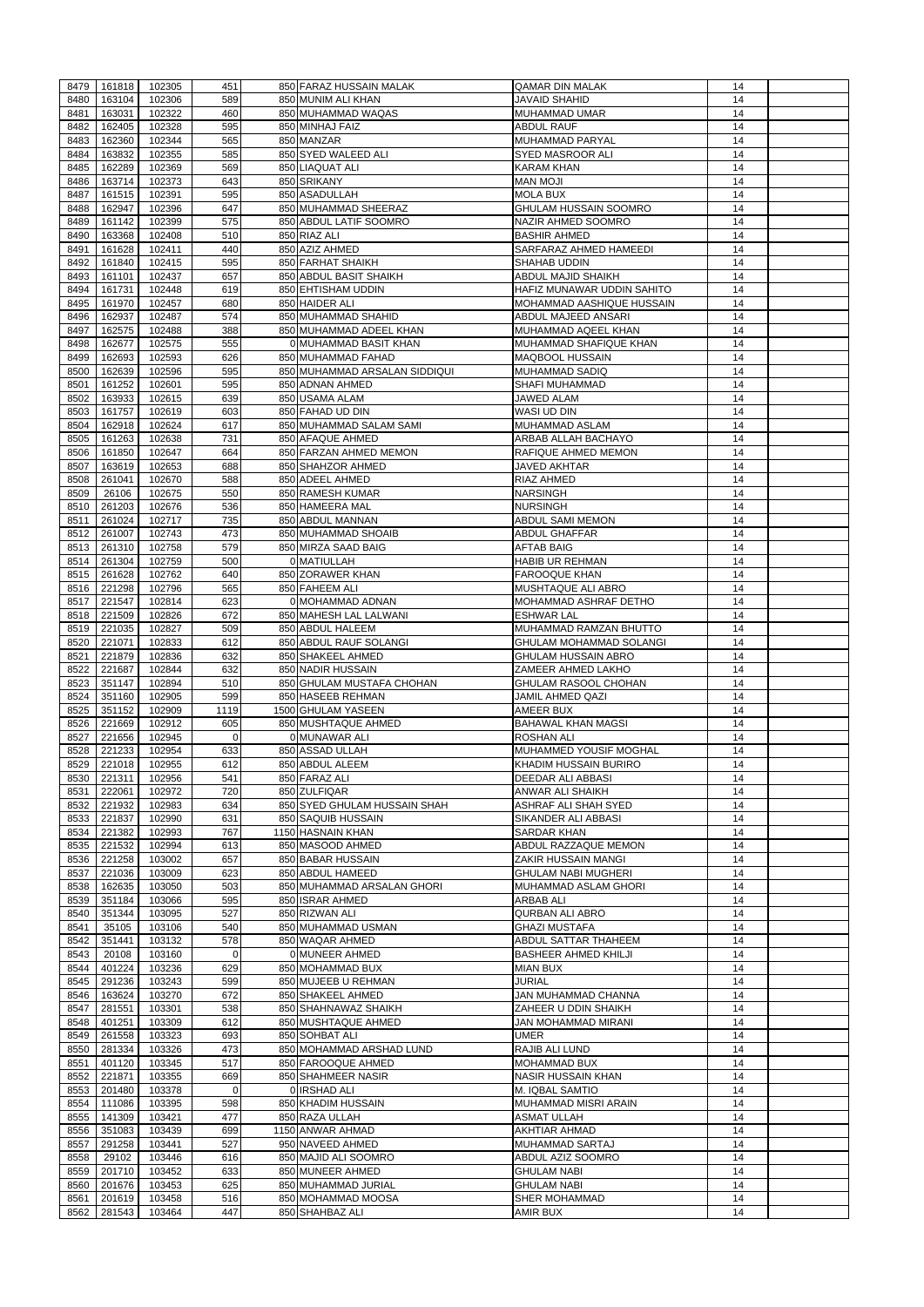| 8563         | 201885           | 103481           | 621        |         | 850 SAJJAD ALI PANHWER                 | MUZAFFAR ALI PANHWER                         | 14       |  |
|--------------|------------------|------------------|------------|---------|----------------------------------------|----------------------------------------------|----------|--|
|              |                  |                  |            |         |                                        |                                              |          |  |
| 8564         | 141012           | 103484           | $\Omega$   |         | 0 ABDUL GHAFFOOR                       | <b>ABDUL KHALIQUE</b>                        | 14       |  |
| 8565         | 162620           | 103486           | 536        |         | 850 MUHAMMAD AMIN KHOKHAR              | <b>GHULAM QADIR</b>                          | 14       |  |
| 8566         | 141196           | 103514           | 565        |         | 850 MASVEER AHMED                      | <b>NOOR HASSAN</b>                           | 14       |  |
|              |                  |                  |            |         |                                        |                                              |          |  |
| 8567         | 291140           | 103541           | 850        |         | 561 IRTIZA AHMED ZAIDI                 | <b>GULZAR AHMED ZAIDI</b>                    | 14       |  |
| 8568         | 201471           | 103595           | 538        |         | 850 IRFAN ALI                          | <b>KARAM ALI</b>                             | 14       |  |
| 8569         | 163578           | 103618           | 401        |         | 850 SHAHID MUNTHAR                     | <b>MANTHAR ALI</b>                           | 14       |  |
|              |                  |                  | 447        |         |                                        |                                              |          |  |
| 8570         | 163082           | 103619           |            |         | 850 MUJAHID                            | JAN MOHAMMAD                                 | 14       |  |
| 8571         | 163211           | 103622           | 728        |         | 850 NIZAMUDDIN QURESHI                 | <b>JAMIL AHMED QURESHI</b>                   | 14       |  |
| 8572         | 162678           | 103638           | 522        |         | 850 MUHAMMAD BILAL                     | <b>ABDUL GHAFFAR</b>                         | 14       |  |
| 8573         | 163531           | 103668           | 660        |         | 850 SHAFIQUE AHMED MEMON               | MUHAMMAD AYAZ MEMON                          | 14       |  |
|              |                  |                  |            |         |                                        |                                              |          |  |
| 8574         | 161921           | 103670           | 408        |         | 850 GHULAM RASOOL                      | <b>MUHAMMAD MEMON</b>                        | 14       |  |
| 8575         | 161638           | 103671           | 641        |         | 850 BAHAWAL DEEDAR                     | <b>DEEDAR ALI</b>                            | 14       |  |
| 8576         | 162319           | 103674           | 540        |         | 850 M. ZESHAN                          | M. ASLAM                                     | 14       |  |
|              |                  |                  |            |         |                                        |                                              |          |  |
| 8577         | 161355           | 103677           | 576        | 850 ALI |                                        | MUHAMMAD ISHAQUE                             | 14       |  |
| 8578         | 162745           | 103683           | 536        |         | 950 MUHAMMAD HARIS                     | MUHAMMAD AKRAM                               | 14       |  |
| 8579         | 161287           | 103689           | 425        |         | 850 AHMED ALI                          | <b>GHULAM RASOOL ABBASI</b>                  | 14       |  |
|              |                  |                  | 442        |         |                                        |                                              |          |  |
| 8580         | 162771           | 103699           |            |         | 850 MUHAMMAD IMRAN                     | KHUSHI MUHAMMAD                              | 14       |  |
| 8581         | 163394           | 103701           | 430        |         | 850 SAAD KHAN                          | <b>MUHAMMAD HANIF</b>                        | 14       |  |
| 8582         | 161637           | 103708           | 619        |         | 850 BAHAWAL BIRMANI                    | <b>SHER MOHAMMAD</b>                         | 14       |  |
| 8583         | 163325           | 103709           | 625        |         | 850 RAMESH KUMAR                       | <b>VIKYO MAL</b>                             | 14       |  |
|              |                  |                  |            |         |                                        |                                              |          |  |
| 8584         | 164159           | 103715           | 368        |         | 850 ZULFIQAR ALI                       | <b>QADIR BUX</b>                             | 14       |  |
| 8585         | 162215           | 103724           | 653        |         | 850 KALYAN DASS                        | <b>PARTAB RAI</b>                            | 14       |  |
| 8586         | 161595           | 103732           | 521        |         | 850 AWAIS QURESHI                      | WALI MUHAMMAD QURESHI                        | 14       |  |
|              |                  |                  |            |         |                                        |                                              |          |  |
| 8587         | 161149           | 103737           | 586        |         | 850 ABDUL MAJID                        | LIAQUAT ALI                                  | 14       |  |
| 8588         | 163351           | 103741           | 528        |         | 850 RAZA ALI                           | <b>AMEER ALI</b>                             | 14       |  |
| 8589         | 162958           | 103746           | 661        |         | 850 MUHAMMAD SHOAIB                    | <b>SADIQ ALI</b>                             | 14       |  |
|              |                  |                  |            |         |                                        |                                              |          |  |
| 8590         | 163618           | 103750           | 476        |         | 850 SHAHZIAB KHAN QURESHI              | WALI MUHAMMAD QURESHI                        | 14       |  |
| 8591         | 161792           | 103803           | 697        |         | 850 FAIZAN                             | FAQUIR MUHAMMAD NOOH POTO                    | 14       |  |
| 8592         | 163392           | 103806           | 585        |         | 850 S ABBAS ALI SHAH                   | S NADIR ALI SHAH                             | 14       |  |
|              |                  |                  |            |         |                                        |                                              |          |  |
| 8593         | 161131           | 103814           | 520        |         | 850 ABDUL JABBAR                       | MUHAMMAD HANIF                               | 14       |  |
| 8594         | 162732           | 103816           | 581        |         | 850 MUHAMMAD FAZAL UR REHMAN           | <b>AHMED MEMON</b>                           | 14       |  |
| 8595         | 163213           | 103835           | 554        |         | 850 NOMAN                              | <b>JAWAID AKHTER BURNI</b>                   | 14       |  |
|              |                  |                  |            |         |                                        |                                              |          |  |
| 8596         | 164067           | 103839           | 477        |         | 850 ZAHEER ABBAS                       | <b>MASOOD SHAKIR</b>                         | 14       |  |
| 8597         | 162263           | 103841           | 442        |         | 850 KHAMISO MEHAR                      | <b>MEHAR BHATTI</b>                          | 14       |  |
| 8598         | 161617           | 103842           | 470        |         | 850 AZAM ALI                           | <b>ABDUL GHAFOOR ALI</b>                     | 14       |  |
| 8599         | 163080           | 103867           | 425        |         | 850 MUHIB ALI                          | MUHAMMAD HANIF BAHRANI                       | 14       |  |
|              |                  |                  |            |         |                                        |                                              |          |  |
| 8600         | 162206           | 103874           | 617        |         | 850 JUNAID ALI                         | <b>MOHAMMAD QALEEM</b>                       | 14       |  |
| 8601         | 162191           | 103876           | 644        |         | 850 JEHANZAIB TARIQ MEMON              | TARIQ AHMED MEMON                            | 14       |  |
| 8602         | 161827           | 103885           | 599        |         | 850 FARHAN                             | <b>IFTIKHAR AHMAD</b>                        | 14       |  |
|              |                  |                  |            |         |                                        |                                              |          |  |
| 8603         | 161230           | 103891           | 515        |         | 850 ABID HUSSAIN                       | MUHAMMAD HUSSAIN                             | 14       |  |
| 8604         | 311139           | 103896           | 713        |         | 850 KASHIF SHAFIQUE                    | <b>MOHAMMAD SHAFIQUE</b>                     | 14       |  |
| 8605         | 311087           | 103910           | 581        |         | 850 GHULAM HUSSAIN                     | <b>MOHAMMAD YOUSAF</b>                       | 14       |  |
|              |                  |                  |            |         |                                        |                                              |          |  |
| 8606         | 221789           | 103912           | 488        |         | 850 SADIQUE ALI                        | MUHAMMAD DAWOOD                              | 14       |  |
| 8607         | 141401           | 103914           | 526        |         | 850 YASIR ALI                          | <b>GHULAM SARWAR</b>                         | 14       |  |
| 8608         | 141306           | 103915           | 581        |         | 850 RASHID ALI                         | <b>KHUDA BUKHSH</b>                          | 14       |  |
|              |                  |                  |            |         |                                        |                                              |          |  |
| 8609         | 141319           | 103918           | $\Omega$   |         | 0 SADAM HUSSAIN                        | <b>IMDAD ALI</b>                             | 14       |  |
| 8610         | 291059           | 103953           | 538        |         | 850 ASAD ALI                           | <b>GHULLAM SARWAR CHANNA</b>                 | 14       |  |
| 8611         | 291070           | 103955           | 456        |         | 850 ASIM AHMED                         | <b>SALEEM AHMMED</b>                         | 14       |  |
| 8612         | 221588           | 103962           | 631        |         | 850 MUHAMMAD ASLAM                     | <b>MUHAMMAD HASSAN</b>                       | 14       |  |
|              |                  |                  |            |         |                                        |                                              |          |  |
| 8613         | 201266           | 103969           | 507        |         | 850 AYAZ HUSSAIN                       | <b>GHULAM WAHAB SOLANGI</b>                  | 14       |  |
| 8614         | 281111           | 103984           |            |         |                                        |                                              |          |  |
| 8615         | 291049           |                  | 596        |         | 850 ASADULLAH                          | <b>ABDULLAH</b>                              | 14       |  |
|              |                  |                  |            |         |                                        |                                              |          |  |
| 8616         |                  | 103990           | 438        |         | 850 ALTAF                              | <b>HAJI GHULAM SARWAR</b>                    | 14       |  |
|              | 111133           | 103993           | 512        |         | 850 NOMAN                              | NAZAR MOHAMMAD                               | 14       |  |
| 8617         | 161126           | 104008           | 644        |         | 850 ABDUL HASEEB                       | <b>GHULAM MUSTAFA</b>                        | 14       |  |
| 8618         |                  |                  |            |         |                                        |                                              | 14       |  |
|              | 201916           | 104016           | 597        |         | 850 SANAULLAH BHATTI                   | <b>KHADIM HUSSAIN</b>                        |          |  |
| 8619         | 401034           | 104023           | 560        |         | 850 ABID ALI                           | <b>HAMID ALI BABAR</b>                       | 14       |  |
| 8620         | 311266           | 104031           | 542        |         | 850 SHAHZAD KHAN                       | <b>SAFDAR KHAN</b>                           | 14       |  |
| 8621         | 201870           | 104060           | 525        |         | 850 SAFDAR ALI                         | MUSHTAQUE AHMED ABBASI                       | 14       |  |
|              |                  |                  |            |         |                                        |                                              |          |  |
| 8622         | 141332           | 104069           | 567        |         | 850 SAJID ALI                          | <b>SHER MOHAMMAD</b>                         | 14       |  |
| 8623         | 221603           | 104077           | 655        |         | 850 MUHAMMAD ILYAS QURESHI             | MUNAWAR ALI QURESHI                          | 14       |  |
| 8624         | 201145           | 104172           | 512        |         | 850 AHSAN ALI                          | SANA ULLAH PANHWAR                           | 14       |  |
| 8625         | 202081           | 104189           | 523        |         | 850 WALEED AHMED                       | <b>HAJI GHULAM ASGHAR</b>                    | 14       |  |
|              |                  |                  |            |         |                                        |                                              |          |  |
| 8626         | 221450           | 104190           | 498        |         | 850 JAWAD AHMED CHANNA                 | ABDUL RASOOL CHANNA                          | 14       |  |
| 8627         | 201084           | 104196           | 482        |         | 850 ABDUL RASOOL                       | ABDUL JABBAR                                 | 14       |  |
| 8628         | 201844           | 104201           | 617        |         | 850 SADAM HUSSAIN                      | <b>ABDUL RAHIM NAREJO</b>                    | 14       |  |
|              |                  |                  |            |         |                                        |                                              |          |  |
| 8629         | 161426           | 104205           | 572        |         | 850 AMEER ALI                          | <b>GHULAM NABI LAKHO</b>                     | 14       |  |
| 8630         | 202158           | 104219           | $\Omega$   |         | 0 ZOHAIB AHMED                         | ABDUL QAYOOM MEMON                           | 14       |  |
| 8631         | 311252           | 104227           | 524        |         | 850 SALEEM UL HAQUE                    | <b>MOHAMMAD HASHIM</b>                       | 14       |  |
|              |                  |                  |            |         |                                        |                                              | 14       |  |
| 8632         | 261253           | 104249           | 667        |         | 850 KAMRAN ALI KOLACHI BALOCH          | MUHAMMAD MALOOK                              |          |  |
| 8633         | 201577           | 104256           | 515        |         | 850 MIAN AMJAD ALI                     | MIAN ANWAR ALI UJJAN FAQIR                   | 14       |  |
| 8634         | 261265           | 104261           | 580        |         | 850 KHILOO MAL                         | <b>CHAMAN LAL</b>                            | 14       |  |
|              |                  |                  |            |         |                                        |                                              |          |  |
|              | 8635 261488      | 104273           | 496        |         | 850 RAJESH                             | ANBHARAM                                     | 14       |  |
| 8636         | 261243           | 104319           | 672        |         | 850 JEE TENDAR                         | <b>JHAMAT MAL</b>                            | 14       |  |
| 8637         | 163203           | 104354           | 629        |         | 850 NIAZ HUSSAIN                       | MUHAMMAD ALI                                 | 14       |  |
| 8638         | 401367           |                  |            |         | 850 WAQAR AHMED                        | <b>ABDUL GHAFFAR</b>                         | 14       |  |
|              |                  | 104359           | 595        |         |                                        |                                              |          |  |
| 8639         | 202108           | 104403           | 530        |         | 850 WASEEM AKRAM                       | RAHMAT ULLAH MANGI                           | 14       |  |
| 8640         | 291147           | 104436           | 545        |         | 850 JAVED ALI                          | <b>MANZOOR HUSSAIN KALADI</b>                | 14       |  |
| 8641         | 311296           | 104447           | 655        |         | 850 WAQAS ALI                          | <b>IMDAD ALI</b>                             | 14       |  |
|              |                  |                  |            |         |                                        |                                              |          |  |
| 8642         | 201967           | 104458           | 571        |         | 850 SHAMSHAD AHMED                     | <b>GHULAM MOHAMMAD</b>                       | 14       |  |
| 8643         | 201764           | 104461           | 620        |         | 850 NIAZ HUSSAIN                       | <b>ZAKIR HUSSAIN</b>                         | 14       |  |
| 8644         | 201003           | 104464           | 519        |         | 850 IRFAN ALI                          | <b>ABDUL SATTAR</b>                          | 14       |  |
|              |                  |                  |            |         |                                        |                                              |          |  |
| 8645<br>8646 | 401103<br>311010 | 104476<br>104488 | 624<br>621 |         | 850 BISHARAT ALI<br>850 ABDUL KHALIQUE | <b>MANZOOR HUSSAIN</b><br><b>ABDUL MALIK</b> | 14<br>14 |  |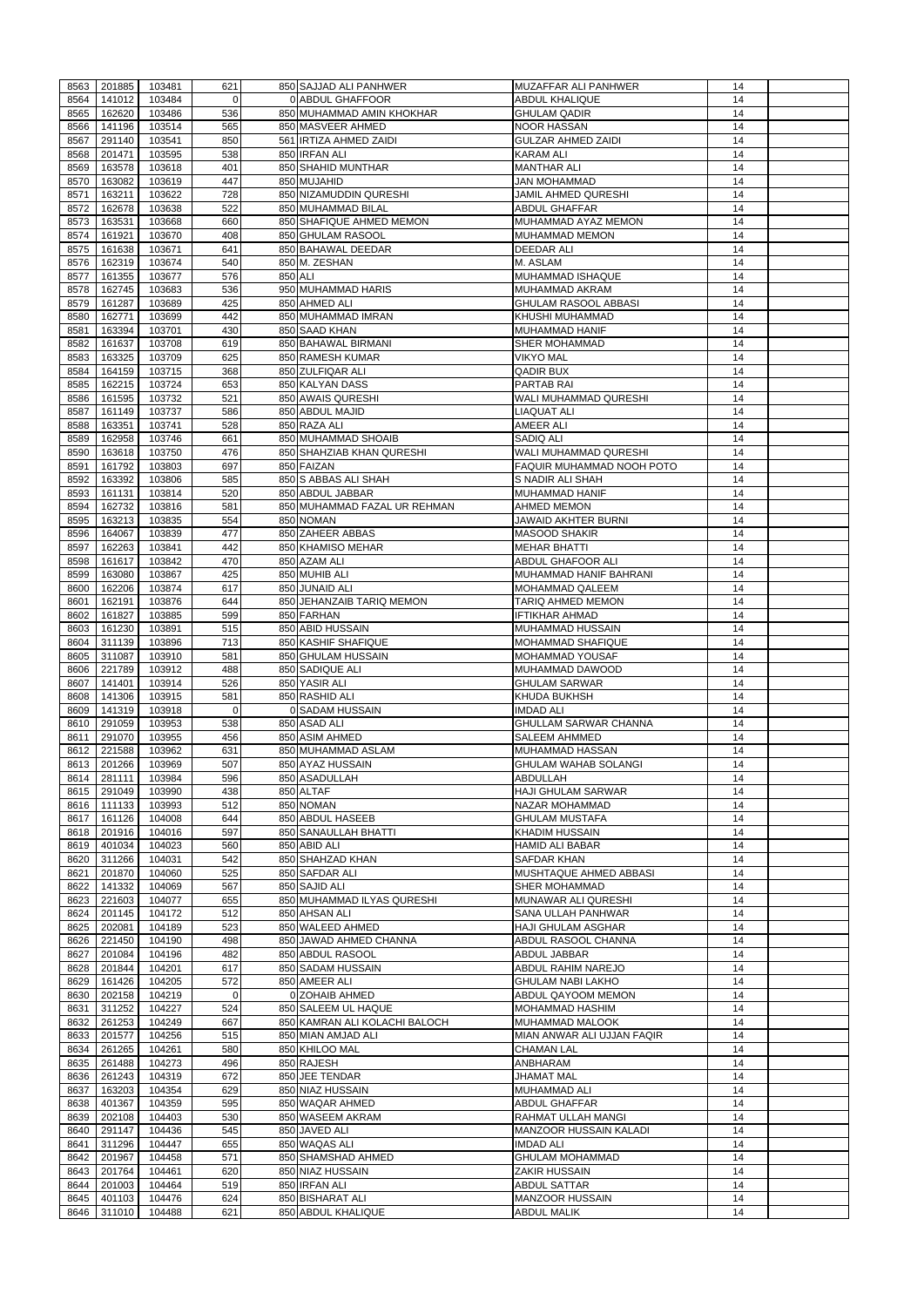| 8647         | 291255           | 104496           | 530            | 850 NAQQASH HUSSAIN                        | <b>ZAHOOR HUSSAIN</b>                 | 14       |  |
|--------------|------------------|------------------|----------------|--------------------------------------------|---------------------------------------|----------|--|
|              |                  |                  |                |                                            |                                       |          |  |
| 8648         | 201858           | 104534           | 547            | 850 SADDAM HUSSAIN                         | <b>MANZOOR AHMED</b>                  | 14       |  |
| 8649         | 201133           | 104535           | 447            | 850 AFTAB AHMED                            | <b>MIR HAZAR KHAN</b>                 | 14       |  |
| 8650         | 281081           | 104537           | 496            | 850 ALI RAZA                               | <b>HUZOOR BUX SOOMRO</b>              | 14       |  |
| 8651         | 311275           | 104567           | 576            | 850 SHOEB AHMED                            | SHAHZAD AHMED                         | 14       |  |
| 8652         | 221239           | 104587           | 584            | 850 AWAIS                                  | MAQSOOD ALI                           | 14       |  |
| 8653         | 163719           | 104591           |                | 0 SULEMAN SHAH                             | <b>RIZWAN SHAH</b>                    | 14       |  |
|              |                  |                  | $\mathbf 0$    |                                            |                                       |          |  |
| 8654         | 163922           | 104593           | $\overline{0}$ | 0 UMAR                                     | LIAQUAT ALI                           | 14       |  |
| 8655         | 163649           | 104596           | 595            | 850 SHEERAZ KHAN GHORI                     | <b>SHAHNAWAZ KHAN GHORI</b>           | 14       |  |
| 8656         | 163063           | 104601           | 532            | 850 MUHAMMAD ZEESHAN KHAN                  | MUHAMMAD AKRAM KHAN                   | 14       |  |
| 8657         | 183426           | 104624           | 625            | 850 MAHESH                                 | <b>RAVI ROSHAN</b>                    | 14       |  |
|              |                  |                  |                |                                            |                                       |          |  |
| 8658         | 163662           | 104656           | 471            | 850 SHOAIB                                 | MANZOOR UL HAQ                        | 14       |  |
| 8659         | 162804           | 104694           | $\Omega$       | 0 MUHAMMAD KASHAN TAJ                      | TAJ MUHAMMAD                          | 14       |  |
| 8660         | 161087           | 104774           | 611            | 850 AAQIB MOIN                             | <b>MOIN UDDIN</b>                     | 14       |  |
| 8661         | 183755           | 104782           | 538            | 850 MUAAZ BIN TAHIR                        | TAHIR UL QUDDOOS                      | 14       |  |
| 8662         | 221087           | 104788           | 549            | 850 ABDUL SATTAR MAGSI                     | <b>ABDL GHAFOOR MAGSI</b>             | 14       |  |
|              |                  |                  |                |                                            |                                       |          |  |
| 8663         | 181546           | 104820           | 535            | 850 ABDUL WAHID KHAN                       | ABDUL HAMEED KHAN                     | 14       |  |
| 8664         | 183038           | 104844           | 546            | 850 KHALID BHATTI                          | MUHAMMAD ISMAIL BHATTI                | 14       |  |
| 8665         | 163028           | 104855           | 532            | 850 MUHAMMAD WAQAS                         | <b>MUHAMMAD NASEEM</b>                | 14       |  |
| 8666         | 182395           | 104901           | 595            | 850 FAIZAN ALI                             | <b>SHOUKAT ALI</b>                    | 14       |  |
| 8667         | 182971           | 104907           | 343            | 850 KAMRAN                                 | <b>ABDUL KALAM</b>                    | 14       |  |
| 8668         | 185296           | 104915           | 364            | 850 QAZI USAMA ALI                         | <b>QAZI IFTIKHAR ALI</b>              | 14       |  |
|              |                  |                  |                |                                            |                                       |          |  |
| 8669         | 181080           | 104986           | 460            | 850 HAFIZA ABIDA PARVEEN                   | <b>GHULAM AKBER</b>                   | 14       |  |
| 8670         | 261112           | 105003           | 638            | 850 AWAIS                                  | <b>SHER MUHAMMAD</b>                  | 14       |  |
| 8671         | 141278           | 105028           | 547            | 850 NAVEED HUSSAIN                         | <b>GHULAM YASIN</b>                   | 14       |  |
| 8672         | 261442           | 105058           | 491            | 850 NIAZ AHMED                             | MUHAMMAD JADAM                        | 14       |  |
|              |                  |                  |                |                                            |                                       |          |  |
| 8673         | 161353           | 105084           | 708            | 850 AKSHAY KUMAR                           | <b>JAIRAM DAS</b>                     | 14       |  |
| 8674         | 163534           | 105088           | 519            | 850 SHAFQAT ALI SHAH                       | <b>HABIB ULLAH SHAH</b>               | 14       |  |
| 8675         | 162469           | 105117           | 687            | 0 MOHAMMAD IDRESS                          | <b>MEER KHAN BALOCH</b>               | 14       |  |
| 8676         | 111097           | 105158           | 668            | 850 MAZARI KHAN                            | ZAREEF KHAN                           | 14       |  |
| 8677         | 201966           | 105167           | 565            | 850 SHAMIM HUSSAIN                         | RAJA KHAN RAJPAR                      | 14       |  |
|              |                  |                  |                |                                            |                                       |          |  |
| 8678         | 201260           | 105168           | 557            | 850 AYAZ ALI                               | <b>FAIZ MUHAMMAD</b>                  | 14       |  |
| 8679         | 291349           | 105179           | 495            | 850 SYED IMDAD ALI SHAH                    | <b>SYED GUL MUHAMMAD SHAH</b>         | 14       |  |
| 8680         | 291175           | 105213           | 676            | 850 MEHBOOB ALI                            | <b>MEHFOOZ ALI</b>                    | 14       |  |
| 8681         | 221906           | 105233           | 605            | 850 SHUJAAT ALI MANGI                      | LIAQAT ALI MANGI                      | 14       |  |
| 8682         | 111096           | 105253           | 595            | 850 MANZOOR ALI GURGAIZE                   | <b>JAN MUHAMMAD GURGAIZE</b>          | 14       |  |
|              |                  |                  |                |                                            |                                       |          |  |
| 8683         | 111151           | 105261           | 560            | 850 SARMAD ALI                             | <b>BARKAT ALI NAREJO</b>              | 14       |  |
| 8684         | 401117           | 105269           | 656            | 850 FAROOQ ALI                             | <b>BASHIR AHMED</b>                   | 14       |  |
| 8685         | 201202           | 105288           | 479            | 850 ARSHAD ALI                             | <b>GHULAM SHABBIR PHULPOTO</b>        | 14       |  |
| 8686         | 201272           | 105324           | 581            | 850 AZAM ALI JARAH                         | <b>GHULAM NABI</b>                    | 14       |  |
|              |                  | 105328           | 512            | 850 MOHAMMAD FARHAN                        | <b>ABDUL KAREEM SAHITO</b>            |          |  |
| 8687         | 201600           |                  |                |                                            |                                       | 14       |  |
| 8688         | 201223           | 105345           | 547            | 850 ASHAFQUE AHMED                         | <b>GHULAM HUSSAIN</b>                 | 14       |  |
| 8689         | 261190           | 105382           | 648            | 850 GOPAL                                  | <b>TAGJEE</b>                         | 14       |  |
|              | 164148           | 105395           | 583            | 850 ZUBAIR KHAN                            | <b>MEHMOOD KHAN</b>                   | 14       |  |
|              |                  |                  |                |                                            |                                       |          |  |
| 8690         |                  |                  |                |                                            |                                       |          |  |
| 8691         | 161787           | 105397           | $\Omega$       | 0 FAIZ AHMMED                              | <b>SAGHEER AHMED</b>                  | 14       |  |
| 8692         | 161756           | 105398           | 430            | 850 FAHAD SHAHID                           | <b>WILAYAT SHAHID</b>                 | 14       |  |
| 8693         | 201277           | 105414           | 552            | 850 AZIZ ULLAH                             | <b>ABDULLAH</b>                       | 14       |  |
| 8694         | 201190           | 105419           | $\overline{0}$ | 0 AMIR HUSSAIN SHAR                        | MUHAMMAD MOOSA                        | 14       |  |
|              |                  |                  |                |                                            |                                       |          |  |
| 8695         | 184505           | 105451           | 483            | 850 MUHAMMAD OMER                          | MUHAMMAD HAROON                       | 14       |  |
| 8696         | 412349           | 105472           | 595            | 850 MUHAMMAD SHARIQ KAMAL                  | <b>KAMAL UDDIN</b>                    | 14       |  |
| 8697         | 186222           | 105478           | 556            | 850 SYED MUHAMMAD ABDULHASAN ZAIDI         | SYED MUHAMMAD MUSTAFA ZAIDI           | 14       |  |
| 8698         | 186082           | 105491           | 434            | 850 SYED ALI ZAIB SHAH                     | SYED KHAN MUHAMMAD SHAH               | 14       |  |
| 8699         | 185108           | 105498           | 508            | 850 NAQASH RAZZAQ                          | ABDUL RAZZAQ                          | 14       |  |
|              |                  |                  |                |                                            |                                       |          |  |
| 8700         | 164017           | 105524           | 533            | 850 WAQAS KHURSHEED                        | MUHAMMAD KHURSHEED                    | 14       |  |
| 8701         | 311016           | 105525           | 637            | 850 ABDUL WAHID                            | <b>SULEMAN</b>                        | 14       |  |
| 8702         | 186514           | 105528           | $\mathbf 0$    | 0 UBAID AKHTER JAMAL                       | AKHTAR JAMAL SIDDIQUI                 | 14       |  |
| 8703         | 161689           | 105551           | $\overline{0}$ | 0 DANISH ALI                               | <b>QURBAN ALI BHAN</b>                | 14       |  |
| 8704         | 162454           | 105564           | 611            | 850 MOHAMMAD FAIZAN                        | MUHAMMAD CHAMAN                       | 14       |  |
|              |                  |                  |                |                                            |                                       |          |  |
| 8705         | 261426           | 105570           | 616            | 850 NARESH                                 | <b>KEWAL RAM</b>                      | 14       |  |
| 8706         | 401112           | 105582           | $\mathbf 0$    | OF AIZ ALI                                 | ABDUL JABBAR                          | 14       |  |
| 8707         | 182472           | 105595           | 415            | 850 FASIAL IQBAL                           | <b>MIQBAL</b>                         | 14       |  |
| 8708         | 201439           | 105602           | 471            | 850 IHSAN ALI                              | <b>BEGAN ALI KHAKHLI</b>              | 14       |  |
| 8709         | 163262           | 105607           | 592            | 850 PARDEEP KUMAR                          | <b>TULCHA RAM</b>                     | 14       |  |
|              |                  |                  |                |                                            |                                       |          |  |
| 8710         | 164080           | 105610           | 584            | 850 ZAHID ALI                              | <b>MOHAMMAD USMAN</b>                 | 14       |  |
| 8711         | 162793           | 105612           | 587            | 850 MUHAMMAD JAZIB KHAN                    | MUHAMMAD MUNTAZIM GHOURI              | 14       |  |
| 8712         | 201554           | 105642           | 429            | 850 MANSOOR ALI                            | <b>MEHAR ALI UJAN</b>                 | 14       |  |
| 8713         | 161177           | 105649           | 669            | 850 ABDUL REHMAN KHAN                      | ABDUL RAZZAQUE KHAN                   | 14       |  |
|              |                  |                  |                | 850 MUSHAHID HUSSAIN                       | <b>THARIO KHAN</b>                    | 14       |  |
| 8714         | 201713           | 105685           | 481            |                                            |                                       |          |  |
| 8715         | 221441           | 105695           | 530            | 850 JAM KHAN                               | <b>ALI NAWAZ</b>                      | 14       |  |
| 8716         | 183954           | 105702           | 423            | 850 MUHAMMAD ARSALAN KHAN                  | MUHAMMAD MUQEEM KHAN                  | 14       |  |
| 8717         | 411666           | 105703           | 382            | 850 KAMAL AHMED                            | <b>ABDUL QADEER</b>                   | 14       |  |
| 8718         | 182150           | 105705           | 349            | 575 BADAR HUSSAIN                          | <b>DALSHAD HUSSAIN</b>                | 14       |  |
|              |                  |                  |                |                                            |                                       |          |  |
|              | 8719 181880      | 105753           | 728            | 850 AMMARA SHEIKH                          | SHEIKH MOHSIN                         | 14       |  |
| 8720         | 221156           | 105766           | 611            | 850 AKRAM ALI SOOMRO                       | <b>MOHAMMAD BUX SOOMRO</b>            | 14       |  |
| 8721         | 185164           | 105789           | 509            | 850 NAVEEDA                                | MUHAMMAD HANEEF                       | 14       |  |
| 8722         | 183656           | 105804           | 479            | 850 MOHAMMAD OWAIS ABBASI                  | ASHRAF IQBAL ABBASI                   | 14       |  |
| 8723         | 186138           | 105827           | 477            | 850 SYED FAROOQ AHMED                      | SYED ZIK RU REHMAN                    | 14       |  |
| 8724         |                  |                  |                | 850 SADDAM HUSSAIN                         |                                       |          |  |
|              | 185539           | 105833           | 366            |                                            | <b>RAFIQUE AHMAD</b>                  | 14       |  |
| 8725         | 162094           | 105866           | 470            | 850 IMRAN KHAN                             | <b>GHULAM QADIR LUND BALOCH</b>       | 14       |  |
| 8726         | 185292           | 105879           | 519            | 850 QASIM RAZZAQ NIAZI                     | ABDUL RAZZAQ KHAN                     | 14       |  |
| 8727         | 182782           | 105883           | 521            | 850 IJAZ UR REHMAN                         | ZIA UL ISLAM                          | 14       |  |
| 8728         | 183868           | 105894           | 611            | 850 MUHAMMAD AHWAZ DANYAL SIDDIQUI         | AKHLAQ AHMED SIDDIQUI                 | 14       |  |
|              |                  |                  |                |                                            |                                       |          |  |
| 8729<br>8730 | 221908<br>161132 | 105912<br>105915 | 597<br>534     | 850 SHUSHEEL KUMAR OAD<br>850 ABDUL JABBAR | NAWAL MAL OA D<br>MUHAMMAD USMAN KAKA | 14<br>14 |  |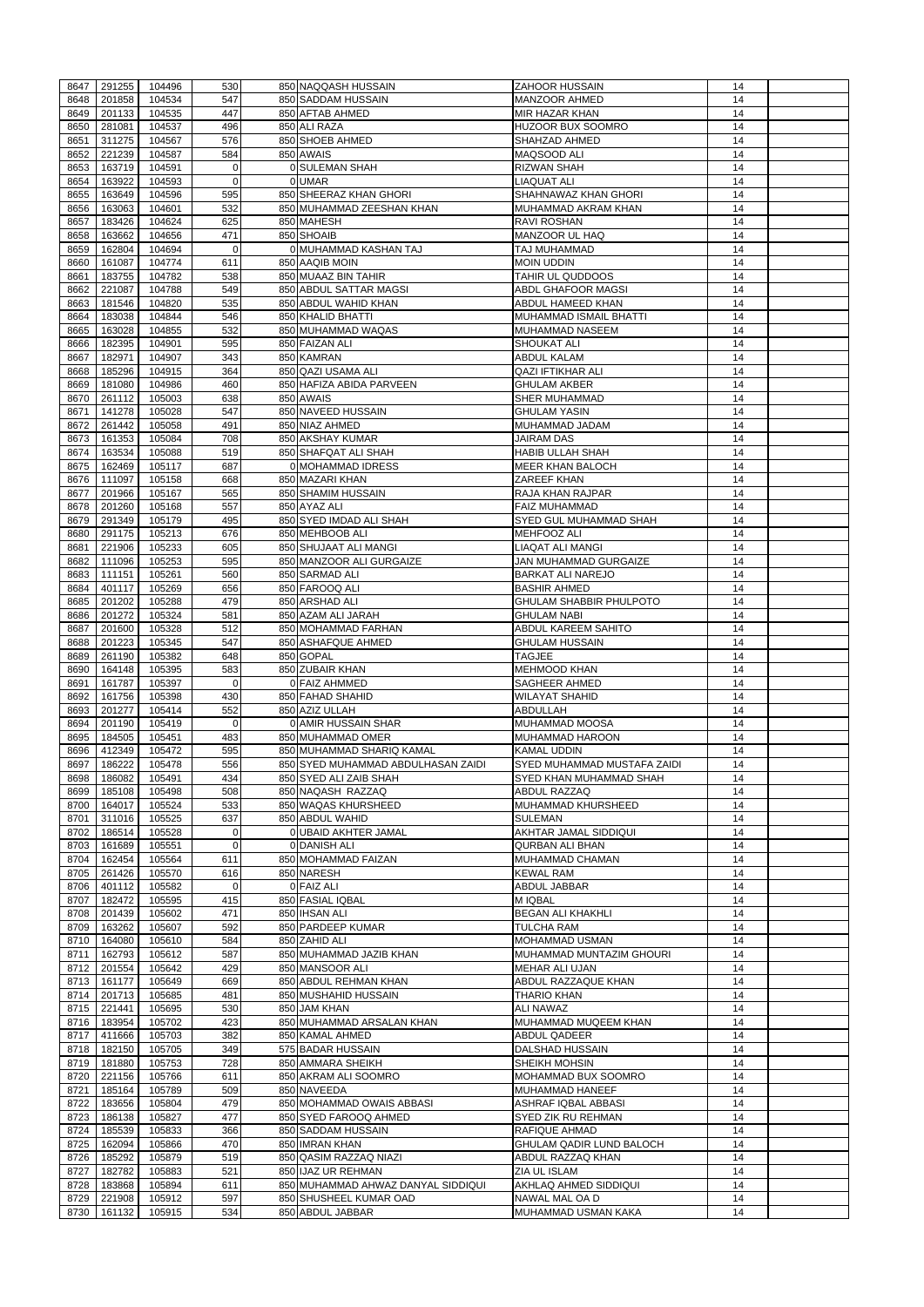| 8731         | 261623           | 105917             | 576        | 850 ZEESHAN GILL                       | MUHAMMAD MANSHA                            | 14       |  |
|--------------|------------------|--------------------|------------|----------------------------------------|--------------------------------------------|----------|--|
| 8732         | 185482           | 105919             | 359        | 850 S SHAN UL HAQ ZAIDI                | <b>SYED SULTAN UL HAQ</b>                  | 14       |  |
| 8733         | 201179           | 105940             | 532        | 850 ALLAH JURIO                        | BAHRAM KHAN JANWARI BALOCH                 | 14       |  |
| 8734         | 161575           | 105962             | 585        | 850 ATTA MUHAMMAD BHATTI               | <b>FAQIR MUHAMMAD BHATTI</b>               | 14       |  |
| 8735         | 351417           | 105980             | 451        | 850 TABISH ALI                         | <b>ALTAF HUSSAIN</b>                       | 14       |  |
| 8736         | 163966           | 105985             | 510        | 850 WALEED                             | MOHAMMAD ASLAM                             | 14       |  |
| 8737         | 401249           | 106016             | 588        | 850 MUNTANSAR ALI                      | <b>MOHAMMED ARSHAD</b>                     | 14       |  |
| 8738         | 182469           | 106021             | 489        | 850 FARRUKH SHAIKH                     | <b>SHAIKH HAIDER</b>                       | 14       |  |
| 8739         | 182768           | 106030             | 521        | 850 IBAD AHMED                         | MUHAMMAD SALEEM                            | 14       |  |
| 8740         | 351415           | 106044             | 595        | 850 SYED WARIS ALI SHAH                | SYED MOHAMMAD SHAH                         | 14       |  |
| 8741         | 141003           | 106046             | 438        | 850 AAMIR NIZAM                        | <b>NIZAMUDDIN</b>                          | 14       |  |
| 8742         | 351324           | 106081             | 445        | 850 RAHEEL AHMED                       | DHANI BUX                                  | 14       |  |
| 8743         | 186816           | 106091             | 463        | 850 ZAHID HUSSAIN                      | <b>SHAKIR HUSSAIN</b>                      | 14       |  |
| 8744         | 182724           | 106116             | 603<br>431 | 850 HASSAN ALI                         | <b>ASHRAF ALI</b>                          | 14       |  |
| 8745<br>8746 | 186450<br>182003 | 106119<br>106138   | $\Omega$   | 850 TALHA ISRAR<br>0 ASAD UR REHMAN    | MOHAMMAD ISRAR UL HASSAN<br>AZIZ UR REHMAN | 14<br>14 |  |
| 8747         | 201898           | 106145             | 669        | 850 SALLAH U DIN                       | <b>GHULAM SHABIR SOLANGI</b>               | 14       |  |
| 8748         | 186599           | 106159             | 548        | 850 USMAN MUHAMMAD                     | SULTAN MUHAMMAD                            | 14       |  |
| 8749         | 183846           | 106171             | 456        | 850 MUHAMMAD AHMAD KHAN                | SHAFIQ AHMAD KHAN                          | 14       |  |
| 8750         | 351459           | 106196             | 599        | 850 ZAHEER AHMED                       | KHUDA BUX                                  | 14       |  |
| 8751         | 161838           | 106198             | 511        | 850 FARHAN ZAMAN                       | <b>NOOR ZAMAN</b>                          | 14       |  |
| 8752         | 281309           | 106216             | 627        | 850 MANSOOR HUSSAIN SOLANGI            | <b>GUL ZAMAN</b>                           | 14       |  |
| 8753         | 186369           | 106225             | 425        | 850 SYED TAYYAB HUSSAIN GHOURI         | SYED SHAHID HUSSAIN GHOURI                 | 14       |  |
| 8754         | 162476           | 106259             | 586        | 850 MOHAMMAD MALOOK MEERANI            | RUSTAM ALI MEERANI                         | 14       |  |
| 8755         | 186611           | 106265             | 387        | 850 UZAIR SALEEM                       | <b>SALEEM AHMED</b>                        | 14       |  |
| 8756         | 201875           | 106288             | 610        | 850 SAJID ALI                          | SULTAN AHMED MALAK                         | 14       |  |
| 8757         | 184135           | 106310             | 484        | 850 MUHAMMAD FAIZAN                    | MUHAMMAD IQBAL                             | 14       |  |
| 8758         | 184583           | 106322             | 444        | 850 MUHAMMAD RIZWAN                    | <b>MUHAMMAD RAZI</b>                       | 14       |  |
| 8759         | 185619           | 106323             | 440        | 850 SALMAN KHALID                      | ABDUL KHALID                               | 14       |  |
| 8760         | 186765           | 106340             | 486        | 850 YAHYA ABBAS                        | SYED MUBARAK HUSSAIN ZAIDI                 | 14       |  |
| 8761         | 185805           | 106343             | 589        | 800 SHAHZAD ULLAH                      | HAZRAT ULLAH KHAN                          | 14       |  |
| 8762         | 411669           | 106353             | 464        | 850 KAMRAN                             | SHER ZAMAN                                 | 14       |  |
| 8763         | 182666           | 106374             | 610        | 850 HAMID ALI HASHMI                   | MUHAMMAD ALI HASHMI                        | 14       |  |
| 8764         | 184832           | 106376             | 482        | 850 MUHAMMAD UMER                      | <b>KHALID SULTAN</b>                       | 14       |  |
| 8765         | 182494           | 106377             | 658        | 850 FEZ UR REHMAN                      | SAEED UR REHMAN                            | 14       |  |
| 8766         | 181943           | 106403             | 561        | 850 ARSALAN GULZAR                     | MUHAMMAD GULZAR                            | 14       |  |
| 8767         | 186400           | 106408             | 444        | 850 SYED ZAIN UDDIN                    | <b>SYED SIRAJ UDDIN</b>                    | 14       |  |
| 8768         | 181410           | 106412             | 408        | 850 ABDUL HADI                         | SHEIKH FAHIM AHMED                         | 14       |  |
| 8769         | 183234           | 106413             | 510        | 850 M SAFDAR                           | MUHAMMAD AMJAD                             | 14       |  |
| 8770         | 183199           | 106430             | 638        | 850 M KHURRAM                          | M KHALID AKHTER                            | 14       |  |
| 8771         | 411374           | 106431             | 595        | 850 FAHAD AHMED                        | <b>GULZAR AHMED</b>                        | 14       |  |
| 8772         | 185719           | 106445             | 465        | 850 SHAFIQUE AHMED                     | SHABIR AHMED                               | 14       |  |
|              |                  |                    |            |                                        |                                            |          |  |
| 8773         | 184027           | 106480             | 574        | 850 MUHAMMAD AYAZ                      | <b>MEER AKBAR</b>                          | 14       |  |
| 8774         | 182173           | 106484             | 636        | 850 BILAL AHMED                        | TAJ MUHAMMAD                               | 14       |  |
| 8775         | 281404           | 106525             | 538        | 850 MUHAMMED AMIN                      | MUHAMMED MITHAL JAJUHIO                    | 14       |  |
| 8776         | 201186           | 106526             | 617        | 850 AMANULLAH MAREE                    | MUHAMMAD KHAN MAREE                        | 14       |  |
| 8777         | 183519           | 106537             | 475        | 850 MINHAJ UL HAQ                      | AHSAN UL HAQ                               | 14       |  |
| 8778         | 181199           | 106587             | 789        | 1150 QARIA KHADIJA SOHARWARDI          | <b>IRFAN ULLAH SOHARWARDI</b>              | 14       |  |
| 8779         | 185721           | 106588             | 722        | 1150 SHAH JAHAN                        | MUHAMMAD RAHEEM GABOOL                     | 14       |  |
| 8780         | 201682           | 106597             | 510        | 850 MUHAMMAD NAWAZ                     | MUHAMMAD AZEEM KHAND                       | 14       |  |
| 8781         | 186136           | 106642             | 541        | 850 SYED FARAZ ULLAH HUSSANI           | <b>SYED AMAN ULLAH HUSSANI</b>             | 14       |  |
| 8782         | 201959           | 106648             | 464        | 850 SHAKEEL AHMED                      | MUHAMMAD USMAN SHAR                        | 14       |  |
| 8783         | 311292           | 106655             | 633        | 850 TEERATH DASS                       | <b>KASTOORO</b>                            | 14       |  |
| 8784         | 161121           | 106657             | 569        | 850 ABDUL HAMEED                       | <b>VIKYO KHAN</b>                          | 14       |  |
| 8785         | 141312           | 106670             | 440        | 850 RIZWAN AHMED SOOMRO                | ABDUL JABBAR SOOMRO                        | 14       |  |
| 8786         | 181592           | 106672             | 627        | 850 ABID IQBAL                         | M.IQBAL                                    | 14       |  |
| 8787         | 161038           | 106723             | 479        | 850 RABIA NAZ                          | <b>ANWER ADIL</b>                          | 14       |  |
| 8788         | 281370           | 106754             | 557        | 850 MUHAMMAD BUX                       | SADAR UDDIN                                | 14       |  |
| 8789         | 183806           | 106767             | 513        | 850 MUHAMMAD ABDULLAH                  | MUHAMMAD ABID                              | 14       |  |
| 8790         | 281599           | 106782             | 441        | 850 TUFAIL AHMED SOOMRO                | HAJI MUMTAZ ALI SOOMRO                     | 14       |  |
| 8791         | 221693           | 106818             | 568        | 850 NAEEM AHMED MAGSI                  | JAN MUHAMMAD MAGSI                         | 14       |  |
| 8792         | 221726           | 106822             | 658        | 850 OSHAQUE ALI                        | MUHAMMAD MITHAL                            | 14       |  |
| 8793         | 221773           | 106824             | 511        | 850 SADAM HUSSAIN                      | RAHMAT ULLAH PIRZADO                       | 14       |  |
| 8794         | 221774           | 106828             | 642        | 850 SADAM HUSSAIN                      | <b>ANWAR ALI</b>                           | 14       |  |
| 8795         | 184568           | 106836             | 708        | 1150 MUHAMMAD REHAN                    | <b>ABDUL RAHIM</b>                         | 14       |  |
| 8796         | 182910           | 106850             | 417        | 850 JAMAL KHAN                         | <b>FEROZE KHAN</b>                         | 14       |  |
| 8797         | 186038           | 106864             | 466        | 850 SUNDUS                             | <b>JAWAID</b>                              | 14       |  |
| 8798         | 201245           | 106877             | 583        | 850 ASIF HABIB                         | ALI NAWAZ CHANA                            | 14       |  |
| 8799         | 281401           | 106886             | 597        | 850 MUHAMMAD WAQAS                     | MUHAMMAD ANWAR RAJPUT                      | 14       |  |
| 8800         | 162239           | 106907             | 619        | 850 KASHAN                             | <b>MUKHTAR AHMED</b>                       | 14       |  |
| 8801         | 163770           | 106923             | 403        | 850 SYED ISRAR ALI SHAH                | SYED SIKANDER ALI SHAH                     | 14       |  |
| 8802         | 412392           | 106933             | 539        | 850 MUHAMMAD TAYYAB                    | MUHAMMAD ZAHEER ULLAH                      | 14       |  |
|              |                  | 8803 185656 106984 | 610        | 850 SANA ULLAH                         | FAZAL BADSHAH                              | 14       |  |
| 8804         | 182070           | 107001             | 574        | 850 ATIF SIKANDAR                      | <b>SIKANDAR ALI</b>                        | 14       |  |
| 8805         | 164130           | 107006             | 544        | 850 ZIA UR REHMAN                      | QABOOL MUHAMMAD                            | 14       |  |
| 8806         | 186569           | 107015             | 487        | 850 UMAR NAWAZ                         | NAWAZ AHMAD<br>DILAWER SHAH                | 14       |  |
| 8807<br>8808 | 161669<br>161989 | 107028<br>107067   | 561<br>608 | 0 BILAL SHAH<br>850 HAMMAD KHAN        | <b>ZOIAQUAT KHAN</b>                       | 14<br>14 |  |
| 8809         | 163581           |                    | 571        | 850 SHAHMEER AHMED KHAN                | ZAHEER AHMED KHAN                          | 14       |  |
| 8810         |                  | 107083<br>107092   |            |                                        | LIAQAT ALI                                 | 14       |  |
| 8811         | 291267<br>162528 |                    | 760<br>619 | 850 NOUMAN ALI GUJAR<br>850 MOHSIN ALI | <b>HAFIZ MUNAWAR</b>                       | 14       |  |
| 8812         | 161527           | 107147             |            | 850 ASHFAQUE HUSSAIN                   | <b>ALTAF HUSSAIN</b>                       |          |  |
| 8813         | 162484           | 107148<br>107162   | 570<br>538 | 850 MOHAMMAD NUMAN                     | <b>ABDUL SALAM</b>                         | 14<br>14 |  |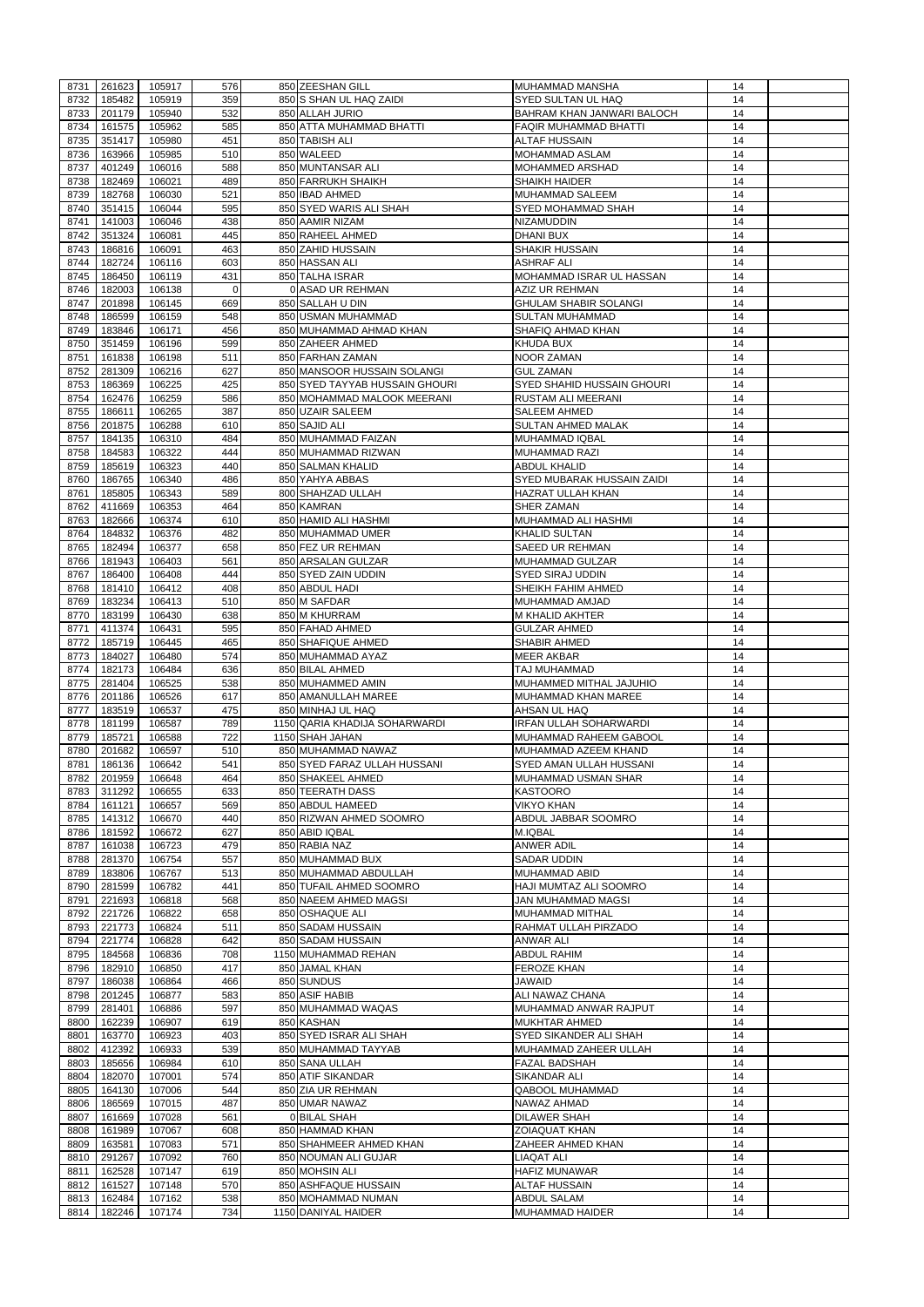| 8815         | 412277           | 107187           | 493        | 850 MUHAMMAD RASHID                          | <b>MUHAMMAD AKHTER</b>                    | 14       |  |
|--------------|------------------|------------------|------------|----------------------------------------------|-------------------------------------------|----------|--|
|              |                  |                  |            |                                              |                                           |          |  |
| 8816         | 221905           | 107196           | 530        | 850 SHUAIB AHMED UMRANI                      | <b>ZAMIR AHMED UMRANI</b>                 | 14       |  |
| 8817         | 201564           | 107255           | 500        | 850 MASHOOQUE AHMED                          | <b>SODHAL KHAN</b>                        | 14       |  |
| 8818         | 163514           | 107303           | 502        | 0 SARMAD AMEER                               | MUHAMMAD USMAN KHAN                       | 14       |  |
| 8819         | 413046           | 107344           | 627        | 850 TAWAKAL-UL-RAZA                          | <b>JAN MUHAMMAD</b>                       | 14       |  |
| 8820         | 184635           | 107394           | 576        | 850 MUHAMMAD SALMAN AHMED                    | <b>SALEEM AHMED</b>                       | 14       |  |
|              |                  |                  |            |                                              |                                           |          |  |
| 8821         | 161248           | 107414           | 459        | 850 ADNAN                                    | NOOR U DDIN                               | 14       |  |
| 8822         | 163625           | 107442           | 673        | 850 SHAKEEL AHMED                            | <b>ABDUL RASHEED</b>                      | 14       |  |
| 8823         | 161957           | 107445           | 635        | 850 HAFIZ ASIM BAIG                          | <b>MUSTAFA BAIG</b>                       | 14       |  |
| 8824         | 162266           | 107479           | 661        | 850 KHAWAR MEHDI JAFFRI                      | <b>GHULAM SARWER JAFFRI</b>               | 14       |  |
|              |                  |                  |            |                                              |                                           |          |  |
| 8825         | 351454           | 107480           | 511        | 850 ZAFAR AHMED                              | <b>ABDUL LATIF</b>                        | 14       |  |
| 8826         | 162825           | 107488           | 576        | 850 MUHAMMAD MOHSIN                          | MUHAMMAD USMAN                            | 14       |  |
| 8827         | 28107            | 107504           | 587        | 850 SADAM HUSSAIN                            | MUHAMMAD SIDDIQUE RAJPER                  | 14       |  |
| 8828         | 16126            | 107527           | 658        | 850 MUQEEM SARWAR                            | <b>GHULAM SARWAR</b>                      | 14       |  |
|              |                  |                  |            |                                              |                                           |          |  |
| 8829         | 401166           | 107552           | 669        | 750 IRFAN KHAN JAMALI                        | MUHAMMAD NAWAZ JAMALI                     | 14       |  |
| 8830         | 161987           | 107593           | 564        | 850 HAMMAD                                   | <b>M BASHIR</b>                           | 14       |  |
| 8831         | 161019           | 107615           | 665        | 850 JAVED AHMED                              | HAJI NOOR MUHAMMED                        | 14       |  |
|              |                  |                  | 442        | 850 AHSAN QAYYUM                             | <b>ABDUL QAYYUM</b>                       |          |  |
| 8832         | 181744           | 107638           |            |                                              |                                           | 14       |  |
| 8833         | 181907           | 107643           | 541        | 850 AQIB HAROON                              | <b>HAROON RASHEED</b>                     | 14       |  |
| 8834         | 181942           | 107654           | 536        | 850 ARSALAN DARA                             | <b>MOZZAM DARA</b>                        | 14       |  |
| 8835         | 221952           | 107660           | 401        | 850 TOFIQUE AAMIR                            | <b>MOHAMMAD ISMAIL</b>                    | 14       |  |
|              |                  |                  | 593        | 850 LUTUF ALI                                |                                           |          |  |
| 8836         | 162293           | 107663           |            |                                              | <b>ALI NAWAZ</b>                          | 14       |  |
| 8837         | 181890           | 107675           | 425        | 850 ANUS ANIS                                | <b>MUHAMMAD ANIS</b>                      | 14       |  |
| 8838         | 162814           | 107688           | 560        | 850 MUHAMMAD KHURRAM FAIZI                   | <b>MUHAMMAD NAEEM</b>                     | 14       |  |
| 8839         | 181527           | 107701           | 418        | 850 ABDUL WAHAB                              | <b>GHULAM NABI</b>                        | 14       |  |
|              |                  |                  |            |                                              |                                           |          |  |
| 8840         | 184394           | 107702           | 362        | 850 MUHAMMAD MAAZ KHAN                       | MUHAMMAD ASIF KHAN                        | 14       |  |
| 8841         | 163834           | 107716           | 538        | 850 SYED WAQAR ALI SHAH                      | SYED NAWAZISH ALI SHAH                    | 14       |  |
| 8842         | 201427           | 107732           | 497        | 850 HIMAT ALI                                | <b>MOHAMMAD AYUB SAR</b>                  | 14       |  |
| 8843         | 162458           | 107747           | 544        | 850 MOHAMMAD FARAZ                           | <b>RAEES AHMED</b>                        | 14       |  |
|              |                  |                  |            |                                              |                                           |          |  |
| 8844         | 221186           | 107761           | 596        | 850 AMAR ALI                                 | ALI MUHAMMAD ABBASI                       | 14       |  |
| 8845         | 162151           | 107774           | 663        | 850 JAHANGIR                                 | <b>ABDUL HAMEED</b>                       | 14       |  |
| 8846         | 401113           | 107781           | 553        | 850 FAIZAN AKHOUND                           | SHAFIQU ZAMAN AKHOUND                     | 14       |  |
| 8847         | 162417           | 107790           | 597        | 850 MIRZA HAMAYOON ZAFAR                     | <b>MIRZA ZAFAR BAIG</b>                   | 14       |  |
|              |                  |                  |            |                                              |                                           |          |  |
| 8848         | 141236           | 107796           | 500        | 850 MUHAMMAD KASHIF ABBASI                   | MUHAMMAD ASHIQUE ABBASI                   | 14       |  |
| 8849         | 181719           | 107821           | 411        | 0 AHMER AKHTAR                               | <b>AKHTAR HUSSAIN</b>                     | 14       |  |
| 8850         | 413004           | 107825           | οI         | 0 SYED UMAIR MOHIUDDIN                       | <b>SYED KALEEM AKHTAR</b>                 | 14       |  |
| 8851         | 182012           | 107853           | 443        | 850 ASGHAR KHAN                              | <b>ALI BHADUR</b>                         | 14       |  |
|              |                  |                  |            |                                              |                                           |          |  |
| 8852         | 31102            | 107878           | 605        | 850 ASIF ALI                                 | <b>HASSAN BUX</b>                         | 14       |  |
| 8853         | 182225           | 107881           | 451        | 850 DANISH ASLAM                             | <b>ASLAM ALI</b>                          | 14       |  |
| 8854         | 183183           | 107891           | 537        | 850 M JUNAID                                 | <b>M SHARIF</b>                           | 14       |  |
|              |                  |                  |            | 850 AZHER UL HAQ                             |                                           |          |  |
| 8855         | 182126           | 107893           | 623        |                                              | <b>MUHAMMAD ASHRAF</b>                    | 14       |  |
| 8856         | 182667           | 107911           | 425        | 1050 HAMID HUSSAIN                           | <b>MUSA</b>                               | 14       |  |
| 8857         | 182341           | 107913           | 502        | 850 FAISAL ALI                               | <b>NASEEM HAIDER</b>                      | 14       |  |
| 8858         | 185823           | 107916           | 374        | 850 SHAIKH ANWAR                             | <b>SHAIKH MEHMOOD</b>                     | 14       |  |
|              |                  |                  |            |                                              |                                           |          |  |
| 8859         | 411581           | 107924           | 487        | 850 IKRAM ULLAH                              | <b>ZOURDAST KHAN</b>                      | 14       |  |
| 8860         | 181887           | 107943           | 444        | 850 ANEES UR REHMAN                          | LAL HUSSAIN MUGHAL                        | 14       |  |
| 8861         | 184153           | 107950           | 743        | 1150 MUHAMMAD FARAZ                          | <b>ZAHID HUSSAIN</b>                      | 14       |  |
| 8862         | 221872           | 108006           | 581        | 850 SHAHNAWAZ                                | MUKHTIAR AHMED SHAIKH                     | 14       |  |
|              |                  |                  |            |                                              |                                           |          |  |
| 8863         | 185449           | 108028           | 559        | 850 ROHAN KHAN                               | ABDUL RASHEED KHAN                        | 14       |  |
| 8864         | 182033           | 108029           | 492        | 850 ASIF FAYYAZ                              | MALIK MUHAMMAD FAYYAZ                     | 14       |  |
| 8865         | 185240           | 108031           | 588        | 850 OSAF HUSSAIN                             | <b>LIAQUAT HUSSAIN</b>                    | 14       |  |
| 8866         | 181653           | 108044           | 381        | 850 ADNAN KHAN                               | <b>KHURSHEED KHAN</b>                     | 14       |  |
|              |                  |                  |            |                                              |                                           |          |  |
| 8867         | 162953           | 108068           | 520        | 850 MUHAMMAD SHOAIB                          | MUFIA ABDUL GHANI                         | 14       |  |
| 8868         | 222044           | 108098           | 478        | 850 ZEESHAN AHMED                            | MUHAMMAD IBRAHIM CHANA                    |          |  |
| 8869         | 412508           | 108118           | 487        |                                              |                                           | 14       |  |
| 8870         | 182221           | 108122           |            | 850 MURTAZA KAMAL                            | KAMAL UDDIN QURESHI                       | 14       |  |
|              |                  | 108131           |            |                                              |                                           |          |  |
| 8871         | 161480           |                  | 588        | 850 DANISH AHMED KHAN                        | <b>SAEED AHMED KHAN</b>                   | 14       |  |
| 8872         |                  |                  | 680        | 850 ARSALAN AHMED SHAIKH                     | NISAR AHMED SHAIKH                        | 14       |  |
| 8873         | 163716           | 108157           | 539        | 0 SUHAIL DANISH                              | ABDUL JABBAR                              | 14       |  |
|              | 184851           | 108166           | 393        | 850 MUHAMMAD USMAN                           | <b>ASLAM PARWAIZ</b>                      | 14       |  |
|              |                  |                  |            |                                              |                                           |          |  |
| 8874         | 281099           | 108173           | 660        | 850 ANEES AHMED                              | <b>NOOR MOHAMMAD</b>                      | 14       |  |
| 8875         | 311068           | 108183           | 575        | 850 DALEEP KUMAR                             | <b>RATTAN CHAND</b>                       | 14       |  |
| 8876         | 182788           | 108191           | 552        | 850 ILYAS KHAN                               | JAFFAR KHAN                               | 14       |  |
| 8877         | 201902           | 108196           | 642        | 850 SALMAN FAZAL                             | <b>FAZAL KAREEM</b>                       | 14       |  |
|              |                  |                  |            |                                              |                                           |          |  |
| 8878         | 351232           | 108208           | 448        | 850 MOHAMMAD IMRAN KHAN                      | <b>WAHID KHAN</b>                         | 14       |  |
| 8879         | 183933           | 108211           | 512        | 850 MUHAMMAD AQIL                            | <b>MUHAMMAD ASHRAF</b>                    | 14       |  |
| 8880         | 181850           | 108224           | 394        | 850 AMIR AHMED                               | <b>JAMIL AHMED</b>                        | 14       |  |
| 8881         | 183639           | 108238           | 560        | 850 MOHAMMAD MEESAM HAFEEZ                   | <b>HAFEEZ UL HASSAN</b>                   | 14       |  |
|              |                  |                  |            |                                              |                                           |          |  |
| 8882         | 412084           | 108262           | 680        | 850 MUHAMMAD FAZIL KHAN                      | MUHAMMAD RIAZ KHAN                        | 14       |  |
| 8883         | 411985           | 108279           | 633        | 850 MUHAMMAD ARSALAN AKHTER                  | <b>SHAMEEM AKHTER</b>                     | 14       |  |
| 8884         | 162548           | 108332           | 650        | 850 MOIN UD DIN                              | <b>MUHAMMAD KHALID</b>                    | 14       |  |
| 8885         | 201780           | 108346           | 449        | 0 NOOR NABI                                  | <b>GHULAM RASOOL</b>                      | 14       |  |
|              |                  |                  |            |                                              |                                           |          |  |
| 8886         | 182564           | 108352           | 503        | 850 HABIB TAHIR AL SHUAIB                    | <b>HABIB TAYYAB</b>                       | 14       |  |
|              | 8887 185767      | 108354           | 563        | 850 SHAHID TAHIR                             | <b>TAHIR PERVEAZ</b>                      | 14       |  |
| 8888         | 201637           | 108376           | 581        | 0 MOHAMMAD SIDDIQUE                          | <b>FAIZ MOHAMMAD</b>                      | 14       |  |
|              |                  |                  |            |                                              |                                           |          |  |
| 8889         | 201543           | 108377           | 575        | <b>OLAKHMIR ALI</b>                          | <b>FAIZ MOHAMMED</b>                      | 14       |  |
| 8890         | 311018           | 108398           | 583        | 850 ABID HUSSAIN                             | KHULAID HUSSAIN                           | 14       |  |
| 8891         | 311146           | 108400           | 579        | 850 MAJID ALI                                | MUHAMMAD HASHIM                           | 14       |  |
| 8892         | 185794           | 108414           | 531        | 850 SHAHZAD ALI                              | <b>NASIR KHAN</b>                         | 14       |  |
|              |                  |                  |            | 850 MUHAMMAD SHAHBAZ                         |                                           |          |  |
| 8893         | 184676           | 108415           | 554        |                                              | <b>MUHAMMAD NASIR</b>                     | 14       |  |
| 8894         | 411813           | 108419           | 596        | 850 MIRZA MOHAMMAD HASSAAN BIN RIAZ          | <b>MIRZA RIAZ AHMED</b>                   | 14       |  |
| 8895         | 201993           | 108422           | 528        | 850 SHUJAT ALI SIYAL                         | <b>RAFIQUE AHMED SIAL</b>                 | 14       |  |
| 8896         | 311172           | 108446           | 521        | 850 MUHAMMAD HASHIM                          | MUHAMMAD HANIF                            | 14       |  |
|              |                  |                  |            |                                              |                                           |          |  |
| 8897<br>8898 | 161081<br>183443 | 108469<br>108489 | 563<br>601 | 850 AAMIR MALIK<br>850 MAJID MUHAMMAD ABBASI | <b>AKBAR ALI</b><br>FAZAL MUHAMMAD ABBASI | 14<br>14 |  |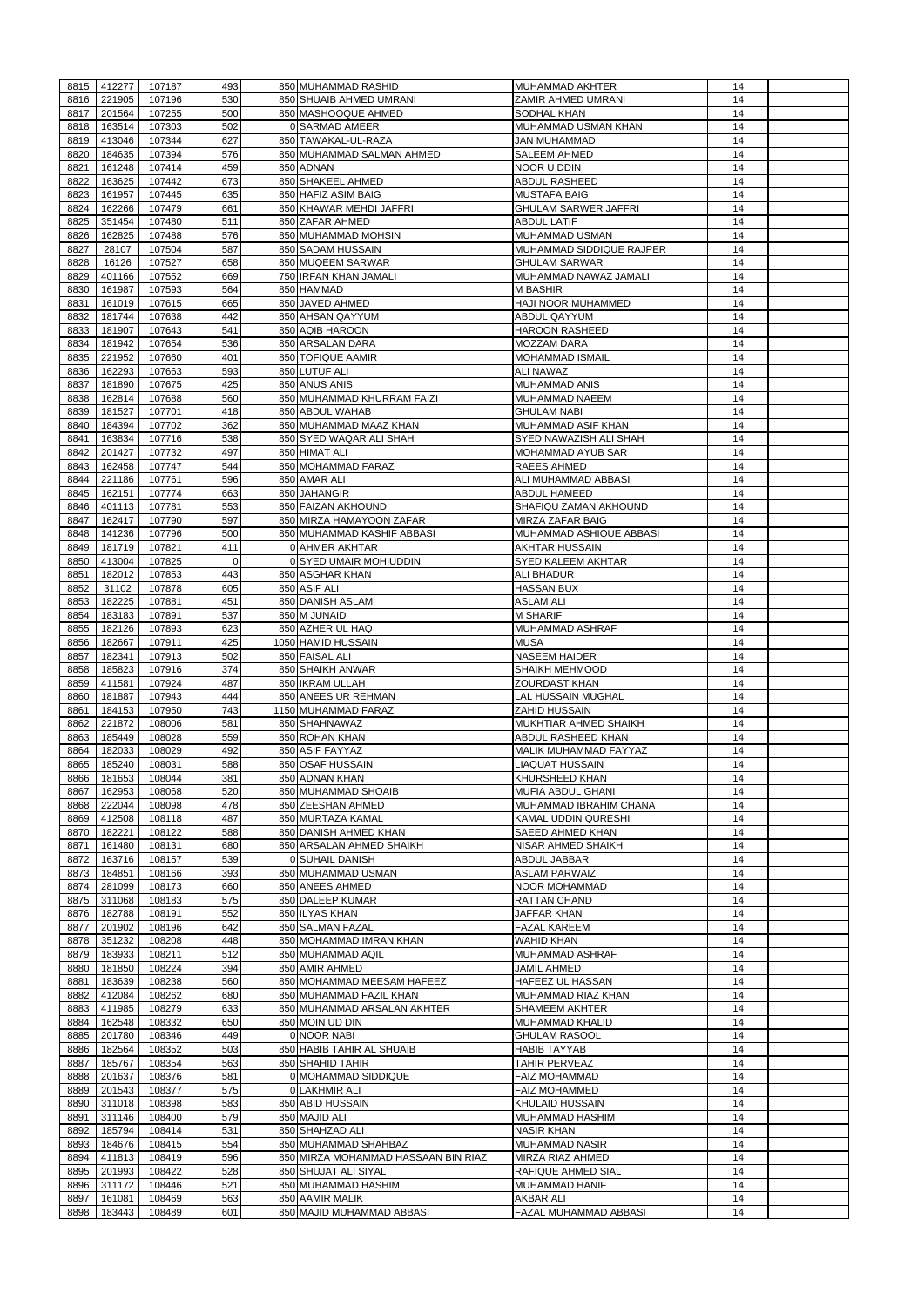| 8899 | 185708      | 108512 | 495            | 850 SHABBIR HUSSAIN          | <b>FAROOQ HUSSAIN</b>       | 14 |  |
|------|-------------|--------|----------------|------------------------------|-----------------------------|----|--|
|      | 412096      |        | 541            |                              |                             | 14 |  |
| 8900 |             | 108518 |                | 850 MUHAMMAD HARIS           | <b>MUHAMMAD KHALIL</b>      |    |  |
| 8901 | 186312      | 108528 | 404            | 850 SYED RAHEEL              | <b>SYED QAMMURDDIN</b>      | 14 |  |
| 8902 | 182436      | 108529 | 595            | 850 FAREED AKHTER            | <b>JAVED AKHTER</b>         | 14 |  |
| 8903 | 183958      | 108541 | 779            | 1150 MUHAMMAD ARSHAD         | <b>MUHAMMAD ZAFAR</b>       | 14 |  |
| 8904 | 182656      | 108544 | 562            | 850 HAIDER KHAN              | <b>SIRAJ KHAN</b>           | 14 |  |
| 8905 | 261261      | 108573 | 554            | 850 KHADIM HUSSAIN           | MUHAMMAD AKRAM              | 14 |  |
| 8906 | 182556      | 108669 | 543            | 850 GULZAR AHMED             | SHAFI MUHAMMAD              | 14 |  |
| 8907 | 181222      | 108692 | 670            | 850 SABA KHAN                | <b>NASRULLAH KHAN</b>       | 14 |  |
| 8908 | 186836      | 108703 | 477            | 850 ZAIN UL ABIDIN           | <b>KHALILUDDIN KHAN</b>     | 14 |  |
| 8909 | 141314      | 108716 | 463            | 850 RIZWAN ALI KORAI         | <b>ABBAS ALI</b>            | 14 |  |
|      |             |        |                |                              |                             |    |  |
| 8910 | 221610      | 108731 | 627            | 850 MUHAMMAD KAMARAN         | MUHAMMAD YASEEN             | 14 |  |
| 8911 | 221171      | 108735 | 583            | 850 ALI RAZA                 | <b>GHULAM SHABIR SOOMRO</b> | 14 |  |
| 8912 | 221378      | 108738 | 618            | 850 HASEEB HUSSAIN SHAH      | <b>ATTA HUSSAIN SHAH</b>    | 14 |  |
| 8913 | 351226      | 108751 | 602            | 850 MOHAMMAD ALI             | <b>BADAR U DDIN</b>         | 14 |  |
| 8914 | 281590      | 108773 | 482            | 850 TAUQEER AHMED            | RAFIQUE AHMED MEMON         | 14 |  |
| 8915 | 261484      | 108781 | 573            | 850 RAJA                     | LAJPAT                      | 14 |  |
| 8916 | 184010      | 108785 | 464            | 850 MUHAMMAD ASLAM           | KHAN MUHAMMAD               | 14 |  |
| 8917 | 183132      | 108791 | 466            | 850 M AZHAR                  | <b>M AFZAL</b>              | 14 |  |
|      |             | 108798 | 560            |                              | <b>IMDAD ALI SHAH</b>       |    |  |
| 8918 | 201831      |        |                | 850 RIAZ ALI SHAH            |                             | 14 |  |
| 8919 | 141175      | 108800 | 451            | 850 KHALID AZIZ              | <b>ABDUL AZIZ</b>           | 14 |  |
| 8920 | 351142      | 108830 | 519            | 850 GHULAM MEHDI             | <b>MUMTAZ ALI</b>           | 14 |  |
| 8921 | 141174      | 108834 | 471            | 850 KHALID AHMED LASHARI     | <b>DEEN MUHAMMAD</b>        | 14 |  |
| 8922 | 141295      | 108835 | $\overline{0}$ | 0 RAFAQAT ALI                | KARAM KHAN LASHARI          | 14 |  |
| 8923 | 141354      | 108846 | 578            | 850 SHAHBAZ AHMED            | <b>JABBAR HUSSAIN</b>       | 14 |  |
| 8924 | 185223      | 108861 | 417            | 850 NOOR UDDIN JAHANGIR      | WAHAB UD DIN                | 14 |  |
|      |             | 108897 | 502            |                              |                             |    |  |
| 8925 | 181109      |        |                | 850 IQRA SIKANDER            | HAJI SIKANDER AZAM          | 14 |  |
| 8926 | 202102      | 108905 | 543            | 850 WASEEM AHMED             | <b>HUSSAIN BAKHSH</b>       | 14 |  |
| 8927 | 183170      | 108978 | 637            | 850 M ILYAS                  | <b>SAEED KHAN</b>           | 14 |  |
| 8928 | 221089      | 108991 | 663            | 850 ABDUL WAHAB              | ABDUL WAHID                 | 14 |  |
| 8929 | 281554      | 109004 | 551            | 850 SHAKEEL AHMED            | <b>MITHO KHAN KHUSHIK</b>   | 14 |  |
| 8930 | 161178      | 109014 | 0              | 0 ABDUL REHMAN KHOSO         | <b>KHALID MUHAMMAD</b>      | 14 |  |
| 8931 | 163022      | 109017 | 687            | 850 MUHAMMAD UZAIR QURESHI   | MUHAMMAD YOUNUS QURESHI     | 14 |  |
| 8932 | 162802      | 109039 | 589            | 850 MUHAMMAD KAMRAN          | SADIQUE ALI                 | 14 |  |
|      |             |        |                |                              |                             |    |  |
| 8933 | 141380      | 109046 | 537            | 850 TABASSUM ALI             | <b>SAD ULLAH</b>            | 14 |  |
| 8934 | 261343      | 109053 | 525            | 850 MUHAMMAD BILAL           | MUHAMMAD NAZIR AHMED        | 14 |  |
| 8935 | 185126      | 109077 | 373            | 850 NASIR ALI KHAN           | <b>MALIK BADAR UD DIN</b>   | 14 |  |
| 8936 | 201208      | 109084 | 454            | 850 ASAD ALI                 | <b>GHULAM JAFFAR AARAIN</b> | 14 |  |
| 8937 | 201027      | 109096 | $\overline{0}$ | 0 AAMIR SOHAIL               | <b>RIAZ HUSSAIN</b>         | 14 |  |
| 8938 | 201827      | 109098 | 473            | 850 RAZA HUSSAIN MEMON       | ABID HUSSAIN MEMON          | 14 |  |
|      | 222034      |        | 576            | 850 ZAIN UL ABDIN            | MOHAMMED ASLAM BHUTTO       |    |  |
| 8939 |             | 109130 |                |                              |                             | 14 |  |
| 8940 | 351219      | 109150 | $\Omega$       | 0 MEHRAB KHOSO               | NIAZ KHOSO                  | 14 |  |
| 8941 | 183307      | 109159 | 616            | 850 M ZEESHAN                | <b>SALEEM KHAN</b>          | 14 |  |
| 8942 | 183721      | 109180 | 453            | 850 MOHD KAMRAN              | KHALIL AHMED                | 14 |  |
| 8943 | 111115      | 109220 | 631            | 850 MUHAMMAD IBRAHIM         | ABDUL WAHID                 | 14 |  |
| 8944 | 182353      | 109244 | 614            | 850 FAISAL MUNEER KHAN       | <b>M AQIL KHAN</b>          | 14 |  |
| 8945 | 351176      | 109267 | 568            | 0 INAMULLAH ABBASI           | <b>IMDAD HUSSAIN</b>        | 14 |  |
| 8946 | 261544      | 109321 | 614            | 850 SHAN KAR LAL             | KHUSHAL DAS                 | 14 |  |
|      |             |        |                |                              |                             |    |  |
| 8947 | 182722      | 109325 | 454            | 952 HASSAN AHMED KHAN        | <b>RAFIQ AHMED KHAN</b>     | 14 |  |
| 8948 | 182022      | 109330 | 656            | 850 ASHRAF ALI               | AKBAR BACHA                 | 14 |  |
| 8949 | 162769      | 109333 | 467            | 850 MUHAMMAD IMRAN           | <b>MUHAMMAD MUSTAFA</b>     | 14 |  |
| 8950 | 401258      | 109356 | 555            | 850 NAIMATULLAH              | ABDULLAH KHAN               | 14 |  |
| 8951 | 185711      | 109363 | 493            | 850 SHADAB AHMED             | <b>SUBHAN AHMED</b>         | 14 |  |
| 8952 | 401069      | 109377 | 548            | 850 ARSLAN                   | <b>GHULAM QADIR</b>         | 14 |  |
| 8953 | 184772      | 109391 | $\overline{0}$ | 0 MUHAMMAD TAHIR             | <b>SAMI AHMED</b>           | 14 |  |
|      |             |        |                | 850 MAIRAH SOHAIL ANSARI     |                             | 14 |  |
| 8954 | 181145      | 109459 | 463            |                              | MOHAMMAD SOHAIL ANSARI      |    |  |
| 8955 | 221145      | 109491 | 591            | 850 AIJAZ AHMED              | DHANI BUX KHASKHELI         | 14 |  |
| 8956 | 161582      | 109521 | 475            | 850 AURANGZEB JAHEJO         | ALLAH BUX JAHEJO            | 14 |  |
| 8957 | 111170      | 109526 | 425            | 850 UMAIR RASOOL             | <b>GHULAM RASOOL</b>        | 14 |  |
| 8958 | 181580      | 109578 | 480            | 1050 ABDUR RAHMAN            | MUHAMMAD ALI JAN            | 14 |  |
| 8959 | 202142      | 109610 | $\Omega$       | 0 ZAHEER HUSSAIN             | <b>JAN MOHAMMAD</b>         | 14 |  |
| 8960 | 412530      | 109616 | 444            | 850 NADEEM ILYAS             | <b>MUHAMMAD ILYAS</b>       | 14 |  |
| 8961 | 162328      | 109648 | 568            | 850 MAHTAB AHMED LASHARI     | <b>NIAZ AHMED LASHARI</b>   | 14 |  |
| 8962 | 163971      | 109654 | 465            | 850 WALEED AZMI              | <b>M HANIF</b>              | 14 |  |
|      |             |        |                |                              |                             |    |  |
| 8963 | 413197      | 109664 | 423            | 850 ZAIN UL ABDIN            | AHMED DEEN                  | 14 |  |
| 8964 | 411393      | 109667 | 540            | 850 FAISAL KHAN              | SOHUKAT ALI KHAN            | 14 |  |
| 8965 | 411957      | 109669 | 547            | 850 MUHAMMAD AMIR            | SARDAR MUHAMMAD             | 14 |  |
| 8966 | 186267      | 109691 | 449            | 850 SYED MUHAMMAD TAQI ZAIDI | SYED ALI MUHAMMAD ZAIDI     | 14 |  |
| 8967 | 185015      | 109697 | 707            | 850 MUMTAZ HUSSAIN           | <b>MANZOOR HUSSAIN</b>      | 14 |  |
| 8968 | 412377      | 109713 | 564            | 850 MUHAMMAD TAHIR           | MUHAMMAD AFZAL              | 14 |  |
| 8969 | 411562      | 109728 | 567            | 850 HUMAYOON KHAN            | <b>SHAHID</b>               | 14 |  |
|      |             |        |                |                              |                             |    |  |
| 8970 | 181705      | 109743 | 402            | 850 AHMED ISMAIL             | <b>TARIQ YASEEN</b>         | 14 |  |
|      | 8971 186513 | 109744 | 536            | 850 UBAID AHMED SATTI        | <b>IMTIAZ AHMED</b>         | 14 |  |
| 8972 | 412913      | 109761 | 550            | 850 SYED AQIB SHAH           | <b>SYED WAQIF SHAH</b>      | 14 |  |
| 8973 | 183564      | 109773 | 598            | 850 MOHAMMAD AHSAN KHAN      | <b>HAMID HUSSAIN</b>        | 14 |  |
| 8974 | 221930      | 109777 | 661            | 850 SURESH KUMAR LALWANI     | <b>CHANDUR LAL LALWANI</b>  | 14 |  |
| 8975 | 141225      | 109785 | 522            | 850 MUHAMMAD AZAM            | KHAIR MUHAMMAD              | 14 |  |
| 8976 | 411141      | 109798 | 646            | 850 AHMED RAZA               | MUHAMMAD RASHEED            | 14 |  |
| 8977 | 411753      | 109812 | 522            | 850 M SUFYAN                 | <b>ABDUL RASHEED</b>        | 14 |  |
|      |             |        |                |                              |                             |    |  |
| 8978 | 181612      | 109813 | 595            | 850 ADEEL AHMED SHAIKH       | <b>ALTAF AHMAD SHAIKH</b>   | 14 |  |
| 8979 | 291030      | 109830 | 623            | 850 AFTAB SABIR              | <b>GHULAM SABIR BHATTI</b>  | 14 |  |
| 8980 | 161986      | 109834 | 576            | 850 HAMMAD                   | <b>ABDUL RASHEED</b>        | 14 |  |
| 8981 | 181646      | 109890 | 680            | 850 ADNAN HABIB              | <b>HABIB UR REHMAN</b>      | 14 |  |
| 8982 | 186596      | 109896 | 648            | 850 USMAN GHANI              | <b>FAZAL RAHIM</b>          | 14 |  |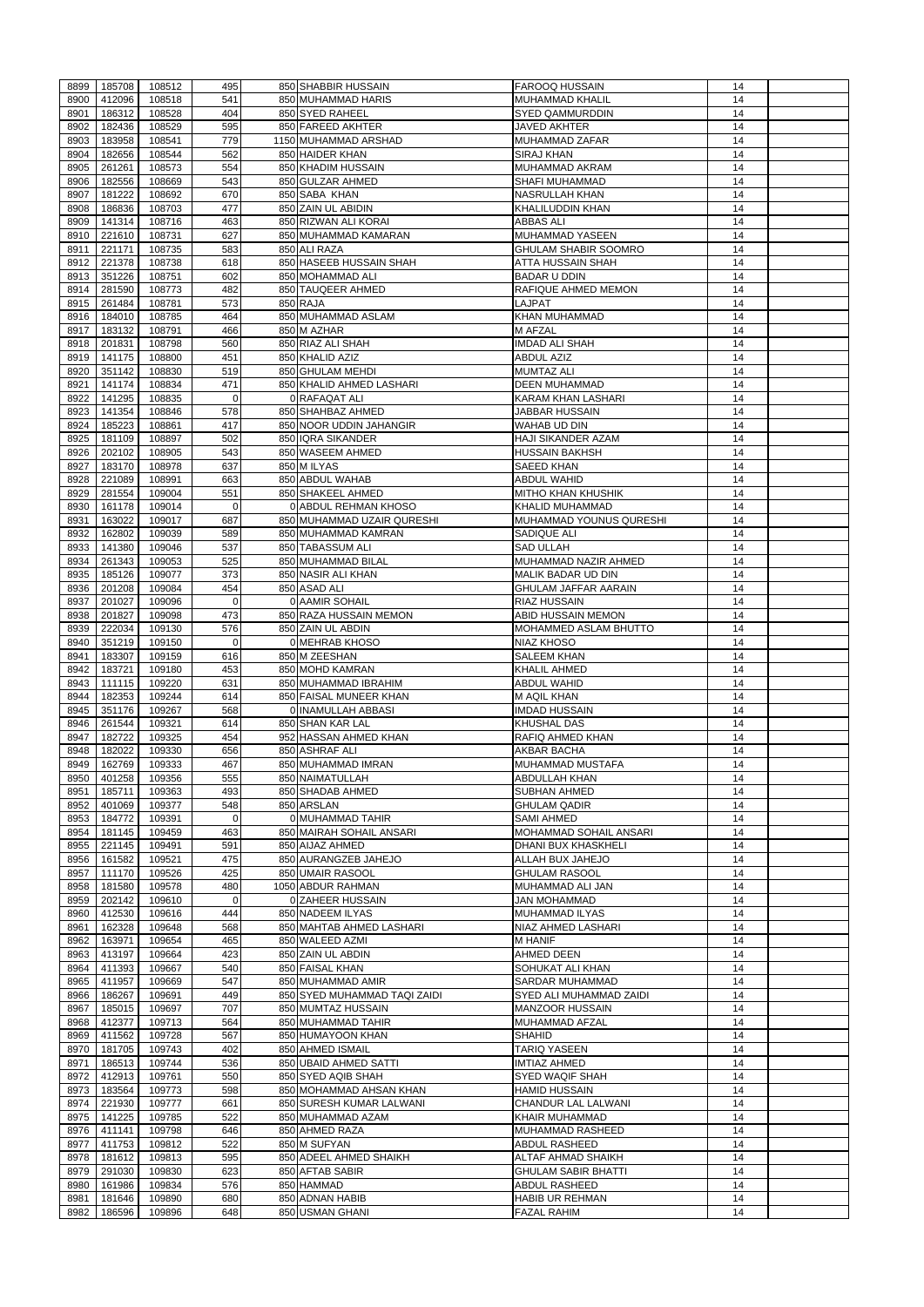| 8983         | 412118           | 109901             | 633         | 850 MUHAMMAD IKRAM                                     | <b>MUHAMMAD IBRAHIM</b>                         | 14       |  |
|--------------|------------------|--------------------|-------------|--------------------------------------------------------|-------------------------------------------------|----------|--|
| 8984         | 413060           | 109916             | 633         | 850 UMAIR                                              | M. FAROOQ                                       | 14       |  |
| 8985         | 411335           | 109917             | 612         | 850 BILAL AHMED                                        | <b>SHAM SUDDIN</b>                              | 14       |  |
| 8986         | 411764<br>411092 | 109926             | 510<br>512  | 850 M. YOUSUF MUGHAL                                   | A. RASHEED MUGHAL                               | 14<br>14 |  |
| 8987<br>8988 | 184721           | 109943<br>109971   | 533         | 850 ABID ALI<br>850 MUHAMMAD SHAYAN                    | <b>ABDUL NABI</b><br>MUHAMMAD ISLAM             | 14       |  |
| 8989         | 412625           | 109972             | 535         | 850 QASIM SHAH                                         | <b>ZAHIROON SHAH</b>                            | 14       |  |
| 8990         | 185150           | 109979             | 397         | 850 NAVEED AHMED SIDDIQUI                              | NADEEM AHMED SIDDIQUI                           | 14       |  |
| 8991         | 291141           | 109991             | 635         | 850 ISRAR ALI                                          | PERVEZ AHMED                                    | 14       |  |
| 8992         | 221613           | 109994             | 523         | 850 MUHAMMAD MUSAWIR                                   | <b>HAFIZ ULLAH</b>                              | 14       |  |
| 8993         | 181665           | 110036             | 545         | 850 AEHTISHAM UL HAQ ANSARI                            | NOOR UL HAQ                                     | 14       |  |
| 8994         | 413175           | 110038             | 504         | 850 YOUSUF                                             | <b>RAFIQ SHAH</b>                               | 14       |  |
| 8995         | 412305<br>412053 | 110076             | 481<br>547  | 850 MUHAMMAD SAEED SIDDIQUI<br>850 MUHAMMAD FAHAD ALVI | MUHAMMAD SHARIF UDDIN<br><b>AFTAB ALAM ALVI</b> | 14       |  |
| 8996<br>8997 | 411416           | 110110<br>110114   | $\mathbf 0$ | 0 FARAZ JAWAID                                         | <b>JAVED AKHTAR QURESHI</b>                     | 14<br>14 |  |
| 8998         | 161974           | 110115             | $\mathbf 0$ | 0 HAJI KHAN                                            | <b>GHULAM ALI ZAUR</b>                          | 14       |  |
| 8999         | 411692           | 110130             | 561         | 850 KHAISTA REHMAN                                     | <b>GHANI REHMAN</b>                             | 14       |  |
| 9000         | 186769           | 110153             | 466         | 850 YASIR                                              | <b>HASSAN ALI</b>                               | 14       |  |
| 9001         | 182950           | 110158             | 369         | 850 JUNAID JAMEEL                                      | J M MUHAMMAD                                    | 14       |  |
| 9002         | 412651           | 110212             | 510         | 850 RAMZAN                                             | SAIF UR REHMAN                                  | 14       |  |
| 9003         | 162858           | 110225             | 498         | 850 MUHAMMAD NASIR                                     | MUHAMMAD IRFAN                                  | 14       |  |
| 9004<br>9005 | 291066<br>111172 | 110226<br>110243   | 441<br>551  | 850 ASHRAF ALI<br>850 WAQAR AHMED                      | <b>FAQIR GHULAM ABBAS</b><br>MUHAMMAD IKRAM     | 14<br>14 |  |
| 9006         | 183342           | 110248             | 495         | 850 M. HANEEF ADNAN QURESHI                            | NOOR MUHAMMAD QURESHI                           | 14       |  |
| 9007         | 186710           | 110280             | 531         | 850 WAQAS BAIG                                         | M. TAHIR BAIG                                   | 14       |  |
| 9008         | 163119           | 110318             | 606         | 850 MUZAFFAR ALI                                       | MOHAMMAD AYOUB                                  | 14       |  |
| 9009         | 163780           | 110322             | 521         | 850 SYED MAZHAR UL HASSAN                              | SYED ASHFAQ UL HASSAN                           | 14       |  |
| 9010         | 291273           | 110325             | 529         | 850 RAHIB HUSSAIN                                      | ALI MARDAN ZARDARI                              | 14       |  |
| 9011         | 291376           | 110327             | 491         | 850 WASEEM                                             | MUHAMMAD ALI                                    | 14       |  |
| 9012         | 291136           | 110358             | 552         | 850 IRFAN ALI                                          | <b>GHULAM SHABIR SIYAL</b>                      | 14       |  |
| 9013<br>9014 | 412077<br>411876 | 110375<br>110379   | 850<br>512  | 547 MUHAMMAD FARAZ<br>850 MOHAMMAD ZAID                | NIAZ MUHAMMAD<br><b>MOHAMMAD AIJAZ</b>          | 14<br>14 |  |
| 9015         | 351193           | 110408             | 561         | 850 JAMAL UDDIN                                        | <b>JALALUDDIN BHUTTO</b>                        | 14       |  |
| 9016         | 181603           | 110413             | 648         | 850 ABU UBEDA                                          | <b>MU AIS ZAHID</b>                             | 14       |  |
| 9017         | 261113           | 110425             | 551         | 850 AWAIS AHMED                                        | MUHAMMAD AMIN JAVED                             | 14       |  |
| 9018         | 162824           | 110427             | 522         | 850 MUHAMMAD MITHAL                                    | NAZEER AHMED                                    | 14       |  |
|              | 9019   163230    | 110431             | 418         | 850 NOMEY                                              | <b>ZAMAN KHAN</b>                               | 14       |  |
| 9020         | 412940           | 110467             | 468         | 850 SYED IRFAN ABBAS SHAH                              | <b>SYED ASSAD ABBAS SHAH</b>                    | 14       |  |
| 9021         | 412066           | 110488             | 602         | 850 MUHAMMAD FAIZAN                                    | MUHAMMAD HANIF                                  | 14       |  |
| 9022         | 411990           | 110506             | 562         | 850 MUHAMMAD ASAD                                      | MUHAMMAD ASHRAF                                 | 14       |  |
| 9023         | 161615<br>162798 | 110533<br>110588   | 669<br>554  | 850 AYAZ MEMON<br>0 MUHAMMAD JUNAID MOINEE             | WALI MOHAMMAD                                   | 14       |  |
| 9024<br>9025 | 281028           | 110610             | 570         | 850 ABDUL RASHEED                                      | MUHAMMAD JAWAID<br><b>ALLAH DINO</b>            | 14<br>14 |  |
| 9026         | 163043           | 110624             | 643         | 850 MUHAMMAD YAQOOB                                    | MUHAMMAD FAROOQUE                               | 14       |  |
| 9027         | 161687           | 110663             | 616         | 850 DANISH ALI                                         | <b>ASGHAR ALI</b>                               | 14       |  |
| 9028         |                  |                    |             |                                                        |                                                 |          |  |
|              | 412091           | 110680             | 386         | 850 MUHAMMAD HAIDER ALI                                | MUHAMMAD NASSUH HUSSAIN                         | 14       |  |
| 9029         | 182920           | 110686             | 465         | 850 JASIM                                              | <b>GHULAM MUSTAFA</b>                           | 14       |  |
| 9030         | 412484           | 110700             | 605         | 850 MUHAMMAD ZUBAIR NASIM                              | <b>NASIM AKHTER</b>                             | 14       |  |
| 9031         | 221376           | 110724             | $\Omega$    | 0 HAQ NAWAZ                                            | <b>SHAH NAWAZ</b>                               | 14       |  |
| 9032         | 141334           | 110738             | 537         | 850 SAJID ALI                                          | <b>AHMED ALI</b>                                | 14       |  |
| 9033         | 201766           | 110743             | 545         | 850 NISAR AHMED                                        | <b>GHULAM SARWAR</b>                            | 14       |  |
| 9034         | 185662           | 110805             | 440         | 850 SAQIB ALI                                          | <b>AKRAM ALI</b>                                | 14       |  |
| 9035<br>9036 | 412458<br>291282 | 110815<br>110830   | 580<br>535  | 850 MUHAMMAD ZAIB<br>850 RAZA ALI                      | SHAH YAR KHAN<br>ALI SHER KHASKHELI             | 14<br>14 |  |
| 9037         | 161523           | 110838             | 366         | 830 ASHFAQ ALI                                         | <b>ALI ANWAR</b>                                | 14       |  |
| 9038         | 291080           | 110845             | 585         | 850 AZMAT ULLAH                                        | SHAMS UDDIN LAKHO                               | 14       |  |
| 9039         | 291318           | 110850             | 495         | 850 SHAHARYAR SOOMRO                                   | MUSHTAQUE AHMED SOOMRO                          | 14       |  |
| 9040         | 411456           | 110891             | 559         | 850 FAZAL REHMAN                                       | AMEER KHAN                                      | 14       |  |
| 9041         | 412043           | 110912             | 558         | 850 MUHAMMAD DANIYAL                                   | <b>ABDUL RASHEED</b>                            | 14       |  |
| 9042         | 412005           | 110913             | 438         | 850 MUHAMMAD ASIM                                      | <b>FAZAL WAHID</b>                              | 14       |  |
| 9043<br>9044 | 412150           | 110919             | 524         | 850 MUHAMMAD JAVED AHMED KHAN                          | BAKHT E BAIDAR KHAN                             | 14       |  |
| 9045         | 141368<br>161790 | 110934<br>110949   | 601<br>513  | 850 SHAKEEL AHMED<br>850 FAIZ MUHAMMAD                 | <b>GHULAM MUHAMMAD</b><br><b>ALLAH DINO</b>     | 14<br>14 |  |
| 9046         | 221513           | 110966             | 588         | 850 MAJID ALI CHACHAL                                  | <b>QURBAN ALI CHACHAR</b>                       | 14       |  |
| 9047         | 411818           | 110977             | 650         | 850 MOBEEN ARSHAD                                      | MUHAMMAD ARSHAD                                 | 14       |  |
| 9048         | 221931           | 110984             | 743         | 1150 SYED ASIF ALI SHAH                                | SYED VILAYAT ALI SHAH                           | 14       |  |
| 9049         | 201726           | 111022             | 549         | 850 NADIR ALI                                          | <b>AHMED ALI</b>                                | 14       |  |
| 9050         | 411352           | 111079             | 558         | 850 DANISH AZAM                                        | M. AZAM                                         | 14       |  |
| 9051         | 413091           | 111179             | 557         | 850 USMAN GHANI                                        | <b>TARIQ KHAN</b>                               | 14       |  |
| 9052<br>9053 | 162282<br>201161 | 111196<br>111204   | 631<br>474  | 0 LAKHADINO<br>850 AKHTIAR ALI                         | NOOR AHMED MEMON<br>RASOOL BUX                  | 14<br>14 |  |
| 9054         | 281094           | 111205             | 485         | 850 AMJAD ALI                                          | <b>LIAQAT ALI</b>                               | 14       |  |
|              |                  | 9055 221212 111211 | 644         | 850 ARSLAN AHMED                                       | <b>RUSTAM ALI</b>                               | 14       |  |
| 9056         | 351396           | 111231             | 608         | 850 SHOAIB AHMED                                       | RIAZ AHMED KHAN DOMKI                           | 14       |  |
| 9057         | 412953           | 111256             | 438         | 850 SYED MUHAMMAD ASAD                                 | SYED MUHAMMAD SIDDIQUE                          | 14       |  |
| 9058         | 182935           | 111273             | 493         | 1050 JEHAN ZAIB                                        | RAO DILSHAD ALI                                 | 14       |  |
| 9059         | 183924           | 111289             | 813         | 1150 MUHAMMAD ANIS                                     | MUHAMMAD YOUNUS                                 | 14       |  |
| 9060         | 412847           | 111300             | 545         | 850 SHARYHER MIRZA                                     | MOHAMMAD JAVED MIRZA                            | 14       |  |
| 9061         | 413011           | 111303             | 482         | 850 SYED YOUNAS SHAH                                   | <b>SYED DILBAR SHAH</b>                         | 14       |  |
| 9062<br>9063 | 411532<br>411369 | 111325<br>111332   | 513<br>536  | 850 HAMMAD AHMAD KHAN<br>850 EJAZ NAZEER               | <b>FARIDOON KHAN</b><br>MUHAMMAD NAZEER KHAN    | 14<br>14 |  |
| 9064         | 182544           | 111339             | 551         | 850 GIAS U DIN UJJAN                                   | MUHAMMAD ISMAIL UJJAN                           | 14       |  |
| 9065         | 163103           | 111387             | 563         | 850 MUNEET KUMAR                                       | <b>HARISH KUMAR</b>                             | 14       |  |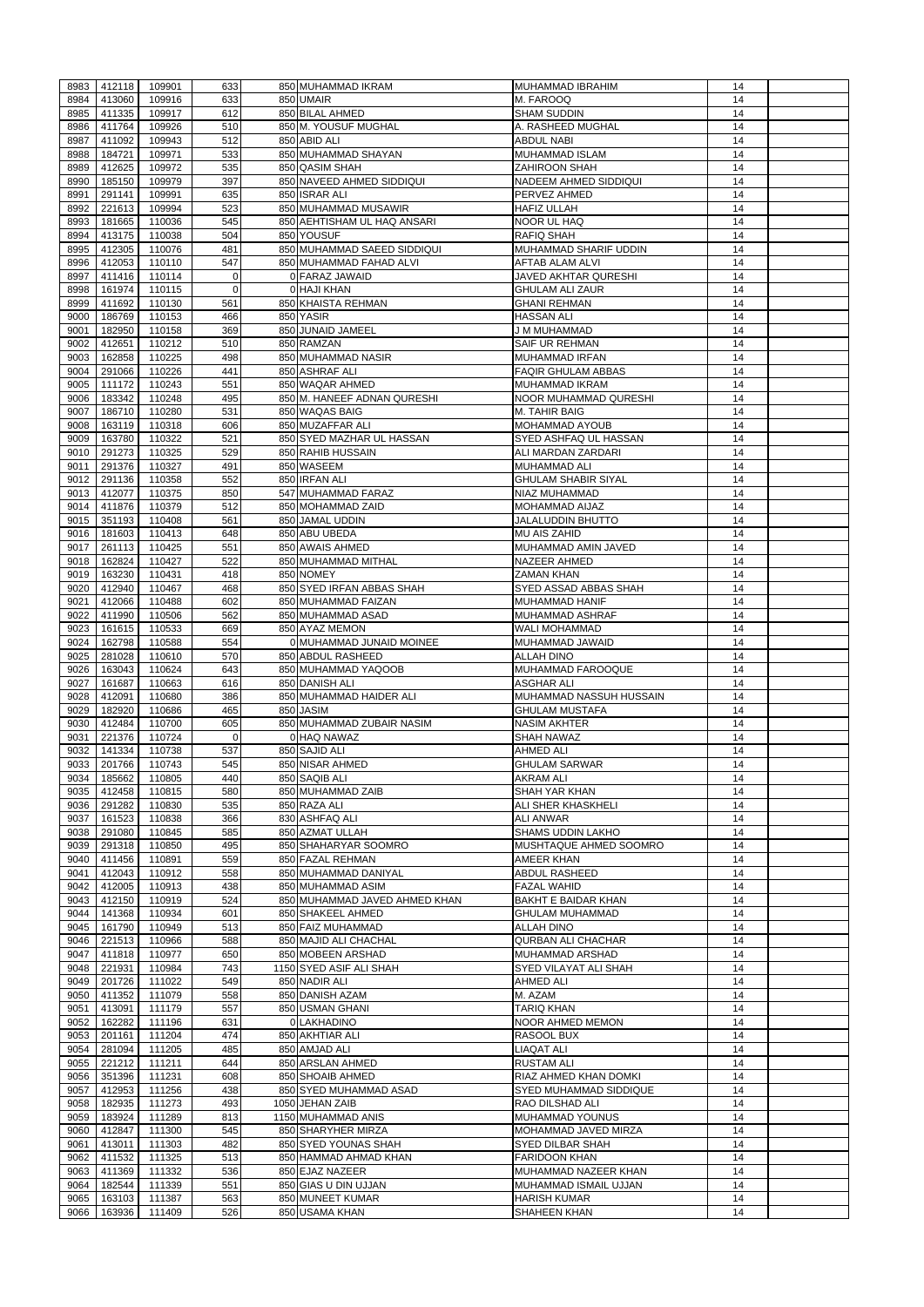|              | 351268           | 111410           | 590        | 850 MUHAMMAD MURAD                     | <b>ALI MURAD</b>                                   | 14       |  |
|--------------|------------------|------------------|------------|----------------------------------------|----------------------------------------------------|----------|--|
| 9067         | 161380           |                  | 645        | 850 ALI KALEEM                         | <b>KALEEM SHAHZAD</b>                              |          |  |
| 9068         | 351328           | 111426           |            |                                        | NAIMATULLAH ABRO                                   | 14       |  |
| 9069         |                  | 111431           | 501        | 850 RAHMATULLAH                        |                                                    | 14       |  |
| 9070         | 161098           | 111439           | 595        | 850 ABDUL BASIT                        | <b>GHULAM QADIR</b>                                | 14       |  |
| 9071         | 162467           | 111443           | 663        | 850 MOHAMMAD HASSAN RAZA               | MUHAMMAD AYOUB SHAIKH                              | 14       |  |
| 9072         | 162332           | 111468           | 476        | 850 MAJID ALI                          | <b>AASHIQUE ALI</b>                                | 14       |  |
| 9073         | 162182           | 111481           | 579        | 850 JAWAD ALI                          | <b>SHOUKAT ALI</b>                                 | 14       |  |
| 9074         | 412845           | 111559           | 434        | 850 SHARIYAR UDDIN                     | <b>MOIN UDDIN</b>                                  | 14       |  |
| 9075         | 185304           | 111589           | 531        | 850 RAFFAQAT ALI                       | <b>AMANAT ALI</b>                                  | 14       |  |
| 9076         | 412585           | 111613           | 752        | 1150 NOMAN NADEEM                      | MUHAMMAD NADEEM                                    | 14       |  |
| 9077         | 412513           | 111632           | 681        | 850 MUSTAFA                            | <b>MEHBOOB KHAN</b>                                | 14       |  |
| 9078         | 181971           | 111640           | 657        | 850 ARSLAN JALIL SHAIKH                | <b>ABDUL JALIL SHAIKH</b>                          | 14       |  |
| 9079         | 411428           | 111647           | 615        | 850 FARHAN RAZA                        | <b>QAMAR RAZA</b>                                  | 14       |  |
| 9080         | 181616           | 111655           | 377        | 850 ADEEL MUSTAFA                      | MUHAMMAD IDREES KAMAL                              | 14       |  |
| 9081         | 186167           | 111659           | 916        | 1500 SYED IMRAN AHMED                  | <b>SYED REHAN AHMED</b>                            | 14       |  |
| 9082         | 186895           | 111677           | 573        | 850 ZOHAIB AZAM                        | <b>AZAM KHAN</b>                                   | 14       |  |
| 9083         | 183839           | 111698           | 401        | 850 MUHAMMAD AFZAL                     | MUHAMMAD SHARFUDDIN                                | 14       |  |
| 9084         | 16125            | 111701           | 850        | 540 MUHAMMAD ZUBAIR                    | MUHAMMAD FAROOQ                                    | 14       |  |
| 9085         | 412780           | 111711           | 499        | 850 SARFARAZ                           | <b>EJAZ</b>                                        | 14       |  |
|              |                  |                  |            |                                        |                                                    |          |  |
| 9086         | 221641           | 111759           | 585        | 850 MUHSIN                             | MUHAMMED MURAD BURIRO                              | 14       |  |
| 9087         | 183027           | 111771           | 430        | 850 KASHIF RAZA                        | <b>MANZOOR HUSSAIN VASEER</b>                      | 14       |  |
| 9088         | 163458           | 111773           | 576        | 850 SAJJAD ALI                         | <b>MOHAMMAD YOUSUF</b>                             | 14       |  |
| 9089         | 411292           | 111841           | 534        | 850 ATTA UR REHMAN                     | <b>BAKHT RAWAN</b>                                 | 14       |  |
| 9090         | 413077           | 111843           | 722        | 850 UMAR REHMAN                        | <b>FATEH KHAN</b>                                  | 14       |  |
| 9091         | 412136           | 111851           | 544        | 850 MUHAMMAD IRFAN                     | <b>MUHAMMAD SADIQ</b>                              | 14       |  |
| 9092         | 412444           | 111892           | 499        | 850 MUHAMMAD YAWER ANSARI              | NAEEM UD DIN                                       | 14       |  |
| 9093         | 184540           | 111942           | 460        | 850 MUHAMMAD RAHEEL                    | MUHAMMAD MANSOOR ALI                               | 14       |  |
| 9094         | 412441           | 111979           | 465        | 850 MUHAMMAD YASIR                     | <b>MUHAMMAD TAHIR</b>                              | 14       |  |
| 9095         | 141002           | 111988           | 481        | 0 AAMIR ALI ANJUM                      | <b>M SHAHBAN CHANA</b>                             | 14       |  |
| 9096         | 411834           | 111992           | 528        | 850 MOHAMMAD FAHEEM AWAM               | MUHAMMAD SALEEM AWAN                               | 14       |  |
| 9097         | 185820           | 112034           | 585        | 850 SHAHZEB DAR                        | MUHAMMAD KOUSAR DAR                                | 14       |  |
| 9098         | 163461           | 112059           | 534        | 800 SAJJAD ALI MEMON                   | <b>KHUSH MUHAMMAD</b>                              | 14       |  |
| 9099         | 281362           | 112074           | 543        | 850 MUHAMMAD ASHRAF                    | MUHAMMAD ALI                                       | 14       |  |
| 9100         | 281070           | 112084           | 524        | 850 ALI AKBER                          | <b>QADIR BUX</b>                                   | 14       |  |
|              |                  |                  |            |                                        |                                                    |          |  |
| 9101         | 281396           | 112107           | 477        | 850 MUHAMMAD SHAKIR                    | <b>GHULAM NABI QURESHI</b>                         | 14       |  |
| 9102         | 281317           | 112117           | 532        | 850 MAUROOF ALI                        | <b>QUARBAN ALI</b>                                 | 14       |  |
| 9103         | 281071           | 112140           | 488        | 850 ALI ASGHAR                         | <b>BILAWAL</b>                                     | 14       |  |
| 9104         | 281130           | 112150           | 539        | 850 ATTA MOHAMMAD                      | <b>GHULAM FAREED</b>                               | 14       |  |
| 9105         | 186589           | 112185           | 617        | 850 USMAN                              | <b>NASEER AHMED</b>                                | 14       |  |
| 9106         | 412766           | 112192           | 457        | 850 SANA ULLAH                         | <b>WARIS KHAN</b>                                  | 14       |  |
| 9107         | 185659           | 112194           | 487        | 850 SANEEM KHAN                        | ALI MURAD KHAN                                     | 14       |  |
| 9108         | 182406           | 112212           | 850        | 500 FAIZAN RAHAT                       | <b>RAHAT RAFIQUE</b>                               | 14       |  |
| 9109         | 185427           | 112237           | 417        | 850 RIZWAN AHMED                       | <b>MANSOOR AHMED</b>                               | 14       |  |
|              |                  |                  |            |                                        |                                                    |          |  |
|              |                  |                  |            |                                        |                                                    |          |  |
| 9110         | 185418           | 112249           | 643        | 850 RIAZ KHAN                          | <b>SYED BADSHAH</b>                                | 14       |  |
| 9111         | 412914           | 112254           | 456        | 850 SYED ASAD ABBAS KAZMI              | SYED ZAHID HUSSAIN SHAH KAZMI                      | 14       |  |
| 9112         | 186813           | 112265           | 476        | 850 ZAHID FAREED                       | <b>MUBARK HUSSAIN</b>                              | 14       |  |
| 9113         | 184512           | 112269           | 577        | 850 MUHAMMAD OWAIS                     | <b>ZAMIR ALI</b>                                   | 14       |  |
| 9114         | 411555           | 112275           | 648        | 850 HASSAN SAUD                        | <b>SAUD GUL</b>                                    | 14       |  |
| 9115         | 221722           | 112301           | 643        | 850 NOMAN AHMED                        | <b>ABDUL RAHIM</b>                                 | 14       |  |
| 9116         | 412144           | 112356           | 461        | 850 MUHAMMAD ISMAIL                    | MUHAMMAD YOUSUF                                    | 14       |  |
| 9117         | 412702           | 112403           | 535        | 850 SABIR                              | <b>ZULFIQAR</b>                                    | 14       |  |
| 9118         | 413191           | 112424           | 404        | 850 ZAHOOR AHMED                       | <b>MANZOOR AHMED</b>                               | 14       |  |
| 9119         | 413078           | 112430           | 446        | 850 UMAR SHAHID                        | <b>M SHAHID</b>                                    | 14       |  |
| 9120         | 411298           | 112447           | 595        | 850 AYAZ AHMED                         | <b>SALEEM AHMED</b>                                | 14       |  |
| 9121         | 186779           | 112473           | 524        | 850 YASIR KHAN                         | MEHBOOB AHMED KHAN                                 | 14       |  |
| 9122         | 185833           | 112492           | 413        | 850 SHAIKH MUHAMMAD ARIF               | SHAIKH MUHAMMAD USMAN                              | 14       |  |
| 9123         | 182382           | 112502           | 622        | 850 FAIZAN                             | SAEED UL HAQ                                       | 14       |  |
| 9124         | 182753           | 112507           | 384        | 850 HUKEEM SAEED                       | <b>REHMAT SAEED</b>                                | 14       |  |
| 9125         | 182383           | 112514           | 498        | 850 FAIZAN                             | <b>MUHAMMAD HAROON</b>                             | 14       |  |
| 9126         | 181670           | 112541           | 413        | 850 AFROZ AHMAD                        | <b>ZAMEER AHMAD</b>                                | 14       |  |
| 9127         | 185055           | 112546           | 515        | 850 MUZMMAIL AHMAD                     | MUSHTAQ AHMAD                                      | 14       |  |
| 9128         | 182603           | 112548           | 482        | 850 HAFIZ MUHAMMAD ASAD                | <b>GHULAM NABI</b>                                 | 14       |  |
|              |                  |                  |            |                                        | <b>ABDUL RASHEED</b>                               |          |  |
| 9129         | 163996           | 112568           | 555        | 850 WAQAR RASHEED NOONARI              |                                                    | 14       |  |
| 9130         | 184346           | 112586           | 563        | 850 MUHAMMAD JUNAID                    | <b>MUHAMMAD SHABBIR</b>                            | 14       |  |
| 9131         | 163144           | 112590           | 475        | 850 NAEEM UD DIN                       | <b>KHUDA BUX</b>                                   | 14       |  |
| 9132         | 182554           | 112627           | $\Omega$   | 0 GUL ZAIB KHAN                        | <b>GUL JABEEN KHAN</b>                             | 14       |  |
| 9133         | 411932           | 112634           | 430        | 850 MUHAMMAD AHMED                     | MUHAMMAD PERVAIZ                                   | 14       |  |
| 9134         | 412318           | 112646           | 478        | 850 MUHAMMAD SALMAN                    | <b>ISLAM UD DIN</b>                                | 14       |  |
| 9135         | 413133           | 112699           | 503        | 850 WAQAS AHMAD                        | <b>ALI AHMAD</b>                                   | 14       |  |
| 9136         | 183780           | 112705           | 510        | 850 MUDASIR ASLAM                      | <b>MUZFFAR ASLAM</b>                               | 14       |  |
| 9137         | 412996           | 112718           | 406        | 850 SYED SHEERAZ HUSSAIN               | <b>SYED MEHMOOD HUSSAIN</b>                        | 14       |  |
| 9138         | 412292           | 112720           | 431        | 850 MUHAMMAD RIZWAN                    | JAN MUHAMMAD NIAZI                                 | 14       |  |
|              | 9139 411747      | 112736           | 449        | 850 M OWAIS                            | <b>ZAIN ALLAUDIN</b>                               | 14       |  |
| 9140         | 412823           | 112745           | $\Omega$   | 0 SHAHZAIB AHMED KHAN                  | <b>ALAMGIR AHMED</b>                               | 14       |  |
| 9141         | 412824           | 112771           | 468        | 850 SHAHZAIB KHAN                      | <b>PERVEEZ IQBAL</b>                               | 14       |  |
| 9142         | 412182           | 112811           | 668        | 850 MUHAMMAD KHALID KHAN               | MUHAMMAD ZIA UL HAQUE                              | 14       |  |
| 9143         | 411697           | 112814           | 476        | 850 KHALID KHAN                        | <b>BAKHTIAR KHAN</b>                               | 14       |  |
| 9144         | 183955           | 112905           | 480        | 850 MUHAMMAD ARSALAN SHAHMEER          | <b>ABDUL KHALIL BROHI</b>                          | 14       |  |
| 9145         | 412646           | 112911           | 448        | 850 RAJA MUHAMMAD ASIM KHAN            | MUHAMMAD ARIF KHAN                                 | 14       |  |
|              |                  |                  |            | 850 ABDUL RAHIM BIN ABDULLHA           | ABDULLHA BIN MUHAMMAD                              |          |  |
| 9146         | 181479           | 112949           | 557        |                                        |                                                    | 14       |  |
| 9147         | 291121           | 112970           | 472        | 850 GHULAM RASOOL                      | <b>GHULAM QADIR</b>                                | 14       |  |
| 9148         | 183412           | 112981           | 594        | 850 M.SIKANDAR                         | <b>GHULAM FAREED</b>                               | 14       |  |
| 9149<br>9150 | 412437<br>401323 | 112988<br>112996 | 542<br>617 | 850 MUHAMMAD YASEEN<br>850 SALEEM RAZA | <b>JAWED ANWAR</b><br><b>GHULAM RASOOL KAIHORO</b> | 14<br>14 |  |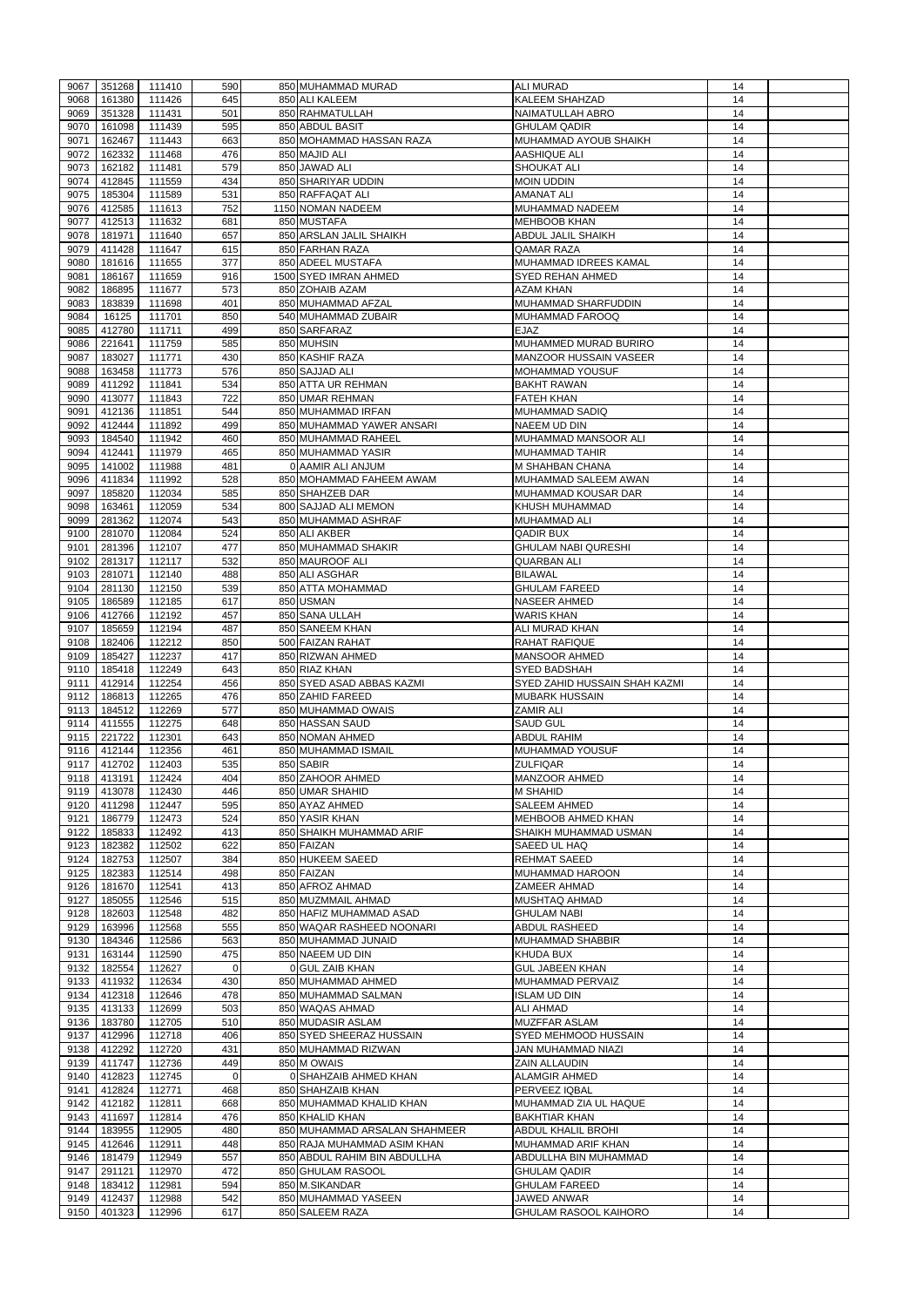| 9151         | 412094           | 113029             | 576            | 850 MUHAMMAD HAMZA KHAN                         | MUHAMMAD JAMIL KHAN                            | 14       |  |
|--------------|------------------|--------------------|----------------|-------------------------------------------------|------------------------------------------------|----------|--|
| 9152         | 181571           | 113041             | 620            | 850 ABDULLAH HASHMI                             | <b>IMRAN AHMED HASHMI</b>                      | 14       |  |
| 9153         | 411652           | 113056             | 480            | 850 JIBRAN AHMAD                                | <b>ABDUL SHAKOOR</b>                           | 14       |  |
| 9154         | 261570           | 113076             | 599            | 850 SYED MUDASIR ABBAS ABIDI                    | SYED GHULAM HYDER ABIDI                        | 14       |  |
| 9155         | 291089           | 113078             | 482            | 850 DANIYAL AHMED                               | RAFIQUE AHMED                                  | 14       |  |
| 9156         | 184471           | 113082             | 409            | 850 MUHAMMAD NASEER                             | MOHAMMAD AYOUB                                 | 14       |  |
| 9157         | 261508           | 113086             | 470            | 850 RIZWAN                                      | <b>LAL KHAN</b>                                | 14       |  |
| 9158         | 186613<br>186370 | 113090             | 617            | 850 UZAIR SHAHZAD                               | MUHAMMAD FAREED                                | 14       |  |
| 9159<br>9160 | 185188           | 113130<br>113132   | 484<br>446     | 850 SYED TEHSEEN ALI<br>850 NOMAN AHMED KHAN    | SYED YAMEEN ALI<br>MUHAMMAD SHAMIM KHAN        | 14<br>14 |  |
| 9161         | 181834           | 113133             | 519            | 900 ALTAF UR RAHMAN                             | <b>IHSANULLAH</b>                              | 14       |  |
| 9162         | 201954           | 113161             | $\overline{0}$ | 0 SHAHZADO                                      | <b>MOHAMMED BUX</b>                            | 14       |  |
| 9163         | 185345           | 113174             | 457            | 850 RAMEEZ AHMED                                | KHALEEL AHMED                                  | 14       |  |
| 9164         | 186627           | 113176             | 489            | 850 WAJAHAT ALI                                 | MUHAMMAD SHAFIQUE                              | 14       |  |
| 9165         | 412828           | 113202             | 474            | 850 SHAIKH MEHMODO ALI                          | SHAIKH MUHAMMAD HANIF                          | 14       |  |
| 9166         | 186254           | 113205             | 403            | 850 SYED MUHAMMAD NAQI NAQVI                    | SYED SAJID HUSSAIN NAQVI                       | 14       |  |
| 9167         | 185535           | 113221             | 383            | 850 SADDAM HUSSAIN                              | <b>ABDUL AZIZ</b>                              | 14       |  |
| 9168         | 181056           | 113272             | 537            | 850 FAIZA SAGHIR                                | <b>SAGHIR HUSSAIN</b>                          | 14       |  |
| 9169         | 182610           | 113275             | $\overline{0}$ | 0 HAFIZ MUHAMMAD KHAN                           | ABDUL HAMMED KHAN                              | 14       |  |
| 9170         | 411443           | 113281             | 435            | 850 FAYAZ SHAH                                  | <b>QUDRAT SHAH</b>                             | 14       |  |
| 9171         | 184414           | 113282             | 511            | 0 MUHAMMAD MOHSIN                               | MUHAMMAD AQEEL                                 | 14       |  |
| 9172         | 351331           | 113312             | 498            | 850 RAJIB ALI                                   | <b>GHOUS BUX</b>                               | 14       |  |
| 9173         | 184151           | 113384             | 344            | 850 MUHAMMAD FAIZAN SALEEM                      | MUHAMMAD SALEEM KHAN                           | 14       |  |
| 9174         | 183921           | 113398             | 810            | 1150 MUHAMMAD ANAS IQBAL                        | MUHAMMAD IQBAL                                 | 14       |  |
| 9175         | 412125           | 113402             | 472            | 850 MUHAMMAD IMRAN                              | MUHAMMAD AMIN                                  | 14       |  |
| 9176         | 221124           | 113443             | 653            | 850 AFTAB AHMED                                 | RASOOL BUX DAYO                                | 14       |  |
| 9177         | 184102           | 113450             | 513            | 850 MUHAMMAD FAHAD                              | MUHAMMAD SARFRAZ                               | 14       |  |
| 9178         | 182881           | 113458             | 645            | 850 ISMAIL ZAMAN                                | ZAHID ZAMAN                                    | 14       |  |
| 9179         | 183583           | 113470             | 619            | 850 MOHAMMAD ASIF ISLAM                         | <b>MUHAMMAD ISLAM</b>                          | 14       |  |
| 9180         | 181230           | 113471             | 471            | 850 SADAF GHANI                                 | ABDUL GHANI                                    | 14       |  |
| 9181         | 311115           | 113540             | 589            | 850 IRFAN AHMED                                 | MUHAMMAD RAMZAN                                | 14       |  |
| 9182         | 185881           | 113564             | 597            | 850 SHAROZ JABBAR                               | ABDUL JABBAR                                   | 14       |  |
| 9183         | 412659           | 113606             | 482            | 850 RASHID KHAN                                 | <b>KHALID MEHMOOD</b>                          | 14       |  |
| 9184         | 183549           | 113620             | 471            | 1050 MOBEEN MURTAZA                             | <b>GHULAM MURTAZA TAHIR</b>                    | 14       |  |
| 9185         | 181626           | 113624             | 496            | 850 ADIL HUSSAIN                                | <b>MUHAMMAD HANIF</b>                          | 14       |  |
| 9186         | 181982           | 113625             | 686            | 850 ASAD ALI                                    | <b>MUKHTIAR AHMED</b>                          | 14       |  |
| 9187         | 163395           | 113632             | 552            | 850 SABAGHATULLAH MEMON                         | <b>NOOR AHMED MEMON</b>                        | 14       |  |
| 9188         | 221667           | 113634             | 533            | 850 MUSHTAQ ALI                                 | <b>ZAMIR ALI</b>                               | 14       |  |
| 9189         | 411090           | 113661             | 563            | 850 ABDUR REHMAN                                | KHALIL UR REHMAN                               | 14       |  |
| 9190         | 163021           | 113668             | 681            | 850 MUHAMMAD UZAIR                              | QUTUB UD DIN                                   | 14       |  |
| 9191         | 412029<br>413101 | 113688<br>113691   | 600<br>574     | 850 MUHAMMAD BASIT AWAN<br>850 WAJAHAT ALI      | MUHAMMAD ASLAM AWAN KHAN<br><b>SAFDAR KHAN</b> | 14<br>14 |  |
| 9192<br>9193 | 221331           | 113723             | $\overline{0}$ | 0 FEROZ DIN                                     | <b>FAIZ MUHAMMAD</b>                           | 14       |  |
|              |                  |                    |                |                                                 |                                                |          |  |
|              |                  |                    |                |                                                 |                                                |          |  |
| 9194         | 351041           | 113737             | 536            | 850 ABDULLAH                                    | <b>GHOUS BUX</b>                               | 14       |  |
| 9195         | 221269           | 113743             | 446            | 850 BILAL HUSSAIN                               | <b>SHOUKAT HUSSAIN</b>                         | 14       |  |
| 9196         | 186394           | 113778             | 395            | 850 SYED WASIF RAFIQ AHMED                      | <b>SYED RAFIQ AHMED</b>                        | 14       |  |
| 9197         | 412962           | 113871             | 551            | 850 SYED MUHAMMAD HARIS                         | SYED SHAFIQUE UR REHMAN                        | 14       |  |
| 9198<br>9199 | 181497<br>412555 | 113890<br>113894   | 554<br>674     | 850 ABDUL REHMAN<br>850 NAVEED AHMAD JAMIL      | <b>BURHAN KHAN</b><br>MUHAMMAD JAMIL UD DIN    | 14<br>14 |  |
| 9200         | 221578           | 113913             | 547            | 850 MUHAMMAD ALEEM UDDIN                        | SHAMSUDDIN SHAIKH                              | 14       |  |
| 9201         | 161995           | 113940             | 527            | 850 HARIS ALI                                   | <b>LIAQUAT ALI</b>                             | 14       |  |
| 9202         | 111173           | 113943             | 577            | 850 WAQAR ALI                                   | <b>ABDUL GHAFOOR</b>                           | 14       |  |
| 9203         | 221425           | 113950             | 775            | 1150 IRFAN ALI                                  | SHAFI MUHAMMAD                                 | 14       |  |
| 9204         | 411144           | 113977             | $\overline{0}$ | 0 AHMED WAQAR                                   | <b>ABDUL GHAFOOR</b>                           | 14       |  |
| 9205         | 181973           | 113995             | 609            | 850 ARSLAN TARIQ                                | MUHAMMAD ANWAR SALEEM                          | 14       |  |
| 9206         | 163177           | 114000             | 536            | 680 NAVEED AHMED JAKHRO                         | ABDUL RAZZAQUE JAKHRO                          | 14       |  |
| 9207         | 182198           | 114023             | 718            | 1150 BLAL RAZA                                  | MUHAMMAD UMAR                                  | 14       |  |
| 9208         | 221917           | 114044             | 639            | 850 SIRAJ AHMED PANHYAR                         | ABDUL HAMEED                                   | 14       |  |
| 9209         | 411782           | 114059             | 632            | 850 MALIK SOHAIL                                | <b>MALIK GHULAM NABI</b>                       | 14       |  |
| 9210         | 183895           | 114072             | 662            | 1150 MUHAMMAD ALI MINHAJ                        | MINHAJ UL HAQ                                  | 14       |  |
| 9211         | 163907           | 114101             | 561            | 850 UMAIR AHMED SHAIKH                          | ZUBAIR AHMED SHAIKH                            | 14       |  |
| 9212         | 161976           | 114106             | 645            | 850 HAJI UMED ALI                               | <b>ALI MURAD</b>                               | 14       |  |
| 9213         | 183738           | 114143             | 450            | 850 MOHSIN RAFIQ                                | <b>MOHAMMAD RAFIQ</b>                          | 14       |  |
| 9214         | 181313           | 114168             | 609            | 850 SYEDA HASNAIN ZEHRA ZAIDI                   | S.M. MEHTAB AKBER ZAIDI                        | 14       |  |
| 9215         | 186477           | 114214             | 493            | 850 TARIQ AZIZ MUGHAL                           | MUHAMMAD LATIF MUGHAL                          | 14       |  |
| 9216         | 111135           | 114239             | 635            | 850 PERWAIZ ALI                                 | <b>ALI MUHAMMAD</b>                            | 14       |  |
| 9217         | 351058           | 114245             | 645            | 850 AHSAN ALI                                   | <b>KHAWAND BUX</b>                             | 14       |  |
| 9218         | 221911           | 114252             | 760            | 1150 SIRAJ AHMED                                | <b>SAEED KHAN</b>                              | 14       |  |
| 9219         | 182787           | 114271             | 376            | 850 ILYAAS                                      | <b>ABDUL QADIR</b>                             | 14       |  |
| 9220         | 183801           | 114272             | 515            | 850 MUHAMMAD ABDUL AZIZ                         | MUHAMMAD ABDUL BAQI                            | 14       |  |
| 9221         | 221336           | 114274             | 594            | 850 GHULAM ABASS                                | <b>HAFIZ ULLAH</b>                             | 14       |  |
| 9222         | 162260           | 114277             | 578            | 850 KHALIL AHMED                                | MUHAMMAD UMAR JAT                              | 14       |  |
|              |                  | 9223 183473 114294 | 395            | 850 MARIA IRUM                                  | <b>MOHAMMAD SHAFI</b>                          | 14       |  |
| 9224<br>9225 | 181204           | 114296             | 647            | 850 RABIA SHAHID ALI                            | <b>SHAHID ALI</b><br><b>WAJAHAT HUSSAIN</b>    | 14       |  |
| 9226         | 182599<br>411003 | 114309             | 595<br>512     | 850 HAFIZ MOHAMMAD HASSAN<br>850 MUHAMMAD USMAN | MASOOD AHMED                                   | 14<br>14 |  |
| 9227         | 162037           | 114329<br>114346   | 602            | 850 HUMAYUN MEMON                               | NAZEER AHMED MEMON                             | 14       |  |
| 9228         | 163748           | 114388             | 510            | 850 SYED AQEEL SHAH                             | SYED BACHAL SHAH                               | 14       |  |
| 9229         | 111131           | 114394             | 564            | 850 NISAR HYDER                                 | <b>ALI HYDER</b>                               | 14       |  |
| 9230         | 185925           | 114413             | 891            | 1150 SHEIKH NASIR                               | <b>RASHAD</b>                                  | 14       |  |
| 9231         | 185488           | 114437             | 600            | 850 S. ANIS GILLANI                             | <b>SYED MAROOF GILLANI</b>                     | 14       |  |
| 9232         | 411493           | 114460             | 406            | 850 HAFIZ MOHAMMAD BILAL                        | MUHAMMAD YAQOOB                                | 14       |  |
| 9233         | 182824           | 114468             | 406            | 850 IMRAN SHEHROZ                               | <b>SHAMOON ILYAS</b>                           | 14       |  |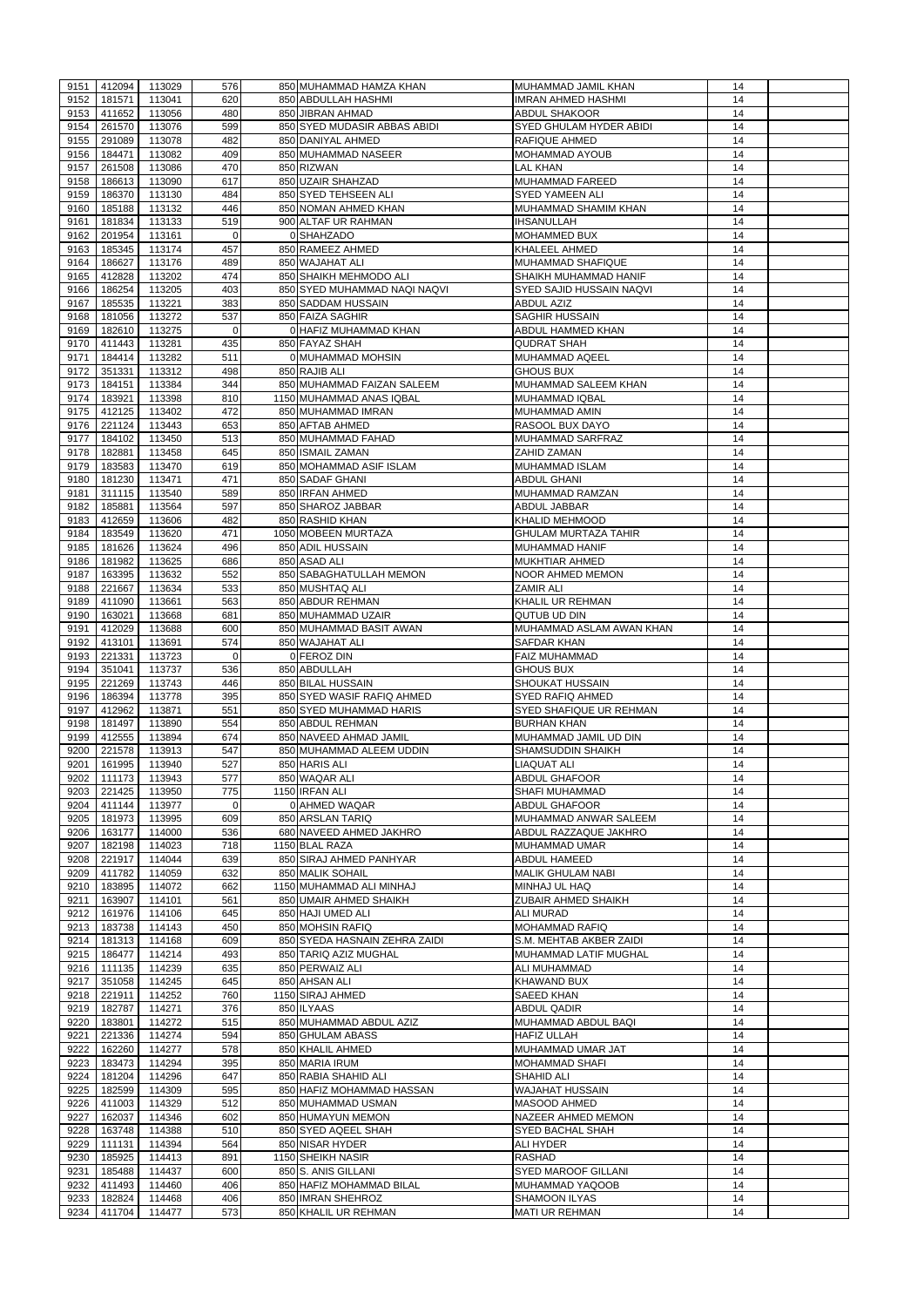|              | 183005           | 114497           | 655            | 850 KASHAN HAIDER                | MUHAMMAD ILYAS                            | 14       |  |
|--------------|------------------|------------------|----------------|----------------------------------|-------------------------------------------|----------|--|
| 9235<br>9236 | 412078           | 114498           | 457            | 850 MUHAMMAD FARAZ KHAN          | ZAFFAR AHMED KHAN                         | 14       |  |
| 9237         | 401359           | 114506           | 609            | 850 TUFAIL AHMED                 | <b>FAIZ ULLAH SHAIKH</b>                  | 14       |  |
| 9238         | 401138           | 114509           | 652            | 850 GHULAM MUHAMMED              | <b>AHMED NAWAZ ERI</b>                    | 14       |  |
|              |                  |                  |                |                                  |                                           |          |  |
| 9239         | 412866           | 114534           | 344            | 850 SHOAIB HASSAN                | <b>IQBAL HASSAN</b>                       | 14       |  |
| 9240         | 182303           | 114535           | 727            | 1150 FAHAD ALI                   | <b>AHMAD ALI</b>                          | 14       |  |
| 9241         | 411826           | 114541           | 0              | 0 MOHAMMAD ALI                   | <b>ABDUL GHAFOOR</b>                      | 14       |  |
| 9242         | 184625           | 114543           | 595            | 850 MUHAMMAD SALEEM              | <b>HAJI LAL KHAN</b>                      | 14       |  |
| 9243         | 185735           | 114554           | 400            | 850 SHAHAB UD DIN                | <b>SHOUKAT ALI</b>                        | 14       |  |
| 9244         | 184942           | 114557           | 484            | 850 MUHAMMAD YOUSUF SHAH         | MUHAMMAD AYUB SHAH                        | 14       |  |
| 9245         | 141308           | 114587           | 472            | 850 RASOOL BUKHSH / KHAN BABA    | <b>ILLAHI BUKHSH</b>                      | 14       |  |
| 9246         | 221676           | 114589           | 613            | 850 MUZAFAR HUSSAIN              | <b>GUL MUHAMMAD</b>                       | 14       |  |
| 9247         | 161996           | 114601           | 561            | 850 HARIS ALI KHAN               | <b>TARIQ ALI KHAN</b>                     | 14       |  |
| 9248         | 141070           | 114625           | 437            | 850 AMIR SHAHZAD MALIK           | YAMEEN MALIK                              | 14       |  |
| 9249         | 221360           | 114628           | 690            | 850 HABIB ULLAH                  | SHAH NAWAZ CHHIJAN                        | 14       |  |
| 9250         | 184958           | 114663           | 558            | 850 MUHAMMAD ZEESHAN             | <b>REHAN ULLAH</b>                        | 14       |  |
| 9251         | 411465           | 114669           | 634            | 850 FURQAN ULLAH                 | <b>ABDUL GHAFOOR ABID</b>                 | 14       |  |
| 9252         | 412945           | 114701           | 477            | 850 SYED KHALID SHAH             | <b>SHER BAHADUR</b>                       | 14       |  |
| 9253         | 184609           | 114714           | $\overline{0}$ | 0 MUHAMMAD SAEED                 | <b>MUHAMMAD RAIS</b>                      | 14       |  |
| 9254         | 184736           | 114719           | 669            | 850 MUHAMMAD SHOAIB ASHRAF       | <b>MUHAMMAD ASHRAF</b>                    | 14       |  |
| 9255         | 184257           | 114721           | 408            | 850 MUHAMMAD HUSSAIN KARIM       | <b>MUHAMMAD MUQEEM KARIMI</b>             | 14       |  |
| 9256         | 182463           | 114724           | 383            | 850 FAROOQ NAEEM HAMID           | <b>NAEEM HAMID</b>                        | 14       |  |
| 9257         | 401001           | 114745           | 497            | 850 AAMIR ALI                    | <b>MOHAMMAD ALI</b>                       | 14       |  |
|              |                  |                  |                |                                  |                                           |          |  |
| 9258         | 162892           | 114797           | 528            | 850 MUHAMMAD RAMEEZ KHAN         | AMEER AHMED                               | 14       |  |
| 9259         | 161182           | 114801           | 582            | 850 ABDUL SALAM                  | GHULAM ASGHAR ALIAS MUHAMMAD AH           | 14       |  |
| 9260         | 182850           | 114822           | 399            | 850 IRFAN AHMED                  | <b>SULTAN AHMED</b>                       | 14       |  |
| 9261         | 411811           | 114829           | 628            | 850 MIRZA JALAL UD DIEN BAIG     | MIRZA MOHAMMAD BASHIR                     | 14       |  |
| 9262         | 412363           | 114859           | 415            | 850 MUHAMMAD SIDDIK              | <b>FAZAL WAHAB</b>                        | 14       |  |
| 9263         | 411903           | 114861           | 389            | 850 MUDDASSER TARIQ              | <b>TARIQ MEHMOOD</b>                      | 14       |  |
| 9264         | 184789           | 114873           | 489            | 850 MUHAMMAD TANVEER AHMAD       | AMEER AHMAD                               | 14       |  |
| 9265         | 183588           | 114876           | 445            | 850 MOHAMMAD AWAIS YOUSUF KHAN   | <b>MOHAMMAD YOUSUF KHAN</b>               | 14       |  |
| 9266         | 184004           | 114882           | 544            | 850 MUHAMMAD ASIM AMIR           | AMIR U DIN                                | 14       |  |
| 9267         | 221753           | 114942           | 604            | 850 RAZA ALI MAGSI               | <b>NASEER AHMED</b>                       | 14       |  |
| 9268         | 221822           | 114957           | 677            | 850 SAJJAD HUSSAIN               | RAZA MUHAMMAD BUGHIO                      | 14       |  |
| 9269         | 411798           | 114966           | 474            | 850 MAYAR JAN                    | <b>ABDUL QADIR</b>                        | 14       |  |
| 9270         | 163179           | 114993           | 555            | 850 NAVEED AHMED MEMON           | <b>NOOR AHMED MEMON</b>                   | 14       |  |
| 9271         | 351185           | 114998           | 497            | 850 ISRAR AHMED SHAH SYED        | <b>KARAM ALI SHAH SYED</b>                | 14       |  |
| 9272         | 221819           | 115002           | 637            | 850 SAJJAD ALI SHAH              | MUHAMMAD SALIH SHAH                       | 14       |  |
| 9273         | 201942           | 115007           | 541            | 850 SHAHARYAR HUSSAIN            | <b>SHUJAT HUSSAIN</b>                     | 14       |  |
| 9274         | 162389           | 115028           | 686            | 850 MEHANDAR KHAN CHANDIO BALOCH | JAMSHEED BALOCH                           | 14       |  |
|              |                  |                  |                |                                  |                                           |          |  |
| 9275         | 163973           | 115030           | 601            | 650 WALEED WAHEED                | WAHID DINO MEMON                          | 14       |  |
| 9276         | 163946           | 115031           | 450            | 850 WAHEED ALI                   | <b>NOOR MUHAMMAD</b>                      | 14       |  |
| 9277         | 184095           | 115042           | 361            | 850 MUHAMMAD DANYALATA           | ATA UL HAQ                                | 14       |  |
| 9278         | 182089           | 115048           | 628            | 850 AWAIS IQBAL                  | <b>MUHAMMAD</b>                           | 14       |  |
| 9279         | 185181           | 115060           | 420            | 0 NOMAN                          | MUHAMMAD RASHEED                          | 14       |  |
| 9280         | 186384           | 115103           | 425            | 850 SYED WAJAHAT HUSSAIN         | SYED MAHMOOD HUSSAIN                      | 14       |  |
| 9281         | 182191           | 115113           | 546            | 850 BILAL SHAH                   | SHAH NAWAZ BALOCH                         | 14       |  |
| 9282         | 181709           | 115137           | 376            | 850 AHMED NOOR                   | <b>MUHAMMAD BUKSH</b>                     | 14       |  |
| 9283         | 183645           | 115172           | 477            | 850 MOHAMMAD NABEEL              | <b>MOHAMMAD AZAM</b>                      | 14       |  |
| 9284         | 181672           | 115177           | 841            | 1150 AFTAB AHMED                 | SHAHAB UD DIN                             | 14       |  |
| 9285         | 182980           | 115181           | 559            | 850 KAMRAN EJAZ                  | <b>EJAZ AHMED</b>                         | 14       |  |
| 9286         | 411651           | 115189           | 559            | 1050 JEHANGIR KHAN BUNERI        | <b>SOU KHAN BUNERI</b>                    |          |  |
| 9287         | 411041           | 115200           |                |                                  |                                           | 14       |  |
| 9288         | 412429           | 115208           | 538            | 850 ABDUL MUSAWIR AFRIDI         | SEYYAL BAHADUR KHAN AFRIDI                | 14       |  |
| 9289         | 412254           |                  | 630            | 850 MUHAMMAD WAQAR               | <b>ABDUL MUTALIB</b>                      | 14       |  |
| 9290         |                  |                  | 617            | 850 MUHAMMAD NOMAN               | <b>MUJIB UR RAHMAN</b>                    | 14       |  |
| 9291         |                  | 115218           |                |                                  |                                           |          |  |
|              | 412705           | 115237           | 565            | 850 SABIR SHAH                   | <b>RAMBEL SHAH</b>                        | 14       |  |
|              | 412872           | 115244           | 552            | 850 SHUJAT ALI                   | MUZAFFAR UL HASSAN                        | 14       |  |
| 9292         | 281175           | 115260           | 546            | 850 FARHAN AHMED RAJPUT          | <b>NISAR AHMED</b>                        | 14       |  |
| 9293         | 141063           | 115278           | 514            | 850 ALTAF HUSSAIN                | <b>KARIM DAD</b>                          | 14       |  |
| 9294         | 221123           | 115296           | 628            | 850 AFTAB AHMED                  | HAJI MANZOOR AHMED                        | 14       |  |
| 9295         | 412293           | 115301           | 444            | 850 MUHAMMAD RIZWAN              | <b>GHULAM SARWAR</b>                      | 14       |  |
| 9296         | 111175           | 115333           | 458            | 850 WAQAS AHMED                  | <b>ABDUL GHAFOOR</b>                      | 14       |  |
| 9297         | 412003           | 115354           | 511            | 850 MUHAMMAD ASIF ZULFIQAR       | <b>ZULFIQAR</b>                           | 14       |  |
| 9298         | 184468           | 115375           | 385            | 850 MUHAMMAD NAQQASH             | MUHAMMAD MUSTAFA                          | 14       |  |
| 9299         | 183740           | 115388           | 471            | 850 MOHSIN SOHAIL                | MUHAMMAD SOHAIL                           | 14       |  |
| 9300         | 163631           | 115391           | 549            | 850 SHAMIS UDDIN                 | <b>GULZAR BROHI</b>                       | 14       |  |
| 9301         | 162649           | 115396           | 520            | 850 MUHAMMAD ASHRAF BALOCH       | <b>GHULAM HUSSAIN BALOCH</b>              | 14       |  |
| 9302         | 185413           | 115432           | 630            | 850 REHMAN MOIN                  | <b>MOIN UDDIN</b>                         | 14       |  |
| 9303         | 221791           | 115433           | 61             | 7850 SAEED AHMED                 | <b>MIR MUHAMMAD SARKI</b>                 | 14       |  |
| 9304         | 221329           | 115439           | 631            | 850 FEROZ AHMED                  | NISAR AHMED PATHAN                        | 14       |  |
| 9305         | 413184           | 115465           | 595            | 850 ZAHID MEHMOOD                | ABDUL MAJEED                              | 14       |  |
| 9306         | 41120            | 115478           | 642            | 850 RAHIM UDDIN                  | ZAIN UL ABIDIN                            | 14       |  |
|              | 9307 413009      | 115483           | 510            | 850 SYED WASI SHAH               | <b>SYED GHAREEB SHAH</b>                  | 14       |  |
| 9308         | 161478           | 115496           | 395            | 850 ARSALAN                      | MUHAMMAD AYOUB                            | 14       |  |
|              |                  |                  |                |                                  | MUHAMMAD IQBAL KASHMIRI                   |          |  |
| 9309         | 111108           | 115521           | 553            | 850 MUHAMMAD ASIF                |                                           | 14       |  |
| 9310         | 162502           | 115524           | 587            | 850 MOHAMMAD USMAN AMAN ULLAH    | <b>WAHEED ULLAH</b>                       | 14       |  |
| 9311         | 164053           | 115531           | 577            | 850 YASIR KHAN                   | <b>MOHAMMAD SABIR KHAN</b>                | 14       |  |
| 9312         | 163939           | 115538           | 595            | 850 USMAN SIDDIQ                 | <b>MOHAMMAD SIDDIQ</b>                    | 14       |  |
| 9313         | 182567           | 115545           | 736            | 1150 HABIB UR REHMAN             | <b>ABDUL REHMAN</b>                       | 14       |  |
| 9314         | 351422           | 115553           | 595            | 850 TARIQ ALI                    | <b>ZAHID ALI</b>                          | 14       |  |
| 9315         | 261322           | 115558           | 535            | 850 MOHAMMED HAYAT               | <b>MOHAMMED UMER</b>                      | 14       |  |
| 9316         | 261626           | 115568           | 580            | 850 ZLIM UL DIN                  | <b>TOGACHI</b>                            | 14       |  |
| 9317<br>9318 | 141274<br>261027 | 115576<br>115604 | 539<br>475     | 0 NAEEM QAZI<br>850 ABDUL RAOOF  | <b>ABDUL HAFEEZ</b><br><b>ABDUL RAHIM</b> | 14<br>14 |  |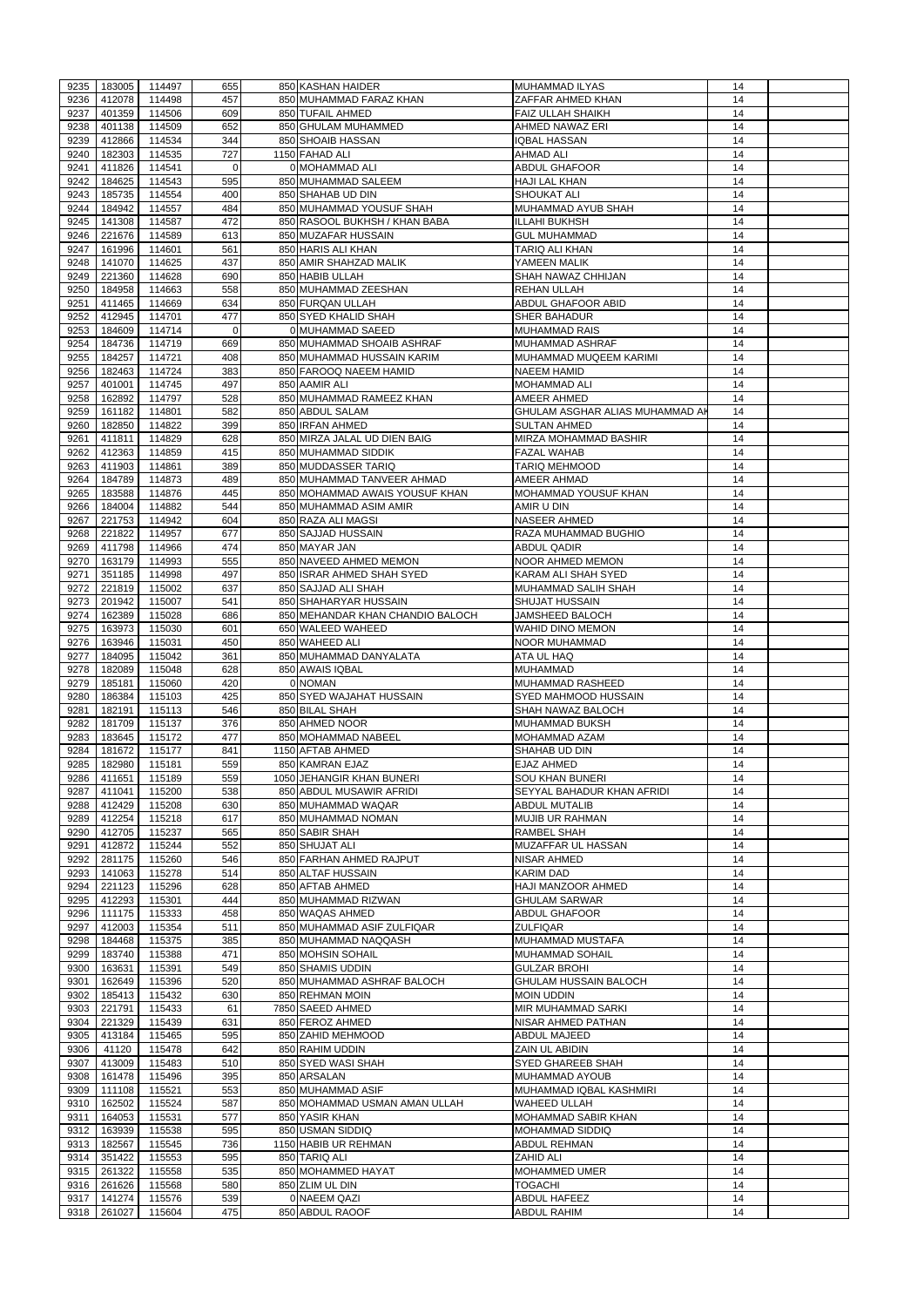| 9319 | 261071 | 115606 | 611      | 850 ALLAH DINO                  | MUHAMMAD HASHIM                 | 14 |  |
|------|--------|--------|----------|---------------------------------|---------------------------------|----|--|
| 9320 | 161047 | 115651 | 454      | 850 SHAFAQUE MUSHEER AHMED KHAN | MUSHEER AHMAD KHAN              | 14 |  |
| 9321 | 163459 | 115658 | 535      | 850 SAJJAD ALI                  | <b>MUHAMMAD QASIM</b>           | 14 |  |
| 9322 | 201220 | 115663 | 595      | 850 ASADULLAH                   | <b>GHOUS BUX</b>                | 14 |  |
| 9323 | 201240 | 115670 | 573      | 850 ASIF ALI                    | MOHAMMAD ARAB LAKHAN            | 14 |  |
|      |        |        | 577      |                                 |                                 |    |  |
| 9324 | 141107 | 115696 |          | 850 FAHAD HUSSAIN NOONARI       | <b>GHULAM MURTAZA NOONARI</b>   | 14 |  |
| 9325 | 162008 | 115710 | 501      | 0 HASNAIN AHMED MEMON           | SIKANDER ALI MEMON              | 14 |  |
| 9326 | 161438 | 115712 | 560      | 850 AMJAD ALI                   | AFTAB AHMED                     | 14 |  |
| 9327 | 411947 | 115715 | 522      | 850 MUHAMMAD ALAM               | MUHAMMAD RAZZAQ                 | 14 |  |
| 9328 | 201241 | 115742 | 533      | 850 ASIF ALI                    | AMANULLAH                       | 14 |  |
| 9329 | 291212 | 115769 | 808      | 1150 MUHAMMAD FAZIL             | ZAHOOR UD DIN                   | 14 |  |
| 9330 | 182658 | 115782 | 583      | 850 HAJAT MIR                   | <b>SAMAD KHAN</b>               | 14 |  |
| 9331 | 161887 | 115787 | 482      | 850 GHULAM GHOUSE               | <b>GHULAM RASOOL</b>            | 14 |  |
| 9332 | 412982 | 115803 | 645      | 850 SYED QAMAR IMAM             | <b>SYED RAZI IMAM</b>           | 14 |  |
| 9333 | 221330 | 115827 | 672      | 850 FEROZ ALI                   | HIDAYATULLAH JAKHRO ABRO        | 14 |  |
| 9334 | 351447 | 115829 | 622      | 850 WAQAS AHMED                 | ABDUL JALIL SHAIKH              | 14 |  |
| 9335 | 201873 | 115835 | 546      | 850 SAIFULLAH                   | MUHAMMAD BACHAL                 | 14 |  |
| 9336 | 351258 | 115842 | 551      | 850 MUHAMMAD FAISAL             | ZAHID ALI MUGHAL                | 14 |  |
| 9337 | 221827 | 115858 | 632      | 850 SALEEM JAN                  | <b>ALI MURAD</b>                | 14 |  |
| 9338 | 162549 | 115865 | 523      | 850 MOIZ                        | <b>ZAHEER</b>                   | 14 |  |
| 9339 | 291056 | 115869 | 548      | 850 ARSLAN KHAN                 | MUHAMMAD RAMZAN                 | 14 |  |
| 9340 | 281468 | 115878 | 573      | 850 RASHID ALI KHASKHELI        | ANWARUDDIN KHASKHELI            | 14 |  |
| 9341 | 202011 | 115880 | 566      | 850 SYED ALI RAZA SHAH          | SYED JAFFAR ALI SHAH            | 14 |  |
|      |        |        | 378      |                                 |                                 |    |  |
| 9342 | 412395 | 115888 |          | 850 MUHAMMAD TUFAIL             | <b>SABIR HUSSAIN</b>            | 14 |  |
| 9343 | 184698 | 115890 | 561      | 850 MUHAMMAD SHAHZAIB           | MUHAMMAD ASLAM                  | 14 |  |
| 9344 | 181500 | 115906 | $\Omega$ | 0 ABDUL REHMAN KHAN             | ANIS UR REHMAN KHAN             | 14 |  |
| 9345 | 411147 | 115922 | 553      | 850 AHSAN ABRAR BUTT            | AMIR ABRAR BUTT                 | 14 |  |
| 9346 | 184481 | 115927 | 449      | 850 MUHAMMAD NAVEED ANSARI      | ABDUL HAFEEZ ANSARI             | 14 |  |
| 9347 | 221263 | 115933 | $\Omega$ | 0 BASHIR AHMAD                  | <b>MORE</b>                     | 14 |  |
| 9348 | 221353 | 115941 | 484      | 850 GHULAM YASEEN JUNEJO        | A.SATTAR JUNEJO                 | 14 |  |
| 9349 | 181952 | 115950 | 539      | 850 ARSALAN SALEEM              | <b>MUHAMMAD SALEEM</b>          | 14 |  |
| 9350 | 162611 | 115973 | 419      | 850 MUHAMMAD ALI                | <b>MUHRAM ALI</b>               | 14 |  |
| 9351 | 221491 | 115975 | 686      | 850 KHALID KHAN                 | <b>MANZOOR HUSSAIN MAGSI</b>    | 14 |  |
| 9352 | 183322 | 116019 | 403      | 575 M. AKHTAR ALI               | <b>MUSHARRAF ALI</b>            | 14 |  |
| 9353 | 181242 | 116038 | 406      | 850 SAMAN RUBAB                 | <b>MUHAMMAD RAFIQ</b>           | 14 |  |
| 9354 | 181956 | 116070 | 453      | 850 ARSALAN SIDDIQUI            | <b>IFTIKHAR UDDIN SIDDIQUI</b>  | 14 |  |
| 9355 | 186311 | 116071 | 440      | 850 SYED QUMBER ALI ZAIDI       | <b>SYED SAEED HUSSAIN ZAIDI</b> | 14 |  |
| 9356 | 183373 | 116081 | 482      | 850 M. UMAIR                    | <b>MUHAMMAD HAROON RASHID</b>   | 14 |  |
| 9357 | 182363 | 116092 | 509      | 850 FAISAL SALEEM               | <b>MOHAMMAD SALEEM</b>          | 14 |  |
| 9358 | 183677 | 116111 | 616      | 850 MOHAMMAD SHAHAB HUSSAIN     | SAJJAD HUSSAIN                  | 14 |  |
| 9359 | 186753 | 116114 | 685      | 850 WASEEM SAJJAD               | <b>MUHAMMAD YOUNUS</b>          | 14 |  |
| 9360 | 185730 | 116115 | 664      | 850 SHAH ZAIB                   | HAZRAT AZAM                     | 14 |  |
|      |        |        | 455      | 850 RAJA SIKANDAR ALI           | <b>GHULAM BAQAR WAGAN</b>       |    |  |
| 9361 | 221742 | 116146 |          |                                 |                                 | 14 |  |
| 9362 | 185997 | 116158 | 605      | 850 SOHAIB ASAD                 | <b>ZAHOOR AHMED</b>             | 14 |  |
| 9363 | 291359 | 116190 | 540      | 850 TANVEER ALI                 | <b>IRSHAD ALI ARIAN</b>         | 14 |  |
| 9364 | 185159 | 116196 | 466      | 0 NAVEED SHAHZAD                | <b>MOHAMMED IQBAL</b>           | 14 |  |
| 9365 | 185982 | 116215 | 633      | 850 SIKANDAR ALI                | ABDULLAH                        | 14 |  |
| 9366 | 181393 | 116222 | 385      | 850 ABDUL BASIT                 | MUHAMMAD ASHRAF                 | 14 |  |
| 9367 | 221384 | 116230 | 620      | 850 HASSAN UDDIN DAHOT          | AHMED ALI DAHOT                 | 14 |  |
| 9368 | 201243 | 116286 | 595      | 0 ASIF ALI MANGRIO              | <b>MEHRAN KHAN</b>              | 14 |  |
| 9369 | 201624 | 116289 | 483      | 850 MOHAMMAD NASIR              | MOHAMMAD RAMZAN MALIK           | 14 |  |
| 9370 | 182888 | 116308 | 604      | 1150 IZHAR ALI                  | <b>MUZAFFAR ALI</b>             | 14 |  |
| 9371 | 291047 | 116340 | 586      | 850 ALLAH BACHAYO               | ANWAR ALI KHASKHELI             | 14 |  |
| 9372 | 162211 | 116361 | 530      | 850 JUNAID KHAN                 | <b>FAREED KHAN</b>              | 14 |  |
| 9373 | 162998 | 116363 | 525      | 850 MUHAMMAD UMAIR              | MUHAMMAD SALEEM                 | 14 |  |
| 9374 | 186478 | 116379 | 533      | 850 TARIQ HUSSAIN ANSARI        | ROSHAN ALI ANSARI               | 14 |  |
| 9375 | 183503 | 116383 | 519      | 850 MEHAR UD DIN                | <b>BABOO KHAN</b>               | 14 |  |
| 9376 | 163509 | 116433 | 432      | 850 SARMAD                      | ALTAF AHMAD BHATTI              | 14 |  |
| 9377 | 163258 | 116437 | 555      | 850 OWAIS KHAN                  | <b>SHAKIR KHAN</b>              | 14 |  |
| 9378 | 162489 | 116439 | 596      | 850 MOHAMMAD RAHEEM             | <b>GHULAM KHAN UNNAR</b>        | 14 |  |
| 9379 | 351014 | 116446 | 569      | 850 ABDUL FATAH                 | <b>BASHER AHMED MAHAR</b>       | 14 |  |
| 9380 | 161076 | 116454 | 412      | 850 AAMIR HASSAN                | MUHAMMAD HASSAN                 | 14 |  |
| 9381 | 201938 | 116469 | 622      | 850 SHAFQAT ALI                 | <b>INAYAT ALI QAZI</b>          | 14 |  |
| 9382 | 186150 | 116471 | 371      | 850 SYED HAIDER ABBAS KAZMI     | SYED SHAFAT HUSSAIN KAZMI       | 14 |  |
| 9383 | 185411 | 116484 | 486      | 850 REHAN ZAMAN                 | <b>QUMAR ZAMAN</b>              | 14 |  |
|      |        |        | $\Omega$ | <b>OUMAR FAROOQ</b>             |                                 |    |  |
| 9384 | 186565 | 116502 |          |                                 | MOHD MUMTAZ                     | 14 |  |
| 9385 | 183364 | 116515 | 424      | 850 M. SALMANI SAGHEER          | <b>MOHAMMAD SAGHEER</b>         | 14 |  |
| 9386 | 162359 | 116538 | 611      | 850 MANSOOR UL HAQUE            | <b>OBHAYO KHAN</b>              | 14 |  |
| 9387 | 201974 | 116558 | 568      | 1050 SHER ZAMAN                 | MIR GHAZI KHAN                  | 14 |  |
| 9388 | 163676 | 116583 | 522      | 850 SHOAIB UR REHMAN            | <b>HABIB UR REHMAN</b>          | 14 |  |
| 9389 | 221937 | 116619 | 637      | 850 SYED ZAKIR HUSSAIN SHAH     | SYED MAHBOOB ALI SHAH           | 14 |  |
| 9390 | 161623 | 116642 | 469      | 850 AZHAR KHAN                  | AKBAR KHAN                      | 14 |  |
| 9391 | 181642 | 116664 | 607      | 850 ADNAN ARIF                  | MUHAMMAD ARIF                   | 14 |  |
| 9392 | 351341 | 116672 | 0        | 0 RIAZ ALI                      | <b>QADIR BUX</b>                | 14 |  |
| 9393 | 202062 | 116724 | 595      | 850 TOUFIQUE AHMED              | ABDUL RAHEEM                    | 14 |  |
| 9394 | 184986 | 116731 | 478      | 850 MUHAMMAD ZUBAIR PARACHA     | MUHAMMAD KHALID PARACHA         | 14 |  |
| 9395 | 201673 | 116737 | 542      | 850 MUHAMMAD HASSAN NAREJO      | <b>MUHAMMAD SAFFAR</b>          | 14 |  |
| 9396 | 182245 | 116745 | 490      | 0 DANIYAL ASIF KHAN             | <b>ASIF IQBAL</b>               | 14 |  |
| 9397 | 184101 | 116747 | 574      | 850 MUHAMMAD EJAZ KHAN          | MUHAMMAD HAKEEM KHAN            | 14 |  |
| 9398 | 181685 | 116777 | 511      | 850 AHAD AHMED KHAN             | <b>MOHAMMAD AHMED KHAN</b>      | 14 |  |
| 9399 | 141074 | 116789 | 441      | 850 AMJAD HUSSAIN SOOMRO        | ABDUL MAJEED                    | 14 |  |
| 9400 | 412706 | 116798 | 510      | 850 SADAM HUSSAIN               | SHER MUHAMMAD                   | 14 |  |
| 9401 | 161278 | 116805 | 453      | 850 AGHA MUHAMMAD ANSAR         | <b>AGHA AIJAZ AHMED</b>         | 14 |  |
| 9402 | 412348 | 116854 | 597      | 850 MUHAMMAD SHAN               | MUHAMMAD YAMEEN                 | 14 |  |
|      |        |        |          |                                 |                                 |    |  |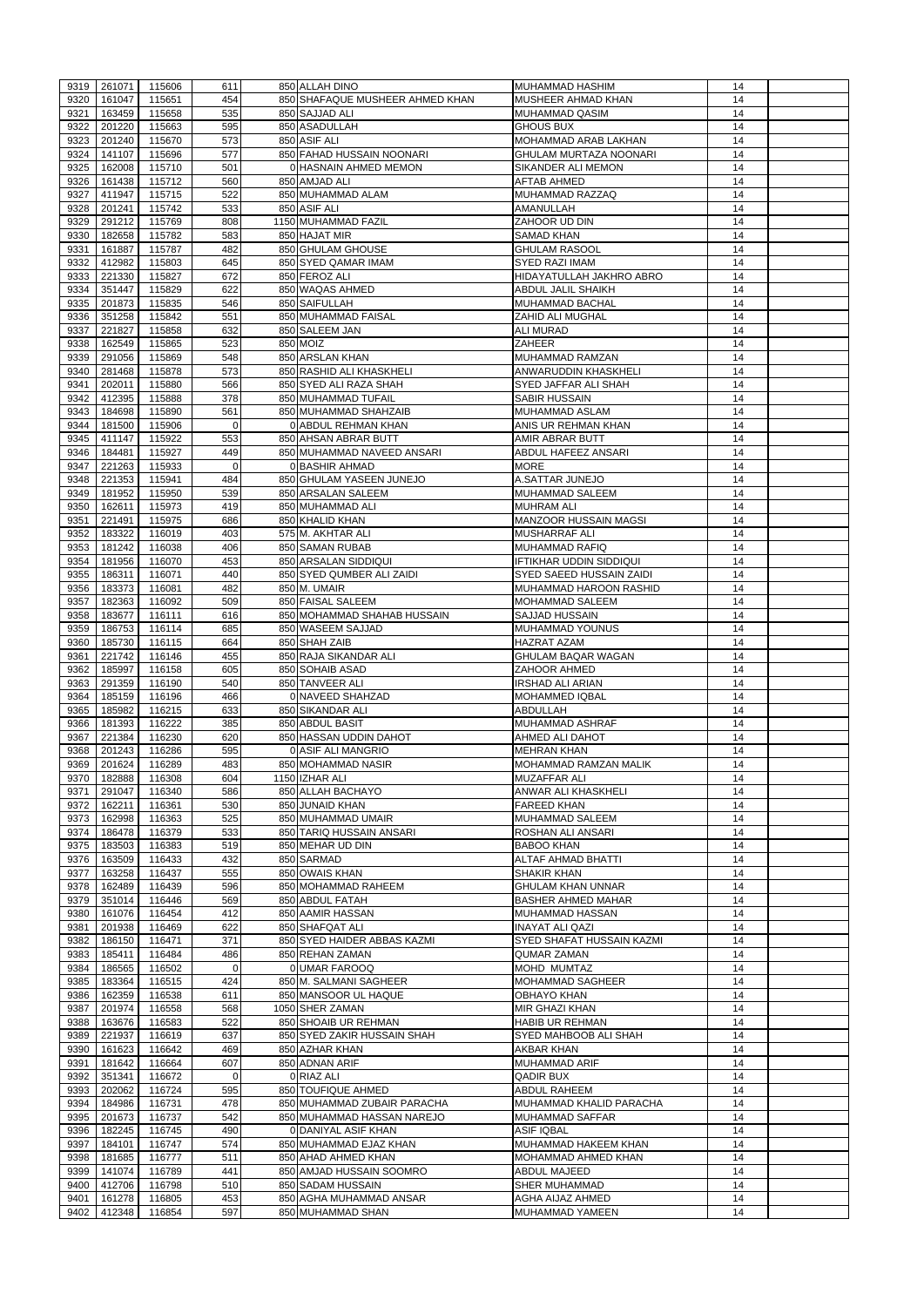| 9403         | 163528           | 116873           | 470         | 850 SHAFAID ALI                     | ALI MUHAMMAD PALIJO            | 14 |  |
|--------------|------------------|------------------|-------------|-------------------------------------|--------------------------------|----|--|
|              |                  |                  |             |                                     |                                |    |  |
| 9404         | 411305           | 116885           | 614         | 850 AYUB KHAN                       | <b>ALLAH WASAYA</b>            | 14 |  |
| 9405         | 164011           | 116890           | 532         | 850 WAQAS AHMED                     | <b>ABBAS ALI</b>               | 14 |  |
| 9406         | 291375           | 116891           | 545         | 850 WASEEM                          | LAKHANO                        | 14 |  |
| 9407         | 351194           | 116898           | 460         | 850 JAMSHED ALI                     | <b>JAVED ALI</b>               | 14 |  |
| 9408         | 182972           | 116910           | 549         | 850 KAMRAN ABBAS                    | <b>FAZAL ABBAS</b>             | 14 |  |
|              |                  |                  |             |                                     |                                |    |  |
| 9409         | 281034           | 116937           | 616         | 850 ABDUL SAMAD MEMON               | NASEEM AKHTER MEMON            | 14 |  |
| 9410         | 162449           | 116947           | 477         | 850 MOHAMMAD FAHAD                  | <b>MOHAMMAD HANIF</b>          | 14 |  |
| 9411         | 161110           | 116950           | 548         | 850 ABDUL GHAFFAR                   | <b>MUKHTAR AHMED</b>           | 14 |  |
| 9412         | 141412           | 116967           | 497         | 850 ZAHOOR AHMED SOOMRO             | <b>QADIR BUX SOOMRO</b>        | 14 |  |
| 9413         | 161977           | 116973           | 403         | 850 HAKIM ALI                       | <b>NOOR ALI PALIJO</b>         | 14 |  |
|              |                  |                  |             |                                     |                                |    |  |
| 9414         | 163947           | 116993           | 451         | 850 WAHEED ALI DAYO                 | RASOOL BUX DAYO                | 14 |  |
| 9415         | 184916           | 117002           | 495         | 850 MUHAMMAD WASEEM                 | <b>MUHAMMAD ZAMEER</b>         | 14 |  |
| 9416         | 141122           | 117045           | 571         | 850 GHULAM MURTAZA MANGRIO          | SHAHAB UD DIN                  | 14 |  |
| 9417         | 111067           | 117050           | 580         | 850 HAJI HUSSAIN                    | HAJI NOOR MUHAMMAD             | 14 |  |
|              | 162325           |                  | 473         | 0 MADAD ALI BHANOOJO                | <b>NAWAB KHAN</b>              |    |  |
| 9418         |                  | 117060           |             |                                     |                                | 14 |  |
| 9419         | 411400           | 117098           | 595         | 850 FAIZAL AFZAL                    | <b>AFZAL QADEER</b>            | 14 |  |
| 9420         | 181215           | 117115           | 855         | 1150 RIDA KAMIL WARSI               | MUHAMMAD KAMIL WARSI           | 14 |  |
| 9421         | 141375           | 117158           | 571         | 850 SUDHEER AHMED                   | <b>NOOR MOHAMMAD</b>           | 14 |  |
| 9422         | 411206           | 117172           | 446         | 850 ANWAR GHANI                     | <b>ABDUL GHANI</b>             | 14 |  |
|              |                  |                  |             |                                     |                                |    |  |
| 9423         | 18153            | 117199           | 448         | 850 MUHAMMAD MANSOOR                | <b>MUHAMMAD KHURSHID</b>       | 14 |  |
| 9424         | 18106            | 117222           | 850         | 498 MARYAM SOHAIL ANSARI            | MUHAMMAD SOHAIL ANSARI         | 14 |  |
| 9425         | 18120            | 117225           | $\mathbf 0$ | 0 ATIF SAEED                        | <b>ABID SAEED</b>              | 14 |  |
|              |                  |                  | 375         | 850 SHAHZAIB SIKANDER               |                                | 14 |  |
| 9426         | 18186            | 117226           |             |                                     | SIKANDER ALI DAHAR             |    |  |
| 9427         | 14104            | 117252           | 465         | 850 MUNEER AHMED                    | GHULAM MUHAMMAD SOOMRO         | 14 |  |
| 9428         | 40102            | 117259           | 602         | 850 ATHAR HUSSAIN KHOSO             | MOHAMMAD MUNIR KHOSO           | 14 |  |
| 9429         | 18335            | 118005           |             | <b>NEELAM NAZAR</b>                 | MUHAMMAD NAZAR                 | 14 |  |
| 9430         | 18349            | 118023           |             | SABGHAT ALI                         | ABID ALI                       | 14 |  |
|              |                  |                  |             |                                     |                                |    |  |
| 9431         | 18345            | 118093           |             | <b>REHAN BIN TALIB</b>              | <b>MUHAMMAD TALIB</b>          | 14 |  |
| 9432         | 18306            | 118116           |             | MUHAMMAD KASHIF                     | <b>MUHAMMAD HANIF</b>          | 14 |  |
| 9433         | 18296            | 118126           |             | MUHAMMAD DANISH IQBAL               | <b>MUHAMMAD IQBAL</b>          | 14 |  |
| 9434         | 18381            | 118155           |             | SYED MUHAMMAD JUNAID                | <b>SYED SBDUL JAMIL</b>        | 14 |  |
|              |                  |                  |             |                                     |                                |    |  |
| 9435         | 20125            | 118176           |             | <b>GHULAM ULLAH</b>                 | <b>MUHAMMAD SADIQUE</b>        | 14 |  |
| 9436         | 20124            | 118177           |             | <b>GHULAM ASGHAR</b>                | <b>GHULAM AKBAR</b>            | 14 |  |
| 9437         | 35158            | 118190           |             | <b>SUMBUL</b>                       | <b>MUSTAQUE</b>                | 14 |  |
| 9438         | 35157            | 118192           |             | <b>SONIA RANA</b>                   | <b>RANA LIAQUAT ALI</b>        | 14 |  |
|              |                  |                  |             |                                     |                                |    |  |
| 9439         | 35137            | 118194           |             | <b>NAZAKAT TARA</b>                 | <b>ABDUL JABBAR</b>            | 14 |  |
| 9440         | 35162            | 118206           |             | <b>TOOBA</b>                        | MUHAMMAD AYOUB                 | 14 |  |
| 9441         | 35146            | 118229           |             | SAIQA PERVEEN                       | <b>NAZEER AHMED</b>            | 14 |  |
| 9442         | 35165            | 118233           |             | <b>UROOJ AKBER</b>                  | AKBER KHAN                     | 14 |  |
|              |                  |                  |             |                                     |                                |    |  |
| 9443         | 35115            | 118244           |             | <b>ASIFA</b>                        | <b>IMDAD ALI</b>               | 14 |  |
| 9444         | 20135            | 118248           |             | MUSHAHID ALI ANSARI                 | <b>BUX ALI ANSARI</b>          | 14 |  |
| 9445         | 20133            | 118260           |             | MUHAMMAD NAREJO                     | <b>ASADULLAH NAREJO</b>        | 14 |  |
| 9446         | 35161            | 118272           |             | TARIQ HASSAN                        | DILDAR MUHAMMAD                | 14 |  |
|              |                  |                  |             |                                     |                                |    |  |
| 9447         | 28117            | 118325           |             | RAMEEZ HUSSAIN                      | <b>RAHMAT ULLAH</b>            | 14 |  |
| 9448         | 26111            | 118335           |             | SARFARAZ ALI                        | <b>ASHIQUE HUSSAIN</b>         | 14 |  |
| 9449         | 40113            | 118339           |             | KHALID AHMED                        | <b>AZIZ AHMED</b>              | 14 |  |
| 9450         | 40108            | 118340           |             | <b>ALI TAHIR</b>                    | <b>TAHIR MAZHAR</b>            | 14 |  |
|              |                  |                  |             |                                     |                                |    |  |
| 9451         | 16154            | 118361           |             | <b>WAZEER AHMED ABRO</b>            | <b>JAN MOHAMMAD</b>            | 14 |  |
| 9452         | 22133            | 118368           |             | <b>GHULAM MURTAZA</b>               | <b>SULTAN AHMED</b>            | 14 |  |
| 9453         | 16136            | 118376           |             | ABDUL WAQAR                         | <b>ABDUL SATTAR</b>            | 14 |  |
| 9454         | 11105            | 118377           |             | <b>GHULAM MOHIUDDIN</b>             | <b>GHULAM MUSTAFA</b>          | 14 |  |
|              |                  |                  |             |                                     |                                |    |  |
| 9455         | 185919           | 113164           | 527         | 850 SHEIKH MUHAMMAD SARWAR ALI      | SHEIKH MUHAMMAD HABIB          | 14 |  |
| 9456         | 411907           | 113179           | $\mathbf 0$ | 0 MUHAMMAD ABDUL TAMEEM KHAN        | MUHAMMAD ABDUL SALEEM KHAN     | 14 |  |
| 9457         | 412273           | 113200           | 510         | 850 MUHAMMAD RAFI KHAN              | <b>SALEEM AKHTAR</b>           | 14 |  |
| 9458         | 182381           | 113284           | 344         | 850 FAIZAN                          | <b>IBRAHIM</b>                 | 14 |  |
| 9459         | 183030           | 113314           | 431         | 830 KASHIF SARWAR                   | <b>GHULAM SARWAR</b>           | 14 |  |
|              |                  |                  |             |                                     |                                |    |  |
| 9460         | 161799           | 113449           | 622         | 850 FAIZAN JAWAID                   | <b>JAWAID SALEEM</b>           | 14 |  |
| 9461         | 161208           | 113818           | 545         | 850 ABDUL WAJID                     | CHAND MUHAMMAD                 | 14 |  |
| 9462         | 221757           | 113975           | $\Omega$    | 0 RIAZ AHMED                        | DUR MUHAMMAD                   | 14 |  |
| 9463         | 184208           | 114005           | 611         | 850 MUHAMMAD HAMID                  | <b>MUHAMMAD SIDDIQUE</b>       | 14 |  |
| 9464         |                  |                  | 587         |                                     |                                |    |  |
|              | 111179           | 114035           |             | 850 ZULFIQAR ALI                    | MOHAMMAD UMAR JUNEJO           | 14 |  |
| 9465         | 221704           | 114043           | 606         | 850 NASRULLAH                       | NIZAM UL DIN                   | 14 |  |
| 9466         | 222065           | 114253           | 570         | 850 ZULFIQAR ALI                    | <b>ABDUL AZIZ</b>              | 14 |  |
| 9467         | 185838           | 114315           | 775         | 1150 SHAIKH MUHAMMAD REHAN SIDDIQUI | SHAIKH MUHAMMAD ZAHID SIDDIQUI | 14 |  |
| 9468         | 182316           | 114398           | 560         | 850 FAHAD MASOOD                    | <b>MASOOD AHMED</b>            | 14 |  |
|              |                  |                  |             |                                     |                                |    |  |
| 9469         | 182438           | 114435           | 463         | 850 FARHAN AHMED                    | CHOUDHARY BASHEER AHMED        | 14 |  |
| 9470         | 412566           | 114473           | 620         | 850 NAYYAR AHSAM                    | <b>NAYYAR ALAM</b>             | 14 |  |
| 9471         | 201255           | 114533           | 393         | 850 ATTA ULLAH                      | AZIZ ULLAH SIDDIQUE            | 14 |  |
| 9472         | 411612           | 114540           | 617         | 850 IRFAN NAWAB                     | <b>AMIR NAWAB</b>              | 14 |  |
|              |                  |                  |             |                                     |                                |    |  |
| 9473         | 411137           | 114548           | 436         | 0 AHMED GUL                         | <b>UMER GUL</b>                | 14 |  |
| 9474         | 141293           | 114586           | 517         | 850 RAB DINO                        | <b>ACHAR</b>                   | 14 |  |
|              | 9475 201536      | 114600           | 518         | 850 KHALIL AHMED                    | <b>GHULAM QADIR DHARIYO</b>    | 14 |  |
| 9476         | 182617           | 114676           | 459         | 850 HAFIZ MUHAMMAD SHAHEER          | <b>MUHAMMAD ISMAIL</b>         | 14 |  |
|              |                  |                  |             |                                     |                                |    |  |
| 9477         | 281230           | 114758           | 553         | 850 IMRAN ALI SOLANGI               | <b>BAKSHAL SOLANGI</b>         | 14 |  |
| 9478         | 413220           | 114841           | 435         | 850 ZEESHAN KHAN                    | ABDUL KARIM                    | 14 |  |
| 9479         | 412447           | 114848           | 510         | 850 MUHAMMAD YOUSUF                 | <b>MUHAMMAD HANIF</b>          | 14 |  |
| 9480         | 183627           | 115059           | 637         | 850 MOHAMMAD JAWWAD                 | MOHAMMAD JAMIL                 | 14 |  |
|              |                  |                  |             | 850 M.FAIZAN KHAN                   |                                |    |  |
| 9481         | 183398           | 115096           | 543         |                                     | <b>M.IQBAL KHAN</b>            | 14 |  |
| 9482         | 184948           | 115104           | 542         | 850 MUHAMMAD ZAHID                  | MUHAMMAD NASEEM                | 14 |  |
| 9483         | 181071           | 115165           | 584         | 850 FIZZA DILSHAD HUSSAIN           | <b>DILSHAD HUSSAIN</b>         | 14 |  |
| 9484         | 181473           | 115171           | 599         | 850 ABDUL RAFAY                     | MOHAMMED INAM                  | 14 |  |
|              |                  |                  | 728         | 1150 DANISH HUSSAIN BALOCH          |                                |    |  |
|              |                  |                  |             |                                     | <b>WAHID BUKHSH BALOCH</b>     | 14 |  |
| 9485<br>9486 | 182228<br>185613 | 115413<br>115419 | 386         | 850 SALMAN AHMED                    | <b>RAEES AHMED</b>             | 14 |  |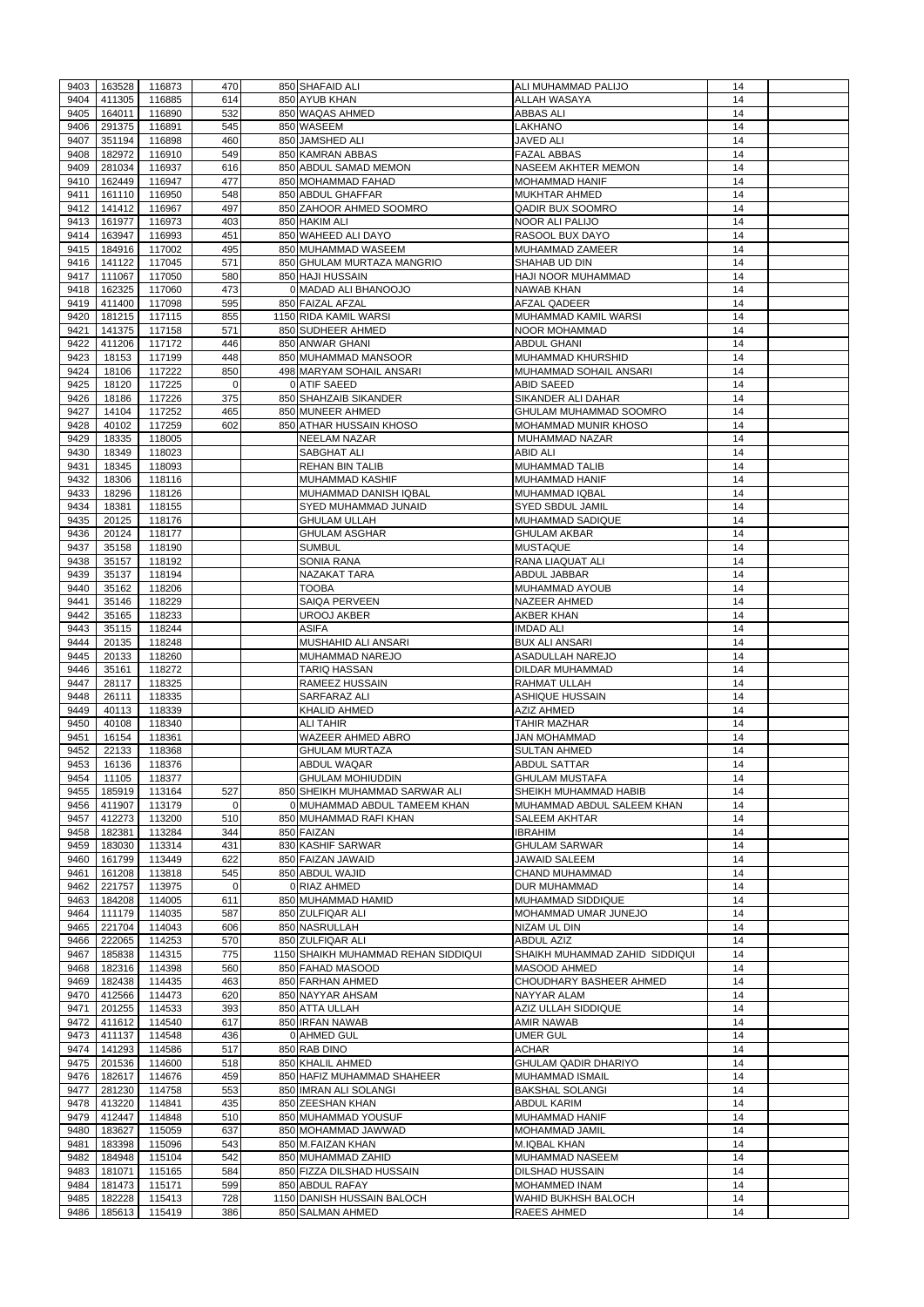| 9487 | 201866      | 115637 | 589      | 850 SAEED AHMED             | <b>SHAHBAZ DINO</b>          | 14 |  |
|------|-------------|--------|----------|-----------------------------|------------------------------|----|--|
| 9488 | 202095      | 115834 | 674      |                             | <b>WAHEED AHMED</b>          | 14 |  |
|      |             |        |          | 850 WAQAR WAHEED            |                              |    |  |
| 9489 | 141316      | 115849 | 571      | 850 SABIR HUSSAIN           | <b>SHAMS UD DIN SHAH</b>     | 14 |  |
| 9490 | 18192       | 115901 | 546      | 850 SYED AZMI HUSSAIN       | <b>SYED AKBER HUSSAIN</b>    | 14 |  |
| 9491 | 351357      | 115961 | 605      | 850 SAJAD AZIZ              | <b>AZIZULLAH BURIRO</b>      | 14 |  |
| 9492 | 185179      | 116014 | 432      | 850 NIZAM UDDIN             | JAMAL UDDIN AZIZ             | 14 |  |
| 9493 | 183483      | 116164 | 481      | 850 MATEE UR REHMAN         | ABDUL REHMAN                 | 14 |  |
| 9494 | 222035      | 116179 | 642      | 1050 ZAIN UL ABDIN          | SIKANDAR ALI                 | 14 |  |
|      |             |        |          |                             |                              |    |  |
| 9495 | 291320      | 116193 | 539      | 850 SHAHBAZ KHAN            | <b>NISAR AHMED SOLANGI</b>   | 14 |  |
| 9496 | 182672      | 116209 | 475      | 850 HAMMAD ABDUL RAHIM      | <b>ABDUL RAHIM</b>           | 14 |  |
| 9497 | 221767      | 116337 | 585      | 850 ROSHAN ALI              | AITBAR ALI BURDHI            | 14 |  |
| 9498 | 411114      | 116548 | 562      | 850 ADNAN DANISH            | <b>NABI SHER BAIG</b>        | 14 |  |
| 9499 | 261124      | 116570 | 623      | 850 BHAMAR SINGH            | <b>JAIRAM DAS</b>            | 14 |  |
| 9500 | 181132      | 116667 | 426      | 850 KOMAL RAIS              | <b>RAIS MIAN</b>             | 14 |  |
| 9501 | 162730      | 116682 | 431      | 850 MUHAMMAD FAYAZ          | <b>MUHAMMAD AKRAM</b>        | 14 |  |
|      |             |        |          |                             |                              |    |  |
| 9502 | 141203      | 116781 | 561      | 850 MOHAMMAD ALI            | <b>MOHAMMAD BACHAL</b>       | 14 |  |
| 9503 | 412448      | 116818 | 521      | 850 MUHAMMAD YOUSUF         | MUHAMMAD AZEEM               | 14 |  |
| 9504 | 141131      | 116840 | 435      | 850 HABIB ULLAH             | <b>ABDUL LATIF SOOMRO</b>    | 14 |  |
| 9505 | 164071      | 117028 | 581      | 850 ZAHEER AHMED            | <b>AHMED KHAN</b>            | 14 |  |
| 9506 | 162283      | 117029 | 510      | 850 LAL CHAND               | <b>MANJI</b>                 | 14 |  |
| 9507 | 162127      | 117059 | 692      | 850 IRFAN ALI KHOSO         | <b>CHANESAR KHOSO</b>        | 14 |  |
|      |             |        |          |                             |                              |    |  |
| 9508 | 411075      | 117066 | 672      | 850 ABDUL YASIR             | <b>ABDUL QADIR</b>           | 14 |  |
| 9509 | 14102       | 117201 | 481      | 850 ASIF ALI                | <b>MUNEER AHMED</b>          | 14 |  |
| 9510 | 18130       | 117231 | 394      | 850 JUNAID ABDUL SALAM      | ABDUL SALAM                  | 14 |  |
| 9511 | 18147       | 117248 | 654      | 1100 MUHAMMAD BILAL         | <b>ABDUL SATTAR</b>          | 14 |  |
| 9512 | 181490      | 100063 | 560      | 850 ABDUL REHMAN            | MUHAMMAD USMAN               | 14 |  |
| 9513 | 183212      | 100101 | 662      | 850 M NASEEM ULLAH          | <b>SIRAN UDDIN</b>           | 14 |  |
|      |             |        |          |                             |                              |    |  |
| 9514 | 184225      | 100168 | 419      | 850 MUHAMMAD HARIS ATIQUE   | <b>ATIQ UR REHMAN</b>        | 14 |  |
| 9515 | 184710      | 100191 | 583      | 850 MUHAMMAD SHAMIM KHAN    | MUHAMMAD WASIM UD DIN KHAN   | 14 |  |
| 9516 | 185716      | 100206 | 786      | 1150 SHAFIQ UR REHMAN       | <b>SAEED UR REHMAN</b>       | 14 |  |
| 9517 | 184271      | 100304 | 417      | 850 MUHAMMAD ILYAS          | <b>MUHAMMAD SHAFI</b>        | 14 |  |
| 9518 | 184316      | 100341 | 528      | 850 MUHAMMAD ISMAIL         | <b>MUHAMMAD SHOEB</b>        | 14 |  |
| 9519 | 182973      | 100379 | 562      | 850 KAMRAN AHMED            | <b>MOHAMMAD MOOSA</b>        | 14 |  |
|      |             |        |          |                             |                              |    |  |
| 9520 | 184769      | 100454 | 400      | 850 MUHAMMAD TAHA HABIB     | <b>SALEEM UDDIN</b>          | 14 |  |
| 9521 | 181512      | 100559 | 485      | 850 ABDUL SAMAD             | <b>GUL SHER</b>              | 14 |  |
| 9522 | 181181      | 100597 | 454      | 850 NAJAM US SAHAR          | <b>SYED IKRAM ALI</b>        | 14 |  |
| 9523 | 186729      | 100658 | 465      | 850 WASAY BIN SAEED         | SAEED UL HAI FAROOQUI        | 14 |  |
| 9524 | 181856      | 100830 | 619      | 850 AMIR KHAN               | <b>JAMROZ KHAN</b>           | 14 |  |
| 9525 | 185627      | 101019 | 512      | 850 SALMAN MEHMOOD          | <b>K.P MEHMOOD</b>           | 14 |  |
|      |             |        |          |                             |                              |    |  |
| 9526 | 186184      | 101033 | 792      | 1150 SYED KAIB E SADIQ      | SYED YAWAR HUSSAIN ZAIDI     | 14 |  |
| 9527 | 183491      | 101040 | 595      | 850 MAZHAR ALI              | ZAHIR MUHAMMAD               | 14 |  |
| 9528 | 183598      | 101064 | 71       | 426 MOHAMMAD FAHAD          | <b>MOHAMMAD QAYYUM</b>       | 14 |  |
| 9529 | 182206      | 101124 | $\Omega$ | 0 DANIAL                    | MUHAMMAD ALEEM               | 14 |  |
| 9530 | 181770      | 101297 | 427      | 850 AJAZ AHMED              | <b>DOST AMAN</b>             | 14 |  |
| 9531 | 184779      | 101349 | $\Omega$ | 0 MUHAMMAD TAHIR            | MUHAMMED MUNSIF              | 14 |  |
| 9532 | 185209      | 101409 | 480      | 850 NOMAN MUSHTAQ           | MOHAMMAD MUSHTAQ             | 14 |  |
|      |             |        |          |                             |                              |    |  |
| 9533 | 186886      | 101492 | 448      | 850 ZIKRYA                  | <b>YASEEN</b>                | 14 |  |
| 9534 | 183194      | 101515 | 444      | 850 M KASHIF RAEES          | <b>M RAEES</b>               | 14 |  |
| 9535 | 184012      | 101642 | 582      | 850 MUHAMMAD ASLAM AHMED    | <b>ISRAR AHMED</b>           | 14 |  |
| 9536 | 185836      | 101935 | 374      | 850 SHAIKH MUHAMMAD HUMAYUN | MUHAMMAD ABDUL HANNAN        | 14 |  |
| 9537 | 201192      | 102018 | 578      | 850 AMJAD ALI               | <b>UMED ALI</b>              | 14 |  |
| 9538 | 201569      | 102153 | 548      | 850 MAZHAR ALI              | <b>GHULAM AKBAR</b>          | 14 |  |
| 9539 | 162295      | 102409 | 625      | 625 M AHTESHAM NAEEM UDDIN  | <b>NAEEM UDDIN</b>           | 14 |  |
|      |             |        |          |                             |                              |    |  |
| 9540 | 161040      | 102536 | 644      | 850 RUKHSAR NAZ             | <b>SAIF UDDIN</b>            | 14 |  |
| 9541 | 162274      | 102658 | 504      | 850 KHURRAM KHAN            | MUHAMMAD KHURSHEED KHAN      | 14 |  |
| 9542 | 261025      | 102673 | 609      | 850 ABDUL RAHIM             | <b>MUHAMMAD RAFIQUE</b>      | 14 |  |
| 9543 | 261094      | 102756 | 425      | 850 ASHFAQUE ALI            | <b>MUHAMMAD RASHIM</b>       | 14 |  |
| 9544 | 261093      | 102793 | 683      | 850 ASADULLAH               | HIZB UR REHMAN               | 14 |  |
| 9545 | 221563      | 102816 | 568      | 850 MOHAMMAD SIDDIQUE       | <b>MOHAMMAD SALEH</b>        | 14 |  |
|      |             |        | 679      | 850 MUHAMMAD JAZIB SOLANGI  |                              |    |  |
| 9546 | 221608      | 102936 |          |                             | PERWAIZ HUSSAIN              | 14 |  |
| 9547 | 351183      | 103094 | 630      | 850 ISHFAQUE AHMED          | <b>ASHIQUE ALI</b>           | 14 |  |
| 9548 | 201201      | 103289 | 563      | 850 ARIF HUSSAIN            | <b>GHULAM MUHAMMAD</b>       | 14 |  |
| 9549 | 201984      | 103342 | 504      | 850 SHOAIB ALI              | MUHAMMAD TAYYAB BHATTI       | 14 |  |
| 9550 | 261260      | 103394 | 684      | 850 KEPEEL DEV              | <b>CHATRO MAL</b>            | 14 |  |
| 9551 | 141141      | 103531 | 500      | 850 ILTAF HUSSAIN           | <b>MATARO KHAN</b>           | 14 |  |
| 9552 | 261568      | 103537 | 703      | 850 SURESH KUMAR            | <b>DALHO</b>                 | 14 |  |
|      |             |        |          |                             |                              |    |  |
| 9553 | 163889      | 103560 | 602      | 850 TOQEER AHMED            | <b>AZIZ AHMED</b>            | 14 |  |
| 9554 | 164147      | 103681 | 455      | 850 ZUBAIR ALI              | <b>ABDUL SATTAR</b>          | 14 |  |
| 9555 | 164004      | 103748 | 468      | 850 WAQAS AHMED             | <b>IMDAD ALI</b>             | 14 |  |
| 9556 | 162298      | 103785 | 637      | 850 M FARAZ ALI KHAN        | <b>M ALI KHAN</b>            | 14 |  |
| 9557 | 111176      | 103943 | 586      | 850 ZEESHAN ASLAM           | MUHAMMAD ASLAM               | 14 |  |
| 9558 | 401295      | 103997 | 600      | 850 RIZWAN ALI SARIO        | ZULFIQAR ALI SARIO           | 14 |  |
|      | 9559 111154 | 104041 |          | 850 SHAFQAT ALI             | <b>SHAJWAR ALI</b>           |    |  |
|      |             |        | 639      |                             |                              | 14 |  |
| 9560 | 261609      | 104063 | 537      | 850 WALEED MUNWAR           | MUNAWAR AHMED                | 14 |  |
| 9561 | 163491      | 104109 | 633      | 850 SANAULLAH CHANNA        | <b>MOHAMMAD SAEED</b>        | 14 |  |
| 9562 | 311239      | 104230 | 545      | 850 RAZA MUHAMMAD KAMAL     | <b>ALI SHER</b>              | 14 |  |
| 9563 | 201570      | 104290 | 582      | 850 MAZHAR ALI              | <b>GUL BAIG</b>              | 14 |  |
| 9564 | 261349      | 104305 | 367      | 850 MUHAMMAD HANIF          | ALI BUX                      | 14 |  |
| 9565 | 141072      | 104357 | 543      | 850 AMJAD ALI KAKRO         | <b>MOHAMMAD ISMAIL KAKRO</b> | 14 |  |
|      |             |        |          |                             |                              |    |  |
| 9566 | 311273      | 104499 | $\Omega$ | 0 SHEHERYAR TARIQ           | <b>TARIQ ISMAIL</b>          | 14 |  |
| 9567 | 141338      | 104575 | 595      | 850 SALEEM AKHTAR           | <b>MANZOOR AHMED</b>         | 14 |  |
| 9568 | 162493      | 104815 | 582      | 850 MOHAMMAD SADDAM HUSSAIN | <b>MOHAMMAD SULTAN</b>       | 14 |  |
|      |             |        |          | 850 MUHAMMAD BILAL          | MUHAMMAD YAMEEN              | 14 |  |
| 9569 | 162683      | 104860 | 519      |                             |                              |    |  |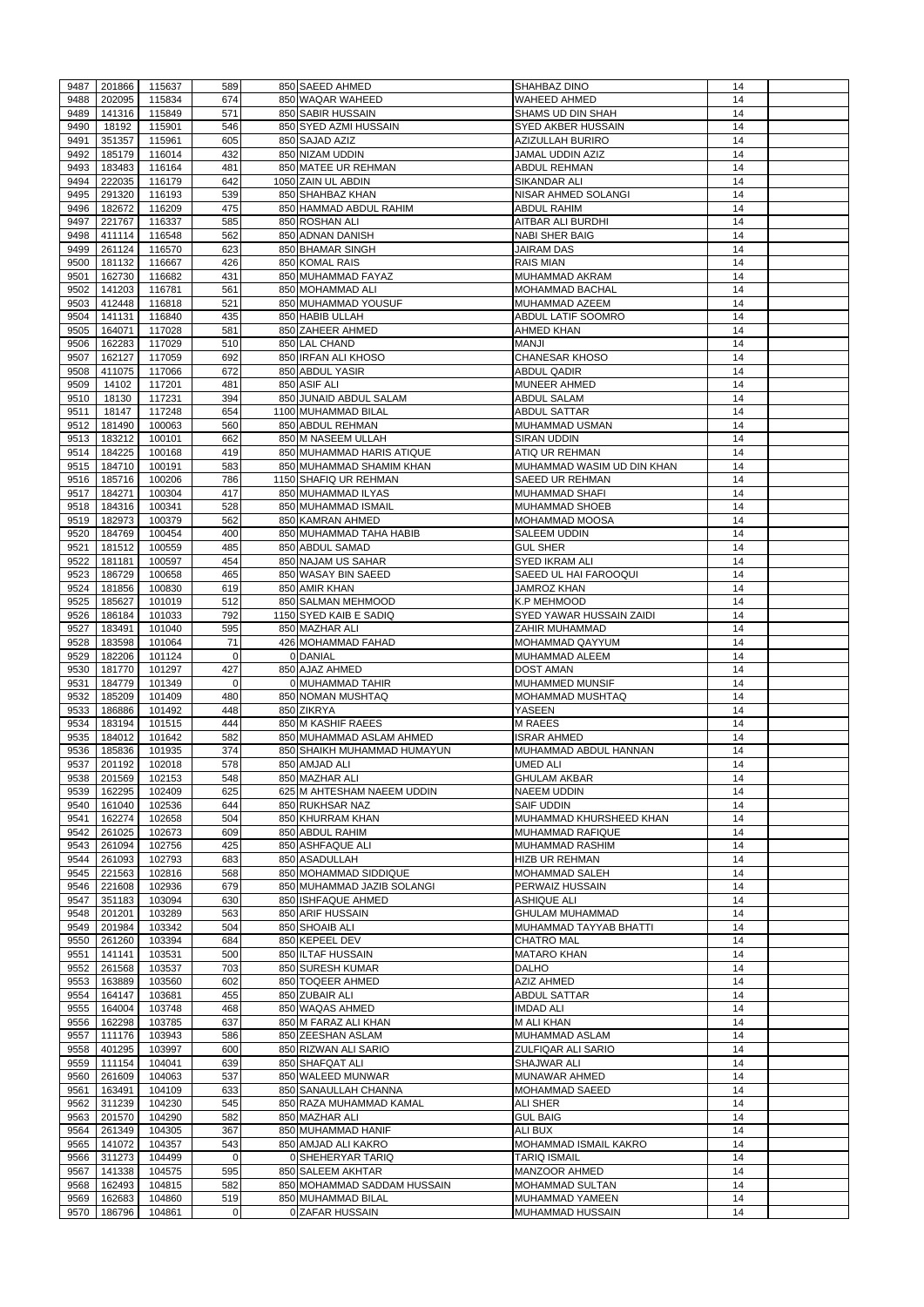| 9571         | 181398           | 104936           | 496            | 850 ABDUL BASIT                      | <b>ABDUL HAMEED</b>                  | 14       |  |
|--------------|------------------|------------------|----------------|--------------------------------------|--------------------------------------|----------|--|
|              |                  |                  | 328            |                                      | ZAFAR AHMED SIDDIQUI                 |          |  |
| 9572         | 185050           | 104959           |                | 850 MUZAMMIL AHMED SIDDIQUI          |                                      | 14       |  |
| 9573         | 201911           | 105011           | 570            | 850 SANA ULLAH                       | <b>INAYAT ULLAH SHAIKH</b>           | 14       |  |
| 9574         | 201685           | 105018           | 595            | 850 MUHAMMAD REHAN KHAN              | <b>IQTIDAR UDDIN KHAN</b>            | 14       |  |
| 9575         | 401250           | 105124           | 622            | 850 MUSHTAQUE AHMED                  | <b>IRSHAD ALI</b>                    | 14       |  |
| 9576         | 261127           | 105221           | 643            | 850 BHAVESH KUMAR                    | <b>ASHOK KUMAR</b>                   | 14       |  |
| 9577         | 141102           | 105229           | 526            | 850 DABEER HUSSAIN                   | MUHAMMAD HASHIM LASHARI              | 14       |  |
| 9578         | 401106           | 105236           | 697            | 850 EHSAN AHMED                      | MAQBOOL AHMED CHANNA                 | 14       |  |
|              |                  |                  |                |                                      |                                      |          |  |
| 9579         | 201595           | 105326           | 538            | 850 MOHAMMAD ASLAM                   | NAWAB UDDIN CHANDIO                  | 14       |  |
| 9580         | 261257           | 105379           | 689            | 850 KANWAR                           | <b>ASSAN DAS</b>                     | 14       |  |
| 9581         | 163281           | 105402           | 511            | 850 QASIM ALI SHAH                   | <b>MEHBOOB ALI SHAH</b>              | 14       |  |
| 9582         | 162955           | 105409           | 538            | 850 MUHAMMAD SHOAIB                  | MUHAMMAD SALEEM KHAN                 | 14       |  |
| 9583         | 201390           | 105417           | 475            | 850 GHULAM SARWAR                    | <b>SHUJGA MUHAMMAD RAJPER</b>        | 14       |  |
| 9584         | 181092           | 105462           | 402            | 850 HINA MUMTAZ                      | MUMTAZ ALI KHAN                      | 14       |  |
| 9585         | 202055           | 105514           | 499            | 850 TARIQUE HUSSAIN                  | MUHAMMAD HASHIM UJJAN                | 14       |  |
| 9586         | 201142           | 105554           | 558            | 850 AHMED ALI                        | <b>IMDAD ALI TUNIO</b>               | 14       |  |
|              |                  |                  |                |                                      |                                      |          |  |
| 9587         | 411687           | 105704           | 605            | 850 KASHIF RIAZ GOHAR                | RIAZ AHMED KHAN                      | 14       |  |
| 9588         | 161237           | 106012           | 573            | 850 ADEEL ABBAS BHATTI               | <b>GHULAM MUHAMMAD BHATTI</b>        | 14       |  |
| 9589         | 261507           | 106072           | 467            | 850 RIAZ ALI                         | MUHAMMAD SOOMAR                      | 14       |  |
| 9590         | 181231           | 106230           | 720            | 850 SADAF LIAQUAT                    | <b>SYED LIAQUAT ALI</b>              | 14       |  |
| 9591         | 184934           | 106366           | 402            | 850 MUHAMMAD YASIR KHAN              | MUHAMMAD ISLAM KHAN                  | 14       |  |
| 9592         | 412529           | 106380           | 453            | 850 NADEEM FAIZ                      | <b>FAIZ MUHAMMAD</b>                 | 14       |  |
| 9593         | 181941           | 106381           | 501            | 850 ARSALAN AZAM                     | MUHAMMAD AZAM                        | 14       |  |
| 9594         | 185584           | 106575           | 664            | 850 SAJJAD AHMED                     | <b>NAZIR AHMED</b>                   | 14       |  |
|              |                  |                  |                |                                      |                                      |          |  |
| 9595         | 201986           | 106659           | 696            | 850 SHOAIB KHAN                      | <b>ASLAM PARVEZ</b>                  | 14       |  |
| 9596         | 185490           | 106741           | $\mathbf 0$    | 496 S. JAZIB RAZA ZAIDI              | <b>SYED TAFAZUL MEHDI</b>            | 14       |  |
| 9597         | 281010           | 106787           | 515            | 850 AAMIR HUSSAIN                    | ASHIQUE HUSSAIN UJJAN                | 14       |  |
| 9598         | 161055           | 107185           | 614            | 850 SYED MUDABIR HUSSAIN SHAH        | SYED MUZAFFAR HUSSAIN SHAH           | 14       |  |
| 9599         | 111030           | 107259           | 516            | 850 ALI AKBAR ZARGAR                 | ABDUL MAJEED ZARGAR                  | 14       |  |
| 9600         | 183642           | 107335           | 419            | 850 MOHAMMAD MOHSIN ALI              | JAMEEL AHMED                         | 14       |  |
| 9601         | 163923           | 107418           | 560            | 850 UMAR DARAZ KHAN                  | <b>SARFARAZ KHAN</b>                 | 14       |  |
| 9602         | 163454           | 107561           | 665            | 850 SAJJAD AHMED QURESHI             | SHABBIR AHMED QURESHI                | 14       |  |
|              |                  |                  |                |                                      |                                      |          |  |
| 9603         | 185816           | 107576           | 500            | 850 SHAHZAIB KHAN                    | MUHAMMAD AZAM KHAN                   | 14       |  |
| 9604         | 20113            | 107733           | 494            | 850 ZUHAIB KHAN                      | KHAN MUHAMMAD                        | 14       |  |
| 9605         | 184603           | 107831           | 739            | 1150 MUHAMMAD SABIR                  | <b>ABDUL WAHAB</b>                   | 14       |  |
| 9606         | 182686           | 107944           | 544            | 850 HAMZA SHAIKH                     | MOHAMMED JEHANGIR SHAIKH             | 14       |  |
| 9607         | 185128           | 108057           | 409            | 850 NASIR JIBRAN                     | <b>ABDUL RAZZAQ</b>                  | 14       |  |
| 9608         | 201026           | 108072           | 443            | 0 AAMIR SOHAIL                       | <b>MOLA BUX</b>                      | 14       |  |
| 9609         | 291184           | 108207           | 628            | 850 MOHAMMAD NOMAN AKHTER            | RAO MOHAMMAD AKHTER                  | 14       |  |
|              | 182940           |                  | 825            | 1150 JIBRAN KHAN                     | <b>ABDUL REHMAN</b>                  |          |  |
| 9610         |                  | 108245           |                |                                      |                                      | 14       |  |
| 9611         | 184396           | 108252           | 643            | 850 MUHAMMAD MAJID                   | MUHAMMAD HAFEEZ                      | 14       |  |
| 9612         | 186493           | 108373           | 447            | 850 TAUSEEF AHMED                    | <b>HUSSAIN SHAH</b>                  | 14       |  |
| 9613         | 411953           | 108410           | 564            | 850 MUHAMMAD ALI SIDDIQUI            | FAIZ AHMED SIDDIQUI                  | 14       |  |
| 9614         | 411614           | 108418           | 433            | 850 IRFAN SIDDIQUI                   | ABRAR HUSSAIN SIDDIQUI               | 14       |  |
| 9615         | 351177           | 108464           | 565            | 850 IQBAL AHMED                      | MUHAMMAD SACHAL MAHAR                | 14       |  |
| 9616         | 413088           | 108509           | 384            | 850 USAMA SIDDIQUI                   | A. HAKEEM SIDDIQUI                   | 14       |  |
| 9617         | 181922           | 108539           | 455            | 850 ARIF UDDIN SIDDQUI               | ANIS UDDIN SIDDQUI                   | 14       |  |
|              |                  |                  |                |                                      |                                      |          |  |
| 9618         | 411708           | 108599           | 525            | 850 KHAN SARWER                      | RAZA KHAN                            | 14       |  |
| 9619         | 186086           | 108629           | 476            | 850 SYED AMIR ABBAS ZAIDI            | <b>AZHER ABBAS ZAIDI</b>             | 14       |  |
| 9620         | 184629           | 108652           | 737            | 850 MUHAMMAD SALEEM                  | <b>BASHIR AHMED</b>                  | 14       |  |
| 9621         | 221612           | 108734           | 604            | 850 MUHAMMAD MOHSIN                  | <b>ABDUL SATTAR</b>                  | 14       |  |
| 9622         | 413196           | 108765           | 659            | 850 ZAIN NAEEM                       | <b>NAEEM AHMED SIDDIQUI</b>          | 14       |  |
| 9623         | 261517           | 108779           | 654            | 850 SAGAR                            | <b>KIRSHAN LAL</b>                   | 14       |  |
| 9624         | 162102           | 108810           | 622            | 850 IMTIAZ ALI                       | <b>GHULAM ALI</b>                    | 14       |  |
| 9625         | 281529           | 108870           | 628            | 850 SARMAD ALI                       | <b>NASEER AHMED</b>                  | 14       |  |
| 9626         | 201195           | 108945           | $\overline{0}$ | 850 AMJAD ALI                        | LUTFILLAH                            | 14       |  |
| 9627         | 412619           | 109403           | 635            | 850 QADEER AHMED KHAN                |                                      |          |  |
|              |                  |                  |                |                                      |                                      |          |  |
| 9628         | 181241           | 109561           |                |                                      | AURANGZAIB KHAN JADOON               | 14       |  |
| 9629         | 185853           |                  | 559            | 850 SAJJAL TAJ                       | TAJ MUHAMMAD                         | 14       |  |
| 9630         |                  | 109629           | 634            | 850 SHAKIR UDDIN                     | <b>SHAFIQ UDDIN</b>                  | 14       |  |
|              | 184639           | 109764           | 337            | 850 MUHAMMAD SALMAN KHAN             | MUHAMMAD RAFIQ KHAN                  | 14       |  |
| 9631         | 412577           | 109953           | 601            | 850 NOMAN AFZAL                      | <b>MUHAMMAD SALEEM</b>               | 14       |  |
| 9632         | 411880           | 109975           | 414            | 850 MOHAMMED KASHIF                  | MOHAMMED MAQBOOL                     | 14       |  |
| 9633         | 291107           | 110013           | 549            | 850 FATEH CHAND                      | SONO MAL OAD                         | 14       |  |
| 9634         | 412988           | 110103           | 463            | 850 SYED RIZWAN HASSAN               | SYED JAMEEL HASSAN                   | 14       |  |
| 9635         | 412876           | 110141           | 628            |                                      | TAJ MUHAMMAD KHAN                    | 14       |  |
|              |                  |                  |                | 850 SIKHAWAT KHAN                    |                                      |          |  |
| 9636         | 411263           | 110156           | 618            | 850 ASIF BIN RIZWAN                  | <b>RIZWAN JAWAID</b>                 | 14       |  |
| 9637         | 411900           | 110276           | 559            | 850 MUDASSIR ALI                     | <b>MUHAMMAD ASHRAF</b>               | 14       |  |
| 9638         | 411078           | 110291           | 568            | 850 ABDULLAH                         | <b>ALI ASGHAR</b>                    | 14       |  |
| 9639         | 411077           | 110410           | 616            | 850 ABDULLAH                         | <b>SHER MUHAMMAD</b>                 | 14       |  |
| 9640         | 411855           | 110553           | 402            | 850 MOHAMMAD NAWAZ ALI               | <b>MOHAMMAD ALI</b>                  | 14       |  |
| 9641         | 411512           | 110794           | 475            | 850 HAFIZ MUHAMMAD WAQAS SHAIKH      | <b>KHALIQ AHMED</b>                  | 14       |  |
| 9642         | 291220           | 110847           | 502            | 850 MUHAMMAD MOOSA                   | NAWAZ ALI                            | 14       |  |
|              | 9643 412942      | 110907           | 544            | 850 SYED JAMAL SHAH                  | SYED ALI AMAN SHAH                   | 14       |  |
|              |                  |                  |                |                                      |                                      |          |  |
| 9644         | 141101           | 110930           | 545            | 850 BILAWAL ALI                      | <b>RAHAM ALI</b>                     | 14       |  |
| 9645         | 411213           | 110974           | 495            | 850 AQIL KHURSHEED                   | <b>KHURSHEED ANWAR</b>               | 14       |  |
| 9646         | 221593           | 110982           | 669            | 850 MUHAMMAD BILAL                   | <b>GHULAM NABI</b>                   | 14       |  |
| 9647         | 261231           | 110989           | 545            | 850 IRFAN                            | PIR MUHAMMAD                         | 14       |  |
| 9648         | 412121           | 111095           | 759            | 1150 MUHAMMAD ILYAS                  | <b>MUHAMMAD KHAN</b>                 | 14       |  |
| 9649         | 291108           | 111245           | 637            | 850 FAWAD ALI                        | <b>ISHTIAQUE ALI</b>                 | 14       |  |
| 9650         | 182307           | 111336           | 376            | 850 FAHAD BIN ISLAM                  | MUHAMMAD ISLAM                       | 14       |  |
| 9651         | 16103            | 111607           | 467            | 850 ABDUL QAYOOM                     | <b>ABDUL SALAM</b>                   | 14       |  |
| 9652         | 185029           | 111622           | 497            | 850 MURTAZA NASEER                   | <b>NASEER AHMED</b>                  | 14       |  |
|              |                  |                  |                |                                      |                                      |          |  |
| 9653<br>9654 | 162135<br>413017 | 111697<br>111735 | 538<br>444     | 850 IRSHAD HUSSAIN<br>850 TAHA ATHAR | <b>AHSAN ALI</b><br><b>ATHAR ALI</b> | 14<br>14 |  |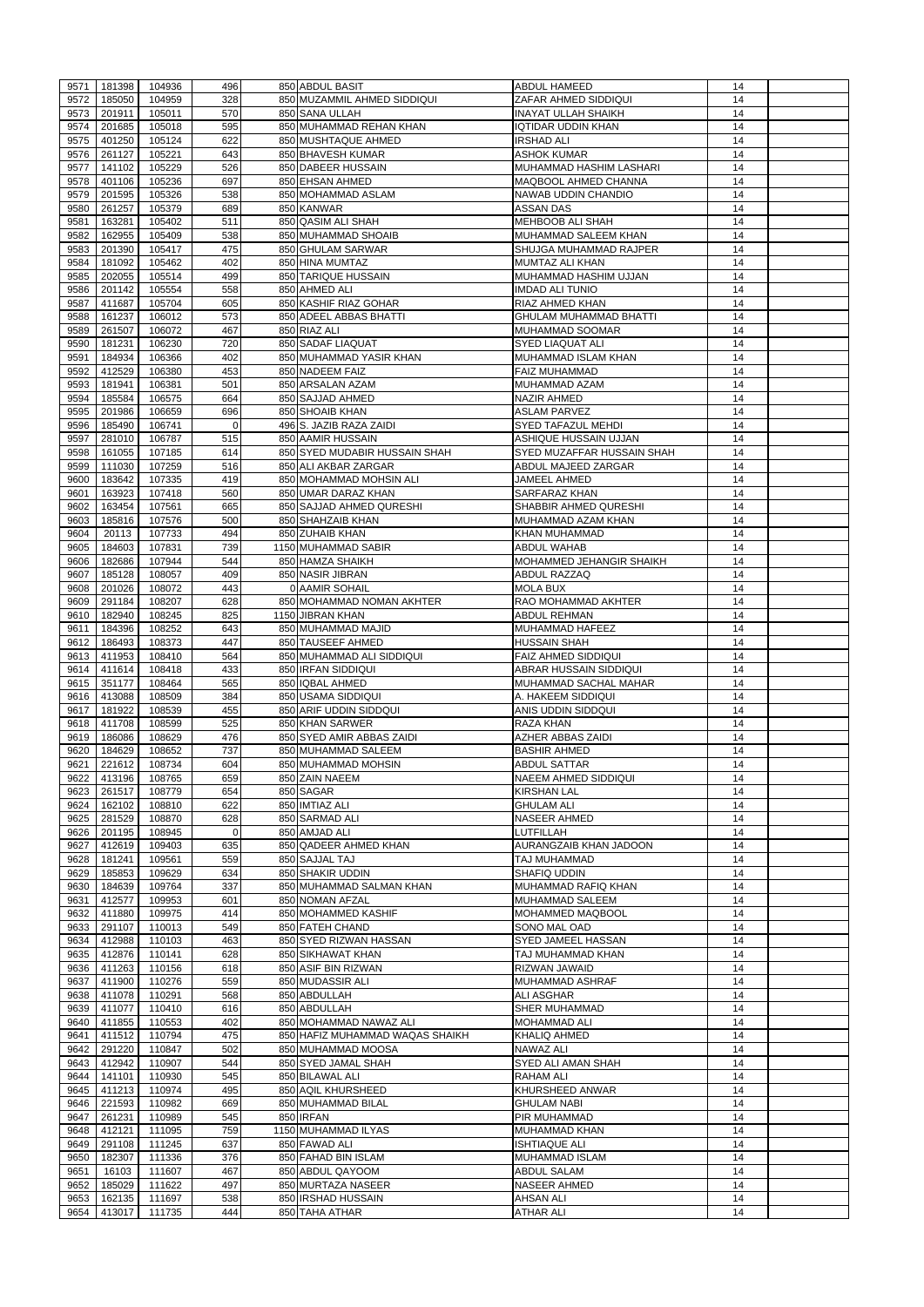| 9655 | 185762 | 111743             | 572         | 850 SHAHID ALI                 | <b>MEHBOB ALI</b>                  | 14 |  |
|------|--------|--------------------|-------------|--------------------------------|------------------------------------|----|--|
| 9656 | 411602 | 111878             | 904         | 1150 IQBAL HASSAN              | <b>GHULAM HAIDER</b>               | 14 |  |
| 9657 | 411600 | 111945             | 510         | 850 INAM ULLAH KHAN            | AMAN ULLAH KHAN                    | 14 |  |
| 9658 | 411227 | 111960             | 570         | 850 ARSHAD MEHMOOD             | <b>MUHAMMAD AKHTAR</b>             | 14 |  |
| 9659 | 202111 | 111976             | 482         | 850 WASEEM ALI                 | <b>ABDUL HAMEED</b>                | 14 |  |
| 9660 | 281331 | 112171             | 605         | 850 MIR MOHAMMAD AMEEN         | <b>MUBARAK ALI</b>                 | 14 |  |
| 9661 | 183134 | 112268             | $\mathbf 0$ | 0 M BILAL                      | M ISHAQ SULTANI                    | 14 |  |
|      |        |                    |             |                                |                                    |    |  |
| 9662 | 412228 | 112322             | 691         | 850 MUHAMMAD NAEEM KHAN        | <b>BAKHAT RAWAN</b>                | 14 |  |
| 9663 | 411635 | 112381             | 557         | 850 JAMAL AHMED                | <b>BILAL AHMED</b>                 | 14 |  |
| 9664 | 182247 | 112471             | 541         | 850 DANIYAL JAFFARI            | <b>SYED IQTEDAR HUSSAIN JAFFRY</b> | 14 |  |
| 9665 | 411911 | 112486             | 533         | 850 MUHAMMAD ABDULLAH SIDDIQUI | MUHAMMAD SALAH UD DIN SIDDIQUI     | 14 |  |
| 9666 | 181656 | 112539             | 510         | 850 ADNAN MANZOOR              | <b>MANZOOR AHMED</b>               | 14 |  |
| 9667 | 411321 | 112593             | 663         | 850 BAHAR AHMAD                | <b>DOST AHMAD</b>                  | 14 |  |
| 9668 | 162593 | 112607             | 544         | 850 MUHAMMAD AHSAN QURESHI     | MUHAMMAD ASLAM QURESHI             | 14 |  |
| 9669 | 412574 | 112653             | 820         | 1050 NISAR MUHAMMAD KHAN       | <b>SUHBAT KHAN</b>                 | 14 |  |
| 9670 | 411848 | 112727             | 666         | 850 MOHAMMAD MATEEN ANSARI     | <b>SHAMS UD DIN</b>                | 14 |  |
| 9671 | 412208 | 112742             | 640         | 850 MUHAMMAD MOHSIN TAUFEEQ    | MUHAMMAD TAUFEEQ                   | 14 |  |
| 9672 | 401043 | 112757             | 595         | 850 AHSAN ALI JOKHIO           | <b>JAMSHED ALI JOKHIO</b>          | 14 |  |
| 9673 | 413192 | 112862             | 507         | 680 ZAHOOR KHAN                | <b>AYAM KHAN</b>                   | 14 |  |
| 9674 | 412242 | 112886             | $\Omega$    | 0 MUHAMMAD NAVEED              | <b>MUHAMMAD TEHSEEN</b>            | 14 |  |
| 9675 | 412704 | 112907             | 596         | 850 SABIR QAYYUM               | <b>NIAZ MUHAMMAD</b>               | 14 |  |
| 9676 | 182255 | 112931             | 673         | 850 DANIYAL RAZA KHAN          | <b>ZAHID RAZA KHAN</b>             | 14 |  |
| 9677 | 182207 | 113028             | 595         | 850 DANIAL KHAN                | A. BASHIR FAROOQUI                 | 14 |  |
|      |        |                    |             |                                |                                    |    |  |
| 9678 | 181415 | 113066             | 517         | 850 ABDUL HAMEED               | <b>MUHAMMAD HANIF</b>              | 14 |  |
| 9679 | 185017 | 113119             | 499         | 850 MUNAWAR ALI                | <b>SHER MUHAMMAD</b>               | 14 |  |
| 9680 | 412187 | 113134             | 570         | 850 MUHAMMAD LUQMAN            | MUKHTAR AHMED                      | 14 |  |
| 9681 | 14107  | 118367             |             | <b>ABID ALI</b>                | <b>NOOR AHMED</b>                  | 14 |  |
| 9682 | 18217  | 118128             |             | <b>ADEEL KHAN</b>              | JALIL AHMED KHAN                   | 14 |  |
| 9683 | 35136  | 118240             |             | MUNAZA SHAHEEN                 | SAGHEER AHMED ANSARI               | 14 |  |
| 9684 | 186211 | 100045             | 824         | 1150 SYED MOHAMMAD ZEESHAN ALI | SYED MOHAMMAD FARHAT ALI           | 13 |  |
| 9685 | 185510 | 100070             | 385         | 850 SAAD IQBAL                 | <b>MOHAMMAD IQBAL</b>              | 13 |  |
| 9686 | 184579 | 100077             | 377         | 850 MUHAMMAD RIZWAN            | MUHAMMAD RAFFIQUE                  | 13 |  |
| 9687 | 184269 | 100089             | 359         | 850 MUHAMMAD IFTIKHAR          | RAJA MUHAMMAD FAYAZ                | 13 |  |
| 9688 | 181187 | 100122             | 372         | 850 NAZNEEN ANWAR              | MUHAMMAD ANWAR QURESHI             | 13 |  |
| 9689 | 183829 | 100174             | 580         | 850 MUHAMMAD ADNAN             | <b>MUHAMMAD RIAZ</b>               | 13 |  |
| 9690 | 184342 | 100222             | 487         | 850 MUHAMMAD JUNAID            | <b>MUHAMMAD SHOAIB</b>             | 13 |  |
| 9691 | 182967 | 100225             | 591         | 850 KAMAL ANSARI               | <b>KALAM ANSARI</b>                | 13 |  |
|      |        |                    |             |                                |                                    |    |  |
| 9692 | 181654 | 100226             | 760         | 1150 ADNAN KHAN                | <b>SAJJAD KHAN</b>                 | 13 |  |
| 9693 | 183189 | 100247             | 596         | 1150 M KASHIF                  | <b>M YAMEEN</b>                    | 13 |  |
| 9694 | 182183 | 100259             | 458         | 850 BILAL KHAN                 | <b>IRSHAD KHAN</b>                 | 13 |  |
| 9695 | 186683 | 100261             | 515         | 850 WAQAR YONUS                | <b>AKHTER HUSSAIN</b>              | 13 |  |
| 9696 | 181525 | 100295             | 528         | 850 ABDUL SUBHAN ALI           | MUHAMMAD MUBARAK SAEED             | 13 |  |
| 9697 | 183521 | 100301             | 624         | 850 MIR AWAIS ALI              | MIR KHURSHEED ALI AMJAD            | 13 |  |
| 9698 | 181467 | 100306             | 534         | 850 ABDUL QADIR                | <b>MUHAMMAD IBRAHIM</b>            | 13 |  |
| 9699 | 184214 | 100313             | 514         | 850 MUHAMMAD HAMZA             | <b>MUHAMMAD TARIQ</b>              | 13 |  |
| 9700 | 186233 | 100314             | 605         | 850 SYED MUHAMMAD AYOUB        | <b>SYED MUHAMMAD AQIL</b>          | 13 |  |
| 9701 | 183757 | 100324             | 643         | 850 MUBASHIR                   | WALI MUHAMMAD                      | 13 |  |
| 9702 | 185852 | 100328             | 429         | 850 SHAKIR SHAHZAD             | <b>NAZIR AHMED</b>                 | 13 |  |
| 9703 | 186692 | 100331             | 522         | 850 WAQAS AHMED                | SYED MUHAMMAD JAHANGIR             | 13 |  |
| 9704 | 183620 | 100332             | 484         | 850 MOHAMMAD IRFAN             | MOHAMMAD AZEEM                     | 13 |  |
| 9705 | 182516 | 100338             | 503         | 850 GHAZI WAQAS                | <b>MUHAMMAD ABBAS</b>              | 13 |  |
| 9706 | 182197 | 100347             | 542         | 850 BILAWAL MANZOOR            | <b>MANZOOR AHMED</b>               | 13 |  |
| 9707 | 182785 |                    | 548         |                                |                                    | 13 |  |
|      |        | 100377             |             | 850 IKRAM ULLAH                | <b>PEER MUHAMMAD</b>               |    |  |
| 9708 | 183792 | 100397             | 484         | 850 MUHAMMAD                   | <b>MUHAMMAD HAIDER</b>             | 13 |  |
| 9709 | 183790 | 100400             | 463         | 850 MUEEZ AHMAD                | <b>ANWER AHMED KHAN</b>            | 13 |  |
| 9710 | 182769 | 100412             | 792         | 1050 IBAD ULLAH                | <b>NASR ULLAH</b>                  | 13 |  |
| 9711 | 181844 | 100418             | 484         | 850 AMIN GUL                   | <b>ZAMIN GUL</b>                   | 13 |  |
| 9712 | 183415 | 100427             | 595         | 850 M.USMAN FAROOQUI           | MUHAMMAD KHALID FAROOQUI           | 13 |  |
| 9713 | 186278 | 100435             | 1009        | 1500 SYED MUJTABA ALI          | <b>SYED AHMED ALI</b>              | 13 |  |
| 9714 | 184716 | 100442             | 473         | 850 MUHAMMAD SHARIQ            | <b>SHAKIR ALI</b>                  | 13 |  |
| 9715 | 18136  | 100475             | 850         | 478 M UMAR BAKSH               | M WASEEM KHAN                      | 13 |  |
| 9716 | 411750 | 100495             | 631         | 850 M SADAR                    | <b>M NADEEM</b>                    | 13 |  |
| 9717 | 184228 | 100506             | 529         | 850 MUHAMMAD HARIS SABIR       | <b>GHULAM SABIR</b>                | 13 |  |
| 9718 | 186518 | 100573             | 479         | 850 UBAID SHEIKH               | ZAFAR SHEIKH                       | 13 |  |
| 9719 | 181610 | 100586             | 545         | 850 ADEEL AHMED KHAN           | <b>NAEEM AHMED KHAN</b>            | 13 |  |
| 9720 | 185968 | 100600             | 480         | 850 SHOAIB UR REHMAN KHAN      | FAZAL UR REHMAN KHAN               | 13 |  |
| 9721 | 186532 | 100605             | 564         | 850 UMAIR AHSAN                | <b>ARSHAD JAMAL</b>                | 13 |  |
| 9722 | 183024 | 100609             | 576         | 850 KASHIF MEHMOOD             | <b>ABDUL LATIF</b>                 | 13 |  |
| 9723 | 186704 | 100645             | 510         | 850 WAQAS ANWAR                | <b>ANWAR SHED</b>                  | 13 |  |
| 9724 | 184888 | 100663             | 474         | 850 MUHAMMAD WAQAS             | <b>MUHAMMAD DAWOOD</b>             | 13 |  |
| 9725 | 182808 | 100677             | 640         | 850 IMRAN IQBAL                | <b>MUHAMMAD IQBAL</b>              | 13 |  |
|      | 182866 |                    | 539         | 850 IRFAN ULLAH                | <b>AZIZ ULLAH</b>                  | 13 |  |
| 9726 |        | 100681             |             |                                |                                    |    |  |
|      |        | 9727 184775 100686 | 840         | 1150 MUHAMMAD TAHIR            | MUHAMMAD MUNSIF                    | 13 |  |
| 9728 | 18113  | 100690             | 680         | 850 AFZAAL AHMED               | <b>DILSHAD AHMED</b>               | 13 |  |
| 9729 | 185395 | 100691             | 515         | 850 RAZA KHALIL                | <b>MUHAMMAD KHALIL</b>             | 13 |  |
| 9730 | 185171 | 100697             | 566         | 850 NAZIM UD DIN               | FAREED UD DIN                      | 13 |  |
| 9731 | 183051 | 100723             | 561         | 850 KHAWAR HAYAT               | <b>UMER HAYAT</b>                  | 13 |  |
| 9732 | 183115 | 100726             | 526         | 850 M ARSHAD                   | ATTA MUHAMMAD                      | 13 |  |
| 9733 | 183229 | 100751             | 587         | 850 M REHAN MAJEED             | ABDUL MAJEED                       | 13 |  |
| 9734 | 183131 | 100767             | 680         | 850 M AZHAR                    | <b>M RASHEED</b>                   | 13 |  |
| 9735 | 185115 | 100799             | 584         | 850 NASEER AHMAD               | <b>SHAFIQ UR RAHMAN</b>            | 13 |  |
| 9736 | 186405 | 100804             | 477         | 850 SYED ZEESHAN ALI           | <b>SYED DILSHAD ALI</b>            | 13 |  |
| 9737 | 181466 | 100811             | 445         | 850 ABDUL QADIR                | <b>M QADEER</b>                    | 13 |  |
| 9738 | 184911 | 100975             | 484         | 850 MUHAMMAD WASEEM            | <b>MUHAMMAD NASEEM</b>             | 13 |  |
|      |        |                    |             |                                |                                    |    |  |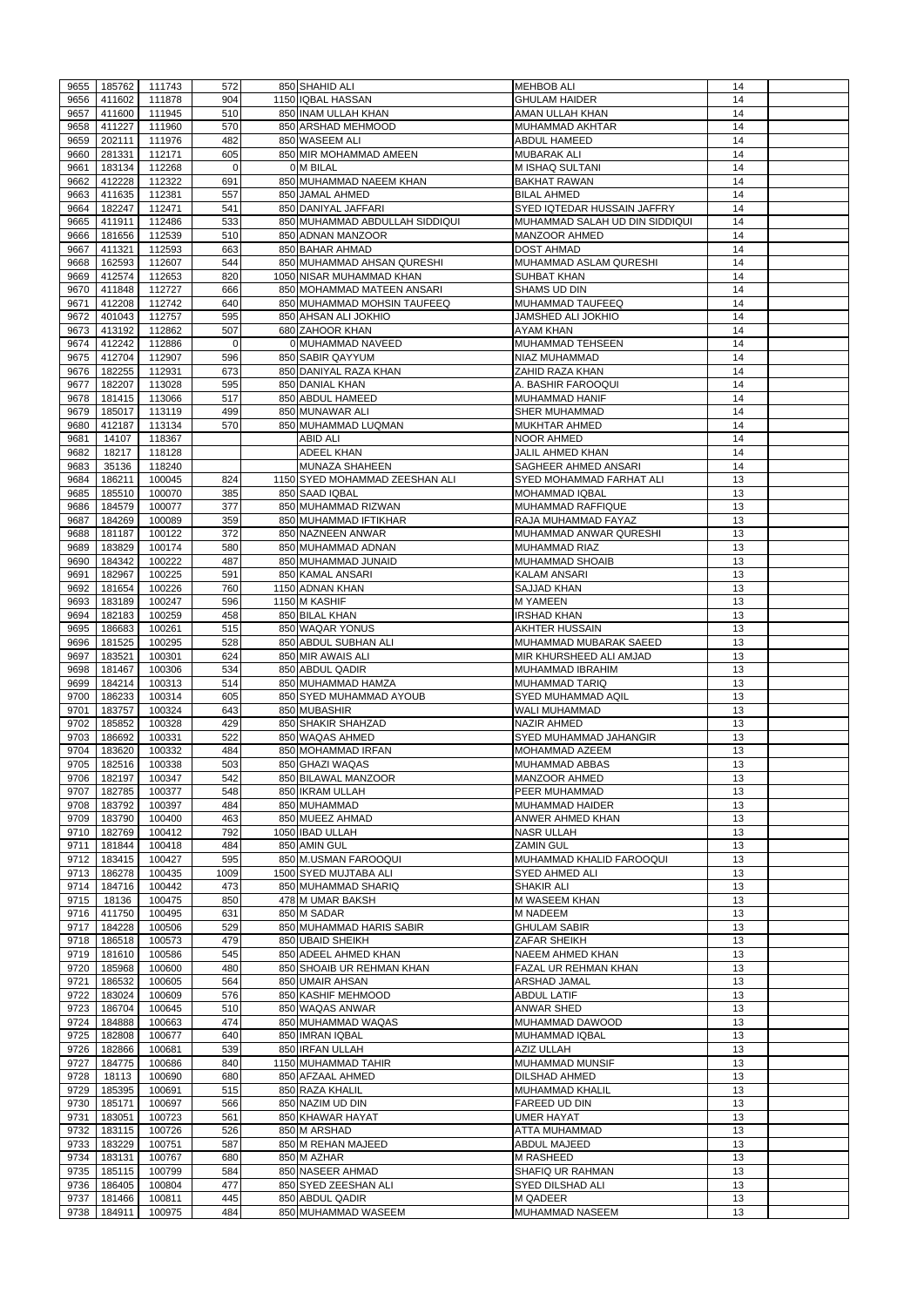| 9739         | 182489           | 100985             | 893         | 1150 FAZAL REHMAN KHAN              | <b>FAIZ MOHAMMAD KHAN</b>     | 13              |  |
|--------------|------------------|--------------------|-------------|-------------------------------------|-------------------------------|-----------------|--|
| 9740         | 181870           | 100991             | 454         | 850 AMJAD KHAN                      | MUHAMMAD SAEED UZ ZAMAN KHAN  | 13              |  |
| 9741         | 183251           | 101008             | 791         | 1150 M SHAH ZAIB                    | <b>ABID GHANI</b>             | 13              |  |
| 9742         | 184997           | 101011             | 463         | 850 MUHAMMED MEERAN RAZA            | <b>NASIM MIAN</b>             | 13              |  |
| 9743         | 185144           | 101044             | 499         | 850 NAVEED AHMED                    | NAZIR AHMED                   | 13              |  |
| 9744         | 185835           | 101047             | 397         | 850 SHAIKH MUHAMMAD HAMMAD          | MUHAMMAD ABDUL HANNAN         | 13              |  |
|              |                  |                    | 726         | 1150 RAO AMMAR AHMED KHAN           | RAO SHABIR AHMED KHAN         |                 |  |
| 9745         | 185372           | 101103             |             |                                     |                               | 13              |  |
| 9746         | 183595           | 101105             | 551         | 850 MOHAMMAD DANIYAL                | <b>MUHAMMAD IQBAL</b>         | 13              |  |
| 9747         | 185399           | 101118             | 691         | 850 REHAN ABID KHAN                 | <b>ABID KHAN</b>              | 13              |  |
| 9748         | 181667           | 101119             | 623         | 850 AFAQ UDDIN                      | <b>NIZAM UDIN</b>             | 13              |  |
| 9749         | 181813           | 101128             | 364         | 850 ALI RAZA                        | <b>AHMED HUSSAIN</b>          | 13              |  |
| 9750         | 184113           | 101150             | 393         | 850 MUHAMMAD FAHAR                  | <b>MUHAMMAD HASHIM</b>        | 13              |  |
| 9751         | 185239           | 101151             | 526         | 850 ORANG ZAIB KHAN                 | ABDUL JABAR KHAN              | 13              |  |
| 9752         | 186092           | 101238             | 425         | 850 SYED AQIB ALI                   | <b>JAVED ALI</b>              | 13              |  |
| 9753         | 182879           | 101248             | 601         | 850 ISMAIL KHAN                     | MUHAMMAD PERVEZ               | 13              |  |
| 9754         | 181253           | 101266             | 439         | 850 SANA AHMED                      | MUHAMMAD AHMED                | 13              |  |
| 9755         | 184029           | 101278             | 558         | 850 MUHAMMAD AYAZ JUNAID            | MUHAMMAD FARAZ                | 13              |  |
| 9756         | 183972           | 101314             | 579         | 850 MUHAMMAD ASAD CHOOHAN           | ABDUL HAMEED ZAMAN            | 13              |  |
| 9757         | 184017           | 101316             | 416         | 850 MUHAMMAD ATIF JAVEED            | <b>FAHIM UD DIN</b>           | 13              |  |
| 9758         | 181309           | 101392             | 567         | 850 SYEDA AIMAN ALI                 | <b>SYED SAGHIR BABAR</b>      | 13              |  |
| 9759         | 181347           | 101435             | 512         | 850 ZAINAB SHAIKH                   | SHAIKH MUHAMMAD RAEES ALAM    | 13              |  |
| 9760         | 186717           | 101437             | 564         | 850 WAQAS KHAN                      | <b>GUL KHAN</b>               | 13              |  |
|              | 182065           | 101438             | 632         | 1150 ATIF HUSSAIN                   | <b>ASHIQ HUSSAIN</b>          | 13              |  |
| 9761         |                  |                    |             |                                     |                               |                 |  |
| 9762         | 186062           | 101458             | 700         | 850 SYED AHMED JABBAR               | SYED JABBAR UL HAQ            | 13              |  |
| 9763         | 186868           | 101459             | 662         | 850 ZEESHAN KHAN                    | MUHAMMAD JAWAID               | 13              |  |
| 9764         | 184211           | 101465             | 663         | 1150 MUHAMMAD HAMMAD                | NIZAM UD DIN KHAN             | 13              |  |
| 9765         | 185220           | 101470             | 473         | 850 NOOR MUSTAFA                    | MUHAMMAD NOOR US SAFA         | 13              |  |
| 9766         | 186916           | 101473             | 753         | 1150 ZUBAIR ALI                     | <b>MUHAMMAD SAEED</b>         | 13              |  |
| 9767         | 185714           | 101479             | 536         | 850 SHAFIQ ANWAR                    | MUNSHI ANWER ZAIB             | 13              |  |
| 9768         | 412901           | 101513             | 801         | 1150 SYED ABDUL MOIZ                | <b>SYED ABDUL FAHEEM</b>      | 13              |  |
| 9769         | 181959           | 101524             | 413         | 850 ARSHAD                          | <b>IBRAHIM</b>                | 13              |  |
| 9770         | 183784           | 101534             | 809         | 1150 MUDASSIR AHMED                 | <b>MUBEEN AHMED</b>           | 13              |  |
| 9771         | 183315           | 101578             | 898         | 1150 M ZUFIQAR AHMED                | <b>MUKHTAR AHMED</b>          | 13              |  |
| 9772         | 185390           | 101580             | 415         | 850 RAZA ALI                        | MUSHTAQ AHMAD                 | 13              |  |
| 9773         | 181557           | 101607             | 396         | 850 ABDUL WASEEM                    | <b>ABDUL SHAKOOR</b>          | 13              |  |
| 9774         | 18177            | 101615             | 622         | 850 SADDAM HUSSAIN                  | <b>ABDUL QADEER</b>           | 13              |  |
|              |                  |                    |             |                                     |                               |                 |  |
| 9775         | 186771           | 101617             | 613         | 850 YASIR AFTAB                     | <b>ABDUL KHANAN</b>           | 13              |  |
| 9776         | 181960           | 101633             | 443         | 850 ARSHAD AHMED                    | <b>ISRAR AHMED</b>            | 13              |  |
| 9777         | 183794           | 101676             | 425         | 850 MUHAMMAD AAMIR KHAN             | <b>AIJAZ MOHAMMAD</b>         | 13              |  |
| 9778         | 182495           | 101696             | 638         | 850 FIAZ KHAN                       | <b>SADBAR KHAN</b>            | 13              |  |
| 9779         | 183496           | 101705             | 703         | 850 MAZHAR IQBAL                    | <b>GHULAM RASOOL</b>          | 13              |  |
| 9780         | 181366           | 101721             | 978         | 1500 AAMIR KHAN                     | <b>MUNNAN KHAN</b>            | 13              |  |
| 9781         | 181208           | 101738             | 724         | 1150 RAMEEZ AKHTER                  | MUHAMMAD AKHTER KHAN          | 13              |  |
| 9782         | 184920           | 101753             | 761         | 1150 MUHAMMAD WASEEM LODHI          | <b>ASGHAR ALI LODHI</b>       | 13              |  |
| 9783         | 184788           | 101761             | 612         | 850 MUHAMMAD TANVEER                | <b>MOHAMMAD NAZIR</b>         | 13              |  |
| 9784         | 182502           | 101779             | 495         | 850 FURQAN ALI                      | <b>BASHIR SHAH</b>            | 13              |  |
| 9785         | 186549           | 101783             | 551         | 850 UMAIR KHAN                      | <b>RAFI KHAN</b>              | 13              |  |
| 9786         | 183603           | 101796             | 787         | 1150 MOHAMMAD FAIZAN                | RAZZAQ MEHMOOD                | 13              |  |
| 9787         | 186029           | 101886             | $\mathbf 0$ | 0 SULTAN HAIDER                     | <b>AYAZ AHMED</b>             | 13              |  |
| 9788         | 186083           | 101916             | 600         | 850 SYED ALI ZAIN                   | SYED MUHAMMAD ASGHAR          | 13              |  |
| 9789         | 201987           | 101970             | 562         | 850 SHOAIB UDDIN                    | <b>SHAMS UDDIN</b>            | 13              |  |
| 9790         | 401284           | 101980             | 566         | 0 RAMEZ ALI                         | MUHAMMAD RAFIQUE ZOUNR        |                 |  |
|              |                  |                    |             |                                     |                               |                 |  |
| 9791         | 401172           | 102006             |             |                                     |                               | 13              |  |
| 9792         | 201431           | 102015             | 620         | 850 JAMEEL AHMED MEMON              | <b>ABDUL LATIF</b>            | 13              |  |
| 9793         | 401047           |                    | 553         | 850 HUSSAIN AHMED                   | <b>GHULAM ASGHAR</b>          | 13              |  |
| 9794         |                  | 102042             | 613         | 850 AKRAM ALI                       | <b>ABDUL REHMAN</b>           | 13              |  |
| 9795         | 141059           | 102043             | 601         | 850 ALI ASGHAR                      | <b>MOHAMMAD AYOOB</b>         | 13              |  |
|              | 221459           | 102059             | 447         | 850 JUNAID AHMED                    | RAHIM DAD KHAN                | 13              |  |
| 9796         | 202117           | 102074             | 524         | 850 WASIF ALI                       | <b>MANIK ALI SHAHANI</b>      | 13              |  |
| 9797         | 281091           | 102124             | 546         | 850 AMEER HYDER SHAH                | MUHAMMAD MOHSIN SHAH          | 13              |  |
| 9798         | 291298           | 102127             | 672         | 850 SAHIB DINO                      | MUHAMMAD ASHRAF               | 13              |  |
| 9799         | 201174           | 102133             | 522         | 850 ALI RAZA                        | ARBAB ALI JUMANI              | 13              |  |
| 9800         | 201064           | 102154             | 547         | 850 ABDUL MAJID                     | ABDUL WAHID BHATTI            | 13              |  |
| 9801         | 162838           | 102185             | 633         | 850 MUHAMMAD MUJEEB                 | <b>MUHAMMAD MUSLIM</b>        | 13              |  |
| 9802         | 161394           | 102200             | 663         | 850 ALI RAZA                        | <b>BASHIR MUHAMMAD</b>        | 13              |  |
| 9803         | 162504           | 102215             | 634         | 850 MOHAMMAD WAQAR KHAN             | <b>HABIB KHAN</b>             | 13              |  |
|              |                  |                    |             |                                     |                               |                 |  |
| 9804         | 162564           | 102222             | 582         | 850 MUDASIR MEHMOOD                 | MUHAMMAD ASGHAR               | 13              |  |
| 9805         | 161752           | 102242             | 399         | 850 FAHAD MUMTAZ                    | <b>MUMTAZ ALI</b>             | 13              |  |
| 9806         | 161482           | 102247             | 443         | 850 ARSALAN ALI PATOLI              | <b>SHOUKAT ALI</b>            | 13              |  |
| 9807         | 162662           | 102257             | 578         | 850 MUHAMMAD AWAIS                  | <b>MUHAMMAD KABEER</b>        | 13              |  |
| 9808         | 161160           | 102269             | 486         | 850 ABDUL QADIR                     | <b>MOHKUM UDDIN</b>           | 13              |  |
| 9809         | 163500           | 102275             | 432         | 850 SAQIB ALI                       | <b>SHAFI MUHAMMAD</b>         | 13              |  |
| 9810         | 161857           | 102284             | 514         | 850 FAWAD HUSSAIN SOLANGI           | MUHAMMAD BUX SOLANGI          | 13              |  |
|              |                  | 9811 163291 102285 | 544         | 850 RABEL AHMED NAREJO              | ABDUL SAMAD NAREJO            | $\overline{13}$ |  |
| 9812         | 162926           | 102287             | 610         | 850 MUHAMMAD SALMAN AKHTER          | <b>ROSHAN AKHTER</b>          | 13              |  |
| 9813         | 161153           | 102293             | 492         | 850 ABDUL MANAS                     | <b>ABDUL AZIZ</b>             | 13              |  |
| 9814         | 163275           | 102318             | 439         | 850 PIR SAFE UR RAHMAN SHAH         | PIR ALI BAKHSH SHAH           | 13              |  |
| 9815         | 161467           | 102321             | 659         | 850 ARBAB ALI                       | <b>SHOUKAT ALI</b>            | 13              |  |
| 9816         | 164044           | 102376             | 484         | 850 YASIR                           | <b>MOHAMMAD RAHIM</b>         | 13              |  |
| 9817         | 161967           | 102389             | 693         | 850 HAFIZ WASIQ ISLAM ABBASI        | ISLAM UDDIN ABBASI            | 13              |  |
| 9818         | 163376           | 102403             | 526         | 850 RIZWAN AHMED                    | <b>SHABBIR AHMED</b>          | 13              |  |
| 9819         | 163713           | 102433             | $\Omega$    | 0 SOHRAB MIRZA                      | JAN MOHAMMAD MIRZA            | 13              |  |
| 9820         |                  |                    |             | 850 ABDUL WAHAB QURESHI             | MUHAMMAD YAKOOB QURESHI       |                 |  |
|              | 161204           | 102449             | 612         |                                     |                               | 13              |  |
| 9821<br>9822 | 161441<br>162307 | 102459<br>102465   | 622<br>465  | 850 AMJAD ALI<br>850 M UZAIR SHAIKH | <b>SANWAL</b><br>ABDUL WAHEED | 13<br>13        |  |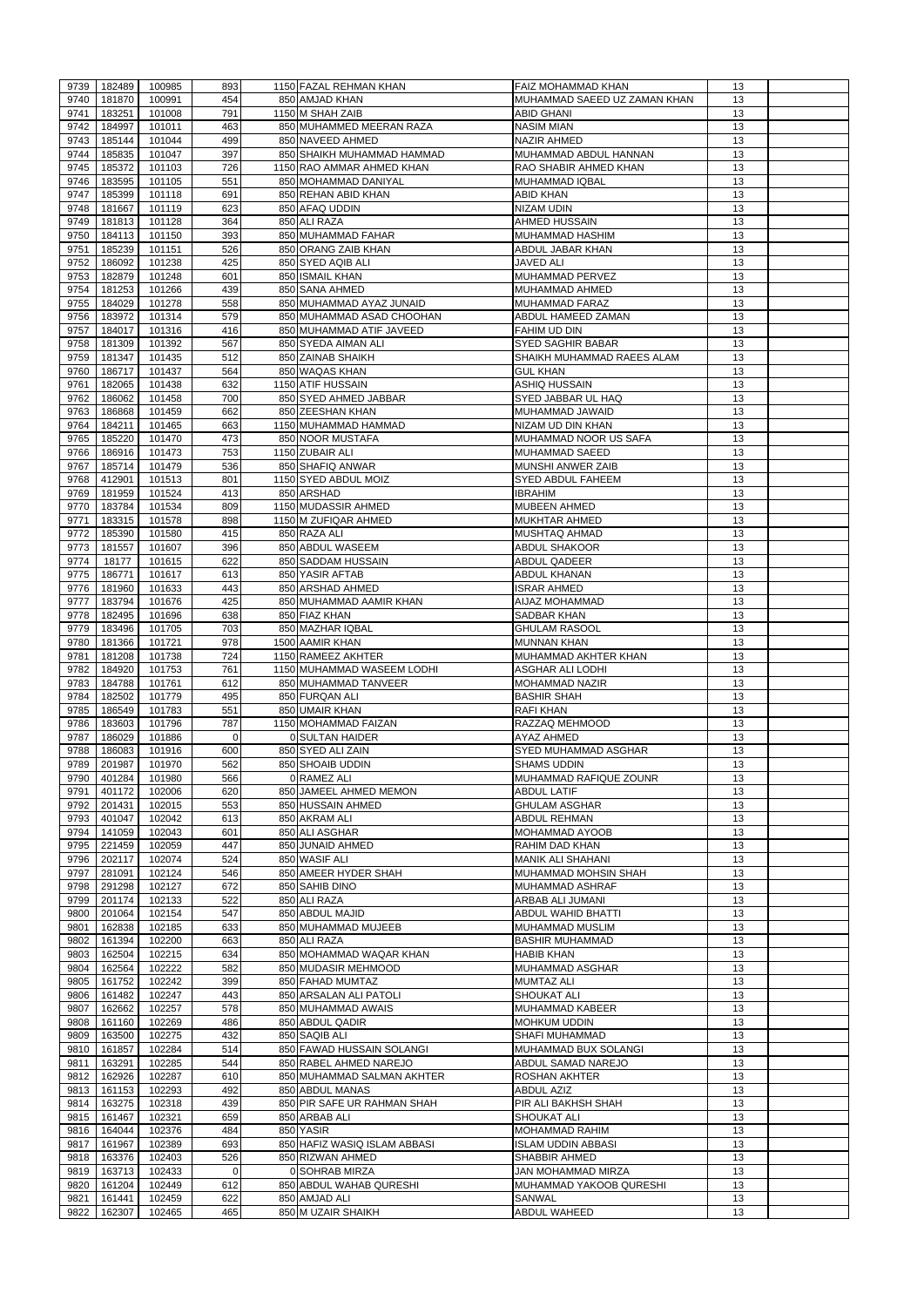| 9823         | 162630           | 102482             | 665         | 850 MUHAMMAD ARSALAN                       | MUHAMMAD AZEEM KHAN                                      | 13       |  |
|--------------|------------------|--------------------|-------------|--------------------------------------------|----------------------------------------------------------|----------|--|
| 9824         | 162431           | 102505             | $\Omega$    | 0 MOHAMMAD ALI                             | <b>AHMED ALI</b>                                         | 13       |  |
| 9825         | 162196           | 102510             | 473         | 850 JOHN JONNY                             | <b>NAWAB MASIH</b>                                       | 13       |  |
| 9826         | 162397           | 102515             | 564         | 850 MEHMOOD                                | MUHAMMAD HABIB KHANZADA                                  | 13       |  |
| 9827         | 163549           | 102524             | 452         | 850 SHAH RUKH SHAIKH                       | ZULFIQAR ALI SHAIKH                                      | 13       |  |
| 9828         | 162490           | 102534             | 524<br>555  | 850 MOHAMMAD RASHID<br>850 ABDUL RAUF ABRO | <b>MOHAMMAD ANSAR</b>                                    | 13       |  |
| 9829<br>9830 | 161171<br>162883 | 102570<br>102578   | 650         | 850 MUHAMMAD OWAIS NOORANI                 | <b>ABDUL MALIK ABRO</b><br>MUHAMMAD ALI QURESHI          | 13<br>13 |  |
| 9831         | 163633           | 102585             | 634         | 0 SHAMSHAD ALI BHUTTO                      | <b>MUMTAZ ALI BHUTTO</b>                                 | 13       |  |
| 9832         | 163231           | 102597             | 626         | 850 NOOR AHMED                             | MUHAMMAD ALI SARAZ                                       | 13       |  |
| 9833         | 162457           | 102622             | 561         | 850 MOHAMMAD FAIZANN                       | <b>MOHAMMAD AKRAM</b>                                    | 13       |  |
| 9834         | 161167           | 102644             | 574         | 850 ABDUL RAHMAN                           | <b>MOHAMMAD HASHIM</b>                                   | 13       |  |
| 9835         | 261371           | 102683             | 607         | 850 MUHAMMAD RIZWAN                        | JALAL UDDIN                                              | 13       |  |
| 9836         | 261042           | 102690             | 455         | 0 ADIL LIAQAT                              | LIAQAT ALI KHAN                                          | 13       |  |
| 9837         | 261629           | 102724             | 464         | 850 ZUBAIR ALI                             | <b>JAWAID IQBAL</b>                                      | 13       |  |
| 9838         | 261086           | 102745             | 694         | 850 ARBAZ KHAN                             | <b>MUMTAZ KHAN</b>                                       | 13       |  |
| 9839         | 261408           | 102754             | 570         | 850 MUNAWAR BAIG                           | <b>ABBAS BAIG</b>                                        | 13       |  |
| 9840         | 261201           | 102773             | 510         | 850 HABIBULLAH                             | <b>SUHBAT KHAN</b>                                       | 13       |  |
| 9841         | 261448           | 102775             | 370         | 850 NOMAN BAIG                             | <b>NAWAB BAIG</b>                                        | 13       |  |
| 9842         | 261067           | 102787             | 463         | 850 ALI RAZA                               | ADIL RASHEED                                             | 13       |  |
| 9843         | 221064           | 102813             | 509         | 850 ABDUL RAHEEM                           | <b>MOHAMMAD AZAM</b>                                     | 13       |  |
| 9844         | 221041           | 102839             | 695         | 850 ABDUL JABBAR                           | <b>NIAZ ALI MANGI</b>                                    | 13       |  |
| 9845<br>9846 | 221403<br>222014 | 102863<br>102873   | 615<br>701  | 850 IMRAN ALI<br>850 ZAHEER AHMED MANGI    | <b>GHULAM UMAR DAHAR</b><br><b>HAJI KORAL KHAN MANGI</b> | 13<br>13 |  |
| 9847         | 351407           | 102897             | 556         | 850 SOHRAB HUSSAIN                         | ABDUL SATTAR DAYO                                        | 13       |  |
| 9848         | 351110           | 102904             | $\mathbf 0$ | 0 BABAR KHAN                               | <b>GULAM HUSSAIN</b>                                     | 13       |  |
| 9849         | 221855           | 102923             | 569         | 850 SHAFQUAT HUSSAIN                       | <b>SAFI U LLAH</b>                                       | 13       |  |
| 9850         | 221898           | 102946             | 645         | 850 SHEERAZ SHAIKH                         | MOHAMMAD SIDDIQUE SHAIKH                                 | 13       |  |
| 9851         | 221448           | 102964             | 500         | 850 JAVEED ALI                             | ALI HASSAN LANGAH                                        | 13       |  |
| 9852         | 221738           | 102970             | 573         | 850 RAHMAT ULLAH                           | <b>IMTIAZ AHMED MUGHAL</b>                               | 13       |  |
| 9853         | 221361           | 102971             | 562         | 850 HABIB UR RAHMAN                        | ALLAH DAD KHAN MAGSI                                     | 13       |  |
| 9854         | 221128           | 103018             | 656         | 850 AFTAB AHMED BHUGIO                     | <b>GHULAM HUSSAIN BUGHIO</b>                             | 13       |  |
| 9855         | 221802           | 103022             | 646         | 850 SAFEER AHMED MANGI                     | <b>HAJI KORAL MANGI</b>                                  | 13       |  |
| 9856         | 162478           | 103029             | 693         | 850 MOHAMMAD MOHSIN SHEIKH                 | <b>ABDUL SAMI SHAIKH</b>                                 | 13       |  |
| 9857         | 161414           | 103040             | 693         | 850 ALI SOHAIL                             | MUHAMMAD SOHAIL SHAIKH                                   | 13       |  |
| 9858         | 162153           | 103045             | 566         | 0 JAHANGIR SANJRANI                        | AMAN ULLAH SANJRANI                                      | 13       |  |
|              | 9859 311138      | 103054             | 466         | 850 KASHIF MUSTAFA                         | <b>GHULAM MUSTAFA</b>                                    | 13       |  |
| 9860         | 351084           | 103061             | 576         | 850 AQEEL AHMED MAHAR                      | KHALIL ULLAH MAHAR                                       | 13       |  |
| 9861         | 351151           | 103076             | 671         | 850 GHULAM ULLAH                           | <b>GUL MOHAMMAD MANOI</b>                                | 13       |  |
| 9862         | 351105           | 103081             | 579         | 850 AYAZ ALI CHACHAR                       | UMER UDDIN CHACHAR                                       | 13       |  |
| 9863         | 351024           | 103091             | 558         | 850 ABDUL QUDOOS                           | <b>TARIQUE HUSSAIN MEMON</b>                             | 13       |  |
| 9864         | 351100           | 103097             | 446         | 850 ASIF ALI SOOMRO                        | ALLAH DITTA SOOMRO                                       | 13       |  |
| 9865         | 351143           | 103098             | 579         | 850 GHULAM MUJTABA                         | MUHAMMAD USMAN                                           | 13       |  |
| 9866         | 351092           | 103100             | 431         | 0 ASADULLAH                                | MUHAMMAD ASLAM                                           | 13       |  |
| 9867         | 351244           | 103107             | 458         | 850 MUHAMMAD AHMED                         | <b>GHULAM SARWAR</b>                                     | 13       |  |
| 9868         | 351253           | 103108             | 682         | 1150 MUHAMMAD ASIF KHAN                    | MUHAMMAD ABBAS                                           | 13       |  |
| 9869         | 351470           | 103125             | 385         | 850 ZOHAIB ALI                             | <b>GULSHER</b>                                           | 13       |  |
| 9870         | 202154<br>401294 | 103152<br>103155   | 643<br>650  | 850 ZEESHAN KARIM SHAIKH<br>850 RIAZ ALI   | <b>ABDUL KARIM SHAIKH</b><br>ALI ASGHAR GACHAL           | 13<br>13 |  |
| 9871<br>9872 | 141088           | 103158             | 490         | 850 ATHAR HUSSAIN                          | <b>ALLAH JIWAYO</b>                                      | 13       |  |
| 9873         | 201050           | 103163             | 643         | 850 ABDUL HAMEED SHAIKH                    | HYDER BAKHSH SHAIKH                                      | 13       |  |
| 9874         | 201146           | 103165             | 544         | 850 AHSAN ULLAH                            | MUHAMMAD IBRAHEEM BHAND                                  | 13       |  |
| 9875         | 163086           | 103187             | 502         | 850 MUJEEB KHAN PIRZADO                    | <b>BAZ MUHAMMAD PIRZADO</b>                              | 13       |  |
| 9876         | 261543           | 103197             | 659         | 850 SHAKIR HUSSAIN                         | MOHAMMAD RAMZAN                                          | 13       |  |
| 9877         | 201903           | 103224             | 584         | 850 SALMAN KHAN                            | <b>IMAM DINO MANGANHAR</b>                               | 13       |  |
| 9878         | 201325           | 103232             | 604         | 850 FARHAN AHMED                           | <b>SHAFIQUE AHMED</b>                                    | 13       |  |
| 9879         | 401183           | 103266             | 549         | 850 JUNAID AHMED                           | <b>BASHEER AHMED</b>                                     | 13       |  |
| 9880         | 261433           | 103277             | 413         | 850 NASRULLAH                              | <b>MOHAMMAD QAIM</b>                                     | 13       |  |
| 9881         | 291069           | 103285             | 565         | 850 ASIF RAZA                              | <b>SAEED KHAN JAMALI</b>                                 | 13       |  |
| 9882         | 201488           | 103287             | 475         | 850 ISTIKHAR ALI                           | <b>NAZIR HUSSAIN</b>                                     | 13       |  |
| 9883         | 261202           | 103292             | 585         | 850 HADI BUX                               | <b>HAMZO KHAN</b>                                        | 13       |  |
| 9884         | 261119           | 103294             | 712         | 850 AZHAR ALI                              | <b>GHULAM SHABEER</b>                                    | 13       |  |
| 9885         | 201912           | 103333             | 515         | 850 SANA ULLAH                             | <b>INAYATULLAH CHAKRANI</b>                              | 13       |  |
| 9886         | 401226           | 103344             | $\Omega$    | 0 MOHAMMAD SHARIF                          | <b>ABDUL LATIF CHANDIO</b>                               | 13       |  |
| 9887         | 291204           | 103370             | 377         | 850 MUHAMMAD ASIF ARAIN                    | MUHAMMAD AFZAL                                           | 13       |  |
| 9888         | 141361           | 103374             | 602         | 850 SHAHRUKH BASHIR                        | <b>BASHIR AHMED</b>                                      | 13       |  |
| 9889         | 161274           | 103383             | 575         | 850 AFZAL                                  | ALLAHWARAYO MALLAH                                       | 13       |  |
| 9890         | 261388           | 103401             | 361         | 850 MUHAMMAD UMAR                          | <b>FAQEER MUHAMMAD</b>                                   | 13       |  |
| 9891         | 141187           | 103411             | 511         | 850 MAJID ALI MAHAR                        | <b>ALI SHER MAHAR</b>                                    | 13       |  |
| 9892         | 141379           | 103420             | 662         | 850 SYED MIR AHMED SHAH                    | <b>SYED ABDUL KHALIQUE SHAH</b>                          | 13       |  |
| 9893<br>9894 | 291149<br>281425 | 103442<br>103466   | 706<br>558  | 850 JAWAD YOUNAS<br>850 MUZAMIL HUSSAIN    | <b>MUHAMMAD YOUNAS</b><br><b>ABDUL KARIM AMIR</b>        | 13       |  |
|              |                  | 9895 291034 103482 | 653         | 850 AIJAZ ALI                              | WALI MOHAMMAD                                            | 13<br>13 |  |
| 9896         | 261403           | 103508             | 586         | 850 MUKESH KUMAR                           | <b>GUL</b>                                               | 13       |  |
| 9897         | 201460           | 103529             | 478         | 850 INAM UL HAQ                            | <b>ABDUL QADIR</b>                                       | 13       |  |
| 9898         | 141340           | 103532             | 560         | 850 SALEH MUHAMMAD                         | ABDUL MAJEED                                             | 13       |  |
| 9899         | 261312           | 103548             | 561         | 850 MOHAMMAD ASIF                          | MOHAMMAD AYUOB JUNEJO                                    | 13       |  |
| 9900         | 163199           | 103564             | 600         | 850 NAZISH ALI NAZIM                       | WAJID ALI                                                | 13       |  |
| 9901         | 163245           | 103565             | 430         | 850 NOUMAN YOUSUF                          | <b>S.M YOUSUF</b>                                        | 13       |  |
| 9902         | 161344           | 103584             | 540         | 0 AKBAR ALI                                | <b>WAHID ALI</b>                                         | 13       |  |
| 9903         | 163133           | 103587             | 438         | 850 NADEEM                                 | <b>KAMALUDDIN</b>                                        | 13       |  |
| 9904         | 161241           | 103626             | 510         | 850 ADEEL MUSTAFA                          | <b>GHULAM MUSTAFA KHUHRO</b>                             | 13       |  |
| 9905         | 161783           | 103629             | 544         | 850 FAISAL SADDIQUE                        | MUHAMMAD SADDIQUE                                        | 13       |  |
|              |                  | 103648             | 408         | 850 KAMRAN AHMED                           | <b>AHMED KHAN</b>                                        | 13       |  |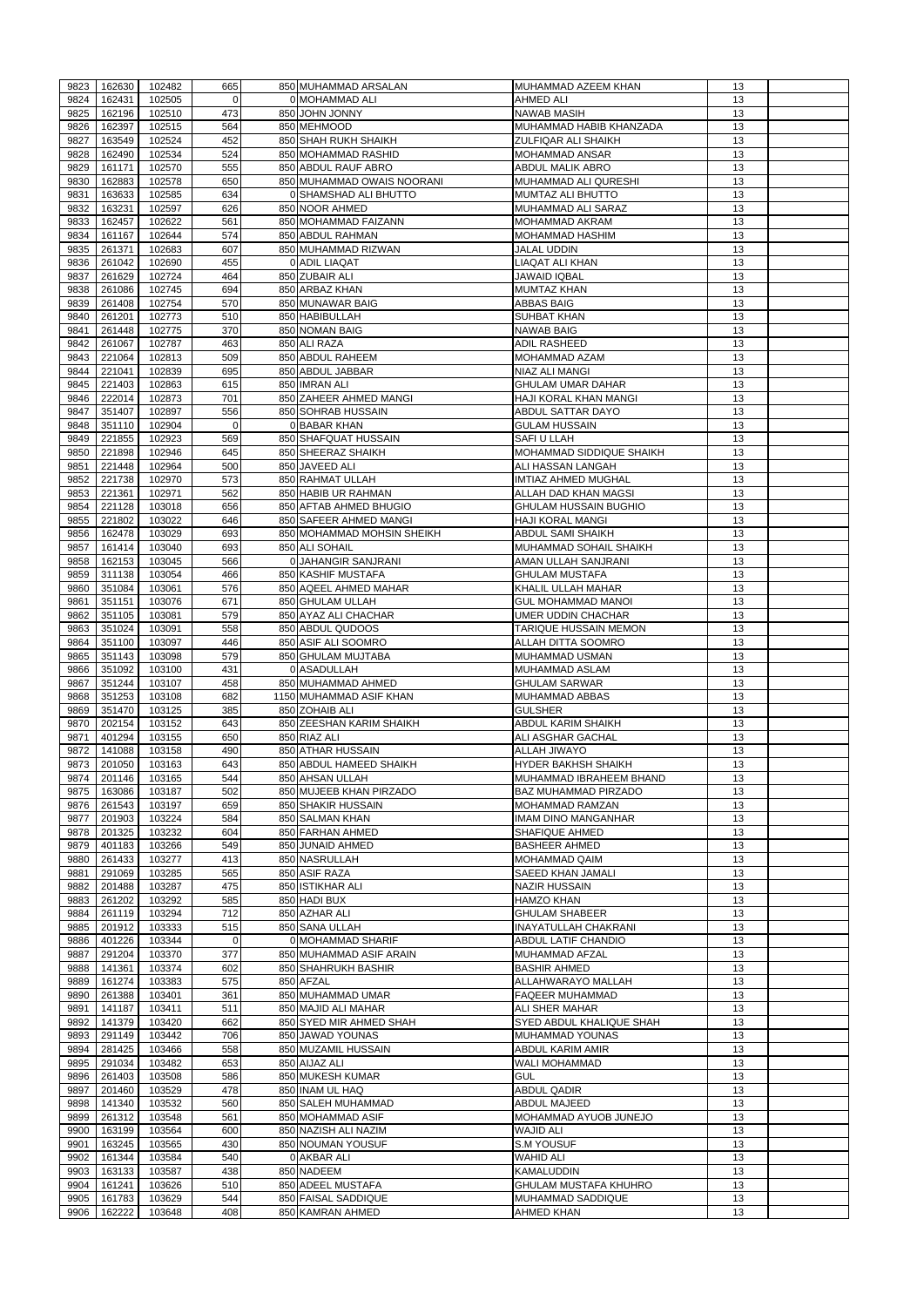| 9907 | 163182      | 103682 | 519            | 800 NAVEED ALI                    | <b>KHYBER KHAN</b>          | 13 |  |
|------|-------------|--------|----------------|-----------------------------------|-----------------------------|----|--|
| 9908 | 162566      | 103711 | 484            | 850 MUEEZ UDDIN ANSARI            | MUQEEM UDDIN ANSARI         | 13 |  |
|      | 163827      | 103742 | 484            | 850 SYED TAHA RAZA                | <b>SYED TARIQ ALI SHAH</b>  | 13 |  |
| 9909 |             |        |                |                                   |                             |    |  |
| 9910 | 161043      | 103760 | 483            | 850 SANOBER                       | MUHAMMAD JAWEED ABBASI      | 13 |  |
| 9911 | 161751      | 103765 | 691            | 850 FAHAD KHAN GHORI              | <b>HAMID KHAN GHORI</b>     | 13 |  |
| 9912 | 161635      | 103810 | 587            | 850 BABAR KHAN                    | LIAQUAT KHAN                | 13 |  |
| 9913 | 164114      | 103825 | 409            | 850 ZEESHAN                       | ZAHOOR AHEMAN               | 13 |  |
| 9914 | 163146      | 103827 | 403            | 850 NAEEM UDDIN                   | WASI UDDIN                  | 13 |  |
| 9915 | 162723      | 103873 | 495            | 850 MUHAMMAD FAROOQ SHEIKH        | MUHAMMAD RAMZAN SHIEKH      | 13 |  |
| 9916 | 162671      | 103878 | 477            | 850 MUHAMMAD AZEEM KHAN           | MUHAMMAD HANEEF KHAN        | 13 |  |
| 9917 | 162224      | 103899 | 599            | 850 KAMRAN ALI                    | <b>SHAFIQUE AHMED</b>       | 13 |  |
| 9918 | 351117      | 103901 | $\Omega$       | 0 BILAL GUL                       | <b>GUL HASSAN</b>           | 13 |  |
|      |             |        |                |                                   |                             |    |  |
| 9919 | 281374      | 103902 | 515            | 850 MUHAMMAD HAYAT                | <b>GHULAM HYDER MEMON</b>   | 13 |  |
| 9920 | 311029      | 103926 | 476            | 850 ALI KHAN                      | <b>LIAQUAT ALI</b>          | 13 |  |
| 9921 | 163409      | 103930 | $\Omega$       | 0 SADAM HUSSAIN LAKHO             | <b>GHULAM HAIDER</b>        | 13 |  |
| 9922 | 281023      | 103949 | 558            | 850 ABDUL MAJID BHUTTO            | <b>GHULAM SARWAR BHUTTO</b> | 13 |  |
| 9923 | 401153      | 103954 | 621            | 850 IMRAN ALI                     | <b>ALLAH DINO</b>           | 13 |  |
| 9924 | 291243      | 103956 | 436            | 850 MUSHTAQUE ALI                 | <b>MANJHI</b>               | 13 |  |
| 9925 | 201853      | 103972 | 587            | 850 SADAR U DIN                   | <b>RANO KHAN</b>            | 13 |  |
| 9926 | 111088      | 103978 | 510            | OIKHUDA BUX                       | MUHAMMAD HUSSAIN            | 13 |  |
|      |             |        |                |                                   |                             |    |  |
| 9927 | 261513      | 103994 | 661            | 850 SADAM HUSSAIN                 | CH.AMJAD ALI                | 13 |  |
| 9928 | 401171      | 103999 | $\mathbf 0$    | 0 JAHANZEB KHAN CHANDIO           | ABRAR HUSSAIN CHANDIO       | 13 |  |
| 9929 | 311098      | 104007 | 624            | 850 GHULAM RASOOL                 | <b>JAFFAR BHANBHRO</b>      | 13 |  |
| 9930 | 201085      | 104010 | 565            | 850 ABDUL RAZAQUE GOPANG          | MUKHTIAR AHMED GOPANG       | 13 |  |
| 9931 | 281283      | 104014 | 465            | 850 KAZIM HUSSAIN                 | <b>PALIYO FAKEER</b>        | 13 |  |
| 9932 | 261579      | 104100 | 570            | 850 TALIB HUSSAIN                 | <b>KANBHOO KHAN</b>         | 13 |  |
| 9933 | 311245      | 104121 | 537            | 850 SADAF ALI                     | M SIDDIQUE ALVI             | 13 |  |
|      |             | 104137 | $\Omega$       | 0 YAR MUHAMMAD                    | ABDUL QUDOOS SHAR           | 13 |  |
| 9934 | 281624      |        |                |                                   |                             |    |  |
| 9935 | 201487      | 104164 | 601            | 850 ISRAR ALI SUHAG               | <b>SIKANDAR ALI SUHAG</b>   | 13 |  |
| 9936 | 291229      | 104185 | 455            | 0 MUHAMMAD TAHIR                  | <b>JAMIL AHMED</b>          | 13 |  |
| 9937 | 161415      | 104203 | 695            | 850 ALLAH BACHAYO                 | ALI MUHAMMAD                | 13 |  |
| 9938 | 202013      | 104206 | 490            | 850 SYED HADI ABBAS               | <b>SYED MUKHTIAR ABBAS</b>  | 13 |  |
| 9939 | 202015      | 104232 | 646            | 850 SYED INAYAT ALI SHAH          | <b>PIR ALI SHAH</b>         | 13 |  |
| 9940 | 291232      | 104235 | 387            | 850 MUHAMMAD WASEEM               | <b>GHULAM NABI</b>          | 13 |  |
| 9941 | 261174      | 104270 | 608            | 850 GHANSHYAM DAS                 | <b>GUNESH</b>               | 13 |  |
|      |             |        |                |                                   |                             |    |  |
| 9942 | 162114      | 104298 | 626            | 850 INAYATULLAH BUGHIO            | <b>M ZAMAN BUGHIO</b>       | 13 |  |
| 9943 | 261384      | 104304 | 427            | 1050 MUHAMMAD TARIQ WALI RAHIMOON | WALI MUHAMMAD RAHIMOON      | 13 |  |
| 9944 | 221077      | 104340 | 596            | 850 ABDUL REHMAN QURESHI          | <b>MUNAWAR ALI QURESHI</b>  | 13 |  |
| 9945 | 261080      | 104345 | 670            | 850 AMJAD ALAM                    | <b>MOHAMMAD ALAM</b>        | 13 |  |
| 9946 | 201957      | 104405 | 561            | 850 SHAKEEL AHMED                 | GHULAM MUSTAFA ABRO         | 13 |  |
| 9947 | 201221      | 104406 | 484            | 850 ASADULLAH MAHAR               | NAWAB ALI MAHAR             | 13 |  |
| 9948 | 201296      | 104408 | 478            | 850 DANISH ALI                    | HAQUE NAWAZ KHASKHELI       | 13 |  |
|      |             |        |                |                                   |                             |    |  |
| 9949 | 261409      | 104429 | 711            | 850 MUNEEL KUMAR                  | <b>ANAND KUMAR</b>          | 13 |  |
| 9950 | 311148      | 104452 | 567            | 850 MANSOOR ALI                   | <b>WALI MOHAMMAD</b>        | 13 |  |
| 9951 | 401385      | 104502 | 680            | 850 ZEESHAN ALI LUND BALOUCH      | <b>JAN MOHAMMAD</b>         | 13 |  |
| 9952 | 401044      | 104519 | 721            | 1150 AIJAZ AHMED                  | <b>MOHAMMAD HASSAN</b>      | 13 |  |
| 9953 | 401228      | 104522 | 562            | 850 MOHAMMED AMEN                 | <b>MIR MOHAMMAD</b>         | 13 |  |
| 9954 | 201876      | 104536 | $\Omega$       | 0 SAJID ALI                       | <b>ABDUL REHMAN</b>         | 13 |  |
| 9955 | 281064      | 104551 | 604            | 850 AIJAZ ALI MEMON               | <b>GHULLAM ABBASS MEMON</b> | 13 |  |
| 9956 | 281112      | 104554 | 667            | 850 ASADULLAH                     | ALI BUX NANGRAJ             | 13 |  |
|      |             |        |                |                                   |                             |    |  |
| 9957 | 311025      | 104571 | 526            | 850 AHSAN MAJEED                  | <b>ABDUL MAJEED</b>         | 13 |  |
| 9958 | 162876      | 104580 | $\mathbf 0$    | 0 MUHAMMAD NOMAN                  | MUHAMMAD LUQMAN             | 13 |  |
| 9959 | 161878      | 104609 | 444            | 850 GHAFAR AHMED                  | SHARAFUDDIN MEMON           | 13 |  |
| 9960 | 261571      | 104611 | 621            | 850 SYED MUHAMMAD KAMRAN          | SYED MUHAMMAD SULEMAN       | 13 |  |
| 9961 | 186265      | 104665 | 350            | 850 SYED MUHAMMAD SHOAIB          | <b>SYED AKBAR HUSSAIN</b>   | 13 |  |
| 9962 | 185524      | 104677 | 520            | 850 SABOOR AHMED                  | <b>ASIF AHMED</b>           | 13 |  |
| 9963 | 183807      | 104678 | 599            | 850 MUHAMMAD ABDULLAH             | <b>ABDUL HAKEEM</b>         | 13 |  |
| 9964 | 401207      | 104684 | 566            | 850 MANSOOR AHMED                 | JAN MUHAMMAD                | 13 |  |
| 9965 | 161564      | 104704 | 382            | 850 ASLAM SOOMRO                  | HAJI IMDAD                  | 13 |  |
|      |             |        |                |                                   |                             |    |  |
| 9966 | 183686      | 104781 | 516            | 850 MOHAMMAD SHOAIB BHUTTO        | <b>ABDUL SATTAR BHUTTO</b>  | 13 |  |
| 9967 | 221312      | 104785 | 554            | 850 FARAZ ALI                     | <b>AIJAZ ALI</b>            | 13 |  |
| 9968 | 162453      | 104807 | 537            | 850 MOHAMMAD FAISAL               | <b>JAHANGIR</b>             | 13 |  |
| 9969 | 162949      | 104810 | 493            | 850 MUHAMMAD SHEERAZ KHAN         | MUHAMMAD NASEEM KHAN        | 13 |  |
| 9970 | 161592      | 104812 | 680            | 850 AWAIS BAIG                    | <b>SHAFIQUE BAIG</b>        | 13 |  |
| 9971 | 163733      | 104850 | 624            | 850 SYED ADEEL HASSAN             | SYED WAHEED UL HASSAN       | 13 |  |
| 9972 | 183875      | 104873 | 419            | 85 MUHAMMAD AKBER ALI             | <b>SYED ALI SIDDIQUI</b>    | 13 |  |
| 9973 | 185197      | 104909 | 564            | 1050 NOMAN FAREED                 | <b>MUHAMMED FAREED</b>      | 13 |  |
|      | 413032      |        |                | 1150 TALHA ZAKI                   |                             | 13 |  |
| 9974 |             | 104930 | 796            |                                   | <b>SYED ZAKI UDDIN</b>      |    |  |
| 9975 | 163634      | 104941 | 460            | 850 SHAN MUHAMMAD                 | DIN MUHAMMAD                | 13 |  |
| 9976 | 201557      | 104945 | $\overline{0}$ | 0 MANSOOR HUSSAIN                 | <b>MANZOOR HUSSAIN</b>      | 13 |  |
| 9977 | 202119      | 104946 | 567            | 850 WAZIR AHMED                   | <b>BASHEER AHMED</b>        | 13 |  |
| 9978 | 181443      | 104955 | 539            | 850 ABDUL MAJID QURESHI           | KALEEM UD DIN QURESHI       | 13 |  |
|      | 9979 351435 | 104971 | 552            | 850 WAJID ALI                     | <b>ALLAH DAD</b>            | 13 |  |
| 9980 | 181346      | 104995 | 672            | 850 ZAINAB                        | <b>MUHAMMAD NAZEER</b>      | 13 |  |
| 9981 | 201537      | 105010 | 388            | 850 KHALIL AHMED                  | <b>SHAMISUDDIN UJAN</b>     | 13 |  |
|      |             |        | 659            |                                   |                             |    |  |
| 9982 | 261387      | 105020 |                | 850 MUHAMMAD TUFAIL               | <b>NAIK MUHAMMAD</b>        | 13 |  |
| 9983 | 141386      | 105022 | 597            | 850 UMAIR AHMED                   | MUHAMMED SHAFIQUE           | 13 |  |
| 9984 | 141289      | 105024 | 523            | 850 PARVEZ AHMED                  | <b>SULTAN AHMED</b>         | 13 |  |
| 9985 | 261181      | 105040 | 623            | 850 GHULAM MUHAMMAD               | <b>HAROON</b>               | 13 |  |
| 9986 | 201438      | 105050 | $\Omega$       | 0 IHSAN ALI                       | <b>ALI KHAN</b>             | 13 |  |
| 9987 | 221158      | 105067 | 550            | 850 ALI FAIZAN                    | <b>ABDUL GHAFFAR</b>        | 13 |  |
| 9988 | 401372      | 105074 | 596            | 850 WAZIR ALI                     | ALI MOHAMMAD                | 13 |  |
| 9989 | 401095      | 105076 | 553            | 850 BABAR ZULFIQAR                | <b>ZULFIQAR ALI</b>         | 13 |  |
|      |             |        |                |                                   |                             |    |  |
| 9990 | 163388      | 105089 | 633            | 850 ROHIT                         | <b>DASRAT</b>               | 13 |  |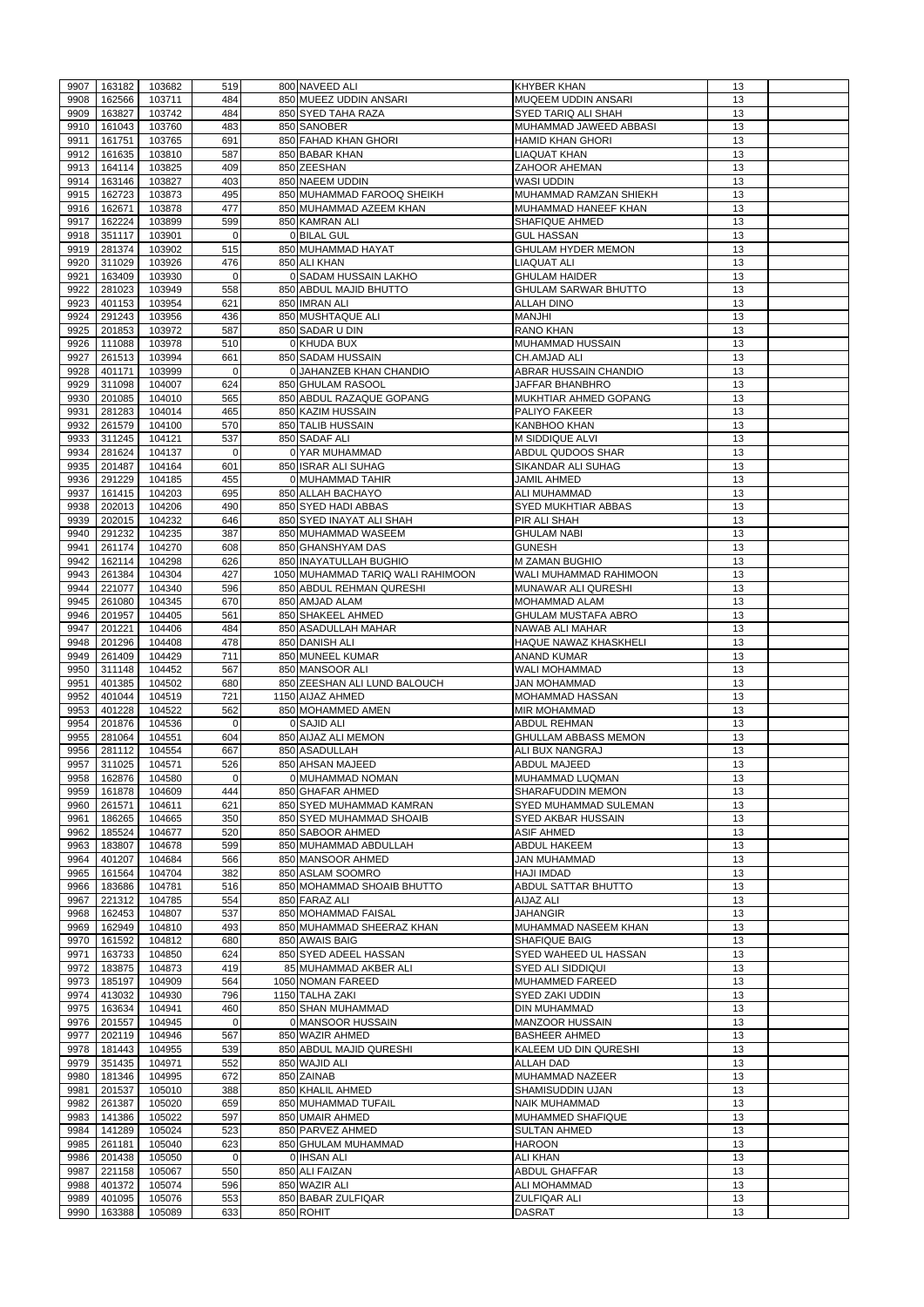| 9991  | 311082                 | 105091           | 576            | 850 FARMAN ALI                   | <b>ALLAH JURRIO</b>             | 13 |  |
|-------|------------------------|------------------|----------------|----------------------------------|---------------------------------|----|--|
|       |                        |                  |                |                                  |                                 |    |  |
| 9992  | 281386                 | 105111           | 515            | 850 MUHAMMAD NAASIR              | <b>MUHAMMAD GULZAR</b>          | 13 |  |
| 9993  | 311039                 | 105130           | 616            | 850 ARSALAN NAWAZ                | <b>NAWAZ KHAN</b>               | 13 |  |
| 9994  | 281190                 | 105138           | 510            | 850 GHAYAS U DDIN TUNIO          | <b>ALLAH BUX TUNIO</b>          | 13 |  |
| 9995  | 111165                 | 105157           | 595            | 850 SIKANDER ALI                 | <b>SHER MUHAMMED</b>            | 13 |  |
|       |                        |                  |                |                                  |                                 |    |  |
| 9996  | 111127                 | 105159           | 621            | 850 NAVEED AHMED                 | <b>NALLEY CHANGOON KHATTI</b>   | 13 |  |
| 9997  | 111022                 | 105160           | 598            | 850 ADNAN                        | <b>MUHAMMAD YASIN</b>           | 13 |  |
| 9998  | 291064                 | 105171           | 577            | 850 ASADULLAH                    | MOHAMMAD RAMZAN SOLANGI         | 13 |  |
| 9999  | 291058                 | 105174           | 772            | 1150 ASAD ALI                    | <b>MOHAMMAD ASHRAF</b>          | 13 |  |
|       |                        |                  |                |                                  |                                 |    |  |
| 10000 | 291377                 | 105175           | 562            | 850 WASEEM ABBAS                 | <b>JAVEED IQBAL</b>             | 13 |  |
| 10001 | 291103                 | 105183           | 442            | 850 FAIZAN                       | MUHAMMAD USMAN KHANZADA         | 13 |  |
| 10002 | 291299                 | 105187           | 529            | 850 SAIF UR REHMAN               | <b>LIAQUAT ALI</b>              | 13 |  |
| 10003 | 291106                 | 105209           | 650            | 1150 FARRUKH ALI                 | <b>MEHFOOZ ALI</b>              | 13 |  |
|       | 261303                 | 105215           | $\Omega$       | 0 MATHAN KUMAR                   | <b>HEMRAJ</b>                   | 13 |  |
| 10004 |                        |                  |                |                                  |                                 |    |  |
| 10005 | 161902                 | 105224           | 627            | 850 GHULAM MURTAZA               | <b>MIR MUHAMMAD</b>             | 13 |  |
| 10006 | 202022                 | 105268           | 510            | 850 SYED MUZAFAR RAZA            | HAJI SYED JAFFAR RAZA           | 13 |  |
| 10007 | 401191                 | 105278           | 630            | 850 KAMRAN AKBAR                 | <b>GHULAM AKBAR</b>             | 13 |  |
| 10008 | 281054                 | 105296           | 540            | 850 AFTAB ALI                    | NOOR MOHAMMAD SOOMRO            | 13 |  |
|       |                        |                  |                |                                  |                                 |    |  |
| 10009 | 201229                 | 105302           | 458            | 850 ASHIQUE HUSSAIN              | <b>MUSHTAQ AHMED</b>            | 13 |  |
| 10010 | 413074                 | 105366           | 548            | 850 UMAR FAROOQ                  | <b>ABDUL RAUF</b>               | 13 |  |
| 10011 | 163894                 | 105375           | 570            | 850 TOUQEER NASIR                | <b>SHABBIR HUSSAIN</b>          | 13 |  |
| 10012 | 261209                 | 105384           | 661            | 850 HASEEB MEHMOOD               | <b>TAHIR MEHMOOD</b>            | 13 |  |
|       | 161198                 |                  |                |                                  |                                 |    |  |
| 10013 |                        | 105389           | 517            | 850 ABDUL SHAKOOR                | <b>BAKHT SHAHZAIB</b>           | 13 |  |
| 10014 | 201008                 | 105418           | 563            | 850 REHANA AKHTAR                | <b>GHULAM QADIR</b>             | 13 |  |
| 10015 | 163107                 | 105431           | 649            | 850 MUNZAR HUSSAIN               | <b>FATEH MUHAMMAD</b>           | 13 |  |
| 10016 | 184931                 | 105449           | 393            | 850 MUHAMMAD YASIR               | MUHAMMAD AIJAZ                  | 13 |  |
| 10017 | 183018                 | 105453           | 460            | 850 KASHIF HASSAN                | ABDUL HASSAN                    | 13 |  |
|       |                        |                  |                |                                  |                                 |    |  |
| 10018 | 221001                 | 105459           | 505            | 850 SABA AMEEN                   | <b>MUHAMMAD AMEEN</b>           | 13 |  |
| 10019 | 181034                 | 105465           | 641            | 850 AYESHA KIRAN                 | MOHAMMAD RAMZAN                 | 13 |  |
| 10020 | 261010                 | 105536           | 497            | 850 AATIF JAMIL                  | <b>ABDUL JAMIL</b>              | 13 |  |
| 10021 | 161462                 | 105572           | 634            | 850 AQIB ALI                     | <b>LIAQUT ALI</b>               | 13 |  |
| 10022 |                        | 105580           | 647            | 850 UMER SAUD ALI KHAN           | <b>TAHIR SAUD ALI KHAN</b>      | 13 |  |
|       | 163929                 |                  |                |                                  |                                 |    |  |
| 10023 | 162152                 | 105589           | 688            | 950 JAHANGIR KHAN BHATTI         | MUHAMMAD ASLAM BHATTI           | 13 |  |
| 10024 | 222042                 | 105593           | 616            | 0 ZAWAR HUSSAIN SHAH             | WALI MOHAMMAD SHAH              | 13 |  |
| 10025 | 161513                 | 105618           | 625            | 850 ASAD ZAIB PITAFI             | <b>ALI AKBAR PITAFI</b>         | 13 |  |
| 10026 | 163957                 | 105626           | 559            | 850 WAJAHAT HUSSAIN              | <b>LATAFAT HUSSAIN</b>          | 13 |  |
|       |                        |                  |                |                                  |                                 |    |  |
|       | 10027 162773           | 105654           | 622            | 850 MUHAMMAD IMRAN               | <b>MUHAMMAD ASHRAF</b>          | 13 |  |
| 10028 | 141291                 | 105661           | 452            | 850 QURBAN ALI                   | <b>MIR HASSAN</b>               | 13 |  |
| 10029 | 141275                 | 105669           | 581            | 850 NAJEEB ULLAH                 | <b>SHAFI MUHAMMAD</b>           | 13 |  |
| 10030 | 181158                 | 105701           | 466            | 850 MINA KIRAN                   | <b>MUHAMMAD HANIF</b>           | 13 |  |
| 10031 | 412637                 | 105721           | 551            | 850 RAHEEL                       | ABDUL WAHID                     | 13 |  |
|       |                        |                  |                |                                  |                                 |    |  |
| 10032 | 186470                 | 105743           | 425            | 850 TANVEER ALI                  | <b>MUHAMMAD ISLAM</b>           | 13 |  |
| 10033 | 186437                 | 105754           | 564            | 850 TAIMUR ALI                   | MAQSOOD ALI                     | 13 |  |
| 10034 | 163789                 | 105773           | 540            | 950 SYED MUBEEN ALI              | SYED ASIF ALI                   | 13 |  |
| 10035 | 281620                 | 105776           | 597            | 850 WASIM ALI KHUSHIK            | <b>SUHBAT KHAN</b>              | 13 |  |
| 10036 | 351049                 | 105777           | 551            | 850 ADNAN AHMED MALIK            | RAHMAT ULLAH MALIK              |    |  |
|       |                        |                  |                |                                  |                                 | 13 |  |
| 10037 | 181262                 | 105784           | 432            | 850 SANOBER HUSSAIN              | <b>SANWER HUSSAIN</b>           | 13 |  |
| 10038 | 182764                 | 105805           | 537            | 850 HUSNAIN BAIG                 | <b>MIRZA YOUSUF BAIG</b>        | 13 |  |
| 10039 | 182771                 | 105807           | 402            | 850 IBRAHIM                      | <b>ABDUL HAQ</b>                | 13 |  |
| 10040 | 183112                 | 105823           | 837            | 1150 M ARSAL QAMAR               | M ASHRAF QAMAR ABBASI           | 13 |  |
|       |                        |                  |                |                                  |                                 |    |  |
| 10041 | 186686                 | 105825           | 500            | 850 WAQAS AFZAL                  | <b>MUHAMMAD AFZAL</b>           | 13 |  |
| 10042 | 413036                 | 105829           | 481            | 850 TARIM ALI KHAN               | <b>MUHAMMAD ASLAM</b>           | 13 |  |
| 10043 | 261467                 | 105845           | 439            | 850 PERVIAZ ALI                  | <b>ASGHAR ALI</b>               | 13 |  |
| 10044 | 141383                 | 105855           | 542            | 850 TARIQUE AHMED                | <b>ALI SHER NAICH</b>           | 13 |  |
| 10045 | 186912                 | 105857           | 396            | 850 ZUBAIR AHMED                 | <b>SHAFIQ AHMED</b>             | 13 |  |
|       |                        |                  |                |                                  |                                 |    |  |
| 10046 | 281057                 | 105902           | 453            | 850 AFZAL KALHORO                | MUHAMMAD JUMAN KALHORO          | 13 |  |
| 10047 | 162146                 | 105928           | $\mathbf 0$    | 0 JABBER KALHORO                 | <b>HAJI MOLA BUKHSH</b>         | 13 |  |
| 10048 | 162567                 | 105969           | 607            | 850 MUHAMMAD AAMIR               | <b>MUHAMMAD NASIR</b>           | 13 |  |
| 10049 | 181027                 | 105977           | 659            | 850 ASIF                         | <b>DUREMAN</b>                  | 13 |  |
| 10050 | 181803                 | 106006           | 494            | 850 ALI MUHAMMAD                 | <b>MIR MUHAMMAD</b>             | 13 |  |
|       |                        |                  |                |                                  |                                 |    |  |
| 10051 | 185297                 | 106022           | 523            | 850 QUASIN LAEEQ GHOURI          | MUHAMMAD LAEEQ GHORI            | 13 |  |
| 10052 | 201169                 | 106060           | 649            | 850 ALI IBRAHIM                  | <b>GHULAM MUSTAFA SHAR</b>      | 13 |  |
| 10053 | 351135                 | 106068           | 484            | 850 FARHAN ULLAH                 | ABDUL HAFEEZ JAGIRANI           | 13 |  |
| 10054 | 163444                 | 106077           | 693            | 850 SAJID ALI                    | <b>GHULAM RASOOL</b>            | 13 |  |
|       |                        |                  |                | 850 MOHAMMAD ZUBAIR              |                                 |    |  |
| 10055 | 162516                 | 106084           | 607            |                                  | <b>MOHAMMAD YOUSIF</b>          | 13 |  |
| 10056 | 183698                 | 106101           | 391            | 850 MOHAMMAD UMER                | <b>MAQBOOL HUSSAIN</b>          | 13 |  |
| 10057 | 182937                 | 106105           | 530            | 850 JHANZAIB KHAN NIAZI          | <b>SAIF ULLAH KHAN NIAZI</b>    | 13 |  |
| 10058 | 181063                 | 106106           | 690            | 850 FARINA                       | <b>DIN MUHAMMAD</b>             | 13 |  |
| 10059 | 186202                 | 106115           | 542            | 850 SYED MOHAMMAD ARQAM ALI SHAH | SYED MOHAMMAD HAFEEZ            | 13 |  |
|       |                        |                  |                |                                  |                                 |    |  |
| 10060 | 411358                 | 106121           | 488            | 850 DANIYAL KHAN                 | <b>ARMIYAN KHAN</b>             | 13 |  |
| 10061 | 182091                 | 106146           | 475            | 850 AWAIS NASEER                 | <b>NASEER AHMAD</b>             | 13 |  |
| 10062 | 162203                 | 106148           | 584            | 850 JUNAID AHMED                 | MUHAMMAD ANWER                  | 13 |  |
|       | 10063 162542           | 106156           | $\overline{0}$ | 0 MOHSIN KHAN                    | <b>ABDUL RASHEED</b>            | 13 |  |
| 10064 | 351338                 | 106211           | 557            | 850 REHMAN ABBAS                 | <b>ALTAF HUSSAIN</b>            | 13 |  |
|       |                        |                  |                |                                  |                                 |    |  |
|       | 10065 181732           | 106226           | 359            | 850 AHSAN ALI SIDDIQUI           | SHAHID ALI SIDDIQUE             | 13 |  |
|       | 10066 181024           | 106243           | 564            | 850 ARSALAN KHAN                 | JAVEED KHAN                     | 13 |  |
| 10067 | 182607                 | 106246           | 595            | 850 HAFIZ MUHAMMAD HASSAN        | MUHAMMAD AQEEL UR RHEMAN        | 13 |  |
| 10068 | 182199                 | 106247           | 574            | 850 BURHAN AHMED                 | MUHAMMAD NASIR                  | 13 |  |
|       |                        |                  |                |                                  |                                 |    |  |
| 10069 | 186183                 | 106251           | 780            | 1150 SYED JUNAID SHAH            | <b>SYED HASHIM SHAH</b>         | 13 |  |
| 10070 | 111104                 | 106295           | 526            | 850 MUHAMMAD ADEEL HASSAN        | MUHAMMAD ASLAM                  | 13 |  |
| 10071 | 183253                 | 106303           | 656            | 850 M SHAHID                     | <b>NAZIR JAN</b>                | 13 |  |
| 10072 | 186191                 | 106309           | 539            | 850 SYED M.ALAM ZAIDI            | <b>SYED MAHIR HUSSAIN ZAIDI</b> | 13 |  |
|       |                        |                  | 520            | 850 MEHTAB AHMED                 | <b>M SADDIQUE</b>               | 13 |  |
|       |                        |                  |                |                                  |                                 |    |  |
| 10073 | 183514<br>10074 181371 | 106345<br>106382 | 540            | 850 AAMIR PERVAIZ AKHTER         | PERVAZ AKHTER                   | 13 |  |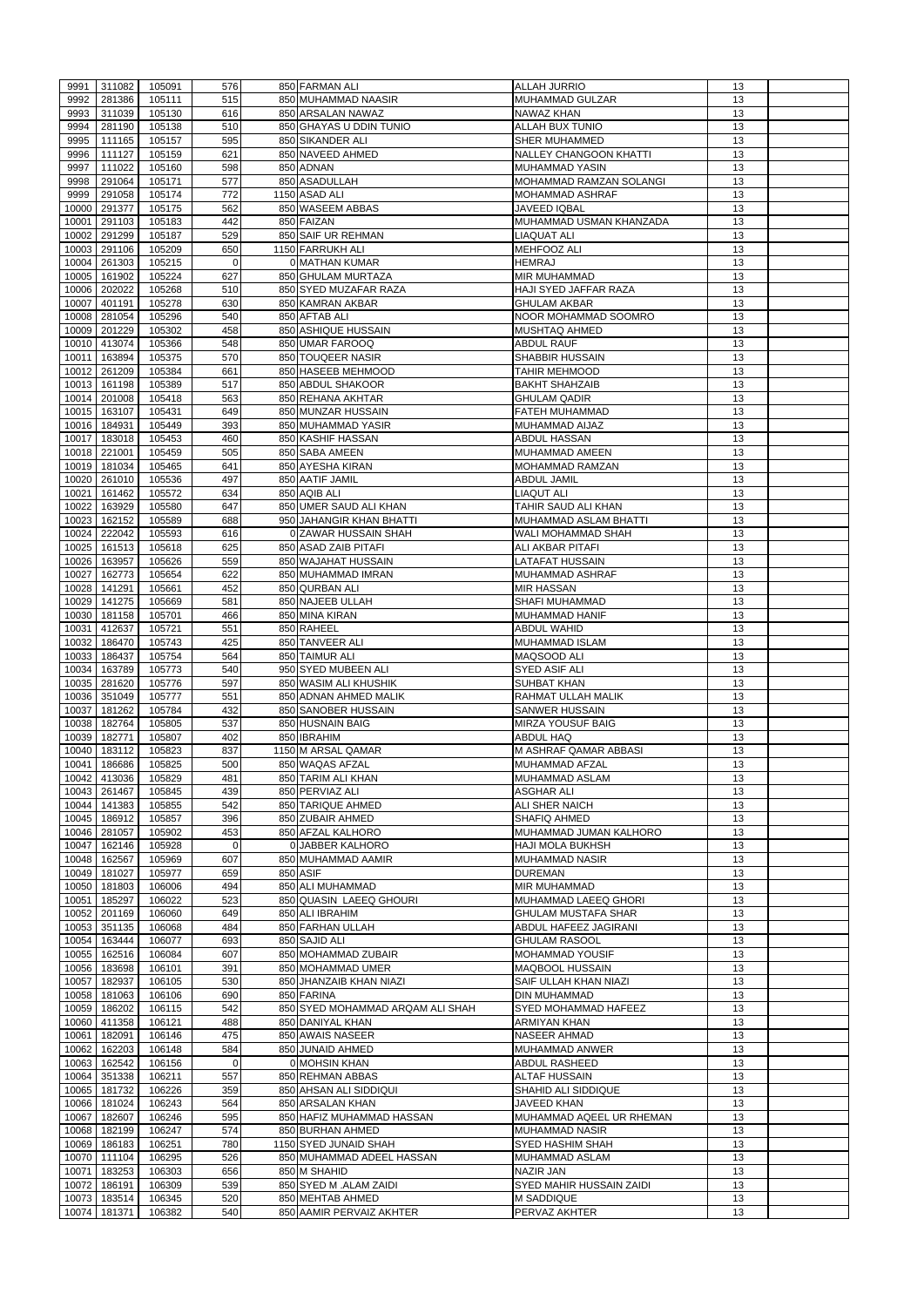|       | 10075 186408 | 106385 | 419         | 850 SYED ZEESHAN SHAH      | <b>SHAH MEHMOOD</b>          | 13 |  |
|-------|--------------|--------|-------------|----------------------------|------------------------------|----|--|
|       |              |        |             |                            |                              |    |  |
| 10076 | 185090       | 106389 | 652         | 850 NAEEM KHAN             | <b>SHER AHMED</b>            | 13 |  |
| 10077 | 185429       | 106399 | 523         | 850 RIZWAN AKHTAR ANSARI   | <b>SHAKEEL AKHTAR ANSARI</b> | 13 |  |
| 10078 | 184594       | 106436 | 390         | 850 MUHAMMAD SAAD ALI      | MALIK KARAM ALI KHAN         | 13 |  |
| 10079 | 183289       | 106457 | 730         | 850 M USMAN ILYAS          | <b>MILYAS</b>                | 13 |  |
| 10080 | 311047       | 106471 | 708         | 850 ASHOK KUMAR            | LONIO JEE                    | 13 |  |
|       |              |        | 528         |                            |                              |    |  |
| 10081 | 162174       | 106473 |             | 850 JAMSHED MAGSI          | <b>ABDUL LATIF MAGSI</b>     | 13 |  |
| 10082 | 183350       | 106476 | 674         | 850 M. JAHAN ZAIB          | <b>MUHAMMAD ISMAIL</b>       | 13 |  |
| 10083 | 185207       | 106491 | 488         | 850 NOMAN MEHMOOD          | <b>SULTAN MEHMOOD</b>        | 13 |  |
| 10084 | 141212       | 106497 | $\mathbf 0$ | 0 MOHAMMAD USMAN           | <b>MOHAMMAD YAMIN</b>        | 13 |  |
| 10085 | 351361       | 106499 | 479         | 850 SAJID HUSSAIN          | RAZI KHAN KORAI              | 13 |  |
|       |              |        |             |                            |                              |    |  |
|       | 10086 201112 | 106506 | 543         | 0 ABDUL WAHEED             | <b>SHER ALI MALAH</b>        | 13 |  |
| 10087 | 184314       | 106535 | 529         | 850 MUHAMMAD ISMAIL        | <b>NOOR UL HUDA</b>          | 13 |  |
| 10088 | 162377       | 106559 | 552         | 850 MAZHAR AHMED           | <b>ABRAR AHMED</b>           | 13 |  |
| 10089 | 181205       | 106581 | 845         | 1150 RABIA TAJ UD DIN      | TAJ UD DIN                   | 13 |  |
| 10090 | 411634       | 106582 | 728         | 850 JAMAL AHMED            | JAMEEL AHMED                 | 13 |  |
| 10091 | 161364       | 106604 | 532         | 850 ALI AKBER SHAH         | <b>ALLAHI BUX SHAH</b>       | 13 |  |
|       |              |        |             |                            |                              |    |  |
| 10092 | 281169       | 106609 | 603         | 850 FAHAD SHABIR           | <b>GHULLAM SHABIR MEMON</b>  | 13 |  |
| 10093 | 162101       | 106617 | 464         | 850 IMTIAZ ALI             | <b>AHMED</b>                 | 13 |  |
| 10094 | 261450       | 106618 | 671         | 850 NOOR AHMED             | <b>MOHAMMAD AMIN</b>         | 13 |  |
| 10095 | 163817       | 106631 | 390         | 850 SYED SABIT ALI SHAH    | SYED ALI GHOHAR SHAH         | 13 |  |
|       | 10096 311064 | 106639 | 527         | 850 BILAWAL                | <b>MIR KHAN</b>              | 13 |  |
|       |              |        |             |                            |                              |    |  |
| 10097 | 201970       | 106661 | 546         | 850 SHEERAZ AHMED          | <b>NISAR AHMED</b>           | 13 |  |
| 10098 | 141242       | 106664 | 481         | 850 MUHAMMAD RAMZAN        | <b>GHULAM MUSTAFA</b>        | 13 |  |
| 10099 | 161123       | 106678 | 632         | 0 ABDUL HANAN              | <b>NISAR AHMED</b>           | 13 |  |
| 10100 | 162393       | 106687 | 447         | 850 MEHBOOB ALI            | <b>HAJI KHAN</b>             | 13 |  |
| 10101 | 161105       | 106692 | 566         | 850 ABDUL FARAZ            | MOHAMMAD QASIM               | 13 |  |
|       |              |        |             |                            |                              |    |  |
| 10102 | 261439       | 106693 | 454         | 0 NAVEET KUMAR             | <b>BHAWANI SHANKAR</b>       | 13 |  |
|       | 10103 221965 | 106715 | 435         | 850 UMED ALI               | MOHAMMAD RAMZAN              | 13 |  |
|       | 10104 222025 | 106716 | 374         | 850 ZAHID HUSSAIN SADHAYO  | MUHAMMAD YOUSIF SADHAYO      | 13 |  |
| 10105 | 411211       | 106724 | 490         | 850 AQIB KHAN              | <b>FARID AHMED KHAN</b>      | 13 |  |
| 10106 | 161024       | 106728 | 521         | 850 MEHAK                  | <b>MUHAMMED SHAFIQUE</b>     | 13 |  |
|       |              |        |             |                            |                              |    |  |
| 10107 | 181359       | 106764 | 580         | 850 AAMEER HAMZA FAROOQ    | MUHAMMAD JAMEEL              | 13 |  |
| 10108 | 184711       | 106769 | 657         | 850 MUHAMMAD SHAMIQ        | KHALID MEHMOOD ANSARI        | 13 |  |
|       | 10109 164156 | 106779 | 584         | 950 ZUHAIB SHAKIR KHAN     | <b>MOHAMMED SHAKIR KHAN</b>  | 13 |  |
|       | 10110 201842 | 106799 | 527         | 850 SADAM HUSSAIN          | <b>BASHIR AHMED AVESI</b>    | 13 |  |
|       |              |        |             |                            |                              |    |  |
|       | 10111 181048 | 106840 | 477         | 850 BUSHRA                 | <b>ISLAM UDDIN</b>           | 13 |  |
|       | 10112 185098 | 106851 | 494         | 850 NAFEES AHMED           | MUHAMMAD AZEEM               | 13 |  |
|       | 10113 201160 | 106858 | 589         | 850 AKHTAR ALI             | <b>ATTA HUSSAIN KHOKHAR</b>  | 13 |  |
|       | 10114 201318 | 106859 | 599         | 850 FAHIM RAZA             | NIAZ MOHAMMAD PHUL           | 13 |  |
|       | 10115 281503 | 106878 | 572         | 850 SAIMA KHATOON          | <b>ABDUL WAHID</b>           | 13 |  |
|       |              |        |             |                            |                              |    |  |
|       | 10116 201482 | 106890 | 622         | 850 IRSHAD ALI MOROOJO     | MUHAMMAD YOUNIS MOROOJO      | 13 |  |
|       | 10117 261279 | 106903 | 626         | 850 LIAQUAT ALI            | ABDULLAH                     | 13 |  |
|       | 10118 413147 | 106925 | 463         | 850 WAQAS MEHMOOD          | <b>MEHMOOD UMER KHAN</b>     | 13 |  |
|       | 10119 161034 | 106952 | 645         | 850 NIMRA ANIS             | <b>ANIS AHMED</b>            | 13 |  |
| 10120 | 163257       |        | 578         | 850 OWAIS ILYAS            | <b>ASHFAQUE AHMED</b>        |    |  |
|       |              | 106971 |             |                            |                              | 13 |  |
| 10121 | 162100       | 107004 | 531         | 850 IMTIAZ ALI             | <b>MUMTAZ ALI</b>            | 13 |  |
| 10122 | 161445       | 107009 | 547         | 850 AMMAD DANISH           | ABDUL QAYYUM                 | 13 |  |
| 10123 | 185580       | 107047 | 408         | 850 SAJID SALEEM           | <b>MUHAMMED SLAEEM</b>       | 13 |  |
|       | 10124 161898 | 107054 | 575         | 850 GHULAM MUHAMMAD BALOCH | <b>BASHIR AHMED BALOCH</b>   | 13 |  |
|       | 10125 161128 |        |             | 850 ABDUL HASEEB SOOMRO    | ABDUL HAMEED SOOMRO          | 13 |  |
|       |              | 107063 | 425         |                            |                              |    |  |
| 10126 | 16134        | 107066 |             | 850 ZAHEER AHMED           | MUNEER AHMED MEMON           |    |  |
| 10127 | 162864       |        | 674         |                            |                              | 13 |  |
| 10128 |              | 107069 | 407         | 850 MUHAMMAD NAVEED        | <b>ABDUL SALAM</b>           | 13 |  |
| 10129 | 261273       | 107096 | 633         | 800 KRISHAN LAL            | <b>DEEWAN DAS</b>            | 13 |  |
|       |              |        |             |                            |                              |    |  |
|       | 184836       | 107100 | 761         | 1150 MUHAMMAD UMER QURESHI | HAMID ALI QURESHI            | 13 |  |
| 10130 | 185617       | 107101 | 419         | 850 SALMAN AZAM KHAN       | SHAKEEL AZAM KHAN            | 13 |  |
| 10131 | 201165       | 107111 | 603         | 850 ALI GOHAR              | MUSHTAQUE ALI RAJPER         | 13 |  |
| 10132 | 181747       | 107119 | 607         | 850 AHSAN RAFIQ HUSSAIN    | <b>RAFIQ HUSSAIN</b>         | 13 |  |
|       | 10133 411539 | 107123 | 612         | 850 HANIF HAIDER           | <b>HAIDER ZAMAN</b>          | 13 |  |
|       |              |        |             |                            |                              |    |  |
|       | 10134 185420 | 107129 | 464         | 850 RIDA IMSHAL            | <b>MUKHTIAR HUSSAIN</b>      | 13 |  |
|       | 10135 411969 | 107130 | 557         | 850 MUHAMMAD ANAS          | <b>ABDUL KARIM</b>           | 13 |  |
|       | 10136 201011 | 107151 | 672         | 850 SHER MOHAMMAD          | <b>MOHAMMAD BUX</b>          | 13 |  |
|       | 10137 201626 | 107169 | 441         | 850 MOHAMMAD PUNJAL        | NOOR MOHAMMAD SOOMRO         | 13 |  |
|       | 10138 221854 | 107181 | 425         | 850 SHAFQUAT ALI           | <b>LIAQUAT ALI</b>           | 13 |  |
|       |              |        |             |                            |                              |    |  |
| 10139 | 162585       | 107220 | 589         | 850 MUHAMMAD AHMED         | <b>RASHEED AHMED</b>         | 13 |  |
| 10140 | 351210       | 107236 | 541         | 850 KHALEEQUE AHMED        | JAWAID AHMED SOLANGI         | 13 |  |
| 10141 | 261339       | 107270 | 701         | 850 MUHAMMAD AWAIS         | <b>AHSAN QADIR</b>           | 13 |  |
|       | 10142 164000 | 107293 | $\Omega$    | 0 WAQAS                    | <b>JAVED</b>                 | 13 |  |
| 10143 | 261487       | 107299 | 602         | 850 RAJA SEHGAL PARMAR     | <b>WASHOO MAL PARMAR</b>     | 13 |  |
|       |              |        |             |                            |                              |    |  |
| 10144 | 182939       | 107312 | 657         | 850 JIBRAN KHAN            | <b>BAKHT AFSAR</b>           | 13 |  |
|       | 10145 184924 | 107352 | 523         | 850 MUHAMMAD WASIM AHMED   | MUHAMMAD RAFIQ SABIR         | 13 |  |
|       | 10146 182389 | 107364 | 510         | 850 FAIZAN ALAM            | <b>SHAH ALAM</b>             | 13 |  |
|       | 10147 186480 | 107386 | 467         | 850 TARIQ KHAN             | <b>DAWOOD KHAN</b>           | 13 |  |
| 10148 | 401270       | 107428 | 657         | 850 NOMAN BASHIR           | <b>BASHIR UDDIN</b>          | 13 |  |
|       |              |        |             |                            |                              |    |  |
|       | 10149 311030 | 107444 | 582         | 850 ALI MEHDI              | GHULAM HUSSAIN MALLAH        | 13 |  |
|       | 10150 281242 | 107446 | 536         | 850 IRFAN ALI KHOKHA       | <b>GHULAM SHABIR KHOKHAR</b> | 13 |  |
|       | 10151 291165 | 107475 | 607         | 850 LUTUF ALI              | <b>SANGHAR</b>               | 13 |  |
|       | 10152 162419 | 107476 | 533         | 850 MIRZA SHABAN BAIG      | <b>MIRZA USMAN BAIG</b>      | 13 |  |
|       |              |        | 490         | 850 AYAZ HUSSAIN MAGSI     | <b>GHULAM ALI MAGSI</b>      | 13 |  |
|       | 10153 401089 | 107510 |             |                            |                              |    |  |
|       | 10154 201634 | 107514 | 653         | 850 MOHAMMAD SALEEM        | MUHAMMAD SHAFI MALIK         | 13 |  |
| 10155 | 221253       | 107515 | 529         | 850 BABAR ALI              | WALI MUHAMMAD SOOMRO         | 13 |  |
| 10156 | 186509       | 107539 | 530         | 850 TOUSEEF SHAHZAD        | <b>MUMTAZ AHMED</b>          | 13 |  |
| 10157 | 161656       | 107560 | 510         | 850 BILAL                  | <b>MUHAMMAD ABBAS</b>        | 13 |  |
|       | 10158 201517 | 107567 | 436         | 850 JAWAD HUSSAIN          | <b>SHAHBAZ DINO</b>          | 13 |  |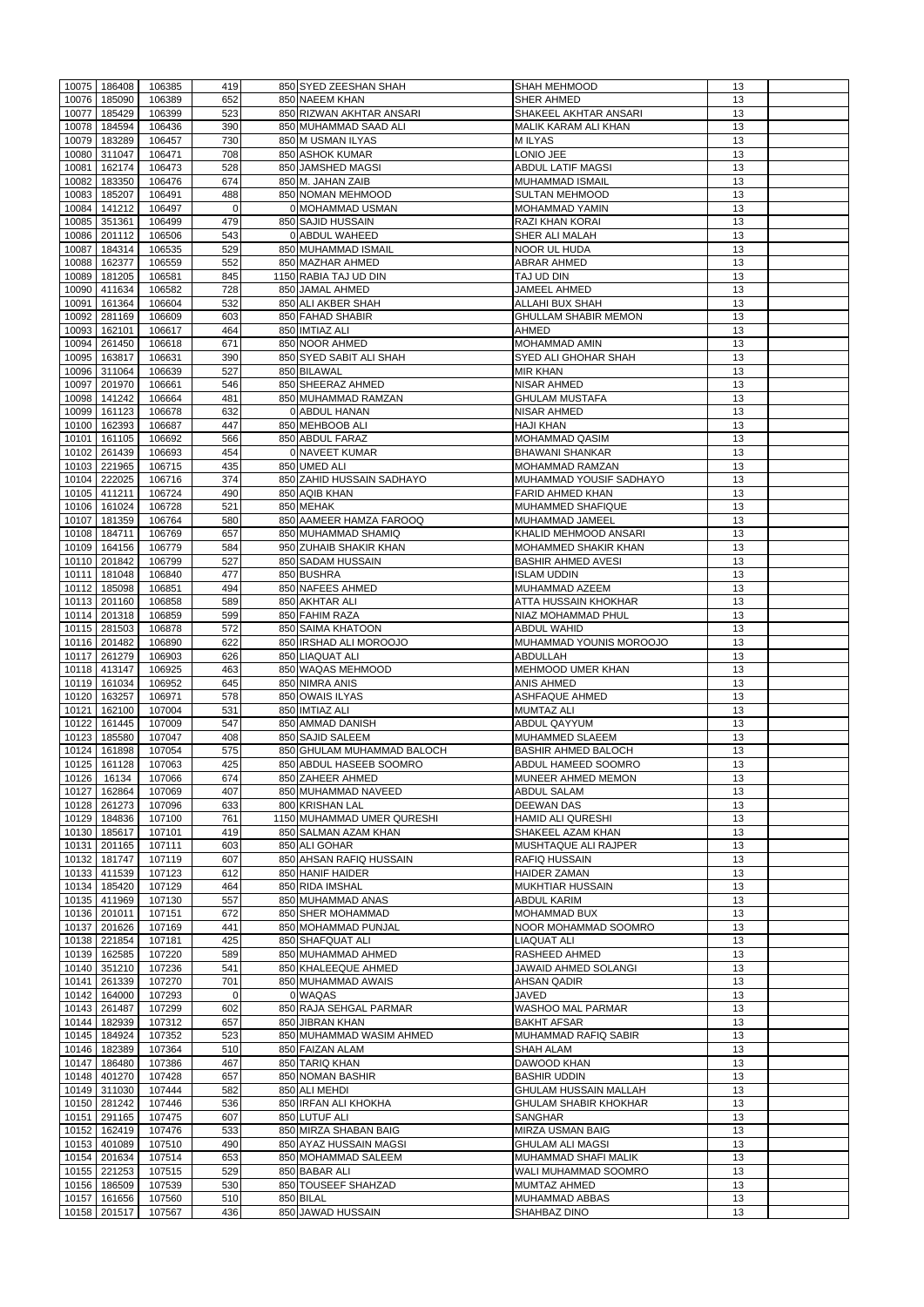|                | 10159 281304                 | 107571           | 517                | 850 MANSOOR ALI                             | <b>ALI ASGHAR</b>                                    | 13       |  |
|----------------|------------------------------|------------------|--------------------|---------------------------------------------|------------------------------------------------------|----------|--|
| 10160          |                              |                  | 704                |                                             |                                                      |          |  |
|                | 181375                       | 107590           | 583                | 850 AAQIB HUSSAIN                           | <b>ZAKIR HUSSAIN</b>                                 | 13<br>13 |  |
| 10161          | 162628                       | 107609           | 631                | 850 MUHAMMAD AQIB ANSARI                    | MEHMOOD ALI ANSARI                                   | 13       |  |
| 10162<br>10163 | 162423<br>162739             | 107613<br>107673 | 392                | 850 MOAZAM DARYA SHAH<br>392 MUHAMMAD HANIF | <b>HASSAN DARYA SHAH</b><br><b>MUHAMMAD ANIS</b>     | 13       |  |
| 10164          | 162966                       |                  | 543                | 850 MUHAMMAD SIKANDAR                       | MUHAMMAD ANWER                                       | 13       |  |
| 10165          |                              | 107686           | 461                |                                             |                                                      |          |  |
| 10166          | 162091                       | 107721           | 607                | 0 IMRAN KHAN                                | <b>IMAM UDDIN</b><br><b>FAROOQ TABUSUM SHAIKH</b>    | 13<br>13 |  |
|                | 162699                       | 107728           |                    | 850 MUHAMMAD FAIQUE<br>850 IMRAN            |                                                      |          |  |
| 10167          | 162079                       | 107776           | 417                |                                             | <b>ABDUL GHANI</b>                                   | 13       |  |
| 10168          | 162178                       | 107792           | 406                | 850 JAVED SAFDAR                            | <b>SAFDAR ALI</b>                                    | 13       |  |
| 10169          | 182890                       | 107806           | 479                | 850 JAAN ULLAH KHAN                         | <b>LAL BADSHAH</b>                                   | 13       |  |
| 10170          | 184351                       | 107848           | 765                | 1150 MUHAMMAD KABIR ANSARI                  | MUHAMMAD NAEEM ANSARI                                | 13       |  |
| 10171          | 186326                       | 107850           | 378                | 850 SYED SAIF ULLAH                         | <b>SYED AHMED</b>                                    | 13       |  |
| 10172          | 183498                       | 107851           | 408                | 850 MEER ALI                                | MUMTAZ ALI SOOMRO                                    | 13       |  |
|                | 10173 411360                 | 107856           | 609                | 850 EHSAN ELAHI                             | <b>SAEED AHMED</b>                                   | 13       |  |
|                | 10174 181517                 | 107862           | 530                | 850 ABDUL SAMAD KHAN                        | <b>SABIR HUSSAIN</b>                                 | 13       |  |
|                | 10175 183254                 | 107866           | 425                | 850 M SHAHID KHAN                           | RAZA M KHAN                                          | 13       |  |
|                | 10176 411741                 | 107875           | 367                | 850 M JAHAN ZAIB BAIG                       | <b>NADEEM BAIG</b>                                   | 13       |  |
| 10177          | 182896                       | 107883           | 761                | 0 JAHANGEER KHAN                            | <b>BALOCH KHAN</b>                                   | 13       |  |
| 10178          | 412405                       | 107900           | 523                | 850 MUHAMMAD UMAIR SHAMSI                   | MUHAMMAD SHAMSI AZIZ                                 | 13       |  |
| 10179          | 185387                       | 107903           | 424                | 850 RASHID NAZ                              | <b>FAREE DON</b>                                     | 13       |  |
| 10180          | 184199                       | 107905           | 513                | 850 MUHAMMAD FERZAN SALEEM                  | MUHAMMAD SALEEM                                      | 13       |  |
| 10181          | 412926                       | 107923           | 510                | 850 SYED HAIDER ABBAS                       | <b>SYED MEHMOOD HUSSAIN</b>                          | 13       |  |
| 10182          | 183474                       | 107933           | 425                | 850 MAROOF TIPU                             | <b>TIPU SULTAN</b>                                   | 13       |  |
| 10183          | 183854                       | 107968           | 440                | 575 MUHAMMAD AHSAN                          | MUHAMMAD JAMIL                                       | 13       |  |
| 10184          | 182473                       | 107969           | 442                | 850 FASIH IQBAL                             | <b>IQBAL AHMED</b>                                   | 13       |  |
| 10185          | 182364                       | 107978           | 404                | 850 FAISAL SHAHID                           | <b>MOHD SHAHID</b>                                   | 13       |  |
| 10186          | 141399                       | 108008           | 387                | 850 WASH DEV                                | NEECHAL JEE                                          | 13       |  |
| 10187          | 184933                       | 108045           | 449                | 850 MUHAMMAD YASIR ALI                      | <b>WAJID ALI</b>                                     | 13       |  |
| 10188          | 351364                       | 108053           | 715                | 1150 SALAHUDDIN JUNEJO                      | <b>BADERUDDIN JUNEJO</b>                             | 13       |  |
| 10189          | 183881                       | 108060           | 745                | 1150 MUHAMMAD ALI                           | MUHAMMAD YAMIN ALI                                   | 13       |  |
| 10190          | 261373                       | 108126           | 613                | 850 MUHAMMAD ROUF KHAN                      | <b>QARI GHULAM MUSTAFA</b>                           | 13       |  |
| 10191          | 184962                       | 108130           | 661                | 850 MUHAMMAD ZEESHAN                        | <b>SHAIR AFZAL</b>                                   | 13       |  |
| 10192          | 186392                       | 108133           | 510                | 850 SYED WASI ALI                           | <b>SYED SARWAR ALI</b>                               | 13       |  |
| 10193          | 162653                       | 108149           | 602                | 850 MUHAMMAD ASIF                           | <b>NOOR AHMED</b>                                    | 13       |  |
|                | 10194 161782                 | 108158           | 640                | 850 FAISAL REHMAN                           | <b>MOHAMMAD SADIO ARAIN</b>                          | 13       |  |
|                | 10195 185309                 | 108165           | 507                | 850 RAFIQUE AHMED                           | <b>MEHBOOB ALI</b>                                   | 13       |  |
| 10196          | 201925                       | 108212           | 520                | 850 SARFRAZ AHMED                           | <b>AIJAZ ALI MEMON</b>                               | 13       |  |
| 10197          | 411201                       | 108248           | 484                | 850 ANEEQ IKRAM                             | MUHAMMAD IKRAM UDDIN                                 | 13       |  |
| 10198          | 183046                       | 108257           | 924                | 1150 KHAWAJA ABDUL MAJEED FAROOQUI          | KHAWAJA ABDUL HAMEED FAROOQUI                        | 13       |  |
| 10199          | 184373                       | 108270           | 581                | 850 MUHAMMAD KASHIF                         | MUHAMMAD RAFIQ AHMED                                 | 13       |  |
| 10200          | 185127                       | 108273           | 369                | 850 NASIR JAVED                             | <b>TARIQ JAVED</b>                                   | 13       |  |
| 10201          | 184448                       | 108278           | 454                | 850 MUHAMMAD MUSHARRAF MOHIUDDIN            | MUHAMMAD MOHIUDDIN                                   | 13       |  |
| 10202          |                              |                  |                    |                                             |                                                      |          |  |
|                | 201700                       | 108308           | $\Omega$           | 0 MUJEEB UR REHMAN                          | <b>SUHRAB KHAN</b>                                   | 13       |  |
| 10203          | 163278                       | 108309           | 461                | 850 QALB E ABBAS QURESHI                    | <b>MUZAFFAR ALI QURESHI</b>                          | 13       |  |
| 10204          | 161758                       | 108331           | 459                | 850 FAHAD UL HASSAN                         | RIAZ UL HASSAN                                       | 13       |  |
| 10205          | 183064                       | 108355           | 497                | 850 KHURRAM KHAN                            | <b>ABDUL JABBAR</b>                                  | 13       |  |
| 10206          | 183241                       | 108361           | 501                | 850 M SALMAN AZIZ ANSARI                    | ABDUL AZIZ ANSARI                                    | 13       |  |
| 10207          | 111132                       | 108390           | 460                | 850 NOMAN                                   | <b>ABDUL SATTAR</b>                                  | 13       |  |
| 10208          | 182601                       | 108406           | 484                | 850 HAFIZ MOHAMMAD UMAIR LATEEF             | LATEEF AZHAR HASHMI                                  | 13       |  |
| 10209          | 161837                       | 108442           | 536                | 850 FARHAN RASHID                           | <b>RASHID ASLAM</b>                                  | 13       |  |
| 10210          | 351385                       | 108460           | 565                | 850 SHAH NAWAZ                              | MUHAMMAD JINDAL                                      | 13       |  |
| 10211          | 351463                       | 108465           | 528                | 850 ZAIN UL ABIDIN KHAN                     | SHAHABUDDIN KHAN                                     | 13       |  |
| 10212          | 351376                       | 108466           | 451                | 850 SANAULLAH ALIAS IMRAN                   | <b>ABDUL WAHAB MAHAR</b>                             | 13       |  |
| 10213          | 161540                       | 108493           | 587                | 850 ASIF ALI                                | <b>MUHAMMAD IBRAHIM</b>                              | 13       |  |
| 10214          | 182839                       | 108513           | 660                | 850 INAM ARSALAN SHAHID                     | MOHAMMAD SIDDIQUE SHAHID                             | 13       |  |
| 10215          | 182243                       | 108525           | 513                | 850 DANISH ZAHOOR                           | <b>ZAHOOR AHMED</b>                                  | 13       |  |
| 10216          | 184087                       | 108533           | 510                | 850 MUHAMMAD DANISH SHEIKH                  | SHAMSHAD AHMED SHEIKH                                | 13       |  |
|                | 10217 411310                 | 108534           | 600                | 850 AZEEM SARWAR                            | <b>GHULAM SARWAR</b>                                 | 13       |  |
|                | 10218 183712                 | 108560           | 441                | 850 MOHAMMAD YASIR ISRAR                    | <b>ISRAR ALI</b>                                     | 13       |  |
| 10219          | 291235                       | 108582           | 442                | 850 MUHAMMAD ZUBAIR KHANZADA                | MUHAMMAD YOUSIF                                      | 13       |  |
| 10220          | 201621                       | 108593           | 567                | 850 MOHAMMAD MUDASIR                        | <b>MASROOR AHMED</b>                                 | 13       |  |
| 10221          | 181203                       | 108611           | 631                | 850 RABEL KHUSHK                            | <b>BHALE DINO KHAN</b>                               | 13       |  |
| 10222          | 202063                       | 108613           | 571                | 850 TOUSEEF MASOOD                          | MASOOD AHMED MEMON                                   | 13       |  |
| 10223          | 161888                       | 108616           | $\Omega$           | 0 GHULAM HASSAN                             | MUHAMMAD JUMAN                                       | 13       |  |
| 10224          | 186052                       | 108628           | 438                | 850 SYED ADIL ABBAS ZAIDI                   | <b>AZHER ABBAS ZAIDI</b>                             | 13       |  |
| 10225          | 161873                       | 108647           | 680                | 850 FURQAN AHMED KHAN                       | <b>ABDUL RAUF KHAN</b>                               | 13       |  |
| 10226          | 184730                       | 108650           | 595                | 850 MUHAMMAD SHOAIB                         | MUHAMMAD RAMZAN                                      | 13       |  |
| 10227          | 182926                       | 108665           | 950                | 1150 JAWAD AHMED                            | <b>KAMRAN AHMED</b>                                  | 13       |  |
| 10228          | 411861                       | 108666           | 554                | 850 MOHAMMAD SHAHBAZ                        | <b>MOHAMMAD NASIR</b>                                | 13       |  |
| 10229          | 141084                       | 108718           | 480                | 850 ASIF ALI                                | <b>ABDUL GHANI</b>                                   | 13       |  |
|                |                              | 108723           | 561                | 850 ABDUL JABBAR MASTOI                     | MUKHTIAR ALI MASTOI                                  | 13       |  |
| 10230          | 221044                       |                  |                    |                                             |                                                      |          |  |
|                | 10231 221205                 | 108732           | 575<br>603         | 850 ARIF HUSSAIN<br>850 DANYAL LUQMAN       | <b>GHULAM HUSSAIN</b><br><b>LUQMAN KHAN</b>          | 13<br>13 |  |
|                | 10232 221283<br>10233 221317 | 108739<br>108741 |                    | 850 FARHAN ALI                              | <b>GHULAM ABBASS QAZI</b>                            |          |  |
| 10234          | 261561                       |                  | 462                | 850 SULEMAN                                 | <b>ARBAB ALI</b>                                     | 13       |  |
| 10235          | 182690                       | 108744<br>108793 | 482<br>$\mathbf 0$ | 0 HARIS AHMED KHAN                          | KHALEEQ AHMED KHAN                                   | 13<br>13 |  |
|                |                              |                  |                    |                                             | <b>HIBZULLAH</b>                                     |          |  |
|                | 10236 201568                 | 108841           | 469                | 850 MASROOR AHMED                           |                                                      | 13       |  |
| 10237          | 221344                       | 108871           | 576                | 850 GHULAM ASGHAR                           | <b>GHULAM SARWER</b>                                 | 13       |  |
| 10238          | 411170                       | 108889           | 621                | 850 ALI MUHAMMAD                            | <b>ABDUL MAJEED</b>                                  | 13       |  |
| 10239          | 186614                       | 108890           | 576                | 850 UZAIR SHAIKH                            | <b>SHAIKH AHMED</b>                                  | 13       |  |
| 10240          | 291185                       | 108916           | 367                | 850 MOHAMMAD QASIM                          | <b>MOHAMMAD RAMZAN</b>                               | 13       |  |
| 10241          | 291137<br>10242 161166       | 108924<br>108932 | 595<br>635         | 850 IRFAN ALI<br>850 ABDUL RAHMAN           | <b>SHAMAS U DIN SOLANGI</b><br><b>QURBAN HUSSAIN</b> | 13<br>13 |  |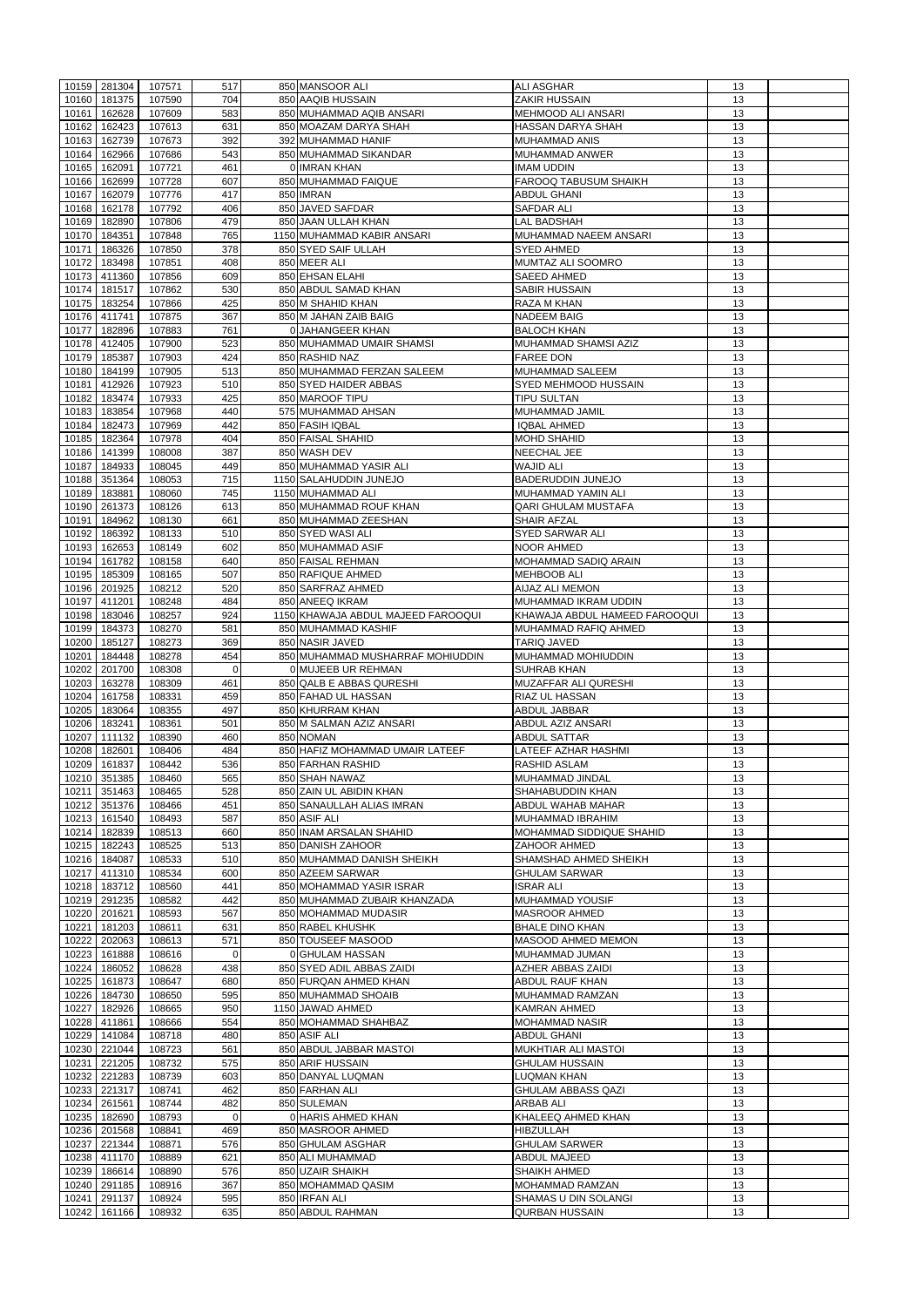|                | 10243 411967        | 108984           | 743        | 1150 MUHAMMAD AMMAR ALI SIDDIQUI       | MUHAMMAD MAROOF SIDDIQUI                      | 13              |  |
|----------------|---------------------|------------------|------------|----------------------------------------|-----------------------------------------------|-----------------|--|
| 10244          | 201483              | 109002           | 517        | 850 IRSHAD HUSSAIN                     | <b>GHULAM AKBAR</b>                           | 13              |  |
| 10245          | 162408              | 109023           | 574        | 850 MIR MUHAMMAD                       | <b>HAJI SHAFI MUHAMMAD</b>                    | 13              |  |
| 10246          | 161088              | 109028           | 522        | 850 ABBAS ALI                          | MOHD.RAMZAN                                   | 13              |  |
| 10247          | 221845              | 109061           | 617        | 850 SARMAD ALI                         | AIJAZ ALI SHAHANI                             | 13              |  |
| 10248          | 412515              | 109066           | 586        | 850 MUSTAFA AHMED SIDDIQUI             | <b>FAIZ AHMED SIDDIQUI</b>                    | 13              |  |
| 10249          | 401230              | 109091           | 609        | 850 MOHAMMED BUX                       | <b>ROSHAN ALI BROHI</b>                       | 13              |  |
| 10250          | 201489              | 109109           | 517        | 850 IZHAR AHMED                        | <b>HAKIM ALI ANSARI</b>                       | 13              |  |
| 10251          | 412603              | 109115           | 618        | 850 OMER SAHAB                         | <b>OMER KHITAB</b>                            | 13              |  |
| 10252          | 186271              | 109124           | 430        | 850 SYED MUHAMMAD YOUSUF RAZA          | <b>SYED ADIL ABBAS</b>                        | 13              |  |
| 10253          | 182816              | 109139           | 521        | 850 IMRAN KHAN                         | MUHAMMAD RAMZAN                               | 13              |  |
| 10254          | 201505              | 109149           | 535        | 850 JAMSHED ALI KHASKHELI              | MUHAMMAD JAMIL KHASKHELI                      | 13              |  |
|                |                     |                  | 531        |                                        | <b>JAVED</b>                                  |                 |  |
| 10255          | 411955              | 109175           |            | 850 MUHAMMAD AMIN                      |                                               | 13              |  |
| 10256          | 311176              | 109191           | 598        | 850 MUHAMMAD ILYAS                     | MUHAMMAD RAMZAN                               | 13              |  |
| 10257          | 162125              | 109202           | 529        | 850 IRFAN ALI                          | MUSHTAQUE ALI MEMON                           | 13              |  |
| 10258          | 163055              | 109207           | 462        | 850 MUHAMMAD ZAMAN                     | WALI MUHAMMAD                                 | 13              |  |
| 10259          | 401032              | 109210           | 654        | 850 ABDULLAH                           | ABDUL RASHEED JANWERY                         | 13              |  |
| 10260          | 111148              | 109219           | 597        | 850 SAJID ALI                          | <b>RASHEED AHMED</b>                          | 13              |  |
| 10261          | 181402              | 109240           | 580        | 850 ABDUL BASIT BUGHIO                 | <b>MUHAMMAD SHARIF BUGHIO</b>                 | 13              |  |
| 10262          | 412860              | 109256           | 388        | 850 SHEROZ GHORI                       | <b>TAHIR GHORI</b>                            | 13              |  |
| 10263          | 351408              | 109274           | 514        | 850 SUHAIL AHMED                       | <b>MANZOOR AHMED</b>                          | 13              |  |
| 10264          | 201017              | 109295           | 598        | 850 AAKASH KHAN                        | <b>MUHAMMAD ESSA</b>                          | 13              |  |
| 10265          | 201129              | 109308           | 515        | 850 ADNAN ALI ARAIN                    | <b>SULTAN ALI ARAIN</b>                       | 13              |  |
| 10266          | 161042              | 109332           | 535        | 850 SANOBAR SHEIKH                     | <b>MOHAMMAD HABIB SHAIKH</b>                  | 13              |  |
| 10267          | 163831              | 109352           | 535        | 850 SYED WAJAHAT ALI                   | <b>ABDUL RASHEED</b>                          | 13              |  |
| 10268          | 281281              | 109355           | 557        | 850 KASHIF HUSSAIN                     | <b>FAZAL ALI</b>                              | 13              |  |
| 10269          | 183368              | 109357           | 433        | 850 M. SAQIB WALI                      | WALI MUHAMMAD CHAUDHARY                       | 13              |  |
| 10270          | 181515              | 109378           | 619        | 1150 ABDUL SAMAD                       | MOHAMMAD ABDUL REHMAN                         | 13              |  |
| 10271          | 181043              | 109423           | 603        | 850 BATOOL ZEHRA                       | NAYYAR ALI RAZA                               | 13              |  |
| 10272          | 181036              | 109429           | 543        | 850 AYESHA NOOR                        | <b>NOOR UL AZIM</b>                           | 13              |  |
|                |                     |                  |            |                                        |                                               |                 |  |
| 10273          | 181219              | 109447           | 496        | 850 RIMSHA NAZ                         | <b>ABDUL GHAFOOR</b>                          | 13              |  |
| 10274          | 413162              | 109458           | 540        | 850 WASIQ YAR KHAN                     | <b>ATIQ YAR KHAN</b>                          | 13              |  |
| 10275          | 181213              | 109466           | 379        | 850 RIDA                               | <b>MOHAMMAD RAFIQ</b>                         | 13              |  |
| 10276          | 181285              | 109504           | 601        | 850 SIDRA                              | <b>MUHAMMAD DIN</b>                           | 13              |  |
| 10277          | 411595              | 109530           | 417        | 850 IMRAN SHAH                         | <b>IKRAM HUSSAIN</b>                          | 13              |  |
|                | 10278 182171        | 109570           | 504        | 850 BILAL AHMED                        | <b>MUHAMMAD HASHIM</b>                        | 13              |  |
|                | 10279 411471        | 109584           | 455        | 850 GHULAM SARWAR                      | <b>ABDUL MAJEED</b>                           | 13              |  |
| 10280          | 181161              | 109586           | 445        | 850 MISBAH KANWAL                      | <b>MUHAMMAD ISMAIL</b>                        | 13              |  |
| 10281          | 186831              | 109594           | 535        | 850 ZAIN UL ABDIN                      | <b>ABID KHAN</b>                              | 13              |  |
| 10282          | 162212              | 109603           | 429        | 850 KAFEEL AHMED                       | ABDUL SHAKOOR                                 | 13              |  |
| 10283          | 181154              | 109618           | 551        | 851 MEHROSE NAZ                        | ABDUL RASHEED KHAN                            | 13              |  |
| 10284          | 412898              | 109637           | 384        | 850 SULTAN ZADA                        | <b>AMIR ZADA</b>                              | 13              |  |
| 10285          | 162204              | 109647           | 532        | 850 JUNAID AHMED JAKHRO                | MUHAMMAD HASSAN JAKHRO                        | 13              |  |
| 10286          | 186623              | 109670           | 483        | 850 WAHID BUX                          | MUHAMMAD ASHRAF JUNEJO                        | 13              |  |
| 10287          | 413047              | 109673           | 530        | 850 TAYYAB KHAN                        | AMEER ZAFAR                                   | 13              |  |
| 10288          | 411640              | 109676           | 437        | 850 JAN SHER KHAN                      | AZIZ UR REHMAN                                | 13              |  |
| 10289          | 412572              | 109678           | 481        | 850 NISAR AHMED                        | <b>MUSHTAQ AHMED</b>                          | 13              |  |
| 10290          | 181429              | 109700           | 495        | 850 ABDUL HASEEB KHAN                  | MUHAMMAD HANIF KHAN                           | 13              |  |
|                |                     |                  |            |                                        |                                               |                 |  |
| 10291          | 412542              | 109715           | 450        | 850 NASIR                              | <b>GHULAM AKBER</b>                           | 13              |  |
| 10292          | 186668              | 109763           | 434        | 850 WAQAR AHMED                        | <b>JABBAR SHAHID</b>                          | 13              |  |
| 10293          | 185832              | 109767           | 482        | 850 SHAIKH MUHAMMAD AKMAL HUSSAIN      | SHAIKH MUHAMMAD TAIYAB HUSSAIN                | 13              |  |
| 10294          | 411881              | 109793           | 622        | 1150 MOHAMMED OSAMA                    | <b>M.A SAGHEER</b>                            | 13              |  |
| 10295          | 186588              | 109814           | 547        | 850 USAMA TAHIR                        | <b>TAHIR PERWAIZ</b>                          | 13              |  |
| 10296          | 184034              | 109846           | 528        | 850 MUHAMMAD AZEEM                     | <b>MUHAMMAD SALEEM</b>                        | 13              |  |
| 10297          | 162903              | 109875           | 613        | 850 MUHAMMAD RIZWAN SARWAR             | <b>MUHAMMAD SARWAR</b>                        | 13              |  |
| 10298          | 163025              | 109887           | 680        | 850 MUHAMMAD WAJID SARDAR              | <b>SARDAR ALI</b>                             | 13              |  |
| 10299          | 412510              | 109941           | 622        | 850 MUSADDIQ ZAMAN                     | <b>UMAR ZAMAN</b>                             | 13              |  |
| 10300          | 411126              | 109942           | 490        | 850 AFZAAL SABIR                       | <b>GHULAM SABIR</b>                           | 13              |  |
| 10301          | 411134              | 110022           | 383        | 850 AHMED FARAZ                        | <b>ABDUL KARIM</b>                            | 13              |  |
| 10302          | 182401              | 110026           | 567        | 850 FAIZAN IBRAHIM                     | MUHAMMAD IBRAHIM                              | 13              |  |
| 10303          | 184815              | 110055           | 446        | 850 MUHAMMAD UMAIR KHAN                | MUHAMMAD IQBAL                                | 13              |  |
| 10304          | 412207              | 110071           | 602        | 850 MUHAMMAD MOHSIN ABBAS              | <b>MUHAMMAD HALEEM</b>                        | 13              |  |
| 10305          | 162637              | 110078           | $\Omega$   | 0 MUHAMMAD ARSALAN MEMON               | ABDUL RAZZAK MEMON                            | 13              |  |
| 10306          | 291150              | 110120           | 618        | 850 JEHANZAIB                          | <b>NIZAM UDDIN ANSARI</b>                     | 13              |  |
| 10307          | 411565              | 110155           | 555        | 850 HUSSAIN AHMED                      | <b>SHAKIR AHMED</b>                           | 13              |  |
| 10308          | 141124              | 110162           | 563        | 850 GHULAM SARWAR CHANNA               | <b>GULZAR AHMED CHANNA</b>                    | 13              |  |
| 10309          | 411408              | 110182           | 636        | 850 FAIZAN KHAN                        | <b>SHAMREZ KHAN</b>                           | 13              |  |
|                | 411586              |                  |            |                                        |                                               |                 |  |
| 10310          |                     | 110209           | 382        | 850 IMRAN ALI                          | <b>GUL ZADA</b>                               | 13              |  |
| 10311          | 351131              | 110245           | 503        | 850 FARHAN AHMED HAKRO                 | <b>BADAR UDDIN</b>                            | 13              |  |
| 10312          | 411161              | 110257           | 632        | 850 AKBAR ALI KHAN                     | <b>ZAHIR SHAH KHAN</b>                        | 13              |  |
| 10313          | 411568              | 110273           | 494        | 850 IFTAQAR AHMED                      | ABDULLAH JAN                                  | 13              |  |
|                | 10314 185063        | 110293           | 374        | 850 NABEEL AHMED KHAN                  | AQEEL AHMED KHAN                              | 13              |  |
|                | 10315 185384 110310 |                  | 616        | 680 RASHID BILAL                       | <b>ABDUL RASHEED</b>                          | $\overline{13}$ |  |
|                | 10316 181589        | 110312           | 447        | 850 ABID HUSSAIN                       | <b>NOOR UL HASSAN</b>                         | 13              |  |
| 10317          | 221566              | 110354           | 615        | 850 MOHAMMAD YOUNIS BHUTTO             | ABDUL WAHID                                   | 13              |  |
| 10318          | 186022              | 110370           | 595        | 850 SUFYAN ULLAH KHAN                  | AHSAN ULLAH KHAN                              | 13              |  |
|                | 10319 411072        | 110390           | 595        | 850 ABDUL WAHID                        | MUHAMMAD HANIF                                | 13              |  |
| 10320          | 183527              | 110403           | 873        | 1150 MIRZA ANSAB BAIG                  | <b>MIRZA TARIQ BAIG</b>                       | 13              |  |
| 10321          | 261148              | 110438           | 761        | 850 DHARMENDAR KUMAR                   | <b>SAKHAR MAL</b>                             | 13              |  |
| 10322          | 163805              | 110444           | 459        | 850 SYED QAMBER ABBAS ZAIDI            | <b>SYED MOHAMMAD ABBAS ZAIDI</b>              | 13              |  |
| 10323          | 161068              | 110447           | 344        | 850 AAFAQUE ALI                        | <b>ASHFAQUE ALI</b>                           | 13              |  |
| 10324          |                     | 110484           | 522        | 850 ISHTIAQ KHAN                       | <b>RAJPUR KHAN</b>                            | 13              |  |
|                |                     |                  |            |                                        |                                               |                 |  |
|                | 411627              |                  |            |                                        |                                               |                 |  |
| 10325<br>10326 | 411592<br>163858    | 110502<br>110550 | 382<br>606 | 850 IMRAN MEHMOOD<br>850 TALHA HUSSAIN | <b>ISTAF MEHMOOD</b><br><b>GHULAM HUSSAIN</b> | 13<br>13        |  |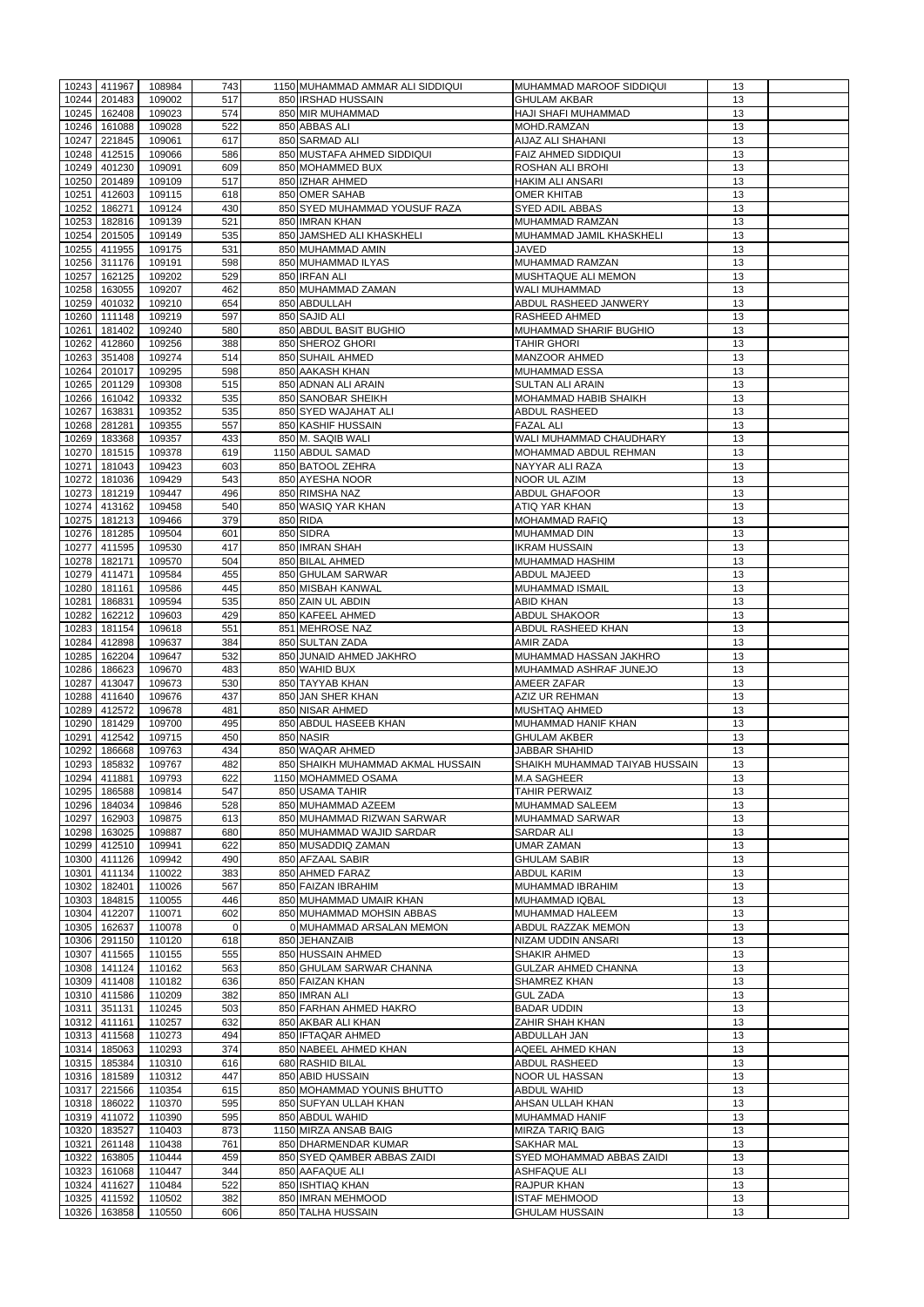| 10327 | 412544                 | 110551           | 432        | 850 NASIR IQBAL                     | <b>IQBAL HUSSAIN</b>                     | 13       |  |
|-------|------------------------|------------------|------------|-------------------------------------|------------------------------------------|----------|--|
| 10328 | 311006                 | 110556           | 500        | 850 AAMIR                           | <b>SULTAN</b>                            | 13       |  |
| 10329 | 412081                 | 110574           | 411        | 850 MUHAMMAD FAROOQ                 | MOUAZZAM GUL                             | 13       |  |
| 10330 | 411820                 | 110609           | 408        | 850 MOHAMMAD ADIL                   | <b>MOHAMMAD ANWER</b>                    | 13       |  |
| 10331 | 221949                 | 110636           | 619        | 850 TAUFEEQUE AHMED                 | MUHAMMAD RAFIQUE BHUTTO                  | 13       |  |
|       |                        |                  |            |                                     |                                          |          |  |
| 10332 | 18134                  | 110657           | 617        | 850 M IMRAN                         | <b>M RAMZAN</b>                          | 13       |  |
| 10333 | 412080                 | 110678           | 0          | 0 MUHAMMAD FARMAN SHAIKH            | SHAIKH ABDUL RAHIM                       | 13       |  |
| 10334 | 411821                 | 110688           | 383        | 850 MOHAMMAD ADNAN AMIN             | <b>MOHAMMAD AMIN</b>                     | 13       |  |
| 10335 | 412969                 | 110690           | 555        | 850 SYED MUHAMMAD SHAHID            | <b>SYED SHAH NAEEM UL HAQ BUKHARI</b>    | 13       |  |
| 10336 | 163238                 | 110718           | 568        | 850 NOOR UL AMIN                    | MUHAMMAD AMIN                            | 13       |  |
| 10337 | 201049                 | 110745           | 547        | 850 ABDUL HAMEED                    | <b>MUHAMMAD TAGIAL</b>                   | 13       |  |
| 10338 | 291041                 | 110766           | 595        | 850 ALI MUHAMMAD SOOMRO             | MUHAMMAD IBRAHIM SOOMRO                  | 13       |  |
| 10339 | 161435                 | 110783           | 626        | 850 AMIR ALI                        | <b>ABDUL GHAFFAR</b>                     | 13       |  |
| 10340 | 161944                 | 110789           | 624        | 850 HABIB ULLAH                     | <b>ABDUL REHMAN</b>                      | 13       |  |
| 10341 | 411632                 | 110795           | 403        | 850 JAHANZAIB KHAN                  | NAJAM UD DIN KHAN                        | 13       |  |
| 10342 | 412387                 | 110803           | 448        | 850 MUHAMMAD TANVEER SIDDIQUI       | <b>MUHAMMAD IDREES SIDDIQUI</b>          | 13       |  |
| 10343 | 182704                 | 110810           | 453        | 850 HASEEB AHSAN                    | <b>NAJEEB HUSSAIN AWAN</b>               | 13       |  |
| 10344 | 291102                 | 110819           | 569        | 850 FAIZ MUHAMMAD                   | <b>ABDUL NABI</b>                        | 13       |  |
| 10345 | 162132                 | 110836           | 541        | 850 IRFAN KHAN                      | SHAHZAD KHAN                             | 13       |  |
| 10346 | 162425                 | 110837           | 587        | 850 MOBIN                           | SAULEH MUHAMMAD                          | 13       |  |
| 10347 | 201861                 | 110843           | 557        | 850 SADDAM HUSSAIN JAMRO            | MUHAMMAD ASHRAF JAMRO                    | 13       |  |
| 10348 | 185364                 | 110868           | 425        | 850 RANA JAWAD UDDIN                | RANA SHAHAB UDDIN                        | 13       |  |
| 10349 | 185746                 | 110873           | 458        | 850 SHAHBAZ ALI                     |                                          | 13       |  |
|       |                        |                  |            |                                     | SHOUKAT ALI                              |          |  |
| 10350 | 412028                 | 110904           | 492        | 850 MUHAMMAD BASHEER                | <b>SAMI AKHTAR</b>                       | 13       |  |
| 10351 | 413048                 | 110914           | 623        | 850 TAYYAB SHAHID                   | <b>GHULAM SAKHI U DIN</b>                | 13       |  |
| 10352 | 201781                 | 110925           | 633        | 850 NOOR UDDIN                      | MUHAMMAD JADAL                           | 13       |  |
| 10353 | 222048                 | 110940           | 555        | 850 ZEESHAN MUMTAZ                  | MUMTAZ ALI SHAIKH                        | 13       |  |
| 10354 | 141252                 | 110958           | 498        | 850 MUHAMMAD SIRAJ                  | ABDULLAH                                 | 13       |  |
| 10355 | 221716                 | 110969           | 610        | 850 NAZEER AHMED                    | <b>MOHAMMAD HASSAN</b>                   | 13       |  |
| 10356 | 222062                 | 110970           | 707        | 850 ZULFIQAR ALI                    | PHALAI KHAN                              | 13       |  |
| 10357 | 31103                  | 110983           | 537        | 850 DANISH                          | MUHAMMAD ASHRAF                          | 13       |  |
| 10358 | 201672                 | 111021           | 414        | 850 MUHAMMAD HASSAN                 | MUHAMMAD IBRAHIM JAMRO                   | 13       |  |
| 10359 | 161994                 | 111031           | 601        | 850 HARIS                           | <b>ABDUL AHAD</b>                        | 13       |  |
| 10360 | 221763                 | 111040           | 425        | 850 RIAZ HUSSAIN RIND               | <b>MOHAMMAD BACHAL RIND</b>              | 13       |  |
| 10361 | 201818                 | 111048           | 518        | 850 RASHID ALI                      | ANWAR UDDIN SAHITO                       | 13       |  |
|       | 10362 412031           | 111062           | 496        | 850 MUHAMMAD BILAL                  | <b>MUHAMMAD AYUB</b>                     | 13       |  |
|       | 10363 411642           | 111063           | 502        | 850 JAVED UR REHMAN                 | <b>GHUNCHA GUL</b>                       | 13       |  |
| 10364 | 161250                 | 111085           | 558        | 850 ADNAN                           | NIAZ AHMED SAMOON                        | 13       |  |
| 10365 | 221072                 | 111112           | 547        | 850 ABDUL RAZAQUE JEHO ABRO         | ABDUL GHAFFAR JEHO ABRO                  | 13       |  |
| 10366 | 221936                 | 111114           | 516        | 850 SYED WAQAR ALI SHAH             | SYED SARDAR ALI SHAH                     | 13       |  |
|       |                        |                  |            |                                     |                                          |          |  |
| 10367 | 222022                 | 111151           | 400        | 850 ZAHID ALI SHAH                  | MANZOOR ALI SHAH                         | 13       |  |
| 10368 | 311143                 | 111177           | 534        | 850 KHALID HUSSAIN                  | MUHAMMAD HASHIM CHAKRANI                 | 13       |  |
| 10369 | 281555                 | 111206           | 633        | 850 SHAKEEL AHMED JAMRO             | <b>GHULAM AKBAR JAMRO</b>                | 13       |  |
| 10370 | 221038                 | 111217           | 587        | 850 ABDUL HAMEED                    | <b>GHULAM FAREED SOLANGI</b>             | 13       |  |
| 10371 | 161586                 | 111239           | 510        | 850 AWAIS AHMED                     | <b>MUHAMMAD HANIF</b>                    | 13       |  |
| 10372 | 291004                 | 111241           | 441        | 850 AAFAQUE DANISH                  | MOHAMMAD AFZAL CHACHAR                   | 13       |  |
| 10373 | 182593                 | 111266           | 553        | 850 HAFIZ MIRZA JAWWAD BAIG         | <b>MIRZA AHMED BAIG</b>                  | 13       |  |
| 10374 | 411999                 | 111282           | 545        | 850 MUHAMMAD ASIF                   | <b>GHULAM MUSTAFA</b>                    | 13       |  |
| 10375 | 412613                 | 111292           | 580        | 1050 OWAIS ALAM                     | <b>EZZAT KHAN</b>                        | 13       |  |
|       | 10376 411073           | 111329           | 528        | 850 ABDUL WAJID                     | <b>ABDUL GHANI</b>                       | 13       |  |
| 10377 | 412793                 | 111333           | 597        | 850 SHAH NAWAZ                      | <b>MALIK AMAN</b>                        | 13       |  |
| 10378 | 411184                 | 111348           | 396        | 850 AMIR HUSSAIN                    | <b>KHADIM HUSSAIN</b>                    | 13       |  |
| 10379 | 411544                 | 111349           | 585        | 850 HAROON KHAN                     | <b>QAISAR KHAN</b>                       | 13       |  |
| 10380 | 163694                 | 111388           | 503        | 850 SIDDIQUE KHAN                   | <b>ISLAM KHAN</b>                        | 13       |  |
| 10381 | 164046                 | 111392           | 474        | 850 YASIR ALI                       | <b>MALIK ZAFAR</b>                       | 13       |  |
| 10382 | 351421                 | 111395           | 570        | 850 TARIF HUSSAIN                   | MOHAMMAD SADIQUE ALI DOMKI               | 13       |  |
| 10383 | 163826                 | 111411           | 501        | 850 SYED SUMAIR KAZMI               | SYED MUHAMMAD AYOUB KAZMI                | 13       |  |
| 10384 | 161212                 | 111451           | 572        | 850 ABDULLAH                        | <b>M ARIF ANSARI</b>                     | 13       |  |
| 10385 | 161039                 | 111484           | 643        | 850 RAFIA BATOOL                    | HAFIZ MUHAMMED SARWAR ARAIN              | 13       |  |
| 10386 | 161427                 | 111485           | 595        | 850 AMEER ALI LASHARI               | <b>NOOR MUHAMMAD LASHARI</b>             | 13       |  |
| 10387 | 412188                 | 111529           | 556        | 850 MUHAMMAD LUQMAN NAZIR           | <b>NAZIR GUL</b>                         | 13       |  |
|       |                        |                  | 492        |                                     |                                          |          |  |
| 10388 | 161162                 | 111534           |            | 850 ABDUL QADIR SAHITO              | <b>MUHAMMAD YOUSIF</b>                   | 13       |  |
| 10389 | 185942                 | 111575           | 520        | 850 SHERAZ AHMED KHAN               | SHAHID KAMAL KHAN                        | 13       |  |
| 10390 | 184823                 | 111587           | 385        | 850 MUHAMMAD UMAR FAROOQUE          | <b>ABDUL RAUF</b>                        | 13       |  |
| 10391 | 162415                 | 111601           | $\Omega$   | 0 MIRZA ASIM BAIG                   | <b>MIRZA MUBIN BAIG</b>                  | 13       |  |
| 10392 | 41109                  | 111631           | 558        | 850 MOHAMMAD ASIM                   | <b>MOHAMMAD SULEMAN</b>                  | 13       |  |
| 10393 | 412065                 | 111658           | 577        | 850 MUHAMMAD FAIZAN                 | <b>MUHAMMAD TAHIR</b>                    | 13       |  |
| 10394 | 161829                 | 111663           | 546        | 850 FARHAN AHMED                    | <b>RASHEED AHMED</b>                     | 13       |  |
| 10395 | 162392                 | 111672           | 622        | 850 MEHBOOB ALI                     | <b>ABDUL GHANI</b>                       | 13       |  |
| 10396 | 162424                 | 111694           | 618        | 850 MOAZAM INAYAT                   | <b>INAYAT ULLAH</b>                      | 13       |  |
| 10397 | 291222                 | 111706           | 601        | 850 MUHAMMAD SAJWAR                 | <b>MUHAMMAD KHALID</b>                   | 13       |  |
| 10398 | 184514                 | 111767           | 883        | 1150 MUHAMMAD OWAIS                 | SHEIKH REHMATULLAH                       | 13       |  |
|       |                        |                  | 600        | 850 AAMIR ALI SOOMRO                | <b>ABDUL REHMAN SOOMRO</b>               | 13       |  |
|       | 10399 161073           | 111776           |            |                                     |                                          |          |  |
|       | 10400 141370           | 111793           | 474        | 850 SIKANDAR AIJAZ                  | AIJAZ ALI                                | 13       |  |
| 10401 | 412231                 | 111832           | 558        | 850 MUHAMMAD NASIR                  | KHUSHI MUHAMMAD                          | 13       |  |
|       |                        |                  |            |                                     | MUHAMMAD RIAZ                            |          |  |
| 10403 | 10402 411425<br>181876 | 111854           | 658<br>456 | 850 FARHAN ALI<br>850 AMMAD UL HAQ  | <b>SARWER UL HAQ</b>                     | 13<br>13 |  |
|       |                        | 111880           |            |                                     |                                          |          |  |
| 10404 | 412307                 | 111882           | 611        | 850 MUHAMMAD SAJID                  | ABDUL RASHEED                            | 13       |  |
| 10405 | 411297                 | 111890           | 469        | 850 AWAIS ALAM                      | M KHURSHEED ALAM                         | 13       |  |
| 10406 | 412191                 | 111898           | 461        | 850 MUHAMMAD MAHMOOD                | MUHAMMAD MASOOH HOSSAIN                  | 13       |  |
| 10407 | 162103                 | 111922           | 488        | 850 IMTIAZ ALI                      | <b>ATTA MUHAMMAD</b>                     | 13       |  |
| 10408 | 163683                 | 111924           | 466        | 850 SHOUKAT ALI                     | MUHAMMAD ZAREEN                          | 13       |  |
| 10409 | 411698<br>10410 412883 | 111949<br>111959 | 375<br>554 | 850 KHALID KHAN<br>850 SOHAIL AHMED | <b>AZEEM KHAN</b><br><b>ABDUL RASHID</b> | 13<br>13 |  |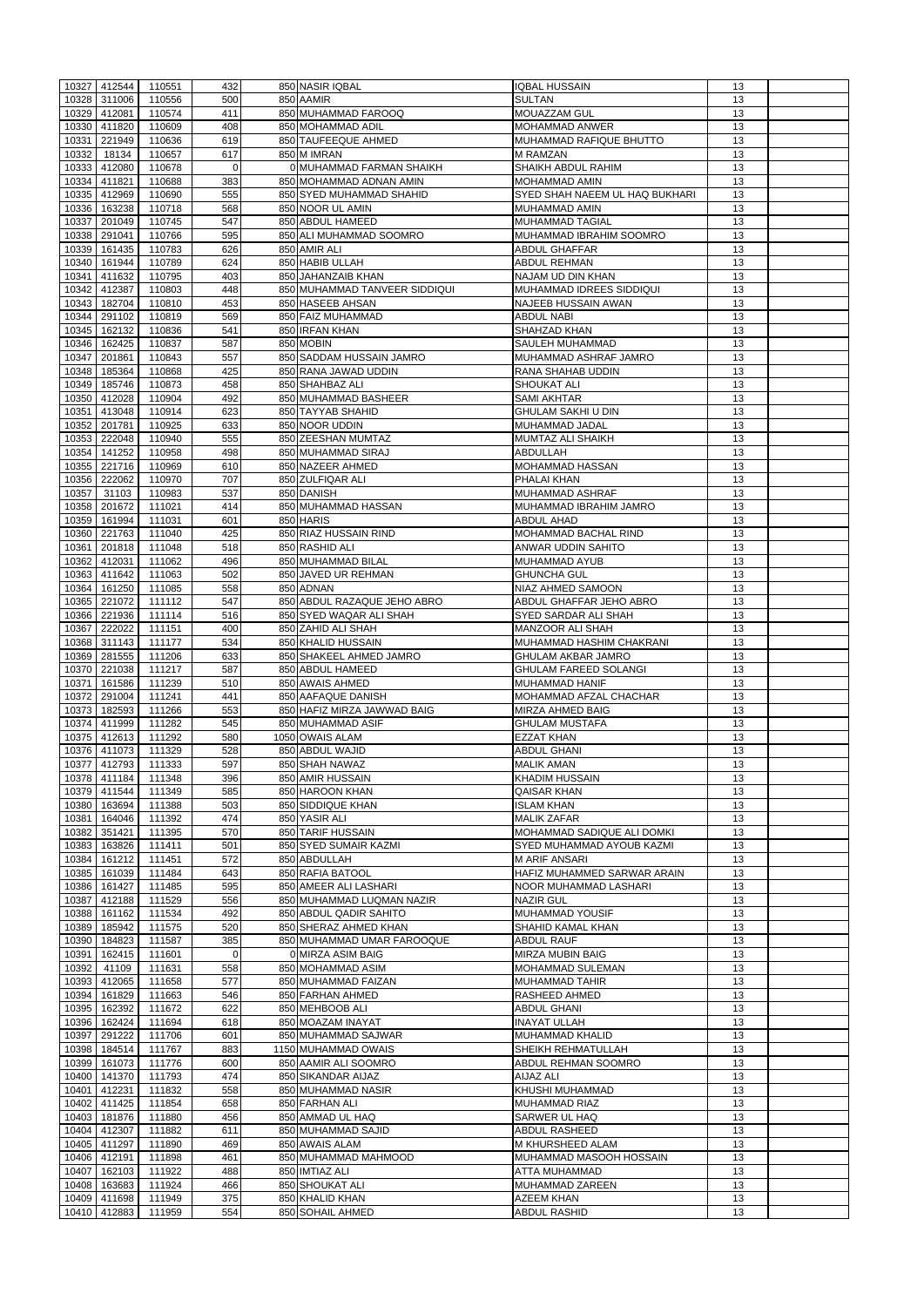|                | 10411 281508     | 112000           | 456            | 850 SAJID ALI                         | <b>GHULAM QASIM</b>                       | 13       |  |
|----------------|------------------|------------------|----------------|---------------------------------------|-------------------------------------------|----------|--|
|                |                  |                  | 618            | 850 ASADULLAH TAGAR                   |                                           |          |  |
|                | 10412 281115     | 112027           |                |                                       | <b>ALI SHER TAGAR</b>                     | 13       |  |
|                | 10413 202167     | 112052           | 541            | 850 ZUHAIB AHMED                      | <b>MUHAMMAD SHARIF</b>                    | 13       |  |
|                | 10414 202128     | 112054           | 425            | 850 YASIR ALI HALAR                   | <b>IMAM BUX KHAKHELI</b>                  | 13       |  |
| 10415          | 202059           | 112055           | 584            | 850 TOHEED AHMED                      | <b>NOORUDIN</b>                           | 13       |  |
| 10416          | 261329           | 112094           | 513            | 850 MOHSIN ALI                        | <b>TALIB HUSSAIN</b>                      | 13       |  |
| 10417          | 201212           | 112132           | 467            | 850 ASAD JAMEEL                       | JAMEEL AHMED RAJPUT                       | 13       |  |
| 10418          | 281236           | 112155           | 473            | 0 IRFAN ALI                           | MUHAMMAD SAFFAR MEMON                     | 13       |  |
|                | 10419 281174     | 112158           | 542            | 850 FARHAD TAHIR                      | <b>TAHIR YAQOOB</b>                       | 13       |  |
|                | 10420 184171     | 112183           | 798            | 1150 MUHAMMAD FARHAN BUTT             | MUHAMMAD IJAZ BUTT                        | 13       |  |
| 10421          | 186374           | 112196           | 454            | 850 SYED USAMA BIN RAFI               | <b>SYED MAHMOOD RAFI</b>                  | 13       |  |
| 10422          | 186829           | 112210           | 741            | 1150 ZAIN HASHIM                      | MUHAMMAD NADEEM                           | 13       |  |
| 10423          | 182569           | 112211           | 348            | 850 HADI HASSAN                       | SHAFIQ UL HASSAN                          | 13       |  |
|                |                  |                  |                |                                       |                                           |          |  |
|                | 10424 185355     | 112221           | 403            | 850 RAMISH SHAKEEL                    | SHAKEEL AHMED KHAN                        | 13       |  |
| 10425          | 181976           | 112245           | 523            | 850 ASAD AHMED KHAN                   | <b>ANSAR AHMED KHAN</b>                   | 13       |  |
|                | 10426 182596     | 112271           | 529            | 850 HAFIZ MOHAMMAD AZHAR              | <b>MOHAMMAD AKRAM</b>                     | 13       |  |
| 10427          | 411901           | 112272           | 482            | 850 MUDASSIR HASSAN                   | <b>ABDUL MAJEED</b>                       | 13       |  |
| 10428          | 411422           | 112273           | 414            | 850 FARHAN                            | <b>ALI MUHAMMAD</b>                       | 13       |  |
| 10429          | 412424           | 112279           | $\overline{0}$ | 0 MUHAMMAD UZAIR SALEEM               | MUHAMMAD SALEEM ALI                       | 13       |  |
| 10430          | 412768           | 112286           | 455            | 850 SANAULLAH KHAN                    | <b>SHAREER KHAN</b>                       | 13       |  |
| 10431          | 412282           | 112296           | 558            | 1050 MUHAMMAD RAUF                    | <b>GUL SHAD</b>                           | 13       |  |
| 10432          | 412933           | 112304           | 524            | 850 SYED HAYDER ALI                   | <b>SYED IRFAN ASHFAQUE</b>                | 13       |  |
| 10433          | 411916           | 112313           | 605            | 850 MUHAMMAD ADEEL                    | <b>MUHAMMAD ISMAIL</b>                    | 13       |  |
|                |                  |                  |                |                                       |                                           |          |  |
|                | 10434 186230     | 112316           | 499            | 850 SYED MUHAMMAD ASAD ALI            | <b>SYED MUHAMMAD NASIM</b>                | 13       |  |
|                | 10435 412838     | 112340           | 622            | 850 SHAKEEL ZIA                       | <b>ZIAUDDIN</b>                           | 13       |  |
|                | 10436 412034     | 112347           | 482            | 850 MUHAMMAD BILAL                    | <b>MUHAMMAD RAFIQ</b>                     | 13       |  |
| 10437          | 411930           | 112362           | 620            | 850 MUHAMMAD AHMED                    | MUHAMMAD JAWAD HUSSAIN                    | 13       |  |
|                | 10438 412893     | 112365           | 595            | 850 SUFIYAN AHMED                     | <b>IFTIKHAR AHMED</b>                     | 13       |  |
|                | 10439 412531     | 112368           | 589            | 850 NADIR KHAN                        | <b>RAQEEM KHAN</b>                        | 13       |  |
| 10440          | 412140           | 112369           | 480            | 850 MUHAMMAD IRSHAD                   | MUHAMMAD HANIF                            | 13       |  |
| 10441          | 412279           | 112377           | 450            | 850 MUHAMMAD RASHID KHAN              | MUHAMMAD ISHAQUE KHAN                     | 13       |  |
| 10442          | 411671           | 112384           | 449            | 850 KAMRAN                            | <b>MUHAMMAD HUSSAIN</b>                   | 13       |  |
| 10443          | 411740           | 112402           | 559            | 850 M IMRAN KHAN                      | <b>M AZAM KHAN</b>                        | 13       |  |
|                |                  |                  |                |                                       |                                           |          |  |
| 10444          | 411716           | 112417           | 490            | 850 KHWAJA MUHAMMAD JAHANGIR          | KHAWAJA MUHAMMAD SADIQ                    | 13       |  |
| 10445          | 183372           | 112458           | 479            | 850 M. TAJAMMUL GHORI                 | <b>ABDUL GHANI</b>                        | 13       |  |
|                | 10446 185140     | 112470           | 411            | 850 NAUSHAD ALAM                      | <b>HALEEM</b>                             | 13       |  |
|                | 10447 183873     | 112476           | 344            | 850 MUHAMMAD AJMAL ABBASI             | <b>ABDUL QADEER</b>                       | 13       |  |
| 10448          | 412684           | 112527           | 402            | 850 RIZWAN KHAN                       | <b>MAJEED KHAN</b>                        | 13       |  |
| 10449          | 411228           | 112530           | 551            | 0 ARSLAN                              | <b>KALARAR</b>                            | 13       |  |
| 10450          | 182239           | 112553           | 466            | 850 DANISH NIZAM                      | MOHAMMAD NIZAM UDDIN                      | 13       |  |
| 10451          | 183832           | 112558           | 455            | 850 MUHAMMAD ADNAN                    | <b>MUHAMMAD ASLAM</b>                     | 13       |  |
| 10452          | 186898           | 112560           | 561            | 850 ZOHAIB KHAN                       | SANAULLAH KHAN                            | 13       |  |
| 10453          | 161325           | 112604           | 685            | 850 AHTISHAM ALI JAWED                | <b>JAWED</b>                              | 13       |  |
|                |                  |                  |                |                                       |                                           |          |  |
| 10454          | 184099<br>186851 | 112612           | 617            | 850 MUHAMMAD EHSAN                    | <b>SAFDAR UR REHMAN</b>                   | 13       |  |
| 10455          |                  | 112620           | 517            | 850 ZEESHAN AHMED                     | <b>IQBAL AHMED</b>                        | 13       |  |
|                |                  |                  |                |                                       |                                           |          |  |
| 10456          | 411752           | 112655           | 618            | 850 M SHAKIR SALAHUDDIN               | M SALAHUDDIN                              | 13       |  |
| 10457          | 181906           | 112658           | 531            | 850 AQEEL UR REHMAN                   | <b>ATTA UR REHMAN</b>                     | 13       |  |
| 10458          | 183964           | 112670           | 574            | 850 MUHAMMAD ASAD                     | MUHAMMAD KHURSHEED                        | 13       |  |
| 10459          | 186116           | 112714           | 495            | 850 SYED BILAL ALI                    | <b>SYED ASGHAR ALI</b>                    | 13       |  |
|                |                  |                  |                |                                       |                                           |          |  |
| 10460          | 412568           | 112726           | 628            | 850 NAZIM AZEEM                       | AZEEM UD DIN                              | 13       |  |
| 10461          | 412002           | 112740           | 594            | 850 MUHAMMAD ASIF KHAN                | <b>SAEED KHAN</b>                         | 13       |  |
| 10462          | 311118           | 112752           | 500            | 850 IRFAN ALI                         | <b>SOMAR</b>                              | 13       |  |
| 10463          | 281485           | 112756           | 453            | 850 SADAM HUSSAIN BHURT               | <b>GHULAM SHABIR BHURT</b>                | 13       |  |
|                | 10464 411873     | 112820           | 620            | 850 MOHAMMAD UMER FAROOQ              | <b>MOHAMMAD FAROOQ</b>                    | 13       |  |
| 10465          | 412230           | 112822           | 388            | 850 MUHAMMAD NASEEM                   | <b>MUHAMMAD SALEEM</b>                    | 13       |  |
| 10466          | 412322           | 112833           | 435            | 850 MUHAMMAD SAMEER                   | <b>GHULAM NABI</b>                        | 13       |  |
| 10467          | 411745           | 112835           | 370            | 850 M NASIR KHAN                      | M MUSHTAQ KHAN                            | 13       |  |
|                | 10468 412878     | 112839           | 451            | 850 SIRAJ                             | <b>FAROOQUE AHMED</b>                     | 13       |  |
|                | 10469 412873     | 112845           | 605            | 850 SIAD SAMI UL HAQ                  | <b>BAKHT SIAD</b>                         | 13       |  |
|                | 10470 412909     | 112852           | 536            | 850 SYED ALI AMMAD                    | SHAHZEB IQBAL                             | 13       |  |
| 10471          | 182227           | 112861           | 454            | 850 DANISH GHAFFAR                    | <b>ABDUL GHAFFAR</b>                      | 13       |  |
|                |                  |                  |                |                                       |                                           |          |  |
|                | 10472 412943     | 112869           | 680            | 850 SYED JUNAID AHMED KHAN            | <b>BAHER E KARAM</b>                      | 13       |  |
|                | 10473 411341     | 112888           | 611            | 850 BILAL ZAIB                        | <b>JAHAN ZAIB</b>                         | 13       |  |
|                | 10474 411198     | 112900           | 528            | 850 ANAS ALAM                         | <b>MASROOR ALAM</b>                       | 13       |  |
|                | 10475 412379     | 112915           | 425            | 850 MUHAMMAD TAHIR NAVEED             | <b>KHAN MUHAMMAD</b>                      | 13       |  |
|                | 10476 411802     | 112927           | 595            | 850 MD.LIAQUAT ANSARI                 | <b>FIRDOUS ALAM</b>                       | 13       |  |
|                | 10477 413173     | 112928           | 631            | 850 YASIR RIAZ                        | <b>MUHAMMAD RIAZ</b>                      | 13       |  |
|                | 10478 261138     | 112940           | 477            | 850 DANISH                            | <b>SHABIR AHMED</b>                       | 13       |  |
| 10479          | 291021           | 112969           | 495            | 850 ABID ALI                          | <b>ATTA HUSSAIN</b>                       | 13       |  |
| 10480          | 184723           | 112977           | 725            | 1150 MUHAMMAD SHEERAZ HAIDER          | <b>GHULAM HAIDER</b>                      | 13       |  |
| 10481          | 413180           | 112990           | 665            | 850 ZAHID FARMAN                      | <b>HAJI ALI FARMAN</b>                    | 13       |  |
|                |                  |                  |                |                                       |                                           |          |  |
| 10482          | 184428           | 112993           | 473            | 850 MUHAMMAD MUBASHIR                 | <b>MUHAMMAD ASHRAF</b>                    | 13       |  |
|                | 10483 412186     | 112995           | 526            | 850 MUHAMMAD KUMAIL ABBAS             | <b>ALIM HUSSAIN</b>                       | 13       |  |
|                | 10484 261485     | 113010           | 579            | 850 RAJA IMRAN ULLAH                  | MUHAMMAD JEEWAN                           | 13       |  |
|                | 10485 261405     | 113052           | 549            | 850 MUKESH KUMAR                      | <b>RAMSUN</b>                             | 13       |  |
|                | 10486 185906     | 113057           | 549            | 850 SHEHRYAR AHMED                    | <b>MANZOOR AHMED</b>                      | 13       |  |
| 10487          | 411154           | 113061           | 471            | 850 AHSANULLAH                        | <b>DIL KHAN</b>                           | 13       |  |
|                | 10488 222066     | 113095           | 572            | 850 ZULFIQUAR ALI                     | <b>KHADIM HUSSAIN</b>                     | 13       |  |
|                | 10489 412218     | 113145           | 450            | 850 MUHAMMAD NADEEM                   | <b>TAHIR MEHMOOD</b>                      | 13       |  |
| 10490          | 185655           | 113154           | 489            | 850 SANA ULLAH                        | <b>BAKHT ROIDAR</b>                       | 13       |  |
|                |                  |                  |                | 850 SHEERAZ ALI                       |                                           |          |  |
| 10491          | 201971           | 113159           | 578            |                                       | SHAFQAT ALI RAJPUT                        | 13       |  |
| 10492          | 41123            | 113165           | 578            | 850 SARFRAZ                           | <b>SERAJ UDDIN</b>                        | 13       |  |
| 10493<br>10494 | 185632<br>162543 | 113172<br>113177 | 486<br>660     | 850 SALMAN SHAHAB<br>850 MOHSIN MAHAR | <b>SHAHAB UDDIN</b><br>MIR MUHAMMAD MAHAR | 13<br>13 |  |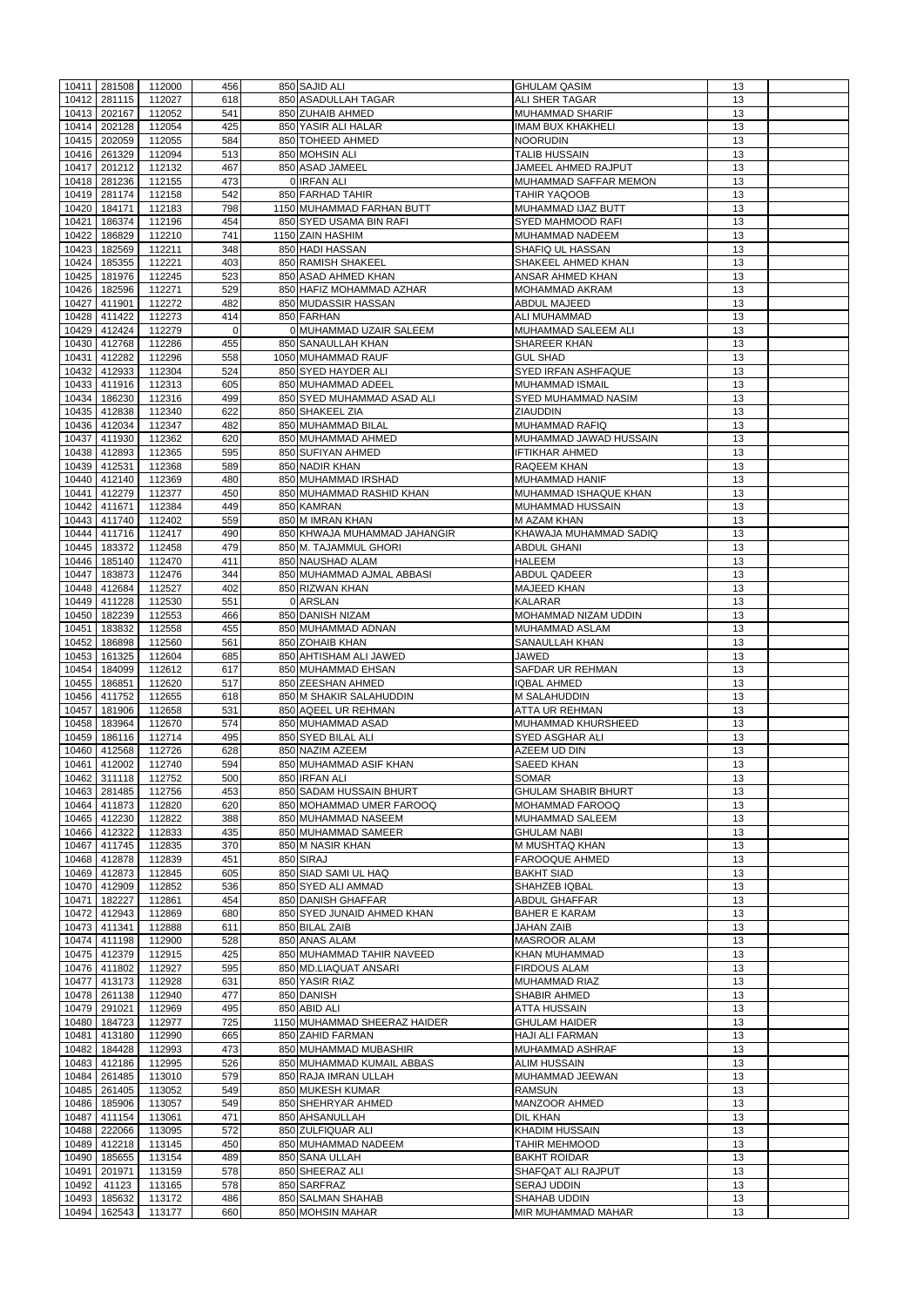|       | 10495 183941 | 113190 | 488            | 850 MUHAMMAD ARSALAN              | <b>SAJID IQBAL</b>           | 13 |  |
|-------|--------------|--------|----------------|-----------------------------------|------------------------------|----|--|
|       | 185294       |        | 595            |                                   | <b>NEHAL AHMED</b>           |    |  |
| 10496 |              | 113207 |                | 850 QAZI MAAZ AHMED               |                              | 13 |  |
| 10497 | 161233       | 113234 | 607            | 850 ABID KARIM                    | <b>ABDUL KARIM</b>           | 13 |  |
| 10498 | 351379       | 113240 | 625            | 850 SARMAD                        | <b>SAEED AHMED</b>           | 13 |  |
| 10499 | 163732       | 113248 | 704            | 850 SYED ADEEL AHMAD              | <b>SYED NASIR ALI</b>        | 13 |  |
| 10500 | 181841       | 113277 | 478            | 0 AMEER JAN                       | ABDUL SATTAR JAN             | 13 |  |
| 10501 | 184170       | 113278 | 396            | 850 MUHAMMAD FARHAN               | MUHAMMAD RAMZAN ALI          | 13 |  |
| 10502 | 141311       | 113306 | 536            | 850 RIAZ ALI                      | <b>ABDUL MAJEED</b>          | 13 |  |
| 10503 | 185840       | 113316 | 696            | 1150 SHAIKH MUHAMMAD ZEESHAN      | SHAIKH MUHAMMAD SIDDIQUE     | 13 |  |
| 10504 | 221202       | 113387 | 778            | 1150 AQEEL AHMED                  | <b>ISRAR AHMED</b>           | 13 |  |
|       |              |        |                |                                   |                              |    |  |
| 10505 | 183166       | 113400 | $\mathbf 0$    | 0 M HASSAN KHAN                   | <b>M SHAHID KHAN</b>         | 13 |  |
| 10506 | 163880       | 113429 | 597            | 800 TASEEN ALI                    | <b>ABDUL HUSSAIN</b>         | 13 |  |
| 10507 | 163924       | 113430 | 476            | 850 UMAR FAROOQ RAJPUT            | M SADIQ RAJPUT               | 13 |  |
| 10508 | 221119       | 113474 | 622            | 850 AFAQUE HUSSAIN SHAH           | <b>KHADIM ALI SHAH</b>       | 13 |  |
| 10509 | 182623       | 113491 | 657            | 850 HAFIZ MUHAMMAD USAMA SIDDIQUI | <b>MAZHAR ALI SIDDIQUI</b>   | 13 |  |
| 10510 | 185546       | 113548 | 416            | 850 SAFDER HASSAN                 | <b>NOOR HUSSAN KHATTAK</b>   | 13 |  |
|       | 10511 183467 | 113568 | 489            | 775 MANSOOR AHMED                 | <b>FAYYAZ ALI</b>            | 13 |  |
|       |              |        |                |                                   |                              |    |  |
|       | 10512 413242 | 113575 | 458            | 850 ZULFIQAR ALI                  | YAQOOB SHAH                  | 13 |  |
|       | 10513 411707 | 113583 | 404            | 850 KHAN MUHAMMAD                 | <b>MUHAMMAD USMAN</b>        | 13 |  |
|       | 10514 221037 | 113589 | 632            | 850 ABDUL HAMEED                  | MOHAMMAD NAWAZ               | 13 |  |
|       | 10515 182139 | 113618 | 554            | 850 BABAR HUSSAIN                 | MUHAMMAD NASEER KHAN         | 13 |  |
| 10516 | 161157       | 113633 | 487            | 850 ABDUL MUNIM                   | <b>NASEEM AHMED</b>          | 13 |  |
| 10517 | 221225       | 113641 | 590            | 850 ASIF ALI                      | MOHAMMAD URIS MIRBAHAR       | 13 |  |
|       |              |        |                |                                   |                              |    |  |
|       | 10518 183987 | 113657 | 529            | 850 MUHAMMAD ASIF                 | <b>BASHIR MUHAMMAD</b>       | 13 |  |
|       | 10519 411719 | 113658 | 579            | 850 LAL MUHAMMAD                  | <b>HUNAR KHAN</b>            | 13 |  |
| 10520 | 411364       | 113679 | 529            | 850 EHTESHAM                      | <b>NASEER AHMED</b>          | 13 |  |
| 10521 | 412937       | 113681 | $\Omega$       | 0 SYED INAM SHAH                  | <b>SYED RAHIM SHAH</b>       | 13 |  |
| 10522 | 351130       | 113726 | 591            | 850 FARHAN AHMED                  | <b>RIAZ AHMED</b>            | 13 |  |
| 10523 | 261149       | 113758 | 464            | 850 DHINESH KUMAR                 | <b>RAMESH KUMAR</b>          | 13 |  |
| 10524 | 162084       | 113766 | 595            | 850 IMRAN ALI                     | <b>HANEEF</b>                | 13 |  |
|       |              |        | $\mathbf 0$    | 0 SYED KAMRAN HYDER BUKHARI       | SYED KRAMAT HUSSAIN BUKHARI  | 13 |  |
| 10525 | 186186       | 113771 |                |                                   |                              |    |  |
| 10526 | 186351       | 113775 | 576            | 850 SYED SHEHZAD ALI              | <b>SYED SAJID ALI</b>        | 13 |  |
| 10527 | 181874       | 113789 | 491            | 850 AMMAD IRFAN                   | <b>MUHAMMAD IRFAN</b>        | 13 |  |
| 10528 | 181539       | 113796 | $\overline{0}$ | 0 ABDUL WAHEED                    | <b>ABDUL HAMEED</b>          | 13 |  |
| 10529 | 186694       | 113799 | 872            | 1150 WAQAS AHMED                  | HAYAT ULLAH ANSARI           | 13 |  |
|       | 10530 183246 | 113808 | 552            | 850 M SAQIB                       | <b>M DAWOOD</b>              | 13 |  |
|       | 10531 182895 | 113811 | 405            | 805 JAHANGEER HASSAN ANSARI       | ANIS UL HASSAN ANSARI        | 13 |  |
|       |              |        |                |                                   |                              |    |  |
| 10532 | 162817       | 113817 | 618            | 850 MUHAMMAD LUQMAN TAHIR         | <b>MUHAMMAD TAHIR BASHIR</b> | 13 |  |
| 10533 | 221889       | 113828 | 646            | 850 SHAN E HYDER                  | <b>HAJI GULSHAN ABRO</b>     | 13 |  |
|       | 10534 412068 | 113849 | 437            | 850 MUHAMMAD FAIZAN               | MUHAMMAD SALAH UD DIN        | 13 |  |
|       | 10535 201058 | 113854 | 479            | 850 ABDUL KAREEM                  | LIAQUAT ALI MALIK            | 13 |  |
|       | 10536 261504 | 113857 | 599            | 850 REHAN RASHEED                 | <b>ABDUL RASHEED</b>         | 13 |  |
| 10537 | 291169       | 113858 | 763            | 850 MANSOOR AHMED                 | MAQSOOD AHMED                | 13 |  |
|       |              |        |                |                                   |                              |    |  |
|       |              |        |                |                                   |                              |    |  |
|       | 10538 411936 | 113867 | 922            | 1150 MUHAMMAD AHSAN               | MUHAMMAD SAEED               | 13 |  |
|       | 10539 201588 | 113897 | 545            | 850 MOHAMMAD AAMIR                | <b>MUHAMMAD DAOD</b>         | 13 |  |
| 10540 | 162547       | 113901 | 595            | 850 MOHUMMAD HASHIR AKHTER        | MOHUMMAD AKHTAR RAJPUT       | 13 |  |
| 10541 | 201194       | 113905 | 533            | 850 AMJAD ALI                     | MUAMMAD SALEH SAMO           | 13 |  |
| 10542 | 351006       | 113906 | 597            | 850 AAMIR JAMAL                   | <b>JUMMA KHAN</b>            | 13 |  |
|       |              |        |                |                                   |                              |    |  |
| 10543 | 311157       | 113918 | 598            | 850 MOHSIN KHAN                   | <b>REHMAT KHAN</b>           | 13 |  |
| 10544 | 181427       | 113924 | 472            | 850 ABDUL HASEEB                  | <b>MUHAMMAD IDREES</b>       | 13 |  |
| 10545 | 184416       | 113925 | 382            | 850 MUHAMMAD MOHSIN ALI KHAN      | <b>RAHEEM KHAN</b>           | 13 |  |
| 10546 | 161946       | 113935 | 502            | 850 HABIB ULLAH CHANDIO           | <b>WANHYAL CHANDIO</b>       | 13 |  |
| 10547 | 221910       | 113949 | 697            | 1150 SIKANDER                     | <b>MOHAMMAD YOUNIS</b>       | 13 |  |
| 10548 | 411307       | 113971 | 436            | 850 AZAZ ALI                      | JAN MOHAMMAD                 | 13 |  |
| 10549 | 221619       | 113988 | 635            | 850 MUHAMMAD RAHEEL               | ABDUL RASHEED                | 13 |  |
| 10550 | 161720       | 114007 | 519            | 850 DILAWAR SHAKOOR PALIJO        | ABDUL SHAKOOR PALIJO         | 13 |  |
|       |              |        |                |                                   |                              | 13 |  |
| 10551 | 411982       | 114022 | 640            | 850 MUHAMMAD ARSALAN              | PEER MUHAMMAD                |    |  |
| 10552 | 221446       | 114026 | 566            | 850 JAN MUHAMMAD                  | <b>ABDUL QADIR</b>           | 13 |  |
|       | 10553 161686 | 114030 | 659            | 850 DANISH AKHTAR                 | <b>M AKHTAR</b>              | 13 |  |
|       | 10554 162276 | 114032 | 668            | 850 KHURSHEED AHMED               | AHMED KHAN                   | 13 |  |
| 10555 | 163246       | 114033 | 403            | 850 NUSRAT ALI SHAH               | <b>SIRJ ALI SHAH</b>         | 13 |  |
|       | 10556 184409 | 114037 | 396            | 850 MUHAMMAD MEHMOOD ALAM         | MUHAMMAD MANSOOR ALAM        | 13 |  |
| 10557 | 401104       | 114074 | 612            | 950 DANISH NIAZ                   | NIAZ HUSSAIN CHANDIO         | 13 |  |
| 10558 | 412146       | 114093 | 609            | 850 MUHAMMAD JAHANGIR             | MUHAMMAD NAZIR               | 13 |  |
|       |              |        |                | 850 FAISAL ZAMIR                  |                              |    |  |
| 10559 | 221303       | 114107 | 486            |                                   | <b>ZAMIR ALI</b>             | 13 |  |
| 10560 | 281075       | 114112 | 620            | 850 ALI HASSAN KORIJO             | <b>GUL HASASN KORIJO</b>     | 13 |  |
| 10561 | 161011       | 114139 | 524            | 850 FARYAL FAROOQUI               | <b>ABDUL HAKEEM FAROOQUI</b> | 13 |  |
| 10562 | 161362       | 114142 | 511            | 850 ALI AHMED                     | ROSHAN ALI TUNIO             | 13 |  |
| 10563 | 184227       | 114176 | 523            | 850 MUHAMMAD HARIS KHAN           | MUHAMMAD AYUB KHAN           | 13 |  |
| 10564 | 411138       | 114185 | 430            | 850 AHMED GUL                     | <b>NAIK NAM GUL</b>          | 13 |  |
| 10565 | 162572       | 114213 | 432            | 850 MUHAMMAD ADEEL                | <b>ABDUL SATTAR</b>          | 13 |  |
|       |              |        |                |                                   |                              |    |  |
| 10566 | 401255       | 114222 | 540            | 850 NAEEM                         | <b>GHULAM QADIR</b>          | 13 |  |
|       | 10567 351250 | 114265 | $\overline{O}$ | 0 MUHAMMAD ASADULLAH              | MUHAMMAD SALEEM              | 13 |  |
|       | 10568 141076 | 114267 | 547            | 850 ARBI FAQEER                   | <b>ALI MADAD</b>             | 13 |  |
|       | 10569 222070 | 114285 | 837            | 1150 ZULQARNAIN AHMED             | <b>RASOOL BUX</b>            | 13 |  |
|       | 10570 221354 | 114286 | 674            | 850 GHULAM YASIN                  | WAOO KHAN GOLO               | 13 |  |
| 10571 | 221935       | 114289 | 774            | 1150 SYED MUHAMMAD ZAIN SALEEM    | SYED MUHAMMAD SALEEM WASI    | 13 |  |
|       | 10572 182901 | 114308 | 482            | 850 JAHANZAIB MEHBOOB             | <b>MEHBOOB ALI KHINCHI</b>   | 13 |  |
|       |              |        |                |                                   |                              |    |  |
| 10573 | 183543       | 114310 | 471            | 850 MIRZA SHOAIB ABBAS            | MIRZA RAZA ABBAS             | 13 |  |
| 10574 | 184681       | 114319 | 626            | 850 MUHAMMAD SHAHERYAR            | MD.MOBIN UL HAQUE            | 13 |  |
| 10575 | 411375       | 114323 | 602            | 850 FAHAD AHMED SIDDIQUI          | AFAQ AHMED SIDDIQI           | 13 |  |
|       | 10576 141229 | 114353 | 447            | 850 MUHAMMAD HAROON               | MUHAMMAD RAHMATULLAH         | 13 |  |
| 10577 | 111064       | 114370 | 566            | 850 GULSHER<br>850 SIRAJ AHMED    | MUHAMMAD ESSA KHASKHELI      | 13 |  |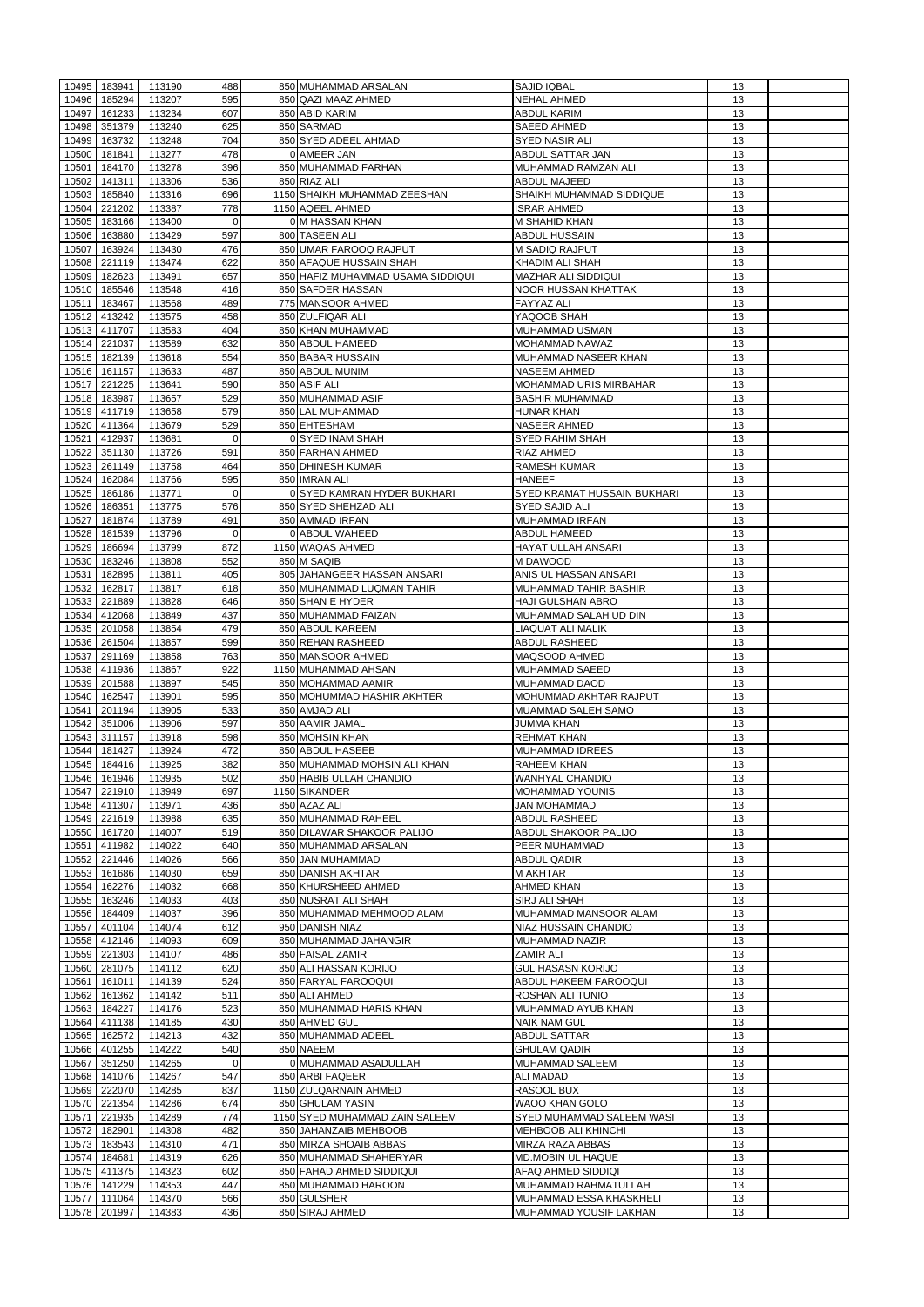|                | 10579 185163     | 114414           | 373         | 850 NAVEED ZAFAR                                 | <b>ZAFAR ALI</b>                               | 13       |  |
|----------------|------------------|------------------|-------------|--------------------------------------------------|------------------------------------------------|----------|--|
| 10580          | 412744           | 114425           | 875         | 1150 SALAHUDDIN AYUB                             | <b>MUHAMMAD AYUB</b>                           | 13       |  |
| 10581          | 182750           | 114432           | 529         | 850 HINA ZAFFAR                                  | <b>ZAFFAR QURESHI</b>                          | 13       |  |
| 10582          | 411357           | 114441           | 584         | 850 DANIYAL AHMED                                | MUHAMMAD FAROOQ                                | 13       |  |
| 10583          | 186294           | 114456           | 346         | 850 SYED NADEEM ALI                              | <b>SYED SAFIR ULLAH</b>                        | 13       |  |
| 10584          | 221681           | 114459           | 532         | 850 NABEEL AHMED                                 | <b>IRSHAD AHMED HULLIO</b>                     | 13       |  |
| 10585          | 412948           | 114463           | 433         | 850 SYED MAAZ YOUSUF                             | <b>SYED YOUSUF YOUNUS</b>                      | 13       |  |
|                |                  |                  |             |                                                  |                                                |          |  |
| 10586          | 181256           | 114475           | 479         | 850 SANA NAFEES                                  | NAFEES UL HASSAN                               | 13       |  |
| 10587          | 221379           | 114479           | 602         | 850 HASEEB RAHMAN MORIO                          | UBEDULLAH MORIO                                | 13       |  |
| 10588          | 401070           | 114512           | 618         | 850 ARSLAN AKHTAR SHAIKH                         | AKHTAR AHMED SHAIKH                            | 13       |  |
| 10589          | 185608           | 114519           | 451         | 850 SALMAN                                       | <b>JAVED SHAKOOR</b>                           | 13       |  |
| 10590          | 184941           | 114523           | 578         | 850 MUHAMMAD YOUSUF KHAN                         | <b>SHAISTA KHAN</b>                            | 13       |  |
| 10591          | 161912           | 114526           | 519         | 850 GHULAM MUSTAFA PATHAN                        | <b>AHMED PATHAN</b>                            | 13       |  |
|                |                  |                  |             |                                                  |                                                |          |  |
| 10592          | 162851           | 114531           | 446         | 850 MUHAMMAD NAEEM ANSARI                        | MUHAMMAD ASAD ULLAH ANSARI                     | 13       |  |
| 10593          | 222053           | 114537           | 587         | 850 ZUBAIR AHMED MAGSI                           | <b>GHULAM QADIR MAGSI</b>                      | 13       |  |
|                | 10594 412671     | 114545           | 489         | 850 RIASAT HUSSAIN                               | <b>FIDA HUSSAIN</b>                            | 13       |  |
| 10595          | 351289           | 114556           | 573         | 850 MUJEEB AHMED SARANG                          | <b>MUSHTAQUE AHMED</b>                         | 13       |  |
| 10596          | 412124           | 114559           | 630         | 850 MUHAMMAD IMRAN                               | MUHAMMAD GHULAM MUSTAFA                        | 13       |  |
| 10597          | 164045           | 114573           | 556         | 0 YASIR                                          | <b>MAQBOOL AHMED</b>                           | 13       |  |
| 10598          | 221614           | 114583           | 668         | 0 MUHAMMAD NAWAZ                                 | <b>ABU BAKAR</b>                               | 13       |  |
|                |                  |                  |             |                                                  |                                                |          |  |
| 10599          | 141182           | 114588           | 612         | 850 LIAQUAT ALI                                  | HUSSAIN AHMED THAHEEM                          | 13       |  |
| 10600          | 164163           | 114592           | 360         | 850 ZULQARNAIN SHAH                              | <b>GHAZI SHAH</b>                              | 13       |  |
| 10601          | 311061           | 114605           | 606         | 850 BASHARAT ALI                                 | <b>RIAZ ALI</b>                                | 13       |  |
| 10602          | 141300           | 114609           | 437         | 850 RAHMATULLAH PATHAN                           | MUHAMMAD HASSAN                                | 13       |  |
| 10603          | 111046           | 114611           | 633         | 850 DANYAL                                       | AMEEN                                          | 13       |  |
|                |                  |                  | $\Omega$    | 0 DANIAL AKBER                                   |                                                | 13       |  |
| 10604          | 221277           | 114619           |             |                                                  | <b>MOHAMMAD AKBER</b>                          |          |  |
| 10605          | 161611           | 114634           | 619         | 850 AYAZ ALI MANGAN                              | JAMEEL AHMED MANGAN                            | 13       |  |
| 10606          | 261547           | 114650           | 437         | 850 SHEROZ                                       | <b>MUHAMMAD RAISE</b>                          | 13       |  |
| 10607          | 185577           | 114685           | 428         | 850 SAJID MUKHTAR                                | <b>MUKHTAR AHMED</b>                           | 13       |  |
| 10608          | 412839           | 114687           | 533         | 850 SHAKIR GHULAM                                | <b>GHULAM HUSSAIN</b>                          | 13       |  |
| 10609          | 412499           | 114739           | 355         | 0 MUNAWAR ALI                                    | MUHAMMAD AKBAR                                 | 13       |  |
| 10610          | 281586           | 114748           | 541         | 850 TANVEER HUSSAIN SAHITO                       | HAJI SODHO KHAN SAHITO                         | 13       |  |
|                |                  |                  |             |                                                  |                                                |          |  |
| 10611          | 261015           | 114774           | 744         | 850 ABDUL HAFEEZ                                 | <b>JAN MOHAMMED NOHRI</b>                      | 13       |  |
| 10612          | 401086           | 114780           | 662         | 850 ASIM KHAN                                    | <b>MITHAL</b>                                  | 13       |  |
| 10613          | 161452           | 114783           | 455         | 850 ANUS AFTAB                                   | <b>AFTAB HUSSAIN</b>                           | 13       |  |
|                | 10614 162161     | 114784           | 654         | 1050 JAHANZEB                                    | <b>KHALID TARIQ</b>                            | 13       |  |
|                | 10615 182106     | 114785           | 406         | 850 AYAZ UDDIN                                   | <b>NAZIM UDDIN</b>                             | 13       |  |
|                | 10616 281584     | 114793           | 614         | 850 TANVEER ABBAS THAHEEM                        | <b>ALI NAWAZ</b>                               | 13       |  |
|                |                  |                  |             |                                                  |                                                |          |  |
|                | 10617 161401     | 114807           | 398         | 850 ALI RAZA                                     | <b>ABDUL SATTAR</b>                            | 13       |  |
| 10618          | 261420           | 114814           | 632         | 0 NANAK KUMAR                                    | <b>SHANKAR</b>                                 | 13       |  |
|                | 10619 184268     | 114817           | 374         | 850 MUHAMMAD IFTIKHAR                            | <b>GHULAM MEHDI</b>                            | 13       |  |
| 10620          | 411480           | 114825           | 736         | 850 H JAHANZAIB KHAN                             | <b>DILSHAD KHAN</b>                            | 13       |  |
| 10621          | 186299           | 114837           | 327         | 850 SYED NAUSHAD IQBAL                           | SYED IQBAL AHMED                               | 13       |  |
| 10622          | 182445           | 114845           | 471         | 850 FARHAN ALI                                   | <b>MUSARRAT ALI</b>                            | 13       |  |
|                |                  |                  |             |                                                  |                                                |          |  |
| 10623          | 411097           | 114846           | 625         | 850 ADEEL AHMED                                  | <b>SHAMIM AHMED</b>                            | 13       |  |
| 10624          | 184200           | 114884           | 382         | 850 MUHAMMAD FIAZ                                | <b>ABDUL QUYYUM</b>                            | 13       |  |
| 10625          |                  | 114902           | 494         | 850 NAJEEB UR REHMAN                             | <b>AMIR NAWAB</b>                              | 13       |  |
|                | 412538           |                  |             |                                                  |                                                |          |  |
|                |                  |                  |             |                                                  |                                                |          |  |
| 10626          | 412316           | 114906           | 675         | 1150 MUHAMMAD SALMAN                             | MUHAMMAD KALEEM                                | 13       |  |
| 10627          | 201754           | 114915           | 588         | 850 NAVEED ALI                                   | PIR BAKHSH LASHARI                             | 13       |  |
| 10628          | 411050           | 114921           | 533         | 850 ABDUL REHMAN                                 | MUHAMMAD AKHLAQ                                | 13       |  |
| 10629          | 201432           | 114936           | 511         | 850 HUSSAIN BUX                                  | <b>HEESIB KHAN</b>                             | 13       |  |
| 10630          | 161477           | 114989           | 445         | 850 ARSALAN                                      | <b>SHOUKAT ALI</b>                             | 13       |  |
| 10631          | 221644           | 115008           | 520         | 850 MUJEEB AHMED                                 | ABDUL QADIR MEMON                              | 13       |  |
| 10632          | 162789           | 115014           | 489         | 850 MUHAMMAD JAMSHAID                            | <b>MUHAMMAD SHARIF</b>                         | 13       |  |
|                |                  |                  |             |                                                  |                                                |          |  |
| 10633          | 161881           | 115018           | 553         | 850 GHILMAN ALI                                  | <b>GUL SHABBIR</b>                             | 13       |  |
| 10634          | 401121           | 115024           | $\mathbf 0$ | 0 FAROOQUE AHMED                                 | MOHAMMAD SOOMAR                                | 13       |  |
| 10635          | 413215           | 115065           | 499         | 850 ZEESHAN ANJUM                                | <b>NISAR AHMED</b>                             | 13       |  |
| 10636          | 181535           | 115078           | 468         | 850 ABDUL WAHAB KHAN                             | SHAHAB AHMED KHAN                              | 13       |  |
|                | 10637 186336     | 115085           | 396         | 850 SYED SAQIB ALI                               | <b>SYED SHOUKAT ALI</b>                        | 13       |  |
| 10638          | 183701           | 115138           | 480         | 850 MOHAMMAD UZAIR                               | <b>MOHAMMAD NAEEM</b>                          | 13       |  |
|                | 10639 412890     | 115196           | 674         | 850 SOHAIL UDDIN SHOAIB                          | <b>SHOAIB UDDIN</b>                            | 13       |  |
|                |                  |                  |             |                                                  |                                                |          |  |
| 10640          | 411197           | 115211           | 609         | 850 AMJAD SHAHZAD KHAN                           | <b>UMER ZAIB KHAN</b>                          | 13       |  |
| 10641          | 185230           | 115220           | 512         | 850 NOUMAN NOOR                                  | <b>NOOR HUSSAIN</b>                            | 13       |  |
| 10642          | 163821           | 115258           | 622         | 850 SYED SHAH ZAMAN                              | <b>SYED AMIR UDDIN</b>                         | 13       |  |
| 10643          | 202068           | 115272           | 550         | 850 WAHEED AHMED                                 | <b>SHAHBAZ DINO</b>                            | 13       |  |
| 10644          | 412356           | 115302           | 496         | 850 MUHAMMAD SHOAIB                              | MUHAMMAD ISHAQUE                               | 13       |  |
| 10645          | 202073           | 115315           | 551         | 850 WAJAD ALI                                    | <b>MIAN QAMAR UDDIN</b>                        | 13       |  |
|                | 111048           |                  | 467         | 687 DEEDAR ALI                                   | ABDUL AZIZ MEMON                               | 13       |  |
| 10646          |                  | 115331           |             |                                                  |                                                |          |  |
| 10647          | 163928           | 115338           | 419         | 850 UMER FAROOQ                                  | DIN MUHAMMAD JUNEJO                            | 13       |  |
| 10648          | 182598           | 115403           | 545         | 850 HAFIZ MOHAMMAD FAISAL AHAD KHAN              | ABDUL WAHID KHAN                               | 13       |  |
| 10649          | 183469           | 115420           | 533         | 850 MANZOOR AHMED                                | <b>SARDAR AHMED</b>                            | 13       |  |
| 10650          | 184362           | 115422           | 572         | 850 MUHAMMAD KAMRAN KHAN                         | MUHAMMAD AYYUB KHAN                            | 13       |  |
|                | 10651 281328     | 115453           | 607         | 850 MEHTAB ANJUM SAHITO                          | MUHAMMAD PARYAL SAHITO                         | 13       |  |
|                |                  |                  |             | 850 MUHAMMAD HUZIFA                              | UZAIR AHMED PATHAN                             |          |  |
|                | 10652 221600     | 115505           | 684         |                                                  |                                                | 13       |  |
|                | 10653 161154     | 115523           | 555         | 850 ABDUL MANNAN                                 | <b>RANA MURSALEEN</b>                          | 13       |  |
|                | 10654 161610     | 115569           | 480         | 850 AYAZ ALI JAGIRANI                            | AIJAZ ALI                                      | 13       |  |
|                | 10655 141390     | 115582           | 571         | 850 WAJID ALI                                    | <b>ISLAM KHAN</b>                              | 13       |  |
|                | 10656 161067     | 115598           | 554         | 850 AADIL MUHAMMAD                               | <b>MUHAMMAD KHAN</b>                           | 13       |  |
| 10657          | 351227           | 115608           | 628         | 850 MOHAMMAD AMEEN SARANG                        | <b>SAEED AHMED SHAIKH</b>                      | 13       |  |
|                | 161676           |                  |             | 850 BILAWAL ALI                                  | MUHAMMAD SOOMAR                                |          |  |
| 10658          |                  | 115610           | 599         |                                                  |                                                | 13       |  |
| 10659          | 183823           | 115613           | 491         | 850 MUHAMMAD ADIL                                | MUHAMMAD FAKHAR UD DIN                         | 13       |  |
| 10660          | 221907           | 115625           | 625         | 850 SHUJJA HUSSAIN KALHORO                       | <b>MOHAMMAD YASIN</b>                          | 13       |  |
| 10661<br>10662 | 141224<br>162140 | 115634<br>115654 | 528<br>480  | 850 MUHAMMAD ATIF RAZA SHAH<br>850 ISMAIL SOOMRO | <b>ABDUL FATTEH SHAH</b><br>ABDUL QADIR SOOMRO | 13<br>13 |  |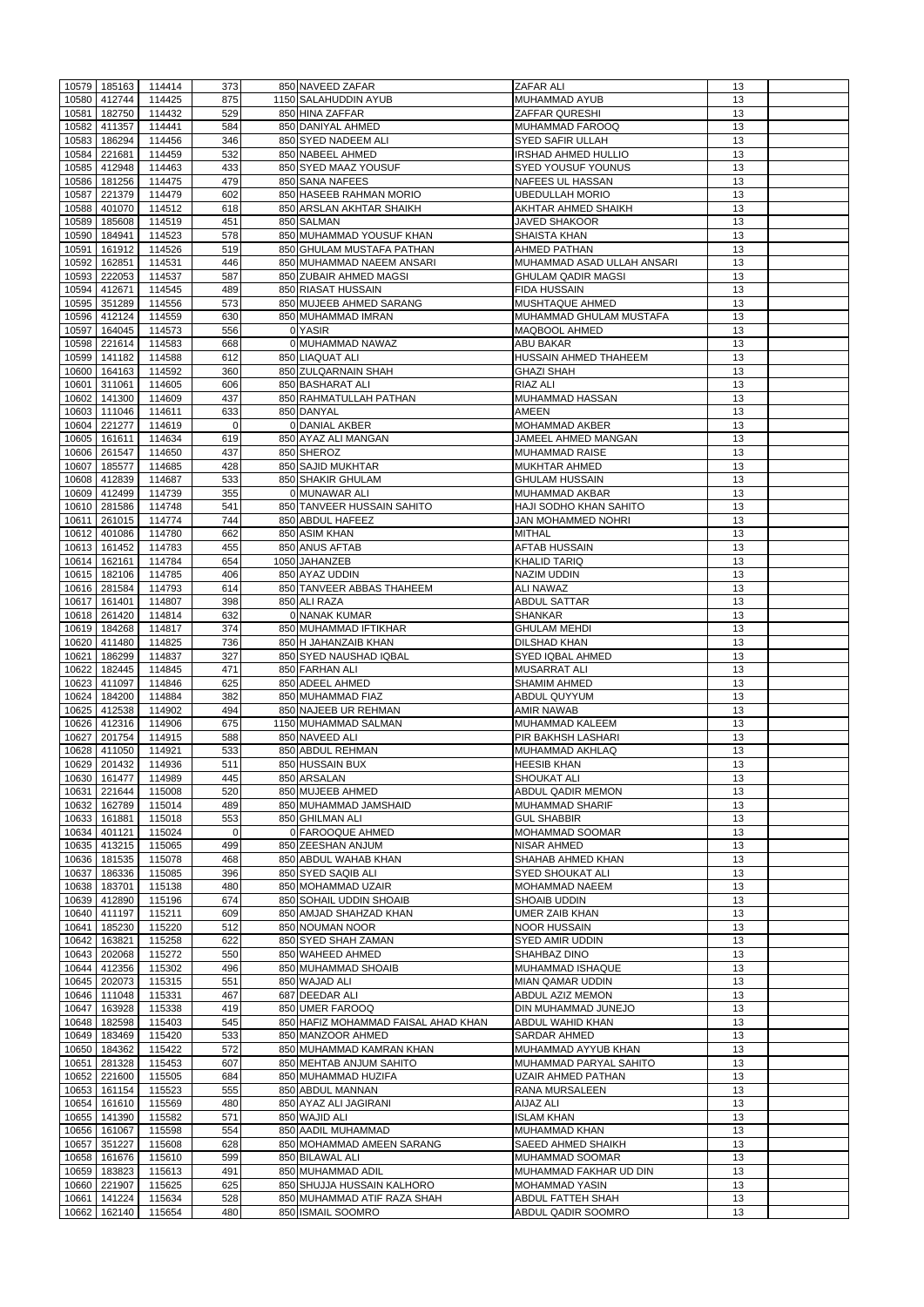|                | 10663 161901           | 115655           | 510            | 850 GHULAM MURTAZA                           | <b>JANGI KHAN PALARI</b>                        | 13                    |  |
|----------------|------------------------|------------------|----------------|----------------------------------------------|-------------------------------------------------|-----------------------|--|
| 10664          | 281240                 | 115657           | 540            | 850 IRFAN ALI                                | <b>BUX ALI JOYO</b>                             | 13                    |  |
| 10665          | 162847                 | 115659           | 516            | 0 MUHAMMAD NADEEM                            | MUHAMMAD ASLAM                                  | 13                    |  |
| 10666          | 221559                 | 115686           | 571            | 850 MOHAMMAD ISMAIL SOOMRO                   | ABDUL LATIF SOOMRO                              | 13                    |  |
| 10667          | 201504                 | 115700           | $\overline{0}$ | 0 JAMEEL JOGI                                | MUHAMMED BUX JOGI                               | 13                    |  |
| 10668          | 162987                 | 115704           | 549            | 850 MUHAMMAD TALHA KHAN                      | HAJI MUHAMMAD IRSHAD KHAN                       | 13                    |  |
| 10669          | 411103                 | 115722           | 417            | 850 ADIL KHAN                                | <b>GHULAM MOHAMMAD</b>                          | 13                    |  |
| 10670          | 401168                 | 115732           | 576            | 850 ISHAN ALI JATOI                          | SHOAKAT ALI JATOI                               | 13                    |  |
| 10671<br>10672 | 221717<br>183834       | 115734<br>115768 | 619<br>546     | 850 NIKASH AHMED<br>850 MUHAMMAD ADNAN ADIL  | <b>ABDUL GHAFFAR</b><br><b>ADIL NIZAM</b>       | 13<br>13              |  |
| 10673          | 183811                 | 115795           | 553            | 850 MUHAMMAD ABUBAKER ABBASI                 | <b>ABID HUSSAIN</b>                             | 13                    |  |
| 10674          | 181948                 | 115799           | 394            | 850 ARSALAN KHAN                             | <b>MEHBOOB KHAN</b>                             | 13                    |  |
| 10675          | 182153                 | 115889           | 570            | 850 BADSHAH KHAN                             | <b>MUHAMMAD KHAN</b>                            | 13                    |  |
| 10676          | 401002                 | 115943           | 517            | 850 AAMIR ALI                                | <b>GHULAM AKBAR SOLANGI</b>                     | 13                    |  |
| 10677          | 186270                 | 115951           | 371            | 850 SYED MUHAMMAD WALEEM                     | SYED MUHAMMAD MINHAJI                           | 13                    |  |
| 10678          | 185375                 | 115956           | 766            | 1150 RAO MOHSIN ZAFAR                        | <b>RAO ZAFAR IQBAL</b>                          | 13                    |  |
| 10679          | 185203                 | 115995           | 444            | 850 NOMAN KHAN                               | ABDUL SALAM                                     | 13                    |  |
| 10680          | 185650                 | 115996           | 608            | 850 SAMI ULLAH                               | <b>SKAHI JAN</b>                                | 13                    |  |
| 10681          | 221255                 | 116003           | 518            | 850 BABAR ALI ABRO                           | MUMTAZ ALI ABRO                                 | 13                    |  |
| 10682          | 186069                 | 116033           | 340            | 850 SYED AHSAN WASTI                         | <b>SYED ZIA WASTI</b>                           | 13                    |  |
| 10683          | 181102                 | 116046           | 448            | 850 HUMA NAZ                                 | ABBAS HUSSAIN                                   | 13                    |  |
| 10684          | 222059                 | 116049           | 658            | 850 ZUHAIB ALI ABRO                          | HAJI NAZAR HUSSAIN ABRO                         | 13                    |  |
| 10685          | 201436                 | 116057           | 547            | 850 <b>IFTIKHAR HUSSAIN</b>                  | <b>GHULAM HUSSAIN</b>                           | 13                    |  |
| 10686          | 221660                 | 116063           | 603            | 850 MUNSIF ALI                               | <b>MENGAL KHAN CHANDIO</b>                      | 13                    |  |
| 10687          | 184864                 | 116075           | 640            | 850 MUHAMMAD UZAIR GHOURI                    | ABDUL QAYYUM GHOURI                             | 13                    |  |
| 10688          | 182804                 | 116084           | 286            | 575 IMRAN ASLAM                              | MUHAMMAD ASLAM                                  | 13                    |  |
| 10689          | 221005                 | 116102           | 652            | 850 AAKASH KUMAR                             | ASHOK KUMAR                                     | 13                    |  |
| 10690          | 183938                 | 116108           | 454            | 850 MUHAMMAD ARMAN                           | SAMI AHMED                                      | 13                    |  |
| 10691          | 412775                 | 116109           | 546            | 850 SAQIB HASSAN                             | <b>MOHAMMAD KHALIQUE</b>                        | 13                    |  |
| 10692          | 221890                 | 116128           | 624            | 850 SHANKAR LAL                              | <b>LALCHAND SEETLANI</b>                        | 13                    |  |
| 10693          | 281490                 | 116150           | 534            | 850 SADAM HUSSAIN MANGI                      | <b>RIAZ HUSSAIN MANGI</b>                       | 13                    |  |
| 10694          | 186011                 | 116161           | 595            | 850 SOHAIL KHAN                              | <b>SALEEM KHAN</b>                              | 13                    |  |
| 10695          | 186603                 | 116169           | 454            | 850 UZAIR AHMED                              | <b>TUFAIL AHMED</b>                             | 13                    |  |
| 10696          | 221455                 | 116184           | $\overline{0}$ | 0 JEHANGIR FATAH                             | HAJI ABDUL FATAH KHAN YOUSAFZAI                 | 13                    |  |
| 10697          | 184486                 | 116200           | 524            | 850 MUHAMMAD NAZEER ALAM                     | <b>MUHAMMAD BASHIR</b>                          | 13                    |  |
| 10698          | 18170                  | 116203           | 564            | 850 OSAMA KHALIL                             | <b>SHAMIM ANWER</b>                             | 13                    |  |
|                | 10699 185694           | 116221           | 417            | 850 SAUD AHMED                               | <b>TAHIR AHMED</b>                              | 13                    |  |
| 10700          | 412738                 | 116251           | 544            | 850 SAJJAD ALI                               | <b>JAHAN ZAIB</b>                               | 13                    |  |
| 10701          | 412045                 | 116253           | 530            | 850 MUHAMMAD DILSHAD                         | <b>ABDUL GHAFOOR</b>                            | 13                    |  |
| 10702          | 201246                 | 116258           | 455            | 850 ASIF HUSSAIN                             | <b>DARBAN ALI</b>                               | 13                    |  |
| 10703          | 186462                 | 116264           | 837            | 1150 TANVEER AHMED                           | MUHAMMAD HAROON<br>DUR RE EMAN QURESHI          | 13                    |  |
| 10704          | 412368                 | 116266           | 641<br>527     | 850 MUHAMMAD SOHAIL<br>850 MUHAMMAD ZUBAIR   |                                                 | 13                    |  |
| 10705<br>10706 | 412481<br>141304       | 116275<br>116281 | 485            | 850 RAMEEZ RAJA                              | <b>ABDUL GHAFFAR</b><br><b>FAZAL DIN BURIRO</b> | 13<br>13              |  |
| 10707          | 18182                  | 116287           | 653            | 850 SAMI UL HASSAN SHIKH                     | SHAMS UL HASUN MUBSHER                          | 13                    |  |
| 10708          | 184640                 | 116323           | 601            | 850 MUHAMMAD SALMAN KHAN MEMON               | MUHAMMAD ISMAIL KHAN                            | 13                    |  |
| 10709          | 291253                 | 116341           | 576            | 850 NADEEM ALI                               | ALI GOHAR ZARDARI                               | 13                    |  |
| 10710          | 221180                 | 116353           | 636            | 850 ALTAF HUSSAIN                            | <b>HUSSAIN BUX BROHI</b>                        | 13                    |  |
| 10711          | 351101                 | 116354           | 829            | 1150 ASIF ALI THAHEEM                        | IQBAL AHMED THAHEEM                             | 13                    |  |
| 10712          | 163008                 | 116365           | 655            | 850 MUHAMMAD UMER MEMON                      | HAJI A.MAJEED MEMON                             | 13                    |  |
| 10713          | 412239                 | 116387           | 528            | 850 MUHAMMAD NASIR HINGORO                   | <b>QASIM HINGORO</b>                            | 13                    |  |
| 10714          | 412237                 | 116395           | 532            | 850 MUHAMMAD NASIR                           | <b>BOSTAN KHAN</b>                              | 13                    |  |
| 10715          | 162227                 | 116432           | 475            | 850 KAMRAN ALI                               | <b>LIAQUAT ALI</b>                              | 13                    |  |
| 10716          | 182566                 | 116490           | 561            | 850 HABIB ULLAH                              | <b>NOOR WAZEER</b>                              | 13                    |  |
| 10717          | 184337                 | 116508           | 475            | 850 MUHAMMAD JAWWAD                          | MUHAMMAD EJAZ                                   | 13                    |  |
| 10718          | 181871                 | 116526           | 518            | 850 AMJAD MEHMOOD                            | <b>BASHIR AHMED</b>                             | 13                    |  |
| 10719          | 182611                 | 116527           | 0              | 0 HAFIZ MUHAMMAD MAAZ                        | MUHAMMAD WASEEM                                 | 13                    |  |
| 10720          | 412797                 | 116531           | 609            | 850 SHAHABUDDIN                              | SADRUDDIN                                       | 13                    |  |
| 10721          | 162636                 | 116545           | 641            | 850 MUHAMMAD ARSALAN KHAN                    | MUHAMAMD ILYAS KHAN                             | 13                    |  |
| 10722          | 182375                 | 116550           | 418            | 850 FAIZ UR REHMAN                           | MUHAMMAD YOUSAF                                 | 13                    |  |
| 10723          | 261368                 | 116565           | 637            | 850 MUHAMMAD RAMZAN                          | MUHAMMAD ANWAR                                  | 13                    |  |
| 10724          | 401189                 | 116568           | 580            | 850 KAMRAN                                   | <b>MOHAMMAD AYOOB</b>                           | 13                    |  |
| 10725          | 181938                 | 116572           | 538            | 850 ARSALAN AMJAD                            | <b>AMJAD NAEEM</b>                              | 13                    |  |
| 10726          | 162228                 | 116589           | 450            | 850 KAMRAN ALI                               | MUHAMMAD SHAFIQUE                               | 13                    |  |
| 10727          | 161943                 | 116590           | 471            | 850 HABIB U RAHMAN                           | MUHAMMAD IBRAHIM                                | 13                    |  |
| 10728          | 162767                 | 116595           | 572            | 850 MUHAMMAD IKHLAQUE                        | MUHAMMAD RAFEEQUE                               | 13                    |  |
| 10729          | 201249                 | 116605           | 488            | 850 ASIF RAZA                                | <b>GHULAM RAZA</b>                              | 13                    |  |
| 10730          | 351198                 | 116609           | 618            | 850 JAWED ALI                                | GHULAM MUHAMMAD UDDIN                           | 13                    |  |
| 10731          | 186935                 | 116613           | 608            | 850 ZUNAIR ALI                               | <b>MEHBOOB ALI</b>                              | 13                    |  |
| 10732          | 163311                 | 116640           | 644            | 850 RAJESH                                   | <b>KANIYA LAL</b>                               | 13                    |  |
| 10733          | 161821<br>184354       | 116651           | 638            | 850 FAREED UD DIN<br>850 MUHAMMAD KAMIL KHAN | <b>SHAMS UD DIN</b><br><b>RAUF KHAN</b>         | 13                    |  |
| 10734          | 10735 221635 116703    | 116655           | 589<br>666     | 850 MUHAMMAD ZAMAN                           | <b>GHOUS BUX</b>                                | 13<br>$\overline{13}$ |  |
|                |                        |                  |                |                                              |                                                 |                       |  |
|                | 10736 291006           | 116715           | 611            | 0 AAMIR HUSSAIN SHAH                         | HAJI GHULAM MOHAMMAD SHAH                       | 13                    |  |
| 10737          | 351409<br>10738 291177 | 116717           | 634<br>505     | 850 SUHAIL AHMED MEMON<br>850 MILAD SARWAR   | ASSADULLAH MEMON<br>ALLAH DITTA                 | 13                    |  |
| 10739          | 185038                 | 116718<br>116756 | 626            | 1050 MUSTAFA ARSHAD                          | MUHAMMAD ARSHAD                                 | 13<br>13              |  |
| 10740          | 162644                 | 116762           | 492            | 0 MUHAMMAD ARSLAN ALI                        | ALI AHMED                                       | 13                    |  |
| 10741          |                        | 116778           | 746            | 850 ADNAN GUL                                | <b>GUL MUHAMMAD</b>                             | 13                    |  |
|                |                        |                  |                |                                              |                                                 |                       |  |
|                | 161256                 |                  |                |                                              |                                                 |                       |  |
| 10742          | 401184<br>412739       | 116815           | 586            | 850 JUNAID AHMED                             | ABDUL WAHAB<br><b>SAEED AKBER</b>               | 13                    |  |
| 10743<br>10744 | 185268                 | 116829           | 405            | 850 SAJJAD ALI<br>850 OWAIS LODHI            | <b>SALEEM SARDAR KHAN</b>                       | 13<br>13              |  |
| 10745          | 411182                 | 116832<br>116858 | 476<br>450     | 850 AMIR AHMED KHAN                          | <b>RAIS AHMED KHAN</b>                          | 13                    |  |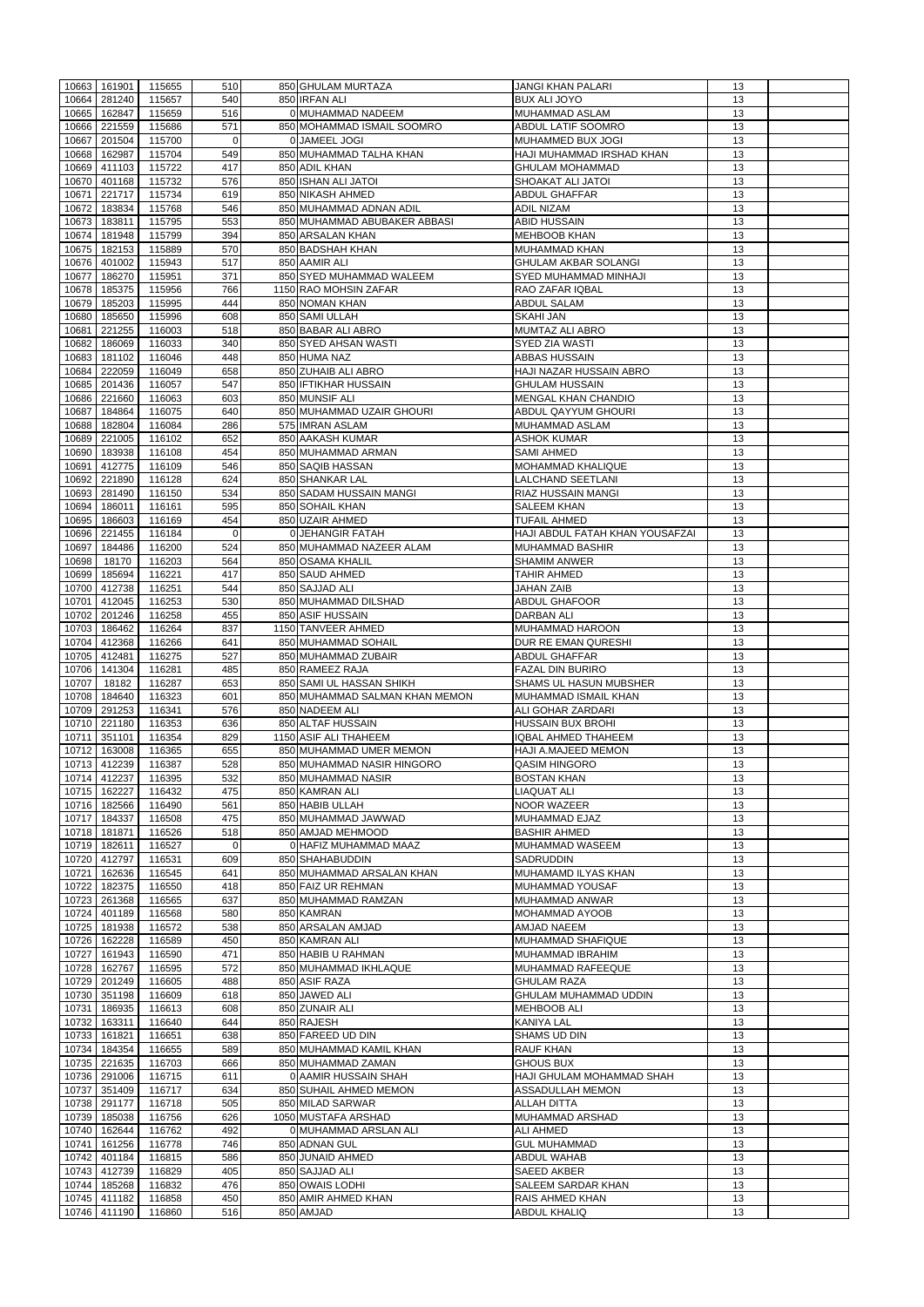| 10747 | 183510              | 116861 | 393      | 850 MEHMOOD IMTIAZ                          | MUHAMMAD IMTIAZ KHAN         | 13 |  |
|-------|---------------------|--------|----------|---------------------------------------------|------------------------------|----|--|
|       |                     |        |          |                                             |                              |    |  |
| 10748 | 182413              | 116867 | 551      | 850 FAJAR FAIZ                              | <b>FAIZ MUHAMMAD</b>         | 13 |  |
| 10749 | 351315              | 116874 | 850      | 415 ORANGZAIB KHAN                          | <b>NISAR AHMED KHAN</b>      | 13 |  |
| 10750 | 221623              | 116881 | 617      | 850 MUHAMMAD RIZWAN                         | <b>MUHAMMAD USMAN</b>        | 13 |  |
| 10751 | 411777              | 116883 | 598      | 850 MALIK AZHAR MEHMOOD                     | <b>MLATIF</b>                | 13 |  |
|       |                     |        |          |                                             |                              |    |  |
| 10752 | 351332              | 116889 | 595      | 850 RANA MUHAMMAD SHOAIB                    | RANA MUHAMMAD YASEEN RAJPUT  | 13 |  |
| 10753 | 311142              | 116912 | 557      | 850 KHADIM HUSSAIN                          | <b>IMAM BUX</b>              | 13 |  |
| 10754 | 412682              | 116932 | 538      | 850 RIZWAN BALOCH                           | <b>ALLAH BAKSH</b>           | 13 |  |
| 10755 | 181920              | 116933 | 0        | 0 ARIF KHAN                                 | <b>GUL REHMAN</b>            | 13 |  |
|       |                     |        |          |                                             |                              |    |  |
| 10756 | 221537              | 116939 | 513      | 850 MAZHAR ALI                              | <b>ZAFARULLAH</b>            | 13 |  |
| 10757 | 261175              | 116941 | 471      | 850 GHOUS MUHAMMAD KOLACHI                  | SHER MUHAMMAD KOLACHI        | 13 |  |
| 10758 | 111020              | 116960 | 607      | 850 ADEEL                                   | <b>ABDUL QADIR</b>           | 13 |  |
| 10759 | 141381              | 116964 | 532      | 850 TALIB HUSSAIN                           | ABDUL GHANI CHACHAR          | 13 |  |
| 10760 | 141299              |        | $\Omega$ | 0 RAHMATULLAH                               | AZIZ ULLAH CHACHAR           | 13 |  |
|       |                     | 116966 |          |                                             |                              |    |  |
| 10761 | 163227              | 116982 | 491      | 850 NOMAN SHAIKH                            | ABDUL SALEEM                 | 13 |  |
| 10762 | 261118              | 116987 | 547      | 850 AZEEM KHAN                              | <b>NISAR KHAN</b>            | 13 |  |
| 10763 | 401105              | 116995 | 568      | 850 DEEN MOHAMMAD                           | <b>SHARAF UDDIN</b>          | 13 |  |
| 10764 | 221111              | 117025 | 606      | 850 ABU BAKAR                               | ABDUL NABI BURIRO            | 13 |  |
|       |                     |        |          |                                             |                              |    |  |
| 10765 | 111072              | 117047 | 408      | 850 IMRAN KHAN                              | AZIZ UR REHMAN               | 13 |  |
| 10766 | 411108              | 117083 | 527      | 850 ADNAN AHMED                             | <b>ALI AHMED</b>             | 13 |  |
| 10767 | 162000              | 117118 | 511      | 850 HASAN ALI                               | <b>MUHAMMAD SHAREEF</b>      | 13 |  |
| 10768 | 162848              | 117125 | 502      | 850 MUHAMMAD NADEEM                         | <b>MUHAMMAD TUFAIL</b>       | 13 |  |
| 10769 |                     |        | 597      |                                             | <b>JAFFAR ALI</b>            |    |  |
|       | 182533              | 117132 |          | 850 GHULAM MUSTAFA                          |                              | 13 |  |
| 10770 | 261206              | 117151 | 493      | 850 HAMZA ALI                               | ABDUL REHMAN                 | 13 |  |
| 10771 | 162210              | 117154 | 850      | 611 JUNAID KHAN                             | <b>RAEES KHAN</b>            | 13 |  |
| 10772 | 311041              | 117159 | 549      | 850 ARSLAN KHALID                           | <b>KHALID HUSSAIN</b>        | 13 |  |
| 10773 | 184392              | 117162 | 850      | 471 MUHAMMAD MAAZ                           | <b>WALI UDDIN</b>            | 13 |  |
|       |                     |        | 831      |                                             |                              | 13 |  |
| 10774 | 411290              | 117167 |          | 1150 ATTA ULLAH GHORI                       | <b>MOHAMMAD QAYYUM GHORI</b> |    |  |
| 10775 | 412939              | 117198 | 595      | 850 SYED IQBAL SHAHID                       | <b>SYED ABDUL SATTAR</b>     | 13 |  |
| 10776 | 16133               | 117207 | 510      | 850 WASEEM QURESHI                          | MUHAMMAD NASIR QURESHI       | 13 |  |
| 10777 | 18108               | 117223 | 494      | 850 SEHAR AZAM                              | <b>MUHAMMAD AZAM</b>         | 13 |  |
| 10778 | 18129               | 117228 | 352      | 850 HAMMAD HUSSAIN                          | <b>KHALID HUSSAIN</b>        | 13 |  |
|       |                     |        |          |                                             |                              |    |  |
| 10779 | 18168               | 117234 | 387      | 850 NASIR SHAH                              | <b>ZAKIR SHAH</b>            | 13 |  |
| 10780 | 18173               | 117250 | 525      | 850 RAMEEZ RAJA                             | <b>MOHAMMAD SALEEM</b>       | 13 |  |
| 10781 | 18116               | 117267 | $\Omega$ | 0 AMJAD ALI                                 | <b>ABDUL AZIZ</b>            | 13 |  |
| 10782 | 18333               | 118003 |          | NAJEEEB ULLAH                               | <b>TANVEER JAHAN</b>         | 13 |  |
| 10783 | 18277               | 118008 |          | M. SHAHBAZ UL HAQ                           | M. SHAHMIM UL HAQ            | 13 |  |
|       |                     |        |          |                                             |                              |    |  |
| 10784 | 18307               | 118020 |          | MUHAMMAD MOHSIN                             | <b>JAMAL ABDUL NASIR</b>     | 13 |  |
| 10785 | 18268               | 118032 |          | JUMSHED AHMED                               | <b>NISAR AHMED</b>           | 13 |  |
| 10786 | 18388               | 118040 |          | <b>TALHA KAMAL</b>                          | M. KAMAL                     | 13 |  |
| 10787 | 18360               | 118047 |          | SAYED AKBAR HUSSAIN                         | SAYED WAHID HUSSAIN          | 13 |  |
| 10788 | 18249               |        |          |                                             |                              |    |  |
|       |                     | 118095 |          | <b>FARHAN HAYAT</b>                         | KHIZAR HAYAT                 | 13 |  |
| 10789 | 18329               | 118098 |          | <b>MUHAMMAD ZUBAIR</b>                      | MUHAMMAD ZAIN UL             | 13 |  |
| 10790 | 18346               | 118114 |          | <b>ROBIN</b>                                | <b>SHAMIM</b>                | 13 |  |
| 10791 | 18344               | 118160 |          | RAMEEZ RASHEED                              | ABDUR RASHEED                | 13 |  |
| 10792 | 20119               | 118170 |          | <b>ANAS HASHMI</b>                          | <b>ARIF JAMAL</b>            | 13 |  |
| 10793 | 35117               | 118214 |          | <b>BENISH KANWAZ</b>                        | <b>GHAZI MUSTAFA</b>         | 13 |  |
|       |                     |        |          |                                             |                              |    |  |
| 10794 | 18340               | 118250 |          | <b>NOOR SYED</b>                            | <b>NOOR REHMAN</b>           | 13 |  |
| 10795 | 16143               | 118274 |          | JAVED ALI MEMON                             | ALI MUHAMMAD MEMON           | 13 |  |
| 10796 | 16151               | 118279 |          | SADAM HUSSAIN                               | <b>MUHAMMAD YOUSIF</b>       | 13 |  |
| 10797 | 22150               | 118317 |          | SAJAD ALI                                   | <b>MUHAMMAD AYUB</b>         | 13 |  |
| 10798 | 35114               | 118357 |          | ARSALAN AZIZ PHULPOTO                       | ABDUL AZIZ                   | 13 |  |
|       |                     |        |          |                                             |                              |    |  |
| 10799 | 29112               | 118363 |          | <b>JAMSHAD ALI</b>                          | <b>SHER MOHAMMAD</b>         | 13 |  |
| 10800 | 14106               | 118372 |          | ABDUL REHMAN                                | MUHAMMAD YASEEN              | 13 |  |
| 10801 | 183465              | 113155 | 381      | 850 MANMOHAN                                | <b>LACHMAN</b>               | 13 |  |
| 10802 | 183477              | 113216 | 722      | 1150 MASOOD AKHTAR                          | MUHAMMAD ABID AKHTAR         | 13 |  |
| 10803 | 141054              | 113298 | 595      | 850 AIJAZ ALI MAHAR                         | <b>DARWESH MAHR</b>          | 13 |  |
|       |                     |        |          |                                             |                              |    |  |
| 10804 | 184536              | 113427 | 578      | 1050 MUHAMMAD RAFAY KHAN                    | RAIS AHMMAD KHAN             | 13 |  |
| 10805 | 184651              | 113479 | 752      | 1150 MUHAMMAD SAMI SHAMIM                   | MUHAMMAD SHAMIM              | 13 |  |
| 10806 | 161519              | 113487 | 509      | 850 ASFAQUE AHMED                           | ALI NAWAZ DEHRAJ             | 13 |  |
| 10807 | 401293              | 113600 | 595      | 850 RIAZ ALI                                | <b>ALI GOHAR</b>             | 13 |  |
| 10808 | 161342              | 113667 | 519      | 850 AKBAR AHMED                             | <b>ISRAR AHMED</b>           | 13 |  |
|       |                     |        |          |                                             |                              |    |  |
|       | 10809 311043        | 113937 | 618      | 850 ASADULLAH                               | <b>ALI MURAD</b>             | 13 |  |
| 10810 | 411662              | 114020 | 600      | 850 JUNAID RIAZ                             | <b>RIAZ AHMED</b>            | 13 |  |
| 10811 | 351298              | 114133 | 605      | 850 NADEEM AHMED CHANNA                     | <b>AHMED DIN CHANNA</b>      | 13 |  |
| 10812 | 184849              | 114238 | 751      | 1150 MUHAMMAD USMAN                         | <b>MUHAMMAD ISLAM</b>        | 13 |  |
| 10813 | 412411              | 114330 | 555      | 850 MUHAMMAD UMER JUNJOA                    | MUHAMMAD AMIN JUNJOA         | 13 |  |
|       |                     |        |          |                                             |                              |    |  |
| 10814 | 162366              | 114405 | 548      | 850 MASHOOD AHMED CHANNA                    | <b>GUL MUHAMMAD CHANNA</b>   | 13 |  |
| 10815 | 186850              | 114518 | $\Omega$ | 0 ZEESHAN AHMED                             | <b>JAHANZEB</b>              | 13 |  |
| 10816 | 183874              | 114555 | 556      | 850 MUHAMMAD AKBER                          | <b>MUHAMMAD IQBAL</b>        | 13 |  |
| 10817 | 201172              | 114653 | 577      | 850 ALI NAWAZ                               | <b>MOHAMMAD AYOUB BABAR</b>  | 13 |  |
|       |                     | 114818 | 490      | 850 MUHAMMAD SHAHBAZ                        | MUHAMMAD NAEYYER             | 13 |  |
|       | 10818 412336        |        |          |                                             |                              |    |  |
|       | 10819 412697 114849 |        | 603      | 850 SAAD AHMED                              | <b>TANVEER AHMED</b>         | 13 |  |
| 10820 | 163198              | 114946 | 580      | 850 NAZIM HUSSAIN                           | SANWAN KHAN                  | 13 |  |
| 10821 | 281574              | 115269 | 577      | 850 SYED IMTIAZ ALI SHAH                    | <b>GHULAM ABBAS SHAH</b>     | 13 |  |
|       | 10822 111035        | 115329 | 522      | 850 AMAN ULLAH                              | <b>MUHAMMAD YOUSUF</b>       | 13 |  |
| 10823 | 163627              | 115503 | 484      | 850 SHAKEEL AHMED KEERIO                    | MUHAMMAD SIDDIQUE KEERIO     | 13 |  |
|       |                     |        |          |                                             |                              |    |  |
| 10824 | 351028              | 115556 | 410      | 850 ABDUL RAZAQUE                           | <b>ABDUL GHAFFAR</b>         | 13 |  |
| 10825 | 161354              | 115615 | 680      | 850 ALAMGEER PATHAN                         | MUHAMMAD BILAL PATHAN        | 13 |  |
| 10826 | 351107              | 115630 | 499      | 850 AZHAR ALI                               | <b>MUHAMMAD QASIM</b>        | 13 |  |
| 10827 | 161522              | 115660 | 467      | 850 ASHAR KHAN ZAI                          | <b>ABID ALI KHAN</b>         | 13 |  |
| 10828 | 163273              | 115781 | 576      | 850 PIR BAKHSH                              | <b>GHULAM HYDER</b>          | 13 |  |
| 10829 |                     |        |          |                                             |                              |    |  |
|       | 183331              | 115796 | 438      | 850 M. ASIM ZAIB<br>850 MUHAMMAD ADEEL KHAN | MUHAMMAD JAHANZAIB           | 13 |  |
|       | 10830 411919        | 115811 | 598      |                                             | MUHAMMAD IQBAL KHAN          | 13 |  |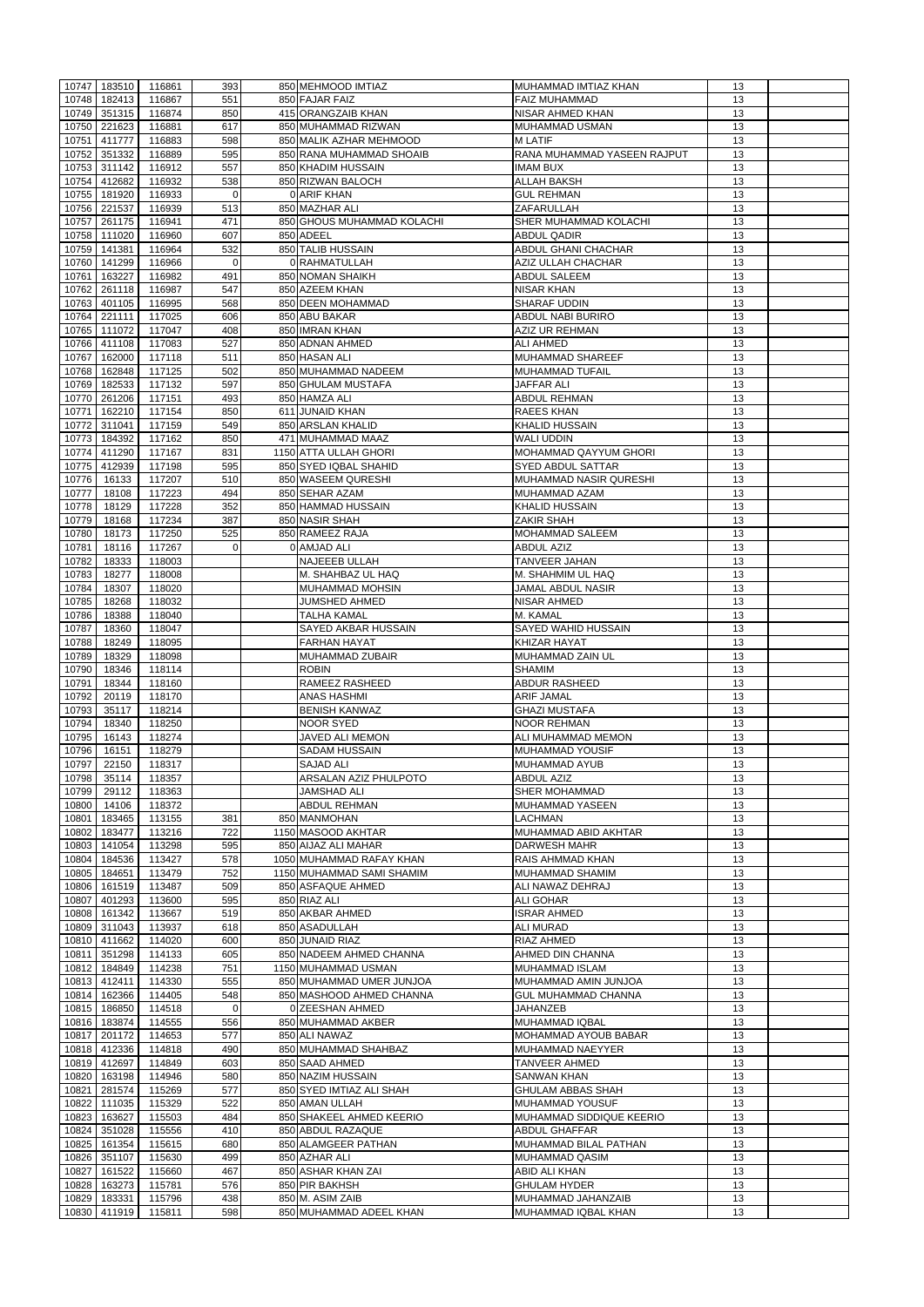|       | 10831 163801           | 115870           | 556            | 850 SYED NASIR ALI                  | <b>SYED ASIF ALI</b>                                | 13       |  |
|-------|------------------------|------------------|----------------|-------------------------------------|-----------------------------------------------------|----------|--|
| 10832 | 162832                 | 115871           | 569            | 850 MUHAMMAD MUBEEN                 | <b>ABDUL SALAM</b>                                  | 13       |  |
| 10833 | 401311                 | 115915           | 627            | 850 SAJID ALI                       | <b>ALLAH BUX</b>                                    | 13       |  |
| 10834 | 181362                 | 116074           | 524            | 850 AAMIR ALI                       | <b>MUHAMMAD ASHRAF</b>                              | 13       |  |
|       |                        |                  |                |                                     |                                                     |          |  |
| 10835 | 185813                 | 116119           | 445            | 850 SHAHZAIB AZEEM UDDIN            | <b>AZEEM UDDIN</b>                                  | 13       |  |
| 10836 | 181900                 | 116157           | 449            | 850 AQEEL                           | <b>MUHAMMAD HANIF</b>                               | 13       |  |
| 10837 | 182801                 | 116163           | 487            | 850 IMRAN ALAM                      | <b>IKHLAQUE AHMED</b>                               | 13       |  |
|       |                        |                  |                |                                     |                                                     |          |  |
| 10838 | 181572                 | 116172           | 554            | 850 ABDULLAH JAWED                  | JAWED AHMED                                         | 13       |  |
| 10839 | 183713                 | 116231           | 458            | 850 MOHAMMAD YAWAR KHAN             | <b>MOHAMMAD ZAHID KHAN</b>                          | 13       |  |
| 10840 | 412418                 | 116321           | 433            | 850 MUHAMMAD USMAN                  | <b>ABDUL AZIZ</b>                                   | 13       |  |
|       |                        |                  |                |                                     |                                                     |          |  |
| 10841 | 411109                 | 116322           | 731            | 1150 ADNAN AHMED QURESHI            | <b>ASLAM PERVAIZ QURESHI</b>                        | 13       |  |
| 10842 | 161618                 | 116427           | 582            | 850 AZEEM                           | <b>FAYAZ ALI</b>                                    | 13       |  |
| 10843 | 261021                 | 116525           | 509            | 850 ABDUL KARIM                     | <b>MOHD WARYAM</b>                                  | 13       |  |
|       |                        |                  |                |                                     |                                                     |          |  |
| 10844 | 351030                 | 116600           | $\Omega$       | 0 ABDUL REHMAN                      | HAJI MUHAMMAD AYOUB BHAYO                           | 13       |  |
| 10845 | 141030                 | 116630           | 440            | 850 ABDUL RAZZAQ                    | <b>GHULAM HYDER PITAFI</b>                          | 13       |  |
| 10846 | 281022                 | 116637           | 439            | 850 ABDUL LATIF SOHU                | <b>MUHAMMAD SIDDIQUE</b>                            | 13       |  |
|       |                        |                  |                |                                     |                                                     |          |  |
| 10847 | 351088                 | 116652           | 534            | 850 ARSHAD ALI                      | <b>DHANI BUX SHAIKH</b>                             | 13       |  |
| 10848 | 201768                 | 116728           | 514            | 850 NISAR AHMED MEMON               | <b>SHABIR AHMED MEMON</b>                           | 13       |  |
| 10849 | 201396                 | 116870           | 536            | 850 GUL HASSAN LASHARI              | <b>MIAN DAD LASHARI</b>                             | 13       |  |
|       |                        |                  |                |                                     |                                                     |          |  |
| 10850 | 401281                 | 117014           | 595            | 850 RAJA SARWAR                     | <b>GHULAM SARWAR</b>                                | 13       |  |
| 10851 | 111112                 | 117051           | 625            | 850 MUHAMMAD BACHAL                 | <b>MUHAMMAD</b>                                     | 13       |  |
| 10852 | 161103                 | 117074           | 568            | 850 ABDUL FAHEEM                    | <b>NABI BUX</b>                                     | 13       |  |
|       |                        |                  |                |                                     |                                                     |          |  |
| 10853 | 183177                 | 117134           | 390            | 850 M ISRAFEEL KHAN                 | <b>MISRI KHAN</b>                                   | 13       |  |
| 10854 | 412636                 | 117171           | 473            | 850 RAHEEL                          | <b>ABDUL RAZZAK</b>                                 | 13       |  |
| 10855 |                        | 117270           | 605            | 850 SYED KASHIF ALI SHAH            |                                                     | 13       |  |
|       | 35109                  |                  |                |                                     | SYED ABDUL GHAFFAR SHAH                             |          |  |
| 10856 | 411997                 | 100003           | 803            | 1150 MUHAMMAD ASIF                  | MUHAMMAD ROSHAN ZAMEER                              | 13       |  |
| 10857 | 181221                 | 100011           | 474            | 1050 RUSHDA SIDDIQUI                | M KHALID SIDDIQUI                                   | 13       |  |
|       |                        |                  |                |                                     |                                                     | 13       |  |
| 10858 | 184304                 | 100018           | 969            | 1500 MUHAMMAD IRFAN KHAN GHORI      | MUHAMMAD AKHTER KHAN GHORI                          |          |  |
| 10859 | 182095                 | 100049           | 521            | 850 AYAZ AHMED ALI                  | <b>AIJAZ ALI</b>                                    | 13       |  |
| 10860 | 181720                 | 100116           | 607            | 850 AHMER IMTIAZ                    | <b>IMTIAZ AHMED</b>                                 | 13       |  |
|       |                        |                  |                |                                     |                                                     |          |  |
| 10861 | 184732                 | 100138           | 440            | 850 MUHAMMAD SHOAIB                 | <b>BARKAT ALI CHANDIO</b>                           | 13       |  |
| 10862 | 181174                 | 100153           | $\overline{0}$ | 521 NABIA SULEMAN KHAN              | <b>SULEMAN KHAN</b>                                 | 13       |  |
| 10863 | 184932                 | 100221           | 390            | 850 MUHAMMAD YASIR                  | <b>MUHAMMAD AKBAR</b>                               | 13       |  |
|       |                        |                  |                |                                     |                                                     |          |  |
| 10864 | 183157                 | 100251           | 457            | 850 M FAISAL KHAN                   | <b>M HANIF KHAN</b>                                 | 13       |  |
| 10865 | 182491                 | 100312           | 640            | 850 FAZAL UR REHMAN                 | <b>ABDUL RASHEED</b>                                | 13       |  |
|       | 10866 185770           | 100372           | 595            | 850 SHAHMEER KHAN                   | <b>GHULAM SARWAR</b>                                | 13       |  |
|       |                        |                  |                |                                     |                                                     |          |  |
|       | 10867 181439           | 100401           | 348            | 850 ABDUL LATIF KHAN                | MUHAMMAD AYUB KHAN                                  | 13       |  |
| 10868 | 183375                 | 100446           | 589            | 850 M. USMAN                        | <b>HABIB UR REHMAN</b>                              | 13       |  |
| 10869 | 181488                 | 100469           | 622            | 850 ABDUL REHMAN                    | <b>GUL ABBAS KHAN</b>                               | 13       |  |
|       |                        |                  |                |                                     |                                                     |          |  |
| 10870 | 183578                 | 100649           | 418            | 850 MOHAMMAD ASAD                   | MOHAMMAD HUSSAIN                                    | 13       |  |
| 10871 | 412656                 | 100822           | 597            | 850 RAO DANIYAL NOOR                | <b>RAO NOOR AHMED</b>                               | 13       |  |
| 10872 | 185221                 | 100875           | 513            | 850 NOOR NABI HUSSAN                | AHMED MANGI                                         | 13       |  |
|       |                        |                  |                |                                     |                                                     |          |  |
| 10873 | 181396                 | 100876           | 850            | 442 ABDUL BASIT                     | <b>ABDUL WASI</b>                                   | 13       |  |
| 10874 | 182006                 | 101048           | 652            | 850 ASADULLAH                       | <b>FAIZ MOHYUDDIN</b>                               | 13       |  |
|       |                        |                  |                |                                     |                                                     |          |  |
|       |                        |                  |                |                                     |                                                     |          |  |
| 10875 | 184557                 | 101078           | 356            | 850 MUHAMMAD RASHID                 | <b>ABDUL WARIS</b>                                  | 13       |  |
| 10876 | 183911                 | 101100           | 410            | 850 MUHAMMAD AMIR                   | <b>FUKHR UD DIN</b>                                 | 13       |  |
| 10877 | 182347                 | 101154           | 459            | 850 FAISAL IQBAL                    | <b>MIQBAL</b>                                       | 13       |  |
|       |                        |                  |                |                                     |                                                     |          |  |
| 10878 | 186567                 | 101161           | 616            | 850 UMAR MEHMOOD                    | <b>MEHMOOD AHMED</b>                                | 13       |  |
| 10879 | 183544                 | 101267           | 572            | 850 MIRZA SOHAIL HASAN BAIG         | MIRZA ALEEM BAIG                                    | 13       |  |
| 10880 | 182519                 | 101537           | 512            | 850 GHULAM ABBAS                    | <b>JANNAT KHAN</b>                                  | 13       |  |
|       |                        |                  |                |                                     |                                                     |          |  |
| 10881 | 411814                 | 101582           | 815            | 1150 MIRZA MUHAMMAD ASAD BAIG       | MIRZA MUHAMMAD IRSHAD BAIG                          | 13       |  |
| 10882 | 185700                 | 101695           | 330            | 850 SEYD QADIR ALI                  | SEYD MASHOOD ALI                                    | 13       |  |
| 10883 | 181570                 | 101763           | 537            | 850 ABDULLAH HAROON                 | <b>WALI GUL</b>                                     | 13       |  |
|       |                        |                  |                |                                     |                                                     |          |  |
| 10884 | 182114                 | 101860           | 490            | 1025 AZEEM LIAQAT                   | <b>LIAQAT ALI</b>                                   | 13       |  |
| 10885 | 401225                 | 102010           | 532            | 850 MOHAMMAD SALEEM                 | <b>MOHAMMAD URIS</b>                                | 13       |  |
| 10886 | 201832                 | 102108           | 464            | 850 RIZWAN                          | <b>GHULAM MUSTAFA</b>                               | 13       |  |
|       |                        |                  | $\overline{0}$ |                                     |                                                     |          |  |
| 10887 | 162708                 | 102439           |                | 0 MUHAMMAD FAIZAN                   | SHAREEF KHAN                                        | 13       |  |
| 10888 | 162331                 | 102499           | 588            | 850 MAJID ALI                       | <b>GULSHAN ALI ABRO</b>                             | 13       |  |
| 10889 | 163398                 | 102544           | 453            | 850 SABIR KHAN                      | NOOR MUHAMMAD                                       | 13       |  |
| 10890 | 162828                 | 102574           | 406            | 850 MUHAMMAD MOHSIN SHEIKH          | MUHAMMAD AYOUB SHIEKH                               | 13       |  |
|       |                        |                  |                |                                     |                                                     |          |  |
| 10891 | 163330                 | 102635           | 525            | 850 RAO UMAIR                       | MUHAMMAD RASHEED                                    | 13       |  |
| 10892 | 261475                 | 102733           | 434            | 850 QURBAN ALI LASHAIR              | <b>GHULAM HYDER</b>                                 | 13       |  |
| 10893 | 261380                 | 102771           | 453            | 850 MUHAMMAD SHAFIQUE               | <b>UMER DIN</b>                                     | 13       |  |
|       |                        |                  |                |                                     |                                                     |          |  |
|       | 10894 351167           | 102899           | 473            | 850 ILLAHI BUX                      | TAJ MOHAMMAD SOOMRO                                 | 13       |  |
| 10895 | 221419                 | 102944           | 655            | 850 INSAF ALI SOOMRO                | <b>ASHIQUE ALI SOOMRO</b>                           | 13       |  |
| 10896 | 221875                 | 102989           | 603            | 850 SHAHZAD HUSSAIN CHANNA          | ALI ASGHAR CHANNA                                   | 13       |  |
|       |                        |                  |                |                                     |                                                     |          |  |
| 10897 | 221896                 | 102996           | 602            | 850 SHEERAZ ALI                     | ALI MARDAN BHUTTO                                   | 13       |  |
| 10898 | 163331                 | 103026           | 580            | 850 RASHEED AHMED                   | MUHAMMAD YAQOOB                                     | 13       |  |
| 10899 | 351091                 | 103064           | 627            | 850 ASAD KHAN                       | MUHAMMAD IQBAL KHAN                                 | 13       |  |
|       |                        |                  |                |                                     |                                                     |          |  |
| 10900 | 351121                 | 103109           | 500            | 850 DILEEP KUMAR                    | <b>JUMAN DAS</b>                                    | 13       |  |
| 10901 | 201849                 | 103290           | 579            | 850 SADAM HUSSAIN                   | <b>SIKANDAR ALI TAGAR</b>                           | 13       |  |
|       | 10902 201340           | 103334           | 411            | 850 FAYAZ ALI                       | ALI GOHAR GHUMRO                                    | 13       |  |
|       |                        |                  |                |                                     |                                                     |          |  |
|       | 10903 261351           | 103545           | 682            | 850 MUHAMMAD IQBAL                  | MUHAMMAD SALEH                                      | 13       |  |
|       | 10904 162624           | 103740           | 546            | 850 MUHAMMAD AMMAD KHAN             | MUHAMMAD AQEEL KHAN                                 | 13       |  |
|       | 10905 162303           | 103763           | 550            | 850 M RIZWAN                        | MUHAMMAD RAMZAN                                     | 13       |  |
|       |                        |                  |                |                                     |                                                     |          |  |
|       | 10906 162650           | 103778           | 659            | 850 MUHAMMAD ASHRAF DAL             | JAN MUHAMMAD DAL                                    | 13       |  |
| 10907 | 162574                 | 103824           | 614            | 850 MUHAMMAD ADEEL KHAN             | MUHAMMAD WAKEEL KHAN                                | 13       |  |
| 10908 | 161781                 | 103853           | 471            | 850 FAISAL RAFIQUE                  | <b>MOHAMMAD RAFIQUE</b>                             | 13       |  |
|       |                        |                  |                |                                     |                                                     |          |  |
| 10909 | 162337                 | 103860           | 536            | 850 MAJID ALI SHAH                  | <b>SYED ABDUL LATIF SHAH</b>                        | 13       |  |
| 10910 | 281087                 | 103905           | 527            | 0 ALINAWAZ                          | <b>JURIAL</b>                                       | 13       |  |
| 10911 | 201087                 | 104018           | 640            | 850 ABDUL RAZZAQUE                  | <b>MOHAMMAD RAFIQUE</b>                             | 13       |  |
|       |                        |                  |                |                                     |                                                     |          |  |
| 10912 | 401041                 | 104027           | 680            | 850 AFTAB AHMED                     | <b>ABDUL SATTAR SHAHANI</b>                         | 13       |  |
| 10913 | 201228<br>10914 401164 | 104064<br>104124 | 540<br>612     | 850 ASHFAQUE AHMED<br>850 IRFAN ALI | <b>GHULAM QADIR SHAIKH</b><br><b>GHULAM HUSSAIN</b> | 13<br>13 |  |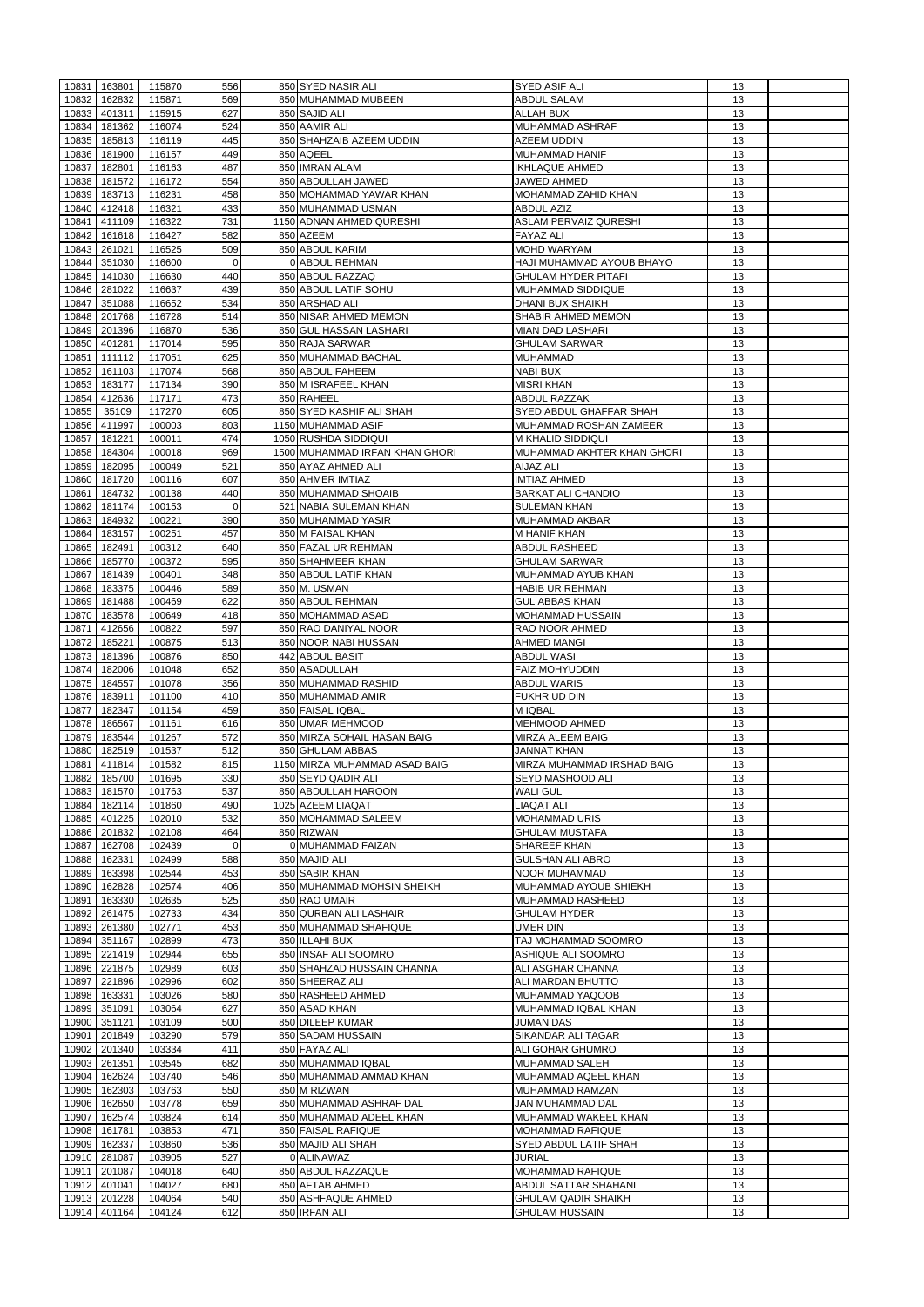|       | 10915 201237 | 104138 | 493         | 850 ASIF ALI                | MOHAMMAD SOOMAR KEERIO          | 13 |  |
|-------|--------------|--------|-------------|-----------------------------|---------------------------------|----|--|
|       |              |        |             |                             |                                 |    |  |
| 10916 | 261170       | 104282 | 670         | 850 FAROOQUE AHAMAD         | <b>KAMIL</b>                    | 13 |  |
| 10917 | 202131       | 104417 | 487         | 850 ZAFAR ALI SHAH          | <b>SYED MOHAMMAD ALI SHAH</b>   | 13 |  |
| 10918 | 162471       | 104771 | 563         | 850 MOHAMMAD JUNAID KHAN    | ABDUL MAJEED KHAN               | 13 |  |
| 10919 | 184838       | 104846 | 850         | 571 MUHAMMAD USAMA ANSARI   | <b>HAKEEM UD DIN ANSARI</b>     | 13 |  |
| 10920 | 186653       | 104898 | 425         | 850 WALI KHAN               | <b>GHULAM MUSTAFA</b>           | 13 |  |
| 10921 | 351115       | 104951 | 479         | 850 BHARAM KHAN             | <b>MEER KHAN</b>                | 13 |  |
| 10922 | 183195       | 104958 | 406         | 850 M KASHIR                | <b>SHAMSUL HAQ</b>              | 13 |  |
| 10923 | 261455       | 105004 | $\Omega$    | 0 ORANGZEB                  | <b>ARSHAD KHAN</b>              | 13 |  |
| 10924 | 201664       | 105049 | 515         | 850 MUHAMMAD AQIL SUHAG     | <b>WAZIR HUSSAIN</b>            | 13 |  |
|       |              |        |             |                             |                                 |    |  |
| 10925 | 291346       | 105191 | $\Omega$    | 0 SYED AWAIS AHMED          | <b>AFTAB AHMED</b>              | 13 |  |
| 10926 | 291063       | 105207 | 681         | 850 ASAD ULLAH MEMON        | <b>UBED ULLAH MEMON</b>         | 13 |  |
| 10927 | 261208       | 105222 | 655         | 850 HARIS KUMMAR            | <b>RAMOON</b>                   | 13 |  |
| 10928 | 161299       | 105424 | 606         | 850 AHSAN AFTAB             | <b>AFTAB AHMED</b>              | 13 |  |
| 10929 | 161432       | 105439 | 560         | 850 AMEER UDDIN QURESHI     | <b>SALEEM UDDIN QURESHI</b>     | 13 |  |
| 10930 | 184596       | 105492 | 461         | 850 MUHAMMAD SAAD RAZA BAIG | MUHAMMAD RAFI BAIG              | 13 |  |
| 10931 | 162129       | 105523 | 492         | 850 IRFAN JAT               | ABDUL SALAM                     | 13 |  |
|       |              |        |             |                             |                                 |    |  |
| 10932 | 281024       | 105546 | 510         | 850 ABDUL MANAN             | <b>ABDUL GHAFOOR</b>            | 13 |  |
| 10933 | 161779       | 105666 | 541         | 0 FAISAL KHAN               | <b>HAROON KHAN</b>              | 13 |  |
| 10934 | 162518       | 105771 | 625         | 850 MOHAMMED ANWAR MEMON    | <b>NIZAMUDDIN MEMON</b>         | 13 |  |
| 10935 | 261606       | 105846 | 622         | 850 WAHEED ALI              | <b>MOHAMMAD MURAD</b>           | 13 |  |
| 10936 | 221019       | 105876 | 573         | 850 ABDUL AZEEM             | <b>RAHIB KHUSHIK</b>            | 13 |  |
| 10937 | 185543       | 105877 | 360         | 0 SAEED AHMED               | <b>KHALIL AHMED</b>             | 13 |  |
|       |              |        |             |                             |                                 |    |  |
| 10938 | 351352       | 105959 | 466         | 850 SADAM HUSSAIN           | <b>GHULAM AKBAR</b>             | 13 |  |
| 10939 | 163320       | 105975 | 456         | 850 RAMEEZ RAJA             | JAMAL U DDIN                    | 13 |  |
| 10940 | 162702       | 106057 | 632         | 850 MUHAMMAD FAISAL         | <b>IKRAM UD DIN</b>             | 13 |  |
| 10941 | 162682       | 106177 | 602         | 0 MUHAMMAD BILAL            | MUHAMMAD NADEEM                 | 13 |  |
| 10942 | 186540       | 106267 | 451         | 850 UMAIR ATIQ              | <b>MUHAMAMD ATIQ</b>            | 13 |  |
| 10943 | 261458       | 106290 | 383         | 850 PAPU                    | <b>PREMOON</b>                  | 13 |  |
| 10944 | 185791       | 106335 | 395         | 850 SHAHZAD AHMED           | <b>IRSHAD AHMED</b>             | 13 |  |
|       |              |        |             |                             |                                 |    |  |
| 10945 | 183335       | 106396 | 616         | 850 M. AZAM                 | <b>MUHAMMAD MISKEEN</b>         | 13 |  |
| 10946 | 185618       | 106440 | 441         | 850 SALMAN JAWAID           | <b>JAWAID KAMAL</b>             | 13 |  |
| 10947 | 311022       | 106500 | 461         | 850 AFTAB ALI               | MUHAMMAD HASHIM                 | 13 |  |
| 10948 | 185945       | 106523 | 409         | 850 SHERJEEL KHAN           | <b>TAHIR KHAN</b>               | 13 |  |
| 10949 | 162826       | 106554 | 464         | 850 MUHAMMAD MOHSIN KHAN    | MUHAMMAD ASLAM KHAN             | 13 |  |
|       | 10950 161667 | 106748 | 452         | 850 BILAL FATEH MOHAMMAD    | <b>FATEH MOHAMMAD</b>           | 13 |  |
|       | 281125       |        |             |                             |                                 |    |  |
| 10951 |              | 106808 | 579         | 850 ASIF ALI NANGRAJ        | <b>SIKANDAR ALI</b>             | 13 |  |
| 10952 | 183152       | 106981 | 526         | 850 M FAHEEM SHAMIM         | M SHAMIM                        | 13 |  |
| 10953 | 184970       | 106996 | 619         | 850 MUHAMMAD ZOHAIB         | <b>MUHAMMAD BASHIR</b>          | 13 |  |
| 10954 | 202000       | 107215 | 497         | 850 SUHAIB AHMED            | <b>GHULAM RASOOL JALBANI</b>    | 13 |  |
| 10955 | 161074       | 107230 | 644         | 850 AAMIR AZIZ              | AZIZ AHMED                      | 13 |  |
| 10956 | 351469       | 107238 | 550         | 850 ZOHAIB AHMED            | SHER MOHAMMAD SETHAR            | 13 |  |
| 10957 | 201854       | 107244 | 551         | 850 SADARUDDIN              | <b>GULAB ALI</b>                | 13 |  |
|       |              |        |             |                             |                                 |    |  |
| 10958 | 184233       | 107334 | 541         | 850 MUHAMMAD HASEEB         | NASEER UD DIN                   | 13 |  |
| 10959 | 183060       | 107373 | 466         | 850 KHURRAM                 | <b>M AKRAM</b>                  | 13 |  |
| 10960 | 184479       | 107387 | 666         | 850 MUHAMMAD NAVEED         | <b>RASHEED AHMAD</b>            | 13 |  |
| 10961 | 201632       | 107523 | 449         | 850 MOHAMMAD SALEEM         | <b>MOHAMMAD NAEEM ABBASI</b>    | 13 |  |
| 10962 | 401015       | 107553 | 850         | 639 ABDUL JABBAR            | <b>ABDUL SATTAR</b>             | 13 |  |
| 10963 | 221140       | 107756 | 661         | 850 AHMED MUJTABA           | MUMTAZ ALI ABBASI               | 13 |  |
| 10964 | 411404       | 107899 | 622         | 850 FAIZAN ALI KHAN         | SHEIKH SHUJA UD DIN             | 13 |  |
|       |              |        |             |                             |                                 |    |  |
| 10965 | 183879       | 108267 | 606         | 850 MUHAMMAD ALEEM          | <b>MUHAMMAD KALEEM</b>          | 13 |  |
| 10966 | 261295       | 108395 | 554         | 850 MANSOOR ALI CHANDIO     | <b>MOHAMMAD IBRAHIM CHANDIO</b> | 13 |  |
| 10967 | 163568       | 108471 | 622         | 850 SHAHID ALI              | <b>GHULAM HYDER</b>             | 13 |  |
| 10968 | 162160       | 108479 | 595         | 850 JAHANZAIB UL HASSAN     | <b>RIAZ UL HASSAN</b>           | 13 |  |
| 10969 | 412102       | 108569 | 328         | 850 MUHAMMAD HASHIM KHAN    | MUHAMMAD QASIM KHAN             | 13 |  |
| 10970 | 163849       | 108622 | $\mathbf 0$ | 0 TAHIR SHEHROZ DANDPOTA    | SALAHUDDIN DAUDPOTA             | 13 |  |
| 10971 | 184058       | 108637 | 513         | 850 MUHAMMAD BILAL          | MUHAMMAD HUSAIN                 | 13 |  |
| 10972 | 183866       | 108705 | 510         | 850 MUHAMMAD AHTESHAM       | MUHAMMAD YAMEEN                 | 13 |  |
|       |              |        |             |                             |                                 |    |  |
| 10973 | 161919       | 109012 | 595         | 850 GHULAM RASOOL           | MUHAMMAD IQBAL PATHAN           | 13 |  |
| 10974 | 201244       | 109080 | $\Omega$    | 0 ASIF ALI SHAIKH           | <b>MUHAMMAD AYOUB SHAIKH</b>    | 13 |  |
| 10975 | 141024       | 109230 | 402         | 850 ABDUL QAYYOOM           | <b>ABDUL GHANI</b>              | 13 |  |
|       | 10976 311294 | 109284 | 621         | 850 WAQAR AHMED             | <b>MOHAMMAD IBRAHEEM</b>        | 13 |  |
| 10977 | 184163       | 109298 | 498         | 850 MUHAMMAD FARHAN         | <b>MUHAMMAD IQBAL</b>           | 13 |  |
| 10978 | 201580       | 109305 | 595         | 850 MIAN RAHAM ALI          | <b>MIAN ALI DINO UJAN</b>       | 13 |  |
| 10979 | 261081       | 109433 | 674         | 850 AMJAD ALI               | MUHAMMAD RAFIQUE                | 13 |  |
|       |              |        |             |                             |                                 | 13 |  |
| 10980 | 201225       | 109531 | 595         | 850 ASHFAQUE AHMED          | <b>ALI GOHAR</b>                |    |  |
| 10981 | 221408       | 109779 | 561         | 850 IMRANULLAH              | ABDULLAH ABRO                   | 13 |  |
| 10982 | 412680       | 109795 | 599         | 850 RIZWAN AHMED MALIK      | <b>REHMAT ALI MALIK</b>         | 13 |  |
| 10983 | 29108        | 109862 | 571         | 850 ZAHID ALI SHAH          | SAYED KARAM ALI SHAH            | 13 |  |
| 10984 | 412687       | 109893 | 714         | 1150 RIZWAN UR REHMAN       | <b>MUJEEB UR REHMAN</b>         | 13 |  |
| 10985 | 185646       | 109908 | 667         | 850 SAMI ULLAH              | ABDUL RAZAQ                     | 13 |  |
| 10986 | 291296       | 109990 | 684         | 850 SADDIQUE ALI ZARDARI    | MUHAMMAD YAQOOB                 | 13 |  |
|       |              |        |             |                             |                                 |    |  |
|       | 10987 411336 | 110216 | 446         | 850 BILAL AHMED             | <b>MUNIR AHMED</b>              | 13 |  |
| 10988 | 185887       | 110267 | $\Omega$    | 0 SHAZAD KHAN               | NAZEER MOHAMMAD                 | 13 |  |
|       | 10989 163283 | 110351 | 473         | 850 QAZI SIKINDAR           | QAZI ISLAMUDDIN                 | 13 |  |
| 10990 | 184313       | 110380 | 447         | 0 MUHAMMAD ISHTIAQ          | MUHAMMAD FARZAND ALI            | 13 |  |
| 10991 | 413181       | 110381 | 530         | 850 ZAHID GHAFOOR           | <b>ABDUL GHAFOOR</b>            | 13 |  |
| 10992 | 411442       | 110396 | 558         | 1050 FAYAZ KHAN             | <b>TILAWAT KHAN</b>             | 13 |  |
| 10993 | 411976       | 110464 | 556         | 850 MUHAMMAD ARIF           | <b>MUMTARI GUL</b>              | 13 |  |
|       |              |        |             |                             |                                 |    |  |
| 10994 | 201122       | 110509 | 544         | 850 ABID HUSSAIN            | <b>AMEER KHAN</b>               | 13 |  |
| 10995 | 281156       | 110531 | 627         | 850 BISHARAT HUSSAIN        | MUHAMMAD LAIQUE BHUTTO          | 13 |  |
| 10996 | 111026       | 110637 | 645         | 850 AHSAN ILLAHI            | <b>ABDUL MAJEED</b>             | 13 |  |
| 10997 | 221410       | 110666 | 677         | 0 IMTIAZ AHMED              | MUMTAZ ALI CHANDIO              | 13 |  |
| 10998 | 221840       | 110667 | 624         | 0 SARFRAZ AHMED             | MUMTAZ ALI CHANDIO              | 13 |  |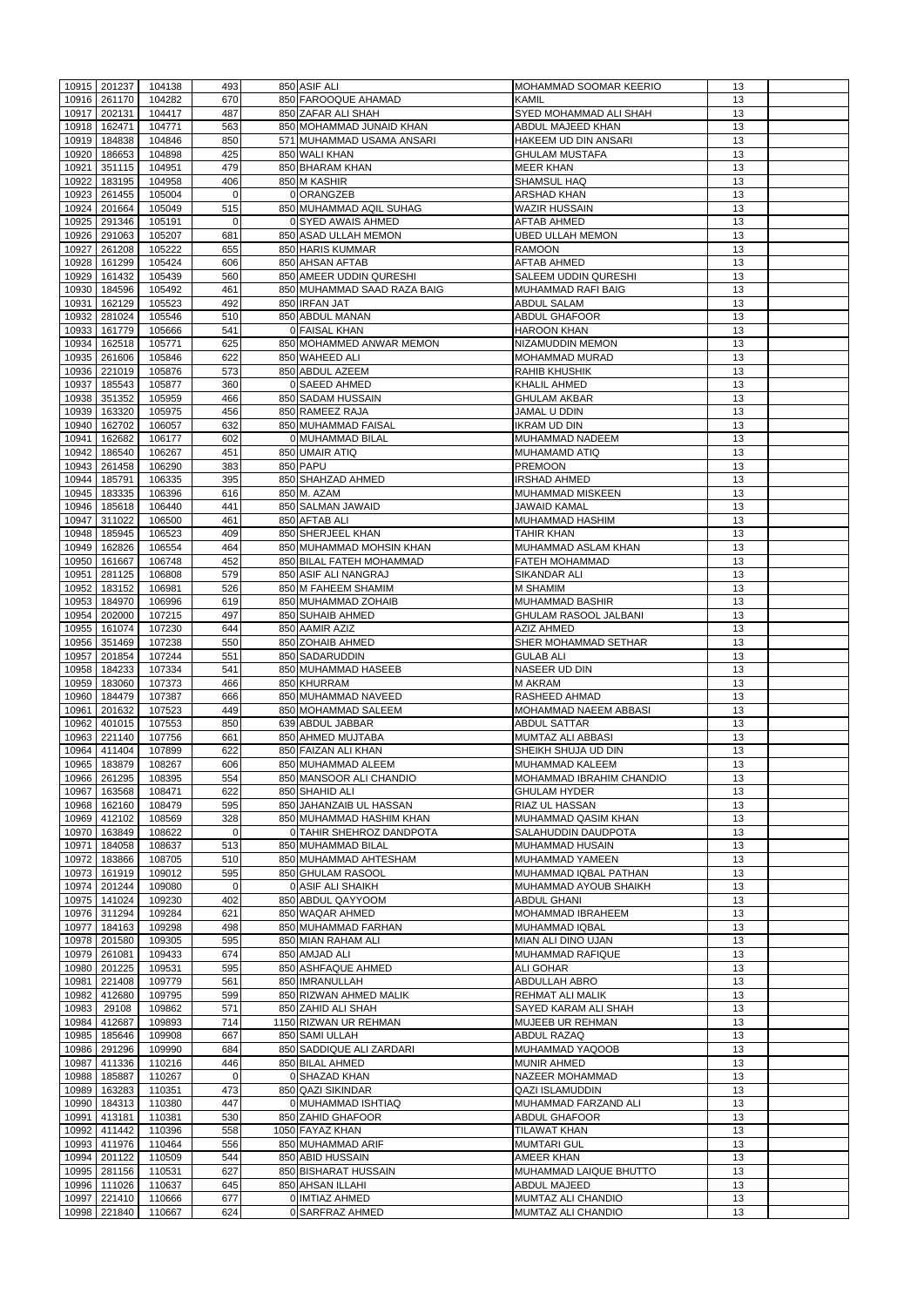| 10999 |              |        |          |                                |                                |    |  |
|-------|--------------|--------|----------|--------------------------------|--------------------------------|----|--|
|       | 186901       | 110704 | 396      | 850 ZOHAIB MURTAZA             | <b>MOHAMMED IDREES</b>         | 13 |  |
| 11000 | 202077       | 110726 | 547      | 850 WAJID HUSSAIN              | <b>TALIB HUSSAIN KHOKHAR</b>   | 13 |  |
| 11001 | 412882       | 110756 | 416      | 850 SOHAIL                     | <b>ABDULLAH JAN</b>            | 13 |  |
| 11002 | 411523       | 110802 | 656      | 850 HAIBAT KHAN                | <b>AKBAR KHAN</b>              | 13 |  |
|       |              |        |          |                                |                                |    |  |
| 11003 | 411415       | 110877 | 646      | 850 FARAZ ANWER                | <b>ANWER KAMAL</b>             | 13 |  |
| 11004 | 201596       | 110960 | 566      | 850 MOHAMMAD ASLAM             | REZA MOHAMMAD GHUMRO           | 13 |  |
| 11005 | 201168       | 111020 | 489      | 850 ALI HASSAN                 | <b>HAJI GHOUS BUX JAMRO</b>    | 13 |  |
|       |              |        |          |                                |                                |    |  |
| 11006 | 291060       | 111027 | 566      | 850 ASAD MANSOOR CHACHAR       | MOHAMMAD AFZAL CHACHAR         | 13 |  |
| 11007 | 291023       | 111125 | 419      | 850 ADIL                       | ISHTIAQUE AHMED PATHAN         | 13 |  |
|       | 11008 202040 | 111223 | 524      | 850 TAMOOR ALI                 | MUHAMMAD SACHAL GHUMRO         | 13 |  |
|       |              |        |          |                                |                                |    |  |
| 11009 | 141085       | 111253 | 425      | 850 ASIF ALI ARAIN             | <b>NISSAR AHMED</b>            | 13 |  |
| 11010 | 411489       | 111260 | 682      | 850 HAFIZ ANSAR AHMED KHAN     | <b>NASIR AHMED KHAN</b>        | 13 |  |
| 11011 | 351240       | 111365 | 436      | 885 MOHSIN ALI BHAYO           | <b>MUMTAZ ALI</b>              | 13 |  |
|       |              |        |          |                                |                                |    |  |
| 11012 | 261524       | 111472 | 606      | 850 SAJJAD ALI KAZMI           | <b>SYED LAL HUSSAIN SHAH</b>   | 13 |  |
| 11013 | 261501       | 111502 | 638      | 850 RAVI SHANKER               | <b>ROOPCHAND</b>               | 13 |  |
| 11014 | 221999       | 111539 | 617      | 850 YASIR ALI                  | <b>RUSTAM ALI</b>              | 13 |  |
|       |              |        |          |                                |                                |    |  |
| 11015 | 186004       | 111652 | 394      | 850 SOHAIL AHMED               | <b>ZAHOOR HUSSAIN</b>          | 13 |  |
| 11016 | 183333       | 111667 | 429      | 850 M. AWAIS                   | <b>SAEED AKHTER</b>            | 13 |  |
| 11017 | 184035       | 111863 | 481      | 850 MUHAMMAD AZEEM             | <b>WAFATI</b>                  | 13 |  |
|       |              |        |          |                                |                                |    |  |
| 11018 | 413164       | 111900 | 543      | 850 YASIR AHMED                | <b>ISHAR AHMED</b>             | 13 |  |
| 11019 | 413131       | 111946 | 454      | 850 WAQAS                      | <b>ABDUL RAHEEM</b>            | 13 |  |
| 11020 | 281133       | 112020 | 523      | 850 AWAIS QURBAN               | <b>QURBAN ALI</b>              | 13 |  |
|       |              |        |          |                                |                                |    |  |
| 11021 | 412934       | 112186 | 538      | 850 SYED HUSNAIN AHSUN         | SYED MURTAZA HASSAN            | 13 |  |
| 11022 | 412173       | 112307 | 632      | 850 MUHAMMAD KAMRAN AHMED      | MUHAMMAD MANSOOR AHMED         | 13 |  |
| 11023 | 185537       | 112494 | $\Omega$ | 0 SADDAM HUSSAIN               | MUHAMMAD HANIF                 | 13 |  |
|       |              |        |          |                                |                                |    |  |
| 11024 | 164154       | 112555 | 496      | 850 ZUHAIB HASSAN              | <b>ABDUL AZIZ</b>              | 13 |  |
| 11025 | 183860       | 112569 | 683      | 1150 MUHAMMAD AHSAN ABBAS      | <b>SYED ABID HUSSAIN</b>       | 13 |  |
|       |              | 112599 | $\Omega$ |                                |                                |    |  |
| 11026 | 182308       |        |          | 850 FAHAD FAROOQ               | <b>MUMTAZ FAROOQ</b>           | 13 |  |
| 11027 | 186650       | 112622 | 417      | 850 WALEED MUHAMMAD HAYAT      | MUHAMMAD HAYAT                 | 13 |  |
| 11028 | 351333       | 112683 | 550      | 850 RASHID AHMED BHAYO         | <b>RASHEED AHMED BHAYO</b>     | 13 |  |
|       |              |        |          |                                |                                |    |  |
| 11029 | 411700       | 112810 | 560      | 850 KHALID MEHMOOD             | <b>REHMAT ULLAH</b>            | 13 |  |
| 11030 | 412725       | 112825 | 623      | 850 SAJID                      | <b>BOTA</b>                    | 13 |  |
| 11031 | 411981       | 112841 | 570      | 850 MUHAMMAD ARSAL             | <b>SALAH UD DIN</b>            | 13 |  |
|       |              |        |          |                                |                                |    |  |
| 11032 | 411893       | 112892 | 462      | 850 MUBASHIR HASSAN            | <b>ABDUL MAJEED</b>            | 13 |  |
| 11033 | 412054       | 112916 | 655      | 850 MUHAMMAD FAHAD QAYYUM      | MUHAMMAD QAYYUM                | 13 |  |
|       | 11034 221741 | 112952 | 620      | 850 RAJA NIAZ ALI              | <b>KHAN MUHAMMAD</b>           | 13 |  |
|       |              |        |          |                                |                                |    |  |
| 11035 | 18269        | 118149 |          | <b>JUNAID AZIZ</b>             | <b>ABDUL AZIZ</b>              | 13 |  |
| 11036 | 35134        | 118232 |          | <b>MAEHAK MUNEER</b>           | MUNEER AHMED MAHAR             | 13 |  |
| 11037 | 20132        | 118188 |          | MUHAMMAD AMIN MANDAN           | TAQI MUHAMMAD MINDAN           | 13 |  |
|       |              |        |          |                                |                                |    |  |
| 11038 | 35111        | 118218 |          | <b>AISHA GHOUS</b>             | <b>GHOUS BUX</b>               | 13 |  |
| 11039 | 18352        | 118157 |          | <b>SAIMA BIBI</b>              | <b>MOHAMMAD NAZEER</b>         | 13 |  |
| 11040 | 18283        | 118164 |          | MOHAMMAD USMAN                 | <b>MOHAMMAD</b>                | 13 |  |
|       |              |        |          |                                |                                |    |  |
| 11041 | 18224        | 118052 |          | <b>AJMAL ALI</b>               | <b>GHULAM ALI</b>              | 13 |  |
| 11042 | 18247        | 118119 |          | <b>FAIZ UDDIN</b>              | KHURSHEED ALAM NIZAMI          | 13 |  |
| 11043 | 181005       | 100002 | 586      | 850 AIMAN SHAHZAD              | <b>MOHAMMAD BASHIR SHAHZAD</b> | 12 |  |
|       |              |        |          |                                |                                |    |  |
|       |              |        |          |                                |                                |    |  |
| 11044 | 181715       | 100021 | 697      | 850 AHMED RAZA SHOAIB          | MUHAMMAD SHOAIB ALAM           | 12 |  |
| 11045 | 181223       | 100037 | 598      | 0 SABA KANWAL                  | <b>SAFDAR ALI</b>              | 12 |  |
|       |              |        |          |                                |                                |    |  |
| 11046 | 183127       | 100067 | 515      | 850 M ATEEQ                    | <b>M RAFIQE</b>                | 12 |  |
| 11047 | 181059       | 100112 | 643      | 850 FARAH NAZ                  | MUHAMMAD ASLAM                 | 12 |  |
| 11048 | 181017       | 100157 | 599      | 850 ANIQA HAMID                | MUHAMMAD HAMID                 | 12 |  |
|       |              |        |          |                                |                                |    |  |
| 11049 | 184215       | 100158 | 511      | 850 MUHAMMAD HAMZA             | MUHAMMAD HANIF                 | 12 |  |
| 11050 | 183406       | 100194 | 900      | 1150 M.QASIM                   | M.YASEEN                       | 12 |  |
| 11051 | 184827       | 100202 | 376      | 850 MUHAMMAD UMAR RANA         | MUHAMMAD AKBAR RANA            | 12 |  |
|       |              |        |          |                                |                                |    |  |
| 11052 | 181706       | 100208 | 573      | 850 AHMED JABBAR               | ABDUL JABBAR AHMED             | 12 |  |
| 11053 | 412840       | 100220 | 738      | 850 SHAMROZ NAZEER KHAN        | M. NAZEER KHAN                 | 12 |  |
| 11054 | 351414       | 100223 | 447      | 850 SYED SHOAIB RAZA SHAH      | SYED LIAQUAT ALI SHAH          | 12 |  |
|       |              |        |          |                                |                                |    |  |
| 11055 | 186820       | 100248 | 370      | 850 ZAHID WADA                 | <b>WADA</b>                    | 12 |  |
| 11056 | 184981       | 100263 | 707      | 1150 MUHAMMAD ZUBAIR           | <b>MUHAMMAD SALEEM</b>         | 12 |  |
| 11057 | 183210       | 100278 | 601      | 850 M NAEEM                    | <b>GHULAM RASOOL</b>           | 12 |  |
|       |              |        |          |                                |                                |    |  |
| 11058 | 183013       | 100361 | 451      | 850 KASHIF AHMED               | <b>ANWAR ALI</b>               | 12 |  |
| 11059 | 183786       | 100362 | 446      | 850 MUDASSIR MANZOOR           | <b>MANZOOR</b>                 | 12 |  |
| 11060 | 182254       | 100370 | 578      | 850 DANIYAL RAUF               | <b>ABDUL RAUF</b>              | 12 |  |
|       |              |        |          |                                |                                |    |  |
| 11061 | 183379       | 100375 | 611      | 850 M. WAQAR                   | M. ISMAIL                      | 12 |  |
| 11062 | 184484       | 100404 | 449      | 850 MUHAMMAD NAWAZ             | <b>AHMAD KHAN</b>              | 12 |  |
| 11063 | 185756       | 100428 | 504      | 850 SHAHEER AHMED              | <b>ISHTIAQ AHMED</b>           | 12 |  |
| 11064 | 184440       | 100441 | 589      | 850 MUHAMMAD MUNEER            | MUHAMMAD JALIL                 | 12 |  |
|       |              |        |          |                                |                                |    |  |
| 11065 | 185025       | 100460 | 440      | 850 MUNIR UD DIN               | MAIRAJ UD DIN                  | 12 |  |
| 11066 | 182613       | 100467 | 521      | 850 HAFIZ MUHAMMAD MUNEEB KHAN | MUHAMMAD AFZAL KHAN            | 12 |  |
|       |              |        |          |                                |                                | 12 |  |
| 11067 | 186760       | 100474 | 444      | 850 WASIF HUSSAIN              | <b>ABID HUSSAIN</b>            |    |  |
| 11068 | 183116       | 100482 | 475      | 850 M ASAD KHAN AFRIDI         | <b>NADIR KHAN AFRIDI</b>       | 12 |  |
| 11069 | 181994       | 100491 | 545      | 850 ASAD RIAZ                  | RIAZ AHMED                     | 12 |  |
|       |              |        |          |                                |                                |    |  |
| 11070 | 181547       | 100503 | 443      | 850 ABDUL WAJID                | <b>MUHAMMAD HANIF</b>          | 12 |  |
|       | 11071 183202 | 100536 | 606      | 850 M MAROOF AWAN              | MUHAMMAD AMIN                  | 12 |  |
|       | 11072 184845 | 100542 | 417      | 850 MUHAMMAD USMAN             | <b>NOOR MUHAMMAD</b>           | 12 |  |
|       |              |        |          |                                |                                |    |  |
|       | 11073 185940 | 100569 | 533      | 850 SHERAZ AHMED               | IFAZAL AHMED                   | 12 |  |
| 11074 | 184166       | 100591 | 553      | 850 MUHAMMAD FARHAN            | MUHAMMAD HANIF                 | 12 |  |
|       | 11075 182252 | 100594 | 649      | 850 DANIYAL MEHBOOB            | <b>MEHBOOB AHMED</b>           | 12 |  |
|       |              |        |          |                                |                                |    |  |
| 11076 | 181903       | 100616 | 612      | 850 AQEEL AHMED                | <b>M RAFIQUE</b>               | 12 |  |
| 11077 | 181374       | 100644 | 546      | 850 AAMIR ZAIB                 | <b>CHAN ZAIB</b>               | 12 |  |
| 11078 | 186161       | 100652 | 494      | 850 SYED HASSAN RAZA ZAIDI     | <b>SYED ABBAS RAZA ZAIDI</b>   | 12 |  |
|       |              |        |          |                                |                                |    |  |
| 11079 | 182882       | 100666 | 471      | 850 ISMAT KHAN                 | <b>KHAIR MOHAMMAD</b>          | 12 |  |
| 11080 | 181634       | 100676 | 586      | 850 ADNAN                      | ABDUL QAYYUM                   | 12 |  |
| 11081 | 185133       | 100689 | 553      | 850 NASIR MEHMOOD              | <b>HAZRAT REHMAN</b>           | 12 |  |
| 11082 | 184305       | 100692 | 702      | 850 MUHAMMAD IRFAN SAEED       | <b>SAEED AHMED</b>             | 12 |  |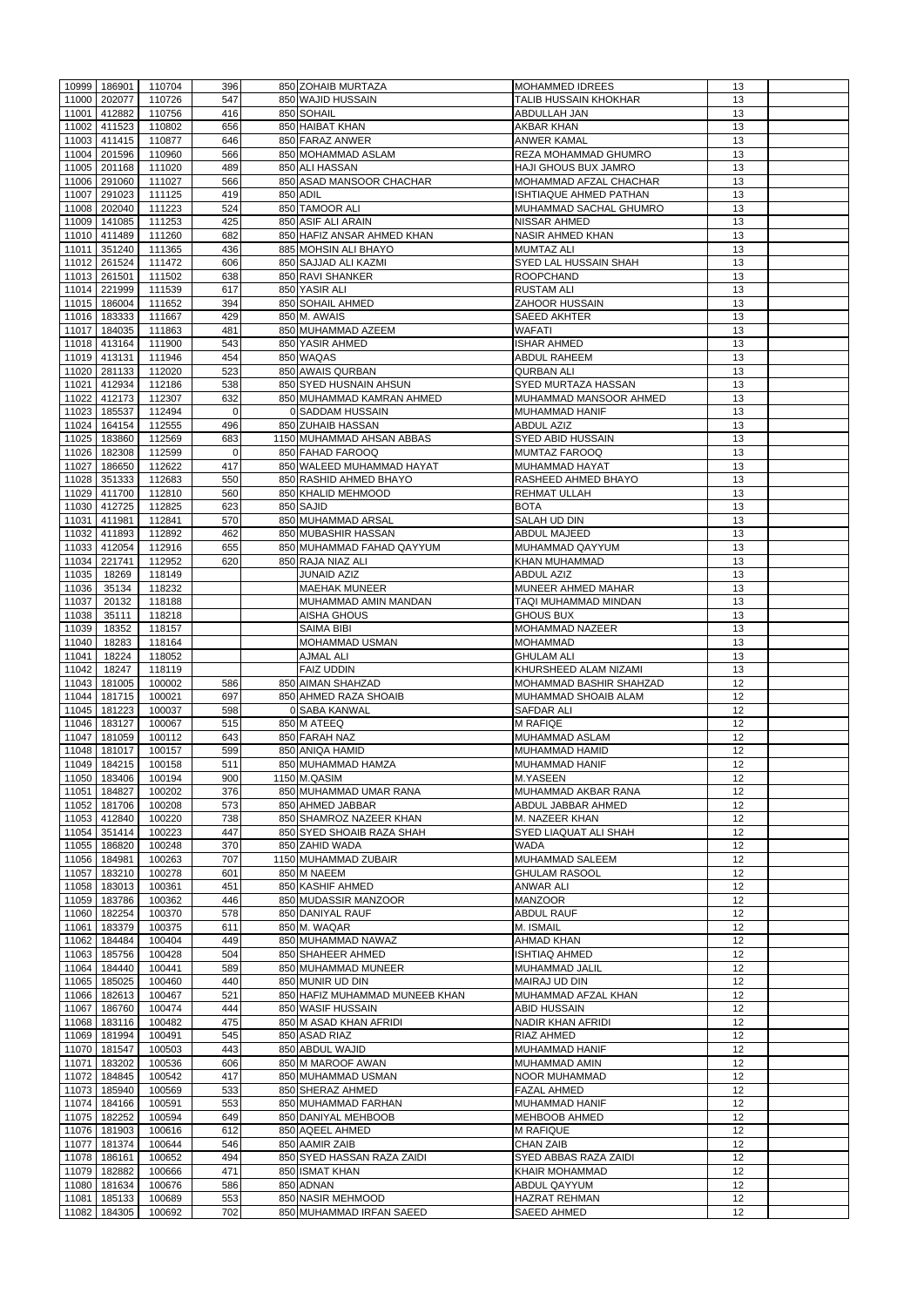|                | 11083 186272     | 100696           | 850        | 463 SYED MUHAMMAD ZAINUL ABDIN     | <b>SYED AMJAD ALI BUKHARI</b>                  | 12       |  |
|----------------|------------------|------------------|------------|------------------------------------|------------------------------------------------|----------|--|
| 11084          | 185676           |                  | 850        |                                    |                                                | 12       |  |
| 11085          | 183894           | 100757           |            | 1150 SAQIB REHMAN                  | <b>ABDUL REHMAN</b>                            |          |  |
|                |                  | 100774           | 617        | 850 MUHAMMAD ALI KHAN              | MUHAMMAD LATIF KHAN                            | 12       |  |
| 11086          | 185807           | 100793           | 605        | 850 SHAHZAD YOUNAS                 | MUHAMMAD YOUNAS                                | 12       |  |
| 11087<br>11088 | 186025<br>181698 | 100818           | 517<br>374 | 850 SULEMAN<br>850 AHMED ALI       | <b>MUHAMMAD KHAN</b><br><b>INTESAR HUSSAIN</b> | 12<br>12 |  |
|                |                  | 100819           |            |                                    |                                                |          |  |
| 11089          | 181421           | 100827<br>100832 | 476<br>617 | 850 ABDUL HANNAN                   | <b>M. IRSHAD</b><br>MIRZA AZHAR BAIG           | 12<br>12 |  |
| 11090          | 183530           |                  |            | 850 MIRZA ASFAR ALI BAIG           |                                                |          |  |
|                | 11091 185845     | 100854           | 850        | 540 SHAIKH SHEHERYAR               | <b>MUHAMMAD ZAFAR</b>                          | 12       |  |
|                | 11092 182573     | 100866           | 510        | 850 HAFIZ ABDUL BARI               | ABDUL RASHEED                                  | 12       |  |
|                | 11093 184612     | 100884           | 566        | 850 MUHAMMAD SAFEER                | MUHAMMAD ISHAQUE                               | 12       |  |
| 11094          | 186702           | 100887           | 418        | 850 WAQAS ALI                      | <b>IRSHAD ALI</b>                              | 12       |  |
| 11095          | 186473           | 100894           | 580        | 850 TANZEEL UR REHMAN              | <b>AZIZ UR REHMAN</b>                          | 12       |  |
| 11096          | 182874           | 100952           | 595        | 850 ISHFAQ HUSSAIN                 | <b>MUHAMMAD ISHAQ</b>                          | 12       |  |
| 11097          | 183102           | 100955           | 482        | 850 M ALI AFRAZ                    | <b>MOHAMMAD GULFRAZ</b>                        | 12       |  |
|                | 11098 182810     | 100983           | 496<br>427 | 850 IMRAN KHAN<br>850 FAREED UDDIN | <b>SHER MOHAMMAD</b>                           | 12       |  |
|                | 11099 411419     | 100997           |            |                                    | IMUJAHID DIN                                   | 12       |  |
|                | 11100 184376     | 101015           | 461        | 850 MUHAMMAD KASHIF                | MUHAMMAD MEHMOOD                               | 12       |  |
| 11101          | 182175           | 101021           | 472        | 850 BILAL AHMED                    | <b>MANSOOR AHMED</b>                           | 12       |  |
|                | 11102 185131     | 101027           | 680        | 850 NASIR KHAN                     | <b>SARFRAZ KHAN</b>                            | 12       |  |
| 11103          | 183956           | 101054           | 397        | 575 MUHAMMAD ARSALAN ZAFAR         | ZAFAR IQBAL                                    | 12       |  |
| 11104          | 185574           | 101060           | 435        | 850 SAJID IQBAL                    | MUHAMMAD IQBAL AHMAD                           | 12       |  |
|                | 11105 182310     | 101062           | 600        | 850 FAHAD HUSSAIN                  | <b>ABRAR HUSSAIN</b>                           | 12       |  |
|                | 11106 185030     | 101073           | 497        | 850 MURTAZA SAEED                  | <b>MUJTABA SAEED</b>                           | 12       |  |
| 11107          | 182103           | 101148           | 516        | 900 AYAZ KHAN                      | <b>AFSER</b>                                   | 12       |  |
|                | 11108 184458     | 101226           | 782        | 1150 MUHAMMAD NABEEL               | <b>MUHAMMAD HANIF</b>                          | 12       |  |
|                | 11109 184402     | 101228           | $\Omega$   | 0 MUHAMMAD MASOOD MEMOOD           | MEHMOOD ALAM                                   | 12       |  |
| 11110          | 184071           | 101246           | 580        | 850 MUHAMMAD BUX                   | <b>ABDUL GHAFFAR</b>                           | 12       |  |
| 11111          | 182186           | 101249           | 387        | 850 BILAL MAHMOOD                  | <b>ARSHAD MAHMOOD</b>                          | 12       |  |
| 11112          | 183262           | 101290           | 622        | 850 M SHERAZ                       | <b>MOHAMMAD BOOTA</b>                          | 12       |  |
| 11113          | 186663           | 101291           | 408        | 850 WAQAR AHMED                    | <b>AHMED ALI</b>                               | 12       |  |
| 11114          | 181130           | 101308           | 589        | 850 KOMAL HUSSAIN                  | MUHAMMAD HUSSAIN                               | 12       |  |
| 11115          | 182559           | 101311           | 563        | 850 H M JAWAID                     | MUHAMMAD DAWOOD KHAN                           | 12       |  |
|                | 11116 181477     | 101351           | 503        | 850 ABDUL RAHIM                    | <b>JAHANGIR AHMED</b>                          | 12       |  |
| 11117          | 182440           | 101418           | 408        | 850 FARHAN AHMED                   | <b>ANWAR AHMED</b>                             | 12       |  |
|                | 11118 185737     | 101449           | 522        | 850 SHAHAR YAR                     | <b>MUHAMMAD AMIN</b>                           | 12       |  |
|                | 11119 181762     | 101532           | 433        | 850 AIJAZ ALI                      | <b>MUHAMMAD HASHIM</b>                         | 12       |  |
| 11120          | 181892           | 101555           | 567        | 850 ANUS RAZA                      | MUSHTAQ AHMED NAZ                              | 12       |  |
|                | 11121 183142     | 101556           | 109        | 704 M DANISH                       | M SHAFIQ KHAN                                  | 12       |  |
| 11122          | 184355           | 101573           | 768        | 1150 MUHAMMAD KAMRAN               | <b>ABDUL HABIB</b>                             | 12       |  |
|                | 11123 181759     | 101611           | $\Omega$   | 0 AHTISHAM RAZA                    | RAZA MUHAMMAD                                  | 12       |  |
|                | 11124 182306     | 101663           | 610        | 850 FAHAD BIN AZIZ                 | ABDUL AZIZ                                     | 12       |  |
|                | 11125 183828     | 101677           | 517        | 850 MUHAMMAD ADNAN                 | <b>NOOR MUHAMMAD</b>                           | 12       |  |
|                |                  |                  |            |                                    |                                                |          |  |
|                | 11126 182848     | 101742           | 660        | 850 IQBAL HUSSAIN                  | ALLAH NAWAZ MALLAH                             | 12       |  |
| 11127          | 186655           | 101743           | 640        | 850 WALI UR REHMAN                 | <b>WALI GUL</b>                                | 12       |  |
| 11128          | 183930           | 101774           | 365        | 850 MUHAMMAD AQEEL                 | <b>ABDUL ZAMAN</b>                             | 12       |  |
| 11129          | 182811           | 101775           | 461        | 850 IMRAN KHAN                     | <b>ASAD KHAN</b>                               | 12       |  |
| 11130          | 184761           | 101802           | 511        | 850 MUHAMMAD SULTAN                | <b>RANA RIASAT ALI</b>                         | 12       |  |
| 11131          | 182725           | 101827           | $\Omega$   | 0 HASSAN ALI                       | <b>MUHAMMAD ALI</b>                            | 12       |  |
|                | 11132 186432     | 101840           | 556        | 850 TAHIR NISAR                    | <b>MOHAMMAD NISAR</b>                          | 12       |  |
| 11133          | 183220           | 101848           | 628        | 850 M QASIM                        | <b>MUHAMMAD ARIF</b>                           | 12       |  |
| 11134          | 181738           | 101895           | 525        | 850 AHSAN JAMIL                    | MUHAMMAD JAMIL                                 | 12       |  |
| 11135          | 184350           | 101901           | 540        | 850 MUHAMMAD JUNAID UL HAQUE       | <b>REHMAN UL HAQUE</b>                         | 12       |  |
| 11136          | 185327           | 101908           | 757        | 1150 RAHIM AHMED                   | <b>NISAR AHMED</b>                             | 12       |  |
| 11137          | 183126           | 101910           | 448        | 850 M ATA UR REHMAN                | MUHAMMAD HASEEB UR REHMAN                      | 12       |  |
| 11138          | 183150           | 101925           | 516        | 850 M FAHAD KHAN                   | <b>M DAUD KHAN</b>                             | 12       |  |
| 11139          | 184006           | 101946           | 488        | 850 MUHAMMAD ASIM MAJEED           | ABDUL MAJEED                                   | 12       |  |
|                | 11140 261245     | 101948           | 556        | 850 JEETESH KUMAR                  | <b>MAHESH KUMAR</b>                            | 12       |  |
|                | 11141 261134     | 101949           | 546        | 850 CHANDAN KUMAR                  | <b>RANO MAL</b>                                | 12       |  |
|                | 11142 201450     | 101951           | $\Omega$   | 0 IMRAN HADI                       | <b>HADI BUX</b>                                | 12       |  |
|                | 11143 311278     | 101977           | 542        | 850 SIKANDAR ALI                   | ALI GOHAR LISKANI                              | 12       |  |
|                | 11144 291074     | 101983           | 612        | 850 AWAIS AHMED KHANZADA           | MUHAMMAD FAROOQ KHAN                           | 12       |  |
|                | 11145 291142     | 101987           | 614        | 850 ISRAR ALI RIND DINARI          | ASGHAR ALI RIND BULOCH                         | 12       |  |
|                | 11146 201594     | 101989           | 463        | 850 MOHAMMAD ASHRAF                | MOHAMMAD AKRAM                                 | 12       |  |
| 11147          | 401092           | 102002           | 638        | 850 AZHAR UDDIN                    | <b>QUTUB UDDIN</b>                             | 12       |  |
|                | 11148 201856     | 102004           | 482        | 850 SADDAM HUSSAIN                 | <b>MANZOOR HUSSAIN</b>                         | 12       |  |
|                | 11149 291018     | 102021           | 598        | 850 ABDUL SATTAR                   | <b>GUL HASSAN</b>                              | 12       |  |
|                | 11150 201250     | 102027           | 435        | 850 ASWAD JUMANI                   | <b>IQBAL HUSSAIN JUMANI</b>                    | 12       |  |
|                | 11151 201111     | 102028           | 589        | 850 ABDUL WAHAB PHULPOTO           | SAIN DAD PHULPOTO                              | 12       |  |
|                | 11152 311218     | 102047           | 632        | 850 NAZAKAT ALI                    | <b>LIAQUAT ALI</b>                             | 12       |  |
|                | 11153 201366     | 102058           | 498        | 850 GHULAM ASGHAR                  | <b>GHULAM SARWAR</b>                           | 12       |  |
|                | 11154 201736     | 102079           | 533        | 850 NAJAB ALI                      | LIQUAT ALI WASAN                               | 12       |  |
|                | 11155 163878     | 102084           | 680        | 850 TARIQUE HUSSAIN                | SHAFI MUHAMMAD ARAIN                           | 12       |  |
|                | 11156 201273     | 102106           | 606        | 850 AZHAR ALI MANGI                | <b>GHULAM SHABIR MANGI</b>                     | $12 \,$  |  |
|                | 11157 291231     | 102155           | 556        | 850 MUHAMMAD WAQAS SUBHANI         | MUHAMMAD AYUB                                  | 12       |  |
|                | 11158 161220     | 102177           | 595        | 850 ABDULLAH                       | <b>JAMIL AHMAD</b>                             | 12       |  |
|                | 11159 161004     | 102190           | $\Omega$   | 0 AQSA                             | <b>SYED INTEZAR ALI</b>                        | 12       |  |
|                | 11160 161028     | 102193           | 514        | 850 MUNAZZA                        | MUHAMMAD AMEER                                 | 12       |  |
| 11161          | 162713           | 102203           | 497        | 850 MUHAMMAD FAIZAN YOUSAF BURNI   | MUHAMMAD YOUSAF                                | 12       |  |
|                | 11162 221160     | 102225           | 560        | 850 ALI GOHAR KHAN                 | <b>HISAM U DDIN</b>                            | 12       |  |
| 11163          | 163425           | 102231           | 614        | 850 SAEED AHMED                    | <b>BARKAT ALI</b>                              | 12       |  |
| 11164          | 162885           | 102245           | 621        | 850 MUHAMMAD QAYYUM                | <b>MUHAMMAD YASEEN</b>                         | 12       |  |
|                | 11165 161504     | 102253           | 725        | 850 ASAD ALI SHAIKH                | <b>MUHAMMAD ASLAM</b>                          | 12       |  |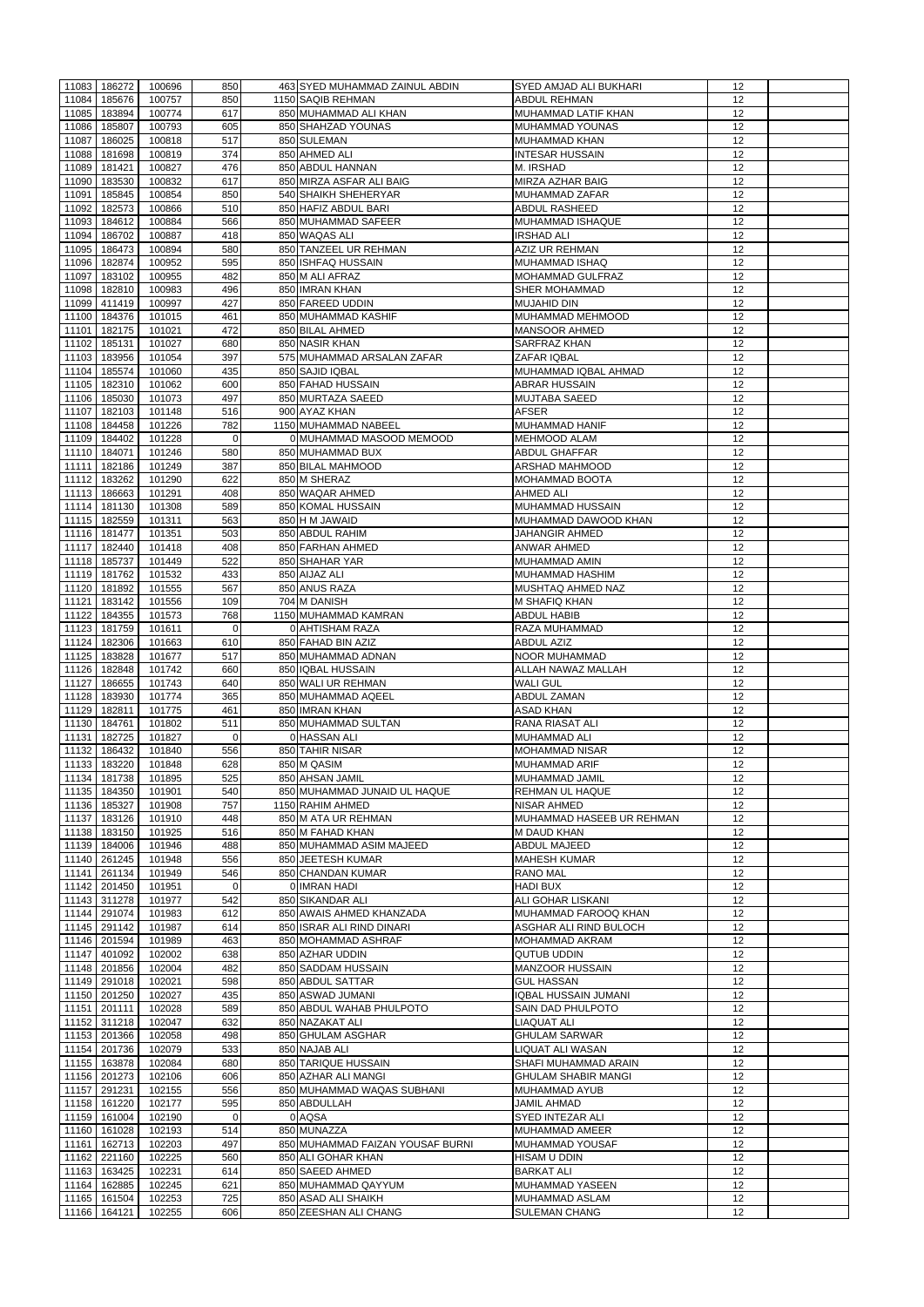|       | 11167 162907           | 102261           | 528            | 850 MUHAMMAD SADIQ MIRANI         | ALI GOHAR MIRANI                         | 12       |  |
|-------|------------------------|------------------|----------------|-----------------------------------|------------------------------------------|----------|--|
|       |                        |                  |                |                                   |                                          |          |  |
|       | 11168 163370           | 102277           | 437            | 850 RIAZ HUSSAIN                  | <b>NOOR MUHAMMAD</b>                     | 12       |  |
| 11169 | 163333                 | 102278           | 436            | 850 RASHID ALI                    | MUHAMMAD HASSAN                          | 12       |  |
| 11170 | 162163                 | 102282           | 595            | 850 JAHAZAIB                      | <b>SHOUKAT ALI</b>                       | 12       |  |
| 11171 | 163237                 | 102295           | 605            | 850 NOOR UL AMIN                  | MUHAMMAD JAMIL                           | 12       |  |
| 11172 | 162695                 | 102339           | 705            | 850 MUHAMMAD FAHAD ULLAH          | <b>MUHAMMAD SAGHIR</b>                   | 12       |  |
|       | 11173 161788           | 102362           | 577            | 850 FAIZ MUHAMMAD                 | <b>GHULAM NABI</b>                       | 12       |  |
|       |                        |                  |                |                                   |                                          |          |  |
|       | 11174 162860           | 102413           | 566            | 850 MUHAMMAD NASIR SHAIKH         | MUHAMMAD YAMEEN SHAIKH                   | 12       |  |
|       | 11175 161516           | 102418           | 495            | 850 ASADULLAH                     | <b>ALLAH JURIO</b>                       | 12       |  |
|       | 11176 162365           | 102455           | 612            | 850 MAROOF HUSSAIN                | <b>MARGHOOB HUSSAIN</b>                  | 12       |  |
|       | 11177 162830           | 102475           | 580            | 850 MUHAMMAD MOOSA                | KHAIR MUHAMMAD QURESHI                   | 12       |  |
|       | 11178 161185           | 102509           | 565            | 850 ABDUL SALAM                   | MUHAMMAD SALIH MEMON                     | 12       |  |
|       | 11179 162862           |                  |                | 850 MUHAMMAD NAVEED               |                                          | 12       |  |
|       |                        | 102531           | 696            |                                   | <b>ABDUL GHAFFAR ABBASI</b>              |          |  |
| 11180 | 162002                 | 102550           | $\overline{0}$ | 0 HASEEB                          | <b>DEEN MUHAMMAD</b>                     | 12       |  |
|       | 11181 161947           | 102560           | 595            | 850 HABIB ULLAH MEMON             | <b>NAJEEB ULLAH MEMON</b>                | 12       |  |
|       | 11182 162486           | 102616           | 510            | 850 MOHAMMAD OWAIS KHAN           | IMOHAMMAD QAYYUM KHAN                    | 12       |  |
|       | 11183 161069           | 102623           | 601            | 850 AAMIR ALI                     | AHMED KHAN                               | 12       |  |
|       | 11184 161229           | 102626           | 401            | 850 ABID ALI MASTOI               | <b>GHULAM NABI MASTOI</b>                | 12       |  |
|       | 11185 162587           | 102649           | 618            | 850 MUHAMMAD AHSAN                | MUHAMMAD NAZIR                           | 12       |  |
|       |                        |                  |                |                                   |                                          |          |  |
|       | 11186 261263           | 102689           | 707            | 850 KHALIL AHMED                  | MUHAMMAD JAMIL                           | 12       |  |
| 11187 | 261432                 | 102692           | 482            | 850 NASIR MEHMOOD                 | M RASHEED                                | 12       |  |
|       | 11188 261536           | 102697           | 680            | 850 SHAHNAWAZ                     | <b>MIR MOHAMMAD</b>                      | 12       |  |
|       | 11189 261262           | 102702           | 619            | 850 KHALID SHAFIQUE               | MUHAMMAD SHAFIQUE                        | 12       |  |
|       | 11190 261378           | 102707           | 548            | 850 MUHAMMAD SHAFIQUE             | MUHAMMAD ASHIQUE                         | 12       |  |
|       | 11191 261437           | 102708           | $\Omega$       | 0 NAVEED HUSSAIN                  | <b>ZAHID HUSSAIN</b>                     | 12       |  |
|       |                        |                  |                |                                   |                                          |          |  |
|       | 11192 261259           | 102725           | 600            | 850 KASHIF HUSSAIN                | <b>ASHIQUE HUSSAIN MEMON</b>             | 12       |  |
|       | 11193 261575           | 102750           | 593            | 850 SYED TAHSEEN ALI              | <b>SYED SADDIQUE ALI</b>                 | 12       |  |
| 11194 | 261457                 | 102752           | 659            | 850 OWAIS AHMED                   | MAQBOOL AHMED                            | 12       |  |
|       | 11195 261346           | 102785           | 488            | 850 MUHAMMAD FAISAL               | NAZAR HUSSAIN                            | 12       |  |
| 11196 | 261034                 | 102788           | 475            | 850 ABDUL SHAKOOR                 | MUHAMMAD SALEH                           | 12       |  |
| 11197 |                        |                  |                |                                   |                                          |          |  |
|       | 221095                 | 102809           | 603            | 850 ABDUL WAHEED                  | <b>DILSHAD ALI CHHAJRO</b>               | 12       |  |
| 11198 | 221251                 | 102815           | 676            | 850 AZHAR HUSSAIN                 | UMED ALI CHANDIO                         | 12       |  |
| 11199 | 221389                 | 102854           | 673            | 850 HIZBULLAH JOKHIO              | <b>INAYATULLAH JOKHIO</b>                | 12       |  |
| 11200 | 221940                 | 102865           | 618            | 850 TAJ MUHAMMAD                  | <b>GHULAM MUHAMMAD</b>                   | 12       |  |
| 11201 | 221541                 | 102874           | 587            | 850 MEHRAM                        | <b>DEEDAR TUNIO</b>                      | 12       |  |
|       | 11202 221658           | 102877           | 489            | 850 MUNEER AHMED JATOI            | <b>ARBAB ALI JATOI</b>                   | 12       |  |
|       |                        |                  |                |                                   |                                          |          |  |
|       | 11203 351350           | 102895           | 479            | 850 SABIR HUSSAIN LAKHO           | <b>BADAR UD DIN LAKHO</b>                | 12       |  |
|       | 11204 221690           | 103000           | 671            | 850 NAEEM AHMED                   | <b>SAEED AHMED BUGHIO</b>                | 12       |  |
|       | 11205 221090           | 103016           | 616            | 850 ABDUL WAHAB                   | <b>ABDUL GHANI</b>                       | 12       |  |
|       | 11206 311090           | 103053           | 510            | 850 GHULAM MUHIUDDIN BABAR        | <b>GHULAM RASOOL</b>                     | 12       |  |
| 11207 | 351070                 | 103063           | 497            | 850 ALI HASSAN                    | MANFOOR ALIAS MANZOOR AHMED              | 12       |  |
|       | 11208 351416           | 103068           | $\Omega$       | 0 SYED WASIF ALI SHAH             | <b>SYED ANWAR ALI SHAH</b>               | 12       |  |
|       |                        |                  |                |                                   |                                          |          |  |
|       | 11209 351004           | 103084           | 416            | 850 AAMIR ALI                     | <b>LIAQUAT ALI</b>                       | 12       |  |
|       | 11210 351395           | 103099           | 427            | 850 SHERAZ ALI                    | <b>GHULAM ALI</b>                        | 12       |  |
| 11211 | 401083                 | 103141           | 516            | 850 ASIF ALI                      | MOHAMMAD BACHAH WADHO                    | 12       |  |
| 11212 | 201073                 | 103206           | 429            | 850 ABDUL QADIR SHAH              | <b>JUMAN SHAH</b>                        | 12       |  |
|       | 11213 311137           | 103234           | 558            | 850 KASHIF MAQBOOL                | <b>MAQBOOL AHMED</b>                     | 12       |  |
|       | 11214 291240           | 103240           | 615            | 850 MUNWAR ALI                    | <b>JAN MUHAMMAD</b>                      | 12       |  |
|       |                        |                  |                |                                   |                                          |          |  |
|       | 11215 111076           | 103263           | 850            | 633 INAYAT ULLAH                  | <b>FATEH ULLAH</b>                       | 12       |  |
|       | 11216 161941           | 103280           | 623            | 850 HABI BULLAH                   | MUHAMMAD ZAMAN BUGHIO                    | 12       |  |
| 11217 | 261616                 | 103283           | 619            | 850 WASIM AKRAM                   | MUHAMMAD AKRAM                           |          |  |
|       | 11218 401227           | 103340           |                |                                   |                                          | 12       |  |
| 11219 | 401375                 |                  |                |                                   |                                          | 12       |  |
| 11220 |                        |                  | 650            | 850 MOHAMMAD WASEEM               | MOHAMMAD MITHAL DEPAR                    |          |  |
|       |                        | 103352           | 647            | 647 ZAHEER AHMED                  | <b>AFTAB AMED SOOMRO</b>                 | 12       |  |
|       | 201518                 | 103360           | 555            | 850 JINSAR ALI                    | <b>ZULFIQAR ALI</b>                      | 12       |  |
| 11221 | 141168                 | 103408           | 485            | 850 KHADIM HUSSAIN                | <b>SARDAR ALI SHAH</b>                   | 12       |  |
| 11222 | 202099                 | 103431           | 425            | 850 WASEEM ABBAS                  | <b>MOHAMMED YASEEN</b>                   | 12       |  |
| 11223 | 201847                 | 103459           | 490            | 850 SADAM HUSSAIN                 | <b>KORAL KHAN</b>                        | 12       |  |
|       | 11224 311281           | 103474           | 495            | 850 SUHAIL HUSSAIN                | <b>HUSSAIN BUX</b>                       | 12       |  |
|       |                        |                  |                |                                   |                                          |          |  |
|       | 11225 141172           | 103483           | 629            | 850 KHALID AHMED                  | <b>MUHAMMAD BUX</b>                      | 12       |  |
|       | 11226 261193           | 103489           | 597            | 850 GOVINDA KUMAR                 | <b>BEHARI LAL</b>                        | 12       |  |
| 11227 | 201009                 | 103502           | 850            | 522 SAJJAD HUSSAIN                | <b>FAZAL MUHAMMAD SOOMRO</b>             | 12       |  |
| 11228 | 201063                 | 103523           | 646            | 850 ABDUL LATIF                   | <b>ABDUL GHAFFAR</b>                     | 12       |  |
| 11229 | 261003                 | 103543           | 704            | 850 CHAHN SINGH                   | <b>MADHU SINGH</b>                       | 12       |  |
| 11230 | 161793                 | 103553           | 626            | 850 FAIZAN AHMED                  | <b>SAGHEER AHMED</b>                     | 12       |  |
|       |                        |                  |                |                                   |                                          |          |  |
| 11231 | 161449                 | 103554           | 611            | 850 ANIS UR REHMAN                | <b>M HANIF KHAN</b>                      | 12       |  |
| 11232 | 161567                 | 103569           | 517            | 850 ATHER ALI                     | <b>ABDUL KHALIQUE SURHIO</b>             | 12       |  |
|       | 11233 161264           | 103583           | 607            | 850 AFAQUE AHMED MASTOI           | MUHAMMAD ASHRAF MASTOI                   | 12       |  |
| 11234 | 162217                 | 103617           | 564            | 850 KAMRAN                        | <b>ADBUL SALAM</b>                       | 12       |  |
| 11235 | 164042                 | 103654           | 427            | 850 WIKYO KHAN                    | NAZIR AHMED JAYOON                       | 12       |  |
| 11236 | 162003                 | 103663           | 553            | 850 HASEEB AHMED                  | <b>AIJAZ AHMED</b>                       | 12       |  |
|       |                        |                  |                |                                   |                                          | 12       |  |
| 11237 | 163162                 | 103773           | 528            | 850 NASEER AHMED BROHI            | <b>GHOSE BUX BROHI</b>                   |          |  |
|       | 11238 163678           | 103774           | 483            | 850 SHOHAB AHMED                  | <b>HAJI AHMED</b>                        | 12       |  |
|       | 11239 162361           | 103787           | 652            | 850 MANZAR ALI                    | <b>ALI GOHAR</b>                         | 12       |  |
|       | 11240 163269           | 103812           | 480            | 850 PERVAIZ ALI KORAI             | <b>GHULAM RASOOL KORAI</b>               | 12       |  |
|       | 11241 162845           | 103813           | 492            | 850 MUHAMMAD NABEEL AIJAZ         | MUHAMMAD AIJAZ MASOOD                    | 12       |  |
|       | 11242 163306           | 103844           | 433            | 850 RAJA TAYYAB UL HASSAN         | <b>ZAHOOR AHMED RAJA</b>                 | 12       |  |
|       | 11243 162184           | 103854           | 555            | 850 JAWAID ABBAS                  | MUHAMMAD ACHAR                           | 12       |  |
|       |                        |                  |                |                                   |                                          |          |  |
|       | 11244 163529           | 103863           | 398            | 850 SHAFIQUE AHMED                | <b>TUFAIL AHMED</b>                      | 12       |  |
|       | 11245 161223           | 103865           | 728            | 850 ABDULLAH RAFIQUE              | <b>ABDUL RAFIQUE</b>                     | 12       |  |
|       | 11246 163225           | 103879           | 460            | 850 NOMAN NASIR                   | <b>NASEERUDDIN</b>                       | 12       |  |
| 11247 | 281323                 | 103921           | 692            | 850 MEHRAB KHAN                   | ZAFAR ALI KALHORO                        | 12       |  |
|       | 11248 311159           | 103924           | 471            | 850 MUDASSAR BILAL                | MUHAMMAD RAMAN                           | 12       |  |
|       |                        |                  |                |                                   |                                          |          |  |
| 11249 | 261441<br>11250 111087 | 103938<br>103940 | 632<br>550     | 850 NEERAJ KUMAR<br>850 KHUDA BUX | <b>JAIDEV KUMAR</b><br><b>ALLAH DITO</b> | 12<br>12 |  |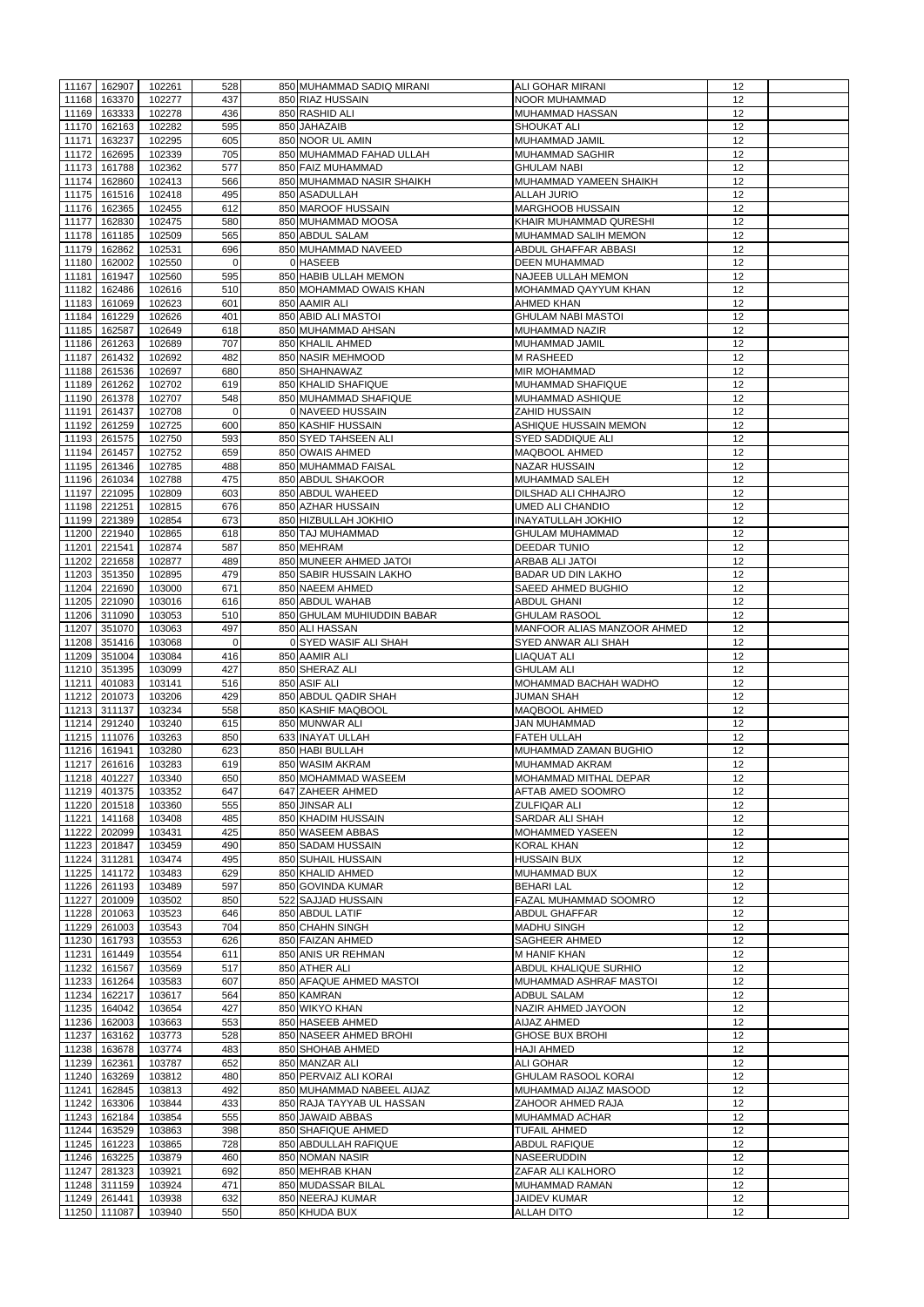|                | 11251 111040     | 103942           | 562            | 850 ASHFAQUE ALI                      | <b>ZAHEER ALI</b>                                  | 12       |  |
|----------------|------------------|------------------|----------------|---------------------------------------|----------------------------------------------------|----------|--|
| 11252          | 281153           | 103979           | 604            | 850 BILAWAL HUSSAIN                   | <b>BASHEER AHMAD</b>                               | 12       |  |
| 11253          | 201801           | 104036           | 441            | 850 RAGHIB BALOACH                    | ALLAH DIYA                                         | 12       |  |
| 11254          | 401213           | 104050           | 610            | 610 MASHOOQUE ALI                     | <b>ANWAR ALI</b>                                   | 12       |  |
|                |                  |                  |                |                                       |                                                    |          |  |
| 11255          | 202054           | 104056           | 537            | 850 TARIQUE ANWAR                     | ANWAR ALI LASHARI                                  | 12       |  |
| 11256          | 162920           | 104058           | 542            | 850 MUHAMMAD SALEEM                   | MUHAMMAD ZAMAN                                     | 12       |  |
| 11257          | 281093           | 104084           | 425            | 850 AMJAD ALI                         | <b>GHULAM SHABBIR MANGI</b>                        | 12       |  |
|                |                  |                  |                |                                       |                                                    |          |  |
| 11258          | 162853           | 104107           | 645            | 850 MUHAMMAD NASEEM                   | MUHAMMAD ZAMAN KATOHAR                             | 12       |  |
| 11259          | 201651           | 104112           | $\Omega$       | 0 MOHSIN ALI SOLANGI                  | AKHLAQUE HUSSAIN SOLANGI                           | 12       |  |
| 11260          | 281058           | 104118           | 551            | 850 AHMAR KHAN                        | MUHAMMAD KHAN                                      | 12       |  |
|                |                  |                  |                |                                       |                                                    |          |  |
| 11261          | 401017           | 104157           | 603            | 850 ABDUL MAROOF                      | <b>ABDUL HAMEED MANGI</b>                          | 12       |  |
| 11262          | 163305           | 104191           | 635            | 850 RAJA RAHUL KUMAR                  | <b>RAJA DASRAT KUMAR</b>                           | 12       |  |
| 11263          | 201469           | 104212           | 575            | 850 IRFAN ALI                         | <b>GHULAM MUHAMMAD MAHESAR</b>                     | 12       |  |
|                |                  |                  |                |                                       |                                                    |          |  |
| 11264          | 201702           | 104213           | 489            | 850 MUJEEB UR REHMAN                  | KHUDALO SHAR                                       | 12       |  |
| 11265          | 163287           | 104224           | 595            | 850 QURBAN ALI                        | <b>NOOR AHMED</b>                                  | 12       |  |
| 11266          | 311066           | 104238           | 690            | 850 BILAWAL ALI                       | <b>RAHIM BUX</b>                                   | 12       |  |
| 11267          | 311042           | 104241           | 490            | 850 ASAD MEHARBAN                     | <b>QURBAN ALI</b>                                  | 12       |  |
|                |                  |                  |                |                                       |                                                    |          |  |
| 11268          | 261417           | 104246           | 438            | 850 NADEEM KHAN SOOMRO                | <b>ABDUL LATIF SOOMRO</b>                          | 12       |  |
| 11269          | 201625           | 104247           | 615            | 850 MOHAMMAD NAWAZ                    | <b>GHOUS BUX</b>                                   | 12       |  |
| 11270          | 311147           | 104277           | 559            | 850 MANSOOR AHMED                     | ABDULLAH                                           | 12       |  |
|                |                  |                  |                |                                       |                                                    |          |  |
| 11271          | 401378           | 104285           | 610            | 850 ZAIN UL ABDDIN                    | <b>GHULAM NABI</b>                                 | 12       |  |
| 11272          | 261145           | 104321           | 575            | 850 DEEPAK KUMAR                      | <b>HAREESH KUMAR</b>                               | 12       |  |
| 11273          | 261597           | 104323           | 742            | 850 VABHAIKSHAN                       | <b>MOTI RAM</b>                                    | 12       |  |
|                |                  |                  |                |                                       |                                                    |          |  |
| 11274          | 201217           | 104328           | 483            | 850 ASADULLAH                         | <b>HUSSAIN BUX JUMANI</b>                          | 12       |  |
| 11275          | 162427           | 104334           | 574            | 850 MOHAMMAD AADIL                    | YAR MUHAMMAD                                       | 12       |  |
| 11276          | 201409           | 104367           | 404            | 850 HALAR JUMANI                      | <b>ZULFIQAR ALI</b>                                | 12       |  |
|                |                  |                  |                |                                       |                                                    |          |  |
| 11277          | 261400           | 104370           | 595            | 850 MUHAMMED SALIKH                   | <b>MUHAMMED SOOMAR</b>                             | 12       |  |
| 11278          | 201646           | 104379           | 503            | 850 MOHAMMAD YASIN                    | <b>KHAN MOHAMMAD</b>                               | 12       |  |
| 11279          | 201636           | 104391           | 628            | 850 MOHAMMAD SHOAIB                   | <b>ZAMIR HUSSAIN GULAL</b>                         | 12       |  |
|                |                  |                  |                |                                       |                                                    |          |  |
| 11280          | 202064           | 104392           | 521            | 850 UMAIR AHMED                       | <b>ABDUL SAMI</b>                                  | 12       |  |
| 11281          | 201812           | 104421           | 482            | 850 RAMEES RAJA                       | <b>FAIZ MUHAMMAD MEMON</b>                         | 12       |  |
| 11282          | 141377           | 104431           | 492            | 850 SURESH KUMAR                      | <b>SANTOO RAM</b>                                  | 12       |  |
|                |                  |                  |                |                                       |                                                    |          |  |
| 11283          | 311020           | 104443           | 635            | 850 ADNAN AHMED                       | <b>SHABBIR AHMED</b>                               | 12       |  |
| 11284          | 311158           | 104451           | 636            | 850 MUDASAR ARSHAD                    | <b>ARSHAD ALI</b>                                  | 12       |  |
| 11285          | 401101           | 104474           | 550            | 850 BILAWAL ALI                       | <b>MIR MUHAMMAD</b>                                | 12       |  |
|                |                  |                  |                |                                       |                                                    |          |  |
|                | 11286 164063     | 104486           | 517            | 850 ZAFAR ABBAS                       | <b>GHULAM ABASS</b>                                | 12       |  |
|                | 11287 141405     | 104492           | 560            | 850 ZAHEER AHMED                      | <b>DUR MUHAMMAD</b>                                | 12       |  |
|                | 11288 221106     | 104506           | 656            | 850 ABID ALI SHAH                     | <b>PIR SHAH</b>                                    | 12       |  |
|                |                  |                  |                |                                       |                                                    |          |  |
|                | 11289 202139     | 104509           | 425            | 850 ZAHEER AHMED                      | MOHAMMAD IBRAHIM                                   | 12       |  |
| 11290          | 401045           | 104526           | 649            | 850 AKHLAQUE AHMED                    | <b>GHULAM SHABIR SUHOO</b>                         | 12       |  |
| 11291          | 201552           | 104531           | 468            | 850 MAJID ALI KHAN                    | <b>ALI DINO ABRO</b>                               | 12       |  |
|                |                  |                  |                |                                       |                                                    |          |  |
| 11292          | 201838           | 104547           | 446            | 850 RUTIB ALI                         | TAYABUDDIN JANWARI                                 | 12       |  |
| 11293          | 281162           | 104561           | 603            | 850 DEEDAR ALI ABBASI                 | <b>MOULA BUX ABBASI</b>                            | 12       |  |
| 11294          | 311166           | 104570           | 573            | 850 MUHAMMAD ATEEB AZMAT              | <b>SYED AZMAT ALI</b>                              | 12       |  |
|                |                  |                  |                |                                       |                                                    |          |  |
| 11295          | 221754           | 104588           | 424            | 850 RAZA HUSAIN                       | <b>KARIM DINO</b>                                  | 12       |  |
| 11296          | 161759           | 104608           | 620            | 850 FAHADULLAH KHAN                   | <b>ATEEQULLAH KHAN</b>                             | 12       |  |
| 11297          | 411825           | 104622           | 501            | 0 MOHAMMAD AKHTAR                     | <b>RIASAT ALI</b>                                  | 12       |  |
|                |                  |                  |                |                                       |                                                    |          |  |
| 11298          | 182325           | 104626           | 429            | 850 FAHEEM                            | <b>ABDUL REHMAN</b>                                | 12       |  |
| 11299          | 163259           | 104637           | 628            | 850 OWAIS MASROOR                     | <b>MASROOR HUSSAIN SIDDIQUI</b>                    | 12       |  |
| 11300          | 182576           | 104652           | 681            | 850 HAFIZ ALI BUX MEMON               | AHMED BUX MEMON                                    | 12       |  |
|                |                  |                  |                |                                       |                                                    |          |  |
| 11301          | 161800           | 104705           | 519            | 850 FAIZAN KHAN                       | <b>KAMYAB KHAN</b>                                 | 12       |  |
| 11302          | 183797           | 104708           | 650            | 850 MUHAMMAD ABBAD KHAN               | <b>MASOOD AHMED KHAN</b>                           | 12       |  |
| 11303          | 412881           | 104709           | 366            | 850 SOHAIB MEHMOOD                    | ZAFAR MEHMOOD                                      | 12       |  |
|                |                  |                  |                |                                       |                                                    |          |  |
| 11304          | 412466           | 104720           | 598            | 850 MUHAMMAD ZEESHAN KHAN             | MUHAMMAD KHAIR UL BASHAR KHAN                      | 12       |  |
| 11305          | 185391           | 104745           | 522            | 850 RAZA ALI                          | AHMED HUSSAN                                       | 12       |  |
| 11306          | 182504           | 104779           | 458            | 850 FURQAN NOOR                       | <b>NOOR MUHAMMAD</b>                               | 12       |  |
| 11307          | 186282           | 104798           | 393            | 850 SYED MUKHTAR ALI                  | <b>SYED ABID ALI</b>                               | 12       |  |
|                |                  |                  |                |                                       |                                                    |          |  |
| 11308          | 181099           | 104802           | 495            | 850 HOBA NASEEM                       | <b>NASEEM AKHTAR</b>                               | 12       |  |
| 11309          | 183504           | 104871           | 453            | 850 MEHBOOB AHMED                     | <b>BASHIR AHMED</b>                                | 12       |  |
| 11310          | 261344           | 104874           | 515            | 850 MUHAMMAD BILAL                    | <b>MUHAMMAD HUSSAIN</b>                            | 12       |  |
|                |                  |                  |                |                                       |                                                    |          |  |
| 11311          | 261397           | 104877           | 470            | 850 MUHAMMAD ZUBAIR                   | MUHAMMAD HANIF                                     | 12       |  |
| 11312          | 162865           | 104889           | 412            | 850 MUHAMMAD NAVEED                   | <b>GHULAM RASOOL</b>                               | 12       |  |
|                | 11313 221287     | 104892           | 543            | 850 DIL NAWAZ                         | <b>ASHIQUE ALI</b>                                 | 12       |  |
| 11314          | 183899           | 104910           | 368            | 850 MUHAMMAD ALI SIDDIQUE             | <b>PRINCE ALI SIDDIQUE</b>                         | 12       |  |
|                |                  |                  |                |                                       |                                                    |          |  |
|                |                  |                  |                |                                       |                                                    |          |  |
|                | 11315 183891     | 104922           | 427            | 850 MUHAMMAD ALI ASLAM                | MUHAMMAD ASLAM                                     | 12       |  |
|                | 11316 181243     | 104997           | 402            | 850 SAMEENA NAZEER                    | <b>NAZEER MASEH</b>                                | 12       |  |
|                |                  |                  |                |                                       |                                                    |          |  |
| 11317          | 181200           | 105000           | 359            | 850 QUDSIA MUBEEN                     | MUHAMMAD MUBEEN KHAN                               | 12       |  |
| 11318          | 202038           | 105009           | 584            | 850 TAJ MUHAMMAD                      | MUHAMMAD RAMZAN                                    | 12       |  |
| 11319          | 161997           | 105052           | 606            | 850 HARIS NOMAN                       | <b>FAZAL AHMAD</b>                                 | 12       |  |
|                |                  |                  |                |                                       |                                                    |          |  |
| 11320          | 261023           | 105061           | 850            | 494 ABDUL LATIF                       | ABDUL JABBAR                                       | 12       |  |
| 11321          | 401052           | 105075           | 576            | 850 ALI ASGHAR                        | <b>NAWAB</b>                                       | 12       |  |
|                | 11322 291343     | 105105           | 547            | 850 SYED ABBAS ALI SHAH               | SYED GUL MUHAMMAD SHAH                             | 12       |  |
|                |                  |                  |                |                                       |                                                    |          |  |
|                | 11323 161196     | 105115           | $\overline{0}$ | 0 ABDUL SATTAR RIND                   | <b>ALI KHAN RIND</b>                               | 12       |  |
| 11324          | 221901           | 105149           | 506            | 850 SHOAIB HASSAN                     | MANZOOR HASSAN                                     | 12       |  |
|                | 11325 281314     | 105170           | 482            | 880 MAQSOOD AHMED                     | <b>MASOOD SAHITO</b>                               | 12       |  |
|                |                  |                  |                |                                       |                                                    |          |  |
| 11326          | 291289           | 105181           | 599            | 850 SADAM HUSSAIN                     | <b>MOHAMMAD BUX</b>                                | 12       |  |
| 11327          | 291025           | 105194           | 577            | 850 ADNAN ALI ARAIN                   | <b>MUHAMMAD BOTA</b>                               | 12       |  |
| 11328          | 161868           | 105223           | 542            | 850 FIDA AHMED                        | <b>NOOR AHMED</b>                                  | 12       |  |
|                |                  |                  |                |                                       |                                                    |          |  |
| 11329          | 141166           | 105231           | 595            | 850 KAMRAN ALI                        | <b>SAFDAR ALI</b>                                  | 12       |  |
| 11330          | 401234           | 105245           | 654            | 850 MUHAMMAD ALI                      | <b>GHULAM AKBAR</b>                                | 12       |  |
| 11331          | 161349           | 105258           | 553            | 850 AKHTAR ALI MALLAH                 | <b>ALI HASSAN</b>                                  | 12       |  |
|                |                  |                  |                |                                       |                                                    |          |  |
| 11332          | 201074           | 105272           | 636            | 850 ABDUL QAYOOM                      | MUHAMMAD HASSAN                                    | 12       |  |
| 11333<br>11334 | 201393<br>401175 | 105285<br>105309 | 470<br>653     | 850 GHULAM SHABIR<br>850 JAN MOHAMMAD | LIAQUAT ALI CHADHAR<br><b>GUL MOHAMMAD KAIHORO</b> | 12<br>12 |  |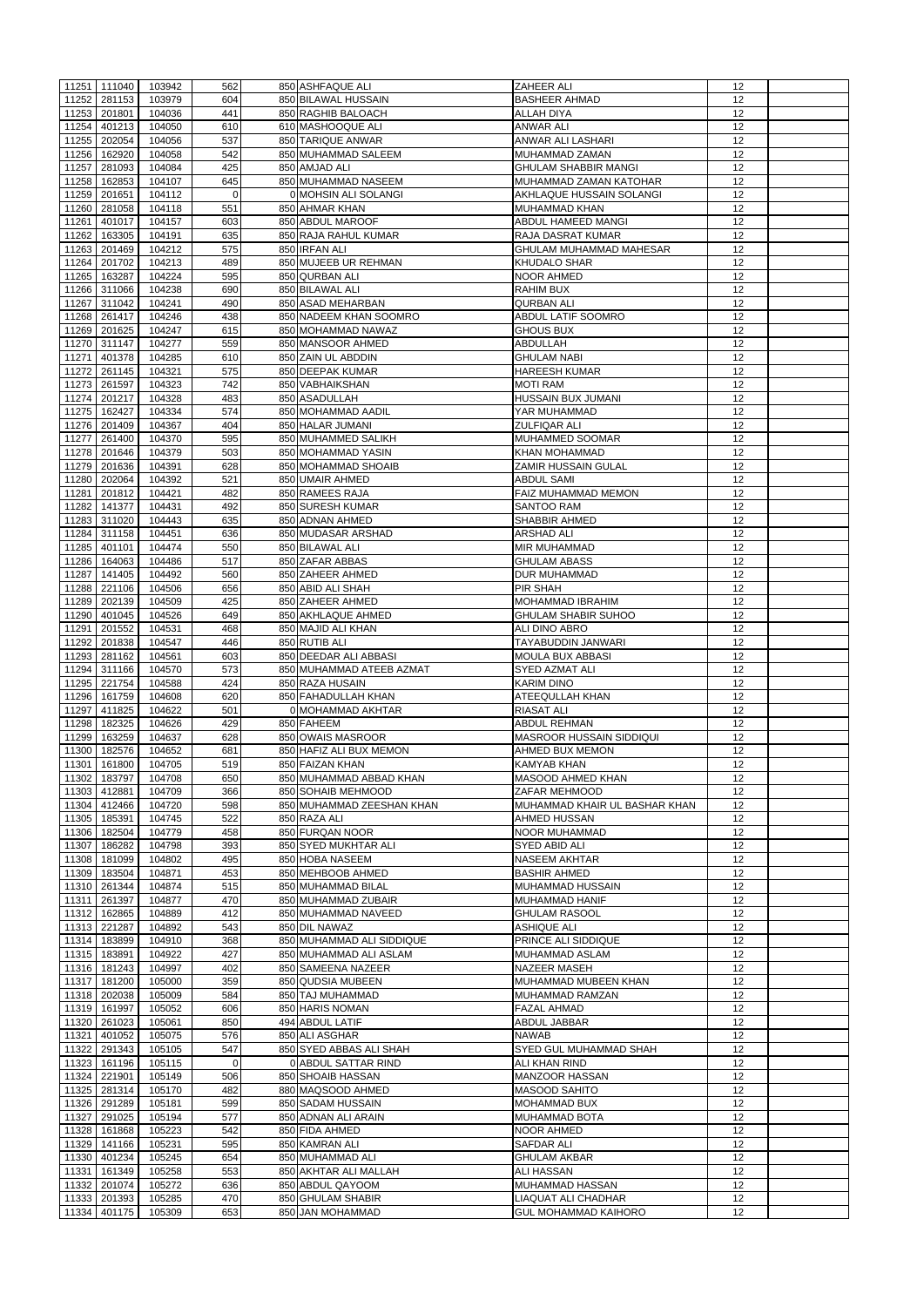|       | 11335 201813           | 105323           | 510        | 850 RAMEEZ AHMED<br>MOHAMMAD SIDIQUE                                                           | 12       |  |
|-------|------------------------|------------------|------------|------------------------------------------------------------------------------------------------|----------|--|
| 11336 |                        |                  |            | <b>GUL HUSSAIN JAREJO</b>                                                                      | 12       |  |
|       | 16109<br>161644        | 105329           | 600<br>651 | 850 BILAL HASSAN JAREJO                                                                        |          |  |
| 11337 |                        | 105332           |            | 0 BASHIR AHMED LASHARI<br>SHABBIR AHMED LASHARI                                                | 12       |  |
| 11338 | 201940                 | 105338           | 541        | 850 SHAFQAT HUSSAIN LANGAH<br>ALI MUHAMMAD LANGAH                                              | 12       |  |
| 11339 | 163786                 | 105374           | 684        | 850 SYED MOHAMMAD WAJAHAT KAZMI<br><b>SYED ABID ALI KAZMI</b>                                  | 12       |  |
| 11340 | 162463                 | 105399           | 623        | 850 MOHAMMAD FARHAN<br><b>MOHAMMAD YOUNUS</b>                                                  | 12       |  |
| 11341 | 221182                 | 105482           | 618        | 0 ALTAF HUSSAIN<br><b>MEHAR ALI</b>                                                            | 12       |  |
| 11342 | 161382                 | 105504           | 470        | 850 ALI KHAN<br><b>IDREES UD DIN</b>                                                           | 12       |  |
|       | 11343 201918           | 105513           | $\Omega$   | 0 SANAULLAH SHAIKH<br><b>ABDUL SATTAR SHAIKH</b>                                               | 12       |  |
|       | 11344 163712           | 105517           | 544        | 0 SOHAIL RASHEED<br><b>ABDUL RASHEED</b>                                                       | 12       |  |
|       | 11345 351273           | 105519           | 578        | 850 MUHAMMAD SACHAL<br><b>ABDUL KAREEM</b>                                                     | 12       |  |
|       | 11346 281567           | 105522           | 637        | 850 SUFIAN ALI<br><b>ZAHID ALI</b>                                                             | 12       |  |
| 11347 | 162889                 | 105556           | 495        | 850 MUHAMMAD RAHEEL<br>MUHAMMAD ISMAIL KHAN                                                    | 12       |  |
|       |                        |                  |            |                                                                                                |          |  |
|       | 11348 184551           | 105557           | 551        | 850 MUHAMMAD RAMZAN<br><b>ASHIQ ALI</b>                                                        | 12       |  |
| 11349 | 201479                 | 105586           | $\Omega$   | 0 IRSHAD ALI<br><b>GHULAM HYDER UJJAN</b>                                                      | 12       |  |
|       | 11350 163547           | 105588           | 635        | 850 SHAH RUKH KHAN<br>IINSHA ULLAH KHAN                                                        | 12       |  |
| 11351 | 201379                 | 105641           | 504        | 850 GHULAM MURTAZA<br>HAJI SHER MOHAMMED SOOMRO                                                | 12       |  |
|       | 11352 201364           | 105692           | 551        | 850 GHULAM ASGHAR<br><b>GHULAM AKBAR</b>                                                       | 12       |  |
| 11353 | 221396                 | 105697           | 533        | 850 ILTAF HUSSAIN<br><b>MOHAMMAD BAKSH</b>                                                     | 12       |  |
| 11354 | 181360                 | 105713           | 534        | 850 AAMIR AHMED<br><b>MOHAMMAD RAFIQ</b>                                                       | 12       |  |
| 11355 | 163051                 | 105723           | 546        | 850 MUHAMMAD YOUSIF<br>MUHAMMAD IQBAL KHAN                                                     | 12       |  |
| 11356 | 186679                 | 105732           | 539        | 850 WAQAR LATIF<br><b>ABDUL LATIF</b>                                                          | 12       |  |
| 11357 | 184483                 | 105747           | 368        | 850 MUHAMMAD NAVEED ZAFAR<br>MUHAMMAD KHURSHEED ZAFAR                                          | 12       |  |
|       |                        |                  |            |                                                                                                |          |  |
|       | 11358 183764           | 105751           | 527        | 850 MUBASHIR MOHAMMAD ANWER<br>MOHAMMAD ANWER                                                  | 12       |  |
|       | 11359 181873           | 105757           | 393        | 850 AMMAD BAIG<br><b>SHARIF BAIG</b>                                                           | 12       |  |
|       | 11360 411296           | 105761           | 730        | 850 AWAIS AHMED<br><b>AHMED</b>                                                                | 12       |  |
|       | 11361 181272           | 105790           | 432        | 850 SHAISTA TABASSUM<br><b>HASSAN QAYYUM</b>                                                   | 12       |  |
| 11362 | 185787                 | 105840           | 488        | 850 SHAHVEEZ<br><b>MOHAMMAD ABID</b>                                                           | 12       |  |
| 11363 | 351138                 | 105871           | 460        | 850 FAYAZ AHMED MIRANI<br>MUHAMMED HASHIM MIRANI                                               | 12       |  |
| 11364 | 186572                 | 105900           | 589        | 850 UMER ALI SHAH<br><b>MAIN MUHAMMAD</b>                                                      | 12       |  |
| 11365 | 351351                 | 105932           | 524        | 850 SADAM HUSSAIN<br><b>AIWAZ KHAN</b>                                                         | 12       |  |
| 11366 | 161442                 | 105947           | 528        | 850 AMJAD ALI<br><b>WAZIR AHMED</b>                                                            | 12       |  |
| 11367 | 161899                 | 105957           | 608        | 850 GHULAM MUJTABA<br><b>MEHMOOD IQBAL</b>                                                     | 12       |  |
| 11368 | 162297                 | 105961           | 432        | 850 M BILAL<br><b>MYASEEN</b>                                                                  | 12       |  |
|       |                        |                  |            |                                                                                                |          |  |
| 11369 | 351445                 | 106009           | 475        | 850 WAQAS<br><b>GHULAM HUSSAIN</b>                                                             | 12       |  |
|       | 11370 184357           | 106024           | 680        | 850 MUHAMMAD KAMRAN<br>MUHAMMAD YASIN                                                          | 12       |  |
|       | 11371 261392           | 106033           | 646        | 850 MUHAMMAD YOUSAF SAMEJO<br><b>ABDUL KARIM</b>                                               | 12       |  |
|       | 11372 162141           | 106045           | 673        | 850 ISRAR AHMED<br><b>ABDUL QADIR</b>                                                          | 12       |  |
|       | 11373 185237           | 106099           | 713        | 850 OMER NASIR<br><b>NASIR HUSSAIN</b>                                                         | 12       |  |
|       | 11374 181944           | 106100           | 850        | 437 ARSALAN HONY<br><b>NAFEES UD DIN</b>                                                       | 12       |  |
|       | 11375 413229           | 106122           | 672        | 850 ZOHAD ZIA<br><b>ZIA UL QAMAR</b>                                                           | 12       |  |
|       | 11376 182460           | 106130           | 441        | 850 FAROOQ AHMED<br><b>HAFIZ AHMED BUKHSH</b>                                                  | 12       |  |
| 11377 | 184437                 | 106169           | 632        | 850 MUHAMMAD MUNEEB ASGHER<br><b>MUHAMMAD ASGHER</b>                                           | 12       |  |
| 11378 | 18148                  | 106172           | 475        | 850 MUHAMMAD DANIYAL KHAN<br><b>SALEEM AHMED KHAN</b>                                          | 12       |  |
|       |                        |                  |            |                                                                                                |          |  |
| 11379 | 182498                 | 106224           | 503        | 850 FRAZ TARIQ<br><b>MUHAMMAD TARIQ</b>                                                        | 12       |  |
| 11380 | 182266                 | 106239           | 622        | 850 DILAWAR KHAN<br><b>SHEREEN</b>                                                             | 12       |  |
| 11381 | 186084                 | 106241           | 1030       | 1500 SYED AMEEN AHMED<br><b>SYED KALEEM AHMED</b>                                              | 12       |  |
| 11382 | 183850                 | 106248           | 510        | 850 MUHAMMAD AHMER<br>MUHAMMAD QAYOOM                                                          | 12       |  |
| 11383 | 162251                 | 106261           | 582        | 0 KASHIF RAZA KEERIO<br>MUHAMMAD BUX KEERIO                                                    | 12       |  |
| 11384 | 412624                 | 106264           | 666        | 850 QASIM RAZA<br><b>MOHSIN RAZA</b>                                                           | 12       |  |
| 11385 | 162353                 | 106302           | 605        | 850 MANSOOR AHMED<br><b>MUHAMMAD SIDDIQUE</b>                                                  | 12       |  |
| 11386 | 183664                 | 106307           | 340        | 850 MOHAMMAD RIAZ<br>MUHAMMAD SHARFUDDIN                                                       |          |  |
| 11387 | 186197                 | 106325           |            |                                                                                                | 12       |  |
| 11388 | 184050                 | 106334           |            |                                                                                                |          |  |
|       |                        |                  | 414        | 0 SYED MAKHSHAF HUSSAIN<br><b>SYED MUJAHID HUSSAIN</b>                                         | 12       |  |
| 11389 | 186638                 |                  | 646        | 850 MUHAMMAD BASHEER<br><b>BAKHT E KARAM</b>                                                   | 12       |  |
| 11390 |                        | 106397           | 630        | 850 WAJHI UD DIN<br>MOIN UD DIN                                                                | 12       |  |
| 11391 | 182203                 | 106400           | 402        | 850 CH. HASSAN SOHAIL ARAIN<br>CH. SOHAIL AKHTER ARAIN                                         | 12       |  |
|       | 181859                 | 106469           | 528        | 850 AMIR SHAHZAD<br><b>MUHAMMAD ASGHAR</b>                                                     | 12       |  |
| 11392 | 183831                 | 106547           | 545        | <b>ABDUL GHAFOOR</b><br>850 MUHAMMAD ADNAN                                                     | 12       |  |
|       | 11393 185079           | 106574           | 497        | 850 NADEEM SALEEM<br>MUHAMMAD SALEEM                                                           | 12       |  |
| 11394 | 412178                 | 106580           | 506        | 850 MUHAMMAD KASHIF<br><b>GHULAM RABANI</b>                                                    | 12       |  |
|       | 11395 163404           | 106600           | 496        | 850 SADAM HUSSAIN<br><b>KHADIM HUSSAIN</b>                                                     | 12       |  |
|       | 11396 181962           | 106611           | 605        | 850 ARSHAD ALI<br><b>ALI REHMAN</b>                                                            | 12       |  |
|       |                        |                  |            |                                                                                                |          |  |
| 11397 | 163600                 | 106630           | 439        | 850 SHAHZAD AHMED SOLANGI<br>ABDUL HAMEED SOLANGI                                              | 12       |  |
|       | 11398 201623           | 106635           | 517        | 850 MOHAMMAD NADEEM<br>SOFI MOHAMMAD AMIN                                                      | 12       |  |
| 11399 | 201176                 | 106660           | 572        | 850 ALI RAZA BIRMANI BALOCH<br>MUHAMMAD NAWAZ BIRMANI BALOCH                                   | 12       |  |
|       | 11400 141094           | 106668           | 488        | 850 AYYAZ AHMED<br>MUHAMMAD ILYAS                                                              | 12       |  |
|       | 11401 161397           | 106691           | 501        | 850 ALI RAZA<br><b>MOIN UDDIN</b>                                                              | 12       |  |
| 11402 | 111128                 | 106734           | 558        | 850 NAVEED AHMED<br>MUHAMMAD IQBAL                                                             | 12       |  |
|       | 11403 161598           | 106747           | 510        | 850 AYAZ AHMED<br><b>AHMED KHAN</b>                                                            | 12       |  |
|       | 11404 411259           | 106821           | 368        | 850 ASIF<br><b>WARIS CHARLES</b>                                                               | 12       |  |
|       | 11405 185042           | 106837           | 450        | <b>BUKHSHAL KHASKHALI</b><br>850 MUZAFAR ALI                                                   | 12       |  |
|       |                        | 106843           | 653        | 850 ABDUL MALIK ARBANI<br>ILTAF HUSSAIN ARBANI                                                 | 12       |  |
|       | 11406 221055           |                  |            |                                                                                                |          |  |
|       | 11407 221097           | 106855           | 671        | 850 ABDUL WAHEED SANDILO<br>MUHAMMAD ISHAQUE                                                   | 12       |  |
| 11408 | 18144                  | 106943           | 596        | 850 MOHSIN IQBAL<br>MUHAMMAD IQBAL                                                             | 12       |  |
|       | 11409 183263           | 106950           | 536        | 850 M SHOAIB<br><b>M SHAFIQUE</b>                                                              | 12       |  |
|       | 11410 186740           | 106963           | 741        | 1150 WASEEM AHMED<br><b>M ASLAM</b>                                                            | 12       |  |
|       | 11411 163383           | 106969           | 574        | 850 RIZWAN KHASKELI<br><b>FAIZ MUHAMMAD</b>                                                    | 12       |  |
|       | 11412 411956           | 106980           | 501        | 850 MUHAMMAD AMIR<br>MUHAMMAD ALAM                                                             | 12       |  |
|       | 11413 183233           | 106992           | 445        | MUHAMMAD HUSSAIN SIDDIQUI<br>850 M SADIQ URF SHANI                                             | 12       |  |
|       | 11414 163692           | 107000           | 504        | 850 SIBGHATULLAH CHANG<br><b>GHULAM HYDER CHANG</b>                                            | 12       |  |
|       | 11415 161065           | 107031           | 575        | 850 MOHAMMAD BILAL ANWER<br>MUHAMMAD ANWER                                                     | 12       |  |
|       |                        |                  |            |                                                                                                |          |  |
|       | 11416 182276           | 107044           | 850        | 372 EHSAN ULLAH<br><b>GHULAM RASOOL</b>                                                        | 12       |  |
| 11417 | 201103<br>11418 161102 | 107053<br>107082 | 535<br>567 | 885 ABDUL SAMAD KHATYAN<br><b>HABIB ULLAH KHATYAN</b><br>850 ABDUL FAHAD<br><b>ABDUL GHANI</b> | 12<br>12 |  |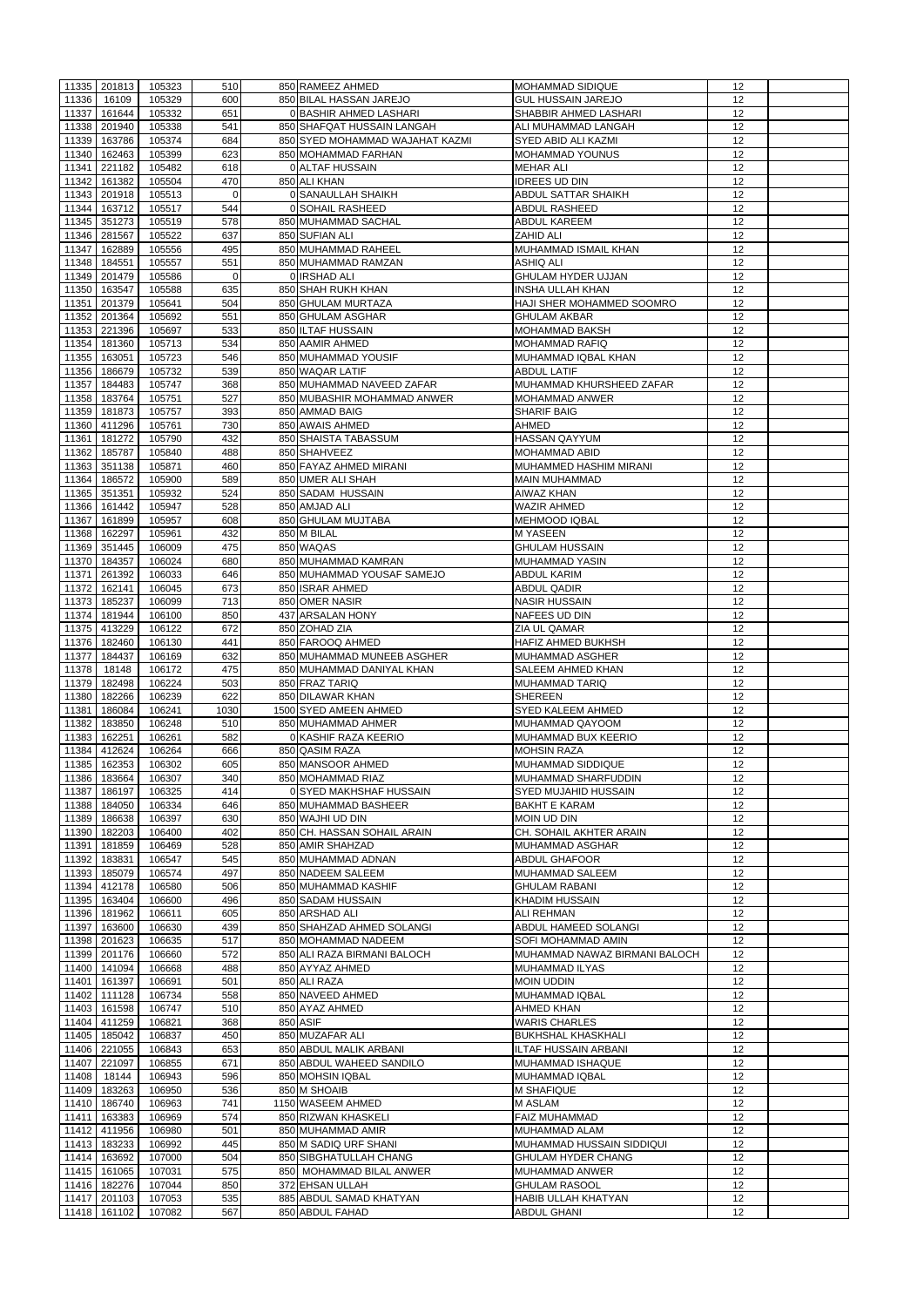|       | 11419 163145           | 107085           | 522        | 850 NAEEM UDDIN                           | <b>ISLAM UD DIN</b>                        | 12       |  |
|-------|------------------------|------------------|------------|-------------------------------------------|--------------------------------------------|----------|--|
| 11420 | 161407                 |                  | 580        |                                           |                                            | 12       |  |
| 11421 | 162371                 | 107090           |            | 850 ALI RAZA LAKHIAR<br>850 MASOOD AHMED  | <b>MUHAMMAD LAKHIAR</b>                    |          |  |
|       |                        | 107093           | 577        |                                           | <b>ZAMEER AHMED</b>                        | 12       |  |
| 11422 | 412861                 | 107156           | 653        | 850 SHOAIB AFZAL                          | MUHAMMAD AFZAL                             | 12       |  |
| 11423 | 201523                 | 107159           | 469        | 850 KAMRAN ALI LARIK                      | ABDUL JABBAR                               | 12       |  |
| 11424 | 201744                 | 107177           | 424        | 850 NASEER AHMED                          | JAENDO KHAN SHAR                           | 12       |  |
|       | 11425 164162           | 107201           | 690        | 850 ZULQARNAIN                            | MOHAMMAD ASLAM                             | 12       |  |
|       | 11426 162517           | 107232           | $\Omega$   | 0 MOHAMMED ALI                            | <b>LIAQUAT ALI MEMON</b>                   | 12       |  |
|       | 11427 201869           | 107251           | $\Omega$   | 0 SAFDAR ALI                              | <b>ALI ZAMAN</b>                           | 12       |  |
|       | 11428 141395           | 107287           | 576        | 850 WASEEM AHMED THAHEEM                  | <b>SAIF UD DIN THAHEEM</b>                 | 12       |  |
|       | 11429 201546           | 107288           | 532        | 850 M HALEEM TUNIO                        | <b>MOHAMMAD PANJAL</b>                     | 12       |  |
|       | 11430 351234           | 107302           | $\Omega$   | 0 MOHAMMAD SAJID                          | <b>HUSSAIN AHMAD</b>                       | 12       |  |
| 11431 | 163721                 | 107323           | 446        | 850 SULTAN ALI NAZAMANI                   | NASIR AHMED NIZAMANI                       | 12       |  |
| 11432 | 411158                 | 107348           | 562        | 850 AJMAL ALI                             | <b>MUKHTAR ALI</b>                         | 12       |  |
|       | 11433 181454           | 107371           | 536        | 850 ABDUL MOIZE KHAN                      | <b>ABDUL RASHEED KHAN</b>                  | 12       |  |
|       | 11434 411837           | 107380           | 467        | 850 MOHAMMAD FAIZAN                       | <b>FARASAT ALI</b>                         | 12       |  |
|       | 11435 201683           | 107410           | 510        | 850 MUHAMMAD RAMZAN BABAR                 | <b>GHULAM MUSTAFA</b>                      | 12       |  |
|       | 11436 351270           | 107464           | 556        | 850 MUHAMMAD QADEER                       | <b>ABDUL AZIZ</b>                          | 12       |  |
| 11437 | 291363                 | 107473           | 493        | 850 UMAIR NAWAZ                           | MUHAMMAD NAWAZ                             | 12       |  |
|       |                        |                  |            |                                           |                                            |          |  |
|       | 11438 163360           | 107477           | 481        | 850 REHAN                                 | JAN MUHAMMAD                               | 12       |  |
| 11439 | 141254                 | 107481           | 581        | 850 MUHAMMAD WASEEM GHOTO                 | <b>ILLAHI BAKHSH GHOTO</b>                 | 12       |  |
| 11440 | 162108                 | 107491           | 612        | 850 IMTIAZ ALI SHAR                       | MUHAMMAD JUMAN                             | 12       |  |
| 11441 | 202159                 | 107494           | 539        | 850 ZOHAIB HUSSAIN                        | <b>IMDAD ALI</b>                           | 12       |  |
| 11442 | 201051                 | 107498           | 643        | 850 ABDUL HANAN                           | ABDUL GHAFOOR KHAWAJA                      | 12       |  |
|       | 11443 281223           | 107543           | 527        | 850 IMRAN                                 | MUHAMMAD HUSSAIN                           | 12       |  |
| 11444 | 281315                 | 107545           | 535        | 850 MAQSOOD ALI                           | RASOOL BUX                                 | 12       |  |
| 11445 | 281012                 | 107557           | 595        | 850 ABBAS ALI                             | <b>RAJIB ALI</b>                           | 12       |  |
| 11446 | 184749                 | 107586           | 519        | 850 MUHAMMAD SIRAJ                        | MUHAMMAD SHAMIM                            | 12       |  |
| 11447 | 163399                 | 107594           | 366        | 850 SABOOR                                | <b>MUKHTIAR AHMED</b>                      | 12       |  |
| 11448 | 401038                 | 107610           | 478        | 850 ADEEL AHMED                           | <b>BASHIR AHMED</b>                        | 12       |  |
| 11449 | 186343                 | 107639           | 510        | 850 SYED SHAH ZAIB RAZA GILANI            | SYED QAMER RAZA GILANI                     | 12       |  |
| 11450 | 201602                 | 107698           | 418        | 850 MOHAMMAD HASHIM                       | <b>ALAM UDDIN SHAR</b>                     | 12       |  |
| 11451 | 186791                 | 107706           | 579        | 850 YOUNUS AHMED                          | <b>JAMEEL AHMED</b>                        | 12       |  |
|       |                        |                  |            |                                           |                                            |          |  |
| 11452 | 141360                 | 107709           | 595        | 850 SHAHMEER ALI                          | <b>AMIR BUX</b>                            | 12       |  |
| 11453 | 164072                 | 107712           | 476        | 850 ZAHEER AHMED CHANDIO                  | MUHAMMAD AYUB CHANDIO                      | 12       |  |
|       | 11454 161146           | 107715           | 436        | 850 ABDUL MAJEED                          | MUHAMMAD YOUNIS JOYO                       | 12       |  |
|       | 11455   161413         | 107725           | 460        | 850 ALI RAZA SOMRO                        | <b>DHANI BUX SOOMRO</b>                    | 12       |  |
|       | 11456 201549           | 107739           | 524        | 850 MAHTAB HUSSAIN                        | <b>ANWAR ALI</b>                           | 12       |  |
|       | 11457 201699           | 107769           | 556        | 850 MUJEEB UR REHMAN                      | <b>MOULA BAKHSH</b>                        | 12       |  |
| 11458 | 281327                 | 107795           | 608        | 850 MEHTAB ALI                            | <b>GHULAM NABI</b>                         | 12       |  |
|       | 11459 183190           | 107804           | 673        | 1150 M KASHIF                             | <b>AKBAR</b>                               | 12       |  |
|       | 11460 182476           | 107826           | 913        | 1150 FAWAD AHMED                          | <b>IMAM BUX</b>                            | 12       |  |
| 11461 | 186566                 | 107842           | 402        | 850 UMAR HAYYAT                           | MUHAMMAD AZAM                              | 12       |  |
| 11462 | 181444                 | 107859           | 661        | 850 ABDUL MAJID SHAIKH                    | MUHAMMAD ASLAM SHAIKH                      | 12       |  |
| 11463 | 184335                 | 107890           | 553        | 850 MUHAMMAD JAWAID                       | <b>WALLI MUHAMMAD</b>                      | 12       |  |
|       |                        |                  |            | 850 ABDULLAH SUFYAN                       | <b>JAMIL AHMED</b>                         | 12       |  |
|       |                        |                  |            |                                           |                                            |          |  |
| 11464 | 181575                 | 107908           | 469        |                                           |                                            |          |  |
| 11465 | 182467                 | 107941           | $\Omega$   | 0 FARRUKH NAWAZ                           | <b>HAQ NAWAZ BROHI</b>                     | 12       |  |
| 11466 | 183923                 | 107990           | 615        | 850 MUHAMMAD ANAS SADDIQUI                | MR MUHAMMAD ATHAR SIDDIQUI                 | 12       |  |
| 11467 | 182608                 | 107991           | 523        | 850 HAFIZ MUHAMMAD ISMAIL                 | <b>MUHAMMAD SALEEM</b>                     | 12       |  |
|       | 11468 182042           | 108037           | 586        | 850 ASIF MEHMOOD                          | <b>SARFRAZ GUL</b>                         | 12       |  |
| 11469 | 181707                 | 108040           | 447        | 850 AHMED JAMIL KHAN                      | <b>NASIR JAMIL KHAN</b>                    | 12       |  |
|       | 11470 182714           | 108078           | 532        | 850 HASNAIN MEHBOOB                       | <b>MEHBOOB KHAN</b>                        | 12       |  |
| 11471 | 183812                 | 108086           | 565        | 850 MUHAMMAD ADEEL                        | MUHAMMAD WASEEM                            | 12       |  |
|       | 11472 201535           | 108112           | 398        | 0 KHALID RAZA                             | <b>ABDUL QADIR</b>                         | 12       |  |
| 11473 | 201533                 | 108113           | 528        | 850 KHALEEQUE KOUSAR ALI                  | PEERANO KHAN                               | 12       |  |
| 11474 | 185419                 | 108127           | 459        | 850 RIAZ MUHAMMAD                         | <b>NIAZ MUHAMMAD</b>                       | 12       |  |
|       | 11475 161552           | 108142           | 434        | 850 ASIF RAZA                             | ABDUL RASHEED                              | 12       |  |
|       | 11476 184352           | 108193           | 510        | 850 MUHAMMAD KAMIL                        | RAO MUHAMMAD ISHFAQ                        | 12       |  |
|       | 11477 311095           | 108195           | 551        | 850 GHULAM MUSTAFA                        | MUHAMMAD SULEMAN                           | 12       |  |
|       | 11478 181403           | 108223           | 483        | 850 ABDUL BASIT KHAN                      |                                            | 12       |  |
|       |                        |                  |            |                                           | TARIQ HUSSAIN                              |          |  |
|       | 11479 182390           | 108227           | 554        | 850 FAIZAN ALI                            | <b>CHIRAGH ALI</b>                         | 12       |  |
| 11480 | 185417                 | 108232           | 617        | 850 RIAZ ALI                              | <b>SAIDA GUL</b>                           | 12       |  |
| 11481 | 182876                 | 108254           | 628        | 850 ISHTIAQUE                             | <b>NIZAM UDDIN</b>                         | 12       |  |
| 11482 | 181858                 | 108264           | 451        | 850 AMIR MEHMOOD                          | <b>ARIF MEHMOOD</b>                        | 12       |  |
| 11483 | 411304                 | 108280           | 476        | 850 AYAZ UL HAQ                           | AHSAN UL HAQ                               | 12       |  |
| 11484 | 201901                 | 108375           | 441        | 850 SALMAN ALI                            | <b>SIKANDAR ALI JOYO</b>                   | 12       |  |
| 11485 | 185257                 | 108405           | 466        | 850 OWAIS AHMED                           | <b>MUSHARAF ALI</b>                        | 12       |  |
| 11486 | 201711                 | 108431           | 449        | 850 MUNEER AHMED                          | ANWAR ALI                                  | 12       |  |
| 11487 | 183707                 | 108508           | 502        | 850 MOHAMMAD WAQAS ALAM                   | <b>MOHAMMAD ALAM</b>                       | 12       |  |
| 11488 | 186667                 | 108520           | 507        | 850 WAQAR AHMED                           | <b>NISAR AHMED</b>                         | 12       |  |
| 11489 | 184426                 | 108521           | 414        | 850 MUHAMMAD MUBASHIR                     | MUHAMMAD SALEEM                            | 12       |  |
| 11490 | 184774                 | 108567           | 673        | 1150 MUHAMMAD TAHIR                       | <b>SAGHEER AHMED</b>                       | 12       |  |
|       | 11491 261029           | 108590           | 438        | 850 ABDUL REHMAN                          | <b>FAIZ MUHAMMAD</b>                       | 12       |  |
|       | 11492 261369           | 108597           | 525        | 850 MUHAMMAD RIAZ                         | <b>ALI BAHADUR</b>                         | $12 \,$  |  |
|       | 11493 185291           | 108679           | 462        | 850 QASIM MUJTABA KHAN                    | KHALID MUJTABA KHAN                        | 12       |  |
|       | 11494 351241           | 108687           | 516        | 850 MORIYAL                               | ALI DINO                                   | 12       |  |
|       | 11495 182900           | 108696           | 435        | 850 JAHANZAIB AWAN                        | TAJ MOHAMMAD                               | 12       |  |
|       |                        |                  |            |                                           |                                            |          |  |
|       | 11496 221842           | 108722           | 515        | 850 SARFRAZ ALI SOOMRO                    | <b>ASHFAQUE ALI SOOMRO</b>                 | 12       |  |
| 11497 | 141393                 | 108725           | 443        | 850 WAQAR ALI SHAIKH                      | <b>ABDUL MUQEEM SHAIKH</b>                 | 12       |  |
| 11498 | 351212                 | 108759           | 461        | 850 MAHMOOD ALI                           | <b>MANZOOR AHMED</b>                       | 12       |  |
| 11499 | 351285                 | 108761           | 584        | 850 MUHAMMAD YOUSIF                       | <b>GHULAM HYDER MAHAR</b>                  | 12       |  |
| 11500 | 185869                 | 108769           | 834        | 1150 SHAOOR HUSSAIN                       | <b>ZAHID HUSSAIN</b>                       | 12       |  |
| 11501 | 141243<br>11502 161493 | 108801<br>108807 | 539<br>595 | 850 MUHAMMAD RIZWAN ALI<br>850 ASAD AHMED | <b>ABDUL GHAFFAR</b><br><b>ILYAS AHMED</b> | 12<br>12 |  |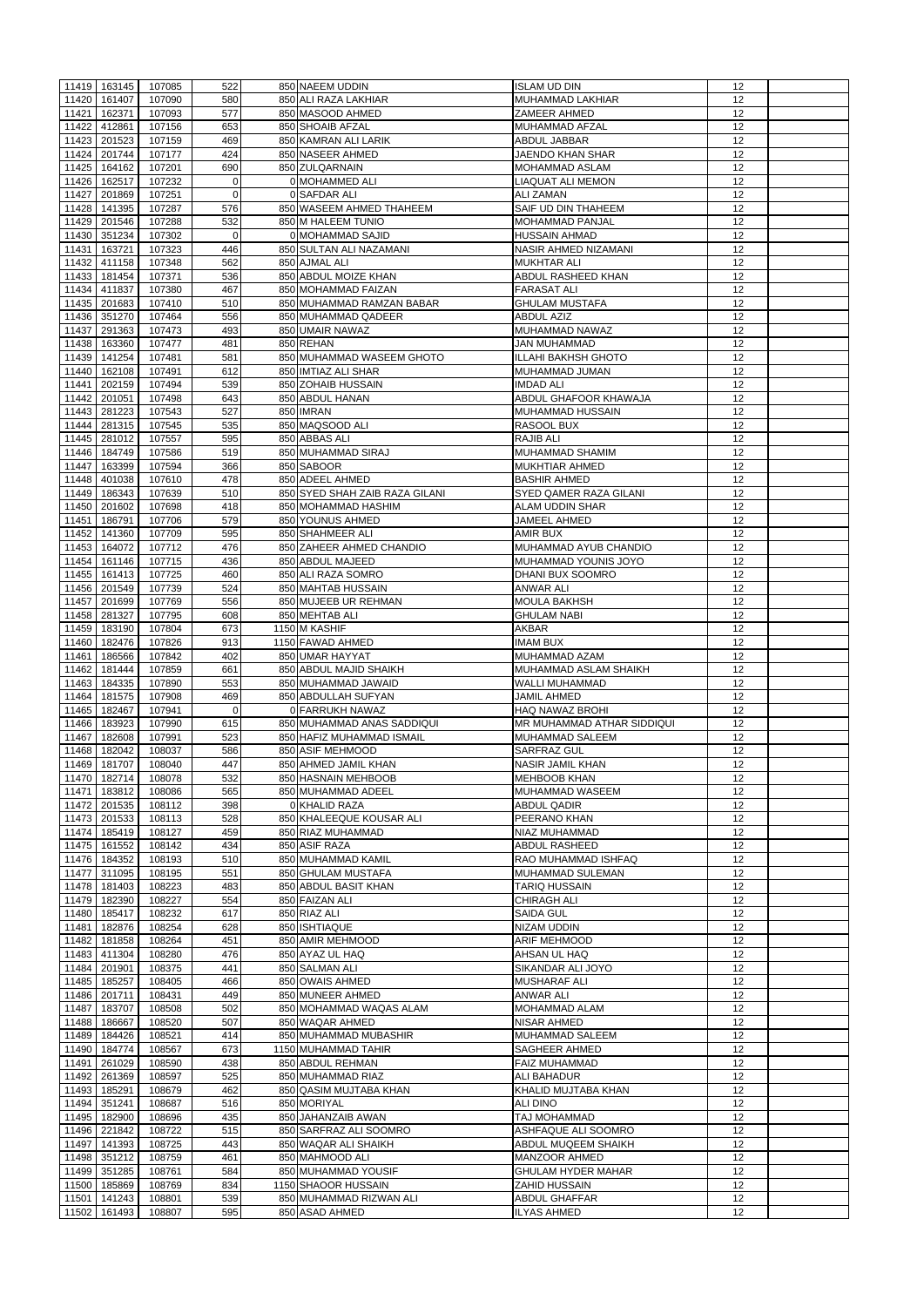|       | 11503 162816 | 108822              | 471         | 0 MUHAMMAD LATIF               | MUHAMMAD FAROOQ SHAIKH          | 12              |  |
|-------|--------------|---------------------|-------------|--------------------------------|---------------------------------|-----------------|--|
|       |              |                     |             |                                |                                 |                 |  |
| 11504 | 141226       | 108826              | 578         | 850 MUHAMMAD AZIM              | <b>ABDUL KHALIQUE</b>           | 12              |  |
| 11505 | 201661       | 108904              | 515         | 850 MUHAMMAD AFZAL SHAR        | IMUHAMMAD YOUSIF SHAR           | 12              |  |
| 11506 | 311028       | 108910              | 443         | 850 ALI AKBAR                  | <b>IQBAL</b>                    | 12              |  |
| 11507 | 261198       | 108920              | 656         | 850 GULZAR ALI                 | <b>GULSHER</b>                  | 12              |  |
|       |              |                     |             |                                |                                 |                 |  |
| 11508 | 291341       | 108927              | 667         | 850 SUBHANULLAH SHAIKH         | <b>NISAR AHMED SHAIKH</b>       | 12              |  |
| 11509 | 28103        | 108954              | 487         | 850 JAHAN ZAIB                 | ABDUL QUDDOS KHANZADA           | 12              |  |
| 11510 | 201056       | 108985              | 569         | 850 ABDUL JABBAR               | <b>ALLAH WARAYO</b>             | 12              |  |
| 11511 | 162881       | 109008              | 609         | 850 MUHAMMAD OWAIS             | <b>MUHAMMAD RAFIQUE</b>         | 12              |  |
|       |              |                     |             |                                |                                 |                 |  |
|       | 11512 261061 | 109019              | 567         | 850 ALI AHMED                  | ALI MUHAMMAD                    | 12              |  |
|       | 11513 221154 | 109048              | 458         | 850 AKHTIAR ALI                | MUHAMMAD ISHAQUE                | 12              |  |
|       | 11514 201878 | 109079              | 545         | 850 SAJID HUSSAIN              | <b>KHUDA BUX ABBASI</b>         | 12              |  |
|       | 11515 221961 | 109089              | 503         | 850 UMAIR AHMED                | <b>BASHIR AHMED</b>             | 12              |  |
|       |              | 109127              | 625         |                                |                                 | 12              |  |
|       | 11516 221241 |                     |             | 850 AWAIS AHMED GAAD           | <b>ABDUL GHANI GAAD</b>         |                 |  |
| 11517 | 183765       | 109162              | 488         | 850 MUBASHIR RAFI              | <b>RAFI UDDIN</b>               | 12              |  |
| 11518 | 351381       | 109173              | 455         | 850 SHAFFAUT ALI               | <b>DARRAQ KHAN</b>              | 12              |  |
|       | 11519 163229 | 109187              | 487         | 850 NOMAN YAQOOB               | MUHAMMAD YAQOOB                 | 12              |  |
|       | 11520 162485 | 109205              | 510         | 850 MOHAMMAD OVAIS             | <b>MOHAMMAD RAEES</b>           | 12              |  |
|       |              |                     |             |                                |                                 |                 |  |
| 11521 | 111034       | 109209              | 585         | 850 ALTAF ALI MANDHRO          | ALI AKBAR MANDHRO               | 12              |  |
| 11522 | 111011       | 109213              | 696         | 850 ABDUL NAVEED               | <b>ABDUL MAJEED TALPUR</b>      | 12              |  |
| 11523 | 161979       | 109216              | 651         | 850 HALAR LATIEF               | <b>MOHUMMAD KHAN</b>            | 12              |  |
| 11524 | 222067       | 109225              | 650         | 850 ZULFIQUAR ALI GAAD         | <b>AFROZ AHMED GAAD</b>         | 12              |  |
|       | 11525 141195 | 109233              | 535         | 850 MASROOR AHMED CHACHAR      | <b>KHUDADAD KHAN</b>            | 12              |  |
|       |              |                     |             |                                |                                 |                 |  |
| 11526 | 281044       | 109237              | 489         | 850 ABID ALI                   | <b>LAL BUX BHAAGAT</b>          | 12              |  |
| 11527 | 185753       | 109257              | 373         | 850 SHAHBAZ QURESHI            | SARTAJ UD DIN QURESHI           | 12              |  |
|       | 11528 161948 | 109279              | 621         | 850 HABIBULLAH MEMON           | <b>NIAZ AHMED MEMON</b>         | 12              |  |
| 11529 | 163597       | 109287              | 665         | 850 SHAHZAD                    | <b>ALLAH DAD</b>                | 12              |  |
|       |              |                     |             |                                |                                 |                 |  |
|       | 11530 182947 | 109303              | 452         | 850 JUNAID HUSSAIN             | <b>ABID HUSSAIN</b>             | 12              |  |
| 11531 | 183990       | 109326              | 577         | 850 MUHAMMAD ASIF              | <b>MUNIR AHMAD</b>              | 12              |  |
| 11532 | 185773       | 109342              | 643         | 1150 SHAHROZ AHMED             | <b>IRSHAD AHMED</b>             | 12              |  |
| 11533 | 201434       | 109374              | 462         | 850 IFTIKHAR AHMED             | <b>HAGI KAREEM BUX SIDDIQUI</b> | 12              |  |
| 11534 |              |                     | 447         |                                |                                 |                 |  |
|       | 184810       | 109394              |             | 850 MUHAMMAD UMAIR             | <b>ABDUL RAUF</b>               | 12              |  |
| 11535 | 186466       | 109421              | $\mathbf 0$ | 0 TANVEER AHMED                | <b>NAZIR AHMED</b>              | 12              |  |
| 11536 | 181157       | 109460              | 386         | 850 MEHWISH RAFFIQUE           | <b>SYED RAFFIQUE</b>            | 12              |  |
| 11537 | 412808       | 109479              | 528         | 850 SHAHID KHAN                | M BAZ KHAN                      | 12              |  |
|       | 11538 221490 | 109494              | 547         | 850 KHALID HUSSAIN UNAR        | <b>GHULAM HYDER UNAR</b>        | 12              |  |
|       |              |                     |             |                                |                                 |                 |  |
|       | 11539 412480 | 109511              | 491         | 850 MUHAMMAD ZUBAIR            | <b>ABDUL MUQEET</b>             | 12 <sup>2</sup> |  |
| 11540 | 28106        | 109519              | 433         | 850 NAVEED RAZZAQUE ARAIN      | ABDUL RAZZAQUE                  | 12              |  |
| 11541 | 411254       | 109574              | 576         | 850 ASHAB ZAFAR                | ZAFAR IQBAL                     | 12              |  |
| 11542 | 162857       | 109604              | 444         | 850 MUHAMMAD NASIR             | <b>ABDULLAH</b>                 | 12              |  |
|       | 11543 201468 | 109619              | 412         | 850 IRFAN ALI                  | <b>WAHID BAKHSH</b>             | 12              |  |
|       |              |                     |             |                                |                                 |                 |  |
|       | 11544 412968 | 109642              | 560         | 850 SYED MUHAMMAD SAJID HASSAN | <b>SYED MEHDI HASSAN</b>        | 12              |  |
|       | 11545 412227 | 109661              | 510         | 850 MUHAMMAD NAEEM KHAN        | MUHAMMAD HOUMAYOON KHAN         | 12              |  |
|       | 11546 183058 | 109698              | 343         | 850 KHURAM AHMED               | AL E HASSAN                     | 12              |  |
| 11547 | 412730       | 109729              | 540         | 850 SAJID KHAN                 | <b>MURSALEEN KHAN</b>           | 12              |  |
|       | 11548 181712 | 109748              | 497         | 850 AHMED RAZA                 | MUHAMMAD IQBAL                  | 12              |  |
|       |              |                     |             |                                |                                 |                 |  |
|       |              |                     |             |                                |                                 |                 |  |
| 11549 | 161985       | 109769              | 661         | 850 HAMIR AHMED                | <b>MIR MUHAMMAD</b>             | 12              |  |
| 11550 | 221846       | 109782              | 617         | 850 SARTAJ AHMED               | MUHAMMAD USMAN                  | 12              |  |
| 11551 | 351317       | 109784              | 512         | 850 PAWAN KUMAR                | <b>ARJAN DAS</b>                | 12              |  |
|       |              |                     |             |                                |                                 |                 |  |
|       | 11552 411076 | 109803              | 595         | 850 ABDULLAH                   | MUHAMMAD RASHEED                | 12              |  |
|       | 11553 311132 | 109840              | 564         | 850 JUNAID SHARIF              | MUHAMMAD SHARIF                 | 12              |  |
| 11554 | 412398       | 109856              | 609         | 850 MUHAMMAD UMAIR             | <b>ABDUL RAHIM</b>              | 12              |  |
|       | 11555 161444 | 109876              | 448         | 850 AMJAD KHAN                 | <b>ABDUL MAROOF</b>             | 12              |  |
| 11556 | 412525       | 109889              | 373         | 850 NABEEL AHMED               | <b>HABIB AHMED</b>              | 12              |  |
|       |              |                     | 387         | 850 MUHAMMAD ALAMGIR KHAN      | MUHAMMAD ARSHAD SADIQUE KHAN    | 12              |  |
| 11557 | 411948       | 109904              |             |                                |                                 |                 |  |
| 11558 | 181623       | 109909              | 572         | 850 ADIL                       | <b>MUNIR ISLAM</b>              | 12              |  |
| 11559 | 412927       | 109920              | 544         | 0 SYED HARIS ALI               | <b>SYED NADEEM ALI</b>          | 12              |  |
| 11560 | 412526       | 109927              | 661         | 850 NABEEL GHAZANFAR           | <b>GHAZANFAR MEHMOOD</b>        | 12              |  |
| 11561 | 412251       | 109948              | 595         | 850 MUHAMMAD NIAZ              | MUHAMMAD NAWAZ                  | 12              |  |
|       |              |                     |             |                                | <b>GULZAR AHMAD</b>             |                 |  |
|       | 11562 183636 | 109963              | 432         | 850 MOHAMMAD LUQMAN KHAN       |                                 | 12              |  |
|       | 11563 186149 | 109969              | 432         | 850 SYED HAIDER ABBAS          | <b>SYED NASEEB UL HASSAN</b>    | 12              |  |
|       | 11564 184462 | 109976              | 483         | 850 MUHAMMAD NAEEM             | <b>GHULAM AHMED</b>             | 12              |  |
|       | 11565 184028 | 109982              | 453         | 850 MUHAMMAD AYAZ              | <b>NOOR HALEEM</b>              | 12              |  |
|       | 11566 291195 | 110009              | 577         | 0 MUHAMMAD AKRAM               | ALI MUHAMMAD JAMALI             | 12              |  |
|       |              |                     |             |                                |                                 |                 |  |
| 11567 | 185690       | 110057              | 412         | 850 SARMAD MOBEEN              | <b>WALI UR REHMAN</b>           | 12              |  |
|       | 11568 182028 | 110062              | 477         | 850 ASIF ALI                   | <b>SAGHAR ALI</b>               | 12              |  |
|       | 11569 411572 | 110064              | 620         | 850 IFTIKHAR KHAN              | <b>TAJER KHAN</b>               | 12              |  |
|       | 11570 413072 | 110066              | 598         | 850 UMAR ALI                   | <b>HAIDER ALI</b>               | 12              |  |
|       | 291242       |                     |             |                                |                                 |                 |  |
| 11571 |              | 110082              | 569         | 850 MUSHTAQUE ALI              | <b>HAJI GULAN JAMALI</b>        | 12              |  |
|       | 11572 185034 | 110096              | 391         | 850 MUSHRAF JAHANGIR           | <b>MANZOOR AHMED</b>            | 12              |  |
| 11573 | 412170       | 110098              | 647         | 850 MUHAMMAD KAMRAN            | <b>ZAFAR IQBAL</b>              | 12              |  |
|       | 11574 183059 | 110113              | $\Omega$    | 0 KHURRAM                      | <b>JAMIL KHAN</b>               | 12              |  |
|       |              | 11575 291390 110135 | 467         | 850 ZUHAIR AHMED               | <b>IFTIKHAR AHMED ANSARI</b>    | 12              |  |
|       |              |                     |             |                                |                                 |                 |  |
|       | 11576 413158 | 110143              | 670         | 850 WASEEM KHAN                | AMEEN ULLAH                     | 12              |  |
|       | 11577 184973 | 110176              | 569         | 850 MUHAMMAD ZOHAIB            | MUHAMMAD INAYAT ULLAH KHAN      | 12              |  |
|       | 11578 291072 | 110180              | 680         | 850 AURANGZAIB                 | INIZAM UDDIN ANSARI             | 12              |  |
|       | 11579 185145 | 110190              | 433         | 850 NAVEED AHMED               | MUHAMMAD YAMEEN                 | 12              |  |
|       | 11580 181754 | 110217              | 402         | 850 AHSAN WARSI                | <b>ASIF WARSI</b>               | 12              |  |
| 11581 | 413071       | 110227              | 572         | 850 UMAIR UD DIN               | <b>GHIAS UD DIN</b>             | 12              |  |
|       |              |                     |             |                                |                                 |                 |  |
|       | 11582 412261 | 110229              | 511         | 850 MUHAMMAD OWAIS             | IKRAM UL HAQ                    | 12              |  |
| 11583 | 201956       | 110241              | 630         | 850 SHAKEEL AHMED              | <b>RAUF SHAIKH</b>              | 12              |  |
| 11584 | 413090       | 110279              | 454         | 850 USMAN ALI                  | <b>FAZAL AHAD</b>               | 12              |  |
| 11585 | 186142       | 110285              | 412         | 850 SYED FASAHAT ABBAS ABIDI   | SYED ANZAR ABBAS ABIDI          | 12              |  |
|       | 11586 181465 | 110286              | 493         | 850 ABDUL QADIR                | MUHAMMAD SALAH UDDIN            | 12 <sup>2</sup> |  |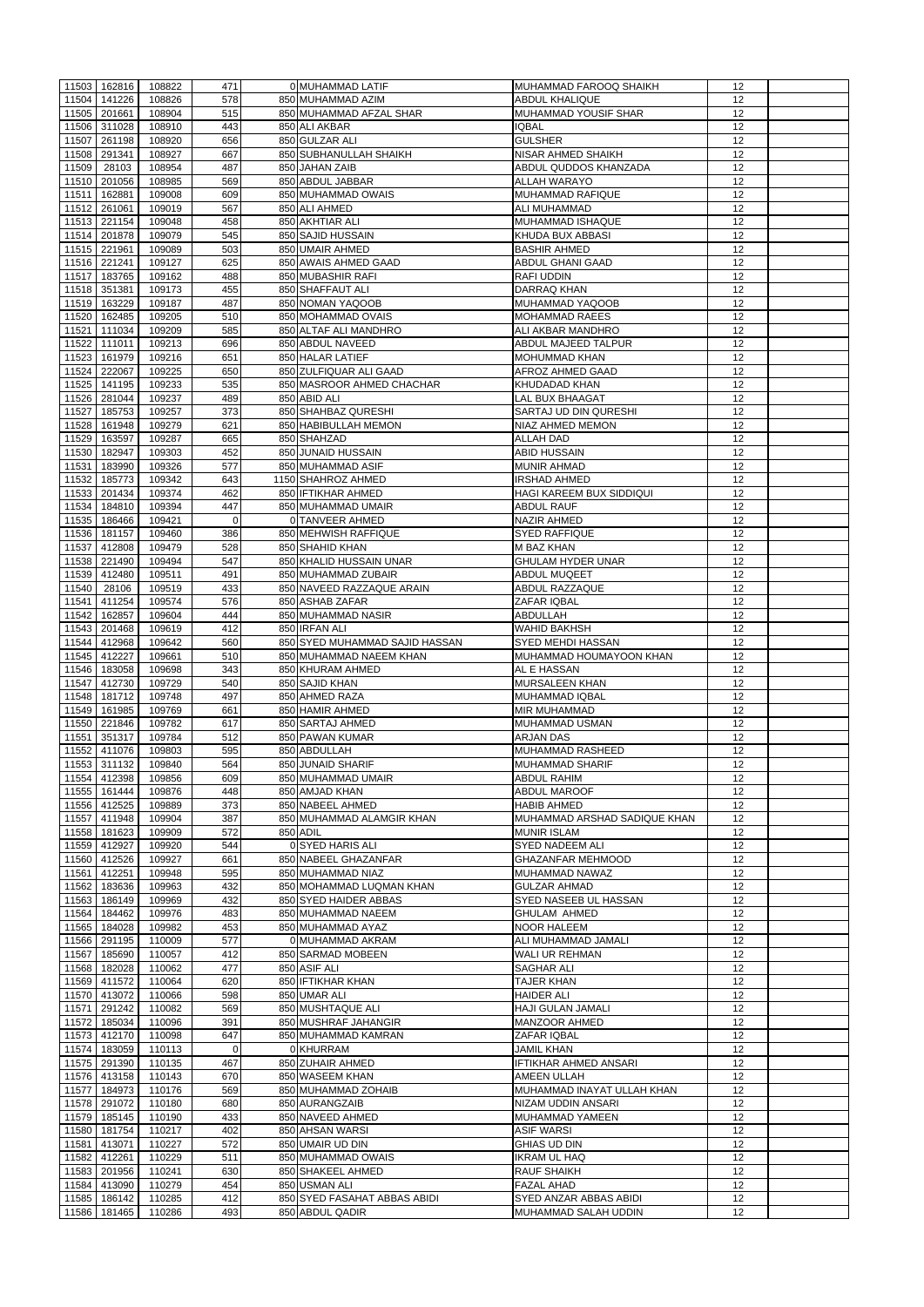|                | 11587 411856 |                  |            |                                      |                                                  | 12 |  |
|----------------|--------------|------------------|------------|--------------------------------------|--------------------------------------------------|----|--|
| 11588          | 291300       | 110304<br>110324 | 532<br>384 | 850 MOHAMMAD NOUMAN<br>850 SAJID ALI | <b>AZEEM UDDIN</b><br>DARYA KHAN MARRI           | 12 |  |
|                | 161939       |                  | 474        | 850 GULZAR ALI SOLANGI               |                                                  | 12 |  |
| 11589<br>11590 | 161981       | 110440           | 613        | 850 HAMAD ALI                        | <b>UMAID ALI SOLANGI</b><br><b>GHULAM SHABIR</b> | 12 |  |
|                |              | 110446           |            |                                      |                                                  |    |  |
| 11591          | 412627       | 110500           | 448        | 850 QAWI ULLAH                       | SHAKIR ULLAH                                     | 12 |  |
| 11592          | 163773       | 110519           | 442        | 850 SYED KAMRAN HYDER KAZMI          | <b>SYED RAHAT HUSSAIN KAZMI</b>                  | 12 |  |
| 11593          | 111008       | 110535           | 570        | 850 ABDUL LATIF                      | <b>ABDUL SATTAR</b>                              | 12 |  |
| 11594          | 163148       | 110540           | 531        | 850 NAFEES AHMED                     | <b>MUHAMMAD IBRAHIM</b>                          | 12 |  |
| 11595          | 351246       | 110557           | 501        | 850 MUHAMMAD ALI                     | <b>GHULAM HUSSAIN MEMON</b>                      | 12 |  |
|                | 11596 412107 | 110596           | 693        | 850 MUHAMMAD HASSAN KHAN             | <b>NAHEED KHAN</b>                               | 12 |  |
| 11597          | 201932       | 110615           | 573        | 850 SHAFI MOHAMMAD                   | <b>IRSHAD ALI</b>                                | 12 |  |
| 11598          | 412825       | 110662           | 434        | 850 SHAHZEB MALIK                    | <b>MALIK MAQSOOD</b>                             | 12 |  |
| 11599          | 412232       | 110677           | 540        | 850 MUHAMMAD NASIR                   | MUHAMMAD NAWAZ                                   | 12 |  |
| 11600          | 411963       | 110705           | 485        | 850 MUHAMMAD AMJAD KHAN              | MUHAMMAD TAYYAB KHAN                             | 12 |  |
| 11601          | 201721       | 110707           | $\Omega$   | 0 NABI BUX                           | <b>ALLAH WADHAYO SHAR</b>                        | 12 |  |
| 11602          | 221302       | 110710           | 535        | 0 FAISAL AHMED                       | ABDUL RAZAQUE SOOMRO                             | 12 |  |
| 11603          | 186644       | 110753           | 579        | 850 WALEED AHMED BUTT                | KOUSAR PERVAIZ BUTT                              | 12 |  |
|                |              |                  | 584        |                                      |                                                  | 12 |  |
| 11604          | 162164       | 110774           |            | 850 JAI KUMAR                        | AASOO MAL                                        |    |  |
| 11605          | 221326       | 110842           | 628        | 850 FAYAZ AHMED BHUTTO               | <b>IMDAD ALI</b>                                 | 12 |  |
| 11606          | 183959       | 110853           | 945        | 1500 MUHAMMAD ARSHAD                 | <b>MUSTHQEEM AHMED</b>                           | 12 |  |
| 11607          | 186253       | 110874           | 458        | 850 SYED MUHAMMAD MUZZAFFAR          | <b>SYED MUHAMMAD IQBAL</b>                       | 12 |  |
| 11608          | 201944       | 110883           | 473        | 850 SHAHBAZ HASSAN                   | MUHAMMAD HASSAN PATHAN                           | 12 |  |
| 11609          | 221653       | 110938           | 512        | 850 MUKHTIAR ALI                     | <b>MUHAMMAD SAFFAR</b>                           | 12 |  |
| 11610          | 221356       | 110954           | 562        | 850 GUL HASSAN                       | SIKANDAR ALI                                     | 12 |  |
| 11611          | 291214       | 110962           | 500        | 850 MUHAMMAD HASSAN ARAIN            | MUHAMMAD YOUSUF ARAIN                            | 12 |  |
| 11612          | 221764       | 110996           | 699        | 850 RIAZ QADIR                       | <b>ABDUL QADIR MEO</b>                           | 12 |  |
| 11613          | 411014       | 111001           | 651        | 850 AASIF ALI                        | <b>HASHMAT ALI</b>                               | 12 |  |
| 11614          | 162110       | 111030           | 388        | 850 INAYAT ALI NAHIYOON              | ABDUL SALAM NAHIYOON                             | 12 |  |
| 11615          | 221014       | 111071           | 556        | 850 ABBAS ALI                        | SHAMSUDDIN KALHORO                               | 12 |  |
| 11616          | 221869       | 111073           | 507        | 850 SHAHID ALI RIND                  | MUHAMMAD BACHAL RIND                             | 12 |  |
| 11617          | 412271       | 111077           | 508        | 850 MUHAMMAD QASIM KHAN              | <b>MUSAFIR KHAN</b>                              | 12 |  |
| 11618          | 182932       | 111131           | 489        | 850 JAWAID BASHIR AHMED SOOMRO       | <b>BASHIR AHMED SOOMRO</b>                       | 12 |  |
|                |              |                  |            |                                      |                                                  |    |  |
| 11619          | 201440       | 111150           | 602        | 850 IKRAM UR REHMAN SHAIKH           | MUHAMMAD ISMAIL SHAIKH                           | 12 |  |
| 11620          | 185241       | 111181           | 673        | 850 OSAID MASOOD KHAN                | <b>MASOOD RAZA KHAN</b>                          | 12 |  |
| 11621          | 412300       | 111184           | 512        | 850 MUHAMMAD SAAD                    | <b>ABDUL GHAFOOR</b>                             | 12 |  |
|                | 11622 161825 | 111190           | 595        | 850 FARHAN                           | <b>MUHAMMAD AMIN</b>                             | 12 |  |
|                | 11623 412109 | 111295           | 457        | 850 MUHAMMAD HUSSAIN                 | <b>JUMMA</b>                                     | 12 |  |
| 11624          | 411042       | 111308           | 465        | 850 ABDUL QAYYUM                     | FAZAL MUHAMMAD                                   | 12 |  |
|                | 11625 411693 | 111310           | 550        | 850 KHALEEQ UR REHMAN                | <b>GHUNCHA GUL</b>                               | 12 |  |
| 11626          | 411063       | 111318           | 481        | 850 ABDUL SHAKOOR                    | <b>ABDUL WAHAB</b>                               | 12 |  |
| 11627          | 411527       | 111330           | 611        | 850 HAMID ALI KHAN                   | MUHAMMAD TUFAIL KHAN                             | 12 |  |
| 11628          | 161422       | 111359           | 673        | 850 AMANULLAH                        | ABDUL QAYOOM                                     | 12 |  |
| 11629          | 161871       | 111372           | 660        | 850 FIDA HUSSAIN SAMEJO              | ZAKIR HUSSAIN SAMEJO                             | 12 |  |
| 11630          | 161627       | 111377           | 436        | 850 AZIZ AHMED                       | MUHAMMAD RAHIM                                   | 12 |  |
| 11631          | 351295       | 111399           | 617        | 850 MUZAMIL HUSSAIN                  | <b>MUZAFFAR HUSSAIN</b>                          | 12 |  |
|                |              |                  |            | 850 ASIM AZIZ                        |                                                  |    |  |
| 11632          | 161560       | 111417           | 680        |                                      | <b>ABDUL AZIZ</b>                                | 12 |  |
| 11633          | 162479       | 111425           | 545        | 850 MOHAMMAD MUQADAM MEMON           | <b>MAQBOOL AHMED MEMON</b>                       | 12 |  |
| 11634          | 161877       | 111441           | 492        | 850 FURQAN UL HAQ                    | <b>RIZWAN UL HAQ</b>                             | 12 |  |
| 11635          | 311247       | 111453           | 498        | 850 SAFDER ALI                       | <b>ASGHAR ALI</b>                                | 12 |  |
| 11636          | 311117       | 111454           | 633        | 850 IRFAN ALI                        | <b>MUHAMMAD USMAN</b>                            | 12 |  |
| 11637          | 161389       | 111462           | 553        | 850 ALI NAEEM                        | MUHAMMAD NAEEM RAZZAQUE                          | 12 |  |
| 11638          | 141197       | 111474           | 469        | 850 MEER MUHAMMAD                    | MUHAMMAD AMIN                                    | 12 |  |
| 11639          | 221159       | 111475           | 443        | 850 ALI GOHAR                        | <b>GULZAR AHMED MAHAR</b>                        | 12 |  |
| 11640          | 164009       | 111497           | 475        | 750 WAQAS AHMED                      | <b>MANZOOR AHMED</b>                             | 12 |  |
| 11641          | 412376       | 111514           | 680        | 850 MUHAMMAD TAHA                    | <b>GHULAM MOHIUDDIN</b>                          | 12 |  |
| 11642          | 412841       | 111551           | 574        | 850 SHAMS UR REHMAN QURAISHI         | ABDUL REHMAN QURAISHI                            | 12 |  |
| 11643          | 413240       | 111584           | 551        | 850 ZULFIQAR AHMED                   | NIAZ MUHAMMAD                                    | 12 |  |
| 11644          | 183481       | 111590           | 799        | 1150 MASROOR ALI KHAN                | <b>MUHAMMAD ALI</b>                              | 12 |  |
| 11645          | 183815       | 111595           | 420        | 850 MUHAMMAD ADEEL HASHMI            | SADIQ HUSSAIN HASHMI                             | 12 |  |
| 11646          | 221472       | 111602           | 633        | 850 KAMRAN                           | <b>IMTIAZ ALI LAKHO</b>                          | 12 |  |
| 11647          | 161879       | 111611           | 580        | 850 GHAZANFAR AMIN                   | <b>GHULAM AHMED</b>                              | 12 |  |
| 11648          | 182131       | 111628           | 431        | 850 AZMAT ULLAH                      | <b>GHULAM NABI</b>                               | 12 |  |
|                |              |                  | 644        |                                      |                                                  |    |  |
| 11649          | 181845       | 111635           |            | 850 AMIN UR REHMAN                   | <b>JAMAL UR REHMAN</b>                           | 12 |  |
| 11650          | 182984       | 111641           | 446        | 850 KAMRAN JALIL SHAIKH              | <b>ABDUL JALIL SHAIKH</b>                        | 12 |  |
| 11651          |              |                  |            |                                      |                                                  |    |  |
|                | 183688       | 111643           | 565        | 850 MOHAMMAD SUFAIN                  | <b>MOHAMMAD TAHIR</b>                            | 12 |  |
| 11652          | 201256       | 111709           | 613        | 850 AURANGZEB                        | <b>SAINDAD KHAN</b>                              | 12 |  |
| 11653          | 162784       | 111716           | 604        | 850 MUHAMMAD IRSHAD                  | <b>MUMER ISLAM</b>                               | 12 |  |
| 11654          | 162052       | 111717           | 850        | 373 HYDER ALI BHATTI                 | <b>MANZOOR ALI BHATTI</b>                        | 12 |  |
| 11655          | 163128       | 111719           | 578        | 850 MUZZAFFAR ALI                    | <b>MANZOOR ALI</b>                               | 12 |  |
| 11656          | 201346       | 111785           | 548        | 850 FEROZ AHMED                      | <b>NOOR AHMED</b>                                | 12 |  |
| 11657          | 412497       | 111830           | 554        | 850 MUJEEB UREHMAN                   | KHAN MUHAMMAD KHALLO                             | 12 |  |
| 11658          | 412415       | 111831           | 416        | 850 MUHAMMAD USMAN                   | <b>ABDUL MAJEED</b>                              | 12 |  |
|                |              | 111847           |            |                                      |                                                  | 12 |  |
|                | 11659 411018 |                  | 445        | 850 ABBAS KHAN                       | <b>DAWA KHAN</b>                                 |    |  |
|                | 11660 411579 | 111869           | 595        | 850 IKRAM                            | <b>MUHAMMAD RAHEEM</b>                           | 12 |  |
| 11661          | 412688       | 111884           | 609        | 850 RUSTAM KHAN                      | <b>ANAYAT KHAN</b>                               | 12 |  |
|                | 11662 162349 | 111926           | 664        | 850 MANOOR AHMED BIJORO              | <b>KHAMISO KHAN</b>                              | 12 |  |
| 11663          | 411448       | 111964           | 633        | 850 FAYYAZ KHAN                      | <b>DOST MUHAMMAD</b>                             | 12 |  |
| 11664          | 201231       | 111974           | 597        | 850 ASIF AHMED SOOMRO                | IQBAL AHMED SOOMRO                               | 12 |  |
| 11665          | 281148       | 111989           | 443        | 850 BILAL SHAHID                     | <b>RAO SHAHID MEHMOOD</b>                        | 12 |  |
| 11666          | 181156       | 112009           | 522        | 850 MEHWISH QADIR                    | <b>SHAIKH ABDUL QADIR</b>                        | 12 |  |
| 11667          | 281410       | 112026           | 589        | 850 MUKHTIAR ALI                     | <b>GHULLAM MUHAMMAD</b>                          | 12 |  |
| 11668          | 163153       | 112036           | 609        | 850 NANGER DARS                      | <b>GHULAM NABI DARS</b>                          | 12 |  |
| 11669          | 281330       | 112041           | 541        | 850 MIR MASHOOQUE HUSSAIN            | <b>FAKIR KHAMISO KHAN KHOSO</b>                  | 12 |  |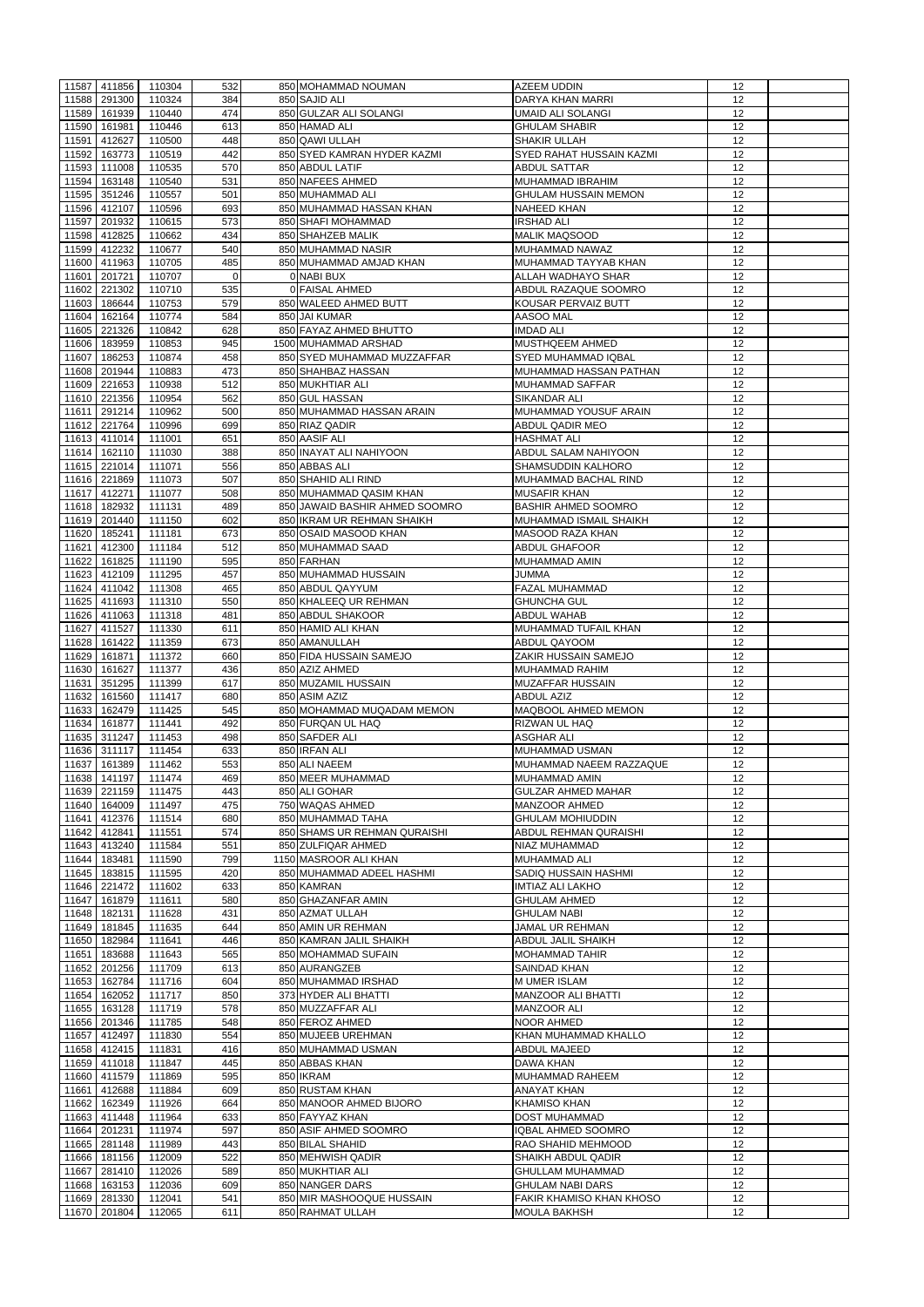| 11671          | 351412                       | 112067           | 475        | 0 SYED ARIF HUSSAIN SHAH                      | <b>SYED INAYAT ALI SHAH</b>                              | 12       |  |
|----------------|------------------------------|------------------|------------|-----------------------------------------------|----------------------------------------------------------|----------|--|
|                |                              |                  | 562        |                                               |                                                          |          |  |
| 11672          | 281019                       | 112069           |            | 850 ABDUL HAMEED                              | <b>MOHD HASSAN</b>                                       | 12       |  |
| 11673          | 261232                       | 112098           | 605        | 850 IRFAN ALI                                 | <b>MUHAMMAD AMEEN</b>                                    | 12       |  |
| 11674          | 164052                       | 112101           | 615        | 850 YASIR HUSSAIN MEMON                       | <b>KHAIR MUHAMMAD</b>                                    | 12       |  |
| 11675          | 201665                       | 112120           | 518        | 850 MUHAMMAD ARIF                             | <b>BASHEER AHMED</b>                                     | 12       |  |
| 11676          | 261180                       | 112130           | 483        | 850 GHULAM HUSSAIN                            | <b>SAGHEER AHMED</b>                                     | 12       |  |
| 11677          | 281164                       | 112143           | 481        | 850 DHANI BUX                                 | ALLAH BUX MARI                                           | 12       |  |
| 11678          | 412304                       | 112184           | 627        | 850 MUHAMMAD SAEED                            | <b>GUL MUHAMMAD</b>                                      | 12       |  |
| 11679          | 181689                       | 112195           | 478        | 850 AHMAD RAZA MANSOORI                       | ABDUL NASIR MANSOORI                                     | 12       |  |
| 11680          | 411441                       | 112203           | 609        | 850 FAWAD ALI KHAN                            | JAMSHAID ALI KHAN                                        | 12       |  |
| 11681          | 185119                       | 112220           | 643        | 850 NASIR                                     | AAS MUHAMMAD                                             | 12       |  |
| 11682          | 183810                       | 112248           | 616        | 850 MUHAMMAD ABUBAKAR RAZA                    | MUHAMMAD TASLEEM RAZA                                    | 12       |  |
| 11683          | 183141                       | 112250           | 486        | 850 M DANISH                                  | <b>MASIF</b>                                             | 12       |  |
| 11684          | 181621                       | 112258           | 375        | 850 ADIL                                      | <b>MUHAMMAD HANIF</b>                                    | 12       |  |
| 11685          | 411796                       | 112288           | 582        | 850 MATEEN AKBAR                              | <b>M AKBAR</b>                                           | 12       |  |
| 11686          | 412576                       | 112298           | 542        | 850 NOMAN                                     | HAJI MUHAMMAD AYYUB                                      | 12       |  |
| 11687          | 412012                       | 112300           | 438        | 850 MUHAMMAD ATIF                             | IMUHAMMAD NASIR AHMED                                    | 12       |  |
| 11688          | 412268                       | 112333           | 530<br>425 | 850 MUHAMMAD OWAIS UMER<br>850 MUHAMMAD JAWED | <b>MUHAMMAD UMER</b><br><b>AMIR UDDIN</b>                | 12<br>12 |  |
| 11689<br>11690 | 412157                       | 112349<br>112364 | 668        |                                               |                                                          |          |  |
| 11691          | 411019<br>412432             | 112379           | 598        | 850 ABDUL AHAD<br>850 MUHAMMAD WAQAS MALLICK  | SYED MUHAMMAD NAZAR HASAN USMA<br>MUHAMMAD WAQAR MALLICK | 12<br>12 |  |
|                |                              |                  | 656        |                                               |                                                          | 12       |  |
| 11692          | 182751                       | 112380           | 456        | 850 HIZBULLAH<br>850 AKRAM SALEEM             | <b>GULZAR AHMED</b><br><b>MUHAMMAD SALEEM</b>            |          |  |
| 11693          | 411165                       | 112397           |            |                                               |                                                          | 12       |  |
| 11694          | 411815                       | 112399           | 546        | 850 MIRZA MUHAMMAD SHAHZAIB                   | MIRZA MUHAMMAD RAFIQ MUGHAL                              | 12       |  |
| 11695          | 412615                       | 112412           | 524        | 850 OWAIS SALEEM AHMED                        | <b>SALEEM AHMED</b>                                      | 12       |  |
| 11696          | 412380                       | 112442           | 522        | 850 MUHAMMAD TALHA                            | ALKI BAHADUR                                             | 12       |  |
| 11697          | 182338                       | 112454           | 536        | 1050 FAISAL AHMED                             | <b>NISAR AHMED</b>                                       | 12       |  |
| 11698          | 184485                       | 112466           | 536        | 850 MUHAMMAD NAZEER                           | <b>MUHAMMAD KALEEM</b>                                   | 12       |  |
| 11699          | 411196                       | 112474           | 434        | 850 AMJAD KHAN                                | <b>ESSA KHAN</b>                                         | 12       |  |
| 11700          | 185130                       | 112495           | 607        | 850 NASIR KHAN                                | <b>NISAR SHAH</b>                                        | 12       |  |
| 11701          | 183486                       | 112496           | 539        | 850 MAYYAZ                                    | <b>SHAH NAWAZ</b>                                        | 12       |  |
| 11702          | 186341                       | 112513           | 680        | 1150 SYED SHAH IFTEQAR UDDIN                  | <b>SYED SHAH WAJIH UDDIN</b>                             | 12       |  |
| 11703          | 186342                       | 112522           | 722        | 1150 SYED SHAH IQTEDAR UD DIN                 | <b>SYED SHAH WAJIH UD DIN</b>                            | 12       |  |
| 11704          | 181506                       | 112523           | 602        | 1150 ABDUL SAJID KHAN                         | <b>ABDUL ZAHID KHAN</b>                                  | 12       |  |
| 11705          | 186223                       | 112529           | 443        | 850 SYED MUHAMMAD ABID ALI ZAIDI              | <b>SYED HAIDER IQBAL ZAIDI</b>                           | 12       |  |
|                | 11706 182351                 | 112575           | 403        | 850 FAISAL KHAN                               | MOHAMMAD AKHTAR KHAN                                     | 12       |  |
|                | 11707 181072                 | 112576           | 609        | 850 FIZZA SHAFIQ                              | <b>SHAFIQ UL HASSAN</b>                                  | 12       |  |
| 11708          | 182293                       | 112578           | 585        | 850 FAAIZ SHAFIQ                              | <b>SHAFIQ UL HASSAN</b>                                  | 12       |  |
|                | 11709 181541                 | 112582           | 579        | 850 ABDUL WAHEED KHAN                         | <b>ABDI PARVAIZ</b>                                      | 12       |  |
| 11710          | 185745                       | 112587           | 530        | 850 SHAHBAZ ALAM                              | <b>MD MUKHTAR ALAM</b>                                   | 12       |  |
| 11711          | 184793                       | 112588           | 682        | 850 MUHAMMAD TARIQ MALIK                      | MUHAMMAD ILYAS MALIK                                     | 12       |  |
|                | 11712 163233                 | 112596           | 598        | 850 NOOR ALI                                  | MUHAMMAD ALAM                                            | 12       |  |
|                | 11713 411164                 | 112643           | 641        | 850 AKMAL SAEED QURESHI                       | <b>WARIS GUL QURESHI</b>                                 | 12       |  |
| 11714          | 351247                       | 112662           | $\Omega$   | 0 MUHAMMAD ALLAUDDIN                          | MUHAMMAD USMAN                                           | 12       |  |
|                | 11715 181649                 | 112678           | 452        | 850 ADNAN HUSSAIN                             | <b>KAREEM BUX</b>                                        | 12       |  |
|                | 11716 411240                 | 112733           | 522        | 1050 ASAD IQBAL                               | <b>FAZAL DAD</b>                                         | 12       |  |
| 11717          | 185703                       | 112739           | 450        | 850 SHABAZ ALI                                | ABDUL GHAFOOR                                            | 12       |  |
| 11718          | 291389                       | 112761           | 484        | 850 ZUHAIB HUSSAIN                            | <b>HUSSAIN BUX</b>                                       | 12       |  |
| 11719          | 261356                       | 112762           | 510        | 850 MUHAMMAD KASHIF JAMAL QURESHI             | MUHAMMAD ASIF QURESHI                                    | 12       |  |
| 11720          | 411239                       | 112783           | 498        | 850 ASAD HUSSAIN MUSHWANI                     | <b>HUSSAIN KHAN</b>                                      | 12       |  |
| 11721          | 411081                       | 112789           | 850        | 604 ABDULLAH                                  | <b>MUHAMMAD ZAIB</b>                                     | 12       |  |
| 11722          | 411806                       | 112796           | 437        | 850 MIAN SAKHI JAN                            | <b>MIAN JAN</b>                                          | 12       |  |
| 11723          | 411803                       | 112816           | 361        | 850 MEHRAN ALAM                               | MUHAMMAD SALEEM ANSARI                                   | 12       |  |
| 11724          | 411091                       | 112830           | 609        | 805 ABID ALI                                  | <b>ALI KHAN</b>                                          | 12       |  |
| 11725          | 412771                       | 112873           | 463        | 850 SAQIB AZIZ ZAI                            | AZIZ UL REHMAN ZAI                                       | 12       |  |
| 11726          | 412223                       | 112875           | 425        | 850 MUHAMMAD NAEEM                            | <b>SHOUKAT ALI</b>                                       | 12       |  |
| 11727          | 412222                       | 112882           | 647<br>552 | 850 MUHAMMAD NAEEM                            | MUHAMMAD SHAFIQUE                                        | 12       |  |
| 11728          | 261585                       | 112924           |            | 850 TEHSEEN                                   | <b>YAMEEN</b>                                            | 12       |  |
|                | 11729 412899<br>11730 201638 | 112935<br>112947 | 499<br>529 | 850 SUMAIR AHMED<br>850 MOHAMMAD SIDDIQUE     | MUHAMMAD JAMIL<br><b>FAZUL MUHAMMAD</b>                  | 12<br>12 |  |
| 11731          | 261382                       | 112956           | 684        | 850 MUHAMMAD SHOAIB ABBASI                    | MUHAMMAD AKRAM                                           | 12       |  |
|                | 11732 201955                 | 112978           | 531        | 850 SHAKEEL AHMED                             | <b>SAJJAD AHMED MAHAR</b>                                | 12       |  |
| 11733          | 201198                       | 113007           | 534        | 850 AMJAD ALI PHULPOTO                        | <b>LAL DINO</b>                                          | 12       |  |
| 11734          | 111177                       | 113038           | 599        | 850 ZOHAIB ALI                                | ALI MOHAMMAD MEMON                                       | 12       |  |
| 11735          | 261398                       | 113068           | 596        | 850 MUHAMMAD ZUBAIR ARAIN                     | MUHAMMAD JAMIL ARAIN                                     | 12       |  |
| 11736          | 185101                       | 113098           | 589        | 850 NAIMAT ULLAH                              | <b>MOHAMMAD HASSAN BUGHIO</b>                            | 12       |  |
| 11737          | 183667                       | 113116           | 444        | 850 MOHAMMAD SAAD                             | <b>MOHAMMAD SIDDIQUE</b>                                 | 12       |  |
| 11738          | 185776                       | 113138           | 560        | 850 SHAHROZ AMJAD                             | AMJAD HUSSAIN                                            | 12       |  |
| 11739          | 186819                       | 113144           | 425        | 850 ZAHID SULTAN                              | YAQOOB KHAN                                              | 12       |  |
| 11740          | 412253                       | 113166           | 484        | 850 MUHAMMAD NOMAN                            | MUHAMMAD KHAN                                            | 12       |  |
| 11741          | 221568                       | 113184           | 651        | 850 MOHSIN RAZA RAJPUT                        | SHABBIR AHMED RAJPUT                                     | 12       |  |
|                | 11742 413099                 | 113187           | 640        | 850 WAHEED ZAMAN                              | ABDUL AZIZ                                               | 12       |  |
|                | 11743 412569                 | 113217           | 356        | 850 NAZIM RASHEED                             | <b>AFZAL RASHEED</b>                                     | 12       |  |
|                | 11744 351342                 | 113258           | 438        | 850 RIAZ ALI JAMALI                           | ALI NAWAZ JAMALI                                         | 12       |  |
|                | 11745 351126                 | 113260           | 562        | 850 FAHEEM HUSSAIN                            | <b>GULSHER ABBASI</b>                                    | 12       |  |
|                | 11746 412897                 | 113279           | 579        | 850 SULMAN MURTAZA                            | <b>GHULAM MURTAZA</b>                                    | 12       |  |
| 11747          | 183526                       | 113290           | 622        | 850 MIRZA AMMAD BAIG                          | <b>MIRZA JABBAR BAIG</b>                                 | 12       |  |
|                | 11748 221107                 | 113295           | 606        | 850 ABID HUSSAIN                              | KHADIM HUSSAIN JOYO                                      | 12       |  |
| 11749          | 162780                       | 113300           | 475        | 850 MUHAMMAD IRFAN                            | <b>ZULFIQAR ALI</b>                                      | 12       |  |
| 11750          | 182562                       | 113320           | 483        | 850 HABEEL AHMED                              | <b>NISAR MUHAMMAD</b>                                    | 12       |  |
| 11751          | 186087                       | 113336           | 413        | 850 SYED AMIR ALI                             | <b>SYED SHAHZAD ALI</b>                                  | 12       |  |
| 11752          | 183835                       | 113357           | 411        | 850 MUHAMMAD ADNAN AKBAR                      | MUHAMMAD AKBAR ALI                                       | 12       |  |
| 11753          | 412217                       | 113410           | 427        | 850 MUHAMMAD MUZAMMIL                         | MUHAMMAD IMRAN                                           | 12       |  |
|                | 202144                       | 113415           | 381        | 381 ZAHID HUSSAIN                             | <b>GHULAM NABI</b>                                       | 12       |  |
| 11754          |                              |                  |            |                                               |                                                          |          |  |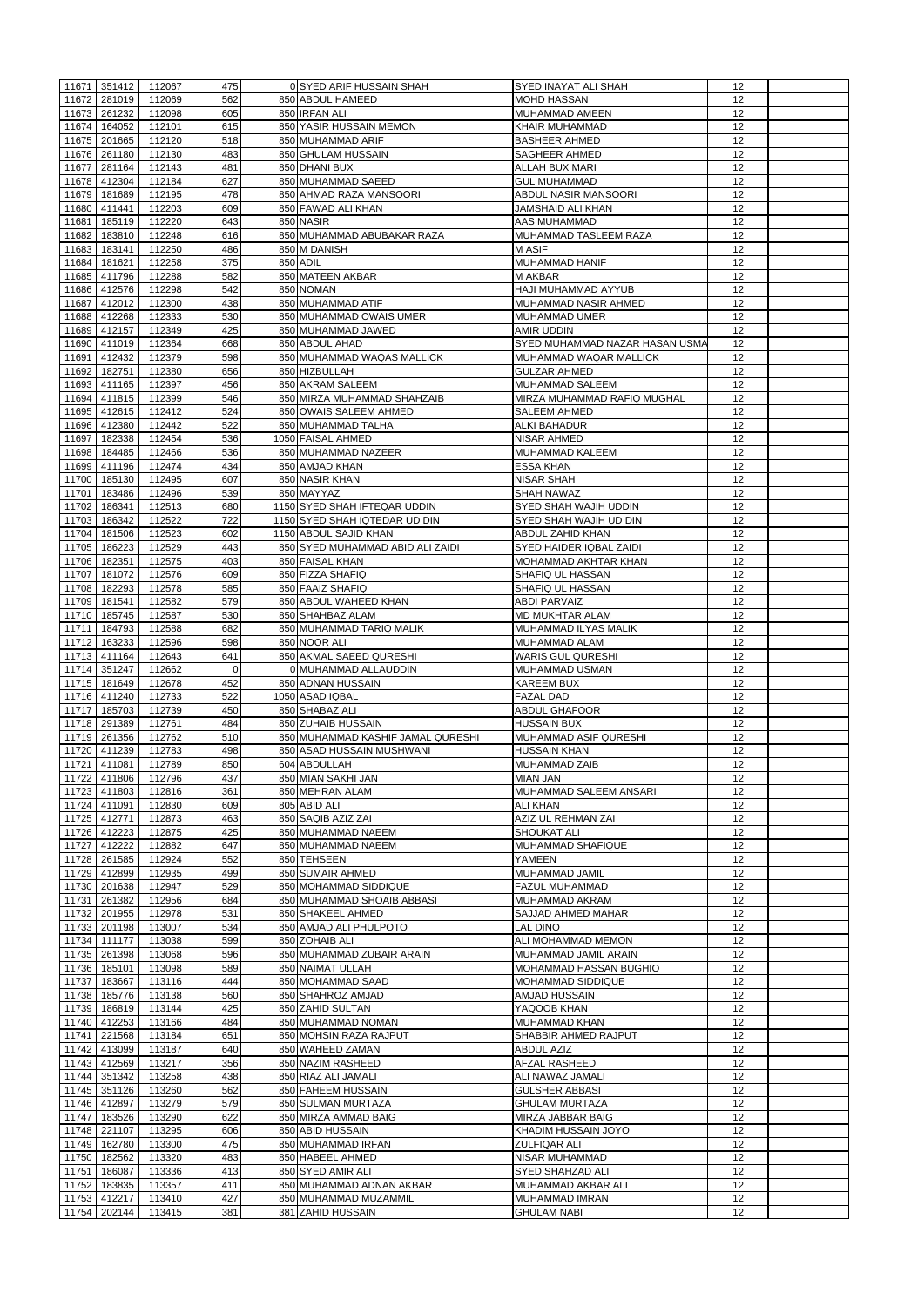|                | 11755 221997   | 113422 | 527            | 850 WAZIR AHMED GORO                              | MUHAMMAD MITHAL                                        | 12       |  |
|----------------|----------------|--------|----------------|---------------------------------------------------|--------------------------------------------------------|----------|--|
| 11756          |                |        | 559            |                                                   |                                                        |          |  |
|                | 222003         | 113438 | 645            | 850 YAWAR ABBAS                                   | <b>ALTAF HUSSAIN SUHAG</b>                             | 12       |  |
| 11757          | 40105          | 113440 |                | 850 SADAQAT HUSSAIN                               | KHUDA BUX                                              | 12       |  |
| 11758          | 221213         | 113446 | 597            | 850 ARSLAN AHMED                                  | <b>SAEED AHMED</b>                                     | 12       |  |
| 11759          | 183587         | 113466 | 515            | 850 MOHAMMAD ATIF SHEIKH                          | SHEIKH MOHAMMAD SHAREEF                                | 12       |  |
| 11760          | 181521         | 113492 | 424            | 850 ABDUL SAMI KHAN                               | <b>QASIM ALI KHAN</b>                                  | 12       |  |
| 11761          | 186649         | 113507 | 497            | 850 WALEED MEHMOOD ABBASI                         | <b>ASAD MEHMOOD</b>                                    | 12       |  |
| 11762          | 183711         | 113513 | 498            | 850 MOHAMMAD WASEEM                               | <b>MOHAMMAD JALIL</b>                                  | 12       |  |
| 11763          | 183986         | 113514 | 560            | 850 MUHAMMAD ASIF                                 | MUHAMMAD SHAFIQUE                                      | 12       |  |
| 11764          | 351079         | 113536 | 486            | 850 AMIR KHAN                                     | MUHAMMAD SALEH BHAYO                                   | 12       |  |
| 11765          | 412649         | 113549 | 634            | 850 RAMEEZ                                        | <b>MUHAMMAD RAFIQ</b>                                  | 12       |  |
| 11766          | 201328         | 113580 | 567            | 850 FARHAN ALI                                    | <b>SIRAJ UDDIN</b>                                     | 12       |  |
| 11767          | 221698         | 113584 | 548            | 850 NAJEEB ULLAH                                  | <b>GUL MIR</b>                                         | 12       |  |
| 11768          | 401324         | 113611 | 627            | 850 SAMIR ALI                                     | <b>MUHAMMAD YOUNIS</b>                                 | 12       |  |
| 11769          | 186849         | 113621 | $\Omega$       | 0 ZEESHAN AHMED                                   | M. ASLAM AHMED                                         | 12       |  |
| 11770          | 185935         | 113649 | 470            | 850 SHER KHAN                                     | M. SAJAWAL                                             | 12       |  |
|                |                |        |                |                                                   |                                                        |          |  |
| 11771          | 181897         | 113655 | 389            | 850 ANWAR ZAIB                                    | <b>AURANG ZAIB</b>                                     | 12       |  |
| 11772          | 183775         | 113656 | 487            | 850 MUBEEN KAUSER                                 | <b>BASHIR AHMED</b>                                    | 12       |  |
| 11773          | 181540         | 113662 | 462            | 850 ABDUL WAHEED KAKAR                            | ABDUL WASEY KAKAR                                      | 12       |  |
| 11774          | 413063         | 113665 | 517            | 850 UMAIR ALI                                     | <b>ZULFIQAR ALI</b>                                    | 12       |  |
| 11775          | 411043         | 113678 | 614            | 884 ABDUL QUDOOS                                  | <b>MUHAMMAD YOUSUF</b>                                 | 12       |  |
| 11776          | 412197         | 113707 | 460            | 850 MUHAMMAD MAZHAR                               | MUHAMMAD YOUNAS                                        | 12       |  |
| 11777          | 161009         | 113714 | 527            | 850 FAIZA SHAIKH                                  | <b>NAEEM AHMED SHAIKH</b>                              | 12       |  |
| 11778          | 351217         | 113738 | 619            | 850 MAZHAR ALI                                    | <b>MUMTAZ ALI</b>                                      | 12       |  |
| 11779          | 221723         | 113747 | 636            | 850 NOMAN ALI                                     | <b>SADARUDDIN JAGIRANI</b>                             | 12       |  |
| 11780          | 311049         | 113754 | 581            | 850 ASIF ALI                                      | <b>MOOSA KHAN</b>                                      | 12       |  |
| 11781          | 185815         | 113779 | 402            | 850 SHAHZAIB JAMIL                                | JAMIL AHMED                                            | 12       |  |
|                |                |        | 493            |                                                   |                                                        |          |  |
| 11782          | 182360         | 113793 |                | 850 FAISAL RASHEED                                | <b>RASHEED AHMED</b>                                   | 12       |  |
| 11783          | 185825         | 113819 | 433            | 850 SHAIKH ARSHAD RASHEED                         | <b>SHAIKH ABDUR RASHEED</b>                            | 12       |  |
| 11784          | 412021         | 113874 | 559            | 850 MUHAMMAD AYAZ KHAN                            | <b>DOST MUHAMMAD KHAN</b>                              | 12       |  |
| 11785          | 411390         | 113875 | 416            | 850 FAISAL ILYAS                                  | <b>MUHAMMAD ILYAS</b>                                  | 12       |  |
| 11786          | 351120         | 113916 | 514            | 850 DEEWAN DAS                                    | <b>MUKHI MAL</b>                                       | 12       |  |
| 11787          | 111004         | 113944 | 554            | 850 AAMIR SAJJAD                                  | MUHAMMAD ISHAQUE                                       | 12       |  |
| 11788          | 181731         | 113962 | 501            | 850 AHSAN ALI                                     | <b>KHALIL AHMED</b>                                    | 12       |  |
| 11789          | 412049         | 113992 | 473            | 850 MUHAMMAD EJAZ                                 | MUHAMMAD AZAM                                          | 12       |  |
|                | 11790 185045   | 113997 | 444            | 850 MUZAFFAR ALI SOOMRO                           | ALLAH BUX SOOMRO                                       | 12       |  |
|                | 11791   411157 | 114018 | 529            | 850 AHTISHAM UL HAQ                               | <b>GHULAM HUSSAIN</b>                                  | 12       |  |
| 11792          | 162900         | 114034 | 582            | 850 MUHAMMAD RIZWAN                               | AKHTER HUSSAIN                                         | 12       |  |
|                |                |        |                |                                                   |                                                        |          |  |
|                | 11793 281085   | 114045 | 497            | 850 ALI RAZA WANGANI                              | JAN MUHAMMAD                                           | 12       |  |
| 11794          | 201933         | 114079 | 599            | 850 SHAFI MOHAMMAD DHAREJO                        | MUHAMMAD BACHAL DHAREJO                                | 12       |  |
| 11795          | 163744         | 114085 | 684            | 850 SYED ALI HAIDER SHAH                          | SYED MUJAHID ALI SHAH                                  | 12       |  |
| 11796          | 411520         | 114091 | 551            | 850 HAFIZ SYED MUHAMMAD OWAIS                     | <b>SYED MUHAMMAD JAWED</b>                             | 12       |  |
| 11797          | 221824         | 114094 | 475            | 850 SAJJAD HUSSAIN                                |                                                        |          |  |
|                |                |        |                |                                                   | <b>GUL HASSAN CHANDIO</b>                              | 12       |  |
| 11798          | 351301         | 114131 | 504            | 850 NAEEM                                         | MUHAMMAD IBRAHIM                                       | 12       |  |
| 11799          | 183074         | 114167 | 602            |                                                   | RAZI UD DIN                                            | 12       |  |
|                |                |        | $\Omega$       | 850 KULSOOM FATIMA                                |                                                        |          |  |
| 11800          | 351061         | 114248 |                | 0 AIJAZ ALI JATOI                                 | <b>GHULAM SARWAR JATOI</b>                             | 12       |  |
| 11801          | 401335         | 114270 | 683            | 850 SHAH JAHAN                                    | ABDULLAH                                               | 12       |  |
| 11802          | 141118         | 114273 | 510            | 850 GHULAM FAREED                                 | <b>GHULAM QADIR</b>                                    | 12       |  |
| 11803          | 221015         | 114290 | 650            | 850 ABBAS ALI                                     | MUHAMMAD MOOSA GOLO                                    | 12       |  |
| 11804          | 181323         | 114292 | 664            | 850 TAYYABA MUGHAL                                | MIRZA JABBAR BAIG                                      | 12       |  |
| 11805          | 412199         | 114318 | 426            | 1150 MUHAMMAD MAZHAR IQBAL                        | MUHAMMAD JAVEED IQBAL                                  | 12       |  |
| 11806          | 141324         | 114350 | $\overline{0}$ | 0 SAEED AHMED                                     | ALI MOHAMMAD SOOMRO                                    | 12       |  |
| 11807          | 141209         | 114366 | 494            | 850 MOHAMMAD SHAIFQUE                             | <b>MOHAMMAD SHAFI MANGRIO</b>                          | 12       |  |
| 11808          | 311280         | 114395 | 738            | 850 SUHAIL AHMED LASHARI                          | <b>HAJI ABDUL MANAN</b>                                | 12       |  |
| 11809          | 182640         | 114400 | 714            | 1150 HAFIZ SYED ALI RAZA                          | <b>SYED MUHAMMAD ALI</b>                               | 12       |  |
|                |                |        |                |                                                   |                                                        |          |  |
| 11810          | 182352         | 114431 | 578            | 850 FAISAL KHAN                                   | <b>SAR ZAMEEN KHAN</b>                                 | 12       |  |
| 11811          | 181788         | 114469 | 566            | 850 ALI AHMED                                     | SAEED AHMED                                            | 12       |  |
| 11812          | 411183         | 114491 | 639            | 850 AMIR HAYAT                                    | <b>INTIZAR AHMED</b>                                   | 12       |  |
|                | 11813 185718   | 114494 | $\Omega$       | 0 SHAFIQ UR REHMAN                                | <b>MAZHAR REHMAN</b>                                   | 12       |  |
| 11814          | 163882         | 114505 | 588            | 850 TAUSEEF RAZA                                  | <b>LIAQUAT ALI</b>                                     | 12       |  |
| 11815          | 401301         | 114507 | 602            | 850 SADAM HUSSAIN                                 | <b>BUXIAL SHAH</b>                                     | 12       |  |
|                | 11816 411749   | 114515 | 629            | 850 M RASHEED                                     | <b>M TAHIR</b>                                         | 12       |  |
| 11817          | 351157         | 114539 | 555            | 850 HAFEEZ SHAH                                   | <b>HABIB SHAH</b>                                      | 12       |  |
|                | 11818 411099   | 114546 | 461            | 850 ADIL ALI                                      | <b>MOHAMMAD HANIF</b>                                  | 12       |  |
| 11819          | 186288         | 114550 | 718            | 1150 SYED MUSTAFA ALI ZAIDI                       | <b>SYED ALI RAZA ZAIDI</b>                             | 12       |  |
|                |                |        |                |                                                   |                                                        |          |  |
| 11820          | 281095         | 114577 | 524            | 850 AMJAD ALI                                     | <b>KARIM BUX MASHORI</b>                               | 12       |  |
| 11821          | 162043         | 114595 | 592            | 850 HUSSAIN BUX                                   | <b>HAJI NOKHAB JAMALI</b>                              | 12       |  |
| 11822          | 161033         | 114597 | 631            | <b>850 NIDA</b>                                   | <b>MUMTAZ HUSSAIN</b>                                  | 12       |  |
| 11823          | 221510         | 114603 | 690            | 850 MAHMOOD HASSAN                                | <b>GUL HASSAN LASHARI</b>                              | 12       |  |
| 11824          | 221245         | 114626 | 609            | 850 AYAZ AHMED                                    | ABDULLAH NOONARI                                       | 12       |  |
| 11825          | 401075         | 114640 | 568            | 850 ASHFAQUE ALI                                  | <b>MOHAMMED URIS</b>                                   | 12       |  |
| 11826          | 221341         | 114652 | $\Omega$       | 0 GHULAM ABUZAR                                   | <b>ABDUL GHAFFAR</b>                                   | 12       |  |
|                | 11827 111007   | 114655 | 488            | 850 ABDUL HAFEEZ                                  | <b>ABDUL MAJEED</b>                                    | 12       |  |
|                | 11828 311265   | 114661 | 712            | 850 SHAHID MEHMOOD                                | ABDUL HAMEED                                           | 12       |  |
|                | 11829 182979   | 114681 | 441            | 850 KAMRAN DOST                                   | DOST MUHAMMAD                                          | 12       |  |
|                | 11830 181394   | 114682 | 569            | 1050 ABDUL BASIT                                  | MUHAMMAD YOUSUF                                        | 12       |  |
|                | 184587         |        |                | 850 MUHAMMAD RIZWAN ARIF                          | MUHAMMAD ARIF                                          |          |  |
| 11831          |                | 114715 | 353            |                                                   |                                                        | 12       |  |
|                | 11832 221321   | 114742 | 668            | 850 FARMAN ALI                                    | <b>NADIR ALI</b>                                       | 12       |  |
| 11833          | 291348         | 114746 | 477            | 850 SYED FAKHAR IMAM SHAH                         | <b>SYED ZAHEER ALI SHAH</b>                            | 12       |  |
| 11834          | 221865         | 114763 | 654            | 850 SHAHBAZ KHAN                                  | AKHTIAR ALI LAHORI                                     | 12       |  |
| 11835          | 161309         | 114769 | 612            | 1100 AHSAN IRSHAD                                 | <b>IRSHAD AHMED</b>                                    | 12       |  |
| 11836          | 261084         | 114772 | 625            | 850 AQEEL AHMED                                   | <b>KHAIR MUHAMMAD</b>                                  | 12       |  |
| 11837<br>11838 | 261472         | 114775 | 656            | 850 PURAN KUMAR<br>0 SYED ABID HUSSAIN SHAH KAZMI | <b>KESRO</b><br><b>SYED SHABBIR HUSSAIN SHAH KAZIM</b> | 12<br>12 |  |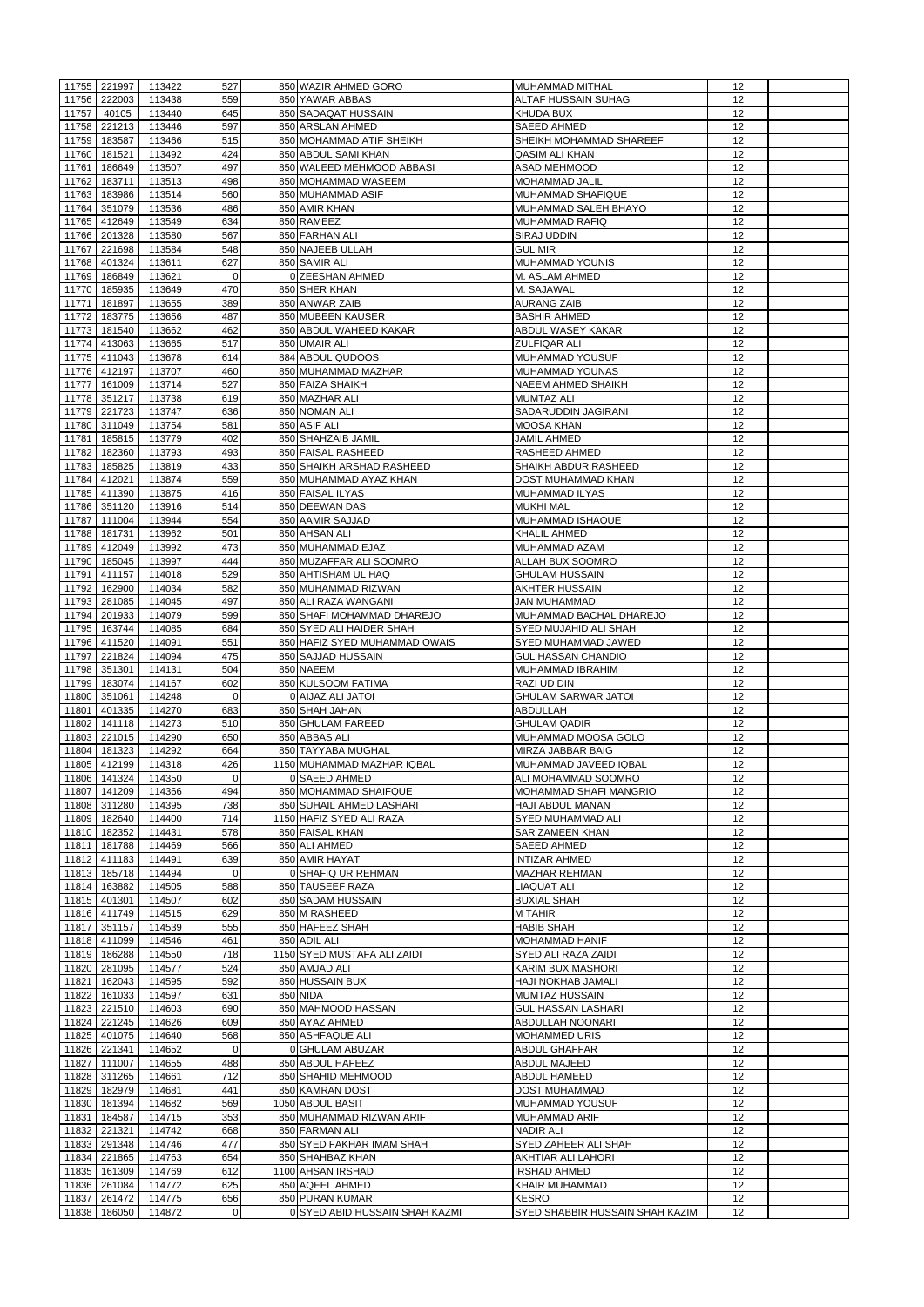|              | 11839 184548 | 114880 | 400      | 850 MUHAMMAD RAMIZ           | <b>MUJEEB UR REHMAN</b>     | 12 |  |
|--------------|--------------|--------|----------|------------------------------|-----------------------------|----|--|
|              | 183927       |        | 448      |                              | <b>IMUHAMMAD AMEEN</b>      | 12 |  |
| 11840        |              | 114891 |          | 850 MUHAMMAD ANUS AMEEN      |                             |    |  |
| 11841        | 411925       | 114899 | 644      | 850 MUHAMMAD ADNAN           | <b>ALI KHAN</b>             | 12 |  |
| 11842        | 201598       | 114929 | 462      | 850 MOHAMMAD AYOUB           | MOHAMMAD YAQOOB CHANNA      | 12 |  |
| 11843        | 221927       | 114952 | 492      | 850 SUHAIL MUMTAZ ALI        | MUMTAZ ALI ARBANI           | 12 |  |
| 11844        | 222063       | 114999 | 579      | 850 ZULFIQAR ALI             | <b>BASHIR AHMED SOOMRO</b>  | 12 |  |
| 11845        | 141325       | 115005 | 595      | 850 SAEED AHMED INDHER       | MUSUTAQUE AHMED INDHER      | 12 |  |
| 11846        | 281288       | 115019 | 299      | 586 KHALID HUSSAIN MAGSI     | <b>ASHIQUE HUSSAIN</b>      | 12 |  |
| 11847        | 311027       | 115027 | 609      | 850 AKRAM ALI                | <b>ALI KHAN</b>             | 12 |  |
|              | 11848 163839 | 115033 | 680      | 850 SYED YASIR ALI           | <b>SYED MUHAMMAD ALI</b>    | 12 |  |
|              |              |        | 628      | 850 SANA SHAHBAZ             |                             |    |  |
| 11849        | 181257       | 115069 |          |                              | <b>SHAHBAZ</b>              | 12 |  |
| 11850        | 181406       | 115070 | 454      | 850 ABDUL BASIT USMAN        | MUHAMMAD USMAN              | 12 |  |
| 11851        | 184813       | 115071 | 494      | 850 MUHAMMAD UMAIR IDREES    | <b>MUHAMMAD IDREES</b>      | 12 |  |
| 11852        | 183898       | 115075 | 479      | 850 MUHAMMAD ALI SHOAIB      | MUHAMMAD TAJAMMUL HAQ       | 12 |  |
| 11853        | 181950       | 115099 | 523      | 850 ARSALAN RAZA KHAN        | <b>IDREES RAZA KHAN</b>     | 12 |  |
| 11854        | 183265       | 115114 | 607      | 850 M SOHAIB GHAFFAR         | <b>ABDUL GHAFFAR</b>        | 12 |  |
|              | 11855 183540 | 115131 | $\Omega$ | O MIRZA RAHEEL BAIG          | <b>MIRZA JAHANGIR BAIG</b>  | 12 |  |
|              |              |        |          | 850 MOHAMMAD SHAHZAIB JAWAID |                             | 12 |  |
| 11856        | 183679       | 115145 | 481      |                              | <b>MOHAMMAD JAWAID</b>      |    |  |
| 11857        | 411710       | 115168 | 531      | 850 KHAWAJA UBAID IQBAL      | KHAWAJA MUHAMMAD IQBAL      | 12 |  |
| 11858        | 186307       | 115203 | 440      | 850 SYED OWAIS ALI           | <b>ARSHED ALI</b>           | 12 |  |
| 11859        | 412385       | 115215 | 418      | 850 MUHAMMAD TANVEER         | <b>MUHAMMAD YOUNUS</b>      | 12 |  |
| 11860        | 411031       | 115217 | 607      | 850 ABDUL KHALIQ             | NAEEMULLAH                  | 12 |  |
| 11861        | 185991       | 115221 | 530      | 850 SIRAJUDDIN               | <b>NOOR BAKHSH</b>          | 12 |  |
| 11862        | 411964       | 115236 | 465      | 850 MUHAMMAD AMMAD           | MUHAMMAD RAFIQUE            | 12 |  |
|              |              |        |          |                              |                             |    |  |
|              | 11863 184406 | 115241 | 425      | 850 MUHAMMAD MAZHAR AHEMED   | <b>SIKANDAR HAYAT KHAN</b>  | 12 |  |
| 11864        | 183193       | 115245 | 632      | 850 M KASHIF                 | M NIZAM UDDIN               | 12 |  |
|              | 11865 183649 | 115246 | 560      | 850 MOHAMMAD NAJAM           | MOHAMMAD WASI ULLAH         | 12 |  |
| 11866        | 221190       | 115252 | 653      | 850 AMEER JAN                | <b>AHMED JAN</b>            | 12 |  |
| 11867        | 281637       | 115265 | 518      | 850 ZUALIFQAR ALI            | <b>RUSTAM ALI</b>           | 12 |  |
| 11868        | 351046       | 115313 | 565      | 850 ADEEL AHMED              | <b>KHURSHEED AHMED</b>      | 12 |  |
| 11869        | 201584       | 115317 | 530      | 850 MIR KHAN KHUHRO          | <b>ALI DINO KHUHRO</b>      | 12 |  |
|              |              |        |          |                              |                             |    |  |
| 11870        | 351045       | 115326 | 492      | 850 ABRAR HUSSAIN SHAH       | <b>ZULFIQAR ALI SHAH</b>    | 12 |  |
| 11871        | 412298       | 115339 | 717      | 1150 MUHAMMAD RIZWAN ZAHEER  | MUHAMMAD ZAHEER             | 12 |  |
| 11872        | 201783       | 115355 | 570      | 850 PARVEZ AHMED             | <b>SHAH MUHAMMAD CHANNA</b> | 12 |  |
| 11873        | 162706       | 115365 | 429      | 950 MUHAMMAD FAIZAN          | <b>MUHAMMAD FAROOQ</b>      | 12 |  |
|              | 11874 181988 | 115371 | 387      | 850 ASAD KHAN                | <b>GUL RANG KHAN</b>        | 12 |  |
|              | 11875 183261 | 115380 | 520      | 850 M SHAN                   | M IKHLAQUE                  | 12 |  |
|              |              |        |          |                              |                             |    |  |
|              | 11876 183534 | 115390 | 647      | 850 MIRZA IBRAR BAIG         | MOHAMMAD AJAIB BAIG         | 12 |  |
| 11877        | 162194       | 115393 | 577      | 850 JHONGEER                 | <b>ASHIQUE ALI</b>          | 12 |  |
|              | 11878 184043 | 115410 | 433      | 0 MUHAMMAD BABAR             | <b>MUHAMMAD IDREES</b>      | 12 |  |
| 11879        | 221715       | 115417 | 553      | 850 NAZEER AHMED             | MUHAMMAD BUXAL ABRO         | 12 |  |
|              | 11880 185713 | 115418 | 396      | 850 SHAFI ULLAH              | <b>DAWER KHAN</b>           | 12 |  |
| 11881        | 183682       | 115429 | 689      | 1150 MOHAMMAD SHAYAN KHAN    | MOHAMMAD YASEEN KHAN        | 12 |  |
| 11882        | 221431       | 115447 | 596      | 850 ISHFAQUE AHMED           | <b>KARIM BUX</b>            | 12 |  |
|              |              |        |          |                              |                             |    |  |
| 11883        | 412623       | 115485 | 433      | 850 QAMAR IQBAL              | <b>IQBAL AHMED</b>          | 12 |  |
| 11884        | 183944       | 115486 | 380      | 0 MUHAMMAD ARSALAN           | MUHAMMAD ALI                | 12 |  |
| 11885        | 411346       | 115491 | 645      | 850 DANIAL IQBAL             | <b>ABDUL RASHEED</b>        | 12 |  |
| 11886        | 182400       | 115493 | 444      | 850 FAIZAN HUSSAIN LIAQAT    | LIAQAT ALI KHAN             | 12 |  |
| 11887        | 411989       | 115494 | 510      | 850 MUHAMMAD ASAD            | MUHAMMAD JAMIL              | 12 |  |
| 11888        | 261361       | 115513 | 556      | 850 MUHAMMAD MUJTABA         | <b>ATA MUHAMMAD</b>         | 12 |  |
| 11889        | 141302       | 115579 | 595      | 850 RAJA                     | <b>BEERBAL</b>              | 12 |  |
|              |              |        |          |                              |                             |    |  |
| 11890        | 161587       | 115603 | 681      | 850 AWAIS AHMED MEMON        | ABDUL QADIR MEMON           | 12 |  |
| 11891        | 162768       | 115614 | 646      | 850 MUHAMMAD IMRAN           | <b>IDREESULLAH</b>          | 12 |  |
| 11892        | 201380       | 115638 | 610      | 850 GHULAM MURTAZA           | <b>GHULAM MUSTAFA</b>       | 12 |  |
| 11893        | 351314       | 115646 | 595      | 850 NOOR NABI SHAIKH         | KHUSHI MUHAMMAD SHAIKH      | 12 |  |
| 11894        | 261618       | 115709 | 516      | 850 ZAHID HUSSAIN            | <b>ABDUL GAFFOR</b>         | 12 |  |
| 11895        | 411718       | 115723 | 410      | 850 LAIQ ZADA KHAN           | <b>UMAR ZADA</b>            | 12 |  |
|              | 11896 183042 | 115724 | 510      | 850 KHALID HUSSAIN SIAL      | <b>MOHAMMAD BUKHSH SIAL</b> | 12 |  |
|              |              |        |          |                              |                             |    |  |
|              | 11897 185389 | 115731 | 446      | 850 RAZA AHMED               | <b>MOHAMMAD SHAFIQUE</b>    | 12 |  |
|              | 11898 221894 | 115733 | 581      | 850 SHEERAZ AHMED            | <b>INAM ALI</b>             | 12 |  |
|              | 11899 281523 | 115751 | 527      | 850 SAMIULLAH                | <b>UMARUDIN SAHITO</b>      | 12 |  |
|              | 11900 182844 | 115767 | 383      | 850 INAYAT ULLAH             | <b>SHAHZAD AHMED KHAN</b>   | 12 |  |
| 11901        | 291104       | 115771 | 585      | 850 FARHANULLAH              | <b>ASADULLAH DAHRI</b>      | 12 |  |
| 11902        | 182069       | 115785 | 499      | 850 ATIF NAEEM               | MUHAMMAD NAEEM SAJID        | 12 |  |
|              | 11903 411167 | 115786 | 471      | 850 ALI HASSAN               | <b>BARKAT ALI</b>           | 12 |  |
|              |              |        | 577      |                              | MUHAMMAD AKBAR              |    |  |
|              | 11904 411709 | 115806 |          | 850 KHAN SHEREEN             |                             | 12 |  |
| 11905 412333 |              |        |          |                              |                             |    |  |
| 11906        |              | 115810 | 420      | 850 MUHAMMAD SHAFIQ          | <b>UMER GUL</b>             | 12 |  |
| 11907        | 351113       | 115843 | 450      | 850 BARKAT ALI               | <b>SHOUKAT ALI</b>          | 12 |  |
|              | 221466       | 115854 | 576      | 850 KAILASH                  | <b>DILEEP KUMAR</b>         | 12 |  |
|              | 11908 221397 | 115859 | 564      | 850 ILTAF HUSSAIN            | WALI MUHAMMAD               | 12 |  |
|              |              |        | 428      |                              |                             | 12 |  |
| 11909        | 162651       | 115873 |          | 850 MUHAMMAD ASHRAF SHAIKH   | MUHAMMAD ASLAM SHAIKH       |    |  |
|              | 11910 412314 | 115893 | 454      | 850 MUHAMMAD SALEEM AKHTAR   | <b>UMAID ALI</b>            | 12 |  |
|              | 11911 182679 | 115902 | 511      | 850 HAMMAD RAZA              | <b>SHAKIR NAWAB</b>         | 12 |  |
|              | 11912 412023 | 115904 | 530      | 850 MUHAMMAD AZAM            | <b>SHERJAN</b>              | 12 |  |
|              | 11913 411785 | 115923 | 563      | 850 MALIK WASEEM KHAN        | MUHABBAT KHAN               | 12 |  |
| 11914        | 18200        | 115925 | 441      | 850 TAHA AHMED               | <b>SHAMIM AHMED</b>         | 12 |  |
|              | 11915 221650 | 115928 | 747      | 1150 MUJEEBULLAH             | HIDAYATULLAH                | 12 |  |
|              |              |        |          |                              |                             |    |  |
|              | 11916 221268 | 115940 | 557      | 850 BILAL AHMED SIYAL        | <b>ROSHAN ALI SIYAL</b>     | 12 |  |
|              | 11917 186899 | 115949 | 540      | 850 ZOHAIB KHAN              | <b>ZAMEER KHAN</b>          | 12 |  |
|              | 11918 291042 | 115965 | 589      | 850 ALI RAZA                 | <b>NASEEM IQBAL</b>         | 12 |  |
| 11919        | 401216       | 115972 | 579      | 850 MASROOR ALI              | <b>ABDUL AZIZ</b>           | 12 |  |
| 11920        | 183909       | 116042 | 389      | 850 MUHAMMAD AMIR            | MUHAMMAD YOUSAF             | 12 |  |
| 11921        | 183341       | 116045 | 499      | 850 M. FAIZAN ALI QADRI      | MIRZA MUSSAWIR BAIG         | 12 |  |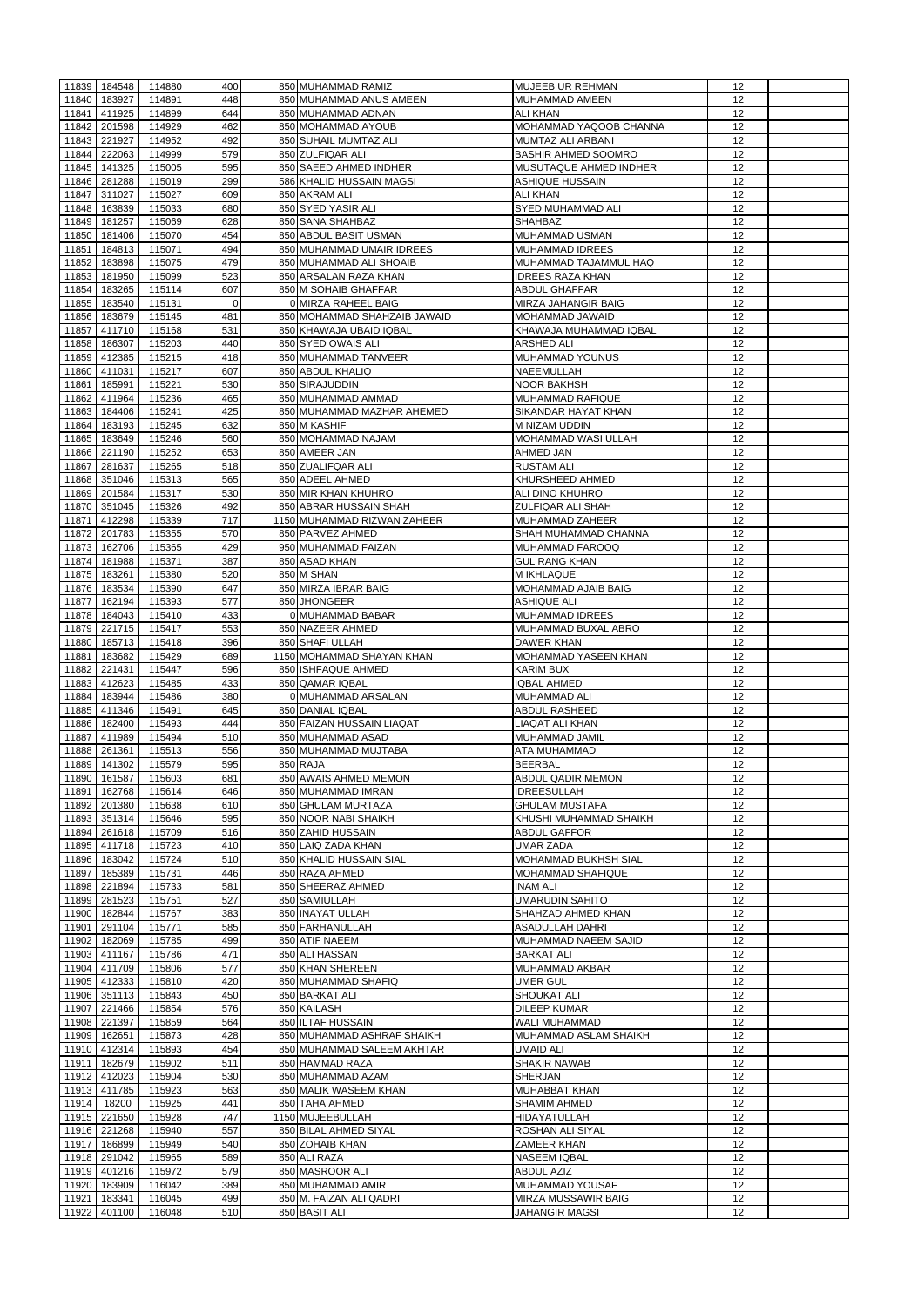| 11923<br>11924 |                | 116050           | 585         | 850 SAEED AHMED                 | MUHAMMAD NAWAZ CHANDIO            | 12       |  |
|----------------|----------------|------------------|-------------|---------------------------------|-----------------------------------|----------|--|
|                | 221792         |                  |             |                                 |                                   |          |  |
|                | 351363         | 116106           | 457         | 850 SAJJAD ALI                  | <b>UMED ALI SHAH</b>              | 12       |  |
| 11925          | 184508         | 116116           | 437         | 850 MUHAMMAD OVAIS              | <b>MUHAMMAD YOUNUS</b>            | 12       |  |
| 11926          | 281039         | 116147           | 0           | 0 ABDUL SATTAR DAHRAJ           | <b>QADIR BUX</b>                  | 12       |  |
|                |                |                  |             |                                 |                                   |          |  |
| 11927          | 186538         | 116160           | 795         | 1150 UMAIR ANIS                 | ANIS UR REHMAN                    | 12       |  |
| 11928          | 183050         | 116201           | 837         | 1150 KHAWAJA WAHABUDDIN         | KHAWAJA MOHEUDDIN                 | 12       |  |
| 11929          | 291202         | 116250           | 430         | 850 MUHAMMAD ASHFAQUE           | <b>SHABBIR AHMED</b>              | 12       |  |
| 11930          | 201953         | 116260           | 560         | 850 SHAHZAD AHMED BHATTI        | <b>KHADIM HUSSAIN</b>             | 12       |  |
|                |                |                  |             |                                 |                                   |          |  |
| 11931          | 411095         | 116263           | 453         | 850 ABSAR UD DIN                | AMIR UD DIN                       | 12       |  |
| 11932          | 181867         | 116273           | 426         | 850 AMJAD ALI                   | MUHAMMAD AKRAM                    | 12       |  |
| 11933          | 182654         | 116278           | 435         | 850 HAIDER ALI                  | <b>MUHAMMAD ALI</b>               | 12       |  |
|                |                |                  |             |                                 |                                   |          |  |
| 11934          | 185520         | 116293           | 600         | 850 SABGHAT ULLAH               | <b>M MUBARAK</b>                  | 12       |  |
| 11935          | 411481         | 116295           | 501         | 850 HABIB UL HASSAN             | MUHAMMAD HUSSAIN MIRAJI           | 12       |  |
| 11936          | 182398         | 116316           | 535         | 850 FAIZAN HAMEED BUKHSH        | <b>HAMEED BUKHSH</b>              | 12       |  |
| 11937          | 411315         |                  |             |                                 |                                   |          |  |
|                |                | 116325           | 610         | 850 AZHAR RASHEED               | ABDUL RASHEED                     | 12       |  |
| 11938          | 185443         | 116358           | 476         | 850 RIZWAN UL HAQ SIDDIQUI      | NIZAM UL HAQ SIDDIQUI             | 12       |  |
| 11939          | 163937         | 116362           | 475         | 850 USMA HAROON                 | <b>MUHAMMAD MOOSA</b>             | 12       |  |
| 11940          | 411262         | 116376           | 538         | 850 ASIF ALAM                   | <b>JAN ALAM</b>                   | 12       |  |
|                |                |                  |             |                                 |                                   |          |  |
| 11941          | 181718         | 116402           | 530         | 850 AHMED SUBHAN                | M. KHALID                         | 12       |  |
| 11942          | 161403         | 116414           | 598         | 850 ALI RAZA                    | MUHAMMAD ASGHAR ALI               | 12       |  |
| 11943          | 163074         | 116436           | 624         | 850 MUHAMMED DANISH BAIG MUGHAL | MUHAMMED IDREES BAIG MUGHAL       | 12       |  |
| 11944          | 161509         | 116452           | 599         | 850 ASAD ULLAH                  | <b>SHER MOHAMMAD</b>              | 12       |  |
|                |                |                  |             |                                 |                                   |          |  |
| 11945          | 291015         | 116456           | 559         | 850 ABDUL RAB                   | <b>MUHAMMAD BASHIR</b>            | 12       |  |
| 11946          | 411829         | 116478           | 449         | 850 MOHAMMAD ARBAB              | <b>FAYYAZ UD DIN</b>              | 12       |  |
| 11947          | 182285         | 116493           | 526         | 850 EJAZ AHMED                  | <b>RIAZ</b>                       | 12       |  |
|                |                |                  |             |                                 |                                   |          |  |
| 11948          | 181694         | 116506           | 429         | 850 AHMED AFZAL                 | MUHAMMAD AFZAL SIDDIQUI           | 12       |  |
| 11949          | 185226         | 116520           | 598         | 850 NOOR ULAH                   | <b>FAZAL UR REHMAN</b>            | 12       |  |
| 11950          | 186144         | 116530           | 516         | 850 SYED FAWWAD HUSSAIN ZAIDI   | <b>SYED SHAFAAT HUSSAIN ZAIDI</b> | 12       |  |
|                |                |                  |             |                                 |                                   |          |  |
| 11951          | 163536         | 116541           | 500         | 850 SHAH FAISAL                 | <b>LIAQUAT SHAH</b>               | 12       |  |
| 11952          | 401243         | 116567           | 557         | 850 MUJAHID ALI                 | <b>IRSHAD AHMED ARAIN</b>         | 12       |  |
| 11953          | 411470         | 116579           | 686         | 1150 GHULAM QADIR               | <b>MUHAMMAD RAFIQ</b>             | 12       |  |
| 11954          | 291206         | 116604           | 966         | 1500 MUHAMMAD ATIF              | MUHAMMAD JAMEEL MUNEER            | 12       |  |
|                |                |                  |             |                                 |                                   |          |  |
| 11955          | 351245         | 116611           | 608         | 850 MUHAMMAD AHMED              | <b>MUHAMMAD YOUSUF</b>            | 12       |  |
| 11956          | 351443         | 116635           | 598         | 850 WAQAR HUSSAIN BHAYO         | <b>BASHIR AHMED BHAYO</b>         | 12       |  |
| 11957          | 186028         | 116669           | 498         | 850 SULMAN                      | <b>MAZHAR ALI</b>                 | 12       |  |
|                |                |                  |             |                                 |                                   |          |  |
|                | 11958 221817   | 116701           | 613         | 850 SAJJAD ALI                  | MUHAMMAD HASSAN                   | 12       |  |
|                | 11959 162137   | 116709           | 632         | 0 ISHRAT                        | <b>GHULAM HUSSAIN</b>             | $12 \,$  |  |
| 11960          | 351137         | 116774           | 433         | 850 FARMAN ALI MAKO             | <b>MOHAMMAD SHAREEF</b>           | 12       |  |
|                |                |                  |             |                                 |                                   |          |  |
| 11961          | 351132         | 116776           | 467         | 850 FARHAN ALI                  | MUHAMMAD FAROOQUE                 | 12       |  |
| 11962          | 183593         | 116779           | 307         | 850 MOHAMMAD BILAL SIDDIQUI     | <b>MOHAMMAD IDREES SIDDIQUI</b>   | 12       |  |
| 11963          | 221886         | 116835           | 482         | 850 SHAMSHER ALI                | <b>ILM UD DIN</b>                 | 12       |  |
|                |                |                  |             |                                 |                                   |          |  |
| 11964          | 411353         | 116846           | 520         | 850 DANISH RASOOL               | <b>GHULAM RASOOL</b>              | 12       |  |
| 11965          | 185929         | 116865           | 528         | 850 SHEIKH WAQAS                | <b>SHEIKH INAM ULLAH</b>          | 12       |  |
| 11966          | 111161         | 116876           | 597         | 850 SHEERAZ                     | A. RASHEED                        | 12       |  |
| 11967          | 411656         | 116903           | 595         | 850 JUNAID                      |                                   | 12       |  |
|                |                |                  |             |                                 | <b>SAHIB DAD</b>                  |          |  |
| 11968          | 186143         | 116904           | 540         | 850 SYED FAWAD ALI              | <b>SYED HASHIM ALI</b>            | 12       |  |
| 11969          | 186416         | 116975           | 578         | 850 TABISH AR MUGAN             | <b>SHAMIM AHMED</b>               | 12       |  |
|                | 261268         | 116977           | 484         | 850 KHUDA DINO                  | MUHAMMAD USMAN                    | 12       |  |
|                |                |                  |             |                                 |                                   |          |  |
| 11970          |                |                  |             |                                 |                                   |          |  |
| 11971          | 311197         | 116988           | 588         | 850 MUHAMMAD TARIQUE            | <b>RIAZ ALI</b>                   | 12       |  |
| 11972          | 311040         | 117008           | 521         | 0 ARSLAN                        | <b>ABRAR AHMED</b>                | 12       |  |
|                |                |                  |             |                                 |                                   |          |  |
| 11973          | 161936         | 117022           | 490         | 850 GUL ZAREEM                  | MANZOOR HUSSAIN MUGHAL            | 12       |  |
| 11974          | 281245         | 117027           | 475         | 850 IRFAN ALI UJJAN             | <b>RASOOL BUX</b>                 | 12       |  |
| 11975          | 111029         | 117049           | 451         | 850 AIZAZ ALI                   | YAR MUHAMMAD                      | 12       |  |
| 11976          | 201286         | 117062           |             | 850 BARKAT ALI                  | AMIR BUX                          | 12       |  |
|                |                |                  | 559         |                                 |                                   |          |  |
| 11977          | 162107         | 117071           | $\mathbf 0$ | 0 IMTIAZ ALI                    | <b>AHMED KHAN</b>                 | 12       |  |
| 11978          | 162933         | 117077           | 488         | 850 MUHAMMAD SHAH               | ABDULLAH SHAH                     | 12       |  |
| 11979          | 184457         | 117080           | 600         | 850 MUHAMMAD NABEEL             | <b>MUHAMMAD ASLAM</b>             | 12       |  |
|                |                |                  |             |                                 |                                   |          |  |
| 11980          | 351251         | 117110           | 564         | 850 MUHAMMAD ASHFAQUE SHAIKH    | <b>MUHAMMAD AYOUB SHAIKH</b>      | 12       |  |
| 11981          | 411032         | 117130           | 603         | 850 ABDUL KHAN                  | <b>MUHAMMAD ISLAM</b>             | 12       |  |
| 11982          | 164122         | 117155           | 517         | 850 ZEESHAN ALI GHANGHRO        | <b>FAIZ MUHAMMAD GHANGHRO</b>     | 12       |  |
| 11983          | 291024         | 117165           | 510         | 850 ADIL AZIZ                   | MUHAMMAD AZIZ MUGHAL              | 12       |  |
|                |                |                  |             |                                 |                                   |          |  |
| 11984          | 141318         | 117180           | 498         | 850 SADAM HUSSAIN               | ALI MUHAMMAD                      | 12       |  |
| 11985          | 162932         | 117187           | 416         | 850 MUHAMMAD SHAFIQUE           | NASEER MUHAMMAD                   | 12       |  |
| 11986          | 181916         | 117195           | 541         | 850 ARIF AHMED SOOMRO           | NAZIR AHMED SOOMRO                | 12       |  |
| 11987          | 18195          | 117213           | $\mathbf 0$ | 0 SYED MUHAMMAD ZEESHAN HALEEM  | <b>SYED MUHAMMAD HALEEM</b>       | 12       |  |
|                |                |                  |             |                                 |                                   |          |  |
| 11988          | 41101          | 117238           | $\Omega$    | 0 AKBER HUSSAIN                 | MUHAMMAD SHAMIM                   | 12       |  |
| 11989          | 35106          | 117245           | 488         | 850 MUSHTAQ AHMED               | MOHAMMED ILYAS NANGRAJ            | 12       |  |
| 11990          | 18167          | 117256           | 667         | 1150 MUTI UR REHMAN             | <b>LAIQ AHMED ASADI</b>           | 12       |  |
|                |                |                  |             |                                 |                                   |          |  |
| 11991          | 22106          | 117260           | 522         | 850 HAMID MUSTAFA               | <b>GHULAM MUSTAFA</b>             | 12       |  |
| 11992          | 18259          | 118021           |             | <b>HATIM</b>                    | SHABBIR HUSSAIN                   | 12       |  |
| 11993          | 18359          | 118035           |             | <b>SAMI ADIL</b>                | <b>MUHAMMAD ISMAIL</b>            | 12       |  |
| 11994          | 18251          | 118055           |             | <b>GHULAM ABBAS</b>             | <b>GHULAM NABI</b>                | 12       |  |
|                |                |                  |             |                                 |                                   |          |  |
|                | 11995 18254    | 118057           |             | <b>HAMEED ULLAH</b>             | <b>MOHAMMAD MUSLIM</b>            | 12       |  |
| 11996          | 18302          | 118065           |             | MUHAMMAD JUNAID                 | MUHAMMAD MAROOF                   | 12       |  |
| 11997          | 18236          | 118101           |             | ASAD UR REHMAN                  | MUHAMMAD SALEEM QURASHI           | 12       |  |
|                |                |                  |             |                                 |                                   |          |  |
| 11998          | 18338          | 118102           |             | <b>NOMAN ABBAS</b>              | TARIQ HUSSAIN                     | 12       |  |
| 11999          | 18291          | 118124           |             | MUHAMMAD ASAD KHAN              | MUHAMMAD AYUB KHAN                | 12       |  |
| 12000          | 20122          | 118175           |             | <b>FAHEEM AHMED</b>             | <b>GHULAM AKHAR</b>               | 12       |  |
| 12001          | 18355          | 118181           |             | SALEEM UD DIN                   | <b>HABIB UR REHMAN</b>            | 12       |  |
|                |                |                  |             |                                 |                                   |          |  |
| 12002          | 35125          | 118205           |             | KAINAT QAUYOOM                  | ABDUL QAYOOM KAMANGER             | 12       |  |
| 12003          | 35135          | 118212           |             | <b>MEHAR</b>                    | <b>ABDUL REHMEN</b>               | 12       |  |
| 12004          | 35144          | 118219           |             | <b>SAFIA</b>                    | <b>ALI HASSAN</b>                 | 12       |  |
|                |                |                  |             |                                 |                                   |          |  |
| 12005<br>12006 | 35151<br>35166 | 118220<br>118234 |             | SHISTA IQBAL<br><b>UROOSA</b>   | MUHAMMAD IQBAL<br>MUHAMMAD ASHRAF | 12<br>12 |  |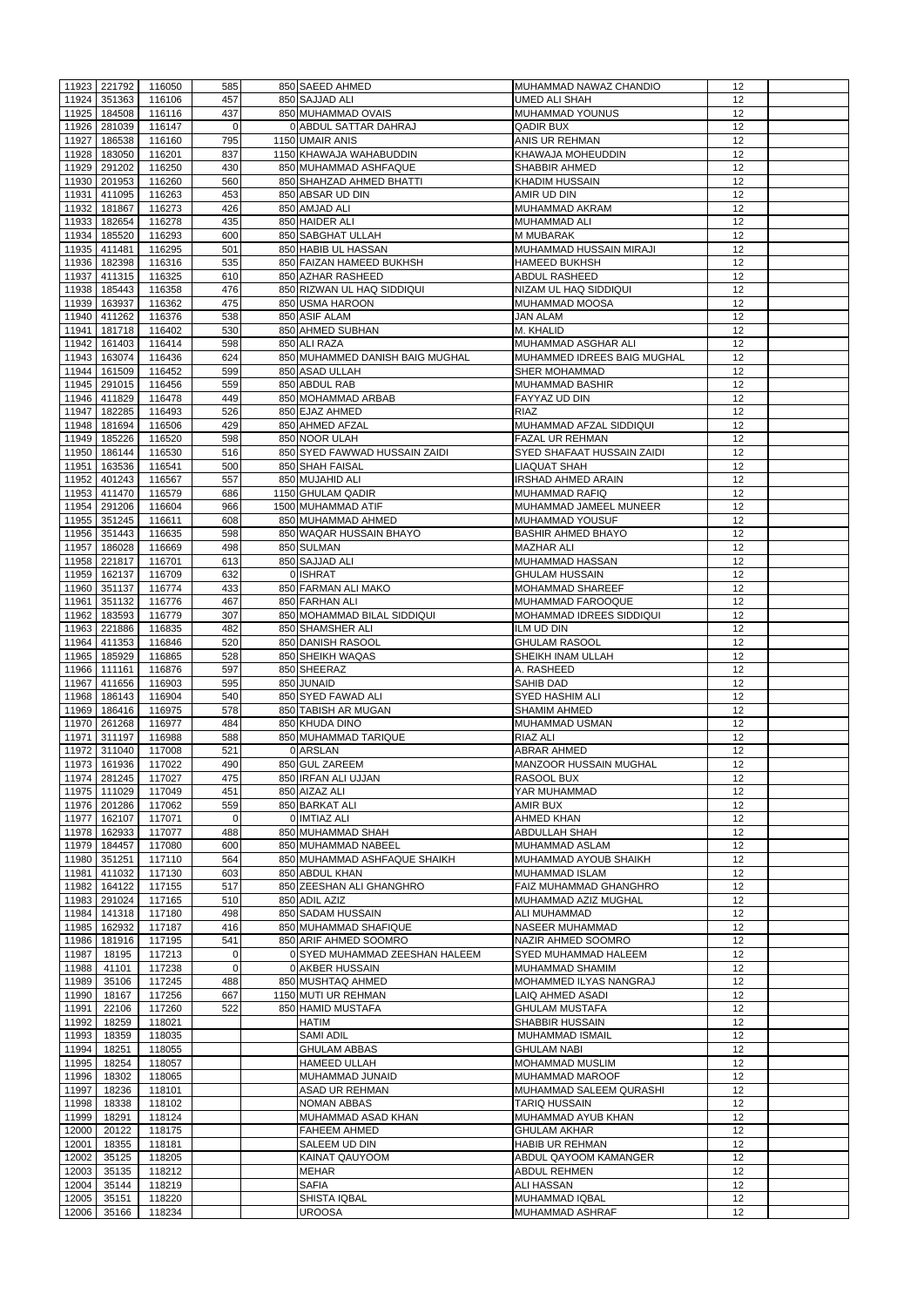| 12007 | 35123          | 118235 |             | <b>IQRA</b>                    | <b>BASHIR AHMED</b>            | 12 |  |
|-------|----------------|--------|-------------|--------------------------------|--------------------------------|----|--|
| 12008 | 16153          | 118278 |             | TAJ MUHAMMAD                   | <b>ABDUL KARIM</b>             | 12 |  |
| 12009 | 16145          | 118281 |             | <b>MUHAMMAD RAEES</b>          | MUHAMMAD RAFFIQUE              | 12 |  |
| 12010 | 18298          | 118303 |             | MUHAMMAD HUSSAIN JAWED         | MUHAMMAD JAWED AKHTER          | 12 |  |
| 12011 | 40110          | 118342 |             | <b>BILAWAL ALI SHAH</b>        | SAYED SAFULLAH SHAH            | 12 |  |
| 12012 | 185504         | 113170 | 469         | 850 SAAD ABU BAKAR             | <b>SARDAR ALI</b>              | 12 |  |
|       |                |        |             |                                |                                |    |  |
| 12013 | 186277         | 113215 | 379         | 850 SYED MUJTABA AHMED QADRI   | SYED KHIZER PASHA QADRI        | 12 |  |
| 12014 | 186290         | 113322 | 360         | 850 SYED NABEEL ANJUM          | <b>SYED ANJUM AHMED</b>        | 12 |  |
| 12015 | 183201         | 113359 | $\Omega$    | 0 M MANSOOR KHAN               | <b>M SARWAR KHAN</b>           | 12 |  |
| 12016 | 181660         | 113457 | 543         | 850 ADNAN NAZEER               | <b>MUHAMMAD NAZEER</b>         | 12 |  |
|       |                |        |             |                                |                                |    |  |
| 12017 | 186263         | 113682 | 702         | 1150 SYED MUHAMMAD SHAHZAIB    | <b>SYED MUHAMMAD MUSHTAQ</b>   | 12 |  |
| 12018 | 411047         | 113825 | 515         | 850 ABDUL REHMAN               | <b>KHALID MEHMOOD</b>          | 12 |  |
| 12019 | 411573         | 113877 | 539         | 850 IFTIKHAR UDDIN AFRIDI      | <b>TAJ MUDIN AFRIDI</b>        | 12 |  |
| 12020 | 162539         | 113908 | 520         | 850 MOHSIN IQBAL               | <b>MUHAMMED IQBAL</b>          | 12 |  |
| 12021 | 184103         | 113922 | 378         | 850 MUHAMMAD FAHAD             | MUHAMMAD AUZ ANSARI            | 12 |  |
|       |                |        |             |                                |                                |    |  |
| 12022 | 163417         | 113938 | 605         | 850 SADDAM HUSSAIN BHATTI      | MUHAMMAD AYOUB BHATTI          | 12 |  |
| 12023 | 184205         | 114013 | 565         | 1150 MUHAMMAD GHUFRAN          | <b>NASEER UDDIN</b>            | 12 |  |
| 12024 | 185265         | 114171 | 402         | 850 OWAIS HASSAN               | <b>NOOR HASSAN</b>             | 12 |  |
| 12025 | 162820         | 114360 | 575         | 850 MUHAMMAD MASROOR HYDER     | <b>MOVI GHULAM HYDER</b>       | 12 |  |
|       |                |        |             |                                |                                |    |  |
| 12026 | 161897         | 114390 | 613         | 850 GHULAM MUHAMMAD            | <b>LAL MUHAMMAD</b>            | 12 |  |
| 12027 | 111146         | 114450 | 493         | 850 RIZWAN RAZA                | <b>SHAMSHAD ALI</b>            | 12 |  |
| 12028 | 412567         | 114458 | 436         | 850 NAYYAR AZAM                | <b>NAYYAR ALAM</b>             | 12 |  |
| 12029 | 183660         | 114465 | 816         | 1150 MOHAMMAD RAMZAN           | MUHAMMAD MUSTAFA               | 12 |  |
| 12030 | 184345         | 114487 | 733         | 1150 MUHAMMAD JUNAID           | MUHAMMAD SHAMSUL QAMAR         | 12 |  |
|       |                |        |             |                                |                                |    |  |
| 12031 | 201138         | 114563 | 554         | 850 AGHA MUHAMMAD BILAL        | AGHA AHMED UDDIN PHTAN         | 12 |  |
| 12032 | 141272         | 114623 | 472         | 850 NADIR ALI                  | <b>KARM ULLAH</b>              | 12 |  |
| 12033 | 413225         | 114683 | 486         | 850 ZESHAN AHMED K HAN         | <b>MOIEN AHMED KHAN</b>        | 12 |  |
| 12034 | 201455         | 114916 | $\mathbf 0$ | 0 IMTIAZ ALI                   | MUHAMMAD NAWAZ AWAN            | 12 |  |
|       |                |        |             |                                |                                |    |  |
| 12035 | 221934         | 114953 | 512         | 850 SYED IMRAN SHAH            | <b>SYED MURAD SHAH</b>         | 12 |  |
| 12036 | 412235         | 115036 | 465         | 850 MUHAMMAD NASIR             | <b>ABDUL HAMEED</b>            | 12 |  |
| 12037 | 185882         | 115156 | 406         | 850 SHAROZE GHAFOOR            | <b>ABDUL GHAFOOR</b>           | 12 |  |
| 12038 | 411243         | 115180 | 477         | 850 ASAD KHAN                  | <b>AMIN KHAN</b>               | 12 |  |
|       |                |        |             |                                |                                |    |  |
| 12039 | 281302         | 115262 | 479         | 850 MANSOOR AHMED              | <b>MAHBOOB ALI SIYIAL</b>      | 12 |  |
| 12040 | 222055         | 115449 | 550         | 850 ZUBAIR ALI                 | <b>DARYA KHAN</b>              | 12 |  |
| 12041 | 163436         | 115571 | 517         | 850 SAIF ULLAH                 | <b>NASIR AKHTAR KHAN</b>       | 12 |  |
|       | 12042 182453   | 115720 | 723         | 1150 FARHAN KHAN               | <b>ABDUL SATTAR</b>            | 12 |  |
|       |                |        |             |                                |                                |    |  |
|       | 12043   181617 | 115900 | 445         | 850 ADEEL QAMAR KHAN           | QAMAR UZ ZAMAN KHAN            | 12 |  |
| 12044 | 221400         | 115939 | 606         | 850 IMRAN ALI                  | <b>GHULAM RASOOL CHAKI</b>     | 12 |  |
|       | 12045 181016   | 115998 | 415         | 850 ANILA NOUSHEEN             | <b>MALIK LIAQUAT HUSSAIN</b>   | 12 |  |
| 12046 | 261423         | 116127 | 590         | 850 NARAIN                     | <b>SHAGAN</b>                  | 12 |  |
|       |                |        |             |                                |                                |    |  |
| 12047 | 221230         | 116194 | 608         | 850 ASIF ALI KUMBHAR           | QURBAN ALI KUMBHAR             | 12 |  |
| 12048 | 412819         | 116255 | 561         | 850 SHAHZAD KHAN               | <b>SADAT KHAN</b>              | 12 |  |
| 12049 | 185437         | 116307 | 533         | 850 RIZWAN MUGHAL              | ABDUL RAZZAQ MUGHAL            | 12 |  |
| 12050 | 183208         | 116330 | 618         | 1150 M NABEEL                  | <b>M NAEEM</b>                 | 12 |  |
| 12051 | 162672         | 116592 | 577         | 850 MUHAMMAD AZEEM SHAIKH      | <b>ISLAM UDDIN SHAIKH</b>      | 12 |  |
|       |                |        |             |                                |                                |    |  |
| 12052 | 141364         | 116622 | 654         | 850 SHAHZEB ALI KHATIAN        | SIKANDAR ALI KHATIAN           | 12 |  |
| 12053 | 351458         | 116645 | 557         | 850 ZAHEER AHMED               | <b>NAZEER AHMED SHAIKH</b>     | 12 |  |
| 12054 | 141348         | 116841 | 491         | 850 SHAH NAWAZ                 | <b>AZAM KHAN SOOMRO</b>        | 12 |  |
| 12055 | 162275         | 116878 | 597         | 850 KHURRAM RIAZ               | <b>MEHMOOD RIAZ</b>            | 12 |  |
|       |                |        |             |                                |                                |    |  |
| 12056 | 182264         | 116930 | 344         | 850 DILAWAR HUSSAIN            | <b>SYED QAISER HUSSAIN</b>     | 12 |  |
| 12057 | 351009         | 117043 | 399         | 850 ABBAS ALI                  | <b>WAJID HUSSAIN</b>           | 12 |  |
| 12058 | 40106          | 117263 | 606         | 850 ZUHAIB AHMED               | <b>MOHAMMAD BACHAL</b>         | 12 |  |
| 12059 | 186363         | 100086 | 589         | 850 SYED TAHIR ABBAS           | <b>SYED ZAHOOR HUSSAIN</b>     | 12 |  |
| 12060 | 181501         | 100544 | 428         | 850 ABDUL REHMAN SALIM         | SALIM AHMED DANDOOS            | 12 |  |
|       |                |        |             |                                |                                |    |  |
| 12061 | 181149         | 100552 | 428         | 850 MARIYAM MUBASHIR           | <b>MUHAMMED MUBASHIR</b>       | 12 |  |
| 12062 | 182415         | 100574 | 566         | 850 FALAK NAWAZ                | <b>GUL NAWAZ</b>               | 12 |  |
| 12063 | 182075         | 100717 | 440         | 850 ATIQ UR REHMAN             | <b>MUHAMMAD ISHFAQ</b>         | 12 |  |
| 12064 | 183290         | 100755 | 551         | 850 M UZAIR                    | <b>MUHAMMAD KHURSHID</b>       | 12 |  |
| 12065 | 181435         | 100777 | 484         | 850 ABDUL KHALIQ               | <b>ABDUL RAUF</b>              | 12 |  |
|       |                |        |             |                                |                                |    |  |
| 12066 | 186616         | 100816 | 692         | 850 WAHAB AHMED                | <b>WAQAR AHMED</b>             | 12 |  |
| 12067 | 182779         | 100920 | 510         | 850 IFTIKHAR HUSSAIN           | MUHAMMAD ALI                   | 12 |  |
| 12068 | 182041         | 100935 | 648         | 850 ASIF MEHMOOD               | <b>ALLAH BUX</b>               | 12 |  |
| 12069 | 183515         | 100950 | 429         | 850 MEMOONA PERVEEN            | MUHAMMAD ABID ALI              | 12 |  |
|       |                |        |             |                                |                                |    |  |
| 12070 | 182025         | 101025 | 549         | 850 ASIF AKHTAR                | <b>MIAN ZER</b>                | 12 |  |
| 12071 | 181306         | 101190 | 556         | 850 SYEADA QURRAT UL AIN ZAIDI | SYEAD ANWAAR ABID ABBAS ZAIDI  | 12 |  |
| 12072 | 185206         | 101303 | 443         | 850 NOMAN MEHMOOD              | <b>QAISER MEHMOOD</b>          | 12 |  |
| 12073 | 184399         | 101333 | 513         | 850 MUHAMMAD MANSHA MALIK      | <b>ISMAIL AHMED MALIK</b>      | 12 |  |
| 12074 | 182796         | 101364 | 684         | 1150 IMRAN AHMED               | ABDUL MOIN SIDDIQUI            | 12 |  |
|       |                |        |             |                                |                                |    |  |
| 12075 | 181276         | 101379 | 526         | 850 SHIZA KHAN                 | MUHAMMAD AKRAM KHAN            | 12 |  |
| 12076 | 181310         | 101393 | 647         | 850 SYEDA ALIZAY ALI           | <b>SYED SAGHIR BABAR</b>       | 12 |  |
| 12077 | 183973         | 101476 | 614         | 850 MUHAMMAD ASAD HUSSAIN      | MUHAMMAD SHAMSHAD HUSSAIN      | 12 |  |
| 12078 | 183145         | 101641 | 499         | 850 M DONYAL SAEED             | MUHAMMAD SAEED SHAIKH          | 12 |  |
|       | 12079 186734   | 101710 | 559         | 850 WASEEM ABBAS               | MUKHTIAR HUSSAIN MALLAH        |    |  |
|       |                |        |             |                                |                                | 12 |  |
| 12080 | 281046         | 102011 | 527         | 850 ABID ALI DETHO             | <b>INAYAT ALI DETHO</b>        | 12 |  |
| 12081 | 201833         | 102063 | 502         | 850 RIZWAN AHMED               | <b>GHULAM SARWAR</b>           | 12 |  |
| 12082 | 291181         | 102100 | 564         | 850 MOHAMMAD AWAIS RAZA        | AFTAB AHMED SHAIKH             | 12 |  |
|       | 291115         |        |             |                                | MUHAMMAD YOUSUF                |    |  |
| 12083 |                | 102131 | 595         | 850 GHULAM MURTAZA             |                                | 12 |  |
| 12084 | 163586         | 102229 | 501         | 850 SHAHNAWAZ PANHWAR          | <b>SHAHMOHD PANHWAR</b>        | 12 |  |
| 12085 | 163319         | 102244 | 680         | 0 RAMEEZ BHUTTO                | IHAJI MUHAMMAD RAHEEM BHUTTO   | 12 |  |
| 12086 | 161712         | 102349 | 479         | 850 DEEN MUHAMMAD              | MUHAMMAD URS CHANDIO           | 12 |  |
| 12087 | 161436         | 102566 | 622         | 850 AMIR ISMAIL                | <b>MUHAMMAD ISMAIL</b>         | 12 |  |
|       |                |        |             |                                |                                |    |  |
| 12088 | 163679         | 102589 | 645         | 850 SHOUKAT ALI                | <b>AKHTAR ALI</b>              | 12 |  |
| 12089 | 261338         | 102681 | 449         | 850 MUHAMMAD ASHRAF            | MUHAMMAD YASEEN                | 12 |  |
| 12090 | 261184         | 102711 | 633         | 850 GHULAM MURTAZA             | <b>GHULAM MUHAMMAD PANHWAR</b> | 12 |  |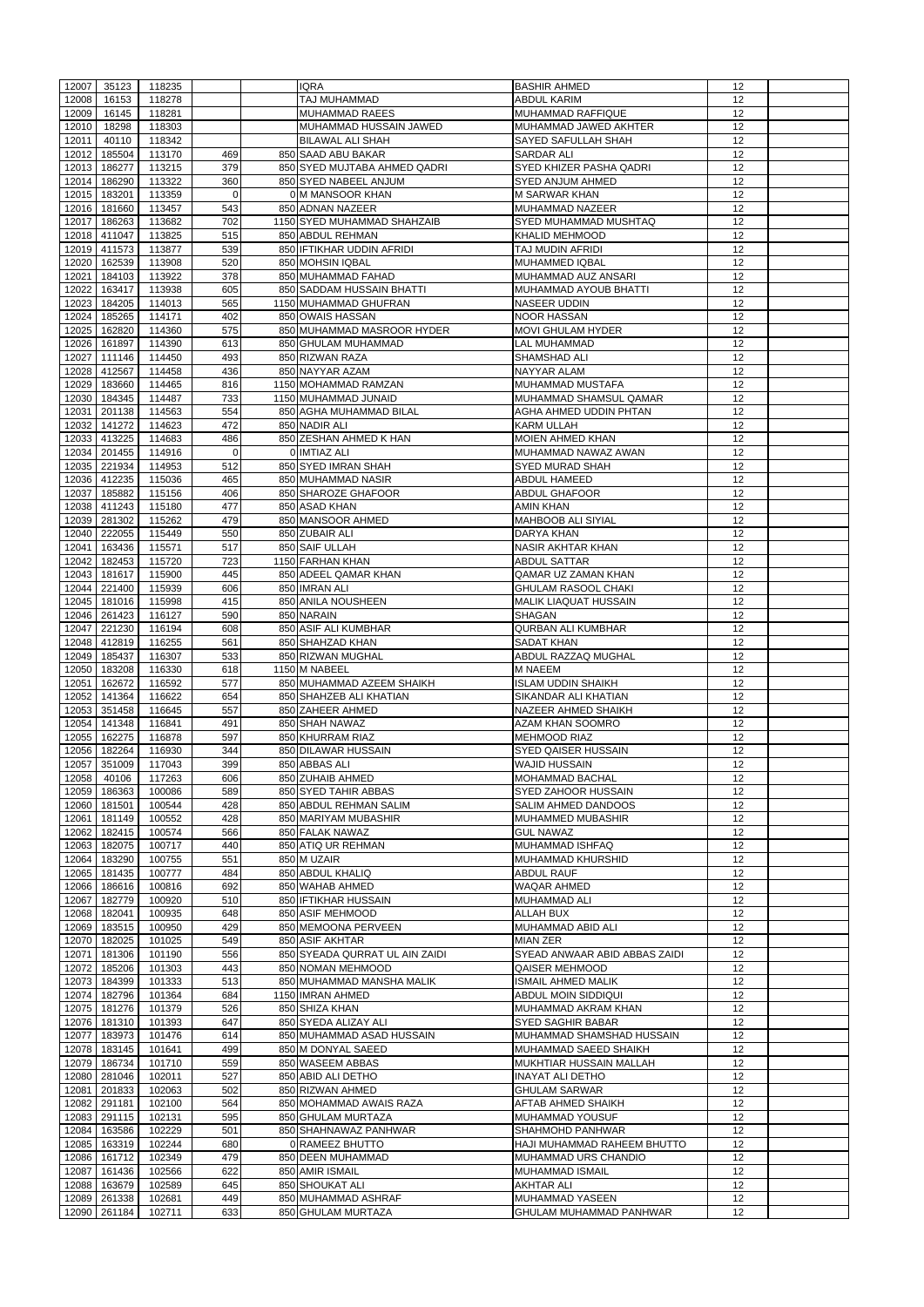|       |                        | 102763           |                | 850 SYED IHSAN UN NABI                     | <b>SYED JAMSHED UN NABI</b>                |                 |  |
|-------|------------------------|------------------|----------------|--------------------------------------------|--------------------------------------------|-----------------|--|
| 12091 | 261569                 |                  | 609            |                                            |                                            | 12              |  |
| 12092 | 221062                 | 102861           | 516            | 850 ABDUL QAYOOM                           | <b>SHAMSDDIN SANGI</b>                     | 12              |  |
| 12093 | 351230                 | 102898           | 528            | 850 MOHAMMAD BILAL                         | <b>MOHAMMAD SHABBIR</b>                    | 12              |  |
| 12094 | 221050                 | 102924           | 491            | 850 ABDUL MAJEED                           | AHMED BUGHIO                               | 12              |  |
| 12095 | 221458                 | 103019           | 609            | 800 JUNAID AHMED                           | <b>HUSSAIN BUX MEMON</b>                   | 12              |  |
| 12096 | 163628                 | 103027           | 682            | 850 SHAKEEL AHMED SHAIKH                   | <b>GHULAM NABI SHAIKH</b>                  | 12              |  |
| 12097 | 351033                 | 103086           | 607            | 850 ABDUL SAMI SHAIKH                      | ARZ MOHAMMED SHAIKH                        | 12              |  |
| 12098 | 351118                 | 103116           | 595            | 850 BILAWAL                                | ARBAB                                      | 12              |  |
| 12099 | 281344                 | 103327           | 448            | 850 MOHAMMAD YOUNIS                        | <b>NISAR AHMED</b>                         | 12              |  |
| 12100 | 281089                 | 103387           | 546            | 850 AMAR                                   | <b>RIAZ HUSSAIN</b>                        | 12              |  |
| 12101 | 261006                 | 103507           | 720            | 850 JATEENDAR                              | <b>CHETAN</b>                              | 12              |  |
| 12102 | 161747                 | 103567           | 524            | 850 FAHAD GUL                              | ZAFAR ALI SOOMRO                           | 12              |  |
| 12103 | 163818                 | 103651           | 510            | 850 SYED SALMAN AHMED                      | <b>SYED IRFAN AHMED</b>                    | 12              |  |
| 12104 | 162205                 | 103680           | 538            | 850 JUNAID AKHTER                          | <b>JAWAID AKHTER</b>                       | 12              |  |
| 12105 | 162919                 | 103755           | 470            | 950 MUHAMMAD SALEEM                        | MUHAMMAD HANIF                             | 12              |  |
| 12106 | 163604                 | 103764           | 554            | 850 SHAHZAD ALI SIDDIQUI                   | MUHAMMAD ZAHEER SIDDIQUI                   | 12              |  |
|       |                        |                  |                |                                            |                                            |                 |  |
| 12107 | 161505                 | 103809           | 699            | 850 ASAD BAIG                              | MUHAMMAD SALEEM BAIG                       | 12              |  |
| 12108 | 163017                 | 103815           | 637            | 0 MUHAMMAD UWAIS                           | <b>ABDUL WAHEED</b>                        | 12              |  |
| 12109 | 261534                 | 103936           | 582            | 850 SHAFQAT ALI                            | <b>SHOUKAT ALI</b>                         | 12              |  |
| 12110 | 261357                 | 103982           | 575            | 850 MUHAMMAD KHALID                        | <b>MUHAMMAD AZAM</b>                       | 12              |  |
| 12111 | 161150                 | 104057           | 619            | 850 ABDUL MANAN                            | <b>GHULAM HYDER</b>                        | 12              |  |
| 12112 | 221976                 | 104078           | 595            | 850 WAJID ALI                              | KHALIL AHMED                               | 12              |  |
| 12113 | 201219                 | 104094           | 519            | 850 ASADULLAH                              | ABDUL RAHMAN                               | 12              |  |
| 12114 | 261022                 | 104275           | 687            | 850 ABDUL KHALIQUE                         | TAJ MUHAMMAD                               | 12              |  |
|       | 12115 111138           | 104296           | 566            | 850 RAHEEL AHMED                           | MOHAMMAD SULLEMAN                          | 12              |  |
|       | 12116 261240           | 104297           | 693            | 850 JAMAL UDIN                             | MUHAMMAD ALI                               | 12              |  |
| 12117 | 201424                 | 104395           | 455            | 850 HIDAYAT ULLAH                          | MUHAMMAD AZEEM CHANDIO                     | 12              |  |
| 12118 | 162435                 | 104657           | 496            | 850 MOHAMMAD AQIB                          | <b>FAIZ MUHAMMAD</b>                       | 12              |  |
| 12119 | 183885                 | 104658           | 686            | 850 MUHAMMAD ALI                           | <b>MUHAMMAD ZAKIR</b>                      | 12              |  |
|       |                        |                  |                |                                            |                                            |                 |  |
| 12120 | 222040                 | 104703           | 630            | 850 ZAMEER HUSSAIN LANGAH                  | NAZEER AHMED LANGAH                        | 12              |  |
| 12121 | 412561                 | 104853           | 492            | 850 NAVEED AZAM                            | <b>SHER AZAM</b>                           | 12              |  |
| 12122 | 261294                 | 104875           | 484            | 850 MANSOOR ALI                            | AKHTAR AHMED QURESHI                       | 12              |  |
| 12123 | 261012                 | 105019           | 556            | 850 ABDUL GHAFAR NOHRI                     | ABDUL MAJEED NOHRI                         | 12              |  |
| 12124 | 291065                 | 105093           | 527            | 850 ASADULLAH RASHEED                      | MUHAMMAD RASHEED                           | 12              |  |
| 12125 | 291170                 | 105109           | 478            | 850 MANSOOR ALI                            | <b>ALI KHAN</b>                            | 12              |  |
|       | 12126 281276           | 105259           | $\overline{0}$ | 0 KAMRANUDDIN CHANNA                       | NIZAMUDDIN CHANNA                          | 12              |  |
|       | 12127 261562           | 105274           | 516            | 850 SULTAN                                 | <b>GIAN DHARMANI</b>                       | 12              |  |
| 12128 | 202025                 | 105289           | 537            | 850 SYED SHUJAT ALI                        | <b>SYED MASOOM RAZA</b>                    | 12              |  |
| 12129 | 221775                 | 105477           | 496            | 850 SADAM HUSSAIN                          | <b>GHULAM RASOOL PATHAN</b>                | 12              |  |
| 12130 | 163601                 | 105500           | 609            | 850 SHAHZAD ALI                            | <b>GHULAM MOHAMMAD SOLANGI</b>             | 12              |  |
| 12131 | 201941                 | 105553           | 460            | 850 SHAHANSHAH                             | <b>SYED MOHAMMAD ZAKI</b>                  | 12              |  |
|       |                        |                  |                |                                            |                                            |                 |  |
| 12132 | 201834                 | 105621           | 631            | 850 RIZWAN AHMED JAGIRANI                  | AMEER HASSAN JAGIRANI                      | 12              |  |
| 12133 | 161169                 | 105651           | 606            | 850 ABDUL RASHEED                          | MUHAMMAD ALI                               | 12              |  |
| 12134 | 221174                 | 105764           | 475            | 850 ALI RAZA                               | <b>RUSTAM ALI SOLANGI</b>                  | 12              |  |
| 12135 | 185118                 | 105801           | 424            | 850 NASHIT ZAHID                           | <b>ZAHID HUSSAIN</b>                       | 12              |  |
| 12136 | 281180                 | 105922           | 558            | 850 FAROOQUE AHMED                         | <b>GHULAM MOHAMMAD</b>                     | 12              |  |
| 12137 | 161862                 | 105967           | 584            | 850 FAYAZ GUL THATIAL                      | <b>MIR HAZAR KHAN</b>                      | 12              |  |
| 12138 | 181618                 | 106004           | 714            | 1150 ADEEL SIKANDAR                        | MUHAMAD JAWED                              | 12              |  |
| 12139 | 163911                 | 106049           | 479            | 850 UMAIR HASSAN                           | <b>HABIB UR REHMAN</b>                     | 12              |  |
| 12140 | 184358                 | 106132           | 511            | 850 MUHAMMAD KAMRAN                        | ABDUL GHAFFAR                              | 12              |  |
| 12141 | 183441                 | 106395           | 569            | 850 MAJID KHAN                             | <b>MEER DAD KHAN</b>                       | 12              |  |
| 12142 | 184963                 | 106411           | 534            | 850 MUHAMMAD ZEESHAN                       | <b>MUHAMMED FEROZ</b>                      | 12              |  |
| 12143 | 184110                 | 106425           | 538            | 850 MUHAMMAD FAHAD SALEEM                  | MUHAMMAD SALEEM                            | 12              |  |
| 12144 | 184904                 | 106433           | 778            | 1150 MUHAMMAD WAQAS NASEER                 | MUHAMMAD NASEER NASIR                      | 12              |  |
|       |                        |                  |                |                                            |                                            |                 |  |
| 12145 | 181853                 | 106448           | 570            | 850 AMIR HATAM                             | <b>RAHEEM BAHADUR</b>                      | 12              |  |
| 12146 | 184181                 | 106463           | 424            | 850 MUHAMMAD FAROOQ                        | ASGHAR ALI                                 | 12              |  |
| 12147 | 182546                 | 106515           | 485            | 850 GOHAR ZAIB                             | <b>AURANG ZAIB</b>                         | 12              |  |
| 12148 | 161945                 | 106569           | 688            | 850 HABIB ULLAH                            | <b>GULSHER ALI</b>                         | 12              |  |
| 12149 | 261060                 | 106696           | 656            | 850 AKHTAR ALI                             |                                            |                 |  |
| 12150 | 221076                 |                  |                |                                            | <b>MUHAMMAD BACHAL</b>                     | 12              |  |
|       |                        | 106831           | 527            | 850 ABDUL REHMAN                           | <b>LIAQUAT ALI BUGTI</b>                   | 12              |  |
| 12151 | 182791                 | 106914           | 657            | 1150 IMRAN                                 | <b>HABIB ABDUL QADIR</b>                   | 12              |  |
| 12152 | 413143                 | 107020           | 555            | 850 WAQAS ASGHAR                           | <b>GHULAM ASGHAR</b>                       | 12              |  |
|       | 162015                 |                  | $\Omega$       |                                            |                                            | 12              |  |
| 12153 |                        | 107056           |                | 0 HASNAIN UMAR                             | <b>G MUSTAFA UMAR</b>                      |                 |  |
| 12154 | 261139                 | 107260           | 719            | 850 DANISH UMAR                            | <b>UMAR AMIN</b>                           | 12              |  |
| 12155 | 201369                 | 107289           | 698            | 850 GHULAM FAROOQUE                        | <b>GHULAM AKBAR</b>                        | 12              |  |
| 12156 | 183991                 | 107358           | 701            | 1150 MUHAMMAD ASIF                         | ABDUL HAMEED                               | 12              |  |
| 12157 | 261363                 | 107432           | 750            | 850 MUHAMMAD NOMAN KHAN                    | MUHAMMAD IRFAN KHAN                        | 12              |  |
| 12158 | 201419                 | 107501           | 613            | 850 HASNAIN AHMED KHAWAJA                  | MAQSOOD AHMED KHAWAJA                      | 12              |  |
| 12159 | 161711                 | 107621           | 643            | 850 DEEDAR HUSSAIN                         | SAINDAD KHAN                               | 12              |  |
| 12160 | 141113                 | 107764           | 425            | 0 FAROOQUE AHMAD                           | <b>DIN MUHAMMAD</b>                        | 12              |  |
| 12161 | 162063                 | 107786           | 680            | 850 IHSAN ALI SOOMRO                       | MUHAMMAD ISMAIL SOOMRO                     | 12              |  |
| 12162 | 411804                 | 107808           | 496            | 850 MEHTAB SADIQ                           | <b>MEHMOOD ALAM</b>                        | 12              |  |
|       | 12163 182933           | 108109           | 358            | 850 JAWWAD JAVEED                          | <b>JAVEED KHAN</b>                         | 12              |  |
|       | 12164 182958           | 108215           | 609            | 850 JUNAID UR REHMAN                       | <b>MEHBOOB UR REHMAN</b>                   | 12              |  |
|       | 12165 412200           | 108282           | 370            | 850 MUHAMMAD MAZHAR KHAN                   | MUMTAZ HUSSAIN KHAN                        | 12              |  |
|       |                        |                  |                |                                            |                                            |                 |  |
| 12166 | 162694                 | 108320           | 561            | 850 MUHAMMAD FAHAD                         | <b>SHAIR MUHAMMAD</b>                      | 12              |  |
| 12167 | 163956                 | 108440           | 850            | 538 WAJAHAT ALI KHAN                       | FARHAT ALI KHAN                            | 12              |  |
| 12168 | 182552                 | 108497           | 413            | 850 GUL MUHAMMAD                           | <b>WALI MUHAMMAD</b>                       | 12              |  |
| 12169 | 183997                 | 108546           | $\Omega$       | 0 MUHAMMAD ASIF ALI                        | MUHAMMAD ABID ALI                          | 12              |  |
| 12170 | 261477                 | 108644           | 451            | 850 RAHEEL RAHIM                           | <b>RAHIM DINO</b>                          | 12              |  |
| 12171 | 28108                  | 108659           | 526            | 0 TOUQEER ANEES                            | <b>ANEES AHMED</b>                         | 12 <sup>2</sup> |  |
| 12172 | 161704                 | 108893           | 554            | 850 DANIYAL                                | <b>ARSHAD</b>                              | 12              |  |
| 12173 | 281463<br>12174 201516 | 108907<br>109058 | 544<br>560     | 850 RAJA SARDAR BABAR<br>850 JAWAD HUSSAIN | MUHAMMAD ALAM BABAR<br><b>RIAZ HUSSAIN</b> | 12<br>12        |  |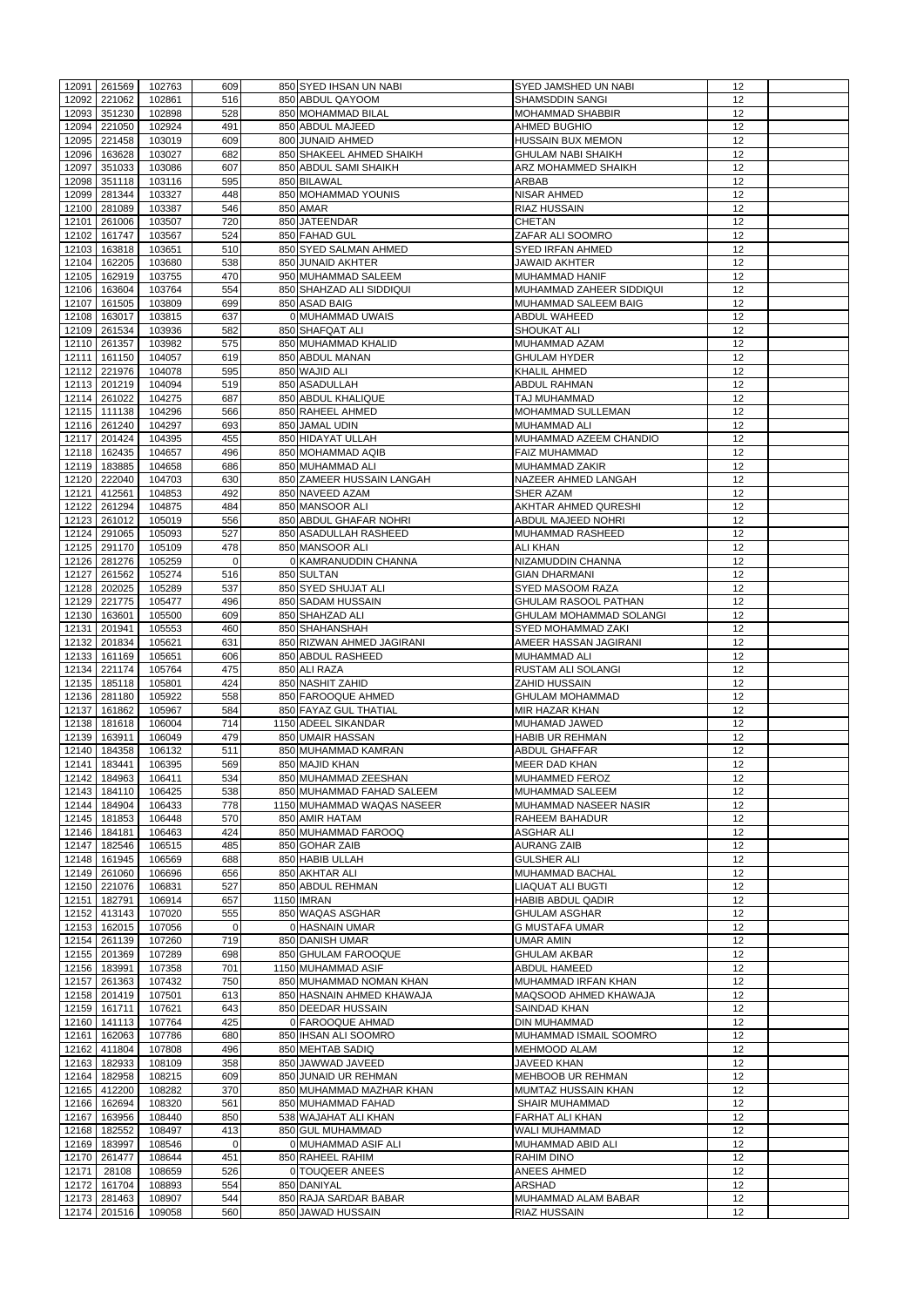|       |              |        | 464            |                                |                                    |    |  |
|-------|--------------|--------|----------------|--------------------------------|------------------------------------|----|--|
|       | 12175 20103  | 109110 |                | 850 ABDUL HAYEE                | <b>NAJAM UDDIN MAHESAR</b>         | 12 |  |
| 12176 | 186475       | 109239 | 462            | 850 TAQI QURESHI               | <b>MAQSOOD AHMED QURESHI</b>       | 12 |  |
| 12177 | 182057       | 109329 | $\overline{0}$ | 0 ATA UR REHMAN                | <b>MUHAMMAD BACHA</b>              | 12 |  |
| 12178 | 411724       | 109553 | 441            | 850 LUQMAN ALI                 | <b>MUHAMMAD WALI</b>               | 12 |  |
| 12179 | 411453       | 109892 | 532            | 850 FAZAL HAMID                | <b>FAZAL SATTAR</b>                | 12 |  |
| 12180 | 183338       | 109938 | 569            | 850 M. FAHEEM                  | M. KAUSER                          | 12 |  |
|       | 163221       |        | 345            | 850 NOMAN AZIZ                 |                                    | 12 |  |
| 12181 |              | 110350 |                |                                | <b>ABDULL AZIZ</b>                 |    |  |
| 12182 | 162421       | 110434 | 680            | 850 MOAZ                       | <b>MOHAMMAD IBRAHIM</b>            | 12 |  |
|       | 12183 162044 | 110524 | 639            | 850 HUZAIFA IQBAL              | MUHAMMAD IQBAL KHAN                | 12 |  |
|       | 12184 184972 | 110644 | 582            | 850 MUHAMMAD ZOHAIB            | <b>NOOR MUHAMMAD</b>               | 12 |  |
|       | 12185 411130 | 110682 | 588            | 850 AHMAD SHAH                 | MUHAMMAD YOUSUF                    | 12 |  |
|       | 12186 185092 | 110697 | 572            | 850 NAEEM UL HAQ               | SIRAJ UL HAQ                       | 12 |  |
| 12187 | 411385       | 110900 | 469            | 850 FAISAL                     | <b>AFSAR KHAN</b>                  | 12 |  |
|       |              |        |                |                                |                                    |    |  |
| 12188 | 183099       | 111012 | 670            | 850 M AKRAM                    | <b>AKBAR KHAN</b>                  | 12 |  |
|       | 12189 163787 | 111380 | $\Omega$       | 0 SYED MOHSIN ALI              | <b>SYED SAJID ALI</b>              | 12 |  |
|       | 12190 163445 | 111442 | 605            | 850 SAJID ALI PANHYAR          | NAZIR AHMED PANHYAR                | 12 |  |
| 12191 | 412165       | 111525 | 510            | 850 MUHAMMAD JUNAID RAFIQUE    | MUHAMMAD RAFIQUE                   | 12 |  |
|       | 12192 185874 | 111570 | 904            | 1500 SHARIQ HASSAN             | <b>SHAMS UL HASAN</b>              | 12 |  |
|       | 12193 413115 | 111675 | 520            | 850 WAQAR AHMED                | <b>ZULFIQAR AHMED</b>              | 12 |  |
| 12194 | 161596       | 111720 | 535            | 950 AWAIS SALEEM               | MUHAMMAD SALEEM                    | 12 |  |
|       |              |        |                |                                |                                    |    |  |
| 12195 | 161057       | 111772 | 537            | 850 SYEDA SIDRA ZAIDI          | <b>SYED NASIR HUSSAIN ZAIDI</b>    | 12 |  |
| 12196 | 141206       | 111795 | 582            | 850 MOHAMMAD IMRAN             | <b>MOHAMMAD ALI</b>                | 12 |  |
|       | 12197 163684 | 111931 | $\mathbf 0$    | 0 SHOUKAT ALI                  | <b>MUHAMMAD YOUSUF</b>             | 12 |  |
|       | 12198 221714 | 111975 | 762            | 1150 NAZAR MUHAMMAD            | MUHAMMAD ISHFAQUE                  | 12 |  |
|       | 12199 163313 | 112126 | 575            | 850 RAJESH KUMAR               | AIE DAS                            | 12 |  |
| 12200 | 281350       | 112141 | 462            | 850 MUDASAR HUSSAIN            | <b>MUREED HUSSAIN</b>              | 12 |  |
|       |              |        |                |                                |                                    |    |  |
| 12201 | 186832       | 112193 | 399            | 850 ZAIN UL ABDIN              | <b>ABDUL NASIR MANSOORI</b>        | 12 |  |
| 12202 | 411277       | 112426 | 429            | 850 ASIM KHAN                  | M WASEEM                           | 12 |  |
| 12203 | 184294       | 112659 | 506            | 850 MUHAMMAD IRFAN             | MUHAMMAD QURBAN                    | 12 |  |
| 12204 | 181013       | 112697 | 524            | 850 AMARTA PERWAIZ HAIDERY     | <b>PERWAIZ HAIDERY</b>             | 12 |  |
| 12205 | 186013       | 112719 | 516            | 850 SOHAIL RAZZAK              | <b>ABDUL RAZZAK</b>                | 12 |  |
| 12206 | 412685       | 112840 | 536            | 850 RIZWAN ULLAH               | <b>ZAFER ULLAH</b>                 | 12 |  |
| 12207 | 413156       | 112847 | 446            | 850 WASEEM AHMED               | <b>MUHAMMAD IQBAL</b>              | 12 |  |
|       |              |        |                |                                |                                    |    |  |
| 12208 | 411841       | 112991 | 512            | 850 MOHAMMAD HASSAN            | <b>FATEH KHAN</b>                  | 12 |  |
| 12209 | 221951       | 112997 | 590            | 850 TOFEEQUE AHMED             | <b>DIN MUHAMMAD SANGI</b>          | 12 |  |
|       | 12210 261016 | 113006 | 545            | 850 ABDUL HAFEEZ               | <b>MUHAMMAD IBRAHIM</b>            | 12 |  |
|       | 12211 201917 | 113013 | 525            | 850 SANAULLAH JAMRO            | <b>ALLAH JURIO</b>                 | 12 |  |
| 12212 | 184684       | 113081 | 511            | 850 MUHAMMAD SHAHID            | <b>SHAH MUHAMMAD</b>               | 12 |  |
| 12213 | 261151       | 113089 | 675            | 850 DILEEP KUMAR               | <b>RAM SAN</b>                     | 12 |  |
|       |              |        |                |                                | SHAMIM B FAZAL                     |    |  |
| 12214 | 18337        | 118142 |                | <b>NOBEL SHAMIM</b>            |                                    | 12 |  |
| 12215 | 20134        | 118270 |                | <b>MUJEED REHMAN</b>           | LITIF ULLAH                        | 12 |  |
| 12216 | 18279        | 118074 |                | <b>MARIY IQBAL</b>             | <b>IQBAL SHAREEF</b>               | 12 |  |
| 12217 | 412621       | 100019 | 466            | 850 QAISER SHEHZAD             | <b>MUHAMMAD RIAZ</b>               | 11 |  |
| 12218 | 411596       | 100023 | 417            | 850 IMTIAZ AHMED               | MUHAMMAD ANWAR ALI                 | 11 |  |
| 12219 | 183949       | 100030 | 369            | 850 MUHAMMAD ARSALAN           | MUHAMMAD HYDER                     | 11 |  |
| 12220 | 181805       | 100040 | 466            | 850 ALI MUTTAQI                | SHAH ZULFIQAR HUSSAIN              | 11 |  |
|       |              |        |                |                                |                                    |    |  |
| 12221 | 182188       | 100068 | 436            | 850 BILAL NASEEM               | <b>NASEEM AKHTER</b>               | 11 |  |
| 12222 | 181334       | 100117 | 492            | 850 UZAIR HUSSAIN SIDDIQUI     | TAHIR HUSSAIN SIDDIQUI             | 11 |  |
| 12223 | 181259       | 100118 | 498            | 850 SANAM JAN MUHAMMAD         | <b>JAN MUHAMMAD</b>                | 11 |  |
| 12224 | 186287       | 100140 | 685            | 850 SYED MUSTAFA               | <b>SYED ABDUL GHAFFAR</b>          | 11 |  |
| 12225 | 185544       | 100190 | 646            | 850 SAEED UR REHMAN            | <b>HABIB UR REHMAN</b>             | 11 |  |
| 12226 | 186885       | 100270 | 510            | 850 ZIAD ASHFAQ                | M ASHFAQ                           | 11 |  |
| 12227 | 185445       | 100273 | 510            | 850 RIZWAN ULLAH               | <b>FAREED ULLAH SHAHI</b>          | 11 |  |
|       |              |        |                |                                |                                    |    |  |
| 12228 | 186915       | 100294 | 598            | 850 ZUBAIR AHMED KHANZADA      | <b>IRSHAD AHMED KHANZADA</b>       | 11 |  |
| 12229 | 182358       | 100321 | 348            | 850 FAISAL NOOR                | <b>NOOR ALAM</b>                   | 11 |  |
| 12230 | 186460       | 100329 | 532            | 850 TANVEER ABBAS              | <b>SARDAR KHAN</b>                 | 11 |  |
| 12231 | 181888       | 100337 | 703            | 850 ANIQUE AHMED               | AHMED NAWAZ SABRI                  | 11 |  |
| 12232 | 185967       | 100354 | 645            | 850 SHOAIB UR REHMAN           | <b>BACHA ANWER</b>                 | 11 |  |
| 12233 | 182244       | 100373 | 551            | 850 DANIYAL                    | <b>ZAHID HUSSAIN</b>               | 11 |  |
| 12234 | 182223       | 100471 | 362            | 850 DANISH ALI NAQVI           | MUHAMMAD JAVED AKHTAR NAQVI        | 11 |  |
|       |              |        |                |                                |                                    |    |  |
| 12235 | 186126       | 100488 | 518            | 850 SYED FAHEEM HAIDER SHERAZI | <b>SYED GULZAR HUSSAIN SHERAZI</b> | 11 |  |
| 12236 | 182774       | 100492 | 624            | 1050 IBRAR                     | <b>AZIZ UR REHMAN</b>              | 11 |  |
| 12237 | 183928       | 100526 | 532            | 850 MUHAMMAD ANWAR             | <b>DEEN MUHAMMAD</b>               | 11 |  |
| 12238 | 182226       | 100551 | 474            | 850 DANISH AWAN                | <b>MEHBOOB AWAN</b>                | 11 |  |
| 12239 | 183110       | 100554 | 443            | 850 M ARIF ANSARI              | M SIDDIQU ANSARI                   | 11 |  |
| 12240 | 184740       | 100659 | 416            | 850 MUHAMMAD SHOAIB KHAN       | MUHAMMAD IDREES KHAN               | 11 |  |
| 12241 | 182287       | 100675 | 569            | 850 EJAZ GUL                   | <b>KHATAB GUL</b>                  | 11 |  |
|       |              |        | 694            |                                |                                    | 11 |  |
| 12242 | 185155       | 100740 |                | 850 NAVEED KARAM               | <b>MUHAMMAD KARAM</b>              |    |  |
| 12243 | 182213       | 100795 | 494            | 850 DANISH                     | <b>ABDUL QAYYUM</b>                | 11 |  |
| 12244 | 411088       | 100839 | 550            | 850 ABDULLAH NASEEM            | <b>NASEEM IQBAL</b>                | 11 |  |
| 12245 | 185319       | 100847 | 680            | 850 RAHEEL AKHTAR AWAN         | <b>GHULAM JELANI AWAN</b>          | 11 |  |
| 12246 | 181382       | 100859 | 556            | 850 AB. REHMAN                 | <b>SAIFUL MALOOK</b>               | 11 |  |
|       | 12247 18194  | 100899 | 441            | 850 SYED MUHAMMAD WAJAHAT ALI  | <b>SYED RAEES</b>                  | 11 |  |
|       | 12248 182104 | 100901 | 646            | 850 AYAZ MUHAMMAD              | <b>WALI UR REHMAN</b>              | 11 |  |
|       |              |        |                |                                |                                    |    |  |
|       | 12249 182907 | 100945 | 484            | 850 JAMAL AHMED                | MUHAMMAD AZEEM                     | 11 |  |
| 12250 | 181069       | 100960 | 458            | 850 FAZILA SHAKIR              | <b>SHAKIR ALI</b>                  | 11 |  |
| 12251 | 182340       | 100968 | 429            | 850 FAISAL AKRAM               | <b>M AKRAM</b>                     | 11 |  |
| 12252 | 184905       | 100971 | 707            | 1150 MUHAMMAD WAQAS SHEIKH     | MUHAMMAD SIDDIQ SHEIKH             | 11 |  |
| 12253 | 181847       | 100977 | 405            | 850 AMIR                       | MUHAMMAD AKBAR                     | 11 |  |
| 12254 | 183570       | 100990 | 452            | 850 MOHAMMAD ANWAR KHAN        | <b>JAMSHED KHAN</b>                | 11 |  |
| 12255 | 183305       | 101004 | 469            | 850 M ZAIN ANSARI              | M AQEEL ANSARI                     | 11 |  |
|       |              |        |                |                                |                                    |    |  |
| 12256 | 185598       | 101013 | 642            | 850 SALAM ANSARI               | <b>KALAM ANSARI</b>                | 11 |  |
| 12257 | 182081       | 101052 | 524            | 0 ATTA UR REHMAN               | YASEEN UR REHMAN                   | 11 |  |
|       | 12258 184104 | 101067 | 392            | 850 MUHAMMAD FAHAD             | <b>ABDUL GHANI</b>                 | 11 |  |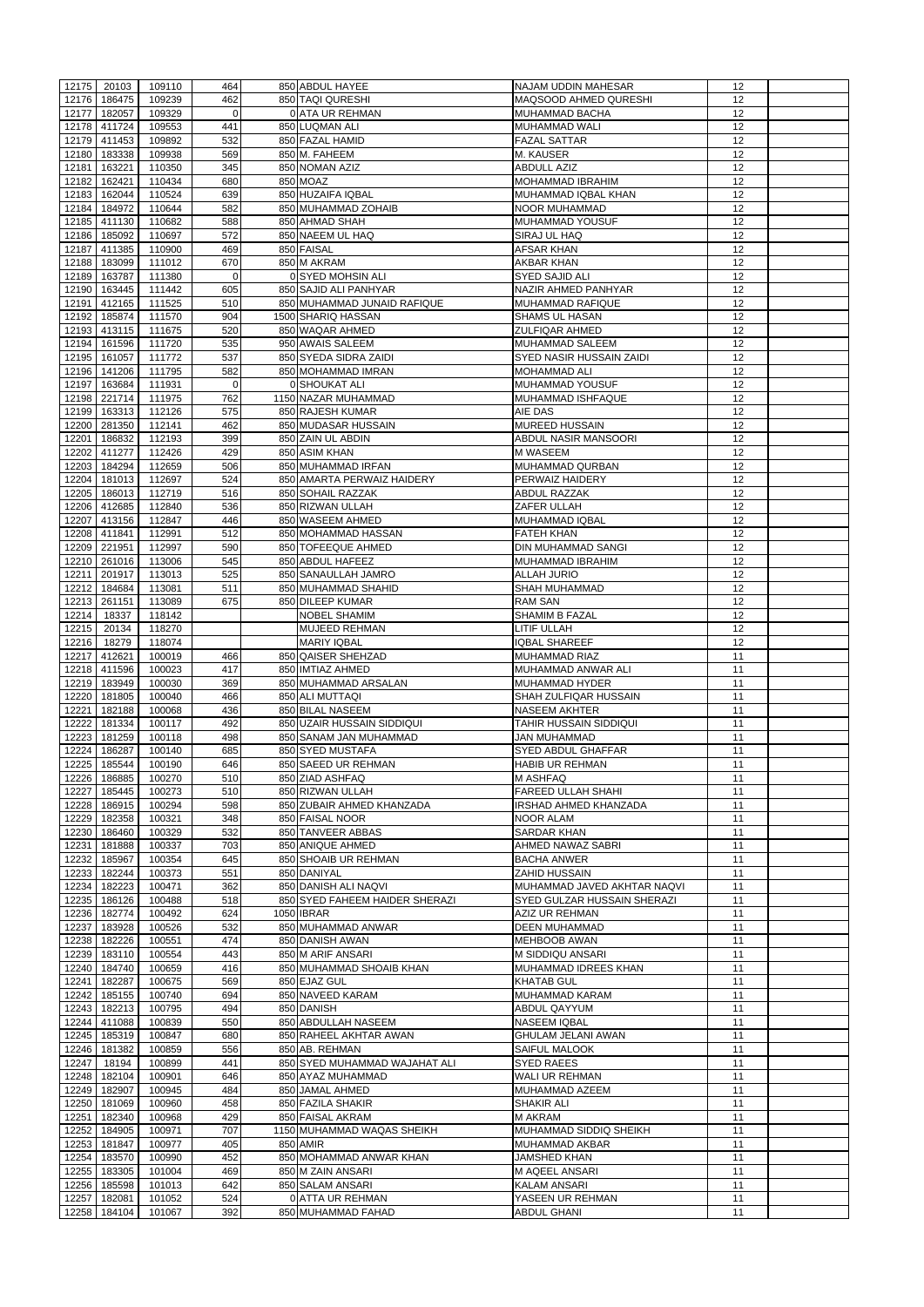|                | 12259 182017     | 101083           | 437            | 850 ASHFAQ AHMED                    | <b>MUSHTAQ AHMED</b>                                      | 11       |  |
|----------------|------------------|------------------|----------------|-------------------------------------|-----------------------------------------------------------|----------|--|
|                |                  |                  |                |                                     |                                                           |          |  |
| 12260          | 185688           | 101090           | 549            | 850 SARMAD                          | <b>MUHAMAMD SALEEM</b>                                    | 11       |  |
| 12261          | 185385           | 101142           | 415            | 850 RASHID MEHMOOD                  | <b>ABDUL GHAFOOR</b>                                      | 11       |  |
| 12262          | 182425           | 101159           | 602            | 850 FARAZ HUSSAIN                   | <b>ANWAAR HUSSAIN</b>                                     | 11       |  |
| 12263          | 182913           | 101172           | 510            | 850 JAMIL KHAN                      | <b>KHAN ZADA</b>                                          | 11       |  |
|                |                  |                  |                |                                     |                                                           |          |  |
| 12264          | 181179           | 101225           | 855            | 1150 NAGHMA JAHAN                   | M. IQBAL SIRAJ                                            | 11       |  |
| 12265          | 184106           | 101252           | 518            | 850 MUHAMMAD FAHAD ALI KHAN         | <b>JALIL AHMED</b>                                        | 11       |  |
| 12266          | 186231           | 101257           | 355            | 850 SYED MUHAMMAD ASAD ALI          | <b>SYED WAJID ALI</b>                                     | 11       |  |
| 12267          | 184119           | 101313           | 399            | 850 MUHAMMAD FAHIM                  | <b>MUHAMMAD ANWAR</b>                                     | 11       |  |
|                |                  |                  |                |                                     |                                                           |          |  |
| 12268          | 186256           | 101321           | 510            | 850 SYED MUHAMMAD RAFAY             | <b>SYED ATHER HUSSAIN</b>                                 | 11       |  |
| 12269          | 182500           | 101324           | 514            | 850 FURQAN AHMED                    | <b>SHER MUHAMMED</b>                                      | 11       |  |
| 12270          | 184055           | 101332           | 422            | 850 MUHAMMAD BASIT KHAN             | <b>MANSOOB AHMED KHAN</b>                                 | 11       |  |
| 12271          | 182680           | 101386           | $\mathbf 0$    | 0 HAMMAD SHEIKH                     | YOUNUS SHEIKH                                             | 11       |  |
| 12272          | 181585           | 101471           | 365            | 850 ABID ALI                        | <b>ALI JAN</b>                                            | 11       |  |
|                |                  |                  |                |                                     |                                                           |          |  |
| 12273          | 181645           | 101509           | 490            | 850 ADNAN GHANI ABBASI              | <b>ABDUL GHANI ABBASI</b>                                 | 11       |  |
| 12274          | 183447           | 101512           | 595            | 850 MALIK ADIL RIAZ                 | <b>MALIK RIAZ AHMED</b>                                   | 11       |  |
| 12275          | 181009           | 101550           | 544            | 850 AISHA RAHAT                     | RAHAT ALI KHAN                                            | 11       |  |
| 12276          | 181384           | 101557           | 684            | 850 ABD UR REHMAN                   | <b>SYED AKBAR SHAH</b>                                    | 11       |  |
|                |                  |                  |                |                                     |                                                           |          |  |
| 12277          | 182281           | 101565           | 468            | 850 EHTISHAM FARHAD                 | <b>FARHAD AHMED</b>                                       | 11       |  |
| 12278          | 411742           | 101571           | 582            | 850 M JAVAID ASLAM                  | MUHAMMAD ASLAM                                            | 11       |  |
| 12279          | 183766           | 101572           | 458            | 850 MUBASHIR RAZA                   | <b>ATHER RAZA</b>                                         | 11       |  |
| 12280          | 181974           | 101583           | $\overline{0}$ | 0 ASAD                              | <b>DILDAR</b>                                             | 11       |  |
| 12281          | 184733           | 101606           | 723            | 850 MUHAMMAD SHOAIB                 | MEHBOOB UR REHMAN                                         | 11       |  |
|                |                  |                  |                |                                     |                                                           |          |  |
| 12282          | 186506           | 101706           | 622            | 850 TOUQIR                          | MUHAMMAD NASEEM                                           | 11       |  |
| 12283          | 186934           | 101751           | 363            | 850 ZUNAIB                          | <b>MUHAMMAD SAMI</b>                                      | 11       |  |
| 12284          | 183735           | 101762           | 628            | 850 MOHSIN KHAN                     | MALIK MOHAMMAD SIDDIQUE                                   | 11       |  |
| 12285          | 184096           | 101765           | 428            | 850 MUHAMMAD DILAWAR                | <b>TAHIR GUL</b>                                          | 11       |  |
|                |                  | 101767           | 744            | 1050 ASAD ALI                       |                                                           | 11       |  |
| 12286          | 411235           |                  |                |                                     | <b>TARIQ NADEEM</b>                                       |          |  |
| 12287          | 412332           | 101866           | 582            | 850 MUHAMMAD SHAFIQ                 | MUHAMMAD RAFIQ                                            | 11       |  |
| 12288          | 411378           | 101870           | 581            | 850 FAHAD TANVEER                   | <b>TANVEER AHMED</b>                                      | 11       |  |
| 12289          | 184464           | 101880           | 816            | 1050 MUHAMMAD NAEEM KHAN            | MUHAMMAD SAMI KHAN                                        | 11       |  |
| 12290          | 184288           | 101907           | 461            | 850 MUHAMMAD IMTIAZ                 | <b>MUHAMMAD ASLAM</b>                                     | 11       |  |
|                |                  |                  |                |                                     |                                                           |          |  |
| 12291          | 186195           | 101924           | 745            | 1150 SYED MAJID ALI                 | SYED IQBAL ALI                                            | 11       |  |
| 12292          | 186134           | 101945           | 518            | 850 SYED FARAZ ALI                  | <b>SYED IRFAN ALI</b>                                     | 11       |  |
| 12293          | 291259           | 101965           | 522            | 850 NAZAKAT ALI SHAH                | <b>HASSAN ALI SHAH</b>                                    | 11       |  |
| 12294          | 311065           | 101969           | 686            | 850 BILAWAL                         | <b>BHAI KHAN LAKHO</b>                                    | 11       |  |
|                |                  |                  |                |                                     |                                                           |          |  |
|                | 12295 202114     | 101982           | 512            | 850 WASEEM MUSTAFA                  | <b>AMEER ALI GHUMRO</b>                                   | 11       |  |
| 12296          | 201581           | 102005           | 555            | 850 MIR AADIL HUSSAIN               | <b>MIR IQRAR HUSSAIN</b>                                  | 11       |  |
| 12297          | 201191           | 102007           | 554            | 850 AMJAD                           | <b>NOOR MOHAMMAD ABBASI</b>                               | 11       |  |
| 12298          | 201574           | 102049           | 568            | 850 MEESAM ABBAS                    | <b>MAIRAJ ABBAS</b>                                       | 11       |  |
| 12299          | 291067           | 102055           | 595            | 850 ASIF ALI                        | <b>HAZIR ALI</b>                                          | 11       |  |
|                |                  |                  |                |                                     |                                                           |          |  |
| 12300          | 291129           | 102064           | 642            | 850 IFTIKHAR AHMED                  | MIAN ALLAHYAR MEMON                                       | 11       |  |
| 12301          | 201609           | 102091           | 600            | 850 MOHAMMAD IRFAN KHAN             | <b>MOHAMMAD AKRAM</b>                                     | 11       |  |
| 12302          | 162012           | 102096           | 613            | 850 HASNAIN KHAN                    | <b>JAMEEL KHAN</b>                                        | 11       |  |
| 12303          | 281107           | 102118           | 546            | 850 ASAD ALI                        | <b>GHULAM AKBAR</b>                                       | 11       |  |
| 12304          | 281266           | 102119           | 635            | 850 JAWAD AHMED DEHRAJ              | LAL BUX DEHRAJ                                            | 11       |  |
|                |                  |                  |                |                                     |                                                           |          |  |
| 12305          | 162081           | 102140           | 654            | 850 IMRAN AHMED                     | <b>ALI ASGHAR</b>                                         | 11       |  |
| 12306          | 221085           | 102150           | 593            | 1050 ABDUL SATTAR                   | <b>GHULAM FARID</b>                                       | 11       |  |
| 12307          | 164134           | 102165           | 461            | 850 ZOHAIB AHMED                    | <b>AHMED BUX</b>                                          | 11       |  |
| 12308          | 161601           | 102170           | 437            | 850 AYAZ AHMED MANGRIO              | <b>IRFAN AHMED MANGRIO</b>                                | 11       |  |
| 12309          | 16118            | 102175           | 510            | 850 MIRZA FARAZ BAIG                | <b>MIRZA SALEEM BAIG</b>                                  | 11       |  |
|                |                  |                  |                |                                     |                                                           |          |  |
| 12310          | 163635           | 102239           | 482            | 850 SHANKAR LAL                     | <b>GULAB RAI</b>                                          | 11       |  |
| 12311          | 161234           | 102260           | 422            | 850 ABID KHAN                       | <b>GHULAM HUSSAIN</b>                                     | 11       |  |
| 12312          | 221584           | 102280           | 579            | 850 MUHAMMAD ARIF                   | <b>ABDUL HAMEED</b>                                       | 11       |  |
| 12313          | 162583           | 102290           | 602            | 850 MUHAMMAD AFZAL RAJPER           | MUHAMMAD ALAM RAJPER                                      | 11       |  |
| 12314          | 164135           | 102301           | 375            | 850 ZOHAIB AHMED KHOKHAR            | JAWAID AHMED KHOKHAR                                      | 11       |  |
|                |                  |                  |                |                                     |                                                           |          |  |
| 12315          | 161115           | 102316           | 552            | 850 ABDUL HAFEEZ                    | <b>ABDUL LATIF</b>                                        | 11       |  |
| 12316          | 162711           | 102327           | 521            | 850 MUHAMMAD FAIZAN KHAN            | MUHAMMAD LIAQUAT KHAN                                     | 11       |  |
| 12317          | 162144           | 102335           | 643            | 850 IZHAR ALI                       | <b>BAKHSHAN BALUCH</b>                                    | 11       |  |
|                | 12318 161859     | 102374           | 619            | 619 FAYAZ AHMAD                     | MUHAMMAD SULEMAN                                          | 11       |  |
|                | 12319 161463     | 102381           | 609            | 850 AQIB HANIF RAO                  | MUHAMMAD HANIF RAJPUT                                     | 11       |  |
|                |                  |                  |                |                                     |                                                           |          |  |
| 12320          | 162064           | 102383           | 567            | 850 IHSAN RASOOL                    | <b>GHULAM RASOOL</b>                                      | 11       |  |
|                |                  |                  |                |                                     |                                                           |          |  |
| 12321          | 163121           | 102480           | 503            | 850 MUZAMIL AHMED                   | <b>MUNEER AHMED</b>                                       | 11       |  |
| 12322          | 163123           | 102511           | 617            | 850 MUZAMMIL                        | <b>NISAR ALI</b>                                          | 11       |  |
|                |                  |                  |                |                                     |                                                           |          |  |
| 12323          | 163034           | 102556           | 603            | 850 MUHAMMAD WAQAS ABBASI           | <b>MUHAMMAD RIAZ</b>                                      | 11       |  |
| 12324          | 162731           | 102568           | 632            | 850 MUHAMMAD FAZAL                  | AKBAR ALI MEMON                                           | 11       |  |
| 12325          | 162036           | 102586           | 440            | 850 HUMAYOON AHMED                  | <b>MEHBOOB AHMED</b>                                      | 11       |  |
| 12326          | 161292           | 102637           | 599            | 850 AHMED KHAN                      | KHUDA DINO CHHACHHAR                                      | 11       |  |
|                |                  |                  |                |                                     |                                                           |          |  |
| 12327          | 161910           | 102645           | 683            | 850 GHULAM MUSTAFA                  | <b>GHULAM ALI</b>                                         | 11       |  |
| 12328          | 261375           | 102686           | 510            | 850 MUHAMMAD SAQIB                  | HAJI MUHAMMAD ASHFAQUE                                    | 11       |  |
| 12329          | 26102            | 102700           | 616            | 850 BILAL AHMED                     | <b>ABDUL HAMEED</b>                                       | 11       |  |
| 12330          | 261515           | 102704           | 554            | 850 SAEED AHMED                     | <b>MUKHTAIR AHMED</b>                                     | 11       |  |
|                | 12331 261470     | 102716           | 581            | 850 PREM GOYAL                      | KUNBHA RAM                                                | 11       |  |
|                |                  |                  |                |                                     |                                                           |          |  |
| 12332          | 261350           | 102719           | 637            | 850 MUHAMMAD ILYAS                  | MUHAMMAD ASHRAF                                           | 11       |  |
|                | 12333 261159     | 102721           | $\overline{0}$ | 0 DOST ALI                          | ABDUL JABBAR                                              | 11       |  |
|                | 12334 261196     | 102729           | 540            | 850 GUL MUHAMMAD                    | SHER MUHAMMAD                                             | 11       |  |
|                | 12335 261572     | 102738           | 697            | 850 SYED MUTAHIR ALI                | <b>SYED SABIR ALI</b>                                     | 11       |  |
| 12336          | 261035           | 102739           | 659            | 850 ABDUL WAHAB                     | <b>ABDUL AZIZ</b>                                         | 11       |  |
|                |                  |                  |                |                                     |                                                           |          |  |
| 12337          | 261047           | 102765           | 445            | 850 AHSAN                           | <b>ABDUL SHAKOOR</b>                                      | 11       |  |
| 12338          | 261542           | 102767           | 581            | 850 SHAKIR ALI                      | QAMAR UD DIN                                              | 11       |  |
| 12339          | 261347           | 102782           | 539            | 850 MUHAMMAD FAISAL                 | MUHAMMAD CHHUTAL                                          | 11       |  |
| 12340          | 261075           | 102784           | 632            | 850 AMEET KUMAR                     | <b>LAJPAT RAI</b>                                         | 11       |  |
|                |                  |                  |                |                                     |                                                           |          |  |
| 12341<br>12342 | 221832<br>221175 | 102797<br>102799 | 530<br>574     | 0 SAMAR ABBAS<br>850 ALI RAZA LARIK | <b>MAZHAR ALI LUND BALOCH</b><br><b>MASHOOQ ALI LARIK</b> | 11<br>11 |  |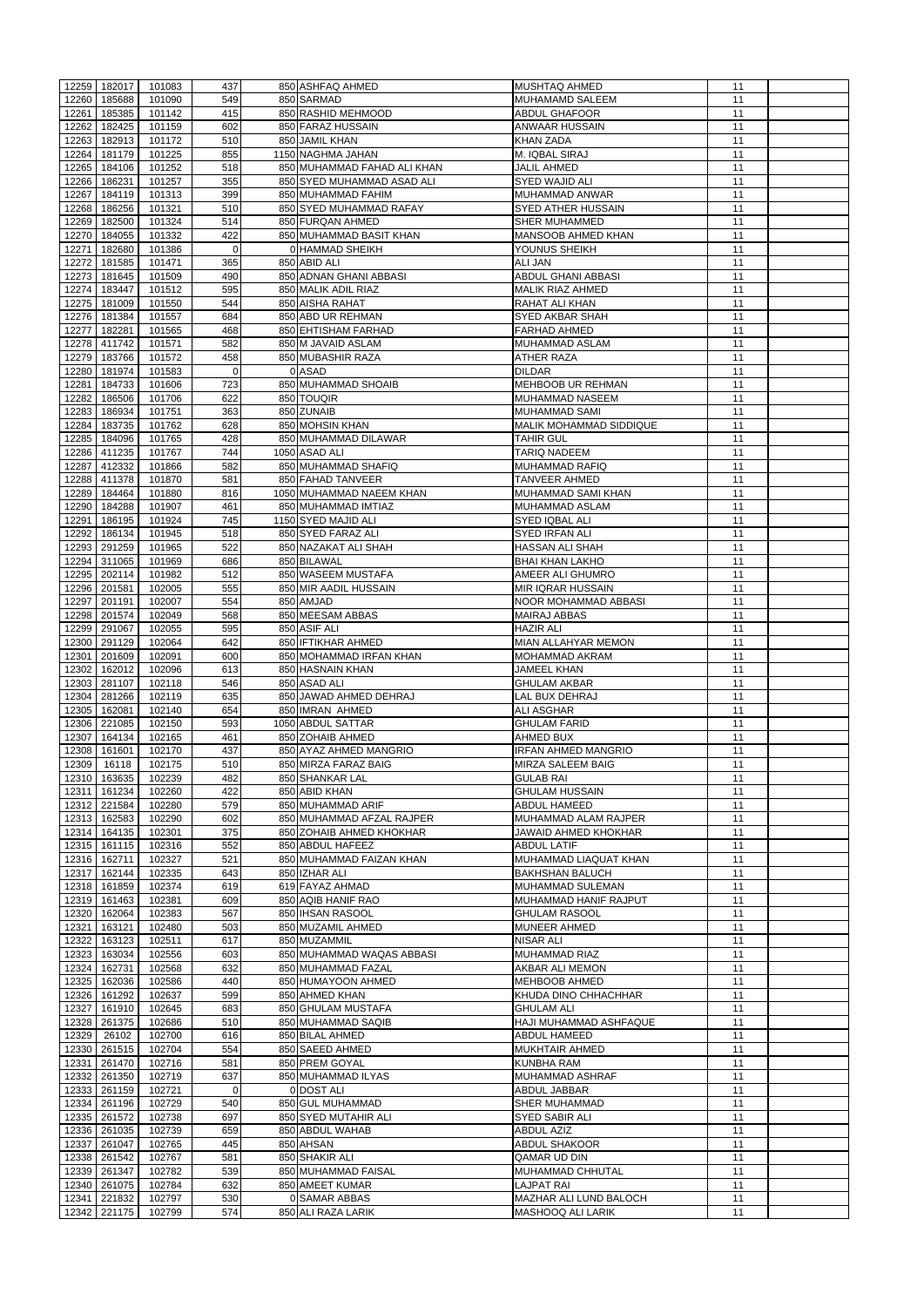|                | 12343 221661     | 102807           | 433         | 850 MUQASIT AHMED                          | TAJ MUHAMMAD BHUTTO                            | 11       |  |
|----------------|------------------|------------------|-------------|--------------------------------------------|------------------------------------------------|----------|--|
| 12344          | 221617           | 102837           | 631         | 850 MUHAMMAD PUNHAL                        | AMANULLAH                                      | 11       |  |
| 12345          | 221959           | 102840           | 552         | 850 UBEDULLAH                              | <b>QALANDAR BUX BROHI</b>                      | 11       |  |
| 12346          | 221404           | 102864           | 394         | 850 IMRAN ALI                              | HAJI MUSHTAQUE ALI MUGHAL                      | 11       |  |
| 12347          | 221538           | 102875           | 635         | 850 MEHAR ULLAH                            | <b>GHULAM QADIR KHOKHAR</b>                    | 11       |  |
|                |                  |                  |             |                                            |                                                |          |  |
| 12348          | 221527           | 102927           | 665         | 850 MANSOOR NISAR                          | <b>NISAR ALI BABIHO</b>                        | 11       |  |
| 12349          | 222030           | 102953           | 474         | 850 ZAHOOR HUSSAIN                         | <b>ASLAM PARVEZ BHUTTO</b>                     | 11       |  |
| 12350          | 221679           | 102962           | 481         | 850 MUZFAR HUSSAIN                         | ALI AHMED MAGSI                                | 11       |  |
| 12351          | 221960           | 102982           | 576         | 850 UBEDULLAH                              | <b>GHULAM SHABEER CHANA</b>                    | 11       |  |
| 12352          | 221406           | 102987           | 651         | 850 IMRAN KHAN                             | <b>BASHIR AHMED JUNEJO</b>                     | 11       |  |
|                |                  |                  |             |                                            |                                                |          |  |
| 12353          | 221364           | 103005           | 462         | 850 HAFIZ MOHAMMAD FAHAD FAZIL             | <b>MOHAMMAD FAZIL NISAR</b>                    | 11       |  |
| 12354          | 162794           | 103046           | 684         | 850 MUHAMMAD JIBRAN                        | ABDUL MAJEED                                   | 11       |  |
| 12355          | 351424           | 103075           | 606         | 850 TILAK RAIY                             | <b>RAIY SINGH</b>                              | 11       |  |
| 12356          | 351284           | 103096           | 416         | 850 MUHAMMAD YOUSAF                        | <b>ABDUL QADIR</b>                             | 11       |  |
|                |                  |                  |             |                                            |                                                |          |  |
| 12357          | 351124           | 103117           | 504         | 850 FAHAD HAYAT QAZI                       | M HAYAT QAZI                                   | 11       |  |
| 12358          | 351300           | 103118           | 569         | 850 NADIR KHAN                             | <b>DUR MUHAMMAD</b>                            | 11       |  |
| 12359          | 351380           | 103136           | 674         | 1150 SHABBIR AHMED                         | <b>ABDUL KARIM</b>                             | 11       |  |
| 12360          | 401318           | 103149           | 584         | 850 SAJJAD HUSSAIN                         | AIJAZ HUSSAIN AWAN                             | 11       |  |
|                |                  |                  |             |                                            |                                                |          |  |
| 12361          | 201461           | 103164           | 426         | 850 INAM ULLAH GILAL                       | <b>AMAN ULLAH</b>                              | 11       |  |
| 12362          | 261183           | 103207           | 607         | 850 GHULAM MURTAZA                         | MUHAMMAD AMIN                                  | 11       |  |
| 12363          | 401156           | 103221           | 630         | 850 IMRAN HUSSAIN                          | SIKANDAR ALI                                   | 11       |  |
| 12364          | 401182           | 103246           | 479         | 850 JUISAR ALI                             | <b>MEHBOOB KHAN LANGAH</b>                     | 11       |  |
|                |                  |                  |             |                                            |                                                |          |  |
| 12365          | 221248           | 103296           | 608         | 850 AYAZ QADIR                             | <b>GHULAM QADIR</b>                            | 11       |  |
| 12366          | 201053           | 103339           | 433         | 850 ABDUL JABBAR                           | <b>BAKHSH ALI</b>                              | 11       |  |
| 12367          | 222033           | 103341           | 535         | 850 ZAIN UL ABDIN                          | AFTAB AHMED QAZI                               | 11       |  |
| 12368          | 163332           | 103386           | 503         | 0 RASHID ALI                               | ABDUL HAMEED MEMON                             | 11       |  |
|                |                  |                  |             |                                            |                                                |          |  |
| 12369          | 162363           | 103390           | 488         | 850 MANZOOR AHMED                          | MAQBOOL AHMED CHANNA                           | 11       |  |
| 12370          | 163855           | 103399           | 625         | 0 TAJ MUHAMMAD                             | WALI MUHAMMAD                                  | 11       |  |
| 12371          | 311076           | 103414           | 535         | 850 FAIZAN AHMED                           | <b>ALLAH DIN</b>                               | 11       |  |
| 12372          | 201444           | 103423           | 436         | 850 IMAM UDDIN                             | MUHAMMAD ANWAR                                 | 11       |  |
| 12373          | 201036           |                  | 666         |                                            |                                                | 11       |  |
|                |                  | 103429           |             | 850 ABDUL FAHEEM                           | <b>RAB NAWAZ</b>                               |          |  |
| 12374          | 29104            | 103445           | 426         | 850 QAISAR ABBAS                           | <b>NAZAKAT ALI</b>                             | 11       |  |
| 12375          | 141415           | 103527           | 603         | 850 ZIA UR RAHMAN                          | UBED UR RAHMAN ARAIN                           | 11       |  |
| 12376          | 261142           | 103535           | 608         | 0 DASRAT KUMAR                             | <b>JAIRAM DAS</b>                              | 11       |  |
|                |                  |                  |             |                                            |                                                |          |  |
| 12377          | 26101            | 103536           | 512         | 0 AMEET KUMAR                              | <b>BHERU LAL</b>                               | 11       |  |
|                | 12378 281098     | 103540           | 558         | 850 ANEEL AHMED CHANNA                     | <b>HAJI MUHAMMAD AZAM</b>                      | 11       |  |
|                | 12379 161338     | 103572           | 579         | 850 AJAY                                   | <b>RAJU</b>                                    | 11       |  |
| 12380          | 162622           | 103604           | 564         | 850 MUHAMMAD AMIR                          | <b>MUHAMMAD YAMEEN</b>                         | 11       |  |
|                |                  |                  |             |                                            |                                                |          |  |
| 12381          | 162249           | 103615           | 482         | 850 KASHIF RAZA                            | <b>JAMIL UDDIN</b>                             | 11       |  |
| 12382          | 161534           | 103628           | 381         | 850 ASIF ALI                               | <b>DHANI BUX</b>                               | 11       |  |
| 12383          | 161745           | 103678           | 545         | 850 FAHAD ALI SHAH                         | <b>DOST ALI SHAH</b>                           | 11       |  |
| 12384          | 162581           | 103694           | 643         | 850 MUHAMMAD ADNAN KHAN                    | MUHAMMAD HANIF KHAN                            | 11       |  |
| 12385          | 162097           | 103706           | 563         | 850 IMRAN SOOMRO                           | NAZIR AHMED SOOMRO                             | 11       |  |
|                |                  |                  |             |                                            |                                                |          |  |
| 12386          | 163615           | 103712           | 565         | 850 SHAHZEB                                | <b>SHAH MOHAMMAD</b>                           | 11       |  |
| 12387          | 162033           | 103720           | 540         | 850 HIZBULLAH MEMON                        | <b>NAJEEBULLAH MEMON</b>                       | 11       |  |
| 12388          | 162439           | 103759           | 525         | 850 MOHAMMAD ARSALAN MALIK                 | <b>MALIK TARIQ MEHMOOD</b>                     | 11       |  |
| 12389          | 161044           | 103761           | 478         | 850 SARWAT JAHAN                           | <b>WALI UDDIN</b>                              | 11       |  |
|                |                  |                  |             |                                            |                                                |          |  |
| 12390          | 163647           | 103777           | 635         | 850 SHEERAZ GUL                            | <b>ASLAM</b>                                   | 11       |  |
| 12391          | 162111           | 103801           | 631         | 850 INAYAT ULLAH                           | ALLAH BACHAYO                                  | 11       |  |
| 12392          | 162355           | 103848           | 612         | 850 MANSOOR ALI                            | <b>GHULAM ALI</b>                              | 11       |  |
| 12393          | 163521           | 103851           | 416         | 416 SAYED SADDAM HUSSAIN                   | SAYED TAJ MUHAMMAD                             | 11       |  |
| 12394          | 141255           | 103917           | 486         | 850 MUHAMMAD WASIM                         | <b>ALLAH RAKHIO</b>                            | 11       |  |
|                |                  |                  |             |                                            |                                                |          |  |
| 12395          | 111098           | 103932           | 528         | 850 MAZHAR KHAN                            | <b>NASRULLAH</b>                               | 11       |  |
| 12396          | 281498           | 103971           | 450         | 850 SAFDAR HUSSAIN TANWARI                 | <b>ISKAR AHMED TANWARI</b>                     | 11       |  |
| 12397          | 111043           | 103989           | 653         | 850 AYAZ ALI ALIAS SODHO                   | MUHAMMAD BUKHSH ALIAS KARO                     | 11       |  |
| 12398          | 141328           | 104001           | 425         | 850 SAFDAR HUSSAIN                         | <b>GHULAM SARWAR</b>                           | 11       |  |
|                |                  |                  | 449         |                                            |                                                |          |  |
| 12399          | 201835           | 104034           |             | 850 RIZWAN ALI                             | HIDAYAT ULLAH LASHARI                          | 11       |  |
| 12400          | 201203           | 104088           | 586         | 850 ARSHAD ALI KHUWAJA                     | <b>HAJI GHULAM NABI</b>                        | 11       |  |
| 12401          | 221453           | 104126           | 726         | 850 JAY KUMAR                              | <b>MANOHAR LAL</b>                             | 11       |  |
| 12402          | 201684           | 104171           | 516         | 850 MUHAMMAD RASHID MANGI                  | <b>GUL HASSAN MANGI</b>                        | 11       |  |
| 12403          | 201567           | 104188           | 621         | 850 MASROOR AHMED                          | <b>BASHIR AHMED SOFANGI</b>                    | 11       |  |
| 12404          | 291083           | 104193           | $\mathbf 0$ | 0 BASHIR UDDIN                             |                                                |          |  |
|                |                  |                  |             |                                            | <b>JAMIL AHMED</b>                             | 11       |  |
| 12405          | 281137           | 104226           | $\Omega$    | 0 AZHAR ALI MEMON                          | <b>MAHMOOD MEMOON</b>                          | 11       |  |
| 12406          | 261004           | 104280           | 595         | 850 DHANO                                  | <b>ANB</b>                                     | 11       |  |
| 12407          | 401176           | 104284           | 622         | 850 JANI ROOPLAL HASHNI                    | <b>MOHAN LAL HASHANI</b>                       | 11       |  |
| 12408          | 261008           | 104314           | 701         | 850 AAJIZ ALI                              | <b>ALI DOST</b>                                | 11       |  |
|                |                  |                  |             |                                            |                                                |          |  |
| 12409          | 281092           | 104329           | 525         | 850 AMIR ALI SAMO                          | <b>AFTAB HUSSAIN</b>                           | 11       |  |
| 12410          | 201304           | 104332           | 459         | 850 DOST MOHAMMAD                          | <b>FAIZ MUHAMMAD</b>                           | 11       |  |
| 12411          | 141137           | 104348           | 449         | 850 HAZOOR BUX THAHEEM                     | <b>MOHAMMAD HAYAT THAHEEM</b>                  | 11       |  |
| 12412          | 201445           | 104374           | 518         | 850 IMRAN                                  | <b>GHULAM MUSTAFA</b>                          | 11       |  |
|                |                  |                  |             |                                            |                                                |          |  |
| 12413          | 201992           | 104376           | 510         | 850 SHUJA AHMED                            | <b>GHULAM ALI ABBASI</b>                       | 11       |  |
| 12414          | 201389           | 104394           | 510         | 850 GHULAM SAJJAD                          | <b>MUKHTIAR HUSSAIN</b>                        | 11       |  |
|                | 12415 201088     | 104401           | 546         | 850 ABDUL RAZZAQUE                         | TAJ MUHAMMAD                                   | 11       |  |
|                | 12416 202097     | 104407           | 493         | 850 WAQAS ALI                              | ASGHAR ALI RAJPUT                              | 11       |  |
|                | 12417 201771     |                  |             |                                            | HAJI MUHAMMAD PHILOTO                          |          |  |
|                |                  | 104413           | 598         | 850 NOMAN ALI                              |                                                | 11       |  |
|                | 12418 311074     | 104450           | 527         | 850 FAISAL IMTAIZ                          | <b>IMTIAZ ALI</b>                              | 11       |  |
| 12419 201361   |                  | 104460           | 575         | 850 GHULAM ALI BHUTTO                      | MUHAMMAD PARYAL BHUTTO                         | 11       |  |
|                |                  | 104510           | 568         | 850 NASEER AHMED                           | <b>QAIM KHAN</b>                               | 11       |  |
| 12420          | 201745           |                  |             |                                            |                                                |          |  |
|                |                  |                  |             |                                            |                                                |          |  |
| 12421          | 201906           | 104518           | 348         | 697 SAMI ULLAH SAHITO                      | <b>NOOR MUHAMMAD</b>                           | 11       |  |
| 12422          | 261089           | 104525           | 680         | 850 ARSLAN ALAM BHATTI                     | MUHAMMAD ALAM BHATTI                           | 11       |  |
| 12423          | 201402           | 104584           | 437         | 850 HABIB UL RAHMAN                        | <b>MADAD ALI LAGHARI</b>                       | 11       |  |
|                | 183696           |                  | 377         | 850 MOHAMMAD UMAIR KHAN                    | <b>MOHAMMAD SALEEM KHAN</b>                    | 11       |  |
| 12424          |                  | 104615           |             |                                            |                                                |          |  |
| 12425<br>12426 | 351475<br>351239 | 104631<br>104634 | 601<br>498  | 850 ZUBAIR AHMED KALHORO<br>850 MOHSIN ALI | <b>GHULAM NABI</b><br><b>MAHBOOB ALI KHOSO</b> | 11<br>11 |  |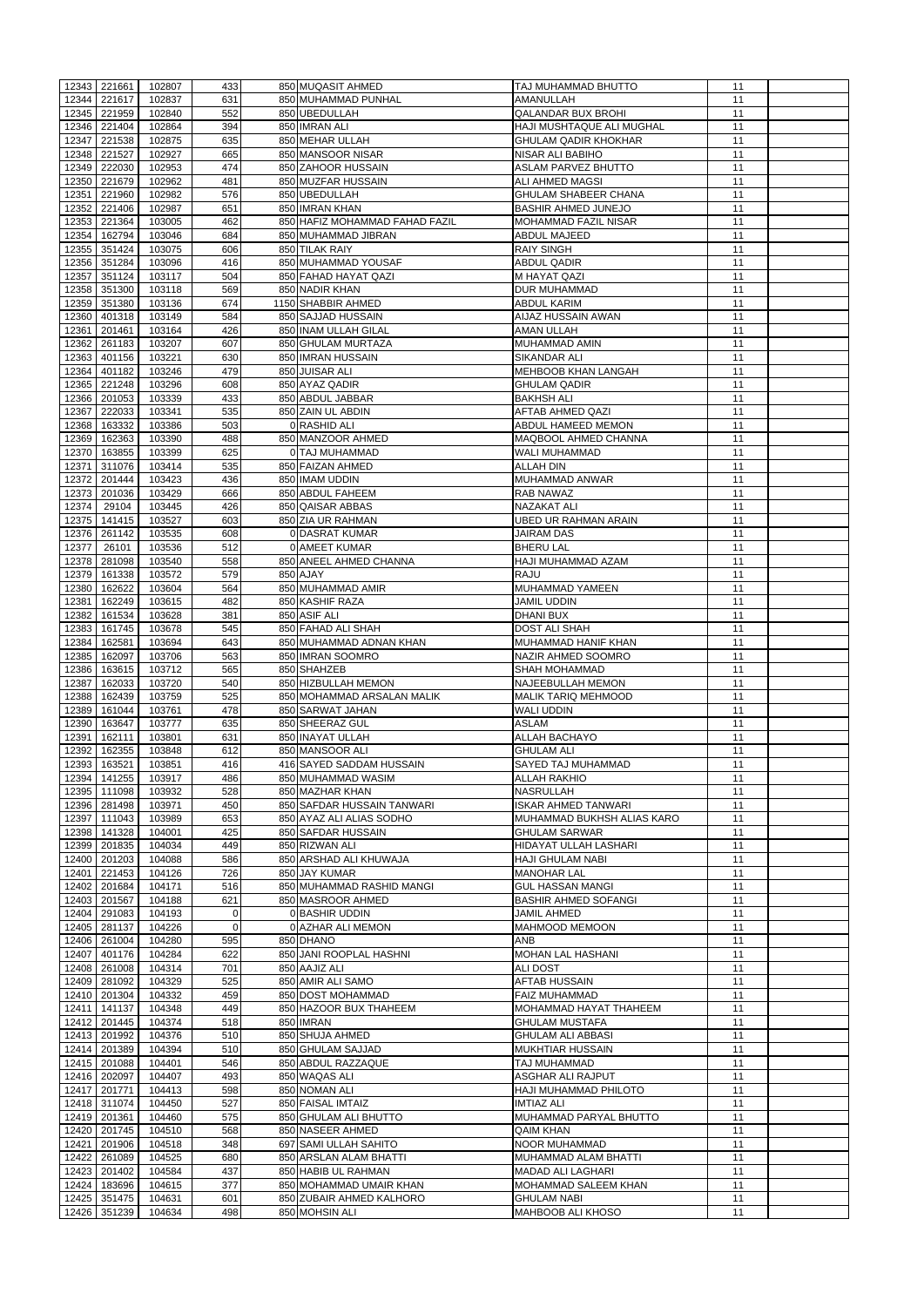| 12427 | 163945                 | 104682           | 479              | O WAHEED ALI                               | NAZAR MOHAMMAD                                  | 11       |  |
|-------|------------------------|------------------|------------------|--------------------------------------------|-------------------------------------------------|----------|--|
|       |                        |                  |                  |                                            |                                                 |          |  |
| 12428 | 184620                 | 104691           | 534              | 850 MUHAMMAD SAJID IQBAL                   | MUHAMMAD AMANULLAH                              | 11       |  |
| 12429 | 182301                 | 104715           | 456              | 850 FAHAD ALI                              | <b>REHMAT ALI</b>                               | 11       |  |
| 12430 | 184221                 | 104725           | 598              | 850 MUHAMMAD HARIS                         | <b>MUHAMMAD QASIM</b>                           | 11       |  |
| 12431 | 162022                 | 104764           | 567              | 0 HASSAN ALI ABBASI                        | MUHAMMAD ISMAIL ABBASI                          | 11       |  |
| 12432 | 162877                 | 104773           | 415              | 850 MUHAMMAD NOMAN                         | MUHAMMAD RAMZAN LAHGARI                         | 11       |  |
| 12433 | 221402                 | 104787           | 552              | 850 IMRAN ALI                              | <b>GHULAM SARWAR KORI</b>                       | 11       |  |
|       |                        |                  |                  |                                            |                                                 |          |  |
| 12434 | 186129                 | 104799           | 496              | 850 SYED FAIZAN ALI                        | <b>SYED QAMAR ALI</b>                           | 11       |  |
| 12435 | 162790                 | 104804           | 682              | 850 MUHAMMAD JANAHGEER SHAIKH              | <b>AURANGZAIB</b>                               | 11       |  |
| 12436 | 183067                 | 104826           | 469              | 850 KHURRAM SHAHZAD                        | <b>KHUDA BAKHSH</b>                             | 11       |  |
| 12437 | 261416                 | 104881           | 612              | 850 NABEEL BHATTI                          | <b>ABDUL NASIR BHATTI</b>                       | 11       |  |
|       |                        |                  |                  |                                            |                                                 |          |  |
| 12438 | 163876                 | 104893           | 537              | 850 TARIQUE ALI                            | <b>ALLAH DITTO</b>                              | 11       |  |
| 12439 | 184403                 | 104897           | 602              | 850 MUHAMMAD MATEEN                        | <b>ABDUL MUBEEN</b>                             | 11       |  |
| 12440 | 186367                 | 104903           | 646              | 1150 SYED TANVEER HUSSAIN JAFRI            | <b>SYED SHAKIR HUSSAIN JAFRI</b>                | 11       |  |
| 12441 | 184276                 | 104956           | 381              | 850 MUHAMMAD IMRAN                         | <b>ABDUL KALAM</b>                              | 11       |  |
| 12442 | 182122                 | 104963           | 540              | 850 AZHAR HUSSAIN                          | <b>NAZAKAT HUSSAIN</b>                          | 11       |  |
|       |                        |                  |                  |                                            |                                                 |          |  |
| 12443 | 185540                 | 104967           | 548              | 850 SADIQ AHMED KHAN                       | <b>JALIL AHMED KHAN</b>                         | 11       |  |
| 12444 | 185253                 | 104969           | 510              | 850 OWAIS                                  | <b>MUHAMMAD IRFAN</b>                           | 11       |  |
| 12445 | 351261                 | 104973           | 525              | 850 MUHAMMAD HANEEF BURIRO                 | <b>NOOR MUHAMMAD BURIRO</b>                     | 11       |  |
| 12446 | 161514                 | 104980           | 645              | 850 ASADULLAH                              | <b>NOOR AHMED</b>                               | 11       |  |
| 12447 | 201587                 | 105016           | 536              | 850 MIR SUHAIL RAZA TALPUR                 | MIR MUSHTAQ ALI TALPUR                          | 11       |  |
| 12448 | 201235                 | 105039           | 566              | 850 ASIF ALI                               | MOHAMMAD AYOUB UJAN                             | 11       |  |
|       |                        |                  |                  |                                            |                                                 |          |  |
| 12449 | 162796                 | 105053           | 663              | 850 MUHAMMAD JUMAN PANHWAR                 | HABIB REHMAN PANHWAR                            | 11       |  |
| 12450 | 261605                 | 105062           | 639              | 850 VINOD KUMAR                            | <b>KHATAU MAL</b>                               | 11       |  |
| 12451 | 201420                 | 105080           | 544              | 850 HASSAN ALI                             | AKHTAR ALI PHULPOTO                             | 11       |  |
| 12452 | 141136                 | 105140           | 599              | 850 HASHMAT JEE                            | <b>GURMUKH DASS</b>                             | 11       |  |
|       |                        |                  |                  |                                            |                                                 |          |  |
| 12453 | 141177                 | 105141           | 438              | 850 KHALIQUE U ZAMAN KOLACHI               | ABDUL QUDOOS                                    | 11       |  |
| 12454 | 201210                 | 105142           | $\overline{577}$ | 850 ASAD ALI                               | <b>GUL MOHAMMAD</b>                             | 11       |  |
| 12455 | 311075                 | 105145           | 396              | 850 FAISAL NAWAZ                           | <b>NAWAZ KHAN</b>                               | 11       |  |
| 12456 | 201502                 | 105148           | 510              | 850 JAMEEL AHMED                           | MUHAMMED SALEH LASHARI                          | 11       |  |
| 12457 | 311129                 | 105150           | 587              | 800 JISARAT BAIG                           | <b>INAYAT BAIG</b>                              | 11       |  |
|       |                        |                  |                  |                                            |                                                 |          |  |
| 12458 | 291055                 | 105193           | 453              | 850 ARSLAN ARAIN                           | MUHAMMAD ASHRAF                                 | 11       |  |
| 12459 | 141227                 | 105232           | 502              | 850 MUHAMMAD BACHAL                        | <b>MUHAMMAD AQIL</b>                            | 11       |  |
| 12460 | 202109                 | 105260           | 546              | 850 WASEEM AKRAM SHAIKH                    | <b>KAREEM BUX SHAIKH</b>                        | 11       |  |
| 12461 | 161246                 | 105335           | 448              | 448 ADIL KHAN                              | <b>QALANDER KHAN</b>                            | 11       |  |
|       | 12462 162314           | 105363           | $\overline{0}$   | OM. IBRAHIM PANHWAR                        | M. ISHAQUE PANHWAR                              | 11       |  |
|       |                        |                  |                  |                                            |                                                 |          |  |
|       | 12463 163314           | 105371           | 510              | 850 RAKESH KUMAR                           | <b>CHUNO</b>                                    | 11       |  |
| 12464 | 201547                 | 105413           | 444              | 850 MAHBOOB ALI SHAR                       | <b>GHULAM ALI</b>                               | 11       |  |
| 12465 | 291131                 | 105433           | 522              | 1000 IMRAN ALI                             | <b>ANWER ALI</b>                                | 11       |  |
| 12466 | 162520                 | 105434           | 646              | 850 MOHAMMMAD HAMMAD QURESHI               | ABDUL SALEEM QURESHI                            | 11       |  |
|       |                        |                  |                  |                                            |                                                 |          |  |
| 12467 | 181277                 | 105464           | 547              | 850 SHUJALA SHAKIR                         | SATTAR HUSSAIN SHAKIR                           | 11       |  |
| 12468 | 411178                 | 105486           | 681              | 850 ALI REHMAN                             | <b>AHMED</b>                                    | 11       |  |
| 12469 | 186776                 | 105495           | 540              | 850 YASIR HUSSAIN                          | <b>GHULAM SABIR</b>                             | 11       |  |
| 12470 | 311023                 | 105533           | 419              | 850 AHSAN ALI                              | <b>WIKIO</b>                                    | 11       |  |
| 12471 | 311096                 | 105535           | 565              | 850 GHULAM QADIR                           | <b>SAIN RAKHIO</b>                              | 11       |  |
|       |                        |                  |                  |                                            |                                                 |          |  |
| 12472 | 221034                 | 105600           | 558              | 850 ABDUL HALEEM                           | <b>HAFIZ IMAM DIN</b>                           | 11       |  |
| 12473 | 162369                 | 105611           | 588              | 850 MASHOOQUE ALI                          | ZAFAR ALI                                       | 11       |  |
| 12474 | 201128                 | 105632           | 546              | 850 ADNAN ALI                              | <b>ALI HASSAN</b>                               | 11       |  |
| 12475 | 261266                 | 105645           | 523              | 850 KHUDA BUX                              | <b>ALI MUHAMMAD</b>                             | 11       |  |
| 12476 | 161122                 | 105658           | 510              | 850 ABDUL HAMEED                           | <b>MUBARK KHAN</b>                              | 11       |  |
|       |                        |                  |                  |                                            |                                                 |          |  |
| 12477 | 281534                 | 105678           | 599              | 850 SHAFAT HUSSAIN                         | <b>ABDUL RASHEED</b>                            | 11       |  |
| 12478 | 182625                 | 105709           | 510              | 850 HAFIZ MUHAMMAD WAQAS                   | ABDUL SAMAD KHAN                                | 11       |  |
| 12479 | 181010                 | 105722           | 423              | 850 ALINA NADEEM                           | <b>NADEEM RASHEED</b>                           | 11       |  |
| 12480 | 186275                 | 105730           | 510              | 850 SYED MUHIB ULLAH KAZMI                 | SYED INAYAT ULLAH KAZMI                         | 11       |  |
| 12481 | 182262                 | 105735           | 556              | 850 DILAWAR                                | <b>MUHAMMAD NAZEER</b>                          | 11       |  |
|       |                        |                  |                  |                                            |                                                 |          |  |
| 12482 | 181281                 | 105744           | 510              | 850 SHUMAILA AHMED                         | <b>PYAR ALI</b>                                 | 11       |  |
| 12483 | 161180                 | 105819           | 617              | 850 ABDUL REHMAN MEMAN                     | <b>FAZALILLAHI MOMAN</b>                        | 11       |  |
| 12484 | 261200                 | 105864           | 586              | 850 HABIB UR REHMAN                        | <b>ABDUL GHAFOOR</b>                            | 11       |  |
| 12485 | 261072                 | 105906           | 557              |                                            |                                                 |          |  |
|       | 201860                 |                  |                  |                                            |                                                 |          |  |
| 12486 |                        |                  |                  | 850 ALLAH RAKHA                            | <b>IFTIKHAR AHMED</b>                           | 11       |  |
| 12487 |                        | 105934           | 558              | 850 SADDAM HUSSAIN                         | <b>BADAR UDDIN</b>                              | 11       |  |
|       | 162709                 | 105964           | 558              | 850 MUHAMMAD FAIZAN                        | ABDUL WAHEED                                    | 11       |  |
| 12488 | 161931                 | 105968           | 552              | 850 GUL MUHAMMAD MANGI                     | <b>QAMAR DIEN MANGI</b>                         | 11       |  |
| 12489 | 162781                 | 106010           | 488              | 850 MUHAMMAD IRFAN                         | <b>MUHAMMED IBRAHIM</b>                         | 11       |  |
|       |                        |                  |                  |                                            |                                                 |          |  |
| 12490 | 161297                 | 106014           | 637              | 0 AHMED RAZA                               | <b>KHAIR MUHAMMAD</b>                           | 11       |  |
| 12491 | 351316                 | 106054           | 595              | 850 PARVAIZ AHMED                          | PIR BUX SOLANGI                                 | 11       |  |
| 12492 | 351191                 | 106070           | 510              | 850 JAHANZEB DAHAR                         | ABDUL JABBAR                                    | 11       |  |
| 12493 | 181602                 | 106090           | 545              | 850 ABU MUAWIA                             | <b>GHULAM FAREED FAROOQUI</b>                   | 11       |  |
| 12494 | 182955                 | 106135           | 540              | 850 JUNAID KHAN                            | <b>JEHAN ZAIB</b>                               | 11       |  |
|       |                        |                  |                  |                                            |                                                 |          |  |
| 12495 | 185523                 | 106143           | 616              | 850 SABIR YASEEN                           | MUHAMMAD YASEEN                                 | 11       |  |
| 12496 | 186515                 | 106144           | $\Omega$         | <b>OUBAID ALI</b>                          | <b>AFSAR ALI</b>                                | 11       |  |
| 12497 | 184998                 | 106181           | 695              | 1150 MUHAMMED MUJAHID KHAN                 | MUHAMMED MAJID KHAN                             | 11       |  |
| 12498 | 184913                 | 106204           | 541              | 850 MUHAMMAD WASEEM                        | MUHAMMAD ZAHOOR                                 | 11       |  |
|       |                        |                  |                  |                                            |                                                 |          |  |
|       | 12499 184953           | 106205           | 851              | 1500 MUHAMMAD ZAHIR KHAN                   | MUHAMMAD RAFIQ KHAN                             | 11       |  |
| 12500 | 351228                 | 106209           | 490              | 850 MOHAMMAD AWAIS SATHI                   | MOHAMMAD AFZAL SATHI                            | 11       |  |
| 12501 | 162835                 | 106210           | 544              | 850 MUHAMMAD MUEED                         | NUSRAT HUSSAIN                                  | 11       |  |
| 12502 | 201521                 | 106263           | 618              | 850 JUNAID AKBAR                           | <b>ALI AKBAR MAITLO</b>                         | 11       |  |
| 12503 | 183661                 | 106299           | 542              | 850 MOHAMMAD RASHID                        | MOHAMMAD ABDUL RASHEED                          | 11       |  |
|       | 184334                 |                  |                  | 850 MUHAMMAD JAWAID                        | MUHAMMAD NASIR UDDIN                            |          |  |
| 12504 |                        | 106308           | 377              |                                            |                                                 | 11       |  |
| 12505 | 183710                 | 106311           | 467              | 850 MOHAMMAD WASEEM                        | <b>MOHAMMAD YAMEEN</b>                          | 11       |  |
| 12506 | 183215                 | 106337           | 625              | 850 M NAZEER                               | <b>FAZAL MABOOD</b>                             | 11       |  |
| 12507 | 186383                 | 106338           | 503              | 850 SYED WAJAHAT ALI JAFRI                 | <b>SYED SHAMSHAD ALI JAFRI</b>                  | 11       |  |
| 12508 | 182441                 | 106352           | 850              | 1150 FARHAN AHMED                          | <b>FAZAL AHMED</b>                              | 11       |  |
|       |                        |                  |                  |                                            |                                                 |          |  |
| 12509 | 183401<br>12510 181955 | 106354<br>106384 | 433<br>452       | 850 M.JAWAID KHAN<br>850 ARSALAN SIDDIQUEE | MUHAMMAD ISHAQUE KHAN<br><b>ISLAM SIDDIQUEE</b> | 11<br>11 |  |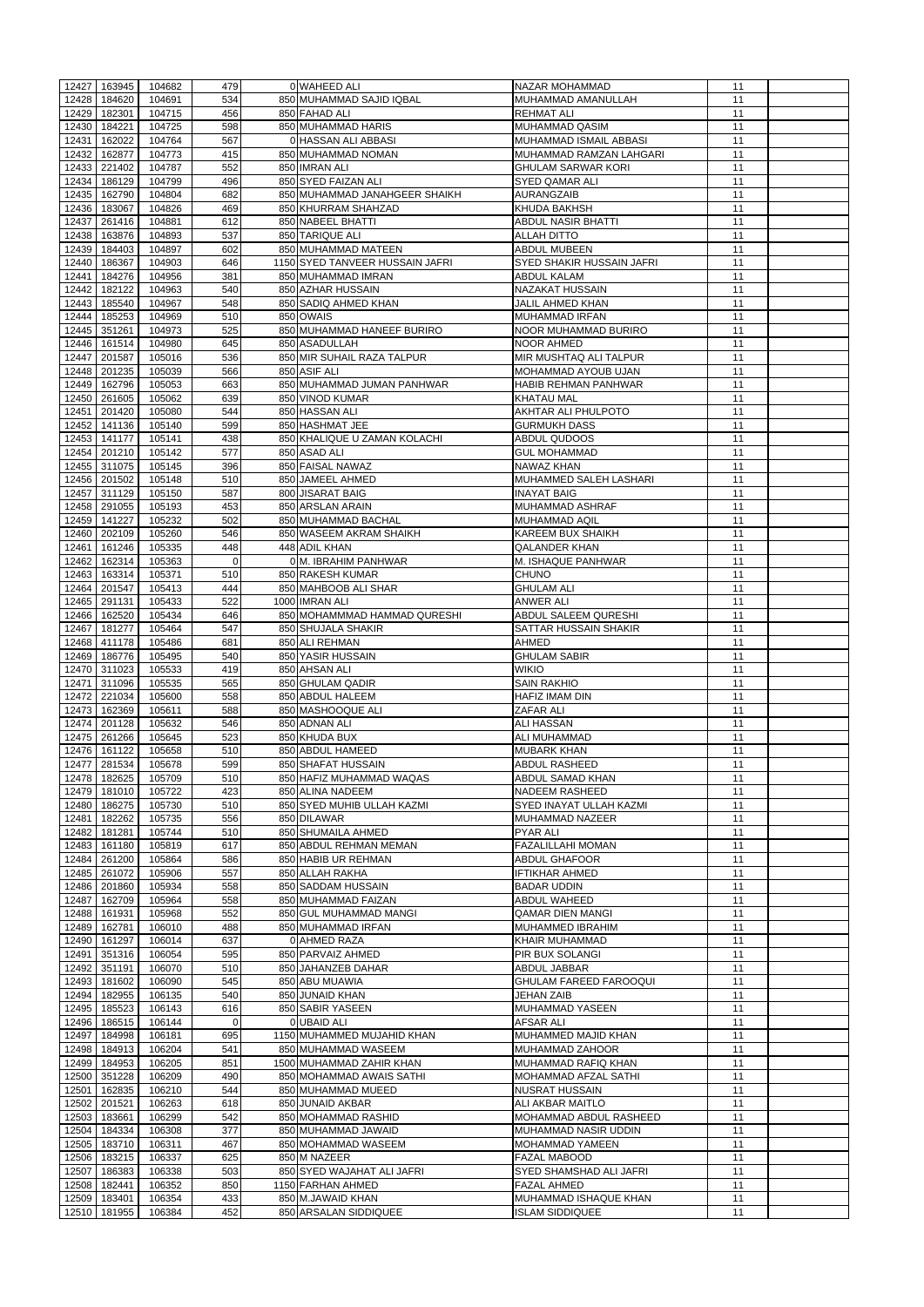| 12511          | 411954           | 106398           | 602        | 850 MUHAMMAD AMEEN                         | MUHAMMAD AKRAM                                  | 11       |  |
|----------------|------------------|------------------|------------|--------------------------------------------|-------------------------------------------------|----------|--|
|                |                  |                  |            |                                            |                                                 |          |  |
| 12512          | 186722           | 106404           | 435        | 850 WAQAS QAMAR                            | QAMAR U DIN                                     | 11       |  |
| 12513          | 411094           | 106451           | 386        | 850 ABRAR AHMAD                            | M GULZAR AHMED                                  | 11       |  |
| 12514          | 182077           | 106483           | 584        | 850 ATIQ UR REHMAN                         | MOHAMMAD PERVEZ KHALID                          | 11       |  |
| 12515          | 182158           | 106489           | 435        | 850 BASHARAT ALI                           | <b>NISAR ALI</b>                                | 11       |  |
| 12516          | 141156           | 106496           | 524        | 850 IZHAR ALI ANSARI                       | KHUDA BUX ANSARI                                | 11       |  |
| 12517          | 181693           | 106501           | 356        | 850 AHMED ABU BAKER                        | <b>RIAZ AHMED</b>                               | 11       |  |
| 12518          | 201775           | 106510           | 517        | 850 NOOR AHMED                             | <b>BASHIR AHMED GILAL</b>                       | 11       |  |
| 12519          | 182522           | 106536           | 406        | 850 GHULAM ALI BHATTI                      | NIAZ ALI BHATTI                                 | 11       |  |
| 12520          | 181835           | 106571           | 633        | 850 AMAN ULLAH                             | <b>INAYAT ULLAH</b>                             | 11       |  |
| 12521          | 221636           | 106593           | 543        | 850 MUHAMMAD ZAMAN MUMTAZ ARBANI           | MUMTAZ ALI ARBANI                               | 11       |  |
| 12522          | 162551           | 106619           | 434        | 850 MOSIN                                  | <b>ALLAH WARAYO</b>                             | 11       |  |
| 12523          | 181001           | 106677           | 426        | 850 AFIFA ISHAQUE                          | MUHAMMAD ISHAQUE                                | 11       |  |
|                |                  |                  |            |                                            |                                                 |          |  |
| 12524          | 221981           | 106705           | 697        | 850 WAQAR AHMED                            | NAJAMUDDIN CHANNA                               | 11       |  |
| 12525          | 111160           | 106780           | 567        | 850 SHAKEEL AHMED                          | <b>MUHAMMAD MOOSA</b>                           | 11       |  |
| 12526          | 201542           | 106811           | 464        | 0 KHURSHEED ALI                            | RAJIB ALI                                       | 11       |  |
| 12527          | 161205           | 106814           | 614        | 850 ABDUL WAHAB SHAIKH                     | ABDUL WAHID SHAIKH                              | 11       |  |
| 12528          | 182461           | 106849           | 439        | 1050 FAROOQ ALI                            | <b>IMAM BAKSH</b>                               | 11       |  |
| 12529          | 201929           | 106870           | 565        | 850 SARTAJ AHMED                           | ABDUL HAMID MANGRIO                             | 11       |  |
| 12530          | 201481           | 106888           | 604        | 850 IRSHAD ALI                             | <b>NIAZ HUSSAIN KHOKHAR</b>                     | 11       |  |
| 12531          | 163753           | 106911           | 449        | 850 SYED ATHER ALI SHAH                    | SYED SIKANDER ALI SHAH                          | 11       |  |
| 12532          | 185761           | 106927           | 562        | 850 SHAHID ALI                             | <b>HAFIZ UR REHMAN</b>                          | 11       |  |
|                | 161048           |                  |            |                                            |                                                 | 11       |  |
| 12533          |                  | 106939           | 529        | 850 SHAHNEELA KEERIO                       | YAR MUHAMMAD KEERIO                             |          |  |
| 12534          | 181528           | 107016           | 619        | 850 ABDUL WAHAB                            | <b>BASHIR AHMED</b>                             | 11       |  |
| 12535          | 162625           | 107030           | 621        | 850 MUHAMMAD ANEES                         | <b>RAEES AHMED</b>                              | 11       |  |
| 12536          | 163850           | 107068           | 360        | 850 TAHIR UD DIN                           | <b>SHAR FUDDIN</b>                              | 11       |  |
| 12537          | 201907           | 107114           | 406        | 850 SAMIULLAH                              | <b>INAYATULLAH</b>                              | 11       |  |
| 12538          | 411011           | 107205           | 588        | 850 AAMIR KHAN                             | ABDUL RAZZAQUE                                  | 11       |  |
| 12539          | 161507           | 107226           | 450        | 850 ASAD KHAN                              | <b>ASLAM KHAN</b>                               | 11       |  |
| 12540          | 161934           | 107227           | 527        | 850 GUL USAMA                              | <b>RAFIQUE AHMED</b>                            | 11       |  |
| 12541          | 261178           | 107264           | 613        | 850 GHULAM FAREED                          | <b>ALLAH BACHAYO</b>                            | 11       |  |
| 12542          | 351329           | 107272           | 482        | 850 RAJA RIZWAN ALI                        | <b>MUHAMMAD ESSA</b>                            | 11       |  |
| 12543          | 163098           | 107280           | 588        | 850 MUNAWER ALI RAJPUT                     | MUHAMMAD ANWER                                  | 11       |  |
|                |                  |                  |            |                                            |                                                 |          |  |
| 12544          | 164013           | 107281           | 850        | 577 WAQAS AKBER                            | <b>MUHAMMAD AKBER</b>                           | 11       |  |
| 12545          | 184429           | 107337           | 752        | 1150 MUHAMMAD MUBASHIR URF SARFARAZ        | <b>ABDUL SAMI</b>                               | 11       |  |
|                | 12546 181417     | 107353           | 613        | 850 ABDUL HAMEED                           | <b>ABDUL RAHEEM ANSARI</b>                      | 11       |  |
|                | 12547 411751     | 107359           | 681        | 850 M SAMI HAIDER                          | <b>HAIDER ALI</b>                               | 11       |  |
| 12548          | 20110            | 107400           | 460        | 850 RIZWAN RAZA                            | <b>SALEEM RAZA</b>                              | 11       |  |
| 12549          | 163958           | 107401           | 730        | 850 WAJAHAT KHAN                           | ABDUL HANIF KHAN                                | 11       |  |
| 12550          | 141220           | 107408           | 458        | 850 MUHAMMAD ALI                           | MUHAMMAD MURAD SOOMRO                           | 11       |  |
| 12551          | 162619           | 107485           | 531        | 850 MUHAMMAD AMIN KHAN LODHI               | KHURSHEED UZ ZAMAN                              | 11       |  |
| 12552          | 201697           | 107497           | 574        | 850 MUJEEB AHMED                           | <b>KHALIL AHMED</b>                             | 11       |  |
| 12553          | 201677           | 107500           | 542        | 850 MUHAMMAD MAHMOOD SOOMRO                | ZAHOOR AHMED SOOMRO                             | 11       |  |
|                |                  |                  |            |                                            |                                                 |          |  |
| 12554          | 201278           | 107502           | 564        | 850 BABA GUL HASSAN                        | MUHAMMAD ASHRAF QAZI                            | 11       |  |
| 12555          | 201336           | 107520           | 543        | 850 FAWAD AHMED                            | HAJI KARIM BUX SIDDIQUI                         | 11       |  |
| 12556          | 281159           | 107542           | 549        | 850 DANIYAL PARAS QAZI                     | <b>HAMEED UL HAQ</b>                            | 11       |  |
| 12557          | 162638           | 107600           | 456        | 850 MUHAMMAD ARSALAN SHAH                  | MUHAMMAD SHARIF SHAH                            | 11       |  |
| 12558          | 401115           | 107602           | 595        | 850 FARHAD ALI KHASKHELI                   | MOHAMMAD BACHAL KHASKHELI                       | 11       |  |
| 12559          | 163992           | 107628           |            | 850 WAQAR HUSSAIN                          | <b>SAIN BUX</b>                                 |          |  |
| 12560          |                  |                  | 581        |                                            |                                                 | 11       |  |
|                | 412972           | 107641           | 517        | 850 SYED MUHAMMAD TALHA                    | <b>SYED MUHAMMAD MUSHTAR FEROZ</b>              | 11       |  |
|                |                  |                  |            |                                            |                                                 | 11       |  |
| 12561          | 161786           | 107697           | 608        | 850 FAISAL UR REHMAN                       | <b>GHULAM SARWAR</b>                            |          |  |
| 12562          | 201708           | 107738           | 408        | 850 MUNAWAR ALI                            | MUHAMMAD RAMZAN                                 | 11       |  |
| 12563          | 164054           | 107773           | 487        | 850 YASIR MEHMOOD                          | <b>RASHEED AHMED</b>                            | 11       |  |
| 12564          | 186305           | 107865           | 548        | 850 SYED OSAMA IMAM                        | <b>SYED ARSHAD IMAM</b>                         | 11       |  |
| 12565          | 18203            | 107871           | 564        | 850 WALEED KHILJI                          | SOHAIL AHMED KHILJI                             | 11       |  |
| 12566          | 182451           | 107880           | 440        | 850 FARHAN JAMIL                           | JAMIL AHMED                                     | 11       |  |
| 12567          | 181563           | 107910           | 494        | 850 ABDULLAH                               | MUHAMMAD BACHAL TURK                            | 11       |  |
| 12568          | 183454           | 107915           | 428        | 850 MALIK MEER ALTAF HUSSAIN               | MALIK MUNEER HUSSAIN                            | 11       |  |
| 12569          | 183931           | 107951           | 595        | 850 MUHAMMAD AQIB                          | MUHAMMAD ARIF                                   | 11       |  |
| 12570          | 182832           | 107970           | 414        | 850 IMTIAZ AHMED                           | M.AIYAZ                                         | 11       |  |
| 12571          | 182117           | 107976           | 488        | 850 AZHAR AHMED                            | MUHAMMAD QAMAR UD DIN                           | 11       |  |
| 12572          | 201196           | 107987           | 598        | 850 AMJAD ALI                              | <b>IMDAD ALI TUNIO</b>                          | 11       |  |
|                |                  |                  |            |                                            |                                                 |          |  |
| 12573          | 186637           | 108002           | 517        | 850 WAJEEH UL EBAD                         | <b>SALAHUDDIN</b>                               | 11       |  |
| 12574          | 185012           | 108038           | 795        | 1150 MUMTAZ AHMED                          | <b>MUHAMMAD MISKEEN</b>                         | 11       |  |
| 12575          | 183524           | 108058           | 453        | 850 MIRZA AHTESHAM BAIG                    | <b>MIRZA AHSAN BAIG</b>                         | 11       |  |
| 12576          | 182990           | 108069           | 911        | 1500 KAMRAN KHAN                           | <b>MOHAMMAD SHAMIM KHAN</b>                     | 11       |  |
| 12577          | 161396           | 108083           | 480        | 850 ALI RAZA                               | <b>MUBEEN HUSSAIN</b>                           | 11       |  |
| 12578          | 201446           | 108134           | 486        | 850 IMRAN ABBASI                           | KHAIR MUHAMMAD ABBASI                           | 11       |  |
| 12579          | 141411           | 108138           | 521        | 850 ZAHOOR AHMED BOZDAR                    | <b>ALLAH DINO</b>                               | 11       |  |
| 12580          | 185851           | 108145           | 835        | 1150 SHAKIR ALI KHAN                       | <b>ASEEL KHAN</b>                               | 11       |  |
| 12581          | 261327           | 108206           | 681        | 850 MOHSIN ALI                             | <b>MUHAMMAD IQBAL</b>                           | 11       |  |
| 12582          | 182685           | 108221           | 585        | 850 HAMZA KHAN                             | SHARAFAT ULLAH KHAN                             | 11       |  |
|                |                  |                  |            |                                            |                                                 |          |  |
|                | 12583 412055     | 108261           | 822        | 1150 MUHAMMAD FAHEEM                       | <b>AURANG ZAIB</b>                              | 11       |  |
| 12584          | 184803           | 108268           | 470        | 850 MUHAMMAD UBAID                         | IMTIAZ AHMED                                    | 11       |  |
|                | 12585 185317     | 108292           | 512        | 850 RAHEEL AHMED                           | <b>SAEED AHMED</b>                              | 11       |  |
| 12586          | 261287           | 108298           | 603        | 850 M. NUMAN KHAN                          | M. LUQMAN                                       | 11       |  |
| 12587          | 261516           | 108304           | 572        | 850 SAEED KHAN                             | <b>GHAZI KHAN</b>                               | 11       |  |
| 12588          | 163512           | 108313           | 530        | 850 SARMAD ALI LANGAR                      | <b>SIKANDAR ALI LANJAR</b>                      | 11       |  |
| 12589          | 161262           | 108317           | 392        | 850 ADNAN SHARIF                           | <b>MOHAMMAD SHARIF</b>                          | 11       |  |
| 12590          | 162456           | 108330           | 595        | 850 MOHAMMAD FAIZAN HUSSAIN                | <b>GHULAM HUSSAIN ISHFAQUE</b>                  | 11       |  |
| 12591          | 311019           | 108399           | $\Omega$   | 850 ADNAN                                  | <b>KHAIR MUHAMMAD</b>                           | 11       |  |
| 12592          | 185432           | 108408           | 522        | 850 RIZWAN KHALIL                          | MIRZA KHALIL UR REHMAN                          | 11       |  |
|                |                  |                  |            |                                            |                                                 |          |  |
| 12593<br>12594 | 261255<br>163487 | 108445<br>108492 | 502<br>698 | 850 KANTESH KUMAR<br>850 SAMIULLAH HISBANI | <b>AMRAT LAL</b><br><b>REHMAT ULLAH HISBANI</b> | 11<br>11 |  |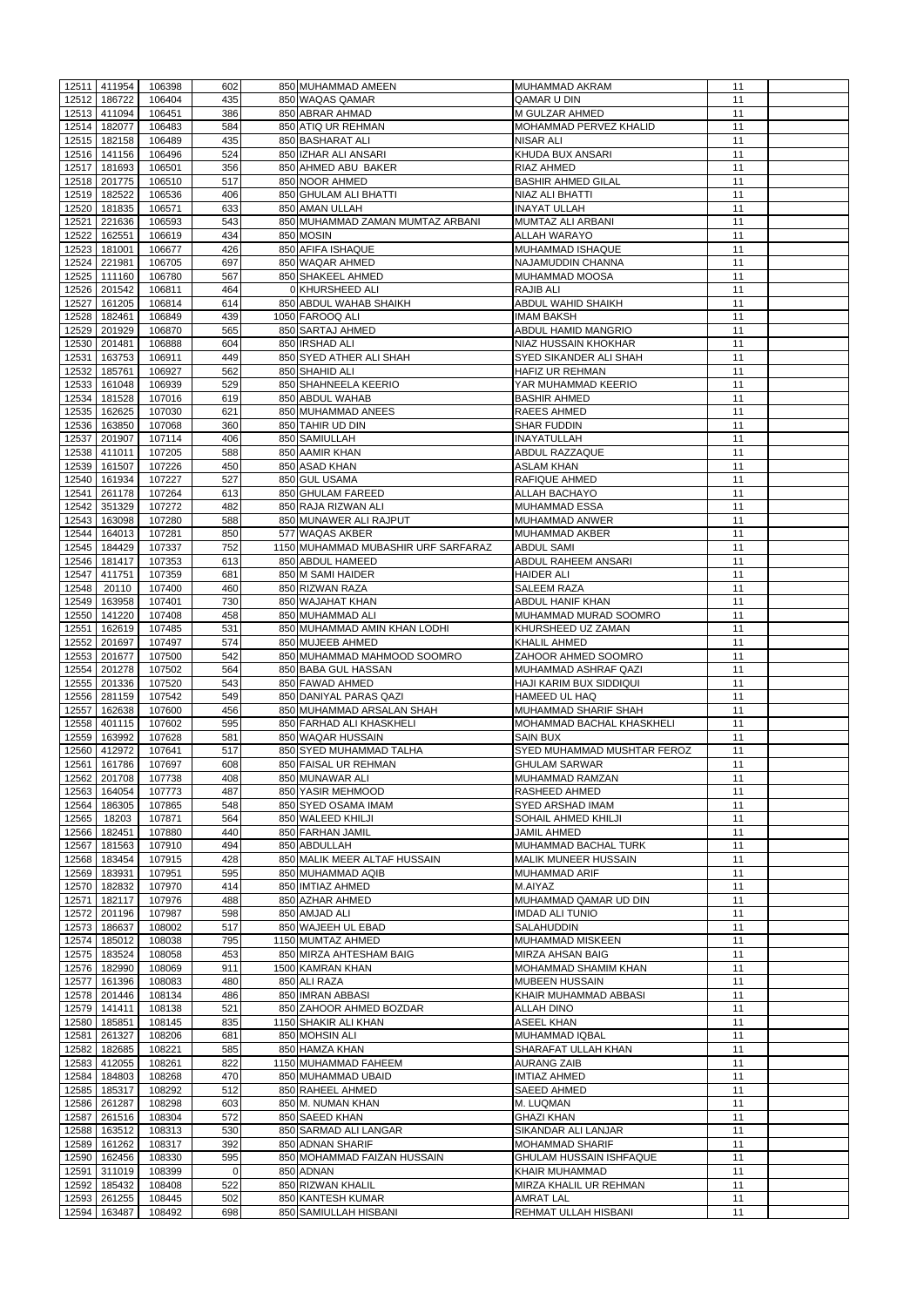| 12595          | 182684           | 108503           | 504             | 850 HAMZA BIN MAQSOOD                              | <b>MAQSOOD HUSSAIN</b>                              | 11       |  |
|----------------|------------------|------------------|-----------------|----------------------------------------------------|-----------------------------------------------------|----------|--|
| 12596          |                  | 108505           | 435             | OM. NAVEED                                         | <b>ABDULLAH</b>                                     |          |  |
|                | 221504           |                  | 450             |                                                    |                                                     | 11       |  |
| 12597          | 185747           | 108514           | 460             | 850 SHAHBAZ ALI                                    | <b>ABDUL GHAFOOR</b>                                | 11       |  |
| 12598          | 185235           | 108537           |                 | 850 OBAID AFROZ                                    | <b>AFROZ ALI KHAN</b>                               | 11       |  |
| 12599          | 185704           | 108545           | 587             | 850 SHABAZ GILL                                    | <b>RIAZ GILL</b>                                    | 11       |  |
| 12600          | 183484           | 108556           | 460             | 850 MATEEN AHMED                                   | <b>MUBEEN AHMED</b>                                 | 11       |  |
| 12601          | 163235           | 108620           | 517             | 850 NOOR MUHAMMAD                                  | <b>MISKEEN MUHAMMAD</b>                             | 11       |  |
| 12602          | 183493           | 108643           | 834             | 1500 MAZHAR ALI                                    | <b>ISHTIAQ ALI</b>                                  | 11       |  |
| 12603          | 181434           | 108699           | 873             | 1500 ABDUL KASHIF                                  | <b>ABDUL RAFIQ</b>                                  | 11       |  |
| 12604          | 221008           | 108740           | 508             | 850 AALAMGIR BHUTTO                                | <b>MOHAMMAD SALIH BHUTTO</b>                        | 11       |  |
| 12605          | 141108           | 108776           | 382             | 850 FAHEEM                                         | <b>GUL HASSAN</b>                                   | 11       |  |
| 12606          | 411896           | 108790           | 584             | 850 MUBBASHIR                                      | MUHAMMAD AMIR                                       | 11       |  |
| 12607          | 161195           | 108803           | 544             | 850 ABDUL SATTAR                                   | HAJI MOHAMMAD JUMAN                                 | 11       |  |
| 12608          | 164030           | 108812           | 631             | 850 WASEEM HUSSAIN                                 | <b>MUHAMMAD HUSSAIN</b>                             | 11       |  |
| 12609          | 163139           | 108813           | 569             | 850 NAEEM AHMED                                    | MOHAMMAD YOUNIS SOOMRO                              | 11       |  |
| 12610          | 201429           | 108838           | 557             | 850 HUBDAR ALI                                     | <b>ALI DINO</b>                                     | 11       |  |
| 12611          | 201915           | 108856           | 468             | 850 SANAULLAH                                      | <b>MOHAMMAD UMAR</b>                                | 11       |  |
|                | 12612 182744     | 108887           | 665             | 850 HAYAT ULLAH                                    | NAIMAT ULLAH                                        | 11       |  |
| 12613          | 161378           | 108936           | 638             | 850 ALI JAHANZAIB                                  | <b>MUHAMMAD SHAFI</b>                               | 11       |  |
| 12614          | 141303<br>185306 | 108951<br>108961 | 609<br>614      | 850 RAJA JAHANZEB                                  | <b>SHAMSUDDIN DAHAR</b><br><b>ANAYAT ULLAH</b>      | 11<br>11 |  |
| 12615          | 182819           |                  | 412             | 850 RAFI ULLAH<br>850 IMRAN NIAZ                   | <b>MUHAMMAD NIAZ</b>                                | 11       |  |
| 12616<br>12617 |                  | 108980           | 607             | 850 AKHTER ZAMAN                                   | <b>SHAH ZAMAN</b>                                   |          |  |
|                | 181781           | 108981           |                 |                                                    |                                                     | 11       |  |
| 12618          | 202012           | 108989           | 519             | 850 SYED ASADULLAH SHAH                            | <b>ROSHAN SHAH</b>                                  | 11       |  |
| 12619          | 351067           | 108999           | 564             | 850 AKHTIAR AHMED                                  | ATTA MUHAMMAD                                       | 11       |  |
| 12620          | 202132           | 109000           | 501             | 850 ZAFAR HUSSAIN                                  | <b>ALI HASSAN</b>                                   | 11       |  |
| 12621          | 261395           | 109038<br>109064 | 717<br>528      | 850 MUHAMMAD ZOHAIB                                | <b>MUHAMMAD YOUSAF</b>                              | 11       |  |
| 12622<br>12623 | 201227           | 109086           | 573             | 850 ASHFAQUE AHMED<br>850 ABDUL KARIM SHAR BALOUCH | MUMTAZ ALI MANGI<br><b>UMED ALI SHAR BALOUCH</b>    | 11<br>11 |  |
| 12624          | 201062<br>401167 | 109090           |                 |                                                    |                                                     |          |  |
|                |                  |                  | 605<br>563      | 850 IRFAN SARWAR                                   | <b>GHULAM SARWAR</b><br><b>HADI BAKHSH MEMON</b>    | 11       |  |
| 12625          | 201498           | 109093           |                 | 850 JALIL AHMED                                    |                                                     | 11       |  |
| 12626<br>12627 | 201430<br>412335 | 109094           | 528<br>578      | 850 HUMAIR AHMED<br>850 MUHAMMAD SHAHBAZ           | <b>ATTA MUHAMMAD MEMON</b>                          | 11<br>11 |  |
| 12628          | 182399           | 109106<br>109137 | 582             | 850 FAIZAN HANIF                                   | <b>GHULAM JILANI</b><br><b>MUHAMMAD HANIF</b>       | 11       |  |
| 12629          | 412936           | 109144           | 420             | 850 SYED IMRAN HUSSAIN SHAH                        | <b>SYED RIAYAZ HUSSAIN SHAH</b>                     | 11       |  |
|                | 12630 412763     | 109165           | 594             | 850 SAMIULLAH                                      | <b>MUHAMMAD ISMAIL</b>                              | 11       |  |
|                | 12631 351286     | 109167           | 529             | 850 MUHAMMAD ZULQARNAIN                            | <b>MUHAMMAD USMAN</b>                               | 11       |  |
|                | 163272           |                  | 624             | 850 PERVEZ AHMED                                   | <b>NAZIR AHMED</b>                                  | 11       |  |
| 12632          |                  | 109186           | 548             | 850 AWAIS ALI                                      | <b>ALI SHAH KHAN</b>                                |          |  |
| 12633<br>12634 | 161591           | 109199           | 451             | 850 SYED ADIL HUSSAIN SHAH                         | SYED NOSHAD HUSSAIN SHAH                            | 11       |  |
|                | 186054           | 109276           |                 |                                                    |                                                     | 11       |  |
| 12635          | 184829           | 109301           | 536             | 850 MUHAMMAD UMER                                  | <b>MUHAMMAD WASI</b>                                | 11       |  |
| 12636          | 183370           | 109323           | 442             | 850 M. SHAHZAIB<br>850 SYED ADNAN ALLAUDDIN        | MEHMOOD ALI                                         | 11       |  |
| 12637          | 186055           | 109337           | 511<br>$\Omega$ | 0 FAIZAN AHMED KHAN                                | SYED M. ALLAUDDIN                                   | 11       |  |
| 12638<br>12639 | 182388           | 109369           | 517             |                                                    | HAFEEZ UR RAHMAN                                    | 11       |  |
|                | 184307           | 109401           |                 | 850 MUHAMMAD IRFAN SIDDIQUI                        | ABDUL SAEED SIDDIQUI                                | 11       |  |
| 12640<br>12641 | 181932           | 109402           | 521<br>469      | 850 ARSALAN AHMED                                  | SHAFIQ UR REHMAN                                    | 11       |  |
| 12642          | 182361<br>411696 | 109419<br>109455 | 635             | 850 FAISAL REHMAN<br>850 KHALID JAMEEL             | FAKHAR UZ ZAMAN<br>MUHAMMAD JAMEEL                  | 11<br>11 |  |
| 12643          | 184088           | 109474           | 454             | 850 MUHAMMAD DANIYAL                               | <b>MUHAMMAD ISMAIL</b>                              | 11       |  |
| 12644          | 161373           | 109484           | 633             | 950 ALI GUL LAGHARI                                | ALI NAWAZ LAGHARI                                   | 11       |  |
|                |                  |                  |                 |                                                    |                                                     |          |  |
| 12645<br>12646 | 162658<br>162632 | 109485<br>109488 | 637<br>527      | 850 MUHAMMAD ATHAR KHAN<br>850 MUHAMMAD ARSALAN    | MUHAMMAD IQBAL KHAN<br><b>KHADIM HUSSAIN</b>        | 11<br>11 |  |
|                |                  |                  |                 |                                                    |                                                     |          |  |
| 12647<br>12648 | 221797<br>161883 | 109496<br>109512 | 523<br>525      | 850 SAEED AHMED<br>850 GHULAM ALI                  | <b>ABDUL LATAIF JESSAR</b><br><b>HUSSAIN BUKHSH</b> | 11<br>11 |  |
| 12649          | 182280           | 109579           | 510             | 1050 EHTESHAM UL HAQ                               | <b>AJMAL KHAN</b>                                   | 11       |  |
| 12650          | 183396           | 109587           | 360             | 850 M.BIN QASIM                                    | <b>JAHANGIR KHAN</b>                                | 11       |  |
| 12651          | 162874           | 109643           | 595             | 850 MUHAMMAD NOMAN                                 | MEHMOOD AHMED                                       | 11       |  |
| 12652          | 412061           | 109662           | 512             | 850 MUHAMMAD FAISAL QURESHI                        | MUHAMMAD HUSSAIN QURESHI                            | 11       |  |
| 12653          | 413007           | 109702           | 452             | 850 SYED WASEEM SHAH                               | <b>GHULAM ABBAS SHAH</b>                            | 11       |  |
| 12654          | 181611           | 109731           | 554             | 850 ADEEL AHMED KHANZADA                           | SAEED AHMED KHANZADA                                | 11       |  |
| 12655          | 184108           | 109732           | 611             | 850 MUHAMMAD FAHAD KHAN                            | <b>MUHAMMAD HANIF</b>                               | 11       |  |
| 12656          | 181921           | 109745           | 334             | 850 ARIF NOORANI                                   | <b>RIAZ AHMED</b>                                   | 11       |  |
| 12657          | 411133           | 109746           | 616             | 850 AHMED ALI ARAEEN                               | <b>M ASHRAF ARAEEN</b>                              | 11       |  |
| 12658          | 412977           | 109758           | 560             | 850 SYED NADIR ALI                                 | <b>SYED TARIQ AHMED</b>                             | 11       |  |
| 12659          | 141286           | 109783           | 469             | 850 NOOR MUHAMMAD ALIAS ASAD ALI                   | RASOOL BUX SOOMRO                                   | 11       |  |
| 12660          | 411910           | 109822           | 880             | 1150 MUHAMMAD ABDULLAH                             | <b>MUHAMMAD AKRAM</b>                               | 11       |  |
| 12661          | 411516           | 109851           | 721             | 850 HAFIZ SHAHZAIB                                 | PHOOL ZAIB KHAN                                     | 11       |  |
| 12662          | 162240           | 109874           | 574             | 850 KASHIF AHMED                                   | <b>SHARIF AHMED</b>                                 | 11       |  |
| 12663          | 182200           | 109894           | 805             | 1150 BURHAN UDDIN                                  | <b>MAIRAJ UDDIN</b>                                 | 11       |  |
| 12664          | 184974           | 109925           | 564             | 850 MUHAMMAD ZOHAIB                                | MUHAMMAD JAMALUDIN                                  | 11       |  |
| 12665          | 311060           | 109932           | 650             | 850 BABAR ALI                                      | MUHAMMAD YAMIN                                      | 11       |  |
| 12666          | 161271           | 109993           | 541             | 850 AFTAB ALI                                      | ALI ANWAR TUNIO                                     | 11       |  |
|                | 12667 291051     | 110011           | 545             | 850 AMJAD ALI                                      | HAJI JAMAL KHAN JAMALI                              | 11       |  |
|                | 12668 411123     | 110032           | 583             | 850 AFSAR ALI ZAIB                                 | <b>SHAH JEHANDAR</b>                                | 11       |  |
|                | 12669 182624     | 110048           | 510             | 850 HAFIZ MUHAMMAD USMAN                           | RIAZ AHMED MUGHAL                                   | 11       |  |
|                | 12670 291247     | 110080           | 620             | 850 MUZAFAR ALI PIRZADA                            | MUHAMMED IBRAHIM PIRZADA                            | 11       |  |
| 12671          | 291314           | 110107           | 450             | 850 SARMAD SOOMRO                                  | MUSHTAQUE AHMED SOOMRO                              | 11       |  |
|                | 12672 291086     | 110121           | 396             | 850 BILAWAL                                        | MUHAMMAD ASLAM HOOT BALOCH                          | 11       |  |
|                | 12673 411107     | 110149           | 582             | 850 ADNAN AHMED                                    | <b>MANSAB ALI</b>                                   | 11       |  |
| 12674          | 411550           | 110169           | 527             | 850 HASSAN AHMED                                   | <b>ABDUL SATTAR</b>                                 | 11       |  |
| 12675          | 412984           | 110189           | 500             | 850 SYED RAHEEL REHMAN                             | ANEES UR REHMAN                                     | 11       |  |
|                | 12676 411712     | 110215           | 586             | 850 KHURRAM HANIF                                  | MUHAMMAD HANIF KHAN ABBASI                          | 11       |  |
| 12677          | 111074           | 110218           | 600             | 850 IMTIAZ AHMED                                   | MUHAMMAD ANWAR                                      | 11       |  |
|                | 12678 413187     | 110266           | 526             | 850 ZAHID RAZA                                     | <b>SHAKIL AHMAD</b>                                 | 11       |  |
|                |                  |                  |                 |                                                    |                                                     |          |  |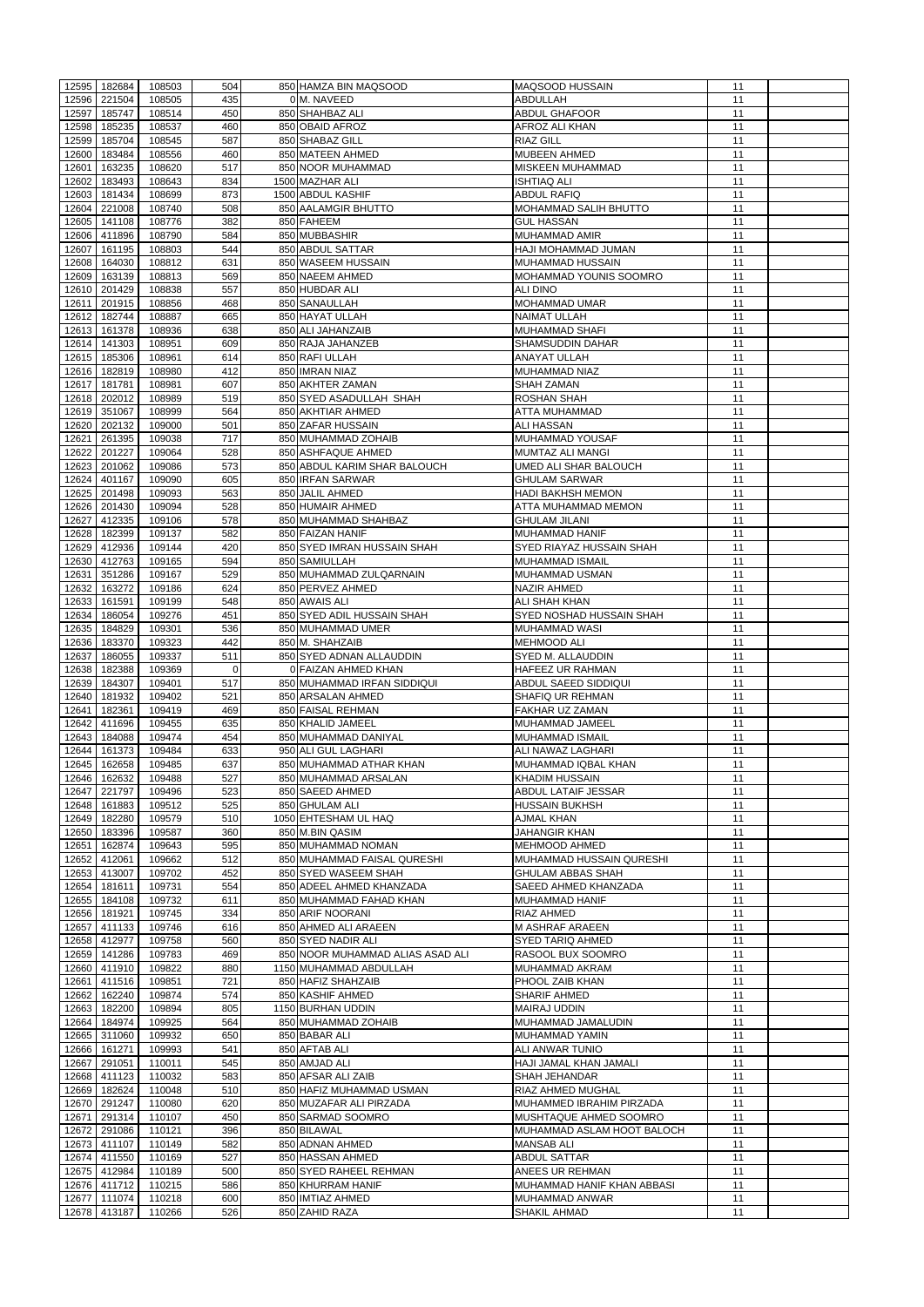| 12679 | 183369                 | 110284           | $\Omega$   | 0 M. SHABAN SHAH MOHSIN KHAN          | <b>SAEED AHMED</b>                            | 11       |  |
|-------|------------------------|------------------|------------|---------------------------------------|-----------------------------------------------|----------|--|
|       |                        |                  |            |                                       |                                               |          |  |
| 12680 | 183779                 | 110315           | 459        | 850 MUDABIR SAGHIR                    | <b>MUHAMMAD SAGHIR</b>                        | 11       |  |
| 12681 | 291281                 | 110330           | 488        | 850 RASOOL BUX                        | <b>GHULAM NABI HOOT BALOCH</b>                | 11       |  |
| 12682 | 163944                 | 110352           | 495        | 850 WAHAB ALI                         | MUHAMMAD RAMZAN                               | 11       |  |
| 12683 | 291187                 | 110361           | 578        | 850 MOHAMMAD RASHID                   | MOHAMMAD SALEEM KHAN                          | 11       |  |
| 12684 | 201828                 | 110406           | 463        | 850 RAZA KHAN                         | <b>USMAN GHANI</b>                            | 11       |  |
|       |                        |                  |            |                                       |                                               |          |  |
| 12685 | 162317                 | 110432           | 539        | 850 M. SHAH RUKH                      | <b>SHAHZAD AHMED</b>                          | 11       |  |
| 12686 | 161594                 | 110442           | 568        | 850 AWAIS NIAZ MAMON                  | NIAZ AHMED MEMON                              | 11       |  |
| 12687 | 163223                 | 110450           | 530        | 850 NOMAN KHAN                        | <b>SHAFIQUE KHAN</b>                          | 11       |  |
| 12688 | 111162                 | 110453           | 517        | 850 SHOAIB AHMED                      | <b>MOHAMMAD IQBAL</b>                         | 11       |  |
|       |                        |                  |            |                                       |                                               |          |  |
| 12689 | 411959                 | 110469           | 751        | 1150 MUHAMMAD AMIR                    | <b>MUHAMMAD AYUB</b>                          | 11       |  |
| 12690 | 163691                 | 110489           | 431        | 850 SIBGATULLAH SOLANGI               | <b>ALI NAWAZ</b>                              | 11       |  |
| 12691 | 182906                 | 110575           | 481        | 850 JAMAL AHMAD QURESHI               | <b>HABIB ULLAH QURESHI</b>                    | 11       |  |
| 12692 | 351431                 | 110582           | 471        | 850 UMAIR AMIR                        | <b>AMIR RASHEED</b>                           | 11       |  |
|       |                        |                  |            |                                       |                                               |          |  |
| 12693 | 221009                 | 110604           | 623        | 850 AAMIR HUSSAIN                     | <b>BADARUDDIN KHOSO</b>                       | 11       |  |
| 12694 | 221642                 | 110618           | 618        | 850 MUHSIN ALI                        | <b>ASIF ALI JHINJHIN</b>                      | 11       |  |
| 12695 | 221304                 | 110640           | 586        | 850 FAIZ HASSAN                       | <b>MAHBOOB ALI KAL HORO</b>                   | 11       |  |
|       |                        |                  |            |                                       |                                               |          |  |
| 12696 | 411502                 | 110647           | 693        | 850 HAFIZ MUHAMMAD JUNAID             | MUHAMMAD ABDUL MAJEED                         | 11       |  |
| 12697 | 413015                 | 110687           | 445        | 850 SYED ZUHAIB HASSAN                | SYED ZAFAR UL HASSAN                          | 11       |  |
| 12698 | 201914                 | 110735           | 479        | 850 SANAULLAH                         | <b>HABIBULLAH</b>                             | 11       |  |
| 12699 | 182869                 | 110751           | 481        | 850 IRSHAD ALI                        | <b>WAJID ALI</b>                              | 11       |  |
|       |                        |                  |            |                                       |                                               |          |  |
| 12700 | 291160                 | 110765           | 480        | 850 KASHIF HUSSAIN                    | <b>ANWAR BAIG SAHITO</b>                      | 11       |  |
| 12701 | 163327                 | 110784           | 667        | 850 RANA IMRAN                        | RANA ABDUL GAFFAR RAJPUT                      | 11       |  |
| 12702 | 291183                 | 110851           | 504        | 850 MOHAMMAD ISHAQUE BURIRO           | <b>ALI HASSAN</b>                             | 11       |  |
| 12703 | 163105                 | 110917           | 446        | 850 MUNIR UDDIN                       | SHAHB UDDIN                                   | 11       |  |
|       |                        |                  |            |                                       |                                               |          |  |
| 12704 | 221651                 | 110941           | 574        | 850 MUJTABA HUSSAIN                   | <b>MUKHTIAR ALI</b>                           | 11       |  |
| 12705 | 181758                 | 110998           | 772        | 1150 AHTISHAM M. SALEEM               | <b>MUHAMMAD SALEEM</b>                        | 11       |  |
| 12706 | 221867                 | 111041           | 553        | 850 SHAHID ALI                        | <b>MEHAR ALI MIRJAT</b>                       | 11       |  |
| 12707 | 201510                 | 111047           | 505        | 850 JAVED ALI                         | <b>MIAN DAD BHATTI</b>                        | 11       |  |
|       |                        |                  |            |                                       |                                               |          |  |
| 12708 | 411446                 | 111060           | 535        | 850 FAYYAZ                            | <b>HAIDER KHAN</b>                            | 11       |  |
| 12709 | 412587                 | 111064           | 553        | 850 NOMAN ZAIB                        | <b>AURANG ZAIB</b>                            | 11       |  |
| 12710 | 163132                 | 111086           | 597        | 850 NABIL AHMED                       | <b>SHABIR AHMED SAMOON</b>                    | 11       |  |
|       |                        |                  |            |                                       |                                               |          |  |
| 12711 | 186750                 | 111091           | 550        | 850 WASEEM KHAN                       | <b>ABDUL KHANAN</b>                           | 11       |  |
| 12712 | 412971                 | 111111           | 490        | 850 SYED MUHAMMAD SHAHZAD             | <b>SYED ISLAMUDDIN SHAH</b>                   | 11       |  |
| 12713 | 281222                 | 111134           | 648        | 850 IMDAD ALI                         | <b>GHULAM QADIR</b>                           | 11       |  |
|       | 12714 161155           | 111138           | 485        | 850 ABDUL MISHAL KHAN                 | <b>KHOUSHAL KHAN</b>                          | 11       |  |
|       |                        |                  |            |                                       |                                               |          |  |
|       | 12715 161626           | 111176           | 479        | 850 AZHER ALI                         | <b>WAZIR ALI</b>                              | 11       |  |
|       | 12716 221973           | 111199           | 531        | 850 WAJID ALI                         | <b>MEHAR ALI MIRJAT</b>                       | 11       |  |
|       | 12717 201421           | 111224           | 524        | 850 HASSAN RAZA                       | <b>WAHID BUX</b>                              | 11       |  |
|       | 221835                 | 111226           | 709        | 850 SANJAY KUMAR                      | <b>JAIRAM DAS</b>                             | 11       |  |
| 12718 |                        |                  |            |                                       |                                               |          |  |
| 12719 | 291191                 | 111232           | 630        | 1150 MOHAMMAD ZEESHAN                 | <b>ABDUL QADIR QURESHI</b>                    | 11       |  |
| 12720 | 411460                 | 111269           | 576        | 850 FEROZ KHAN                        | <b>SAMMER KHAN</b>                            | 11       |  |
| 12721 | 412990                 | 111294           | 480        | 850 SYED SAFEER ALI SHAH              | SYED DIDAR ALI SHAH                           | 11       |  |
|       |                        |                  |            |                                       |                                               |          |  |
| 12722 | 412703                 | 111311           | 349        | 850 SABIR KHAN                        | YAROOM KHAN                                   | 11       |  |
| 12723 | 351389                 | 111353           | 541        | 850 SHAHZAD AHMED                     | <b>ABDUL HALEEM</b>                           | 11       |  |
| 12724 | 261624                 | 111382           | 542        | 850 ZEESHAN ZAFAR                     | <b>ZAFAR IQBAL</b>                            | 11       |  |
|       | 351377                 | 111396           | 531        | 850 SANJAY KUMAR                      | <b>MOOHAN LAL</b>                             |          |  |
|       |                        |                  |            |                                       |                                               |          |  |
| 12725 |                        |                  |            |                                       |                                               | 11       |  |
| 12726 | 351432                 | 111400           | 576        | 850 UZAIR ALI                         | <b>NAZAKAT ALI</b>                            | 11       |  |
| 12727 | 221155                 | 111406           | 468        | 850 AKHTIAR HUSSAIN                   | ASHIQUE HUSSAIN MANGI                         | 11       |  |
|       |                        |                  |            |                                       |                                               |          |  |
| 12728 | 351282                 | 111435           | 443        | 850 MUHAMMAD YOUNIS                   | <b>PATHAN</b>                                 | 11       |  |
| 12729 | 351222                 | 111437           | 558        | 850 MIR AQEEL HUSSAIN                 | <b>MIR GHULAM SADIQ</b>                       | 11       |  |
| 12730 | 163725                 | 111463           | 440        | 850 SUMEET RAI DAD                    | <b>SHANKAR LAL</b>                            | 11       |  |
| 12731 | 182391                 | 111515           | 405        | 850 FAIZAN ALI                        | <b>LIAQUAT ALI</b>                            | 11       |  |
| 12732 | 184338                 | 111573           | 515        | 850 MUHAMMAD JIBRAN ALI MIR           | <b>AFTAB AHMED MIR</b>                        | 11       |  |
|       |                        |                  |            |                                       |                                               |          |  |
| 12733 | 183920                 | 111594           | 508        | 850 MUHAMMAD ANAS                     | <b>ABDUL RAZZAK</b>                           | 11       |  |
| 12734 | 161464                 | 111599           | 639        | 850 AQIB IQBAL                        | <b>MUHAMMAD IQBAL</b>                         | 11       |  |
| 12735 | 185850                 | 111649           | 517        | 850 SHAKEEL AHMED                     | MUHAMMED SHARIF ARAIN                         | 11       |  |
| 12736 | 161849                 | 111691           | 729        | 850 FARRUKH HANEEF                    | <b>MUHAMMAD HANEEF</b>                        | 11       |  |
|       |                        |                  |            |                                       |                                               |          |  |
| 12737 | 162588                 | 111692           | 598        | 850 MUHAMMAD AHSAN                    | <b>ZAKIR HUSSAIN</b>                          | 11       |  |
| 12738 | 163303                 | 111696           | 587        | 850 RAJA NABEEL                       | <b>ALLAH DINO</b>                             | 11       |  |
| 12739 | 412588                 | 111725           | 615        | 850 NOOR KHAN                         | <b>BAHROBAR KHAN</b>                          | 11       |  |
| 12740 | 186279                 | 111734           | 380        | 850 SYED MUJTABA HUSSAIN ZAIDI        | SYED ASIF HUSSAIN ZAIDI                       | 11       |  |
| 12741 | 221463                 | 111797           | 639        | 850 JUNAID ALI                        | TUFAIL AHMED HAJANO                           | 11       |  |
|       |                        |                  |            |                                       |                                               |          |  |
| 12742 | 411004                 | 111827           | 421        | 850 SAJID ALI                         | <b>LIAQUAT ALI</b>                            | 11       |  |
|       | 12743 413178           | 111873           | 420        | 850 ZAHID AKBAR                       | <b>MOMBER KHAN</b>                            | 11       |  |
| 12744 | 411342                 | 111876           | 403        | 850 BISMILLAH                         | <b>ABDULLAH</b>                               | 11       |  |
|       |                        |                  |            |                                       |                                               |          |  |
|       | 12745 412240           | 111899           | 492        | 850 MUHAMMAD NAVAID AHMED KHAN        | <b>NADEEM AHMED</b>                           | 11       |  |
| 12746 | 412145                 | 111907           | 595        | 850 MUHAMMAD ISRAR KHAN               | <b>MUHAMMAD NISAR KHAN</b>                    | 11       |  |
| 12747 | 161866                 | 111935           | $\Omega$   | 0 FEROZ AHMED                         | AHMED                                         | 11       |  |
| 12748 | 411319                 | 111965           | 500        | 850 BADIL HAMEED                      | <b>ABDUL HAMEED</b>                           | 11       |  |
|       |                        |                  |            |                                       |                                               |          |  |
| 12749 | 281526                 | 112078           | 532        | 850 SANAULLAH                         | SAHIB KHAN DANGRACH                           | 11       |  |
| 12750 | 281275                 | 112128           | 551        | 850 KAMRAN ALI                        | MUHAMMAD IBRAHIM/ALI ASGHAR                   | 11       |  |
|       | 12751 185322           | 112138           | 555        | 850 RAHEEL KHAN                       | RASHID QADEER KHAN                            | 11       |  |
| 12752 | 281073                 | 112144           | 461        | 850 ALI DOST                          | <b>SANWAL KHAN</b>                            | 11       |  |
|       |                        |                  |            |                                       |                                               |          |  |
|       | 12753 412082           | 112188           | 609        | 850 MUHAMMAD FAROOQ                   | <b>MUHAMMAD SALEEM</b>                        | 11       |  |
|       | 12754 412303           | 112191           | 485        | 850 MUHAMMAD SABIR                    | <b>WASI AHMED</b>                             | 11       |  |
|       | 12755 182612           | 112204           | 608        | 850 HAFIZ MUHAMMAD MUNEEB ALEEM       | MUHAMMAD TANVEER ALEEM                        | 11       |  |
|       | 12756 412009           | 112293           | 552        | 850 MUHAMMAD ASWAD TAUHEED            | MUHAMMAD TAUHEED UL HAQUE                     | 11       |  |
|       |                        |                  |            |                                       |                                               |          |  |
| 12757 | 412715                 | 112309           | 557        | 850 SAEED KHAN                        | <b>RAQEEM KHAN</b>                            | 11       |  |
| 12758 | 411788                 | 112335           | 453        | 850 MANSOOR AHMED                     | <b>SHER MUHAMMAD</b>                          | 11       |  |
| 12759 | 411055                 | 112346           | 494        | 850 ABDUL SALAM                       | <b>WAHEED KHAN</b>                            | 11       |  |
| 12760 | 412662                 | 112348           | 420        | 850 RASHID SHAD                       | <b>SHAD MUHAMMAD</b>                          | 11       |  |
|       |                        |                  |            |                                       |                                               |          |  |
| 12761 | 411052<br>12762 411899 | 112360<br>112376 | 478<br>734 | 850 ABDUL REHMAN<br>1050 MUDASSAR ALI | <b>MUHAMMAD BAKSH</b><br><b>GHULAM RASOOL</b> | 11<br>11 |  |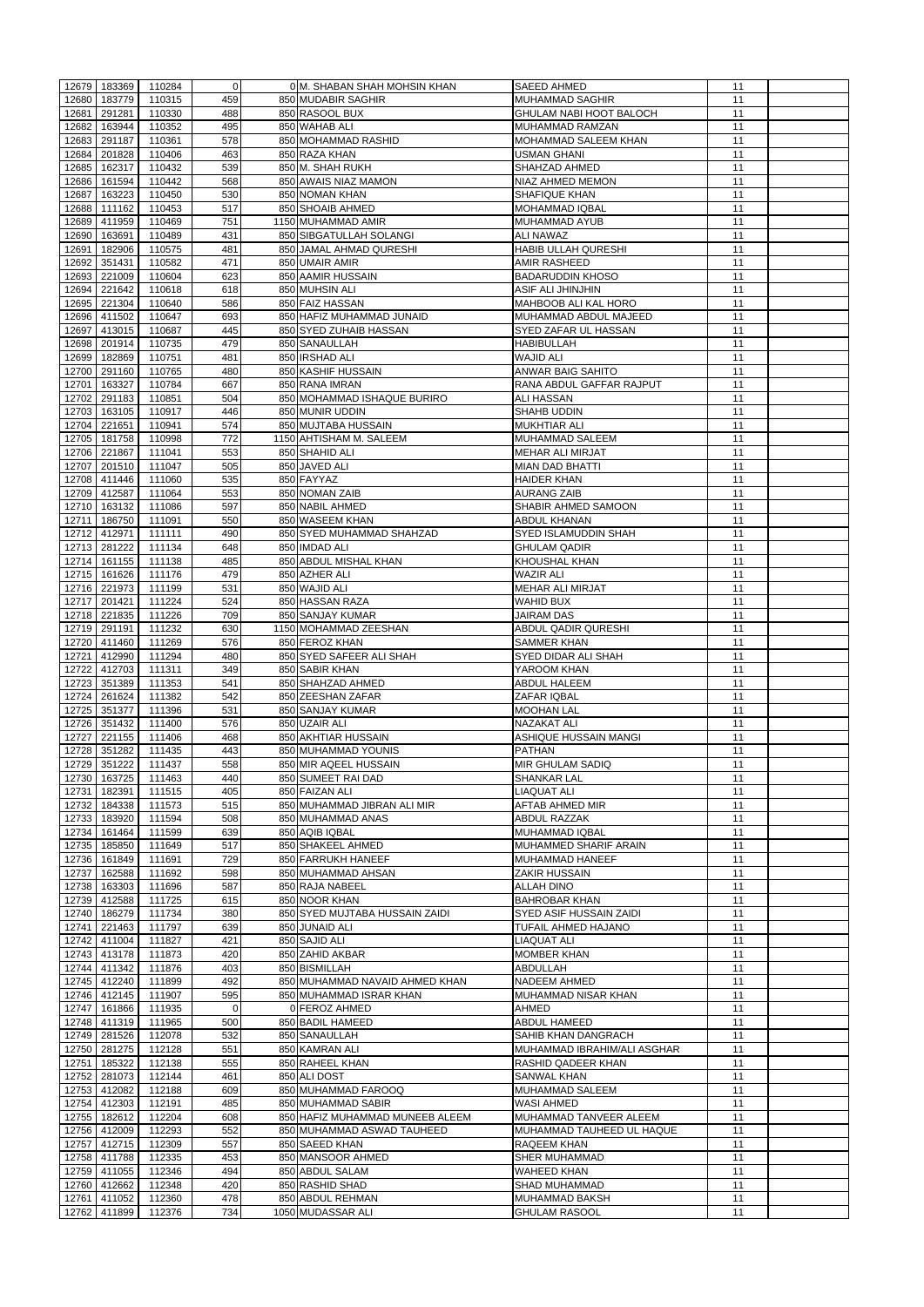| 12763 |                        |                  | 366                     |                                          |                                        | 11       |  |
|-------|------------------------|------------------|-------------------------|------------------------------------------|----------------------------------------|----------|--|
|       | 184542                 | 112401           |                         | 850 MUHAMMAD RAHIB                       | <b>NAEEM UD DIN</b>                    |          |  |
| 12764 | 412446                 | 112407           | 825                     | 1150 MUHAMMAD YOUNUS                     | MUHAMMAD MISKEEN                       | 11       |  |
| 12765 | 412626                 | 112408           | 514                     | 850 QASIR RAHIM                          | <b>ABDUL RAHIM</b>                     | 11       |  |
| 12766 | 411701                 | 112439           | 644                     | 850 KHALID REHMAN                        | <b>KHAN REHMAN</b>                     | 11       |  |
|       |                        |                  |                         |                                          |                                        |          |  |
| 12767 | 412633                 | 112520           | 592                     | 1050 RAGHIB KHAN                         | <b>SADEQIN</b>                         | 11       |  |
| 12768 | 181052                 | 112532           | 471                     | 850 DARAKHSHAN JABEEN                    | <b>MEHBOOB ALAM</b>                    | 11       |  |
| 12769 | 184614                 | 112563           | 438                     | 850 MUHAMMAD SAIF UDDIN                  | MUHAMMAD ZAHEER UDDIN                  | 11       |  |
|       |                        |                  |                         |                                          |                                        |          |  |
| 12770 | 311243                 | 112573           | 552                     | 850 RIZWAN ALI                           | <b>SOMAR</b>                           | 11       |  |
| 12771 | 411112                 | 112609           | 798                     | 1150 ADNAN ALI                           | <b>ASHRAF ALI</b>                      | 11       |  |
| 12772 | 181578                 | 112636           | 385                     | 850 ABDULLAH ZAHID                       | <b>MOHAMMAD ZAHID</b>                  | 11       |  |
|       |                        |                  |                         |                                          |                                        |          |  |
| 12773 | 412255                 | 112649           | 645                     | 850 MUHAMMAD NOMAN QAZI                  | <b>MUHAMMAD IBRAHIM</b>                | 11       |  |
| 12774 | 412211                 | 112650           | 563                     | 850 MUHAMMAD MUDABBIR                    | ABDUL WAHAB                            | 11       |  |
|       |                        |                  | 469                     | 850 FAHAD KHALIFA                        | MUHAMMAD YOUNUS KHALIFA                |          |  |
| 12775 | 182312                 | 112651           |                         |                                          |                                        | 11       |  |
| 12776 | 221374                 | 112684           | 586                     | 850 HAMID ALI                            | <b>HIMATH ALI MUGHERI</b>              | 11       |  |
| 12777 | 412362                 | 112709           | 568                     | 850 MUHAMMAD SIBTAIN HAIDER              | <b>SYED INTIZAR HUSSAIN</b>            | 11       |  |
|       |                        |                  |                         |                                          |                                        |          |  |
| 12778 | 183984                 | 112713           | 456                     | 850 MUHAMMAD ASIF                        | <b>MUHAMMAD QASIM</b>                  | 11       |  |
| 12779 | 411376                 | 112729           | 458                     | 850 FAHAD HUSSAIN                        | MUHAMMAD HUSSAIN                       | 11       |  |
| 12780 | 182652                 | 112737           | 830                     | 1150 HAIDER ALI                          | <b>M IBRAHIM</b>                       | 11       |  |
|       |                        |                  |                         |                                          |                                        |          |  |
| 12781 | 162717                 | 112766           | 603                     | 850 MUHAMMAD FARHAD QURESHI              | <b>KHALIL AHMED QURESHI</b>            | 11       |  |
| 12782 | 411620                 | 112784           | 361                     | 850 IRSHAD AHMAD                         | <b>HAROON RASHID</b>                   | 11       |  |
| 12783 | 411452                 | 112790           | 612                     | 850 FAZAL HAKEEM                         | <b>FAIDA MAND</b>                      | 11       |  |
|       |                        |                  |                         |                                          |                                        |          |  |
| 12784 | 411551                 | 112834           | 475                     | 850 HASSAN ALI                           | <b>MUHAMMAD YOUSAF</b>                 | 11       |  |
| 12785 | 412868                 | 112849           | 472                     | 850 SHOAIB SIDDIQUE                      | <b>MOHAMMAD SIDDIQUE</b>               | 11       |  |
| 12786 | 186699                 | 112906           | 503                     | 850 WAQAS AKHTER                         | MUHAMMAD AKHTAR                        | 11       |  |
|       |                        |                  |                         |                                          |                                        |          |  |
| 12787 | 412895                 | 112926           | 540                     | 850 SULAMAN RAHIM                        | MUHAMMAD RAHIM                         | 11       |  |
| 12788 | 261421                 | 112939           | 601                     | 850 NAQASH AHMED                         | RIAZ AHMED                             | 11       |  |
| 12789 | 311164                 | 112985           | 568                     | 850 MUHAMMAD ASAD ALI SHAH               | <b>FAZAL UR REHMAN</b>                 | 11       |  |
|       |                        |                  |                         |                                          |                                        |          |  |
| 12790 | 201803                 | 112986           | 515                     | 850 RAHIB HUSSAIN                        | <b>SAIN BUX</b>                        | 11       |  |
| 12791 | 291344                 | 113001           | 399                     | 850 SYED ADNAN ALI                       | <b>SYED NABI AHMED</b>                 | 11       |  |
| 12792 | 161086                 | 113079           | 666                     | 850 AAQIB                                | <b>FAIZ MUHAMMAD</b>                   | 11       |  |
|       |                        |                  |                         |                                          |                                        |          |  |
| 12793 | 411639                 | 113105           | 561                     | 850 JAMSHED AHMED                        | <b>SHAFIQUE AHMED</b>                  | 11       |  |
| 12794 | 184472                 | 113118           | $\mathbf 0$             | 0 MUHAMMAD NASEER ABBASI                 | MUHAMMAD AKRAM ABBASI                  | 11       |  |
| 12795 | 351348                 | 113124           | 642                     | 850 SABIR ALI ABRO                       | <b>HYDER ALI ABRO</b>                  | 11       |  |
|       |                        |                  |                         |                                          |                                        |          |  |
| 12796 | 181405                 | 113127           | 416                     | 850 ABDUL BASIT KHAN                     | ABDUL RASHEED KHAN                     | 11       |  |
| 12797 | 185116                 | 113147           | 792                     | 1150 NASEER AHMED                        | <b>ABDUL MAJEED</b>                    | 11       |  |
|       |                        |                  |                         |                                          | <b>SHAHMIR SAHITO</b>                  |          |  |
|       | 12798 161755           | 113153           | 515                     | 850 FAHAD SAHITO                         |                                        | 11       |  |
|       | 12799 411522           | 113167           | 395                     | 850 HAFIZ UR REHMAN                      | <b>ABDUL REHMAN</b>                    | 11       |  |
| 12800 | 184455                 | 113178           | 434                     | 850 MUHAMMAD MUZZAMIL BAIG               | <b>MIRZA ASIF BAIG</b>                 | 11       |  |
|       |                        |                  |                         |                                          |                                        |          |  |
| 12801 | 184564                 | 113183           | 794                     | 1150 MUHAMMAD RAZA SHAH                  | <b>MUHAMMAD RAFIQ SHAH</b>             | 11       |  |
| 12802 | 411048                 | 113188           | 510                     | 850 ABDUL REHMAN                         | <b>MUHAMMAD QASIM</b>                  | 11       |  |
| 12803 | 412482                 | 113193           | 484                     | 850 MUHAMMAD ZUBAIR                      | <b>SYED AKRAM</b>                      | 11       |  |
|       |                        |                  |                         |                                          |                                        |          |  |
| 12804 | 184959                 | 113196           | 454                     | 850 MUHAMMAD ZEESHAN                     | MUHAMMAD MANSOOR AHMED                 | 11       |  |
| 12805 | 183077                 | 113223           | 499                     | 850 LAL BAKHSH KHARANI                   | AMEER BAKHSH KHARANI                   | 11       |  |
| 12806 | 141173                 | 113232           | 456                     | 850 KHALID AHMED GABOLE                  | ALI HASSAN                             | 11       |  |
|       |                        |                  |                         |                                          |                                        |          |  |
| 12807 | 221823                 | 113247           | 680                     | 850 SAJJAD HUSSAIN                       | MUHAMMAD AZAM KHAN                     | 11       |  |
| 12808 | 162340                 | 113250           | 458                     | 850 MAJID HUSSAIN                        | KHADIM HUSSAIN SHAHI                   | 11       |  |
| 12809 | 202065                 | 113256           | 516                     | 850 UMER HYDER                           | <b>GHULAM HYDER GHNJO</b>              | 11       |  |
|       |                        |                  |                         |                                          |                                        |          |  |
| 12810 | 183963                 | 113287           | 410                     | 850 MUHAMMAD ARSLAN KHAN                 | MUHAMMAD USMAN                         | 11       |  |
| 12811 | 291254                 | 113302           | 541                     | 850 NAEEM AHMED                          | <b>ABDUL GHANI</b>                     | 11       |  |
| 12812 | 141414                 | 113303           |                         | 850 ZAMIR AHMED                          | <b>RUSTAM ALI</b>                      |          |  |
|       |                        |                  |                         |                                          |                                        |          |  |
|       |                        |                  | 612                     |                                          |                                        | 11       |  |
| 12813 | 183161                 | 113347           | 818                     | 1150 M FAROOQ                            | A SAGHEER                              | 11       |  |
| 12814 | 182602                 | 113348           | 570                     | 850 HAFIZ MUHAMMAD AMJAD HUSSAIN         | <b>SAJJAD HUSSAIN</b>                  | 11       |  |
|       |                        |                  |                         |                                          |                                        |          |  |
| 12815 | 185081                 | 113378           | 515                     | 850 NADIR ALI                            | <b>SIKANDER ALI</b>                    | 11       |  |
| 12816 | 184526                 | 113383           | 413                     | 850 MUHAMMAD OWAS PERZADA                | <b>HAJI MUHAMMAD SAGIR</b>             | 11       |  |
| 12817 | 183138                 | 113394           | 572                     | 850 M D MUZAMMIL HUSSAIN                 | <b>RAHMAT ALI</b>                      | 11       |  |
|       |                        |                  |                         |                                          |                                        |          |  |
| 12818 | 161460                 | 113428           | 487                     | 850 AQEEL AHMED QURESHI                  | QAMAR UL HAQUE QURESHI                 | 11       |  |
| 12819 | 182864                 | 113447           | 482                     | 850 IRFAN UDDIN                          | <b>MOIN UDDIN</b>                      | 11       |  |
| 12820 | 162579                 | 113452           | 512                     | 850 MUHAMMAD ADNAN                       | ABDUL AZIZ KHAN                        | 11       |  |
| 12821 | 181538                 | 113465           | 717                     | 1150 ABDUL WAHEED                        | MUHAMMAD HABIB                         | 11       |  |
|       |                        |                  |                         |                                          |                                        |          |  |
| 12822 | 181884                 | 113496           | 596                     | 850 ANEES AHMED                          | ABDUL HAMEED                           | 11       |  |
| 12823 | 221974                 | 113503           | 552                     | 850 WAJID ALI                            | <b>JAFAR ALI</b>                       | 11       |  |
| 12824 | 182299                 | 113510           | 734                     | 1150 FAHAD AHMED KHAN                    | <b>LAIQ AHMED KHAN</b>                 | 11       |  |
|       |                        |                  |                         |                                          |                                        |          |  |
| 12825 | 221208                 | 113521           | 588                     | 1050 ARSALAN                             | <b>SARFRAZ KHAN</b>                    | 11       |  |
| 12826 | 163972                 | 113524           | 595                     | 950 WALEED RAZA                          | <b>ALTAF HUSSAIN AWAN</b>              | 11       |  |
| 12827 | 162235                 | 113528           | 541                     | 850 KAMRAN SHABIR                        | <b>GHULAM SHABIR</b>                   | 11       |  |
|       |                        |                  |                         |                                          |                                        |          |  |
| 12828 | 401042                 | 113529           | 665                     | 850 AHMED ALI                            | <b>RAB NAWAZ</b>                       | 11       |  |
| 12829 | 412609                 | 113571           | 595                     | 850 OWAIS                                | ABDUL MAJEED                           | 11       |  |
| 12830 | 412731                 | 113608           | 503                     | 850 SAJID TAJ                            | <b>TAJ MUHAMMAD</b>                    | 11       |  |
|       |                        |                  |                         |                                          |                                        |          |  |
| 12831 | 221390                 | 113616           | 614                     | 850 HIZIB ALI                            | ABDUL KHALIQUE KAGHZI                  | 11       |  |
| 12832 | 182024                 | 113623           | 425                     | 850 ASIF                                 | MUHAMMAD ANWAR                         | 11       |  |
| 12833 | 221099                 | 113636           | 499                     | 850 ABDUL ZAHIR ABBASI                   | ABDUL GHAFFAR ABBASI                   | 11       |  |
|       |                        |                  |                         |                                          |                                        |          |  |
| 12834 | 221307                 | 113640           | 541                     | 850 FARAZ                                | ABDUL MAJEED SHAIKH                    | 11       |  |
|       | 12835 186212           | 113648           | $\overline{\mathbf{0}}$ | 0 SYED MOHIB ALI                         | MUHAMMAD QASIM ALI                     | 11       |  |
| 12836 | 181662                 | 113653           | 584                     | 850 ADNAN RAHIM                          | ABDUL RAHIM                            | 11       |  |
|       |                        |                  |                         |                                          |                                        |          |  |
| 12837 | 221238                 | 113672           | 690                     | 850 AVES AZIZ                            | AZIZ AHMED                             | 11       |  |
|       | 12838 221473           | 113673           | 709                     | 1150 KAMRAN ALI                          | ABDUL NABI                             | 11       |  |
| 12839 | 183272                 | 113694           | 646                     | 1150 M SUNNY JUNAID                      | M JAWAID AKHTER                        | 11       |  |
|       |                        |                  |                         |                                          |                                        |          |  |
| 12840 | 164047                 | 113710           | 492                     | 850 YASIR ALI KHOKHAR                    | <b>GULZAR ALI KHOKHAR</b>              | 11       |  |
| 12841 | 221444                 | 113761           | 646                     | 850 JAMEEL AHMED                         | <b>HADI BUX BHUTTO</b>                 | 11       |  |
| 12842 | 183326                 | 113800           | 540                     | 850 M. AMMAR                             | <b>SAJID ISLAM</b>                     | 11       |  |
|       |                        |                  |                         |                                          |                                        |          |  |
| 12843 | 183144                 | 113812           | 493                     | 850 M DANISH SHAHZAD                     | ALLAH WASAYA BALOCH                    | 11       |  |
| 12844 | 185444                 | 113847           | 358                     | 850 RIZWAN ULLAH                         | <b>SAMI ULLAH</b>                      | 11       |  |
|       |                        |                  |                         |                                          |                                        |          |  |
| 12845 | 411908<br>12846 411210 | 113850<br>113862 | 496<br>641              | 850 MUHAMMAD ABDULLAH<br>850 AQEEL AHMED | <b>MUHAMMAD ISHAQ</b><br>SHAKEEL AHMED | 11<br>11 |  |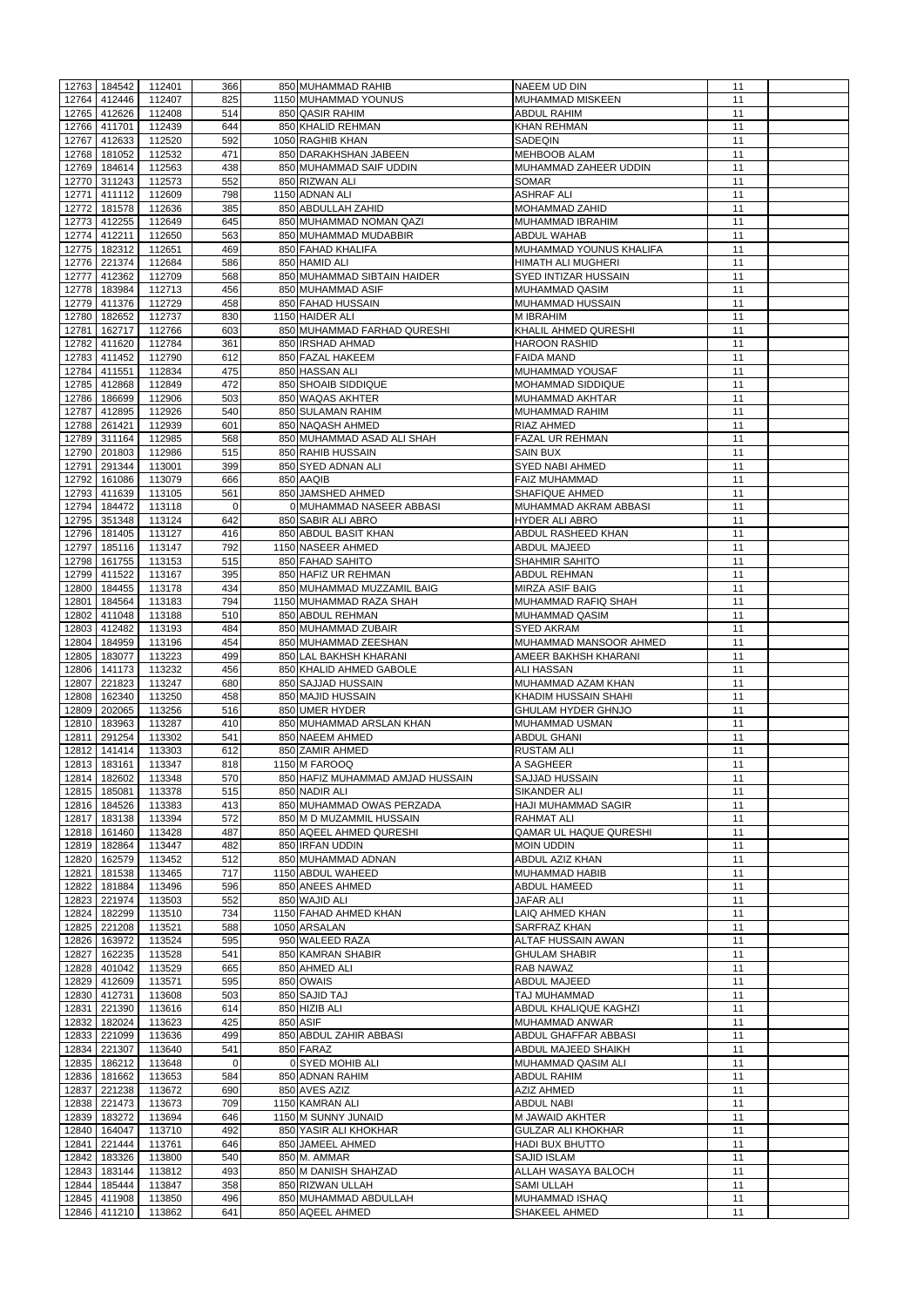| 12847          | 221847           | 113912           | 564            | 850 SATEESH KUMAR                     | ASHOK KUMAR JAISINGHANI                         | 11       |  |
|----------------|------------------|------------------|----------------|---------------------------------------|-------------------------------------------------|----------|--|
|                | 412221           |                  | 695            | 850 MUHAMMAD NADEEM BALOCH            |                                                 |          |  |
| 12848          |                  | 113963           | 597            |                                       | <b>UMAID ALI</b><br><b>INAYAT ULLAH KHATTAK</b> | 11       |  |
| 12849          | 182665           | 113981           |                | 850 HAMEED ULLAH KHATTAK              |                                                 | 11       |  |
| 12850          | 351173           | 114047           | 572            | 850 IMRAN KHAN SOOMRO                 | <b>ABDUL HAKEEM SOOMRO</b>                      | 11       |  |
| 12851          | 202006           | 114076           | 431            | 830 SYED AAMIR ALI                    | <b>SYED TAQI ABBAS</b>                          | 11       |  |
| 12852          | 411657           | 114082           | $\overline{0}$ | 585 JUNAID AHMAD                      | <b>FAZAL RABI</b>                               | 11       |  |
| 12853          | 412201           | 114089           | 649            | 850 MUHAMMAD MAZHAR MUSTAFA           | MUHAMMAD MUSTAFA                                | 11       |  |
| 12854          | 351225           | 114132           | 433            | 850 MOHAMMAD ABDULLAH KHAN            | MUSHTAQUE ALI CHANDIO                           | 11       |  |
| 12855          | 111089           | 114138           | 701            | 850 M ASIF                            | A QADIR                                         | 11       |  |
| 12856          | 164008           | 114166           | 493            | 850 WAQAS AHMED                       | NIAZ ALI KHAN                                   | 11       |  |
| 12857          | 185962           | 114173           | 444            | 850 SHOAIB REHMAN                     | <b>ASGHAR ALI</b>                               | 11       |  |
| 12858          | 411247           | 114187           | 469            | 850 ASAD SAEED                        | <b>SAEED AHMED</b>                              | 11       |  |
| 12859          | 162596           | 114207           | 387            | 850 MUHAMMAD AJAZ                     | MUHAMMAD AYOUB                                  | 11       |  |
| 12860          | 163550           | 114228           | 634            | 850 SHAH ZAIB                         | <b>MUHAMMAD SALEEM</b>                          | 11       |  |
| 12861          | 201413           | 114234           | 558            | 850 HAMZA ABBAS                       | <b>MUHAMMAD ZAFAR</b>                           | 11       |  |
| 12862          | 291118           | 114280           | 437            | 850 GHULAM MUSTAFA                    | <b>MUHAMMAD SABIR</b>                           | 11       |  |
| 12863          | 412172           | 114317           | 663            | 850 MUHAMMAD KAMRAN                   | <b>MUHAMMAD SALEEM</b>                          | 11       |  |
| 12864          | 183922           | 114333           | 570            | 850 MUHAMMAD ANAS QURESHI             | MUHAMMAD ALMAS QURESHI                          | 11       |  |
|                | 185883           | 114338           | 510            | 850 SHARYAR FAZAL                     |                                                 |          |  |
| 12865          |                  |                  |                |                                       | <b>FAZAL SULTAN</b>                             | 11       |  |
| 12866          | 141279           | 114349           | 458            | 850 NAVEED HUSSAIN NOONARI            | <b>HUSSAIN BUX NOONARI</b>                      | 11       |  |
| 12867          | 401152           | 114374           | 578            | 900 IMAM ALI BABAR                    | <b>GHULAM MUSTAFA BABAR</b>                     | 11       |  |
| 12868          | 161744           | 114393           | 667            | 850 FAHAD ALI                         | <b>ASLAM PERVEZ</b>                             | 11       |  |
| 12869          | 182582           | 114426           | 627            | 850 HAFIZ FAHEEM MURAD GHORI          | MUHAMMAD MURAD GHORI                            | 11       |  |
| 12870          | 221109           | 114447           | 617            | 850 ABRAR HUSSAIN                     | HAJI MOHAMMAD SOOMAR                            | 11       |  |
| 12871          | 261066           | 114451           | 487            | 850 ALI RAZA                          | M. SAFI                                         | 11       |  |
| 12872          | 411423           | 114482           | 450            | 850 FARHAN                            | <b>BAKHTIAR</b>                                 | 11       |  |
| 12873          | 163076           | 114530           | 674            | 850 MUHAMMED IBRAHIM                  | MUHAMMED WARIS MAHAR                            | 11       |  |
| 12874          | 185789           | 114542           | 526            | 900 SHAHWALI KH AN                    | <b>MUHAMMAD TAHIR</b>                           | 11       |  |
| 12875          | 182330           | 114544           | 473            | 850 FAHEEM MUSHTAQ                    | MUHAMMAD MUSHTAQ                                | 11       |  |
| 12876          | 183472           | 114553           | 431            | 850 MAQSOOD UR RAHMAN                 | <b>UMAR KHAN</b>                                | 11       |  |
| 12877          | 221313           | 114591           | 398            | 850 FARHAN AHMED                      | NAZAR MOHAMMAD                                  | 11       |  |
| 12878          | 401345           | 114641           | 612            | 850 SHAKEEL AHMED                     | <b>SARFRAZ KHAN</b>                             | 11       |  |
| 12879          | 186568           | 114664           | 416            | 850 UMAR MUMTAZ                       | <b>SOHAIL JAVED</b>                             | 11       |  |
|                |                  |                  |                |                                       |                                                 |          |  |
| 12880          | 182208           | 114692           | 388            | 850 DANIAL MUGHAL                     | ANWAR ALI MUGHAL                                | 11       |  |
| 12881          | 183657           | 114716           | 368            | 850 MOHAMMAD RAHEEL                   | <b>MOHAMMAD ASLAM</b>                           | 11       |  |
|                | 12882 183531     | 114723           | 381            | 850 MIRZA ASIF ALI BAIG               | MIRZA SHUJAAT ALI BAIG                          | 11       |  |
|                | 12883 412409     | 114725           | 616            | 850 MUHAMMAD UMER                     | <b>MAZHER UL ISLAM</b>                          | 11       |  |
| 12884          | 182370           | 114727           | 395            | 850 FAISAL ZAHID                      | <b>ZAHID ALI</b>                                | 11       |  |
| 12885          | 181475           | 114736           | 530            | 850 ABDUL RAFAY MALIK                 | NAVEED IQBAL MALIK                              | 11       |  |
| 12886          | 111158           | 114749           | 473            | 850 SHAH NAWAZ                        | <b>ASHIQ ALI</b>                                | 11       |  |
| 12887          | 311021           | 114767           | 601            | 850 AFAQUE AHME                       | <b>AHMED KHAN</b>                               | 11       |  |
| 12888          | 401313           | 114800           | 395            | 850 SAJID ALI                         | <b>ABDUL GHAFOOR</b>                            | 11       |  |
| 12889          | 162743           | 114802           | 571            | 850 MUHAMMAD HARIS                    | MUSHTAQUE AHMED                                 | 11       |  |
| 12890          | 162899           | 114815           | 488            | 850 MUHAMMAD REHMAN                   | MUHAMMAD ASHRAF GHORI                           | 11       |  |
| 12891          | 161277           | 114830           | 410            | 0 AGHA IBBAD GUL                      | AGHA TAJ MUHAMMAD KHAN                          | 11       |  |
| 12892          | 411915           | 114840           | 500            | 850 MUHAMMAD ABRAR ARSHAD             | <b>MUHAMMAD ARSHAD</b>                          | 11       |  |
| 12893          |                  |                  | 554            |                                       | MUHAMMAD SHARFUDDIN                             |          |  |
|                | 412141           | 114847           |                | 850 MUHAMMAD ISHAQ                    |                                                 | 11       |  |
| 12894          | 412512           | 114850           | 623            | 850 MUSSAWER HUSSAIN                  | <b>MUNAWER HUSSAIN</b>                          | 11       |  |
| 12895          | 186512           | 114874           | 521            | 850 UBAID AHMAD KHAN DURRANI          | NISAR AHMED KHAN DURRANI                        | 11       |  |
| 12896          | 182222           | 114883           | 543            | 850 DANISH ALI                        | <b>ARSHAD ALI</b>                               | 11       |  |
| 12897          | 411466           | 114892           | 451            | 850 GHULAM HUSSAIN                    | <b>GHULAM HAIDER</b>                            | 11       |  |
| 12898          | 411392           | 114898           | 492            | 850 FAISAL KHAN                       | <b>AURANG ZEB</b>                               | 11       |  |
| 12899          | 261587           | 114911           | 650            | 850 TOSEEF                            | <b>MUHAMMAD RAFIQUE</b>                         | 11       |  |
| 12900          | 201038           | 114937           | 459            | 850 ABDUL GAFAR                       | <b>RAHAM ALI</b>                                | 11       |  |
| 12901          | 221546           | 114951           | 558            | 850 MOAZAM UDDIN SIDDIQUI             | NIZAM UDDIN SIDDIQUI                            | 11       |  |
| 12902          | 201117           | 114962           | 550            | 850 ABDULLAH                          | <b>ALI HASSAN</b>                               | 11       |  |
| 12903          | 413111           | 114967           | 601            | 850 WAQAR AFZAL                       | <b>MEER AFZAL</b>                               | 11       |  |
| 12904          | 412112           | 114970           | 457            | 850 MUHAMMAD IBRAHIM                  | <b>UMER ZADA</b>                                | 11       |  |
| 12905          | 183461           | 114974           | 574            | 850 MALIK SHAHZAD                     | <b>MUMTAZ KHAN</b>                              | 11       |  |
| 12906          | 184195           | 115010           | $\Omega$       | 0 MUHAMMAD FAYAZ KHAN                 | MUHAMMAD RAZIQ KHAN                             | 11       |  |
| 12907          | 221511           | 115013           | 588            | 850 MAJID ALI                         | <b>IRSHAD HUSSAIN</b>                           | 11       |  |
| 12908          | 163249           | 115017           | 455            | 850 ORANGZEB                          | MUHAMMAD FAROOQ                                 | 11       |  |
| 12909          | 261156           | 115026           | 625            | 850 DILEEP SINGH                      | <b>SAGRAM SINGH</b>                             | 11       |  |
|                | 411518           |                  |                | 850 HAFIZ SYED MUHAMMAD ASIF          | SYED MUHAMMAD ARFEEN                            |          |  |
| 12910          |                  | 115043           | 539            |                                       |                                                 | 11       |  |
| 12911          | 411087           | 115073           | $\mathbf 0$    | 0 ABDULLAH KHAN                       | AAMIR NAEEM KHAN                                | 11       |  |
| 12912          | 411407           | 115088           | $\Omega$       | 0 FAIZAN KHAN                         | <b>FAREED KHAN</b>                              | 11       |  |
| 12913          | 412114           | 115091           | 510            | 850 MUHAMMAD IBTSAM UL HAI            | ABDUL HAI                                       | 11       |  |
| 12914          | 185661           | 115110           | 548            | 850 SAQIB                             | <b>ABDUL GHAFOOR</b>                            | 11       |  |
| 12915          | 182063           | 115235           | 491            | 850 ATIF ALI KHAN                     | MUHAMMAD WASIL KHAN                             | 11       |  |
| 12916          | 181469           | 115384           | 545            | 850 ABDUL QADIR                       | MUHAMMAD AKRAM                                  | 11       |  |
| 12917          | 163934           | 115436           | 446            | 850 USAMA ANSARI                      | ABDULLAH ANSARI                                 | 11       |  |
| 12918          | 221861           | 115446           | 726            | 1150 SHAHBAZ ALI                      | <b>KARIM BAKHSH</b>                             | 11       |  |
|                | 12919 221647     | 115451           | 606            | 850 MUJEEB UR REHMAN                  | ALI HASSAN LASHARI                              | 11       |  |
| 12920          | 182204           | 115461           | 954            | 1500 CHAUDHRY WAQAR AHMAD             | CHAUDHRY JABBAR AHMAD                           | 11       |  |
| 12921          | 412115           | 115481           | 621            | 850 MUHAMMAD IDREES KHAN              | <b>MASHAH ALLAH KHAN</b>                        | 11       |  |
| 12922          | 221284           | 115511           | 759            | 1150 DANYIAL                          | <b>SAEED AKHTER</b>                             | 11       |  |
| 12923          | 221639           | 115539           | 501            | 850 MUHMMED AZAM                      | <b>MUHMMED ISMAIL</b>                           | 11       |  |
| 12924          | 186557           | 115543           | $\Omega$       | O UMAIR UR REHMAN KHAN                | ANIS UR REHMAN KHAN                             | 11       |  |
| 12925          | 141152           | 115580           | 571            | 850 IRFAN ALI                         | <b>MEER MUHAMMAD</b>                            | 11       |  |
| 12926          | 351161           | 115623           | 498            | 850 HIMAT ALI                         | <b>AHMED ALI</b>                                | 11       |  |
|                |                  |                  |                |                                       |                                                 |          |  |
|                |                  |                  |                |                                       |                                                 |          |  |
| 12927          | 141233           | 115628           | 510            | 850 MUHAMMAD IQBAL BURIRO             | <b>MUHAMMAD ARAB</b>                            | 11       |  |
| 12928          | 281158           | 115643           | 493            | 850 DANIYAL AHMED                     | <b>RIZWAN AHMED RAJPUT</b>                      | 11       |  |
| 12929<br>12930 | 164034<br>202002 | 115668<br>115679 | 459<br>446     | 850 WASEEM U DIN<br>850 SUHAIL ISMAIL | NOOR MOHAMMAD<br><b>MUHAMMAD ISMAIL</b>         | 11<br>11 |  |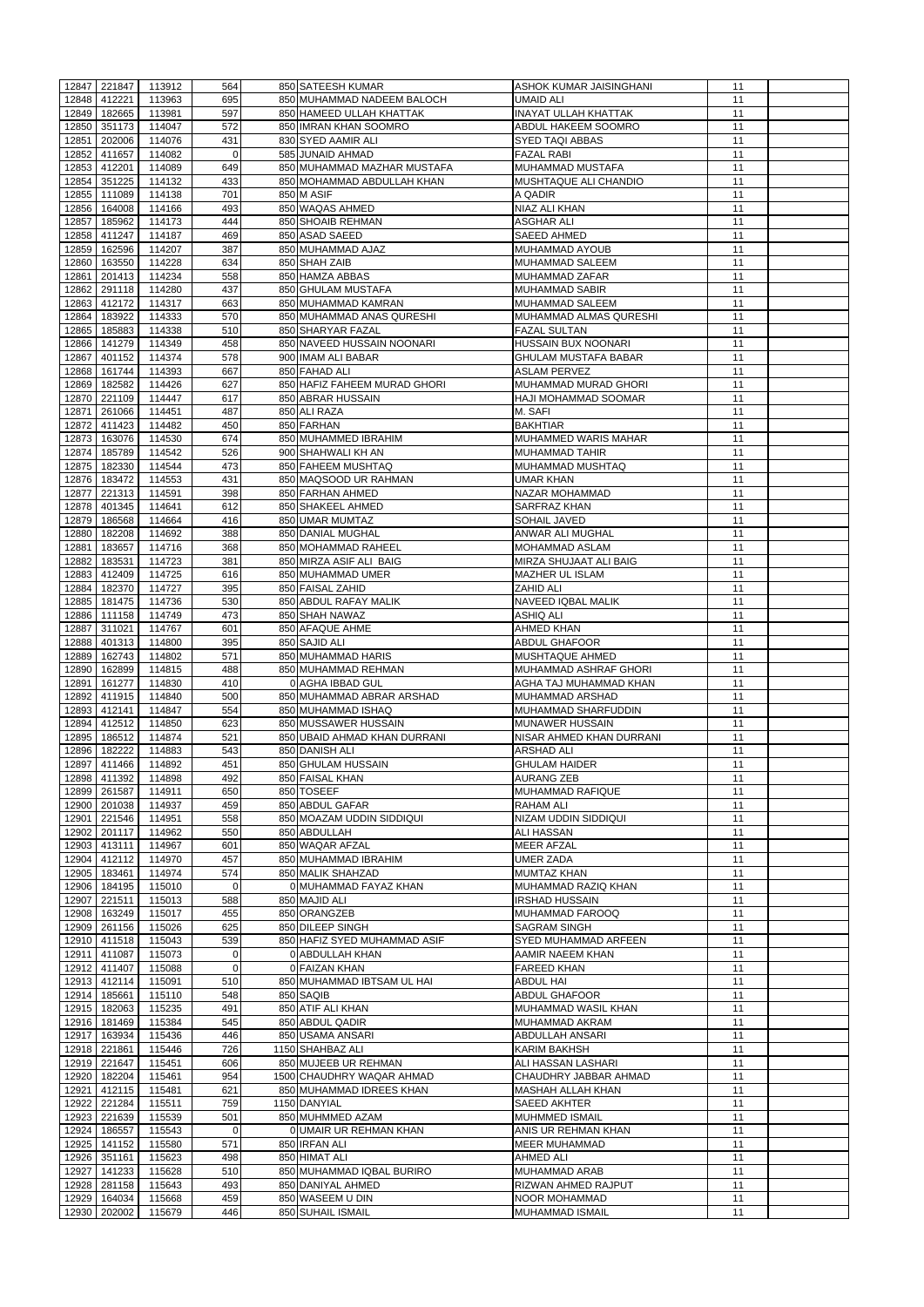| 12931 | 201331       | 115683 | 448            | 850 FARHAN UDDIN               | MEHARUDDIN MAHESAR          | 11 |  |
|-------|--------------|--------|----------------|--------------------------------|-----------------------------|----|--|
| 12932 | 221468       | 115688 | 652            | 850 KALEEM U LLAH TUNIO        | <b>QURBAN ALI TUNIO</b>     | 11 |  |
| 12933 | 181307       | 115719 | 443            | 850 SYED DANISH RAZA KAZMI     | SYED MEHMOOD RAZA KAZMI     | 11 |  |
| 12934 | 183221       | 115721 | 670            | 1150 M QASIM RAZA              | QADEER                      | 11 |  |
|       |              |        |                |                                |                             |    |  |
| 12935 | 412315       | 115823 | 479            | 850 MUHAMMAD SALMAN            | MUHAMMAD KALEEM             | 11 |  |
| 12936 | 201175       | 115833 | 518            | 850 ALI RAZA                   | <b>HUSSAIN BAKHSH</b>       | 11 |  |
| 12937 | 162305       | 115860 | 579            | 850 M SAJID                    | M ISHAQUE                   | 11 |  |
| 12938 | 221142       | 115861 | 883            | 850 AHMED NAWAZ BROHI          | LAKHMIR                     | 11 |  |
| 12939 | 163921       | 115875 | 512            | 850 UMAIS ZAFAR                | <b>ZAFAR IQBAL</b>          | 11 |  |
| 12940 | 182741       | 115899 | 402            | 0 HASSAN SHAREEF               | <b>M SHAREEF ALI</b>        | 11 |  |
| 12941 | 261492       | 115908 | 677            | 850 RAJESH KUMAR               | <b>MALJI MAL</b>            | 11 |  |
| 12942 | 261311       | 115917 | 602            | 850 MOHAMMAD ABID MURAD        | <b>MOHAMMAD ANWER</b>       | 11 |  |
| 12943 | 281591       | 115981 | 570            | 850 TEHMOOR                    | <b>SAIN BUX</b>             | 11 |  |
| 12944 | 184387       | 115989 | 473            | 850 MUHAMMAD KHALID            | <b>HAMID ALI</b>            | 11 |  |
| 12945 | 182219       | 116006 | 772            | 1150 DANISH AHMED              | <b>AHMED ALI</b>            | 11 |  |
| 12946 | 201612       | 116060 | 503            | 850 MOHAMMAD JAMEEL            | <b>RAHEEM BUX CHANNA</b>    | 11 |  |
| 12947 | 162655       | 116068 | 566            | 850 MUHAMMAD ASLAM             | <b>MUHAMMAD AYOUB</b>       | 11 |  |
| 12948 | 184862       | 116078 | 340            | 850 MUHAMMAD UZAIR             | MUHAMMAD SHAHAMAT           | 11 |  |
| 12949 | 181620       | 116085 | 343            | 850 ADIEL JAN                  | S.M. NOOR E JAHAN           | 11 |  |
| 12950 | 401219       | 116121 | 575            | 0 MEHTAB HUSSAIN               | <b>MEHBOOB SAKHIRANI</b>    | 11 |  |
| 12951 | 161998       | 116123 | 460            | 850 HAROON RASHEED             | <b>SHABBIR AHMED</b>        | 11 |  |
| 12952 | 291061       | 116126 | 680            | 850 ASAD UL ISLAM SIDDIQUE     | TAHIR HUSSAIN SIDDIQUE      | 11 |  |
| 12953 | 141133       | 116175 | 560            | 850 HAFEEZ UR RAHMAN           | RASHEED AHMED KHATIAN       | 11 |  |
| 12954 | 221051       | 116177 | 617            | 1050 ABDUL MALIK               | <b>ABDUL GHAFFAR</b>        | 11 |  |
| 12955 | 221049       | 116180 | 459            | 1050 ABDUL KHALIQUE            | <b>MEHRULLAH</b>            | 11 |  |
|       |              |        |                |                                |                             |    |  |
| 12956 | 221587       | 116181 | 624            | 850 MUHAMMAD ASIM              | <b>MAHMOOD KHAN</b>         | 11 |  |
| 12957 | 181975       | 116220 | 435            | 850 ASAD ABBAS                 | <b>NASIR ABBAS</b>          | 11 |  |
| 12958 | 351037       | 116223 | 555            | 850 ABDUL WAHAB                | <b>ABDUL HAQUE</b>          | 11 |  |
| 12959 | 141402       | 116243 | 381            | 850 YOUSUF SOOMRO              | <b>GHULAM MUHAMMAD</b>      | 11 |  |
| 12960 | 141109       | 116245 | 435            | 850 FAISAL ALI                 | <b>BARKAT ALI</b>           | 11 |  |
| 12961 | 201821       | 116290 | 458            | 850 RASHID ALI                 | <b>RAJAB ALI MAHAR</b>      | 11 |  |
| 12962 | 411675       | 116296 | 460            | 850 KAMRAN ALI                 | <b>NIAZ AHMED</b>           | 11 |  |
| 12963 | 411418       | 116305 | 554            | 850 FAREED AHMED               | <b>MURAD</b>                | 11 |  |
| 12964 | 185609       | 116332 | 496            | 850 SALMAN                     | <b>NOOR UDDIN GONGA</b>     | 11 |  |
| 12965 | 291119       | 116343 | 647            | 850 GHULAM NABI                | NIAZ AHMED LAKHO            | 11 |  |
|       | 12966 221515 | 116355 | 491            | 850 MAJID ALI SHAH             | <b>ALI ASGHAR SHAH SYED</b> | 11 |  |
|       | 12967 412152 | 116403 | 484            | 850 MUHAMMAD JAWAD             | MUHAMMAD IRSHAD             | 11 |  |
| 12968 | 161960       | 116425 | 492            | 850 HAFIZ MOHAMMAD ZUBAIR KHAN | <b>ABDUL RAUF KHAN</b>      | 11 |  |
| 12969 | 162089       | 116426 | $\overline{0}$ | 0 IMRAN KHAN                   | <b>RANO KHAN SHAHANI</b>    | 11 |  |
| 12970 | 351038       | 116441 | 611            | 1150 ABDUL WAHEED              | <b>ABDUL HADI MAHAR</b>     | 11 |  |
| 12971 | 162840       | 116451 | 478            | 850 MUHAMMAD MUNEEB            | LIAQUAT ALI                 | 11 |  |
| 12972 | 411823       | 116498 | 549            | 850 MOHAMMAD ADNAN KHAN        | <b>MUHAMMAD ISMAIL</b>      | 11 |  |
| 12973 | 186398       | 116507 | 492            | 850 SYED ZAIN HUSSAIN          | SYED IQBAL HUSSAIN          | 11 |  |
| 12974 | 182702       | 116514 | 394            | 850 HASAN SHEHZAD              | MOHMMED SHEHZAD             | 11 |  |
| 12975 | 163380       | 116537 | 587            | 850 RIZWAN ALI TALPUR          | ALI NAWAZ TALPUR            | 11 |  |
|       | 12976 311141 |        | 469            |                                |                             | 11 |  |
|       |              | 116542 |                | 850 KELASH KUMAR               | PERM POORAN LAL             |    |  |
| 12977 | 162346       | 116544 | 663            | 850 MANESH KUMAR               | <b>PREM CHAND</b>           | 11 |  |
| 12978 | 141080       | 116556 | $\overline{0}$ | 850 ASFAND ALI                 | FATEH MUHAMMAD MALHAN       | 11 |  |
| 12979 | 221250       | 116564 | 532            | 850 AZHAR ALI                  | <b>MAZHAR ALI ABBASI</b>    | 11 |  |
| 12980 | 201662       | 116582 | 580            | 850 MUHAMMAD AKHTAR NAREJO     | AMAN ULLAH NAREJO           | 11 |  |
| 12981 | 351296       | 116610 | 496            | 850 NADEEM                     | MUHAMMAD ISMAIL MOHAYO      | 11 |  |
| 12982 | 201076       | 116629 | 559            | 850 ABDUL QAYOOM               | PIARO KHAN NAICH            | 11 |  |
| 12983 | 221065       | 116632 | 566            | 850 ABDUL RAHEEM               | NAZIR AHMED                 | 11 |  |
| 12984 | 281068       | 116639 | $\overline{0}$ | 0 ALI ABASS CHANDIO            | HAJI ALLAH WARAYO CHANDIO   | 11 |  |
| 12985 | 351148       | 116644 | 562            | 850 GHULAM NABI                | <b>SOOMER KHAN</b>          | 11 |  |
| 12986 | 221380       | 116681 | 412            | 850 HASHMAT LATIF              | HAJI JAN MUHAMMAD           | 11 |  |
| 12987 | 164081       | 116687 | 426            | 850 ZAHID ALI                  | MANZOOR ALI                 | 11 |  |
| 12988 | 261444       | 116708 | 649            | 850 NINDLAL                    | <b>ALAM CHAND</b>           | 11 |  |
| 12989 | 261573       | 116710 | 605            | 850 SYED QUTAB ALI SHAH        | SYED DEEDAR HUSSAIN SHAH    | 11 |  |
| 12990 | 201507       | 116732 | $\Omega$       | 0 JANZEB REHMAN                | FAZAL MOHAMMAD              | 11 |  |
| 12991 | 221289       | 116784 | 510            | 850 DIN MOHAMMAD               | NIZAM UD DIN MAGSI          | 11 |  |
| 12992 | 111063       | 116957 | 659            | 850 GHULAM SARWAR              | <b>GHULAM MUSTAFA MEMON</b> | 11 |  |
| 12993 | 141269       | 116963 | 464            | 850 NADEEM AHMED               | <b>AZIZ ULLAH</b>           | 11 |  |
| 12994 | 221766       | 116996 | 583            | 850 RIZWAN AHMED               | MUHAMMAD ANWAR              | 11 |  |
| 12995 | 311127       | 117011 | 454            | 850 JAVED IQBAL                | <b>MUHAMMAD IQBAL</b>       | 11 |  |
| 12996 | 401054       | 117017 | 546            | 850 ALI MUHAMMAD               | <b>TOFIQUE AHMED</b>        | 11 |  |
| 12997 | 412311       | 117099 | 341            | 850 MUHAMMAD SAJID KHAN        | MUHAMMAD ANAS KHAN          | 11 |  |
| 12998 | 351392       | 117113 | 520            | 850 SHAHZAMAN MANGI            | <b>ABDUL AZIZ MANGI</b>     | 11 |  |
| 12999 | 221333       | 117178 | 668            | 850 FIAZ ALI                   | <b>GHOUS BUX</b>            | 11 |  |
| 13000 | 164149       | 117189 | 626            | 850 ZUBAIR SHAKEEL             | SHAKEEL AHMED               | 11 |  |
| 13001 | 163791       | 117190 | 389            | 950 SYED MUHAMMAD BILAL JAWED  | SYED MUHAMMAD JAWED         | 11 |  |
| 13002 | 41118        | 117220 | 578            | 850 NOMAN                      | <b>ALI MUHAMMAD</b>         | 11 |  |
| 13003 | 22105        | 117261 | 565            | 850 ARSALAN                    | <b>AMEER AKHTAR</b>         | 11 |  |
|       |              |        |                |                                |                             |    |  |
| 13004 | 18161        | 117264 | 423            | 850 MUHAMMAD UMER              | MUHAMMAD AZAD               | 11 |  |
| 13005 | 18400        | 118025 |                | YASIR AHMED NIZAMI             | MANSOOR AHMED               | 11 |  |
| 13006 | 18245        | 118078 |                | <b>DURDANA</b>                 | <b>EHSAM UDDIN</b>          | 11 |  |
| 13007 | 18280        | 118138 |                | MIRZA AHASAN ALI               | MIRZA SADIQ ALI             | 11 |  |
| 13008 | 18267        | 118148 |                | <b>JIBRAN KHAN</b>             | M. YOUSAF KHAN              | 11 |  |
| 13009 | 18225        | 118163 |                | <b>ALI RAZA</b>                | <b>ABDUL GHAFOOR</b>        | 11 |  |
| 13010 | 35159        | 118210 |                | <b>SUMBUL</b>                  | ABDUL JABBAR SHAIKH         | 11 |  |
| 13011 | 35138        | 118243 |                | NOOR-UL-HUDA                   | <b>SAGHEER AHMED</b>        | 11 |  |
| 13012 | 22156        | 118294 |                | ZUBAIR AHMED                   | <b>MUHAMMAD ASHRAF</b>      | 11 |  |
| 13013 | 22151        | 118318 |                | <b>SAJJAD ALI</b>              | MUHAMMAD ALAM BHUTTO        | 11 |  |
| 13014 | 26108        | 118338 |                | <b>GHULAM SHABIR</b>           | <b>MUHAMMAD AMIN</b>        | 11 |  |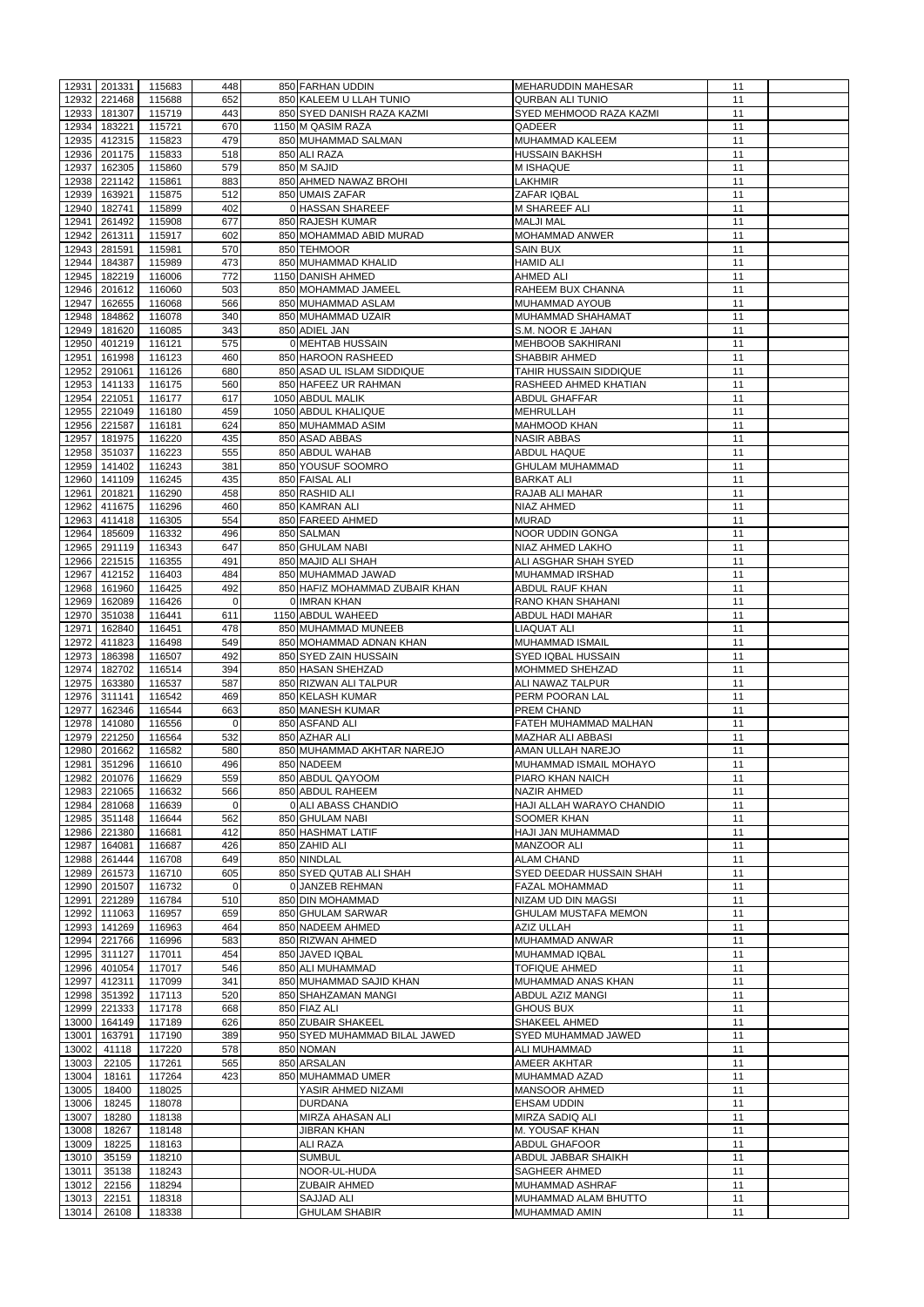| 13015 | 40115        | 118341 |                | MUHAMMAD ASLAM                      | MUHAMMAD MUTULLAH             | 11 |  |
|-------|--------------|--------|----------------|-------------------------------------|-------------------------------|----|--|
|       |              |        |                |                                     | MUHAMMAD ISMAIL SAMRO         |    |  |
| 13016 | 16141        | 118351 |                | <b>DANISH</b>                       |                               | 11 |  |
| 13017 | 11104        | 118353 |                | <b>AJMAL HUSSAIN</b>                | <b>GHILAM HUSSAIN PALIJO</b>  | 11 |  |
| 13018 | 29109        | 118364 |                | <b>ABDUL NABI</b>                   | <b>GHULAM NABI SOLANGI</b>    | 11 |  |
| 13019 | 22155        | 118374 |                | <b>WAQAR ALI</b>                    | <b>QURBAN ALI</b>             | 11 |  |
| 13020 | 40107        | 213171 | 583            | 850 ZULFIQAR ALI                    | <b>GHULAM QADIR</b>           | 11 |  |
| 13021 | 182534       | 113374 | 411            | 850 GHULAM NABI BALOCH              | MUHAMMAD NAZAR BALOCH         | 11 |  |
| 13022 | 221972       | 113599 | 510            | 850 WAHEED ALI CHANDIO              | ALI MOHAMMAD CHANDIO          | 11 |  |
|       |              |        |                |                                     |                               |    |  |
| 13023 | 186919       | 113645 | 510            | 850 ZUBAIR HUSSAIN                  | <b>SHAMSHAD HUSSAIN</b>       | 11 |  |
| 13024 | 413188       | 113660 | 375            | 850 ZAHIR MEHMOOD                   | <b>HAFIZ ALLAH BUKSH</b>      | 11 |  |
| 13025 | 411854       | 113690 | 645            | 850 MOHAMMAD NAVEED                 | <b>MUHAMMAD HUSSAIN</b>       | 11 |  |
| 13026 | 311107       | 113735 | 539            | 850 IFTIKHAR HUSSAIN                | <b>HAQUE NAWAZ</b>            | 11 |  |
| 13027 | 412658       | 113848 | 464            | 850 RASHID ALAM                     | <b>ALAM KHAN</b>              | 11 |  |
| 13028 | 182465       | 113930 | 417            | 850 FARRUKH ALI KHAN                | SADAQAT ALI KHAN              | 11 |  |
| 13029 | 163279       | 114096 | 407            | 850 QAMAR ABBAS                     | <b>MASOOD SHAKIR</b>          | 11 |  |
| 13030 | 163209       | 114141 | 587            | 850 NISAR ALI ZARDARI               | MEHBOOB ALI ZARDARI           | 11 |  |
|       |              |        |                |                                     |                               |    |  |
| 13031 | 412826       | 114155 | 472            | 850 SHAIKH ASHAR TALHA              | SHAIKH BADR UD DIN            | 11 |  |
| 13032 | 162034       | 114163 | 475            | 850 HOSH MOHAMMAD                   | <b>KHAWAND DINO</b>           | 11 |  |
| 13033 | 221059       | 114284 | 464            | 850 ABDUL NAWEED                    | <b>ABDUL RASHID</b>           | 11 |  |
| 13034 | 351419       | 114367 | 525            | 850 TAHIR HUSSAIN                   | ANWAR ALI MALIK               | 11 |  |
| 13035 | 351200       | 114510 | 510            | 850 JUNAID ALI                      | <b>JAVED ALI</b>              | 11 |  |
| 13036 | 161532       | 114645 | 536            | 850 ASHOK KUMAR                     | <b>HARI RAM</b>               | 11 |  |
| 13037 | 163724       | 114751 | 496            | 850 SUMAIR AHMED SHAIKH             | ZUBAIR AHMED SHAIKH           | 11 |  |
| 13038 | 411970       | 114834 | 595            | 850 MUHAMMAD ANEES                  | MUHAMMED ALAM                 | 11 |  |
|       |              |        |                |                                     |                               |    |  |
| 13039 | 185956       | 114871 | 603            | 850 SHOAIB ASHRAF                   | MUHAMMAD ASHRAF               | 11 |  |
| 13040 | 41116        | 115066 | 519            | 850 MUHAMMAD SHEHBAZ                | KHAWAJ MUHAMMAD               | 11 |  |
| 13041 | 201043       | 115292 | 520            | 850 ABDUL GHAFFAR                   | MUHAMMAD ALAM KALHORO         | 11 |  |
| 13042 | 201776       | 115293 | 648            | 850 NOOR AHMED                      | ILLAHI BUX NAREJO             | 11 |  |
| 13043 | 201415       | 115314 | 448            | 850 HAQ NAWAZ                       | <b>MUHAMMAD HASSAN</b>        | 11 |  |
| 13044 | 411768       | 115592 | 657            | 850 MAHMOOD NADEEM                  | NADEEM PARVEEZ                | 11 |  |
| 13045 | 221947       | 115735 | 666            | 850 TARIQUE HUSSAIN                 | <b>BARKAT ALI MEMON</b>       | 11 |  |
| 13046 | 141374       | 115946 | 417            | 850 SUDHEER AHMED                   | <b>GHULAM HYDER</b>           | 11 |  |
| 13047 | 351097       | 116104 | 539            | 850 ASIF ALI                        | <b>GHULAM SHABIR GHANGHRO</b> | 11 |  |
| 13048 | 221776       | 116178 | 512            | 850 SADAM HUSSAIN                   |                               | 11 |  |
|       |              |        |                |                                     | NAZIR AHMED                   |    |  |
| 13049 | 412321       | 116247 | 589            | 1150 MUHAMMAD SAMAD                 | MUHAMMAD AKRAM                | 11 |  |
|       | 13050 183419 | 116277 | 367            | 850 MAAZ AHMED KHAN                 | <b>JUNAID AHMED KHAN</b>      | 11 |  |
|       | 13051 202096 | 116351 | 599            | 850 WAQAS AHMED                     | <b>ASHFAQUE AHMED</b>         | 11 |  |
| 13052 | 185592       | 116367 | 478            | 850 SAJJAD ALI                      | SHAFI MUHAMMAD                | 11 |  |
|       | 13053 311050 | 116457 | 561            | 850 ASIF ALI                        | MUHAMMAD ARIF                 | 11 |  |
| 13054 | 201725       | 116562 | 551            | 850 NADEEM ALI ALIAS GHULAM MUSTAFA | KHAIR MUHAMMAD GILAL          | 11 |  |
| 13055 | 401195       | 116690 | 608            | 850 KASHIF ALI                      | <b>MOHAMMAD ILYAS</b>         | 11 |  |
| 13056 | 351026       | 116766 | 685            | 850 ABDUL RAHEEM                    | <b>SAJAN</b>                  | 11 |  |
| 13057 | 184063       | 117126 | 431            | 850 MUHAMMAD BILAL ALI              | <b>MEHTAB HUSSAIN</b>         | 11 |  |
| 13058 | 182036       | 100041 | 642            | 850 ASIF IQBAL                      | RAO MUHAMMAD IQBAL            | 11 |  |
| 13059 | 184202       | 100297 | 438            | 850 MUHAMMAD FURQAN                 | MUHAMMAD RAMZAN               | 11 |  |
| 13060 | 185569       | 100334 | 844            | 1150 SAJID                          | <b>ISRAR AHMED NOONARI</b>    | 11 |  |
|       |              |        |                |                                     |                               |    |  |
| 13061 | 182780       | 100349 | 382            | 850 IFTIKHAR KHAN                   | <b>ANWAR KHAN</b>             | 11 |  |
| 13062 | 183101       | 100416 | 415            | 850 M ALI                           | <b>MAQBOOL AHMED</b>          | 11 |  |
| 13063 | 185369       | 100514 | 425            | 800 RANA RAHEEL                     | RANA MUHAMMAD ASLAM           | 11 |  |
| 13064 | 411914       | 100522 |                | 850 MUHAMMAD ABID REHMAN            | <b>MOHIB UR REHMAN</b>        |    |  |
| 13065 | 185224       |        | 553            |                                     |                               | 11 |  |
| 13066 |              | 100732 | 452            | 850 NOOR UL AMIN                    | <b>MOHAMMAD AMIN</b>          | 11 |  |
| 13067 | 182674       | 100770 | 515            | 850 HAMMAD ALI                      | MUHAMMAD ALI                  | 11 |  |
| 13068 | 184377       | 100890 | 441            | 850 MUHAMMAD KASHIF                 | MUHAMMAD JAVED                | 11 |  |
|       |              |        |                |                                     |                               |    |  |
|       | 182135       | 101169 | 737            | 1150 BABAR ALI                      | <b>MOHAMMAD HANIF</b>         | 11 |  |
| 13069 | 184806       | 101536 | 428            | 850 MUHAMMAD UBAID ZIA              | SHEIKH MUHAMMAD ZIA           | 11 |  |
| 13070 | 184094       | 101551 | 582            | 850 MUHAMMAD DANIYAL WARIS          | MUHAMMAD ILYAS KHAN           | 11 |  |
| 13071 | 181598       | 101575 | 536            | 850 ABRAR SHAH                      | <b>SULTAN ALI SHAH</b>        | 11 |  |
| 13072 | 182938       | 101913 | 384            | 850 JIBRAN AHMED KHAN               | ASHFAQ AHMED KHAN             | 11 |  |
| 13073 | 311024       | 102025 | 487            | 850 AHSAN ALI                       | <b>GUL MOHAMMAD</b>           | 11 |  |
| 13074 | 351386       | 102078 | 532            | 850 SHAH ZAIB                       | <b>MOHAMMAD ASGHAR</b>        | 11 |  |
|       | 13075 261556 | 102123 | 555            | 850 SOHAIL                          | <b>MEVO</b>                   | 11 |  |
| 13076 | 161218       | 102251 | 412            | 680 ABDULLAH                        | <b>AZIZ AHMED</b>             | 11 |  |
|       |              |        | 705            |                                     |                               |    |  |
| 13077 | 162646       | 102259 |                | 850 MUHAMMAD ASHAR QAZI             | ANJUM NASEEM QAZI             | 11 |  |
| 13078 | 163152       | 102319 | 598            | 850 NAMAT ULLAH                     | <b>SHER BAHADUR</b>           | 11 |  |
| 13079 | 163185       | 102521 | 526            | 850 NAVEED AZMI                     | <b>MOHAMMAD HANEEF</b>        | 11 |  |
| 13080 | 161672       | 102559 | 443            | 850 BILAWAL                         | <b>HAJI MOLA BUX</b>          | 11 |  |
| 13081 | 163555       | 102598 | 536            | 850 SHAHARYAR ABRO                  | MAQBOOL AHMED ABRO            | 11 |  |
| 13082 | 221462       | 102981 | 567            | 850 JUNAID ALI                      | <b>JAWED ALI MITHANI</b>      | 11 |  |
| 13083 | 351280       | 103079 | 448            | 850 MUHAMMAD WAQAS YOUNUS           | <b>MUHAMMAD YOUNUS</b>        | 11 |  |
| 13084 | 351257       | 103139 | 516            | 850 MUHAMMAD DAUD RIZWAN            | <b>MUHAMMAD YOUSUF</b>        | 11 |  |
| 13085 | 261576       | 103199 | 603            | 850 TAGJI                           | <b>KARMOON JI</b>             | 11 |  |
|       | 13086 281113 | 103222 | 540            | 850 ASADULLAH MANGI                 | <b>SAEED AHMED</b>            | 11 |  |
|       | 13087 201848 | 103357 | 627            |                                     | AL NAWAZ SHAHANI              | 11 |  |
| 13088 |              |        |                | 850 SADAM HUSSAIN                   | <b>MUHAMMED ISMAIL</b>        | 11 |  |
|       | 221706       | 103432 | 543            | 850 NAVEED AHMED                    |                               |    |  |
|       | 13089 291188 | 103455 | 531            | 850 MOHAMMAD SALEEM                 | <b>MOHAMMAD SAIFAL</b>        | 11 |  |
|       | 13090 164012 | 103620 | $\overline{0}$ | 512 WAQAS AHMEMAD                   | <b>MUHAMMAD ISLAM</b>         | 11 |  |
| 13091 | 163140       | 103703 | 347            | 850 NAEEM ALI                       | <b>FAQEER MOHAMMAD</b>        | 11 |  |
| 13092 | 163657       | 103733 | 626            | 0 SHERAZ AHMED                      | <b>AHMED NABI</b>             | 11 |  |
| 13093 | 162154       | 104011 | 680            | 850 JAHANZAIB                       | <b>QADIR BAKHSH</b>           | 11 |  |
| 13094 | 201845       | 104326 | 499            | 850 SADAM HUSSAIN                   | NIAZ ALI SOLANGI              | 11 |  |
| 13095 | 201589       | 104402 | 625            | 850 MOHAMMAD ABUBAKAR               | <b>GHULAM ALI KHLIGI</b>      | 11 |  |
| 13096 | 201690       | 104425 | 567            | 850 MUHAMMAD TAHIR ARAIN            | <b>MUHAMMAD ASLAM</b>         | 11 |  |
| 13097 | 201005       | 104454 | 489            | 850 MIR WAQAR HUSSAIN               | <b>MIR RIAZ HUSSAIN</b>       | 11 |  |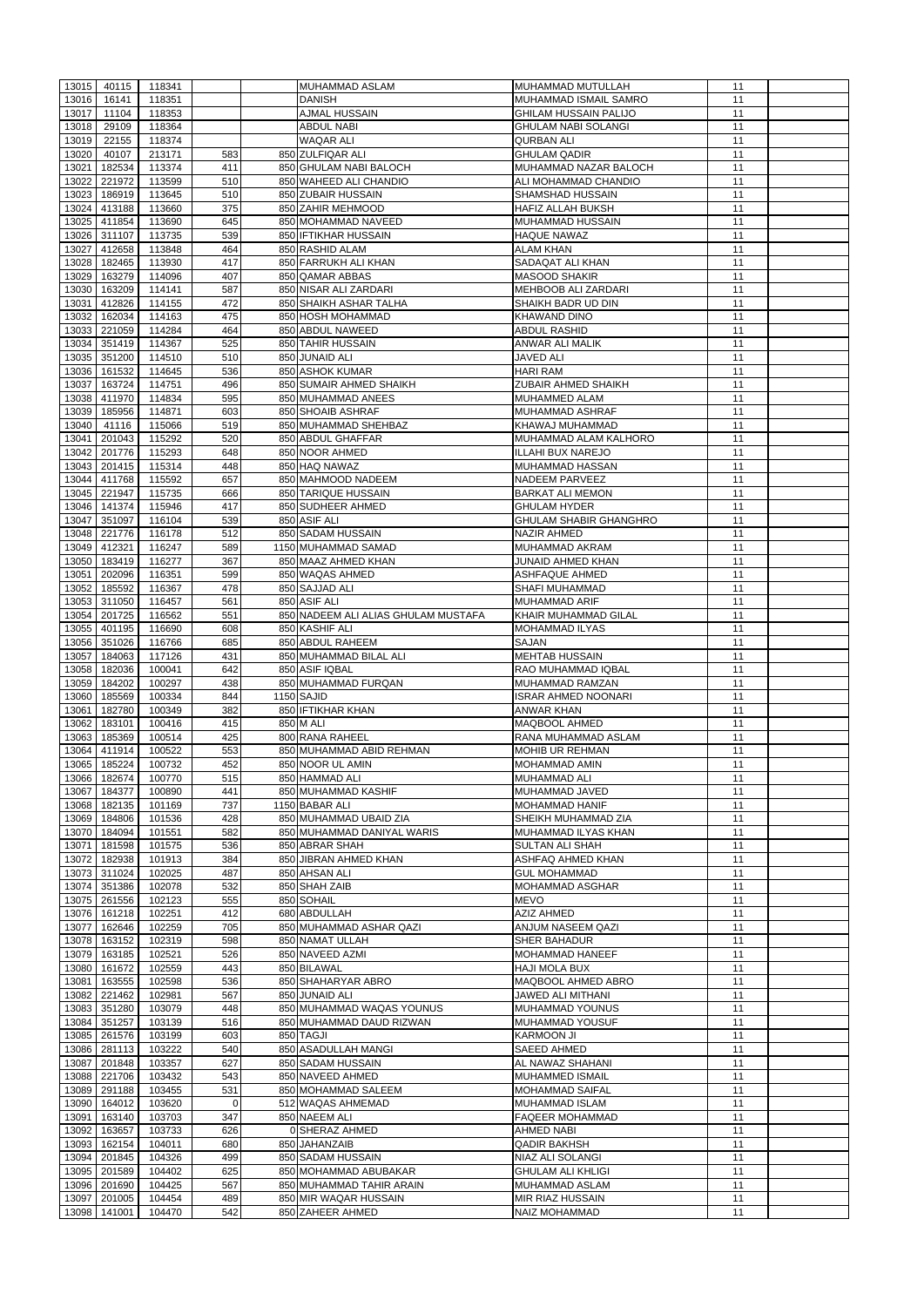|       | 13099 411340           | 104672           | 644        | 850 BILAL RASHEED                          | <b>ABDUL RASHEED</b>                               | 11       |  |
|-------|------------------------|------------------|------------|--------------------------------------------|----------------------------------------------------|----------|--|
|       |                        |                  |            |                                            |                                                    |          |  |
| 13100 | 183761                 | 104748           | 547        | 850 MUBASHIR HAFEEZ                        | ABDUL HAFEEZ                                       | 11       |  |
| 13101 | 185036                 | 104831           | 387        | 850 MUSHTAQ AHMED BALOCH                   | MUHAMMAD JUMMAN BALOCH                             | 11       |  |
| 13102 | 111124                 | 105154           | 510        | 850 MUZAMMIL                               | A.AZIZ GHANNA                                      | 11       |  |
| 13103 | 291385                 | 105192           | 595        | 850 ZAIN UL ABDIN                          | RAZA MUHAMMAD                                      | 11       |  |
| 13104 | 401223                 | 105244           | 525        | 0 MOHAMMAD AMEEN                           | <b>MAZHAR ALI SOOMRO</b>                           | 11       |  |
| 13105 |                        | 105726           | 428        | 850 GHULAM MUSTAFA                         |                                                    | 11       |  |
|       | 16114                  |                  |            |                                            | ABDUL QAYYUM                                       |          |  |
|       | 13106 201002           | 105982           | 530        | 0 GHULAM AKBAR DAHOT                       | <b>GHULAM HUSSAIN DAKOT</b>                        | 11       |  |
|       | 13107 161547           | 106035           | 432        | 850 ASIF ALI SOOMRO                        | <b>RAMIAN SOOMRO</b>                               | 11       |  |
|       | 13108 161290           | 106080           | 610        | 850 AHMED ALI                              | <b>MUHAMMAD YOUSAF</b>                             | 11       |  |
|       | 13109 412331           | 106124           | 364        | 850 MUHAMMAD SHABIB                        | <b>M AKRAM</b>                                     | 11       |  |
|       |                        |                  |            |                                            |                                                    |          |  |
| 13110 | 351095                 | 106208           | 527        | 850 ASIF ALI                               | <b>MUHAMMAD MURAD</b>                              | 11       |  |
| 13111 | 183681                 | 106222           | 483        | 850 MOHAMMAD SHAKIR AZIZ                   | <b>AIJAZ AHMED</b>                                 | 11       |  |
| 13112 | 182240                 | 106538           | 460        | 850 DANISH SHEIKH                          | <b>ABDUL REHMAN SHEIKH</b>                         | 11       |  |
|       | 13113 221426           | 106590           | 614        | 850 IRFAN ALI JUNEJO                       | <b>GHULAM HAYDER</b>                               | 11       |  |
|       | 13114 162746           | 106658           | 548        | 850 MUHAMMAD HARIS KHAN                    | <b>QAYOOM KHAN</b>                                 | 11       |  |
|       |                        |                  |            |                                            |                                                    |          |  |
| 13115 | 281052                 | 106711           | 702        | 850 AFTAB AHMED DETHO                      | SHABIR AHMED                                       | 11       |  |
|       | 13116 162394           | 106727           | 497        | 850 MEHBOOB ALI                            | <b>LAL MUHAMMAD</b>                                | 11       |  |
| 13117 | 401093                 | 106733           | 504        | 850 BABAR ALI                              | <b>MOHAMMAD MOOSA</b>                              | 11       |  |
|       | 13118 186434           | 106929           | 585        | 850 TAHIR SHAH                             | <b>MUKAMMIL SHAH</b>                               | 11       |  |
| 13119 |                        |                  | 667        | 850 WARISHA IKRAM                          |                                                    | 11       |  |
|       | 161063                 | 106936           |            |                                            | <b>M ASHRAF IKRAM</b>                              |          |  |
| 13120 | 201897                 | 107117           | 367        | 850 SALEEM RAZA                            | <b>GHULAM SARWAR</b>                               | 11       |  |
| 13121 | 412389                 | 107155           | 364        | 850 MUHAMMAD TARIQ                         | MUHAMMAD ARIF                                      | 11       |  |
|       | 13122 201590           | 107170           | 417        | 850 MOHAMMAD AFTAB                         | <b>MOHAMMAD SALEH</b>                              | 11       |  |
|       | 13123 201930           | 107245           | 500        | 850 SARTAJ ALI                             | MUHAMMAD NAWAZ                                     | 11       |  |
|       |                        |                  |            |                                            |                                                    |          |  |
| 13124 | 261525                 | 107268           | 592        | 850 SALMAN AHMED                           | <b>NASEEM UDDIN</b>                                | 11       |  |
| 13125 | 162438                 | 107305           | 510        | 850 MOHAMMAD ARSALAN                       | <b>MOHAMMAD AMEEN</b>                              | 11       |  |
|       | 13126 162675           | 107402           | 735        | 850 MUHAMMAD BAHROOZ KHAN                  | ABDUL HANIF KHAN                                   | 11       |  |
| 13127 | 161563                 | 107749           | 618        | 850 ASJAD                                  | <b>QAZI ABDUL RAUF</b>                             | 11       |  |
| 13128 | 182273                 | 107854           | 638        | 850 DOST ALI                               | <b>GHULAM QADIR BROHI</b>                          | 11       |  |
|       |                        |                  |            |                                            |                                                    |          |  |
| 13129 | 182740                 | 107952           | 521        | 850 HASSAN RIZVI                           | <b>SYED LIAQUAT HUSSAIN RIZVI</b>                  | 11       |  |
|       | 13130 411318           | 108087           | 549        | 850 AZMAT ALI                              | <b>NOSHAD ALI</b>                                  | 11       |  |
| 13131 | 411186                 | 108532           | 487        | 850 AMIR IQBAL                             | <b>MUHAMMAD IQBAL</b>                              | 11       |  |
| 13132 | 281183                 | 108772           | 510        | 850 FAWAD ALI                              | <b>ALI ASGHAR</b>                                  | 11       |  |
| 13133 | 351205                 | 108832           | 532        | 850 KASHIF ALI                             | <b>KHADIM HUSSAIN</b>                              | 11       |  |
|       |                        |                  |            |                                            |                                                    |          |  |
|       | 13134 201466           | 109057           | 559        | 850 IRFAN AHMED SHAR                       | <b>MUHARAM ALI</b>                                 | 11       |  |
|       | 13135 201572           | 109148           | 506        | 850 MAZHARUDDIN                            | <b>NAZAL KHAN</b>                                  | 11       |  |
|       | 13136 185842           | 109254           | 769        | 1150 SHAIKH RAZA AHMED SIDDIQUE            | MUSHTAQ AHMED                                      | 11       |  |
| 13137 | 201371                 | 109269           | 510        | 850 GHULAM HUSSAIN                         | <b>ALI GOHAR</b>                                   | 11       |  |
|       |                        |                  |            |                                            |                                                    |          |  |
|       | 13138 311151           | 109283           | 513        | 850 MATI UR REHMAN                         | <b>MOHAMMAD IQBAL</b>                              | 11       |  |
|       | 13139 184604           | 109366           | 484        | 850 MUHAMMAD SADDAM                        | MUHAMMAD RAFIQUE                                   | 11       |  |
|       | 13140 181278           | 109411           | 482        | 850 SHUMAILA                               | ABDUL RASHEED                                      | 11       |  |
| 13141 | 184713                 | 109426           | 553        | 850 MUHAMMAD SHAN                          | MUHAMMAD HASSAN                                    | 11       |  |
| 13142 | 184302                 | 109711           | 587        | 850 MUHAMMAD IRFAN ANSARI                  | MUHAMMAD SALEEM ANSARI                             | 11       |  |
|       |                        |                  |            |                                            |                                                    |          |  |
| 13143 | 184809                 | 109734           | 595        | 850 MUHAMMAD UMAIR                         | <b>ABDUL GHAFFAR</b>                               | 11       |  |
| 13144 | 411887                 | 110207           | 449        | 850 MOHSIN ULLAH                           | <b>ABDUR RASHID</b>                                | 11       |  |
| 13145 | 412986                 | 110208           | 510        | 850 SYED REHMAT ISLAM                      | <b>SYED ABDUL SALAM</b>                            | 11       |  |
| 13146 | 291071                 | 110252           | 635        | 850 ATEEQUE REHMAN                         | <b>KHAWAND BUX</b>                                 | 11       |  |
| 13147 | 181894                 | 110268           | 428        | 850 ANWAR IQBAL                            | M. IQBAL                                           | 11       |  |
|       |                        |                  |            |                                            |                                                    |          |  |
| 13148 | 184349                 | 110298           | 392        | 850 MUHAMMAD JUNAID KHAN                   | MUHAMMAD JAVID KHAN                                | 11       |  |
| 13149 | 161895                 | 110584           | 0          | 0 GHULAM MOINUDDIN                         | ABDUL QADEER                                       | 11       |  |
| 13150 | 163740                 | 110607           | $\Omega$   | 0 SYED AHSAN JAFRI                         | <b>SYED ABDUL RAUF JAFRI</b>                       | 11       |  |
| 13151 | 411368                 | 110681           | 484        | 850 EJAZ KHAN                              | <b>HAZRAT KHAN</b>                                 | 11       |  |
| 13152 | 351311                 | 110711           | 510        | 850 NAZAR HUSSAIN                          | <b>MUHAMMAD ALI</b>                                | 11       |  |
|       |                        |                  |            |                                            |                                                    |          |  |
| 13153 | 185416                 | 110975           | 0          | 0 RIAZ AHMED                               | <b>NISAR AHMED</b>                                 | 11       |  |
| 13154 | 411529                 | 111080           | 491        | 850 HAMID IQBAL                            | <b>MUHAMMAD NASEER</b>                             | 11       |  |
|       | 13155 111157           | 111087           | 639        | 850 SHAH NAWAZ                             | <b>GULZAR ALI</b>                                  | 11       |  |
|       | 13156 411370           | 111268           | 595        | 850 EJAZ UL HAQ                            | <b>NIAZ ALI KHAN</b>                               | 11       |  |
|       |                        |                  |            |                                            |                                                    |          |  |
|       | 13157 181328           | 111320           | 445        | 850 TUBA LIAQUAT                           | <b>SYED LIAQUAT ALI</b>                            | 11       |  |
|       | 13158 181824           | 111524           | 551        | 850 ALI USMAN                              | MUHAMMAD JAVED                                     | 11       |  |
|       | 13159 141040           | 111750           | $\Omega$   | 0 ABDUL WAHEED                             | ABDUL RASHEED                                      | 11       |  |
|       | 13160 281219           | 111787           | $\Omega$   | 0 <b>IFTIKHAR ALI</b>                      | <b>ALLAH DAD</b>                                   | 11       |  |
| 13161 | 183890                 | 111803           | 404        | 850 MUHAMMAD ALI                           | <b>ABDUL SALEEM KHAN</b>                           | 11       |  |
|       |                        |                  |            |                                            |                                                    |          |  |
| 13162 | 412100                 | 111916           | 547        | 850 MUHAMMAD HAROON SHAHID                 | MUHAMMAD SHAHID HUSSAIN                            | 11       |  |
|       | 13163 411800           | 112366           | 351        | 850 MAZHAR UD DIN                          | <b>GULAM MUSTAFA</b>                               | 11       |  |
|       | 13164 181918           | 112525           | 510        | 850 ARIF HUSSAIN                           | <b>ZAMIR SHAH</b>                                  | 11       |  |
|       | 13165 141183           | 112689           | 456        | 850 M SHAHID                               | <b>GHULAM YASEEN</b>                               | 11       |  |
| 13166 | 411912                 | 112826           | 567        | 850 MUHAMMAD ABID                          | JAFFAR HUSSAIN                                     | 11       |  |
|       |                        |                  |            |                                            |                                                    |          |  |
| 13167 | 411438                 | 112901           | 602        | 850 FARRUKH ISLAM                          | <b>MUJAHID ISLAM</b>                               | 11       |  |
| 13168 |                        |                  |            | 850 ANMOL KUMAR                            | <b>MANAK MAL</b>                                   | 11       |  |
| 13169 | 261083                 | 112998           | 663        |                                            |                                                    |          |  |
| 13170 | 20141                  | 118173           |            | ZAHEER AHMED                               | ABDUL MAJEED LAGHARI                               | 11       |  |
|       |                        |                  |            |                                            |                                                    | 10       |  |
|       | 186467                 | 100042           | 500        | 850 TANVEER AHMED                          | <b>ABDUL SAMAD</b>                                 |          |  |
|       | 13171 181939           | 100043           | 549        | 850 ARSALAN AQIL                           | MUHAMMAD AQIL                                      | 10       |  |
|       | 13172 182313           | 100082           | 475        | 850 FAHAD KHAN                             | HABIB ULLAH KHAN                                   | 10       |  |
|       | 13173 182337           | 100105           | 462        | 850 FAISAL AHMED                           | <b>SARFARAZ AHMED</b>                              | 10       |  |
|       | 13174 181558           | 100119           | 595        | 850 ABDUL WASEY KHAN                       | ABDUL KALEEM KHAN                                  | 10       |  |
|       |                        |                  |            |                                            |                                                    |          |  |
|       | 13175 185466           | 100133           | 452        | 850 S IRFAN                                | <b>MEHDI SHAH SYED</b>                             | 10       |  |
|       | 13176 181489           | 100199           | 634        | 850 ABDUL REHMAN                           | <b>MUSHARRAF KHAN</b>                              | 10       |  |
| 13177 | 184943                 | 100229           | 499        | 850 MUHAMMAD ZAFAR FAROOQUI                | MUHAMMAD KHALID FAROOQUI                           | 10       |  |
| 13178 | 182134                 | 100237           | 667        | 1150 BABAR AHMED KHAN                      | <b>RIAZ AHMED KHAN</b>                             | 10       |  |
| 13179 | 182915                 | 100242           | 366        | 850 JAMSHAD RAZA                           | <b>MYASEEN</b>                                     | 10       |  |
|       |                        |                  |            |                                            |                                                    |          |  |
| 13180 | 185094                 | 100316           | 627        | 850 NAEEM ULLAH                            | <b>NASEEM KHAN</b>                                 | 10       |  |
| 13181 | 185892<br>13182 412467 | 100359<br>100363 | 574<br>552 | 850 SHEHARYAR<br>850 MUHAMMAD ZEESHAN KHAN | <b>MUHAMMAD ILYAS</b><br><b>MANSOOR AHMED KHAN</b> | 10<br>10 |  |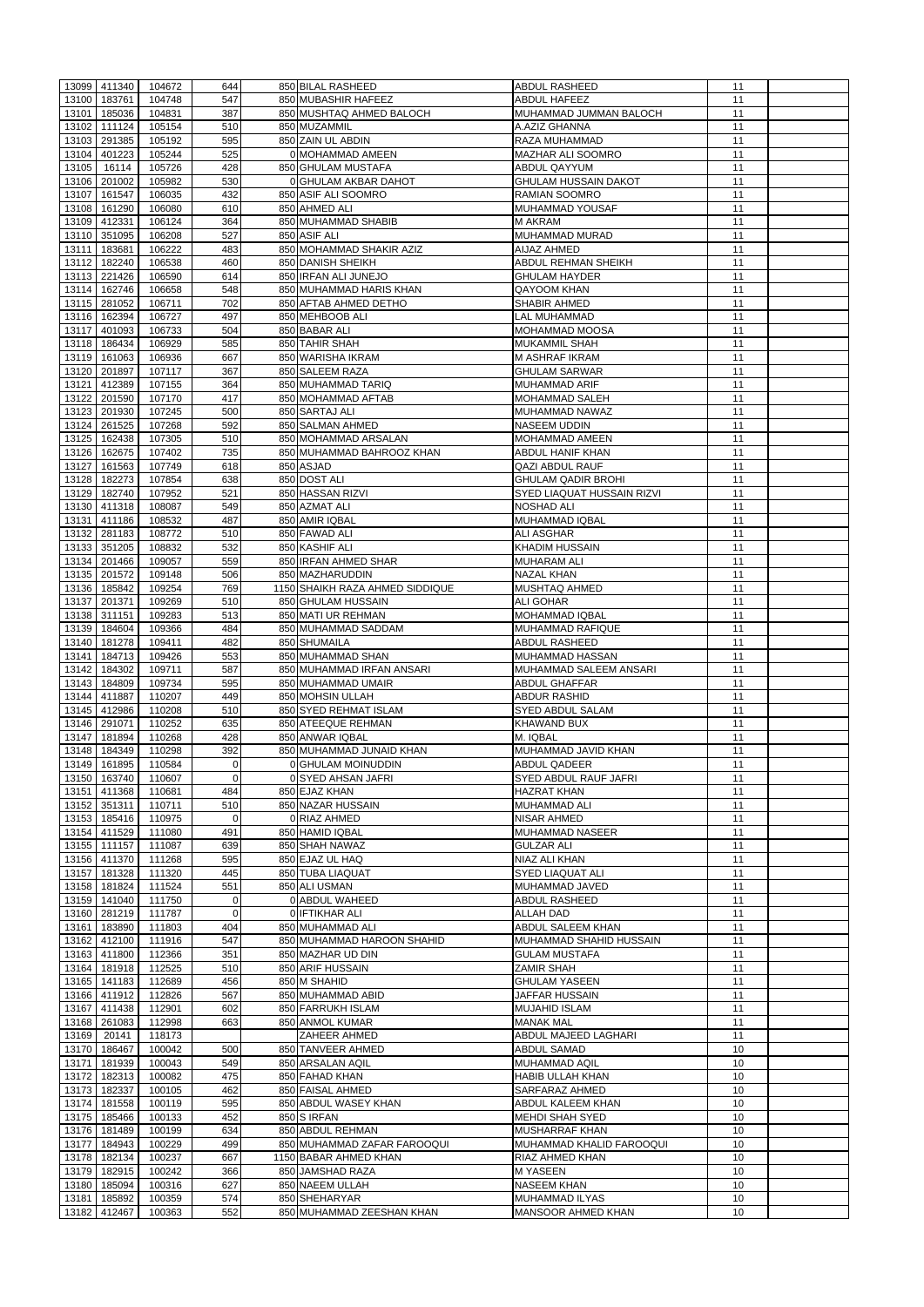|       | 13183 185924           | 100399           | 431         | 850 SHEIKH MUZZAFAR                     | <b>SHEIKH MEHTAB</b>                           | 10       |  |
|-------|------------------------|------------------|-------------|-----------------------------------------|------------------------------------------------|----------|--|
| 13184 | 183172                 | 100497           | 491         | 850 M IMRAN                             | <b>MUHAMMAD LATIF</b>                          | 10       |  |
| 13185 | 184903                 | 100521           | 446         | 850 MUHAMMAD WAQAS KHAN                 | MUHAMMAD HAFEEZ KHAN                           | 10       |  |
|       |                        |                  |             |                                         |                                                |          |  |
| 13186 | 185021                 | 100592           | 359         | 850 MUNEEB HUSSAIN                      | <b>FAZAL HUSSAIN</b>                           | 10       |  |
| 13187 | 182677                 | 100621           | 567         | 850 HAMMAD HUSSAIN SIDDIQUE             | ZAWAR HUSSAIN SIDDIQUE                         | 10       |  |
| 13188 | 181152                 | 100625           | 471         | 850 MEHAK SHAHID                        | <b>MUHAMMAD SHAHID</b>                         | 10       |  |
|       |                        |                  |             |                                         |                                                |          |  |
| 13189 | 181790                 | 100712           | 457         | 850 ALI ARSALAN                         | <b>MOHAMMAD HANIF</b>                          | 10       |  |
| 13190 | 183217                 | 100738           | 580         | 850 M OWAIS                             | <b>M AKHTAR HUSSAIN</b>                        | 10       |  |
| 13191 | 185889                 | 100773           | 733         | 1100 SHAZLI BASHIR                      | <b>BASHIR AHMED</b>                            | 10       |  |
|       |                        |                  |             |                                         |                                                |          |  |
| 13192 | 185953                 | 100797           | 595         | 850 SHOAIB                              | <b>SALAHUDDIN</b>                              | 10       |  |
| 13193 | 185913                 | 100850           | 576         | 850 SHEIKH MOHSIN                       | <b>GHULAM BARI</b>                             | 10       |  |
| 13194 | 185251                 | 100938           | 429         | 850 OSAMA SHAH                          | SANOBER SHAH                                   | 10       |  |
|       |                        |                  |             |                                         |                                                |          |  |
| 13195 | 181189                 | 100961           | 444         | 850 NEHA NARMEEN AFZAL                  | <b>AFZAL AHMED</b>                             | 10       |  |
| 13196 | 182858                 | 101024           | 794         | 1150 IRFAN KHAN                         | <b>AFSAR KHAN</b>                              | 10       |  |
| 13197 | 184647                 | 101026           | 660         | 850 MUHAMMAD SAMEER                     | <b>MUHAMMAD RAFIQ</b>                          | 10       |  |
|       |                        |                  |             |                                         |                                                |          |  |
| 13198 | 184588                 | 101053           | 348         | 575 MUHAMMAD RIZWAN ZAFAR               | <b>ZAFAR IQBAL</b>                             | 10       |  |
| 13199 | 182013                 | 101076           | 568         | 850 ASHAR                               | <b>MUHAMMAD ASLAM</b>                          | 10       |  |
| 13200 | 182877                 | 101084           | 425         | 850 ISLAM UL HAQ                        | <b>MIR ALAM KHAN</b>                           | 10       |  |
|       |                        |                  |             |                                         |                                                |          |  |
| 13201 | 186348                 | 101138           | 516         | 850 SYED SHARIQ ALI                     | <b>SYED NAWAB ALI</b>                          | 10       |  |
| 13202 | 181940                 | 101141           | 503         | 850 ARSALAN ASHRAF                      | <b>MUHAMMAD ASHRAF</b>                         | 10       |  |
| 13203 | 182317                 | 101149           | 776         | 1150 FAHAD NAEEM                        | <b>NAEEM AKHTAR</b>                            | 10       |  |
|       |                        |                  |             |                                         |                                                |          |  |
| 13204 | 183718                 | 101168           | 705         | 1150 MOHAMMED AHMED KHAN                | <b>MOHAMMED MUMTAZ KHAN</b>                    | 10       |  |
| 13205 | 184706                 | 101174           | 572         | 1150 MUHAMMAD SHAKIR                    | <b>MUBIN UDDIN</b>                             | 10       |  |
|       |                        |                  | 579         |                                         | SYED HASSAN RAZA ZAIDI                         |          |  |
| 13206 | 186397                 | 101180           |             | 1150 SYED ZAHEER ABBAS ZAIDI            |                                                | 10       |  |
| 13207 | 183961                 | 101194           | 382         | 850 MUHAMMAD ARSLAN                     | <b>RAFIQ KHAN</b>                              | 10       |  |
| 13208 | 184982                 | 101233           | 419         | 850 MUHAMMAD ZUBAIR                     | <b>MUHAMMAD SALEEM</b>                         | 10       |  |
|       |                        |                  |             |                                         |                                                |          |  |
| 13209 | 18143                  | 101329           | 650         | 850 MOHSIN                              | ALI BUX                                        | 10       |  |
| 13210 | 183731                 | 101353           | 621         | 850 MOHSIN ALI KHAN                     | ANWAR ALI KHAN                                 | 10       |  |
| 13211 | 181491                 | 101390           | 763         | 1150 ABDUL REHMAN                       | <b>ZAFAR ISLAM</b>                             | 10       |  |
|       |                        |                  |             |                                         |                                                |          |  |
| 13212 | 411849                 | 101397           | 699         | 850 MOHAMMAD MOHSIN MENGAL              | <b>MOHAMMAD RAFIQ</b>                          | 10       |  |
| 13213 | 411748                 | 101451           | 538         | 850 M RAHEEL TASAWAR                    | M TASAWAR RAJPUT                               | 10       |  |
| 13214 | 185316                 | 101523           | 425         | 850 RAHEEL                              | <b>MUHAMMAD RASHID</b>                         | 10       |  |
|       |                        |                  |             |                                         |                                                |          |  |
| 13215 | 182759                 | 101542           | 467         | 850 HUNAIN                              | <b>SYED MEHBOOB ALI</b>                        | 10       |  |
| 13216 | 411668                 | 101587           | 388         | 850 KAMIL NASEEM                        | <b>NASEEM UDDIN</b>                            | 10       |  |
| 13217 | 411746                 | 101656           | 367         | 850 M NOMAN                             | <b>MUHAMMAD YOUNUS</b>                         | 10       |  |
|       |                        |                  |             |                                         |                                                |          |  |
|       | 13218 182739           | 101667           | 464         | 850 HASSAN RAZA                         | <b>HASSAN NISHAPURI</b>                        | 10       |  |
|       | 13219   181913         | 101697           | 560         | 850 ARAIB KHALIL KHAN                   | MUHAMMAD KHALIL KHAN                           | 10       |  |
| 13220 | 412492                 | 101699           | 511         | 850 MUJAHID AFZAL                       | <b>KHAN AFZAL</b>                              | 10       |  |
|       |                        |                  |             |                                         |                                                |          |  |
| 13221 | 182331                 | 101730           | 547         | 850 FAHEEM PERWAIZ                      | <b>MUHAMMAD HANIF</b>                          | 10       |  |
| 13222 | 183758                 | 101733           | 665         | 850 MUBASHIR AHMED                      | SHAHID AHMED                                   | 10       |  |
| 13223 | 181194                 | 101737           | 654         | 850 NOOR M SHAH                         | <b>SYED AKBAR SHAH</b>                         | 10       |  |
|       |                        |                  |             |                                         |                                                |          |  |
| 13224 | 181440                 | 101791           | 558         | 850 ABDUL MABOOD                        | <b>TOHEED ALAM</b>                             | 10       |  |
| 13225 | 185483                 | 101803           | 581         | 850 S SHUJAT ULLAH                      | <b>SYED ASAD ULLAH</b>                         | 10       |  |
|       |                        |                  |             |                                         |                                                |          |  |
| 13226 | 184328                 | 101817           | 450         | 850 MUHAMMAD JAMIL MALIK                | MUHAMMAD BASHIR MALIK                          | 10       |  |
| 13227 | 182079                 | 101846           | 654         | 850 ATTA MUHAMMAD                       | <b>NOOR MUHAMMAD</b>                           | 10       |  |
| 13228 | 182027                 | 101891           | 846         | 1500 ASIF ALI                           | <b>ALI JAN</b>                                 | 10       |  |
|       |                        |                  |             |                                         |                                                |          |  |
| 13229 | 182072                 | 101894           | 595         | 850 ATIQ AHMED                          | <b>NASEER AHMED</b>                            | 10       |  |
| 13230 | 311251                 | 101952           | 416         | 850 SAINDAD                             | RASOOL BUX                                     | 10       |  |
| 13231 | 291189                 | 101954           | 448         | 850 MOHAMMAD UMAR QURESHI               | MOHAMMAD SABIR QURESHI                         | 10       |  |
|       |                        |                  | $\Omega$    |                                         |                                                | 10       |  |
| 13232 | 201576                 | 101955           |             | 0 MEHDI RAZA                            | <b>MOHAMMAD RAZA</b>                           |          |  |
| 13233 | 291372                 | 101978           |             |                                         |                                                |          |  |
| 13234 |                        |                  | 516         | 850 WAQAS AHMED KHANZADA                | ABDUL RASHEED KHANZADA                         | 10       |  |
|       |                        |                  |             |                                         |                                                |          |  |
|       | 401037                 | 101979           | 536         | 850 ABID HUSSAIN PANHWAR                | MUHAMMED ASLAM PANHWAR                         | 10       |  |
| 13235 | 201069                 | 102029           | 583         | 850 ABDUL NASIR                         | <b>HAFEEZ ULLAH</b>                            | 10       |  |
| 13236 | 281102                 | 102030           | 602         | 850 ARIF ALI                            | ABDUL ALEEM                                    | 10       |  |
|       |                        |                  |             |                                         |                                                |          |  |
| 13237 | 401307                 | 102032           | 625         | 850 SAGHIR AHMED                        | MAQSOOD AHMED                                  | 10       |  |
| 13238 | 202121                 | 102062           | 496         | 850 YAR KHAN                            | <b>SHARFUDDIN</b>                              | 10       |  |
| 13239 | 311128                 | 102107           | 518         | 850 JAVED SALEEM                        | MUHAMMAD IBRAHIM                               | 10       |  |
|       |                        |                  |             |                                         |                                                |          |  |
| 13240 | 201789                 | 102126           | 453         | 850 PERVEZ ALI                          | <b>MOHAMMAD ASLAM</b>                          | 10       |  |
| 13241 | 201472                 | 102143           | 584         | 850 IRFAN ALI                           | DHANI BUX JUMANI                               | 10       |  |
|       | 13242 161836           | 102164           | 658         | 850 FARHAN BAIG                         | <b>MOHAMMAD BAIG</b>                           | 10       |  |
|       |                        |                  |             |                                         |                                                |          |  |
|       | 13243 163244           | 102166           | 441         | 850 NOUMAN AHMED RAZA                   | ABDUL MAJEED SHAIKH                            | 10       |  |
| 13244 | 163124                 | 102167           | 516         | 850 MUZAMMIL                            | <b>QAZI KHAIRULLAH</b>                         | 10       |  |
| 13245 | 162069                 | 102187           | 669         | 850 ILLAHI BUX DOBAL                    | <b>GHULAM HUSSAIN</b>                          | 10       |  |
|       |                        |                  |             |                                         |                                                |          |  |
| 13246 | 162927                 | 102214           | 621         | 850 MUHAMMAD SAQIB                      | <b>ABDUL RAHEEM</b>                            | 10       |  |
| 13247 | 162292                 | 102367           | $\mathbf 0$ | 0 LOVE KUMAR                            | <b>KISHORE KUMAR</b>                           | 10       |  |
| 13248 | 163861                 | 102368           | $\Omega$    | 850 TAMOOR                              | <b>NAWAB DEEN</b>                              | 10       |  |
|       |                        |                  |             |                                         |                                                |          |  |
| 13249 | 162065                 | 102370           | 381         | 850 IHSAN UL HAQUE                      | <b>MUHAMMAD AMIN</b>                           | 10       |  |
| 13250 | 164051                 | 102397           | 680         | 850 YASIR HASSAN LAGHARI                | <b>MUHAMMAD HASSAN</b>                         | 10       |  |
| 13251 | 161238                 | 102422           | 704         | 850 ADEEL AHMED                         | ALI DINO MAHESAR                               | 10       |  |
|       |                        |                  |             |                                         |                                                |          |  |
| 13252 | 161217                 | 102453           | 452         | 850 ABDULLAH                            | <b>ALI GUL</b>                                 | 10       |  |
| 13253 | 162875                 | 102463           | 612         | 850 MUHAMMAD NOMAN                      | MUHAMMAD TAYYAB                                | 10       |  |
| 13254 | 163490                 | 102500           | 599         | 850 SANAULLAH BROHI                     | ALI SHER BROHI                                 | 10       |  |
|       |                        |                  |             |                                         |                                                |          |  |
|       | 13255 162488           | 102503           | 475         | 850 MOHAMMAD RAFIQUE                    | ABDUL RASOOL NAREJO                            | 10       |  |
| 13256 | 161683                 | 102545           | 454         | 850 DANISH                              | LIAQUAT ULLAH                                  | 10       |  |
| 13257 | 162712                 | 102554           | 563         | 850 MUHAMMAD FAIZAN SHEIKH              | ABDUL JABBAR SHEIKH                            | 10       |  |
|       |                        |                  |             |                                         |                                                |          |  |
|       | 13258 161797           | 102571           | 502         | 850 FAIZAN HAMED MUGHAL                 | FAIYAZ AHMED MUGHAL                            | 10       |  |
|       | 13259 161391           | 102590           | 531         | 850 ALI NOUMAN                          | MAQSOOD ALI                                    | 10       |  |
| 13260 | 161392                 | 102595           | 604         | 850 ALI RAZA                            | <b>MUHAMMAD KHALID</b>                         | 10       |  |
|       |                        |                  |             |                                         |                                                |          |  |
| 13261 | 162665                 | 102600           | 471         | 850 MUHAMMAD AWAIS ANSARI               | MUHAMMAD FAROOQ ANSARI                         | 10       |  |
| 13262 | 162805                 | 102657           | 578         | OIMUHAMMAD KASHAN UMER PIRZADA          | MUHAMMAD FAROOQ PIRZADA                        | 10       |  |
| 13263 | 261292                 | 102668           | 684         | 850 MAHMOOH ALI                         | MUHAMMED ALI                                   | 10       |  |
|       |                        |                  |             |                                         |                                                |          |  |
| 13264 | 261068                 | 102684           | 631         | 850 ALI RAZA                            | <b>MEHMOOD AHMED</b>                           | 10       |  |
| 13265 | 261306<br>13266 261578 | 102714<br>102736 | 552<br>690  | 850 MEHBOOB ALI<br>850 TALHA AHMED KHAN | <b>MOHAMMED RAMZAN</b><br>MUHAMMAD RAMZAN KHAN | 10<br>10 |  |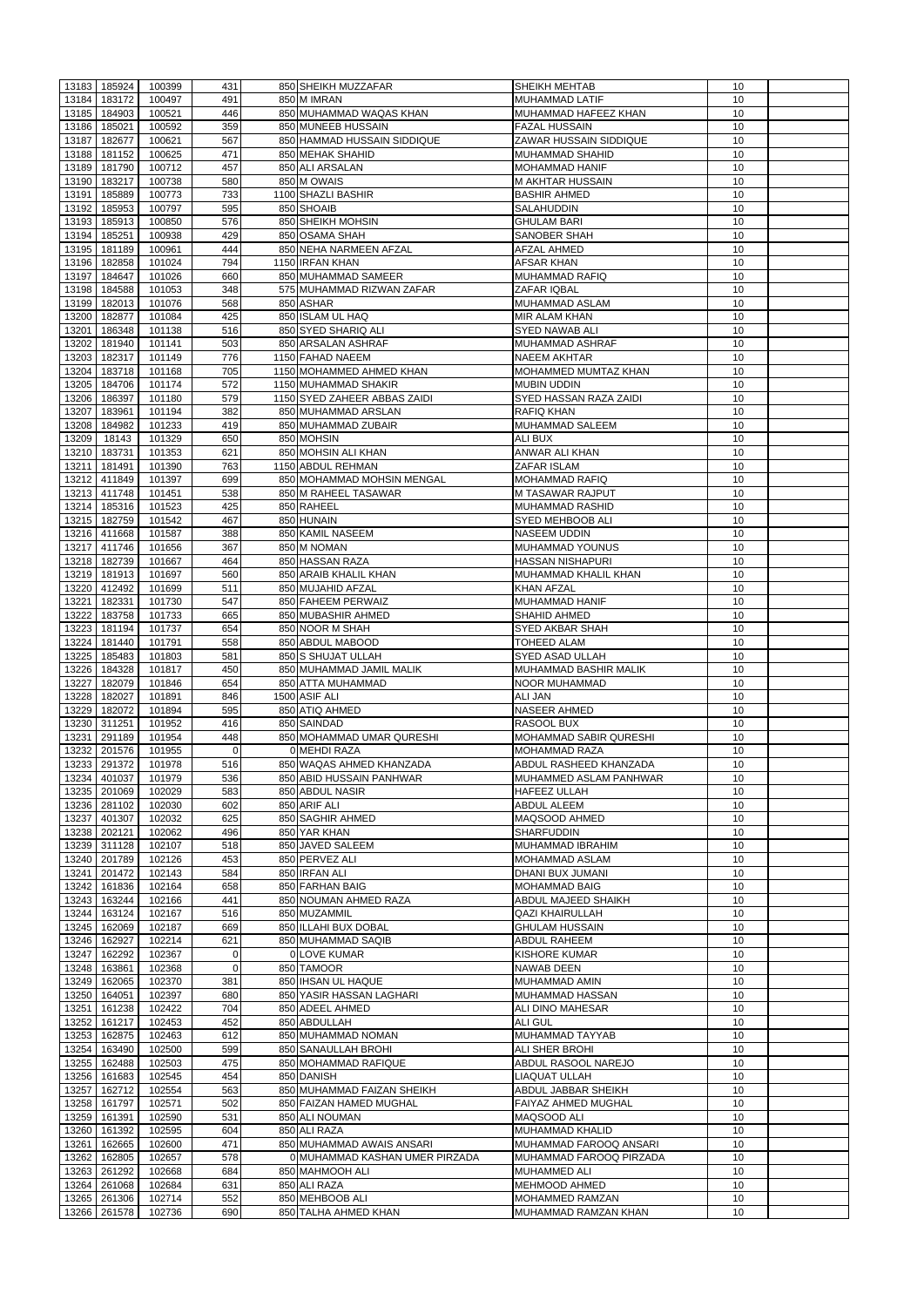|       | 261030           | 102749           | 520         | 850 ABDUL SALAM                | <b>ABDUL REHMAN</b>           | 10 |  |
|-------|------------------|------------------|-------------|--------------------------------|-------------------------------|----|--|
| 13267 |                  |                  | 429         |                                |                               | 10 |  |
| 13268 | 261452           | 102753           |             | 850 NOORO                      | <b>TOGLO</b>                  |    |  |
| 13269 | 261282           | 102757           | 532         | 850 LOONA RAM                  | <b>HUKMOON</b>                | 10 |  |
| 13270 | 261045           | 102768           | 662         | 850 AGHA HAFEEZURREHMAN        | <b>NOOR MOHAMMAD</b>          | 10 |  |
| 13271 | 221529           | 102806           | 622         | 850 MANZOOR ALI KANDHRO        | <b>KHAN MOHAMMAD</b>          | 10 |  |
| 13272 | 221449           | 102811           | 622         | 850 JAWAD AHMED                | <b>JAVED AHMED MEMON</b>      | 10 |  |
| 13273 | 221467           | 102847           | 576         | 850 KAILASH KUMAR              | <b>GHANSHAM DASS</b>          | 10 |  |
|       |                  |                  |             |                                |                               |    |  |
| 13274 | 221903           | 102862           | 451         | 850 SHUAIB AHMED               | <b>MOHAMMAD QASIM ABRO</b>    | 10 |  |
| 13275 | 351290           | 102892           | 481         | 850 MUJEEB UR REHMAN           | <b>MUKHTIAR AHMED</b>         | 10 |  |
| 13276 | 351166           | 102901           | 542         | 850 IFTIKHAR HUSSAIN MUGHAL    | <b>ZAHEER HUSSAIN</b>         | 10 |  |
| 13277 | 351425           | 102907           | $\mathbf 0$ | 0 TOUFIQ AHMED                 | MUHAMMAD AACHAR               | 10 |  |
|       |                  |                  |             |                                |                               |    |  |
| 13278 | 222011           | 102949           | 626         | 850 ZAHEER AHMED GAAD          | ABDUL MUNEEM GAAD             | 10 |  |
| 13279 | 221257           | 102963           | 562         | 850 BABAR ALI LARIK            | <b>BARKAT ALI LARIK</b>       | 10 |  |
| 13280 | 221887           | 102992           | 670         | 850 SHAMSHER ALI               | <b>SHEEREN ZADAH</b>          | 10 |  |
| 13281 | 221200           | 103017           | 632         | 850 ANEES AHMED                | MUSHTAQUE AHMED BHUGHIO       | 10 |  |
| 13282 | 161826           | 103024           | 573         | 850 FARHAN                     | <b>BASHIR AHMED</b>           | 10 |  |
|       | 161785           |                  | 453         | 850 FAISAL UD DIN MEMON        |                               | 10 |  |
| 13283 |                  | 103039           |             |                                | NIZAM UD DIN MEMON            |    |  |
| 13284 | 351262           | 103069           | 631         | 850 MUHAMMAD IQBAL             | <b>GHULAM SAFDAR JAGIRANI</b> | 10 |  |
| 13285 | 351347           | 103115           | 446         | 850 SABEH HUSSAIN              | <b>ASHIQUE HUSSAIN</b>        | 10 |  |
| 13286 | 261557           | 103191           | 677         | 850 SOHAIL AHMED               | <b>ASGHAR ALI</b>             | 10 |  |
| 13287 | 401155           | 103258           | 628         | 850 IMRAN ALI ABRO             | <b>MOHAMMAD YOUSIF ABRO</b>   | 10 |  |
| 13288 | 221814           | 103264           | 458         | 850 SAJJAD ALI                 | <b>ASGHAR ALI</b>             | 10 |  |
|       |                  |                  |             |                                |                               |    |  |
| 13289 | 201166           | 103286           | 491         | 850 ALI GUL                    | <b>FAKEER SOJHRO</b>          | 10 |  |
| 13290 | 221684           | 103299           | 527         | 850 NADIR ALI                  | <b>MUKHTIAR AHMAD</b>         | 10 |  |
| 13291 | 201751           | 103363           | 517         | 850 NAVEED AHMED               | ASAD ALI LUND                 | 10 |  |
| 13292 | 163816           | 103384           | 672         | 850 SYED SAADAT ALI SHAH       | SYED BAKHSH ALI SHAH          | 10 |  |
|       |                  |                  |             |                                |                               |    |  |
| 13293 | 111126           | 103405           | 549         | 850 NAEEM RAZA                 | <b>GHULAM RAZA</b>            | 10 |  |
| 13294 | 291361           | 103416           | 485         | 850 UMAIR AHMED                | <b>MUSHAFI AHMED</b>          | 10 |  |
| 13295 | 311153           | 103444           | $\Omega$    | 0 MIRZA HARIS BAIG             | <b>MIRZA IKHTIAR BAIG</b>     | 10 |  |
| 13296 | 291019           | 103456           | 605         | 850 ABDUL WAHEED               | <b>ABDUL HAMEED SOOMRO</b>    | 10 |  |
| 13297 | 401147           | 103594           | 612         | 850 HYDER ALI                  | <b>GHULAM ALI SIYAL</b>       | 10 |  |
|       |                  |                  |             |                                |                               |    |  |
| 13298 | 162162           | 103609           | 644         | 850 JAHANZEB HUSSAIN SHAIKH    | <b>ASHIQUE HUSSAIN SHAIKH</b> | 10 |  |
| 13299 | 162372           | 103614           | 510         | 850 MASOOD UR REHMAN           | ZAFARULLAH SOLANGI            | 10 |  |
| 13300 | 163307           | 103698           | 523         | 950 RAJA WAJID KHAN            | ABDUL KHALIQUE KHAN           | 10 |  |
| 13301 | 163326           | 103772           | 409         | 850 RAMZAN                     | <b>DEEN MUHAMMAD</b>          | 10 |  |
|       | 13302 163171     | 103780           | 529         | 850 NASRULLAH                  | <b>GUL SHER</b>               | 10 |  |
|       |                  |                  |             |                                |                               |    |  |
|       | 13303 163236     | 103796           | 568         | 850 NOOR MUHAMMAD SOOMRO       | MUHAMMAD IBRAHIM SOOMRO       | 10 |  |
| 13304 | 163892           | 103826           | 432         | 850 TOUQEER AHMED MASHOOQUE    | MASHOOQUE ALI KHUSHIK BALOCH  | 10 |  |
| 13305 | 163266           | 103837           | 451         | 850 PARVEZ AHMED               | <b>QADIR BUX NANGREJO</b>     | 10 |  |
| 13306 | 162948           | 103881           | 566         | 0 MUHAMMAD SHEERAZ KHAN        | MUHAMMAD HANIF KHAN           | 10 |  |
|       |                  |                  |             |                                |                               |    |  |
| 13307 | 201663           | 103974           | 522         | 850 MUHAMMAD ALI               | <b>ILLAHI BUX</b>             | 10 |  |
| 13308 | 261527           | 103995           | 581         | 0 SANAULLAH                    | HABIB UR REHMAN               | 10 |  |
| 13309 | 401035           | 104051           | 658         | 850 ABID ALI                   | <b>ABDUL RAZAQUE</b>          | 10 |  |
| 13310 | 161193           | 104052           | 555         | 850 ABDUL SATTAR               | <b>GHULAM HYDER</b>           | 10 |  |
|       |                  |                  |             |                                |                               |    |  |
|       |                  |                  |             |                                |                               |    |  |
| 13311 | 261425           | 104101           | 356         | 850 NARAIN DAS                 | <b>PREMOON</b>                | 10 |  |
| 13312 | 163965           | 104114           | 690         | 850 WAKEEL AHMED OTHO          | <b>HAJI CHUTTAL OTHO</b>      | 10 |  |
| 13313 | 201994           | 104116           | 627         | 850 SIKANDAR ASHRAF            | <b>MUHAMMAD ASHRAF</b>        | 10 |  |
| 13314 | 202125           | 104119           | 442         | 850 YASIR ALI                  | <b>GHULAM NABI KHOKHAR</b>    | 10 |  |
|       |                  |                  |             |                                |                               | 10 |  |
| 13315 | 281316           | 104129           | 611         | 850 MASROOR HUSSAIN            | <b>MANZOOR HUSSAIN</b>        |    |  |
| 13316 | 201397           | 104130           | 556         | 850 GUL MOHAMMAD               | <b>SOBDAR</b>                 | 10 |  |
| 13317 | 201769           | 104134           | 555         | 850 NISAR AHMED SHAIKH         | ZAHOOR AHMED SHAIKH           | 10 |  |
| 13318 | 201046           | 104145           | 443         | 850 ABDUL HADI                 | <b>ABDUL WAHAB</b>            | 10 |  |
| 13319 | 401333           | 104155           | 551         | 850 SHAH BAZ ALI               | <b>IMTIAZ ALI</b>             | 10 |  |
| 13320 | 202143           | 104178           | 572         | 850 ZAHEER HUSSAIN             | <b>HAKIM ALI</b>              | 10 |  |
|       |                  |                  |             |                                |                               |    |  |
| 13321 | 201267           | 104182           | 629         | 850 AYAZ HUSSAIN               | <b>NAIZ HUSSAIN PANHYAR</b>   | 10 |  |
| 13322 | 201604           | 104258           | 550         | 850 MOHAMMAD IMRAN             | <b>MOHAMMAD ASLAM</b>         | 10 |  |
| 13323 | 261143           | 104315           | 694         | 850 DASRAT SINGH               | <b>BALWANT SINGH</b>          | 10 |  |
| 13324 | 261102           | 104317           | $\mathbf 0$ | 0 ASIF ALI CHANDIO             | YAR MUHAMMAD                  | 10 |  |
|       | 201315           | 104373           |             |                                | <b>GHULAM MUSTAFA</b>         | 10 |  |
| 13325 |                  |                  | 595         | 850 FAHEEM ALI SHAHANI         |                               |    |  |
| 13326 | 201889           | 104397           | $\Omega$    | 0 SAJJAD HUSSAIN               | <b>MUHAMMAD MAKKI</b>         | 10 |  |
| 13327 | 201134           | 104414           | 586         | 850 AFTAB AHMED ALAM           | MUHAMMAD BUDHAL PANNYAR       | 10 |  |
| 13328 | 201048           | 104416           | 595         | 850 ABDUL HALEEM IRFAN         | ABDUL HAQUE PHULPOTO          | 10 |  |
| 13329 | 311073           | 104446           | 470         | 850 FAHAD RASOOL               | <b>SAFDAR ALI</b>             | 10 |  |
| 13330 | 401368           | 104579           | 630         | 850 WAQAR AHMED SHAIKH         | <b>ALI AHMED SHAIKH</b>       | 10 |  |
|       |                  |                  |             |                                |                               |    |  |
| 13331 | 162299           | 104612           | 527         | 850 M HADEE UL HASSAN          | <b>MUHAMMAD SADIQ</b>         | 10 |  |
| 13332 | 161371           | 104654           | 595         | 850 ALI GUL                    | <b>KHAN MUHAMMAD</b>          | 10 |  |
| 13333 | 183106           | 104669           | 595         | 850 M AMJAD                    | <b>M SULEMAN</b>              | 10 |  |
| 13334 | 183513           | 104681           | 811         | 1150 MEHROOZ KHAN              | <b>MASOOD KHAN</b>            | 10 |  |
|       |                  |                  |             |                                |                               | 10 |  |
| 13335 | 184491           | 104719           | 525         | 850 MUHAMMAD NOMAN             | <b>ZAHID HUSSAIN</b>          |    |  |
| 13336 | 186490           | 104746           | 503         | 850 TAUQEER AHMED              | <b>MUHAMMAD BASHIR</b>        | 10 |  |
| 13337 | 162477           | 104758           | 539         | 850 MOHAMMAD MOAZAM            | <b>MAQBOOL AHMED</b>          | 10 |  |
| 13338 | 162544           | 104761           | 595         | 850 MOHSIN MEMON               | <b>SAJJAD HUSSAIN MEMON</b>   | 10 |  |
|       | 13339 182892     | 104797           | 485         | 850 JACKSON JACOB              | <b>JACOB YOUNUS</b>           | 10 |  |
|       |                  |                  |             |                                |                               |    |  |
| 13340 | 161926           | 104803           | 548         | 950 GHULLAM NABI SOOMRO        | MUHAMMED URIS SOOMRO          | 10 |  |
| 13341 | 161616           | 104811           | 659         | 850 AZAM                       | <b>MASROOR HUSSAIN</b>        | 10 |  |
|       | 13342 162909     | 104818           | 577         | 850 MUHAMMAD SADIQUE           | <b>MUHAMMAD AMIN</b>          | 10 |  |
| 13343 | 183541           | 104825           | 378         | 850 MIRZA SHAHZAD              | MIRZA JAMEEL BAIG             | 10 |  |
| 13344 | 261494           | 104884           | 850         | 517 RAMEEZ AHMED               | AIJAZ AHMED                   | 10 |  |
|       |                  |                  |             |                                |                               |    |  |
| 13345 | 183692           | 104925           | 550         | 850 MOHAMMAD TALHA MEHMOOD ALI | <b>MEHMOOD ALI SHAH</b>       | 10 |  |
| 13346 | 181979           | 104928           | 510         | 850 ASAD ALI                   | <b>MOHAMMAD MIAN</b>          | 10 |  |
| 13347 | 161597           | 104938           | 577         | 850 AWAIS YOUSUF RAJPUT        | <b>MOHAMMAD YOUSUF RAJPUT</b> | 10 |  |
| 13348 | 201310           | 104940           | 526         | 850 FAHAD KHAN                 | <b>SHAMS UDDIN</b>            | 10 |  |
| 13349 |                  |                  |             | 850 SIRAJ AHMED MAHAR          | <b>AMIR BUX MAHAR</b>         | 10 |  |
| 13350 | 141372<br>141297 | 105023<br>105030 | 580<br>495  | 850 RAHIM BUX                  | <b>IMAM BUX</b>               | 10 |  |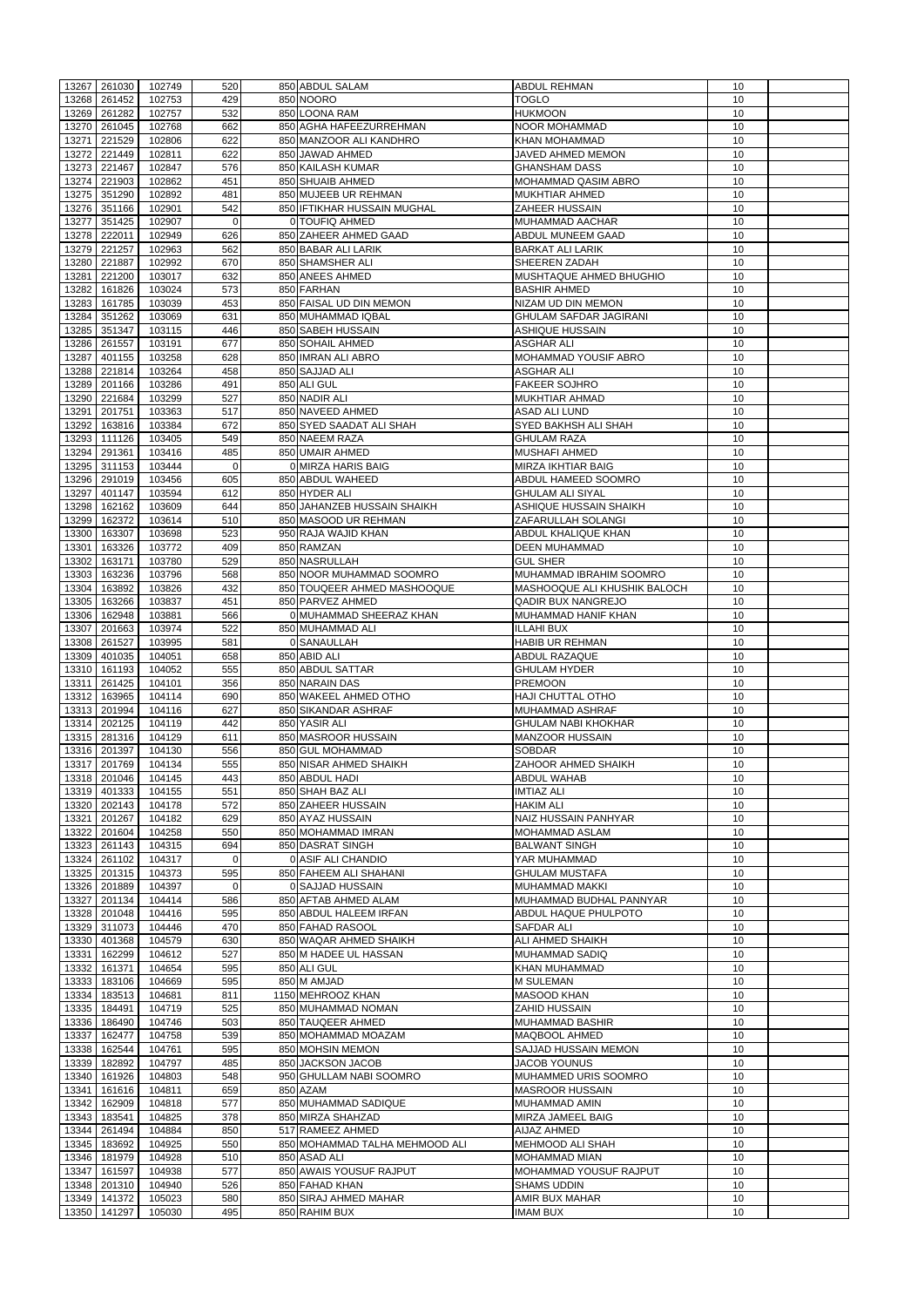| 13351 | 141358       | 105036 | 564      | 850 SHAHID HUSSAIN           | <b>ALLAH WASAYO LASHARI</b>    | 10 |  |
|-------|--------------|--------|----------|------------------------------|--------------------------------|----|--|
|       |              |        |          |                              |                                |    |  |
| 13352 | 311297       | 105043 | 579      | 850 WAQASS ALI               | <b>NABI BAKHESH</b>            | 10 |  |
| 13353 | 281377       | 105082 | 567      | 850 MUHAMMAD ILYAS           | KARIM BUX PANHWAR              | 10 |  |
| 13354 | 202104       | 105166 | 608      | 850 WASEEM AHMED             | <b>MOHAMMAD SOOMAR SHAIKH</b>  | 10 |  |
|       |              |        |          |                              |                                |    |  |
| 13355 | 291077       | 105180 | 479      | 850 AYAZ HUSSAIN             | AMAN ULLAH BIRAHMANI           | 10 |  |
| 13356 | 141388       | 105262 | 550      | 550 WAHEED AHMED INDHAR      | MUHAMMAD HAYAT INDHAR          | 10 |  |
| 13357 | 202052       | 105320 | 456      | 850 TARIQUE ALI              | <b>MOHAMMAD BUX</b>            | 10 |  |
| 13358 | 201144       | 105365 | 506      | 850 AHMED KHAN KHASKHELI     | <b>KHAMISO</b>                 | 10 |  |
|       |              |        |          |                              |                                |    |  |
| 13359 | 162440       | 105404 | 536      | 850 MOHAMMAD ASHAR           | <b>ORANGZAIB</b>               | 10 |  |
| 13360 | 183929       | 105456 | 520      | 850 MUHAMMAD ANWAR HASSAN    | ATTA MUHAMMAD CHOHAN           | 10 |  |
| 13361 | 221471       | 105520 | 639      | 850 KALEEMULLAH MAHAR        | <b>GHULAM HYDER</b>            | 10 |  |
|       |              |        |          |                              |                                |    |  |
| 13362 | 161846       | 105527 | 632      | 850 FARRUKH                  | <b>ABDUL SATTAR</b>            | 10 |  |
| 13363 | 141307       | 105537 | 557      | 850 RASHID HUSSAIN           | KHADIM HUSSAIN JALBANI         | 10 |  |
| 13364 | 311124       | 105540 | 480      | 850 JAHANZAIB                | <b>MUHAMMAD SHARIF</b>         | 10 |  |
|       |              |        | 525      | 850 WASEEM AHMED             |                                |    |  |
| 13365 | 202106       | 105555 |          |                              | <b>MOHAMMAD ISHAQUE</b>        | 10 |  |
| 13366 | 201579       | 105623 | 432      | 850 MIAN MUHAMMAD BAKHSH     | MIAN MUHAMMAD AZAM UJJAN FAKIR | 10 |  |
| 13367 | 261463       | 105664 | 554      | 850 PAWAN                    | <b>LUNO MAL</b>                | 10 |  |
| 13368 | 201656       | 105672 | 517      | 850 MUDASIR AKBAR            | <b>GHULAM ASGHAR</b>           | 10 |  |
|       |              |        |          |                              |                                |    |  |
| 13369 | 221339       | 105680 | 570      | 850 GHULAM ABBAS             | MANZOOR AHMED JOYO             | 10 |  |
| 13370 | 221102       | 105687 | 497      | 850 ABDULLAH                 | <b>HAMZ ALI CHHUTTO</b>        | 10 |  |
| 13371 | 201343       | 105691 | 532      | 850 FAYAZ HUSSAIN            | <b>TURAB ALI</b>               | 10 |  |
|       |              |        |          |                              |                                |    |  |
| 13372 | 181840       | 105720 | 512      | 850 AMEER HUSSAIN            | JAWED HASSAN SIDDQUI           | 10 |  |
| 13373 | 221884       | 105769 | 566      | 850 SHAKIL AHMED MAGSI       | <b>MANZOOR ALI MAGSI</b>       | 10 |  |
| 13374 | 183568       | 105808 | 400      | 850 MOHAMMAD AMIR ZAFAR      | MOHAMMAD ZAFAR ALAM            | 10 |  |
| 13375 | 161583       | 105841 | 530      | 850 AURANGZEB SHOAIB         | <b>MUHAMMAD SHOAIB</b>         | 10 |  |
|       |              |        |          |                              |                                |    |  |
| 13376 | 351182       | 105843 | 379      | 850 IRSHAD AHMED MALIK       | <b>AMANULLAH MALIK</b>         | 10 |  |
| 13377 | 261471       | 105848 | 476      | 850 PREM KUMAR               | PIRBHULAL                      | 10 |  |
| 13378 | 162924       | 105851 | 566      | 850 MUHAMMAD SALMAN          | <b>MUHAMMAD AYUB</b>           | 10 |  |
|       |              |        |          |                              |                                |    |  |
| 13379 | 185300       | 105895 | 667      | 850 R LIAQAT KHAN            | RAJA INAYAT                    | 10 |  |
| 13380 | 202115       | 105933 | 563      | 850 WASEEM SAJJAD            | <b>MUKHTIAR HUSSAIN</b>        | 10 |  |
| 13381 | 162728       | 105948 | 442      | 850 MUHAMMAD FARRUKH RASHEED | <b>ABDUL RASHEED</b>           | 10 |  |
|       |              |        |          |                              |                                |    |  |
| 13382 | 351388       | 105971 | 469      | 850 SHAHEER                  | <b>MOHAMMAD ADIL</b>           | 10 |  |
| 13383 | 161365       | 105987 | 583      | 850 ALI AKRAM                | <b>MUHAMMAD AKRAM</b>          | 10 |  |
| 13384 | 162308       | 105993 | 550      | 850 M WAQAS                  | <b>MARSHAD</b>                 | 10 |  |
|       |              |        |          |                              |                                |    |  |
| 13385 | 183935       | 106001 | 621      | 850 MUHAMMAD ARIF AWAN       | MUHAMMAD HAROON AWAN           | 10 |  |
| 13386 | 162663       | 106061 | 522      | 850 MUHAMMAD AWAIS           | <b>SABIR AHMED</b>             | 10 |  |
|       | 13387 181064 | 106092 | 498      | 850 FAROOQ ALI               | <b>IMAM BUKSH</b>              | 10 |  |
| 13388 | 182279       |        | $\Omega$ | 0 EHTESAM AHMED              | RIAZ AHMED                     | 10 |  |
|       |              | 106108 |          |                              |                                |    |  |
| 13389 | 181357       | 106113 | 464      | 850 AAKASH AHMED             | <b>ABDUL HAMID</b>             | 10 |  |
| 13390 | 183878       | 106125 | 510      | 850 MUHAMMAD AKRAM           | MUHAMMAD SHOUKAT               | 10 |  |
|       |              |        |          |                              |                                |    |  |
| 13391 | 181178       | 106167 | 503      | 850 NAFISA PATEAL            | <b>QASIM KHAN PATEAL</b>       | 10 |  |
| 13392 | 184318       | 106190 | 610      | 850 MUHAMMAD ISRAR AHMED     | ABDUL GHAFFAR                  | 10 |  |
| 13393 | 183006       | 106191 | 452      | 850 KASHAN PASHA             | <b>KHAWAJA PASHA</b>           | 10 |  |
| 13394 | 184668       | 106231 | 431      | 850 MUHAMMAD SHAFI KHAN      | MUHAMMAD YUSUF                 | 10 |  |
|       |              |        |          |                              |                                |    |  |
| 13395 | 186194       | 106233 | 719      | 1150 SYED MAAZ ALI           | S ASIF ALI                     | 10 |  |
| 13396 | 181019       | 106271 | 445      | 850 ANUM SEHAR               | <b>REV LAL SHAHAB</b>          | 10 |  |
| 13397 | 351356       | 106315 | 613      | 850 SAIFULLAH SOOMRO         | RAHEEM BUX SOOMRO              | 10 |  |
|       |              |        |          |                              |                                |    |  |
| 13398 | 185653       | 106362 | 606      | 850 SAMI UR REHMAN           | MUHAMMAD YOUSAF                | 10 |  |
| 13399 | 183323       | 106364 | 413      | 850 M. AKRAM                 | M. ASLAM                       | 10 |  |
| 13400 | 183947       | 106367 | 571      | 850 MUHAMMAD ARSALAN         | <b>ABDUL FAHEEM</b>            | 10 |  |
|       |              |        |          |                              |                                |    |  |
| 13401 | 186839       | 106422 | 460      | 850 ZAIN ULLAH               | <b>ASMAT ULLAH KHAN</b>        | 10 |  |
| 13402 | 183295       | 106432 | 524      | 850 M WAQAS KHAN             | FAZAL UR REHMAN                | 10 |  |
| 13403 | 184226       | 106466 | 419      | 850 MUHAMMAD HARIS KHAN      | MUHAMMAD SAGHIR KHAN           | 10 |  |
| 13404 | 18115        | 106514 | 394      | 850 ALI BASHIR               | <b>BASHIR UD DIN</b>           | 10 |  |
|       |              |        |          |                              |                                |    |  |
| 13405 | 162436       | 106561 | 568      | 850 MOHAMMAD AQIB            | <b>MOHAMMAD TOUSEEF</b>        | 10 |  |
| 13406 | 181726       | 106566 | 460      | 850 AHSAN ALI                | <b>RAHAT ALI</b>               | 10 |  |
| 13407 | 411663       | 106586 | 545      | 850 JUNIAD                   | <b>ARIF WARIS</b>              | 10 |  |
|       |              |        |          |                              |                                |    |  |
| 13408 | 222024       | 106591 | 501      | 850 ZAHID HUSSAIN GAAD       | <b>GHULAM MUSTAFA GAAD</b>     | 10 |  |
| 13409 | 201263       | 106607 | 515      | 850 AYAZ ALI                 | <b>MUMTAZ ALI</b>              | 10 |  |
| 13410 | 183164       | 106622 | 527      | 850 M HASEEB MALIK           | <b>M HABIB MALIK</b>           | 10 |  |
| 13411 | 351255       | 106665 | 545      | 850 MUHAMMAD ASIM SOLANGI    | <b>ASIF ALI SOLANGI</b>        | 10 |  |
|       |              |        |          |                              |                                |    |  |
| 13412 | 141214       | 106671 | 428      | 850 MOHAMMED MOOSA           | <b>MOHAMMED BACHAL</b>         | 10 |  |
|       | 13413 221941 | 106699 | 449      | 850 TANVEER AHMAD            | <b>ABDUL HAKEEM SANGI</b>      | 10 |  |
| 13414 | 401090       | 106709 | 605      | 850 AZHAR ALI                | <b>ABDUL BAQI</b>              | 10 |  |
|       |              |        |          |                              |                                |    |  |
| 13415 | 162532       | 106749 | 431      | 850 MOHSIN ALI AWAN          | MUHAMMAD SHOUKAT               | 10 |  |
| 13416 | 18207        | 106770 | 349      | 850 ZAHEER UDDIN             | <b>GHAYAS UDDIN</b>            | 10 |  |
| 13417 | 281391       | 106789 | 632      | 850 MUHAMMAD SAFFOR          | <b>GHULAM ABBAS</b>            | 10 |  |
| 13418 | 161774       | 106804 | 560      | 850 FAISAL AHMED             | <b>HASEEN AHMED</b>            | 10 |  |
|       |              |        |          |                              |                                |    |  |
| 13419 | 202005       | 106887 | 471      | 850 SURFRAZ AHMED            | <b>MUHAMMAD ESSA SHAR</b>      | 10 |  |
| 13420 | 183463       | 107003 | 475      | 850 MALIK SHERAZ ALI         | <b>SHOKAT ALI</b>              | 10 |  |
| 13421 | 185715       | 107014 | 566      | 850 SHAFIQ ULLAH             | <b>BACHA KHAN</b>              | 10 |  |
|       |              |        |          |                              |                                |    |  |
| 13422 | 401046       | 107038 | 647      | 850 AKHTIAR ALI              | KOURO KHAN KHOSO               | 10 |  |
|       | 13423 411498 | 107048 | 445      | 850 HAFIZ MUHAMMAD HARIS     | MUHAMMAD ARIF                  | 10 |  |
| 13424 | 221081       | 107059 | 668      | 850 ABDUL SAMAD MUGHERI      | <b>ABDUL RAHEEM MUGHERI</b>    | 10 |  |
|       |              |        |          |                              |                                |    |  |
|       | 13425 351394 | 107109 | 532      | 850 SHERAZ ALI               | LIAQUAT ALI                    | 10 |  |
|       | 13426 412044 | 107158 | 455      | 850 MUHAMMAD DAWOOD          | <b>MUHAMMAD MUNEER</b>         | 10 |  |
| 13427 | 261328       | 107263 | 539      | 850 MOHSIN ALI               | MUHAMMAD HASSAN                | 10 |  |
| 13428 | 351054       | 107273 | 572      | 850 AFTAB ALI MEMON          | <b>GHULAM SARWAR MEMON</b>     | 10 |  |
|       |              |        |          |                              |                                |    |  |
| 13429 | 181168       | 107327 | 748      | 1150 MUHAMMAD JUNAID         | <b>ABDUL MAJEED</b>            | 10 |  |
| 13430 | 184238       | 107351 | 458      | 876 MUHAMMAD HASHIM SARWAR   | MUHAMMAD SARWAR                | 10 |  |
| 13431 | 182657       | 107366 | 562      | 850 HAJAT AMIR               | <b>MUHAMMAD GUL</b>            | 10 |  |
|       |              |        |          |                              |                                |    |  |
| 13432 | 182826       | 107369 | 417      | 850 IMRAN SULTAN             | <b>SULTAN AHMAD</b>            | 10 |  |
| 13433 | 182261       | 107375 | 471      | 850 DILAWAR                  | <b>MOHAMMAD HASAN</b>          | 10 |  |
|       |              |        |          |                              |                                |    |  |
|       | 13434 401263 | 107427 | 487      | 850 NAVEED AHMED             | MUNEER AHMED ARAIN             | 10 |  |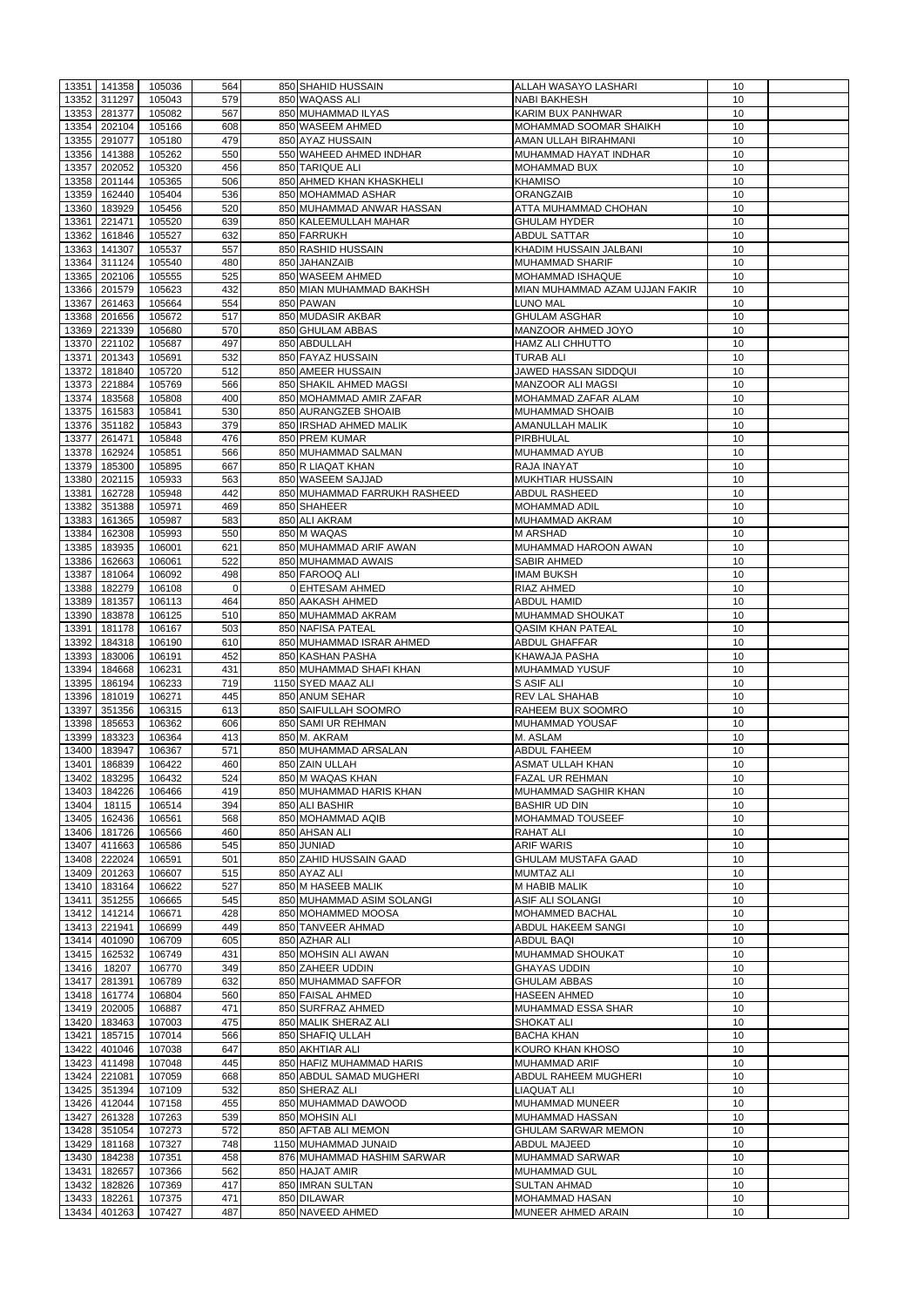|       | 162563                 | 107439              | 688            | 850 MUDASIR AYAZ                                           | <b>AYAZ AHMED</b>                         | 10       |  |
|-------|------------------------|---------------------|----------------|------------------------------------------------------------|-------------------------------------------|----------|--|
| 13435 |                        |                     |                |                                                            |                                           |          |  |
| 13436 | 162099                 | 107468              | 509            | 850 IMTIAZ ALI                                             | <b>ABDUL GHAFOOR</b>                      | 10       |  |
| 13437 | 162236                 | 107469              | 608            | 850 KARAM ALI                                              | <b>GHULAM RASOOL CHANNA</b>               | 10       |  |
| 13438 | 163473                 | 107524              | 598            | 850 SALEEM SARWAR                                          | <b>GHULAM SARWAR SOOMRO</b>               | 10       |  |
| 13439 | 181607                 | 107540              | 486            | 850 ADEEL AHMED                                            | <b>MUZAFFAR ALI</b>                       | 10       |  |
| 13440 | 161853                 | 107603              | 556            | 850 FATEH AZAM SOOMRO                                      | MIR MUHAMMAD SOOMRO                       | 10       |  |
|       |                        |                     |                |                                                            |                                           |          |  |
| 13441 | 221457                 | 107658              | 606            | 850 JUNAID AHMED                                           | <b>HAJI MUHAMMAD WAKO</b>                 | 10       |  |
| 13442 | 162670                 | 107750              | 510            | 850 MUHAMMAD AZEEM                                         | <b>MUHAMMAD SALEEM</b>                    | 10       |  |
| 13443 | 201113                 | 107767              | 510            | 850 ABDUL WAHEED                                           | <b>RAJIB ALI RAJPUR</b>                   | 10       |  |
| 13444 | 401209                 | 107782              | 599            | 599 MANSOOR MUJAHID                                        | <b>ALI HYDER</b>                          | 10       |  |
|       |                        |                     |                |                                                            |                                           |          |  |
| 13445 | 185091                 | 107818              | 448            | 850 NAEEM MUHAMMAD                                         | MUHAMMAD AFZAL                            | 10       |  |
| 13446 | 184875                 | 107858              | 426            | 850 MUHAMMAD WALEED                                        | <b>MUHAMMAD SHAFI</b>                     | 10       |  |
| 13447 | 411519                 | 107894              | 556            | 850 HAFIZ SYED MUHAMMAD FAIZAN MUSHEER SYED MUSHEER AKHTER |                                           | 10       |  |
| 13448 | 411556                 | 107939              | 617            | 850 HASSAN SHAIKH                                          | SHIEKH SHUJA UD DIN                       | 10       |  |
|       |                        |                     |                |                                                            |                                           |          |  |
| 13449 | 221413                 | 108090              | 617            | 850 IMTIAZ ALI                                             | <b>MUMTAZ ALI</b>                         | 10       |  |
| 13450 | 221750                 | 108091              | 641            | 850 RASHID HUSSAIN MEMON                                   | <b>MANZOOR ALI MEMON</b>                  | 10       |  |
| 13451 | 221948                 | 108096              | 669            | 850 TASHKEEL AHMED                                         | ABDUL RASHEED                             | 10       |  |
| 13452 | 221594                 | 108103              | 469            | 850 MUHAMMAD FAISAL KAMARIO                                | <b>HAKIM ALI</b>                          | 10       |  |
|       |                        |                     |                |                                                            |                                           |          |  |
| 13453 | 411566                 | 108218              | 445            | 850 HUSSAIN FAROOQ                                         | <b>UMER FAROOQ</b>                        | 10       |  |
| 13454 | 182102                 | 108250              | 426            | 850 AYAZ IQBAL                                             | <b>MUHAMMAD IQBAL</b>                     | 10       |  |
| 13455 | 184915                 | 108251              | 537            | 850 MUHAMMAD WASEEM                                        | <b>MUHAMMAD QASIM</b>                     | 10       |  |
| 13456 | 181831                 | 108256              | 544            | 850 ALTAF AHMED HIMAYTI                                    | <b>MOHAMMAD HASAN HIMAYTI</b>             | 10       |  |
|       |                        |                     |                |                                                            |                                           |          |  |
| 13457 | 183574                 | 108284              | 487            | 850 MOHAMMAD ARSHAD                                        | <b>MOHAMMAD FAREED</b>                    | 10       |  |
| 13458 | 311162                 | 108302              | 510            | 850 MUHAMMAD ALI                                           | <b>LEELA MUGHAL</b>                       | 10       |  |
| 13459 | 161780                 | 108314              | 586            | 850 FAISAL QURESHI                                         | SALEEM AKHTER QURESHI                     | 10       |  |
| 13460 | 164131                 | 108334              | 434            | 850 ZIA-UL-HAQ                                             | MUHAMMAD AYUB                             | 10       |  |
|       |                        |                     |                |                                                            |                                           |          |  |
| 13461 | 182727                 | 108362              | 473            | 850 HASSAN ANSARI                                          | M IQBAL ANSARI                            | 10       |  |
| 13462 | 351313                 | 108462              | 527            | 850 NOOR MUHAMMAD QURESHI                                  | <b>GHULAM ALI QURESHI</b>                 | 10       |  |
| 13463 | 183830                 | 108482              | 377            | 850 MUHAMMAD ADNAN                                         | MUHAMMAD RAMZAN                           | 10       |  |
| 13464 | 182349                 | 108536              | 763            | 1150 FAISAL KAMIL                                          | <b>ABDUL KAMIL</b>                        | 10       |  |
|       |                        |                     |                |                                                            |                                           |          |  |
| 13465 | 412677                 | 108572              | 887            | 1150 RIZWAN AHMED                                          | <b>ALLAUDDIN</b>                          | 10       |  |
| 13466 | 261537                 | 108589              | 549            | 850 SHAHZAD AKHTAR                                         | NAZIR MUHAMMAD                            | 10       |  |
| 13467 | 411128                 | 108623              | 390            | 850 AGHA SAIYED MUHAMMAD ZAHEER SHAH                       | <b>AGHA SAIYED KHURSHEED ALAM SHAH</b>    | 10       |  |
| 13468 | 181946                 | 108633              | 632            | 850 ARSALAN JAWAID                                         | <b>MOHAMMAD JAWAID</b>                    | 10       |  |
|       |                        |                     |                |                                                            |                                           |          |  |
| 13469 | 181576                 | 108746              | 444            | 850 ABDULLAH TAHIR ZIA                                     | <b>ABDUL WAHID ZIA</b>                    | 10       |  |
|       | 13470 311099           | 108783              | 585            | 850 GHULAM SARWAR                                          | <b>ABDUL SATTAR</b>                       | 10       |  |
|       | 13471 183277           | 108788              | 493            | 850 M TALHA SALMAN                                         | <b>SALMAN MUHAMMAD ABBASI</b>             | 10       |  |
| 13472 |                        | 108814              | 461            |                                                            |                                           | 10       |  |
|       | 161905                 |                     |                | 850 GHULAM MURTAZA JAMALI                                  | <b>MUHAMMAD IQBAL</b>                     |          |  |
| 13473 | 181381                 | 108821              | 525            | 850 AB WAHEED                                              | MUHAMMAD NAWAZ                            | 10       |  |
| 13474 | 185927                 | 108879              | 372            | 0 SHEIKH SHAHRUKH IMRAN                                    | SHEIKH IMRAN                              | 10       |  |
| 13475 | 291238                 | 108917              | 617            | 850 MUKHTIAR AHMED                                         | <b>MOHAMMAD HAROON</b>                    | 10       |  |
|       |                        |                     |                |                                                            |                                           |          |  |
| 13476 | 185926                 | 108941              | 447            | 850 SHEIKH SAAD                                            | MUHAMMAD ABDUL QAYOOM                     | 10       |  |
| 13477 | 182004                 | 108969              | 489            | 850 ASAD UZ ZAMAN                                          | MANSOOR UZ ZAMAN                          | 10       |  |
|       |                        |                     |                |                                                            |                                           |          |  |
|       |                        |                     |                |                                                            |                                           |          |  |
| 13478 | 186606                 | 108971              | 764            | 1150 UZAIR ALI KHAN                                        | <b>SHOUKAT ALI KHAN</b>                   | 10       |  |
| 13479 | 181915                 | 108977              | 537            | 850 ARIF                                                   | <b>ABDUL LATIF</b>                        | 10       |  |
| 13480 | 351069                 | 108992              | 568            | 850 ALI ARSLAN QURESHI                                     | <b>INAYAT ULLAH</b>                       | 10       |  |
| 13481 | 261612                 | 109018              | 580            | 850 WASEEM AKRAM                                           | ABDUL HAKEEM                              | 10       |  |
|       |                        |                     |                |                                                            |                                           |          |  |
| 13482 | 163959                 | 109021              | 524            | 850 WAJID ALI                                              | <b>KORAL KHAN</b>                         | 10       |  |
| 13483 | 221183                 | 109051              | 679            | 850 AMAD UDDIN SOOMRO                                      | NOOR UDDIN SOOMRO                         | 10       |  |
| 13484 | 183734                 | 109076              | 555            | 850 MOHSIN HAYAT                                           | MALIK BADAR UD DIN                        | 10       |  |
| 13485 | 351450                 | 109107              | 531            | 850 WASEEM AHMED                                           | <b>ABDUL SATTAR</b>                       | 10       |  |
| 13486 | 163569                 | 109147              | 680            | 850 SHAHID ALI                                             | <b>SAHIB DINO BHALAIE</b>                 | 10       |  |
|       |                        |                     |                |                                                            |                                           |          |  |
| 13487 | 351072                 | 109152              | 523            | 850 ALI RAZA                                               | <b>TASAWAR ALI</b>                        | 10       |  |
| 13488 | 181075                 | 109154              | 388            | 850 FOZIA BANO                                             | SAHIKH BABO                               | 10       |  |
| 13489 | 35104                  | 109169              | 559            | 850 MUHAMMAD SHAHZAD                                       | MUHAMMAD ZAFAR QURESHI                    | 10       |  |
| 13490 | 141093                 | 109195              | 662            | 850 AYAZ ALI SHAIKH                                        | NIAZ ALI SHAIKH                           | 10       |  |
|       |                        |                     |                |                                                            |                                           |          |  |
| 13491 | 161854                 | 109206              | 538            | 850 FATEH MUHAMMAD CHANG                                   | SULTAN AHMED CHANG                        | 10       |  |
| 13492 | 183304                 | 109248              | 626            | 850 M ZAHID                                                | <b>MUHAMMAD AYOUB</b>                     | 10       |  |
| 13493 | 183076                 | 109361              | 624            | 850 KUWAR MOHAMMAD FAIZAN                                  | <b>KHALID IKRAM</b>                       | 10       |  |
| 13494 | 181265                 | 109409              | 601            | 850 SEHAR SHAKEEL                                          | <b>SHAKEEL AHMED</b>                      | 10       |  |
| 13495 | 183283                 | 109453              | 511            | 850 M UMAIR ANWER                                          | ANWER HUSSAIN                             | 10       |  |
|       |                        |                     |                |                                                            |                                           |          |  |
| 13496 | 162525                 | 109489              | 482            | 850 MOHIB UR RAB                                           | <b>M ABDUL RAB</b>                        | 10       |  |
| 13497 | 163687                 | 109515              | 372            | 850 SHUEEB UDDIN QURESHI                                   | <b>BASAR UDDIN QURESHI</b>                | 10       |  |
| 13498 | 411276                 | 109554              | 588            | 850 ASIM IQBAL                                             | <b>MOHAMMAD IQBAL</b>                     | 10       |  |
| 13499 | 181057                 | 109595              | $\Omega$       | 0 FAIZA SOOMRO                                             | MOHAMMAD MUQEEM SOOMRO                    | 10       |  |
|       |                        |                     |                |                                                            |                                           |          |  |
| 13500 | 163342                 | 109655              | 484            | 850 RASHID ALI MIRZA                                       | <b>AMANAT ALI MIRZA</b>                   | 10       |  |
| 13501 | 162697                 | 109657              | 512            | 850 MUHAMMAD FAHEEM ABRO                                   | MUHAMMAD AYUB ABRO                        | 10       |  |
| 13502 | 185078                 | 109665              | 455            | 850 NADEEM IQBAL                                           | <b>MUHAMMAD IQBAL</b>                     | 10       |  |
| 13503 | 412116                 | 109736              | 571            | 850 MUHAMMAD IFTEKHAR                                      | <b>MUHAMMAD ABBAS</b>                     | 10       |  |
|       |                        |                     |                |                                                            |                                           | 10       |  |
| 13504 | 411389                 | 109766              | 514            | 850 FAISAL HAYAT                                           | <b>MUBARAK ALI</b>                        |          |  |
| 13505 | 413010                 | 109788              | 482            | 850 SYED YASIR SHAH                                        | ABDUL REHMAN SHAH                         | 10       |  |
| 13506 | 412310                 | 109802              | 551            | 850 MUHAMMAD SAJID KHAN                                    | MUHAMMAD SHAHAB UDDIN                     | 10       |  |
|       |                        | 13507 183214 109811 | $\overline{0}$ | 0 M NAWAZ KHAN                                             | ABDUL SATTAR KHAN                         | 10       |  |
|       |                        |                     |                |                                                            |                                           |          |  |
| 13508 | 163397                 | 109838              | 470            | 850 SABIR ATTIQUE                                          | ATTIQUE UL REHMAN                         | 10       |  |
|       | 13509 261514           | 109867              | 472            | 850 SADDAM HUSSAIN                                         | <b>JHANDO KHAN</b>                        | 10       |  |
|       | 13510 413126           | 109900              | 633            | 850 WAQAR UL HAQ                                           | TAKREEM AL HAQ                            | 10       |  |
| 13511 | 221152                 | 109903              | 781            | 1150 AKHTAR ALI                                            | <b>GHULAM AKBAR</b>                       | 10       |  |
|       |                        |                     |                | 850 RAFIQ ULLAH                                            |                                           |          |  |
|       | 13512 412632           | 109957              | 558            |                                                            | DIL ADAM KHAN                             | 10       |  |
|       | 13513 291007           | 109997              | 699            | 1150 AAMIR MUNEER                                          | MUNEER AHMED ARAIN                        | 10       |  |
|       | 13514 291342           | 110010              | 589            | 850 SUNEEL KUMAR OAD                                       | <b>SEETAL MAL OAD</b>                     | 10       |  |
|       | 13515 291075           | 110093              | 516            | 850 AWAIS ALI MEMON                                        | ABDUL LATIF MEMON                         | 10       |  |
|       |                        |                     |                |                                                            |                                           |          |  |
|       | 13516 311123           | 110134              | 610            | 850 JAHANZAIB                                              | <b>MOHAMMAD YOUNIS</b>                    | 10       |  |
| 13517 | 411127<br>13518 162083 | 110161<br>110179    | 561<br>469     | 850 AFZAL KHAN<br>850 IMRAN ALI                            | PIR MUHAMMAD KHAN DARWAISH<br>MANZOOR ALI | 10<br>10 |  |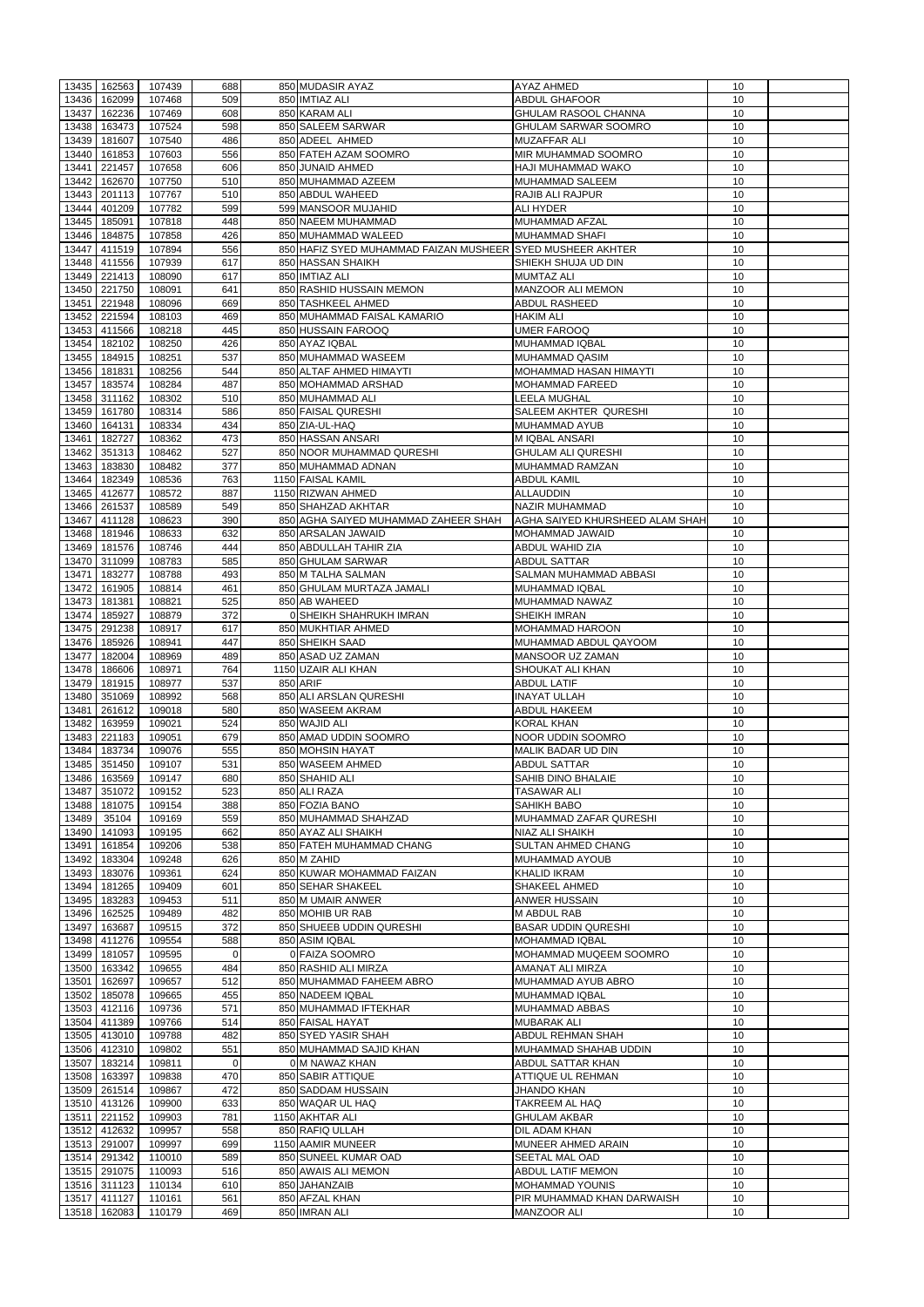|                | 13519 181708     | 110281              | 415            | 850 AHMED MAHMOOD                              | <b>MEHMOOD UL HASSAN</b>                           | 10       |  |
|----------------|------------------|---------------------|----------------|------------------------------------------------|----------------------------------------------------|----------|--|
| 13520          | 181619           | 110296              | 603            | 850 ADEEL UDDIN                                | <b>SHARIF UDDIN</b>                                | 10       |  |
| 13521          | 183118           | 110316              | 607            | 850 M ASIF                                     | M MUMTAZ                                           | 10       |  |
| 13522          | 413068           | 110401              | 698            | 1150 UMAIR HAMEED                              | <b>ABDUL HAMEED</b>                                | 10       |  |
| 13523          | 181710           | 110412              | 616            | 850 AHMED RAZA                                 | MUHAMMAD WILLAYAT                                  | 10       |  |
| 13524          | 182934           | 110497              | 414            | 850 JAZIB ALI                                  | <b>MUHAMMAD NADEEM</b>                             | 10       |  |
| 13525          | 162736           | 110541              | 571            | 0 MUHAMMAD HAMEER                              | <b>ISMAIL</b>                                      | 10       |  |
| 13526          | 162726           | 110542              | 546            | 850 MUHAMMAD FAROOQUE                          | <b>ABDUL RAHMAN</b>                                | 10       |  |
| 13527          | 261090           | 110570              | 651            | 850 ARVIND SHARMA                              | <b>DASRAT SHARMA</b>                               | 10       |  |
| 13528          | 141363           | 110586              | 556            | 850 SHAHZADO                                   | <b>MUHAMMAD ESSA</b>                               | 10       |  |
| 13529          | 412163           | 110649              | 399            | 850 MUHAMMAD JUNAID                            | MUHAMMAD GHULAM RASOOL                             | 10       |  |
| 13530          | 183438           | 110685              | 471            | 850 MAJID ASLAM                                | MUHAMMAD ASLAM                                     | 10       |  |
| 13531          | 411383           | 110701              | 519            | 850 FAHEEM UR REHMAN                           | <b>HABIB UR REHMAN</b>                             | 10       |  |
| 13532          | 411061           | 110703              | 572            | 850 ABDUL SATTAR                               | PERVAIZ KHAN                                       | 10       |  |
| 13533          | 202088           | 110720              | 601            | 850 WAQAR AHMED                                | <b>GHULAM MURTAZA RAJPER</b>                       | 10       |  |
| 13534          | 202080           | 110739              | 568            | 850 WALEED AHMED                               | <b>ABDUL LATIF RAJPER</b>                          | 10       |  |
| 13535          | 291271           | 110759              | 537            | 850 RAHEEL AHMED                               | ISHTIAQUE AHMED ANSARI                             | 10       |  |
|                | 13536 412244     | 110823              | 462            | 850 MUHAMMAD NAVEED ALVI                       | MUHAMMAD SHAFI ALVI                                | 10       |  |
| 13537          | 412631           | 110910              | 581            | 850 RAFI ULLAH                                 | <b>BAKHT SULTAN</b>                                | 10       |  |
|                | 13538 141098     | 110933              | 540            | 850 BAHAR ALI                                  | <b>ABDUL HAYEE</b>                                 | 10       |  |
| 13539          | 111145           | 110947              | 567            | 850 RIZWAN KHALID                              | <b>KHALID PERVAIZ</b>                              | 10       |  |
| 13540          | 201644           | 111016              | 555            | 850 MOHAMMAD WARIS                             | <b>MOHAMMAD YOUNIS ARAIN</b>                       | 10       |  |
| 13541          | 411606           | 111053              | 619            | 850 IRFAN AHMED                                | MUHAMMAD KAMALUDDIN                                | 10       |  |
| 13542          | 261553           | 111082              | 407            | 850 SIKANDAR ALI                               | AKBAR ALI                                          | 10       |  |
| 13543          | 16115            | 111084              | 712            | 850 GOVINDA                                    | <b>KIRSHAN LAL</b>                                 | 10       |  |
| 13544          | 411665           | 111098              | 566            | 850 KALEEM AHMED KHAN                          | SALEEM AHMED KHAN                                  | 10       |  |
| 13545          | 161822           | 111126              | 686            | 850 FARHAD ALI SAHITO                          | ALLAH BACHAYO SAHITO                               | 10       |  |
| 13546          | 221756           | 111144              | 591            | 850 REHMAT ULLAH                               | ABDULLAH BALOACH                                   | 10       |  |
| 13547          | 202053           | 111225              | 487            | 850 TARIQUE ALI MOJAI                          | <b>NABI BUX</b>                                    | 10       |  |
| 13548          | 184950           | 111301              | 886            | 1150 MUHAMMAD ZAHID QURESHI                    | MUHAMMAD SHAHID QURESHI                            | 10       |  |
| 13549          | 413172           | 111337              | 535            | 850 YASIR NAWAZ                                | <b>IMRAN NAWAZ</b>                                 | 10       |  |
| 13550          | 412008           | 111340              | 601            | 850 MUHAMMAD ASLAM KHAN                        | <b>LAL MUHAMMAD</b>                                | 10       |  |
| 13551          | 162019           | 111375              | 637            | 850 HASSAN ALI                                 | <b>MUHAMMAD ILYAS</b>                              | 10       |  |
| 13552          | 161440           | 111429              | 595            | 850 AMJAD ALI                                  | MUHAMMAD BACHAL SAMEJO                             | 10       |  |
| 13553          | 261005           | 111482              | 524            | 850 FAISAL IQBAL                               | <b>MIQBAL</b>                                      | 10       |  |
|                | 13554 412456     | 111558              | 484            | 850 MUHAMMAD ZAFEER UD DIN                     | MUHAMMAD JALAL UD DIN                              | 10       |  |
|                | 13555 163548     | 111566              | 462            | 850 SHAH RUKH NABEEL                           | <b>SHOUKAT ALI</b>                                 | 10       |  |
| 13556          | 182432           | 111726              | 442            | 850 FARAZ NISAR AHMED                          | <b>NISAR AHMED</b>                                 | 10       |  |
| 13557          | 141326           | 111790              | 521            | 850 SAEED AHMED KORAI                          | <b>RAJO KHAN KORAI</b>                             | 10       |  |
| 13558          | 183308           | 111801              | 690            | 1150 M ZEESHAN                                 | ATEEQ UR REHMAN                                    | 10       |  |
| 13559          | 412477           | 111815              | 637            | 850 MUHAMMAD ZUBAIR                            | <b>GHULAM RASOOL</b>                               | 10       |  |
| 13560          | 412278           | 111819              | 529            | 850 MUHAMMAD RASHID                            | MUHAMMAD ILIYAS                                    | 10       |  |
|                |                  |                     |                |                                                |                                                    |          |  |
|                | 412455           |                     |                |                                                |                                                    | 10       |  |
| 13561<br>13562 | 183153           | 111829<br>111864    | 595<br>439     | 850 MUHAMMAD ZAEEM<br>850 M FAHIM              | <b>MUHAMMAD ASGHAR</b><br><b>WAFATI</b>            | 10       |  |
|                | 413042           |                     | 547            | 850 TARIQ SHAH                                 | <b>GULMIR SHAH</b>                                 | 10       |  |
| 13563          |                  | 111896              |                |                                                |                                                    |          |  |
| 13564          | 181807           | 111917              | 582            | 850 ALI NAWAZ KHAN                             | AISH MUHAMMAD ARSHAD                               | 10       |  |
| 13565          | 413082<br>281110 | 111962<br>112010    | 538<br>603     | 850 UMER KHATAB<br>850 ASAD ULLAH              | <b>NAZEER AHMED</b>                                | 10<br>10 |  |
| 13566          |                  |                     | 510            |                                                | <b>SAHIB DINO</b>                                  | 10       |  |
| 13567          | 281128<br>163077 | 112017<br>112030    | 488            | 850 ATIF QURBAN<br>850 MUHAMMED JUNAID         | <b>QURBAN ALI</b><br>MUHAMMAD JAWAID               | 10       |  |
| 13568          |                  |                     | $\Omega$       | 0 NIZAM ALI                                    | <b>GUL BAHAR PHULPOTO</b>                          | 10       |  |
| 13569          | 20109<br>201872  | 112070<br>112090    | 559            | 850 SAIF ULLAH                                 | AMANULLAH NAREJO                                   | 10       |  |
| 13570<br>13571 | 261309           | 112095              | 460            | 850 MIR ZAMAN                                  |                                                    | 10       |  |
| 13572          | 281061           | 112099              | 607            | 850 AHSANULLAH                                 | TALIB HUSSAIN<br><b>MOHAMMAD HASHIM</b>            | 10       |  |
| 13573          | 201562           | 112102              | 602            | 850 MAQSOOD HUSSAIN                            | <b>MANZOOR HUSSAIN</b>                             | 10       |  |
| 13574          | 183476           | 112209              | 510            | 850 MASHOOD KHAN                               | <b>NASIR ULLAH KHAN</b>                            | 10       |  |
| 13575          | 411051           | 112287              | 555            | 850 ABDUL REHMAN                               | MUHAMMAD ANWAR                                     | 10       |  |
| 13576          | 412907           | 112290              | 471            | 850 SYED ALAM                                  | <b>HABIBULLAH</b>                                  | 10       |  |
| 13577          | 411615           | 112310              | 385            | 850 IRFAN UL HAQ                               | <b>IKRAM UL HAQ</b>                                | 10       |  |
| 13578          | 411086           | 112327              | 601            | 850 ABDULLAH KAKAR                             | <b>GULBARAN KHAN</b>                               | 10       |  |
|                | 13579 183737     | 112372              | 668            | 850 MOHSIN MUSHTAQ                             | <b>MUSHTAQ AHMED</b>                               | 10       |  |
| 13580          | 412246           | 112431              | 562            | 850 MUHAMMAD NAVEED NASEEM                     | <b>MUHAMMAD NASEEM</b>                             | 10       |  |
| 13581          | 186492           | 112515              | 700            | 1100 TAUSEEF AHMED                             | <b>MAHFOOZ AHMED</b>                               | 10       |  |
| 13582          | 185027           | 112534              | 434            | 850 MURAD ALI                                  | ZIA UD DIN                                         | 10       |  |
| 13583          | 182152           | 112556              | 852            | 1150 BADER UZ ZAMAN                            | QAMAR UZ ZAMAN                                     | 10       |  |
| 13584          | 183940           | 112583              | 564            | 850 MUHAMMAD ARSALAN                           | MUHAMMAD RABBANI                                   | 10       |  |
|                | 182994           | 112617              | 754            | 1150 KAMRAN SALEEM                             | <b>SALEEM JALAL</b>                                | 10       |  |
| 13585          | 183745           | 112656              | 482            |                                                | ALI HUSSAIN SIDDIQUI                               | 10       |  |
| 13586          | 221130           | 112663              | 548            | 850 MOIN HUSSAIN SIDDIQUI<br>850 AFTAB HUSSAIN | MUHAMMAD MITHAL                                    | 10       |  |
| 13587          |                  |                     |                |                                                |                                                    | 10       |  |
| 13588          | 411279<br>411540 | 112722<br>112730    | 406            | 850 ASJID BASHIR                               | <b>BASHIR AHMED</b><br><b>FALAK SHER</b>           | 10       |  |
| 13589          |                  |                     | 519            | 850 HAQ NAWAZ                                  | <b>SANAULLAH KHAN</b>                              |          |  |
|                | 13590 221242     | 112758              | 557            | 850 AWES AHMED                                 |                                                    | 10       |  |
|                |                  | 13591 221993 112759 | $\overline{0}$ | 0 WARIS ALI                                    | <b>ALLAH DAD</b>                                   | 10       |  |
| 13592          | 413116           | 112815              | 598            | 850 WAQAR AHMED                                | <b>GHULAM GOSH</b>                                 | 10       |  |
| 13593          | 411388           | 112818              | 854            | 1150 FAISAL FAROOQ                             | <b>MUHAMMAD FAROOQ</b>                             | 10       |  |
|                | 13594 412813     | 112824              | 547            | 850 SHAHRUKH JAMIL                             | MUHAMMAD JAMIL                                     | 10       |  |
|                | 13595 411060     | 112827              | 485            | 850 ABDUL SATTAR                               | <b>ABDUL KAREEM</b>                                | 10       |  |
|                | 13596 412660     | 112831              | 494            | 850 RASHID KHAN                                | <b>SAMAR KHAN</b>                                  | 10       |  |
| 13597          | 412106           | 112851              | 477            | 850 MUHAMMAD HASSAN FAROOQUI                   | <b>HABIB UR REHMAN</b>                             | 10       |  |
|                | 13598 412372     | 112866              | 425            | 850 MUHAMMAD SULEMAN                           | <b>MUHAMMAD GHOUS</b>                              | 10       |  |
| 13599          | 411102           | 112883              | 588            | 850 ADIL KHAN                                  | <b>AURANGZAIB</b>                                  | 10       |  |
| 13600          | 412088           | 112910              | 334            | 850 MUHAMMAD HABIB                             | MUHAMMAD HANIF                                     | 10       |  |
| 13601<br>13602 | 412888<br>185511 | 112987<br>113000    | 580<br>510     | 850 SOHAIL RASHEED<br>850 SAAD IQBAL           | MUHAMMAD RASHEED KHAN AFRIDI<br><b>IQBAL UDDIN</b> | 10<br>10 |  |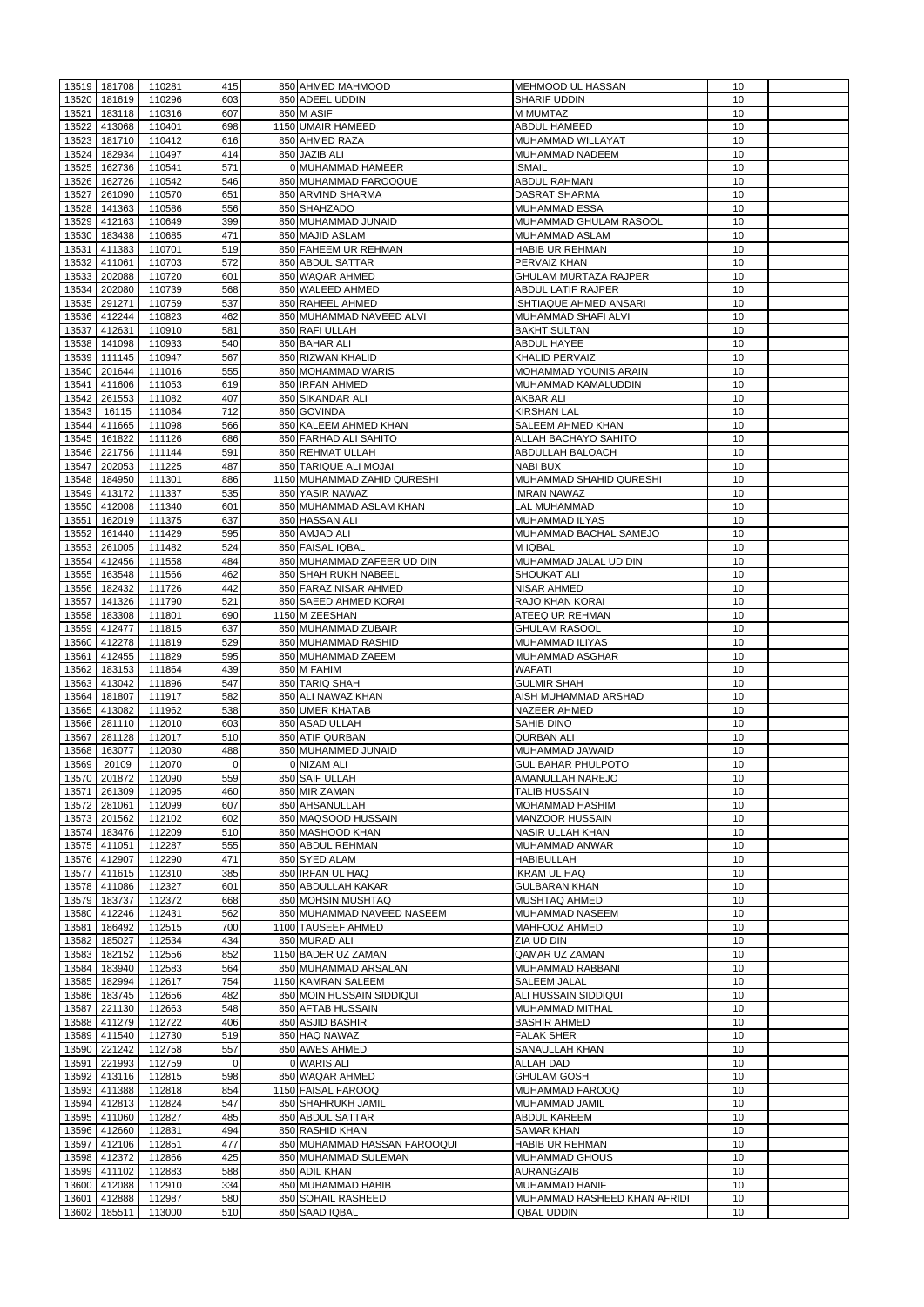|                | 13603 184511     | 113004           | 370            | 850 MUHAMMAD OWAIS                          | MUHAMMAD SALEEM                               | 10       |  |
|----------------|------------------|------------------|----------------|---------------------------------------------|-----------------------------------------------|----------|--|
| 13604          | 201224           | 113033           | 463            | 850 ASHFAQ ALI                              | ALI NAWAZ AWAN                                | 10       |  |
| 13605          | 411720           | 113049           | 550            | 850 LIAQ SHAH                               | <b>HIKMAT SHAH</b>                            | 10       |  |
| 13606          | 201095           | 113080           | 603            | 850 ABDUL SALEEM                            | <b>ASHIQUE ALI</b>                            | 10       |  |
| 13607          | 182767           | 113103           | 878            | 1150 HUZAIFA MUGHAL                         | <b>MIRZA JUNAID BAIG</b>                      | 10       |  |
| 13608          | 161884           | 113113           | 595            | 850 GHULAM DASTAGIR                         | ABDUL ALEEM                                   | 10       |  |
| 13609          | 181622           | 113120           | 420            | 850 ADIL                                    | ABDUL DAYAN                                   | 10       |  |
|                |                  |                  |                |                                             |                                               |          |  |
| 13610          | 182692           | 113125           | 410            | 850 HARIS HASSAN                            | <b>MANSOOR HASSAN</b>                         | 10       |  |
| 13611          | 184201           | 113175           | 402            | 850 MUHAMMAD FURQAN                         | MUHAMMAD RAMZAN                               | 10       |  |
|                | 13612 185974     | 113225           | 502            | 1050 SHUJAAT ALI                            | HABIB ULLAH KHAN                              | 10       |  |
|                | 13613 201922     | 113255           | 541            | 850 SARFARAZ AHMED                          | <b>ROSHAN ALI</b>                             | 10       |  |
|                | 13614 161938     | 113257           | $\overline{0}$ | 850 GULZAMAN UMRANI                         | ABDUL KARIM UMRAI                             | 10       |  |
|                | 13615 351190     | 113266           | 571            | 850 JAHANZEB                                | <b>RASHEED AHMED</b>                          | 10       |  |
|                | 13616 186146     | 113319           | 502            | 850 SYED FAYYAZ AHMMED                      | <b>SYED MANZOOR AHMMED</b>                    | 10       |  |
|                | 13617 413170     | 113342           | 566            | 850 YASIR KHAN                              | <b>NOROZ KHAN</b>                             | 10       |  |
|                | 13618 162134     | 113364           | 495            | 850 <b>IRSHAD ALI</b>                       | <b>GHULAM MUSTAFA</b>                         | 10       |  |
|                | 13619 412158     | 113453           | 425            | 850 MUHAMMAD JAWED                          | ABDUL RAHEEM                                  | 10       |  |
|                | 13620 221194     | 113484           | 511            | 850 AMJAD ALI                               | <b>UMED ALI</b>                               | 10       |  |
| 13621          | 162643           | 113486           | 491            | 850 MUHAMMAD ARSLAN                         | MUHAMMAD SALEEM                               | 10       |  |
| 13622          | 185084           | 113489           | $\overline{0}$ | 0 NAEEM ABBAS                               | MUHAMMAD ABBAS                                | 10       |  |
| 13623          | 221592           | 113537           | 682            | 850 MUHAMMAD BILAL                          | <b>HABIB UR REHMAN</b>                        | 10       |  |
| 13624          | 161273           | 113594           | 458            | 850 AFTAB ALI QURESHI                       | <b>MAZHER ALI QURESHI</b>                     | 10       |  |
| 13625          | 161215           | 113596           | 566            | 850 ABDULLAH                                | <b>GHULAM MURTAZA</b>                         | 10       |  |
| 13626          | 162391           | 113628           | 535            | 850 MEHAR SHAHZAD ALI                       | <b>QURBAN ALI</b>                             | 10       |  |
| 13627          | 221904           | 113639           | 581            | 850 SHUAIB AHMED                            | AHMED SULTAN JUNEJO                           | 10       |  |
| 13628          | 412886           | 113677           | 652            | 850 SOHAIL KHAN                             | ABDUL BAQI                                    | 10       |  |
| 13629          | 186295           | 113687           | 401            | 850 SYED NAJEEB ULLAH SHAH BUKHARI          | SYED SANA ULLAH SHAH BUKHARI                  | 10       |  |
| 13630          | 163777           | 113729           | 471            | 850 SYED KHIZER HUSSAIN                     | <b>SYED AKHTAR HUSSAIN</b>                    | 10       |  |
|                |                  | 113748           | 508            | 850 MUHAMMAD SACHAL MALLAH                  | ABID HUSSAIN MALLAH                           | 10       |  |
| 13631          | 281390           |                  |                |                                             |                                               |          |  |
| 13632          | 221648           | 113760           | 608            | 850 MUJEEB UR REHMAN                        | <b>HAJI KHAN</b>                              | 10       |  |
| 13633          | 351465           | 113763           | $\overline{0}$ | 0 ZAMIR AHMED                               | <b>ABDUL LATIF BHAYO</b>                      | 10       |  |
| 13634          | 184977           | 113801           | 464            | 850 MUHAMMAD ZUBAIR                         | <b>MUHAMMAD IQBAL</b>                         | 10       |  |
| 13635          | 351112           | 113841           | 528            | 850 BANDAH ALI                              | WAJID HUSSAIN MANGI                           | 10       |  |
| 13636          | 351056           | 113852           | 525            | 850 AHMED ALI                               | <b>SHOUKAT ALI</b>                            | 10       |  |
| 13637          | 291219           | 113903           | 550            | 850 MUHAMMAD MOOSA                          | MUHAMMAD YOUSIF                               | 10       |  |
|                | 13638 20104      | 113919           | 504            | 850 ALI GOHAR                               | <b>HADI BAKHSH</b>                            | 10       |  |
|                | 13639 186713     | 113979           | 523            | 850 WAQAS HUSSAIN                           | <b>LIAQUAT HUSSAIN</b>                        | 10       |  |
| 13640          | 186344           | 114002           | $\Omega$       | 0 SYED SHAHID HUSSAIN                       | <b>SYED FAROOQ AHMED</b>                      | 10       |  |
| 13641          | 184966           | 114042           | 389            | 850 MUHAMMAD ZEESHAN AJMERI                 | MUHAMMAD ISHAQUE AJMERI                       | 10       |  |
| 13642          | 185969           | 114055           | 568            | 850 SHOAIB ZULFIQAR                         | <b>ZULFIQAR ALI</b>                           | 10       |  |
| 13643          | 161257           | 114123           | 562            | 850 ADNAN LATIF                             | LATIF AHMED                                   | 10       |  |
| 13644          | 351145           | 114130           | 492            | 850 GHULAM MURTAZA                          | <b>GUL SHAIR</b>                              | 10       |  |
| 13645          | 162300           | 114195           | 620            | 850 M IBADULLAH KHAN                        | SARFARAZ KHAN                                 | 10       |  |
| 13646          | 183055           | 114206           | 460            | 850 KHIZAR AHSAN                            | MUHAMMAD KHURSHEED                            | 10       |  |
| 13647          | 183400           | 114301           | 465            | 850 M.IMRAN IBRAHIM                         | M.IBRAHIM                                     | 10       |  |
| 13648          | 162126           | 114363           | 478            | 850 IRFAN ALI KANDHRO                       | SIKANDER ALI KANDHRO                          | 10       |  |
| 13649          | 141404           | 114384           | 447            | 850 ZAFFAR ULLAH                            | ABDUL WAHAB ABBASI                            | 10       |  |
| 13650          | 412360           | 114403           | 402            | 850 MUHAMMAD SHOAIB HASSAN KHAN             | RIASAT KHAN NIAZI                             | 10       |  |
| 13651          | 182577           | 114423           | 395            | 850 HAFIZ ALI HASAN RAZA                    | WAZEER MUHAMMAD KHAN REHMANI                  | 10       |  |
| 13652          | 184670           | 114501           |                | 850 MUHAMMAD SHAFIQ UR REHMAN               | ATIQ UR REHMAN                                |          |  |
|                | 221788           |                  |                |                                             |                                               |          |  |
| 13653          |                  |                  | 584            |                                             |                                               | 10       |  |
| 13654          |                  | 114590           | 503            | 850 SADDAM HUSSAIN MAKA                     | SAHIB DINO MAKA                               | 10       |  |
| 13655          | 161639           | 114602           | 525            | 850 BAHRAM ALI                              | SHABEER AHMED                                 | 10       |  |
|                | 162882           | 114612           | 704            | 850 MUHAMMAD OWAIS                          | MUHAMMAD ASLAM                                | 10       |  |
| 13656          | 182781           | 114689           | 596            | 1050 IJAZ AHMAD                             | <b>ABDUR RAHIM</b>                            | 10       |  |
| 13657          | 184565           | 114691           | 354            | 850 MUHAMMAD REHAN                          | MUHAMMAD ALI                                  | 10       |  |
| 13658          | 186726           | 114731           | 595            | 850 WAQAS TALIB                             | <b>TALIB HUSSAIN</b>                          | 10       |  |
| 13659          | 221355           | 114741           | 568            | 850 GHULLAM QADIR                           | SHAMS U DDEEN                                 | 10       |  |
| 13660          | 261188           | 114771           | 600            | 850 GHULAM SARWAR                           | <b>IMAM BUX</b>                               | 10       |  |
| 13661          | 261205           | 114776           | 649            | 850 HAMZA ALAM                              | MUHAMMAD ALAM                                 | 10       |  |
| 13662          | 261013           | 114812           | $\mathbf 0$    | 0 ABDUL GHANI                               | MUHAMMAD YOUSIF                               | 10       |  |
| 13663          | 411303           | 114832           | 502            | 850 AYAZ SHAFIQUE                           | MUHAMMAD SHAFIQUE                             | 10       |  |
| 13664          | 412075           | 114896           | 386            | 850 MUHAMMAD FARAZ                          | <b>IKHLAQ AHMED</b>                           | 10       |  |
| 13665          | 202051           | 114917           | 602            | 850 TARIQ ALI                               | MOHAMMAD NAWAZ MEMON                          | 10       |  |
| 13666          | 221882           | 114934           | 601            | 850 SHAKEEL AHMED                           | ABDUL WAHAB CHANDIO                           | 10       |  |
| 13667          | 182854           | 114948           | 515            | 850 IRFAN ALI                               | MUHAMMAD SIDDIQUE SOOMRO                      | 10       |  |
| 13668          | 162088           | 115016           | 566            | 850 IMRAN KHAN                              | ATTA UR REHMAN                                | 10       |  |
| 13669          | 412581           | 115040           | 435            | 850 NOMAN HANIF                             | <b>MOHAMMAD HANIF</b>                         | 10       |  |
| 13670          | 41108            | 115064           | 464            | 850 FARMAN ALI                              | <b>MEHRAN KHAN</b>                            | 10       |  |
| 13671          | 412635           | 115067           | 850            | 425 RAHEEL                                  | MUHAMMAD RASHEED                              | 10       |  |
| 13672          | 18152            | 115087           | 425            | 850 MUHAMMAD JUNAID KHAN                    | MUHAMMAD ANWER KHAN                           | 10       |  |
| 13673          | 184627           | 115102           | 489            | 850 MUHAMMAD SALEEM                         | <b>AKBAR ALI</b>                              | 10       |  |
| 13674          | 411554           | 115124           | 452            | 850 HASSAN IQBAL                            | <b>MUHAMMAD IQBAL</b>                         | 10       |  |
|                |                  |                  |                |                                             |                                               |          |  |
|                | 13675 183090     | 115128           | 450            | 850 M ADNAN QAISER                          | QAISER MEHMOOD                                | 10       |  |
|                | 13676 221957     | 115162           | 627            | 850 TOUSEEF AHMED                           | <b>ILTAF U REHMAN</b>                         | 10       |  |
|                | 13677 412019     | 115214           | 645            | 850 MUHAMMAD AYAZ                           | <b>SHAMSUDDIN</b>                             | 10       |  |
|                | 13678 281097     | 115261           | 0              | 0 AMJAD HUSSAIN                             | <b>GHULAM SHABIR MEMON</b>                    | 10       |  |
|                | 13679 281038     | 115279           | 582            | 850 ABDUL SATTAR CHANDIO                    | <b>ALI AKBER</b>                              | 10       |  |
| 13680          | 281290           | 115280           | 491            | 850 KHALIQUE ZAMAN DEPAR                    | <b>ABDUL QADIR</b>                            | 10       |  |
| 13681          | 201381           | 115291           | 623            | 850 GHULAM MUSTAFA                          | <b>FAZAL MUHAMMAD SHAIKH</b>                  | 10       |  |
| 13682          | 201741           | 115308           | 504            | 850 NASEEM ABBAS WASSAN                     | MUHAMMAD MURAD WASSAN                         | 10       |  |
| 13683          | 201896           | 115310           | 452            | 850 SALEEM AHMED MANGI                      | MUHAMMAD HASHIM MANGI                         | 10       |  |
| 13684          | 201404           | 115319           | 532            | 850 HAFEEZ ULLAH                            | <b>SHER KHAN KHURO</b>                        | 10       |  |
| 13685<br>13686 | 162654<br>351039 | 115435<br>115515 | 606<br>587     | 850 MUHAMMAD ASIM PATAN<br>850 ABDUL WAHEED | MOHAMMAD ABID PATHAN<br>MUHAMMAD PARYAL MAHAR | 10<br>10 |  |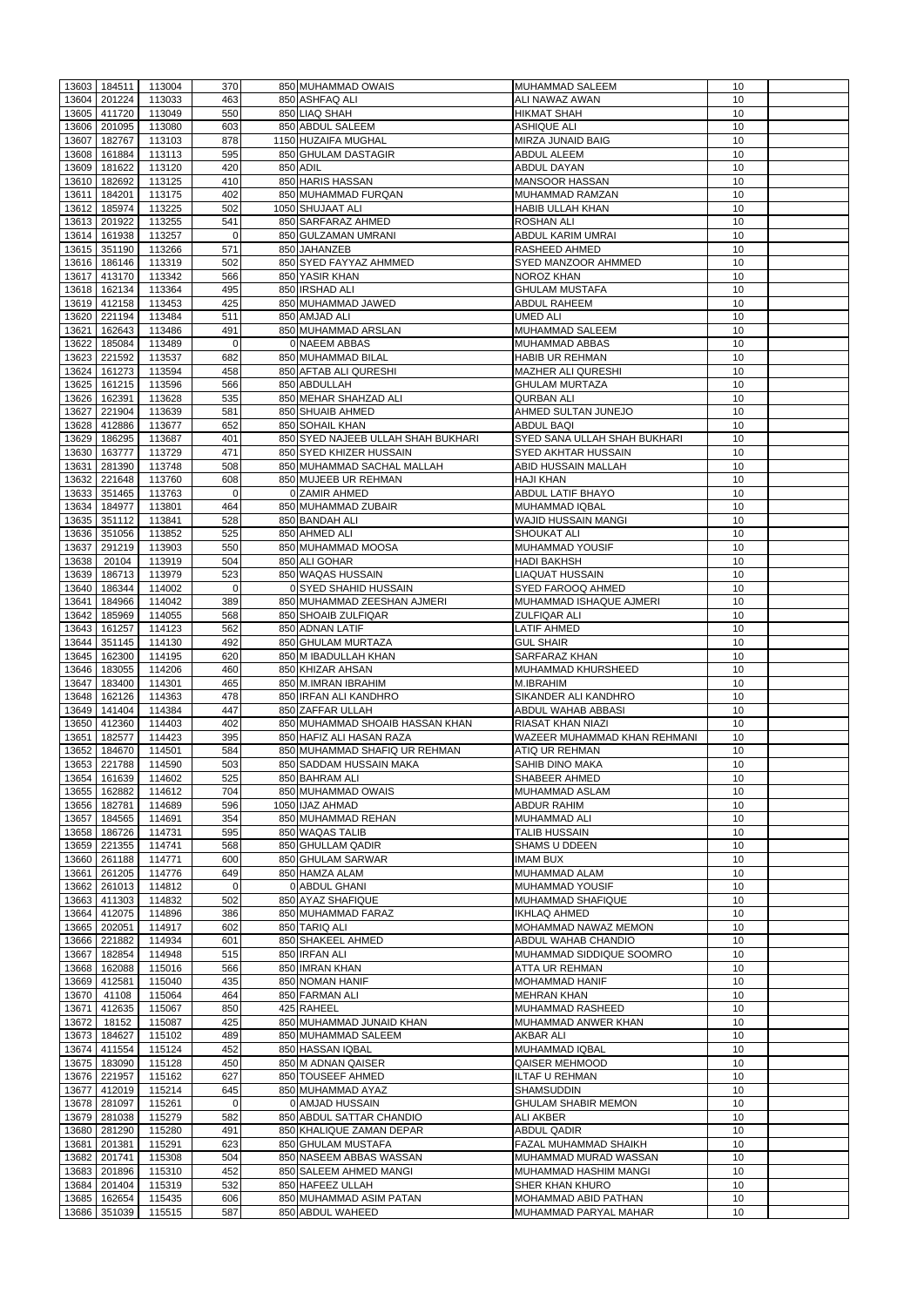| 13687 | 161302                 | 115530           | 518        | 850 AHSAN ALI                     | <b>MANZOOR ALI</b>              | 10       |  |
|-------|------------------------|------------------|------------|-----------------------------------|---------------------------------|----------|--|
| 13688 | 261280                 | 115563           | 731        |                                   |                                 | 10       |  |
|       |                        |                  |            | 850 LIAQUAT ALI                   | AKBER ALI                       |          |  |
| 13689 | 221712                 | 115566           | 452        | 850 NAVEED NABI                   | <b>GHULAM NABI</b>              | 10       |  |
| 13690 | 141389                 | 115583           | 560        | 850 WAHEED ALI                    | <b>ALI NAWAZ MALIK</b>          | 10       |  |
| 13691 | 311131                 | 115653           | 662        | 850 JUNAID ALIES SHAH BAZ SHAHEER | AMEER BAKHSH                    | 10       |  |
| 13692 | 311058                 | 115662           | 586        | 850 AZAM HUSSAIN                  | <b>AMEER HUSSAIN</b>            | 10       |  |
| 13693 | 221668                 | 115694           | $\Omega$   | 0 MUSHTAQUE AHMED                 | <b>MOHAMMAD WARIS</b>           | 10       |  |
|       |                        |                  |            | 850 AZAD ALI                      |                                 |          |  |
| 13694 | 141095                 | 115695           | 545        |                                   | <b>ABDUL WAHID</b>              | 10       |  |
| 13695 | 162722                 | 115711           | 467        | 850 MUHAMMAD FARHAN KHAN          | <b>SIRJUDDIN KHAN</b>           | 10       |  |
| 13696 | 184111                 | 115716           | 646        | 1150 MUHAMMAD FAHAD SHAIKH        | MUHAMMAD ASHRAF SHAIKH          | 10       |  |
| 13697 | 291335                 | 115760           | 641        | 850 SHOUKAT ALI                   | <b>MAKHAN KHAN LUND BALOCH</b>  | 10       |  |
| 13698 | 261194                 | 115838           | 534        | 850 GREESH KUMAR                  | <b>NAND LAL SONI</b>            | 10       |  |
| 13699 | 311209                 | 115866           | 598        | 850 MUNEER AHMAD                  | <b>FAIZ MUHAMMAD</b>            | 10       |  |
|       | 186680                 |                  | 528        |                                   | <b>SARDAR AHMED</b>             |          |  |
| 13700 |                        | 115892           |            | 850 WAQAR MUHSIN                  |                                 | 10       |  |
| 13701 | 281284                 | 115958           | 510        | 850 KHADIM HUSSAIN DHILOO         | <b>HAJI WAZIR DHILOO</b>        | 10       |  |
| 13702 | 412469                 | 116018           | 785        | 1150 MUHAMMAD ZEESHAN SALAHUDDIN  | IMUHAMMAD SALAHUDDIN            | 10       |  |
| 13703 | 181829                 | 116028           | 381        | 850 ALTAF                         | <b>M BASHIR BABAR</b>           | 10       |  |
| 13704 | 186000                 | 116047           | 403        | 850 SOHAIB KHAN                   | <b>HAMEED KHAN</b>              | 10       |  |
| 13705 | 181793                 | 116072           | 584        | 850 ALI BUKSH                     | <b>ELAHI BUKSH</b>              | 10       |  |
| 13706 | 201353                 | 116101           | 402        | 850 GADA HUSSAIN                  | <b>PIYAR ALI</b>                | 10       |  |
|       |                        |                  |            |                                   |                                 |          |  |
| 13707 | 221177                 | 116151           | 666        | 850 ALLAH DAD                     | <b>SAIN DAD KHOSO</b>           | 10       |  |
| 13708 | 182205                 | 116162           | 579        | 850 DANIAL                        | <b>MUHAMMAD ASLAM</b>           | 10       |  |
| 13709 | 291244                 | 116189           | 403        | 850 MUSHTAQUE ALI                 | <b>PIR BUX SOLANGI</b>          | 10       |  |
|       | 13710 161518           | 116208           | 700        | 700 ASFANDYAR                     | MOHAMMAD RAMZAN                 | 10       |  |
| 13711 | 183907                 | 116235           | 374        | 850 MUHAMMAD AMINE SALLAHUDDIN    | <b>SALLAHUDDIN</b>              | 10       |  |
|       |                        |                  |            |                                   |                                 |          |  |
| 13712 | 412594                 | 116304           | 393        | 850 NOORUL KHALIQ                 | <b>ABDUL MAJID</b>              | 10       |  |
| 13713 | 183298                 | 116327           | 489        | 850 M WAQAS SIRAJ                 | <b>M SIRAJ</b>                  | 10       |  |
| 13714 | 183021                 | 116328           | $\Omega$   | 0 KASHIF KHAN                     | <b>SHARIF KHAN</b>              | 10       |  |
| 13715 | 291132                 | 116342           | $\Omega$   | 0 IMRAN ALI                       | <b>SOBDAR BABBAR</b>            | 10       |  |
| 13716 | 351224                 | 116356           | 503        | 850 MIR MUHAMMAD MEMON            | KHAN MUHAMMAD MEMON             | 10       |  |
| 13717 | 184232                 | 116369           | 476        | 850 MUHAMMAD HASAN WAJAHAT        | <b>SABIR GHORI</b>              | 10       |  |
|       |                        |                  |            |                                   |                                 |          |  |
| 13718 | 185161                 | 116393           | 383        | 850 NAVEED UL KHALIL              | <b>KHALIL AHMED</b>             | 10       |  |
| 13719 | 291199                 | 116413           | 372        | 850 MUHAMMAD ANWAR                | <b>BASHIR AHMED</b>             | 10       |  |
| 13720 | 351209                 | 116447           | 478        | 850 KHALEEL ULLAH                 | <b>IMAM BUX</b>                 | 10       |  |
| 13721 | 412238                 | 116528           | 394        | 850 MUHAMMAD NASIR ASHRAF         | <b>MUHAMMAD ASHRAF</b>          | 10       |  |
|       | 13722 182343           | 116552           | 620        | 850 FAISAL HABIB                  | <b>HABIB UR REHMAN</b>          | 10       |  |
|       |                        |                  | 436        | 850 SHAH ZAIN                     | M. ZAKI                         | 10       |  |
|       | 13723 185731           | 116574           |            |                                   |                                 |          |  |
| 13724 | 163087                 | 116591           | 483        | 850 MUJEEB UR RAHMAN              | MUHAMMAD IBRAHIM KANDHIR        | 10       |  |
| 13725 | 201102                 | 116702           | 595        | 850 ABDUL SAMAD DHAREJO           | <b>HADI BAKHSH</b>              | 10       |  |
| 13726 | 201850                 | 116726           | $\Omega$   | 0 SADAM HUSSAIN                   | <b>MUHAMMAD AMEER</b>           | 10       |  |
| 13727 | 221589                 | 116744           | $\Omega$   | 0 MUHAMMAD ASLAM                  | <b>ALLAH DINO</b>               | 10       |  |
| 13728 | 182224                 | 116752           | 370        | 850 DANISH ARSHAD                 | <b>MAHMOOD ARSHAD</b>           | 10       |  |
|       |                        |                  |            |                                   |                                 |          |  |
| 13729 | 261014                 | 116755           | 444        | 850 ABDUL GHANI                   | <b>ABDUL BASIT</b>              | 10       |  |
| 13730 | 183502                 | 116757           | 363        | 850 MEHAR BAKHSH                  | <b>MOULA BAKHSH</b>             | 10       |  |
| 13731 | 411204                 | 116799           | 724        | 1150 ANSAR IQBAL                  | <b>ZAFAR IQBAL</b>              | 10       |  |
| 13732 | 163990                 | 116808           | 458        | 850 WAQAR ALI SOLANGI             | MUHARRAM ALI SOLANGI            | 10       |  |
|       |                        | 116839           |            | 850 SAIFULLAH                     | <b>HAZOORDIN</b>                | 10       |  |
|       |                        |                  |            |                                   |                                 |          |  |
| 13733 | 141331                 |                  | 422        |                                   |                                 |          |  |
| 13734 | 183690                 | 116897           | 390        | 850 MOHAMMAD TAIMOUR              | <b>TAHIR HUSSAIN</b>            | 10       |  |
| 13735 | 411944                 | 116921           | 552        | 850 MUHAMMAD AKBER                | MUHAMMAD SALEEM                 | 10       |  |
|       | 13736 412320           | 116922           | 659        | 850 MUHAMMAD SALMAN JAFFAR        | MUHAMM, AD JAFFAR FAYYAZ        | 10       |  |
| 13737 | 162428                 | 116949           | 570        | 594 MOHAMMAD AAMIR SOHARWARDI     | <b>SHAMS U DDIN SOHARWARDI</b>  | 10       |  |
|       |                        |                  |            |                                   |                                 |          |  |
| 13738 | 141342                 | 116969           | 573        | 850 SANAULLAH DAYO                | <b>NIZAM UDDIN DAYO</b>         | 10       |  |
| 13739 | 162999                 | 117019           | 482        | 850 MUHAMMAD UMAIR                | <b>MUHAMMAD IQBAL</b>           | 10       |  |
| 13740 | 111114                 | 117046           | 371        | 0 MUHAMMAD HAMEER                 | MUHAMMAD ISMAIL MACHHI          | 10       |  |
| 13741 | 221688                 | 117107           | 719        | 1150 NAEEM ABBAS                  | <b>FAIZ MUHAMMAD</b>            | 10       |  |
| 13742 | 351436                 | 117124           | 538        | 850 WAJID HUSSAIN                 | <b>SHAHID HUSSAIN</b>           | 10       |  |
| 13743 | 162422                 | 117173           | 599        | 0 MOAZAM ALI                      | <b>MUMTAZ ALI</b>               | 10       |  |
| 13744 | 411300                 | 117176           | 603        | 850 AYAZ AHMED                    | <b>ABDUL HABIB</b>              | 10       |  |
|       |                        |                  |            |                                   |                                 |          |  |
| 13745 | 11103                  | 117206           | 364        | 850 SHOAIB AHMED                  | MOHAMMAD NAWAZ                  | 10       |  |
| 13746 | 18158                  | 117211           | 468        | 850 MUHAMMAD SHAHRUKH FAROOQ      | <b>MUHAMMAD FAROOQ</b>          | 10       |  |
| 13747 | 40103                  | 117217           | 426        | 850 MIR MUJAHID                   | <b>ALI ANWAR</b>                | 10       |  |
| 13748 | 14105                  | 117219           | 472        | 850 SALLAH UDDIN                  | <b>ALLAH BUX</b>                | 10       |  |
| 13749 | 18199                  | 117221           | 746        | 1150 SYED WAQAS HUSSAIN SHAH      | <b>SYAD TAHIR HUSSAIN SHAH</b>  | 10       |  |
| 13750 | 18160                  | 117236           | 394        | 850 MUHAMMAD TALHA                | MUHAMMAD MUZAFFAR               | 10       |  |
|       |                        |                  |            | 850 MOHAMMAD YASIR SOHAIL         |                                 | 10       |  |
| 13751 | 41110                  | 117237           | 498        |                                   | <b>MOHAMMAD SOHAIL</b>          |          |  |
| 13752 | 18117                  | 117254           | 732        | 1150 ANEEQ UR REHMAN              | LAIQ AHMED ASADI                | 10       |  |
| 13753 | 18231                  | 118043           |            | <b>ANSIR ALI</b>                  | <b>ZER WALI</b>                 | 10       |  |
| 13754 | 18216                  | 118070           |            | <b>ABID HUSSAIN</b>               | <b>AFGHAN AHMED</b>             | 10       |  |
| 13755 | 18252                  | 118092           |            | <b>HABIB UR REHMAN</b>            | <b>NISAR AHMED</b>              | 10       |  |
| 13756 | 18308                  | 118132           |            | MUHAMMAD MUMTAZ                   | MUHAMMAD ZAFAR                  | 10       |  |
|       |                        |                  |            |                                   |                                 |          |  |
| 13757 | 18255                  | 118145           |            | <b>HAMMAD ALI</b>                 | <b>ABID ALI</b>                 | 10       |  |
| 13758 | 18275                  | 118156           |            | M. FAISAL QASEEM                  | M. QASEEM                       | 10       |  |
| 13759 | 18305                  | 118182           |            | MUHAMMAD KALEEM KAHN              | MUHAMMAD SALEEM                 | 10       |  |
| 13760 | 35149                  | 118221           |            | SANAM QAYOOM                      | <b>ABDUL QAYOOM</b>             | 10       |  |
| 13761 | 20140                  | 118265           |            | WARYAM                            | <b>PAHILWAN KHAN</b>            | 10       |  |
| 13762 | 16146                  | 118282           |            | <b>MUJAHID HUSSAIN</b>            | MUHAMMAD SHARIF                 | 10       |  |
|       | 28120                  |                  |            |                                   |                                 |          |  |
| 13763 |                        | 118332           |            | <b>TARIQUE AZIZ</b>               | MUHAMMAD SALEH                  | 10       |  |
| 13764 | 22119                  | 118373           |            | AAQIB ALI                         | IMUHAMMAD YAQOOB                | 10       |  |
| 13765 | 22137                  | 118378           |            | <b>IMTIAZ ALI</b>                 | <b>GHOUS BUX</b>                | 10       |  |
| 13766 | 183497                 | 113171           | 489        | 850 MD SALMAN                     | <b>MD USMAN</b>                 | 10       |  |
| 13767 | 411129                 | 113201           | 525        | 850 AHMAD KHAN                    | <b>DOST MUHAMMAD</b>            | 10       |  |
| 13768 | 202087                 | 113577           | 622        | 850 WAQAR AHMED                   | <b>ABDUL RASHEED SHAIKH</b>     | 10       |  |
|       |                        |                  |            |                                   |                                 |          |  |
| 13769 | 181809<br>13770 261217 | 113659<br>113750 | 473<br>442 | 850 ALI RAZA<br>850 HEETESH KUMAR | MUHAMMAD UMER<br><b>TANSUKH</b> | 10<br>10 |  |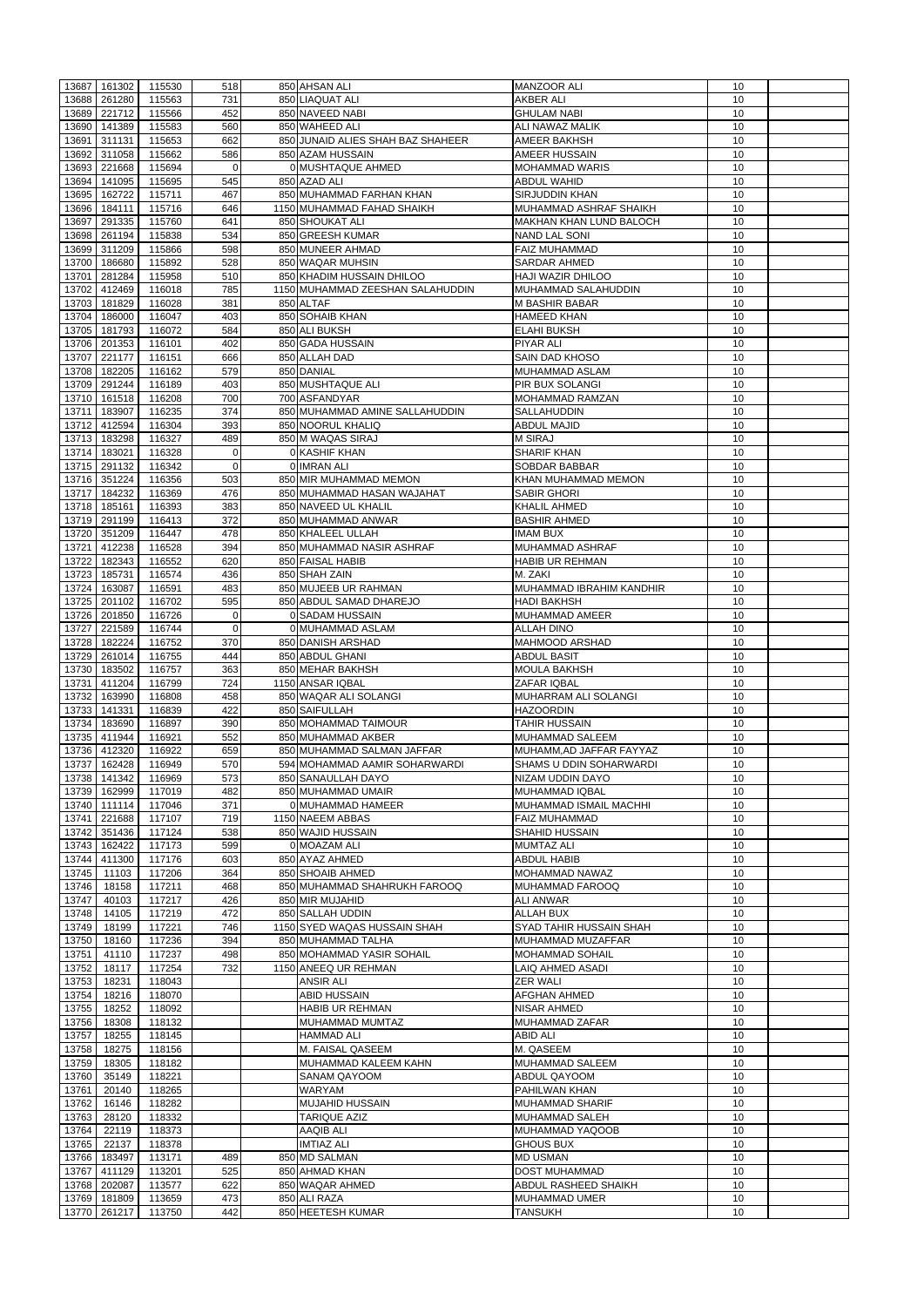|         | 13771 184364           | 113802           | 544            | 850 MUHAMMAD KAMRAN KHAN               | <b>MUHAMMAD SAJID</b>                         | 10       |  |
|---------|------------------------|------------------|----------------|----------------------------------------|-----------------------------------------------|----------|--|
|         |                        |                  |                |                                        |                                               |          |  |
| 13772   | 161769                 | 114201           | 493            | 850 FAHEEM UDDIN SIDDIQI               | ALLA UDDIN SIDDIQI                            | 10       |  |
| 13773   | 163614                 | 114345           | 441            | 850 SHAHZEB                            | <b>MUHAMMED AKBAR</b>                         | 10       |  |
| 13774   | 413152                 | 114488           | 388            | 850 WASEEM                             | <b>MUHAMMAD MISKEEN</b>                       | 10       |  |
| 13775   | 181416                 | 114570           | $\overline{0}$ | 0 ABDUL HAMEED                         | <b>ABDUL MAJEED</b>                           | 10       |  |
|         |                        |                  |                |                                        |                                               |          |  |
| 13776   | 201556                 | 114788           | 504            | 850 MANSOOR HUSSAIN                    | <b>FAZUL MOHAMMAD</b>                         | 10       |  |
| 13777   | 161135                 | 114803           | 543            | 850 ABDUL JABBAR CHANNA                | <b>MUHAMMAD SAFFAR</b>                        | 10       |  |
| 13778   | 183301                 | 114819           | 493            | 850 M YASIR                            | <b>MYASEEN</b>                                | 10       |  |
| 13779   | 183729                 | 114826           | 510            | 850 MOHSIN ALI KHAN                    | <b>MASROOR ALI KHAN</b>                       | 10       |  |
|         |                        |                  |                |                                        |                                               |          |  |
| 13780   | 221620                 | 114954           | 452            | 850 MUHAMMAD RAMZAN                    | SHAHNAWAZ QURESHI                             | 10       |  |
| 13781   | 183760                 | 115074           | 533            | 850 MUBASHIR ALI                       | <b>RASHID ALI</b>                             | 10       |  |
| 13782   | 111041                 | 115359           | 466            | 0 AWAIS MANZOOR                        | <b>MANZOOR AHMAD</b>                          | 10       |  |
| 13783   | 161924                 | 115525           | 485            | 850 GHULAM SHABIR                      | <b>MUHAMMAD IBRAHIM</b>                       | 10       |  |
| 13784   | 351019                 |                  |                |                                        |                                               | 10       |  |
|         |                        | 115555           | 615            | 850 ABDUL HAYEE GHUNJO                 | <b>ABDUL FATAH GHUNJO</b>                     |          |  |
| 13785   | 141398                 | 115577           | $\overline{0}$ | 0 WASEEM ALI NOONARI                   | ALI HASSAN NOONARI                            | 10       |  |
| 13786   | 163329                 | 115667           | $\Omega$       | 0 RAO SIKANDAR ALI                     | MUHAMMAD FAROOQ                               | 10       |  |
| 13787   | 201865                 | 115675           | 552            | 850 SAEED AHMED                        | <b>MUHAMMAD IBRAHIM</b>                       | 10       |  |
| 13788   | 401253                 | 115773           | 637            | 850 NADEEM ALI                         | <b>SHAH MUHAMMAD</b>                          | 10       |  |
|         |                        |                  |                |                                        |                                               |          |  |
| 13789   | 221264                 | 115931           | 535            | 850 BASHIR AHMED                       | <b>SAMANO KHAN</b>                            | 10       |  |
| 13790   | 183143                 | 116276           | 333            | 850 M DANISH ALI KHAN                  | <b>M TARIO ALI KHAN</b>                       | 10       |  |
| 13791   | 351208                 | 116352           | 870            | 1150 KHAIR MUHAMMAD MEMON              | KHAN MUHAMMAD MEMON                           | 10       |  |
| 13792   | 351090                 | 116450           | 606            | 850 ASAD ALI                           | ALI NAWAZ SAHITO                              | 10       |  |
|         |                        |                  | 634            | 850 RASHID ALI                         |                                               |          |  |
| 13793   | 201820                 | 116811           |                |                                        | ALI GULAB BOZDAR                              | 10       |  |
| 13794   | 183557                 | 117119           | 425            | 850 MOHAMMAD ADEEL                     | <b>MOHAMMAD YASEEN</b>                        | 10       |  |
| 13795   | 18114                  | 117232           | 148            | 0 AHSAN TANVEER                        | TANVEER AHMED                                 | 10       |  |
| 13796   | 18102                  | 117255           | 435            | 850 HINA BIBI                          | <b>SYED AHMED SHAH</b>                        | 10       |  |
| 13797   | 182269                 | 100108           | 510            | 850 DILSHAD MAAN                       | <b>TALIB MAAN</b>                             | 10       |  |
|         |                        |                  | 673            |                                        |                                               |          |  |
| 13798   | 181804                 | 100274           |                | 850 ALI MUSTAFA                        | <b>MUHAMMAD ASHRAF</b>                        | 10       |  |
| 13799   | 183966                 | 100709           | 493            | 850 MUHAMMAD ASAD                      | <b>ABDUL GHANI</b>                            | 10       |  |
| 13800   | 181485                 | 100905           | 474            | 850 ABDUL REHMAN                       | ANWAR UL HAQ                                  | 10       |  |
| 13801   | 184843                 | 100942           | 467            | 850 MUHAMMAD USMAN                     | <b>MUHAMMAD ISMAIL</b>                        | 10       |  |
| 13802   | 181419                 | 101115           | $\Omega$       | 0 ABDUL HAMEED                         | <b>HAFIZ GUL MUHAMMAD</b>                     | 10       |  |
|         |                        |                  |                |                                        |                                               |          |  |
| 13803   | 181800                 | 101522           | 545            | 850 ALI HAYAT                          | AFRI HAYAT                                    | 10       |  |
| 13804   | 181385                 | 101665           | 882            | 1150 ABDUL AHAD                        | <b>ABDUL RASHEED</b>                          | 10       |  |
| 13805   | 182167                 | 101672           | 361            | 850 BEHZAD HUSSAIN                     | <b>MUSHTAQ HUSSAIN</b>                        | 10       |  |
|         | 13806 182249           | 101687           | $\overline{0}$ | 0 DANIYAL JAWED                        | <b>JAWED HUSSAIN</b>                          | 10       |  |
|         | 13807 111105           | 102040           | 492            | 850 MUHAMMAD AMIN                      | <b>HAJI ABDULLAH SOOMRO</b>                   | 10       |  |
|         |                        |                  |                |                                        |                                               |          |  |
| 13808   | 141004                 | 102101           | 534            | 850 ABDUL FAROOQ                       | <b>ABDUL RAUF</b>                             | 10       |  |
| 13809   | 202157                 | 102138           | 544            | 580 ZOHAIB AHMED                       | <b>BAKHT ALI</b>                              | 10       |  |
| 13810   | 162750                 | 102236           | 519            | 850 MUHAMMAD HASHIM                    | <b>ABID HUSSAIN</b>                           | 10       |  |
| 13811   | 162374                 | 102363           | 608            | 850 MASROOR AHMED MEMON                | NAZIR AHMED MEMON                             | 10       |  |
|         | 163537                 |                  | 456            |                                        |                                               |          |  |
| 13812   |                        | 102507           |                | 850 SHAH JAHAN                         | ALI AKBAR MEMON                               | 10       |  |
| 13813   | 261625                 | 102666           | 427            | 850 ZEESHAN ZAHID                      | <b>ZAHID HUSSAIN</b>                          | 10       |  |
| 13814   | 261120                 | 102695           | 520            | 850 AZIM TARIQUE                       | <b>MOHAMMAD TARIQUE</b>                       | 10       |  |
|         | 13815 221198           | 102966           | 582            | 850 AMJAD HUSSAIN                      | <b>MUHAMMAD SIDDIQUE</b>                      | 10       |  |
|         | 13816 261146           | 103169           | 595            | 850 DHANESH KUMAR                      | <b>MAHA DEV</b>                               | 10       |  |
|         | 291143                 | 103237           | 555            | 850 JAHANZAIB                          | MUHAMMAD AYOOB                                | 10       |  |
| 13817   |                        |                  |                |                                        |                                               |          |  |
| 13818   | 111159                 | 103259           | 662            | 850 SHAHJAHAN                          | <b>GHULAM QADIR</b>                           | 10       |  |
| 13819   | 222060                 | 103516           | 480            | 850 ZUHAIB HASSAN RAJPUT               | <b>RIAZ AHMED RAJPUT</b>                      | 10       |  |
| 13820   | 291163                 | 103590           | 465            | 850 LIAQUAT ALI                        | <b>MUHAMMAD LATIF</b>                         | 10       |  |
| 13821   | 162376                 | 103890           | 595            | 850 MASROOR ALI                        | <b>GHULAM ALI</b>                             | 10       |  |
|         |                        |                  |                |                                        |                                               |          |  |
| 13822   | 141193                 | 103913           | 500            | 850 MASHOOQUE ALI                      | <b>GHULAM HUSSAIN</b>                         | 10       |  |
| 13823   | 401056                 | 104154           | 510            | 850 ALI NAWAZ                          |                                               |          |  |
| 13824   | 401300                 | 104515           |                |                                        | <b>GHULAM ASGHAR</b>                          | 10       |  |
| 13825   | 221848                 |                  | 591            | 850 SADAM HUSSAIN                      | <b>ALTAF AHMED JOKHIO</b>                     | 10       |  |
| 13826   |                        | 104589           | 521            | 850 SEENGAR ALI                        | <b>MOHAMMAD KHAN</b>                          | 10       |  |
|         |                        |                  |                |                                        |                                               |          |  |
|         | 183192                 | 104747           | 566            | 850 M KASHIF                           | MUHAMMAD IRSHAD                               | 10       |  |
| 13827   | 221173                 | 104989           | 600            | 850 ALI RAZA                           | NIAZ HUSSAIN CHANDIO                          | 10       |  |
| 13828   | 412373                 | 105470           | 457            | 850 MUHAMMAD SULYMAN GIL               | <b>ABDUL LATIF GIL</b>                        | 10       |  |
| 13829   | 202137                 | 105674           | 464            | 850 ZAHEER AHMED                       | <b>MIR HAZAR LUND</b>                         | 10       |  |
|         |                        |                  |                |                                        |                                               |          |  |
| 13830   | 161247                 | 105944           | 566            | 850 ADIL QAZI                          | <b>QAZI SALAHUDDIN</b>                        | 10       |  |
| 13831   | 111068                 | 106470           | 680            | 850 HASEEB UR REHMAN                   | <b>SULTAN</b>                                 | 10       |  |
| 13832   | 181842                 | 106493           | 537            | 850 AMIL ISRAR                         | <b>ISRAR MUHAMMAD</b>                         | 10       |  |
| 13833   | 186597                 | 106545           | 572            | 850 USMAN GHANI                        | <b>MOHAMMAD YAR</b>                           | 10       |  |
| 13834   | 182528                 | 106613           | 431            | 850 GHULAM MUHAMMAD SHEKI              | <b>ABDUL SALEEM</b>                           | 10       |  |
| 13835   | 162647                 | 106899           | 493            | 850 MUHAMMAD ASHAR SIDDIQUI            | MAZHAR UL HAQ SIDDIQUI                        | 10       |  |
|         |                        |                  |                |                                        |                                               |          |  |
| 13836   | 291250                 | 107012           | 618            | 850 MUZAMIL HUSSAIN                    | <b>AKHTAR ADIL</b>                            | 10       |  |
| 13837   | 411667                 | 107125           | 482            | 850 KAMIL HUSSAIN                      | MUHAMMAD HUSSAIN                              | 10       |  |
| 13838   | 161834                 | 107304           | 483            | 850 FARHAN ALI                         | ABDUL GHAFOOR KHAN                            | 10       |  |
| 13839   | 163151                 | 107486           | 605            | 850 NAMAN AIJAZ                        | <b>WARIS</b>                                  | 10       |  |
| 13840   | 412275                 | 107809           | 471            | 850 MUHAMMAD RAHEEM AHMED SIDDIQI      | MUHAMMAD HAMID AHMED SIDDIQUI                 | 10       |  |
|         |                        |                  |                |                                        |                                               |          |  |
| 13841   | 181978                 | 107816           | 676            | 1150 ASAD ALI                          | <b>HAIDER ALI</b>                             | 10       |  |
| 13842   | 182683                 | 108027           | 533            | 850 HAMZA AJAZ                         | <b>AJAZ AHMED</b>                             | 10       |  |
|         | 13843 221632           | 108447           | 603            | 850 MUHAMMAD WAQAS                     | <b>MUHAMMAD TUFAIL</b>                        | 10       |  |
| 13844 l | 411171                 | 108517           | 416            | 850 ALI RAZA                           | MUHAMMAD FAZAL                                | 10       |  |
|         | 13845 186006           | 108697           | 569            | 1150 SOHAIL AHMED SIDIQI               | LAIQ AHMED SIDIQI                             | 10       |  |
|         |                        |                  |                |                                        |                                               |          |  |
|         | 13846 111147           | 108802           | 544            | 850 SABIR ALI                          | ZAHID ALI                                     | 10       |  |
| 13847   | 201308                 | 108840           | 433            | 0 FAHAD ALI                            | <b>SIKANDAR</b>                               | 10       |  |
| 13848   | 182372                 | 108862           | 496            | 850 FAIZ UL HASSAN                     | MUHAMMAD SIDDIQUE AZEEM                       | 10       |  |
| 13849   | 182298                 | 108937           | 479            | 850 FAHAD AHMED                        | <b>JAMIL AHMED</b>                            | 10       |  |
| 13850   | 162383                 | 109208           | 585            | 850 MAZHAR ALI JARWAR                  | MUHAMMAD SIDDIQUE JARWAR                      | 10       |  |
| 13851   | 111044                 | 109223           | 566            | 850 BILAWAL SOLANGI                    | ALI GOHAR SOLANGI                             | 10       |  |
|         |                        |                  |                |                                        |                                               |          |  |
| 13852   | 201976                 | 109268           | 616            | 850 SHOAIB AHMED                       | <b>AKBAR ALI</b>                              | 10       |  |
| 13853   | 182930<br>13854 411541 | 109344<br>109388 | 378<br>647     | 850 JAWAD YOUSUF<br>850 HARIS ALI KHAN | <b>MUHAMMAD YOUSUF</b><br><b>SHAMIM IQBAL</b> | 10<br>10 |  |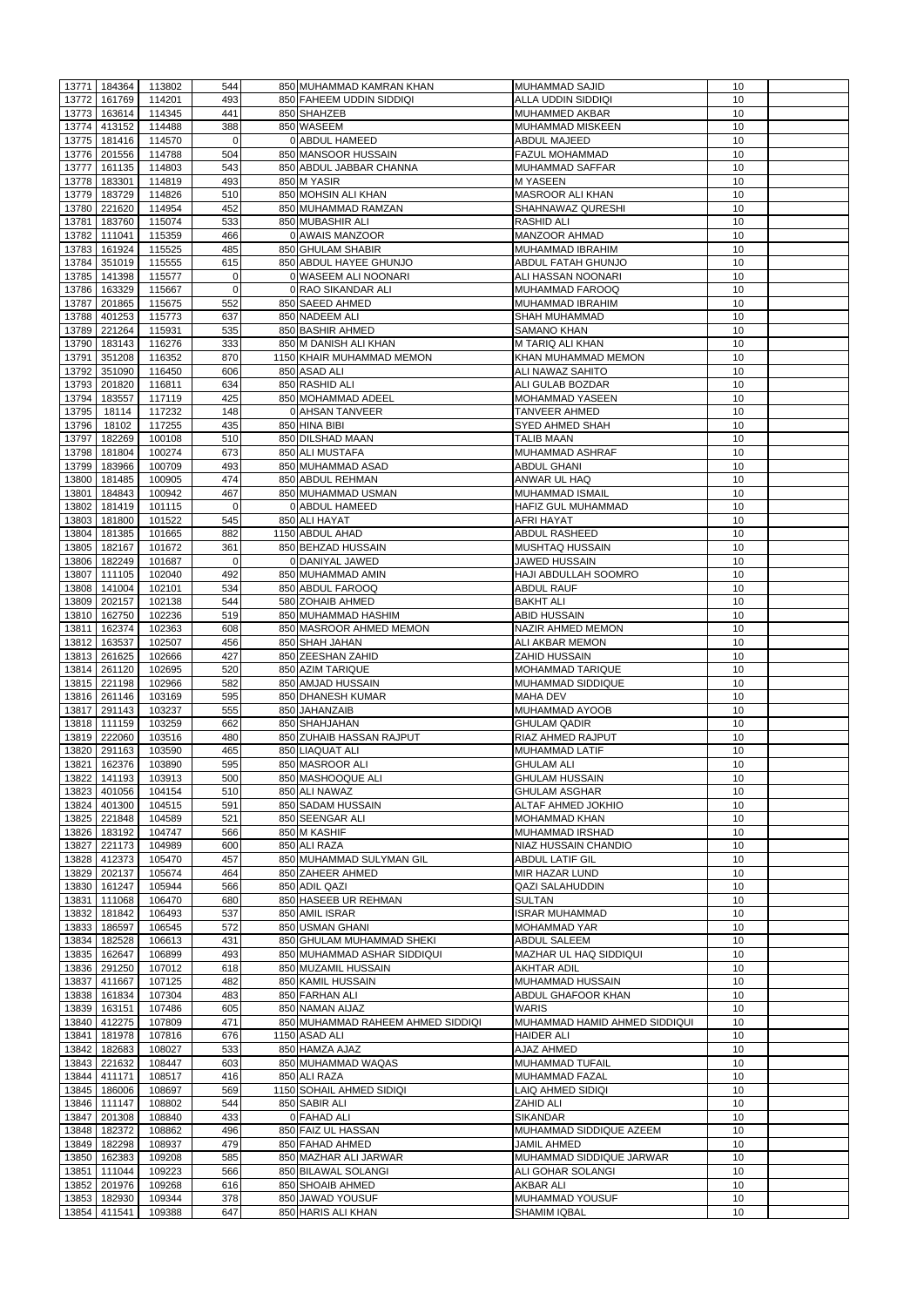| 13855          | 183386                 | 109418           | 573        | 850 M. ZUBAIR                                      | M. JAWAID                             | 10               |  |
|----------------|------------------------|------------------|------------|----------------------------------------------------|---------------------------------------|------------------|--|
| 13856          | 163666                 | 109607           | 614        | 850 SHOAIB                                         | <b>ABDUL QADIR</b>                    | 10               |  |
| 13857          | 261197                 | 109651           | 721        | 850 GULCHAND                                       | <b>KHOOBCHAND</b>                     | 10               |  |
| 13858          | 182538                 | 109929           | 429        | 850 GHULAM SABIR                                   | M. MANSHA                             | 10               |  |
| 13859          | 412058                 | 110148           | 526        | 850 MUHAMMAD FAISAL                                | <b>ABDUL JABBAR</b>                   | 10               |  |
|                |                        |                  |            | 850 AFTAB ALI KHASKHELI                            |                                       |                  |  |
| 13860          | 291029                 | 110163           | 579        |                                                    | <b>NANGAR KHAN</b>                    | 10               |  |
| 13861          | 291295                 | 110201           | 624        | 850 SADDAF HUSSAIN                                 | <b>GHULAM MUSTAFA</b>                 | 10               |  |
| 13862          | 411962                 | 110404           | 641        | 850 MUHAMMAD AMJAD ISLAM                           | MUHAMMAD JAMALUDDIN                   | 10               |  |
| 13863          | 111012                 | 110546           | 434        | 850 ABDUL RAZAQUE                                  | ABDUL GHAFFAR ARIN                    | 10               |  |
| 13864          | 412086                 | 110689           | 623        | 850 MUHAMMAD GHAFFAR                               | MUHAMMAD GHAFOOR KHAN                 | 10               |  |
| 13865          | 163261                 | 110771           | 398        | 850 PARDEEP KUMAR                                  | <b>HAMAN DAS</b>                      | 10               |  |
| 13866          | 162787                 | 110945           | 638        | 850 MUHAMMAD ISMAIL                                | <b>GHULAM ALI</b>                     | 10               |  |
| 13867          | 202067                 | 110959           | 529        | 850 UZAIR AHMED GHUMRO                             | <b>ALLAH WHAYO GHUMRO</b>             | 10               |  |
| 13868          | 201443                 | 111050           | 525        | 850 IMAM BAKHSH                                    | MUSHTAQUE HUSSAIN TANWAR              | 10               |  |
| 13869          | 163960                 | 111140           | 448        | 850 WAJID ALI NARAI                                | <b>SIRAJUDDIN NARAI</b>               | 10               |  |
| 13870          | 183976                 | 111313           | 535        | 850 MUHAMMAD ASAD KHAN                             | <b>ALI AKBER KHAN</b>                 | 10               |  |
| 13871          | 351165                 | 111404           | 425        | 850 IFTIKHAR HUSSAIN                               | <b>AIJAZ HUSSAIN</b>                  | 10               |  |
| 13872          | 141265                 | 111434           | 623        | 850 MUSHTAQUE AHMED                                | <b>MISREE</b>                         | 10               |  |
| 13873          | 182209                 | 111638           | 600        | 850 DANISH                                         | NAZIM UD DIN                          | 10               |  |
| 13874          | 412884                 | 111765           | 611        | 850 SOHAIL AHMED                                   | <b>MALANG</b>                         | 10               |  |
| 13875          | 411354                 | 111818           | 598        | 850 DANISH SALAMAT                                 | <b>SALAMAT</b>                        | 10               |  |
| 13876          | 411225                 | 111885           | 580        | 850 ARSHAD KHAN                                    | <b>SARWAR KHAN</b>                    | 10               |  |
| 13877          | 182719                 | 112238           | 453        | 850 HASSAN AHMED                                   | <b>MANSOOR AHMED</b>                  | 10               |  |
|                |                        |                  |            |                                                    |                                       |                  |  |
| 13878          | 412324                 | 112291           | 549        | 850 MUHAMMAD SAQIB                                 | MUHAMMAD ASLAM                        | 10               |  |
| 13879          | 411347                 | 112351           | 413        | 850 DANISH                                         | <b>ASHRAF BHATI</b>                   | 10               |  |
| 13880          | 185732                 | 112509           | 436        | 850 SHAHAB ALI                                     | YOUNUS ALI                            | 10               |  |
| 13881          | 221260                 | 112802           | 712        | 850 BAQIR HUSSAIN                                  | <b>LASHKAR KHAN LASHARI</b>           | 10               |  |
| 13882          | 411101                 | 112832           | 552        | 850 ADIL KHAN                                      | <b>GUL MUHAMMAD</b>                   | 10               |  |
| 13883          | 411231                 | 112982           | 580        | 850 ARSLAN ALI                                     | <b>SABIR HUSSAIN</b>                  | 10               |  |
| 13884          | 16140                  | 118360           |            | <b>AYAZ HUSSAIN</b>                                | <b>ALI HASSAN</b>                     | 10               |  |
| 13885          | 18376                  | 118097           |            | <b>SYED ARIF SHAH</b>                              | <b>NAWAB SAEED SHAH</b>               | 10               |  |
| 13886          | 411986                 | 100016           | 603        | 850 MUHAMMAD ARSHAD                                | <b>MUHAMMAD ISRAIL</b>                | 9                |  |
| 13887          | 184146                 | 100029           | 359        | 850 MUHAMMAD FAIZAN KHAN                           | MUHAMMAD ZAHEER KHAN                  | 9                |  |
| 13888          | 184178                 | 100189           | 453        | 850 MUHAMMAD FAROOQ                                | <b>MUHAMMAD RAFIQ</b>                 | 9                |  |
| 13889          | 181363                 | 100290           | 420        | 850 AAMIR ALTAF                                    | <b>ALTAF HUSSAIN DETHO</b>            | 9                |  |
|                | 13890 182110           | 100315           | 463        | 850 AZAM                                           | <b>ABDUL GHAFOOR</b>                  | 9                |  |
|                | 13891 185388           | 100330           | 598        | 1150 RAZA ABBAS                                    | <b>SYED MUHAMMAD ABBAS ZAIDI</b>      | 9                |  |
| 13892          | 182821                 | 100352           | 684        | 850 IMRAN SAEED                                    | <b>SAEED AHMED</b>                    | 9                |  |
| 13893          | 182671                 | 100380           | 588        | 850 HAMID ZAMAN                                    | <b>AKHIR ZAMAN</b>                    | 9                |  |
| 13894          | 185557                 | 100453           | 443        | 850 SAIF QASIM                                     | MUHAMMAD QASIM                        | 9                |  |
| 13895          | 182828                 | 100477           | 673        | 1150 IMRAN ULLAH KHAN                              | AHTESHAM ULLAH KHAN                   | 9                |  |
|                |                        |                  | 541        | 850 AHSAN HABIB                                    |                                       | $\boldsymbol{9}$ |  |
| 13896          | 181735                 | 100490           |            |                                                    | <b>HABIB ULLAH</b>                    |                  |  |
| 13897<br>13898 | 186332                 | 100648           | 793        | 1150 SYED SAMAD ALI ABIDI<br>1150 MUHAMMAD MUTAHAR | SYED NAZAR ABBAS ABIDI                | 9                |  |
|                |                        |                  |            |                                                    |                                       |                  |  |
|                | 184451                 | 100745           | 769        |                                                    | <b>MUHAMMAD AKBER</b>                 | 9                |  |
| 13899          | 181666                 | 100754           | 627        | 850 AEZAZ AHMED                                    | <b>ABDUL HADI</b>                     | 9                |  |
| 13900          | 184922                 | 100780           | 912        | 1150 MUHAMMAD WASI UDDIN RAFEY                     | MUHAMMAD TAJ UDDIN                    | 9                |  |
| 13901          | 185114                 | 100992           | 640        | 850 NASEER                                         | NAZEER MUHAMMAD                       | 9                |  |
| 13902          | 184247                 | 101057           | 623        | 1150 MUHAMMAD HASSAN                               | <b>MUHAMMAD SARWAR</b>                | 9                |  |
| 13903          | 183378                 | 101147           | 670        | 850 M. USMAN KHAN                                  | M. ISHAQ                              | 9                |  |
| 13904          | 182289                 | 101207           | 656        | 1050 ERNEST SAMUEL NAWAZ                           | <b>SAMUEL NAWAZ</b>                   | 9                |  |
| 13905          | 181079                 | 101224           | 890        | 1150 HADIA SHARAFAT                                | <b>SHARAFAT ULLAH</b>                 | 9                |  |
| 13906          | 183819                 | 101269           | 517        | 850 MUHAMMAD ADIL                                  | <b>DEEN MUHAMMAD</b>                  | 9                |  |
| 13907          | 186016                 | 101277           | 615        | 850 SOHRAB KHAN                                    | <b>RUSTAM KHAN</b>                    | 9                |  |
| 13908          | 182749                 | 101294           | 619        | 850 HILAL UR REHMAN                                | <b>SAIF UR REHMAN</b>                 | 9                |  |
| 13909          | 184074                 | 101398           | 370        | 850 MUHAMMAD DANISH                                | <b>ILYAS MUHAMMAD</b>                 | 9                |  |
| 13910          | 183320                 | 101403           | 610        | 850 M. AHMED                                       | <b>MUHAMMAD RAFIQUE</b>               | 9                |  |
|                |                        |                  |            |                                                    |                                       |                  |  |
| 13911          | 182648                 | 101460           | 601        | 850 HAIDER ALI                                     | <b>AZMAT NAVEED</b>                   | 9                |  |
| 13912          | 184671                 | 101497           | 753        | 1150 MUHAMMAD SHAHARYAR                            | MUHAMMAD NADEEM                       | 9                |  |
| 13913          | 186355                 | 101535           | 694        | 1150 SYED SHUMAIL SHAH LAKHNAVI                    | SYED BABAR ALI JAFFARI                | 9                |  |
| 13914          | 184919                 | 101558           | 770        | 1150 MUHAMMAD WASEEM KHAN                          | MUHAMMAD NASEEM KHAN                  | 9                |  |
|                | 13915 186807           | 101613           | 741        | 1150 ZAHEER HUSSAIN                                | <b>GHULLAM RASOOL</b>                 | 9                |  |
|                | 13916 183165           | 101655           | 608        | 850 M HASSAN ASGHAR                                | <b>ALI ASGHAR</b>                     | 9                |  |
| 13917          | 182756                 | 101674           | 791        | 1150 HUMAYOON IRFAN                                | <b>MUHAMMAD IRFAN</b>                 | 9                |  |
|                | 13918 184801           | 101714           | 555        | 850 MUHAMMAD TOUSEEF                               | MUHAMMAD IQBAL                        | 9                |  |
| 13919          | 181815                 | 101741           | 425        | 850 ALI RAZA                                       | KHURSHEED ANWAR                       | 9                |  |
| 13920          | 181914                 | 101780           | 803        | 1150 ARHAM KHAN                                    | <b>SAEED UDDIN KHAN</b>               | 9                |  |
| 13921          | 184015                 | 101781           | 617        | 850 MUHAMMAD ATIF                                  | MOHAMMAD RIZWAN ALAM                  | 9                |  |
| 13922          | 186094                 | 101831           | 381        | 850 SYED ARSALAN                                   | <b>KHURSHID ALI</b>                   | 9                |  |
| 13923          | 182181                 | 101888           | 463        | 850 BILAL HUSSAIN                                  | SAGHEER HUSSAIN KHAN                  | 9                |  |
|                | 13924 291116           | 101961           | 379        | 575 GHULAM MURTAZA                                 | <b>MUMTAZ HUSSAIN</b>                 | 9                |  |
|                | 13925 201339           | 101962           | 556        | 850 FAYAZ AHMED                                    | <b>HABIBULLAH</b>                     | $\boldsymbol{9}$ |  |
|                | 13926 281053           | 102045           | 470        | 850 AFTAB AHMED TUNIO                              | <b>GHULAM MUSTAFA TUNIO</b>           | 9                |  |
|                | 13927 291388           | 102065           | 741        | 1150 ZUBAIR AKRAM                                  | MUHAMMAD AKRAM ARAIN                  | 9                |  |
|                | 13928 311152           | 102067           | 586        | 850 MEHMMADU FAIZ MOHAMMAD                         | <b>ALLAH DINO</b>                     | 9                |  |
|                | 13929 201824           | 102087           | 498        | 850 RASHID HUSSAIN                                 | <b>KHADIM HUSSAIN</b>                 | 9                |  |
|                | 13930 201330           | 102159           | 431        | 850 FARHAN HYDER                                   | <b>AIJAZ HYDER</b>                    | 9                |  |
| 13931          | 162915                 | 102181           | 347        | 850 MUHAMMAD SAIB AHMED                            | KHURSHEED AHMED                       | 9                |  |
|                | 13932 162545           | 102208           | 642        | 850 MOHSIN MUMTAZ                                  | MUMTAZ AHMED                          | 9                |  |
|                | 161760                 | 102223           | 560        | 850 FAHEEM                                         | <b>WARYAM</b>                         | 9                |  |
| 13933          |                        |                  |            | 850 SHAHZEB                                        | <b>PARVEZ KHALIL</b>                  |                  |  |
| 13934          | 163616                 | 102248           | 667        |                                                    |                                       | 9                |  |
| 13935          | 161239                 | 102252           | 565        | 850 ADEEL HUSSAIN QAZI                             | <b>IRSHAD AHMED QAZI</b>              | 9                |  |
| 13936          | 162466                 | 102347           | 530        | 850 MOHAMMAD HASSAN AHMED                          | <b>SYED MUSHABBAR ALI</b>             | 9                |  |
| 13937          | 162248<br>13938 162157 | 102354<br>102404 | 535<br>525 | 850 KASHIF NAWAZ<br>850 JAHANZAIB KHAN             | MUHAMMAD NAWAZ<br><b>KHALBAT KHAN</b> | 9<br>9           |  |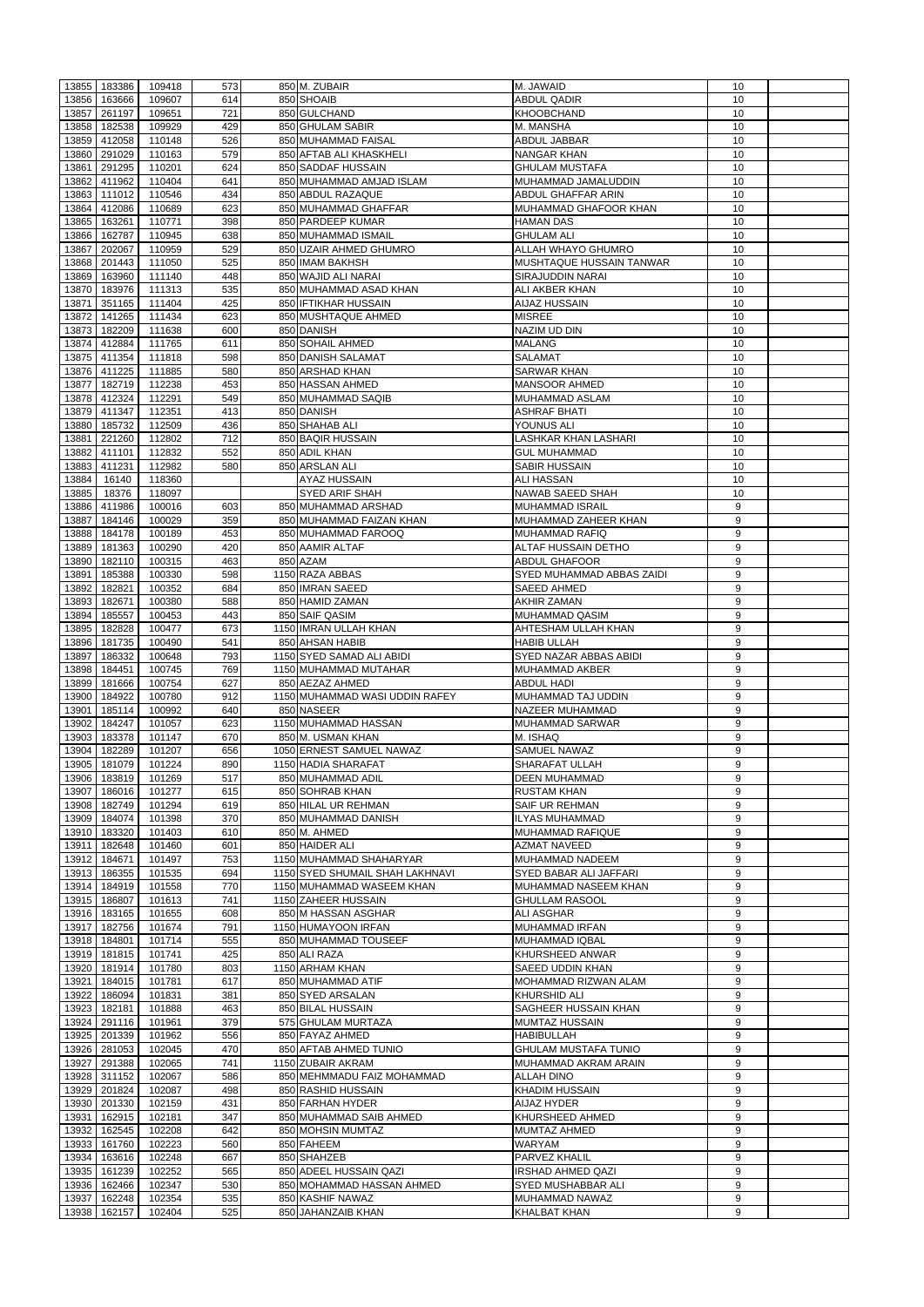| 13939 | 162911       | 102634 | 473      | 850 MUHAMMAD SAFDER SOOMRO          | <b>GHULAM QAMBER SOOMRO</b>         | 9                |  |
|-------|--------------|--------|----------|-------------------------------------|-------------------------------------|------------------|--|
|       |              |        | 633      |                                     | MUHAMMAD ISMAIL PANHWAR             |                  |  |
| 13940 | 161443       | 102642 |          | 850 AMJAD ALI PANHWAR               |                                     | 9                |  |
| 13941 | 26105        | 102671 | 532      | 850 MUHAMMAD JUNAID                 | <b>HABIBULLAH</b>                   | 9                |  |
| 13942 | 261324       | 102677 | 523      | 850 MOHSIN                          | <b>MOHAMMAD YAMEEN</b>              | 9                |  |
| 13943 | 261235       | 102746 | 598      | 850 JAHNZAIB ALI                    | <b>HASHIM SOLANGI</b>               | 9                |  |
| 13944 | 221069       | 102810 | 467      | 850 ABDUL RAHMAN                    | <b>MOHAMMAD AZAM</b>                | 9                |  |
| 13945 | 221844       | 102848 | $\Omega$ | 0 SARFRAZ SOOMRO                    | <b>ABDUL FATAH SOOMRO</b>           | 9                |  |
| 13946 | 221351       | 102973 | 634      | 850 GHULAM MUSTAFA                  | <b>ZAHID HUSSAIN TUNIO</b>          | $\boldsymbol{9}$ |  |
| 13947 | 221710       | 103001 | 635      | 850 NAVEED ALI SOOMRO               | ROSHAN ALI SOOMRO                   | $\boldsymbol{9}$ |  |
| 13948 | 221702       | 103006 | 523      | 850 NASIR ALI                       | <b>MOHAMMAD YAKOOB</b>              | 9                |  |
|       |              |        |          |                                     |                                     |                  |  |
| 13949 | 162020       | 103028 | 595      | 850 HASSAN ALI                      | MUHAMMAD SULEMAN                    | 9                |  |
| 13950 | 351339       | 103110 | 559      | 850 REHMATULLAH                     | <b>MAKHDOOM LIAQUAT ALI QURESHI</b> | 9                |  |
| 13951 | 351375       | 103127 | 443      | 0 SANAULLAH                         | <b>AYOUBULLAH</b>                   | 9                |  |
| 13952 | 351288       | 103138 | 532      | 850 MUJAHID HUSSAIN                 | <b>MUHAMMAD DIN</b>                 | 9                |  |
| 13953 | 401309       | 103145 | 211      | 398 SAJAD ALI                       | <b>MAHBOOB ALI LANGAB</b>           | 9                |  |
| 13954 | 261158       | 103170 | 612      | 850 DOCAT KUMAR                     | LEKH RAJ                            | 9                |  |
|       |              |        |          |                                     |                                     |                  |  |
| 13955 | 201239       | 103174 | 540      | 850 ASIF ALI                        | <b>ANWAR ALI</b>                    | 9                |  |
| 13956 | 29101        | 103248 | 557      | 850 AMER BAKHSH                     | <b>ALI MUHAMMAD</b>                 | 9                |  |
| 13957 | 291207       | 103249 | 595      | 850 MUHAMMAD ATIF                   | <b>MUHAMMAD HANIF</b>               | 9                |  |
| 13958 | 22104        | 103310 | 533      | 850 ARIF FARAZ                      | SARFARAZ AHMED MEMON                | 9                |  |
| 13959 | 141065       | 103336 | 538      | 850 AMEER BUX                       | <b>ALLAN BUX</b>                    | 9                |  |
| 13960 | 201384       | 103338 | 633      | 850 GHULAM NASIR                    | <b>GHULAM QADIR ABBASI</b>          | 9                |  |
|       |              |        |          |                                     |                                     |                  |  |
| 13961 | 261167       | 103396 | 556      | 850 FAIZAN AHMED                    | <b>ABDUL KARIM</b>                  | 9                |  |
| 13962 | 202043       | 103422 | 532      | 850 TANVEER ABBAS                   | <b>SHAH NAWAZ</b>                   | 9                |  |
|       | 13963 141371 | 103424 | 378      | 850 SIRAJ AHMED                     | HAFIZ DUR MUHAMMAD                  | $\boldsymbol{9}$ |  |
| 13964 | 311279       | 103472 | 437      | 850 SIKANDAR ALI                    | <b>HABIB AHMED</b>                  | 9                |  |
| 13965 | 291079       | 103513 | 512      | 850 AZHAR RAFIQUE                   | MUHAMMAD RAFIQUE                    | $\boldsymbol{9}$ |  |
| 13966 | 164076       | 103517 | 537      | 850 ZAHEER HUSSAIN                  | <b>GHULAM HUSSAIN</b>               | 9                |  |
|       |              |        |          |                                     |                                     |                  |  |
| 13967 | 201106       | 103592 | 546      | 850 ABDUL SAMI                      | MUHAMMAD MURAD LODRO                | 9                |  |
| 13968 | 162925       | 103644 | 535      | 850 MUHAMMAD SALMAN                 | MUHAMMAD IMTIAZ                     | 9                |  |
| 13969 | 162185       | 103649 | 443      | 850 JAWED AKBAR                     | <b>ALI AKBAR</b>                    | 9                |  |
| 13970 | 161746       | 103688 | 623      | 850 FAHAD BIN ADD                   | MUHAMMAD ADIL KHAN                  | 9                |  |
| 13971 | 162296       | 103726 | 510      | 850 M BABAR KHAN                    | <b>M ASHRAF KHAN</b>                | 9                |  |
|       | 161368       |        |          |                                     |                                     |                  |  |
| 13972 |              | 103727 | 595      | 850 ALI AWAIS                       | <b>GHULAM RASOOL</b>                | 9                |  |
| 13973 | 16123        | 103747 | 606      | 850 MUHAMMAD SARWAR RAZA            | MUHAMMAD ABID SHAIKH                | 9                |  |
| 13974 | 16130        | 103776 | 649      | 850 SYED ASDULLAH SHAH              | <b>SYED IRFAN ALI SHAH</b>          | 9                |  |
|       | 13975 164161 | 103828 | 510      | 850 ZULQARNAIN                      | <b>HAJI AHMED</b>                   | 9                |  |
|       | 13976 162997 | 103832 | $\Omega$ | 850 MUHAMMAD UMAIR                  | <b>MUHAMMAD SHARIF</b>              | 9                |  |
| 13977 | 161358       | 103847 | 619      | 850 ALI ADNAN                       | MOIN U DDIN                         | 9                |  |
|       |              |        |          |                                     |                                     |                  |  |
| 13978 | 311086       | 103907 | 374      | 850 GHULAM FAROOQUE                 | <b>MOHAMMAD SALEEM</b>              | $\boldsymbol{9}$ |  |
| 13979 | 111059       | 103946 | 499      | 850 GHULAM MURTAZA                  | <b>SHAMS UL HAQUE</b>               | $\boldsymbol{9}$ |  |
| 13980 | 28109        | 103952 | 441      | 850 WASEEM GUL                      | <b>GUL HASSAN</b>                   | $\boldsymbol{9}$ |  |
| 13981 | 401097       | 104017 | 661      | 850 BARKAT ALI                      | <b>GHULAM SARWAR</b>                | 9                |  |
| 13982 | 261288       | 104158 | 538      | 850 MADAD ALI                       | <b>ABDUL MAJEED</b>                 | 9                |  |
| 13983 | 261521       | 104279 | 682      | 850 SAJJAD ALI                      | <b>ALLAH DINO</b>                   | 9                |  |
|       |              |        |          |                                     |                                     |                  |  |
| 13984 | 201904       | 104375 | 510      | 850 SALMAN KHAN                     | <b>UBAID ULLAH KHAN</b>             | 9                |  |
| 13985 | 202086       | 104400 | 588      | 850 WAQAR AHMED                     | <b>ABDUL SATTAR</b>                 | 9                |  |
| 13986 | 201565       | 104420 | 543      | 850 MASHOOQUE SHAH                  | SIKANDAR SHAH                       | 9                |  |
| 13987 | 291014       | 104437 | 735      | 1150 ABDUL JABBAR                   | <b>KHAN SAHIB</b>                   | 9                |  |
| 13988 | 401334       | 104480 | 503      | 850 SHAH FAISAL                     | <b>AURANGZEB MANGI</b>              | 9                |  |
| 13989 | 291038       | 104497 | 463      | 850 ALI ABBAS                       | <b>ALI MUHAMMAD</b>                 | 9                |  |
|       |              |        |          |                                     |                                     |                  |  |
| 13990 | 201301       | 104548 | 487      | 850 DILEEP KUMAR                    | <b>HAKIM MAL</b>                    | 9                |  |
| 13991 | 281056       | 104559 | 472      | 850 AFZAL ALI MANGI                 | <b>SIKANDAR ALI MANGI</b>           | 9                |  |
| 13992 | 162586       | 104599 | 525      | 850 MUHAMMAD AHSAN                  | MUHAMMAD SHAFIQUE                   | 9                |  |
| 13993 | 351025       | 104633 | 456      | 850 ABDUL QUDOOS NOONARI            | MUHAMMAD SIDDIQUE NOONARI           | 9                |  |
| 13994 | 185990       | 104710 | 423      | 850 SIRAJ UL HAQ                    | ANWAR UL HUSSAIN                    | 9                |  |
| 13995 | 401173       | 104783 | 577      | 850 JAMIL AHMED GORAR               | AFTAB AHMED GORAR                   | 9                |  |
|       |              |        |          |                                     |                                     |                  |  |
| 13996 | 184272       | 104837 | 765      | 1150 MUHAMMAD ILYAS                 | <b>MHAMMAD FAYYAZ</b>               | $\boldsymbol{9}$ |  |
|       | 13997 184490 | 104842 | 607      | 850 MUHAMMAD NOMAN                  | <b>ASEEM KHAN</b>                   | $\boldsymbol{9}$ |  |
|       | 13998 261594 | 104882 | 514      | 0 UMAIR KHAN                        | <b>FAKHR UDDIN</b>                  | 9                |  |
|       | 13999 163887 | 104942 | 556      | 850 TEHSEEN SHAIKH                  | <b>ABDUL JABBAR SHAIKH</b>          | 9                |  |
|       | 14000 111109 | 105155 | 589      | 850 MUHAMMAD ASIF                   | MUHAMMAD ISHAQUE KHATTI             | $\boldsymbol{9}$ |  |
| 14001 | 201704       | 105325 | 570      | 850 MULAZIM HUSSAIN                 | <b>GHULAM HASSAN</b>                | 9                |  |
|       |              |        |          |                                     |                                     |                  |  |
| 14002 | 162656       | 105369 | 476      | 850 MUHAMMAD ASLAM                  | <b>GHOUS BUKHSH</b>                 | 9                |  |
| 14003 | 401143       | 105377 | 596      | 850 GUL HASSAN                      | <b>ALTAF HUSSAIN GARAR</b>          | 9                |  |
| 14004 | 161959       | 105400 | 682      | 850 HAFIZ KASHIF RAZA               | MUHAMMAD MUSHTAQUE HUSSAIN          | 9                |  |
| 14005 | 202085       | 105420 | 503      | 850 WAQAR AHMED                     | MOHAMMAD ISMAIL SOOMRO              | 9                |  |
| 14006 | 183517       | 105452 | 498      | 850 MIAN MUHAMMAD ISMAIL RASUL SHAH | <b>MIAN FAIZ RASUL SHAH</b>         | 9                |  |
| 14007 | 163981       | 105542 | 448      | 850 WAQAR AHMED                     | NISAR AHMED                         | 9                |  |
|       | 161469       |        | 850      | 516 ARIF ALI                        | MOHAMMAD SIDDIQUE                   |                  |  |
| 14008 |              | 105577 |          |                                     |                                     | 9                |  |
| 14009 | 162414       | 105597 | 680      | 850 MIRZA AMAN BAIG                 | MIRZA ABRAR BAIG                    | 9                |  |
| 14010 | 182575       | 105803 | 593      | 1150 HAFIZ ALI AHMED                | <b>RASHEED AHMED</b>                | 9                |  |
|       | 14011 185757 | 105836 | 552      | 0 SHAHEER SAAD AHMED                | <b>MASROOR AHMED</b>                | 9                |  |
|       | 14012 351384 | 105936 | 608      | 850 SHAFIQUE AHMED                  | <b>MUHAMMAD BACHAL</b>              | 9                |  |
|       | 14013 162812 | 106032 | 630      | 850 MUHAMMAD KHAN                   | <b>MUHAMMAD UMAR</b>                | 9                |  |
|       |              |        |          |                                     |                                     |                  |  |
|       | 14014 202107 | 106048 | 499      | 850 WASEEM AHMED                    | <b>HAJI RUSTAM ALI</b>              | 9                |  |
|       | 14015 201641 | 106071 | 574      | 850 MOHAMMAD TARIQUE JAMSHED        | <b>JAMSHED ALI TOOR</b>             | 9                |  |
|       | 14016 186154 | 106160 | 443      | 850 SYED HARIS ALI                  | <b>SYED SHARAFAT ALI</b>            | 9                |  |
|       | 14017 181885 | 106206 | 417      | 850 ANEES AHMED KHAN                | MUHAMMAD DAWOOD KHAN                | 9                |  |
| 14018 | 186843       | 106283 | 396      | 850 ZAMEER AHMED                    | <b>BASHIR AHMED</b>                 | 9                |  |
| 14019 | 351021       | 106316 | $\Omega$ | 0 ABDUL MAJID                       | <b>ABDUL RASOOL</b>                 | 9                |  |
|       |              |        |          |                                     |                                     |                  |  |
| 14020 | 411577       | 106324 | 783      | 1150 IKHLAQ AHMED                   | MUHAMMAD ASGHAR KHAN                | 9                |  |
| 14021 | 186570       | 106355 | 434      | 850 UMER ALI                        | <b>SHAMS TABRAIZ</b>                | 9                |  |
|       | 14022 185031 | 106361 | 477      | 850 MURTUZA                         | <b>ABDUL FAHEEM</b>                 | 9                |  |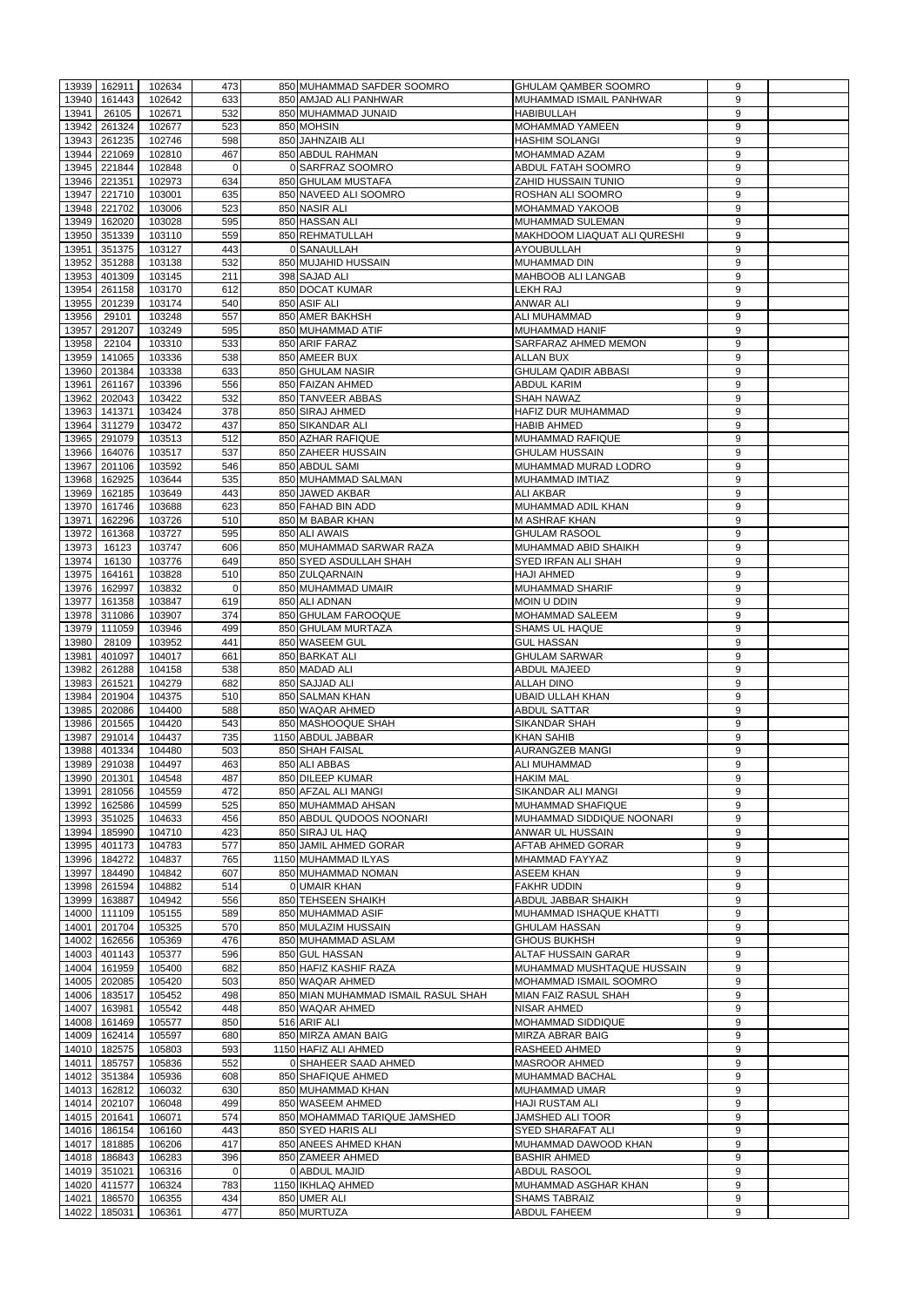| 14023 | 183336       | 106383              | 466            | 850 M. DANISH NADEEM AHMAD      | M. NADEEM AHMAD              | 9                |  |
|-------|--------------|---------------------|----------------|---------------------------------|------------------------------|------------------|--|
| 14024 | 186469       | 106437              | 428            | 850 TANVEER AHSAN               | <b>SHAKEEL AHMED</b>         | 9                |  |
| 14025 | 411324       | 106494              | 695            | 850 BAKHAT RAHIM                | <b>HAZRAT RAHIM</b>          | 9                |  |
| 14026 | 201120       | 106495              | 602            | 850 ABID ALI                    | <b>SALLAH UDDIN</b>          | 9                |  |
| 14027 | 185741       | 106503              | 426            | 850 SHAHBAZ                     | <b>MUHAMMAD ASHRAF</b>       | 9                |  |
| 14028 | 201692       | 106606              | 586            | 850 MUHAMMAD TARIQUE            | KIFAYAT ULLAH MEMON          | 9                |  |
| 14029 | 184507       | 106612              | 520            | 850 MUHAMMAD OSAMA              | <b>MOIN UDDIN</b>            | 9                |  |
| 14030 | 311219       | 106656              | 664            | 850 NIDOSH KUMAR                | PONIO                        | 9                |  |
| 14031 | 163563       | 106698              | 366            | 366 SHAHBAZ KHAN SOLANGI        | <b>BIALAWAL KHAN SOLANGI</b> | 9                |  |
| 14032 | 201908       | 106751              | 0              | 0 SAMIULLAH                     | <b>BAKHATULLAH DOGAR</b>     | $\boldsymbol{9}$ |  |
| 14033 | 185607       | 106812              | 457            | 850 SALMAN                      | MUHAMMED SIDDIQUE            | 9                |  |
| 14034 | 411613       | 106813              | 415            | 850 IRFAN RAUF                  | <b>ABDUL RAUF</b>            | 9                |  |
| 14035 | 183630       | 106841              | 489            | 1050 MOHAMMAD KAMRAN            | <b>SABIR KARIM</b>           | 9                |  |
| 14036 | 221270       | 106854              | 528            | 850 BILAWAL                     | <b>BASHIR AHMED AHEER</b>    | 9                |  |
| 14037 | 261165       | 106872              | 554            | 850 FAIZ ALI                    | <b>FAROOQ AHMED</b>          | 9                |  |
|       | 182645       |                     |                | 850 HAFIZ UMAR HAYAT            |                              |                  |  |
| 14038 |              | 106895              | 688            |                                 | MUHAMMAD HAYAT               | 9                |  |
| 14039 | 183114       | 106897              | 733            | 1150 M ARSALAN AZIM             | M AZIM                       | 9                |  |
| 14040 | 161283       | 106912              | 599            | 850 AHMAD RAZA                  | <b>MUKHTAR AHMAD</b>         | 9                |  |
| 14041 | 161023       | 106937              | 510            | 850 MALAHAT FARHEEN             | <b>KANWER ISHRAT ALI</b>     | 9                |  |
| 14042 | 412317       | 106965              | 559            | 850 MUHAMMAD SALMAN             | <b>ABDUL SATTAR</b>          | 9                |  |
| 14043 | 221691       | 107195              | 559            | 850 NAEEM AHMED                 | <b>MUHARRAM ALI</b>          | 9                |  |
| 14044 | 181931       | 107329              | 419            | 850 ARSALAN AHMED               | ALI AHMED                    | 9                |  |
| 14045 | 201205       | 107454              | 454            | 850 ASAD ALI                    | <b>SAFDAR ALI SAMO</b>       | 9                |  |
| 14046 | 161950       | 107458              | 454            | 850 HAFEEZ AHMED                | ZAIN UL ABDIN                | 9                |  |
| 14047 | 161448       | 107528              | 639            | 850 ANEES UR REHMAN HUSSAN ZAI  | HAFEEZ UR REHMAN HUSSAN ZAI  | $\boldsymbol{9}$ |  |
| 14048 | 162460       | 107563              | 569            | 850 MOHAMMAD FARAZ SIDDIQUI     | MOHAMMAD SALEEM SIDDIQUI     | 9                |  |
| 14049 | 186393       | 107578              | 621            | 1150 SYED WASI HAIDER ROZA RAVI | <b>SYED BAQAR RAZA RAZVI</b> | 9                |  |
| 14050 | 184852       | 107581              | $\Omega$       | 0 MUHAMMAD USMAN                | MIAN SARFARAZ AHMED ANJUM    | 9                |  |
| 14051 | 162856       | 107604              | 658            | 0 MUHAMMAD NASIR                | MUHAMMAD SULEMAN             | 9                |  |
| 14052 | 161874       | 107617              | 850            | 406 FURQAN ALI VIGHIO           | <b>GULLAM ALI VIGHIO</b>     | 9                |  |
| 14053 | 161710       | 107664              | 579            | 850 DEEDAR ALI KHAND            | <b>DADA KHAN KHAND</b>       | 9                |  |
| 14054 | 181727       | 107717              | 462            | 850 AHSAN ALI                   | M.TARIQ JAVAID               | 9                |  |
| 14055 | 185028       | 107838              | 595            | 850 MURTAZA                     | <b>ALLAH DITA</b>            | 9                |  |
| 14056 | 182096       | 107876              | 722            | 1150 AYAZ AHMED KHAN            | MUHAMMAD EJAZ KHAN           | 9                |  |
| 14057 | 184026       | 107927              | 630            | 850 MUHAMMAD AWAIS SALIK KHAN   | MUHAMMAD JAMIL KHAN          | 9                |  |
|       | 14058 184297 | 107994              | 432            | 850 MUHAMMAD IRFAN              | MUHAMMAD KURSHEED ALAM       | 9                |  |
|       | 14059 163866 | 108018              | 595            | 850 TANVEER                     | <b>BHEEMOO</b>               | 9                |  |
|       |              |                     |                |                                 |                              |                  |  |
| 14060 | 221170       | 108089              | 540            | 850 ALI RAZA                    | <b>WALID MOHAMMAD</b>        | 9                |  |
| 14061 | 184404       | 108110              | 539            | 850 MUHAMMAD MAZHAR             | <b>MUHAMMAD CHAND</b>        | 9                |  |
| 14062 | 184971       | 108209              | 452            | 850 MUHAMMAD ZOHAIB             | <b>MUHAMMAD YOUNUS</b>       | $\boldsymbol{9}$ |  |
| 14063 | 411943       | 108228              | 436            | 850 MUHAMMAD AHTISHAM JILANI    | MUHAMMAD AMIR UD DIN JILANI  | 9                |  |
| 14064 | 181930       | 108255              | 467            | 850 ARSALAN AHMED               | <b>ABDUL KARIM</b>           | 9                |  |
| 14065 | 183569       | 108266              | 504            | 850 MOHAMMAD ANUS RAFIQUE       | M. RAFIQUE AHMED             | 9                |  |
| 14066 | 186530       | 108276              | 396            | 850 UMAIR AHMED ALVI            | MUJEED AHMED ALVI            | 9                |  |
| 14067 | 201578       | 108345              | 596            | 850 MIAN MOHSIN ALI             | <b>MIAN AIJAZ ALI</b>        | 9                |  |
| 14068 | 413000       | 108371              | 470            | 850 SYED TAHA ALI               | <b>SYED SAEED ALI</b>        | 9                |  |
| 14069 | 351229       | 108463              | $\Omega$       | 0 MOHAMMAD BILAL                | MOHAMMAD KHADIM              | 9                |  |
| 14070 | 401099       | 108478              | 548            | 850 BASHIR AHMED                | MUHAMMAD ISMAIL SHAIKA       | 9                |  |
| 14071 | 186775       | 108630              | 511            | 850 YASIR HUSSAIN               | <b>SABIR HUSSAIN</b>         | 9                |  |
| 14072 | 163254       | 108660              | 616            | 950 OWAIS AHMED QAZI            | ABDUL SHAKOOR QAZI           | 9                |  |
| 14073 | 186196       | 108694              | 506            | 850 SYED MAJID ALI              | SYED ABID ALI                | 9                |  |
| 14074 | 162498       | 108912              | 598            | 850 MOHAMMAD SHEHARYAR KHAN     | JAVEED IQBAL KHAN            | 9                |  |
| 14075 | 162038       | 109181              | 540            | 0 HUNAIN AHMAD ABBASI           | AFTAB AHMAD ABBASI           | 9                |  |
| 14076 | 163582       | 109335              | 463            | 850 SHAHMEER KHAN               | MUHAMMAD DAWOOD NOOH POTO    | 9                |  |
| 14077 | 184791       | 109338              | 394            | 850 MUHAMMAD TANWEER LUQMAN     | MUHAMMAD LUQMAN              | 9                |  |
| 14078 | 182799       | 109387              | 357            | 850 IMRAN AHMED                 | AZIZ UR RAHMAN               | 9                |  |
| 14079 | 412553       | 109438              | 473            | 850 NAVEED                      | <b>DOST MOHAMMAD</b>         | 9                |  |
| 14080 | 183374       | 109449              | 471            | 850 M. UMAR                     | <b>ISMAIL</b>                | 9                |  |
| 14081 | 411257       | 109480              | 464            | 900 ASHFAQ                      | SHAH ZULLAH KHAN             | 9                |  |
| 14082 | 163423       | 109653              | 516            | 850 SAEED AHMED                 | <b>AZIZ AHMED</b>            | 9                |  |
| 14083 | 411847       | 109722              | 526            | 850 MOHAMMAD KASHIF SHEHZAD     | WALI MOHAMMAD SHAHID         | 9                |  |
| 14084 | 411272       | 109737              | 733            | 1150 ASIF RAZA                  | <b>TAFSEER HYDER</b>         | 9                |  |
| 14085 | 182105       | 109751              | 359            | 850 AYAZ SHAIKH                 | <b>ABDUL BASIT</b>           | 9                |  |
| 14086 | 161296       | 109770              | 460            | 850 AHMED NOOR                  | <b>HAJI NOOR MUHAMMED</b>    | 9                |  |
| 14087 | 291260       | 109827              | 667            | 1150 NIAZ HUSSAIN               | <b>SIKANDAR ALI</b>          | 9                |  |
| 14088 | 185668       | 109844              | 405            | 850 SAQIB HUSSAIN SIDDIQUE      | SARWAR HUSSAIN SIDDIQUI      | 9                |  |
| 14089 | 261374       | 109873              | 696            | 850 MUHAMMAD SALJOOQ            | <b>FIOA HUSSAIN</b>          | 9                |  |
|       |              |                     | 623            |                                 |                              | 9                |  |
| 14090 | 291323       | 109996              |                | 850 SHAHID ALI                  | ABDUL RAZAQUE                |                  |  |
| 14091 | 412502       | 110060              | 519            | 850 MUNEEB ALI                  | <b>ANSAR ALI</b>             | 9                |  |
| 14092 | 412924       | 110100              | 615            | 850 SYED FAIZAN ALI             | <b>SYED AHSAN ALI</b>        | 9                |  |
| 14093 | 111006       | 110116              | 555            | 850 ABDUL GHAFOOR               | ABDUL JABBAR                 | 9                |  |
| 14094 | 291087       | 110123              | 632            | 850 DANISH                      | SHER DIL RAJPUT OAD          | 9                |  |
|       |              | 14095 183471 110127 | $\overline{0}$ | 0 MAQSOOD NASIR                 | MUHAMMAD SIDDIQ ZAFAR        | $\boldsymbol{9}$ |  |
|       | 14096 411862 | 110166              | 520            | 850 MOHAMMAD SHAHERYAR MALIK    | <b>MALIK MUHAMMAD YOUNIS</b> | 9                |  |
| 14097 | 163607       | 110197              | 680            | 850 SHAHZAD HUSSAIN SAHITO      | <b>GHULAM MUSTAFA SAHITO</b> | 9                |  |
|       | 14098 411977 | 110234              | 642            | 850 MUHAMMAD ARIF               | MUHAMMAD MUSTAFA             | 9                |  |
|       | 14099 181721 | 110263              | 391            | 850 AHSAN ABDAL                 | <b>MOHAMMAD ABDAL</b>        | 9                |  |
|       | 14100 412735 | 110292              | 572            | 850 SAJJAD AHMED                | KHAWAJ KHAN                  | 9                |  |
| 14101 | 183424       | 110308              | 587            | 0 MAH ZAIB                      | <b>PEER MOHAMMAD</b>         | 9                |  |
| 14102 | 162237       | 110319              | 623            | 850 KAREEM BUX                  | <b>HASSAN BUX</b>            | 9                |  |
|       | 14103 181970 | 110337              | 475            | 850 ARSLAN ASLAM                | MUHAMMAD ASLAM               | 9                |  |
| 14104 | 182993       | 110341              | 431            | 850 KAMRAN RAZA                 | <b>TALIB HUSSAIN</b>         | 9                |  |
| 14105 | 163447       | 110421              | 581            | 850 SAJID IQBAL                 | <b>KHALID AKBAR</b>          | 9                |  |
|       | 14106 311100 | 110458              | 695            | 850 GHULAM YASIN                | RASOOL BUX                   | 9                |  |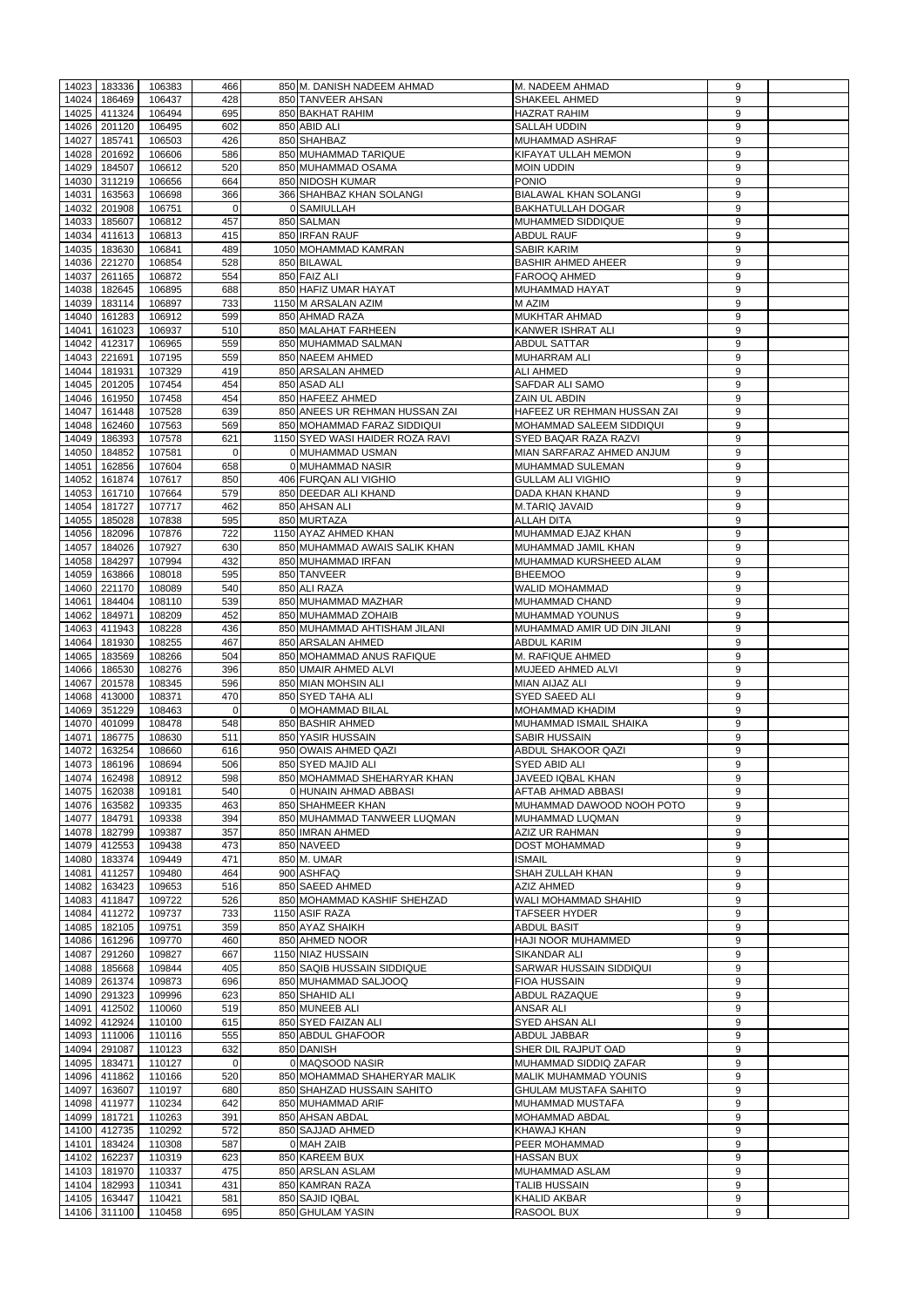|       | 14107 161784           | 110513           | 486            | 1050 FAISAL SAJJAD                        | MUHAMMAD ASGHAR                               | 9                |  |
|-------|------------------------|------------------|----------------|-------------------------------------------|-----------------------------------------------|------------------|--|
|       | 14108 163348           | 110525           | $\Omega$       | 850 RATO KHAN                             | <b>MUHAMMAD KHAN</b>                          | 9                |  |
|       | 14109 162589           | 110528           | 619            | 850 MUHAMMAD AHSAN                        | <b>JAWAID SIDDIQUI</b>                        | 9                |  |
|       | 14110 111095           | 110545           | 543            | 850 MANSOOR ALI SHAH                      | ALI MOHAMMAD SHAH                             |                  |  |
|       |                        |                  |                |                                           |                                               | 9                |  |
| 14111 | 163315                 | 110587           | 637            | 850 RAMEEL                                | <b>ABDUL GHANI</b>                            | 9                |  |
| 14112 | 412643                 | 110593           | 577            | 850 RAHMAT ULLAH                          | <b>RIAZ MUHAMMAD</b>                          | 9                |  |
|       | 14113 201799           | 110606           | 537            | 850 QUDRATULLAH                           | <b>GHULAM SHABIR</b>                          | 9                |  |
|       | 14114 18162            | 110646           | 657            | 850 MUHAMMAD ZAMEER                       | AMEER MUHAMMAD                                | 9                |  |
|       | 14115 183444           | 110752           | 748            | 1150 MALIK ABDUL RAUF                     | <b>MALIK GHULAM ASGHAR</b>                    | $\boldsymbol{9}$ |  |
|       | 14116 181123           | 110791           | 558            | 850 KIRAN JEHAN                           | <b>SHAIK GHAUS UDDIN</b>                      | 9                |  |
|       | 14117 184961           | 110798           | 710            | 850 MUHAMMAD ZEESHAN                      | MUHAMMAD ZAMEER UL HASSAN MAHN                | 9                |  |
|       | 14118 161134           | 110827           | $\Omega$       | 0 ABDUL JABBAR BARCH                      | <b>ABDUL QADIR BARCH</b>                      | 9                |  |
|       | 14119 182951           | 110872           | 558            | 850 JUNAID JAMSHED ALI                    | <b>ALI BUKHSH</b>                             | $\boldsymbol{9}$ |  |
|       | 14120 161741           | 110946           | 850            | 682 FAHAD ALI                             | <b>GHULAM ALI TALPUR</b>                      | 9                |  |
|       | 14121 111037           | 110950           | 562            | 850 ARFAT ALI TALPUR                      | <b>IMAM BUX TALPUR</b>                        | 9                |  |
|       | 14122 163745           | 111006           | 455            | 850 SYED ALI UR REHMAN                    | <b>SYED KHALIL UR REHMAN</b>                  | 9                |  |
|       | 14123 161932           | 111024           | 646            | 850 GUL NAWAZ                             | <b>HAJI KHAN</b>                              | 9                |  |
|       | 14124 261212           | 111037           | 603            | 850 HASSAN JAMAL                          | <b>JAMAL UDDIN</b>                            | 9                |  |
|       | 14125 411950           | 111054           | 557            | 850 MUHAMMAD ALI                          | <b>MUHAMMAD HANIF</b>                         | 9                |  |
|       | 14126 163570           | 111127           | 387            | 850 SHAHID ALI                            | <b>SIKANDER ALI</b>                           | 9                |  |
|       | 14127 161099           | 111129           | 483            | 850 ABDUL BASIT KHAN                      | <b>ABDUL WAHAB KHAN</b>                       | 9                |  |
|       | 14128 291153           | 111162           | 364            | 0 JUNAID KHAN                             | <b>JAGAN KHAN</b>                             | 9                |  |
|       | 14129 161728           | 111189           | 461            | 850 EHSAN                                 | <b>HAJI AMEEN</b>                             | 9                |  |
|       | 14130 221501           | 111379           | 545            | 850 M HARIS                               | <b>ISHFAQUE AKHTAR</b>                        | $\boldsymbol{9}$ |  |
|       | 14131 162762           | 111391           | 605            | 850 MUHAMMAD HUNAIN ALI KHAN              | <b>MALIK ATHER MUHAMMAD</b>                   | 9                |  |
|       | 14132 162813           | 111508           | 400            | 850 MUHAMMAD KHURRAM                      | MUHAMMAD RAFIQUE                              | 9                |  |
|       | 14133 261531           | 111538           | 594            | 850 SARFARAZ                              | <b>ALLAH BUX</b>                              | 9                |  |
|       | 14134 412891           | 111568           | 548            | 0STEPHEN                                  | <b>ASHRAF ABDULLAH</b>                        | 9                |  |
|       | 14135 185368           | 111591           | 639            | 850 RANA RAHEEL                           | RANA MUHAMMAD YOUNIS                          | 9                |  |
|       | 14136 162472           | 111606           | 434            | 850 MOHAMMAD KAMRAN AYAZ                  | MOHAMMAD MUSLIM AYAZ                          | 9                |  |
| 14137 | 183054                 | 111651           | 650            | 850 KHAYYAM SULTAN                        | <b>AMEER SULTAN</b>                           | 9                |  |
|       | 14138 182621           | 111768           | 450            | 850 HAFIZ MUHAMMAD SUBHAN                 | MUHAMMAD HANIF                                | 9                |  |
| 14139 | 161130                 | 111778           | 470            | 850 ABDUL HUSSAIN TURK                    | <b>SABOO KHAN TURK</b>                        | 9                |  |
|       | 14140 163682           | 111781           | 472            | 850 SHOUKAT ALI                           | <b>GUL MUHAMMAD</b>                           | 9                |  |
| 14141 | 411686                 | 111845           | 614            | 850 KASHIF QURBAN                         | <b>QURBAN HUSSAIN</b>                         | 9                |  |
|       | 14142 412129           |                  | 551            | 850 MUHAMMAD IMRAN                        | MUHAMMAD HANIF                                | 9                |  |
|       |                        | 111850           |                |                                           |                                               |                  |  |
|       | 14143 161280           | 111927           | 671            | 0 AGHA ZAFAR ULLAH KHAN<br>0 ZAHEER ABBAS | <b>FAIZ ULLAH KHAN</b>                        | 9                |  |
|       | 14144 164068           | 111934           | $\Omega$       |                                           | NAZIR AHMAD ARAIN                             | 9                |  |
|       | 14145 28101            | 111996           | $\overline{0}$ | 0 GHULAM MURTAZA TAGAR                    | <b>GHULAM MUSTAFA TAGAR</b>                   | 9                |  |
| 14146 | 281145                 | 112068           | $\Omega$       | 0 BAKSHAL KHAN                            | <b>GULAB KHAN</b>                             | 9                |  |
|       | 14147 261499           | 112077           | 467            | 850 RASHID ALI                            | <b>SHABIR AHMED</b>                           | 9                |  |
|       | 14148 281400           | 112112           | 569            | 850 MUHAMMAD TAJAMAL                      | <b>SHER MUHAMMAD BURIRO</b>                   | 9                |  |
|       | 14149 202100           | 112154           | 536            | 850 WASEEM ABBASI                         | <b>GHULAM ABBAS</b>                           | 9                |  |
|       | 14150 412578           | 112199           | 584            | 850 NOMAN ALI                             | MUHAMMAD YOUNUS                               | 9                |  |
| 14151 | 412440                 | 112311           | 633            | 850 MUHAMMAD YASIR                        | <b>ABDUL SATTAR</b>                           | 9                |  |
|       | 14152 412610           | 112320           | 604            | 850 OWAIS                                 | MUHAMMED JAWED                                | 9                |  |
|       | 14153 411067           | 112370           | 680            | 850 ABDUL WAHEED                          | <b>ABDUL HAMEED</b>                           | 9                |  |
| 14154 | 182233                 | 112538           | 469            | 800 DANISH MALIK                          | MUHAMMAD ILYAS MALIK                          | 9                |  |
|       | 14155 184317           | 112544           | 652            | 850 MUHAMMAD ISRAR                        | <b>UMER WAHID</b>                             | 9                |  |
|       | 14156 412807           | 112603           | 489            | 850 SHAHID KHAN                           | <b>ESSA KHAN</b>                              | 9                |  |
| 14157 | 185525                 | 112692           | 756            | 1150 SABOOR UR REHMAN                     | <b>NAZIR REHMAN</b>                           | 9                |  |
|       | 14158 411222           | 112741           | 562            | 850 ARSALAN SALEEM                        | <b>SALEEM AKHTAR</b>                          | 9                |  |
| 14159 | 412511                 | 112748           | 439            | 850 MUSLIM KHAN                           | <b>SALIM KHAN</b>                             | 9                |  |
|       | 14160 311154           | 112764           | 674            | 850 MOHAMMAD ADEEL ASGHAR                 | <b>ASGHAR ALI</b>                             | 9                |  |
| 14161 | 184726                 | 112843           | 490            | 850 MUHAMMAD SHOAIB                       | MUHAMMAD JAWAD                                | 9                |  |
| 14162 | 261187                 | 112959           | 475            | 850 GHULAM RASOOL                         | <b>SAGEER AHMED</b>                           | 9                |  |
|       | 14163 183936           | 112975           | 428            | 850 MUHAMMAD ARIF RAZA NAQVI              | SYED MANZOOR HUSSAIN NAQVI                    | 9                |  |
|       | 14164 184415           | 113067           | 903            | 1150 MUHAMMAD MOHSIN                      | MUHAMMAD MUSLIM                               | 9                |  |
|       | 14165 412386           | 113191           | 457            | 850 MUHAMMAD TANVEER AHMED                | <b>MUHAMMAD ISMAIL</b>                        | 9                |  |
|       | 14166 184281           | 113213           | 630            | 850 MUHAMMAD IMRAN                        | MUHAMMAD GHULAM MUSTAFA                       | 9                |  |
|       | 14167 351171           | 113226           | 519            | 850 IMRAN AHMED                           | <b>UMER DARAZ</b>                             | 9                |  |
|       | 14168 185255           | 113291           | 450            | 850 OWAIS                                 | <b>ABDUL WAHAB</b>                            | 9                |  |
|       | 14169 161251           | 113301           | 603            | 850 ADNAN                                 | <b>KHUDA DINO</b>                             | 9                |  |
| 14170 | 183858                 | 113381           | 470            | 850 MUHAMMAD AHSAN                        | <b>ABDUL HAMED</b>                            | 9                |  |
| 14171 | 202008                 | 113425           | 648            | 850 SYED ABID RAZA                        | <b>SYED SARFARAZ SHAH</b>                     | 9                |  |
| 14172 | 291196                 | 113431           | 559            | 850 MUHAMMAD ALI                          | <b>ANWAR ALI</b>                              | 9                |  |
|       | 14173 141234           | 113432           | 613            | 850 MUHAMMAD ISMAIL LAGHARI               | <b>LUQMAN LAGHARI</b>                         | 9                |  |
|       | 14174 163910           | 113482           | 440            | 850 UMAIR AZIZ                            | <b>AZIZ AHMED</b>                             | 9                |  |
|       | 14175 221606           | 113518           | 533            | 850 MUHAMMAD ISHAQUE                      | <b>BHAI KHAN</b>                              | 9                |  |
|       | 14176 201367           | 113579           | 537            | 850 GHULAM ASGHAR                         | <b>BANGUL KHAN</b>                            | 9                |  |
| 14177 | 182302                 | 113646           | 392            | 850 FAHAD ALI                             | <b>NAWAB ALI</b>                              | 9                |  |
|       | 14178 411214           | 113663           | 584            | 850 AREEB YOUSUF SHAREEF                  | YOUSUF SHAREEF                                | 9                |  |
|       | 14179 181945           | 113685           | 539            | 850 ARSALAN JAVED                         | MUHAMMAD JAVED                                |                  |  |
|       |                        |                  |                |                                           |                                               | 9                |  |
|       | 14180 186080           | 113700           | 350            | 850 SYED ALI RAZA ZAIDI                   | <b>SYED MAJID HUSSAIN ZAIDI</b>               | 9                |  |
|       | 14181   111166         | 113740           | 576            | 850 SOHAIL AHMED                          | <b>ABDUL GHAFFOR</b>                          | 9                |  |
|       | 14182 186097           | 113769           | 792            | 1150 SYED ASAD ALI ABIDI                  | SYED NAZAR ABBAS ABIDI                        | 9                |  |
|       |                        | 113784           | 565            | 850 MUHAMMAD IDREES MALIK                 | IMUHAMMAD RIAZ MALIK                          | 9                |  |
|       | 14183 184267           |                  |                |                                           |                                               | 9                |  |
|       | 14184 181935           | 113928           | 510            | 850 ARSALAN AHMED                         | <b>ZAHID AHMED</b>                            |                  |  |
|       | 14185 221567           | 114025           | 578            | 850 MOHSIN RAZA                           | MANZOOR ALI LASHARI                           | 9                |  |
|       | 14186 221295           | 114049           | 614            | 850 FAHAD HUSSAIN                         | ALI HASSAN NOONARI                            | 9                |  |
| 14187 | 412608                 | 114068           | 533            | 850 OSAMA SIDDIQUI                        | <b>JAWED GHAFOOR</b>                          | 9                |  |
|       | 14188 351383           | 114210           | 480            | 850 SHAFIQUE AHMAD                        | <b>RAFIQUE AHMAD</b>                          | 9                |  |
| 14189 | 221747<br>14190 281143 | 114247<br>114282 | 625<br>450     | 850 RANA AMJAD ALI<br>850 BADAR UDDIN     | RANA BIN YAMIN<br><b>GHULAM QADIR HISBANI</b> | 9<br>9           |  |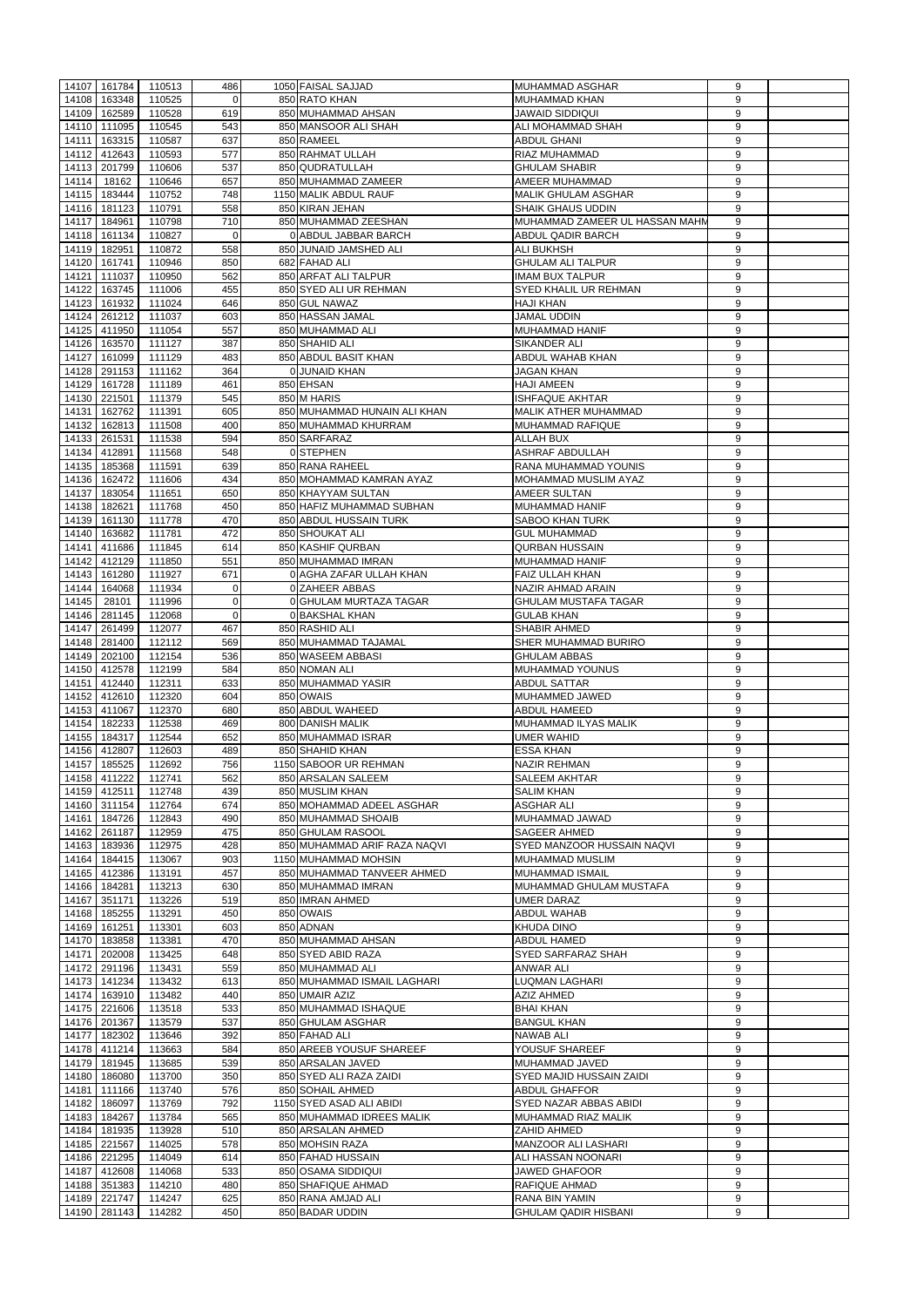|       | 14191 412216        | 114328 | 652      | 850 MUHAMMAD MUZAFFAR SHAH     | MUHAMMAD ISMAIL SHAH         | 9                |  |
|-------|---------------------|--------|----------|--------------------------------|------------------------------|------------------|--|
|       | 14192 411233        | 114341 | 647      | 850 ASAAD WAHEED               | <b>ABDUL WAHEED</b>          | 9                |  |
| 14193 | 351343              | 114377 | 507      | 0 RIZWAN ALI                   | <b>HAKIM ALI MEMON</b>       | 9                |  |
| 14194 | 221429              | 114387 | 727      | 1050 IRSHAD NAWAZ              | <b>MOHAMMAD NAWAZ</b>        | 9                |  |
| 14195 | 182085              | 114408 | 662      | 850 AVAIS AHMED                | <b>QUTUBUDDIN</b>            | 9                |  |
| 14196 | 182176              | 114409 | 563      | 850 BILAL AHMED                | <b>NAZEER AHMED</b>          | 9                |  |
| 14197 | 186523              | 114417 | 486      | 850 UBAID UR REHMAN            | <b>HAFIZ ABDUR RASHEED</b>   | 9                |  |
| 14198 | 183276              | 114424 | 711      | 1150 M TAHIR KHAN              | <b>M QADEER KHAN</b>         | 9                |  |
| 14199 | 221445              | 114607 | 508      | 850 JAMEEL AHMED MAKA          | MEHAR ALI MAKA               | 9                |  |
|       | 14200 221275        | 114616 | 552      | 850 DAIM ALI                   | <b>ALLAH DITTO</b>           | 9                |  |
|       | 14201 181714        | 114633 | 392      | 850 AHMED RAZA KHAN            | HAJI DILAWAR KHAN            | $\boldsymbol{9}$ |  |
|       | 14202 181135        | 114717 | 850      | 410 M SABOOR KHAN              | M SALAHUDDIN KHAN            | 9                |  |
|       |                     |        | $\Omega$ | 0 AQIB UR REHMAN KHAN          |                              |                  |  |
|       | 14203 181910        | 114729 |          |                                | ANIS UR REHMAN KHAN          | 9                |  |
|       | 14204 201723        | 114787 | 485      | 850 NADEEM AHMED               | <b>ANWAR UDDIN</b>           | 9                |  |
|       | 14205 411295        | 114828 | 510      | 850 AUSAF AHMAD                | <b>MUSTEHSAN BIN NISAR</b>   | $\boldsymbol{9}$ |  |
|       | 14206 413040        | 114843 | 551      | 850 TARIQ MEHMOOD              | <b>MUHAMMAD SHAM</b>         | 9                |  |
| 14207 | 411207              | 114866 | 432      | 850 ANWAR HAYAT                | MUHAMMAD AMIN                | 9                |  |
|       | 14208 412050        | 114907 | 402      | 850 MUHAMMAD EJAZ              | <b>IMUHAMMAD SALEEM</b>      | 9                |  |
|       | 14209 201691        | 114914 | 514      | 850 MUHAMMAD TARIO KHAWAJA     | RAHEEM BAX KHAWAJA           | 9                |  |
| 14210 | 221713              | 114950 | 648      | 850 NAZAM UDDIN SIDDIQUI       | NIZAM UDDIN SIDDIQUI         | 9                |  |
| 14211 | 411477              | 114972 | 612      | 850 GULAM MURTAZA              | <b>GULAM MUSTAFA</b>         | 9                |  |
|       | 14212 412612        | 114981 | 824      | 1150 OWAIS AHMED KHAN          | <b>JAMIL AHMED KHAN</b>      | 9                |  |
|       | 14213 186677        | 115115 | 498      | 1050 WAQAR HUSSAIN             | <b>MUHAMMAD HUSSAIN</b>      | $\boldsymbol{9}$ |  |
|       | 14214 182111        | 115116 | 389      | 850 AZAM FAROOQ                | <b>OMER FAROOQ</b>           | 9                |  |
|       | 14215 413062        | 115136 | 575      | 1150 UMAIR AHMED KHAN          | ZAMEER AHMED KHAN            | 9                |  |
|       | 14216 181926        | 115144 | 418      | 850 ARQUM BIN HABIB            | <b>MOHAMMED HABIBULLAH</b>   | 9                |  |
| 14217 | 412867              | 115182 | 589      | 850 SHOAIB MURTAZA             | <b>GHULAM MURTAZA</b>        | $\boldsymbol{9}$ |  |
|       | 14218 412154        | 115183 | 603      | 850 MUHAMMAD JAWAD KHAN AFRIDI | <b>MOMIN KHAN AFRIDI</b>     | 9                |  |
|       | 14219 411661        | 115191 | 631      | 850 JUNAID QAYYUM              | MUHAMMAD QAYYUM              | 9                |  |
| 14220 | 412638              | 115206 | 425      | 850 RAHEEL ALI                 | <b>YUSAF ALI</b>             | 9                |  |
| 14221 | 201029              | 115276 | 510      | 850 ABBAS ALI                  | <b>GHULAM HUSSAIN HAJANO</b> | 9                |  |
| 14222 | 201459              | 115309 | 482      | 850 IMTIAZ HUSSAIN             | MOULA BAKHSH NAREJO          | 9                |  |
| 14223 | 401073              | 115343 | 603      | 850 ASAD ULLAH                 | MOHAMMAD ASLAM BURIRO        | 9                |  |
|       |                     |        |          |                                |                              |                  |  |
| 14224 | 412022              | 115353 | 537      | 850 MUHAMMAD AZAM              | <b>FAZAL DAD</b>             | 9                |  |
| 14225 | 221060              | 115445 | 680      | 850 ABDUL QADEER               | <b>GHULAM QADIR</b>          | 9                |  |
|       | 14226 182422        | 115462 | 756      | 1150 FARAZ ASLAM               | MUHAMMAD ASLAM               | 9                |  |
|       | 14227 291076 115499 |        | 611      | 850 AYAZ ALI KEERIO            | MUHAMMAD IBRAHIM KEERIO      | 9                |  |
|       | 14228 162610        | 115514 | 407      | 850 MUHAMMAD ALI               | YAR MUHAMMAD MIRJAT          | 9                |  |
|       | 14229 161020        | 115522 | 604      | 850 LUBABA KAINAT              | <b>EHSAN ALI</b>             | 9                |  |
|       | 14230 162690        | 115595 | 618      | 850 MUHAMMAD DANISH KHAN       | ABDUL JABBAR KHAN            | 9                |  |
|       | 14231 141408        | 115627 | 535      | 850 ZAHID HUSSAIN              | ABDUL HAMEED CHACHAR         | 9                |  |
| 14232 | 281387              | 115757 | 482      | 850 MUHAMMAD NADEEM            | <b>NOOR AHMED</b>            | 9                |  |
|       | 14233 261058        | 115836 | 575      | 850 AKBAR ALI                  | <b>MOHAMMAD HAMEER</b>       | 9                |  |
|       | 14234 351063        | 115852 | 669      | 850 AJAB GUL ALIAS HABIB GUL   | <b>GHULAM QADIR</b>          | 9                |  |
|       | 14235 291179        | 115877 | 541      | 850 MIR ZUBAIR ALI TALPUR      | MIR MUZZAFAR ALI TALPUR      | 9                |  |
|       | 14236 201730        | 115884 | 572      | 850 NAEEM AKHTAR ABBASI        | <b>ILLAHI BUN ABBASI</b>     | 9                |  |
|       | 14237 261191        | 115967 | 562      | 850 GOPAL                      | <b>CHANDAN</b>               | 9                |  |
|       | 14238 186573        | 115992 | 614      | 850 UMER ARIF                  | <b>MUHAMMAD ARIF</b>         | 9                |  |
| 14239 | 181356              | 116035 | 524      | 850 AAFAQ MUMTAZ               | <b>MUMTAZ HUSSAIN</b>        | 9                |  |
| 14240 | 186105              | 116043 |          | 1150 SYED ATIF HUSSAIN         | <b>SYED RIAZAT HUSSAIN</b>   | 9                |  |
|       | 14241 162118        |        |          |                                |                              |                  |  |
| 14242 |                     |        | 671      |                                |                              |                  |  |
|       |                     | 116091 | 504      | 850 IRFAN AKBAR SHAHANI        | <b>ALI AKBAR SHAHANI</b>     | 9                |  |
|       | 162764              | 116173 | 533      | 850 MUHAMMAD HYDER             | MUHAMMAD RAZA                | 9                |  |
| 14243 | 351307              | 116373 | 609      | 850 NASEER AHMED               | <b>BASHIR AHMED</b>          | 9                |  |
| 14244 | 183671              | 116400 | 665      | 1150 MOHAMMAD SAJJID MEHMOOD   | <b>MUHAMMAD KHAN</b>         | 9                |  |
| 14245 | 351446              | 116448 | 510      | 850 WAQAS AHMED                | NOOR MUHAMMAD SOLANGI        | 9                |  |
| 14246 | 291351              | 116475 | 563      | 850 SYED SABIR ALI SHAH        | SYED KARAM ALI SHAH SAYED    | 9                |  |
| 14247 | 181591              | 116497 | 425      | 850 ABID HUSSAIN               | <b>ABDUL RAZZAK</b>          | 9                |  |
| 14248 | 412093              | 116575 | 370      | 850 MUHAMMAD HAMZA             | <b>MUHAMMAD SAGHIR</b>       | 9                |  |
| 14249 | 162086              | 116643 | 547      | 850 IMRAN ALI                  | <b>DILBAR HUSSAIN</b>        | 9                |  |
| 14250 | 401241              | 116691 | 616      | 850 MUHAMMED ANEES             | <b>ASHRAF ALI PANHWAR</b>    | 9                |  |
|       | 14251 186428        | 116722 | 370      | 850 TAHIR ALI                  | <b>ALLAH RAKHA</b>           | 9                |  |
|       | 14252 184285        | 116740 | 503      | 850 MUHAMMAD IMRAN RIAZ        | <b>MUHAMMAD RIAZ</b>         | 9                |  |
|       | 14253 412941        | 116765 | 670      | 850 SYED ISLAM SHAH            | <b>SYED MAROOF SHAH</b>      | 9                |  |
| 14254 | 401077              | 116836 | 482      | 850 ASHFAQUE ALI               | ALI BUX                      | 9                |  |
|       | 14255 412586        | 116868 | 742      | 1150 NOMAN UL HAQ              | <b>IRFAN UL HAQ</b>          | 9                |  |
|       | 14256 261241        | 116888 | 655      | 850 JAVED ALI SAMOON           | <b>ALI GUL SAMOON</b>        | 9                |  |
| 14257 | 182653              | 116920 | 438      | 850 HAIDER ALI                 | <b>RIASAT ALI</b>            | 9                |  |
|       | 14258 111081        |        |          |                                | <b>GHULAM HUSSAIN</b>        | 9                |  |
|       |                     | 116956 | 496      | 850 JAMAL                      |                              |                  |  |
| 14259 | 162561              | 117020 | 518      | 850 MUBBASHIR HUSSAIN KHAN     | <b>LAIQ AHMED KHAN</b>       | 9                |  |
| 14260 | 261607              | 117061 | 595      | 850 WAHID BUX                  | <b>RAIMAL KHAN</b>           | 9                |  |
|       | 14261 182878        | 117129 | 449      | 850 ISMAIL                     | MUHAMMAD JUMMA               | 9                |  |
|       | 14262 182371        | 117175 | 442      | 850 FAIZ ALI                   | <b>FAREED ALI</b>            | 9                |  |
|       | 14263 14101 117218  |        | 425      | 850 ABDUL MALIK                | <b>GHULAM MOHIDIN</b>        | $\boldsymbol{9}$ |  |
| 14264 | 11101               | 117269 | 431      | 850 JUNAID AHMED               | <b>QADIR BUX</b>             | 9                |  |
| 14265 | 18342               | 118027 |          | <b>RAB RAKHIO</b>              | MUHAMMAD RAMZAN              | 9                |  |
| 14266 | 18379               | 118073 |          | SYED MUHAMMAD ABBAS            | SYED ALI ABBAS               | 9                |  |
| 14267 | 18276               | 118136 |          | M. MUZAMMIL AMJAD              | <b>AJMAD ALI</b>             | 9                |  |
| 14268 | 18348               | 118144 |          | S. KASHIF                      | S. SALEEM UD DIN             | 9                |  |
| 14269 | 35128               | 118223 |          | <b>KIRAN IQBAL</b>             | <b>MOHAMMAD IQBAL</b>        | 9                |  |
| 14270 | 18230               | 118252 |          | AMMAD MAJEED                   | <b>ABDUL MAJEED</b>          | 9                |  |
| 14271 | 20121               | 118264 |          | <b>AVES ALI</b>                | LIAQUAT ALI                  | 9                |  |
| 14272 | 22144               | 118299 |          | <b>MUHAMMAD ISMAIL</b>         | <b>ABDUL KABEER</b>          | 9                |  |
| 14273 | 28118               | 118331 |          | SHUHAB UD DIN                  | <b>ALI NAWAZ</b>             | 9                |  |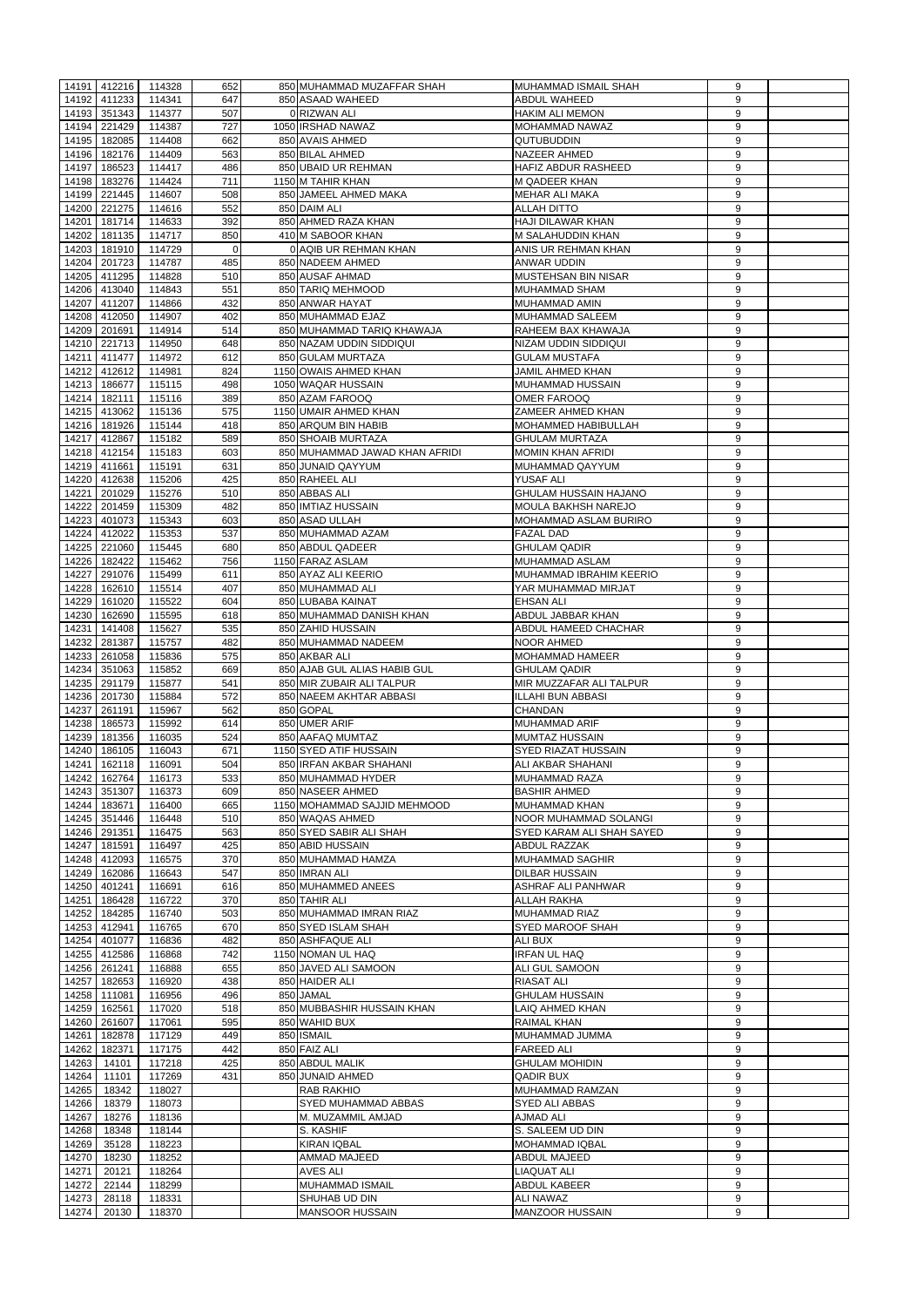|                | 14275 413067     | 113570           | $\Omega$       | <b>OUMAIR DAWOOD</b>                      | <b>MOHAMMAD DAWOOD KHAN</b>                    | 9                |  |
|----------------|------------------|------------------|----------------|-------------------------------------------|------------------------------------------------|------------------|--|
|                | 221259           |                  | 584            |                                           |                                                | 9                |  |
| 14276          |                  | 113585           |                | 850 BAKHTIAR HUSSAIN                      | <b>MEHRAB BAJKANI</b>                          |                  |  |
| 14277          | 261445           | 113630           | 435            | 850 NIRMAN HANIF                          | <b>MOHAMMAD HANIF</b>                          | 9                |  |
| 14278          | 181934           | 114066           | 400            | 850 ARSALAN AHMED                         | <b>MOHAMMAD AHMED</b>                          | 9                |  |
| 14279          | 221553           | 114382           | 484            | 850 MOHAMMAD FAROOQUE                     | ABDUL KARIM SABAYO                             | 9                |  |
| 14280          | 221348           | 114585           | 658            | 850 GHULAM MURTAZA                        | SHAHNAWAZ MANJHU                               | 9                |  |
| 14281          | 412622           | 114713           | 729            | 850 QAMAR HAMZA ANSARI                    | <b>MOHI UD DIN ZAKI</b>                        | 9                |  |
| 14282          | 181556           | 114908           | 544            | 850 ABDUL WASAY                           | ABDUL MAJEED                                   | $\boldsymbol{9}$ |  |
| 14283          | 412805           | 115119           | 606            | 850 SHAHID HUSSAIN                        | <b>SHARAFAT ALI</b>                            | 9                |  |
| 14284          | 412381           | 115179           | 400            | 850 MUHAMMAD TALHA ANSARI                 | <b>SADIQ ALI</b>                               | 9                |  |
| 14285          | 201615           | 115352           | 396            | 850 MOHAMMAD KAZIM ALI SHAH               | <b>SYED SABIT HUSSAIN SHAH</b>                 | 9                |  |
| 14286          | 162725           | 115427           | 529            | 850 MUHAMMAD FAROOQUE                     | <b>GULZAR BROHI</b>                            | 9                |  |
| 14287          | 184848           | 115487           | 385            | 0 MUHAMMAD USMAN                          | MUHAMMAD ALI                                   | 9                |  |
| 14288          | 351170           | 115510           | 462            | 850 IMAM U DIN                            | <b>HAJI KAMAL U DIN</b>                        | 9                |  |
| 14289          | 163723           | 115517           | 450            | 850 SUMAIL AHMED                          | <b>SHOUKAT ALI</b>                             | 9                |  |
| 14290          | 162938           | 115622           | 476            | 850 MUHAMMAD SHAHID                       | <b>QAMAR UDDIN</b>                             | 9                |  |
| 14291          | 141407           | 115631           | 497            | 850 ZAHID ALI MIRBAHAR                    | MUHAMMAD HASHIM                                | 9                |  |
| 14292          | 182112           | 115780           | 772            | 1150 AZAM KHAN                            | <b>JAVED AKHTER</b>                            | 9                |  |
| 14293          | 412630           | 115819           | 521            | 0 RAEES GHULAM NABI                       | <b>GHULAM MOHUDDIN</b>                         | 9                |  |
| 14294          | 413064           | 116292           | 500            | 850 UMAIR ALI                             | <b>SHAMIM AHMED</b>                            | 9                |  |
| 14295          | 201275           | 116345           | 474            | 850 AZIZ UL REHMAN                        | <b>KHUDA BUX BALOCH</b>                        | 9                |  |
| 14296          | 183905           | 116668           | 623            | 850 MUHAMMAD AMIN                         | <b>BUDRUZMAN</b>                               | 9                |  |
| 14297          | 18209            | 117239           | 385            | 850 ZOHAIB HAIDER                         | <b>ZIA HAIDER</b>                              | 9                |  |
|                |                  |                  | 551            |                                           |                                                |                  |  |
| 14298          | 185457           | 100026           |                | 850 S ABBAS                               | SYED IFTIKHAR                                  | 9                |  |
| 14299          | 182761           | 100093           | 396            | 850 HUNAIN JAWAID                         | <b>JAWAID HUSSAIN</b>                          | 9                |  |
| 14300          | 182295           | 100109           | 425            | 850 FAHAD AHMED                           | ABRAD AHMED                                    | 9                |  |
| 14301          | 183273           | 100139           | 563            | 850 M TAHA KHAN                           | M NADEEM KHAN                                  | 9                |  |
| 14302          | 185493           | 100236           | 390            | 850 S. SOHAIL AHMED                       | <b>SYED NASRULLAH</b>                          | 9                |  |
| 14303          | 182140           | 100289           | 464            | 850 BABAR HUSSAIN SIDDIQUI                | AKHTAR HUSSAIN SIDDIQUE                        | 9                |  |
| 14304          | 183999           | 100529           | 398            | 850 MUHAMMAD ASIF IQBAL                   | <b>MUHAMMAD IQBAL</b>                          | 9                |  |
| 14305          | 185922           | 100852           | 361            | 850 SHEIKH MUHAMMAD YOUNUS                | <b>SHEIKH RASHID IQBAL</b>                     | 9                |  |
| 14306          | 186091           | 101145           | $\Omega$       | 850 SYED AQEEL SHOMIEL                    | <b>SYED MOUHAMMED AHSAN</b>                    | 9                |  |
| 14307          | 413146           | 101521           | 404            | 850 WAQAS LIAQUAT                         | LIAQUAT ALI KHAN                               | 9                |  |
| 14308          | 184262           | 101702           | 670            | 850 MUHAMMAD IBRAHIM                      | MUHAMMAD PIYAROO                               | 9                |  |
| 14309          | 184980           | 101725           | $\Omega$       | 0 MUHAMMAD ZUBAIR                         | <b>MUHAMMAD RAFIQ</b>                          | 9                |  |
|                | 14310 186046     | 101770           | 442            | 850 SYED ABDUL WAHAB                      | <b>ABDUL SALEEM</b>                            | 9                |  |
|                | 14311   185080   | 101814           | 565            | 850 NADIR                                 | <b>MUSHTAQ ALI</b>                             | 9                |  |
| 14312          | 163663           | 102183           | 453            | 850 SHOAIB                                | ZAFFAR ABBAS                                   | 9                |  |
|                | 14313 161430     | 102198           | 622            | 850 AMEER HAMZA KHAN                      | <b>MANZOOR AHMAD KHAN</b>                      | 9                |  |
| 14314          | 162765           | 102334           | 607            | 850 MUHAMMAD IBRAHIM NAWAB                | <b>MUHAMMAD SALEEM</b>                         | $\boldsymbol{9}$ |  |
|                | 14315 162710     | 102484           | 405            | 850 MUHAMMAD FAIZAN KHAN                  | MUHAMMAD YASEEN KHAN                           | 9                |  |
|                | 14316 162001     | 102605           | 498            | 850 HASAN RAZA                            | <b>JAN E ALAM</b>                              | 9                |  |
|                |                  |                  | 432            |                                           |                                                |                  |  |
| 14317          | 162679           | 102883           |                | 850 MUHAMMAD BILAL                        | MUHAMMAD SAEED                                 | 9                |  |
|                | 14318 221231     | 102997           | 550            | 850 ASIF ALI LOHAR                        | ABDUL RAZAQUE LOHAR                            | 9                |  |
| 14319          | 20112            | 103176           | 568            | 850 SUHAIL AHMED SHAH                     | <b>ABDUL LATIF SHAH</b>                        | 9                |  |
| 14320          | 261038           | 103530           | 613            | 850 ABDULLAH                              | <b>ISMAIL</b>                                  | 9                |  |
|                |                  |                  |                |                                           | <b>NISAR AHMED</b>                             |                  |  |
| 14321          | 161359           | 103605           | 667            | 850 ALI AHMED                             |                                                | 9                |  |
| 14322          | 161351           | 103696           | 440            | 850 AKRAM ALI JATOI                       | <b>HAKIM ALI JATOI</b>                         | 9                |  |
| 14323          | 201054           | 104012           | 577            | 850 ABDUL JABBAR                          | <b>MOHAMMAD JAFAR</b>                          | 9                |  |
| 14324          | 201045           | 104093           | 595            | 850 ABDUL HADI                            | <b>MIAN HADI BAKHSH</b>                        | 9                |  |
| 14325          | 161031           | 104117           | 595            | 850 NARGIS ABRO                           | <b>NISAR AHMED ABRO</b>                        | 9                |  |
| 14326          | 181170           | 104733           | 680            | 850 MUNAZZA RIAZ                          | <b>MOHAMMAD RIAZ</b>                           | 9                |  |
| 14327          | 184239           | 104741           | $\overline{0}$ | 0 MUHAMMAD HASHMAT                        | <b>ABDUL LATIF</b>                             | 9                |  |
| 14328          | 261136           | 105033           | 496            | 850 CHANDER KUMAR                         | <b>DURGA DAS</b>                               | 9                |  |
| 14329          | 141333           | 105034           | 525            | 850 SAJID ALI                             | <b>MOHAMMAD ZAMAN</b>                          | 9                |  |
| 14330          | 401194           | 105312           | 629            | 850 KASHIF ALI                            | <b>GHULAM MOHAMMAD</b>                         | 9                |  |
| 14331          | 201605           | 105327           | 599            | 850 MOHAMMAD IMRAN                        |                                                | 9                |  |
| 14332          | 161176           | 105364           | 443            | 850 ABDUL REHMAN                          | <b>ISHTIAQUE AHMED</b><br>MUHAMMAD ARIF        |                  |  |
|                |                  |                  |                |                                           |                                                | $\boldsymbol{9}$ |  |
|                | 14333 311244     | 105372           | 595            | 850 RIZWAN ASLAM NIZAMANI                 | MOHAMMAD ASLAM NIZAMANI                        | 9                |  |
| 14334          | 161909           | 105394           | 693            | 850 GHULAM MUSTAFA                        | <b>NAZIR AHMED MUGHAL</b>                      | 9                |  |
| 14335          | 184751           | 105484           | 537            | 850 MUHAMMAD SOHAIB                       | MUHAMMAD AZEEM                                 | 9                |  |
| 14336          | 163456           | 105584           | 628            | 850 SAJJAD ALI                            | MOHAMMAD JUMAN                                 | 9                |  |
| 14337          | 281320           | 105598           | 519            | 0 MEEHON KHAN MASHORI                     | <b>KHUDA BUX</b>                               | 9                |  |
| 14338          | 202136           | 105629           | 452            | 850 ZAHEER ABBAS UJJAN                    | <b>ABDUL SATTAR</b>                            | 9                |  |
| 14339          | 184821           | 105832           | 559            | 850 MUHAMMAD UMAR                         | <b>TAMASH KHAN</b>                             | 9                |  |
| 14340          | 291310           | 105960           | 628            | 850 SAQIB MEMON                           | AZIZ ULLAH MEMON                               | 9                |  |
| 14341          | 26104            | 106019           | 459            | 0 KELASH KUMAR                            | <b>AMOLAKH DAS</b>                             | 9                |  |
| 14342          | 186747           | 106087           | 562            | 850 WASEEM JAVAID                         | MUHAMMAD JAVAID                                | 9                |  |
| 14343          | 182992           | 106109           | 466            | 850 KAMRAN MAJEED                         | ABDUL MAJEED                                   | 9                |  |
| 14344          | 184052           | 106252           | 474            | 850 MUHAMMAD BASIT                        | <b>MUHAMMAD QASIM</b>                          | 9                |  |
| 14345          | 161416           | 106823           | $\Omega$       | 0 ALLAH BACHAYO/ AAMIR KHAN               | SAJJAN                                         | 9                |  |
| 14346          | 16107            | 107071           | 475            | 850 AMJAD ALI LAGHARI                     | ABDUL KARIM LAGHARI                            | 9                |  |
|                | 14347 401337     | 107605           | 632            | 0 SHAHBAZ ALI                             | MOHAMMAD ISMAIL CHANDIO                        | 9                |  |
|                | 14348 161855     | 107651           | 475            | 850 FAWAD ALI                             | <b>ILLAHI BUX</b>                              | 9                |  |
|                | 14349 161479     | 107666           | 439            | 850 ARSALAN AHMED                         | RIAZ AHMED                                     | 9                |  |
|                | 14350 182706     | 107823           | 647            | 850 HASEEB KHAN                           | <b>SHEZOR KHAN</b>                             | 9                |  |
| 14351          | 183953           | 107996           | 449            | 850 MUHAMMAD ARSALAN JAMIL                | MUHAMMAD JAMIL                                 | 9                |  |
| 14352          | 182318           | 108200           | $\Omega$       | 0 FAHAD NAWAZ                             | AHMED NAWAZ                                    | 9                |  |
|                |                  |                  |                | 850 UMAIR RAFIQUE                         | <b>RAFIQUE UL ISLAM</b>                        |                  |  |
| 14353          | 163916           | 108305           | 584            |                                           |                                                | 9                |  |
| 14354          | 162569           | 108312           | 611            | 850 MUHAMMAD ABDUL MOEEZ                  | <b>MUHAMMAD AYUB</b>                           | 9                |  |
| 14355          | 161242           | 108335           | 487            | 850 ADEEL RAZA                            | <b>MOHAMMAD RAFIQUE</b>                        | 9                |  |
| 14356          | 351116           | 108757           | 435            | 850 BILAL AHMED                           | <b>ABDUL SHAKOOR</b>                           | 9                |  |
| 14357<br>14358 | 261300<br>401033 | 108780<br>109042 | 553<br>611     | 850 MASHOOQUE ALI CHANDIO<br>850 ABDULLAH | MUHAMMAD ANWAR CHANDIO<br><b>ALLAH RAKHIYO</b> | 9<br>9           |  |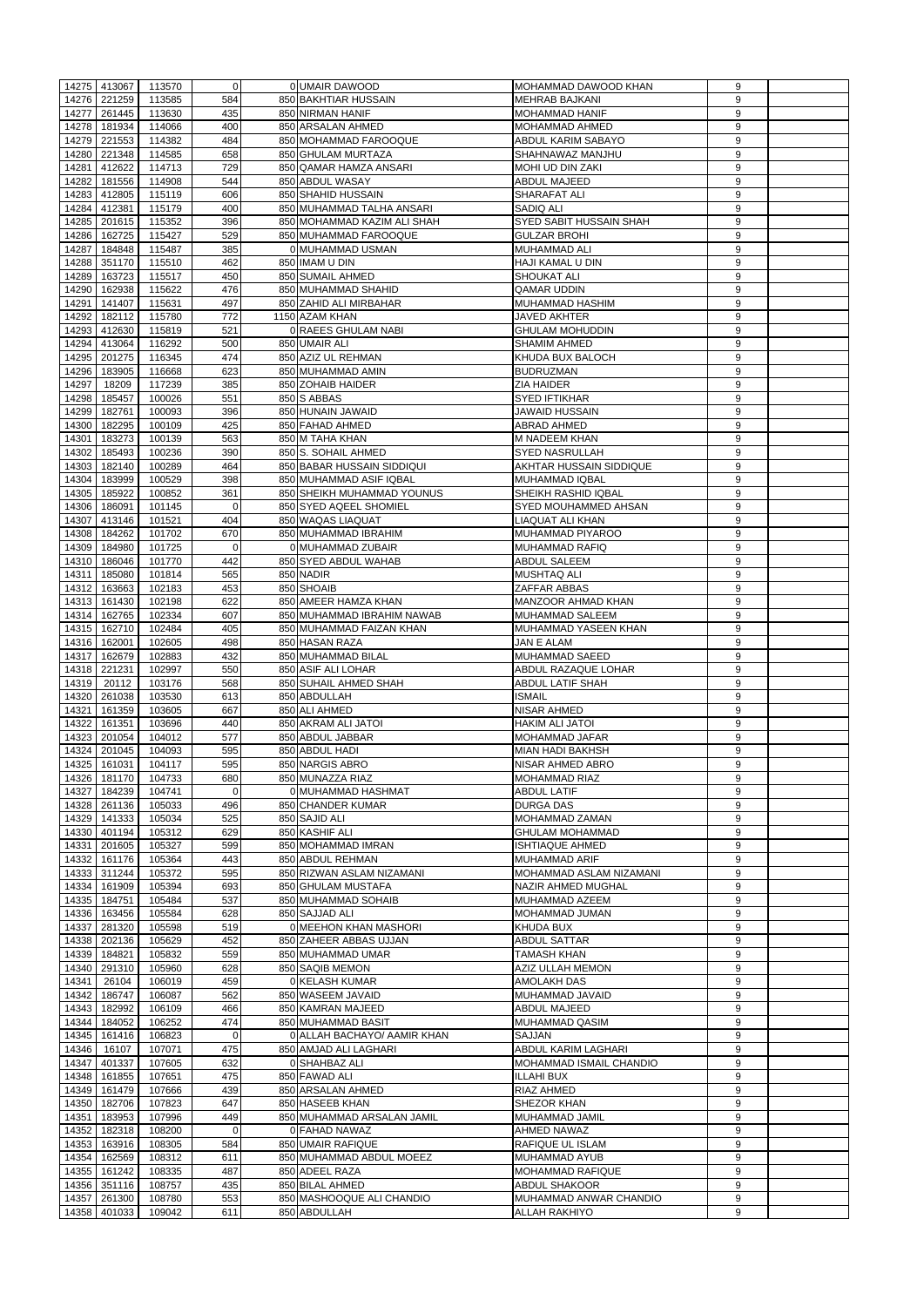|                | 14359 281041     | 109118           | 603        | 850 ABDUL WAHAB RIND              | <b>ABDUL KHALIQUE</b>                  | 9                |  |
|----------------|------------------|------------------|------------|-----------------------------------|----------------------------------------|------------------|--|
|                |                  |                  |            |                                   |                                        |                  |  |
| 14360          | 182521           | 109185           | 547        | 850 GHULAM ALI                    | <b>MOHAMMAD HASHIM</b>                 | 9                |  |
| 14361          | 412911           | 109659           | 630        | 850 SYED AMIN                     | <b>ROOH UL AMIN</b>                    | 9                |  |
| 14362          | 412745           | 109681           | 513        | 850 SALEEM KHAN                   | <b>SUBA KHAN</b>                       | 9                |  |
| 14363          | 412171           | 110335           | 516        | 850 MUHAMMAD KAMRAN               | <b>ABDUL QADIR</b>                     | 9                |  |
| 14364          | 291091           | 110359           | 488        | 850 DIL SHER                      | <b>MIR MOHAMMAD DAHRI</b>              | 9                |  |
|                |                  |                  |            |                                   |                                        |                  |  |
| 14365          | 162011           | 110539           | 533        | 850 HASNAIN JAMSHED               | MUHAMMAD JAMSHED                       | 9                |  |
| 14366          | 412196           | 110659           | 424        | 850 MUHAMMAD MATEEN               | MUHAMMAD ASHRAF                        | $\boldsymbol{9}$ |  |
| 14367          | 163900           | 110840           | $\Omega$   | 0 UBAID ULLAH QURESHI             | AMMAM ULLAH QURESHI                    | $\boldsymbol{9}$ |  |
| 14368          | 411033           | 110885           | 554        | 850 ABDUL LATIF                   | MUHAMMAD ABDUL SAMAD                   | 9                |  |
|                |                  |                  |            |                                   |                                        |                  |  |
| 14369          | 201207           | 111019           | 606        | 850 ASAD ALI                      | <b>IRSHAD ALI JAMRO</b>                | 9                |  |
| 14370          | 221136           | 111200           | 684        | 850 AHMAD HASSAN MUGHAL           | <b>ZUBAIR AHMED MUGHAL</b>             | 9                |  |
| 14371          | 221070           | 111464           | 548        | 850 ABDUL RASOOL                  | <b>GHULAM RASOOL SOLANGI</b>           | 9                |  |
| 14372          | 163667           | 111509           | 520        | 850 SHOAIB AHMED                  | MOHAMMAD SAFFAR CHANNA                 | 9                |  |
| 14373          | 412591           | 111630           | 503        | 850 NOOR UL AMEEN KAMAL           | <b>FAZAL KAMAL</b>                     | 9                |  |
|                |                  |                  |            |                                   |                                        |                  |  |
| 14374          | 201652           | 112013           | 546        | 850 MOULA DINO                    | <b>GHULAM FAREED</b>                   | 9                |  |
| 14375          | 201264           | 112028           | 625        | 850 AYAZ ALI ABRO                 | <b>INAYAT ULLAH ABRO</b>               | 9                |  |
| 14376          | 412787           | 112456           | 525        | 850 SHAFIQ UR RAHMAN              | <b>KHALIQ DAD</b>                      | 9                |  |
| 14377          | 186902           | 112465           | 434        | 850 ZOHAIB RABBANI                | <b>GHULAM RABBANI</b>                  | 9                |  |
|                | 182008           |                  | 760        | 1150 ASFAND BUTT                  | ABDUL HAMEED BUTT                      |                  |  |
| 14378          |                  | 112644           |            |                                   |                                        | 9                |  |
| 14379          | 412906           | 112817           | 548        | 850 SYED AHSAN RAZA KHAN          | SHAHZAD KHAN                           | 9                |  |
| 14380          | 261252           | 112953           | 471        | 850 KAMRAN                        | ABDUL MAJEED                           | 9                |  |
| 14381          | 18315            | 118059           |            | MUHAMMAD RAHAN SHAH               | <b>SBDULLAH SHAH</b>                   | 9                |  |
| 14382          | 183750           | 100061           | 534        | 850 MOMEN GUL                     | <b>ZAMIN GUL</b>                       | 8                |  |
|                |                  |                  |            |                                   |                                        |                  |  |
| 14383          | 181437           | 100091           | 533        | 850 ABDUL KHALIQ                  | RAJA MUHAMMAD FAYAZ                    | $\bf8$           |  |
| 14384          | 186840           | 100097           | 625        | 850 ZAKER KHAN                    | <b>SARFARAZ KHAN</b>                   | 8                |  |
| 14385          | 186026           | 100098           | 640        | 825 SULEMAN                       | <b>SULTAN MUHAMMAD</b>                 | 8                |  |
| 14386          | 185917           | 100145           | 343        | 850 SHEIKH MUHAMMAD HAROON        | MUHAMMAD HANNAN                        | 8                |  |
| 14387          | 185421           | 100250           | 636        |                                   | MUHAMMAD ISSA PANHWAR                  | 8                |  |
|                |                  |                  |            | 850 RIZWAN                        |                                        |                  |  |
| 14388          | 185422           | 100288           | 543        | 850 RIZWAN                        | <b>MUHAMMAD SHARIF</b>                 | 8                |  |
| 14389          | 183340           | 100680           | 654        | 850 M. FAISAL                     | <b>MUHAMMAD HASSAN</b>                 | 8                |  |
| 14390          | 183674           | 100683           | 563        | 850 MOHAMMAD SAMI                 | <b>MOHAMMAD SALEEM</b>                 | 8                |  |
| 14391          | 186607           | 100710           | 425        | 850 UZAIR AZIZ                    | <b>ABDUL AZIZ</b>                      | 8                |  |
|                |                  |                  |            |                                   |                                        |                  |  |
| 14392          | 183223           | 100743           | 562        | 850 M RAHEEL                      | <b>ABDUL KHALIQUE</b>                  | 8                |  |
| 14393          | 182985           | 100973           | 356        | 850 KAMRAN KHALIQ                 | <b>ABDUL KHALIQ</b>                    | 8                |  |
| 14394          | 182007           | 101095           | 418        | 850 ASADULLAH SEHITO              | <b>ENAYATULLAH SEHITO</b>              | 8                |  |
|                | 14395 182155     | 101117           | 558        | 850 BAKIR ALI                     | <b>SHAKIR NAWAB</b>                    | 8                |  |
|                | 181993           |                  | 652        | 850 ASAD RIAZ                     | MUHAMMAD RIAZ                          | 8                |  |
| 14396          |                  | 101120           |            |                                   |                                        |                  |  |
| 14397          | 182450           | 101137           | 643        | 850 FARHAN JADOON                 | <b>NISAR AHMAD</b>                     | 8                |  |
| 14398          | 412425           | 101140           | 544        | 850 MUHAMMAD UZAIR SIDDIQUI       | MUHAMMAD EJAZ SIDDIQUI                 | 8                |  |
| 14399          | 182231           | 101165           | $\Omega$   | <b>OIDANISH JAMEEL</b>            | MUHAMMAD JAMIL ANSARI                  | 8                |  |
|                | 183187           |                  |            |                                   | <b>MUSTAQ AHMED</b>                    | $\bf8$           |  |
| 14400          |                  | 101192           | 640        | 850 M KAMRAN KHAN                 |                                        |                  |  |
| 14401          | 183041           | 101197           | 556        | 850 KHALID HUSSAIN                | <b>HAMID HUSSAIN</b>                   | 8                |  |
| 14402          | 411971           | 101247           | 363        | 850 MUHAMMAD ANUS                 | <b>MUHAMMAD NADIR</b>                  | 8                |  |
| 14403          | 185809           | 101335           | 528        | 850 SHAHZADA FAKHAR E ALLAM       | <b>MUZAFFAR UDDIN</b>                  | 8                |  |
|                |                  |                  |            |                                   |                                        |                  |  |
|                |                  |                  |            |                                   |                                        |                  |  |
| 14404          | 182696           | 101420           | 583        | 850 HAROON KHAN                   | <b>SARI KHAN</b>                       | 8                |  |
| 14405          | 183442           | 101486           | $\Omega$   | 0 MAJID MUFEED                    | <b>MUFEED AHMED</b>                    | 8                |  |
| 14406          | 181755           | 101503           | 682        | 1150 AHSAN YOUSUF USMANI          | <b>TAUSEEF AHMED USMANI</b>            | 8                |  |
| 14407          | 186042           | 101660           | 433        | 850 SYED ABDUL LAH ZAHEER         | <b>SYED ZAHEER UL HASSAN</b>           | 8                |  |
|                |                  |                  |            |                                   |                                        |                  |  |
| 14408          | 183659           | 101792           | 602        | 1150 MOHAMMAD RAMEEZ PERVAIZ      | MOHAMMAD PERVAIZ                       | 8                |  |
| 14409          | 181493           | 101864           | 548        | 850 ABDUL REHMAN                  | ABDUL BASIT                            | 8                |  |
| 14410          | 291345           | 102024           | 585        | 850 SYED AMJAD ALI SHAH           | <b>SYED FIDA HUSSAIN SHAH</b>          | 8                |  |
| 14411          | 401154           | 102031           | 647        | 850 IMRAN ALI                     | ALI NAWAZ                              | 8                |  |
| 14412          | 291032           | 102052           | 532        | 850 AHSAN ALI                     | <b>ALI SHER</b>                        | 8                |  |
|                |                  |                  |            |                                   |                                        |                  |  |
| 14413          | 202037           | 102095           | 561        | 850 TAIMURE ALI                   | <b>MANZOOR AHMED</b>                   | 8                |  |
| 14414          | 111137           | 102103           | 550        | 850 QAMARUDIN                     | RASOOL BUX                             | 8                |  |
| 14415          | 161557           | 102226           | 617        | 850 ASIM                          | <b>MUSHTAQ AHMED</b>                   | 8                |  |
| 14416          | 161923           | 102271           | 642        | 850 GHULAM SARWAR                 | MUHAMMAD ASHRAF                        | 8                |  |
| 14417          | 162013           | 102390           | 512        | 850 HASNAIN RAZA                  | <b>GHULAM SHABIR</b>                   | $\bf8$           |  |
|                |                  |                  |            |                                   |                                        |                  |  |
| 14418          | 163781           | 102472           | 371        | 850 SYED MAZHER NAQVI             | <b>SYED MUZHAIR HUSSAIN NAQVI</b>      | 8                |  |
| 14419          | 161265           | 102508           | 645        | 850 AFAQUE ALI SOOMRO             | <b>RAJIB ALI SOOMRO</b>                | 8                |  |
| 14420          | 161036           | 102588           | 579        | 850 NUZHAT YASMEEN                | KANWAR RAHAT ALI RAJPUR                | 8                |  |
| 14421          | 261325           | 102664           | 598        | 850 MOHSIN ABBAS                  | <b>MUHAMMAD ABBAS</b>                  | 8                |  |
| 14422          | 261001           | 102755           | 526        | 0 ABID ALI                        | <b>SHABBIR AHMED</b>                   | 8                |  |
|                |                  |                  |            |                                   |                                        |                  |  |
| 14423          | 221460           | 102977           | 506        | 850 JUNAID AHMED BHUTTO           | <b>MOULA BUX BHUTTO</b>                | 8                |  |
| 14424          | 221489           | 102985           | 499        | 850 KHALID HUSSAIN                | MOHAMMAD SALIH MUGHERI                 | 8                |  |
| 14425          | 221659           | 103008           | 521        | 850 MUNIR AHMED                   | SATHI KHAN MIRANI                      | 8                |  |
| 14426          | 351013           | 103077           | 480        | 850 ABDUL BASIT                   | <b>MUHAMMAD AKBAR</b>                  | 8                |  |
|                |                  |                  |            |                                   |                                        |                  |  |
| 14427          | 35110            | 103105           | 497        | 850 ZUBAID ULLAH PHULPOTO         | ARBAB ALI PHULPOTO                     | 8                |  |
| 14428          | 351231           | 103113           | 595        | 850 MOHAMMAD DANIYAL TARIQ        | <b>TARIQ IQBAL</b>                     | 8                |  |
| 14429          | 351087           | 103120           | 472        | 850 ARSHAD ALI                    | <b>MOHAMMAD SHAHBAN MAHAR</b>          | 8                |  |
| 14430          | 351031           | 103122           | 434        | 0 ABDUL REHMAN SOLANGI            | MUHAMMAD AQBAB SOLANGI                 | 8                |  |
|                |                  |                  |            |                                   |                                        |                  |  |
| 14431          | 35102            | 103128           | 516        | 850 HABIBULLAH                    | <b>QAZI NAIMATULLAH</b>                | 8                |  |
| 14432          | 261064           | 103317           | $\Omega$   | 0 ALI MURAD                       | ALI RAZA                               | 8                |  |
| 14433          | 201737           | 103346           | 389        | 850 NAJAF ALI                     | <b>NASIR ALI</b>                       | 8                |  |
| 14434          | 401087           | 103381           | 693        | 850 ATTA UR REHMAN                | <b>MOHAMMAD KHAN</b>                   | 8                |  |
| 14435          | 20101            | 103504           | 546        | 850 ALI MOHAMMAD                  | YAR MUHAMMAD                           | 8                |  |
|                |                  |                  |            |                                   |                                        |                  |  |
| 14436          | 201666           | 103598           | 489        | 850 MUHAMMAD ARSHAD               | <b>INAYAT ULLAH</b>                    | 8                |  |
| 14437          | 161535           | 103603           | 416        | 850 ASIF ALI                      | <b>MOHAMMAD RASHEED</b>                | 8                |  |
| 14438          | 162233           | 103686           | 503        | 850 KAMRAN QAMAR RAHUJA           | MUHAMMAD JUMAN RAHUJA                  | 8                |  |
| 14439          | 162807           | 103717           | 460        | 850 MUHAMMAD KASHIF               | <b>MUHAMMED HANIF</b>                  | 8                |  |
|                |                  |                  |            |                                   |                                        |                  |  |
| 14440          | 163402           | 103833           | 436        | 850 SADAM                         | <b>MUHAMMAD IDREES</b>                 | 8                |  |
| 14441<br>14442 | 163488<br>261026 | 103864<br>104049 | 589<br>610 | 850 SAMMAR DIN<br>850 ABDUL RAHIM | ABDUL RAZZAQ<br><b>MUHAMMAD SHARIF</b> | 8<br>8           |  |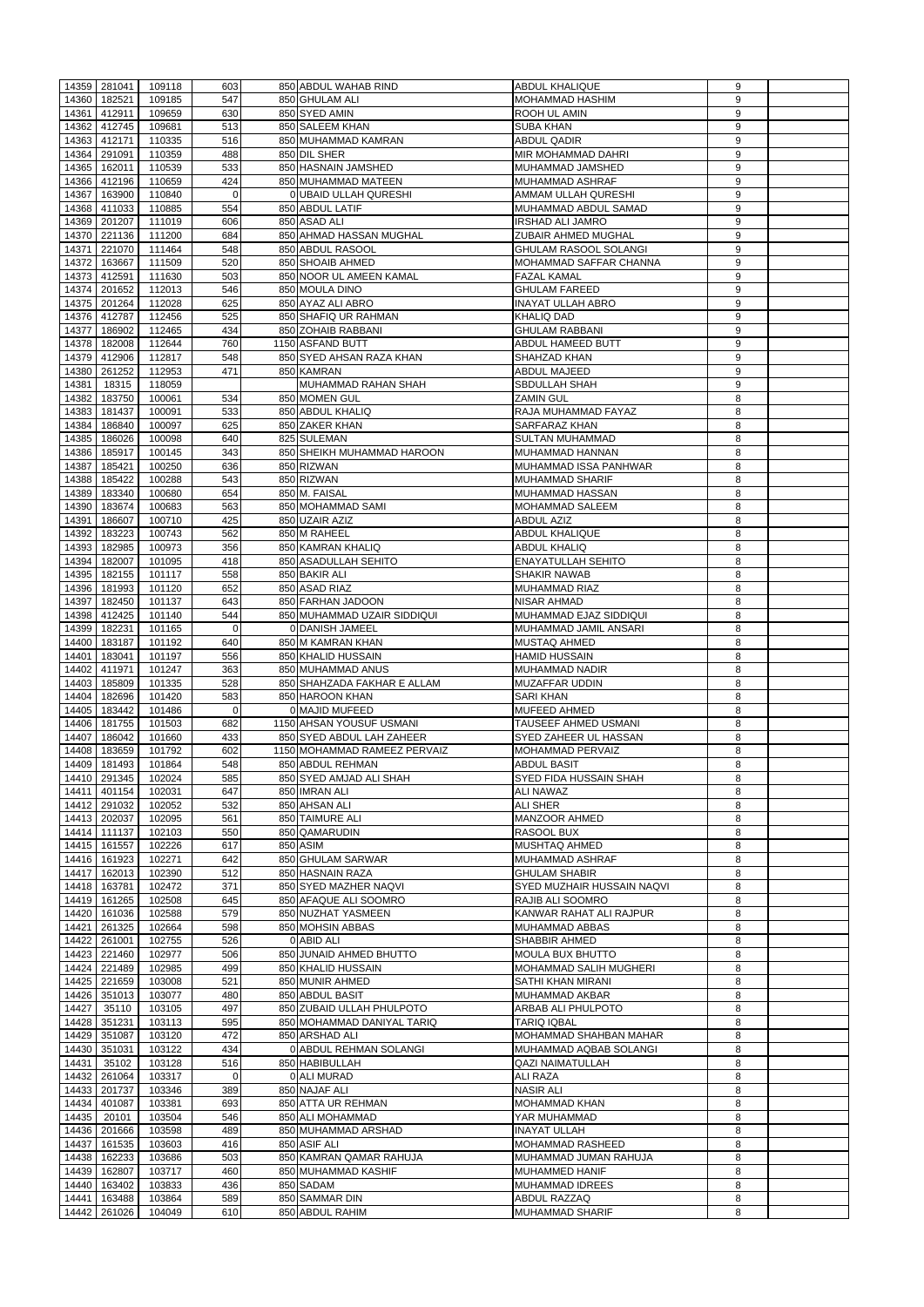|       | 14443 111075           | 104076           | 595             | 850 IMTIAZ HUSSAIN               | KHAIR MOHAMMAD                                | 8      |  |
|-------|------------------------|------------------|-----------------|----------------------------------|-----------------------------------------------|--------|--|
| 14444 | 202001                 | 104095           | 466             | 850 SUHAIL AHMED                 | MOULA BAKHSH UJAN                             | 8      |  |
| 14445 | 162921                 | 104163           | 454             | 850 MUHAMMAD SALEEM              | <b>ALLAH DITTO</b>                            |        |  |
|       |                        |                  |                 |                                  |                                               | 8      |  |
| 14446 | 202092                 | 104187           | $\Omega$        | 0 WAQAR ALI SUHAG                | <b>SIKANDAR ALI SUHAG</b>                     | 8      |  |
| 14447 | 311122                 | 104228           | 430             | 850 JAHANGIR ZAFAR               | <b>ZAFAR IQBAL</b>                            | 8      |  |
| 14448 | 261185                 | 104306           | $\mathbf 0$     | 0 GHULAM MUSTAFA ALAIS JAVED ALI | <b>MUHAMMAD IDREES</b>                        | 8      |  |
| 14449 | 141359                 | 104352           | 578             | 850 SHAHID HUSSAIN               | <b>SHAFQAT HUSSAIN</b>                        | 8      |  |
| 14450 | 201926                 | 104384           | 510             | 850 SARMAD ABBAS                 | <b>ZAFAR ABBAS</b>                            | 8      |  |
| 14451 | 201236                 | 104385           | 466             | 850 ASIF ALI                     | <b>KHUDA BUX</b>                              | 8      |  |
| 14452 | 281220                 | 104562           | 438             | 850 ILAWAL U DIN VISTRO          | MUHAMMAD USMAN VISTRO                         | 8      |  |
| 14453 | 185893                 | 104692           | 559             | 850 SHEHBAZ IQBAL                | JAVAID IQBAL                                  | 8      |  |
| 14454 | 16129                  | 104695           | 513             | 850 SUHAIL AHMED                 | <b>MIR AHMED</b>                              | 8      |  |
| 14455 | 401088                 | 104706           | 668             | 1150 AYAZ ALI                    | MOHAMMAD HASSAN MANG                          | 8      |  |
| 14456 | 182328                 | 104713           | 543             | 850 FAHEEM AHMED                 | <b>ISHRAT AHMED</b>                           | 8      |  |
|       |                        |                  |                 |                                  |                                               |        |  |
| 14457 | 261440                 | 104880           | 421             | 850 NAWAZISH ALI                 | <b>AKHTAR AHMED QURESHI</b>                   | 8      |  |
|       | 14458 184842           | 104931           | 340             | 850 MUHAMMAD USMAN               | MUHAMMAD RAFIQUE AWAN                         | 8      |  |
| 14459 | 163396                 | 104935           | 666             | 1150 SABIR ANWAR                 | MUHAMMAD ANWAR                                | 8      |  |
|       | 14460 183803           | 104961           | 821             | 1150 MUHAMMAD ABDUL RAZA         | MUHAMMAD LALOO KHAN                           | 8      |  |
| 14461 | 221470                 | 104992           | 496             | 850 KALEEM ULLAH                 | MUHAMMAD RAMZAN SOOMRO                        | 8      |  |
| 14462 | 201583                 | 105069           | 499             | 850 MIR KARAM ALI                | <b>MIR AYAZ ALI</b>                           | 8      |  |
| 14463 | 291230                 | 105178           | 803             | 1150 MUHAMMAD WAQAS BUTT         | <b>ABDUL LATIF BUTT</b>                       | 8      |  |
| 14464 | 291180                 | 105188           | 448             | 850 MOHAMMAD ADEEL               | RAFIQ AHMED                                   | 8      |  |
|       | 14465 291383           | 105211           | 774             | 1150 ZAHID AHMED                 | <b>FAQEER MUHAMMAD</b>                        | 8      |  |
|       | 14466 311293           | 105264           | 543             | 850 USAMA                        | <b>SHAFQUAT ALI</b>                           | $\bf8$ |  |
|       |                        |                  |                 |                                  |                                               |        |  |
| 14467 | 201750                 | 105265           | 438             | 850 NAVEED AHMED                 | <b>MUSHTAQUE HUSSAIN</b>                      | 8      |  |
|       | 14468 161261           | 105331           | 625             | 850 ADNAN SALEH                  | MUHAMMAD SALEH                                | 8      |  |
| 14469 | 201211                 | 105339           | 571             | 850 ASAD ALI MUGAL               | <b>MOHAMMAD SALEEM</b>                        | 8      |  |
| 14470 | 141273                 | 105373           | 577             | 850 NAEEM ALI                    | <b>PAHILWAN AL</b>                            | 8      |  |
| 14471 | 181044                 | 105460           | 474             | 850 BEENA AHMED SAEED            | <b>AHMED SAEED</b>                            | 8      |  |
| 14472 | 351473                 | 105639           | 425             | 850 ZUBAIR AHMED                 | <b>GHULAM NABI</b>                            | 8      |  |
| 14473 | 162230                 | 105653           | 548             | 0 KAMRAN KHAN                    | MUHARRAM ALI                                  | 8      |  |
| 14474 | 161232                 | 105655           | 556             | 850 ABID HUSSAIN                 | <b>GHULAM HUSSAIN</b>                         | 8      |  |
| 14475 | 184283                 | 105828           | 406             | 850 MUHAMMAD IMRAN KHAN          | MUHAMMAD ABBAS KHAN                           | 8      |  |
| 14476 | 222047                 | 105872           | 531             | 850 ZEESHAN MEMON                | <b>IMDAD ALI</b>                              | 8      |  |
|       |                        |                  |                 |                                  |                                               |        |  |
| 14477 | 351078                 | 105935           | 464             | 850 AMANAT ARAIN                 | <b>BAKHT ALI</b>                              | 8      |  |
|       | 14478 162344           | 105978           | 510             | 850 MALIK AMJAD KHAN             | <b>I</b> MALIK SALEEM KHAN                    | 8      |  |
|       | 14479 186255           | 106028           | 391             | 850 SYED MUHAMMAD NOMAN          | <b>NIAZ AHMED</b>                             | 8      |  |
| 14480 | 351390                 | 106063           | 579             | 850 SHAHZAD GILANI               | <b>NUSTANSER GILANI</b>                       | 8      |  |
| 14481 | 201817                 | 106074           | 495             | 850 RASHID AHMED                 | <b>FAIZ MOHAMMAD</b>                          | 8      |  |
| 14482 | 182326                 | 106140           | $\Omega$        | 0 FAHEEM AFZAL                   | <b>MUHAMMAD AFZAL</b>                         | 8      |  |
| 14483 | 163784                 | 106178           | 548             | 850 SYED MOHAMMAD AIJAZ NAQVI    | <b>SYED ZAFAR ABBAS NAQVI</b>                 | $\bf8$ |  |
| 14484 | 161456                 | 106213           | 583             | 850 ANWAR ALI HINGORJO           | NIAZ MUHAMMAD                                 | 8      |  |
| 14485 | 412443                 | 106269           | 826             | 1150 MUHAMMAD YASIR ZAIN         | <b>SABIR MUHAMMAD</b>                         | 8      |  |
| 14486 | 182770                 | 106278           | 668             | 850 IBAD UR REHMAN               | <b>FAZAL UR REHMAN</b>                        | 8      |  |
| 14487 | 182545                 | 106420           | 596             | 850 GOHAR ALI                    | <b>NOOR ALI</b>                               | 8      |  |
|       |                        |                  |                 |                                  |                                               |        |  |
| 14488 | 182404                 | 106490           | 484             | 850 FAIZAN MEHMOOD               | <b>SULTAN MEHMOOD</b>                         | 8      |  |
| 14489 | 161424                 | 106532           | 619             | 850 AMANULLAH DETHO              | <b>HABIB ULLAH DETHO</b>                      | 8      |  |
| 14490 | 401181                 | 106603           | 596             | 850 JAWAD AHMED GORAR            | <b>NAZIR AHMED GORAR</b>                      | 8      |  |
| 14491 | 221499                 | 106704           | 561             | 850 LIAQUAT ALI                  | <b>AIZAZ ALI</b>                              | 8      |  |
| 14492 | 161045                 | 106725           | 475             | 850 SEHRISH                      | <b>NAEEM UDDIN</b>                            | 8      |  |
| 14493 | 221278                 | 106730           | 489             | 850 DANISH                       | <b>HAJI SHOUKAT ALI</b>                       | 8      |  |
| 14494 | 183841                 | 106765           | 448             | 850 MUHAMMAD AFZAL               | <b>MUHAMMAD TUFAIL</b>                        | 8      |  |
| 14495 | 163489                 | 106958           | 550             | 850 SANAM IQBAL                  | MUHAMMAD IQBAL MEMON                          | 8      |  |
| 14496 | 182291                 | 106991           | 595             | 850 EZZAT KHAN                   | <b>ZIARAT KHAN</b>                            | 8      |  |
| 14497 | 186658                 | 106998           | 0               | 0 WALLED ZAFAR KHAN              | ZAFAR FIAZ KHAN                               | 8      |  |
|       |                        |                  |                 |                                  |                                               |        |  |
| 14498 | 161433                 | 107074           | 442             | 850 AMIR                         | <b>HAROON RASHEED</b>                         | 8      |  |
| 14499 | 162244                 | 107084           | 595             | 850 KASHIF ERRI                  | IMDAD ALI ERRI                                | 8      |  |
| 14500 | 182818                 | 107105           | 782             | 1150 IMRAN KHUSHI                | <b>M. KHUSHI</b>                              | 8      |  |
| 14501 | 183109                 | 107311           | 405             | 850 M ARIF                       | <b>M ISMAIL KHAN</b>                          | 8      |  |
| 14502 | 183852                 | 107363           | 602             | 850 MUHAMMAD AHSAN               | <b>MUHAMMAD NASIR</b>                         | 8      |  |
| 14503 | 183509                 | 107392           | 355             | 850 MEHMOOD AHMED SIDDIQUI       | ABDUL RAB SIDDIQUI                            | 8      |  |
| 14504 | 20107                  | 107506           | 465             | 850 FAHEEM AHMED                 | <b>HUSSAIN BAKHSH</b>                         | 8      |  |
| 14505 | 221149                 | 107657           | 558             | 850 AKHLAQUE AHMAD               | <b>NIZAM UDDIN</b>                            | 8      |  |
| 14506 | 162995                 | 107772           | 582             | 850 MUHAMMAD UMAIR               | MUHAMMAD AFZAL                                | 8      |  |
| 14507 | 201162                 | 107800           | 571             | 850 ALI AHMED                    | <b>MAQBOOL AHMED</b>                          | 8      |  |
|       |                        |                  |                 | 850 GHULAM HASIB                 |                                               |        |  |
| 14508 | 182523                 | 107836           | 376             |                                  | <b>MOHAMMAD MASKIN</b>                        | 8      |  |
| 14509 | 186594                 | 107888           | 414             | 850 USMAN ANWAR                  | MUHAMMAD ANWAR                                | 8      |  |
| 14510 | 183783                 | 108001           | 850             | 340 MUDASSARUDDIN                | <b>NAEEM UDDIN</b>                            | 8      |  |
| 14511 | 185901                 | 108035           | 420             | 850 SHEHROZ KHAN                 | <b>FAREED KHAN</b>                            | 8      |  |
| 14512 | 201968                 | 108062           | 478             | 850 SHAMUSDDIN                   | NAZAR MUHAMMAD                                | 8      |  |
| 14513 | 261049                 | 108205           | 685             | 850 AHSAN ALI                    | <b>ABDUL KHALID</b>                           | 8      |  |
| 14514 | 182650                 | 108236           | 455             | 850 HAIDER ALI                   | MUHAMMAD SABIR HUSSAIN                        | 8      |  |
|       | 14515 181046           | 108277           | 533             | 850 BILAL MUSTAFA                | MOIN U DIN QURESHI                            | 8      |  |
|       | 14516 261032           | 108301           | 437             | 0 ABDUL SATTAR                   | <b>SANGHAR FAQIR</b>                          | 8      |  |
|       | 14517 161361           | 108316           | 588             | 850 ALI AHMED                    | <b>MOHAMMAD YOUSAF</b>                        | 8      |  |
|       |                        |                  |                 |                                  |                                               |        |  |
|       | 14518 201795           | 108341           | 473             | 850 QAMAR UDDIN                  | NABI BAKHSH SOOMRO                            | 8      |  |
|       | 14519 185948           | 108353           | 389             | 850 SHIEKH UMAIR                 | <b>ABDUL RAHEEM</b>                           | 8      |  |
| 14520 | 182646                 | 108370           | 603             | 850 HAFIZ UMER FAROOQ            | <b>RAZI UD DIN</b>                            | 8      |  |
| 14521 | 184947                 | 108378           | 517             | 850 MUHAMMAD ZAHEER AHMED        | IMUHAMMAD NASEER AHMED                        | 8      |  |
| 14522 | 162302                 | 108379           | 564             | 850 M MAHFOOZ SHAIKH             | NOOR MOHAMMAD SHAIKH                          | 8      |  |
|       | 14523 111073           | 108389           | 542             | 850 IMRAN TARIQUE                | MUHAMMAD TARIQUE                              | 8      |  |
|       |                        |                  |                 |                                  |                                               |        |  |
| 14524 | 111055                 | 108391           |                 | 850 FURQAN TARIQUE               | <b>IMUHAMMAD TARIQUE</b>                      | 8      |  |
|       |                        |                  | 595<br>$\Omega$ |                                  |                                               |        |  |
| 14525 | 261141<br>14526 163083 | 108421<br>108436 | 524             | 0 DANIYAL<br>850 MUJAHID HUSSAIN | <b>KHALIL AHMED</b><br><b>MUSHTAQUE AHMED</b> | 8<br>8 |  |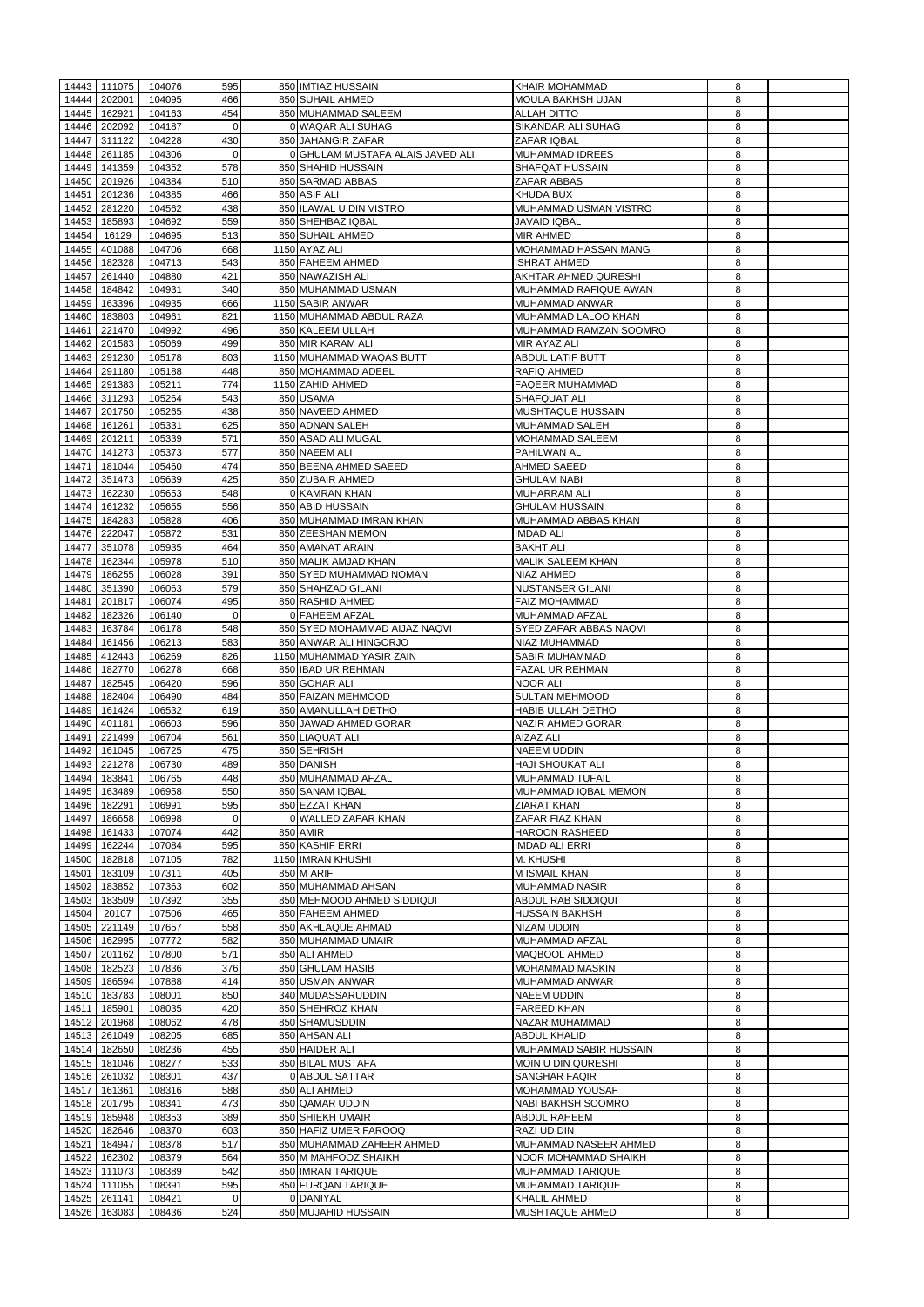|       |                        |                  |                       | 850 RAIS UL HAQ                    |                                |        |  |
|-------|------------------------|------------------|-----------------------|------------------------------------|--------------------------------|--------|--|
|       | 14527 185330           | 108543           | 655                   |                                    | <b>ATTA UL HAQ</b>             | 8      |  |
| 14528 | 221810                 | 108575           | 550                   | 850 SAJID HUSSAIN                  | AKHTAR ALI LARIK               | 8      |  |
| 14529 | 162123                 | 108578           | 495                   | 850 IRFAN ALI                      | AMEEN                          | 8      |  |
| 14530 | 221677                 | 108621           | 498                   | 850 MUZAFFAR ALI                   | <b>GHULAM MURTAZA BHUTTO</b>   | 8      |  |
| 14531 | 185102                 | 108698           | 383                   | 850 NAJAM ALI KHAN                 | LIAQUAT ALI KHAN               | 8      |  |
| 14532 | 183918                 | 108728           | 445                   | 850 MUHAMMAD AMJAD                 | <b>GHULAM RASOOL</b>           | 8      |  |
|       |                        |                  |                       |                                    |                                |        |  |
| 14533 | 202020                 | 108754           | 531                   | 850 SYED MOHAMMAD YOUSIF SHAH      | <b>ATTAUALLAH SHAH</b>         | 8      |  |
| 14534 | 141241                 | 108867           | 428                   | 850 MUHAMMAD NAVEED                | <b>NAZIR AHMED</b>             | 8      |  |
| 14535 | 141282                 | 108868           | 473                   | 850 NAZEER AHMAD                   | MUHAMMAD IBRAHEEM              | $\bf8$ |  |
| 14536 | 183968                 | 108891           | 412                   | 850 MUHAMMAD ASAD                  | MUHAMMAD RAZZAQ                | 8      |  |
|       |                        |                  |                       |                                    |                                |        |  |
| 14537 | 281032                 | 108958           | 510                   | 850 ABDUL SABOOR ABBASI            | <b>GHULAM MUHAMMAD</b>         | 8      |  |
| 14538 | 351081                 | 109103           | 661                   | 850 ANEEQUE AHMED                  | <b>RAFIQUE AHMED</b>           | 8      |  |
| 14539 | 162220                 | 109123           | 688                   | 850 KAMRAN                         | <b>AMANULLAH MEMON</b>         | 8      |  |
| 14540 | 182817                 | 109153           | 595                   | 850 IMRAN KHAN                     | <b>SHAH WAZEER KHAN</b>        | 8      |  |
| 14541 | 181606                 | 109362           | 430                   | 850 ADEEB AHMED KHAN               | MUHAMMAD TAMAZ KHAN            | 8      |  |
|       |                        |                  |                       |                                    |                                |        |  |
| 14542 | 412194                 | 109399           | 453                   | 850 MUHAMMAD MANAN                 | MUHAMMAD IQBAL                 | 8      |  |
| 14543 | 411633                 | 109404           | 517                   | 850 JALAL KHAN                     | JAWAID JADOON                  | 8      |  |
| 14544 | 411468                 | 109422           | 384                   | 850 GHULAM MOULA                   | <b>ABDUL MAJEED</b>            | 8      |  |
| 14545 | 411242                 | 109424           | 445                   | 825 ASAD KHAN                      | <b>ARIF KHAN</b>               | 8      |  |
|       | 186553                 |                  | 452                   |                                    |                                |        |  |
| 14546 |                        | 109457           |                       | 850 UMAIR SAEED                    | <b>MUHAMMAD SAEED</b>          | 8      |  |
| 14547 | 281305                 | 109534           | 480                   | 850 MANSOOR ALI ABRO               | <b>GHULLAM RASOOL ABRO</b>     | $\bf8$ |  |
| 14548 | 411064                 | 109549           | 546                   | 1050 ABDUL UR REHMAN               | <b>FAQEER MUHAMMAD</b>         | $\bf8$ |  |
| 14549 | 181244                 | 109562           | 444                   | 850 SAMINA KANWAL                  | PHOOL MUHAMMAD KHAN            | 8      |  |
| 14550 | 185019                 | 109572           | 143                   | 300 MUNAWER HUSSAIN                | <b>MAHMOOD HUSSAIN</b>         | 8      |  |
|       |                        |                  |                       |                                    |                                |        |  |
| 14551 | 412641                 | 109765           | 577                   | 850 RAHIL                          | ABDUL RAHEEM                   | 8      |  |
| 14552 | 185264                 | 109790           | 530                   | 850 OWAIS AZAM                     | MUHAMMAD AZAM                  | 8      |  |
| 14553 | 185365                 | 109820           | 488                   | 850 RANA MUHAMMAD AFZAL            | <b>FAZAL REHMAN RANA</b>       | 8      |  |
| 14554 | 411766                 | 109858           | 426                   | 850 M.ADIL AMIN                    | M.AMIN AWAN                    | 8      |  |
| 14555 | 291040                 | 109863           | 597                   | 850 ALI MADAD SHAH                 | ALI MUHAMMAD SHAH SAYED        | 8      |  |
|       |                        |                  |                       |                                    |                                |        |  |
| 14556 | 311181                 | 109883           | 615                   | 850 MUHAMMAD IRFAN                 | <b>ABDUL LATIF</b>             | 8      |  |
| 14557 | 184008                 | 109898           | 445                   | 850 MUHAMMAD ASLAM                 | <b>GHULAM AKBAR</b>            | 8      |  |
| 14558 | 411317                 | 109947           | 585                   | 850 AZIZ UR REHMAN                 | <b>MUHAMMAD ILYAS</b>          | 8      |  |
| 14559 | 411784                 | 109958           | 474                   | 850 MALIK WAQAR HUSSAIN            | <b>MALIK ZAWAAR HUSSAIN</b>    | 8      |  |
|       | 291092                 | 109992           | 643                   | 850 DILSHAD ALI                    | <b>MUHAMMAD SALAM</b>          | 8      |  |
| 14560 |                        |                  |                       |                                    |                                |        |  |
| 14561 | 161423                 | 110083           | 484                   | 850 AMANULLAH                      | <b>AFTAB AHMED</b>             | 8      |  |
|       | 14562 412695           | 110095           | 369                   | 850 S.M.FAISAL                     | S. RAHEEMUDDIN                 | 8      |  |
|       | 14563 412035           | 110232           | 609                   | 850 MUHAMMAD BILAL                 | <b>MUHAMMAD ASIF</b>           | 8      |  |
| 14564 | 185517                 | 110294           | 472                   | 850 SAAD SALEEM                    | <b>SALEEM AHMED</b>            | 8      |  |
|       |                        |                  |                       | 850 MUHAMMAD RIZWAN                |                                |        |  |
| 14565 | 412288                 | 110402           | 500                   |                                    | MUHAMMAD RAMZAN                | 8      |  |
| 14566 | 201793                 | 110407           | 562                   | 850 QAISER NASEER ALI              | <b>NASEER ALI</b>              | 8      |  |
| 14567 | 186151                 | 110504           | 584                   | 850 SYED HAIDER ARIF               | <b>SYED ARIF RAZA</b>          | 8      |  |
| 14568 | 351320                 | 110605           | 445                   | 850 QAIMUDDIN                      | <b>MUREED HUSSAIN</b>          | 8      |  |
| 14569 | 201216                 | 110632           | 527                   | 850 ASADULLAH                      | ABDUL RAZAQUE                  | 8      |  |
|       |                        |                  |                       |                                    |                                |        |  |
| 14570 | 201032                 | 110633           | 582                   | 850 ABDUL AZAD MAITLO              | ABDUL QADIR MAITLO             | 8      |  |
| 14571 | 412617                 | 110692           | 536                   | 850 OWIAS KHAN                     | MUQARRAB KHAN                  | 8      |  |
| 14572 | 351085                 | 110737           | 494                   | 850 ARBAB ALI KUNBHAR              | <b>FAZAL HUSSAIN KUNBHAR</b>   | 8      |  |
| 14573 | 184007                 | 110750           | 405                   | 850 MUHAMMAD ASLAM                 | MUHAMMAD ASHRAF                | 8      |  |
| 14574 | 183826                 | 110754           | 456                   | 850 MUHAMMAD ADIL KHAN             | <b>NAZEER AHMED</b>            | 8      |  |
|       |                        |                  |                       |                                    |                                |        |  |
| 14575 | 411463                 | 110793           | 878                   | 1500 FURQAN AZIZ                   | ABDUL AZIZ KHAN                | 8      |  |
| 14576 | 412451                 | 110821           | 508                   | 850 MUHAMMAD YOUSUF                | <b>ARIF ALI</b>                | 8      |  |
| 14577 | 182840                 | 110825           | $\Omega$              | 0 INAMUDDIN                        | <b>NOORANI GUL</b>             | 8      |  |
| 14578 | 291309                 | 110848           | 621                   | 850 SANWAN                         | <b>PIR BUKHSH KEERIO</b>       | 8      |  |
| 14579 | 181060                 | 110856           | 459                   | 850 FARAH SAHAR                    | <b>MOHAMMAD UMER</b>           | 8      |  |
|       |                        |                  |                       |                                    |                                |        |  |
| 14580 | 183694                 | 110890           | 482                   | 850 MOHAMMAD TOFEEQUE              | <b>MOHAMAMD TARIQ</b>          | 8      |  |
| 14581 | 411923                 | 110987           | 427                   | 850 MUHAMMAD ADIL KHAN             | <b>MUHAMMAD SABIR</b>          | 8      |  |
| 14582 | 163420                 | 111032           | 443                   | 0 SADIQ ALI MAGSI                  | <b>MEARL KHAN</b>              | 8      |  |
| 14583 | 163851                 | 111036           | 452                   | 850 TAIMOOR AALAM                  | <b>KHAIR MOHAMMAD</b>          | 8      |  |
| 14584 | 221838                 | 111044           | 608                   | 850 SARFARAZ ALI                   | AFTAB ALI ABRO                 | 8      |  |
|       |                        |                  |                       |                                    |                                |        |  |
| 14585 | 181358                 | 111055           | 703                   | 1150 AAKASH SULTAN                 | SULTAN AHMED HUSSAIN           | 8      |  |
| 14586 | 162459                 | 111124           | 542                   | 850 MOHAMMAD FARAZ BHATTI          | <b>MOHAMMAD SHARIF BHATTI</b>  | 8      |  |
| 14587 | 183800                 | 111180           | 521                   | 850 MUHAMMAD ABBASS KHAN KHATTAK   | ASHAFQ ALI KHAN KHATTAK        | 8      |  |
| 14588 | 221762                 | 111198           | 469                   | 850 RIAZ HUSSAIN                   | WALI MUHAMMAD                  | 8      |  |
| 14589 | 221126                 | 111210           | 594                   | 850 AFTAB AHMED                    | ABDUL FATAH KALHORO            | 8      |  |
|       |                        |                  |                       |                                    |                                |        |  |
| 14590 | 311170                 | 111280           | 589                   | 850 MUHAMMAD FAISAL                | <b>SHABIR AHMAD SHAHEED</b>    | 8      |  |
| 14591 | 162245                 | 111447           | 502                   | 850 KASHIF HUSSAIN DANISH          | <b>MUMTAZ HUSSAIN</b>          | 8      |  |
| 14592 | 161767                 | 111467           | 470                   | 850 FAHEEM MOHIUDDIN               | <b>GHULAM MOHIUDDIN</b>        | 8      |  |
| 14593 | 162893                 | 111470           | 643                   | 850 MUHAMMAD RASHID                | MUHAMMAD AKRAM                 | 8      |  |
|       |                        |                  | 414                   | 850 FASAHAT AHMED KHAN             | <b>NASEEM AHMED KHAN</b>       |        |  |
| 14594 | 161852                 | 111533           |                       |                                    |                                | 8      |  |
| 14595 | 163575                 | 111597           | 431                   | 850 SHAHID HUSSAIN                 | <b>RANJHAN</b>                 | 8      |  |
| 14596 | 162247                 | 111779           | 425                   | 850 KASHIF MUSTAQEEM               | MUHAMMAD MUSTAQEEM             | 8      |  |
| 14597 | 164027                 | 111798           | 499                   | 850 WASEEM AHMED                   | <b>M SALEEM</b>                | 8      |  |
| 14598 | 184476                 | 111805           | 501                   | 850 MUHAMMAD NASIR                 | NASEER AHMED                   | 8      |  |
|       |                        |                  |                       | 850 ASAD ALI                       |                                |        |  |
|       | 14599 411234           | 111837           | 655                   |                                    | <b>ANWAR KHAN</b>              | 8      |  |
|       | 14600 412532           | 111883           | 595                   | 850 NAEEM ABBAS                    | WALI MUHAMMAD                  | 8      |  |
| 14601 | 201222                 | 112053           | 531                   | 850 ASADULLAH MALIK                | HAMADULLAH MALIK               | 8      |  |
|       | 14602 411217           | 112373           | 538                   | 850 ARMAN                          | ABDUL HANNAN                   | 8      |  |
| 14603 | 412642                 | 112393           | 531                   | 850 RAHIM ULLAH KHAN               | MUHAMMAD AYAZ KHAN             | 8      |  |
|       |                        |                  |                       |                                    |                                |        |  |
| 14604 | 161282                 | 112572           | 485                   | 900 AHMAD KHAN                     | MUHAMMAD AMEEN                 | 8      |  |
| 14605 | 161350                 | 112606           | 595                   | 850 AKHTIAR CHANDIO                | ALI MOHAMMAD CHANDIO           | 8      |  |
| 14606 | 183140                 | 112672           | 786                   | 1150 M DANISH                      | <b>SYED AQEEL AHMED</b>        | 8      |  |
| 14607 | 221266                 | 112798           | 565                   | 850 BASHIR AHMED                   | <b>MUHABBAT ALI MAGSI</b>      | 8      |  |
|       |                        |                  |                       |                                    |                                |        |  |
|       |                        |                  |                       |                                    |                                |        |  |
| 14608 | 413165                 | 112836           | 510                   | 850 YASIR HUSSAIN SHAH             | <b>SHAH HUSSAIN</b>            | 8      |  |
| 14609 | 411560<br>14610 181004 | 112909<br>112951 | 542<br>$\overline{0}$ | 850 HAZRAT UMAR<br>0 AIMAN RUKHSAR | <b>SAEED AHMED</b><br>A-HAMEED | 8<br>8 |  |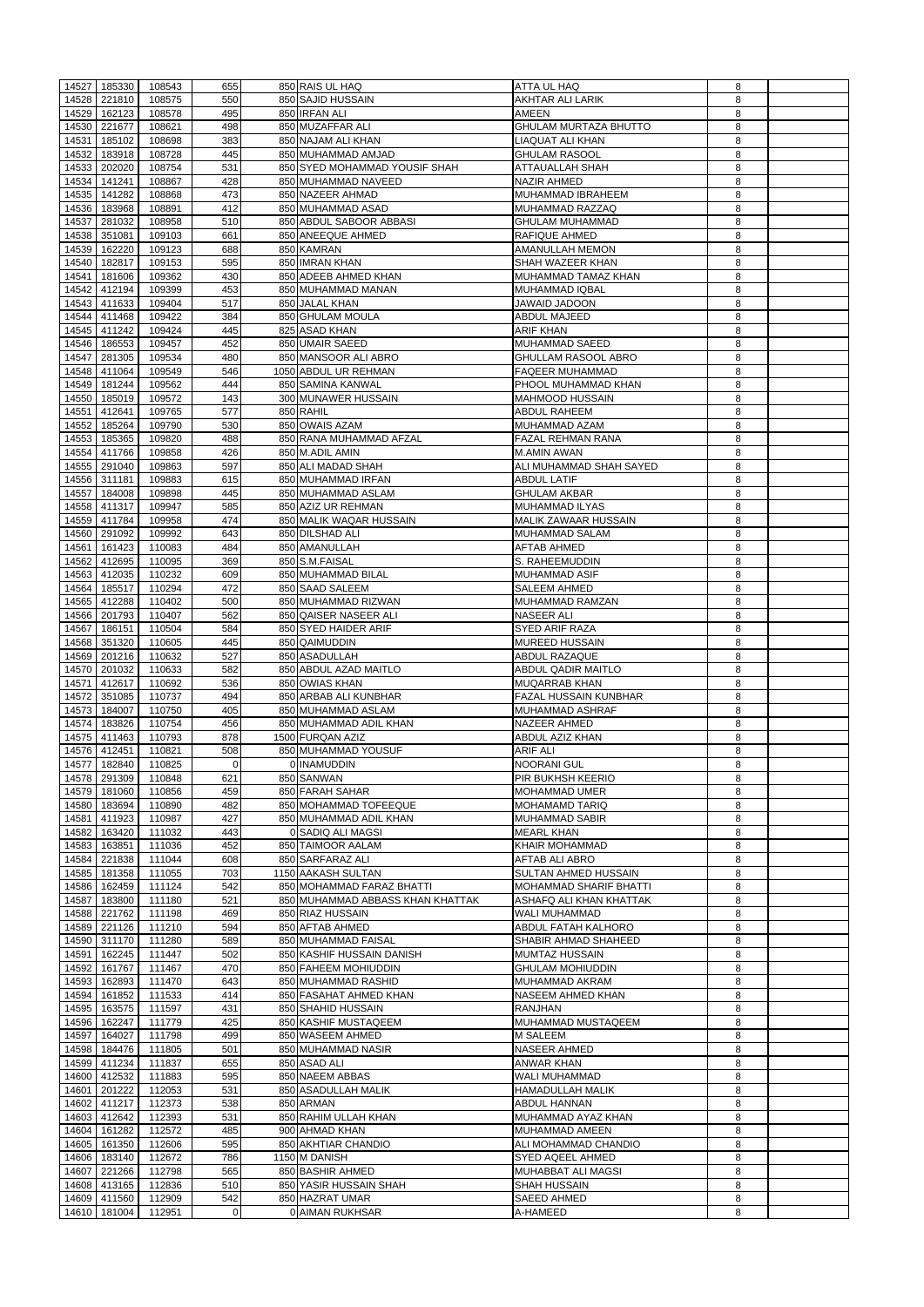| 14611          | 261453         | 112954           | 654      | 850 NOSHAD AHMED                  | <b>ALLAH DITTO</b>                           | 8      |  |
|----------------|----------------|------------------|----------|-----------------------------------|----------------------------------------------|--------|--|
| 14612          | 261059         | 112964           | $\Omega$ | 850 AKEEL MANSHA                  | <b>MUHAMMAD MANSHA</b>                       | 8      |  |
| 14613          | 185506         | 113037           | 744      | 1150 SAAD ALI                     | <b>ZAHID ALI</b>                             | 8      |  |
| 14614          | 412384         | 113043           | 510      | 850 MUHAMMAD TALHA SHAFIQUE       | MUHAMMAD SHAFIQUE                            | 8      |  |
|                |                |                  |          |                                   |                                              |        |  |
| 14615          | 291381         | 113044           | 250      | 416 WAZIR AHMED                   | <b>NAZIR AHMED</b>                           | 8      |  |
| 14616          | 351040         | 113157           | 648      | 850 ABDUL WAHEED                  | <b>JAMAL UDDIN MAHAR</b>                     | 8      |  |
| 14617          | 412665         | 113197           | 433      | 850 RAZA MUHAMMAD                 | <b>FIDA MUHAMMAD</b>                         | 8      |  |
| 14618          | 182893         | 113214           | 481      | 850 JAHAN ZAIB KHAN               | ABDUL MAJEED KHAN                            | 8      |  |
|                |                |                  |          |                                   |                                              |        |  |
| 14619          | 351252         | 113244           | 471      | 850 MUHAMMAD ASHIQUE ALI          | <b>ZULFIQAR ALI</b>                          | 8      |  |
| 14620          | 162941         | 113249           | 504      | 850 MUHAMMAD SHAKEEL              | ABDUL RASHEED                                | $\bf8$ |  |
| 14621          | 221850         | 113294           | 570      | 850 SHABIR AHMED                  | <b>SAHIB DIN</b>                             | 8      |  |
|                |                |                  |          |                                   |                                              |        |  |
| 14622          | 221816         | 113308           | 627      | 850 SAJJAD ALI                    | <b>MUHAMMAD SIDDIQUE</b>                     | 8      |  |
| 14623          | 183139         | 113327           | $\Omega$ | <b>OIM DANISH</b>                 | <b>M HABIB</b>                               | 8      |  |
| 14624          | 184388         | 113356           | 686      | 1150 MUHAMMAD KHURAM              | <b>RAFI ULLAH</b>                            | 8      |  |
| 14625          | 221662         | 113388           | 783      | 1150 MUSAWAR ALI                  | <b>ISRAR AHMED</b>                           | 8      |  |
|                |                |                  |          |                                   |                                              |        |  |
| 14626          | 221598         | 113445           | 508      | 850 MUHAMMAD HASSAN               | <b>MUMTAZ ALI</b>                            | 8      |  |
| 14627          | 221113         | 113476           | 810      | 1150 ADAM KHAN                    | <b>HAJI MEHMOOD</b>                          | 8      |  |
| 14628          | 202129         | 113578           | 534      | 850 YAWAR MAHESAR                 | <b>ROSHAN ALI</b>                            | 8      |  |
| 14629          | 311017         | 113610           | 727      | 850 ABDULLAH                      | MOHAMMAD NAWAZ                               | 8      |  |
|                |                |                  |          |                                   |                                              |        |  |
| 14630          | 201800         | 113842           | 513      | 850 RAFIQUE AHMED                 | MUHAMMED URIS MALIK                          | 8      |  |
| 14631          | 184717         | 113884           | 694      | 1150 MUHAMMAD SHARIQ              | <b>ABDUL SATTAR</b>                          | 8      |  |
| 14632          | 183553         | 113926           | 654      | 850 MOEEZ NAWAZ                   | <b>NAWAZ AHMED</b>                           | 8      |  |
| 14633          | 411260         | 113994           | 379      | 850 ASIF                          | <b>FAZAL ALI</b>                             | 8      |  |
|                |                |                  |          |                                   |                                              |        |  |
| 14634          | 184669         | 114040           | 460      | 850 MUHAMMAD SHAFIQ               | MUHAMMAD SULEMAN                             | 8      |  |
| 14635          | 351266         | 114127           | 550      | 850 MUHAMMAD JUNAID               | <b>JAVED MEMON</b>                           | 8      |  |
| 14636          | 161096         | 114196           | 626      | 850 ABDUL AZIZ SHAIKH             | <b>QAMER AHMED SHAIKH</b>                    | $\bf8$ |  |
|                |                |                  |          |                                   |                                              |        |  |
| 14637          | 141091         | 114347           | 394      | 850 AYAZ AHMED                    | <b>NOOR MOHD</b>                             | 8      |  |
| 14638          | 141238         | 114354           | 472      | 850 MUHAMMAD MITHAN               | PATHAN KHAN SOLANGI                          | 8      |  |
| 14639          | 181604         | 114436           | 466      | 850 ABUBAKAR                      | <b>MUHAMMAD SALEEM</b>                       | 8      |  |
| 14640          | 351467         | 114490           | 441      | 850 ZEESHAN AKBAR KHAN            | <b>AKBAR KHAN</b>                            | 8      |  |
|                |                |                  |          |                                   |                                              |        |  |
| 14641          | 281035         | 114560           | 512      | 850 ABDUL SAMAD RAJPER            | NOOR MUHAMMAD RAJPER                         | 8      |  |
| 14642          | 351065         | 114584           | 478      | 850 AKHTAR ALI                    | <b>MOHAMMAD YOUSAF</b>                       | 8      |  |
| 14643          | 221946         | 114613           | 676      | 850 TARIQUE ALI                   | <b>IMDAD ALI BROHI</b>                       | 8      |  |
|                |                |                  |          |                                   |                                              |        |  |
| 14644          | 141258         | 114624           | 433      | 850 MUHAMMAD YOUNIS               | <b>HABIB UR REHMAN</b>                       | 8      |  |
| 14645          | 181420         | 114718           | 434      | 850 ABDUL HAMID                   | <b>MOULLANA GULAM RASOOL</b>                 | 8      |  |
|                | 14646 411366   | 114842           | 750      | 1150 EIYASUB VINCENT              | <b>VINCENT S PETER</b>                       | 8      |  |
|                | 14647   183103 | 114887           | 510      | 850 M ALI QADIR                   | <b>ABDUL QADIR</b>                           | 8      |  |
|                |                |                  |          |                                   |                                              |        |  |
| 14648          | 411057         | 114900           | 680      | 850 ABDUL SAMAD                   | ABDUL QAYYUM                                 | 8      |  |
| 14649          | 221189         | 114956           | 481      | 850 AMEER ALI                     | <b>NOOR MUHAMMAD</b>                         | 8      |  |
| 14650          | 411035         | 114982           | 836      | 1150 ABDUL MAJID SHAIKH           | MUHAMMAD SHAHID SHAIKH                       | 8      |  |
| 14651          |                | 115098           | 686      |                                   | KHAIR MUHAMMAD                               |        |  |
|                | 184344         |                  |          | 1150 MUHAMMAD JUNAID              |                                              | 8      |  |
| 14652          | 183889         | 115105           | 585      | 850 MUHAMMAD ALI                  | MUHAMMAD YASEEN                              | 8      |  |
| 14653          | 183580         | 115160           | 486      | 850 MOHAMMAD ASHAR ASHRAF         | <b>MOHAMMAD ASHRAF KHAN</b>                  | 8      |  |
|                |                |                  |          |                                   |                                              |        |  |
|                |                |                  |          |                                   |                                              |        |  |
| 14654          | 412280         | 115228           | $\Omega$ | 0 MUHAMMAD RASHID KHAN            | MUHAMMAD ALAM KHAN                           | 8      |  |
| 14655          | 221388         | 115283           | 613      | 850 HIMAT ALI                     | <b>RAHAM DIL</b>                             | 8      |  |
| 14656          | 201884         | 115306           | 560      | 850 SAJJAD ALI KHUHRO             | MUHAMMAD RAMZAN KHUHRO                       | 8      |  |
|                |                |                  |          |                                   | SYED RIZWAN AHMED                            |        |  |
| 14657          | 413001         | 115347           | 589      | 850 SYED TAHAMI AHMED             |                                              | 8      |  |
| 14658          | 411770         | 115386           | 535      | 850 MAJID ALI                     | <b>MUMTAZ ALI</b>                            | 8      |  |
| 14659          | 186012         | 115406           | 425      | 850 SOHAIL KHAN                   | <b>ABDUL RAZZAQ</b>                          | 8      |  |
| 14660          | 221689         | 115443           | 754      | 1050 NAEEM AHMED                  | <b>NISAR AHMED</b>                           | 8      |  |
|                |                |                  |          |                                   | <b>AKHTER ALI</b>                            | 8      |  |
| 14661          | 182855         | 115542           | 375      | 850 IRFAN ALI                     |                                              |        |  |
| 14662          | 141387         | 115584           | 459      | 850 UZIR AHMED                    | <b>IHSAN ULLAH</b>                           | 8      |  |
| 14663          | 162822         | 115635           | 616      | 850 MUHAMMAD MISBAH               | HAFIZ WAHID BUX DAUDPOTA                     | 8      |  |
| 14664          | 162450         | 115650           | 465      | 850 MOHAMMAD FAHAD SIDDIQUI       | <b>MOHAMMAD NAEEM SIDDIQUI</b>               | 8      |  |
| 14665          | 161437         | 115764           | 577      | 850 AMIR KHAN                     | SAIFOOR KHAN                                 | 8      |  |
|                |                |                  |          |                                   |                                              |        |  |
| 14666          | 401283         | 115913           | 515      | 850 RAMEEZ RAJA                   | <b>JAN MUHAMMAD</b>                          | 8      |  |
| 14667          | 201680         | 116011           | 512      | 850 MUHAMMAD MUTIU UR RAHMAN      | AIJAZ ALI DANWAR                             | 8      |  |
| 14668          | 141159         | 116076           | 390      | 85 JAHANZEB                       | <b>ABDUL HAQUE</b>                           | 8      |  |
| 14669          | 183008         | 116219           | 715      | 1150 KASHIF                       | MUHAMMAD IQBAL                               | 8      |  |
|                |                |                  |          |                                   |                                              |        |  |
| 14670          | 183749         | 116233           | 475      | 850 MOIZ WAJID KHAN               | WAJID ALI KHAN                               | 8      |  |
| 14671          | 182776         | 116237           | 510      | 850 IFTIKHAR                      | <b>JAHAN ZADA</b>                            | 8      |  |
| 14672          | 201868         | 116349           | 567      | 850 SAEEDULLAH SOOMRO             | SANAULLAH SOOMRO                             | 8      |  |
| 14673          | 412523         | 116385           | 355      | 850 MUZMMIL TARIQ                 | TARIQ MEHMOOD                                | 8      |  |
|                |                |                  |          |                                   |                                              |        |  |
| 14674          | 412837         | 116391           | 457      | 850 SHAKEEL AHMED KHAN            | <b>WAKEEL KHAN AFRIDI</b>                    | 8      |  |
| 14675          | 182097         | 116407           | 552      | 850 AYAZ AHMED KHAN               | <b>IMTIAZ AHMED KHAN</b>                     | 8      |  |
| 14676          | 351372         | 116417           | 393      | 850 SANA ULLAH CHANNA             | <b>GUL MOHAMMAD</b>                          | 8      |  |
| 14677          | 161097         |                  | 642      | 850 ABDUL BASIT                   | <b>SYED QAMAR ALI</b>                        | 8      |  |
|                |                | 116440           |          |                                   |                                              |        |  |
| 14678          | 141097         | 116620           | 606      | 850 BADSHAH KHAN                  | <b>NASIR KHAN</b>                            | 8      |  |
| 14679          | 221244         | 116680           | 677      | 0 AYAZ                            | <b>SAIN BUX DAHANI</b>                       | 8      |  |
| 14680          | 181038         | 116693           | 469      | 850 AYESHA SALEEM                 | <b>MOHAMMAD SALEEM</b>                       | 8      |  |
|                |                |                  |          |                                   |                                              | 8      |  |
| 14681          | 201687         | 116733           | 455      | 850 MUHAMMAD SAJAN                | ABDUL RAZZAK                                 |        |  |
| 14682          | 411995         | 116748           | 415      | 850 MUHAMMAD ASHRAF               | MUHAMMAD ASLAM                               | 8      |  |
|                | 14683 261406   | 116785           | 627      | 850 MUKHTIAR AHMED                | MUHAMMAD ILYAS                               | 8      |  |
| 14684          | 182442         | 116859           | 388      | 850 FARHAN AHMED                  | MUHAMMAD AYUB NASIR                          | 8      |  |
|                |                |                  |          |                                   |                                              |        |  |
|                | 14685 351015   | 116869           | 580      | 850 ABDUL GHAFFAR                 | KHUDA DIND                                   | 8      |  |
|                | 14686 111080   | 116879           | 431      | 850 JABIR JAVED                   | <b>ABDUL SATTAR</b>                          | 8      |  |
| 14687          | 412160         | 116924           | 614      | 850 MUHAMMAD JIBRAN JAFFAR        | MUHAMMAD JAFFAR FAYAZ                        | 8      |  |
| 14688          | 261103         | 116978           | 411      | 0 ASIF ANWAR                      | <b>ANWAR ALI</b>                             | 8      |  |
|                |                |                  |          |                                   |                                              |        |  |
| 14689          | 181350         | 116979           | 375      | 850 ZEHRA IMAM                    | <b>SYED IMAM UDDIN CHISTY</b>                | 8      |  |
| 14690          | 162035         | 116985           | 517      | 850 HUBDAR HUSSAIN                | <b>WAHID BUX SAHTIO</b>                      | 8      |  |
| 14691          | 161216         | 116990           | 515      | 850 ABDULLAH                      | <b>ALI BAKHASH</b>                           | 8      |  |
|                |                |                  |          |                                   |                                              |        |  |
| 14692          | 183423         | 117147           | 450      | 850 MADHIA TAMEEZ UDDIN           | MUHAMMAD TAMEEZ UDDIN                        | 8      |  |
| 14693<br>14694 | 18358<br>18395 | 118013<br>118024 |          | <b>SALMAN SHAH</b><br>UMAIR FARAZ | <b>MAQBOOL AHMED</b><br><b>ABDUL GHAFFAR</b> | 8<br>8 |  |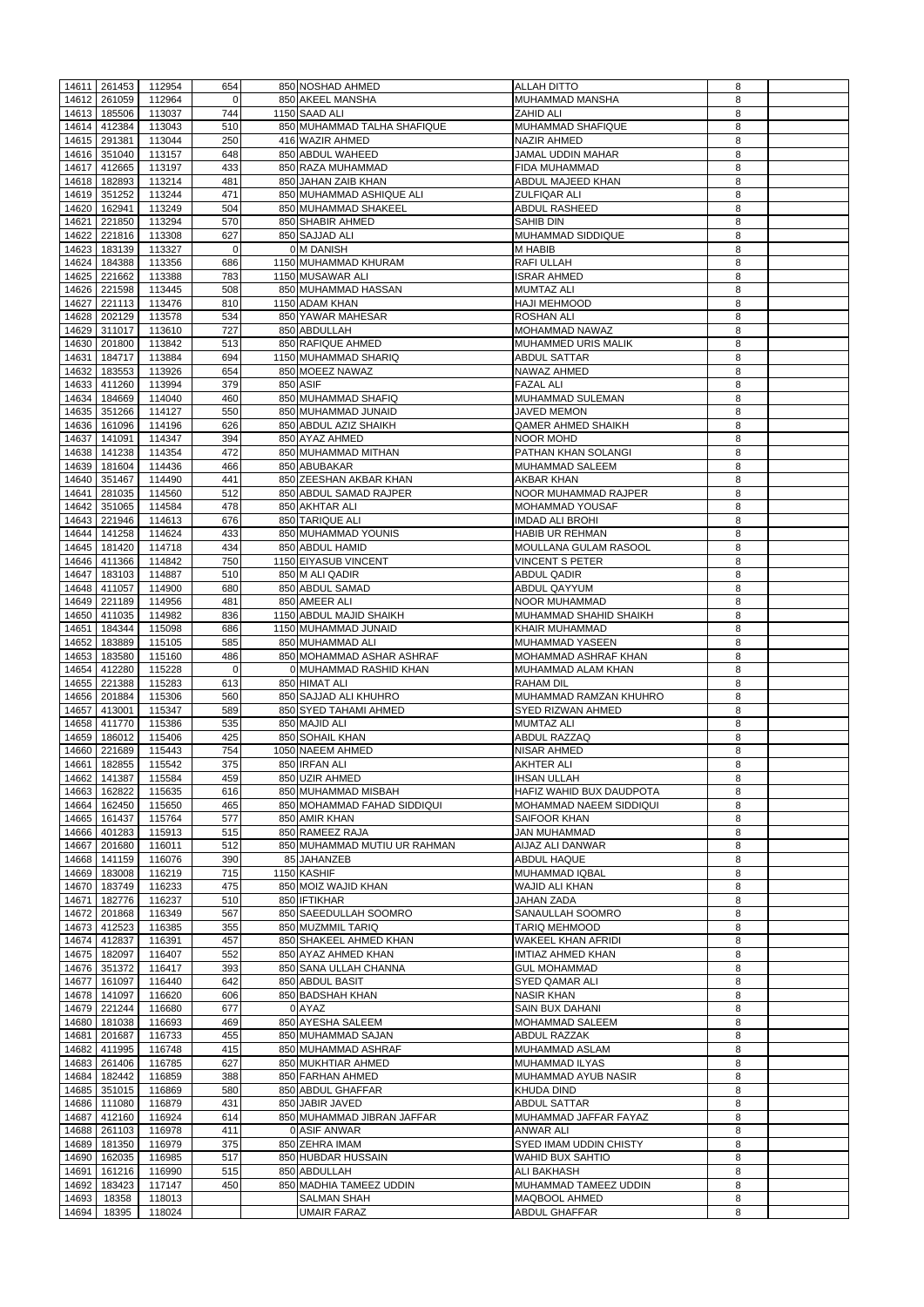| 14695 | 18341                  | 118087              |            | NUSRAT ALI KHAN                                      | KAZIM ALI KHAN                                    | 8              |  |
|-------|------------------------|---------------------|------------|------------------------------------------------------|---------------------------------------------------|----------------|--|
| 14696 | 18222                  |                     |            |                                                      |                                                   | 8              |  |
|       |                        | 118162              |            | <b>AHMED SALEEM</b><br><b>MOHSIN ALI</b>             | <b>HAJI MUHAMMAD SALEEM</b>                       |                |  |
| 14697 | 20131                  | 118178              |            |                                                      | <b>NOOR UDDIN</b>                                 | 8              |  |
| 14698 | 35160                  | 118201              |            | SYEDA KASHIFA KINZA FATIMA KAZMI<br><b>HIMAT ALI</b> | <b>SYED MANSOOR ALI KAZMI</b>                     | 8              |  |
| 14699 | 14110                  | 118371<br>113246    |            | 850 PERVEZ AHMED                                     | <b>ABDUL RAHEEM</b>                               | 8<br>$\,8\,$   |  |
| 14700 | 201786                 |                     | 494<br>459 |                                                      | <b>ALI NAWAZ</b>                                  |                |  |
| 14701 | 181866                 | 113283              | 554        | 850 AMJAD ALI                                        | <b>ASGHAR ALI</b>                                 | 8              |  |
| 14702 | 412885                 | 113404              | 510        | 850 SOHAIL IQBAL                                     | JAWED IQBAL                                       | $\bf 8$        |  |
|       | 14703 411282           | 113787              |            | 850 ASSAD UR REHMAN                                  | <b>GHAZANFAR ALI</b>                              | 8              |  |
| 14704 | 411582                 | 114036              | 513        | 850 IKRAM ULLAH                                      | <b>HUSSAN KHAN</b>                                | 8              |  |
|       | 14705 411327           | 114065              | 507        | 850 BARKAT ALI                                       | <b>SARDAR ALI</b>                                 | 8              |  |
|       | 14706 201610           | 114081              | 467        | 850 MOHAMMAD ISHAQUE                                 | <b>AHSAN ALI MANGI</b>                            | 8              |  |
|       | 14707 411139           | 114306              | 835        | 1150 AHMED KHAN GHORI                                | <b>RAFIQ KHAN GHORI</b>                           | 8              |  |
| 14709 | 14708 311101           | 114660              | 642<br>655 | 850 GUL BADIN<br>850 ABDUL RAHMAN                    | <b>AHMED KHAN</b>                                 | 8              |  |
|       | 221068<br>14710 201936 | 114766<br>114923    | 639        | 850 SHAFIQUE REHMAN JUNEJO                           | <b>GHULAM RASOOL</b><br><b>NISAR AHMED JUNEJO</b> | 8<br>8         |  |
|       | 14711 413208           | 115037              | 367        | 850 ZEESHAN AHMED                                    | <b>ABDUL KHALIQ</b>                               | 8              |  |
|       | 14712 221435           | 115607              | 559        | 850 IZHAR ALI                                        | MANZOOR ALI PANHWAR                               | 8              |  |
|       | 14713 183584           | 116044              | 458        | 850 MOHAMMAD ASIF KHAN                               | <b>MOHAMMAD SALEEM KHAN</b>                       | 8              |  |
|       | 14714 161255           | 116593              | 429        | 850 ADNAN GORI                                       | <b>NORUDDIN GORI</b>                              | 8              |  |
|       | 14715 162246           | 116683              | 585        | 850 KASHIF HUSSAIN VIGHIO                            | <b>LAL BUX VIGHIO</b>                             | $\,8\,$        |  |
| 14716 | 181333                 | 100033              | 389        | 850 USBAH ALI                                        | <b>ROUNAQ ALI</b>                                 | $\,8\,$        |  |
| 14717 | 186188                 | 100176              | 541        | 850 SYED KAREEM ULLAH HUSSAIN                        | <b>SYED WALI ULLAH HUSSAIN</b>                    | $\,8\,$        |  |
|       | 14718 181448           | 100386              | 384        | 850 ABDUL MATEEN                                     | <b>GHULAM RASOOL</b>                              | $\bf 8$        |  |
|       | 14719 183206           | 100461              | 562        | 850 M MUZAMMIL ANWAR                                 | AZHAR UDDIN                                       | $\bf 8$        |  |
|       | 14720 183896           | 100815              | 463        | 850 MUHAMMAD ALI MUDDASIR                            | MUHAMMAD SHARIF                                   | 8              |  |
| 14721 | 186735                 | 101085              | 637        | 850 WASEEM AHMED                                     | <b>HASSAN AHMED</b>                               | 8              |  |
| 14722 | 183507                 | 101635              | 573        | 850 MEHDI RAZA                                       | <b>QASIM RAZA</b>                                 | 8              |  |
| 14723 | 161736                 | 102393              | 463        | 850 FAHAD                                            | <b>SALEEM AHMED</b>                               | 8              |  |
| 14724 | 163572                 | 102476              | 522        | 850 SHAHID ALI KEERYO                                | <b>GULBAHAR KEERYO</b>                            | 8              |  |
| 14725 | 261210                 | 102778              | 621        | 850 HASNAIN MEHFOOZ                                  | <b>MEHFOOZ ALI KHAN</b>                           | 8              |  |
| 14726 | 221977                 | 102838              | 642        | 850 WAJID ALI                                        | <b>KHADIM HUSSAIN</b>                             | 8              |  |
| 14727 | 221461                 | 102846              | 622        | 850 JUNAID AHMED JAMALI                              | <b>ABDUL WAHID JAMALI</b>                         | 8              |  |
| 14728 | 221938                 | 102959              | 483        | 850 TAHSEEN ALI                                      | <b>ANWAR ALI MEMON</b>                            | 8              |  |
| 14729 | 351264                 | 103124              | 510        | 850 MUHAMMAD IRFAN                                   | <b>MUHAMMAD USMAN</b>                             | 8              |  |
|       | 14730 221416           | 103214              | 576        | 850 IMTYAZ ALI                                       | <b>KHAMISO KHAN</b>                               | 8              |  |
|       | 14731 221638           | 103364              | 574        | 850 MUHIB ALI                                        | <b>MUHAMMAD SIDIQUE</b>                           | 8              |  |
|       | 14732 221223           | 104102              | 618        | 850 ASIF ALI                                         | <b>GHULAM SHABBIR SARIO</b>                       | 8              |  |
|       | 14733 202084           | 104132              | 551        | 850 WALI RAZA                                        | MUHAMMAD MIRAL MEMON                              | 8              |  |
|       | 14734 201464           | 104162              | 453        | 850 IQRAR ALI                                        | <b>GHULAM SHABIR AREJO</b>                        | 8              |  |
|       | 14735 201392           | 104371              | 573        | 850 GHULAM SHABAR                                    | <b>ANWAR ALI</b>                                  | 8              |  |
|       | 14736 161235           | 104590              | 517        | 850 ABRAR ALI SANGI                                  | <b>MIR MUHAMMAD SANGI</b>                         | $\,8\,$        |  |
| 14737 | 162053                 | 104786              | 377        | 850 HYDER BUX                                        | <b>QADIR BUX</b>                                  | 8              |  |
|       | 14738 351306           | 104944              | 398        | 850 NAIMATAULLAH                                     | ABDULLAH SOOMRO                                   | 8              |  |
|       | 14739 181245           | 104996              | 537        | 1050 SAMINA MANZOOR                                  | <b>MANZOOR AHMED</b>                              | 8              |  |
| 14740 | 201080                 | 105643              | 504        | 850 ABDUL QUDDOOS MAHESAR                            | AJEEBULLAH MAHESAR                                | $\,8\,$        |  |
| 14741 | 163290                 | 105937              | 427        | 850 QUSAF DANISH                                     | <b>MUHAMMAD IDRESS</b>                            | 8              |  |
| 14742 | 182327                 | 106102              | 409        | 850 FAHEEM AHMED                                     | <b>SHARIF AHMED</b>                               | 8              |  |
| 14743 | 183916                 | 106598              | 711        | 850 MUHAMMAD AMIR KHAN                               | LAL KHAN                                          | 8              |  |
| 14744 | 16101                  | 106930              | 584        | 850 DARAKHSHAN TAJI                                  | ZAHEER UDDIN                                      | 8              |  |
| 14745 | 412563                 | 106990              | 624        | 850 NAVEED IQBAL KHAN                                | MUHAMMAD IQBAL KHAN                               | 8              |  |
| 14746 | 201909                 | 107200              | 430        | 850 SAMMAR ALI                                       | ABDULLAH SHAH                                     | 8              |  |
| 14747 | 141114                 | 107462              | $\Omega$   | 0 FIAZ ALI                                           | <b>ZULFIQAR ALI KORAI</b>                         | 8              |  |
| 14748 | 183571                 | 108132              | 533        | 850 MOHAMMAD ARSALAN                                 | <b>MUHAMMAD HANIF</b>                             | 8              |  |
| 14749 | 182728                 | 108162              | 445        | 850 HASSAN BIN MAZAHIR                               | <b>MAZAHIR ANWAR</b>                              | 8              |  |
| 14750 | 161551                 | 108365              | 666        | 850 ASIF NOOR                                        | <b>NOOR AHMED</b>                                 | 8              |  |
| 14751 | 183402                 | 108494              | 430        | 850 M.JUNAID RAZA                                    | <b>M.RAEES UD DIN</b>                             | 8              |  |
| 14752 | 185361                 | 108712              | 470        | 850 RANA AHMER YASIN                                 | <b>RANA M YASIN</b>                               | $\bf 8$        |  |
|       | 14753 221916           | 108742              | 507        | 850 SIRAJ AHMED                                      | ANWAR ALI MAHAR                                   | 8              |  |
|       | 14754 351103           | 108998              | 511        | 850 AWAIS RAUF                                       | <b>ABDUL RAUF</b>                                 | 8              |  |
|       | 14755 181625           | 109592              | 399        | 850 ADIL HASSAN                                      | <b>EHSAN ULLAH</b>                                | 8              |  |
|       | 14756 163439           | 109599              | 582        | 850 SAJID                                            | <b>JAHAN ZAIB</b>                                 | 8              |  |
| 14757 | 184618                 | 109704              | 445        | 850 MUHAMMAD SAJID                                   | RAFEEQ AHMED                                      | $\,8\,$        |  |
|       | 14758 181811           | 110019              | 438        | 850 ALI RAZA                                         | <b>MUQEEM UDDIN</b>                               | 8              |  |
|       | 14759 111167           | 110223              | 545        | 850 SOONELL                                          | <b>TILLO</b>                                      | 8              |  |
|       | 14760 141281           | 110929              | 474        | 850 NAZAR MOHAMMAD                                   | <b>HASSAN MOHAMMAD</b>                            | 8              |  |
|       | 14761 161388           | 111133              | 490        | 850 ALI MURTAZA                                      | MUHAMMAD UMER KUMBHAR                             | 8              |  |
|       | 14762 412134           | 111298              | 465        | 850 MUHAMMAD IMRAN KHAN                              | MUHAMMAD RAFIQUE KHAN                             | 8              |  |
|       | 14763 183052           | 111577              | 650        | 850 KHAWAR HUSSAIN RAJPER                            | <b>KHADIM HUSSAIN RAJPER</b>                      | 8              |  |
| 14764 | 412874                 | 112877              | 595        | 850 SIFAAT ALI                                       | <b>PERVAIZ KHAN</b>                               | 8              |  |
| 14765 | 18382                  | 118158              |            | SYED MUHAMMAD MAAZ                                   | <b>SYED MUHAMMAD ASLAM</b>                        | $\,8\,$        |  |
| 14766 | 18242                  | 118112              |            | <b>DANISH ALI</b>                                    | <b>MUHAMMAD YOUSAF</b>                            | 8              |  |
|       |                        | 14767 182257 100006 | 482        | 850 DANIYAL SIDDIQUI                                 | <b>GULFAM SIDDIQUI</b>                            | $\overline{7}$ |  |
|       | 14768 183180           | 100024              | 331        | 850 M JAVED                                          | <b>FATEH KHAN</b>                                 | $\overline{7}$ |  |
|       | 14769 186056           | 100204              | 794        | 1150 SYED ADNAN JAWED                                | <b>SYED SIBTAIN JAWED</b>                         | $\overline{7}$ |  |
|       | 14770 185548           | 100249              | 498        | 850 SAFEER AHMED                                     | AMEER AHMED                                       | $\overline{7}$ |  |
| 14771 | 183321                 | 100389              | 597        | 850 M. AHMED RAZA                                    | <b>M. SALEEM AKHTAR</b>                           | $\overline{7}$ |  |
|       | 14772 183888           | 100579              | 339        | 850 MUHAMMAD ALI                                     | <b>AHMED ALI</b>                                  | $\overline{7}$ |  |
|       | 14773 185037           | 100660              | 406        | 850 MUSSADIQ HUSSAIN                                 | <b>HAMID HUSSAIN</b>                              | $\overline{7}$ |  |
| 14774 | 183579                 | 100752              | 348        | 850 MOHAMMAD ASAD                                    | MOHAMMAD AZHAR KHAN                               | $\overline{7}$ |  |
| 14775 | 185955                 | 100761              | 405        | 850 SHOAIB AHMED KHAN                                | <b>MAHBOOB KHAN</b>                               | $\overline{7}$ |  |
| 14776 | 182982                 | 100871              | 434        | 850 KAMRAN HUSSAIN                                   | HUSSAIN BUKSH SOOMRO                              | $\overline{7}$ |  |
| 14777 | 183232                 | 100989              | 525        | 850 M SADIQ BUTT                                     | <b>M KHALID BUTT</b>                              | $\overline{7}$ |  |
|       | 14778 185996           | 101056              | 654        | 850 SOHAIB AHMED                                     | <b>AHMED HUSSAIN</b>                              | $\overline{7}$ |  |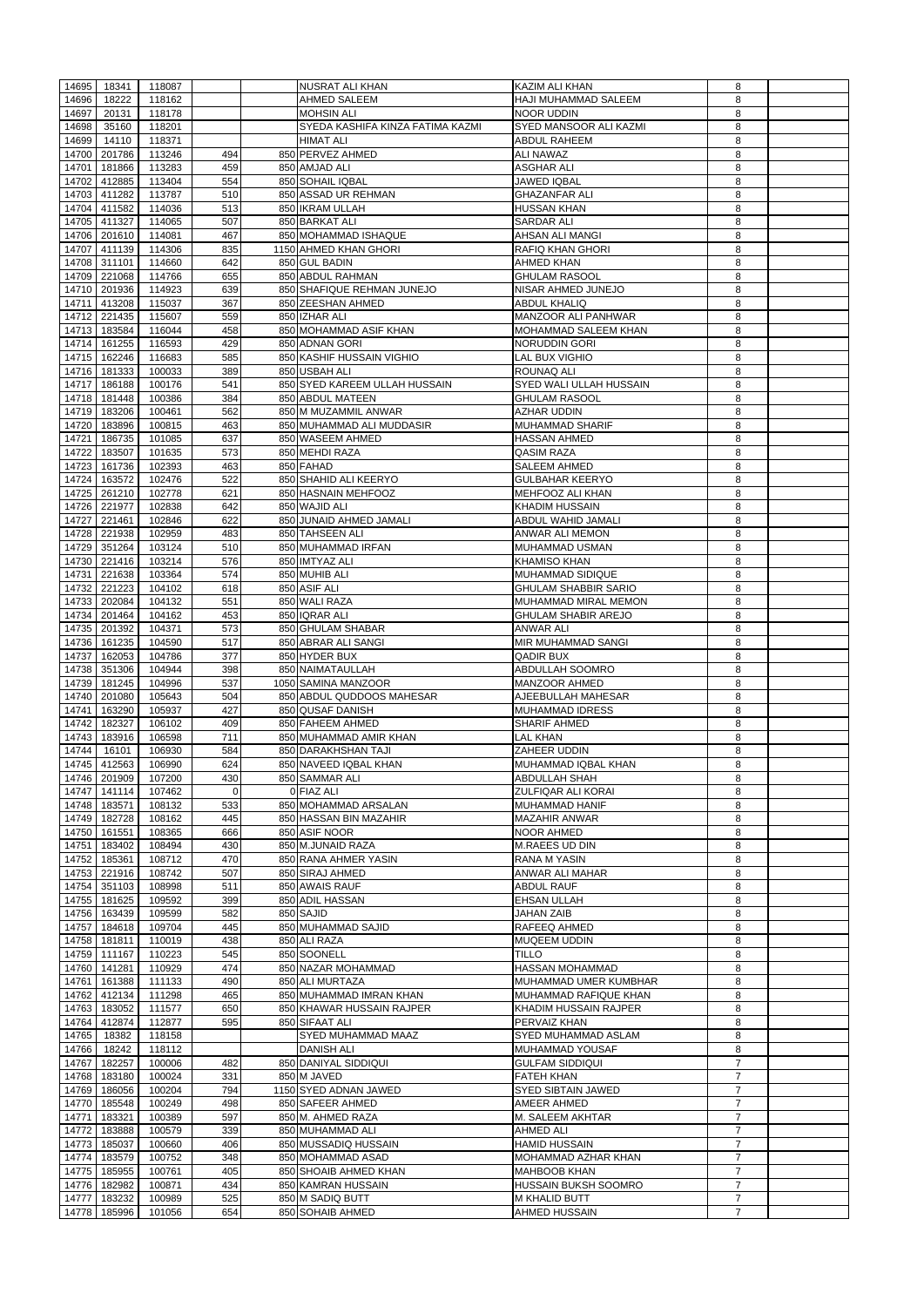|       | 14779 182885   | 101061 | 621            | 850 ISRAR AHMED                  | <b>ALAM DEEN</b>              | $\overline{7}$   |  |
|-------|----------------|--------|----------------|----------------------------------|-------------------------------|------------------|--|
| 14780 | 182949         | 101153 | 501            | 850 JUNAID IQBAL                 | <b>KHALEID KHAN</b>           | $\overline{7}$   |  |
| 14781 | 185503         | 101167 | 447            | 850 SAAD                         | <b>MUHAMMAD SHAHID</b>        | $\overline{7}$   |  |
| 14782 | 182748         | 101212 | 630            | 850 HERO SULTAN                  | <b>MUHAMMAD SULTAN</b>        | $\overline{7}$   |  |
| 14783 | 182099         | 101328 | $\mathbf 0$    | 0 AYAZ HAIDER                    | <b>RIAZ HAIDER</b>            | $\overline{7}$   |  |
|       |                |        |                |                                  |                               | $\overline{7}$   |  |
| 14784 | 181872         | 101490 | 438            | 850 AMJAD REHMAN                 | <b>HAFEEZ ULLAH</b>           |                  |  |
| 14785 | 182783         | 101624 | 456            | 850 IKRAM ALI                    | <b>MUKARAM ALI</b>            | $\boldsymbol{7}$ |  |
| 14786 | 182841         | 101664 | 555            | 850 INAYAT ALI                   | <b>ALI MUHAMMAD</b>           | $\overline{7}$   |  |
| 14787 | 185425         | 101813 | 432            | 850 RIZWAN AHMED                 | <b>LAL DIN</b>                | $\overline{7}$   |  |
| 14788 | 185492         | 101909 | 365            | 850 S. M. IRFAN                  | S M YAQOOB                    | $\overline{7}$   |  |
|       | 411238         |        | 412            | 850 ASAD FAREED                  | <b>ABDUL FAREED</b>           | $\overline{7}$   |  |
| 14789 |                | 101915 |                |                                  |                               |                  |  |
| 14790 | 291130         | 102051 | 465            | 850 IMDAD ALI                    | <b>GHULAM SHABIR</b>          | $\overline{7}$   |  |
| 14791 | 291105         | 102088 | 461            | 850 FARHEEM HUSSAIN              | <b>GUL HASSAN</b>             | $\overline{7}$   |  |
| 14792 | 201092         | 102151 | 510            | 850 ABDUL SAJID                  | <b>ABDUL WAHID BHATTI</b>     | $\overline{7}$   |  |
| 14793 | 202118         | 102152 | 464            | 850 WAZIR AHMED                  | <b>NABI BUX PALEEJO</b>       | $\overline{7}$   |  |
| 14794 | 162269         | 102178 | 577            | 850 KHUDA BUX                    | <b>ABDUL KHALIQUE</b>         | $\overline{7}$   |  |
|       |                |        |                |                                  |                               |                  |  |
| 14795 | 162707         | 102209 | 688            | 850 MUHAMMAD FAIZAN              | MUHAMMAD AKRAM                | $\overline{7}$   |  |
| 14796 | 163349         | 102241 | 510            | 850 RAWAL KHAN                   | <b>BABUDDIN QURESHI</b>       | $\overline{7}$   |  |
| 14797 | 163309         | 102297 | 479            | 850 RAJAB ALI ABBASI             | <b>GHULAM RASOOL ABBASI</b>   | $\overline{7}$   |  |
| 14798 | 161648         | 102315 | 585            | 850 BASIT NOOR KHAN              | ABID NOOR KHAN                | $\overline{7}$   |  |
| 14799 | 162645         | 102501 | 460            | 850 MUHAMMAD ASEES               | <b>IRSHAD KHAN</b>            | $\overline{7}$   |  |
|       |                |        |                |                                  |                               |                  |  |
| 14800 | 161375         | 102504 | 646            | 850 ALI HASSAN BROHI             | ABDUL AZIZ BROHI              | $\overline{7}$   |  |
| 14801 | 261533         | 102674 | 595            | 850 SAROOP CHAND                 | SONO                          | $\overline{7}$   |  |
| 14802 | 261318         | 102737 | 595            | 850 MOHAMMAD SALEEM              | <b>MOHAMMAD ASLAM</b>         | $\overline{7}$   |  |
| 14803 | 261385         | 102770 | 508            | 850 MUHAMMAD TARIQUE KHAN        | MUHAMMAD KHALID KHAN          | $\overline{7}$   |  |
| 14804 | 221640         | 102845 | 445            | 850 MUHRAM ALI DAHNI             | MUHAMMAD YOUSIF DAHANI        | $\overline{7}$   |  |
|       |                |        |                |                                  |                               |                  |  |
| 14805 | 351073         | 102896 | 575            | 850 ALI RAZA                     | <b>ISRAR HUSSAIN</b>          | $\overline{7}$   |  |
| 14806 | 221285         | 102965 | 572            | 850 DARIYA KHAN                  | ABDUL MAJEED MUGHERI          | $\overline{7}$   |  |
| 14807 | 221083         | 103021 | 450            | 850 ABDUL SATTAR                 | SHAHNAWAZ CHINJNI             | $\overline{7}$   |  |
| 14808 | 351260         | 103104 | 471            | 850 MUHAMMAD FARHAN              | ABDUL JABBAR                  | $\overline{7}$   |  |
| 14809 | 201679         | 103337 | 664            | 850 MUHAMMAD MURAD               | ILLAHI BUX BOZDAR             | $\overline{7}$   |  |
|       |                |        |                |                                  |                               |                  |  |
| 14810 | 291081         | 103400 | 502            | 850 BABAR                        | MUHAMMAD PERVIZ               | $\overline{7}$   |  |
| 14811 | 291044         | 103454 | 503            | 850 ALI RAZA                     | <b>GHULAM MUSTAFA</b>         | $\overline{7}$   |  |
|       | 14812 164138   | 103646 | 573            | 850 ZOHAIB HUSSAIN SHAIKH        | ASHIQUE HUSSAIN SHAIKH        | $\overline{7}$   |  |
| 14813 | 162936         | 103685 | 498            | 850 MUHAMMAD SHAHBAZ KHAN        | MUHAMMAD ZAHID HUSSAIN        | $\overline{7}$   |  |
|       | 14814 162770   | 103692 | 526            | 850 MUHAMMAD IMRAN               | <b>MUHAMMAD ALAM</b>          | $\overline{7}$   |  |
|       |                |        |                |                                  |                               |                  |  |
|       | 14815 161933   | 103888 | 577            | 850 GUL SHER                     | <b>IMAM BUX BROHI</b>         | 7                |  |
| 14816 | 161715         | 103897 | 699            | 850 DILAWAR KAMAL BUGHIO         | KAMAL U DDIN BUGHIO           | $\overline{7}$   |  |
| 14817 | 202018         | 104009 | 363            | 850 SYED KAZIM RAZA              | <b>SYED ISHTIAQUE HUSSAIN</b> | $\overline{7}$   |  |
| 14818 | 201181         | 104208 | 531            | 850 ALLAH WADHAYO MANGANHAR      | MUHAMMAD RAMZAN               | $\overline{7}$   |  |
|       |                |        |                |                                  |                               |                  |  |
| 14819 | 401206         | 104262 | 534            | 850 MALOOK MALL                  | <b>NAZEER MALL</b>            | $\overline{7}$   |  |
| 14820 | 221385         | 104423 | 515            | 850 HAZOOR BUX                   | <b>MUHRAM KHAN</b>            | $\overline{7}$   |  |
| 14821 | 221045         | 104504 | 583            | 850 ABDUL KHALIQE                | MOHAMMAD BUX                  | $\overline{7}$   |  |
| 14822 | 311272         | 104566 | 543            | 850 SHAN ALI                     | PIARO KHAN DAHRI              | $\overline{7}$   |  |
| 14823 | 182354         | 104618 | 486            | 850 FAISAL MUSHTAQ               | MUHAMMAD MUSHTAQ              | $\overline{7}$   |  |
|       |                |        |                |                                  |                               |                  |  |
| 14824 | 183198         | 104659 | 575            | 1150 M KHALIL SIDDIQUE           | <b>M HANIF SIDDIQUE</b>       | $\overline{7}$   |  |
| 14825 | 182475         | 104679 | 404            | 850 FAWAD                        | MUHAMMAD ASIF                 | $\overline{7}$   |  |
| 14826 | 185801         | 104819 | 464            | 850 SHAHZAD SALEEM               | <b>MUHAMMAD SALEEM</b>        | $\overline{7}$   |  |
| 14827 | 183275         | 104924 | 522            | 850 M TAHIR                      | <b>ARZO MAND</b>              | $\overline{7}$   |  |
| 14828 | 221391         | 104991 | 576            | 850 HUBDAR ALI                   | <b>GHULAM SHABIR SOOMRO</b>   | $\overline{7}$   |  |
|       |                |        |                |                                  |                               |                  |  |
| 14829 | 141373         | 105027 | $\overline{0}$ | 0 SUDHEER AHMED                  | <b>NAZEER AHMED</b>           | $\overline{7}$   |  |
| 14830 | 162494         | 105281 | $\overline{0}$ | 0 MOHAMMAD SAFFAR                | MOHAMMAD AQIL                 | $\overline{7}$   |  |
| 14831 | 185514         | 105450 | 407            | 850 SAAD PARVAZ                  | PARVAZ KHAN                   | $\overline{7}$   |  |
| 14832 | 202148         | 105670 | 542            | 850 ZAKAULLAH LAGHARI            | RANJHAN ALI                   | $\overline{7}$   |  |
| 14833 | 201746         | 105682 | 495            | 850 NASEER AHMED                 | <b>BASHEER AHMED</b>          | $\overline{7}$   |  |
|       |                |        |                |                                  |                               |                  |  |
| 14834 | 411503         | 105706 | 612            | 850 HAFIZ MUHAMMAD MUNAF IQBAL   | <b>MAZHAR IQBAL KHAN</b>      | $\boldsymbol{7}$ |  |
| 14835 | 183462         | 105733 | 671            | 850 MALIK SHAHZAD HUSSAIN        | <b>MALIK ALTAF HUSSAIN</b>    | $\boldsymbol{7}$ |  |
| 14836 | 181185         | 105788 | 516            | 850 NAZIA NAZ                    | <b>M HANIF</b>                | $\overline{7}$   |  |
| 14837 | 261512         | 105849 | 474            | 850 ROSHAN KUMAR                 | <b>ASHOK KUMAR</b>            | $\overline{7}$   |  |
| 14838 | 261552         | 105916 | 501            | 850 SIJAWAL                      | <b>ZULFIQAR ALI</b>           | $\overline{7}$   |  |
|       |                |        |                |                                  |                               |                  |  |
| 14839 | 201628         | 105939 | 607            | 850 MOHAMMAD RAFIQUE             | RUSTAM ALI JALBANI            | $\overline{7}$   |  |
| 14840 | 351002         | 105973 | $\overline{0}$ | 0 ZULFIQAR ALI                   | <b>HAKIMALI</b>               | $\overline{7}$   |  |
| 14841 | 162568         | 106180 | 602            | 850 MUHAMMAD ABBAS ALI           | <b>MUHAMAD SHARIF</b>         | $\overline{7}$   |  |
| 14842 | 412038         | 106236 | 686            | 1150 MUHAMMAD BILAL              | AZIZ DAWOOD                   | $\overline{7}$   |  |
| 14843 | 186433         | 106344 | 611            | 850 TAHIR RIAZ                   | RIAZ MUHAMMAD                 | $\overline{7}$   |  |
| 14844 | 413138         | 106363 | 577            | 850 WAQAS AHMED                  | <b>GULZAR AHMED</b>           | $\overline{7}$   |  |
|       |                |        |                |                                  |                               |                  |  |
| 14845 | 183031         | 106409 | 386            | 850 KAWISH AKHTAR                | <b>SHAMIM AKHTAR</b>          | $\overline{7}$   |  |
| 14846 | 261062         | 106564 | 453            | 850 ALI GUL                      | <b>SHER MOHAMMAD</b>          | $\overline{7}$   |  |
| 14847 | 161053         | 106719 | 521            | 850 SUMMIYA                      | MUHAMMAD ASLAM                | $\overline{7}$   |  |
| 14848 | 182790         | 106738 | 627            | 850 IMRAN                        | <b>FAZAL KHALIQ</b>           | $\overline{7}$   |  |
| 14849 | 182086         | 106845 | 488            | 850 AWAIS                        | SHER MUHAMMAD                 | $\overline{7}$   |  |
|       |                |        |                |                                  |                               |                  |  |
| 14850 | 281076         | 106880 | 520            | 850 ALI MUHAMMAD                 | <b>DHANI PARTO</b>            | $\overline{7}$   |  |
|       | 14851   163573 | 106957 | 517            | 850 SHAHID ALI MEMON             | <b>HAJI MEMON</b>             | 7                |  |
|       | 14852 184892   | 107133 | 419            | 850 MUHAMMAD WAQAS               | <b>MUHAMMAD RIAZ</b>          | $\overline{7}$   |  |
| 14853 | 221394         | 107179 | $\overline{0}$ | 0 <b>IFTIKHAR HUSSAIN SOOMRO</b> | <b>NOOR UL HAQ</b>            | $\overline{7}$   |  |
| 14854 | 183853         | 107374 | 447            | 850 MUHAMMAD AHSAN               | <b>MUHAMMAD HAROON</b>        | $\overline{7}$   |  |
|       |                |        |                |                                  |                               |                  |  |
| 14855 | 201988         | 107495 | 510            | 850 SHOAIB USMAN                 | MUHAMMAD USMAN KHUWAJA        | $\overline{7}$   |  |
| 14856 | 163415         | 107743 | 607            | 850 SADDAM HUSSAIN               | <b>FEROZ ALI</b>              | $\overline{7}$   |  |
| 14857 | 162156         | 107745 | 548            | 850 JAHANZAIB ALI KHAN           | <b>QAISER ALI KHAN</b>        | $\overline{7}$   |  |
| 14858 | 184816         | 107920 | 459            | 850 MUHAMMAD UMAIR SALEEM        | <b>MUHAMMAD SALEEM</b>        | $\overline{7}$   |  |
| 14859 | 186561         | 108148 | 450            | 850 UMAIS GUL                    | MUHAMMAD RAFEEQ QURESHI       | $\overline{7}$   |  |
|       |                |        |                |                                  |                               |                  |  |
| 14860 | 162009         | 108164 | 458            | 850 HASNAIN ALI MEMON            | MUJEEB UR REHMAN MEMON        | $\overline{7}$   |  |
| 14861 | 181879         | 108226 | 547            | 850 AMMAR RAFIQ                  | <b>MUHAMMED RAFIQ</b>         | $\overline{7}$   |  |
| 14862 | 184018         | 108511 | 438            | 850 MUHAMMAD ATIF KHAN           | MUHAMMAD YAQOOB KHAN          | $\overline{7}$   |  |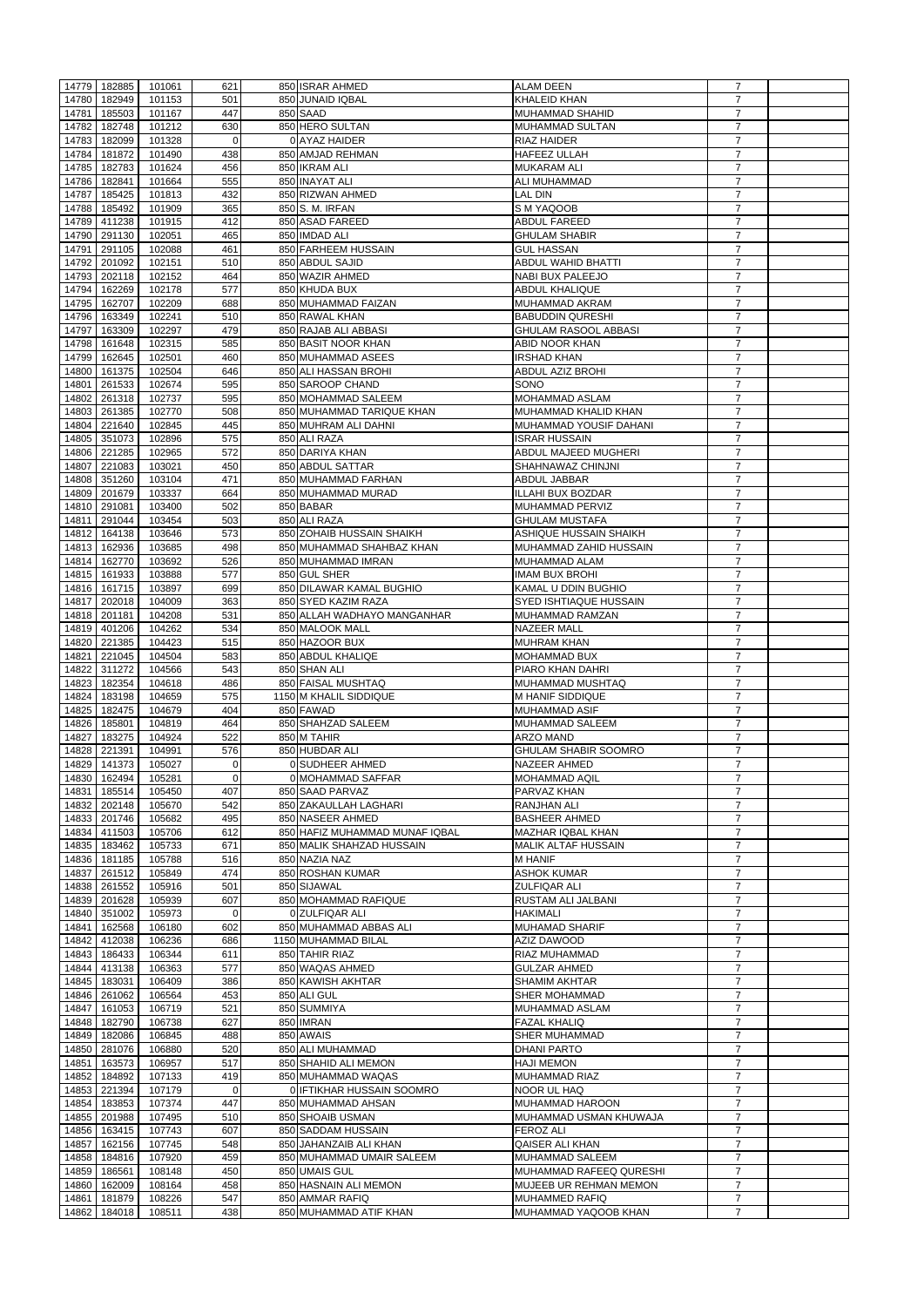|       | 14863 161490     | 108615 | 519            | 594 ARSHAD ALI                         | <b>ALLAH WARRAYO</b>                               | $\overline{7}$                   |  |
|-------|------------------|--------|----------------|----------------------------------------|----------------------------------------------------|----------------------------------|--|
|       |                  | 108631 | 605            |                                        | KHALIL AHMED                                       | $\overline{7}$                   |  |
| 14864 | 411571           |        |                | 850 IFTIKHAR KHALIL                    |                                                    | $\overline{7}$                   |  |
| 14865 | 182144           | 108640 | 699            | 1150 BABAR SAEED                       | <b>SAEED AHMED KHAN</b>                            |                                  |  |
| 14866 | 185652           | 108820 | 368            | 850 SAMI ULLAH RAHI                    | <b>ATTA ULLAH RAHI</b>                             | $\overline{7}$                   |  |
| 14867 | 351149           | 108833 | 550            | 850 GHULAM NABI MUGHAL                 | <b>HAJI MEHAR UD DIN MUGHAL</b>                    | $\overline{7}$                   |  |
| 14868 | 161049           | 109003 | 452            | 850 SHAMIM                             | <b>QUTBUDDIN</b>                                   | $\overline{7}$                   |  |
| 14869 | 261401           | 109034 | 551            | 850 MUKESH KUMAR                       | <b>JETHA NAND</b>                                  | $\overline{7}$                   |  |
| 14870 | 351042           | 109104 | 495            | 850 ABDULLAH                           | <b>BULLAND KHAN</b>                                | $\overline{7}$                   |  |
| 14871 | 201892           | 109111 | 531            | 850 SAJJAD HUSSAIN BAHLEEM             | <b>BAKHSH ALI BAHLEEM</b>                          | $\overline{7}$                   |  |
| 14872 | 141031           | 109197 | 567            | 850 ABDUL REHMAN SHAIKH                | ABDUL GHAFFAR SHAIKH                               | $\overline{7}$                   |  |
| 14873 | 311222           | 109317 | 552            | 850 NOUMAN TARIQUE                     | <b>MUHAMMAD TARIQUE</b>                            | $\overline{7}$                   |  |
| 14874 | 181095           | 109469 | 470            | 850 HINA UROOJ                         | MALIK MUHAMMAD USMAN                               | $\overline{7}$                   |  |
| 14875 | 411852           | 109571 | 502            | 1050 MOHAMMAD NAEEM                    | MOHAMMAD SALEEM                                    | $\overline{7}$                   |  |
| 14876 | 182773           | 109593 | 575            | 850 IBRAHIM KHAN MARWAT                | YOUSAF KHAN MARWAT                                 | $\overline{7}$                   |  |
| 14877 | 221856           | 109910 | 778            | 1150 SHAH DINO                         | <b>ABDUL FATEH</b>                                 | $\overline{7}$                   |  |
| 14878 | 413236           | 109935 | 752            | 1150 ZUBAIR KHAN                       | <b>BUKHT ZADA</b>                                  | $\overline{7}$                   |  |
| 14879 | 161559           | 110087 | 540            | 850 ASIM ALI                           | SADIQ ALI                                          | $\overline{7}$                   |  |
| 14880 | 221915           | 110220 | 584            | 850 SIRAJ AHMED                        | <b>AHMED BUX UNAR</b>                              | $\overline{7}$                   |  |
| 14881 | 185878           | 110236 | 595            | 850 SHARJEEL HASSAN                    | <b>HASSAN ZAMAN</b>                                | $\overline{7}$                   |  |
|       |                  |        |                |                                        |                                                    |                                  |  |
| 14882 | 141100           | 110242 | 458            | O BEDIL FAKIR ALI                      | <b>KHUDA BUX</b>                                   | $\overline{7}$                   |  |
| 14883 | 182256           | 110295 | 673            | 850 DANIYAL SHAIKH                     | SHAIKH MUHAMMAD FAHIM                              | $\overline{7}$                   |  |
| 14884 | 184766           | 110305 | $\overline{0}$ | 0 MUHAMMAD TAHA                        | <b>MUHAMMAD TARIQ</b>                              | $\overline{7}$                   |  |
| 14885 | 163019           | 110399 | 651            | 850 MUHAMMAD UZAIR                     | <b>SHAKEEL AHMED</b>                               | $\overline{7}$                   |  |
| 14886 | 222057           | 110537 | 463            | 850 ZUBAIR KHAN                        | <b>GUL HASSAN GOPANG</b>                           | $\overline{7}$                   |  |
| 14887 | 411621           | 110699 | 599            | 850 IRSHAD ALI                         | MOHAMMAD AYYOOB                                    | $\overline{7}$                   |  |
| 14888 | 221700           | 110721 | 567            | 850 NASEER AHMED                       | <b>MANZOOR AHMED SHAIKH</b>                        | $\overline{7}$                   |  |
| 14889 | 185936           | 110857 | $\Omega$       | 0 SHER ZADA                            | AMEER ZADA                                         | $\overline{7}$                   |  |
| 14890 | 221367           | 110939 | 623            | 850 HAJI ABDUL WAHAB                   | <b>HABIBULLAH MEMON</b>                            | $\overline{7}$                   |  |
| 14891 | 221986           | 110995 | 608            | 850 WAQAR QADIR                        | <b>ABDUL QADIR MEO</b>                             | $\overline{7}$                   |  |
| 14892 | 163197           | 111384 | 475            | 850 NAZIM ALI                          | <b>ABDUL SAFFAR CHANDIO</b>                        | $\overline{7}$                   |  |
| 14893 | 351312           | 111407 | 347            | 850 NOOR MUHAMMAD                      | TAJ MUHAMMAD NOONARI                               | $\overline{7}$                   |  |
| 14894 | 162183           | 111459 | 661            | 850 JAWAD HUSSAIN                      | <b>DOST ALI</b>                                    | $\overline{7}$                   |  |
| 14895 | 221928           | 111546 | 567            | 850 SUMAIR AHMED                       | <b>NOOR AHMED BURIRO</b>                           | $\overline{7}$                   |  |
|       |                  |        |                |                                        |                                                    |                                  |  |
| 14896 | 184260           | 111571 | 353            | 850 MUHAMMAD IBAD ULLAH GHOURI         | <b>MUHAMMAD HAROON GHOURI</b>                      | $\overline{7}$                   |  |
| 14897 | 221970           | 111604 | 634            | 850 WAHEED AHMED                       | KHUDA BAKHSH BROHI                                 | $\overline{7}$                   |  |
|       | 14898 412647     | 111657 | 527            | 850 RAJA SAAD BIN SAEED                | RAJA SAEED AHMED                                   | $\overline{7}$                   |  |
|       | 14899 412871     | 111764 | 457            | 850 SHUAIB AHMED                       | <b>HAFEEZ AHMED</b>                                | $\overline{7}$                   |  |
| 14900 | 281066           | 111784 | $\Omega$       | 0 AKHTAR ALI DAHRI                     | <b>ALI MARDAN</b>                                  | $\overline{7}$                   |  |
|       | 14901 201886     | 112029 | 430            | 850 SAJJAD ALI SHAH                    | ABDUL RAZZAQUE SHAH                                | $\overline{7}$                   |  |
| 14902 | 291013           | 112169 | 510            | 850 ABDUL HAMEED                       | <b>MOHAMMAD SALEH</b>                              | $\overline{7}$                   |  |
| 14903 | 186498           | 112453 | $\Omega$       | 0TEHSEEM                               | M. ISHAQ                                           | $\overline{7}$                   |  |
| 14904 | 412486           | 112459 | 594            | 850 MUHAMMED KAMRAN JAMAL              | MUHAMMED JAMAL                                     | $\overline{7}$                   |  |
| 14905 | 181963           | 112545 | 412            | 800 ARSHAD ASHRAF MALIK                | MUHMAMAD ILYAS MALIK                               | $\overline{7}$                   |  |
| 14906 | 181470           | 112581 | 503            | 850 ABDUL QAIS                         | MUHAMMAD NAEEM                                     | $\overline{7}$                   |  |
| 14907 |                  | 112589 | 399            | 850 MUHAMMAD SHAHNAWAZ MALIK           | MUHAMMAD ILYAS MALIK                               | $\overline{7}$                   |  |
|       |                  |        |                |                                        |                                                    |                                  |  |
|       | 184687           |        |                |                                        |                                                    |                                  |  |
| 14908 | 411643           | 112724 | 690            | 850 JAWAD MAJEED                       | <b>QAZI ABDUL MAJEED</b>                           | $\overline{7}$                   |  |
| 14909 | 411250           | 112778 | 407            | 850 ASAD WAQAS                         | SHAIKH BADAR UD DIN                                | $\overline{7}$                   |  |
| 14910 | 184185           | 112792 | 407            | 850 MUHAMMAD FAROOQ SIDDIQUI           | MUHAMMAD MUSTAFA SIDDIQUI                          | $\overline{7}$                   |  |
| 14911 | 201836           | 112950 | 433            | 850 RIZWAN ALI                         | MUNAWAR ALI                                        | $\overline{7}$                   |  |
| 14912 | 221247           | 112984 | 635            | 850 AYAZ HUSSAIN                       | <b>PIR BUX JATOI</b>                               | $\overline{7}$                   |  |
| 14913 | 183555           | 113062 | 494            | 850 MOHAMMAD ABDULLAH                  | <b>FAROOQ PERVEZ</b>                               | $\overline{7}$                   |  |
| 14914 | 221073           | 113311 | 688            | 850 ABDUL REHMAN                       | <b>ABDUL JABBAR</b>                                | $\overline{7}$                   |  |
| 14915 | 185722           | 113371 | 482            | 850 SHAH JHAN                          | <b>HAJI KHAN</b>                                   | $\overline{7}$                   |  |
|       | 14916 291384     | 113424 | 525            | 850 ZAIB U DIN                         | QAIM U DDIN NOONARI                                | $\overline{7}$                   |  |
| 14917 | 411797           | 113481 | 601            | 850 MATI UR REHMAN                     | MUHAMMAD YAHYA                                     | $\overline{7}$                   |  |
| 14918 | 412892           | 113506 | 418            | 850 SUFFYAN ISHAQ                      | M ISHAQ                                            | $\overline{7}$                   |  |
| 14919 | 183951           | 113929 | 721            | 1150 MUHAMMAD ARSALAN BAIG             | <b>MIRZA ISMAIL BAIG</b>                           | $\overline{7}$                   |  |
| 14920 | 184319           | 114161 | 457            | 850 MUHAMMAD JAFFAR                    | <b>ABDUL KHALIQ</b>                                | $\overline{7}$                   |  |
| 14921 | 184727           | 114235 | 481            | 850 MUHAMMAD SHOAIB                    | <b>ABDUL HAMEED</b>                                | $\overline{7}$                   |  |
|       |                  |        |                |                                        |                                                    |                                  |  |
| 14922 | 401252           | 114244 | 574            | 850 MUSHTAQUE AHMED                    | NAZEER AHMED SHAIKH                                | $\overline{7}$                   |  |
| 14923 | 111070           | 114254 | 583            | 850 HYDER ALI JUNEJO                   | YAR MOHAMMAD JUNEJO                                | $\overline{7}$                   |  |
| 14924 | 222027           | 114368 | $\Omega$       | 0 ZAHIR ALI                            | MUHAMMAD ISHAQUE                                   | $\overline{7}$                   |  |
| 14925 | 221596           | 114371 | 547            | 850 MUHAMMAD HANIF                     | <b>KHAMESO KHAN</b>                                | $\overline{7}$                   |  |
| 14926 | 182800           | 114567 | 815            | 1150 IMRAN AHMED                       | <b>SULTAN AHMED</b>                                | $\overline{7}$                   |  |
| 14927 | 412946           | 114572 | 434            | 850 SYED KHURRAM HASSAN SHIRAZI JAFRI  | SYED ABDUL HUSSAIN SHIRAZI JAFRI                   | $\overline{7}$                   |  |
| 14928 | 221246           | 114632 | 609            | 850 AYAZ AHMED                         | <b>MUKHUM DIN</b>                                  | $\overline{7}$                   |  |
| 14929 | 111061           | 114649 | 427            | 850 GHULAM MUSTAFA                     | ALI MUHAMMAD TURK                                  | $\overline{7}$                   |  |
| 14930 | 412634           | 114671 | 432            | 850 RAHEEL                             | <b>ABDUL REHMAN</b>                                | $\overline{7}$                   |  |
| 14931 | 182963           | 114733 | 680            | 850 KALEEM ULLAH BUTT                  | <b>FAIZ AHMED BUTT</b>                             | $\overline{7}$                   |  |
| 14932 | 111077           | 114750 | 387            | 850 IQBAL                              | <b>NABI BUX</b>                                    | $\overline{7}$                   |  |
| 14933 | 201996           | 114922 | 430            | 850 SIRAJ AHMED                        | MUHAMMAD SAIEH JUNEJO                              | $\overline{7}$                   |  |
|       | 14934 181640     | 115038 | 471            | 850 ADNAN ANSARI                       | <b>WAKEEL AHMED</b>                                | $\overline{7}$                   |  |
|       | 14935 186676     | 115050 | 352            | 850 WAQAR HASAN                        | <b>IBN E HASAN</b>                                 | $\overline{7}$                   |  |
|       | 14936 412236     |        | 375            | 850 MUHAMMAD NASIR                     | <b>ABRAR ALI</b>                                   | $\overline{7}$                   |  |
| 14937 | 411461           | 115101 |                | 850 FURQAN AHMED                       |                                                    |                                  |  |
|       |                  | 115167 | 454            |                                        | <b>ABDUL KARIM MEMON</b>                           | $\overline{7}$                   |  |
| 14938 | 412495           | 115190 | 459            | 850 MUJEEB ULLAH                       | <b>FAZAL HADI</b>                                  | $\overline{7}$                   |  |
| 14939 | 412593           | 115192 | 525            | 850 NOOR UL AMIN                       | <b>MOHAMMAD HANIF</b>                              | $\overline{7}$                   |  |
| 14940 | 201351           | 115318 | 533            | 850 FIDA HUSSAIN MEERANI               | <b>GHULAM QADIR</b>                                | $\overline{7}$                   |  |
| 14941 | 351062           | 115564 | 383            | 850 AIJAZ ALI MEMON                    | ATTA MUHAMMAD                                      | $\overline{7}$                   |  |
| 14942 | 163591           | 115591 | 537            | 850 SHAHRUKH                           | <b>FAROOQUE AHMED</b>                              | $\overline{7}$                   |  |
| 14943 | 162742           | 115661 | 518            | 850 MUHAMMAD HANNAN SHAIKH             | MUHAMMAD MUSLIM USMANI SHAIKH                      | $\overline{7}$                   |  |
| 14944 | 161918           | 115671 | 546            | 850 GHULAM QADIR                       | <b>NIHAL KHAN</b>                                  | $\overline{7}$                   |  |
| 14945 | 401085<br>221719 | 115685 | 635<br>541     | 850 ASIF ALI LAKHAIR<br>850 NIZAMUDDIN | ALI MOHAMMAD LAKHAIR<br><b>GHULAM SARWAR MANGI</b> | $\overline{7}$<br>$\overline{7}$ |  |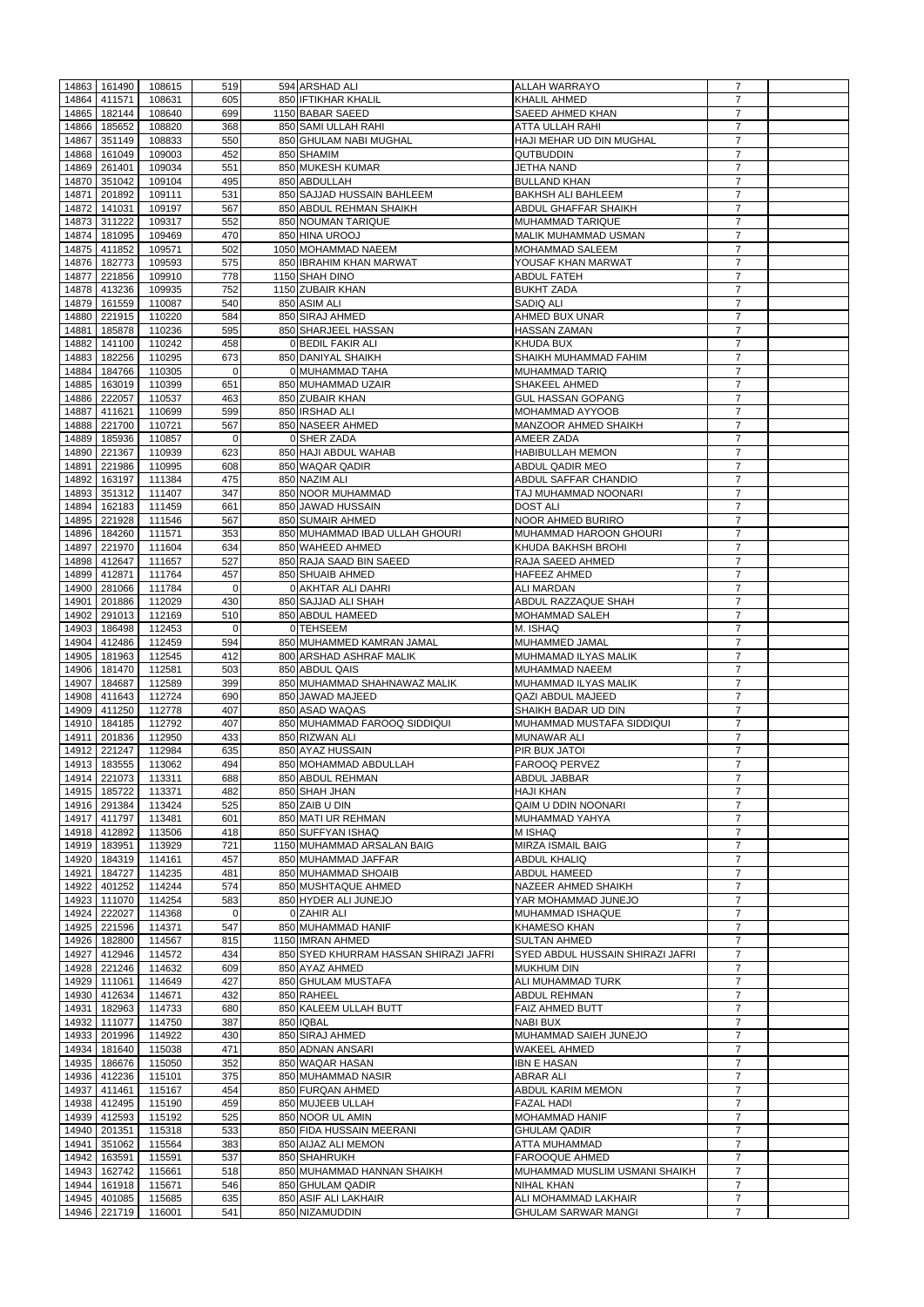| 14947          | 186862           | 116025           | 850                   | 402 ZEESHAN ALI                          | <b>MUHAMMAD SHAFI</b>                   | $\overline{7}$   |  |
|----------------|------------------|------------------|-----------------------|------------------------------------------|-----------------------------------------|------------------|--|
| 14948          | 221117           | 116065           | 611                   | 850 ADNAN ALI                            | <b>ASHIQUE ALI</b>                      | $\overline{7}$   |  |
| 14949          | 186051           | 116139           | 440                   | 850 SYED ABRAR ASGHAR ALI                | <b>SYED ASGHAR ALI</b>                  | $\overline{7}$   |  |
| 14950          | 185311           | 116238           | 425                   | 850 RAHAT ALI ABBAS                      | <b>TALIB HUSSAIN</b>                    | $\overline{7}$   |  |
| 14951          | 412159           | 116399           | 444                   | 850 MUHAMMAD JHANZAIB                    | SHAIKH ABDUL JALEEL                     | $\overline{7}$   |  |
| 14952          | 162786           | 116455           | 412                   | 850 MUHAMMAD ISLAM                       | <b>HUSSAIN AHMED</b>                    | $\overline{7}$   |  |
| 14953          | 222031           | 116477           | 491                   | 850 ZAI UDDIN                            | ABDUL SATTAR ABRO                       | $\overline{7}$   |  |
|                |                  | 116500           | 364                   | 850 DANISH MUNEER                        |                                         | $\overline{7}$   |  |
| 14954          | 182238           |                  |                       |                                          | <b>MUNEER AHMED</b>                     |                  |  |
| 14955          | 163340           | 116599           | 450                   | 850 RASHID ALI                           | <b>MAKHANO</b>                          | $\boldsymbol{7}$ |  |
| 14956          | 141099           | 116626           | 532                   | 850 BARKATULLAH                          | <b>ZIAUDDIN</b>                         | $\overline{7}$   |  |
| 14957          | 202116           | 116734           | 656                   | 850 WASIF                                | <b>ARIF MASIH</b>                       | $\overline{7}$   |  |
| 14958          | 181729           | 117133           | 527                   | 850 AHSAN ALI                            | <b>MEHMOOD HUSSAIN</b>                  | $\overline{7}$   |  |
| 14959          | 185404           | 117135           | 458                   | 850 REHAN ALI                            | <b>RIAZ AHMED</b>                       | $\overline{7}$   |  |
| 14960          | 18387            | 118091           |                       | SYED TAHIR FURRUKH YOUSAF                | <b>SYED FURRUKH YOUSAF</b>              | $\overline{7}$   |  |
| 14961          | 18250            | 118100           |                       | <b>FARHAN NAVEED</b>                     | <b>TARIQ HUSSAIN</b>                    | $\overline{7}$   |  |
| 14962          | 26109            | 118334           |                       | <b>MANZAR ALI</b>                        | <b>ASGHAR ALI</b>                       | $\overline{7}$   |  |
| 14963          | 16148            | 118348           |                       | MUSHTAQUE AHMED                          | MUHAMMAD SIDIQUE PATYO                  | $\overline{7}$   |  |
| 14964          | 22125            | 118359           |                       | <b>ARIF AZIZ</b>                         | <b>AZIZ AHMED</b>                       | $\overline{7}$   |  |
| 14965          | 163338           | 113299           | 444                   | 850 RASHID ALI                           | <b>LIAQAT ALI</b>                       | $\overline{7}$   |  |
| 14966          | 181905           | 113397           | 365                   | 850 AQEEL AHMED KHAN                     | <b>JAMIL AHMED KHAN</b>                 | $\overline{7}$   |  |
| 14967          | 221729           | 113727           | 543                   | 850 PERVEZ ALI ABRO                      | <b>NISAR ALI</b>                        | $\overline{7}$   |  |
| 14968          | 201374           | 114080           | 488                   | 850 GHULAM MOHAMMAD                      | SHER MUHAMMAD UDHO                      | $\overline{7}$   |  |
| 14969          | 411968           | 114156           | 425                   | 850 MUHAMMAD AMMAR CHOHAN                | RAFAQAT ALI CHOHAN                      | $\overline{7}$   |  |
| 14970          | 141053           | 115442           | 537                   | 850 AHSANULLA SOOMRO                     | AMEER BUX                               | $\overline{7}$   |  |
| 14971          | 412639           | 116577           | 418                   | 850 RAHEEL HAMEED                        | ABDUL HAMEED                            | $\overline{7}$   |  |
| 14972          | 411253           | 116900           | 428                   | 850 ASGHAR KHAN                          | <b>DOULAT KHAN</b>                      | $\overline{7}$   |  |
| 14973          | 351466           | 117156           | 502                   | 850 ZEESHAN AHMED                        | <b>PERVAIZ AKHTER</b>                   | $\overline{7}$   |  |
| 14974          | 164073           | 100123           | 623                   | 850 ZAHEER AHMED MEMON                   | <b>KHAIR MUHAMMAD</b>                   | $\overline{7}$   |  |
| 14975          | 182842           | 100228           | 595                   | 850 INAYAT RASOOL                        | <b>IMAM RASOOL</b>                      | $\overline{7}$   |  |
| 14976          | 184777           | 100342           | 437                   | 850 MUHAMMAD TAHIR                       | <b>MUHAMMAD HASHIM</b>                  | $\overline{7}$   |  |
| 14977          | 183274           | 100537           | 452                   | 850 M TAHIR                              | <b>SHAMRAIZ KHAN</b>                    | $\overline{7}$   |  |
| 14978          | 183382           | 100800           | 685                   | 850 M. WAQAS AHSAN                       | M. AHSAN                                | $\overline{7}$   |  |
| 14979          | 184569           | 101079           | 399                   | 0 MUHAMMAD REHAN                         | MUHAMMAD RIAZ                           | $\overline{7}$   |  |
| 14980          | 182288           | 101417           | 523                   | 850 EJAZ KHAN                            | <b>MUHABBAT KHAN</b>                    | $\overline{7}$   |  |
| 14981          | 182981           | 101423           | 621                   | 850 KAMRAN HAIDER                        | <b>GHULAM HAIDER</b>                    | $\overline{7}$   |  |
|                | 14982 183585     | 101605           | 510                   | 850 MOHAMMAD ATA SIDDIQUI                | <b>MOHAMMAD HANIF SIDDIQUI</b>          | $\overline{7}$   |  |
|                | 14983 181700     | 101867           | 412                   | 850 AHMED ALI                            | <b>BABAR KHAN</b>                       | $\overline{7}$   |  |
| 14984          | 20111            | 102033           | 523                   | 850 SHAFIQUE AHMED MANGNEJO              | <b>HAFIZULLAH MANGNEJO</b>              | $\overline{7}$   |  |
| 14985          | 161892           | 102296           | 520                   | 850 GHULAM HYDER                         | <b>HAJI BURIRO</b>                      | $\overline{7}$   |  |
| 14986          | 141270           | 103409           | 489                   | 850 NADEEM AHMED MALIK                   | <b>ASGHAR ALI MALIK</b>                 | $\overline{7}$   |  |
| 14987          | 201184           | 103462           | 547                   | 850 ALTAF HUSSAIN                        | <b>MUREED HUSSAIN MANGI</b>             | $\overline{7}$   |  |
| 14988          | 201395           | 104169           | 469                   | 850 GHULAM UMAR                          | <b>GHULAM RASOOL</b>                    | $\overline{7}$   |  |
|                |                  |                  |                       |                                          |                                         |                  |  |
| 14989          | 261271           | 104245           | $\Omega$              | 510 KIRPAL DAS                           | LUNO                                    | $\overline{7}$   |  |
| 14990          | 162801           | 104613           | 460                   | 850 MUHAMMAD KAMRAN                      | <b>MUHAMMAD AHSAN</b>                   | $\overline{7}$   |  |
| 14991          | 221595           | 105907           | 560                   | 850 MUHAMMAD FAROOQUE MEERJAT            | ALI GOHAR MEERJAT                       | $\overline{7}$   |  |
| 14992          | 163064           | 107778           | 578                   | 0 MUHAMMAD ZIA SHAKIH                    | ZAHEER UD DIN SHAKIH                    | $\overline{7}$   |  |
| 14993          | 163587           |                  | 520                   |                                          | <b>ALI AKBAR BROHI</b>                  | $\overline{7}$   |  |
| 14994          | 185602           | 107779<br>107937 | 407                   | 850 SHAHOOD AKBAR<br>823 SALEEM JABBAR   | MUHAMMAD JABBAR                         | $\overline{7}$   |  |
| 14995          | 163416           | 109043           | 420                   | 0 SADDAM HUSSAIN                         | <b>ASLAM PARVEEZ ARAIN</b>              | $\overline{7}$   |  |
| 14996          | 413176           |                  | 454                   | 850 YOUSUF                               | <b>SHAH WALI</b>                        | $\overline{7}$   |  |
| 14997          | 181349           | 109359<br>109508 | 467                   | 850 ZEENAT PARVEEN SOOMRO                | <b>SIRAJ AHMED SOOMRO</b>               | $\overline{7}$   |  |
| 14998          | 201753           | 110614           | $\overline{0}$        | 0 NAVEED AHMED SHAIKH                    | <b>NOOR AHMED SHAIKH</b>                | $\overline{7}$   |  |
| 14999          | 183470           | 110997           | 618                   | 850 MANZOOR ALI                          | <b>FATEH ULLAH</b>                      | $\overline{7}$   |  |
| 15000          | 182457           | 111554           | 389                   | 850 FARHAN SIDDIQI                       | NOSHAD AKHTER SIDDIQI                   | $\overline{7}$   |  |
| 15001          | 186696           | 112562           | 450                   | 850 WAQAS AHMED KHAN                     | MAQSOOD KHAN                            | $\overline{7}$   |  |
| 15002          | 412661           | 112584           | 565                   | 850 RASHID MUKHTAR                       | <b>MUKHTAR AHMED</b>                    | $\overline{7}$   |  |
| 15003          | 181836           | 100144           | 569                   | 850 AMAN ULLAH                           | <b>MUHAMMAD IQBAL</b>                   |                  |  |
| 15004          | 183648           | 100434           | 351                   | 850 MOHAMMAD NAEEM                       | <b>MOHAMMAD NAZIR</b>                   | 6<br>$\,6$       |  |
| 15005          | 181969           | 100637           | 733                   | 850 ARSLAN ALI                           | <b>AHSAN ALI</b>                        | 6                |  |
|                |                  |                  |                       |                                          | <b>ABDUL JAMIL</b>                      |                  |  |
| 15006<br>15007 | 182248<br>184179 | 100749<br>100853 | 568<br>479            | 850 DANIYAL JAMIL<br>850 MUHAMMAD FAROOQ | <b>MUHAMMAD RAFIQ</b>                   | 6<br>6           |  |
| 15008          | 181432           | 100877           | 542                   | 850 ABDUL JABBAR                         | ABDUL QAYYUM                            | 6                |  |
|                |                  |                  |                       |                                          |                                         |                  |  |
| 15009          | 186524           | 101038           | 436                   | 850 UMAD AHMED HASHMI                    | <b>SAJJAD AHMED HASHMI</b>              | $\,6$            |  |
| 15010          | 184327           | 101186           | 463                   | 850 MUHAMMAD JAMIL                       | <b>FAROOQ</b>                           | 6<br>6           |  |
| 15011          | 186008           | 101366           | 426<br>$\overline{0}$ | 850 SOHAIL AZIZ                          | <b>ABDUL AZIZ</b>                       | 6                |  |
| 15012          | 185600           | 101407           | $\Omega$              | 0 SALEEM AHMED                           | <b>RAHEEM AHMED</b>                     |                  |  |
| 15013          | 183429           | 101836           |                       | 0 MAHMOOD KHAN                           | <b>NASEER KHAN</b>                      | 6                |  |
| 15014          | 184987           | 101929           | 471                   | 850 MUHAMMAD ZUBAIR SHAIKH               | MUHAMMAD HANIF                          | 6                |  |
| 15015          | 291217           | 102157           | 581                   | 850 MUHAMMAD JUNAID AWAN                 | MUHAMMAD RAFIQUE AWAN                   | 6                |  |
| 15016          | 161681           | 102235           | 499                   | 850 DAIM KHAN                            | SIKANDAR KHAN                           | 6                |  |
| 15017          | 163930           | 102458           | 425                   | 850 UNEETUN URIAM                        | <b>ABDUL MASIH</b>                      | $\,6$            |  |
| 15018          | 162537           | 102526           | 528                   | 850 MOHSIN HUSSAIN LAGHARI               | <b>MAQBOOL HUSSAIN LAGHARI</b>          | 6                |  |
|                | 15019 162480     | 102612           | 434                   | 850 MOHAMMAD NAVEED                      | FAZAL UR REHMAN                         | 6                |  |
|                | 15020 221340     | 102824           | 442                   | 850 GHULAM ABBASS                        | <b>GHULAM SARWAR RAJPUT</b>             | 6                |  |
| 15021          | 351366           | 103119           | 510                   | 850 SALEEM KHAN                          | <b>SHAH MOHAMMAD</b>                    | 6                |  |
|                | 15022 261393     | 103190           | 0                     | 0 MUHAMMAD YOUSIF                        | ABDUL HAKEEM                            | 6                |  |
| 15023          | 311026           | 103203           | 622                   | 850 AHSAN ULLAH                          | <b>ZAKAULLAH GILL</b>                   | 6                |  |
|                | 15024 201474     | 103480           | 485                   | 850 IRFAN HUSSAIN                        | MUSHTAQUE HUSSAIN MAKWAL                | 6                |  |
| 15025          | 291128           | 103494           | 654                   | 850 HIKMAT YAR KHAN                      | MASOOD AHMED KHAN                       | 6                |  |
| 15026          | 261082           | 103510           | 654                   | 850 ANEEL KUMAR                          | <b>GUNESH</b>                           | 6                |  |
| 15027          | 162010           | 103640           | $\Omega$              | 0 HASNAIN AMEER                          | <b>AMEER HUSSAIN</b>                    | 6                |  |
| 15028          | 161690           | 103758           | 607                   | 850 DANISH ALI                           | <b>MUHAMMAD RIAZ</b>                    | 6                |  |
| 15029<br>15030 | 163585<br>162582 | 103817<br>104184 | 485<br>621            | 850 SHAHNAWAZ ALI<br>850 MUHAMMAD AFNAN  | <b>MUMTAZ ALI</b><br><b>NAJAM UDDIN</b> | 6<br>6           |  |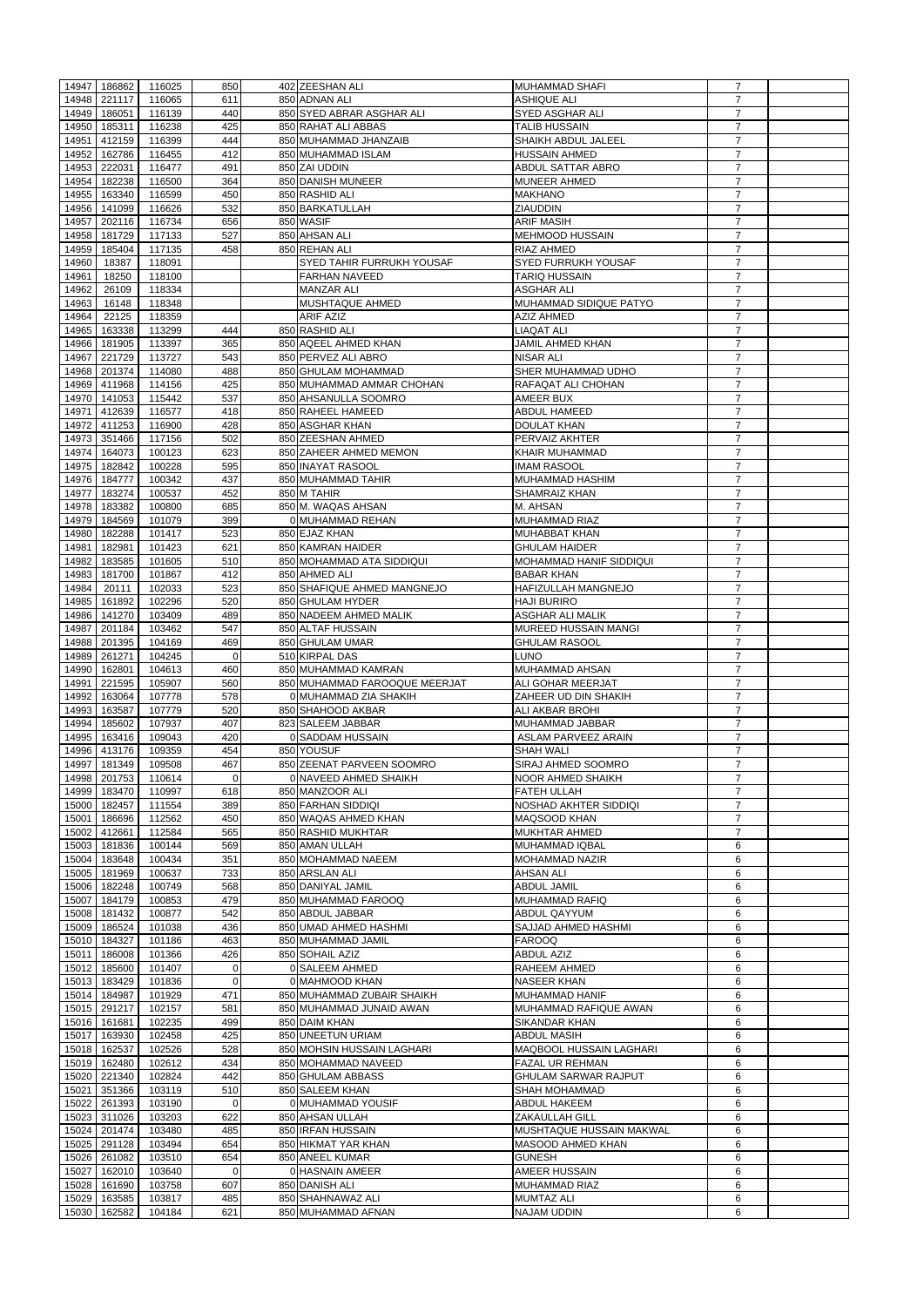| 15031          | 261267          | 104369           | 427            | 850 KHUDA BUX                                           | <b>RANA MUHAMMED BAIG</b>          | 6      |  |
|----------------|-----------------|------------------|----------------|---------------------------------------------------------|------------------------------------|--------|--|
|                |                 |                  |                |                                                         |                                    |        |  |
| 15032          | 401218          | 104481           | 564            | 850 MEHTAB AHMED                                        | <b>MANZOOR AHMED</b>               | 6      |  |
| 15033          | 201412          | 104533           | 491            | 850 HAMID MEHMOOD                                       | <b>MOHAMMAD FAZAL MEMON</b>        | 6      |  |
| 15034          | 111153          | 104585           | 618            | 850 SHAFIQUE REHMAN                                     | ABDUL REHMAN JUNEJO                | 6      |  |
| 15035          | 181090          | 104994           | 484            | 850 HINA KANWAL                                         | <b>NOOR ALAM</b>                   | 6      |  |
| 15036          | 221423          | 105066           | 467            | 850 IRFAN ALI                                           | LIAQUAT ALI SOOMRO                 | 6      |  |
| 15037          | 291022          | 105106           | 548            | 850 ABSAR ALI PIRZADA                                   | SIKANDAR ALI PRIZADA               | $\,6$  |  |
| 15038          | 401369          | 105601           | 702            | 850 WAQAR ALI                                           | NIZAKAT ALI                        | 6      |  |
| 15039          | 412822          | 105887           | 510            | 850 SHAHZAIB                                            | <b>GHULAM NABI</b>                 | 6      |  |
| 15040          | 351358          | 106149           | 528            | 850 SAJID ALI                                           | <b>SAHIB DINO</b>                  | 6      |  |
|                |                 |                  |                |                                                         |                                    |        |  |
| 15041          | 186459          | 106517           | $\mathbf 0$    | 0 TANVEER                                               | <b>GULZAR ALI</b>                  | 6      |  |
| 15042          | 401170          | 106710           | 713            | 850 JAHANGEER KHAN                                      | <b>GUL MOHAMMAD KHAN DAWACH</b>    | 6      |  |
| 15043          | 182333          | 106714           | 869            | 1150 FAHIM KHAN                                         | <b>KAMAL UDDIN KHAN</b>            | 6      |  |
| 15044          | 201019          | 106882           | 510            | 850 AAKASH SARDAR                                       | <b>ABDUL AZIZ CHANG</b>            | 6      |  |
| 15045          | 401353          | 106993           | 613            | 850 TANVEER AHMED                                       | <b>SAGHIR AHMED</b>                | 6      |  |
|                |                 |                  |                |                                                         |                                    |        |  |
| 15046          | 411622          | 107137           | 595            | 850 IRSHAD ALI                                          | <b>WAFADAR</b>                     | 6      |  |
| 15047          | 141128          | 107449           | 435            | 850 GUL BAHAR                                           | <b>SHAHZADO</b>                    | 6      |  |
| 15048          | 351207          | 107452           | 564            | 850 KEWAL RAM                                           | <b>AATAM</b>                       | 6      |  |
| 15049          | 182999          | 108000           | 517            | 850 KANWAR MUHAMMAD USAMA                               | KANWAR MUHAMMD IRFAN               | 6      |  |
| 15050          | 202112          | 108114           | 523            | 850 WASEEM HYDER                                        | <b>WALI DAD MANDAN</b>             | $\,6$  |  |
| 15051          | 161860          | 108190           | 448            | 850 FAYAZ AHMED                                         | <b>MUHAMMAD YOUNIS</b>             | 6      |  |
|                |                 |                  |                |                                                         |                                    |        |  |
| 15052          | 411509          | 108229           | 879            | 1150 HAFIZ MUHAMMAD USAMA KHAN                          | ABDUL QAYYUM KHAN                  | 6      |  |
| 15053          | 183763          | 108351           | 450            | 850 MUBASHIR MAJEED                                     | ABDUL MAJEED                       | $\,6$  |  |
| 15054          | 141014          | 108715           | 532            | 850 ABDUL HAFEEZ MANGI                                  | MOHAMMAD SABZAL MANGI              | $\,6$  |  |
| 15055          | 161568          | 109190           | 560            | 850 ATHER SAMIULLAH KHAN ALIAS UMAIRULLA SAMIULLAH KHAN |                                    | 6      |  |
| 15056          | 412648          | 109382           | 575            | 850 RAJA WAQAS                                          | RAJA MUHAMMAD HUMAYOUN             | 6      |  |
|                |                 | 109454           | 595            |                                                         |                                    |        |  |
| 15057          | 411659          |                  |                | 850 JUNAID ASGHAR                                       | <b>MUHAMMAD ASGHAR</b>             | 6      |  |
| 15058          | 411241          | 109680           | 788            | 1150 ASAD KHALID                                        | KHALID MUSTAFA KHAN                | 6      |  |
| 15059          | 221203          | 109776           | 682            | 850 AQEEL AHMED                                         | NISAR AHMED DOGAR                  | 6      |  |
| 15060          | 411079          | 109792           | 493            | 850 ABDULLAH                                            | <b>MIAN HAIDAR KHAN</b>            | 6      |  |
| 15061          | 411761          | 109849           | 396            | 850 M. TANWEER                                          | M. ATIQ UR REHMAN                  | 6      |  |
| 15062          | 412087          | 109902           | 456            | 1150 MUHAMMAD HABIB                                     | <b>MUHAMMAD NAZFER</b>             | 6      |  |
|                |                 |                  |                |                                                         |                                    |        |  |
| 15063          | 162538          | 109984           | 544            | 850 MOHSIN IKRAM                                        | <b>IKRAM ULLAH KHAN</b>            | 6      |  |
| 15064          | 411884          | 110139           | 404            | 0 MOHIB AHMED                                           | <b>NAVEED RAEES</b>                | 6      |  |
| 15065          | 162193          | 110433           | 448            | 850 JHANGEER KHAN                                       | <b>QAMAR ZEMAN</b>                 | 6      |  |
|                | 15066 201763    | 110585           | 638            | 0 NIAZ ALI                                              | <b>MOHAMMAD HASSAN</b>             | 6      |  |
|                | 15067 201233    | 110747           | 552            | 850 ASIF ALI                                            | <b>INAYAT ULLAH RAJPER</b>         | 6      |  |
|                |                 |                  |                |                                                         |                                    |        |  |
| 15068          | 291028          | 110763           | 477            | 850 AFTAB AHMED PIRZADA                                 | MUHAMMED IBRAHIM PIRZADA           | 6      |  |
| 15069          | 411984          | 111067           | 632            | 1150 MUHAMMAD ARSALAN                                   | SHAMSHAD ALI                       | 6      |  |
| 15070          | 221125          | 111209           | $\Omega$       | 850 AFTAB AHMED                                         | <b>IMAM UDDIN CHANDIO</b>          | 6      |  |
| 15071          | 412442          | 111317           | 569            | 850 MUHAMMAD YASIR SIDDIQUI                             | MUHAMMAD HASHMI SIDDIQUI           | $\,6$  |  |
| 15072          | 261615          | 111501           | 516            | 850 WASEEM QADIR                                        | <b>QADIR BUX</b>                   | 6      |  |
| 15073          | 164141          | 111506           | 558            | 850 ZOHAIB MEMON                                        | NOOR MUHAMMAD MEMON                | 6      |  |
|                |                 |                  |                |                                                         |                                    |        |  |
| 15074          | 261362          | 111749           | 484            | 850 MUHAMMAD MUSLIM KHAN                                | MUHAMMAD ASLAM KHAN                | 6      |  |
| 15075          | 221751          | 111791           | 429            | 850 RASHID HUSSAIN SHAH                                 | SYED RIAZ HUSSAIN SHAH             | 6      |  |
| 15076          | 412650          | 111862           | 440            | 850 RAMEEZ AHMAD                                        | <b>RASHEED AHMAD</b>               | 6      |  |
| 15077          | 281442          | 112032           | 529            | 850 NAWAB ALI                                           | <b>TURAB ALI</b>                   | 6      |  |
| 15078          | 201696          | 112162           | 615            | 850 MUHKIM UDDIN                                        | TAJ UDDIN                          | 6      |  |
|                |                 |                  |                |                                                         |                                    |        |  |
| 15079          | 184811          | 112234           | 388            | 850 MUHAMMAD UMAIR                                      | <b>MUHAMMAD TAHIR</b>              | 6      |  |
| 15080          | 184333          | 112478           | $\Omega$       | 0 MUHAMMAD JAWAD                                        | ABDUL HALEEM                       | 6      |  |
| 15081          | 412079          | 112512           | 501            | 850 MUHAMMAD FARHAN                                     | <b>RIAZ AHMED</b>                  | 6      |  |
| 15082          | 411248          | 112746           |                | 850 ASAD ULLAH                                          |                                    |        |  |
| 15083          | 412922          |                  | 583            |                                                         | <b>HAMEED ULLAH</b>                | 6      |  |
| 15084          | 186733          | 112768           | $\overline{0}$ | 0 SYED FAISAL GALANI                                    | <b>SYED MATLOOB GALANI</b>         | 6      |  |
| 15085          |                 |                  |                |                                                         |                                    |        |  |
|                |                 | 112779           | 499            | 850 WASEEM                                              | <b>MUHAMMAD KHALIQ</b>             | 6      |  |
|                | 412800          | 112884           | 390            | 850 SHAHBAZ AHMED                                       | <b>MUHAMMAD HUSSAIN</b>            | 6      |  |
| 15086          | 163270          | 113238           | 240            | 422 PERVAIZ MUJAHID                                     | <b>MUJAHID ULLAH QURESHI</b>       | 6      |  |
| 15087          | 221942          | 113264           | 507            | 850 TANVEER AHMED BHUTTO                                | NAZIR AHMED BHUTTO                 | $\,6$  |  |
| 15088          | 221565          | 113310           | $\Omega$       | 0 MOHAMMAD YAQOOB                                       | <b>DIN MOHAMMAD</b>                | 6      |  |
| 15089          | 184552          | 113504           | 675            | 1150 MUHAMMAD RAQIB                                     | <b>MUHAMMAD RAFIQ</b>              | 6      |  |
|                |                 |                  |                |                                                         |                                    |        |  |
| 15090          | 221377          | 113586           | 636            | 850 HARIS BILAL                                         | SHAHID IQBAL AWAN                  | 6      |  |
| 15091          | 181387          | 113773           | 721            | 1150 ABDUL ARIF AKHTER                                  | <b>QAYYOUM AKHTER</b>              | 6      |  |
| 15092          | 183560          | 113792           | 429            | 850 MOHAMMAD AHMED                                      | <b>SHAKEEL AHMED</b>               | 6      |  |
| 15093          | 201075          | 113836           | $\Omega$       | 0 ABDUL QAYOOM                                          | ARBAB NOOHANI                      | 6      |  |
| 15094          | 221834          | 113911           | 603            | 850 SANAULLAH                                           | <b>SAIFULLAH</b>                   | 6      |  |
|                |                 |                  |                |                                                         |                                    | 6      |  |
| 15095          | 163059          | 114063           | 445            | 850 MUHAMMAD ZEESHAN                                    | <b>FAHEEM AHMED</b>                |        |  |
| 15096          | 111090          | 114137           | 546            | 850 M HASSAN                                            | AHMED ALI                          | 6      |  |
| 15097          | 183601          | 114191           | 470            | 850 MOHAMMAD FAISAL AHMED                               | <b>MOHAMMAD AHMED</b>              | 6      |  |
| 15098          | 412616          | 114514           | 510            | 850 OWAIS SOMRO                                         | <b>FAQIR M UHAMMAD</b>             | 6      |  |
| 15099          | 412123          | 114854           | 549            | 850 MUHAMMAD ILYAS AMEEN                                | MUHAMMAD AMEEN KHAN                | 6      |  |
| 15100          | 183413          | 115045           | 850            | 427 M.TAUSEEF YOUSUF SIDDIQUI                           | <b>M.YOUSUF SIDDIQUI</b>           | $\,6$  |  |
|                |                 |                  |                |                                                         |                                    |        |  |
| 15101          | 221053          | 115163           | 709            | 850 ABDUL MALIK                                         | ABDUL JABAR                        | 6      |  |
| 15102          | 201401          | 115356           | 435            | 850 HABIB U RAHMAN                                      | KHAMIS ALI KHAWAJA                 | 6      |  |
|                | 15103 162766    | 115512           | ΟI             | 0 MUHAMMAD IBTEHSAM SHAIKH                              | MUHAMMAD MUSLIM USMANI SHAIKH      | 6      |  |
|                | 15104 161817    | 115605           | 480            | 850 FARAZ HUSSAIN                                       | <b>QAMAR UDDIN</b>                 | 6      |  |
|                | 15105 401308    | 115912           | 598            | 850 SAHIL UMER                                          | <b>MOHAMMED UMER LAKHIAR</b>       | 6      |  |
|                | 15106 411001    | 116214           |                | 850 HAMZA AFZAL                                         | AGHA MUHAMMAD AFZAL                |        |  |
|                |                 |                  | 635            |                                                         |                                    | 6      |  |
| 15107          | 185343          | 116334           | 462            | 850 RAMEEZ                                              | ABDUL AZIZ                         | 6      |  |
|                | 15108 161200    | 116453           | 568            | 850 ABDUL WAHAB                                         | <b>ABDUL SATTAR</b>                | 6      |  |
|                | 15109 141103    | 116695           | $\Omega$       | 0 DHANI BUX SOOMRO                                      | <b>QADIR BUX SOOMRO</b>            | 6      |  |
|                | 15110 181650    | 116834           | 449            | 850 ADNAN IQBAL                                         | <b>ARSHAD IQBAL</b>                | 6      |  |
| 15111          | 261242          | 117030           | 418            | 0 JAVED AYAZ                                            | <b>AYAZ AHMAD</b>                  | 6      |  |
|                |                 |                  |                |                                                         |                                    |        |  |
|                | 15112 162109    | 117078           | 621            | 850 INAM DIN                                            | QAMAR DIN PALIJO                   | 6      |  |
| 15113<br>15114 | 183286<br>18121 | 117137<br>117253 | 512<br>762     | 850 M USMAN<br>1150 ATIQ UR REHMAN                      | MUHAMMAD ISHAQ<br>LAIQ AHMED ASADI | 6<br>6 |  |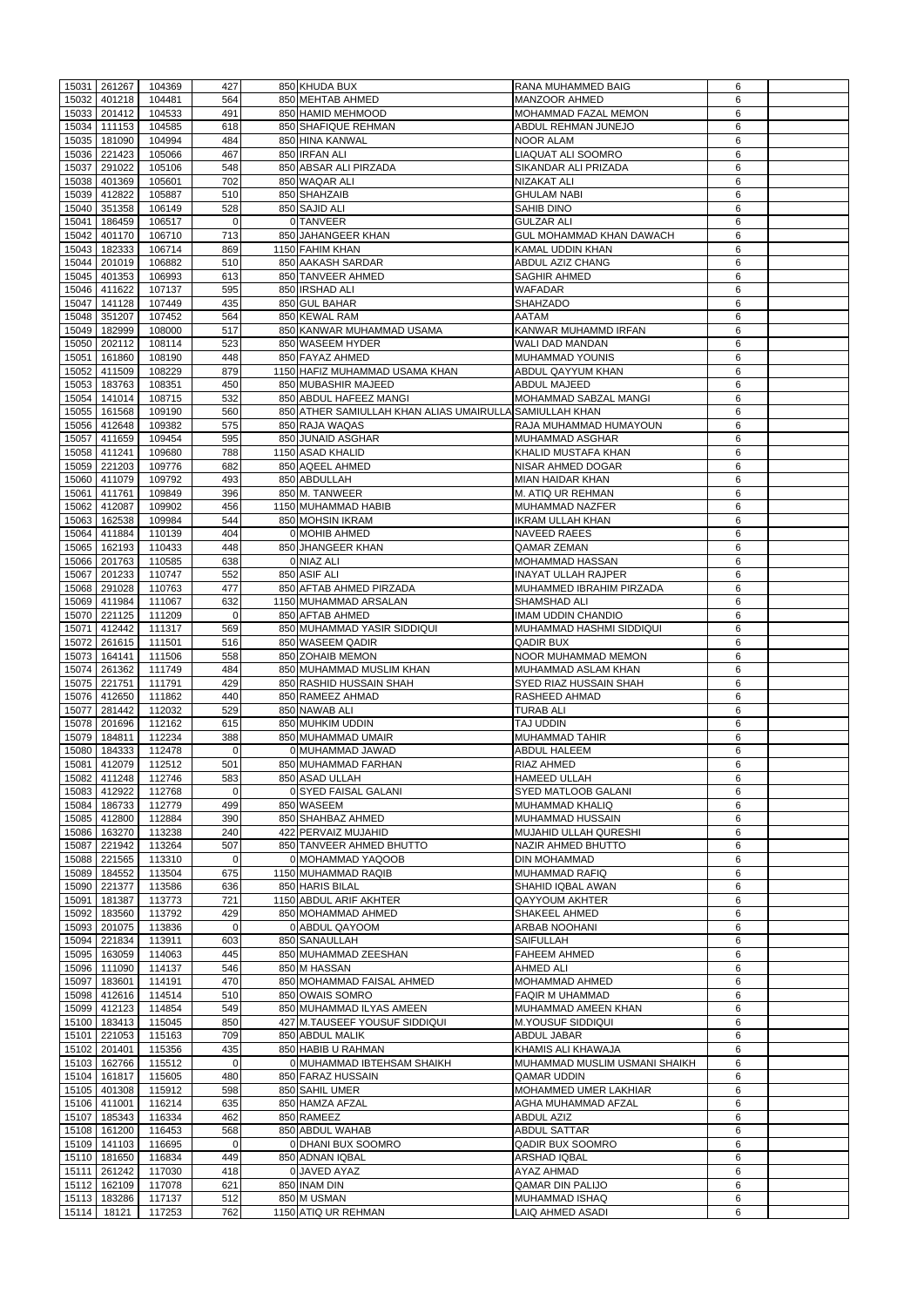| 15115 | 18398        | 118080              |                | <b>WAQAR AHMED</b>               | <b>IFTIKHAR AHMED</b>         | 6           |  |
|-------|--------------|---------------------|----------------|----------------------------------|-------------------------------|-------------|--|
|       |              |                     |                |                                  |                               |             |  |
| 15116 | 35140        | 118200              |                | <b>QURAT UL AIN</b>              | <b>IMUHAMMA AYOUB</b>         | 6           |  |
| 15117 | 35168        | 118207              |                | <b>ZAHIDA</b>                    | <b>MEHAR ALI</b>              | 6           |  |
| 15118 | 401282       | 113614              | 458            | 850 RAMEEZ ALI                   | <b>LIAQAT ALI MAGSI</b>       | 6           |  |
| 15119 | 412618       | 113788              | 647            | 150 PIR AMEER MAVIA JAN SARHANDI | PIR ABDUL QAYUM SARHANDI      | 6           |  |
|       |              |                     |                |                                  |                               |             |  |
| 15120 | 221039       | 113960              | 528            | 850 ABDUL HAQ SOOMRO             | <b>ABDUL GHANI SOOMRO</b>     | 6           |  |
| 15121 | 183618       | 113998              | 502            | 850 MOHAMMAD HUSSAIN             | ASHRAF HUSSAIN KHATAK         | 6           |  |
| 15122 | 351336       | 115586              | $\overline{0}$ | 0 RASHID HUSSAIN BIJARANI        | RIAZ HUSSAIN BIJARANI         | 6           |  |
| 15123 | 221411       | 115886              | 581            | 850 IMTIAZ ALI                   | <b>MUMTAZ ALI</b>             | $\,6$       |  |
|       |              |                     |                |                                  |                               |             |  |
| 15124 | 186117       | 116397              | 483            | 850 SYED BILAL ALI TIRMIZI       | <b>SYED EHSAN ALI TIRMIZI</b> | $\,6$       |  |
|       | 15125 141011 | 116623              | 535            | 850 ABDUL GHAFFAR QURESHI        | <b>ABDUL SATTAR</b>           | 6           |  |
|       | 15126 411920 | 116825              | 588            | 0 MUHAMMAD ADEEL TURK PASHA      | <b>IMUHAMMAD ISRAIL TURK</b>  | 6           |  |
| 15127 | 412355       | 116908              | 406            | 850 MUHAMMAD SHEZAN              | MUHAMMAD SHAFIQ               | 6           |  |
| 15128 | 163846       | 116976              | 441            | 850 TAHIR HUSSAIN                | <b>MIR HASSAN</b>             | 6           |  |
|       |              |                     |                |                                  |                               |             |  |
| 15129 | 181369       | 101131              | 550            | 850 AAMIR NAZIR                  | MUHAMMAD NAZIR                | 6           |  |
| 15130 | 311221       | 102026              | 645            | 850 NOMAN KHAN                   | <b>SAIN BUX</b>               | 6           |  |
| 15131 | 401232       | 102161              | 619            | 850 MOHSIN ALI                   | <b>MUKHTIAR ALI</b>           | 6           |  |
|       | 15132 261189 | 102741              | 425            | 850 GHULLAM HYDER                | <b>SAGHEER AHMED</b>          | 6           |  |
| 15133 | 311085       | 103297              | 533            | 850 FAZAL REHMAN                 | <b>MIR JAMAL</b>              | 6           |  |
|       |              |                     |                |                                  |                               |             |  |
| 15134 | 201705       | 104215              | 433            | 850 MUMTAZ ALI                   | <b>SAIN BUX</b>               | 6           |  |
| 15135 | 201640       | 104530              | 620            | 850 MOHAMMAD TAHIR               | <b>ABDUL KHALIQ</b>           | 6           |  |
| 15136 | 201958       | 105071              | 511            | 850 SHAKEEL AHMED                | <b>GHULAM MURTAZA</b>         | $\,6$       |  |
| 15137 | 163673       | 105727              | 419            | 0 SHOAIB KHAN                    | <b>NADEEM ULLAH KHAN</b>      | 6           |  |
|       |              |                     |                |                                  |                               |             |  |
| 15138 | 162944       | 106688              | 473            | 850 MUHAMMAD SHAN                | <b>ABDUL SALEEM</b>           | 6           |  |
| 15139 | 162200       | 106906              | 549            | 850 JUNAID                       | WALI MOHAMMAD                 | $\,6$       |  |
| 15140 | 351071       | 108689              | 418            | 850 ALI KHAN                     | MIR MUHAMMAD KHAN BURDI       | $\,6$       |  |
| 15141 | 161244       | 111495              | 500            | 850 ADIL FAROOQ                  | <b>ABDUL FAROOQ</b>           | 6           |  |
| 15142 | 184020       | 111653              | 518            | 850 MUHAMMAD AWAIS               | MUHAMMAD RAFIQUE              | 6           |  |
|       |              |                     |                |                                  |                               |             |  |
| 15143 | 181743       | 112501              | 583            | 850 AHSAN MUSHTAQ                | <b>MUSHTAQ AHMED</b>          | 6           |  |
| 15144 | 182651       | 112863              | 508            | 850 HAIDER ALI                   | MUHAMMAD YOUSUF               | 6           |  |
| 15145 | 186517       | 100036              | 488            | OUBAID JAFFER                    | <b>GHULAM JAFFER</b>          | 5           |  |
| 15146 | 184443       | 100309              | 752            | 1150 MUHAMMAD MURSALEEN          | <b>SALEEM AHMED</b>           | 5           |  |
|       |              |                     |                | 850 SYED FAIZ HUSSAIN            | <b>SYED AFSAR HUSSAIN</b>     |             |  |
| 15147 | 186128       | 100486              | 393            |                                  |                               | 5           |  |
| 15148 | 182433       | 100553              | 627            | 850 FARAZ REHMAN                 | MOHAMMAD MATI UR REHMAN       | 5           |  |
| 15149 | 182845       | 100838              | 425            | 850 INSHAL AHMED                 | <b>AHMED BUX</b>              | 5           |  |
|       | 15150 185086 | 101561              | 621            | 850 NAEEM ANJUM                  | <b>ANJUM IQBAL</b>            | 5           |  |
|       | 15151 184469 | 101688              | 450            | 850 MUHAMMAD NASEEM              | <b>TAYYUB ALI</b>             | 5           |  |
|       |              |                     |                | 850 FARHAN ALI                   |                               |             |  |
|       | 15152 182444 | 101857              | 691            |                                  | <b>AHSAN ALI</b>              | 5           |  |
|       | 15153 221138 | 102053              | 672            | 850 AHMED ALI                    | <b>SHOUKAT ALI MALIK</b>      | 5           |  |
|       | 15154 161562 | 102230              | 396            | 850 ASIM NISAR                   | <b>NISAR AHMED</b>            | 5           |  |
|       | 15155 161267 | 102402              | 448            | 850 AFFAN                        | <b>SALAHUDDIN</b>             | 5           |  |
|       | 15156 261555 | 102691              | 636            | 850 SIRAJ ALI                    | MUHAMMAD FAROOQUE             | 5           |  |
|       | 15157 261130 | 102693              | 524            | 0 BILAL AHMED                    | <b>ALLAH DITTA</b>            | 5           |  |
|       |              |                     |                |                                  |                               |             |  |
|       | 15158 261509 | 102731              | 489            | 850 RIZWAN ALI                   | <b>ALLAH BUX KHAN</b>         | 5           |  |
|       | 15159 201155 | 103055              | 668            | 850 AITAZAZ HUSSAIN              | <b>IMDAD HUSSAIN</b>          | 5           |  |
|       | 15160 261251 | 103213              | 691            | 850 KALYAN DAS                   | <b>RAMESH</b>                 | 5           |  |
| 15161 | 201752       | 103228              | 566            | 850 NAVEED AHMED CHANDIO         | MUMTAZ ALI CHANDIO            | 5           |  |
| 15162 | 161875       | 103894              | 595            | 850 FURQAN HUSAIN                | <b>MANZAR HUSSAIN</b>         | 5           |  |
|       |              |                     |                |                                  |                               |             |  |
| 15163 | 201962       | 104092              | 435            | 850 SHAKEEL AHMED                | <b>BASHEER AHMED</b>          | 5           |  |
|       | 15164 202035 | 104128              | 492            | 850 TAHIR RAZA                   | <b>ALLAH MEHAR</b>            | 5           |  |
|       | 15165 201302 | 104265              | 340            | 850 DILSHAD HUSSAIN              | <b>MOHAMMAD SALEH SHAIKH</b>  | 5           |  |
|       | 15166 182735 | 104693              | 405            | 850 HASSAN JAMIL                 | <b>M JAMIL</b>                | 5           |  |
|       | 15167 161896 | 104759              | 394            | 850 GHULAM MUHAMMAD              | <b>ATTA MUHAMMAD ABBASI</b>   | 5           |  |
|       |              |                     |                |                                  |                               |             |  |
|       | 15168 161168 | 104813              | 490            | 850 ABDUL RASHEED                | <b>MUHAMAD ISHAQUE</b>        | 5           |  |
|       | 15169 161184 | 104894              | 618            | 850 ABDUL SALAM                  | MUHAMMAD USMAN                | 5           |  |
| 15170 | 184807       | 104912              | 443            | 850 MUHAMMAD UMAIR               | MUHAMMAD PERVAIZ              | 5           |  |
| 15171 | 351427       | 104953              | 403            | 850 TOUQEER AHMED                | <b>RAFIQUE AHMED SOOMRO</b>   | 5           |  |
| 15172 | 111033       | 104975              | 537            | 850 ALI RAZA                     | <b>NABI BUX</b>               | 5           |  |
|       |              |                     |                |                                  |                               |             |  |
|       | 15173 202110 | 105133              | 425            | 850 WASEEM ALI                   | <b>SAIN DINO MAHAR</b>        | 5           |  |
|       | 15174 291287 | 105196              | 628            | 850 SAAD BIN JAWAID              | <b>SYED JAWAID IQBAL</b>      | 5           |  |
|       | 15175 162347 | 105437              | 522            | 850 MANIK                        | <b>AHMED KHAN MANGI</b>       | $\sqrt{5}$  |  |
|       | 15176 161835 | 105592              | 601            | 850 FARHAN ALI MEMON             | ALI MUHAMMAD MEMON            | 5           |  |
| 15177 | 163243       | 105868              | 444            | 444 NOUMAN AHMED                 | <b>NAZEER AHMED</b>           | 5           |  |
|       | 15178 221701 | 105874              | 520            | 850 NASEER AHMED                 | <b>BASHIR AHMED MEMON</b>     | 5           |  |
|       |              |                     |                |                                  |                               |             |  |
| 15179 | 182332       | 106235              | 480            | 850 FAHEEM SIDDIQUE              | <b>MANZOOR HUSSAIN</b>        | 5           |  |
|       | 15180 184893 | 106369              | 549            | 850 MUHAMMAD WAQAS               | <b>GHULAM NABI AHMED</b>      | 5           |  |
|       | 15181 201024 | 106885              | 570            | 850 AAMIR HUSSAIN                | PIARO FAQUIR CHANG            | 5           |  |
|       | 15182 221454 | 107192              | 438            | 850 JEHANGIR                     | <b>MAHKUMUDDIN SOOMRO</b>     | 5           |  |
| 15183 | 162291       | 107630              | 453            | 850 LONO                         | <b>JALO</b>                   | 5           |  |
|       |              |                     |                |                                  |                               |             |  |
| 15184 | 412601       | 108483              | 521            | 850 OMAIR MUHAMMAD               | NIAZ MUHAMMAD                 | 5           |  |
|       | 15185 201668 | 109001              | 454            | 850 MUHAMMAD ASLAM               | MUHAMMAD SALEH SHAR           | 5           |  |
|       | 15186 291088 | 109022              | 612            | 850 DANISH NAWAZ                 | <b>ALI NAWAZ</b>              | 5           |  |
|       |              | 15187 401131 109056 | 672            | 850 FIDA HUSSAIN                 | <b>GHULAM HUSSAIN PANAWAR</b> | $\,$ 5 $\,$ |  |
|       | 15188 411476 | 109120              | 575            | 850 GUL ZAMAN                    | <b>SAIF UR REHMAN</b>         | 5           |  |
|       |              |                     |                |                                  |                               |             |  |
|       | 15189 411249 | 109435              | 644            | 1150 ASAD ULLAH                  | <b>ABDUL KARIM</b>            | 5           |  |
|       | 15190 182983 | 109609              | 701            | 1150 KAMRAN IQBAL                | MOHAMMAD IQBAL                | 5           |  |
|       | 15191 185170 | 109821              | 905            | 1500 NAZEER AHMED                | <b>SAGHEER AHMED</b>          | 5           |  |
|       | 15192 412889 | 109928              | 545            | 850 SOHAIL ROZE KHAN             | <b>GUL ROZE KHAN</b>          | 5           |  |
|       | 15193 412548 | 110040              | 533            | 850 NASIR UR REHMAN              | <b>FAZAL UR REHMAN</b>        | 5           |  |
|       |              |                     |                |                                  |                               |             |  |
|       | 15194 201031 | 110221              | 605            | 850 ABDUL AHAD                   | <b>IRSHAD AHMED</b>           | 5           |  |
|       | 15195 411332 | 110813              | 456            | 850 BASHEER KHAN                 | <b>MASUOD KHAN</b>            | 5           |  |
| 15196 | 291218       | 111243              | 525            | 850 MUHAMMAD MOHSIN KHAN         | <b>MEHBOOB KHAN</b>           | 5           |  |
|       | 15197 162778 | 111685              | 519            | 850 MUHAMMAD IQBAL               | MUHAMMAD ALI                  | 5           |  |
|       | 15198 412501 | 111835              | 425            | 850 MUNEEB AHMED                 | ANWER AHMED                   | 5           |  |
|       |              |                     |                |                                  |                               |             |  |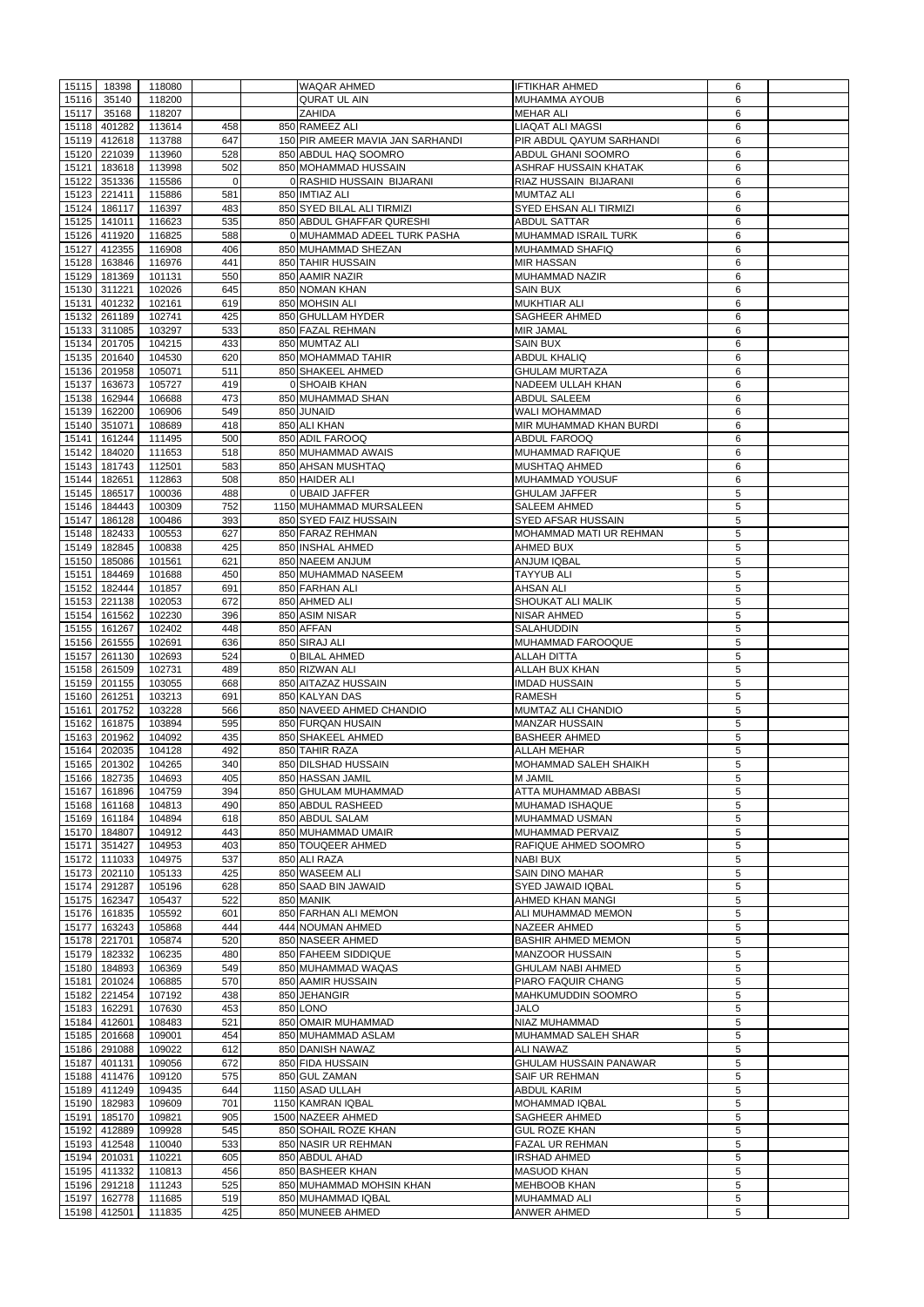|       | 15199 182180           | 112241           | 576            | 850 BILAL HASSAN                        | <b>NOOR HASSAN</b>                   | 5          |  |
|-------|------------------------|------------------|----------------|-----------------------------------------|--------------------------------------|------------|--|
|       |                        |                  |                |                                         |                                      |            |  |
| 15200 | 412471                 | 112777           | 429            | 850 MUHAMMAD ZOHAIB                     | <b>REHMAN UD DIN MUGHAL</b>          | 5          |  |
| 15201 | 185430                 | 112868           | 534            | 850 RIZWAN ANWAR                        | <b>SHAKEL ANWAR</b>                  | 5          |  |
| 15202 | 411937                 | 112962           | 591            | 850 MUHAMMAD AHSAN                      | <b>ATTA MUHAMMAD</b>                 | 5          |  |
| 15203 | 221533                 | 113304           | $\overline{0}$ | 0 MASOOD AHMED NOORANI                  | <b>ABDUL QADIR NOORANI</b>           | 5          |  |
| 15204 | 221519                 | 113527           | 371            | 850 MALIK DAD                           | <b>HAJU KHAN</b>                     | 5          |  |
|       |                        |                  |                |                                         |                                      |            |  |
|       | 15205 221740           | 113724           | $\Omega$       | 0 RAJA AZHAR ALI                        | <b>ALLAH JEWAYO</b>                  | $\sqrt{5}$ |  |
|       | 15206 182991           | 113887           | 529            | 850 KAMRAN KHAN                         | <b>MUKHTAR HUSSAIN</b>               | $\sqrt{5}$ |  |
|       | 15207 291198           | 114067           | 765            | 1150 MUHAMMAD AMIR                      | MUHAMMAD ILYAS                       | $\sqrt{5}$ |  |
|       | 15208 182946           | 114115           | 850            | 381 JUNAID AHMED                        | <b>ABDUL KHALIQ</b>                  | 5          |  |
|       | 15209 185198           | 114249           | 512            | 850 NOMAN HUSSAIN                       | <b>MOHAMMAD HUSSAIN</b>              | 5          |  |
|       |                        |                  |                |                                         |                                      |            |  |
|       | 15210 413137           | 114404           | 493            | 850 WAQAS AHMED                         | MUHAMMAD ASHFAQ                      | 5          |  |
| 15211 | 412788                 | 114568           | 510            | 850 SHAFIQ UR REHMAN                    | MUHAMMAD KHALEEQ                     | 5          |  |
| 15212 | 164082                 | 114594           | 511            | 850 ZAHID ALI                           | <b>ALI AKBAR MEMON</b>               | 5          |  |
|       | 15213 291057           | 114747           | 471            | 850 ASAD ALI                            | <b>NASEER AHMED</b>                  | 5          |  |
|       | 15214 221761           | 114760           | 447            | 850 RIAZ HUSSAIN                        | <b>I</b> GHULAM HUSSAIN              | 5          |  |
|       |                        |                  |                |                                         |                                      |            |  |
|       | 15215 413014           | 114851           | 577            | 850 SYED ZUBAIR ALI                     | <b>SYED ISHTIAQ ALI</b>              | 5          |  |
|       | 15216 181409           | 114881           | 349            | 0 ABDUL HABIB KHAN                      | <b>ABDUL AZIZ KHAN</b>               | 5          |  |
|       | 15217 186436           | 115152           | 482            | 850 TAIMOUR SAEED                       | ABDUL SAEED                          | 5          |  |
|       | 15218 162281           | 115518           | 377            | 850 LAKHA DINO                          | <b>GHULAM NABI</b>                   | $\sqrt{5}$ |  |
|       |                        |                  |                |                                         |                                      |            |  |
| 15219 | 161207                 | 115536           | 562            | 850 ABDUL WAHEED                        | <b>MUKHTIAR ALI PALIJO</b>           | 5          |  |
| 15220 | 183658                 | 115611           | 394            | 850 MOHAMMAD RAIS                       | <b>MOHAMMAD ANIS</b>                 | $\sqrt{5}$ |  |
| 15221 | 162652                 | 115673           | 491            | 850 MUHAMMAD ASIF                       | <b>ABDUL KHALIQ</b>                  | 5          |  |
| 15222 | 411187                 | 115729           | 538            | 850 AMIR KHAN                           | <b>GHULAM NABI</b>                   | $\sqrt{5}$ |  |
| 15223 | 163267                 | 115982           | 669            | 850 PARVEZ AHMED                        | NOOR MUHAMMAD SIYAL                  | 5          |  |
|       |                        |                  |                |                                         |                                      |            |  |
| 15224 | 201511                 | 116364           | 458            | 850 JAVED ALI                           | <b>NAZEER HUSSAIN</b>                | 5          |  |
| 15225 | 162989                 | 116536           | 631            | 850 MUHAMMAD TALHA SHAHAB               | <b>SHAHABUDDIN</b>                   | 5          |  |
| 15226 | 181816                 | 116759           | 463            | 850 ALI RAZA AMEERI                     | WALI MOHAMMAD AMEERI                 | 5          |  |
| 15227 | 185972                 | 116929           | 440            | 850 SHOUKAT ALI JOKHIO                  | <b>MUHAMMAD URS</b>                  | 5          |  |
| 15228 | 182635                 | 117090           | 485            | 850 HAFIZ NAVEED MAJID                  | <b>ABDUL MAJID</b>                   | 5          |  |
|       |                        |                  |                |                                         |                                      |            |  |
| 15229 | 18373                  | 118006           |                | <b>SOBIA ASHRAF</b>                     | <b>SYED ASHRAF ALI</b>               | 5          |  |
| 15230 | 20129                  | 118171           |                | <b>JITANDAR</b>                         | <b>AASSUDOMOL</b>                    | 5          |  |
| 15231 | 16150                  | 118276           |                | <b>NASREEN</b>                          | <b>AFTAB</b>                         | 5          |  |
| 15232 | 184703                 | 114193           | 417            | 850 MUHAMMAD SHAKEEL GHOUS              | <b>MUHAMMAD GHOUS</b>                | 5          |  |
|       |                        |                  | 700            | 850 IRFAN ABBAS                         |                                      |            |  |
| 15233 | 401163                 | 115029           |                |                                         | <b>GHULAM ABBAS KABOORO</b>          | 5          |  |
|       | 15234 261056           | 115570           | 392            | 850 AIJAZ ALI                           | <b>JAN MUHAMMAD</b>                  | 5          |  |
|       | 15235 181644           | 116758           | 425            | 850 ADNAN BHUTTO                        | <b>HADI BUX BHUTTO</b>               | 5          |  |
| 15236 | 186034                 | 100673           | 399            | 850 SUMAIR AHMED KHAN                   | MUHAMMAD ZAHOOR KHAN                 | 5          |  |
| 15237 | 183561                 | 101709           | 499            | 850 MOHAMMAD AHSAN                      | <b>MOHAMMAD SIDDIQ</b>               | 5          |  |
|       |                        |                  |                |                                         |                                      |            |  |
|       | 15238 161940           | 102379           | 630            | 850 H MALOOK HUSSAIN MEMON              | MAQBOOL HUSSAIN MEMEON               | 5          |  |
|       | 15239 221963           | 102974           | 466            | 850 UMAIR AHMED ABBASI                  | <b>SHABEER AHMED ABBASI</b>          | 5          |  |
|       | 15240 186283           | 105499           | 425            | 850 SYED MUNAWAR ALI RAMEEZ             | <b>SYED BASHASHAT ALI</b>            | 5          |  |
| 15241 | 221040                 | 105696           | 587            | 850 ABDUL HUSSAIN                       | <b>SHAH NAWAZ BROHI</b>              | 5          |  |
| 15242 | 182647                 | 106342           | 488            | 850 HAFIZ ZAIN UL ABDEEN                | <b>MUHAMMAD ISMAIL</b>               | 5          |  |
|       |                        |                  |                |                                         |                                      |            |  |
|       | 15243 291322           | 108591           | 575            | 850 SHAHERYAR KHAN                      | <b>MASOOD AHMED KHAN</b>             | 5          |  |
|       | 15244 412233           | 109072           | 531            | 850 MUHAMMAD NASIR                      | <b>LAL BASHAR</b>                    | 5          |  |
| 15245 | 411616                 | 111908           | 656            | 850 IRFAN ULLAH                         | <b>AMAN ULLAH</b>                    | 5          |  |
| 15246 | 412051                 | 100188           | 599            | 850 MUHAMMAD FAHAD                      | MUHAMMAD FAROOQ                      | 4          |  |
| 15247 | 183723                 | 101116           | 547            | 850 MOHEED                              | <b>MURAD BUKHSH</b>                  | 4          |  |
|       |                        |                  |                |                                         |                                      |            |  |
| 15248 | 182747                 | 101405           | 664            | 850 HAZRAT BILAL                        | <b>MOHAMMAD ZAHID</b>                | 4          |  |
| 15249 | 184965                 | 101414           | 399            | 850 MUHAMMAD ZEESHAN                    | <b>IMAM UDDIN</b>                    | 4          |  |
| 15250 | 291226                 | 102142           | 637            | 1150 MUHAMMAD SHAKEEL                   | <b>SHAH MUHAMAD GUJJAR</b>           | 4          |  |
| 15251 | 261319                 | 102774           | 701            | 950 MOHAMMAD SUFIAN                     | <b>MOHAMMAD RAFIQUE</b>              | 4          |  |
|       | 221139                 |                  |                |                                         |                                      |            |  |
| 15252 |                        | 102812           | 503            | 850 AHMED BUX                           | <b>BASHIR AHMED AHEER</b>            | 4          |  |
| 15253 | 221296                 | 102925           | 572            | 850 FAHAD HUSSAIN SIYAL                 | <b>GHULAM FAROOQUE SIYAL</b>         | 4          |  |
| 15254 | 141336                 | 103250           | 545            | 0 SAJJAD ALI                            | SIKANDAR ALI SOOMRO                  | 4          |  |
|       | 15255 291124           | 103518           | 641            | 1150 HAFEEZ AHMED                       | <b>RASHID ZAMAN</b>                  | 4          |  |
|       | 15256 221393           | 103961           | 523            | 680 HYDER BUX                           | <b>ALLAH NAWAZ</b>                   | 4          |  |
|       |                        |                  |                |                                         |                                      |            |  |
| 15257 | 351325                 | 104753           | 527            | 850 RAHEEL KHALID                       | <b>KHALID HUSSAIN</b>                | 4          |  |
|       | 15258 221334           | 105581           | 488            | 850 FIDA HUSSAIN                        | <b>JAN MUHAMMAD GOPOUG</b>           | 4          |  |
|       | 15259 351248           | 105930           | 519            | 850 MUHAMMAD ANNUS SIDDIQUE             | MUHAMMAD KHALID SIDDIQUE             | 4          |  |
| 15260 | 202164                 | 106075           | 608            | 850 ZUBAIR HUSSAIN                      | <b>AIWAZ HUSSAIN</b>                 | 4          |  |
| 15261 | 186534                 | 106549           | 612            | 850 UMAIR ALI                           | <b>SHAMSHER ALI</b>                  | 4          |  |
| 15262 |                        |                  | 462            | 850 MUHAMMAD SHAHROZ                    |                                      |            |  |
|       | 162939                 | 106909           |                |                                         | MUHAMMAD SHAKEEL AHMED               | 4          |  |
|       | 15263 161003           | 106954           | 680            | 850 ANUM                                | <b>FIDA HUSSAIN</b>                  | 4          |  |
| 15264 | 201841                 | 106995           | 615            | 850 SADAM HUSSAIN                       | <b>GHULAM QADIR</b>                  | 4          |  |
|       | 15265 141362           | 107466           | 470            | 850 SHAHZADO                            | <b>GHULAM MUHAMMAD</b>               | 4          |  |
|       | 15266 141285           | 107708           | 484            | 850 NIZAKAT ALI                         | <b>LIAQAT ALI</b>                    | 4          |  |
|       |                        |                  |                |                                         |                                      |            |  |
| 15267 | 184161                 | 107870           | 644            | 1150 MUHAMMAD FARHAN                    | <b>ABDUL RAHEEM</b>                  | 4          |  |
| 15268 | 186404                 | 108214           | 436            | 850 SYED ZAMEER SHAH                    | <b>SYED SHABBIR SHAH</b>             | 4          |  |
| 15269 | 281051                 | 108866           | 470            | 850 ADNAN RAUF                          | <b>ABDUL RAUF</b>                    | 4          |  |
| 15270 |                        | 108957           | 595            | 850 TARIQUE MASOOD                      | MASOOD AHMED KHANZADA                | 4          |  |
|       |                        |                  |                | 379 NOOR UL AIN                         | M.ARSHAD                             | 4          |  |
|       | 281589                 |                  |                |                                         |                                      |            |  |
|       | 15271 161035           | 109010           | 379            |                                         |                                      |            |  |
|       | 15272 221350           | 109129           | 420            | 850 GHULAM MUSTAFA                      | KHADIM HUSSAIN GHANGHRO              | 4          |  |
|       | 15273 185107           | 109263           | 562            | 850 NAJUM UDDIN                         | LAKHA DINO                           | 4          |  |
|       | 15274 186555           | 109339           | 409            | 850 UMAIR SIDDIQUE                      | <b>MEHBOB ALAM SIDDIQUE</b>          | 4          |  |
|       |                        |                  |                |                                         |                                      |            |  |
|       | 15275 181651           | 109589           | 558            | 850 ADNAN IQBAL KHAN                    | <b>M.IQBAL KHAN</b>                  | 4          |  |
|       | 15276 291073           | 110346           | 583            | 850 AURANGZAIB                          | <b>ABDUL GHANI BALOCH</b>            | 4          |  |
| 15277 | 161431                 | 110781           | $\Omega$       | 0 AMEER MOHAMMAD JOKHIO                 | <b>SHAH MOHAMMAD</b>                 | 4          |  |
| 15278 | 201061                 | 110978           | 567            | 850 ABDUL KARIM NAREJO                  | <b>GHULAM QADIR</b>                  | 4          |  |
|       | 162894                 |                  | 451            | 850 MUHAMMAD RASHID                     | MUHAMMAD MUJEEB                      | 4          |  |
| 15279 |                        | 111195           |                |                                         |                                      |            |  |
| 15280 | 351162                 | 111222           | 441            | 850 HIZBULLAH SOOMRO                    | <b>HABIBULLAH</b>                    | 4          |  |
| 15281 | 412592<br>15282 261358 | 111267<br>111477 | 569<br>513     | 850 NOOR UL AMIN<br>850 MUHAMMAD MASOOD | <b>RAHEEM AMIN</b><br>MUHAMMAD YAMIN | 4<br>4     |  |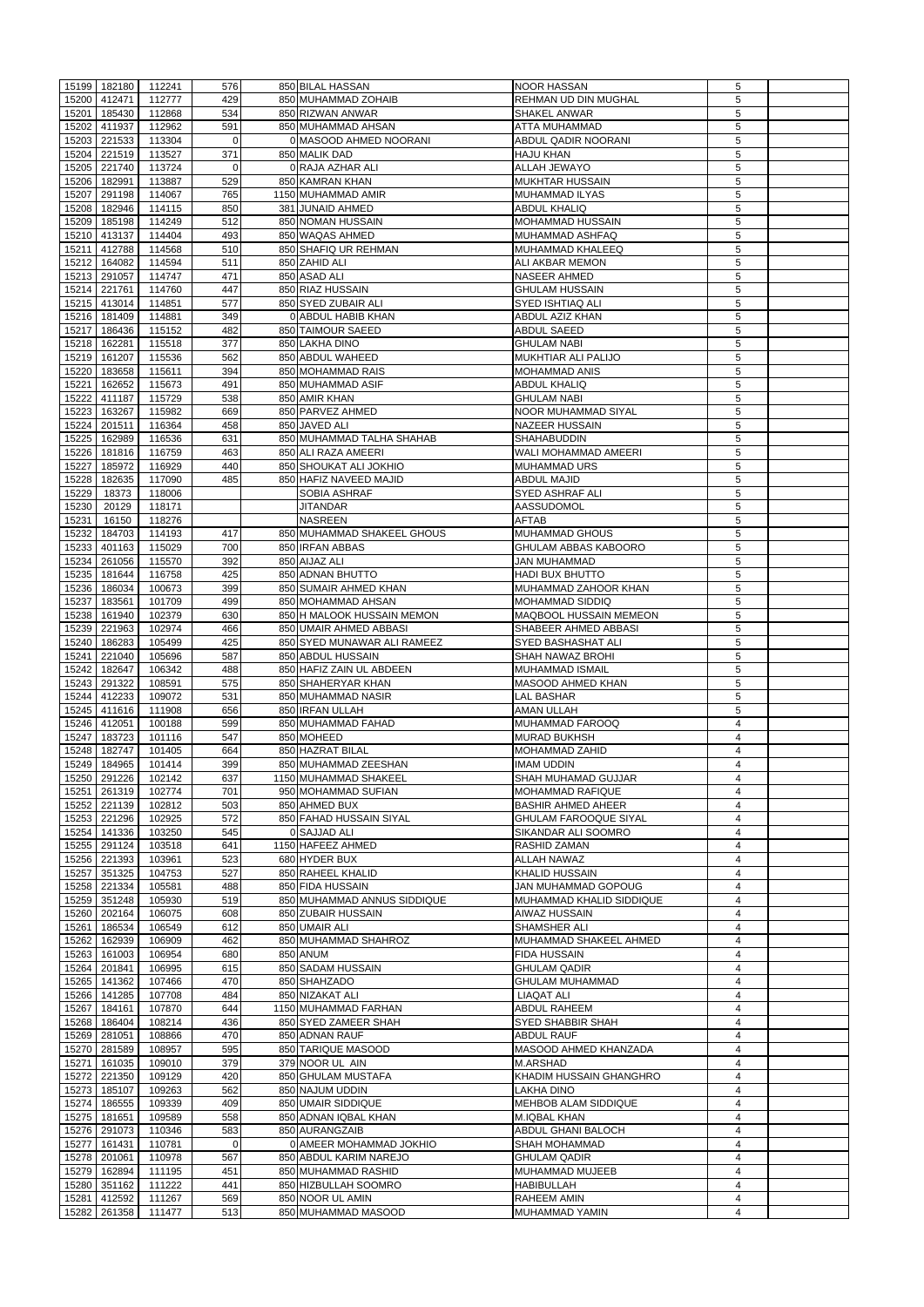|       | 15283 411623   | 111636 | 480      | 850 IRSHAD ALI KHAN         | M. SHER ALI KHAN              | 4              |  |
|-------|----------------|--------|----------|-----------------------------|-------------------------------|----------------|--|
|       |                |        |          |                             |                               |                |  |
| 15284 | 411261         | 111724 | 458      | 850 ASIF ABBASI             | ABDUL RASHEED ABBASI          | 4              |  |
| 15285 | 412478         | 111852 | 514      | 850 MUHAMMAD ZUBAIR         | ABDUL RAZZAQ                  | 4              |  |
| 15286 | 186018         | 112213 | 674      | 1150 SUBHAN ALI             | <b>SALEEM</b>                 | 4              |  |
| 15287 | 411961         | 112332 | 528      | 850 MUHAMMAD AMJAD          | MUHAMMAD MUMTAZ               | 4              |  |
| 15288 | 412262         | 112436 | 513      | 850 MUHAMMAD OWAIS          | MUHAMMAD GHAYAS UD DIN        | 4              |  |
| 15289 | 184846         | 113396 | 994      | 1500 MUHAMMAD USMAN         | <b>ABDUL SATTAR</b>           | 4              |  |
|       |                |        |          |                             |                               |                |  |
| 15290 | 185505         | 113409 | 755      | 1150 SAAD AHMED KHAN        | <b>SAEED AHMED KHAN</b>       | 4              |  |
| 15291 | 221885         | 113558 | 514      | 850 SHAMS U DDIN            | <b>GUL HASSAN</b>             | 4              |  |
| 15292 | 221023         | 113955 | 637      | 850 ABDUL GHAFFAR           | <b>GHULAM MUHAMMAD</b>        | 4              |  |
| 15293 | 411874         | 114411 | 398      | 850 MOHAMMAD USMAN KHAN     | MOHAMMAD MUSHTAQ KHAN         | 4              |  |
| 15294 | 186633         | 114737 | 347      | 850 WAJAHAT HUSSAIN         | <b>SAJJAD HUSSAIN</b>         | 4              |  |
|       | 411265         | 115480 | 566      |                             |                               |                |  |
| 15295 |                |        |          | 850 ASIF JAFFAR             | JAFFAR HUSSAIN                | 4              |  |
| 15296 | 351035         | 115703 | 519      | 850 ABDUL SATTAR            | <b>DUR MAHAMMAD</b>           | 4              |  |
| 15297 | 182568         | 115793 | 595      | 850 HABIB UZ ZAFAR          | <b>SAEED UZ ZAFAR</b>         | 4              |  |
| 15298 | 161108         | 116129 | 512      | 850 ABDUL GHAFFAR           | <b>MANSOOR MUSTAFA</b>        | 4              |  |
| 15299 | 182267         | 116320 | 425      | 850 DILSHAD                 | IMURAD BUX                    | 4              |  |
| 15300 | 291209         | 116459 | 547      | 850 MUHAMMAD AZHAR KHURSHED | MUHAMMAD KHURSHID ZAMAN       | 4              |  |
| 15301 | 221430         | 116462 | $\Omega$ | 0 ISHAFQUE AHMED            | <b>ABDUL QADEER</b>           | 4              |  |
|       |                | 116721 |          | 850 YAR MUHAMMAD            | <b>MUHAMMAD HAROON JAKHRO</b> |                |  |
| 15302 | 221998         |        | 502      |                             |                               | 4              |  |
| 15303 | 221327         | 116810 | 549      | 850 FAYAZ UDDIN             | <b>NAJAM UDDIN</b>            | 4              |  |
| 15304 | 28115          | 118333 |          | MUHAMMAD BILAWAL            | MUHAMMAD AFZAL                | 4              |  |
| 15305 | 413160         | 116479 | 423      | 850 WASEEM UD DIN           | ZIA UD DIN TURK               | 4              |  |
| 15306 | 182746         | 100792 | 618      | 850 HAZRAT BILAL            | MUHAMMAD AMEEN                | 4              |  |
| 15307 | 141335         | 104523 | 452      | 850 SAJID HUSSAIN           | <b>GUL MOHAMMAD</b>           | 4              |  |
|       |                |        | 458      |                             |                               |                |  |
| 15308 | 351365         | 104635 |          | 850 SALAR AHMED             | <b>MOHAMMAD BASHIR</b>        | 4              |  |
| 15309 | 141280         | 105026 | 515      | 850 NAWAB ALI SOOMRO        | MUHAMMAD HAJI SOOMRO          | 4              |  |
| 15310 | 162499         | 105989 | 543      | 0 MOHAMMAD SOHAIL           | ABDUL HAKEEM                  | 4              |  |
| 15311 | 161124         | 107072 | 376      | 850 ABDUL HANEEF SOOMRO     | ABDUL HAMEED SOOMRO           | 4              |  |
| 15312 | 261131         | 108592 | 625      | 850 BILAL AHMED             | <b>KHALIL AHMED</b>           | 4              |  |
| 15313 | 411454         | 112749 | 550      | 850 FAZAL HAQ               | <b>MISKEEN SHAH</b>           | 4              |  |
| 15314 | 182468         | 100725 | 490      | 850 FARRUKH RIAZ            | <b>MUHAMMAD RIAZ</b>          | 3              |  |
|       |                |        |          |                             |                               |                |  |
| 15315 | 183742         | 101824 | 587      | 850 MOHSIN ZIA              | <b>ZIA UR REHMAN</b>          | 3              |  |
| 15316 | 181614         | 101834 | 515      | 850 ADEEL ARIF              | <b>MARIF</b>                  | 3              |  |
| 15317 | 161002         | 102535 | 675      | 850 AISHA                   | <b>KHADIM HUSSAIN</b>         | 3              |  |
|       | 15318 291382   | 103367 | 707      | 1150 ZAHEER AHMED           | NAZIR MOHAMMAD                | 3              |  |
|       | 15319   111039 | 104790 | 379      | 0 ASAD ULLAH                | <b>MISRI KHAN</b>             | 3              |  |
| 15320 | 221799         | 105481 | 620      | 850 SAFDAR ALI KHOKHAR      | <b>MADAD ALI KHOKHAR</b>      | 3              |  |
|       |                |        |          |                             |                               |                |  |
| 15321 | 182975         | 105731 | 423      | 850 KAMRAN AKHTAR           | <b>MOHAMMAD AKHTAR ALI</b>    | 3              |  |
| 15322 | 182942         | 105752 | 526      | 850 JUNAID                  | MUHAMMAD HUSSAIN              | 3              |  |
| 15323 | 185409         | 106175 | 696      | 1150 REHAN MUHAMMAD         | <b>JAN MUHAMMAD</b>           | $\mathbf{3}$   |  |
| 15324 | 161495         | 106255 | 538      | 850 ASAD ALI                | <b>ABDUL KARIM</b>            | $\sqrt{3}$     |  |
| 15325 | 183310         | 107670 | 425      | 850 M ZOHAIB AKHTAR         | M SHAMIM AKHTAR               | 3              |  |
| 15326 | 221925         | 108015 | 516      | 580 SUHAIL AHMED            | ABDUL QAYOOM TAGAR            | 3              |  |
|       |                |        |          |                             |                               |                |  |
|       |                |        |          |                             |                               |                |  |
| 15327 | 163715         | 108333 | $\Omega$ | 0 SUDHER UDDIN              | KHAN MUHHAMAD CHANNA          | 3              |  |
| 15328 | 411230         | 109672 | 700      | 850 ARSLAN AKBAR            | MUHAMMAD AKBAR                | 3              |  |
| 15329 | 181810         | 109759 | 554      | 850 ALI RAZA                | <b>ABDUL HAKEEM</b>           | 3              |  |
| 15330 | 163321         | 110782 | 595      | 850 RAMEEZ RAJA             | SHABEER AHMED                 | 3              |  |
|       |                |        |          | 850 MUMTAZ ALI              | <b>GAMAN KHAN LASHARI</b>     | 3              |  |
| 15331 | 201707         | 110961 | 425      |                             |                               |                |  |
| 15332 | 261330         | 111438 | 467      | 850 MOHSIN RAZA             | <b>MUHAMMAD BOOTA</b>         | 3              |  |
| 15333 | 185975         | 111516 | 697      | 1150 SHUJAAT ALI BHATTI     | ZAHEER ALI BHATTI             | 3              |  |
| 15334 | 351308         | 114086 | 441      | 850 NASIR HUSSAIN MANGI     | <b>KARAM ULLAH MANGI</b>      | 3              |  |
| 15335 | 221281         | 114620 | 822      | 1150 DANIYAL HYDER          | <b>GHAYOOR ABBAS SHAH</b>     | 3              |  |
| 15336 | 411096         | 114666 | 548      | 850 ADEEL ABBAS             | <b>ALLAH DITTA</b>            | 3              |  |
| 15337 | 201362         | 115311 | 501      | 850 GHULAM ALI UNAR         | MOHAMMAD AZEEM                | 3              |  |
| 15338 | 186110         | 115342 | 424      | 850 SYED BABAR DABIR        | S DABIR HASSAN                | 3              |  |
|       |                |        |          |                             |                               |                |  |
| 15339 | 181808         | 115425 | 457      | 850 ALI RAHIM               | <b>ABDUL RAHIM</b>            | 3              |  |
| 15340 | 161542         | 115887 | 597      | 850 ASIF ALI                | <b>ABDUL RASHID</b>           | $\mathbf{3}$   |  |
| 15341 | 185156         | 116658 | 454      | 850 NAVEED MEHMOOD          | <b>MEHMOOD ALI</b>            | $\mathbf{3}$   |  |
| 15342 | 162468         | 116958 | 451      | 800 MOHAMMAD IDREES         | MOHAMMAD ISMAIL MEMON         | 3              |  |
| 15343 | 221352         | 117153 | 545      | 850 GHULAM MUSTAFA          | ALLAH WADHAYO                 | 3              |  |
| 15344 | 222037         | 113230 | 472      | 850 ZAKIR ALI NOONARI       | <b>MUHAMMAD ALIM</b>          | 3              |  |
| 15345 | 183282         | 113382 | 699      | 1150 M UMAIR                | <b>ABDUL MAJID</b>            | 3              |  |
| 15346 | 221349         |        | 681      | 850 GHULAM MURTAZA PIRZADO  | ABDUL SATTAR PIRZADO          | 3              |  |
|       |                | 116088 |          |                             |                               |                |  |
| 15347 | 221480         | 106479 | 476      | 850 KASHMIR KHAN            | <b>SIKANDAR ALI</b>           | 3              |  |
| 15348 | 221272         | 108012 | 404      | 850 BILAWAL IMTIAZ          | <b>IMTIAZ ALI</b>             | 3              |  |
| 15349 | 261549         | 112937 | 510      | 850 SHOAIB SHAKOOR KHAN     | ABDUL SHAKOOR KHAN            | 3              |  |
| 15350 | 221739         | 102957 | 517      | 850 RAHMAT ULLAH ABRO       | SHER MOHAMMAD ABRO            | $\overline{c}$ |  |
| 15351 | 183230         | 106331 | 529      | 850 M RIAZ                  | <b>KHURSHEED</b>              | 2              |  |
| 15352 | 185023         | 106596 | 468      | 850 MUNEER AHMED            | FATAH MUHAMMAD                | $\overline{c}$ |  |
|       |                |        |          |                             |                               |                |  |
| 15353 | 161434         | 107490 | 599      | 850 AMIR                    | <b>NAZAR MOHAMMED</b>         | $\overline{2}$ |  |
| 15354 | 221523         | 108007 | 670      | 850 MANSOOR AHMED           | <b>GHULAM SARWAR LIGHARI</b>  | $\overline{c}$ |  |
|       | 15355 221708   | 108013 | 579      | 850 NAVEED AKHTAR           | <b>AKHTAR ALI DAYO</b>        | 2              |  |
|       | 15356 201091   | 108063 | 521      | 850 ABDUL SAEED             | ABDUL AZIZ                    | $\overline{a}$ |  |
|       | 15357 201653   | 108586 | 578      | 850 MUBEEN SHAIKH           | <b>BASHIR AHMED SHAIKH</b>    | $\overline{a}$ |  |
|       | 15358 163703   | 109217 | 460      | 950 SIRAJ                   | <b>ABDUL KARIM</b>            | $\overline{a}$ |  |
|       | 15359 412842   | 110018 | 510      | 850 SHAN UL ZEB             | AURANGZEB                     | $\overline{a}$ |  |
|       |                |        |          |                             |                               |                |  |
| 15360 | 201591         | 110833 | 545      | 850 MOHAMMAD AHMED BILAL    | <b>MUHAMMAD SHARAFAT</b>      | $\overline{a}$ |  |
| 15361 | 221324         | 111028 | 481      | 850 FAROOQUE AHMED          | <b>NABAN ALI PATHAN</b>       | $\overline{a}$ |  |
| 15362 | 351391         | 114452 | 547      | 850 SHAHZAIB                | <b>SHAH NAWAZ ANSARI</b>      | $\overline{a}$ |  |
| 15363 | 221108         | 115288 | 756      | 1150 ABRAR AHMED            | <b>MOHAMMAD ASHRAF</b>        | $\overline{a}$ |  |
| 15364 | 221308         | 116051 | 490      | 850 FARAZ AHMED             | ABDUL NABI BALOCH             | $\overline{2}$ |  |
| 15365 | 20126          | 118266 |          | <b>GULSHAN LATIF</b>        | <b>ABDUL LATIF</b>            | $\overline{2}$ |  |
| 15366 | 181954         | 101439 | 397      | 850 ARSALAN SHAHID          | <b>MUHAMMAD SHAHID</b>        | $\overline{2}$ |  |